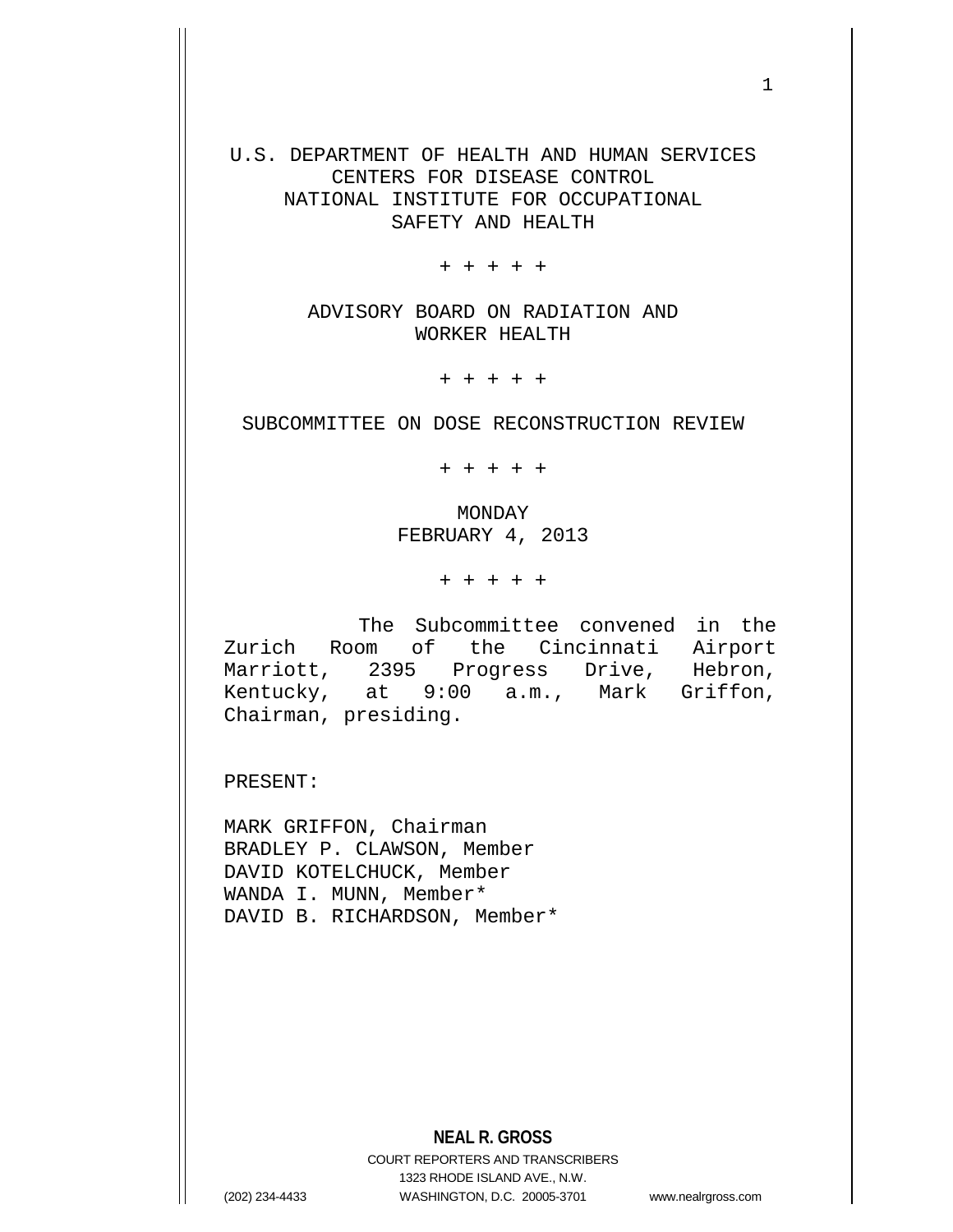ALSO PRESENT:

TED KATZ, Designated Federal Official KATHY BEHLING, SC&A\* GRADY CALHOUN, DCAS DOUGLAS FARVER, SC&A STU HINNEFELD, DCAS JENNY LIN, HHS JOHN MAURO, SC&A\* BETH ROLFES, DCAS SCOTT SIEBERT, ORAU Team\* JOHN STIVER, SC&A

\*Participating via telephone

#### **NEAL R. GROSS**

COURT REPORTERS AND TRANSCRIBERS 1323 RHODE ISLAND AVE., N.W. (202) 234-4433 WASHINGTON, D.C. 20005-3701 www.nealrgross.com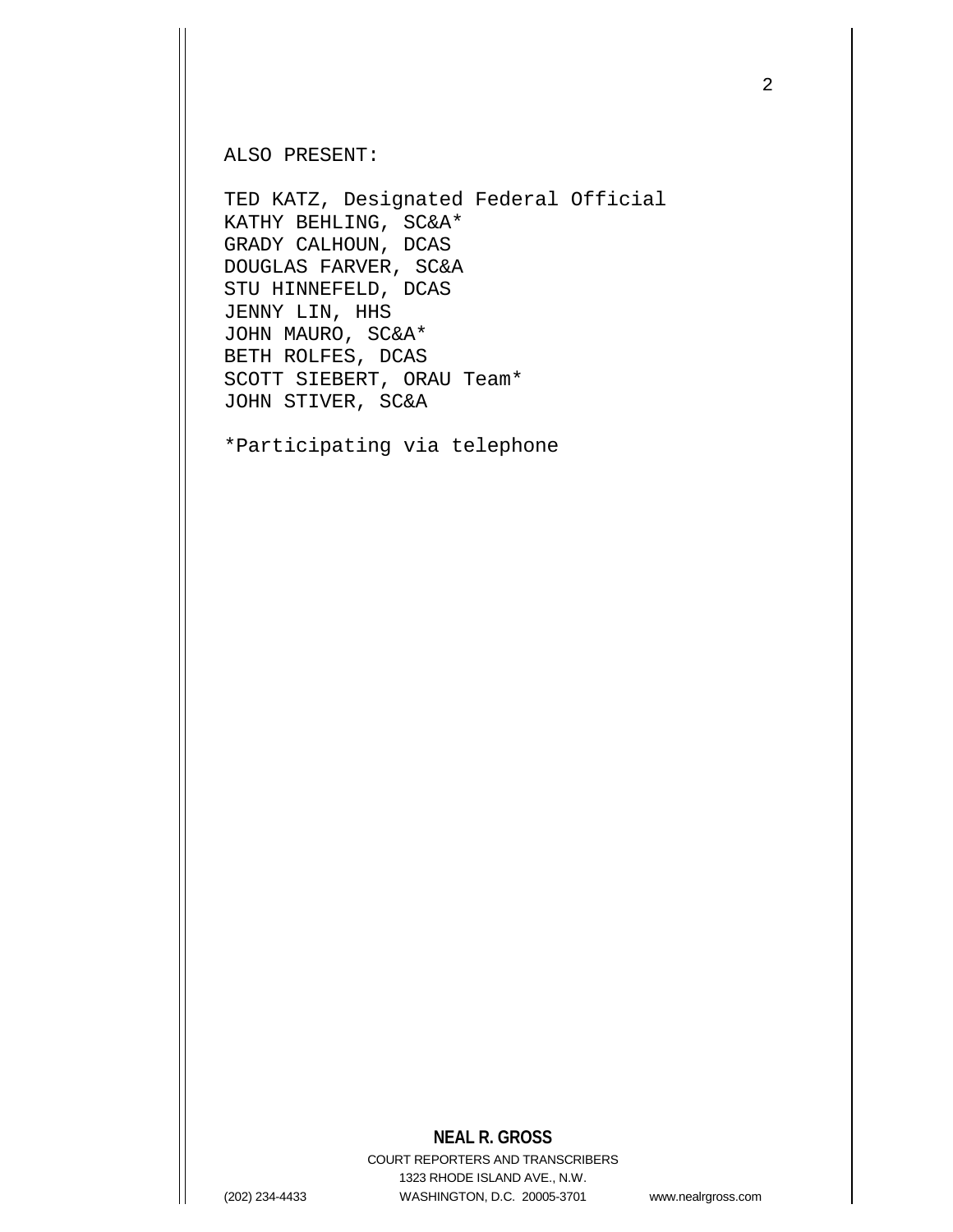|                                                                                           | 3  |
|-------------------------------------------------------------------------------------------|----|
| $C-O-N-T-E-N-T-S$                                                                         |    |
| Call to Order<br>Ted Katz                                                                 | 10 |
| Blind Dose Reconstruction Quality<br>Control Case Reviews<br>Grady Calhoun<br><b>DCAS</b> | 11 |
| Case Review Issue Resolution                                                              | 13 |
| Set 8                                                                                     | 16 |
| No. 149.1                                                                                 | 17 |
| No. 149.3                                                                                 | 29 |
| No. 160.1                                                                                 | 30 |
| No. 160.2                                                                                 | 30 |
| No. 160.3                                                                                 | 34 |
| No. 160.3                                                                                 | 35 |
| No. 165.4                                                                                 | 36 |
| No. 165.5                                                                                 | 37 |
| No. 166.6                                                                                 | 41 |
| No. 171.2                                                                                 | 42 |
| No. 171.3                                                                                 | 44 |
| No. 171.4                                                                                 | 49 |
| No. 174.1                                                                                 | 76 |
| No. 175.1                                                                                 | 78 |
| No. 175.2                                                                                 | 80 |
|                                                                                           |    |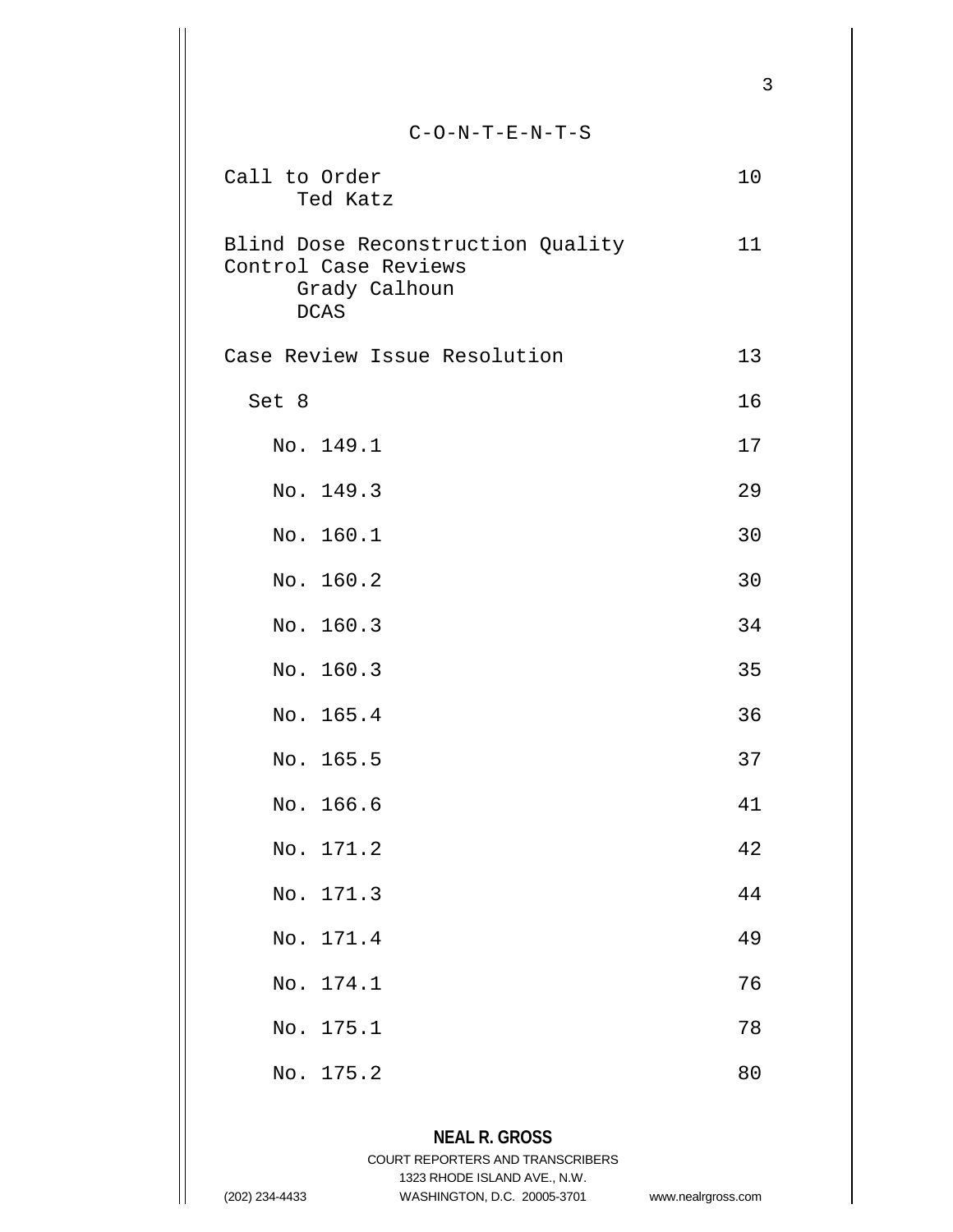| $C-O-N-T-E-N-T-S$ (CONTINUED)            |     |
|------------------------------------------|-----|
| Case Review Issue Resolution (Continued) |     |
| Set 8 (Continued)                        |     |
| No. 175.3                                | 82  |
| Attachment 1, Bridgeport Brass           | 85  |
| Finding 1                                | 85  |
| Finding 2                                | 99  |
| Finding 3                                | 109 |
| Finding 4                                | 112 |
| Finding 5                                | 113 |
| Finding $5(a)$                           | 114 |
| Attachment 2, Harshaw                    | 134 |
| Attachment 3, Huntington<br>Pilot Plant  | 138 |
| Set 9                                    | 142 |
| No. 179.1                                | 149 |
| No. 179.3                                | 159 |
| No. 179.4                                | 162 |
| No. 180.1                                | 165 |
| No. 180.2                                | 183 |

#### **NEAL R. GROSS** COURT REPORTERS AND TRANSCRIBERS 1323 RHODE ISLAND AVE., N.W. (202) 234-4433 WASHINGTON, D.C. 20005-3701 www.nealrgross.com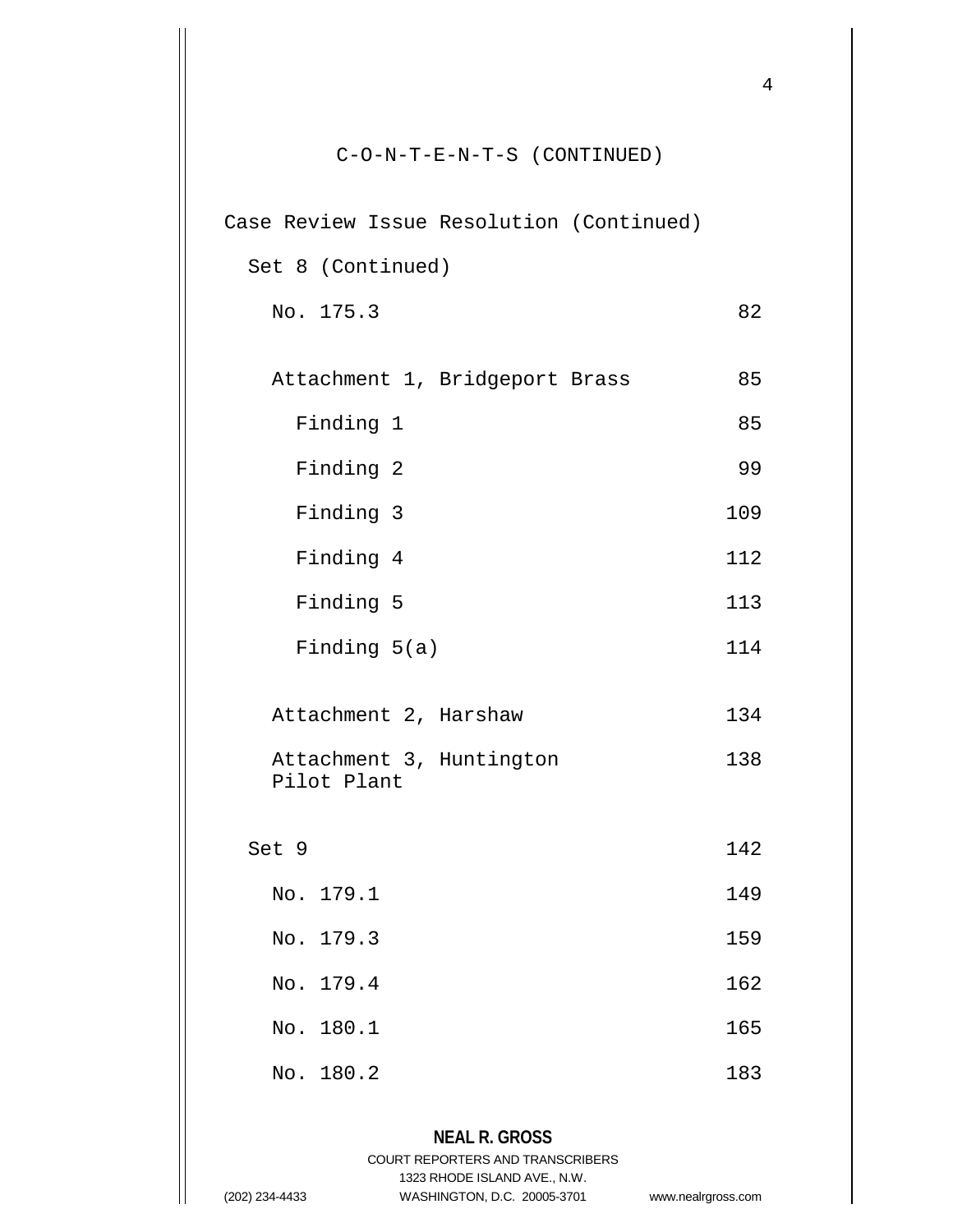Case Review Issue Resolution (Continued)

Set 9 (Continued)

|     | No. 183.5 | 185, 194 |     |
|-----|-----------|----------|-----|
|     | No. 184.1 |          | 188 |
|     | No. 185.1 |          | 208 |
|     | No. 187.1 |          | 209 |
|     | No. 187.3 |          | 213 |
| No. | 191.1     |          | 215 |
|     | No. 191.2 |          | 216 |
|     | No. 191.3 |          | 217 |
|     | No. 192.1 |          | 218 |
|     | No. 194.4 |          | 225 |
|     | No. 195.1 |          | 228 |
|     | No. 195.2 |          | 236 |
|     | No. 195.3 |          | 237 |
|     | No. 195.4 |          | 237 |
|     | No. 196.1 |          | 242 |
|     | No. 197.1 |          | 245 |
|     | No. 197.2 |          | 246 |
|     | No. 197.3 |          | 247 |

# **NEAL R. GROSS**

COURT REPORTERS AND TRANSCRIBERS 1323 RHODE ISLAND AVE., N.W.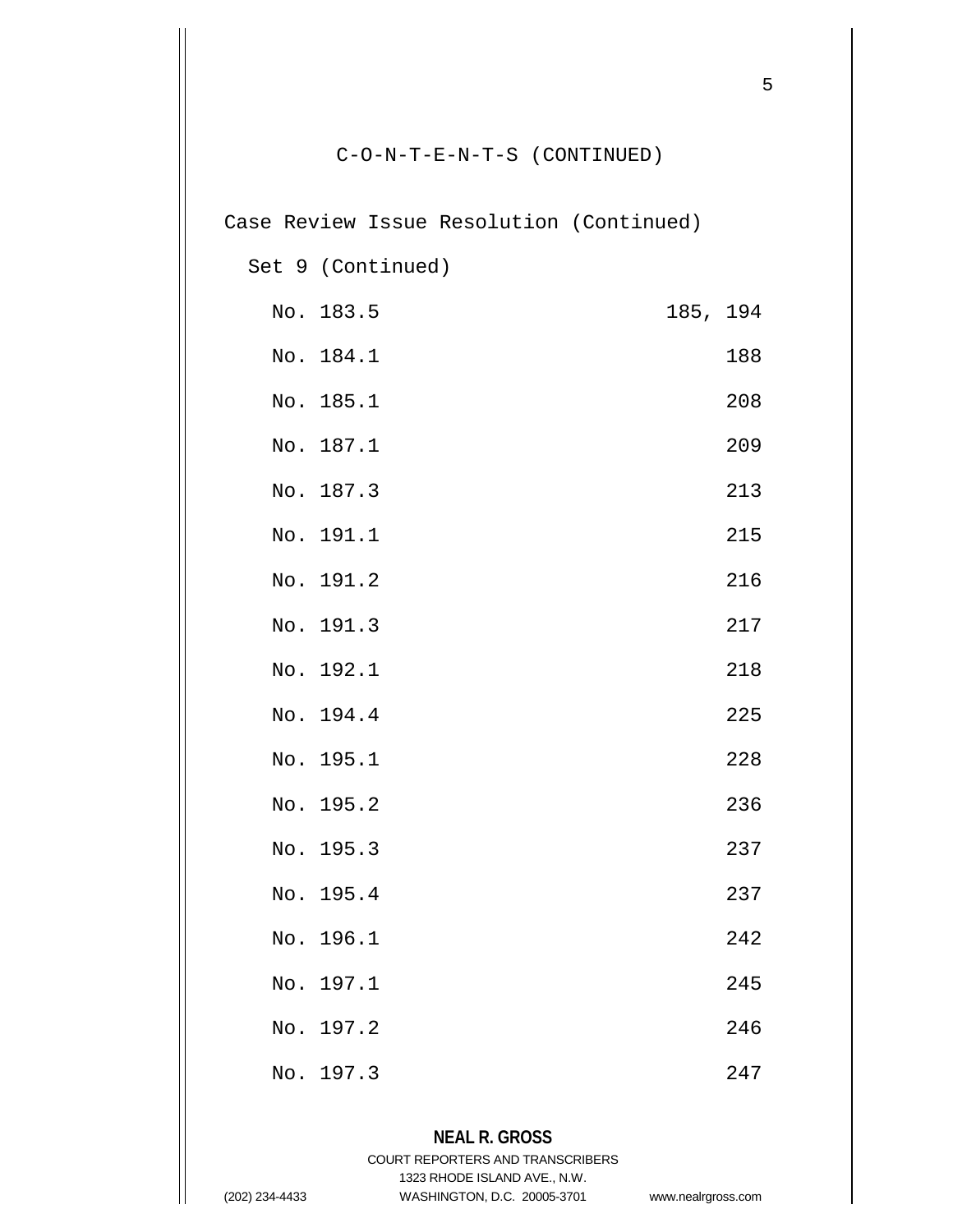|     | Case Review Issue Resolution (Continued) |     |
|-----|------------------------------------------|-----|
|     | Set 9 (Continued)                        |     |
|     | No. 200.1                                | 251 |
|     | No. 200.2                                | 257 |
|     | No. 201.1                                | 262 |
|     | No. 201.2                                | 269 |
|     | No. 201, Observation 1                   | 272 |
|     | No. 202.1                                | 277 |
|     | No. 202.2                                | 278 |
|     | No. 205.1                                | 279 |
|     | No. 205.2                                | 282 |
|     | No. 205, Observation 4                   | 288 |
|     | No. 205, Observation 5                   | 288 |
|     | No. 206.1                                | 291 |
|     | No. 206, Observation 1                   | 303 |
|     | No. 206, Observations 2, 3, 4, 5         | 304 |
|     | No. 207.1                                | 305 |
| No. | 207.2                                    | 306 |
|     | No. 207.3                                | 307 |
| No. | 207.4                                    | 307 |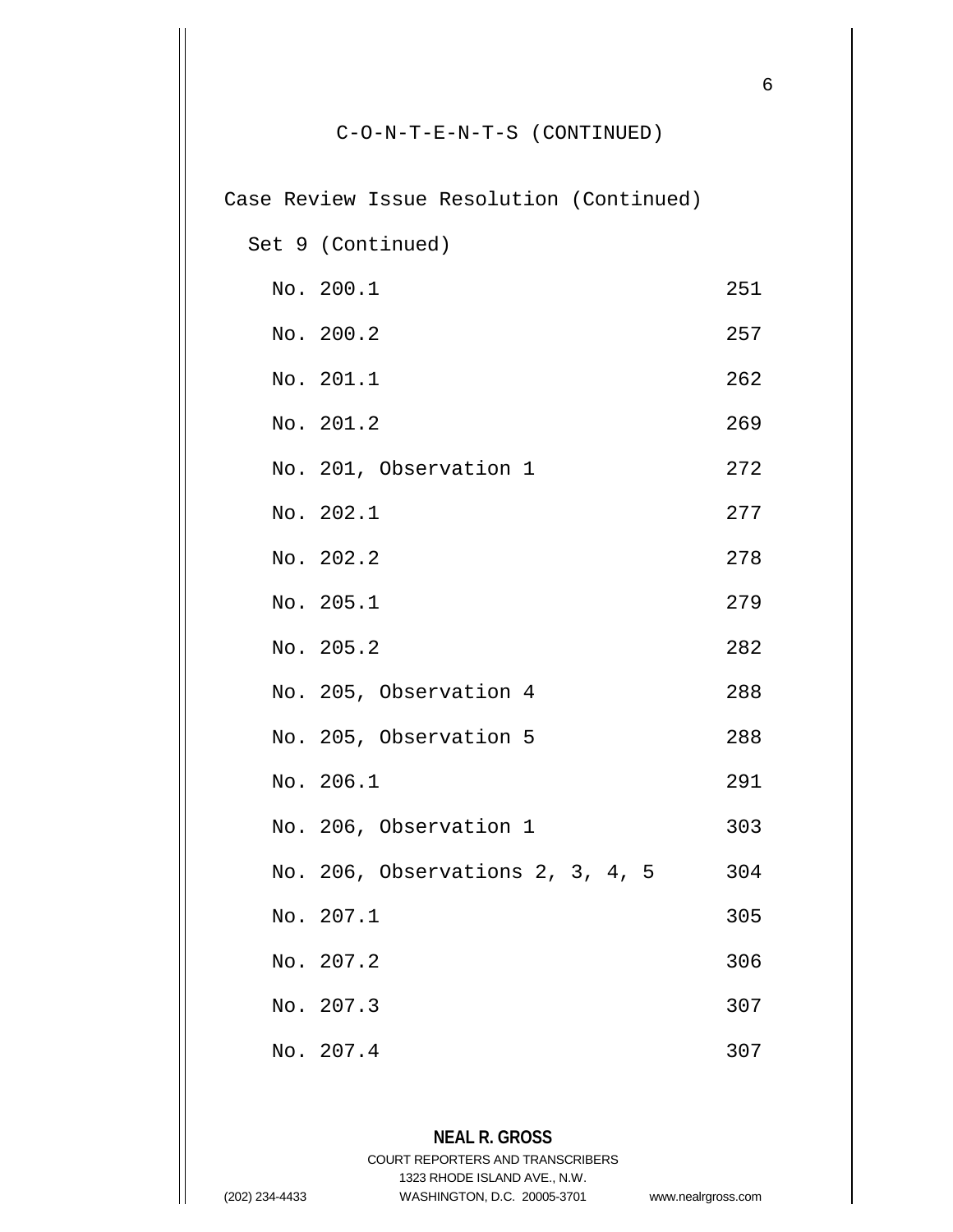| Case Review Issue Resolution (Continued) |     |
|------------------------------------------|-----|
| Set 9 (Continued)                        |     |
| No. 208.1                                | 309 |
| No. 208.2                                | 309 |
| No. 208.3                                | 310 |
| No. 208, Observation 1                   | 311 |
| No. 208, Observation 1                   | 315 |
| No. 211.1                                | 319 |
| No. 211, Observations 1 and 2            | 323 |
| No. 212.1                                | 324 |
| No. 212, Observations 1 and 2            | 326 |
| No. 214.1                                | 327 |
| No. 215.1                                | 328 |
| No. 215, Observation 1                   | 329 |
| No. 215, Observation 2                   | 335 |
| No. 215, Observation 3                   | 337 |
| No. 215, Observation 4                   | 338 |
| No. 216.1                                | 340 |
| No. 217.1                                | 329 |

**NEAL R. GROSS** COURT REPORTERS AND TRANSCRIBERS 1323 RHODE ISLAND AVE., N.W. (202) 234-4433 WASHINGTON, D.C. 20005-3701 www.nealrgross.com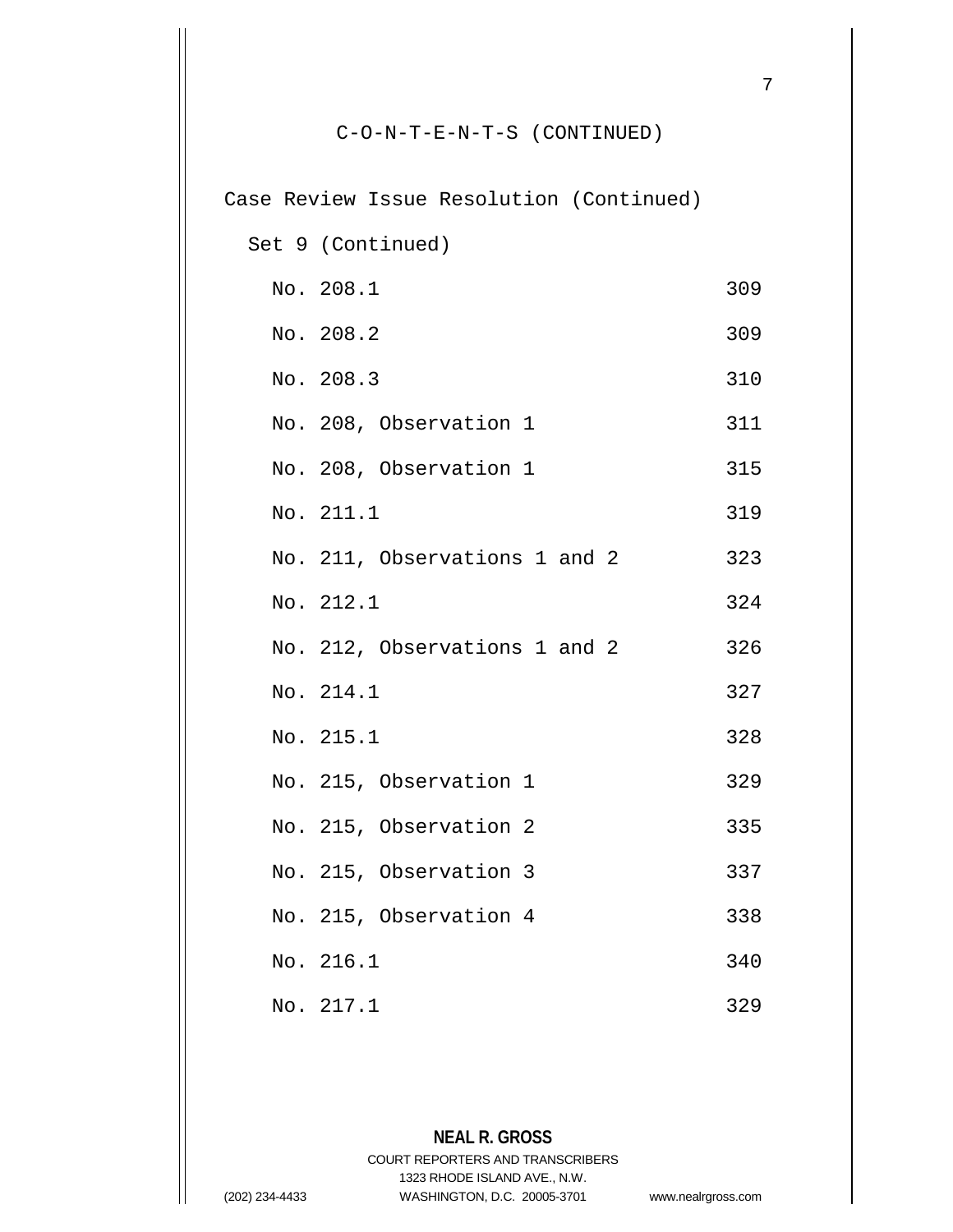|  | Case Review Issue Resolution (Continued) |          |     |
|--|------------------------------------------|----------|-----|
|  | Set 9 (Continued)                        |          |     |
|  | No. 218.1                                |          | 347 |
|  | No. 218.2                                |          | 352 |
|  | No. 218, Observation 1                   |          | 354 |
|  | No. 218, Observation 2                   |          | 355 |
|  | No. 218, Observation 3                   |          | 355 |
|  | No. 218, Observation 4                   |          | 356 |
|  | Discussion of Next Meeting Date          | 358, 365 |     |
|  | No. 278.1                                | 364, 365 |     |
|  | No. 278.2                                |          | 367 |
|  | No. 278.3                                |          | 368 |
|  | No. 278.4                                |          | 370 |
|  | No. 278, Observation 1                   |          | 371 |
|  | No. 278, Observation 2                   |          | 372 |
|  | No. 278, Observation 3                   |          | 374 |
|  | No. 279.1                                |          | 374 |
|  | No. 280.1                                |          | 376 |
|  | No. 280.2                                |          | 381 |

#### **NEAL R. GROSS** COURT REPORTERS AND TRANSCRIBERS 1323 RHODE ISLAND AVE., N.W. (202) 234-4433 WASHINGTON, D.C. 20005-3701 www.nealrgross.com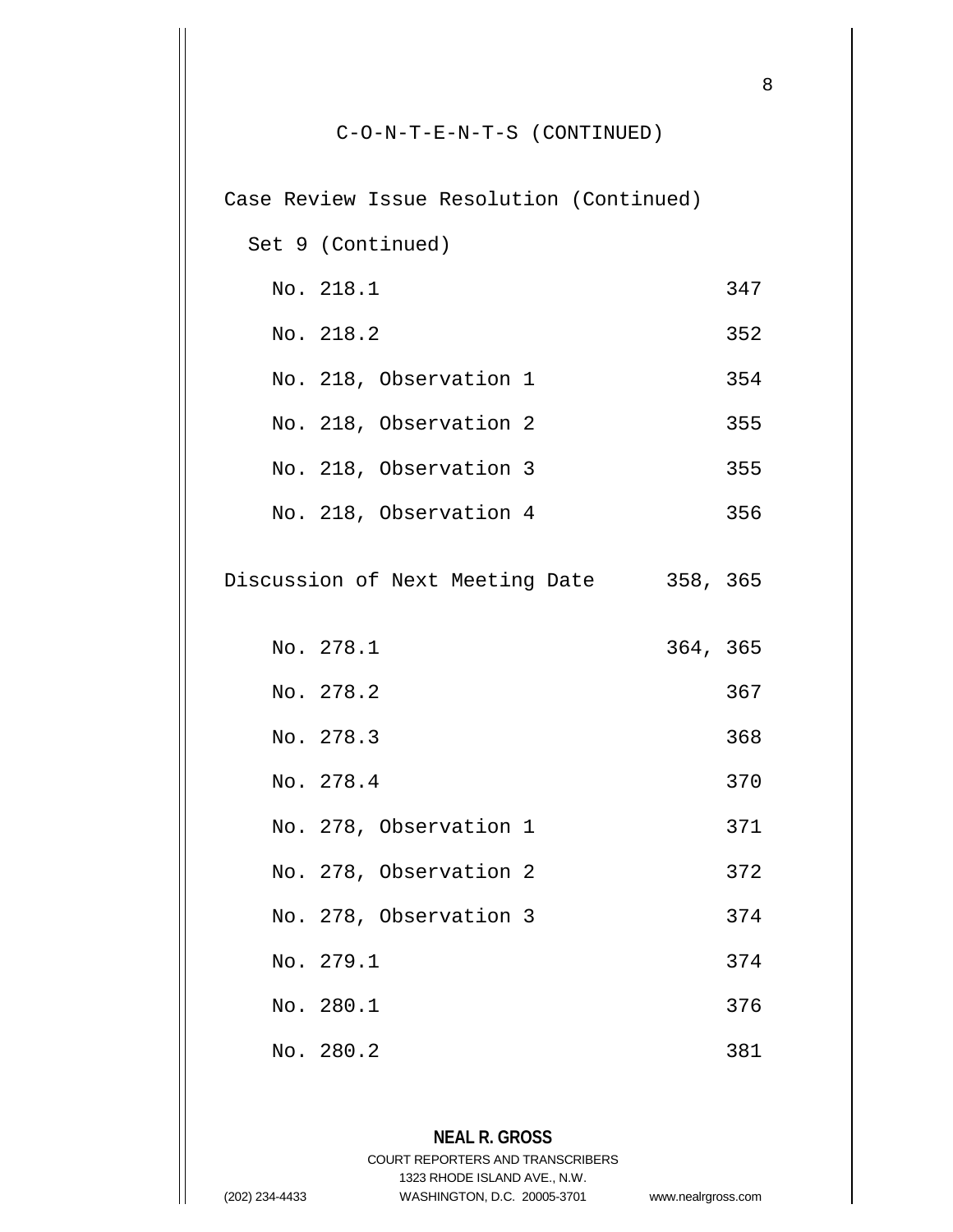Case Review Issue Resolution (Continued)

Set 9 (Continued)

No. 280.3 386

No. 280, Observation 1 388

#### **NEAL R. GROSS**

COURT REPORTERS AND TRANSCRIBERS 1323 RHODE ISLAND AVE., N.W. (202) 234-4433 WASHINGTON, D.C. 20005-3701 www.nealrgross.com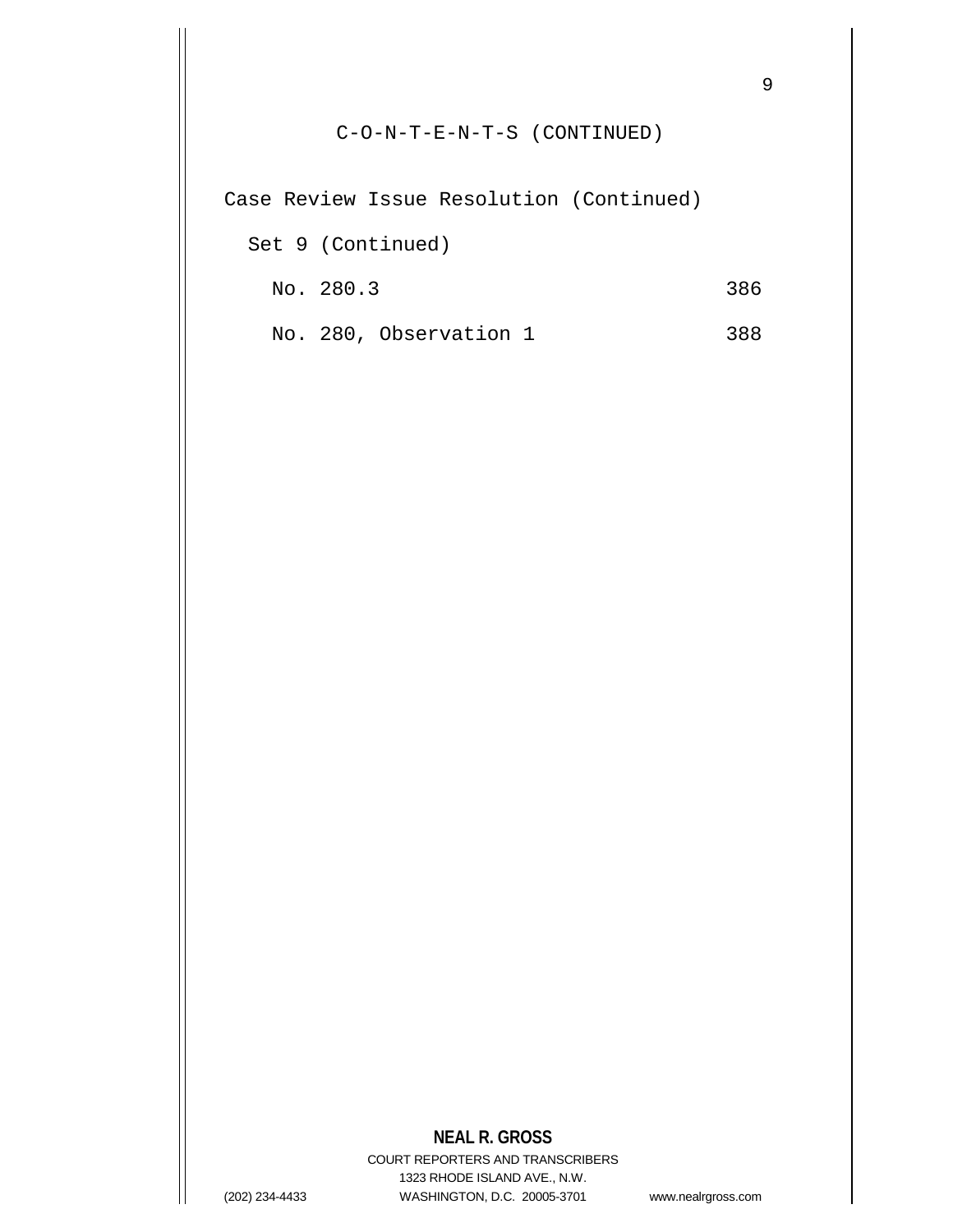**NEAL R. GROSS** COURT REPORTERS AND TRANSCRIBERS 1323 RHODE ISLAND AVE., N.W. (202) 234-4433 WASHINGTON, D.C. 20005-3701 www.nealrgross.com 10 1 P-R-O-C-E-E-D-I-N-G-S 2  $\parallel$  9:02 a.m. 3 || MR. KATZ: Welcome, everyone. 4 This is the Advisory Board on 5 | Radiation and Worker Health, the Subcommittee  $6$  | on Dose Reconstruction and Review. 7 || Our Chair is here. We will get  $8 \parallel$  started. Let's just get going with roll call,  $9 \parallel$  and we can speak to conflict of interest. We 10 || need to, as we go through that, beginning with 11 | the Chair, Board Members. 12 (Roll call.) 13 MR. KATZ: Okay. Then, the agenda 14 || for the meeting is posted and there are some 15 materials, I think, posted related to this 16 meeting. 17 And it is your meeting, Mark. 18 CHAIR GRIFFON: Alright. Let's 19 see, I am still logging onto my computer but  $20$  as I do that, because I want to pull up the 21 | notes from the last meeting. 22 || But I guess we can start with an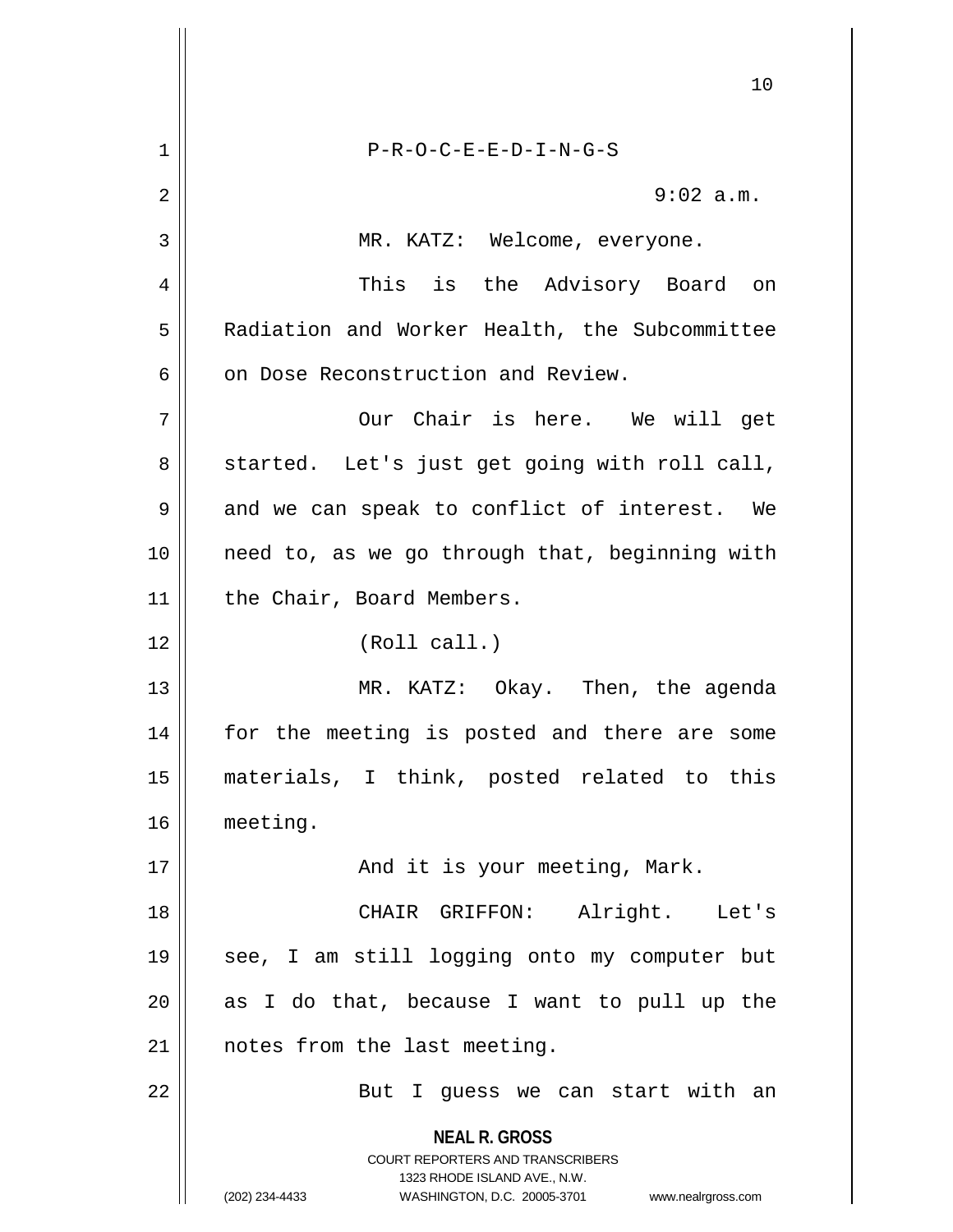1 update on the blind dose reconstruction 2 || quality control case reviews, NIOSH's blind 4 MR. CALHOUN: Yes, this is Grady.

5 Yes, this one is going to be brief 6 because we have only completed a couple more 7 || since our last time. So, I haven't come up 8 || with a new assessment or anything like that.

 $9 \parallel$  There is really nothing new to report on that.

10 I believe that we are either on 11 our way or we have completed providing you 12 || quys access to it. I am not sure about the  $13$  exact status of that, but I think it is close. 14 || MR. HINNEFELD: Access should be 15 | available to the Board Members.

16 || MR. CALHOUN: Yes.

 MR. HINNEFELD: They should be able to click on the application from the staff tools and see the same things that we 20 || see when we click on it.

21 MR. CALHOUN: And that is really  $22$  || all I have got as far as an update.

> **NEAL R. GROSS** COURT REPORTERS AND TRANSCRIBERS 1323 RHODE ISLAND AVE., N.W.

(202) 234-4433 WASHINGTON, D.C. 20005-3701 www.nealrgross.com

3 | reviews.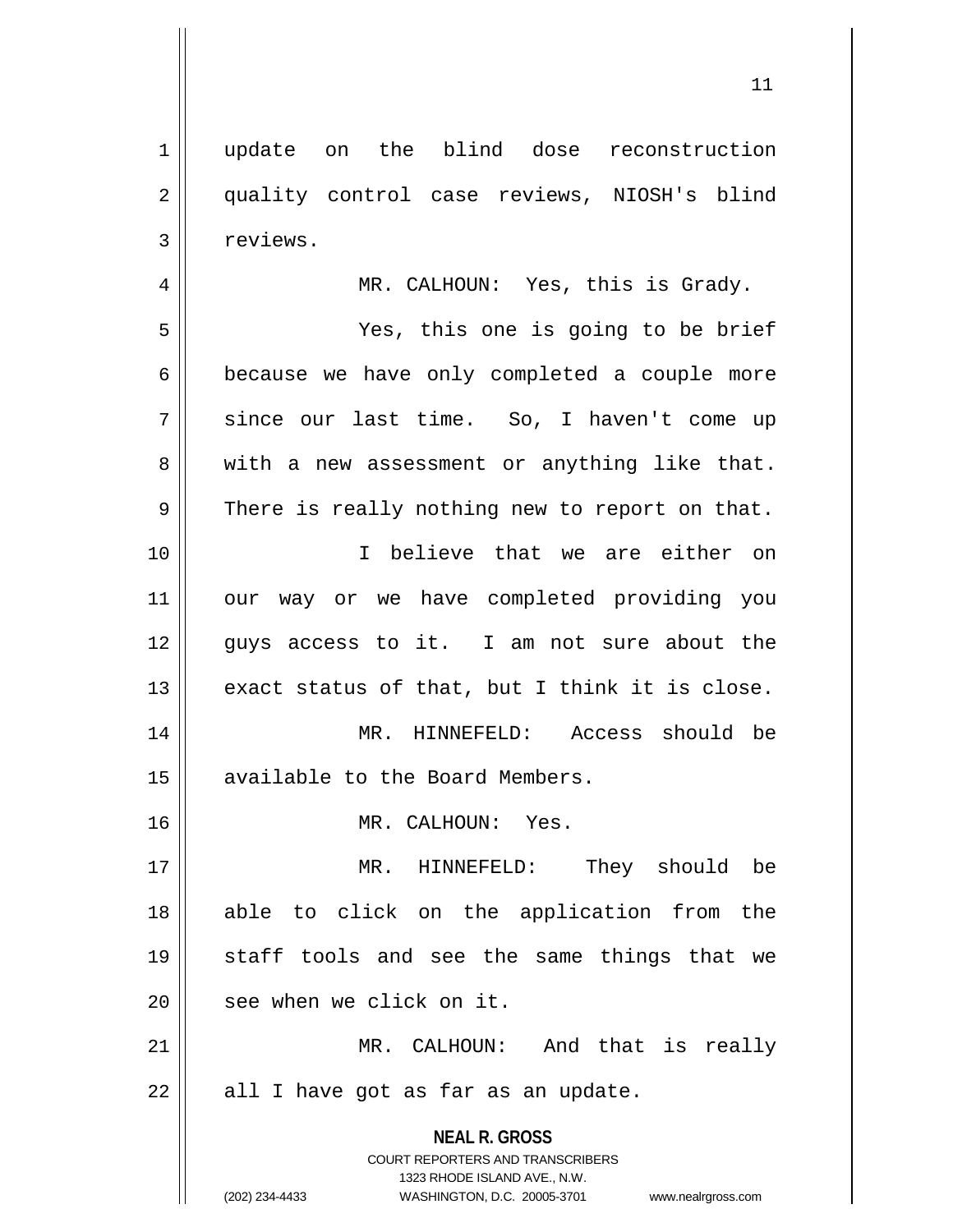**NEAL R. GROSS** COURT REPORTERS AND TRANSCRIBERS 1323 RHODE ISLAND AVE., N.W. (202) 234-4433 WASHINGTON, D.C. 20005-3701 www.nealrgross.com 12 1 || CHAIR GRIFFON: Has anybody tried  $2 \parallel$  that access? 3 || MR. KATZ: Dave? 4 MEMBER KOTELCHUCK: Yes. Yes, I  $5 \parallel$  have got it. 6 CHAIR GRIFFON: Oh, you do? Okay. 7 MEMBER KOTELCHUCK: I have got it 8 || now. 9 CHAIR GRIFFON: I haven't tried 10 it, but good. I am glad. 11 Alright. Well, that was a quick 12 update. 13 I think the other items we are 14 || going just kind of move through our cases, 15  $\parallel$  which is why we called for this meeting, too,  $16$  to catch up. 17 || So, without further ado, I guess 18 we can start off with Sets 8 and 9, hoping to 19 || close those out. And then, we are going to go 20 || into the site-specific sets, right? Is that  $21$   $\parallel$  okay? 22 || MEMBER CLAWSON: Mark, I have got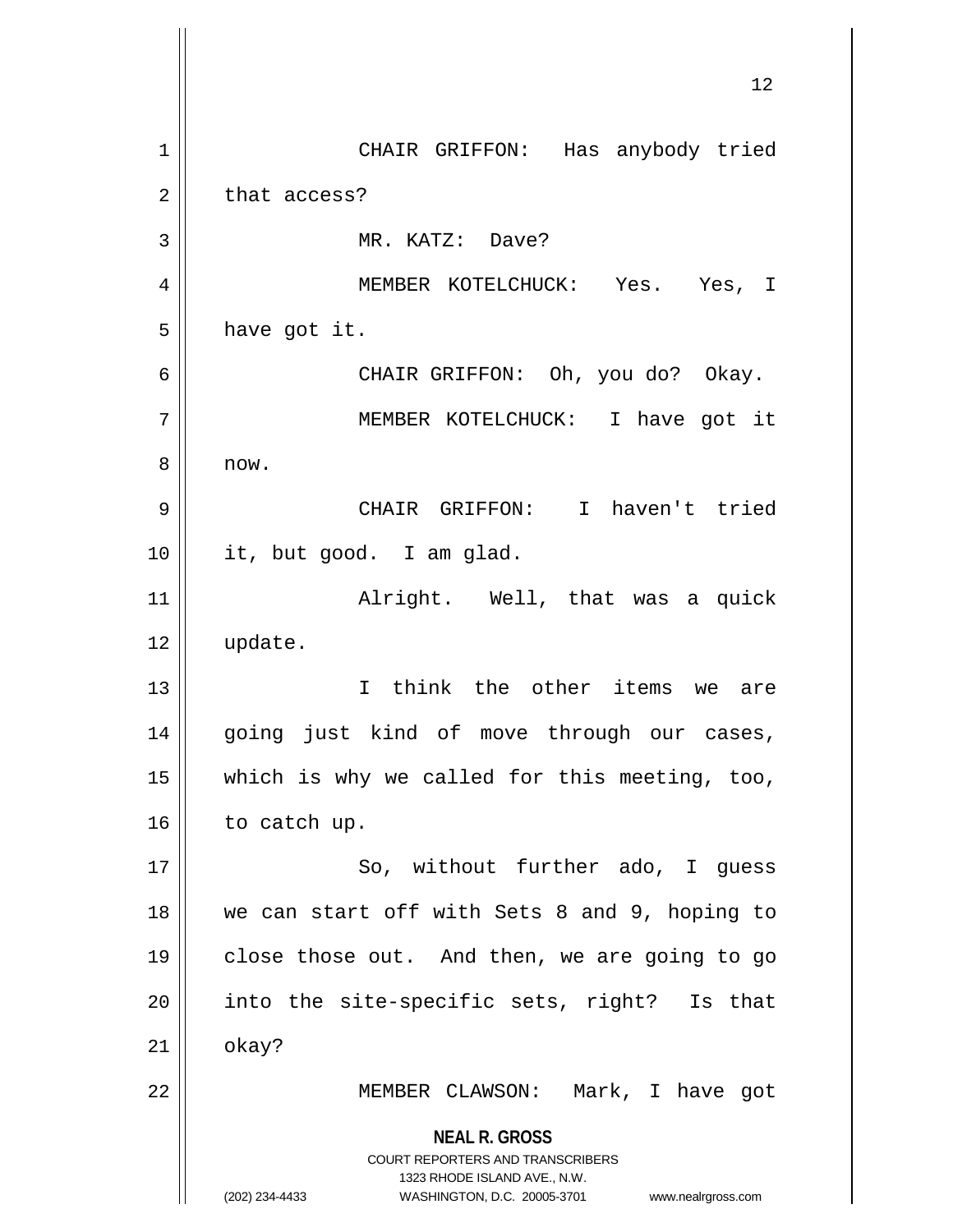**NEAL R. GROSS** COURT REPORTERS AND TRANSCRIBERS 1323 RHODE ISLAND AVE., N.W. (202) 234-4433 WASHINGTON, D.C. 20005-3701 www.nealrgross.com  $1 \parallel$  a question. I thought that SC&A was going to 2 do some blind reviews, too, didn't they?  $3 \parallel$  Didn't you --4 MR. KATZ: They have been tasked. 5 | They have been tasked. 6 MR. STIVER: They haven't been  $7 \parallel$  assigned yet. 8 || MEMBER CLAWSON: Oh, okay. Okay. 9 CHAIR GRIFFON: Yes, we still have 10 || to select those cases, which actually maybe we 11 || can talk about the mechanics of that, too, at 12 || some point in this meeting, maybe after lunch 13 || when I really get my bearings. 14 MEMBER CLAWSON: While we are on 15 || blind reviews, I just had that question. 16 CHAIR GRIFFON: Yes. I mean, I 17 just have to be refreshed on how we did it 18 last time. Stu, I don't know if you recall 19 how we selected the -- 20 MR. HINNEFELD: I think we 21 || selected from a larger selection matrix, and  $22$   $\parallel$  we just decided we will take these two and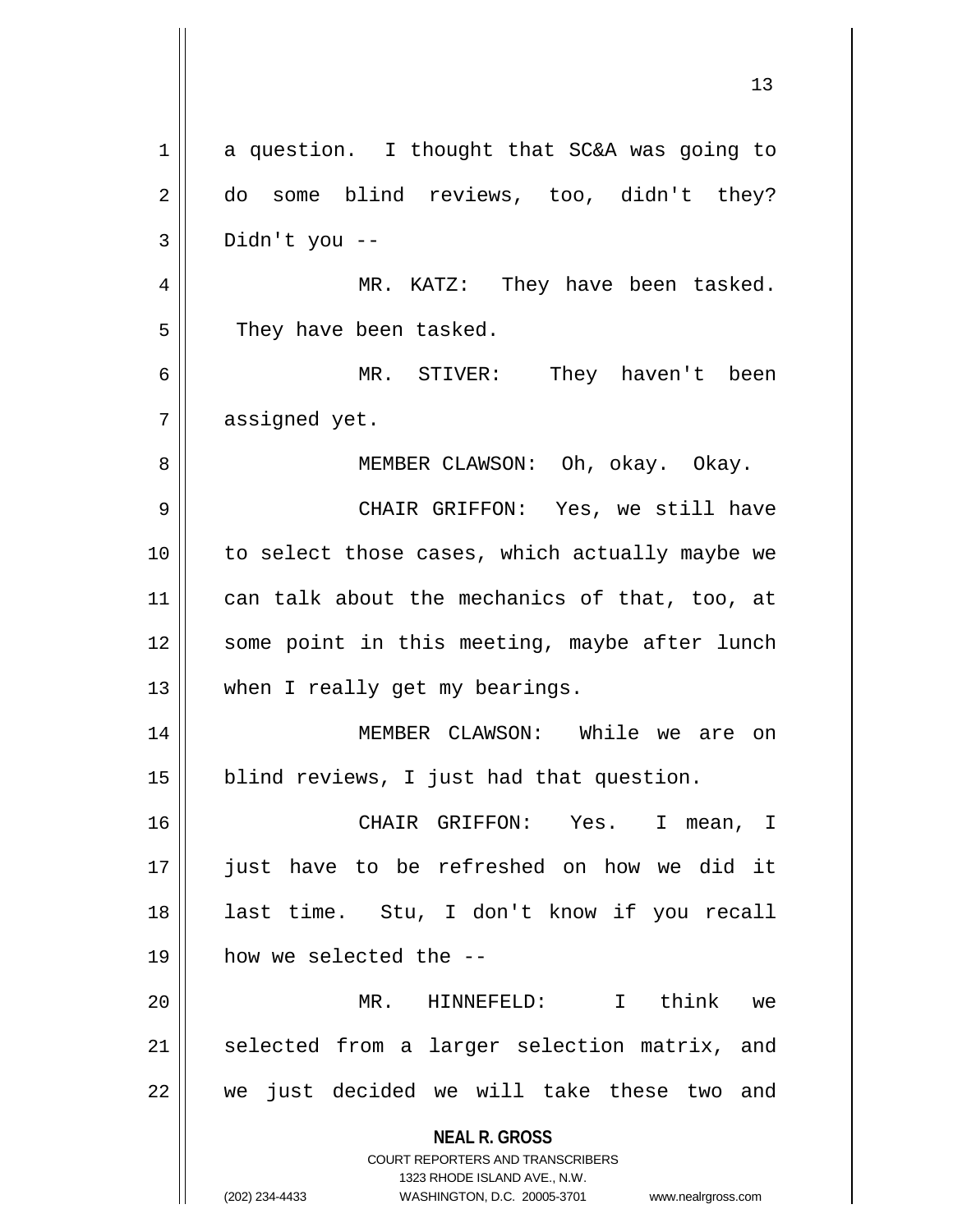**NEAL R. GROSS** COURT REPORTERS AND TRANSCRIBERS 1323 RHODE ISLAND AVE., N.W. (202) 234-4433 WASHINGTON, D.C. 20005-3701 www.nealrgross.com 1 || make them blind reviews, as opposed to the  $2 \parallel$  typical --3 || CHAIR GRIFFON: So, it was in a 4 || normal selection process. We just took out 5 || two of them for blind reviews? 6 MR. HINNEFELD: Yes, I think we 7 just designated two of them as blind from the 8 | ones we were going to review. 9 CHAIR GRIFFON: Okay. 10 MR. HINNEFELD: I think that is 11 || what we did. Now we could put some additional  $12$   $\parallel$  criteria on it --13 || CHAIR GRIFFON: Right. 14 MR. HINNEFELD: -- in terms of  $15$  selection, and we could use the last group we 16 || put together. You know, we have put together  $17$  || a selection matrix not that many months ago to  $18$  || select. Was that the 16th set? 19 MR. KATZ: Yes. 20 MR. HINNEFELD: We could choose  $21$  from that, if there are any on there you feel  $22 \parallel$  like, or we could generate another -- if we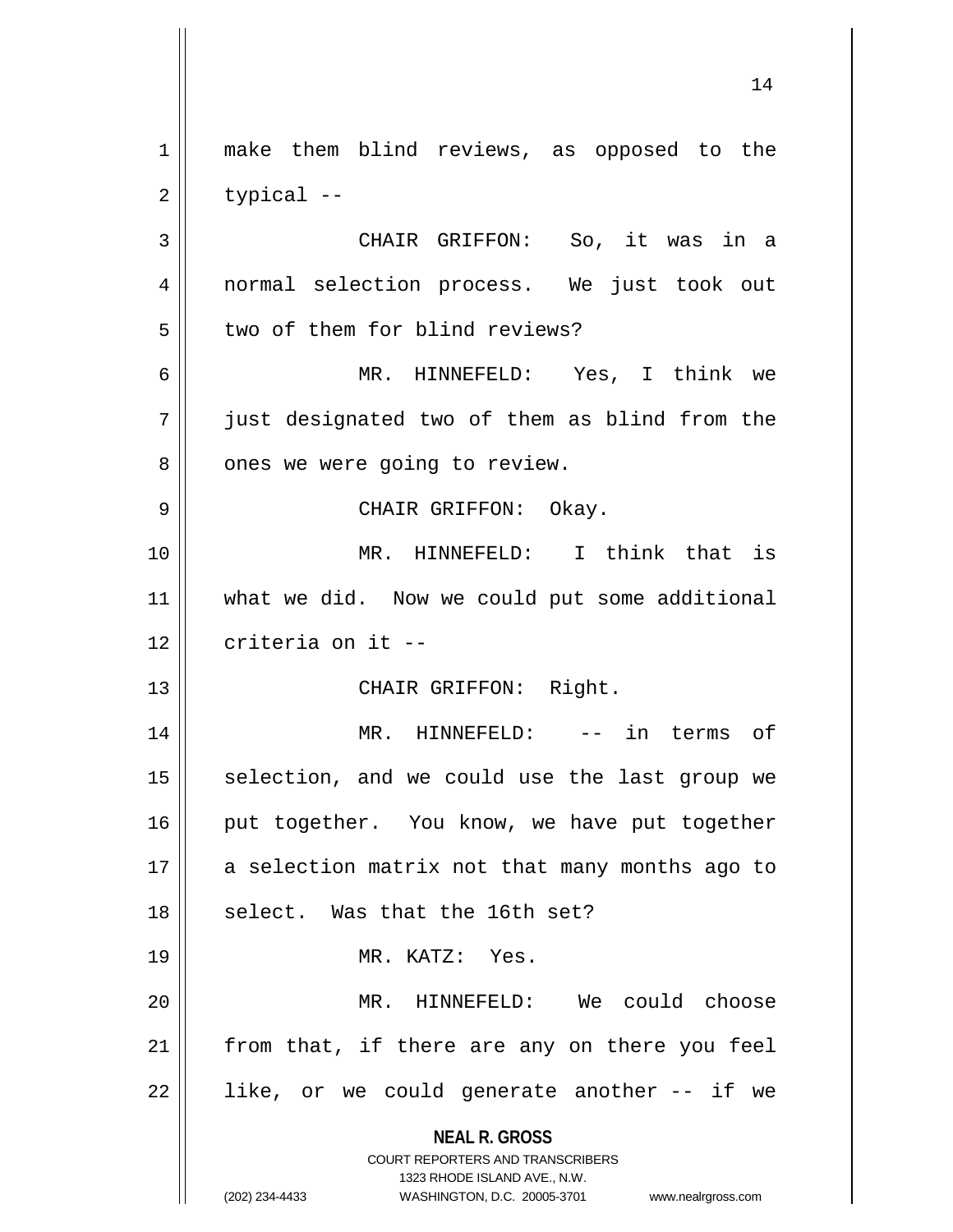**NEAL R. GROSS** COURT REPORTERS AND TRANSCRIBERS 1323 RHODE ISLAND AVE., N.W. (202) 234-4433 WASHINGTON, D.C. 20005-3701 www.nealrgross.com 1 || want to generate a list just for blind  $2 \parallel$  reviews, and it is going to be a relatively  $3 \parallel$  small selection, we would generate a smaller 4 || list of cases, and you could make them newer  $5 \parallel$  that way. It will take so long to do that. 6 CHAIR GRIFFON: Yes, let's think 7 about that. 8 MR. HINNEFELD: Yes. 9 CHAIR GRIFFON: And we don't have 10 to do that right now, but good point. We will 11 || add that to the list of things to do. 12 MR. HINNEFELD: Yes. 13 || CHAIR GRIFFON: So, it says 8 and  $14 \parallel 9$ , if we can find those matrices and work from 15 that, assuming we still don't have our 16 database functional. 17 || MR. KATZ: That is too soon. 18 CHAIR GRIFFON: Yes, yes. 19 || MR. KATZ: That's too soon. 20 || CHAIR GRIFFON: Right, right. 21 We are still going to work from  $22$  || the matrices at this point, and then we will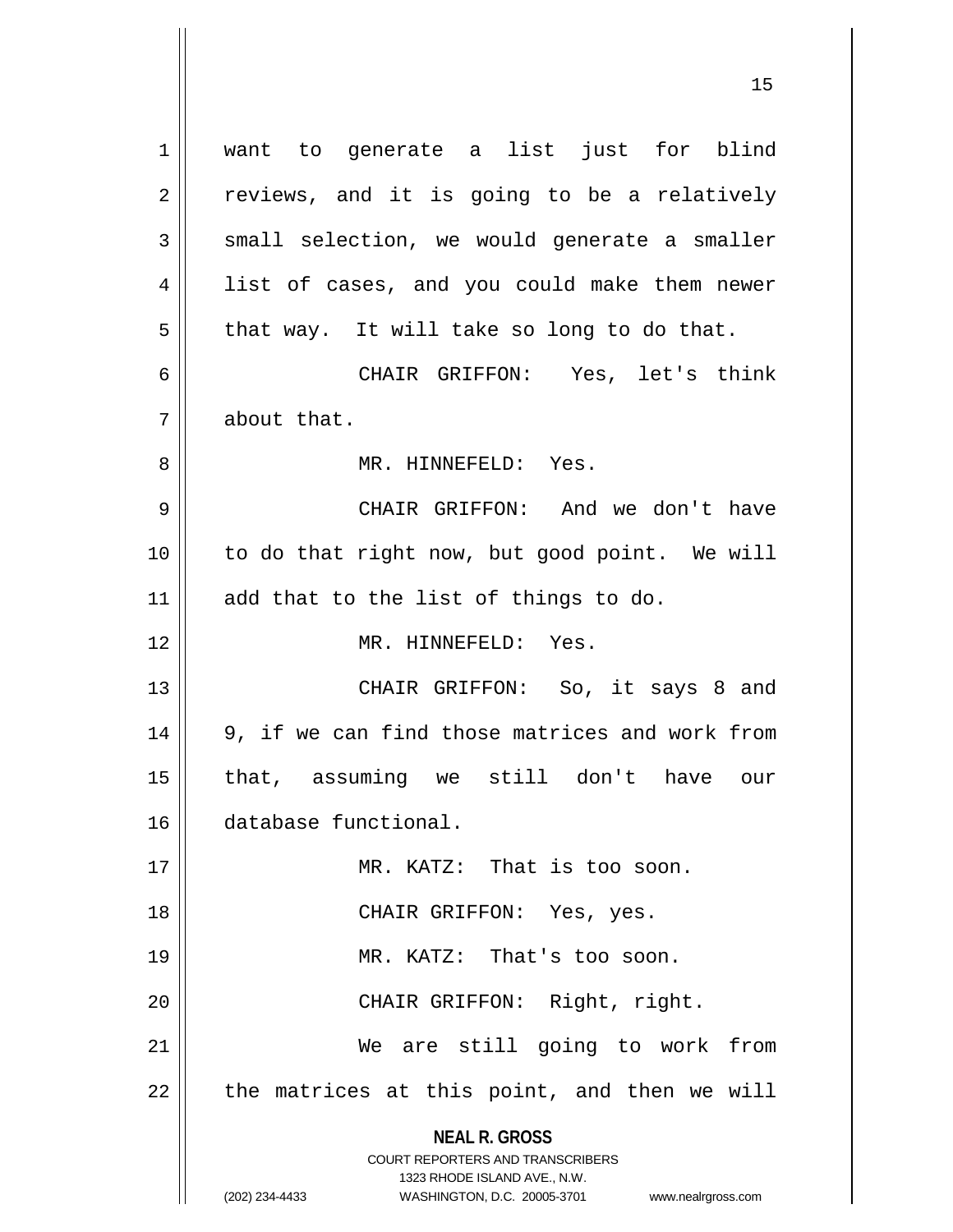**NEAL R. GROSS** COURT REPORTERS AND TRANSCRIBERS 1323 RHODE ISLAND AVE., N.W. (202) 234-4433 WASHINGTON, D.C. 20005-3701 www.nealrgross.com  $1$  use those to populate the database, I assume.  $2 \parallel$  Okay.  $3 \parallel$  So, sets 8 and 9, starting with  $4 \parallel$  set 8. I am going to try to find the latest  $5 \parallel$  copy. 6 MR. HINNEFELD: Okay. Now Beth 7 || sent something on Friday, right? You sent a 8 copy of the eighth and ninth set matrices on 9 Friday? 10 MS. ROLFES: I did. 11 || MR. HINNEFELD: Does that include 12 the most up-to-date information that we have 13 provided? 14 || MS. ROLFES: Correct. 15 MR. HINNEFELD: Okay. So, our 16 most up-to-date stuff would be on Beth's 17 | message from Friday. 18 || MR. KATZ: And I sent that to your 19 || CSB. Well, Beth sent it actually to your CSB. 20 CHAIR GRIFFON: Okay. So, I have  $21$  the latest version that was sent from NIOSH,  $22$  and is it safe to assume the highlighting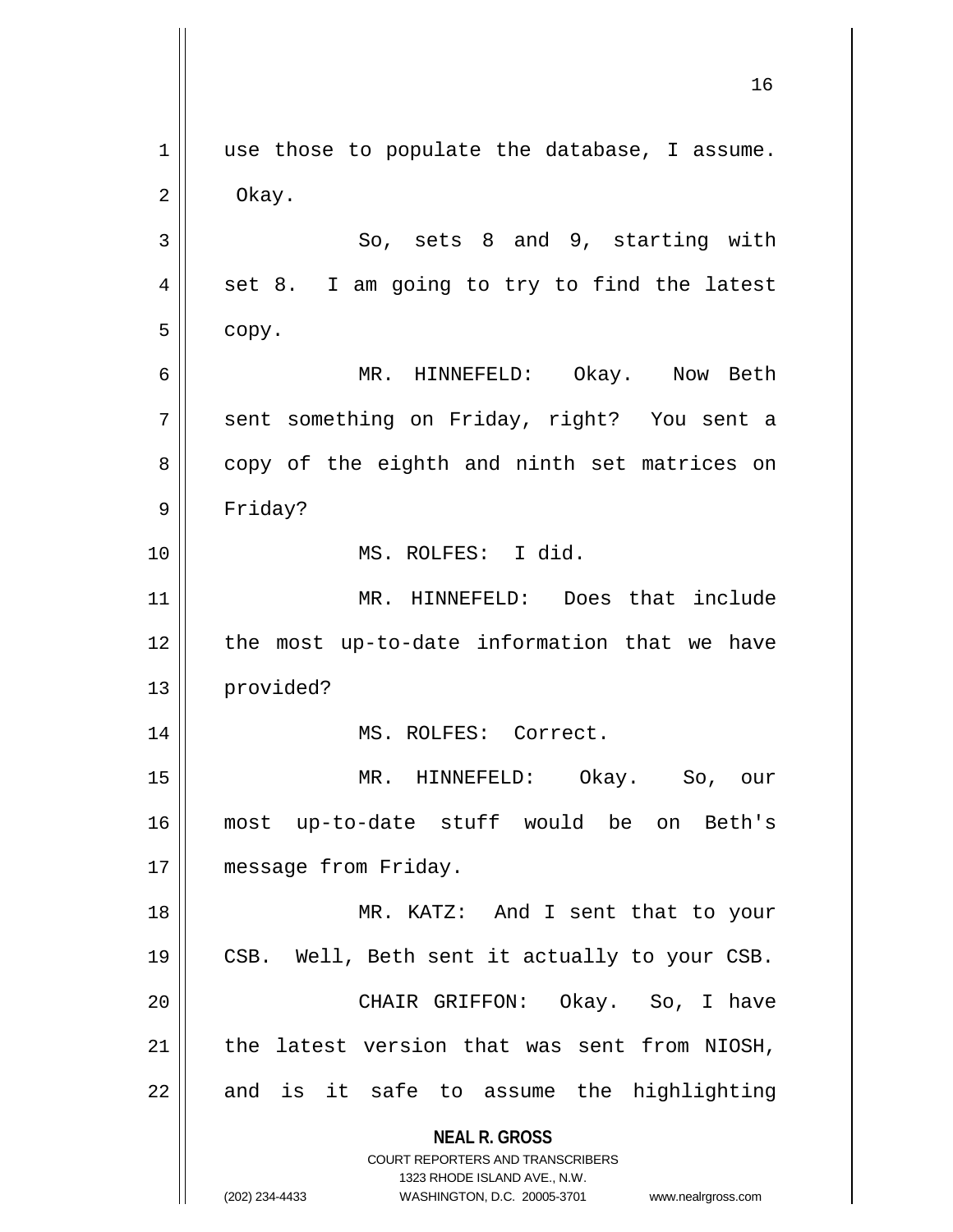**NEAL R. GROSS** COURT REPORTERS AND TRANSCRIBERS 1323 RHODE ISLAND AVE., N.W. (202) 234-4433 WASHINGTON, D.C. 20005-3701 www.nealrgross.com  $1$  still applies to that? If it is highlighted,  $2 \parallel$  they are --3 || MS. ROLFES: I did not remove any 4 | highlights. 5 CHAIR GRIFFON: Okay. Okay. So, 6  $\parallel$  that would be probably the quickest way to go  $7 \parallel$  through. If it is highlighted, it is an open 8 item.  $9 \parallel$  and I see on No. 149.1, there was 10 || an update on 1/31/13. 11 MS. ROLFES: There is a new TBD 12 || out, and Jim signed it. And I am told it is 13 || waiting for DOE to review it. 14 MR. CALHOUN: Yes, final DOE 15 review is where it is at right now, and it 16  $\parallel$  does contain a 95<sup>th</sup> percentile. 17 MR. FARVER: And I believe this is 18 | a Bridgeport Brass --19 || MR. CALHOUN: Correct. 20 MR. FARVER: Okay. Now I don't 21 || know if this problem comes into play with  $22$  || talking about the attachments, Attachment 1,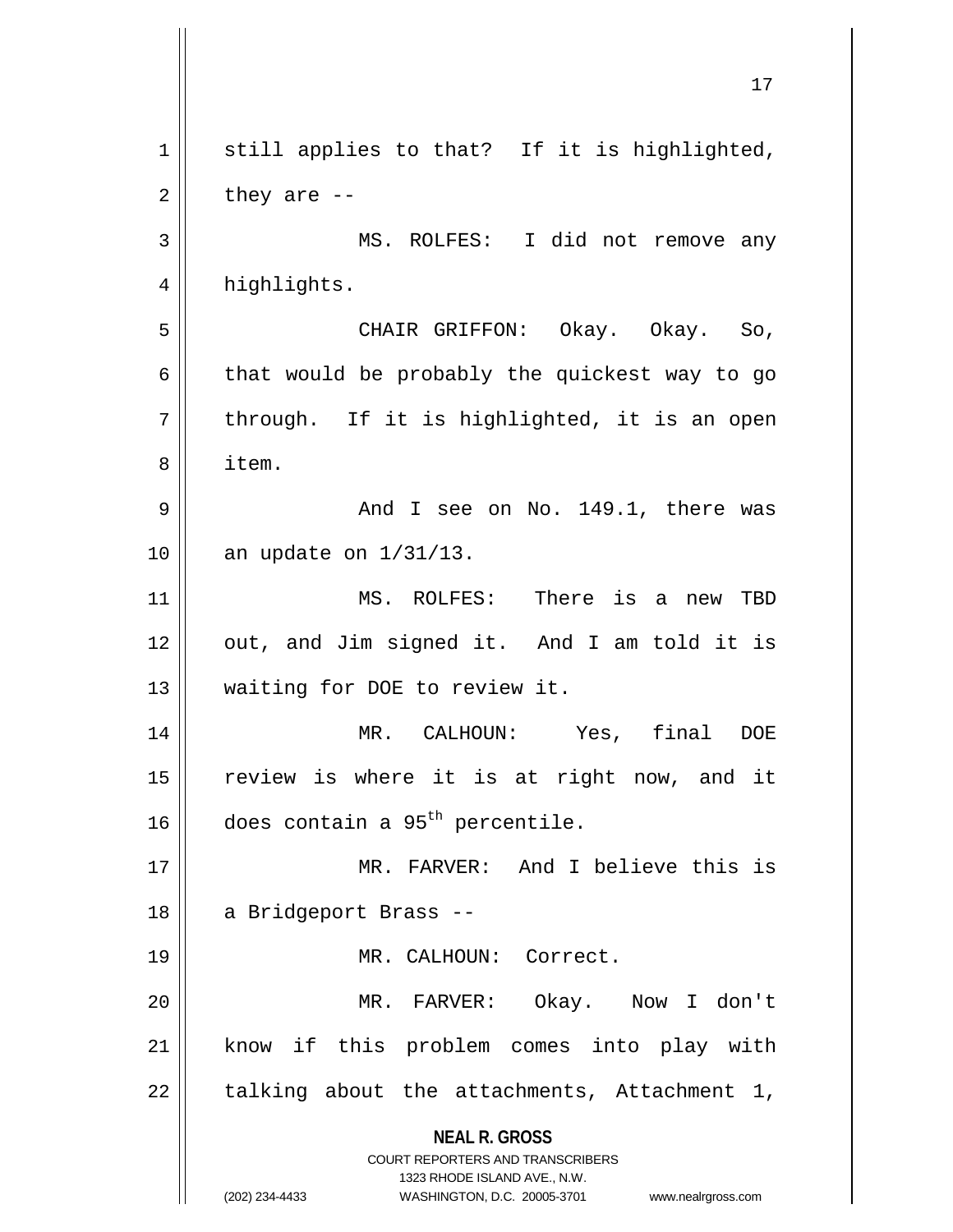**NEAL R. GROSS** COURT REPORTERS AND TRANSCRIBERS 1323 RHODE ISLAND AVE., N.W. (202) 234-4433 WASHINGTON, D.C. 20005-3701 www.nealrgross.com 18 1 | where we did a mini-Site Profile of Bridgeport 2 Brass. 3 || CHAIR GRIFFON: Right. 4 || MR. FARVER: I am not sure if this  $5 \parallel$  particular issue is in that. We will have to 6  $\parallel$  keep that in mind when we get to Attachment 1,  $7 \parallel$  the findings. 8 MR. CALHOUN: Sure. 9 DR. MAURO: Mark, this is John 10 Mauro. 11 CHAIR GRIFFON: Hi, John. 12 DR. MAURO: Can you guys hear me  $13 \parallel$  okay? 14 || MR. KATZ: Yes. 15 DR. MAURO: Yes, I just wanted to 16 jump in. On these Bridgeport Brass and a 17 || couple of others, as you know, we had those 18 || three attachments, which was Bridgeport, 19 Harshaw and Huntington. You may know -- and  $20$  || this might help to expedite the process, is  $21$  the only reason I bring it up  $-$  149 is 22 | Bridgeport Brass.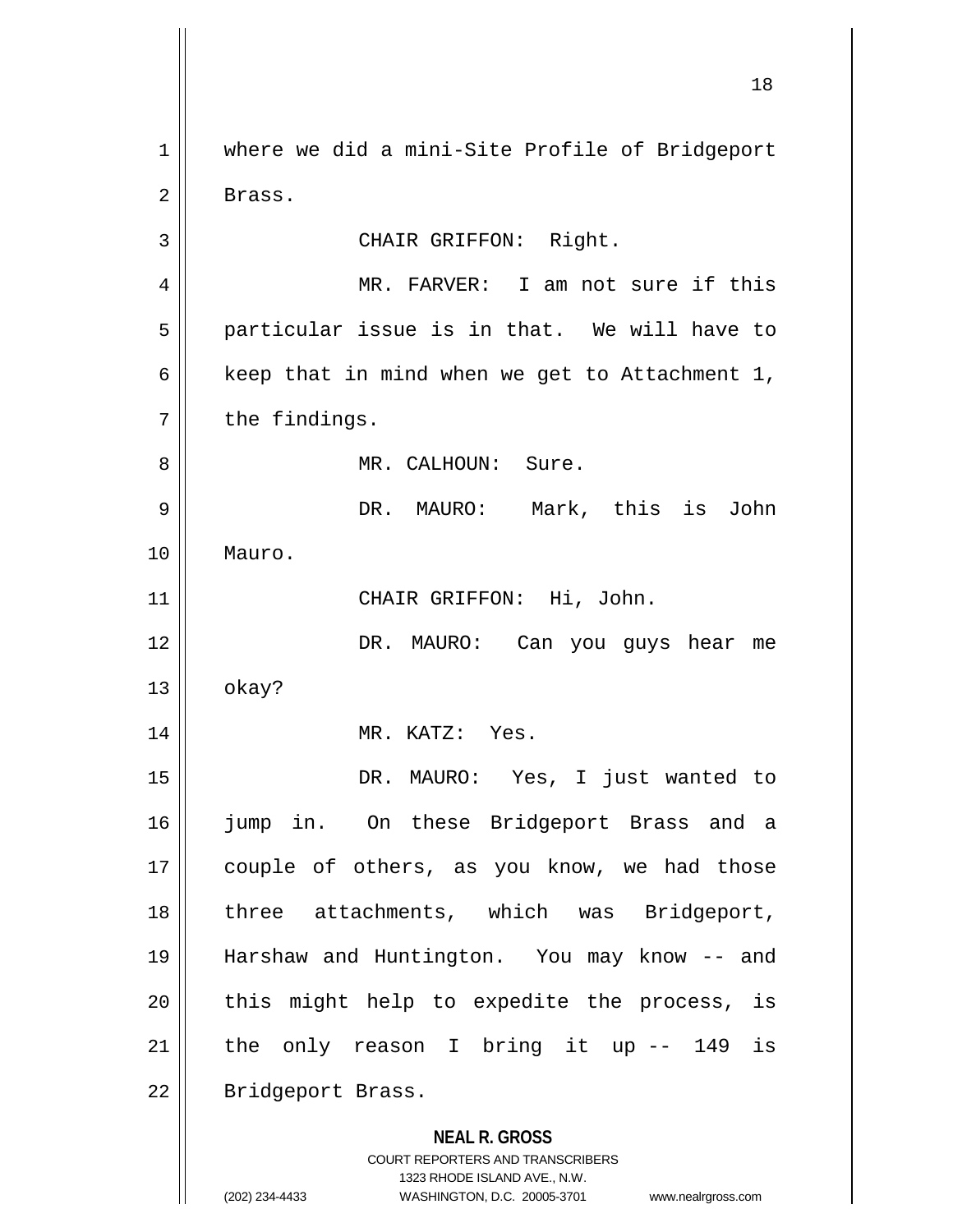| $\mathbf 1$    | I noticed in the blue information,             |
|----------------|------------------------------------------------|
| $\overline{2}$ | the new information, that apparently there is  |
| 3              | some new material that NIOSH put out. But I    |
| 4              | guess I believe that in our previous work on   |
| 5              | Bridgeport Brass, Harry Chmelynski and SC&A    |
| 6              | carefully reviewed other exchanges. And there  |
| 7              | is actually some material in the very back of  |
| 8              | this matrix where Harry delineates a           |
| 9              | reevaluation of the data.                      |
| 10             | I believe all the original                     |
| 11             | Bridgeport Brass mini-Site Profile review      |
| 12             | issues -- that was that Attachment 1 to the    |
| 13             | eighth set -- have been resolved, including,   |
| 14             | now which I find interesting, including the    |
| 15             | item that is in blue right here on Item No.    |
| 16             | 149 dealing with this factor of two. I         |
| 17             | believe that Harry reviewed that data from     |
| 18             | another perspective, now not this new material |
| 19             | that is in this new TBD, and came to a         |
| 20             | conclusion that, no, it looks like NIOSH was   |
| 21             | right and we were wrong, so to speak.          |
| 22             | But we haven't seen this new TBD               |

**NEAL R. GROSS** COURT REPORTERS AND TRANSCRIBERS 1323 RHODE ISLAND AVE., N.W.

 $\mathsf{I}$ 

(202) 234-4433 WASHINGTON, D.C. 20005-3701 www.nealrgross.com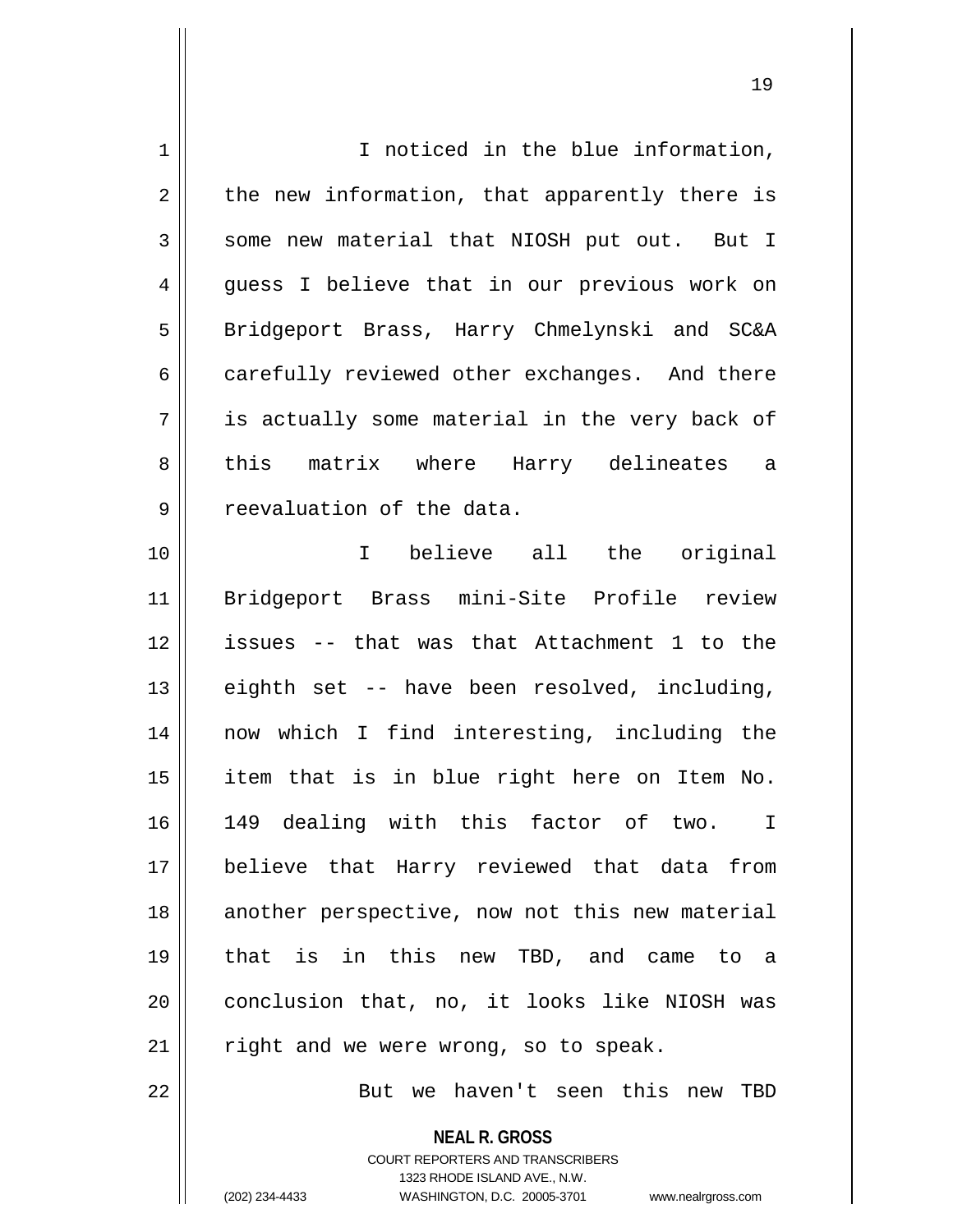**NEAL R. GROSS** COURT REPORTERS AND TRANSCRIBERS 1323 RHODE ISLAND AVE., N.W. (202) 234-4433 WASHINGTON, D.C. 20005-3701 www.nealrgross.com  $1 \parallel$  and how it deals with this issue. So, this is  $2 \parallel$  a new twist. But I thought the Bridgeport 3 || Brass issues were primarily resolved. 4 MR. KATZ: Is the new TBD just 5 || implementing the 95th percentile? Is that the  $6 \parallel$  only change? 7 MR. CALHOUN: I don't know of all  $8 \parallel$  the changes that have been made, but --9 DR. MAURO: You can actually see 10 the write-ups at the very, very end of this 11 matrix where Harry goes through his own  $12$  analysis -- that was done some time ago -- on 13 this factor of two business and where he comes 14 out on it. This was something that was 15 | discussed and I believe resolved. 16 CHAIR GRIFFON: Well, I still have 17 some open -- I mean, I am looking, John, at 18 l the back of the matrix. 19 DR. MAURO: Yes. 20 || CHAIR GRIFFON: And if these were  $21$  resolved, they don't show up that way in this 22 matrix.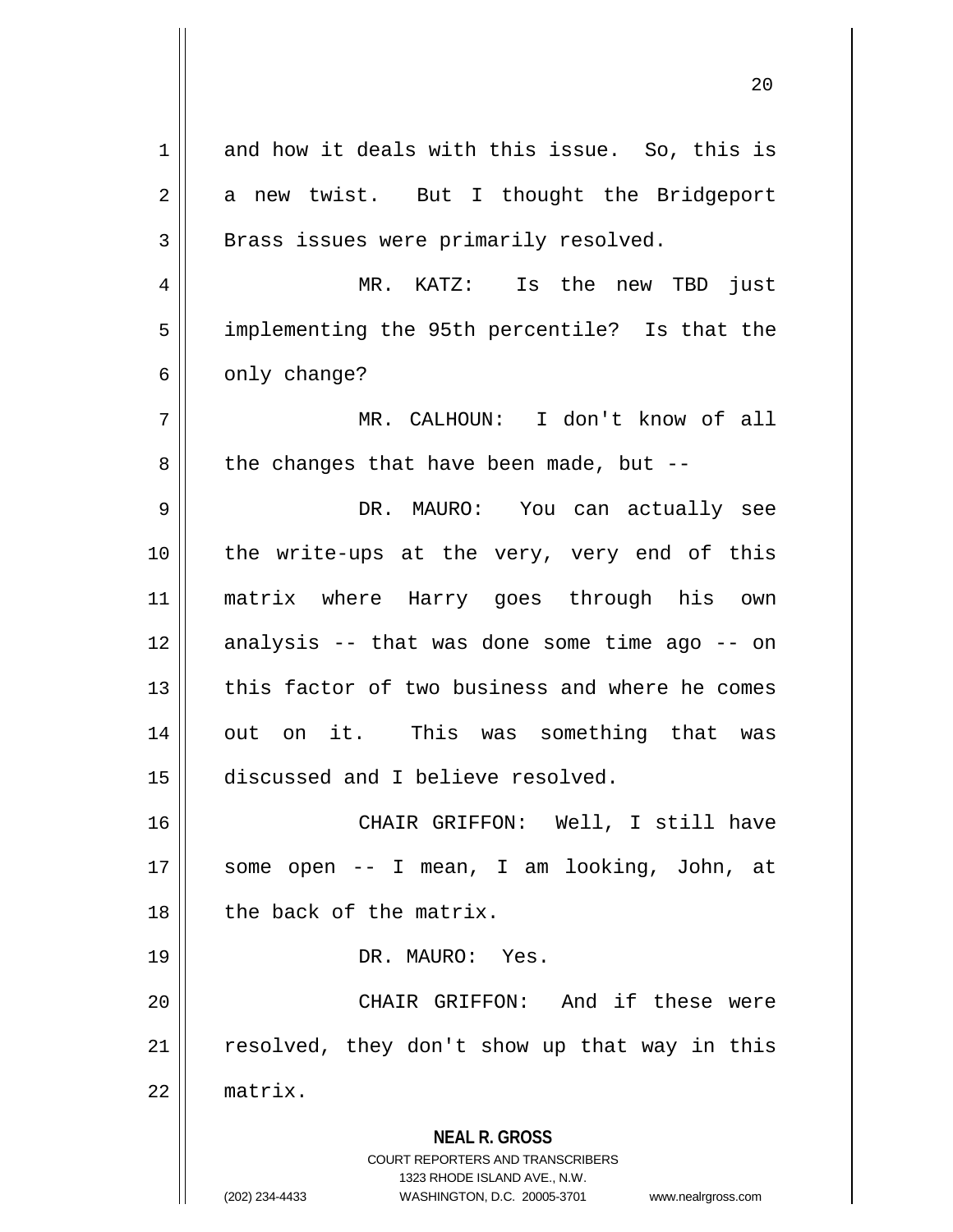|    | ∠⊥                                                                      |
|----|-------------------------------------------------------------------------|
| 1  | DR. MAURO: Well, I'm sorry, I                                           |
| 2  | shouldn't say the word resolved. Harry and                              |
| 3  | SC&A's recommendation is that we believe these                          |
| 4  | matters were addressed, based on our                                    |
| 5  | reanalysis.                                                             |
| 6  | Certainly, you folks would want to                                      |
| 7  | hear a little bit more about that, and that is                          |
| 8  | fine. But this is what SC&A has done.                                   |
| 9  | CHAIR GRIFFON: Okay. So, I mean,                                        |
| 10 | it sounds like we could come to quick closure                           |
| 11 | on this --                                                              |
| 12 | DR. MAURO: We could.                                                    |
| 13 | CHAIR GRIFFON: -- but we haven't                                        |
| 14 | seen what you and Harry have worked on, or                              |
| 15 | whatever, have we? Have you brought it to the                           |
| 16 | Committee? I don't think so. It doesn't show                            |
| 17 | up as $-$                                                               |
| 18 | DR. MAURO: Well --                                                      |
| 19 | CHAIR GRIFFON:<br>I.<br>mean, the last                                  |
| 20 | note I have is NIOSH to provide additional                              |
| 21 | information on that 95th percentile versus                              |
| 22 | factor of two.                                                          |
|    | <b>NEAL R. GROSS</b>                                                    |
|    | <b>COURT REPORTERS AND TRANSCRIBERS</b><br>1323 RHODE ISLAND AVE., N.W. |
|    | (202) 234-4433<br>WASHINGTON, D.C. 20005-3701<br>www.nealrgross.com     |

 $\overline{\mathsf{I}}$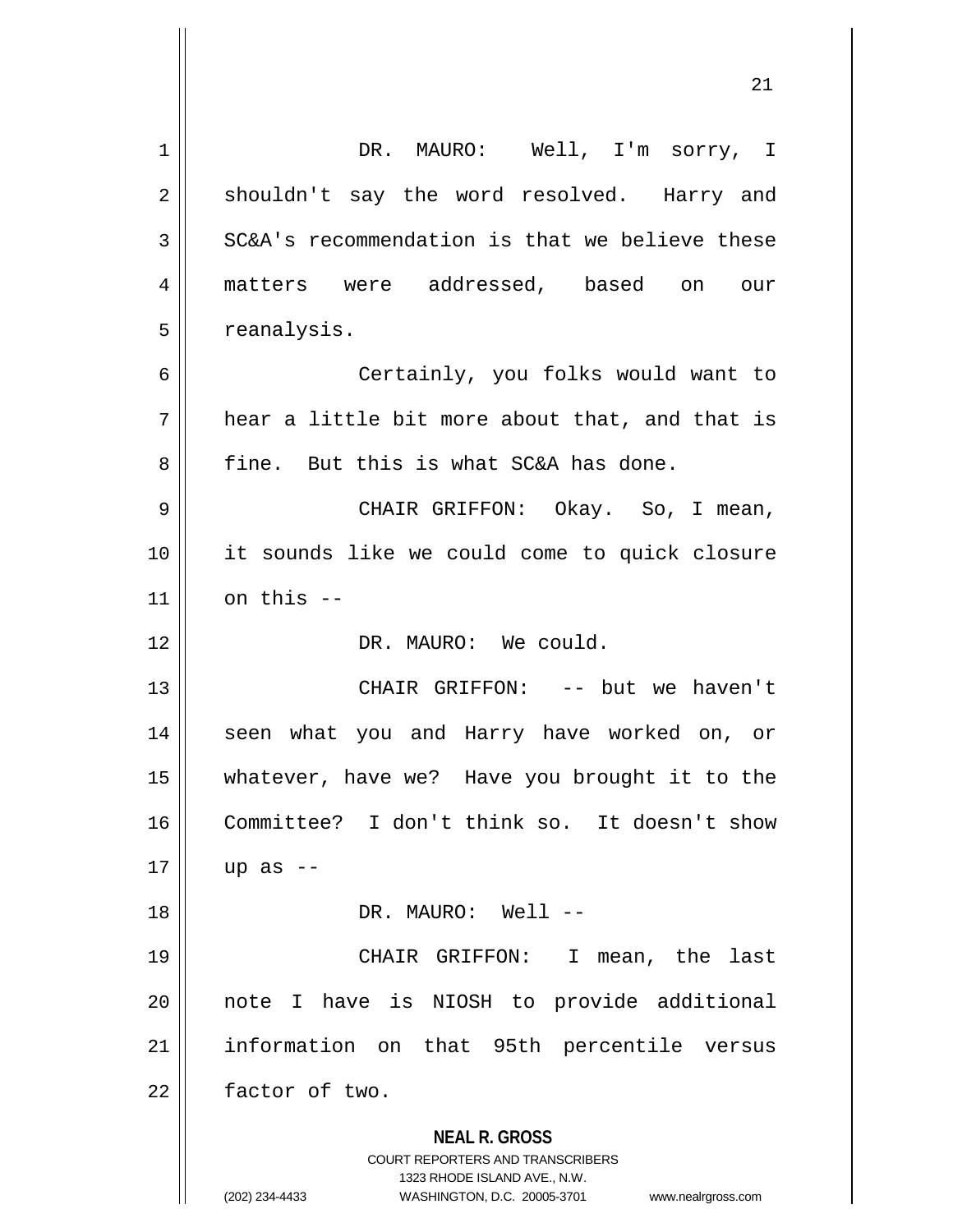**NEAL R. GROSS** COURT REPORTERS AND TRANSCRIBERS 1323 RHODE ISLAND AVE., N.W. (202) 234-4433 WASHINGTON, D.C. 20005-3701 www.nealrgross.com 1 | MR. FARVER: I believe it was in 2 | our March of 2012 responses. 3 DR. MAURO: That's correct. 4 || That's correct. 5 CHAIR GRIFFON: Okay. Maybe we  $6 \parallel$  just didn't get to them. 7 MR. FARVER: We didn't get to 8 | them. 9 CHAIR GRIFFON: Right, right. 10 MR. FARVER: Correct. 11 || CHAIR GRIFFON: So, let's do that. 12 || Let's try to get to those today, then. So, 13 || let's hold that, John. 14 || DR. MAURO: Okay. 15 CHAIR GRIFFON: Okay. But it 16 || sounds like you might be closing that, and 17 || maybe we can come back to this Item 1 as well. 18 MR. FARVER: Yes. What I did is I 19 took Beth's matrix and their responses and,  $20$  | over the weekend, added some of our responses.  $21$  So, I can just send this whole thing to you. 22 || CHAIR GRIFFON: Okay.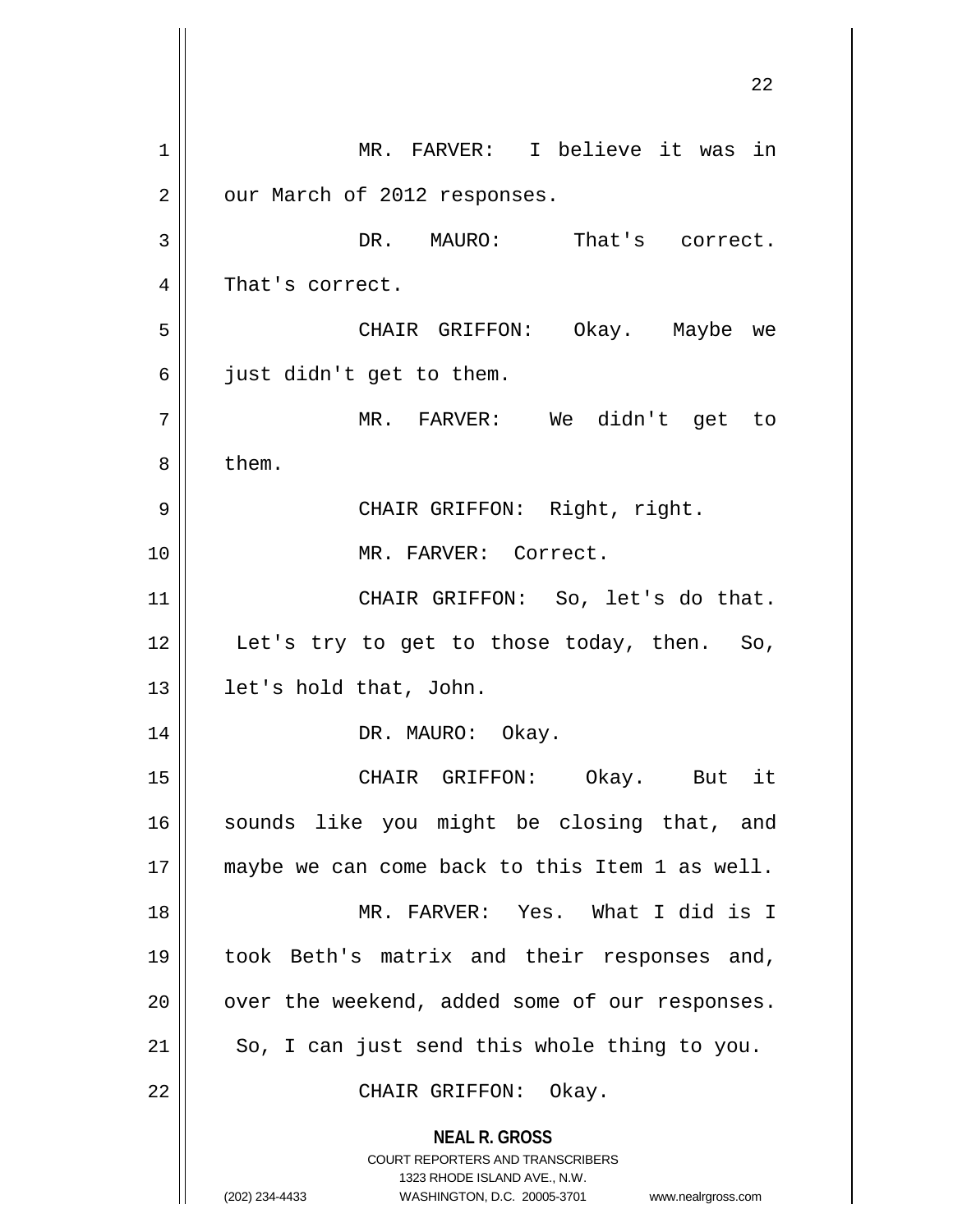**NEAL R. GROSS** COURT REPORTERS AND TRANSCRIBERS 1323 RHODE ISLAND AVE., N.W. (202) 234-4433 WASHINGTON, D.C. 20005-3701 www.nealrgross.com 1 | MR. FARVER: And then, you will 2 || have the information of Harry's analysis, and 3 || you can just paste it in. 4 CHAIR GRIFFON: Okay. You edited, 5 | vou worked from hers and --6 MR. FARVER: Yes. 7 CHAIR GRIFFON: Maybe I should put 8 || any comments into yours. That would make the 9 most sense. 10 MR. STIVER: His is the most 11 | updated version. 12 || CHAIR GRIFFON: If it is the most 13 updated. You have everything that she put in,  $14$  | right, and then you added some --15 MR. FARVER: Yes, and additional 16 material on top of that. 17 CHAIR GRIFFON: Yes. So, I think 18 || I should work from your copy, if you could  $19$  send that. 20 MR. FARVER: And also, I don't  $21$  | believe her copy, and I am not even sure that 22 your original copy, had their initial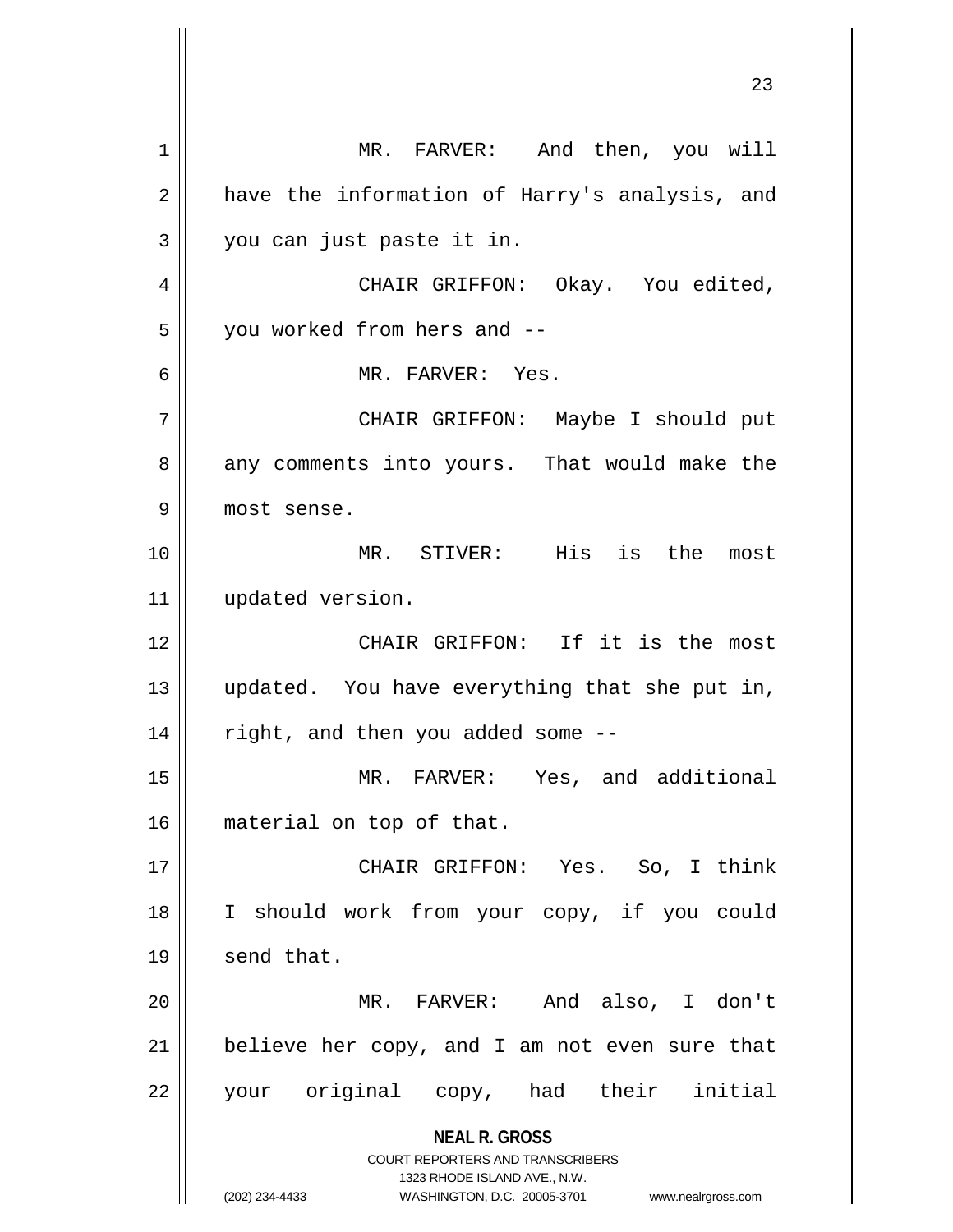**NEAL R. GROSS** COURT REPORTERS AND TRANSCRIBERS 1323 RHODE ISLAND AVE., N.W. (202) 234-4433 WASHINGTON, D.C. 20005-3701 www.nealrgross.com 1 || responses to some of the Attachments 1, 2 and  $2 \parallel 3$ . 3 | CHAIR GRIFFON: Okay. 4 MR. FARVER: I think those were 5 || missing because we have sent things in 6 | separately. 7 CHAIR GRIFFON: Yes. 8 MR. FARVER: And they just didn't  $9 \parallel$  get added to the matrix. 10 MEMBER MUNN: What date was that 11 sent, do you think? Do you think that was a 12 part of what we were supposedly discussing 13 back in March? Do you know what date it  $14$  | was --15 DR. MAURO: March 2012 is when I 16 believe we first delivered this package of 17 || Harry's responses. 18 MR. FARVER: We never talked about 19 || at the meeting. 20 DR. MAURO: But we didn't talk  $21$  || about it, yes. 22 MEMBER MUNN: Oh, all right. That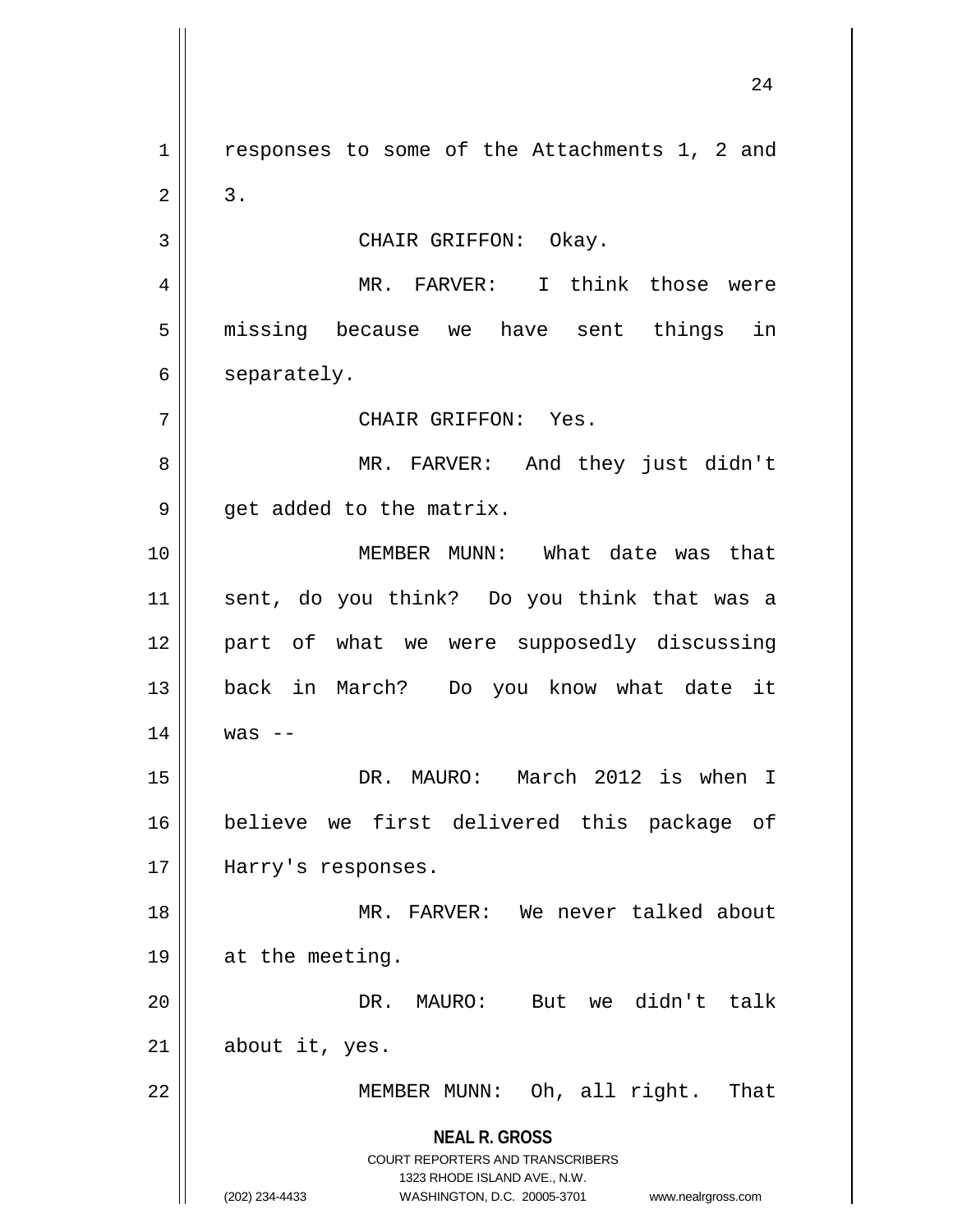**NEAL R. GROSS** COURT REPORTERS AND TRANSCRIBERS 1323 RHODE ISLAND AVE., N.W. (202) 234-4433 WASHINGTON, D.C. 20005-3701 www.nealrgross.com  $1 \parallel$  explains why we don't have  $-$ 2 MR. FARVER: And Mark added some  $3 \parallel$  of the responses afterwards. 4 | MEMBER MUNN: Okay. 5 MR. FARVER: And that is why I 6 believe it says it was not discussed at the 7 | meeting there on some of the items. 8 | MEMBER MUNN: Okay. 9 MR. STIVER: Okay. Mark, I just 10 || sent you the email that has those attachments 11 | to your CSB. 12 || CHAIR GRIFFON: Okay. Alright. 13 MEMBER MUNN: Can you send me a 14 || copy of that, too? This is Wanda. 15 MR. STIVER: Okay. I sure will, 16 Wanda. 17 || MEMBER MUNN: I appreciate it. 18 Even if it is a duplicate, it would be 19 helpful. 20 MR. STIVER: Okay. Do you have 21 | access to your CDC account, Wanda, right now? 22 || MEMBER MUNN: Well, actually, I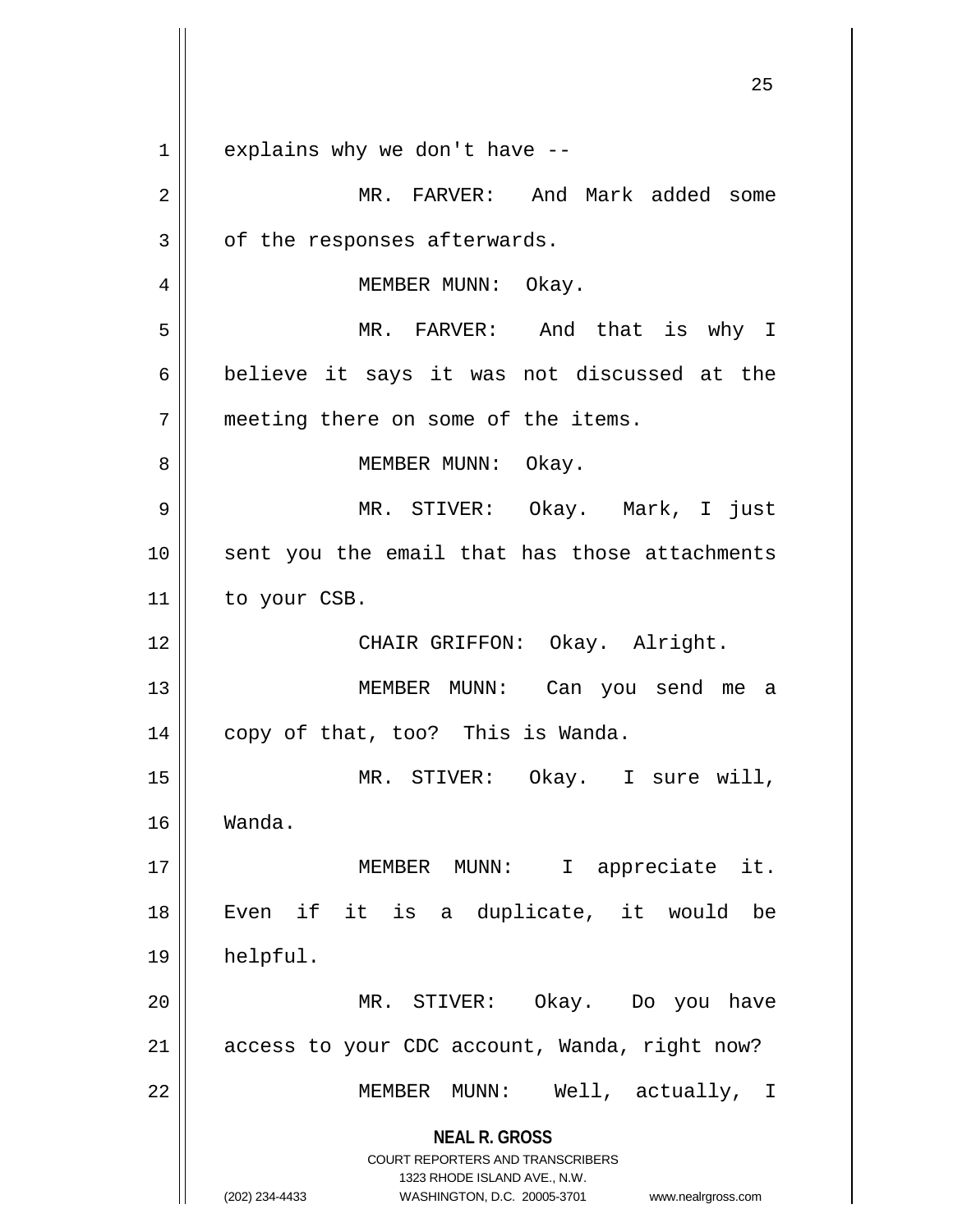**NEAL R. GROSS** COURT REPORTERS AND TRANSCRIBERS 1323 RHODE ISLAND AVE., N.W. (202) 234-4433 WASHINGTON, D.C. 20005-3701 www.nealrgross.com 26 1 || would prefer the AOL account. 2 MR. STIVER: Okay. Alright. Here 3 it comes. 4 MEMBER MUNN: It is the one I keep 5 up more easily. 6 MS. LIN: Wait. If it is Privacy  $7 \parallel$  Act information, you should not send it to the 8 | AOL account. 9 MR. STIVER: Yes, this is 10 something that has got some personal 11 identifying information in it. 12 MS. LIN: Wanda, did you hear  $13$   $\parallel$  that? 14 MEMBER MUNN: Yes, I did. I will 15 | go to the CDC account. 16 || MS. LIN: Okay. Thank you. 17 || **MEMBER MUNN:** Thanks. 18 || CHAIR GRIFFON: Okay. So, we will 19 just move past this one for now. And when we  $20$  || get to the attachment stuff, maybe we can come  $21$  | back to 149.1. But I would say, if you are  $22$  | satisfied -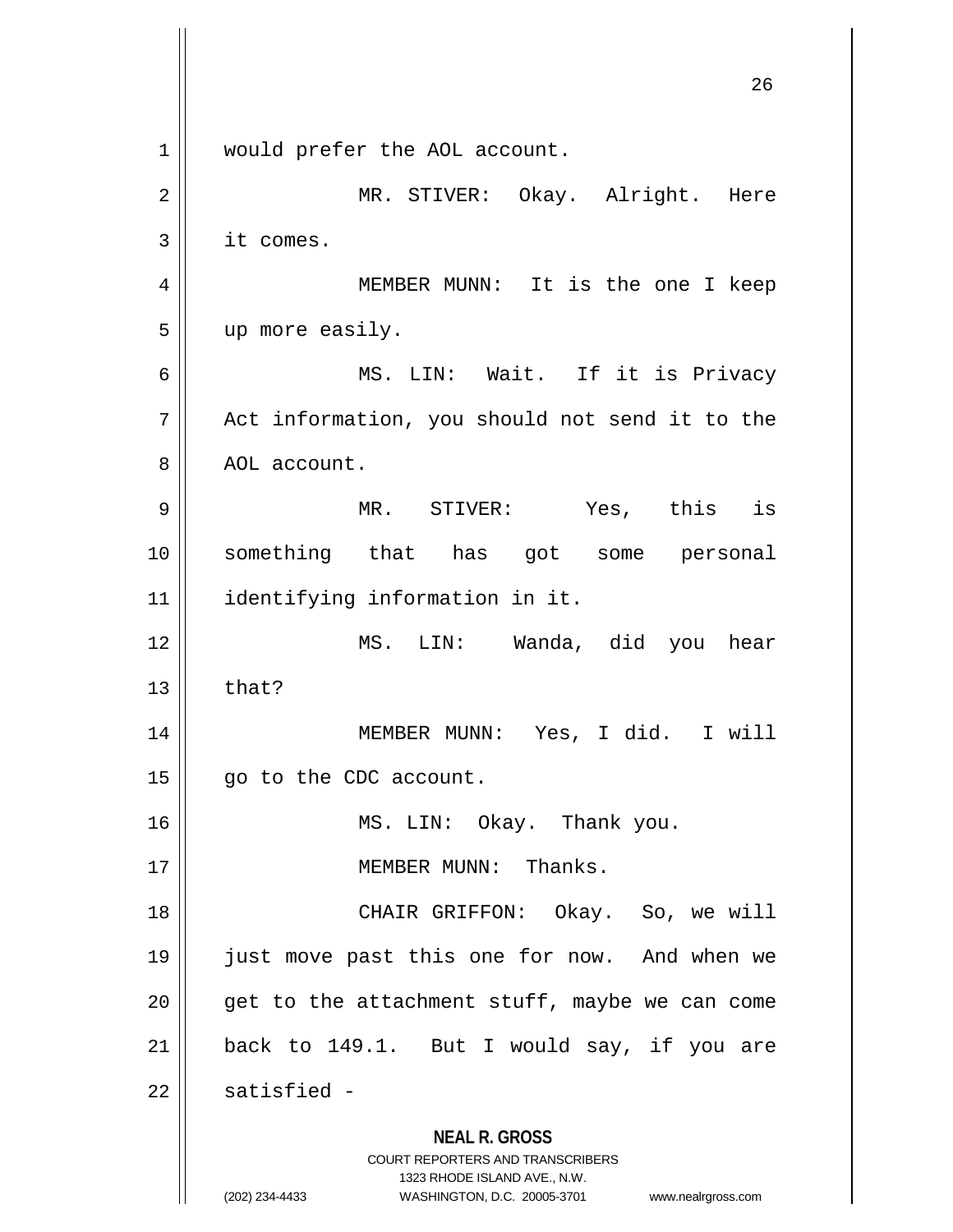|    | 27                                                                                                                                                              |
|----|-----------------------------------------------------------------------------------------------------------------------------------------------------------------|
| 1  | MR. FARVER: With what, 149.1?                                                                                                                                   |
| 2  | CHAIR GRIFFON: If we close                                                                                                                                      |
| 3  | Attachment 1, then we can say 149.1 is, you                                                                                                                     |
| 4  | $know --$                                                                                                                                                       |
| 5  | MR. FARVER: Just so you know, my                                                                                                                                |
| 6  | computer died this morning.                                                                                                                                     |
| 7  | CHAIR GRIFFON: I would like to                                                                                                                                  |
| 8  | know that NIOSH --                                                                                                                                              |
| 9  | MR. FARVER: It would not boot up.                                                                                                                               |
| 10 | It was giving me hard-drive errors. Mine is                                                                                                                     |
| 11 | dead. So, we are going with a backup plan on                                                                                                                    |
| 12 | some of this.                                                                                                                                                   |
| 13 | CHAIR GRIFFON: Okay.                                                                                                                                            |
| 14 | MR. FARVER:<br>Ιf<br>we<br>little<br>are<br>a                                                                                                                   |
| 15 | slow at telling you an answer to something, it                                                                                                                  |
| 16 | is because I don't have all my files in front                                                                                                                   |
| 17 | of me.                                                                                                                                                          |
| 18 | MR. STIVER: We have about three                                                                                                                                 |
| 19 | layers of attachments to get through.                                                                                                                           |
| 20 | That<br>MEMBER MUNN:<br>never<br>happens                                                                                                                        |
| 21 | to me.                                                                                                                                                          |
| 22 | (Laughter.)                                                                                                                                                     |
|    | <b>NEAL R. GROSS</b><br>COURT REPORTERS AND TRANSCRIBERS<br>1323 RHODE ISLAND AVE., N.W.<br>(202) 234-4433<br>WASHINGTON, D.C. 20005-3701<br>www.nealrgross.com |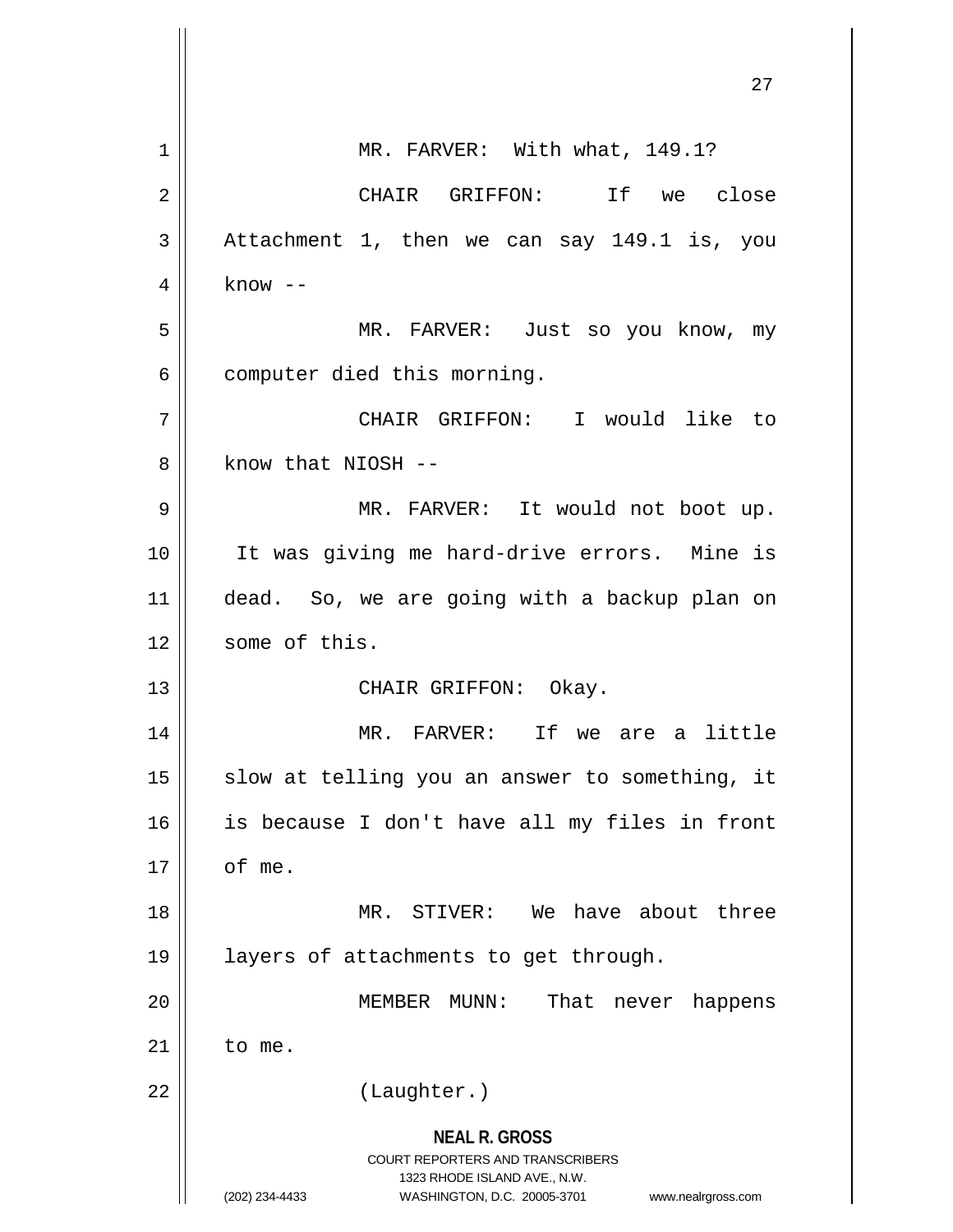| 1  | DR. MAURO: This is John.                                                                                                                                            |
|----|---------------------------------------------------------------------------------------------------------------------------------------------------------------------|
| 2  | One point related to this 149.1,                                                                                                                                    |
| 3  | the way I see it, it is a two-step process.                                                                                                                         |
| 4  | One, we probably should put to bed Harry's                                                                                                                          |
| 5  | material at the very back of this on                                                                                                                                |
| 6  | Bridgeport Brass. And everybody get                                                                                                                                 |
| 7  | comfortable where we are coming from. And                                                                                                                           |
| 8  | then, of course, once we have that Site                                                                                                                             |
| 9  | Profile addressed, then going to 149.1 itself,                                                                                                                      |
| 10 | these are the specific issues on a particular                                                                                                                       |
| 11 | case, which basically draw from the original                                                                                                                        |
| 12 | review of the Bridgeport Brass.                                                                                                                                     |
| 13 | What I find interesting, and why I                                                                                                                                  |
| 14 | would be interested in it, is I noticed in                                                                                                                          |
| 15 | this matrix -- mine are in blue. They are                                                                                                                           |
| 16 | yellow and blue under resolution. Under the                                                                                                                         |
| 17 | blue one on 149.1, there is some new material                                                                                                                       |
| 18 | here, dated 1/31/2013, indicating that there                                                                                                                        |
| 19 | is a new TBD, something that I have not seen.                                                                                                                       |
| 20 | I don't know if others have reviewed it.                                                                                                                            |
| 21 | In theory, I think we believe we                                                                                                                                    |
| 22 | resolved the issues. However, there is this                                                                                                                         |
|    | <b>NEAL R. GROSS</b><br><b>COURT REPORTERS AND TRANSCRIBERS</b><br>1323 RHODE ISLAND AVE., N.W.<br>(202) 234-4433<br>WASHINGTON, D.C. 20005-3701 www.nealrgross.com |

Ĥ

 $\mathsf{I}$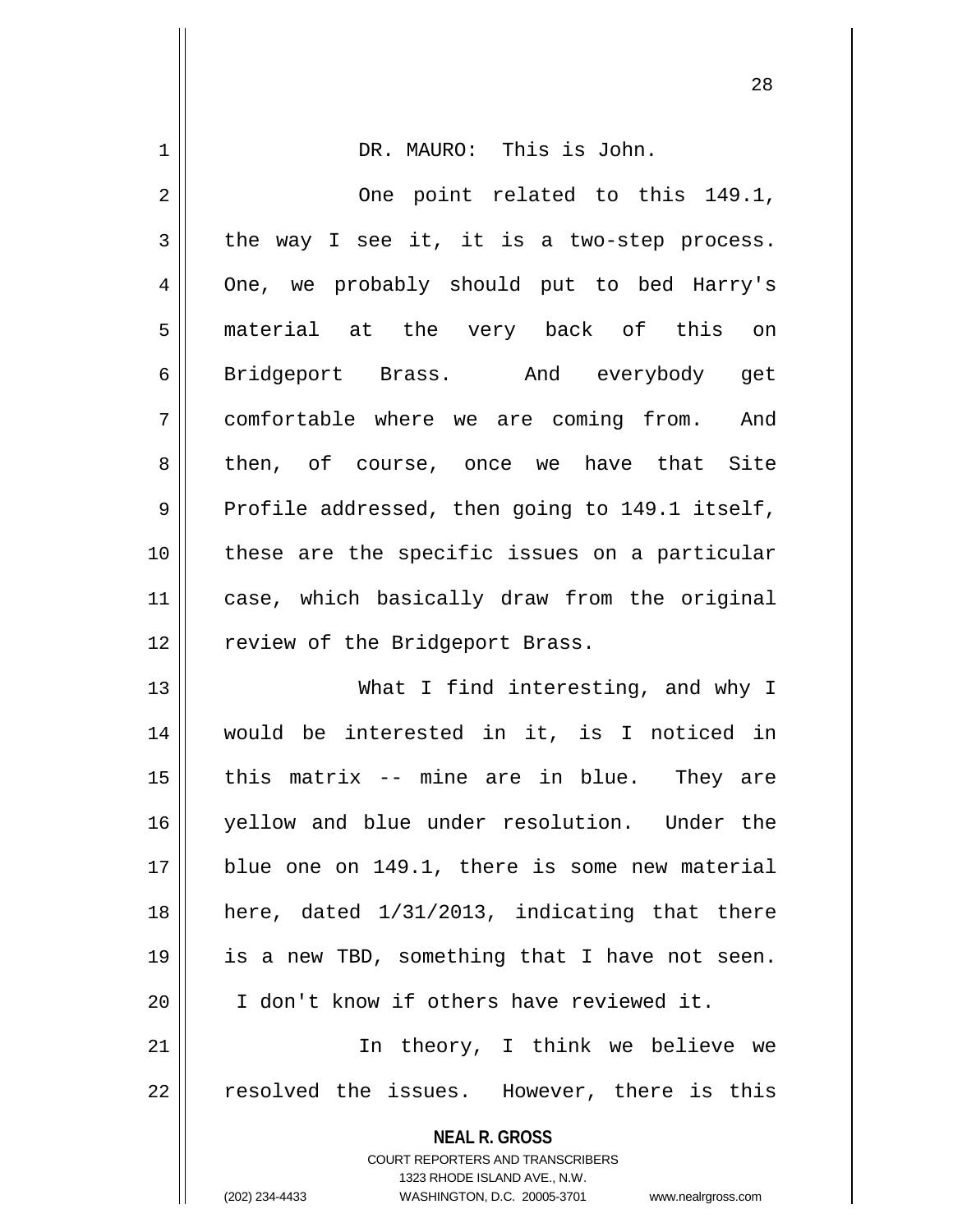**NEAL R. GROSS** COURT REPORTERS AND TRANSCRIBERS 1323 RHODE ISLAND AVE., N.W. (202) 234-4433 WASHINGTON, D.C. 20005-3701 www.nealrgross.com 1 || now new material that is out there regarding  $2 \parallel$  the Bridgeport Brass in terms of the Site  $3 \parallel$  Profile that is new on the stage, so to speak. 4 MS. ROLFES: I would have to ask 5 | Dave Allen why there is another one out. 6 CHAIR GRIFFON: We are going to 7 check that, John, to see if whatever you 8 || reviewed is consistent with this. 9 || DR. MAURO: Exactly. 10 || CHAIR GRIFFON: Okay. Let's move  $11$  on to 149.3, then, in the meantime. I see 12 || NIOSH is continuing to examine this issue. 13 || MR. CALHOUN: The same thing. 14 CHAIR GRIFFON: Is that kind of  $15$  | the latest -- yes. 16 MR. CALHOUN: It is the same 17 issue. 18 CHAIR GRIFFON: It is the same 19 issue. 20 DR. MAURO: The same issue. 21 || CHAIR GRIFFON: Right. Okay. 22 MR. STIVER: So, that was it for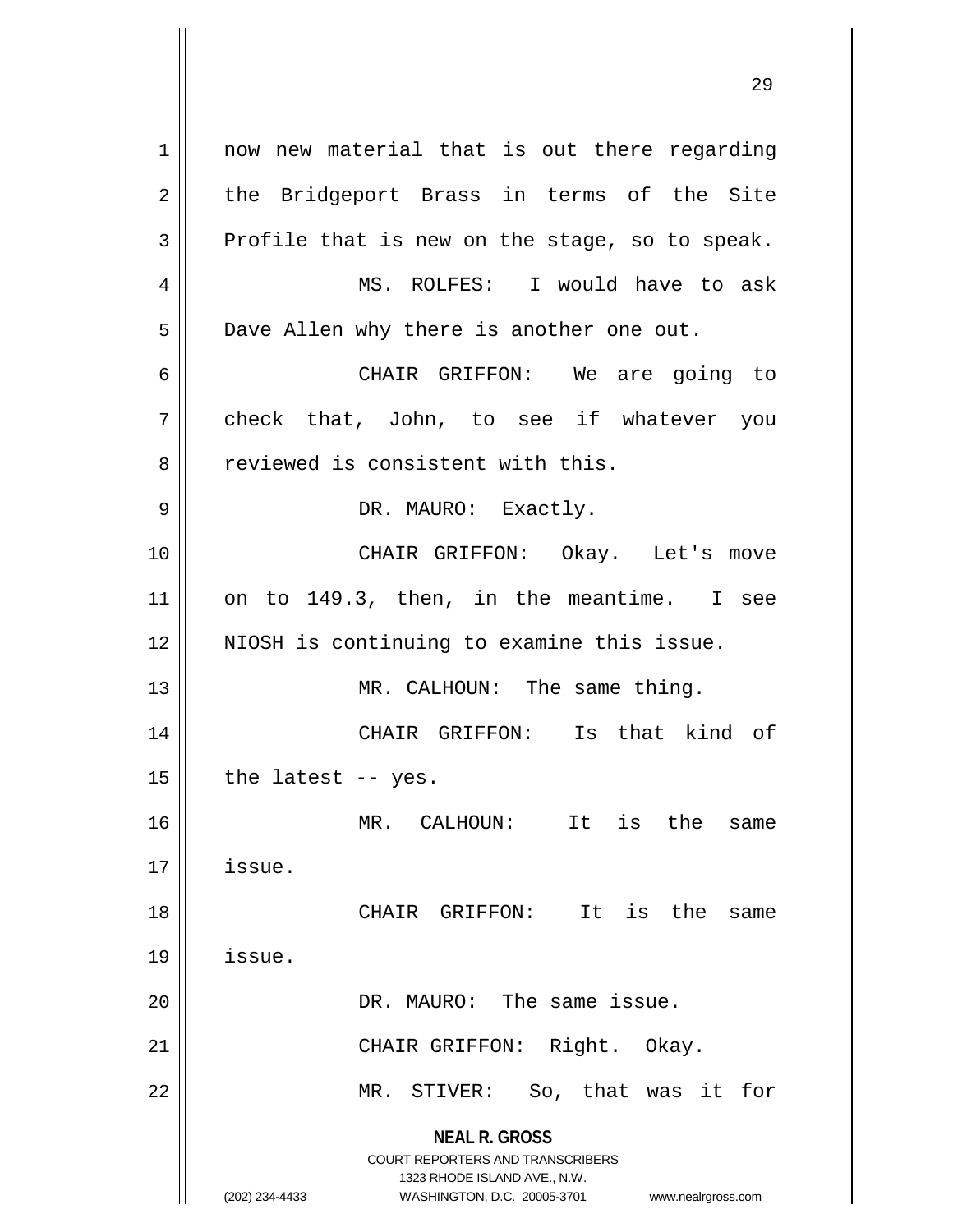$1 || 149, right?$ 

**NEAL R. GROSS** COURT REPORTERS AND TRANSCRIBERS 1323 RHODE ISLAND AVE., N.W. (202) 234-4433 WASHINGTON, D.C. 20005-3701 www.nealrgross.com 2 CHAIR GRIFFON: Yes. And I am 3 | looking for highlighting. 4 MR. FARVER: 160.1. This is a 5 | finding where a photon dose for a specific 6 year was not included in the final IREP 7 tables. 8 CHAIR GRIFFON: Right. 9 MR. FARVER: The case was 10 reworked, and it was corrected during the 11 || rework. So, we can go ahead and suggest 12 | closing this one. 13 CHAIR GRIFFON: Okay. So, I 14 assume, not hearing otherwise, that we can 15 | close that. Alright. 16 160.2, is 160.2 similar? 17 || MR. FARVER: 160.2 is similar, but 18 || a little different. 19 || CHAIR GRIFFON: Okay. 20 || MR. FARVER: The photon dose was 21 not added in the first one. This has to do  $22$   $\parallel$  with the neutron dose where you would use the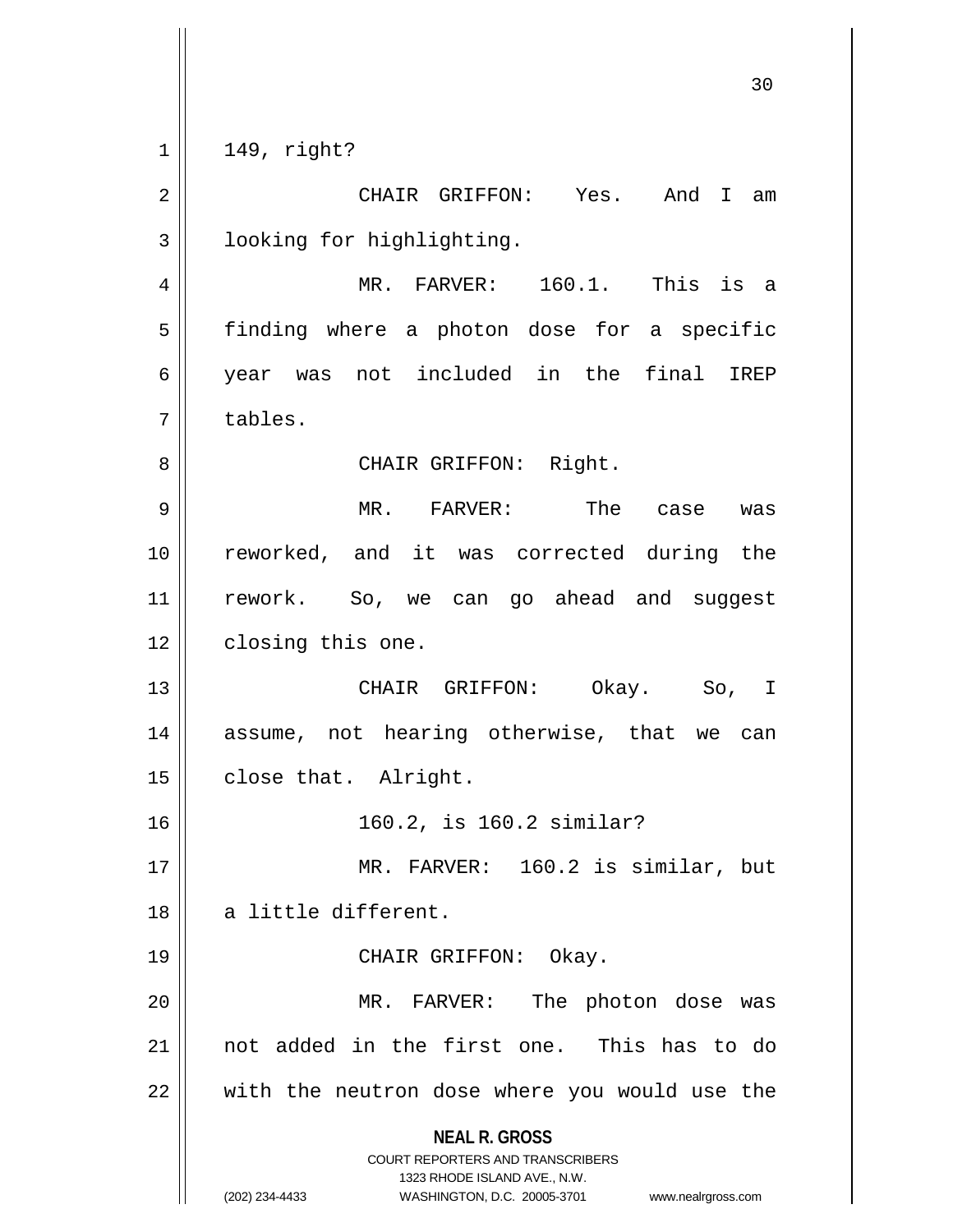**NEAL R. GROSS** COURT REPORTERS AND TRANSCRIBERS 1323 RHODE ISLAND AVE., N.W. (202) 234-4433 WASHINGTON, D.C. 20005-3701 www.nealrgross.com 1 | proton/neutron correction factor. They  $2 \parallel$  reworked the case, but when they reworked the  $3 \parallel$  case, they didn't include a dose for '52 or 4 || '53, and I don't understand why. I mean, 5 | there was a recorded photon dose for '52 and 6 | 53. So, you would apply a neutron/photon 7 correction factor, but to just zoom in for '52  $8 \parallel$  and '53. 9 MS. ROLFES: Scott told me earlier 10 l that we cannot hear him. 11 || Scott, are you there? 12 MR. SIEBERT: Yes, I am here. 13 || MR. CALHOUN: Did you get that, 14 160, or do you have anything on that one? 15 MR. SIEBERT: Let's see, 160? 16 MR. CALHOUN: Point two. 17 MR. SIEBERT: Yes, it is a 18 question as to why neutrons were not assigned  $19 \parallel$  in '52 and '53, is that correct? 20 MR. KATZ: That's correct. 21 | MR. CALHOUN: Yes. 22 MR. SIEBERT: Okay. What I am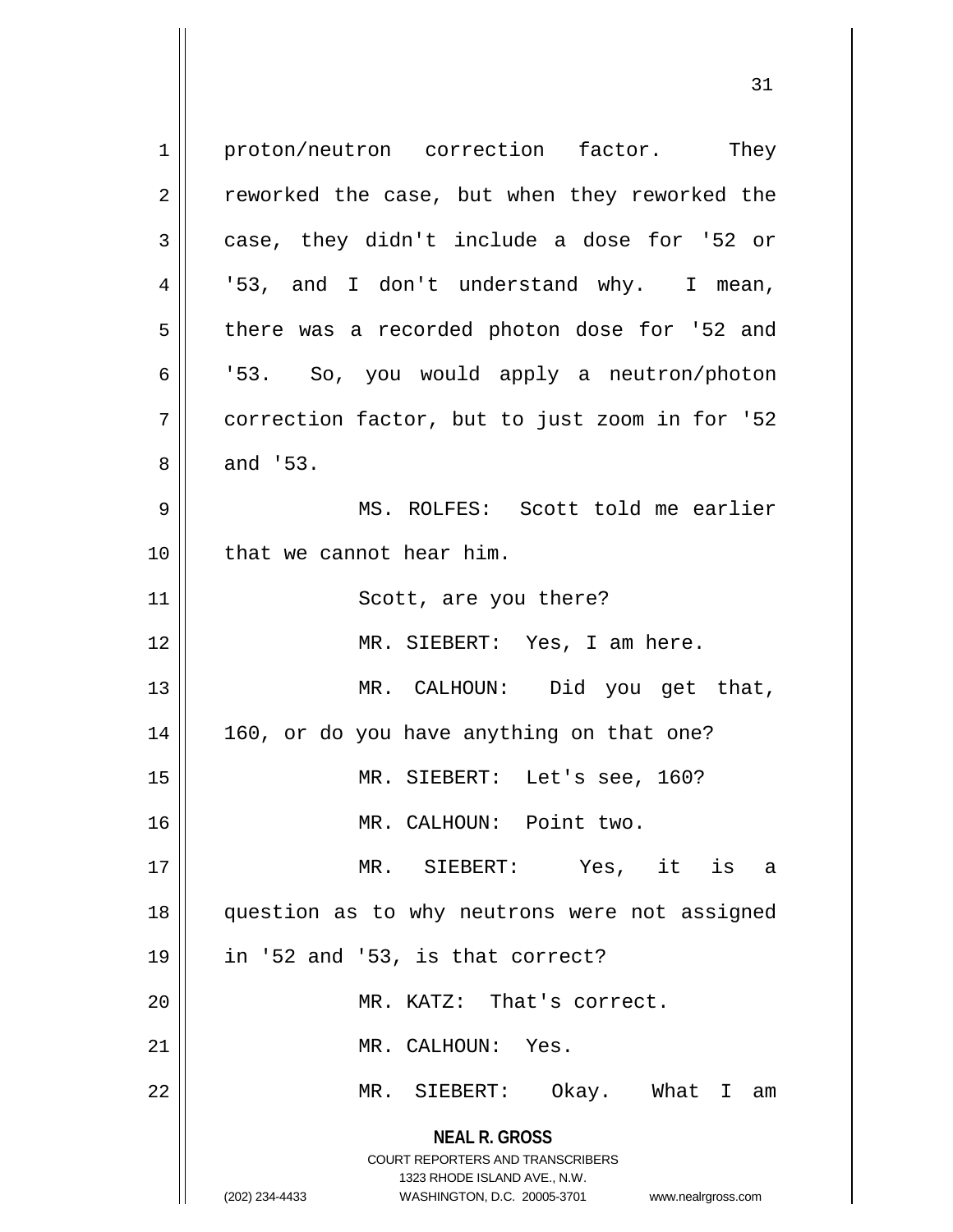**NEAL R. GROSS** COURT REPORTERS AND TRANSCRIBERS 1323 RHODE ISLAND AVE., N.W. (202) 234-4433 WASHINGTON, D.C. 20005-3701 www.nealrgross.com 1 || seeing here is the individual was in Building  $2 \parallel$  313, which is a fuel fabrication facility and 3 not listed as a neutron area. That is 4 information that we got from a CATI in 2010 5 that we didn't have for the original  $6 \parallel$  assessment back in 2006. So, when we reworked 7 it, we reflected that information. So, we 8 would not assign neutrons for those two years 9 | based on the facility. 10 MR. FARVER: It was just those two 11 years you had that facility? 12 MR. SIEBERT: That is what I am  $13 \parallel$  seeing, yes. 14 MR. FARVER: Okay. That is a fair  $15$  | explanation. I suggest we close that, then. 16 CHAIR GRIFFON: And it was based 17 || on the CATI, you said? Based on the CATI 18 information? 19 MR. SIEBERT: Yes, we had a new 20 CATI, a survivor CATI, in 2010 that was not  $21$  available. Well, let me take that back. I  $22$  || assume it was a survivor since it was later.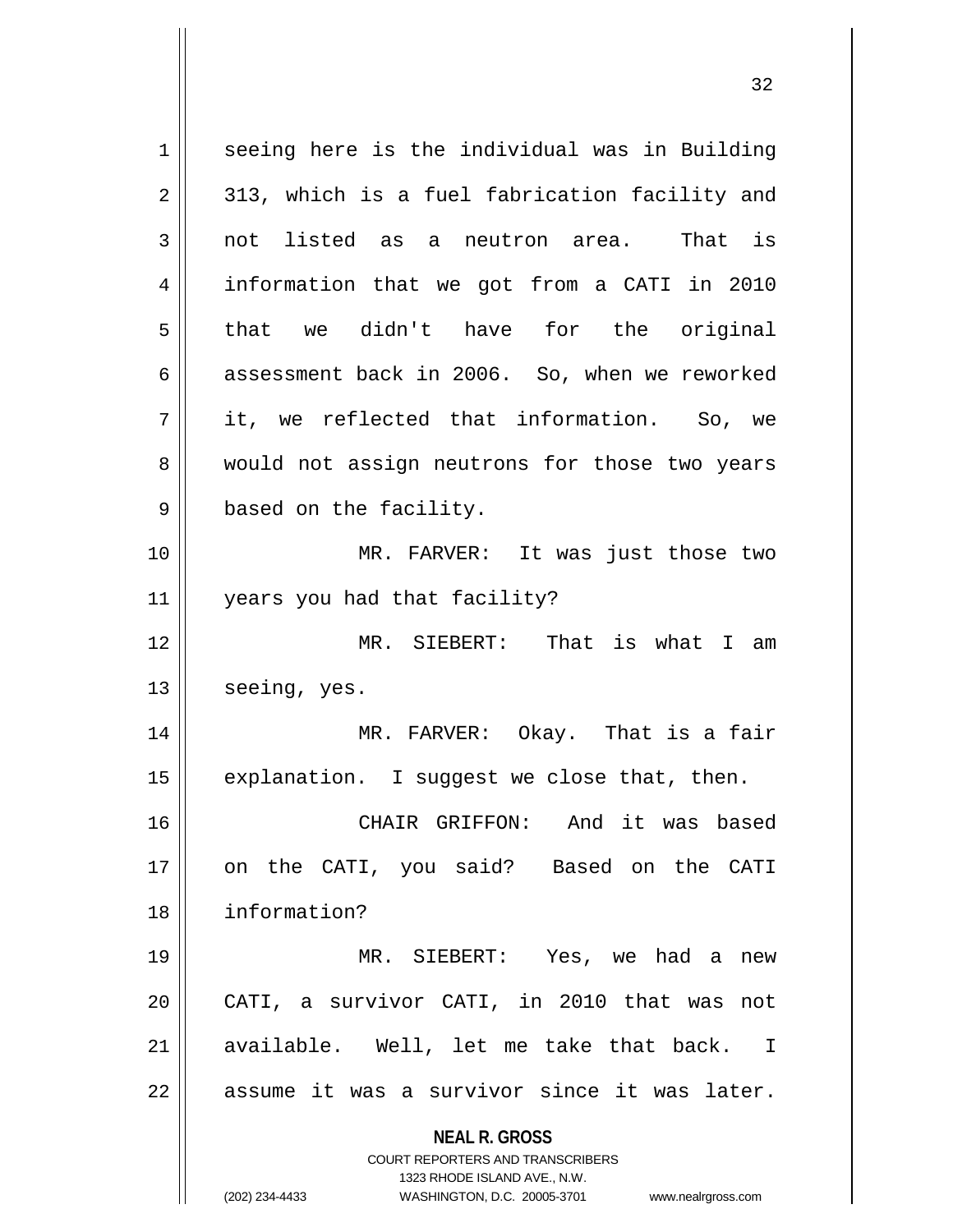**NEAL R. GROSS** COURT REPORTERS AND TRANSCRIBERS 1323 RHODE ISLAND AVE., N.W. (202) 234-4433 WASHINGTON, D.C. 20005-3701 www.nealrgross.com 1 | It could have been we came back and talked to  $2 \parallel$  the same person again. I honestly am not  $3 \parallel$  sure. I made that assumption just a second  $4 \parallel$  ago. But we did have a new CATI in 2010 that 5 we didn't have in 2006. 6 MR. FARVER: So, when they did the 7 rework phase, they just had more recent 8 || information. 9 CHAIR GRIFFON: Yes. No, I 10 understand. I am just thinking of using the 11 CATI information of a survivor to sort of 12 || place a worker to take away dose. You know,  $13$  | this is an interesting wrinkle. 14 || MR. FARVER: Yes. 15 CHAIR GRIFFON: I don't know how 16 close the case was. 17 MR. CALHOUN: Chances are it was 18 not a survivor because the claimant is not 19 deceased. 20 MR. FARVER: Now, Scott, was this 21 | a compensable case? 22 MR. SIEBERT: It was when we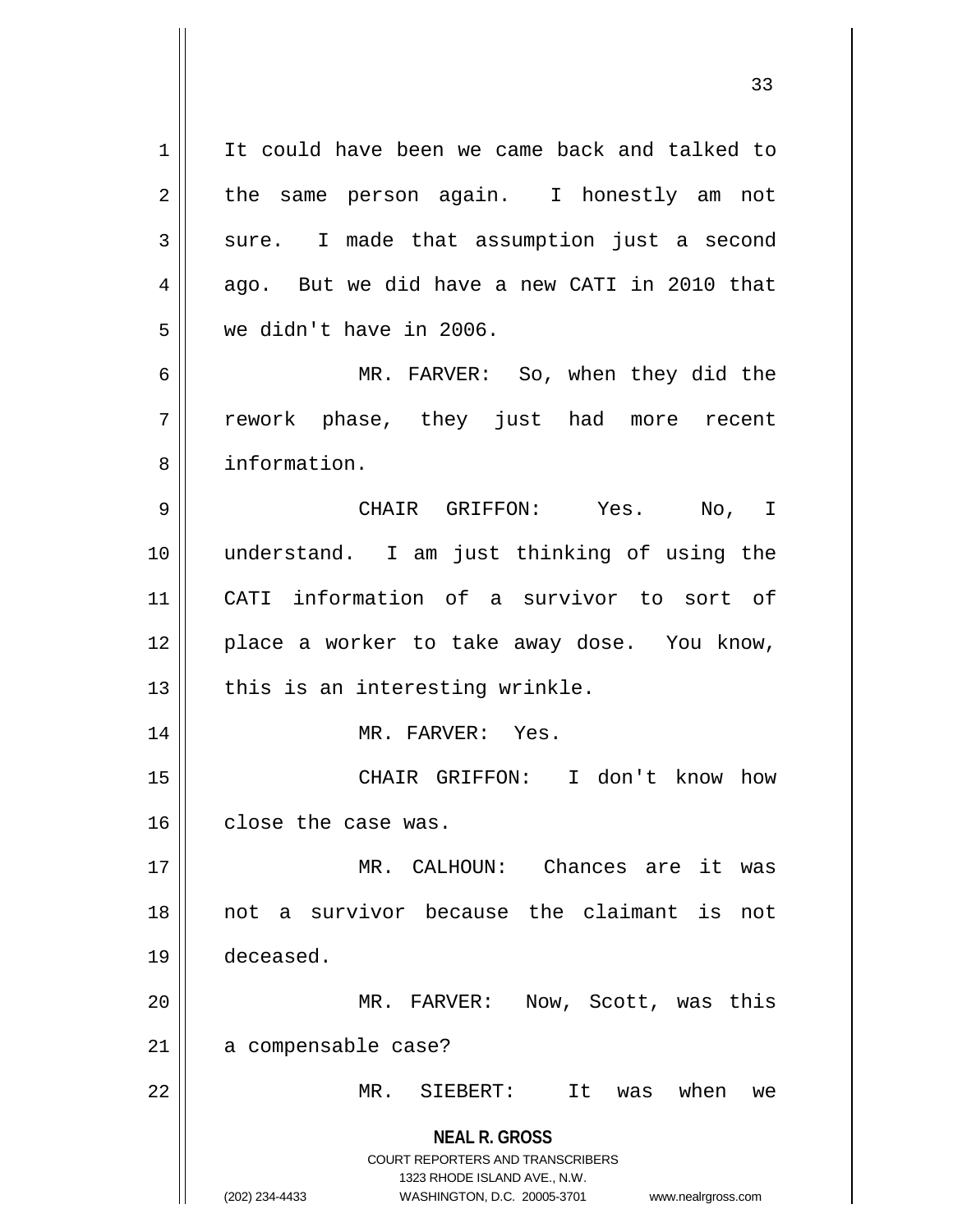**NEAL R. GROSS** COURT REPORTERS AND TRANSCRIBERS 1323 RHODE ISLAND AVE., N.W. 34 1 || reworked it in 2010, yes. 2 CHAIR GRIFFON: Okay. Okay. 3 || MR. SIEBERT: Or after the 2010,  $4 \mid \cdot \text{yes}.$ 5 CHAIR GRIFFON: Alright. In that  $6 \parallel$  case, I think it is fine. Alright. 7 MR. CALHOUN: Yes, and just for  $8$  | the record, it was not a survivor. 9 MR. SIEBERT: Yes, I just saw  $10$  | that, too. 11 MR. FARVER: Go on to 160.3, and  $12$  | this has to do with the internal --13 || CHAIR GRIFFON: Just to say we are 14 || going to close that out. 15 || MR. FARVER: yes. 16 CHAIR GRIFFON: Yes. Okay. 17 || MR. FARVER: 160.3 has to do with  $18$  || the internal doses for the same case. When 19 they reworked the case, they just did a 20 partial DR, and they did not do internal 21 doses. So, therefore, the finding is no 22 | longer relevant.

(202) 234-4433 WASHINGTON, D.C. 20005-3701 www.nealrgross.com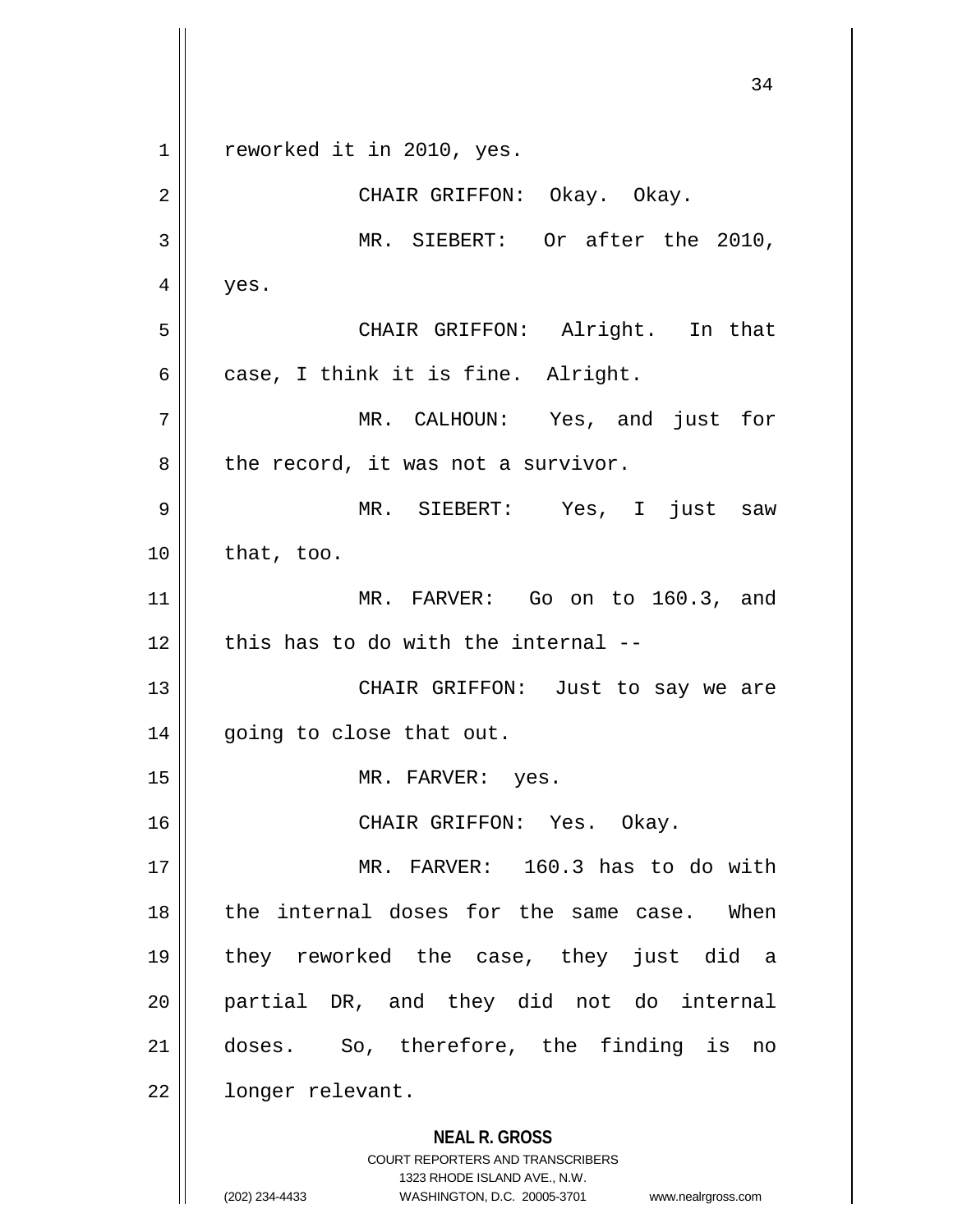**NEAL R. GROSS** COURT REPORTERS AND TRANSCRIBERS 1323 RHODE ISLAND AVE., N.W. (202) 234-4433 WASHINGTON, D.C. 20005-3701 www.nealrgross.com 1 MEMBER MUNN: That should be an  $2 \parallel$  easy closure. 3 CHAIR GRIFFON: Yes. Okay. 4 MR. FARVER: And I believe this 5 || was one of the cases that Kathy wrote up the 6 ceport on. I believe so.  $7 \parallel$  CHAIR GRIFFON: Okay. And 160.4, 8 oh, is that similar? Yes, internal dose 9 | again, right? 10 MR. FARVER: 160.4, the same  $11$  | thing. 12 CHAIR GRIFFON: Yes. So, it is  $13 \parallel$  closed. 14 || MEMBER MUNN: We will close it. 15 || CHAIR GRIFFON: Close it, Wanda. 16 || MEMBER MUNN: Yes, good. 17 || CHAIR GRIFFON: Alright. And that 18 is it for that case. 19 MR. FARVER: That is it on 160. 20 CHAIR GRIFFON: Okay. So, it 21 || seems like Mauro's work is going to hold us up  $22$  | from closing this out, right?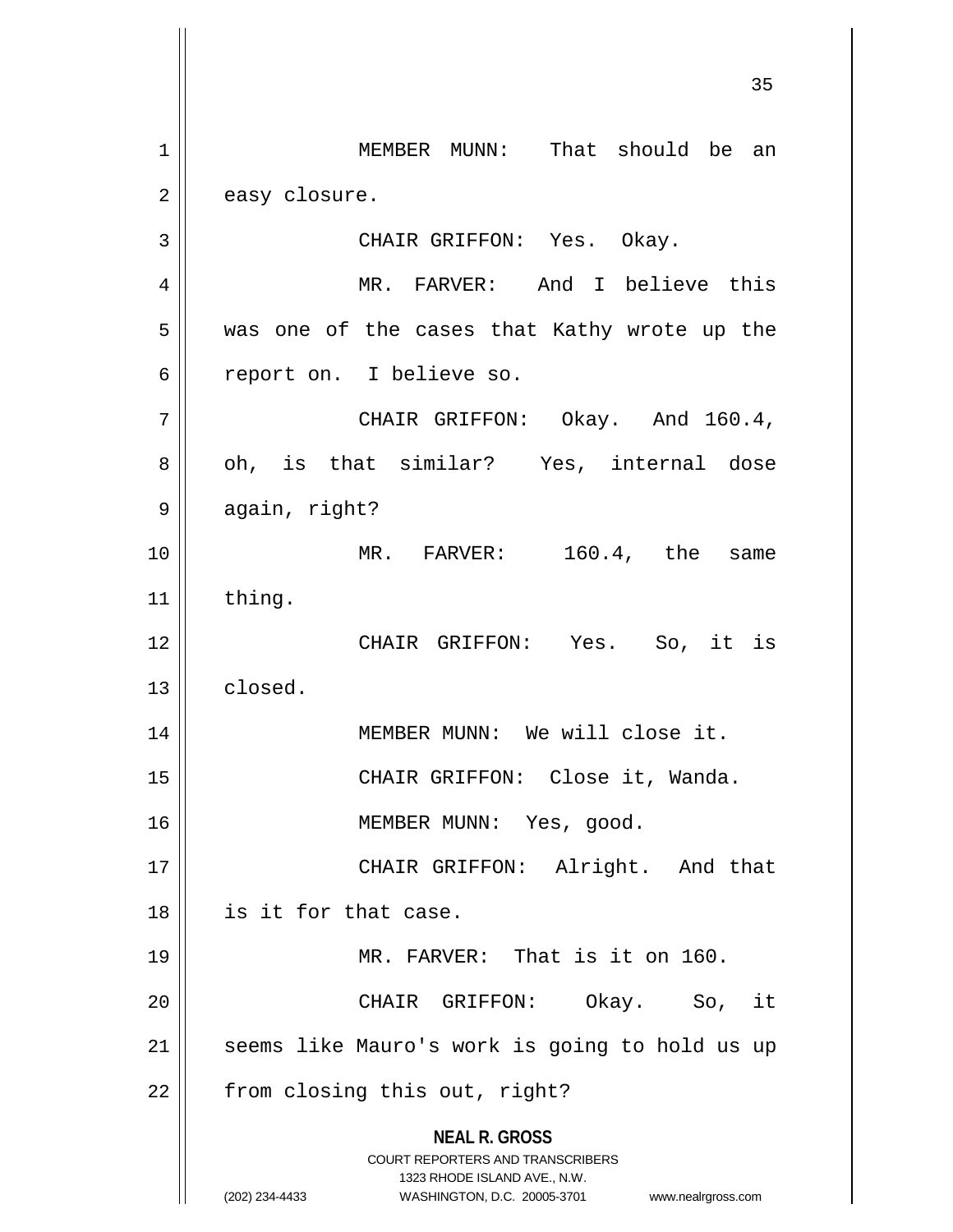|    | 36                                                                                                                                                                     |
|----|------------------------------------------------------------------------------------------------------------------------------------------------------------------------|
| 1  | (Laughter.)                                                                                                                                                            |
| 2  | I am just teasing.                                                                                                                                                     |
| 3  | We miss you here, John, you know.                                                                                                                                      |
| 4  | DR. MAURO: I could tell. I could                                                                                                                                       |
| 5  | tell.                                                                                                                                                                  |
| 6  | (Laughter.)                                                                                                                                                            |
| 7  | MR. STIVER: He is here in spirit.                                                                                                                                      |
| 8  | MR. FARVER: I think the next one                                                                                                                                       |
| 9  | is 165.4.                                                                                                                                                              |
| 10 | CHAIR GRIFFON: There you go, yes,                                                                                                                                      |
| 11 | 165.4, which is -- just for our reference,                                                                                                                             |
| 12 | what site is this?                                                                                                                                                     |
| 13 | MS. ROLFES: INL.                                                                                                                                                       |
| 14 | CHAIR GRIFFON:<br>Okay. Is<br>INL?                                                                                                                                     |
| 15 | the June 6th, 2012 update the last that we                                                                                                                             |
| 16 | NIOSH review all INL claims and<br>have?                                                                                                                               |
| 17 | identify non-claimants that were in the area.                                                                                                                          |
| 18 | Is that the right one? NIOSH was supposed to                                                                                                                           |
| 19 | report back on it?                                                                                                                                                     |
| 20 | MR. FARVER: And then, they had a                                                                                                                                       |
| 21 | response in there. It is in green under the                                                                                                                            |
| 22 | NIOSH response column.                                                                                                                                                 |
|    | <b>NEAL R. GROSS</b><br><b>COURT REPORTERS AND TRANSCRIBERS</b><br>1323 RHODE ISLAND AVE., N.W.<br>(202) 234-4433<br>WASHINGTON, D.C. 20005-3701<br>www.nealrgross.com |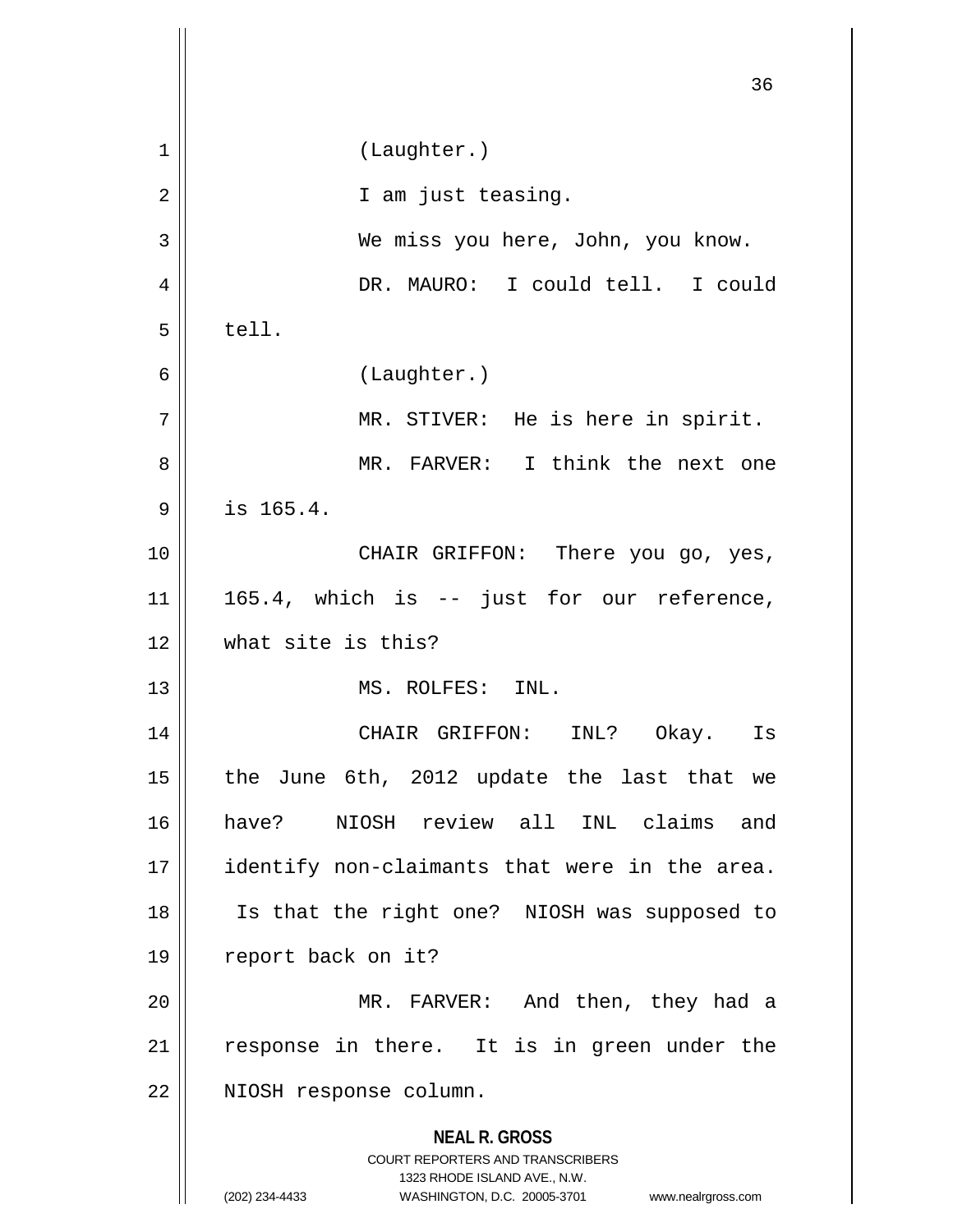**NEAL R. GROSS** COURT REPORTERS AND TRANSCRIBERS 1323 RHODE ISLAND AVE., N.W. (202) 234-4433 WASHINGTON, D.C. 20005-3701 www.nealrgross.com 37 1 | MEMBER MUNN: It is brand-new. 2 CHAIR GRIFFON: Oh, okay.  $3 \parallel$  February --4 MEMBER MUNN: Yes. 5 MR. SIEBERT: This is Scott. 6 || I tried to put the newest stuff in 7 || qreen, so it stuck out. 8 || CHAIR GRIFFON: Yes. Okay. 9 || MEMBER MUNN: Thank you very much. 10 || That was most helpful. 11 MR. FARVER: Based on their 12 || response, we would suggest closing it. 13 CHAIR GRIFFON: Right. Yes. 14 Okay. Yes, that answers the question. So,  $15$  | that is closed. 16 And then, 165.5. 17 || MR. FARVER: 165.5, this is the 18 wrong uncertainty was used for the medical 19 exams. It should have been 30 percent, but  $20$  || they used 20 percent. 21 MEMBER KOTELCHUCK: I am curious. 22 How would you determine that? What was that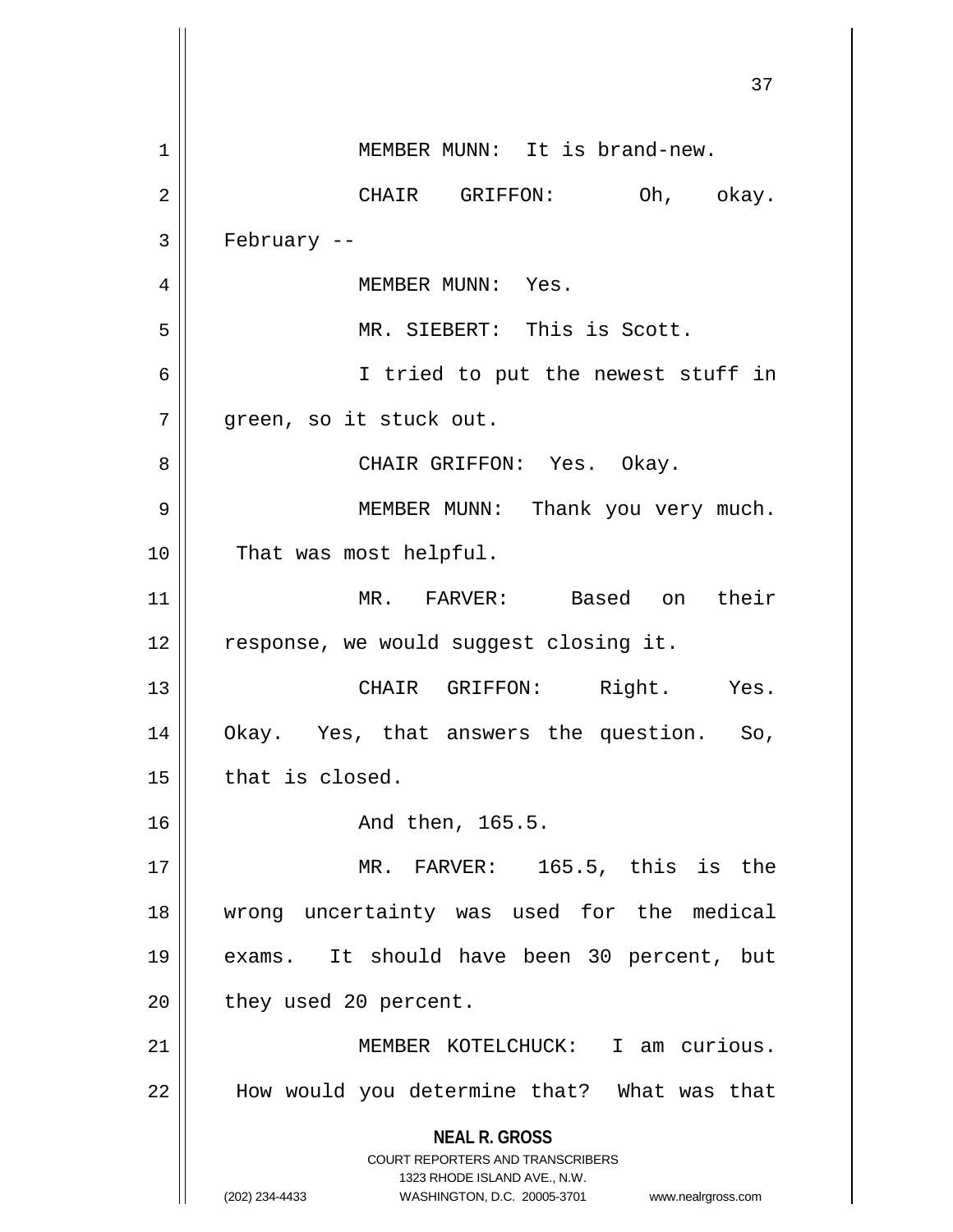**NEAL R. GROSS** COURT REPORTERS AND TRANSCRIBERS 1323 RHODE ISLAND AVE., N.W. (202) 234-4433 WASHINGTON, D.C. 20005-3701 www.nealrgross.com 38 1 | based on? 2 MR. FARVER: The procedure says 30 3 | percent. 4 MEMBER KOTELCHUCK: It was just a 5 | simple mistake? 6 MR. FARVER: It was -- 7 MEMBER KOTELCHUCK: Okay. Thirty  $8 \parallel$  percent was the number --9 MR. FARVER: Yes. 10 MEMBER KOTELCHUCK: -- that should 11 have been there? 12 MR. FARVER: Yes. 13 || MEMBER KOTELCHUCK: Okay. It is 14 not a question of your deciding that 30 15 || percent was a better number than 20? 16 || MR. FARVER: No, no. 17 MR. STIVER: It is not based on  $18$  || the science. It is just it was a  $-$ 19 MEMBER KOTELCHUCK: Oh, okay.  $20$   $\parallel$  Fine. 21 CHAIR GRIFFON: And it looks like  $22$  | it was an individual override, right?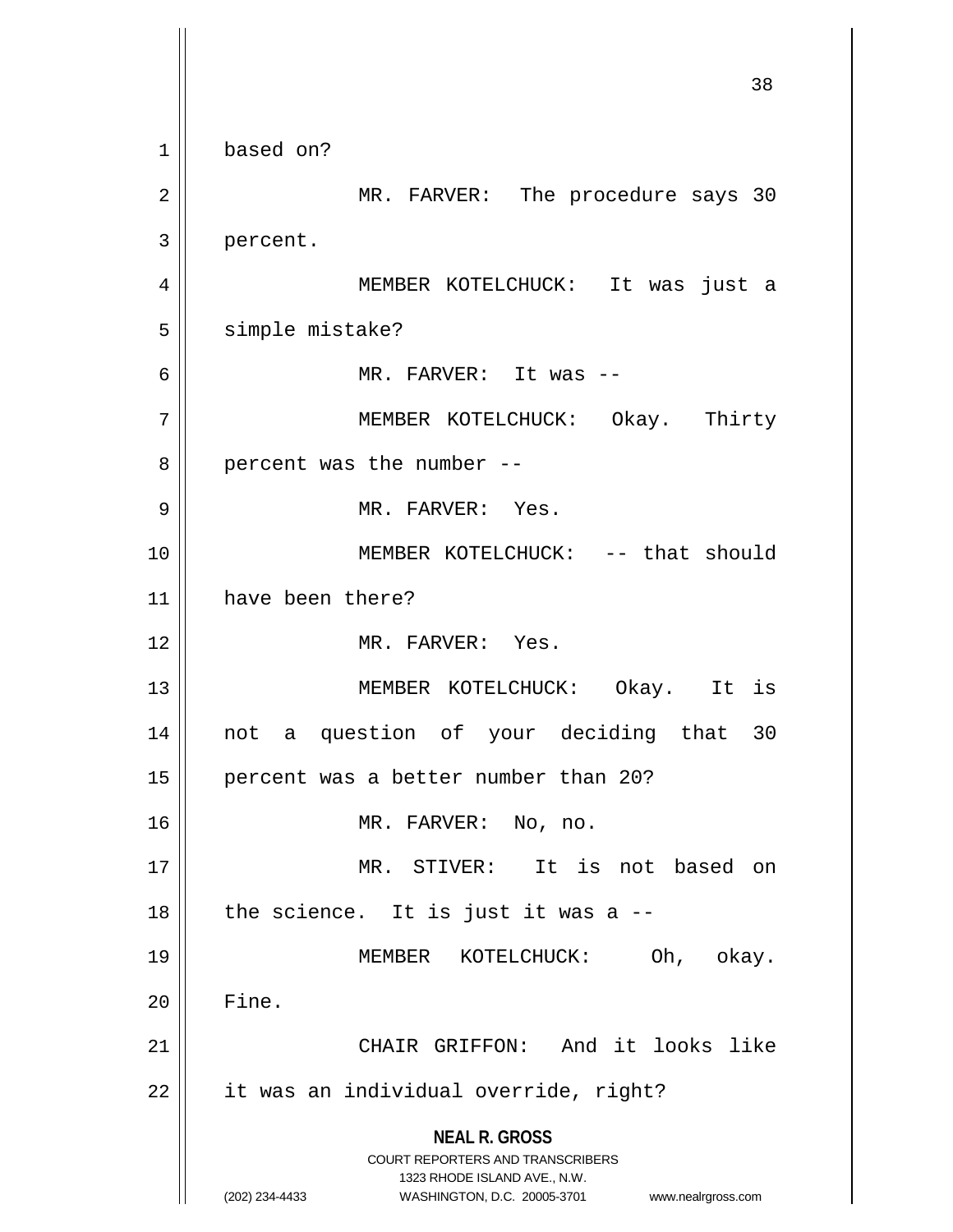**NEAL R. GROSS** COURT REPORTERS AND TRANSCRIBERS 1323 RHODE ISLAND AVE., N.W. (202) 234-4433 WASHINGTON, D.C. 20005-3701 www.nealrgross.com 1 || MR. FARVER: Yes. 2 CHAIR GRIFFON: The tool wasn't  $3 \parallel$  messed up, right. That is what we asked, 4 || right, was, did this impact all cases? So, it 5 || is just a quality assurance problem and 6 || nothing wrong with the tool? 7 || MR. FARVER: It is a QA problem,  $8 \parallel$  but I am not sure that is a typical parameter 9 || you would enter. The 30 percent should be 10 | hard-coded. 11 || CHAIR GRIFFON: Right. 12 MR. FARVER: So, I am not sure how 13 || you would get to 20 percent. 14 MR. STIVER: So, it was entered 15 || separately by the dose reconstructor at the  $16$   $\parallel$  time. 17 || MR. SIEBERT: This is one, if you 18 || recall correctly, this is one of the INELs  $19$  | that we did. I am sure this is going to come  $20$  | rushing back to you with pain. 21 || (Laughter.) 22 || We had to do a best estimate, but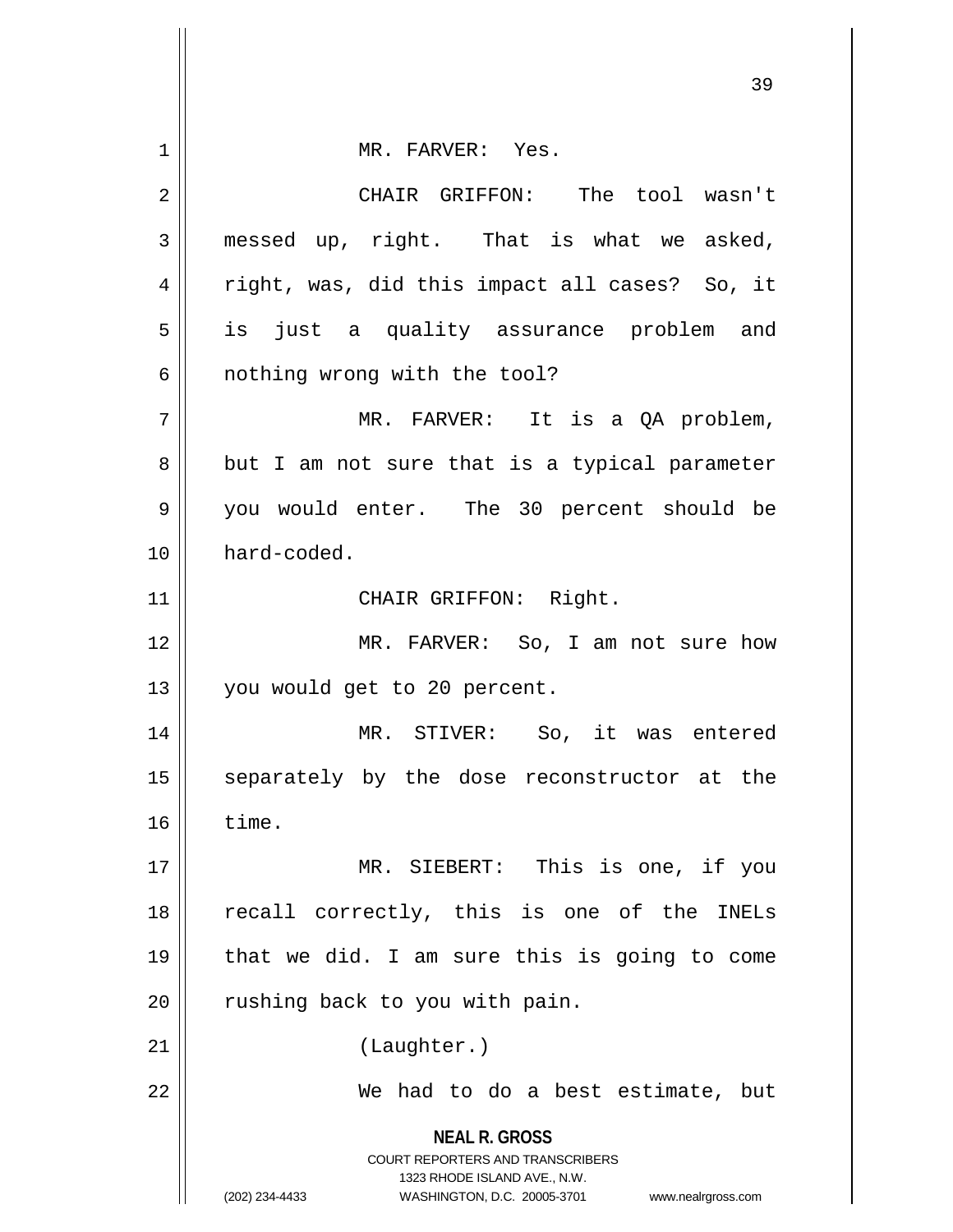**NEAL R. GROSS** COURT REPORTERS AND TRANSCRIBERS 1323 RHODE ISLAND AVE., N.W. (202) 234-4433 WASHINGTON, D.C. 20005-3701 www.nealrgross.com 1 || there was no best estimate tool for INEL at  $2 \parallel$  the time. So, they used the complex-wide best  $3 \parallel$  estimate tool and made adjustments to that to 4 | fit the circumstances of INEL. 5 What the dose reconstructor did in 6 this case with medical x-rays is they did not  $7 \parallel$  put it in the tool. They had the values for 8 the medical x-rays and just did a side 9 calculation because they didn't want to do 10 more changes to the tool. And unfortunately, 11 || when they did that site calculation, they 12 || multiplied by .2 instead of .3. 13 MR. FARVER: Okay. I have seen 14 || them do that before, and they just do it on  $15$  | the sidebar of the IREP table. 16 MR. SIEBERT: Right. 17 MR. FARVER: They just do that 18 || calculation, multiply it by .3, or in this 19 case they just typed in .2. Okay. I 20  $\parallel$  understand. 21 || CHAIR GRIFFON: Okay. 22 MR. FARVER: It is just a QA,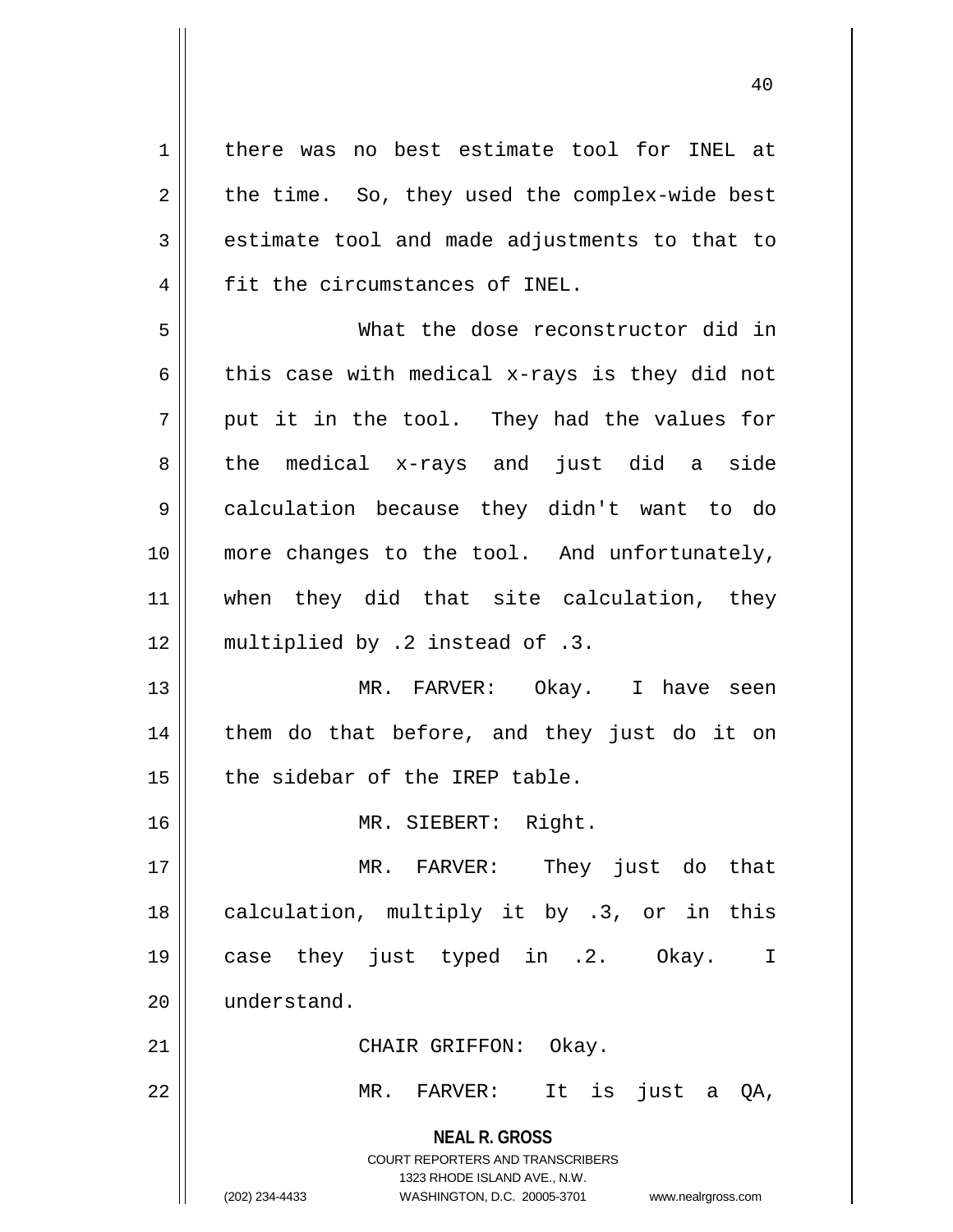**NEAL R. GROSS** COURT REPORTERS AND TRANSCRIBERS 1323 RHODE ISLAND AVE., N.W. (202) 234-4433 WASHINGTON, D.C. 20005-3701 www.nealrgross.com 41 1 another QA issue. 2 CHAIR GRIFFON: Yes, yes. 3 MR. FARVER: But we can go ahead  $4 \parallel$  and close this. 5 MEMBER MUNN: Please do. 6 CHAIR GRIFFON: Okay. That is 7 closed. 8 NR. FARVER: 166.6, this looks 9 like the CADW data was inconsistent with the 10 IREP input data. What it came down to is we 11 were tasked to go back and review a NIOSH 12 | response from March of 2012, and we did that. 13 || And we agreed with what they did. So, we 14 || suggested closing this finding. That is the 15 | short response. 16 || You know, it is another OA issue. 17 || CHAIR GRIFFON: Yes. 18 MR. STIVER: Without having the 19 work showing in the file, so not being quite  $20$  | clear on what was done and why. 21 || CHAIR GRIFFON: Okay, but I think 22 || we are okay with closing it.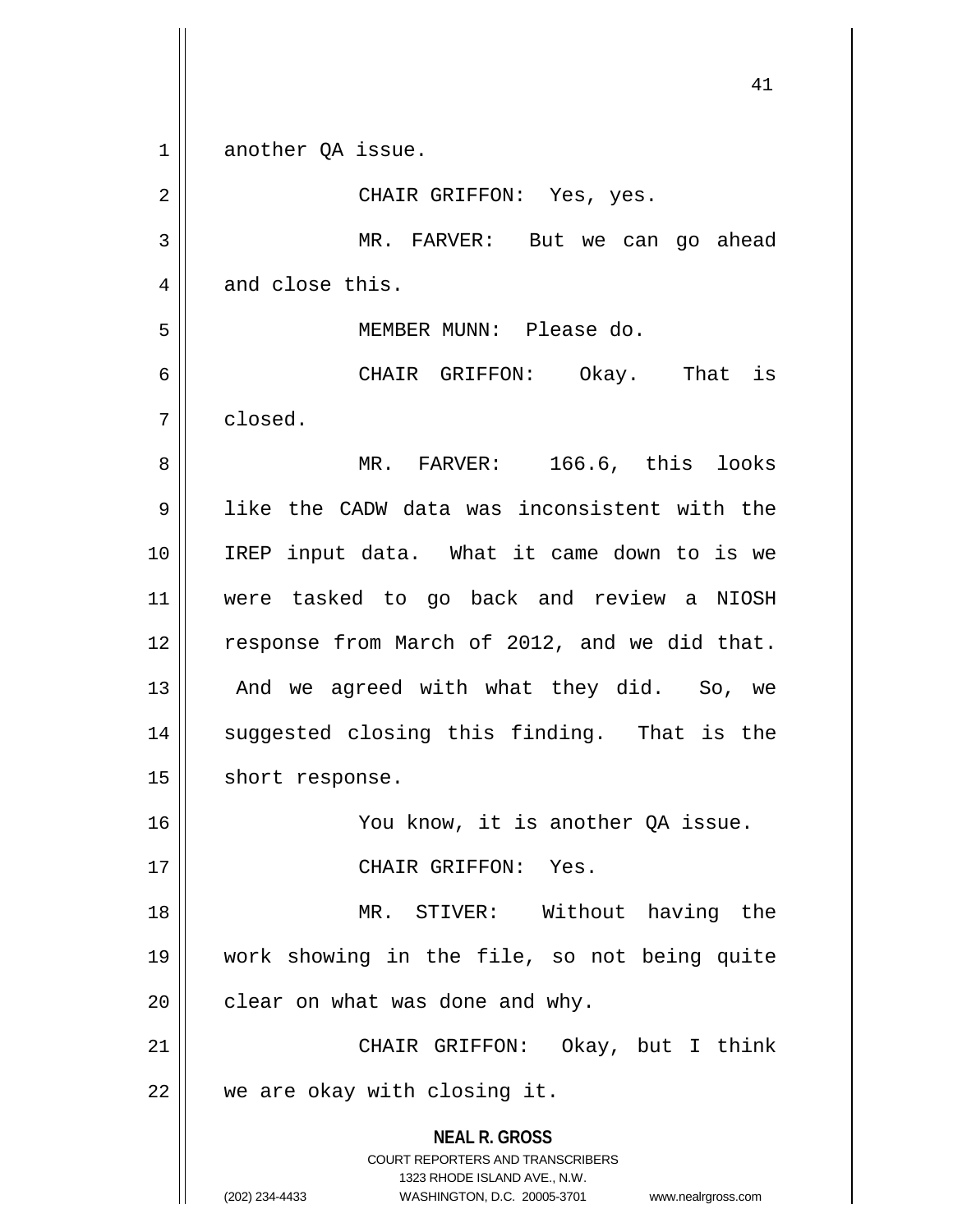**NEAL R. GROSS** COURT REPORTERS AND TRANSCRIBERS 1323 RHODE ISLAND AVE., N.W. (202) 234-4433 WASHINGTON, D.C. 20005-3701 www.nealrgross.com 42 1 || MR. FARVER: Yes. 2 CHAIR GRIFFON: We are not losing  $3 \parallel$  the fact that it was a QA here. 4 | MR. FARVER: No. 5 CHAIR GRIFFON: Closed, Wanda,  $6 \parallel$  okay? 7 MEMBER MUNN: Yes, fine. And I am 8 || just thinking how nice it would be if we had a 9 database squared away, so that we could just  $10$   $\parallel$  click on that attachment there. 11 (Laughter.) 12 MR. HINNEFELD: I was very clear 13 at the design meeting that nothing would be 14 | done for this meeting. 15 (Laughter.) 16 MEMBER MUNN: Yes, I know. 17 || CHAIR GRIFFON: I thought at the 18 design meeting we assigned this to Wanda to 19 finish. Maybe not. I could be wrong. 20 (Laughter.) 21 || MR. STIVER: We have gotten adept  $22$  at working with three or four different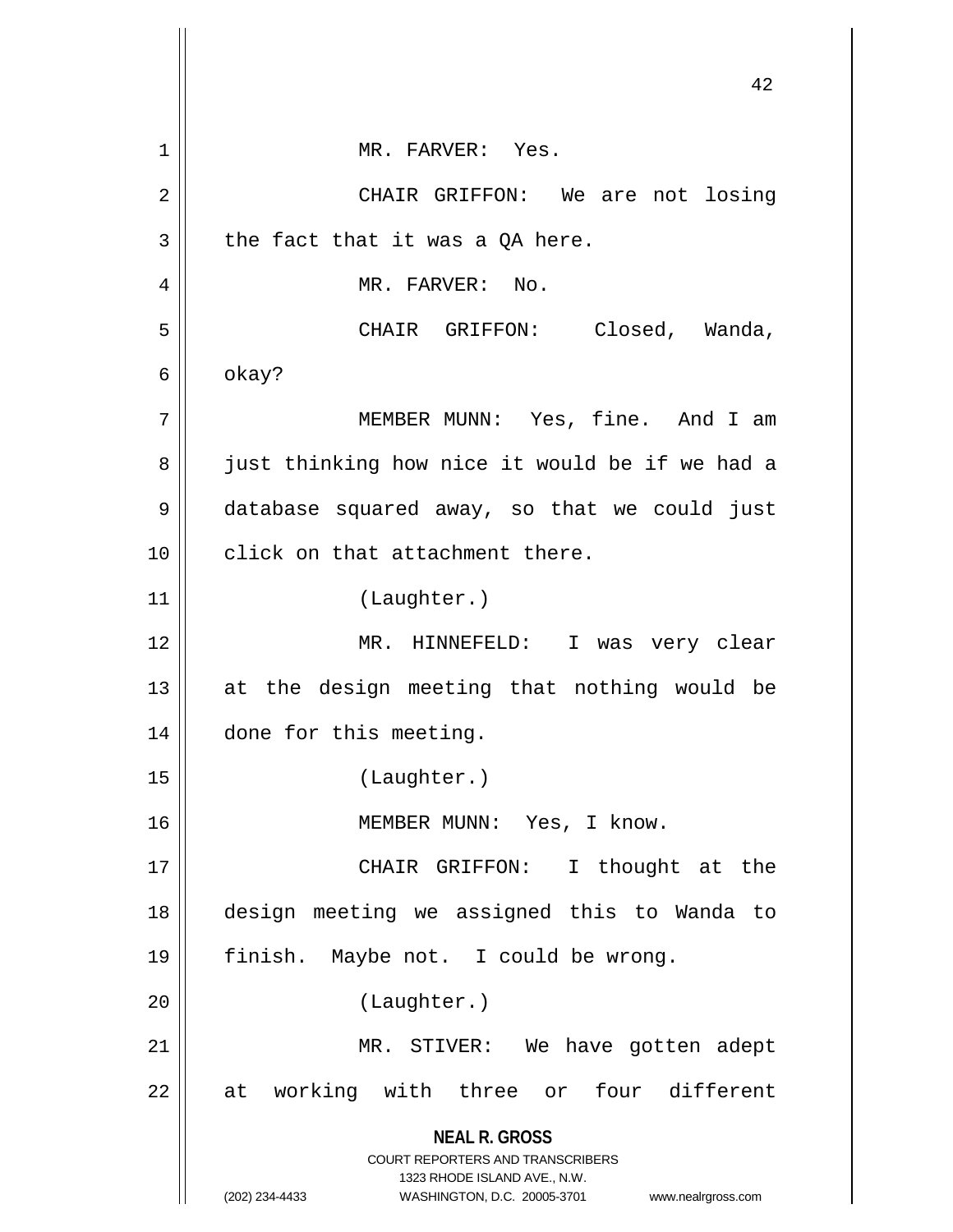$1 \parallel$  versions of a matrix.

| $\overline{2}$ | MR. FARVER: 171.2.                                                                                                                                                     |
|----------------|------------------------------------------------------------------------------------------------------------------------------------------------------------------------|
| 3              | What site is this<br>MR. STIVER:                                                                                                                                       |
| 4              | for?                                                                                                                                                                   |
| 5              | CHAIR GRIFFON: So, this was in                                                                                                                                         |
| 6              | your hands to review further, SC&A.                                                                                                                                    |
| 7              | MR. FARVER: Yes. We reviewed it                                                                                                                                        |
| 8              | further. The original finding indicated that                                                                                                                           |
| 9              | the neutron assignment ended in '64. However,                                                                                                                          |
| 10             | NIOSH did assign interim doses through '74.                                                                                                                            |
| 11             | And beginning in '75, all the employees'                                                                                                                               |
| 12             | photon doses were zero and no neutron                                                                                                                                  |
| 13             | monitoring was performed.                                                                                                                                              |
| 14             | So, based on that information, the                                                                                                                                     |
| 15             | job description, SC&A agrees that the neutron                                                                                                                          |
| 16             | dose after '74 is unlikely, agrees with NIOSH,                                                                                                                         |
| 17             | and recommends closing the finding.                                                                                                                                    |
| 18             | MEMBER MUNN: I am<br>not seeing                                                                                                                                        |
| 19             | anything like that on the entry here. We are                                                                                                                           |
| 20             | just now entering it?                                                                                                                                                  |
| 21             | MR. FARVER: Yes.                                                                                                                                                       |
| 22             | CHAIR GRIFFON: Okay.                                                                                                                                                   |
|                | <b>NEAL R. GROSS</b><br><b>COURT REPORTERS AND TRANSCRIBERS</b><br>1323 RHODE ISLAND AVE., N.W.<br>(202) 234-4433<br>WASHINGTON, D.C. 20005-3701<br>www.nealrgross.com |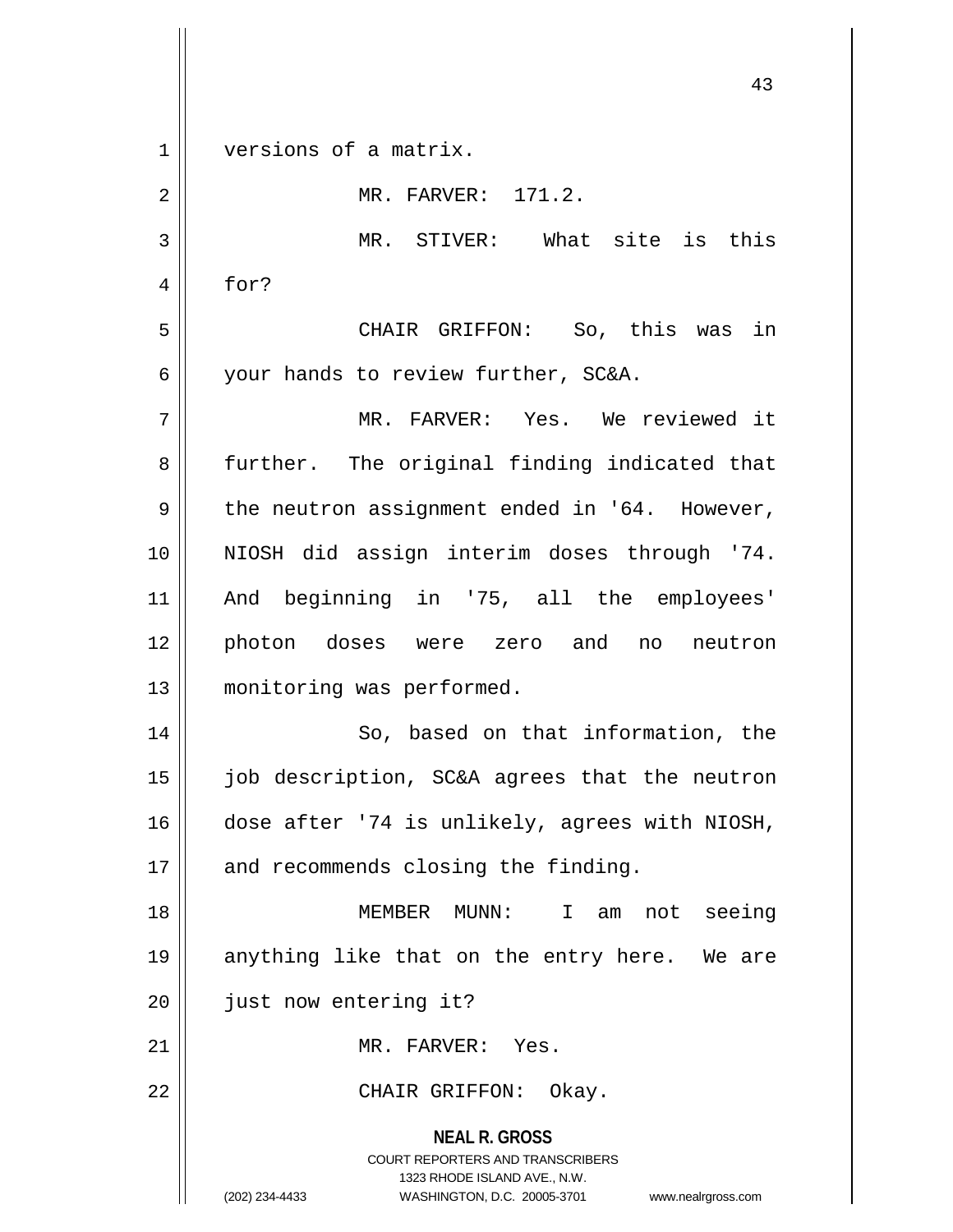**NEAL R. GROSS** COURT REPORTERS AND TRANSCRIBERS 1323 RHODE ISLAND AVE., N.W. (202) 234-4433 WASHINGTON, D.C. 20005-3701 www.nealrgross.com 1 MR. STIVER: She said she didn't  $2 \parallel$  see what you just read, page 8. But she 3 doesn't have it. 4 Wanda, I did email that to your 5 | CDC account. 6 || MEMBER MUNN: Okay. 7 MR. STIVER: So, the latest 8 | version with Doug's comments is in that. 9 MEMBER MUNN: Good. Thank you 10 very much. It wasn't there when I last 11 | checked, but I go look again. 12 || MR. STIVER: Okay. 13 CHAIR GRIFFON: Okay. So, let's  $14$  | close 171.2. We are saying closed. 15 MR. FARVER: It looks like 171.2 16 is closed. 17 171.3, occupational medical x-ray 18 dose was not assigned for the pancreas from 19 '84 through '89. It was inadvertently left 20  $\parallel$  out of the workbook, the '84-to-'89 data. 21 MEMBER KOTELCHUCK: Was this a 22 | case of pancreatic cancer or what?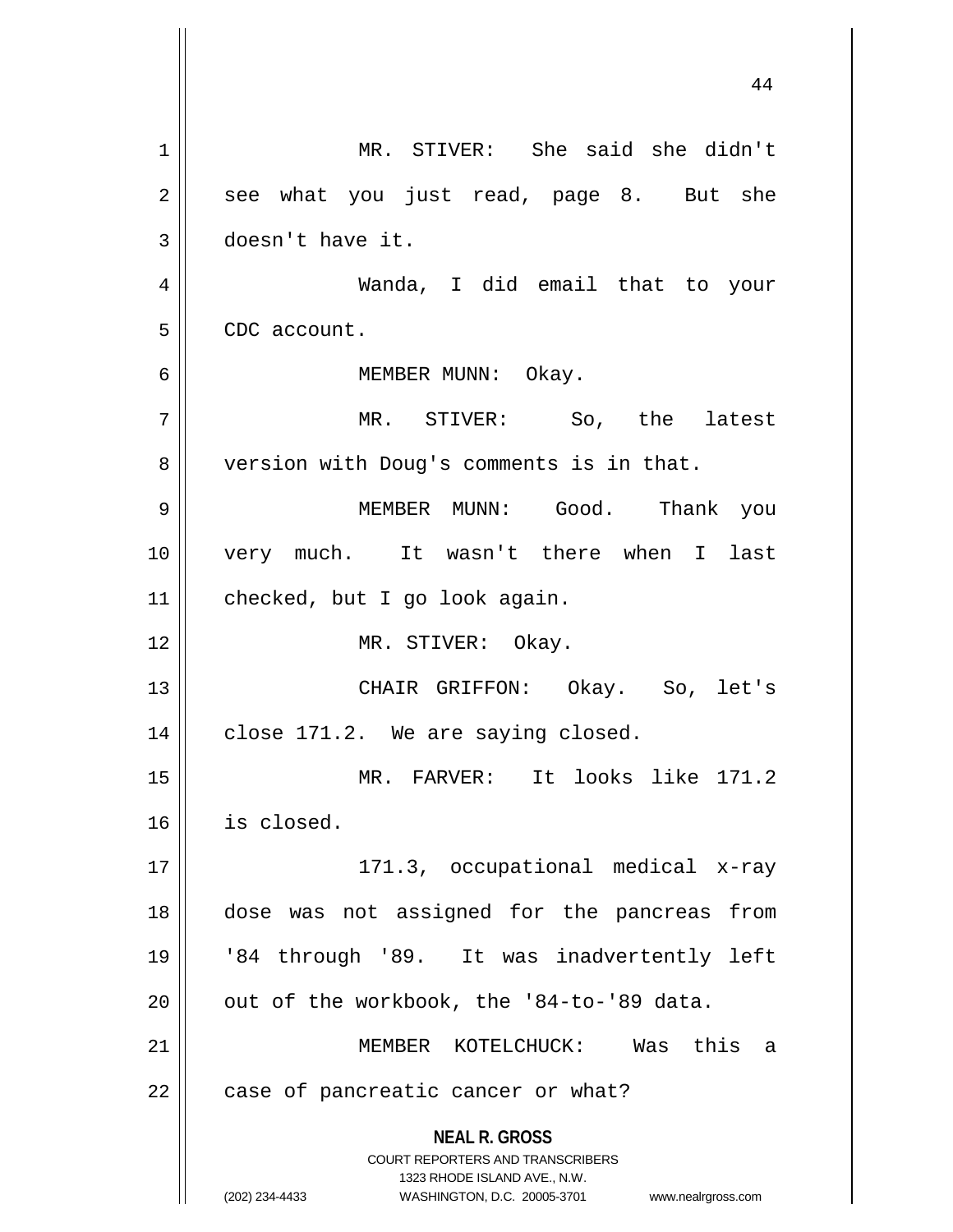**NEAL R. GROSS** COURT REPORTERS AND TRANSCRIBERS 1323 RHODE ISLAND AVE., N.W. (202) 234-4433 WASHINGTON, D.C. 20005-3701 www.nealrgross.com 1 | MR. HINNEFELD: It must have been 2 | or it wouldn't matter. 3 MEMBER KOTELCHUCK: Why wouldn't 4 || you look at the pancreas? 5 || MR. HINNEFELD: Well, they did,  $6 \parallel$  but they just left a few years out. Those  $7 \parallel$  five to six years were inadvertently left out 8 || of the dose reconstruction. 9 MEMBER KOTELCHUCK: Oh, okay. 10 MR. HINNEFELD: But the rest of 11 | the employment they did. 12 || MEMBER KOTELCHUCK: Okay. 13 || MR. CALHOUN: Doug, can you email 14 | that matrix to Scott Sieber? 15 || MR. HINNEFELD: Actually, why 16 don't you send it to all of us? I mean, we 17 || are working from Beth's, and you have added  $18$  || things to that. 19 MR. FARVER: Okay. It is not that 20 much different until we get down to the 21 | attachments. 22 || MR. HINNEFELD: Okay.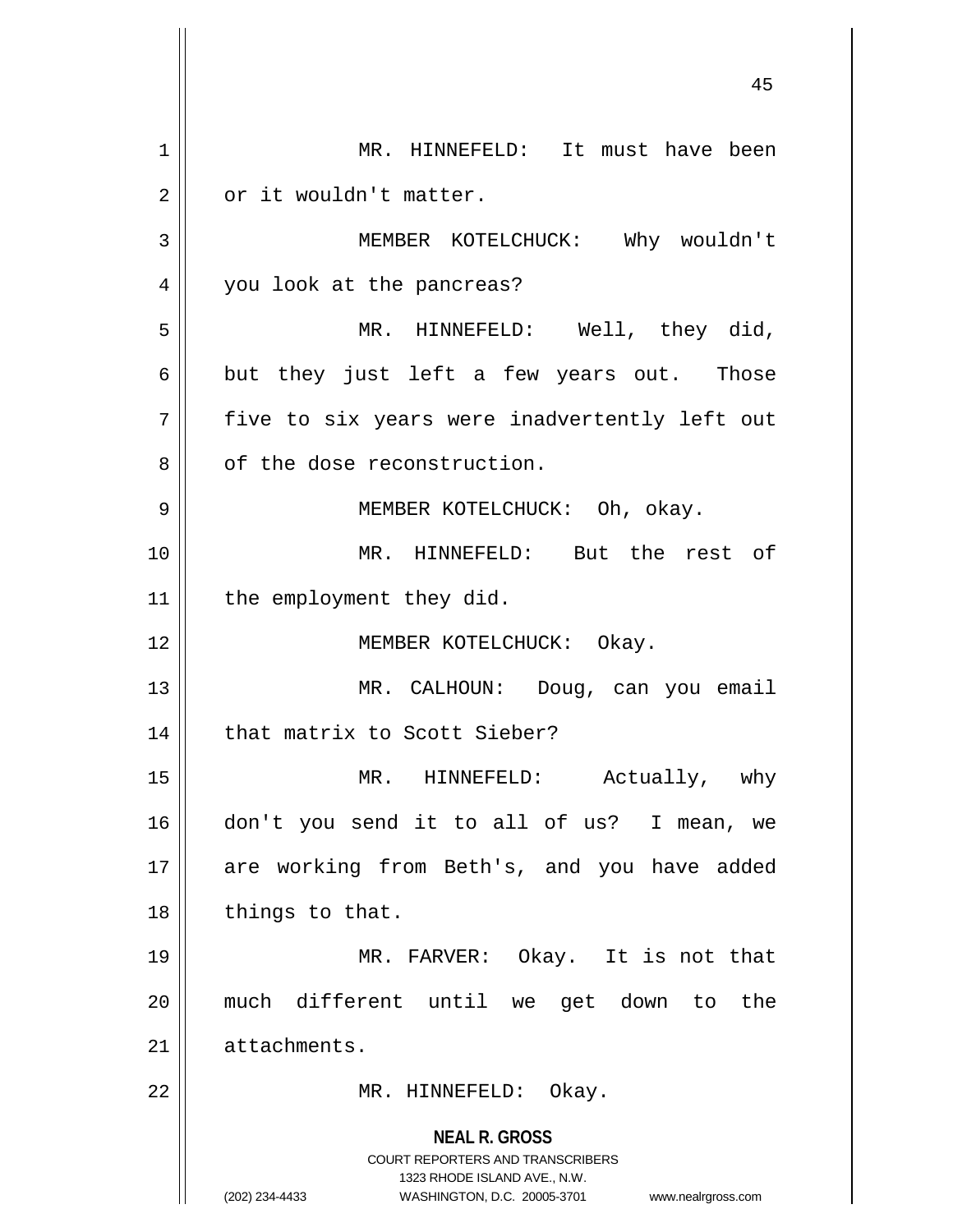**NEAL R. GROSS** COURT REPORTERS AND TRANSCRIBERS 1323 RHODE ISLAND AVE., N.W. (202) 234-4433 WASHINGTON, D.C. 20005-3701 www.nealrgross.com 1 CHAIR GRIFFON: Can you tell me, I  $2 \parallel$  see the note on 171.3 that NIOSH will 3 determine if all these modifications from 4 || these case findings taken together would 5 affect the case outcome? You looked at the 6  $\parallel$  case  $-$ 7 || MR. CALHOUN: Scott, hello? 8 MR. SIEBERT: Oh, I'm sorry, I 9 | didn't know you were addressing that to me. 10 CHAIR GRIFFON: No, I was broadly 11 addressing it, but anyway. 12 (Laughter.) 13 || MR. SIEBERT: Sorry about that. 14 Yes, this claim was actually 15 || reworked in 2011, and the dose reconstructor 16 took into account a lot of these issues and 17 || addressed it. Obviously, those medical x-rays 18 were included in the most recent version as 19 well. And it was still non-comp. 20 CHAIR GRIFFON: And what was the  $21$  PoC? 22 MR. SIEBERT: Oh --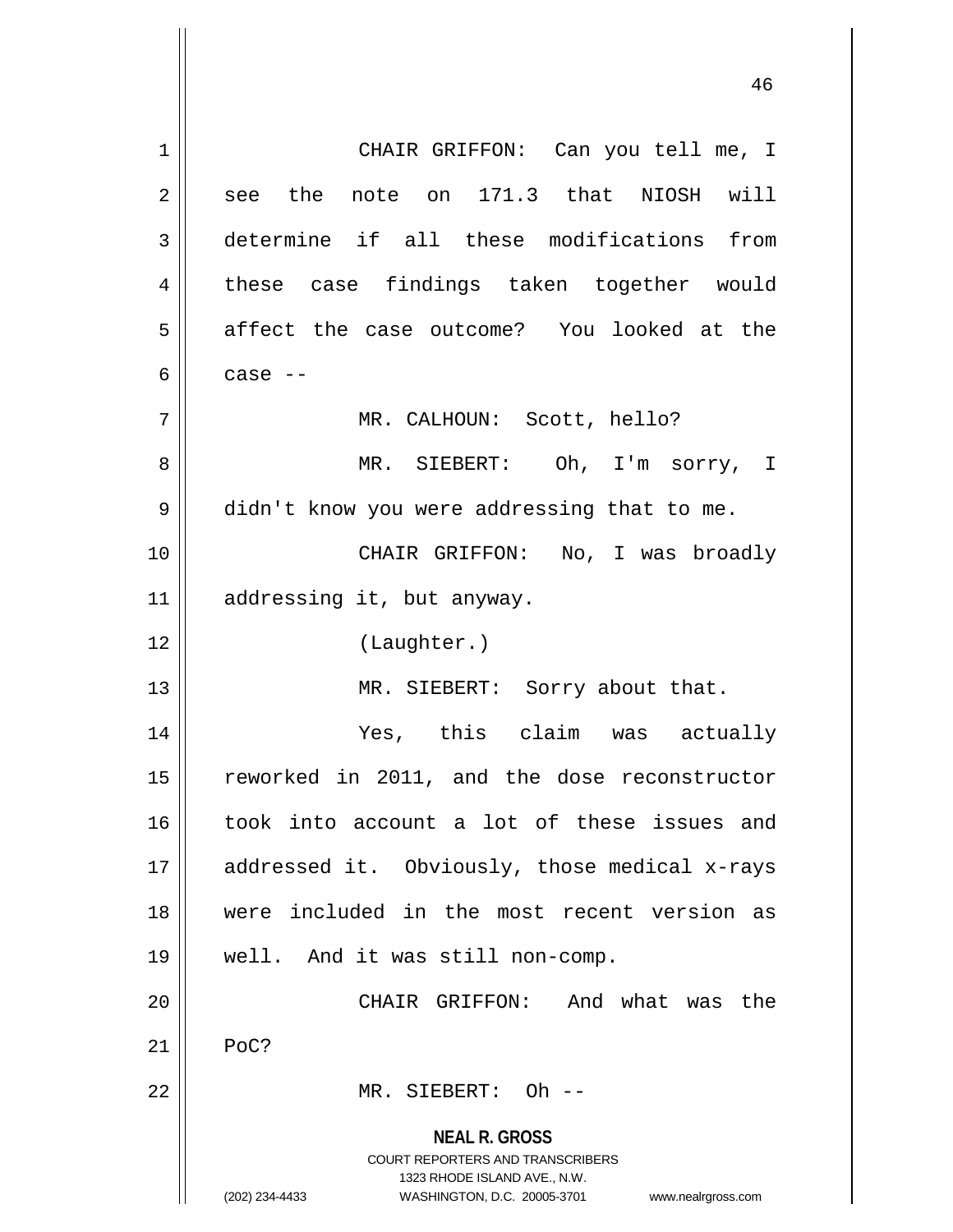| CHAIR GRIFFON: I didn't catch<br>1                                            |                    |
|-------------------------------------------------------------------------------|--------------------|
|                                                                               |                    |
| that number, the oh.<br>2                                                     |                    |
| 3<br>(Laughter.)                                                              |                    |
| MR. SIEBERT: Give<br>4                                                        | me a second        |
| 5<br>here.                                                                    |                    |
| 6<br>CHAIR GRIFFON: Sure, sure.                                               |                    |
| 7<br>MR. SIEBERT: The updated PoC in                                          |                    |
| the latest version was 42.35.<br>8                                            |                    |
| 9<br>CHAIR GRIFFON: Okay. So, it                                              |                    |
| 10<br>wasn't really, really close. Okay.                                      |                    |
| DR. MAURO: This is John<br>11                                                 | Mauro              |
| 12<br>again.                                                                  |                    |
| I had an administrative question,<br>13                                       |                    |
| the answer which I thought we should have<br>14                               |                    |
| known. But when you have a circumstance like<br>15                            |                    |
| 16<br>this where an issue comes up on a particular                            |                    |
| 17<br>case, and you realize, oh, yes, we do have to                           |                    |
| fix this, and you fix it, just as you have<br>18                              |                    |
| 19<br>done, how is that captured? There is a new                              |                    |
| 20<br>PoC and it is still uncompensated. How is                               |                    |
| that captured administratively within the<br>21                               |                    |
| 22<br>record?                                                                 |                    |
| <b>NEAL R. GROSS</b><br><b>COURT REPORTERS AND TRANSCRIBERS</b>               |                    |
| 1323 RHODE ISLAND AVE., N.W.<br>(202) 234-4433<br>WASHINGTON, D.C. 20005-3701 | www.nealrgross.com |

 $\mathbf{\mathcal{L}}$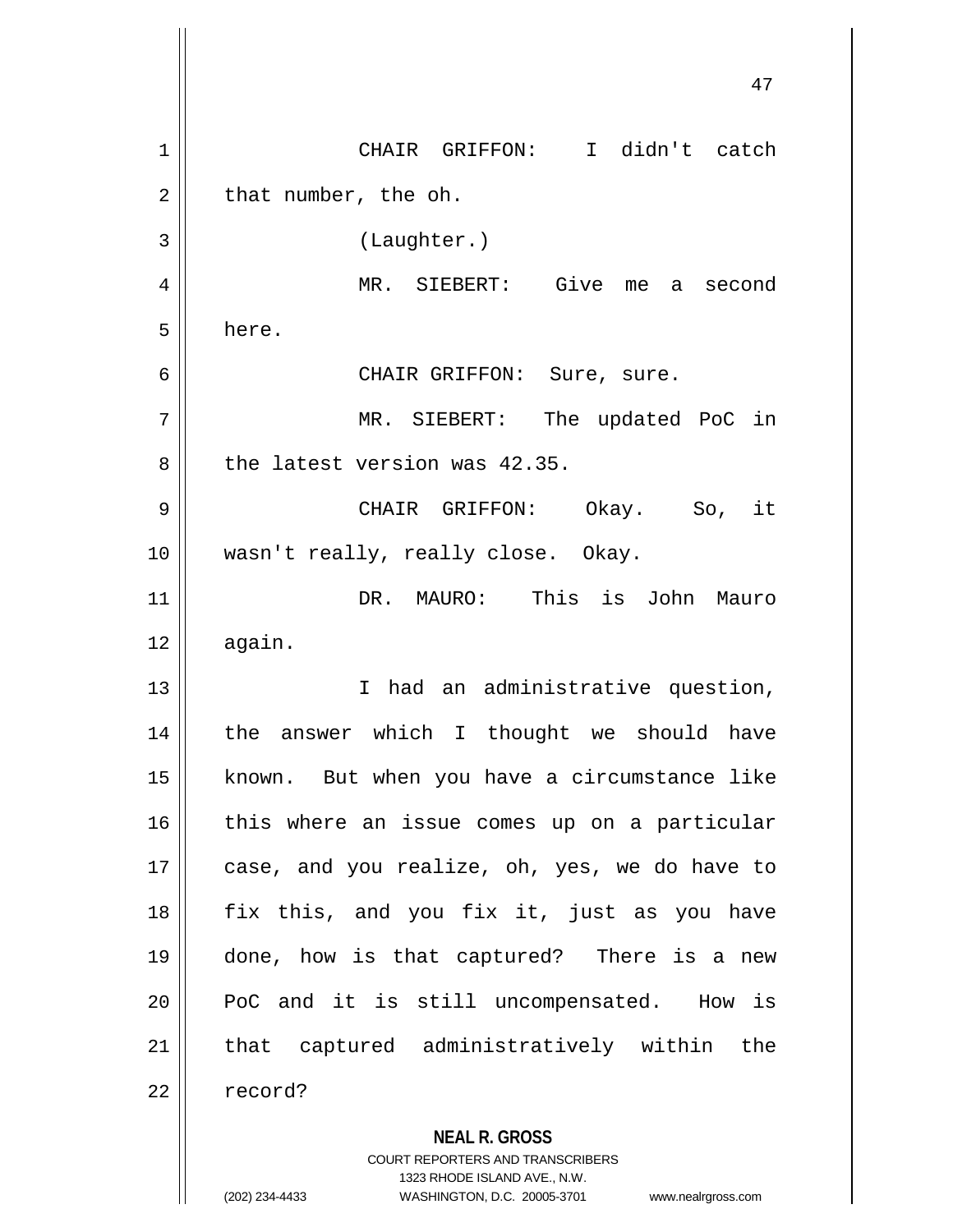| $\mathbf 1$ | MR. CALHOUN: It depends on what                                     |
|-------------|---------------------------------------------------------------------|
| 2           | drives us to look at that change. If there is                       |
| 3           | a procedure that changes, we will catch it up                       |
| 4           | with a PER.                                                         |
| 5           | DR. MAURO: Yes.                                                     |
| 6           | MR. CALHOUN: Okay?                                                  |
| 7           | DR. MAURO: Yes.                                                     |
| 8           | MR. CALHOUN: If there is new data                                   |
| 9           | that comes up, we will catch it with what we                        |
| 10          | call a PAD, a post-approval dosimetry review.                       |
| 11          | Those are individual reports.                                       |
| 12          | If it is something that would                                       |
| 13          | change compensability, we would request a                           |
| 14          | rework from the Department of Labor and revise                      |
| 15          | the claim.                                                          |
| 16          | DR. MAURO: Okay. So, the rework                                     |
| 17          | occurs and reissued on a much more formal                           |
| 18          | basis when there is a reversal on a                                 |
| 19          | compensation decision, but the records just                         |
| 20          | administratively that apply if this didn't                          |
| 21          | move forward, that is more of an internal                           |
| 22          | document to the NIOSH records?                                      |
|             |                                                                     |
|             | <b>NEAL R. GROSS</b><br><b>COURT REPORTERS AND TRANSCRIBERS</b>     |
|             | 1323 RHODE ISLAND AVE., N.W.                                        |
|             | (202) 234-4433<br>WASHINGTON, D.C. 20005-3701<br>www.nealrgross.com |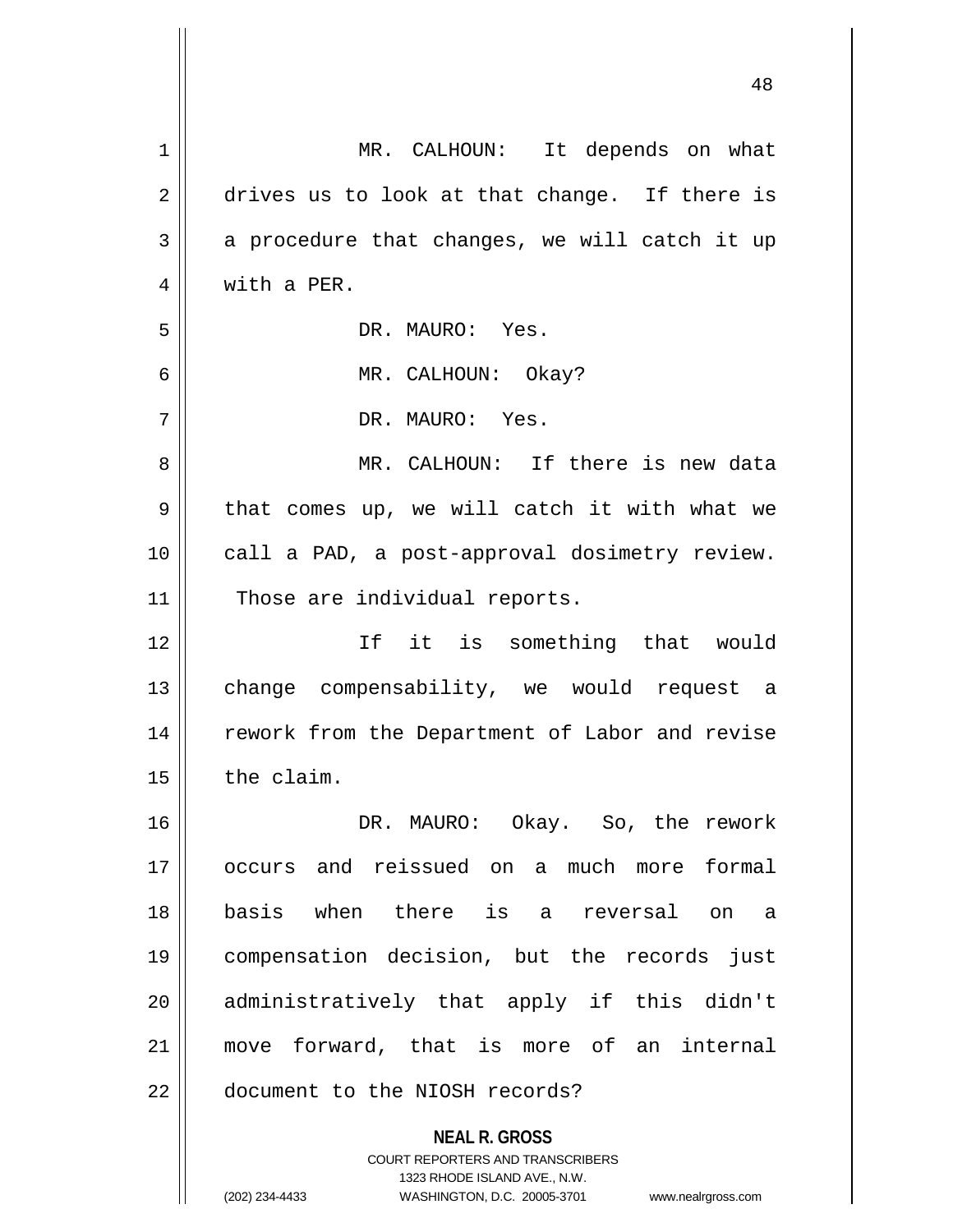|    | 49                                                                                              |
|----|-------------------------------------------------------------------------------------------------|
| 1  | MR. CALHOUN: Right, right.                                                                      |
| 2  | CHAIR GRIFFON: Okay. So, where                                                                  |
| 3  | we left off, 171.3, I think I got the answer                                                    |
| 4  | we wanted, which was that they did look at all                                                  |
| 5  | these issues and rework the whole case, and it                                                  |
| 6  | really didn't have any bearing on the PoC; it                                                   |
| 7  | wasn't important. So, I am comfortable with                                                     |
| 8  | that.                                                                                           |
| 9  | MR. KATZ: Closed.                                                                               |
| 10 | CHAIR GRIFFON: Closed?                                                                          |
| 11 | MR. FARVER: Closed.                                                                             |
| 12 | CHAIR GRIFFON: Okay.                                                                            |
| 13 | MR. STIVER: Okay. I have sent the                                                               |
| 14 | latest matrix with the updates to all of you.                                                   |
| 15 | MS. ROLFES: Thank you.                                                                          |
| 16 | MR. KATZ: Good.                                                                                 |
| 17 | MR. STIVER: It should be showing                                                                |
| 18 | up momentarily.                                                                                 |
| 19 | CHAIR GRIFFON: 171.4 then?                                                                      |
| 20 | MR. FARVER: Okay. This has to do                                                                |
| 21 | with assigning coworker doses for unmonitored                                                   |
| 22 | years. This is where I am going to have to                                                      |
|    | <b>NEAL R. GROSS</b><br><b>COURT REPORTERS AND TRANSCRIBERS</b><br>1323 RHODE ISLAND AVE., N.W. |
|    | (202) 234-4433<br>WASHINGTON, D.C. 20005-3701<br>www.nealrgross.com                             |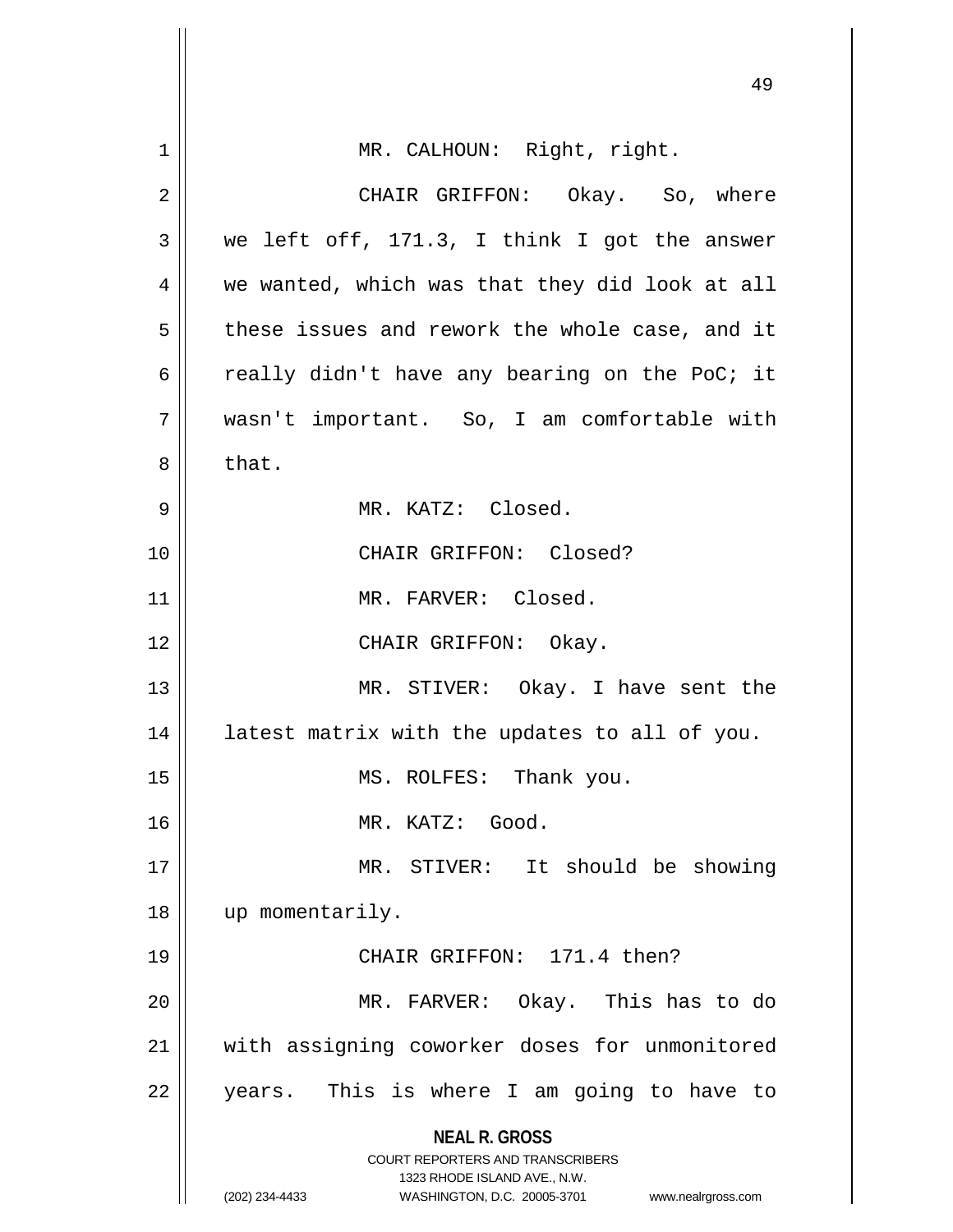**NEAL R. GROSS** COURT REPORTERS AND TRANSCRIBERS 1323 RHODE ISLAND AVE., N.W. (202) 234-4433 WASHINGTON, D.C. 20005-3701 www.nealrgross.com 1 || -- you really need to look at Table 5 of our 2 DR review because it spells out the yearly 3 assignments. It is kind of confusing unless 4 you look at that. I really couldn't include 5 it in the matrix. 6 CHAIR GRIFFON: This is in what 7 you just sent? 8 MR. STIVER: Yes, this should be. 9 What page are we on? 10 MR. FARVER: Page 86, 87. 11 || MR. STIVER: Yes, dose responses, 12 || and then keep going way down in 88 or 89. 13 MR. FARVER: Now if I can find 14 | that document? 15 CHAIR GRIFFON: Now help me. We 16 were on 171.4, right? 17 MR. FARVER: Yes. I will have to  $18$  ||  $100k$  and see what case that is. 19 || CHAIR GRIFFON: I think we had two 20 questions in here, while he is looking for 21 || that. One was on the case, but one at the  $22$  | bottom, before the blue, where SC&A entered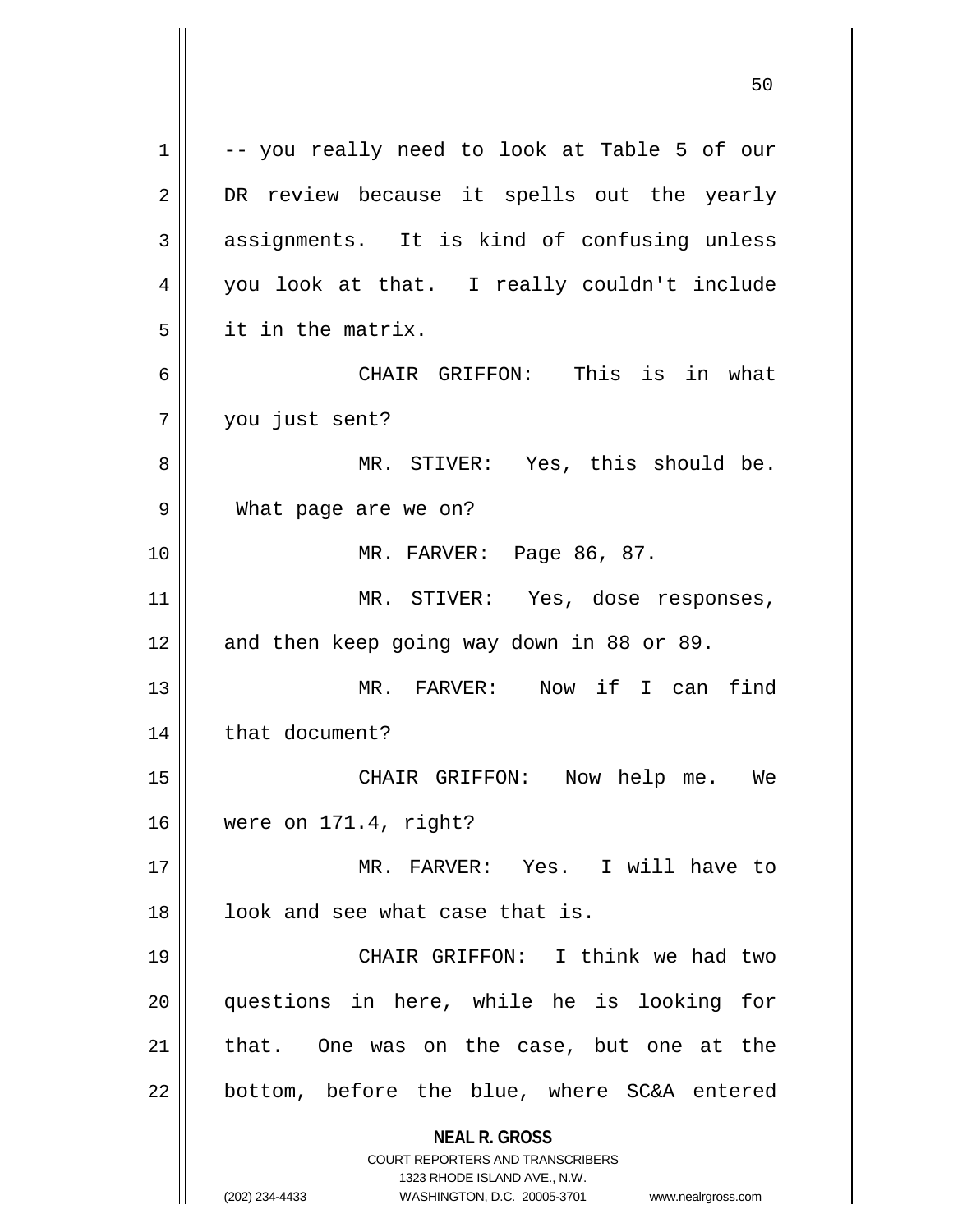**NEAL R. GROSS** COURT REPORTERS AND TRANSCRIBERS 1323 RHODE ISLAND AVE., N.W. (202) 234-4433 WASHINGTON, D.C. 20005-3701 www.nealrgross.com 1 | their information, it says, NIOSH will 2 | consider the policy conversation on the 3 decision-making process for the returning 4 || worker, the workforce potentially exposed for 5 | the model versus non-exposed, you know, versus 6  $\parallel$  environmental. That is something that I think 7 we -- this is a generic issue, I guess. I 8 don't know if it is captured in the 9 || overarching guidelines. Stu, do you know? 10 MR. HINNEFELD: I don't think it 11 is on the list right now. 12 With respect to that, it is 13 generally done off of information about the 14 employee's work and whether there is 15 || sufficient information to conclude that this 16 person really wouldn't have been exposed 17 particularly. And so, they would get 18 | environmental, versus someone who potentially 19 was periodically exposed. 20 || So, it is essentially a three-21 point decision. Someone who was not probably 22 || exposed would get environmental. Someone who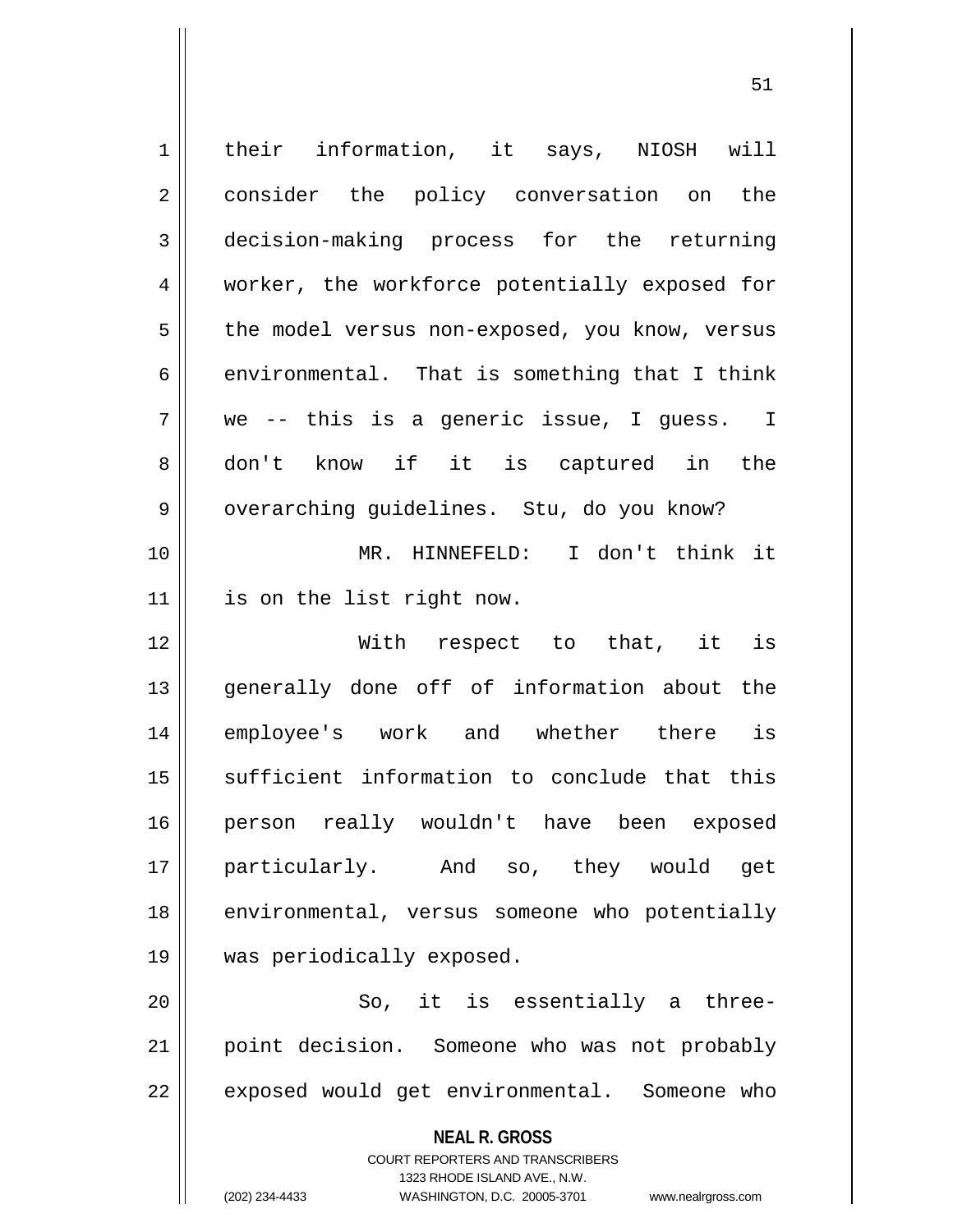**NEAL R. GROSS** COURT REPORTERS AND TRANSCRIBERS 1323 RHODE ISLAND AVE., N.W. (202) 234-4433 WASHINGTON, D.C. 20005-3701 www.nealrgross.com 1 was exposed somewhat, you know, who wasn't 2 excluded from radiological areas, but didn't  $3$  | necessarily work there all the time or didn't 4 || work with hands-on reactive material, they  $5 \parallel$  could get 50 percent of a coworker. And then, 6 | people who we would expect to be fairly 7 || readily exposed would get the 95th percent.  $8 \parallel$  So, it is a three-piece decision, and it is 9 based on information in the file. The less 10 information in the file, the more likely you 11 are going to be at the higher end of the 12 distribution because you, essentially, start  $13$  | there, absent evidence of  $-$ - that you believe 14 | something else. 15 || So, that is how it is done, but I 16 don't know where that is written down 17 anywhere. 18 CHAIR GRIFFON: So, that is 19 consistent across all the sites, right? 20 || MR. HINNEFELD: Yes. 21 CHAIR GRIFFON: That is our 22 | philosophy?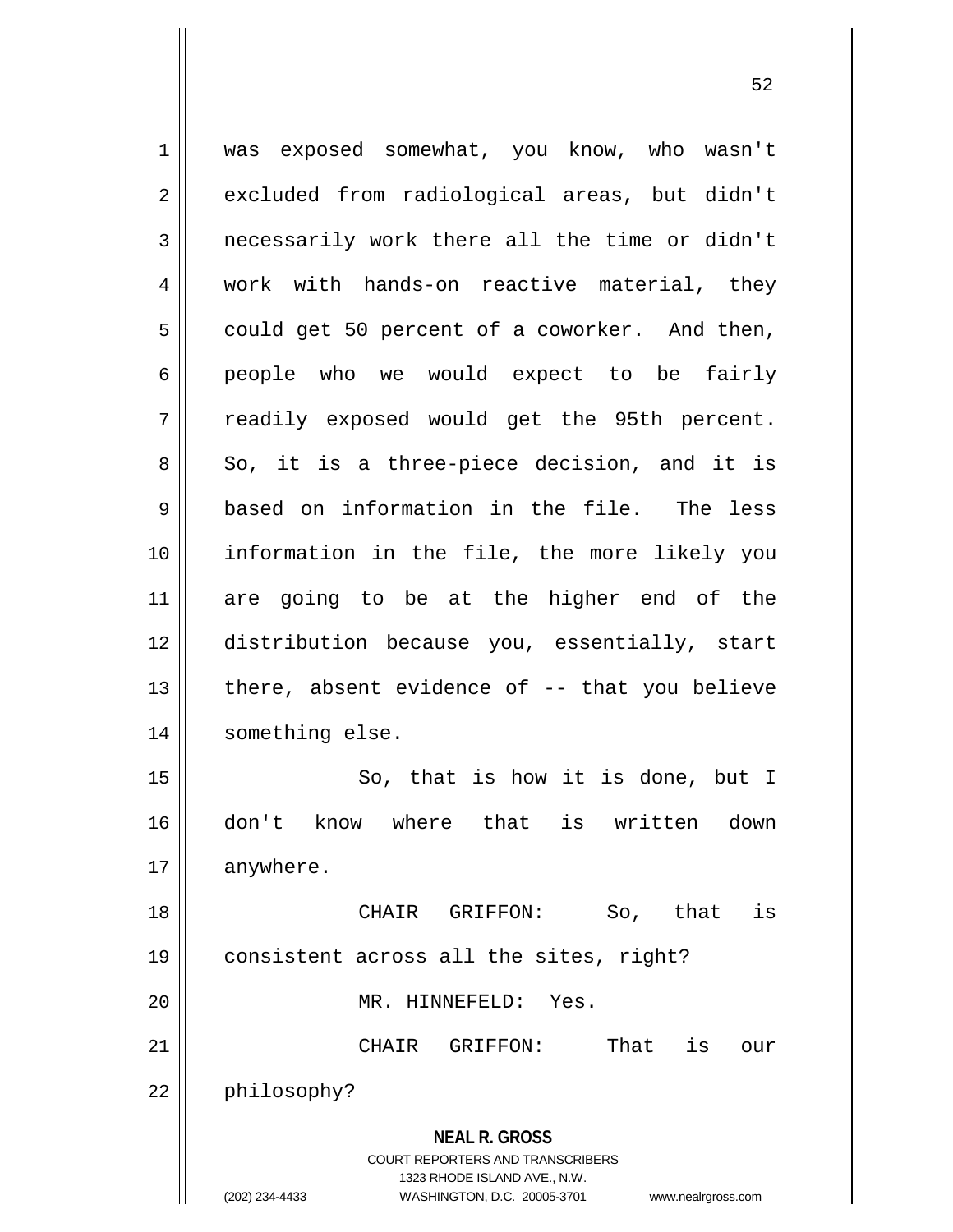**NEAL R. GROSS** COURT REPORTERS AND TRANSCRIBERS 1323 RHODE ISLAND AVE., N.W. (202) 234-4433 WASHINGTON, D.C. 20005-3701 www.nealrgross.com 53 1 || MR. HINNEFELD: Yes. 2 CHAIR GRIFFON: It just may be the 3 different teams -- 4 MR. HINNEFELD: Then, the  $5$  || application of that  $-$ 6 CHAIR GRIFFON: There is judgment  $7 \parallel$  there, too. 8 MR. HINNEFELD: There will be 9 | judgment in the application of that. 10 || CHAIR GRIFFON: Right. 11 MR. HINNEFELD: And I can't argue  $12$   $\parallel$  with that. 13 || CHAIR GRIFFON: But is the policy  $14$  || spelled out in a certain document or is it --15 MR. HINNEFELD: Boy, I bet it  $16$  | is  $-$ 17 || MR. CALHOUN: I think it is. 18 MR. HINNEFELD: Yes. 19 MR. CALHOUN: I can't point to the 20 document, but I know that in some of the 21 | coworker TIBs that exist --22 MR. HINNEFELD: It is in there,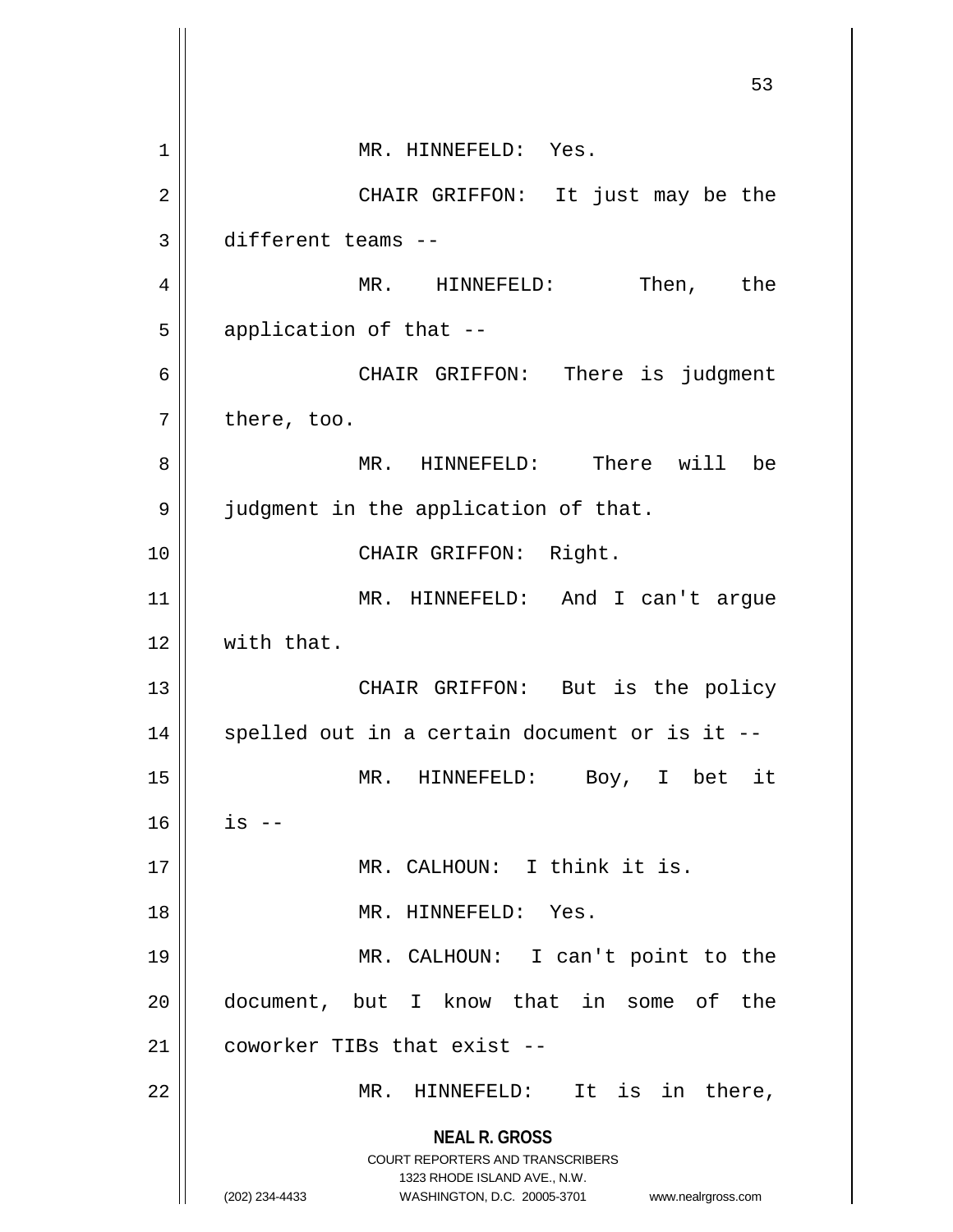**NEAL R. GROSS** COURT REPORTERS AND TRANSCRIBERS 1323 RHODE ISLAND AVE., N.W. 54  $1 \parallel$  yes. 2 CHAIR GRIFFON: Okay. I think  $3 \parallel$  that is what we were --4 MEMBER MUNN: Excuse me. I don't  $5 \parallel$  know if it is my phone or not, but I am not  $6 \parallel$  getting a lot of what you are saying. 7 MR. SIEBERT: Yes, the same goes 8 for me. 9 CHAIR GRIFFON: Are you not 10 || hearing certain people or nobody? 11 MEMBER MUNN: Well, it sounds like 12 || your conversation is taking place a long way 13 || away from the microphone. That is just what 14 || it sounds like, but maybe it is not true. 15 I really didn't get the gist of 16 what that discussion was about. Did I gather 17 correctly that there is some question about 18 what the guidance document is for the action 19 || that was taken here? 20 CHAIR GRIFFON: Yes, the  $21$  overarching -- can you hear me better now, 22 Wanda?

<sup>(202) 234-4433</sup> WASHINGTON, D.C. 20005-3701 www.nealrgross.com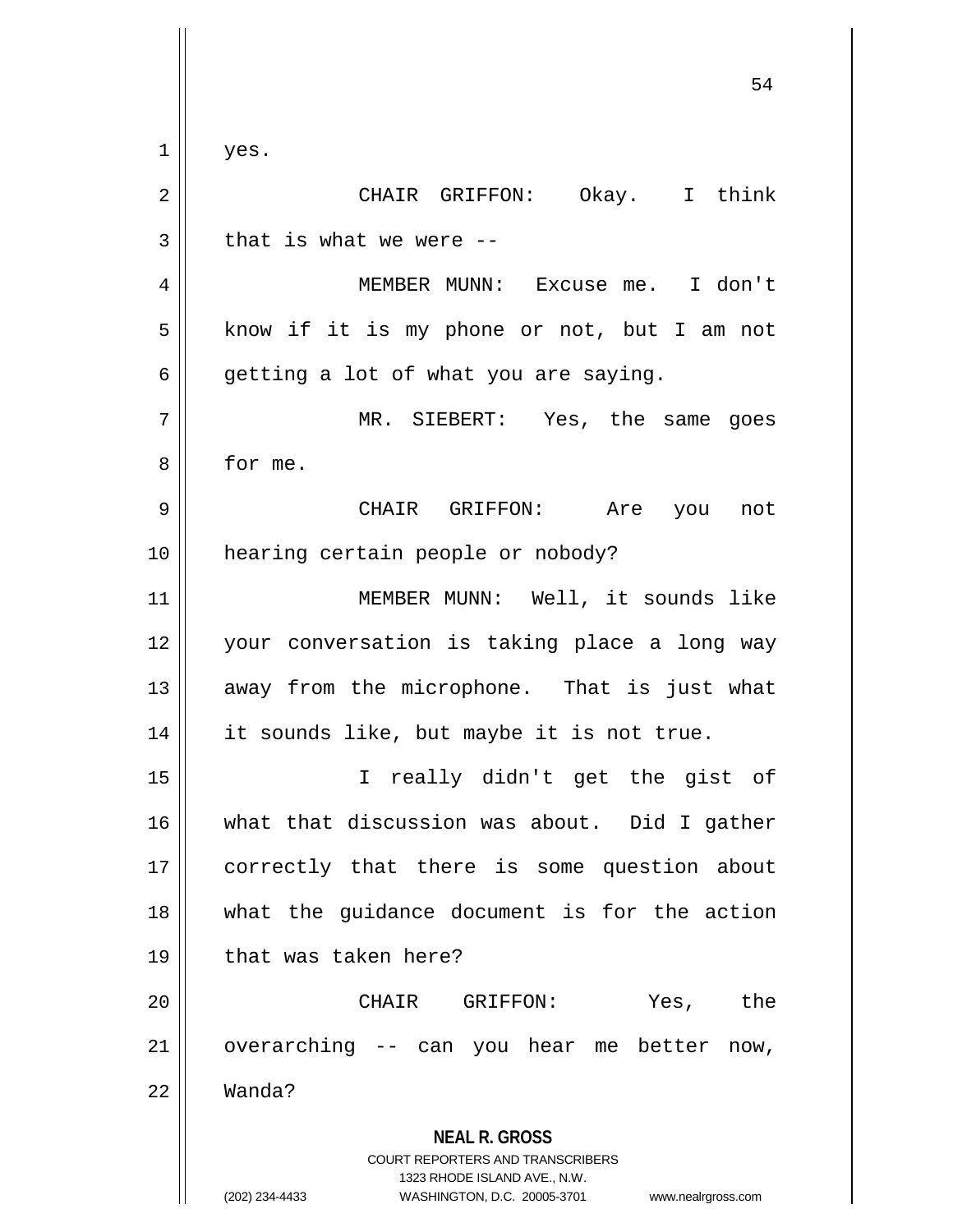|             | 55                                             |
|-------------|------------------------------------------------|
| $\mathbf 1$ | MEMBER MUNN: Beg your pardon?                  |
| 2           | CHAIR GRIFFON: Can you hear me                 |
| 3           | better now?                                    |
| 4           | MEMBER MUNN: Yes, I can hear you               |
| 5           | a little better now.                           |
| 6           | CHAIR GRIFFON: Okay. Okay.                     |
| 7           | MEMBER MUNN: So, the comment                   |
| 8           | about OTIB-60, is that still being debated?    |
| 9           | CHAIR GRIFFON: I don't know that               |
| 10          | we brought up a particular OTIB, but we were   |
| 11          | asking the question on the bottom of 171.4.    |
| 12          | MEMBER MUNN: Right.                            |
| 13          | CHAIR GRIFFON: That NIOSH will                 |
| 14          | consider the policy regarding assigning worker |
| 15          | exposure levels or environmental, coworker or  |
| 16          | environmental. And Stu is saying that the      |
| 17          | philosophy is to do 95th if they are           |
| 18          | definitely exposed a lot, 50th if they are     |
| 19          | likely in areas where they would get           |
| 20          | exposures, and environmental levels if they    |
| 21          | are not likely to be in areas where they would |
| 22          | get exposed.                                   |
|             | <b>NEAL R. GROSS</b>                           |

COURT REPORTERS AND TRANSCRIBERS 1323 RHODE ISLAND AVE., N.W. (202) 234-4433 WASHINGTON, D.C. 20005-3701 www.nealrgross.com

 $\mathsf{II}$ 

 $\mathop{\textstyle\prod}$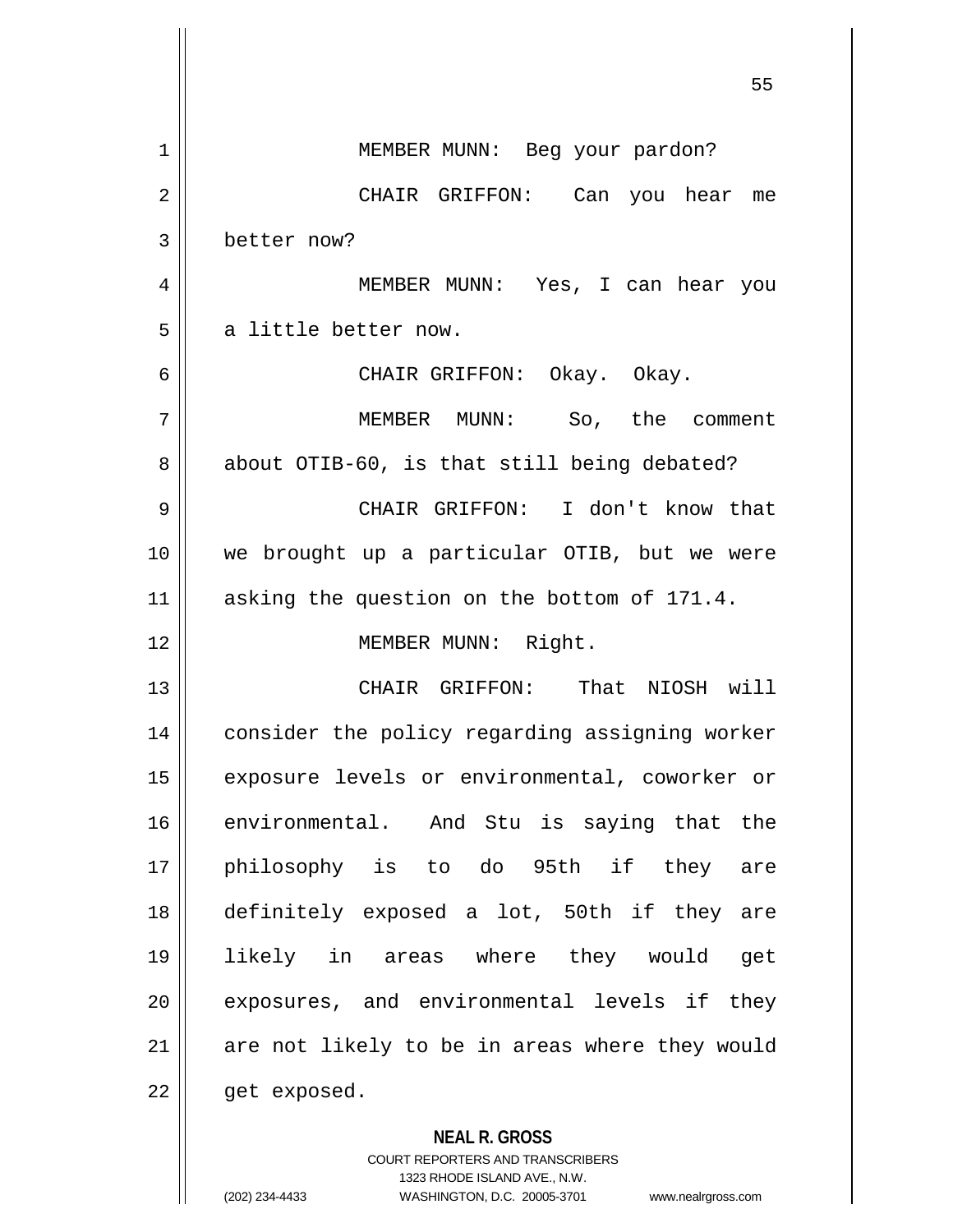**NEAL R. GROSS** COURT REPORTERS AND TRANSCRIBERS 1323 RHODE ISLAND AVE., N.W. (202) 234-4433 WASHINGTON, D.C. 20005-3701 www.nealrgross.com 1 || MEMBER MUNN: Right. 2 CHAIR GRIFFON: Which makes sense.  $3 \parallel$  And I just asked if that is in some of the 4 || overarching guidance documents, and that is  $5 \parallel$  what we were -- Grady seems to think that it  $6 \parallel$  is in probably several, but that is all we 7 were discussing. 8 || MEMBER MUNN: Okay. Alright. 9 CHAIR GRIFFON: No controversies. 10 MEMBER MUNN: So, we don't 11 actually know whether the OTIB which was 12 referenced earlier in our discussion of this 13 particular item is, in fact, adequate? That 14 || is the bottom-line question here, right? 15 CHAIR GRIFFON: Yes, I don't know  $16$  | that we were discussing any particular OTIB. 17 || MEMBER MUNN: Yes, well, the only 18 || reason I keep bringing that up is because that 19 was a part of the response earlier to 171.4. 20 || CHAIR GRIFFON: Oh. 21 || MR. STIVER: Yes, I think what she  $22 \parallel$  is referring to is TIB-60, Section 5.4.2.1.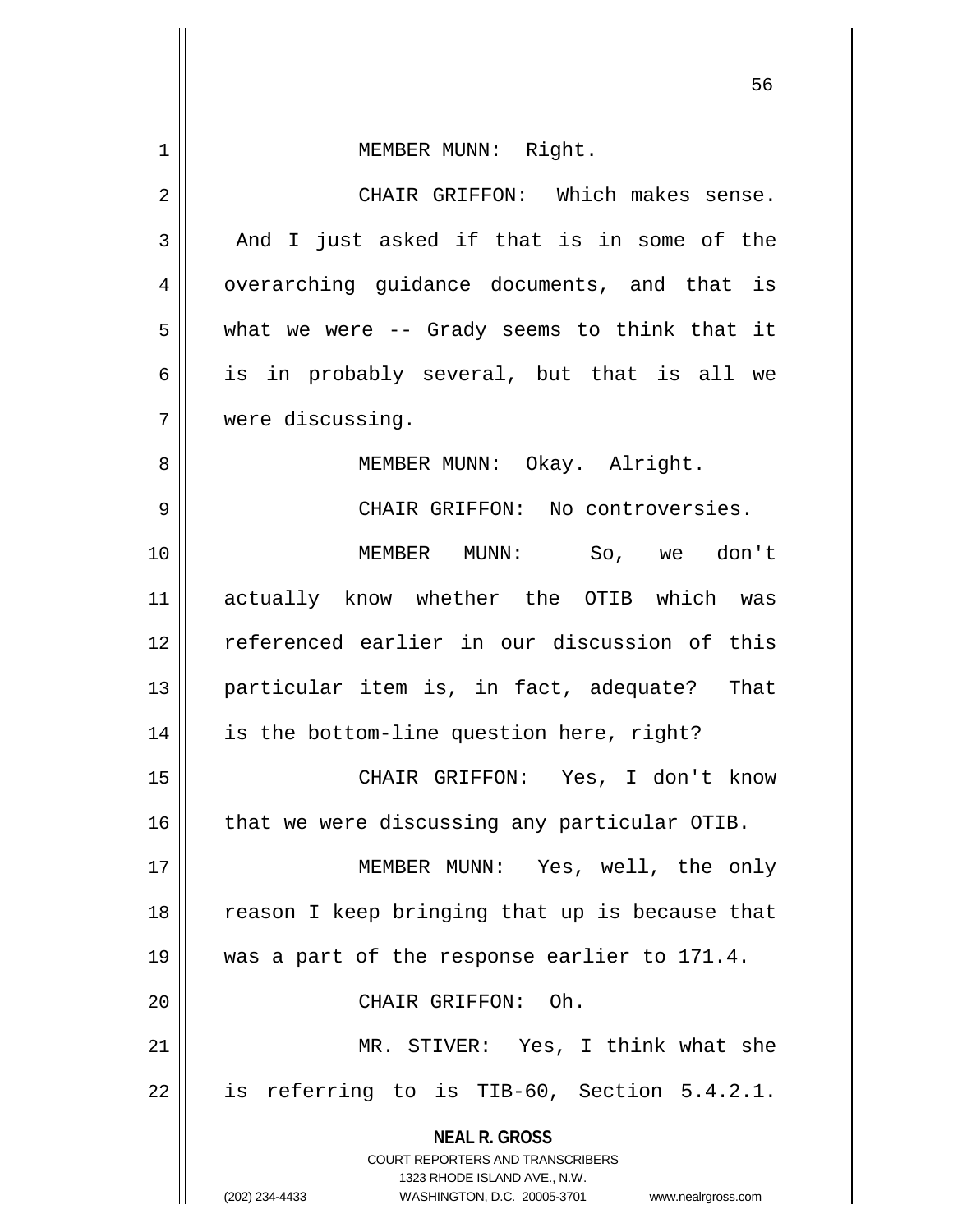| 1              | It should be on page 87. There is a yellow                                                       |
|----------------|--------------------------------------------------------------------------------------------------|
| $\overline{2}$ | highlight.                                                                                       |
| 3              | MEMBER MUNN: Yes, right.                                                                         |
| 4              | MR. STIVER: Excerpts from that                                                                   |
| 5              | OTIB.                                                                                            |
| 6              | CHAIR GRIFFON: Oh, yes, you're                                                                   |
| 7              | right, OTIB-60. I'm sorry, Wanda. I wasn't                                                       |
| 8              | looking at that part. Yes, yes.                                                                  |
| $\mathsf 9$    | MEMBER MUNN: Oh, well, that is                                                                   |
| 10             | the only reason I keep bringing it up.                                                           |
| 11             | CHAIR GRIFFON: Okay. Yes, yes.                                                                   |
| 12             | MEMBER MUNN: I am wondering,                                                                     |
| 13             | since we discussed it before, is that now all                                                    |
| 14             | moot.                                                                                            |
| 15             | MR. FARVER: Well, I don't know if                                                                |
| 16             | it is all moot, but it is all confusing                                                          |
| 17             | because, really, you have to go back and look                                                    |
| 18             | at the Table 5 from our original report                                                          |
| 19             | because we spell it out year-by-year, what                                                       |
| 20             | they assigned. Sometimes they assigned an                                                        |
| 21             | environmental dose; sometimes they will assign                                                   |
| 22             | a coworker dose; sometimes it will be no dose.                                                   |
|                | <b>NEAL R. GROSS</b>                                                                             |
|                | <b>COURT REPORTERS AND TRANSCRIBERS</b>                                                          |
|                | 1323 RHODE ISLAND AVE., N.W.<br>(202) 234-4433<br>WASHINGTON, D.C. 20005-3701 www.nealrgross.com |

 $\overline{\phantom{a}}$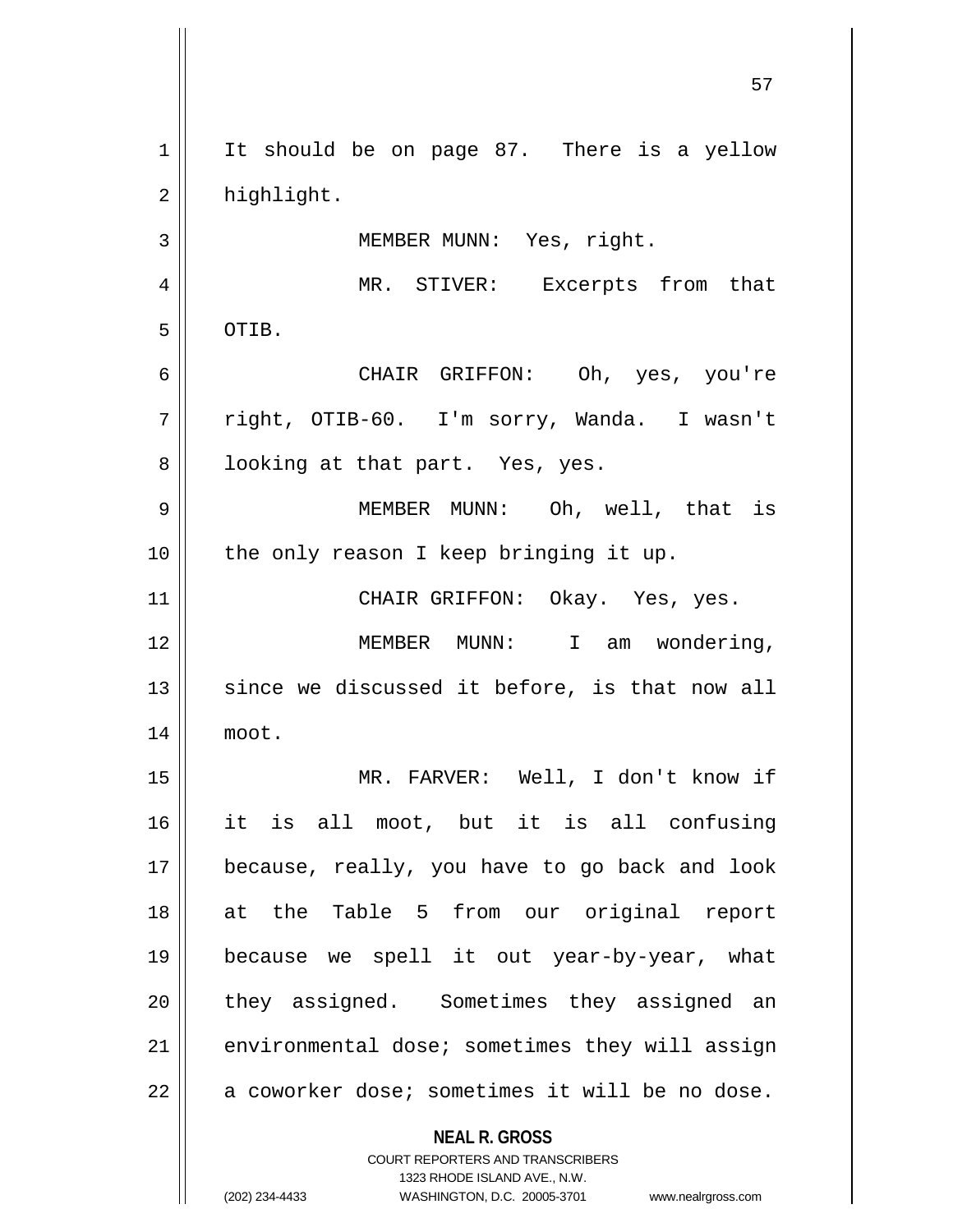**NEAL R. GROSS** COURT REPORTERS AND TRANSCRIBERS 1323 RHODE ISLAND AVE., N.W. (202) 234-4433 WASHINGTON, D.C. 20005-3701 www.nealrgross.com 58 1 MEMBER MUNN: You're wondering  $2 \parallel$  why? 3 || MR. FARVER: Yes. 4 MEMBER MUNN: Yes. 5 MR. FARVER: Because it doesn't  $6 \parallel$  appear to be consistent with the OTIBs or just 7 | consistent across the board. 8 MEMBER MUNN: Got it. Okay. I'm 9 Sorry, I didn't mean to have you rehash the 10 || whole thing you had already talked about. 11 || CHAIR GRIFFON: No, that is okay. 12 | Thank you, Wanda. 13 MEMBER CLAWSON: Mark, this is  $14$  | Brad. 15 CHAIR GRIFFON: Yes? 16 MEMBER CLAWSON: How do they 17 || classify the person? Is this under job titles 18 || that they would do the environmental dose or 19 how? 20 MR. CALHOUN: No, we would take a 21 || look at a bunch of things. You know, you look  $22$  || at the era when it occurred. You look at the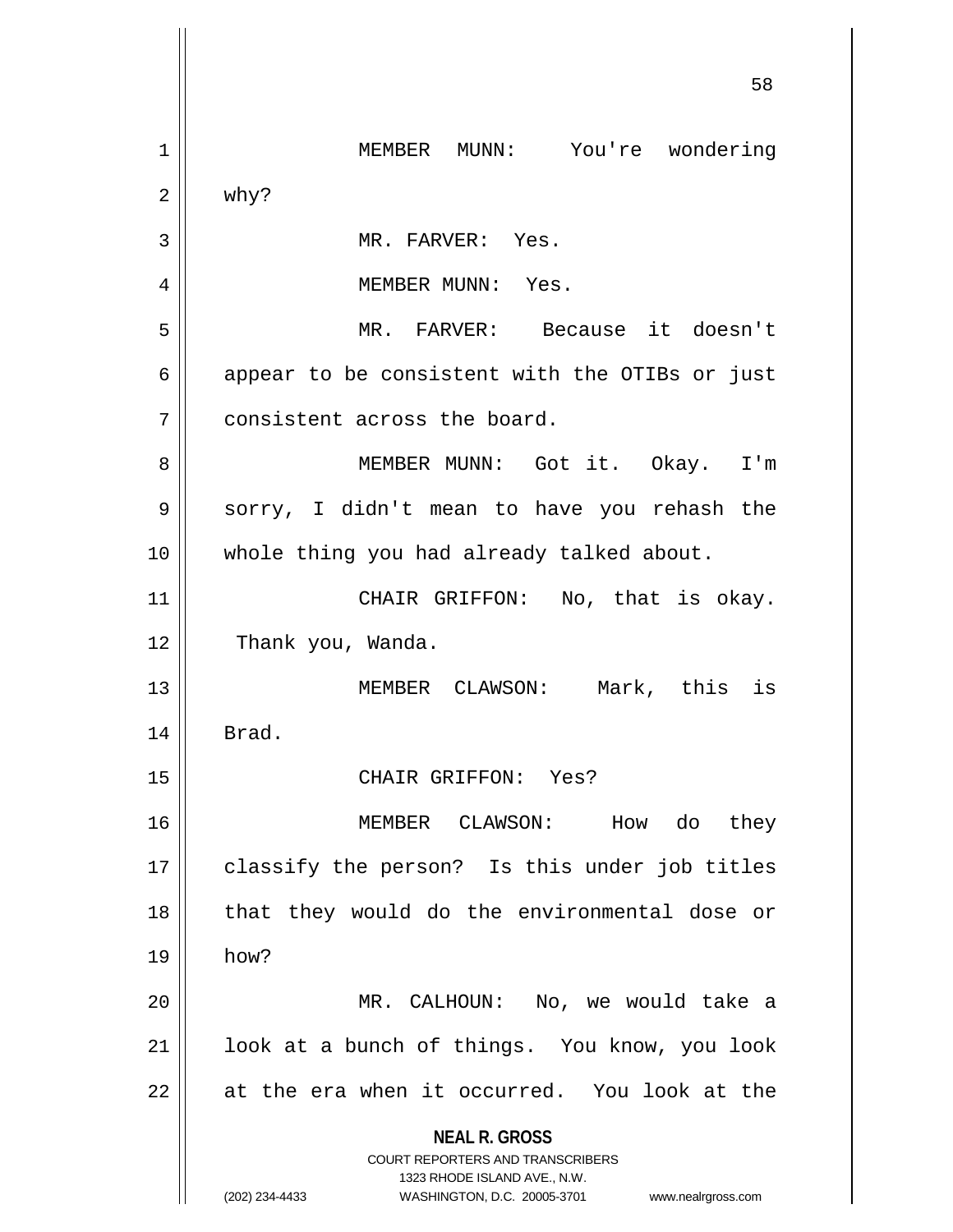**NEAL R. GROSS** COURT REPORTERS AND TRANSCRIBERS 1323 RHODE ISLAND AVE., N.W. (202) 234-4433 WASHINGTON, D.C. 20005-3701 www.nealrgross.com 1 || records that you have, the dosimetry records. 2 || You look at the CATI and see what the 3 individual said where they worked. And you 4 || have got to take all those into account and  $5 \parallel$  try to come up with what we think is the best 6 approach. 7 MEMBER CLAWSON: Okay. So, do  $8 \parallel$  you --9 MR. CALHOUN: We don't just plug 10 somebody into a category. It is a much more 11 detailed thing to do, because somebody may 12 have a job category that sounds like they were 13 || in an administrative area without looking at  $14$  || anything else --15 || MEMBER CLAWSON: Right. 16 MR. CALHOUN: -- but you have got 17 | to look at everything. 18 MEMBER CLAWSON: That is what I 19 was getting at. 20 MR. STIVER: Yes, that was my 21 | concern. You might have somebody who was  $22$  || pulled from what would appear to be you have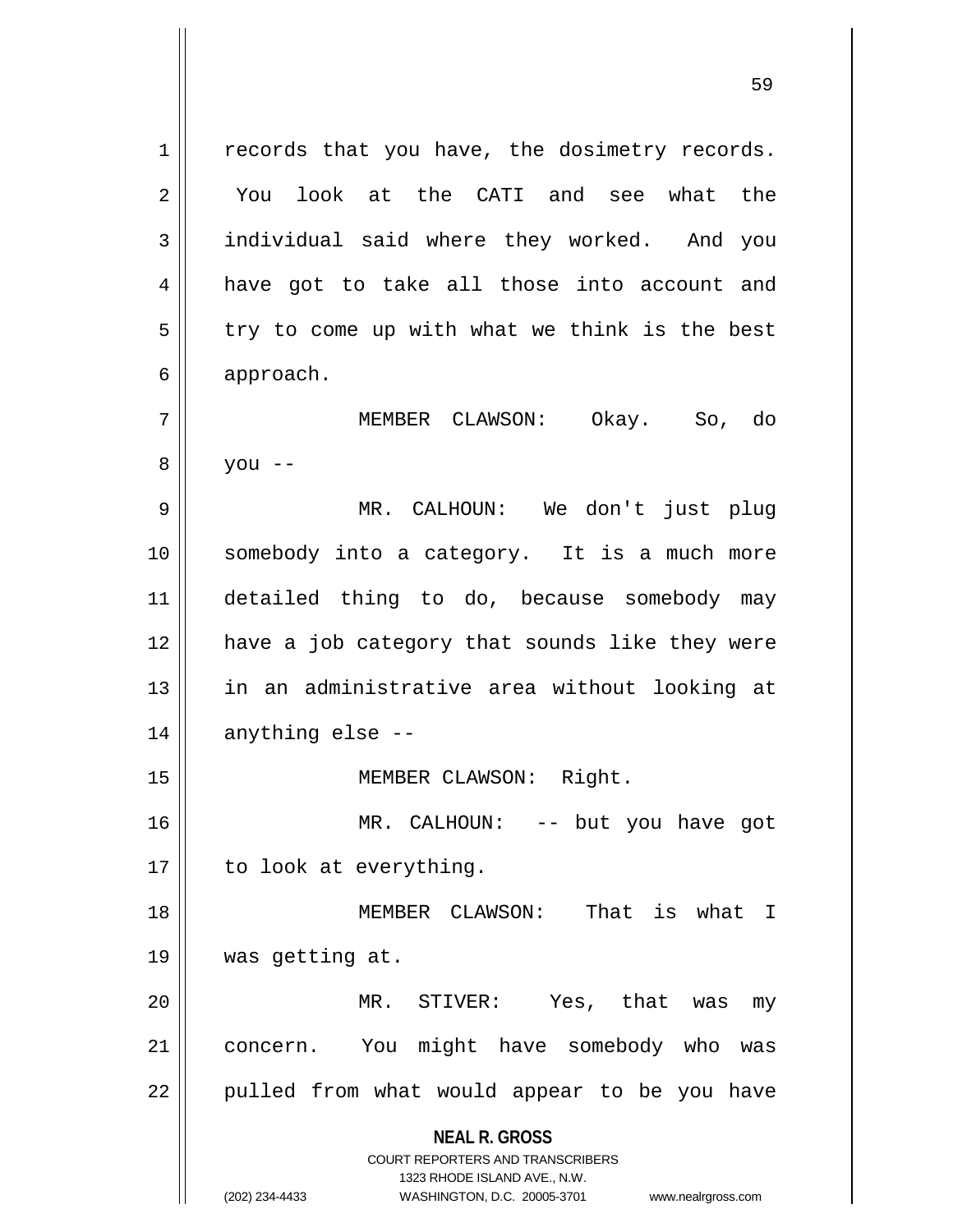**NEAL R. GROSS** COURT REPORTERS AND TRANSCRIBERS 1323 RHODE ISLAND AVE., N.W. (202) 234-4433 WASHINGTON, D.C. 20005-3701 www.nealrgross.com  $1 \parallel$  an engineering or an accounting-type job; they  $2 \parallel$  might have to go into the dirty area for a 3 || particular job, and it might not have shown  $4 \parallel \quad up.$ 5 MR. CALHOUN: Right. Right, that 6 | is how it is done. I, obviously, don't know  $7 \parallel$  all the details of this one yet, but --8 CHAIR GRIFFON: But that is my 9 point. When you say it is a much more 10 detailed thing, is it outlined anywhere? 11 MR. CALHOUN: Yes, I believe it  $12$   $\parallel$  is. 13 CHAIR GRIFFON: Yes. Okay. I'm 14 || sorry. 15 MR. CALHOUN: I got that down. I  $16$  am going to try to find out where that is. 17 CHAIR GRIFFON: Alright. That is 18 || what we were looking for, I think. 19 MEMBER CLAWSON: That is the point 20 I wanted to get to. 21 | CHAIR GRIFFON: Yes. 22 MEMBER CLAWSON: Do we have --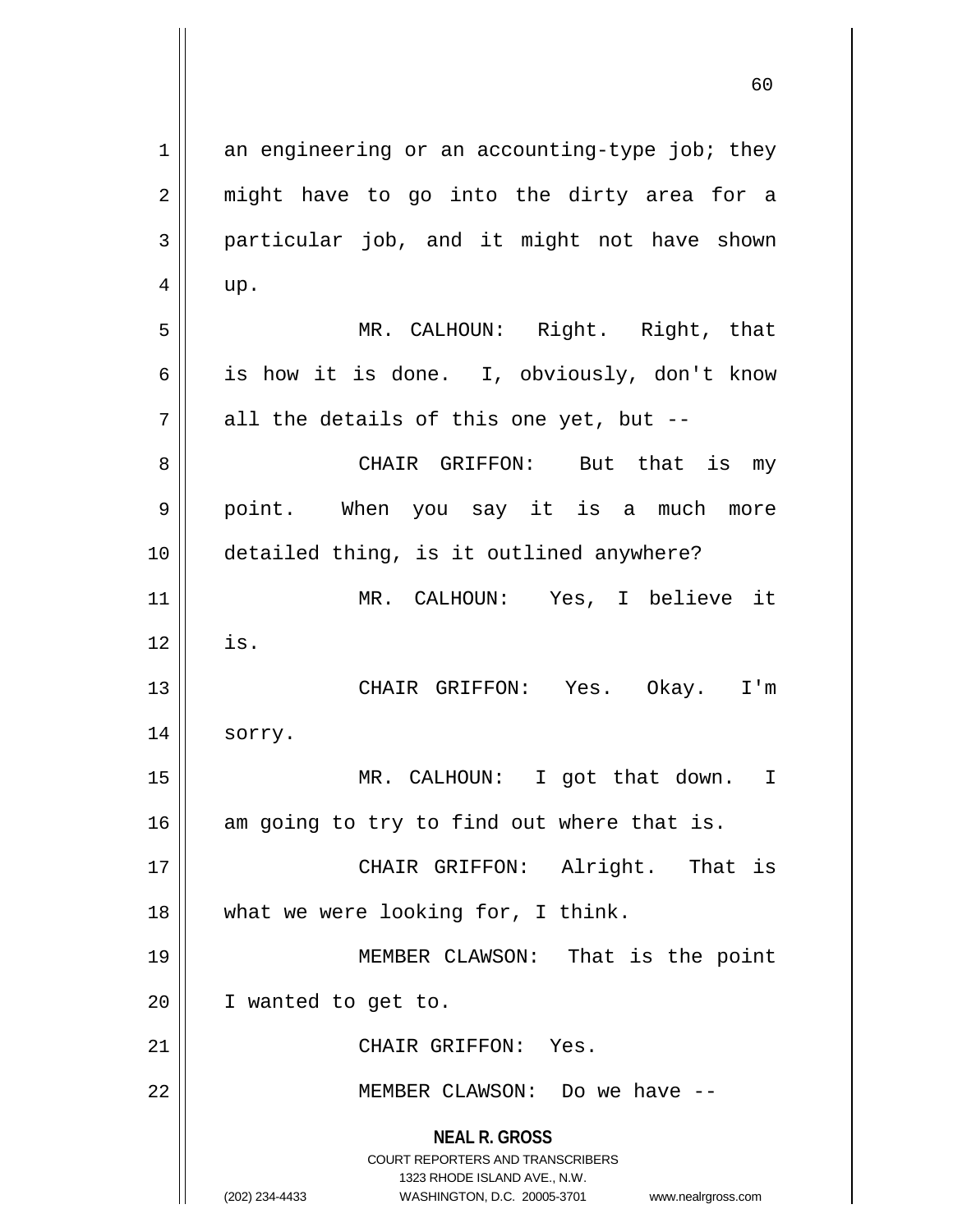| 61                                                                                                  |
|-----------------------------------------------------------------------------------------------------|
| CHAIR GRIFFON: Right.                                                                               |
| MEMBER CLAWSON: -- something                                                                        |
| established that we can hang our hat on? This                                                       |
| is how this process would go before we would                                                        |
| do that?                                                                                            |
| CHAIR GRIFFON: Yes. And then, of                                                                    |
| course, there is still going to be some --                                                          |
| MEMBER CLAWSON: There is going to                                                                   |
| be some judgment in there.                                                                          |
| CHAIR GRIFFON: Judgments, right,                                                                    |
| in an application, but if there is some                                                             |
| guidance overall, that would be good to know,                                                       |
| yes.                                                                                                |
| MR. FARVER:<br>And what they are                                                                    |
| based on.                                                                                           |
| Yes, if you go back and look at                                                                     |
| Table 4 and Table 5, Table 4 just lists the                                                         |
| assigned intakes and intake periods and what                                                        |
| it is based on, whether it is based on                                                              |
| bioassay or coworker or environmental. I                                                            |
| mean, so that is how we started to break them                                                       |
| down to look at each individual intake, what                                                        |
| <b>NEAL R. GROSS</b><br><b>COURT REPORTERS AND TRANSCRIBERS</b>                                     |
| 1323 RHODE ISLAND AVE., N.W.<br>(202) 234-4433<br>WASHINGTON, D.C. 20005-3701<br>www.nealrgross.com |
|                                                                                                     |

 $\overline{\phantom{a}}$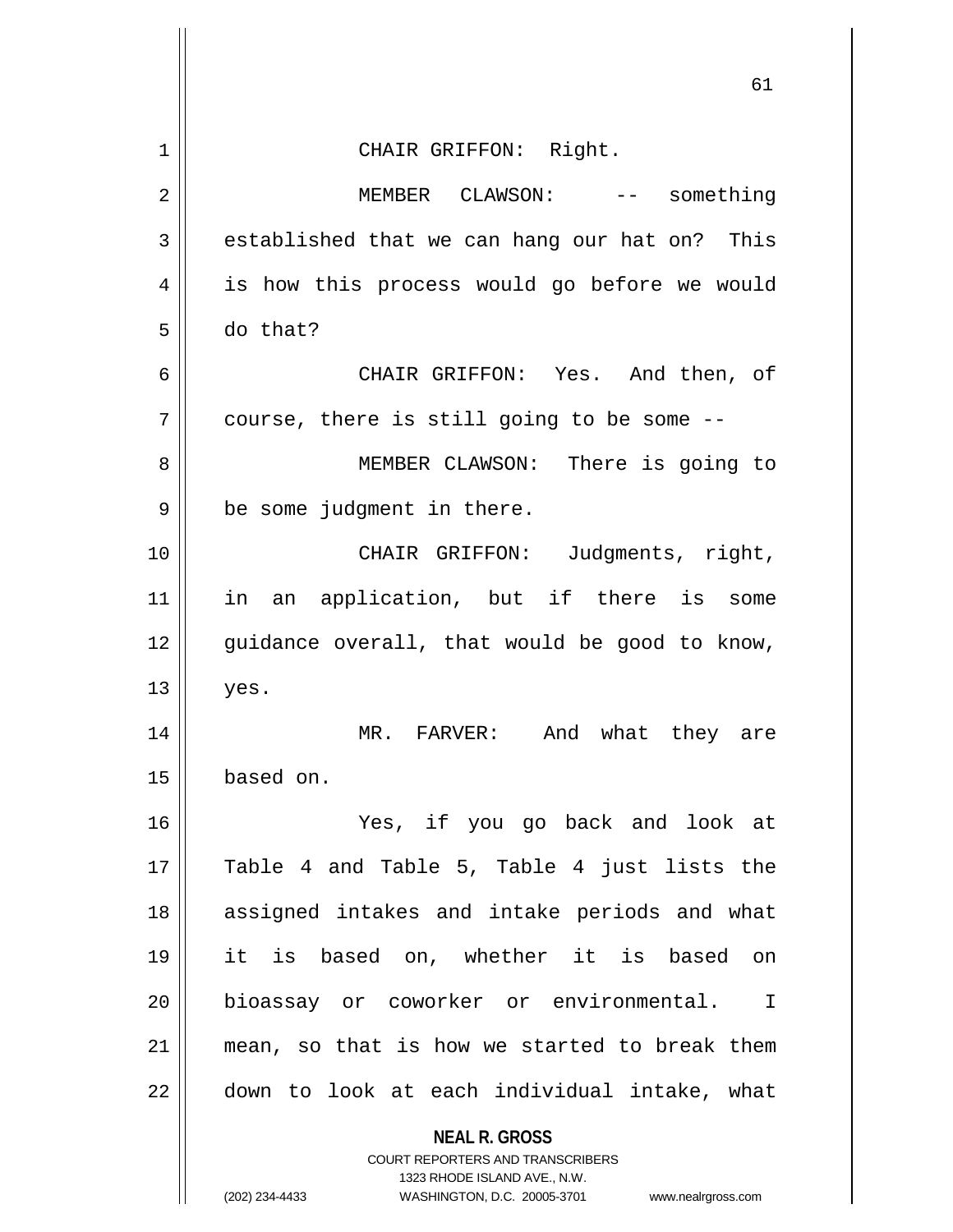$1 \parallel$  is it based on?

| $\overline{2}$ | And then, we summarized it by year                                                                                                                                     |
|----------------|------------------------------------------------------------------------------------------------------------------------------------------------------------------------|
| 3              | in Table 5, by year and nuclide. And when you                                                                                                                          |
| 4              | go across the board, it is not always clear                                                                                                                            |
| 5              | what they are assigned or, well, why they                                                                                                                              |
| 6              | weren't assigned. Because, for some of the                                                                                                                             |
| 7              | years, they are assigned cesium-137 intakes                                                                                                                            |
| 8              | and -- well, it looks like half and half --                                                                                                                            |
| 9              | and then, half the time they are not. But I                                                                                                                            |
| 10             | am not sure that the job function had changed.                                                                                                                         |
| 11             | So, when we try to correlate this                                                                                                                                      |
| 12             | with the job function, it doesn't always make                                                                                                                          |
| 13             | sense is kind of how we are looking at it.                                                                                                                             |
| 14             | MEMBER MUNN: Well, maybe it has                                                                                                                                        |
| 15             | nothing to do with the campaign timing.                                                                                                                                |
| 16             | MR. CALHOUN: Or urinalysis, if it                                                                                                                                      |
| 17             | existed.                                                                                                                                                               |
| 18             | I don't know; Scott, do you have                                                                                                                                       |
| 19             | any more details on that than we do?<br>I am                                                                                                                           |
| 20             | looking through some records here and I can't                                                                                                                          |
| 21             | come up with anything quickly.                                                                                                                                         |
| 22             | MR. SIEBERT: In the original, the                                                                                                                                      |
|                | <b>NEAL R. GROSS</b><br><b>COURT REPORTERS AND TRANSCRIBERS</b><br>1323 RHODE ISLAND AVE., N.W.<br>WASHINGTON, D.C. 20005-3701<br>(202) 234-4433<br>www.nealrgross.com |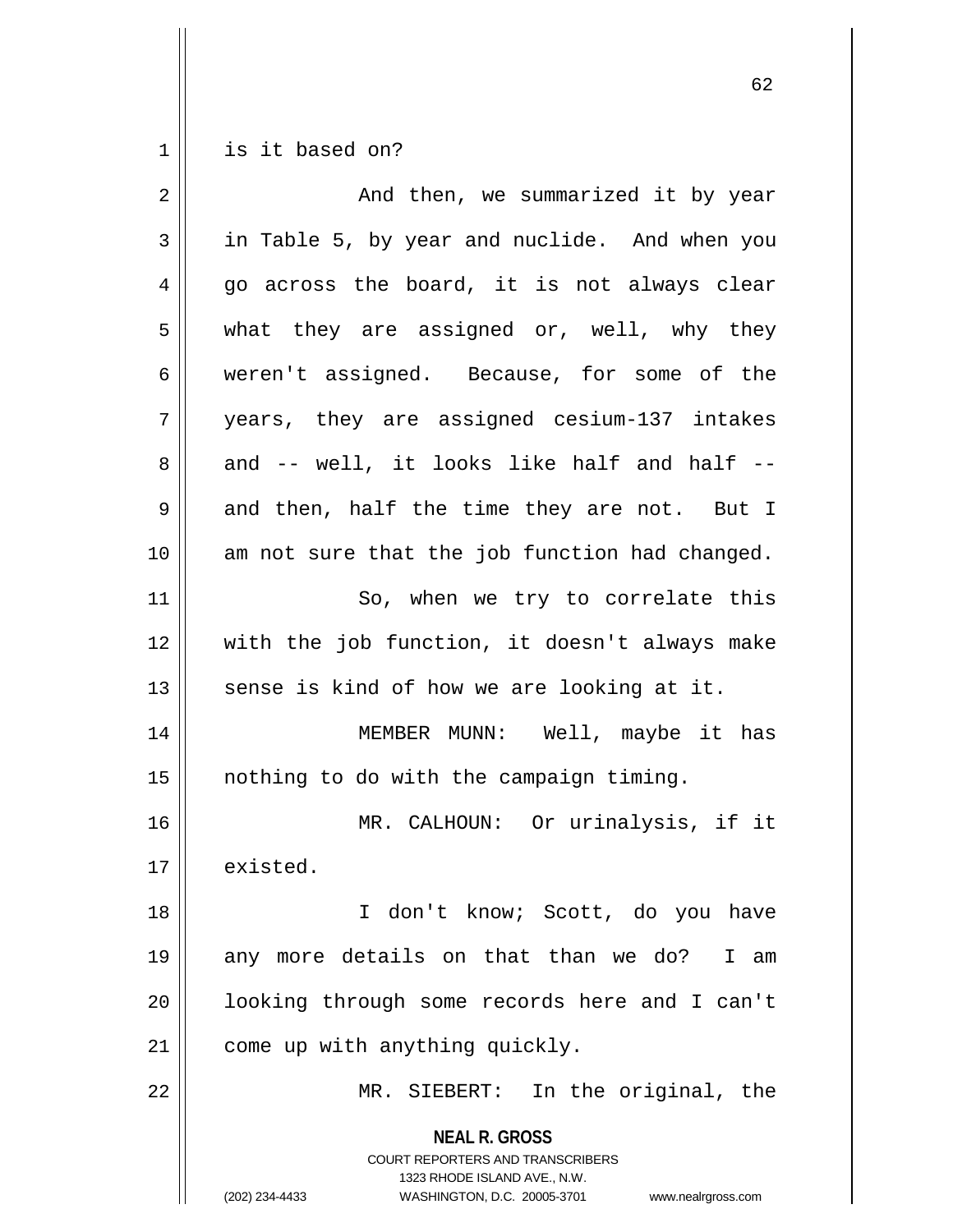1 || dose reconstructors seemed to have based it 2 || mostly upon the fact that the individual did  $3 \parallel$  or did not have internal monitoring, bioassay, 4 during the various timeframes. And that is 5 what they seemed to have mostly based the 6 decision upon, whether a person was being 7 monitored as to whether they were being 8 | exposed.

 That is why there is some inconsistency, it appears, from Table 5, 11 || because there are times where they may have been monitored for strontium when they weren't receiving it, or something of the sort.

14 When we redid it, we were more 15 || consistent in how we assigned things because 16 || just basing it on the monitoring alone seemed 17 || to be, well, as is mentioned in this point, it 18 was a little spotty. So, when it was 19 || reevaluated, it was more consistently assigned 20 || based on the actual bioassay monitoring as 21 well assuming coworker exposures through -- 22 I'm looking real quick; give me a second

> **NEAL R. GROSS** COURT REPORTERS AND TRANSCRIBERS 1323 RHODE ISLAND AVE., N.W. (202) 234-4433 WASHINGTON, D.C. 20005-3701 www.nealrgross.com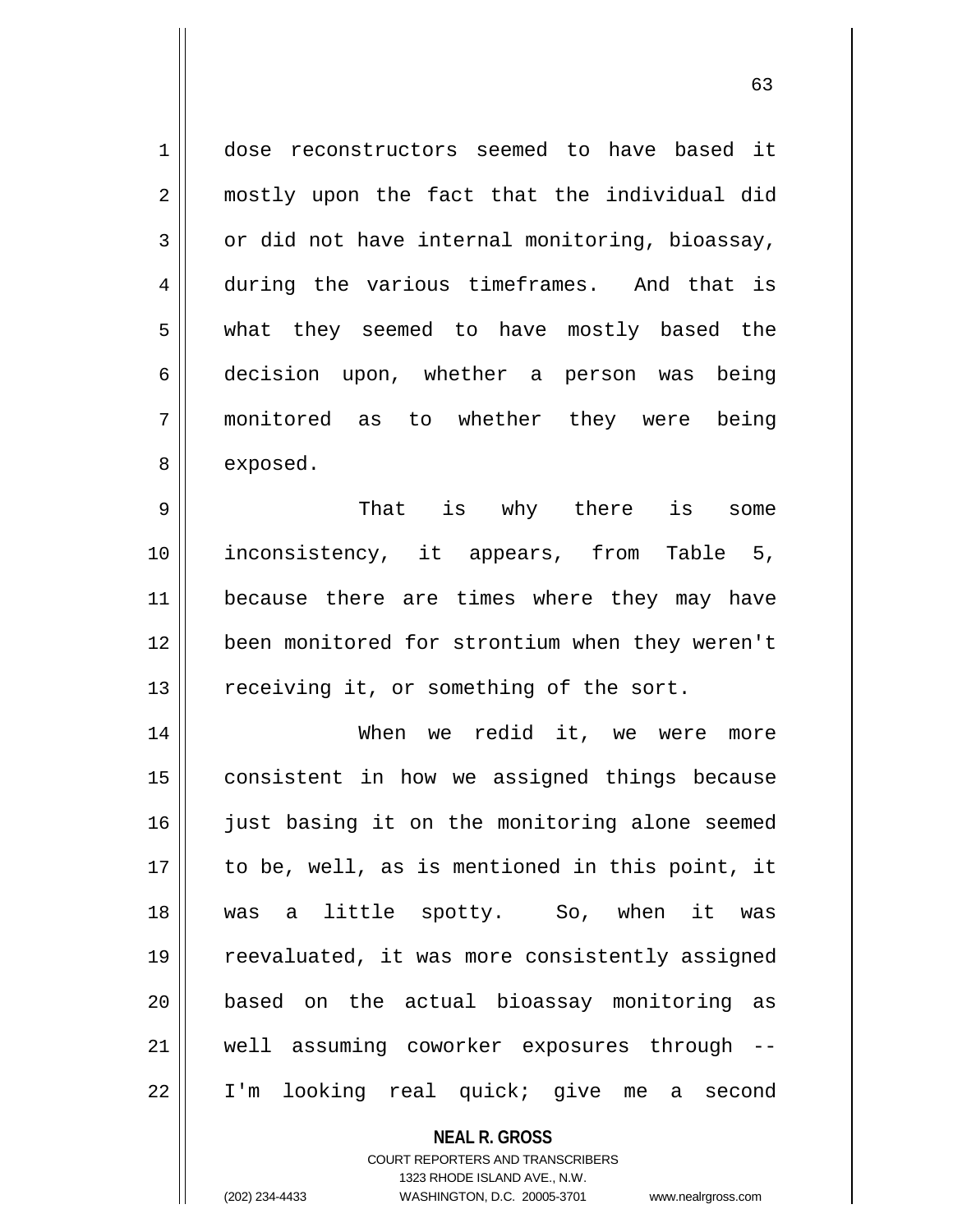1 || here -- I believe through '72, when the last 2 | bioassay sample was collected. 3 So, we actually assessed and 4 assigned more internal in the rework, based on  $5 \parallel$  the fact that we assigned coworker across the  $6 \parallel$  board to '72 instead of in a spotty manner  $7$  | that it was in the original assessment. 8 MR. FARVER: Okay, and why was it 9 || reworked? 10 MR. SIEBERT: Give me a second 11 here. 12 MR. KATZ: While you are looking 13 || into that, Scott, can I just ask everyone on  $14$  | the line  $-$  I don't know who the culprit is,  $15$  | but someone has some sort of, I don't know if 16 it is a speaker phone or a strange wireless 17 || connection or what, but we are getting these 18 || shrill, little back noises that are annoying. 19 || So, if everybody could maybe mute their phone  $20$  || except for whoever is speaking, maybe that 21 will help. Or maybe it is another problem. 22 || We don't know, but let's try that.

> **NEAL R. GROSS** COURT REPORTERS AND TRANSCRIBERS 1323 RHODE ISLAND AVE., N.W.

(202) 234-4433 WASHINGTON, D.C. 20005-3701 www.nealrgross.com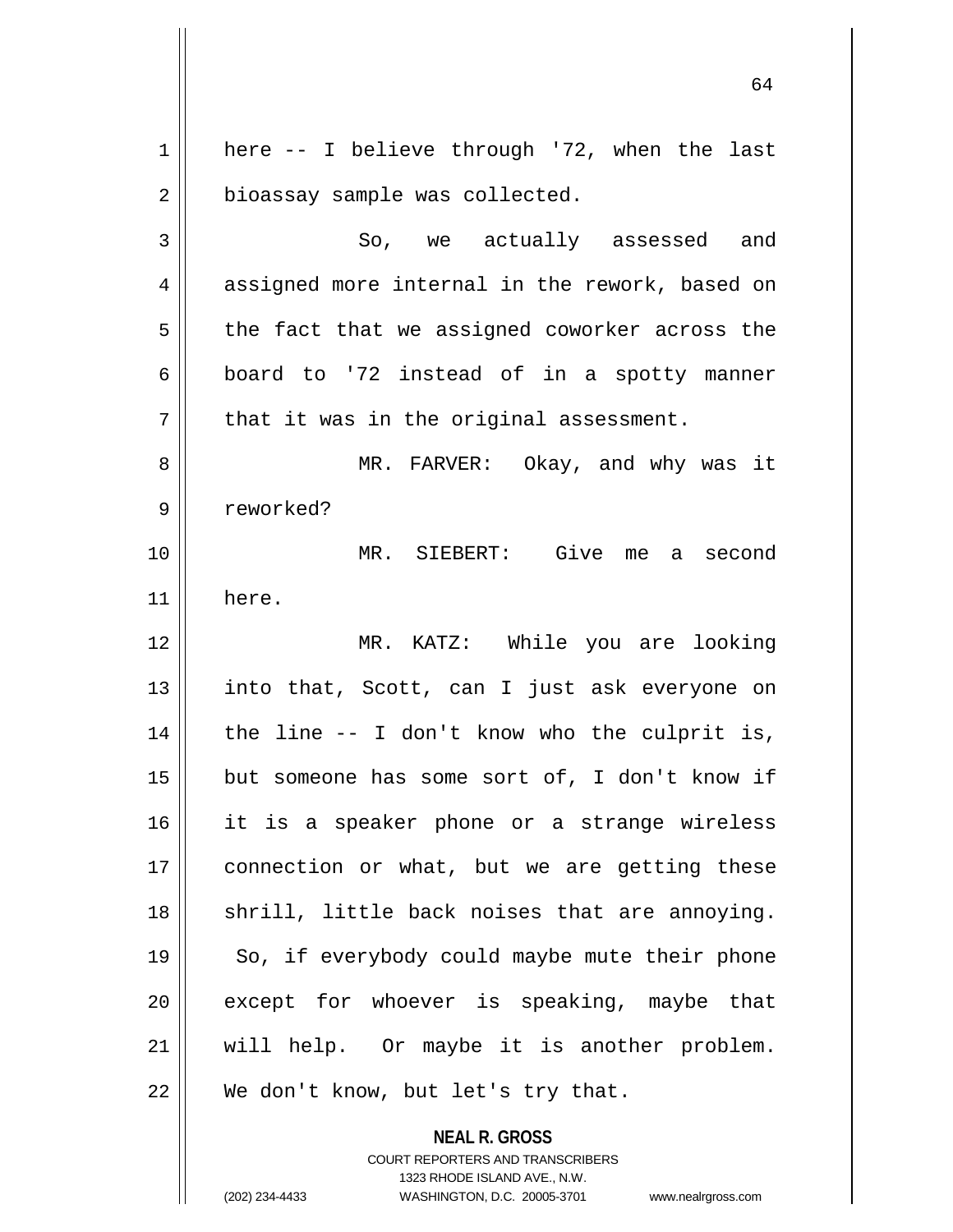| 1  | MR. CALHOUN: Scott, I got this.                                     |
|----|---------------------------------------------------------------------|
| 2  | It looks like -- oh, wait a second, that was                        |
| 3  | '11. Rework complete. Wow, this thing might                         |
| 4  | have been reworked again just now in 2012.                          |
| 5  | This one, it looks like in '09                                      |
| 6  | there was a PER, and then it was returned and                       |
| 7  | it was reworked. Let me make sure I have got                        |
| 8  | the right case. And then, additional data, we                       |
| 9  | just got additional data, a new employment in                       |
| 10 | '11, and the case was reworked again.                               |
| 11 | MR. SIEBERT: Correct.                                               |
| 12 | MR. CALHOUN: And it was reworked                                    |
| 13 | in January of 2012.                                                 |
| 14 | So, the first one was reworked                                      |
| 15 | because of a PER. The second one was reworked                       |
| 16 | because we got additional employment<br>from                        |
| 17 | Y-12. And that is where we stand now.<br>That                       |
| 18 | is where the current dose reconstruction is.                        |
| 19 | CHAIR GRIFFON: And I am trying to                                   |
| 20 | understand why the original, going back to                          |
| 21 | Doug's question, why was the original                               |
| 22 | assignment of coworker versus environmental                         |
|    |                                                                     |
|    | <b>NEAL R. GROSS</b><br>COURT REPORTERS AND TRANSCRIBERS            |
|    | 1323 RHODE ISLAND AVE., N.W.                                        |
|    | (202) 234-4433<br>WASHINGTON, D.C. 20005-3701<br>www.nealrgross.com |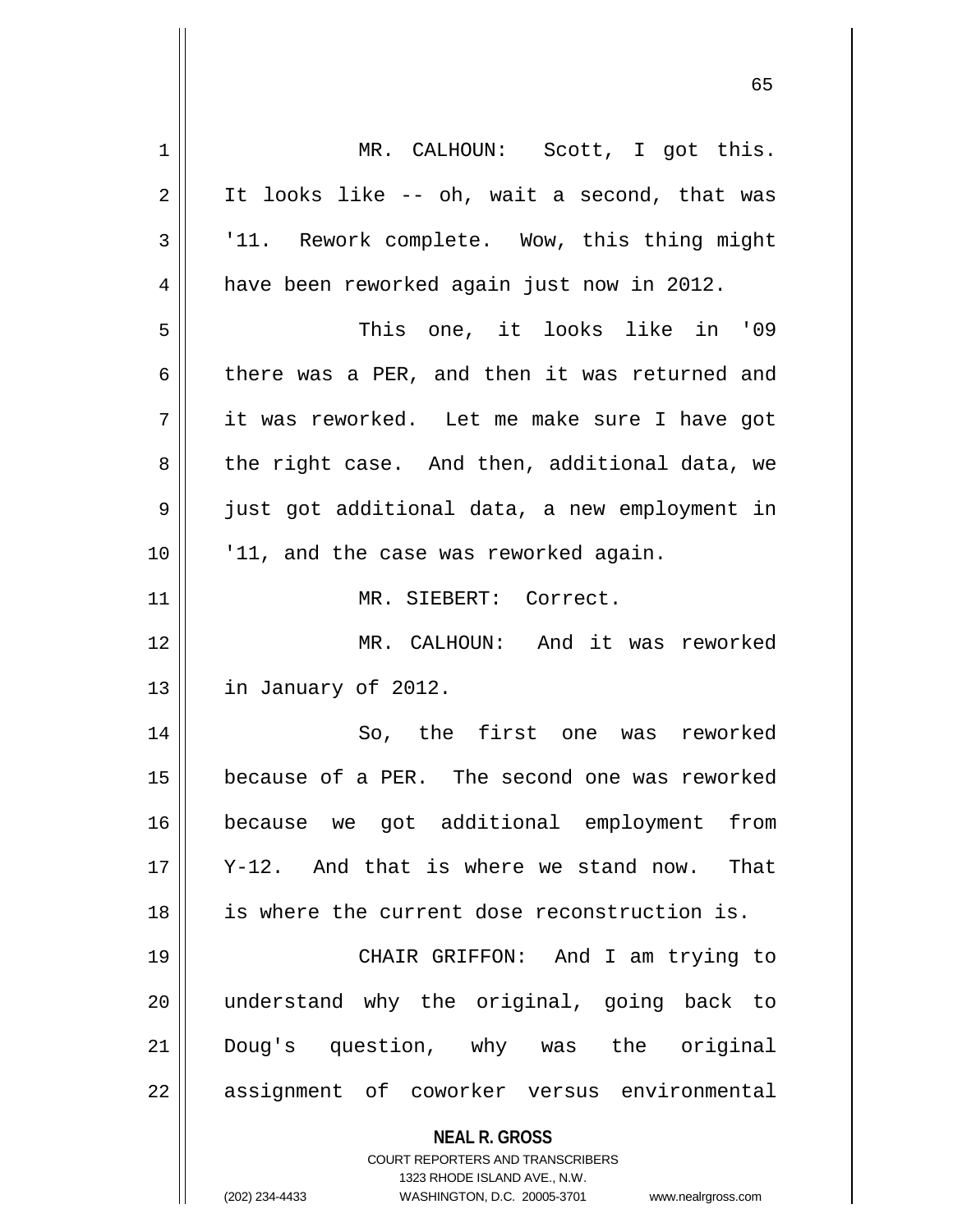**NEAL R. GROSS** COURT REPORTERS AND TRANSCRIBERS 1323 RHODE ISLAND AVE., N.W. (202) 234-4433 WASHINGTON, D.C. 20005-3701 www.nealrgross.com 1 spotty, as you said, based on whether the 2 || person was monitored or not? If it is  $3 \parallel$  supposed to be this complicated, detailed 4 || approach, not just looking at one thing, how 5 would it end up relying on monitoring to 6 determine whether you assigned a coworker 7 model or not? That seems inconsistent with 8 your policy. 9 MR. FARVER: Well, some years were 10 monitored. 11 CHAIR GRIFFON: Was it just a 12 mistake or was it -- 13 MR. FARVER: Some periods the 14 || nuclides were based on monitoring; some were 15 based on coworker. 16 CHAIR GRIFFON: Right. 17 || MR. FARVER: Some were based on 18 || just environmental levels. 19 || CHAIR GRIFFON: Right. 20 MR. FARVER: Some were not 21 || assigned at all. But it was very spotty. In 22 | other words, sometimes they will assign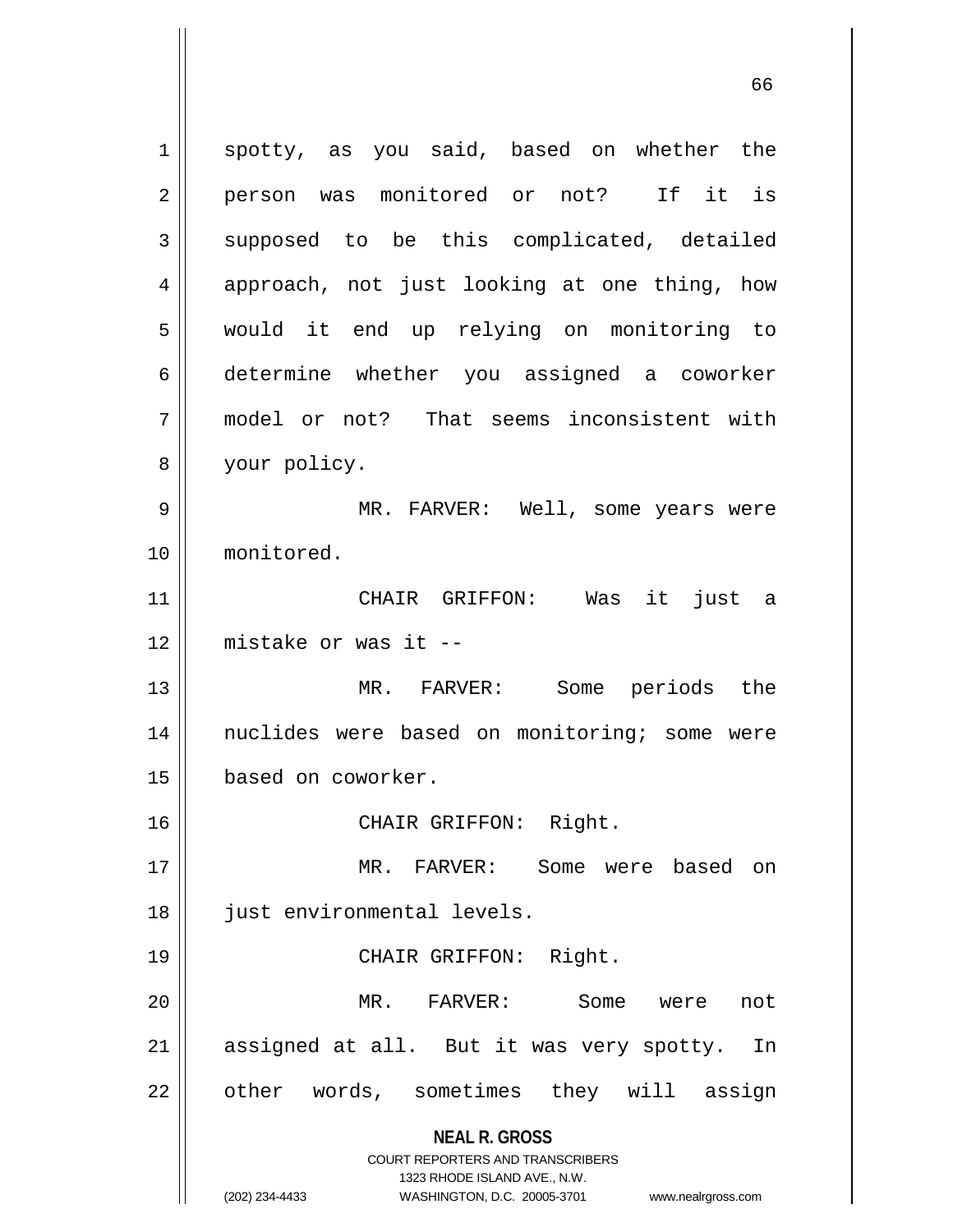**NEAL R. GROSS** COURT REPORTERS AND TRANSCRIBERS 1323 RHODE ISLAND AVE., N.W. (202) 234-4433 WASHINGTON, D.C. 20005-3701 www.nealrgross.com 1 coworker doses for a certain time period,  $2 \parallel$  except for certain nuclides, and then, those  $3 \parallel$  will be environmental or those will be no 4 intake. 5 MR. STIVER: So, there is a whole  $6 \parallel$  patchwork, the thing on the nuclide and the 7 time period. Whether it was a measurement of 8 coworker or environmental, it was just kind of  $9 \parallel$  hard to try to unravel that --10 CHAIR GRIFFON: Yes, yes, yes. 11 MR. STIVER: -- to determine the 12 || cause, the reasons for the choices that were  $13$   $\parallel$  made. 14 MR. CALHOUN: Was the actual DR 15 reviewed in this case the one completed in 16 '06? Or was it the one completed in '10? 17 MR. HINNEFELD: This must have 18 been '06. 19 MR. CALHOUN: Yes, that is what I  $20$  | am thinking. 21 || MR. SIEBERT: The original is the  $22$   $\parallel$  2006 version.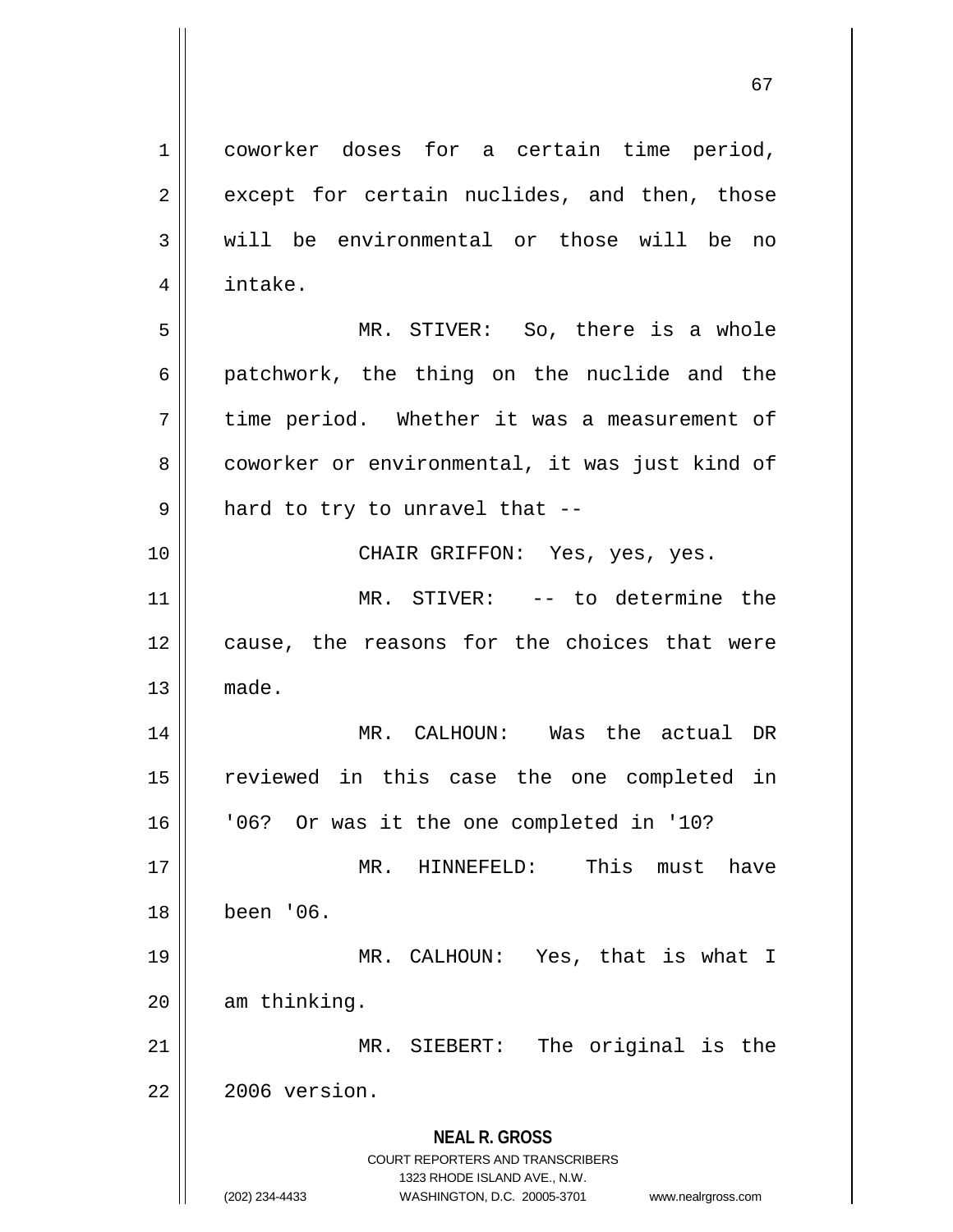|    | 68                                                                                                                                                                     |
|----|------------------------------------------------------------------------------------------------------------------------------------------------------------------------|
| 1  | MR. CALHOUN: Right. Okay.                                                                                                                                              |
| 2  | MR. STIVER: Yes, this is the '06                                                                                                                                       |
| 3  | version here.                                                                                                                                                          |
| 4  | MR. KATZ: Scott, I think it is                                                                                                                                         |
| 5  | your phone because, when you muted, it was                                                                                                                             |
| 6  | fine, and now we are hearing it again.                                                                                                                                 |
| 7  | MR. FARVER: Yes, so this was done                                                                                                                                      |
| 8  | in 2006.                                                                                                                                                               |
| 9  | MR. SIEBERT: Now I just muted it                                                                                                                                       |
| 10 | and I could still --                                                                                                                                                   |
| 11 | MR. KATZ: Oh.                                                                                                                                                          |
| 12 | MR. FARVER: So, I don't know what                                                                                                                                      |
| 13 | to do about this finding because it has all                                                                                                                            |
| 14 | changed since then.                                                                                                                                                    |
| 15 | CHAIR GRIFFON: Yes.                                                                                                                                                    |
| 16 | MR. FARVER: But I don't know that                                                                                                                                      |
| 17 | it has been correct --                                                                                                                                                 |
| 18 | MR. CALHOUN: Well, if it is the                                                                                                                                        |
| 19 | case that I owe you whatever<br>same<br>my                                                                                                                             |
| 20 | determination of environmental versus 50th                                                                                                                             |
| 21 | versus 95th we found, that could help.                                                                                                                                 |
| 22 | MR. FARVER: So, make this another                                                                                                                                      |
|    | <b>NEAL R. GROSS</b><br><b>COURT REPORTERS AND TRANSCRIBERS</b><br>1323 RHODE ISLAND AVE., N.W.<br>(202) 234-4433<br>WASHINGTON, D.C. 20005-3701<br>www.nealrgross.com |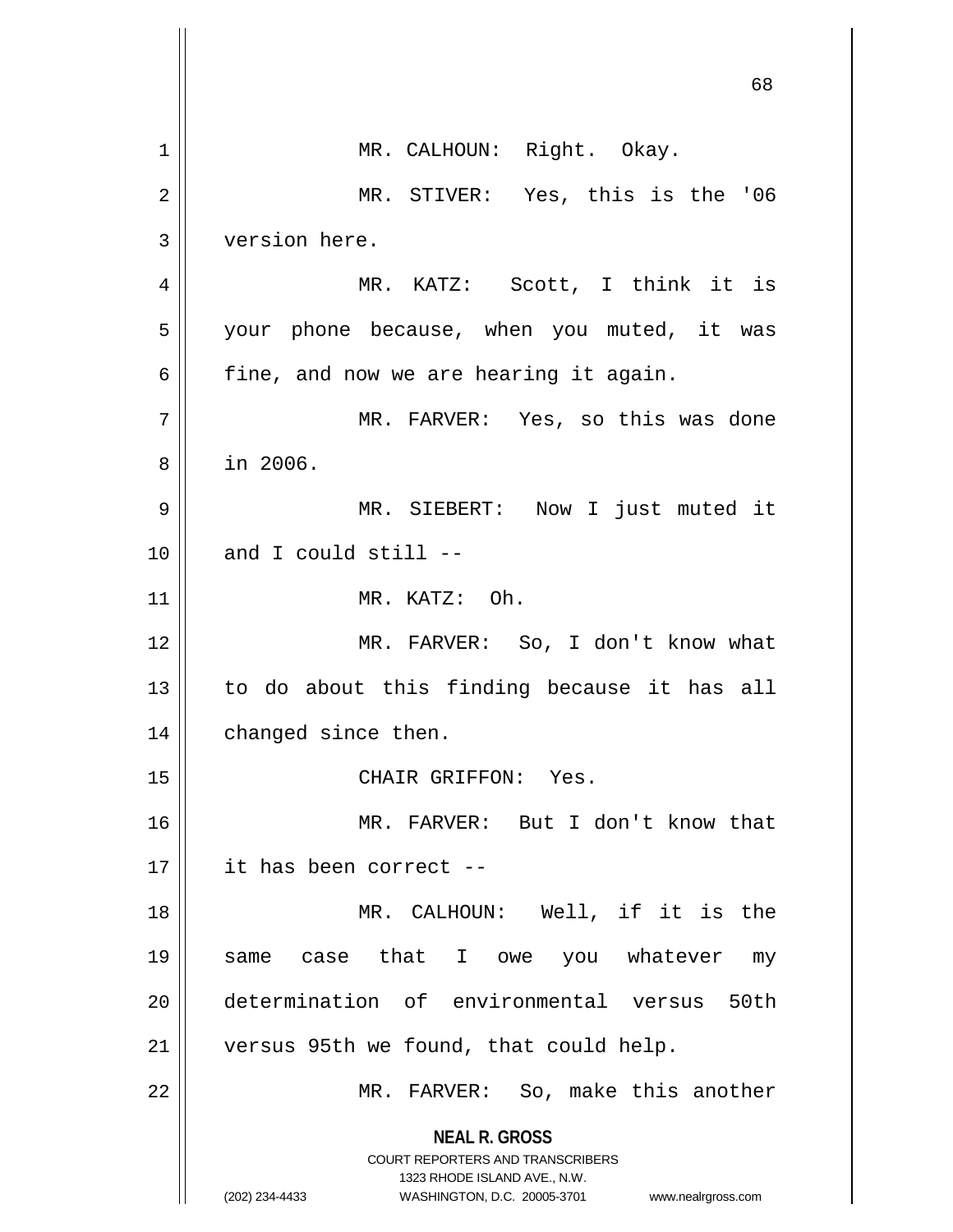1 | item to check up on.

| 2  | MR. HINNEFELD: I think one way to              |
|----|------------------------------------------------|
| 3  | look at this is to try to decide what has      |
| 4  | happened since 2006 when this was first done,  |
| 5  | that would standardize, essentially, the       |
| 6  | decisions about environmental versus coworker. |
| 7  | I think what has been done since 2006, and     |
| 8  | how we fixed a situation that allowed this one |
| 9  | to occur in this fashion, and do we feel       |
| 10 | confident that we are not going to have        |
| 11 | something like this?                           |
| 12 | Looking at Table 5, it seems like              |
| 13 | there is a work location decision being made.  |
| 14 | For instance, at some point the person worked  |
| 15 | in a facility where plutonium was feasible and |
| 16 | sometimes he didn't.                           |
| 17 | The same question could be<br>made             |
| 18 | for some of the fission products. It looks     |
| 19 | there is a suite of environmental<br>like      |
| 20 | isotopes that are provided at environmental    |
| 21 | times which doesn't include the whole raft of  |
| 22 | potential. And so, this is going to be really  |

**NEAL R. GROSS**

COURT REPORTERS AND TRANSCRIBERS 1323 RHODE ISLAND AVE., N.W.

(202) 234-4433 WASHINGTON, D.C. 20005-3701 www.nealrgross.com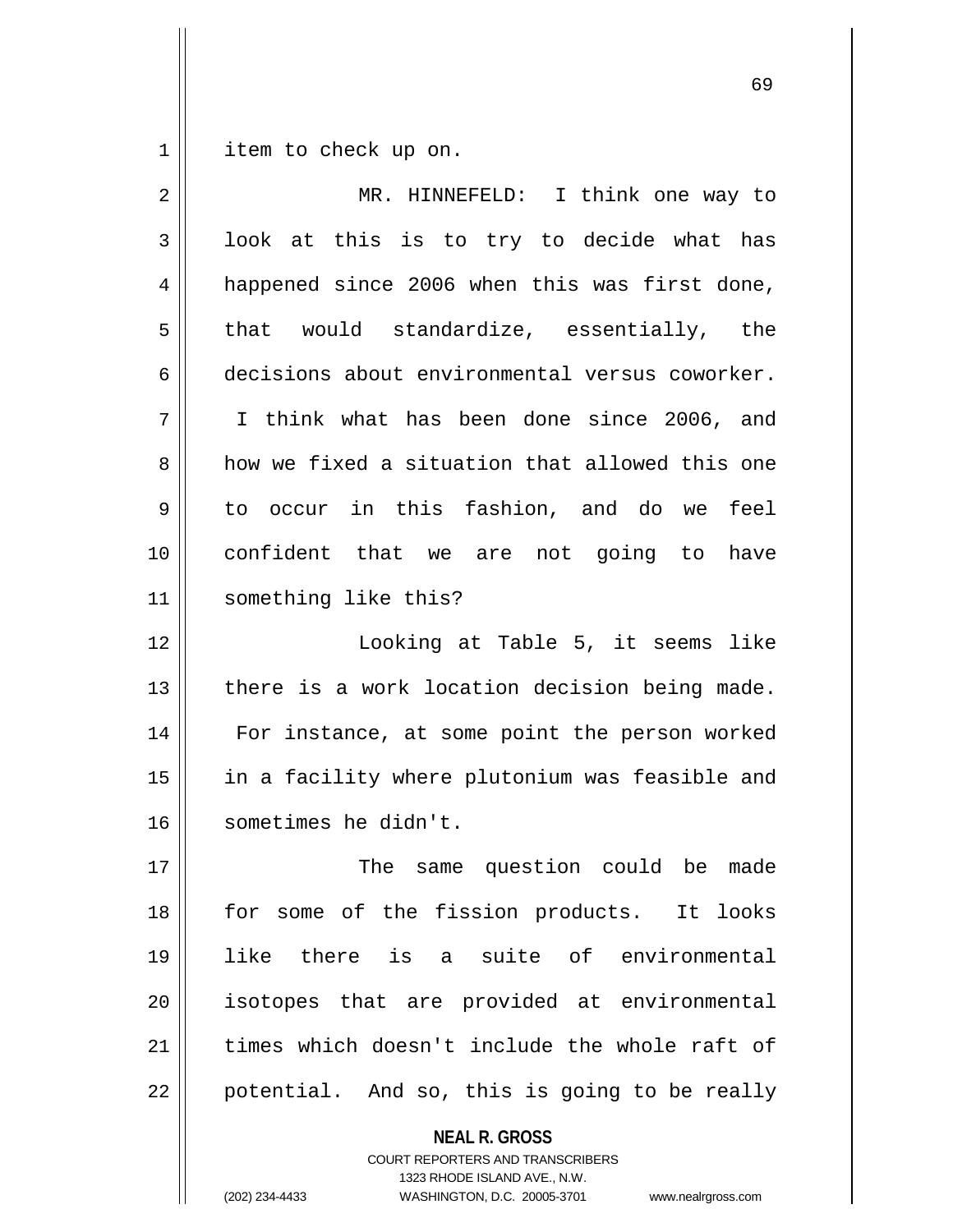**NEAL R. GROSS** COURT REPORTERS AND TRANSCRIBERS 1323 RHODE ISLAND AVE., N.W. (202) 234-4433 WASHINGTON, D.C. 20005-3701 www.nealrgross.com 1 hard to unravel, but I think if we can come up 2 || with something that says, since 2006 we have 3 done a better job of standardizing this 4 decision about environmental versus coworker, 5 I think that is where the search has to be on 6 bere. 7 MR. FARVER: Yes. Yes, that is 8 what we are after. But you understand that  $9 \parallel$  that is a little confusing initially just 10 looking at that and -- 11 || CHAIR GRIFFON: That is what I am 12 thinking. 13 (Laughter.) 14 MR. HINNEFELD: Well, we have got 15 in one period, 1969, we have got no for 16 uranium-234 and plutonium-239 but a yes for 17 americium-241. 18 || CHAIR GRIFFON: I guess, Stu, that 19 is why I was trying to understand whether this 20 was an individual situation -- because I 21 understand 2006, it is an older case, but 22 || there were a lot of DRs done from 2000 to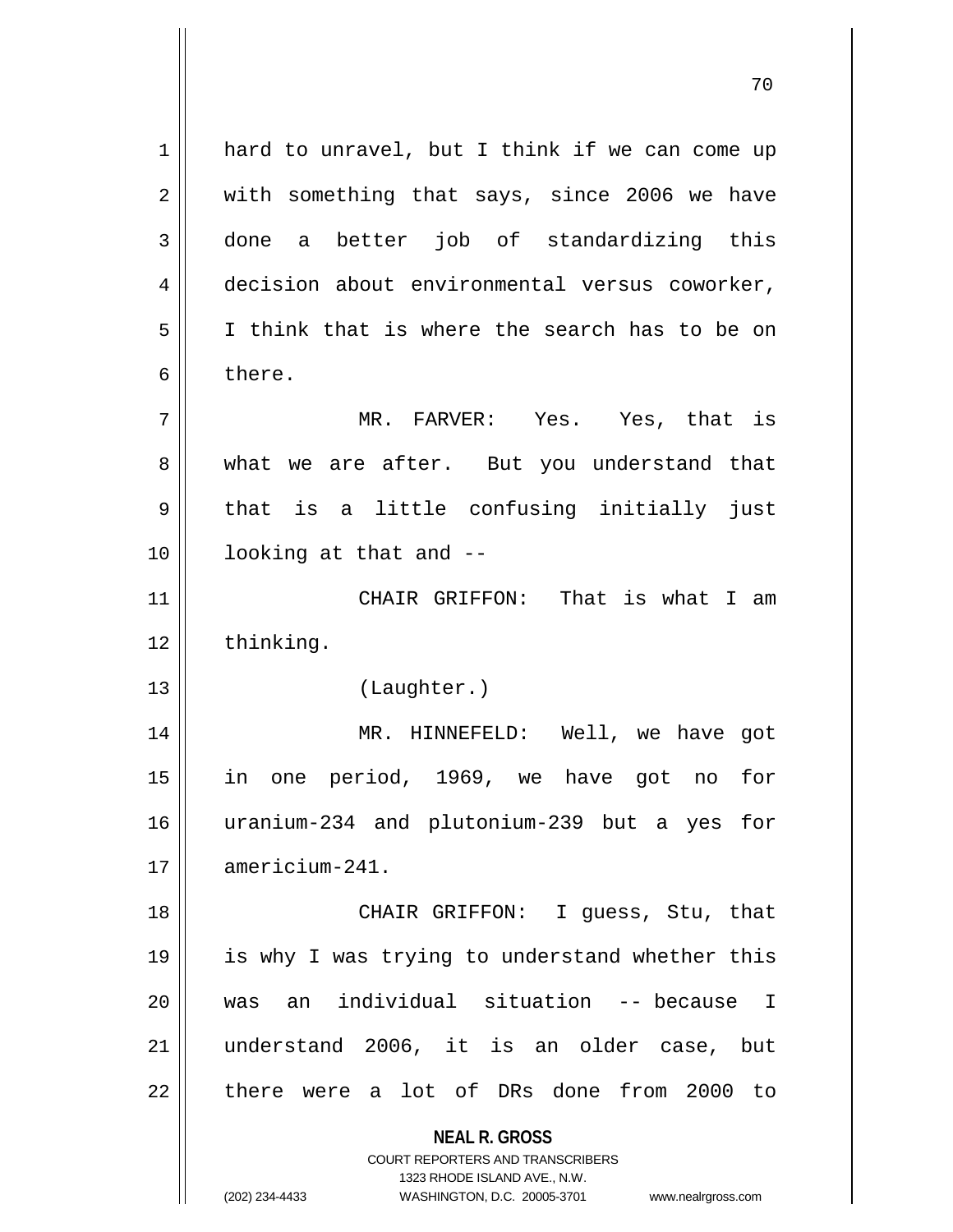**NEAL R. GROSS** COURT REPORTERS AND TRANSCRIBERS 1323 RHODE ISLAND AVE., N.W. (202) 234-4433 WASHINGTON, D.C. 20005-3701 www.nealrgross.com 1 || 2006, I mean, in this program. So, if you 2 || improved 2006, does that mean it is going to  $3 \parallel$  be spotty going backwards or is this kind of a 4 || one-off? I guess that is what I am trying to 5 understand. 6 MR. HINNEFELD: Yes, I understand  $7$  | exactly what you are saying. 8 CHAIR GRIFFON: Yes. I mean, if 9 || there was no guidance out there, then can we  $10$  || assume that  $-$ 11 || MR. HINNEFELD: Yes, what guidance 12 was used in this case? 13 || CHAIR GRIFFON: Right. 14 MR. HINNEFELD: Because we know 15 what site it is from. 16 CHAIR GRIFFON: Right. 17 MR. HINNEFELD: And so, what 18 guidance was out there at the time and could 19 other stuff have been done in that fashion, I 20 || quess? I suspect a lot of cases from this 21 || site would have been reworked under the Super  $22$  | S plutonium PER --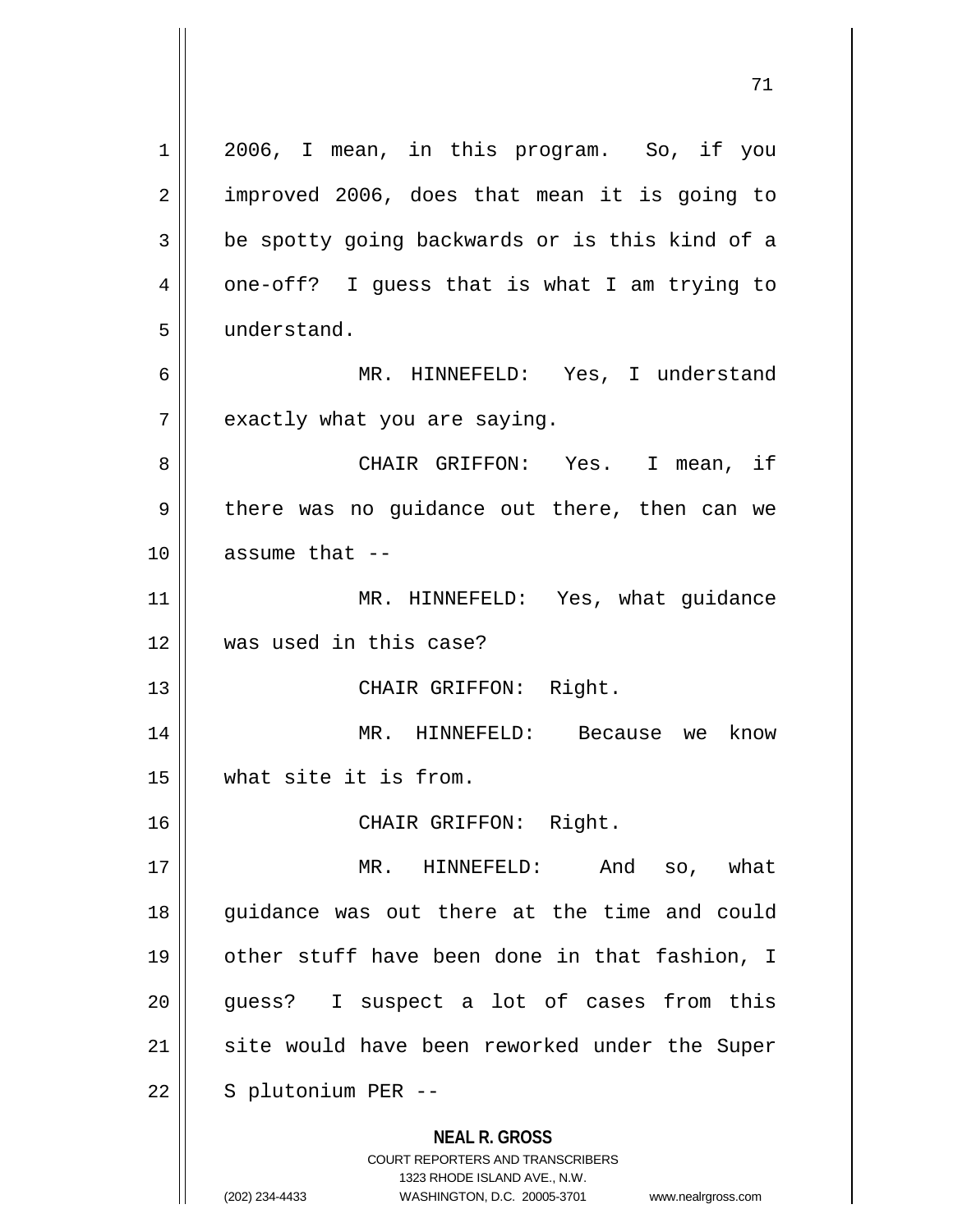|                | 72                                                                                                  |
|----------------|-----------------------------------------------------------------------------------------------------|
| 1              | CHAIR GRIFFON: Right.                                                                               |
| $\overline{2}$ | MR. HINNEFELD: -- which would                                                                       |
| 3              | have occurred. That is probably the, what we                                                        |
| 4              | reworked it under.                                                                                  |
| 5              | CHAIR GRIFFON: Right.                                                                               |
| 6              | MR. CALHOUN: Actually, this one                                                                     |
| 7              | was reviewed for three different PERs.                                                              |
| 8              | MR. HINNEFELD: Okay.                                                                                |
| 9              | MR. CALHOUN: Twelve, 14, and 16.                                                                    |
| 10             | MR. HINNEFELD: So, I would think                                                                    |
| 11             | that most of the things that had been done by                                                       |
| 12             | this time probably were reworked because of                                                         |
| 13             | the PER, that Super S PER. So many cases were                                                       |
| 14             | reworked under the Super S PER. So, I suspect                                                       |
| 15             | everything has been reworked.<br>So,<br>the                                                         |
| 16             | question, have we standardized the situation                                                        |
| 17             | sufficiently and had we standardized                                                                |
| 18             | sufficiently by the time we did the<br>PER                                                          |
| 19             | work $--$                                                                                           |
| 20             | CHAIR GRIFFON: Right.                                                                               |
| 21             | MR.<br>HINNEFELD:<br>-- that<br>we                                                                  |
| 22             | essentially addressed it.                                                                           |
|                | <b>NEAL R. GROSS</b><br><b>COURT REPORTERS AND TRANSCRIBERS</b>                                     |
|                | 1323 RHODE ISLAND AVE., N.W.<br>(202) 234-4433<br>WASHINGTON, D.C. 20005-3701<br>www.nealrgross.com |

 $\parallel$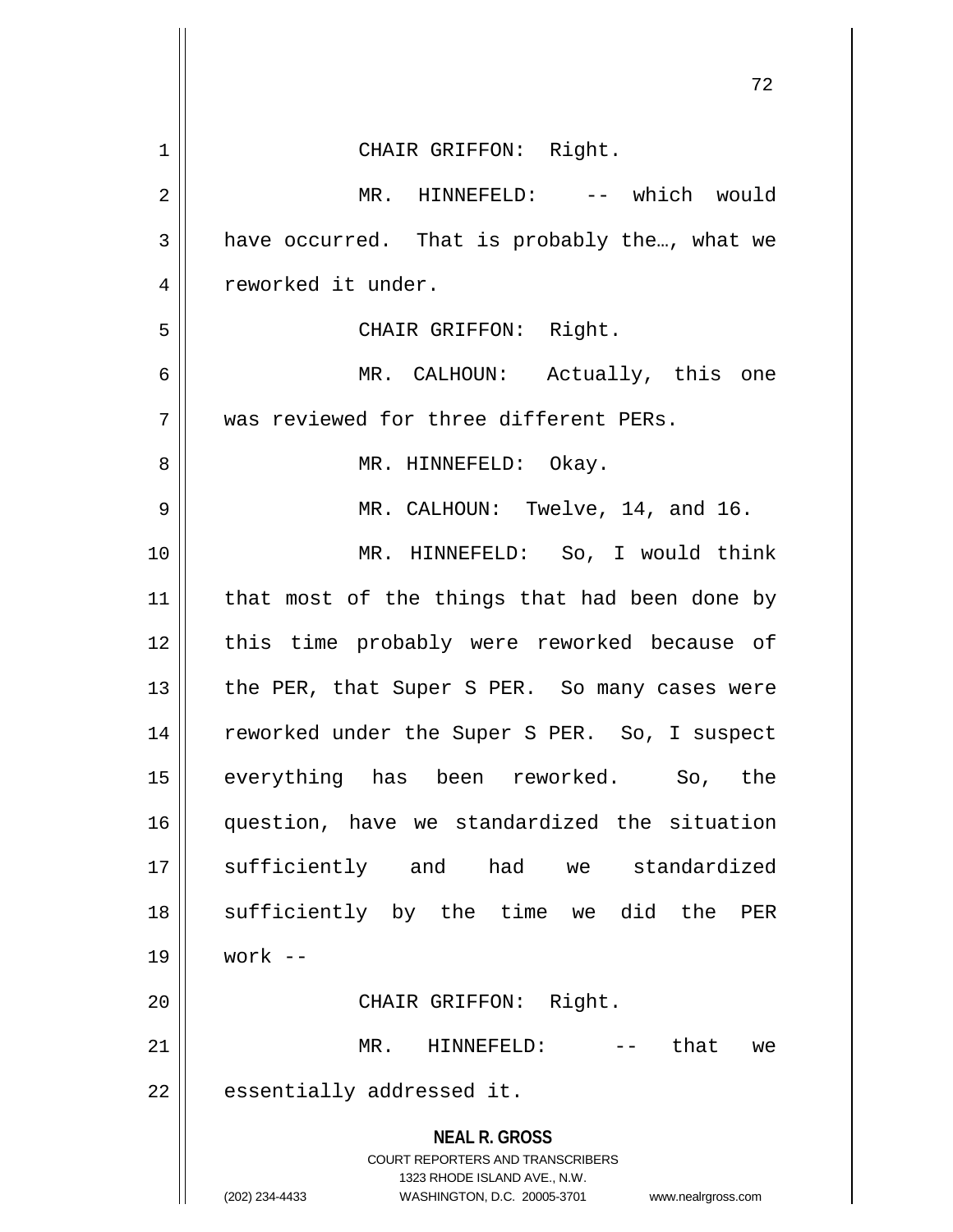|                | 73                                                                                                                                                                     |
|----------------|------------------------------------------------------------------------------------------------------------------------------------------------------------------------|
| $\mathbf 1$    | CHAIR GRIFFON: And that is for                                                                                                                                         |
| $\overline{a}$ | Idaho or --                                                                                                                                                            |
| 3              | MR. HINNEFELD: This is not an                                                                                                                                          |
| 4              | Idaho case.                                                                                                                                                            |
| 5              | CHAIR GRIFFON: Oh.                                                                                                                                                     |
| 6              | MR. HINNEFELD: It is X-10.                                                                                                                                             |
| 7              | CHAIR GRIFFON: I'm sorry, X-10.                                                                                                                                        |
| 8              | MR. HINNEFELD: It is X-10.                                                                                                                                             |
| 9              | CHAIR GRIFFON: Yes.                                                                                                                                                    |
| 10             | MS. BEHLING: Excuse me for just a                                                                                                                                      |
| 11             | second. This is Kathy Behling. Can I make a                                                                                                                            |
| 12             | quick comment?                                                                                                                                                         |
| 13             | It is a little bit of an aside,                                                                                                                                        |
| 14             | but I just finished -- well, in fact, a few                                                                                                                            |
| 15             | weeks ago, I sent out the comparison of the                                                                                                                            |
| 16             | second blind review that SC&A did, and I made                                                                                                                          |
| 17             | the comparison between SC&A and NIOSH. It is                                                                                                                           |
| 18             | interesting that this particular issue came up                                                                                                                         |
| 19             | also in that blind review. Hopefully, perhaps                                                                                                                          |
| 20             | at our next meeting I will be able to make                                                                                                                             |
| 21             | that presentation.                                                                                                                                                     |
| 22             | But it was also the X-10 facility,                                                                                                                                     |
|                | <b>NEAL R. GROSS</b><br><b>COURT REPORTERS AND TRANSCRIBERS</b><br>1323 RHODE ISLAND AVE., N.W.<br>(202) 234-4433<br>WASHINGTON, D.C. 20005-3701<br>www.nealrgross.com |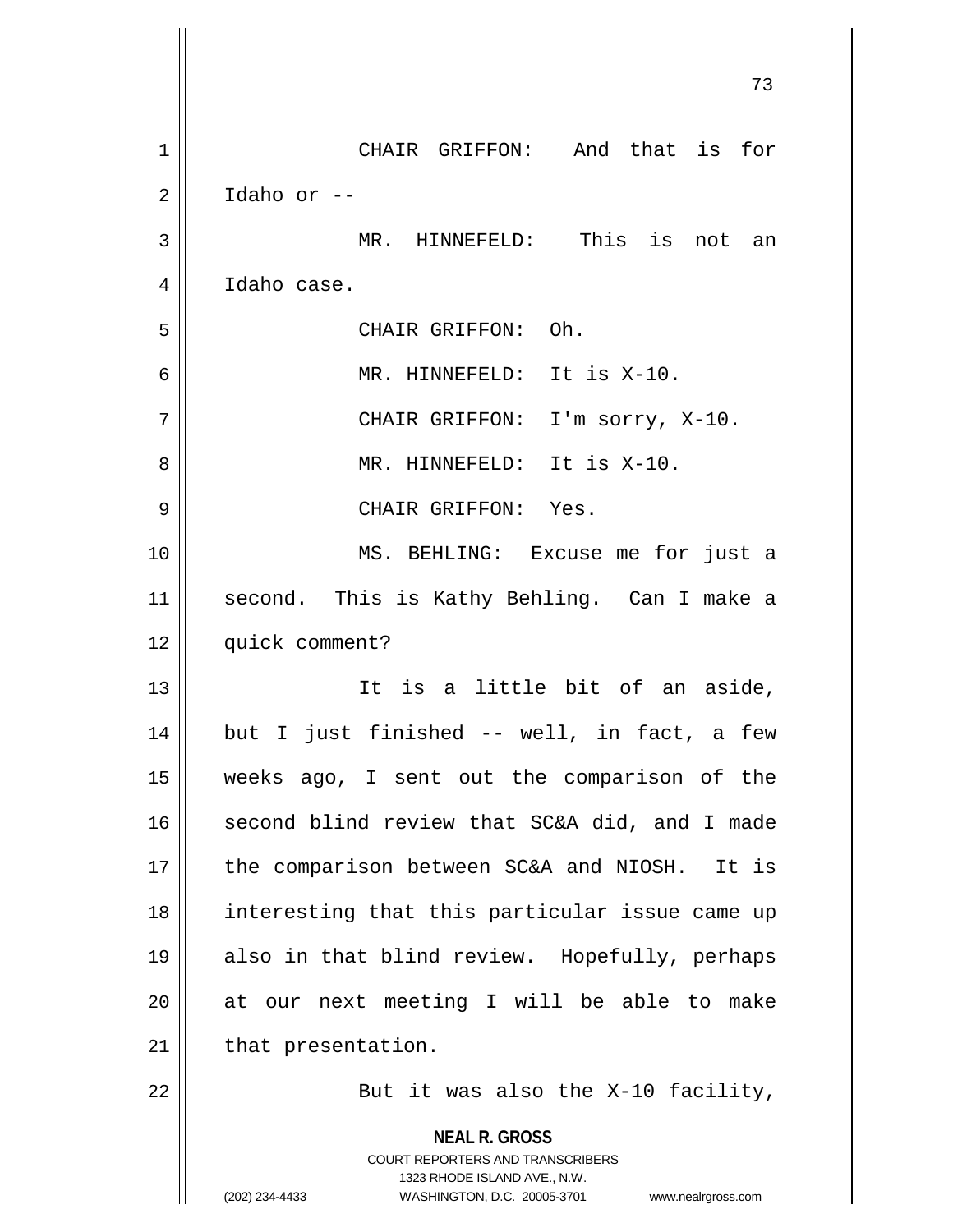**NEAL R. GROSS** COURT REPORTERS AND TRANSCRIBERS 1 and NIOSH did not assign any coworker data, 2 || and SC&A did. So, I think this is an 3 || important issue because I believe that case 4 was also reworked, but it was also done at the  $5 \parallel$  end of 2006. 6 CHAIR GRIFFON: Yes. So, that is  $7 \parallel$  why I keep harping on this. I think we have 8 a heard this issue before, you know, and that is 9 why the question on guidance and timing and 10 when it changed I think might be important, 11 and whether it is a broader issue I think is 12 || important for our overall audit. 13 || So, I guess the next step is to 14 || find out if there are guidelines and when they 15 were, as you said, improved or what existed 16 || prior to them improving, and then, a little 17 || more on understanding this case possibly, if 18 it can be unraveled. I think that is 19 secondary. I think the bigger issue is the 20 | broader question. 21 || MR. HINNEFELD: Okay. 22 CHAIR GRIFFON: Alright. So, that

1323 RHODE ISLAND AVE., N.W.

(202) 234-4433 WASHINGTON, D.C. 20005-3701 www.nealrgross.com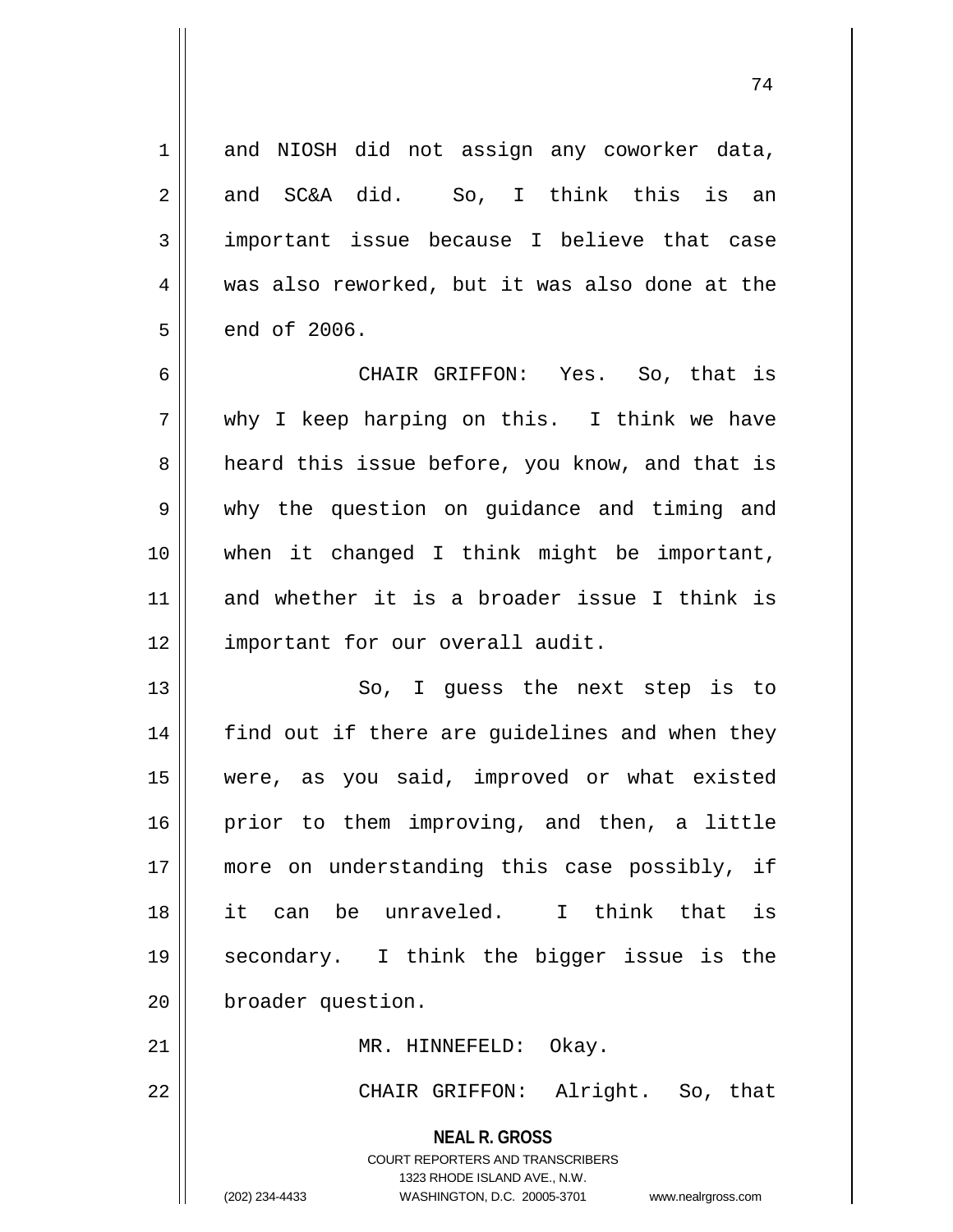**NEAL R. GROSS** COURT REPORTERS AND TRANSCRIBERS 1323 RHODE ISLAND AVE., N.W. 75 1 || is just a NIOSH action, I think. 2 MEMBER CLAWSON: You know, one  $3 \parallel$  thing I would like to compliment NIOSH on, 4 || though, I like when Grady was able to go  $5 \parallel$  through all the different changes. 6 CHAIR GRIFFON: Yes. 7 MEMBER CLAWSON: That showed, you  $8 \parallel$  know, that we are tracking what is going on. 9 I did want to compliment you guys on that 10 because that shows we are keeping track of 11 || what and why. That sure helps. 12 CHAIR GRIFFON: Okay. Let's move 13 || on to the next one then. 14 | So, that remains a NIOSH action. 15 MEMBER CLAWSON: I believe the 16 next one is 174.1. 17 CHAIR GRIFFON: I still see one 18 before that. 19 || MEMBER CLAWSON: Okay. 20 CHAIR GRIFFON: Oh, it is 21 observation. It is the Tab 171 observation. 22 MEMBER MUNN: How about the

(202) 234-4433 WASHINGTON, D.C. 20005-3701 www.nealrgross.com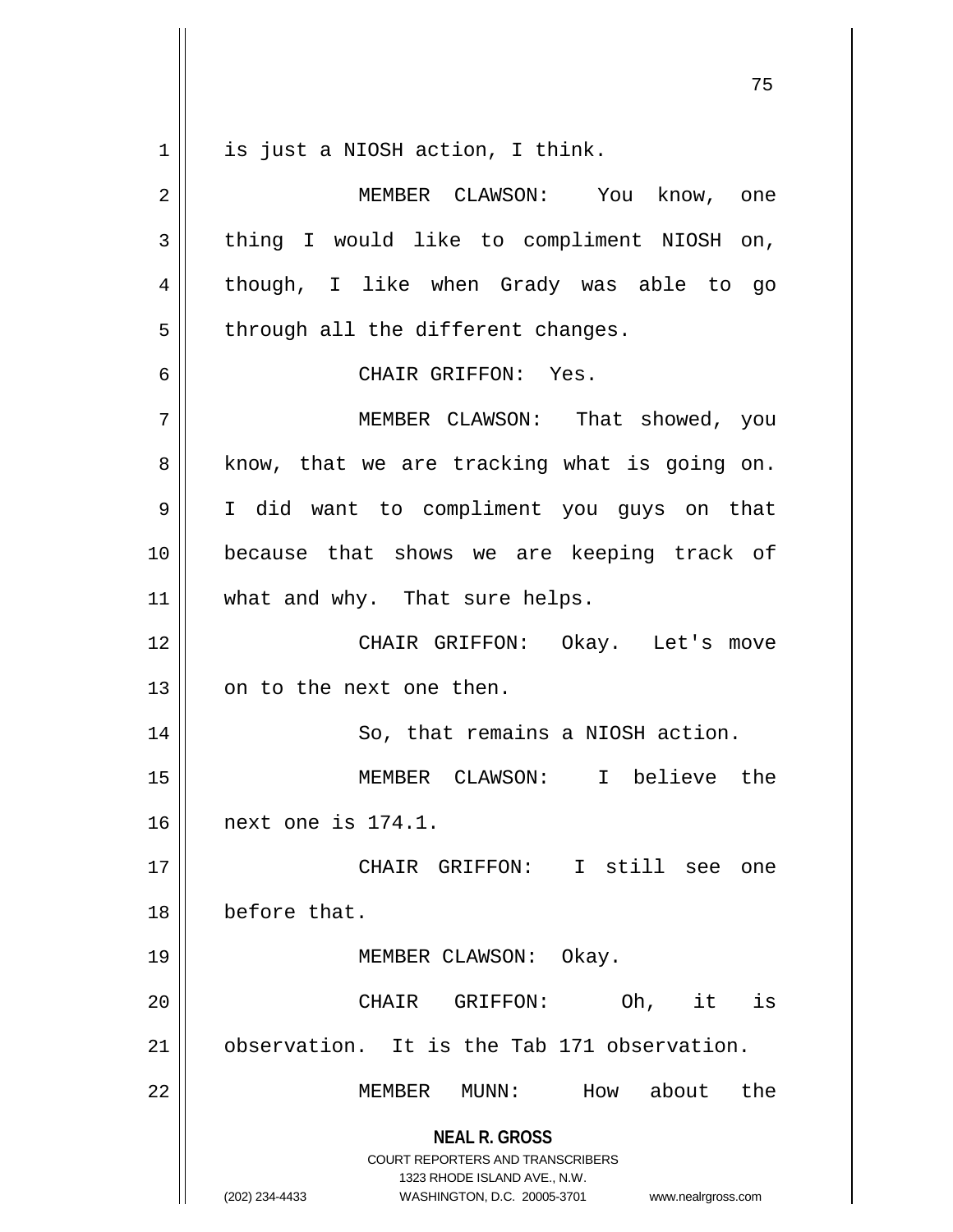**NEAL R. GROSS** COURT REPORTERS AND TRANSCRIBERS 1323 RHODE ISLAND AVE., N.W. (202) 234-4433 WASHINGTON, D.C. 20005-3701 www.nealrgross.com 1 || reevaluation? That is a graph. 2 CHAIR GRIFFON: Oh, yes. No  $3 \parallel$  further action. I don't know why it is still  $4 \parallel$  in blue. Anyway, okay, I think that is okay,  $5 \parallel$  right? 6 MEMBER MUNN: Oh, I guess because 7 we haven't closed it yet. 8 CHAIR GRIFFON: Yes. 9 MR. SIEBERT: I think all of us 10 had tried to remove that highlighting and it 11 || is stuck there. 12 CHAIR GRIFFON: I think that is 13 || what it is, yes. I have had that happen, yes. 14 It is permanent highlighting. 15 || MEMBER MUNN: Yes. 16 || MR. FARVER: 174.1 pretty much has 17  $\parallel$  to do with using a K-25 workbook --18 || CHAIR GRIFFON: Wait, 174.1? 19 MR. FARVER: Yes. 20 || CHAIR GRIFFON: Yes. Go ahead. 21 MR. FARVER: -- a K-25 workbook  $22$  | for a Portsmouth case, and there was an error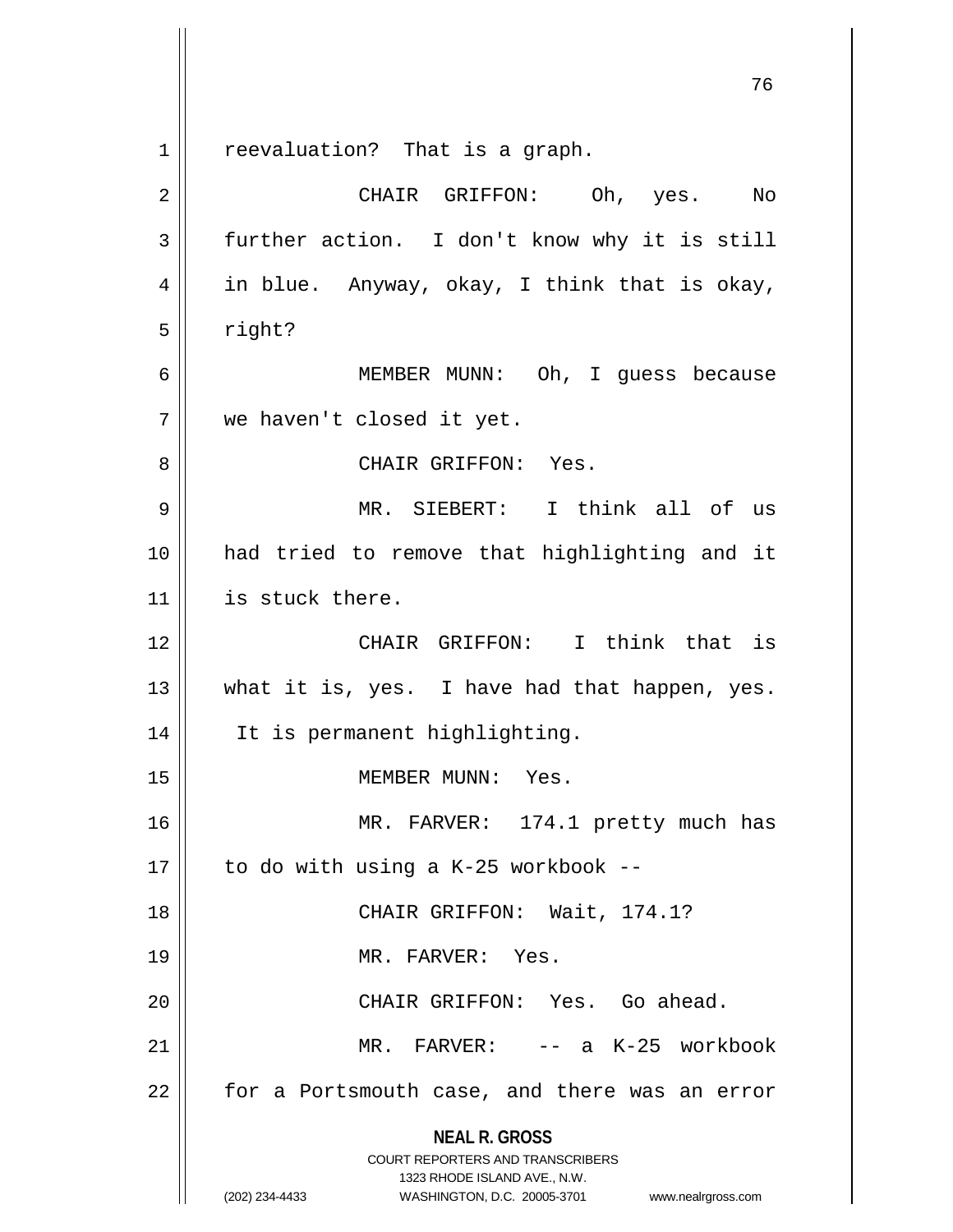| $\mathbf 1$    | in the workbook apparently. Anyway, the final                                                   |
|----------------|-------------------------------------------------------------------------------------------------|
| $\overline{2}$ | for NIOSH to review all the<br>action was                                                       |
| $\mathbf{3}$   | Portsmouth cases, other Portsmouth cases used                                                   |
| 4              | with this tool that have the same error.                                                        |
| 5              | MEMBER MUNN: But there were only                                                                |
| 6              | four.                                                                                           |
| 7              | MR. FARVER: There were only four.                                                               |
| 8              | None of the other three used the K-25                                                           |
| 9              | workbook and were not impacted by this issue.                                                   |
| 10             | So, the only thing we are going to                                                              |
| 11             | back with is, okay, is there some<br>come                                                       |
| 12             | guidance now for what they used for                                                             |
| 13             | Portsmouth? Is there a Portsmouth workbook?                                                     |
| 14             | Or is there something that says don't use K-25                                                  |
| 15             | workbook? So, we don't have this come<br>up                                                     |
| 16             | again.                                                                                          |
| 17             | CHAIR GRIFFON:<br>And maybe they                                                                |
| 18             | have done that. Has that been done, Scott or                                                    |
| 19             | anyone?                                                                                         |
| 20             | MR. SIEBERT: Just a second here;                                                                |
| 21             | I'm looking.                                                                                    |
| 22             | So, what<br>is<br>MEMBER<br>$\texttt{MUNN}:$<br>he                                              |
|                | <b>NEAL R. GROSS</b><br><b>COURT REPORTERS AND TRANSCRIBERS</b><br>1323 RHODE ISLAND AVE., N.W. |
|                | (202) 234-4433<br>WASHINGTON, D.C. 20005-3701<br>www.nealrgross.com                             |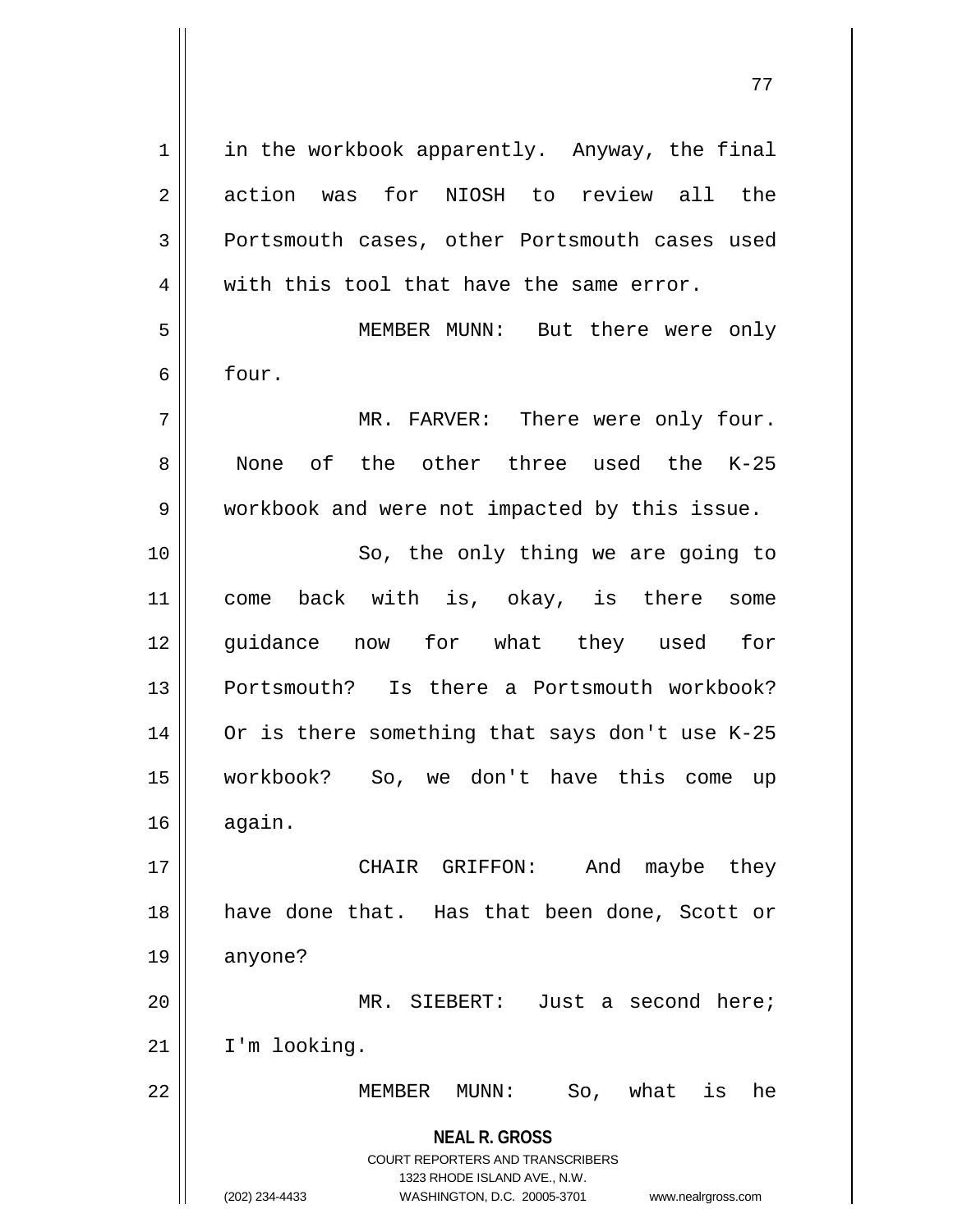**NEAL R. GROSS** COURT REPORTERS AND TRANSCRIBERS 1323 RHODE ISLAND AVE., N.W. (202) 234-4433 WASHINGTON, D.C. 20005-3701 www.nealrgross.com 1 | questioning? Are you questioning why they 2 | used the best estimate workbook? 3 MR. FARVER: No, no, what is in 4 || place now so that it doesn't happen again. In  $5 \parallel$  other words, we have four cases and only one 6  $\parallel$  of them used a different workbook, and we have  $7 \parallel$  a problem with that. So, now what is in place  $8 \parallel$  so that doesn't happen again? 9 || MEMBER MUNN: Okay. 10 MR. FARVER: In other words, if 11 there is not a specific workbook for 12 || Portsmouth, is there specific quidance on what 13 workbook to use for Portsmouth? 14 MR. SIEBERT: I am going to have 15 to send a message to the tool folks and find  $16$  | out. I should be able to get an answer by  $17$  | today, so we will be able to come back to this  $18 \parallel$  one. 19 CHAIR GRIFFON: Okay. We will put  $20$  | that one on hold. 21 All right. Moving on, 175.1, is  $22$  || there anything? Yes.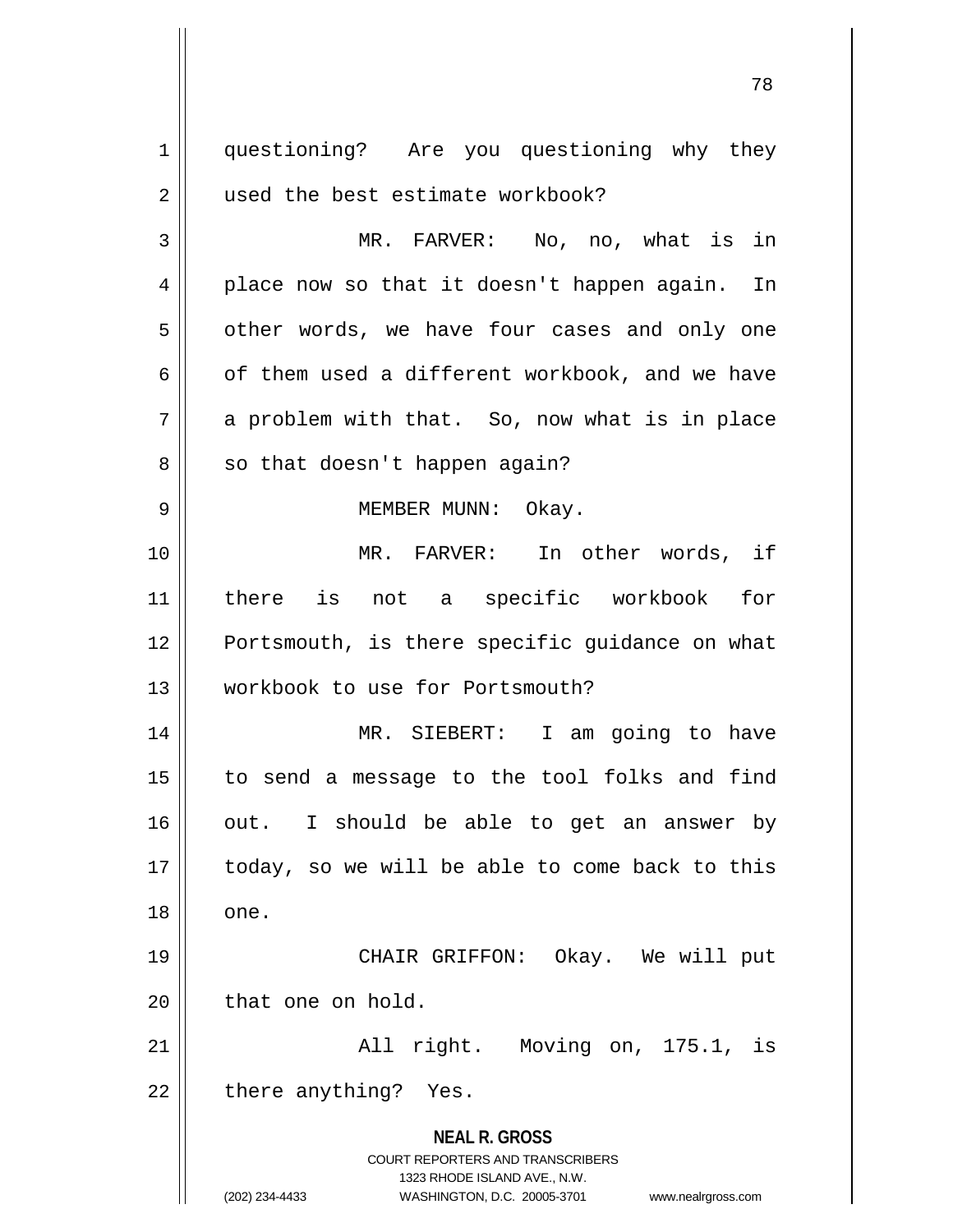**NEAL R. GROSS** COURT REPORTERS AND TRANSCRIBERS 1323 RHODE ISLAND AVE., N.W. (202) 234-4433 WASHINGTON, D.C. 20005-3701 www.nealrgross.com 1 || MR. FARVER: Okay. This is 2 || another case that Kathy reviewed, reviewed a  $3 \parallel$  reworked case and compared it to the original. 4 || So, for 175.1, the DR report did 5 || not properly account for all missed neutron 6 dose. 7 CHAIR GRIFFON: And to refresh my 8 || memory, the reason was they got the records in  $9 \parallel$  the middle, kind of? 10 MR. FARVER: Yes. 11 CHAIR GRIFFON: They hadn't 12 || received these records from DOE? And then, 13 | they got more records. 14 MR. FARVER: They were received 15 | afterwards. 16 || CHAIR GRIFFON: Yes, and then, 17 | they were used in the rework? 18 MR. FARVER: They were used in the 19 || rework and considered in the rework. And so,  $20$  || we are closing that one  $-$ -21 || CHAIR GRIFFON: Yes. Okay. 22 MR. FARVER: -- because the rework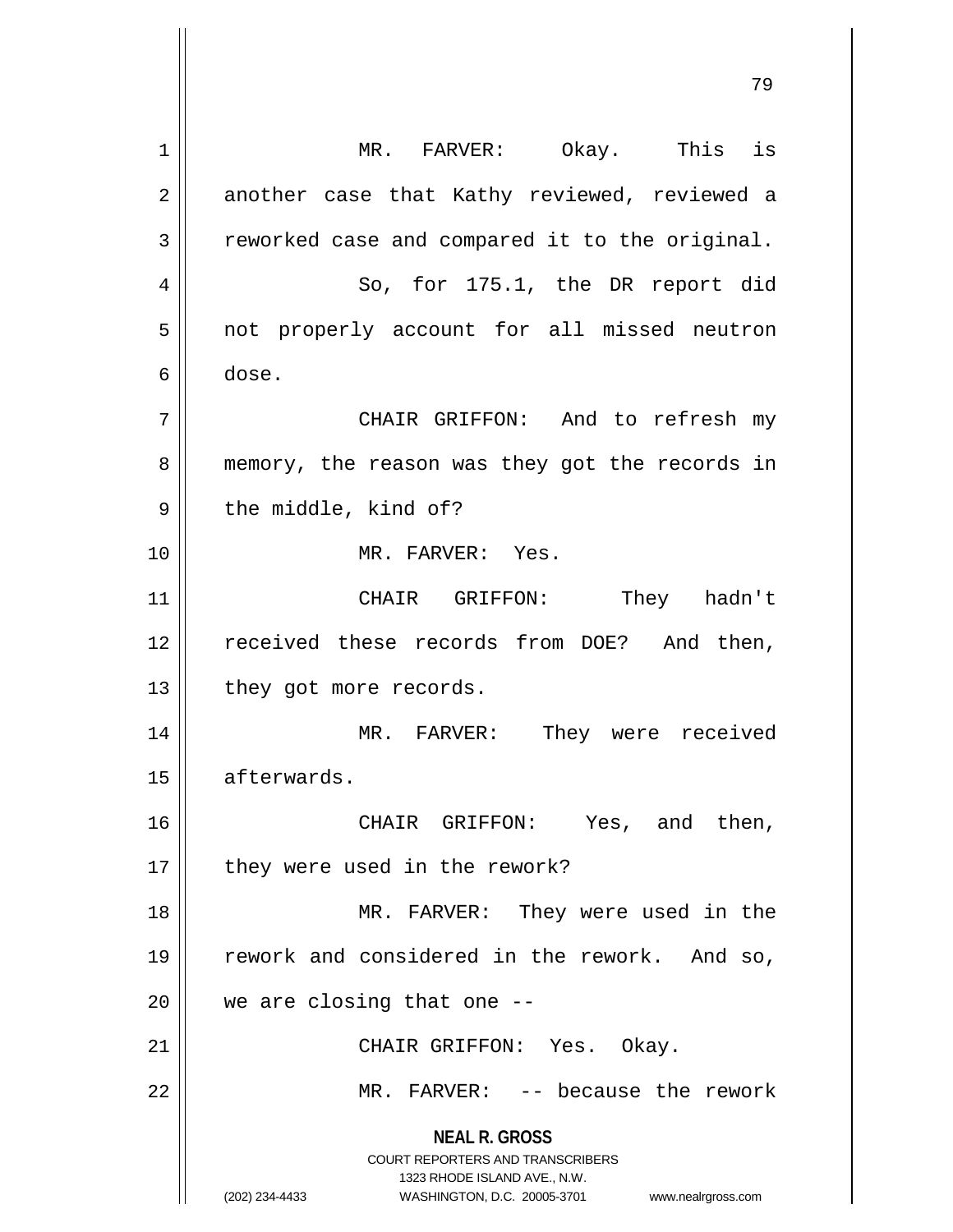**NEAL R. GROSS** COURT REPORTERS AND TRANSCRIBERS 1323 RHODE ISLAND AVE., N.W. (202) 234-4433 WASHINGTON, D.C. 20005-3701 www.nealrgross.com 80 1 corrected it. 2 CHAIR GRIFFON: That seems 3 | reasonable. 4 MEMBER MUNN: That is -- give me  $5$  | that case number again. 6 CHAIR GRIFFON: 175.1. 7 MR. KATZ: 175.1. 8 MEMBER MUNN: 175.1? 9 CHAIR GRIFFON: Is closed. 10 MEMBER MUNN: In which the last 11 | entry we had was December of 2011? 12 || MR. FARVER: Yes, that's right. 13 || MEMBER MUNN: Yes. Okay. 14 || CHAIR GRIFFON: Actually, well, 15 other than your recent one, right, the 16 | February 2nd? 17 || MR. FARVER: Right. 18 CHAIR GRIFFON: Okay. Moving on. 19 MR. FARVER: 175.2, we didn't feel 20 || they applied the appropriate hypothetical  $21$  | internal dose model when they did the rework.  $22$  || They used the more contemporary dose model,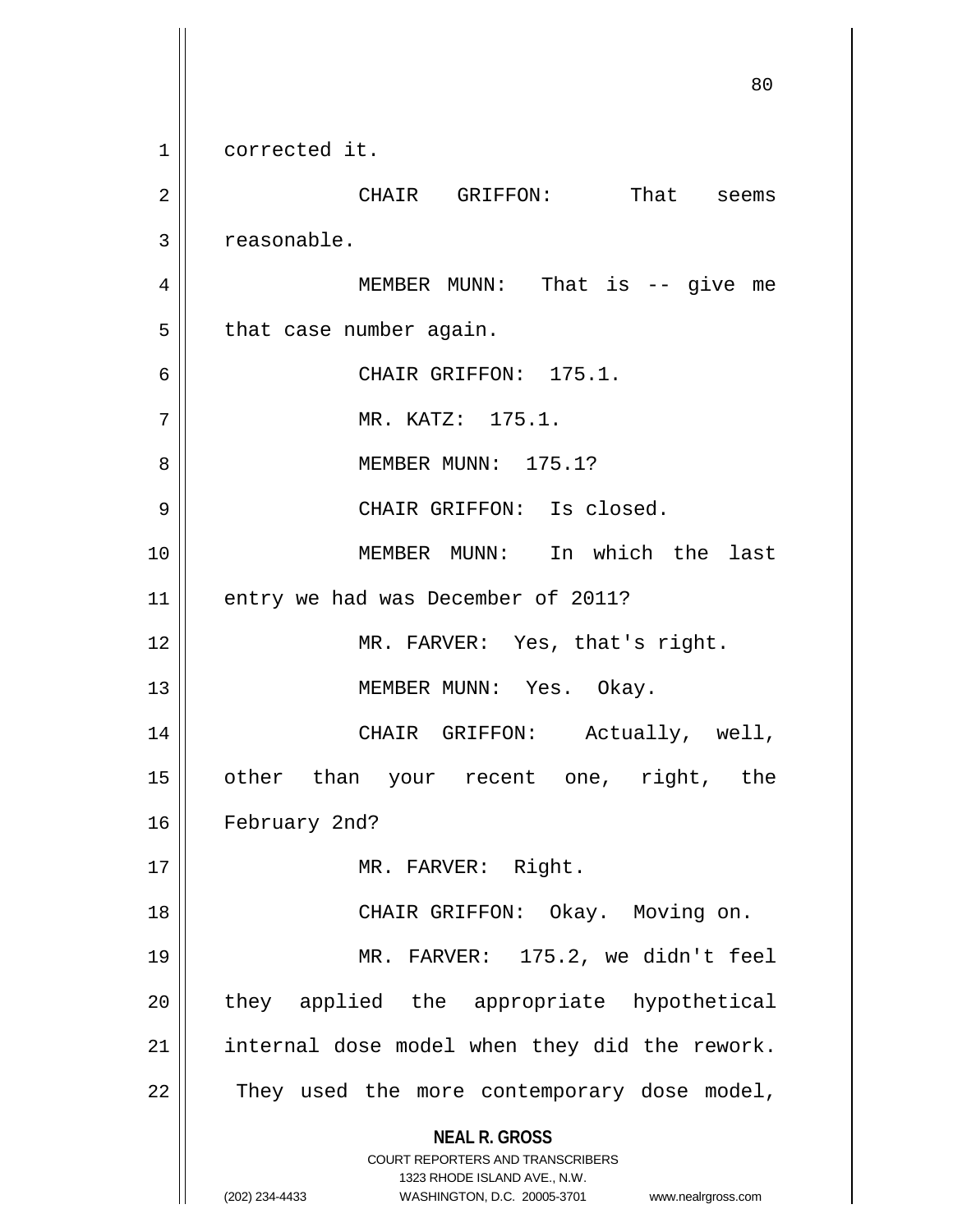**NEAL R. GROSS** COURT REPORTERS AND TRANSCRIBERS 1323 RHODE ISLAND AVE., N.W. (202) 234-4433 WASHINGTON, D.C. 20005-3701 www.nealrgross.com 1 | OTIB-18 rather than OTIB-2. And therefore, we  $2 \parallel$  suggest closing that finding. 3 CHAIR GRIFFON: What did you say  $4 \parallel$  at first, that you didn't think they used the  $5 \parallel$  appropriate --6 MR. FARVER: Yes, this was we were 7 maximizing the award. Yes, they didn't use 8 || the appropriate hypothetical internal dose 9 model. They used OTIB-2. 10 MR. HINNEFELD: OTIB-2 had what, 11 | four choices? 12 || MR. FARVER: Yes. 13 || MR. HINNEFELD: It was like 14 reactor and non-reactor, uranium or not 15 uranium. 16 || CHAIR GRIFFON: Oh, yes, yes. 17 || MR. FARVER: Right. 18 || MR. STIVER: In the rework, they 19 used the TIB-18. 20 CHAIR GRIFFON: Okay. So, you are 21 | recommending close? 22 MR. FARVER: Yes.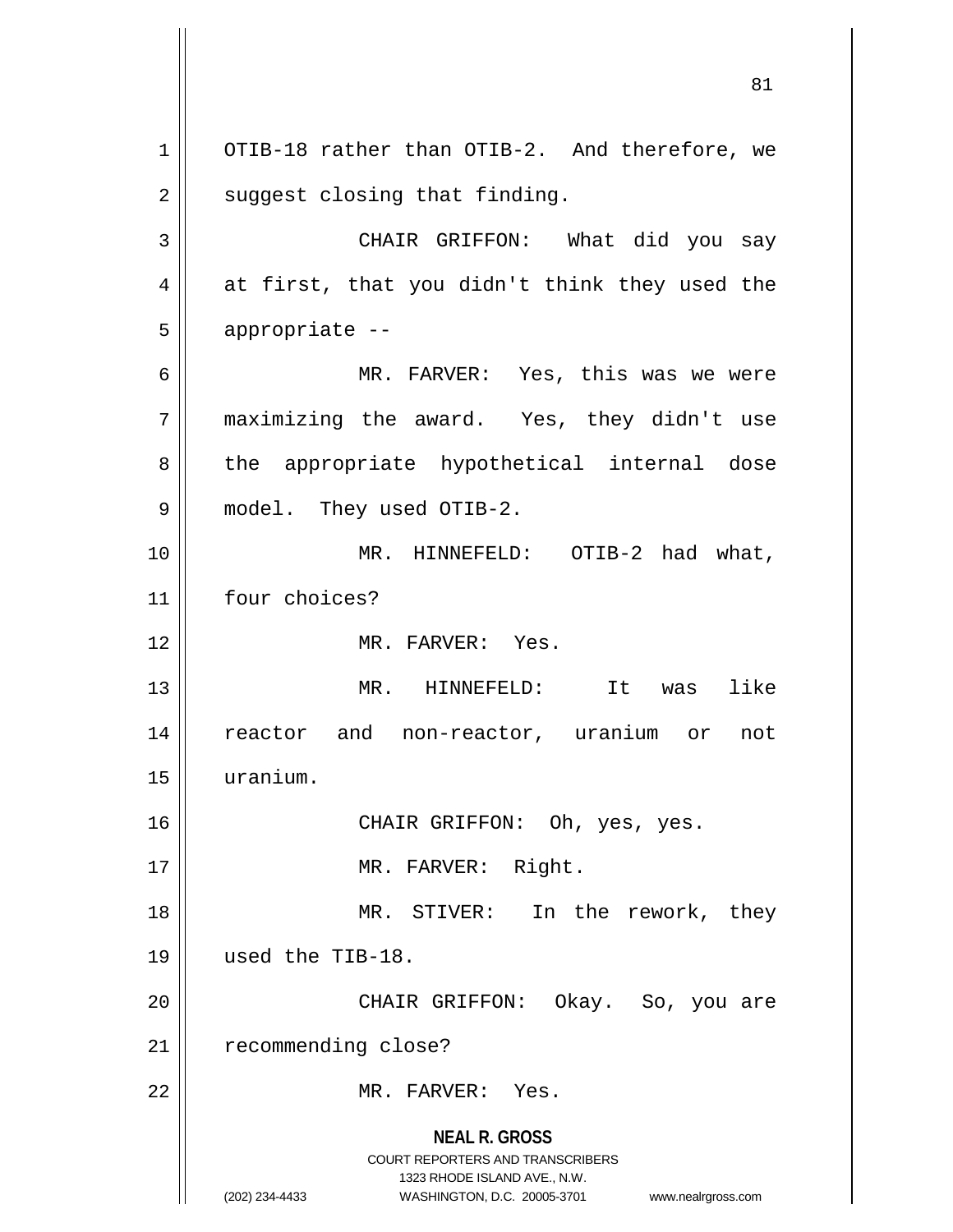**NEAL R. GROSS** COURT REPORTERS AND TRANSCRIBERS 1323 RHODE ISLAND AVE., N.W. (202) 234-4433 WASHINGTON, D.C. 20005-3701 www.nealrgross.com 1 || CHAIR GRIFFON: And it seems 2 || reasonable. Alright. Closed. 175.2 is 3 closed. 4 And 175.3? 5 MR. FARVER: NIOSH failed to 6 || properly address all information submitted by  $7$  | the EE during the CATI. 8 And then, they start off over in  $9 \parallel$  the yellow column and it goes on for a ways. 10 Basically, our action was to compare the 11 || reworked case with the original case. At the 12 time of the rework, NIOSH was considering the 13 absence of internal bioassay monitoring under 14 || an SEC. With regard to external dose, the DOE 15 provided additional dosimetry data that was 16 used in the reworked case. And all other 17 external doses were maximized. Therefore,  $18$  || this finding is no longer relevant. 19 CHAIR GRIFFON: Yes, that makes  $20$  | sense, yes. 21 MR. FARVER: Yes, so we are  $22$  | closing it.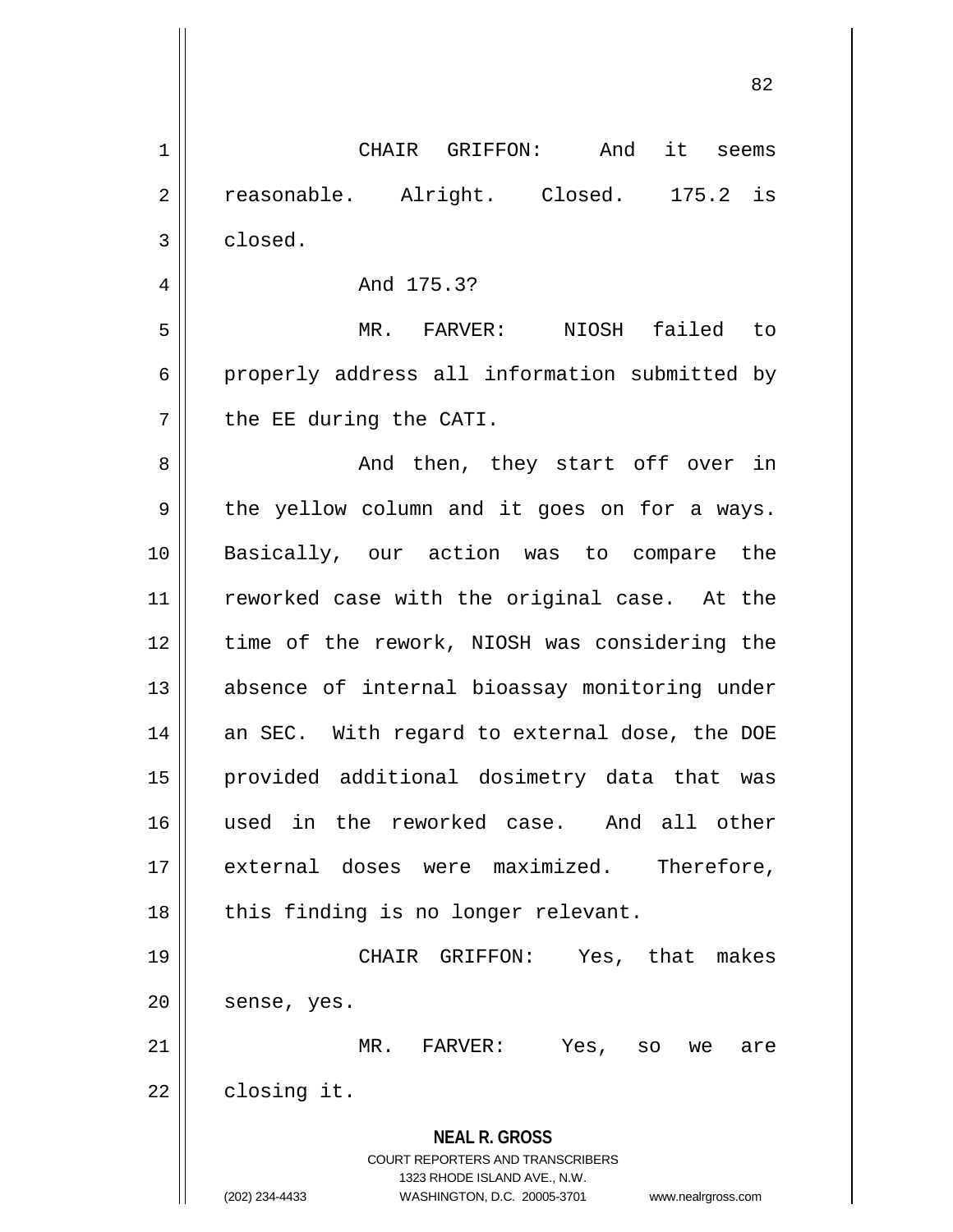|             | 83                                                                                                                                                                     |
|-------------|------------------------------------------------------------------------------------------------------------------------------------------------------------------------|
| $\mathbf 1$ | CHAIR GRIFFON: Closed. Okay.                                                                                                                                           |
| 2           | MEMBER MUNN: That sounds like an                                                                                                                                       |
| 3           | excellent response. Why do I not have a copy                                                                                                                           |
| 4           | of it somewhere?                                                                                                                                                       |
| 5           | CHAIR GRIFFON: We are looking at                                                                                                                                       |
| 6           | that last -- do you have the last one that was                                                                                                                         |
| 7           | sent out, Wanda?                                                                                                                                                       |
| 8           | MEMBER MUNN: Well, I thought I                                                                                                                                         |
| 9           | did. I thought I was looking at what just                                                                                                                              |
| 10          | came out yesterday, today.                                                                                                                                             |
| 11          | CHAIR GRIFFON: Today.                                                                                                                                                  |
| 12          | MEMBER MUNN: I thought that is                                                                                                                                         |
| 13          | what I am looking at.                                                                                                                                                  |
| 14          | CHAIR GRIFFON: And you don't show                                                                                                                                      |
| 15          | in the blue a 2/2/13 response from SC&A?                                                                                                                               |
| 16          | MEMBER MUNN: So, I must not have                                                                                                                                       |
| 17          | the right copy. Okay.                                                                                                                                                  |
| 18          | MR. STIVER: Wanda, it should be                                                                                                                                        |
| 19          | the one that I sent you about an hour ago.                                                                                                                             |
| 20          | MEMBER MUNN: Okay.                                                                                                                                                     |
| 21          | MR. KATZ: Page 107.                                                                                                                                                    |
| 22          | CHAIR GRIFFON: That's all right.                                                                                                                                       |
|             | <b>NEAL R. GROSS</b><br><b>COURT REPORTERS AND TRANSCRIBERS</b><br>1323 RHODE ISLAND AVE., N.W.<br>(202) 234-4433<br>WASHINGTON, D.C. 20005-3701<br>www.nealrgross.com |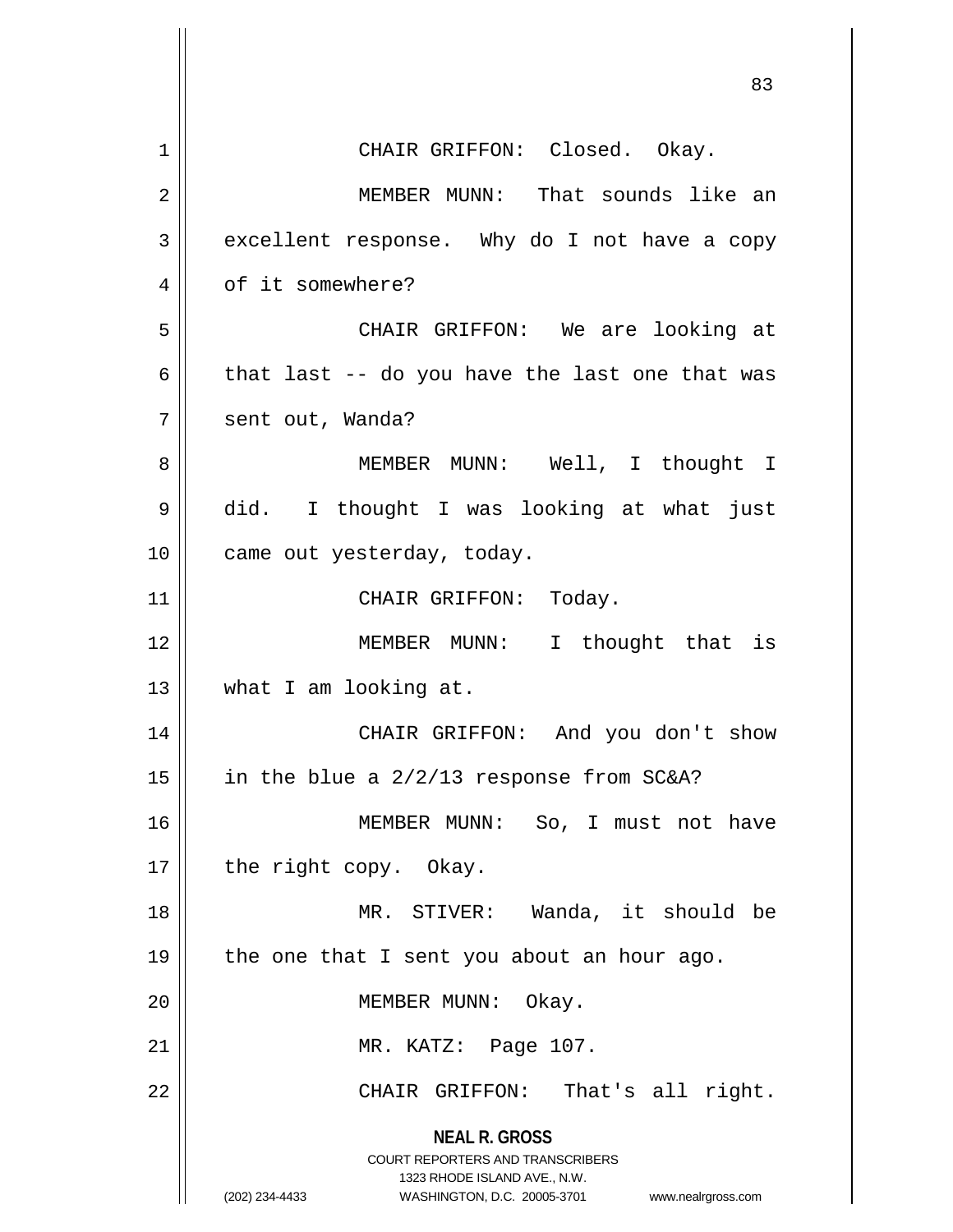**NEAL R. GROSS** COURT REPORTERS AND TRANSCRIBERS 1323 RHODE ISLAND AVE., N.W. (202) 234-4433 WASHINGTON, D.C. 20005-3701 www.nealrgross.com 1 We are almost done with these. 2 MEMBER MUNN: Well, I didn't have  $3 \parallel$  that back when I checked even the second time.  $4 \parallel$  So, I will try it one more time. 5 CHAIR GRIFFON: So, are we done 6 | with the regular  $-$ 7 || MR. STIVER: We are done with the 8 | regulars. 9 CHAIR GRIFFON: We are on to the 10 attachments? 11 Alright. Can I ask can we take a 12  $\parallel$  10-minute break, so I can visit that new  $-$  I 13 haven't been here since that new, little 14 | coffee bar came. 15 (Laughter.) 16 MR. KATZ: Yes. 17 || CHAIR GRIFFON: Are they open all 18 day? 19 MR. KATZ: I don't know. 20 CHAIR GRIFFON: I need coffee. 21 MR. KATZ: A 10-minute break? 22 CHAIR GRIFFON: So, let's take 10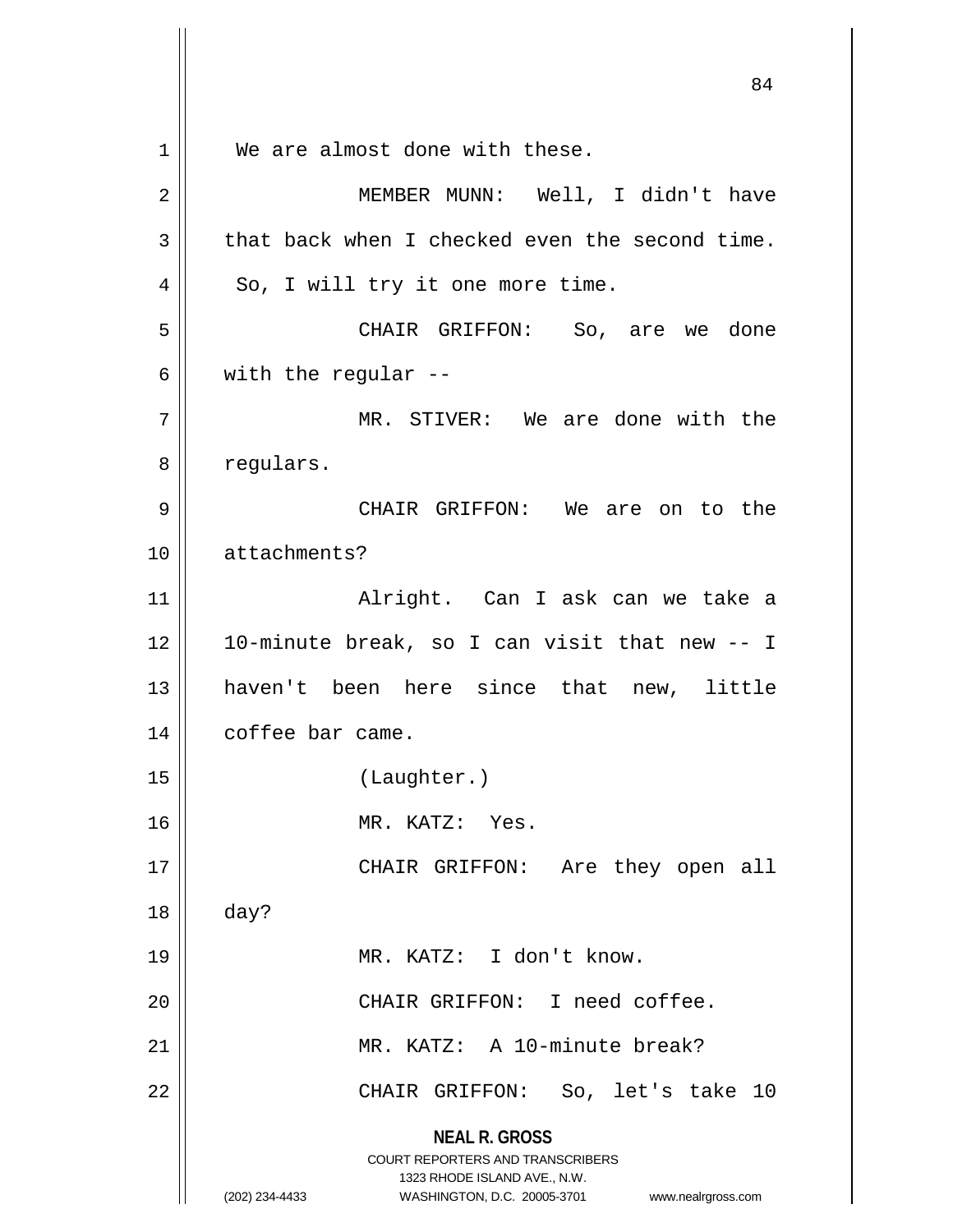**NEAL R. GROSS** COURT REPORTERS AND TRANSCRIBERS 1323 RHODE ISLAND AVE., N.W. (202) 234-4433 WASHINGTON, D.C. 20005-3701 www.nealrgross.com 1 || minutes and we will start with the 2 | attachments. 3 | And, Wanda, you can find the email  $4 \parallel$  by the meeting, hopefully. 5 MEMBER MUNN: It wasn't on my CDC 6  $\parallel$  email the last time I checked a half-hour ago. 7 | Thanks. 8 CHAIR GRIFFON: Alright. Ten 9 minutes. 10 (Whereupon, the above-entitled 11 matter went off the record at 10:13 a.m. and  $12$  | resumed at  $10:27$  a.m.) 13 || MR. KATZ: Scott, are you back on 14 the line? 15 MR. SIEBERT: I am. 16 || MR. KATZ: Great. 17 CHAIR GRIFFON: Okay. Ready to 18 || start back up, and we are moving into the 19  $\parallel$  eighth set with the attachments, which I think  $20$  || the first one is the Bridgewater Brass one, 21 | correct? 22 || MS. ROLFES: Bridgeport Brass.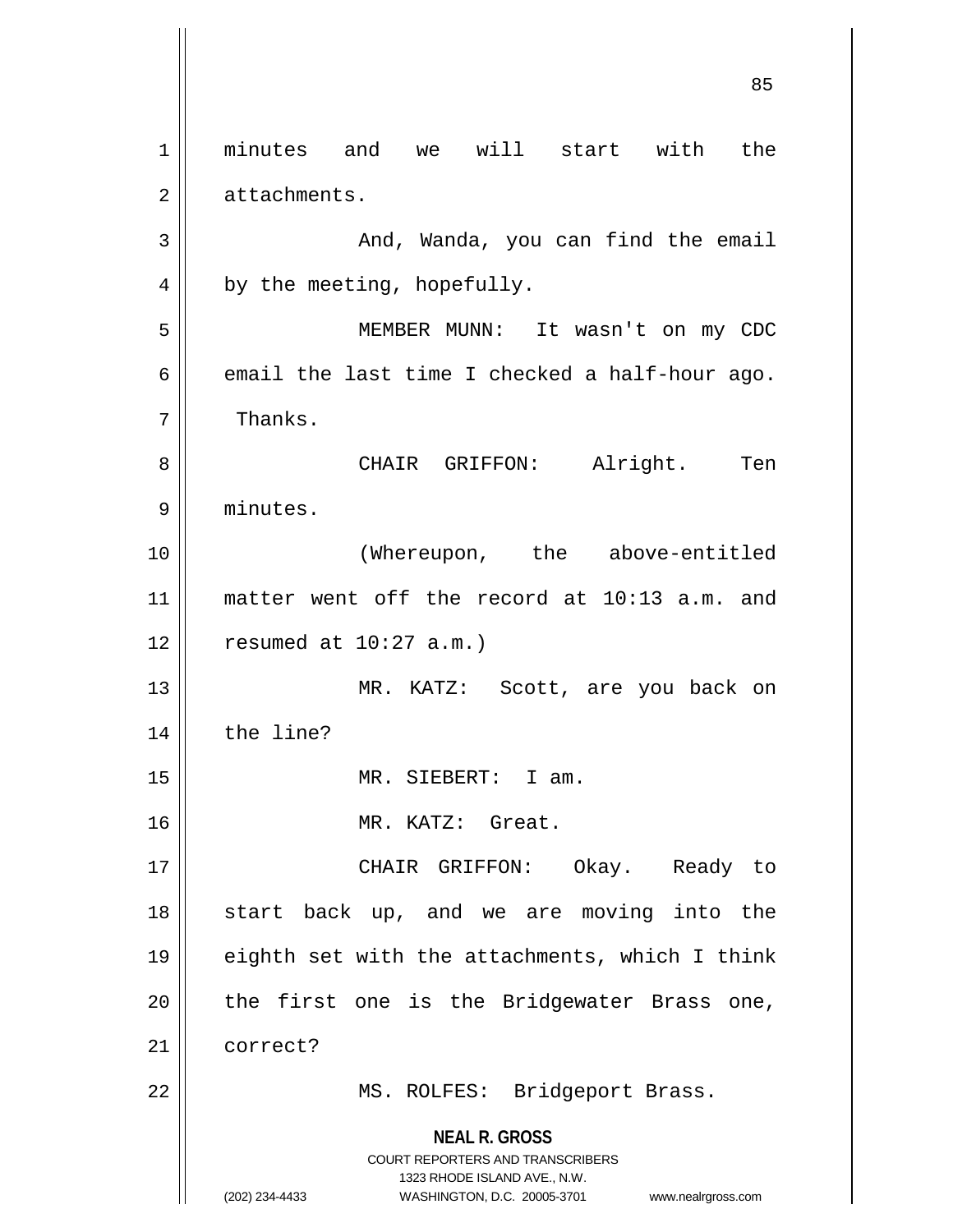**NEAL R. GROSS** COURT REPORTERS AND TRANSCRIBERS 1323 RHODE ISLAND AVE., N.W. (202) 234-4433 WASHINGTON, D.C. 20005-3701 www.nealrgross.com 86 1 || CHAIR GRIFFON: Bridgeport Brass.  $2 \parallel$  I'm sorry. 3 || MR. FARVER: Correct. Attachment 4 || 1 is the Bridgeport Brass. 5 CHAIR GRIFFON: Bridgeport Brass. 6 So, Doug, you can start. I am 7 || sure John is probably going to weigh in a 8 || little bit. 9 MR. FARVER: Okay. 10 CHAIR GRIFFON: But take us  $11$  | through this. 12 MR. FARVER: Now NIOSH had a 13 || response from April of 2011 that was not 14 included in the matrices that was going 15 || around. So, I included it in here on this one  $16$  || that I sent out. 17 || CHAIR GRIFFON: Okay. 18 MR. FARVER: It just provides a 19 little bit more background information. 20 || CHAIR GRIFFON: When you say, see  $21$  | attached response, where is your attachment? 22 || MR. FARVER: Oh, it is at the very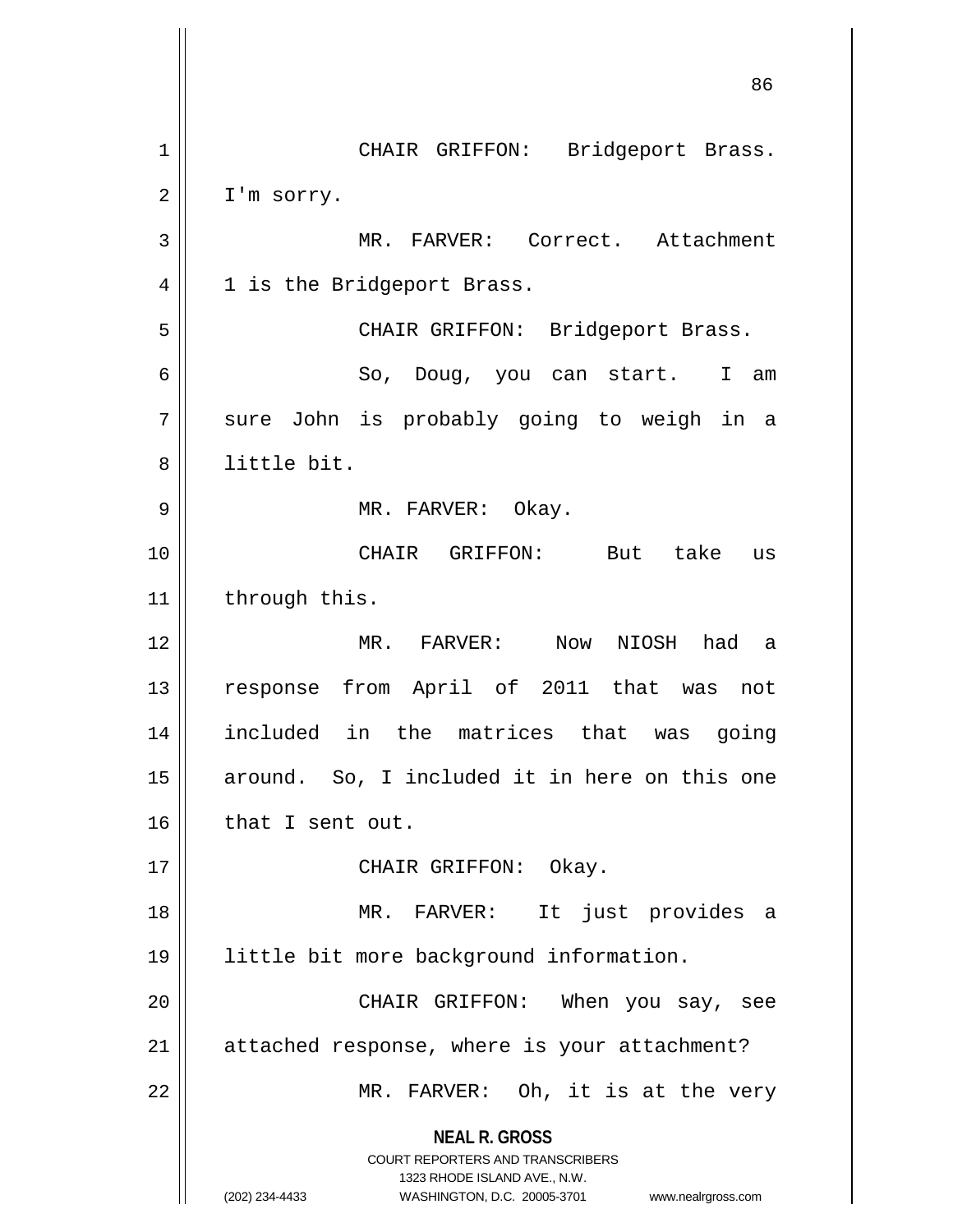**NEAL R. GROSS** COURT REPORTERS AND TRANSCRIBERS 1323 RHODE ISLAND AVE., N.W. (202) 234-4433 WASHINGTON, D.C. 20005-3701 www.nealrgross.com 87  $1 \parallel$  end. 2 DR. MAURO: Yes, I could help with  $3 \parallel$  this -- I am quite familiar with it -- if you 4 | would like. 5 MEMBER CLAWSON: Okay. Take it  $6 \parallel$  away, John. 7 DR. MAURO: Yes. Let me just 8 || march through these. 9 CHAIR GRIFFON: Well, first, your 10 || attached response is all the way at the end of 11  $\parallel$  the matrix? Is that --12 DR. MAURO: Yes, if you scroll 13  $\parallel$  down to the bottom, you will see --14 CHAIR GRIFFON: Okay. 15 DR. MAURO: -- a write-up that was 16 || prepared by Harry that goes through many of  $17$  | the issues that we will be talking about. 18 || CHAIR GRIFFON: Okay. 19 DR. MAURO: The more important  $20$  |  $ones, in fact.$ 21 || CHAIR GRIFFON: Alright. 22 || DR. MAURO: Okay?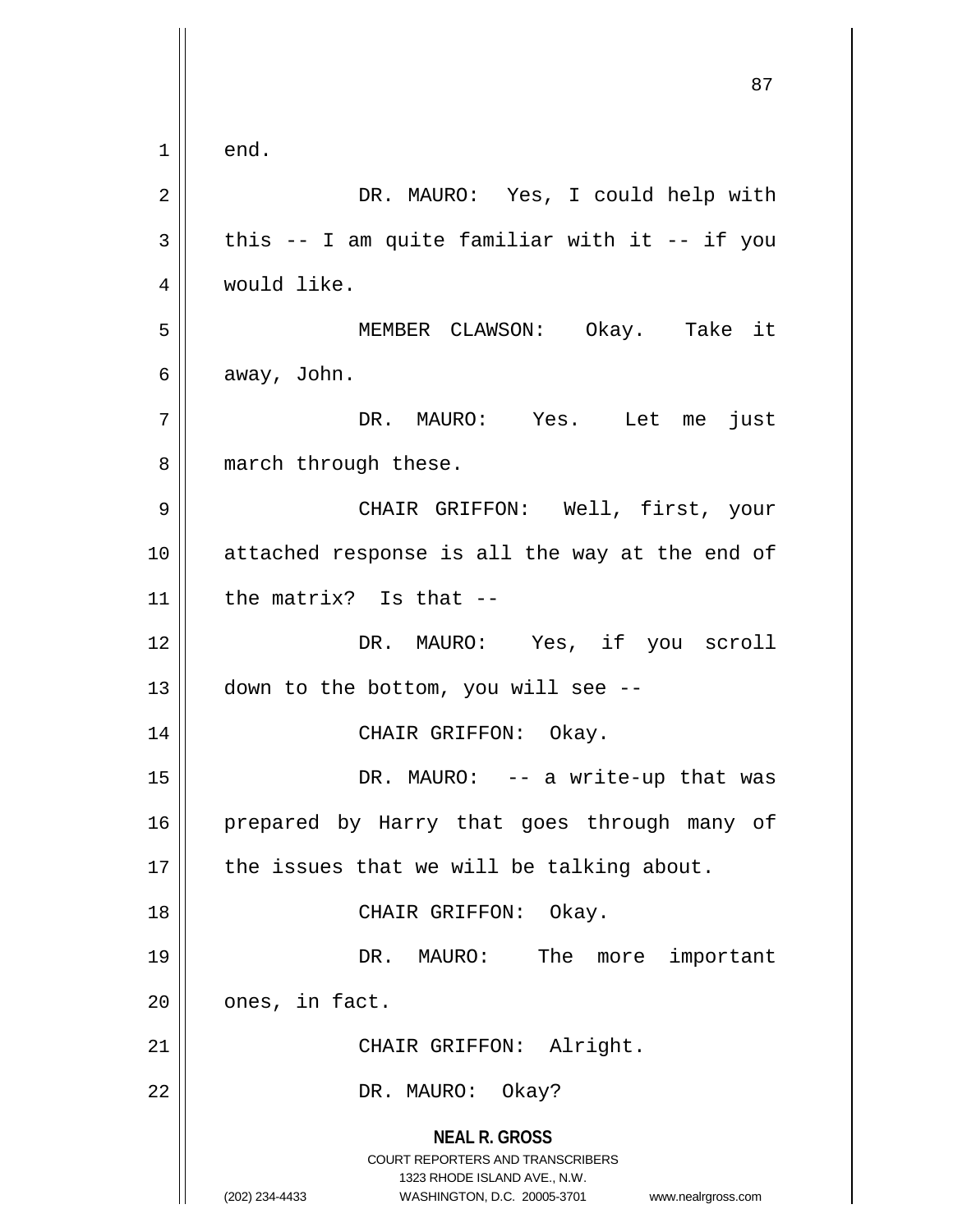1 || CHAIR GRIFFON: Alright. Go  $2 \parallel$  ahead, John.

3 DR. MAURO: Okay. The first issue  $4 \parallel$  that came up, No. 1, had to do with the 5 | airborne sampling data. Bridgeport Brass was 6 a facility -- there was really a couple of 7 labs, one in Michigan and one in Connecticut, 8 that rolled the uranium and thorium as an AWE 9 | facility.

10 || The order to do internal doses, the Site Profile, the exposure matrix for the facilities made use of data -- I believe it might have been some bioassay or hair-sampling data -- that were collected in the '60-61 time period and were used to extrapolate back to 16 || reconstruct internal doses for earlier years. || And our concern was, can you do that? NIOSH responded back and said, I

19 think we can because, though we only have a 20 || limited amount of data in the early years, the 21 || data seems to indicate that, related to this,  $22$  || if there had been more data, it would show

> **NEAL R. GROSS** COURT REPORTERS AND TRANSCRIBERS 1323 RHODE ISLAND AVE., N.W. (202) 234-4433 WASHINGTON, D.C. 20005-3701 www.nealrgross.com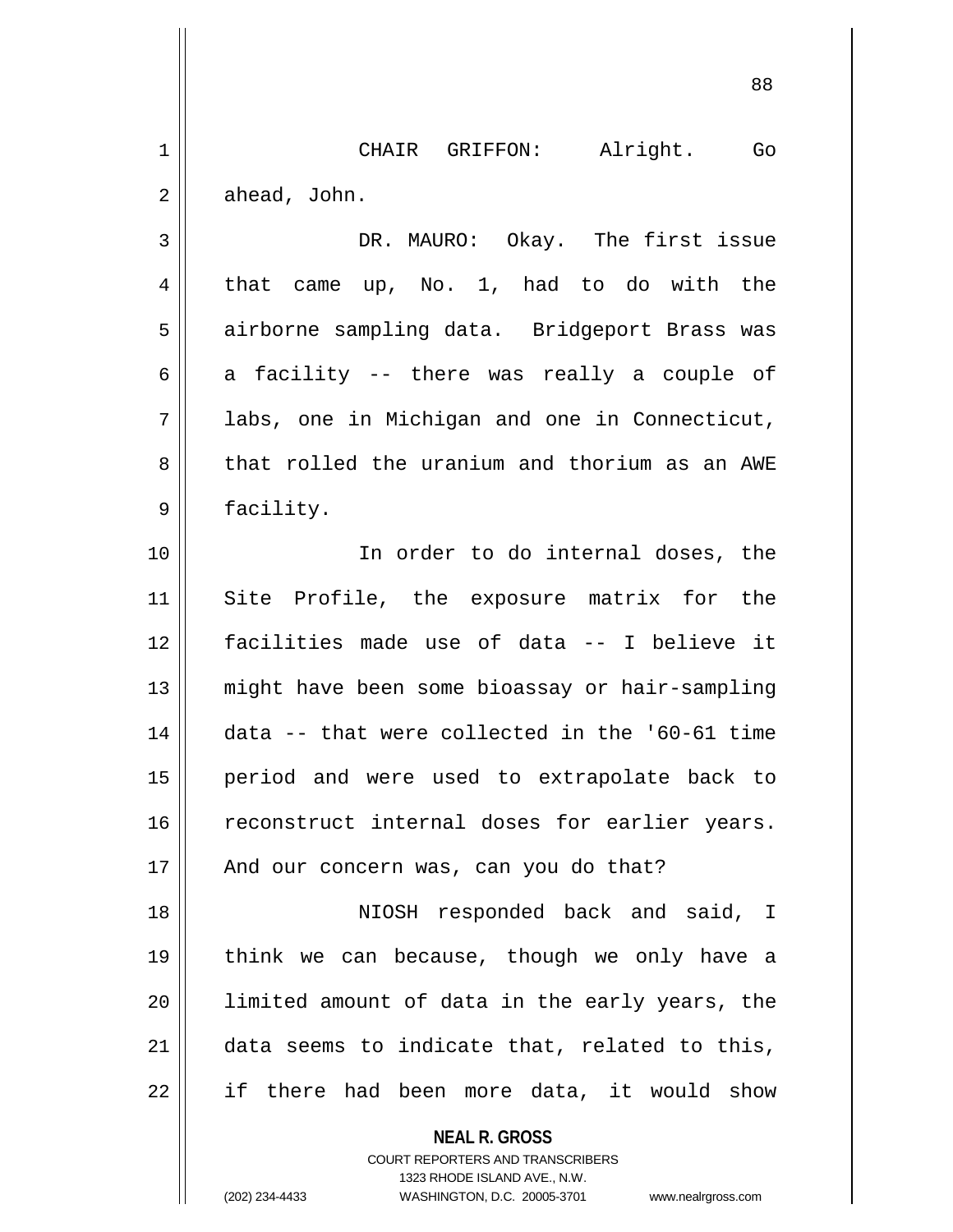1 || that the later years were really limiting.  $2 \parallel$  This is a little unusual because you know it  $3 \parallel$  is usually the reverse.

4  $\parallel$  So, what we did is -- and that is  $5$  || what the blue little indicator is, if you go  $6 \parallel$  to the back of this, and I can give you the 7 30-second sound bite. We went back to the 8 SRDB, pulled some records, did some data 9 || review, data adequacy/completeness analysis. 10 || And, lo and behold, without a doubt, the later 11 | concentration numbers with relatively abundant 12 data were, in fact, clearly limiting compared 13 | to the earlier years.

 So, we concluded on that basis that, unlike at other locations, other 16 || facilities that we worked with, especially AWE facilities, in this particular facility, using || the little bit later data in the early sixties and to extrapolate back is claimant-favorable. So, on that basis, we would 21 || recommend that this issue on Bridgeport Brass be closed.

**NEAL R. GROSS**

COURT REPORTERS AND TRANSCRIBERS 1323 RHODE ISLAND AVE., N.W. (202) 234-4433 WASHINGTON, D.C. 20005-3701 www.nealrgross.com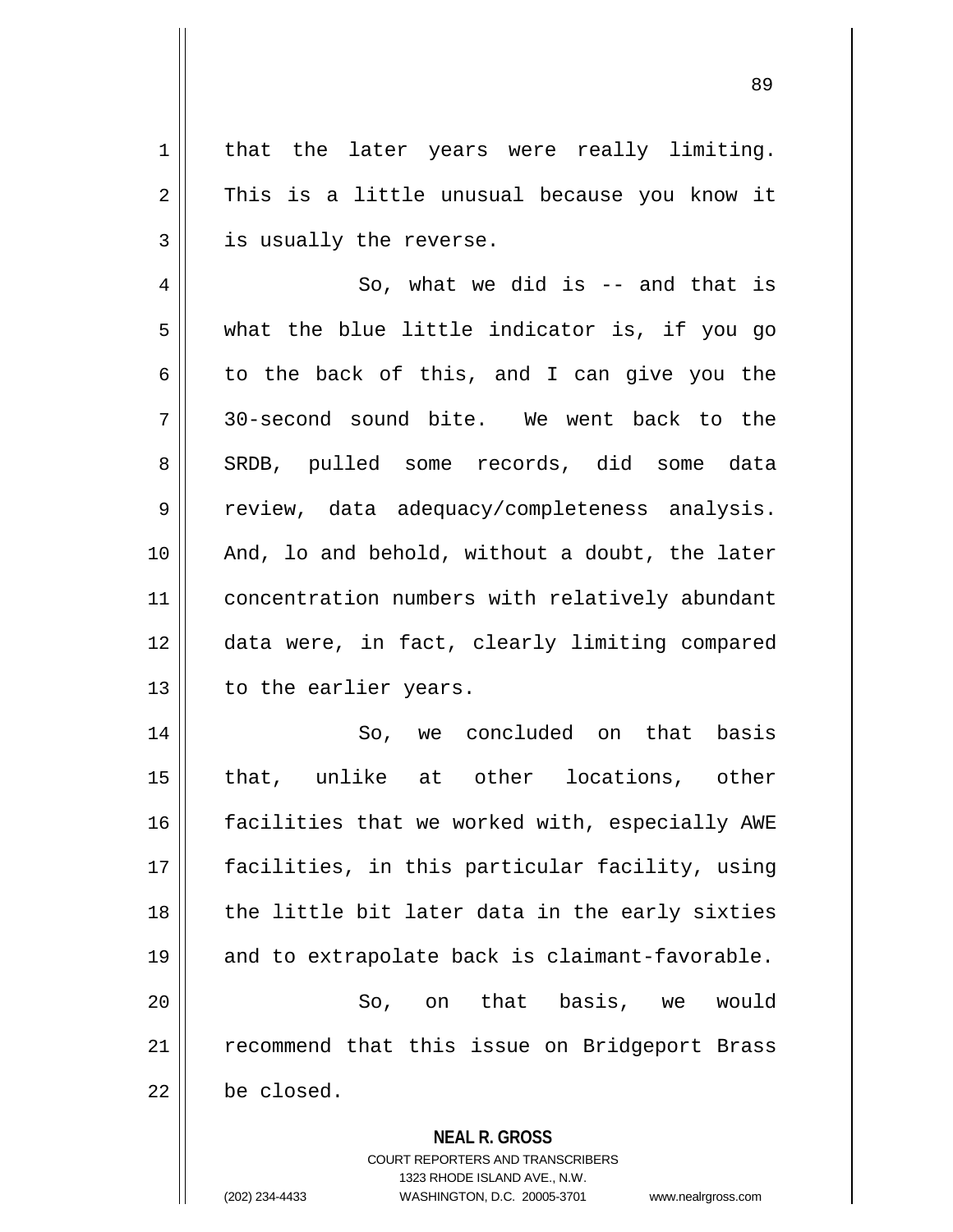**NEAL R. GROSS** COURT REPORTERS AND TRANSCRIBERS 1323 RHODE ISLAND AVE., N.W. (202) 234-4433 WASHINGTON, D.C. 20005-3701 www.nealrgross.com 1 and the data is back there. You  $2 \parallel$  could take a look, if you go back, at the  $3 \parallel$  summary in the back, to Harry's work. You see  $4 \parallel$  the workup is actually the data there. 5 CHAIR GRIFFON: John, looking at 6  $\parallel$  the table you have there, the B, BRA3 --7 DR. MAURO: Yes. 8 CHAIR GRIFFON: -- they are 9 || showing 146 people were studied in that. I 10 mean, the maximum weighted exposure was 11 exactly the same as the number of people? Or 12 is that just a coincidence? 13 || DR. MAURO: No, there is number of 14 personnel studied. 15 || CHAIR GRIFFON: Yes. 16 DR. MAURO: Okay. We have, yes -- 17 CHAIR GRIFFON: It is just a 18 | coincidence, I guess? 19 DR. MAURO: Yes, but I guess the  $20$  || important point is the concentrations. 21 | CHAIR GRIFFON: Yes. 22 DR. MAURO: Yes, that were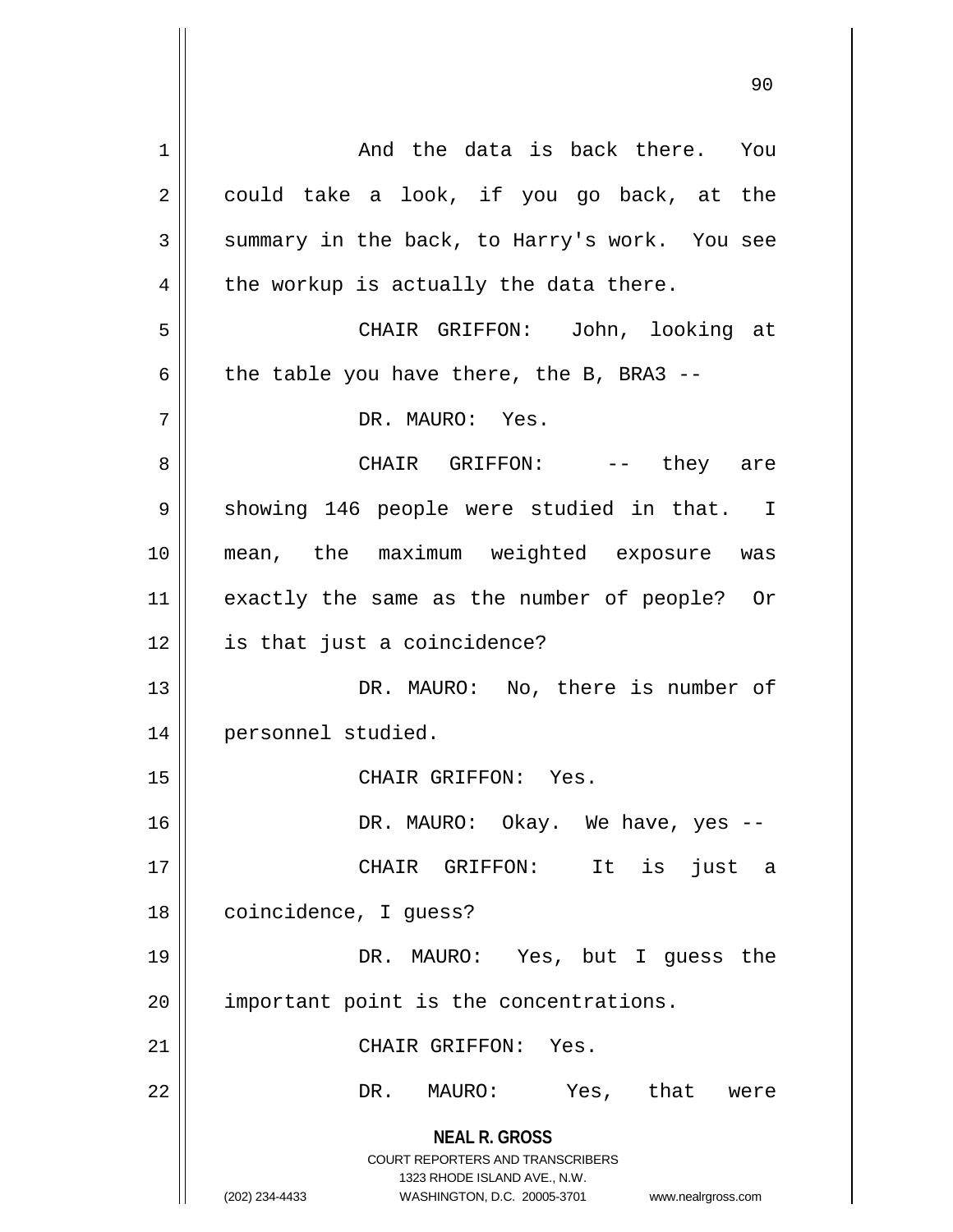1 observed in 1960 --

2 || CHAIR GRIFFON: Yes. 3 DR. MAURO: -- versus, let's say, 4 || '56. If you actually move down, that is what 5 | brought us to the point. 6 CHAIR GRIFFON: Sure. 7 DR. MAURO: Clearly, there are 8 || more personnel there, but the amount of data  $9 \parallel$  we had was much less. In the earlier years, 10 they were taking maybe one or two samples a 11 || year, while in the later years they were 12 taking more like 9-10 urine samples a year. 13 || And it is for that reason there is a richer 14 || dataset in the later years, and they came out 15 with higher concentrations also. So, we felt  $16$  that did the trick for us.

17 || But I see your question, the 146 18 versus the 17. I don't have an answer to  $19 \parallel$  that.

20 CHAIR GRIFFON: Well, and, also, 21  $\parallel$  the 146 and the 146. I mean, it is just a 22 || coincidence that the disintegrations per

> **NEAL R. GROSS** COURT REPORTERS AND TRANSCRIBERS 1323 RHODE ISLAND AVE., N.W. (202) 234-4433 WASHINGTON, D.C. 20005-3701 www.nealrgross.com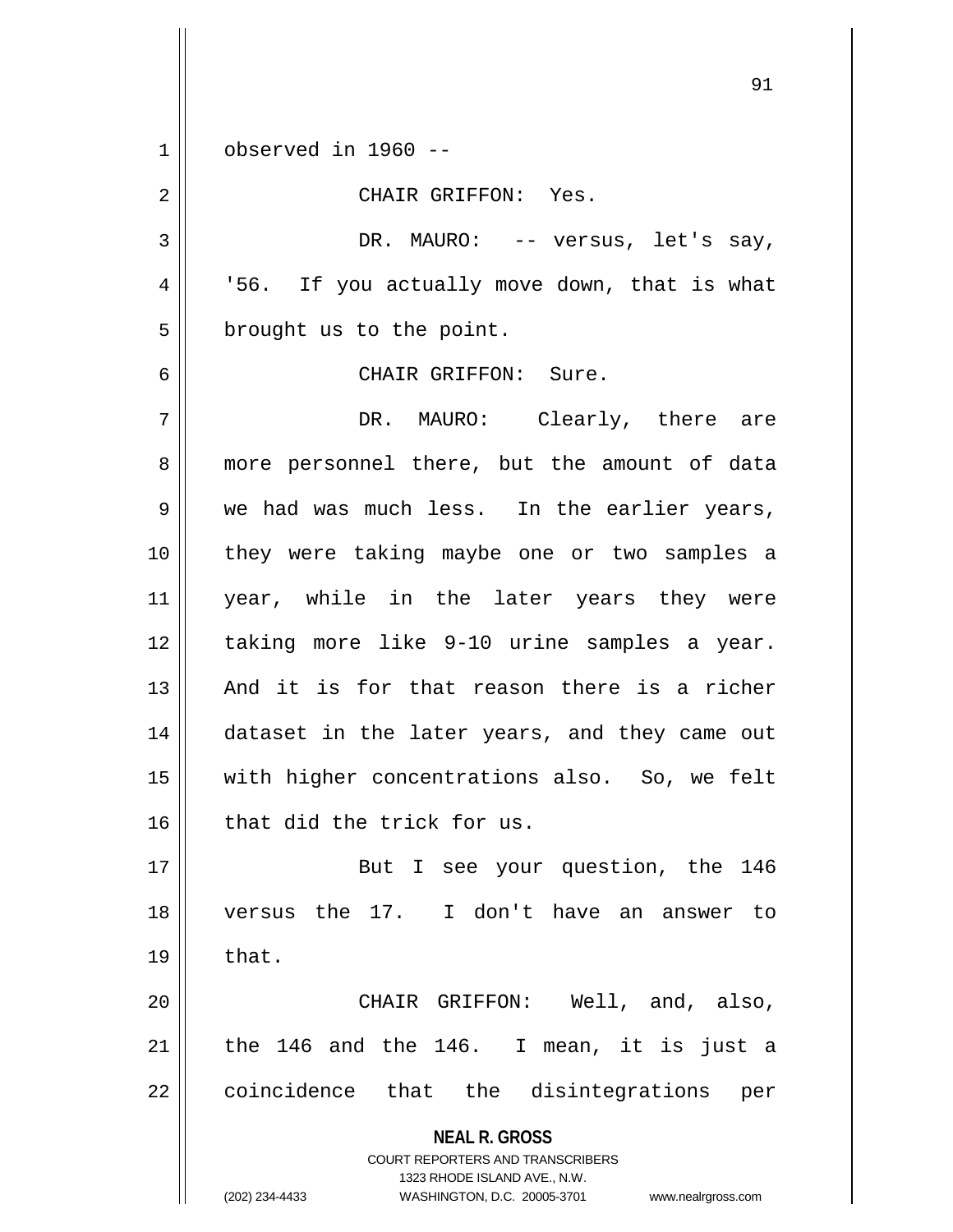**NEAL R. GROSS** COURT REPORTERS AND TRANSCRIBERS 1323 RHODE ISLAND AVE., N.W. (202) 234-4433 WASHINGTON, D.C. 20005-3701 www.nealrgross.com 1 || minute per meter cubed is exactly the same as  $2 \parallel$  the number of  $-$ 3 DR. MAURO: I would have to say I 4 || don't have an answer to that. 5 CHAIR GRIFFON: Alright. I just  $6 \parallel$  didn't know if that was like you put the wrong 7 number in the wrong field or something like  $8 \parallel$  that. 9 DR. MAURO: Yes, it is possible. 10 We could certainly go back to the original 11 || workup that Harry did and check things out, if 12 you would like. 13 CHAIR GRIFFON: I mean, I don't 14 || know. I guess I don't have so many questions 15 || on that, except that if you had 146 people 16 || studied, I understand you are saying -- that 17 must have been across the board, right? It 18 must have been everybody at the plant or 19 something? 20 DR. MAURO: Well, I believe that  $21$  they are only taking about one sample a year  $22$  | for each person --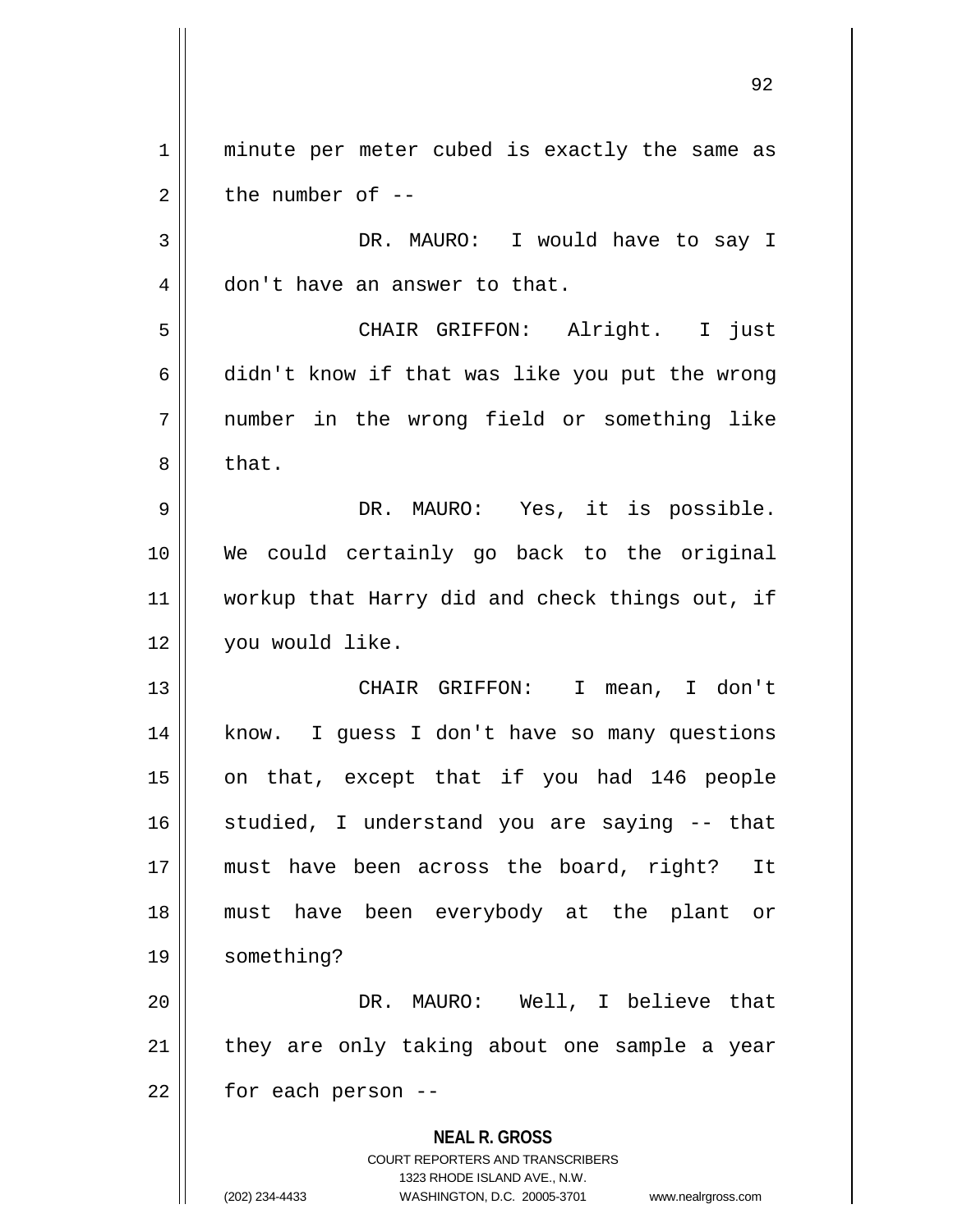|             | 93                                                                                                                                                                     |
|-------------|------------------------------------------------------------------------------------------------------------------------------------------------------------------------|
| $\mathbf 1$ | CHAIR GRIFFON: Yes.                                                                                                                                                    |
| 2           | DR. MAURO: $--$ in the early years,                                                                                                                                    |
| 3           | while in the later years they were taking a                                                                                                                            |
| 4           | lot more samples per person.                                                                                                                                           |
| 5           | CHAIR GRIFFON: I mean, I am sure                                                                                                                                       |
| 6           | you have this in your --                                                                                                                                               |
| 7           | DR. MAURO: Yes, we could pull                                                                                                                                          |
| 8           | this out.                                                                                                                                                              |
| 9           | CHAIR GRIFFON: -- richer write-                                                                                                                                        |
| 10          | up, but you have 17 people. How many samples?                                                                                                                          |
| 11          | It is a lot more samples you are saying?                                                                                                                               |
| 12          | DR. MAURO: Yes. Yes.                                                                                                                                                   |
| 13          | CHAIR GRIFFON: Yes.                                                                                                                                                    |
| 14          | DR. MAURO: In fact, the write-up,                                                                                                                                      |
| 15          | if you read the write-up -- it might be right                                                                                                                          |
| 16          | in here -- the shift that occurred was the                                                                                                                             |
| 17          | number of samples collected per year per                                                                                                                               |
| 18          | worker was much higher in the 1960 timeframe                                                                                                                           |
| 19          | than it was in the '56 timeframe. And the                                                                                                                              |
| 20          | results, also, in the dpm -- well, this is air                                                                                                                         |
| 21          | sample, but there was also bioassay sample.                                                                                                                            |
| 22          | So, I guess that is the best I can                                                                                                                                     |
|             | <b>NEAL R. GROSS</b><br><b>COURT REPORTERS AND TRANSCRIBERS</b><br>1323 RHODE ISLAND AVE., N.W.<br>(202) 234-4433<br>WASHINGTON, D.C. 20005-3701<br>www.nealrgross.com |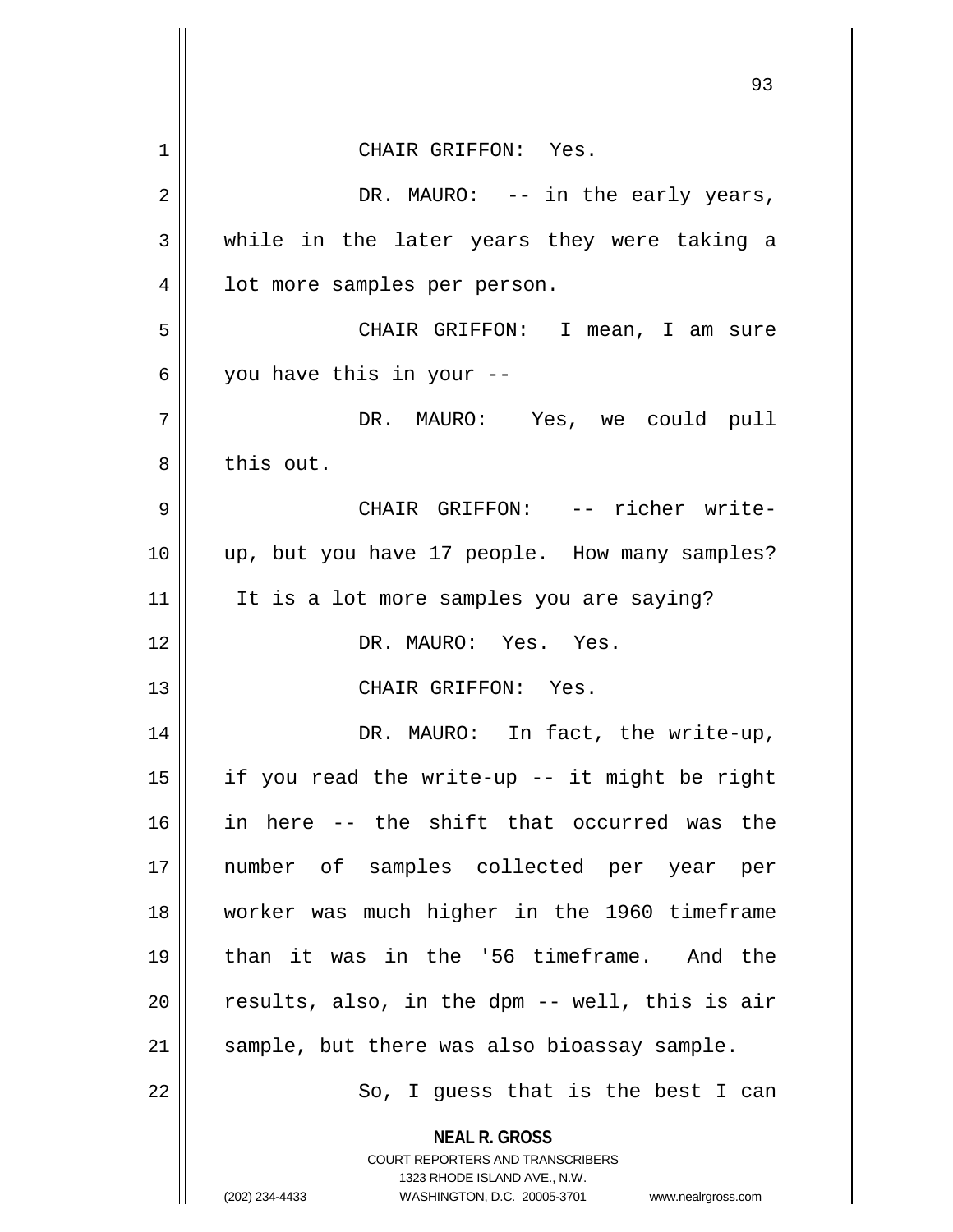$1 \parallel$  do at this time.

| $\overline{2}$ | CHAIR GRIFFON: Yes, yes. And you                                                                                                                                       |
|----------------|------------------------------------------------------------------------------------------------------------------------------------------------------------------------|
| 3              | are confident that the reason they went down                                                                                                                           |
| 4              | to 17, they honed in on the more-likely-                                                                                                                               |
| 5              | exposed people? Is that the sense you have                                                                                                                             |
| 6              | $or$ $--$                                                                                                                                                              |
| 7              | DR. MAURO: I am sorry, I can't --                                                                                                                                      |
| 8              | CHAIR GRIFFON: Okay.                                                                                                                                                   |
| 9              | DR. MAURO: I can't be<br>that                                                                                                                                          |
| 10             | specific. As I said, we could actually pull                                                                                                                            |
| 11             | together the report. It may very well be on                                                                                                                            |
| 12             | file.                                                                                                                                                                  |
| 13             | What we have captured here was the                                                                                                                                     |
| 14             | essence of it. And certainly, we could have                                                                                                                            |
| 15             | done a better job in telling the full story,                                                                                                                           |
| 16             | but I would have to run down the full report                                                                                                                           |
| 17             | that we did.                                                                                                                                                           |
| 18             | In effect, what we were trying to                                                                                                                                      |
| 19             | do here is confirm the statement made by NIOSH                                                                                                                         |
| 20             | that the concentrations were higher in the                                                                                                                             |
| 21             | later years where we had more data.<br>So,                                                                                                                             |
| 22             | extrapolation back seemed to be reasonable.                                                                                                                            |
|                | <b>NEAL R. GROSS</b><br><b>COURT REPORTERS AND TRANSCRIBERS</b><br>1323 RHODE ISLAND AVE., N.W.<br>(202) 234-4433<br>WASHINGTON, D.C. 20005-3701<br>www.nealrgross.com |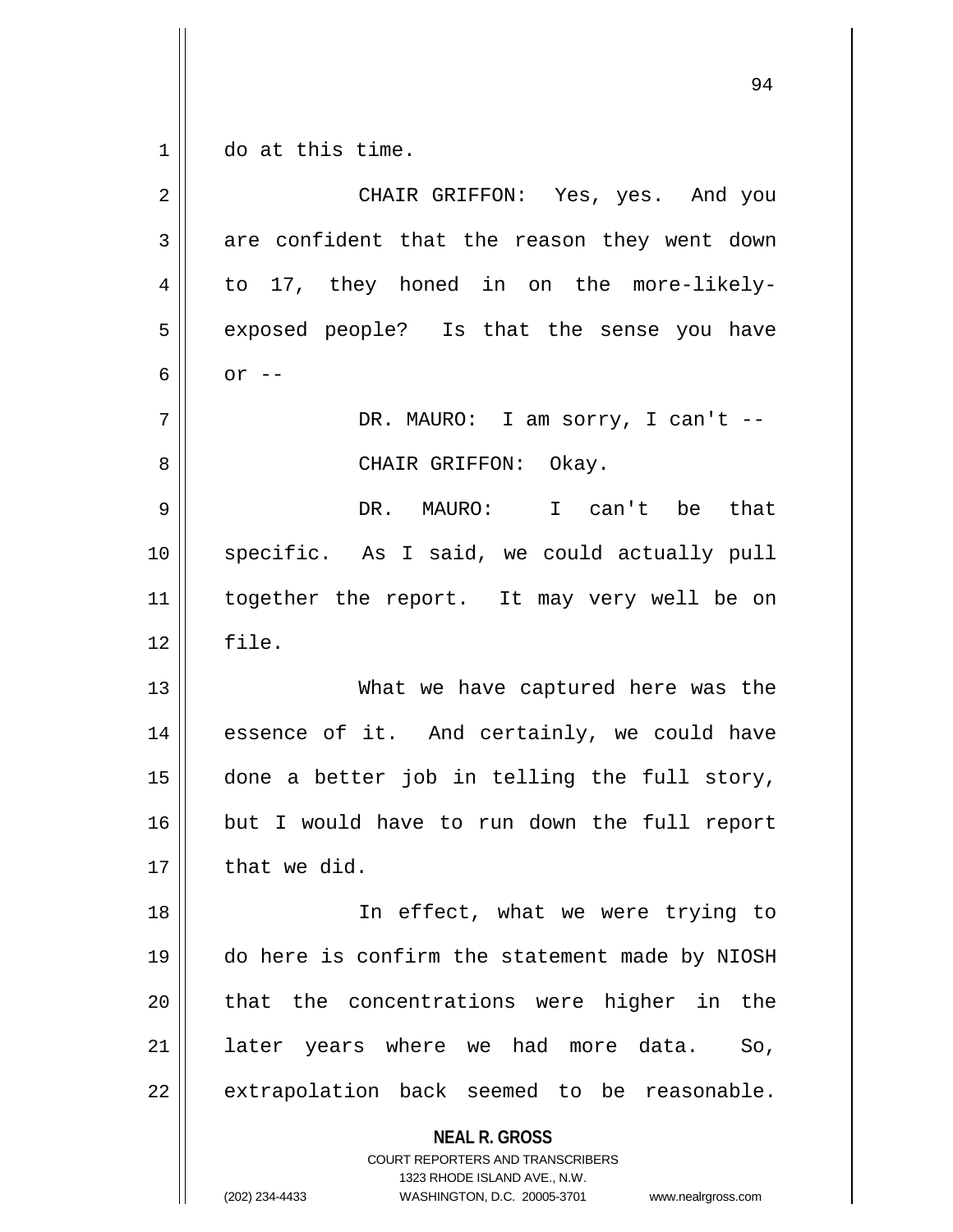**NEAL R. GROSS** COURT REPORTERS AND TRANSCRIBERS 1323 RHODE ISLAND AVE., N.W. (202) 234-4433 WASHINGTON, D.C. 20005-3701 www.nealrgross.com 1 || And we went and checked that independently and  $2 \parallel$  ran down the SRDB reports and confirmed that. 3 || I guess that is about the level of 4 || granularity I can give you at this time. 5 || MEMBER CLAWSON: Hey, Mark. 6 CHAIR GRIFFON: Yes? 7 || MEMBER CLAWSON: Looking at this, 8 || I am just reading a little bit here, and it is  $9 \parallel$  talking about there is a total of 14 different 10 types of uranium handlers investigated, and 11 then it goes into a total of nine job 12 || categories that were studied, meaning that 13 there was other -- were there other ones that 14 | they excluded out of this? 15 MEMBER MUNN: That was what HASL  $16 \parallel 85$  did. 17 || MEMBER CLAWSON: Okay. 18 || CHAIR GRIFFON: Right, which is 19 what we have to work with. 20 MEMBER MUNN: Yes. 21 CHAIR GRIFFON: Yes. And, yes, I  $22$  || had the same question, Brad. It seems like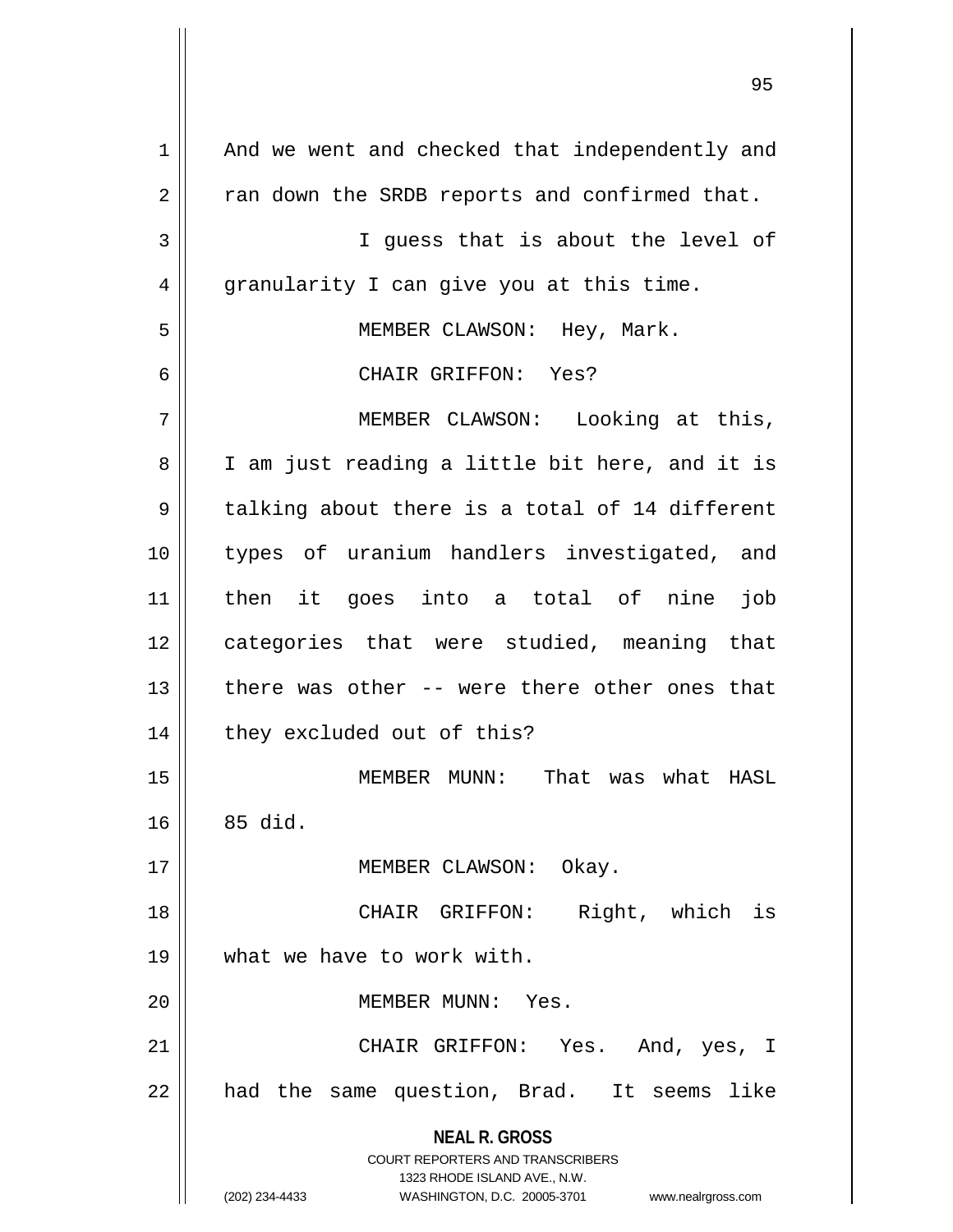**NEAL R. GROSS** COURT REPORTERS AND TRANSCRIBERS 1323 RHODE ISLAND AVE., N.W. (202) 234-4433 WASHINGTON, D.C. 20005-3701 www.nealrgross.com  $1 \parallel$  they honed in on job categories that were most 2 | likely exposed, I would guess. 3 MEMBER CLAWSON: Right. That was  $4 \parallel$  what I was trying to get the feel; are these  $5$  | the highest exposed or  $-$ -6 CHAIR GRIFFON: Yes. I mean, that  $7 \parallel$  is the quess I would have, but I don't know. 8 John said he wasn't sure. 9 DR. MAURO: Yes, I can't speak to  $10$  | that until I go back to the original work. 11 || CHAIR GRIFFON: Right. 12 MEMBER MUNN: The write-up says 13 || they calculated the exposures of individuals 14 || rather than using the collection of exposure 15 || readings, irrespective of identity. And so, 16 it spanned a wider range than that of the 17 collective distribution. So they looked at 18 || what they considered the widest possible range 19 | of workers. 20 CHAIR GRIFFON: Well, yes, I think 21  $\parallel$  that is just SC&A's analysis of the data. 22 || MEMBER MUNN: Yes, it was.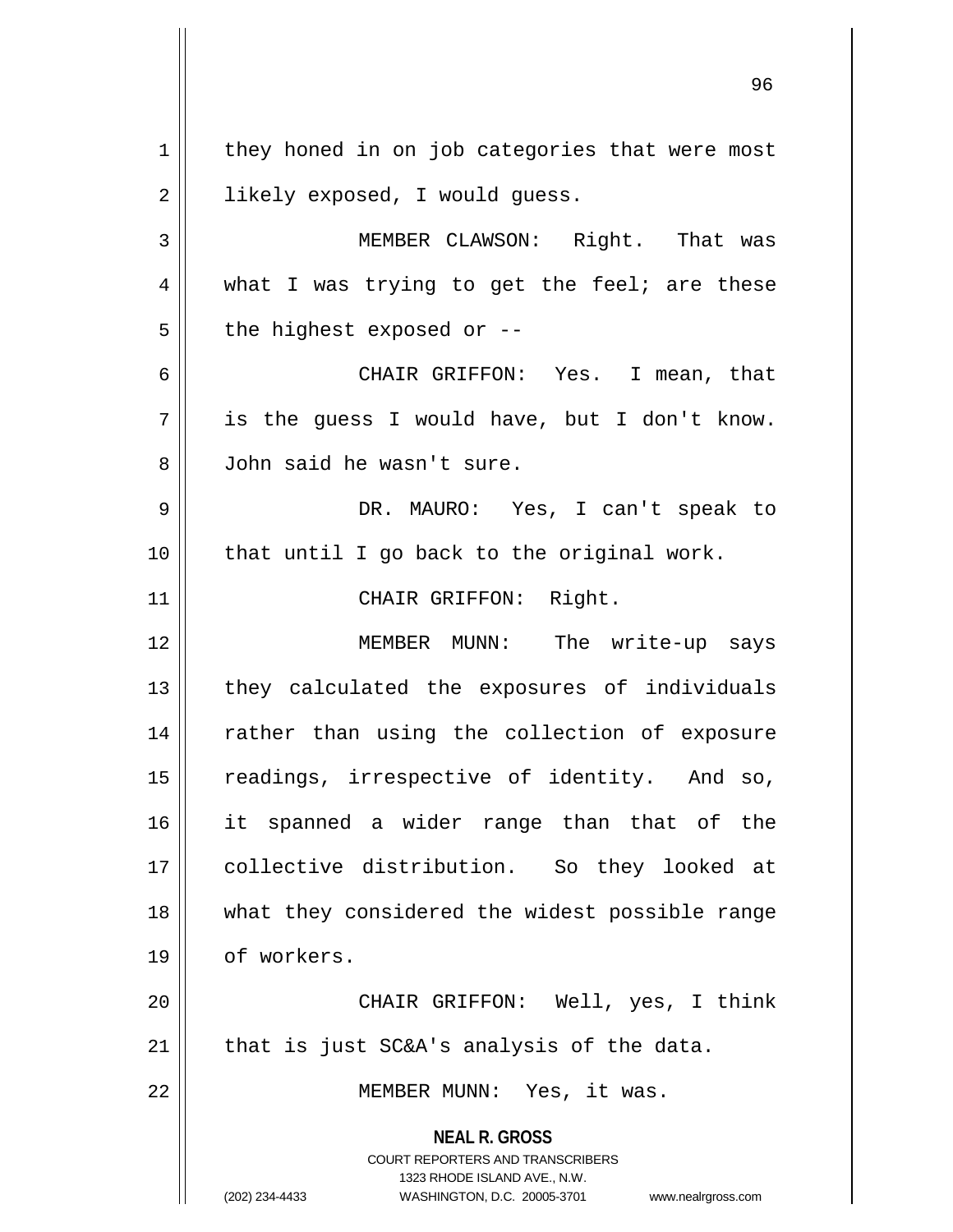**NEAL R. GROSS** COURT REPORTERS AND TRANSCRIBERS 1323 RHODE ISLAND AVE., N.W. (202) 234-4433 WASHINGTON, D.C. 20005-3701 www.nealrgross.com 1 CHAIR GRIFFON: Yes, yes. 2 MEMBER MUNN: That is correct. 3 CHAIR GRIFFON: Individual versus 4 | collective distribution, I guess, yes. 5 || MEMBER MUNN: Correct. 6 MR. STIVER: Mark, would you like 7 || us to track down that report for you? 8 CHAIR GRIFFON: I mean, do others 9 | have comments on that? 10 MEMBER CLAWSON: I, myself, I 11 would actually like to -- 12 CHAIR GRIFFON: Yes. 13 MEMBER CLAWSON: I understand 14 || where they are going out with this. 15 || CHAIR GRIFFON: Yes. 16 MEMBER CLAWSON: And I understand 17 || the recommendation. But, unfortunately, some 18 || of the numbers don't quite jibe to me. I 19 would like to be able to see the actual whole 20 | report. 21 MR. HINNEFELD: When you say full  $22$  || report, do you mean the report that Harry --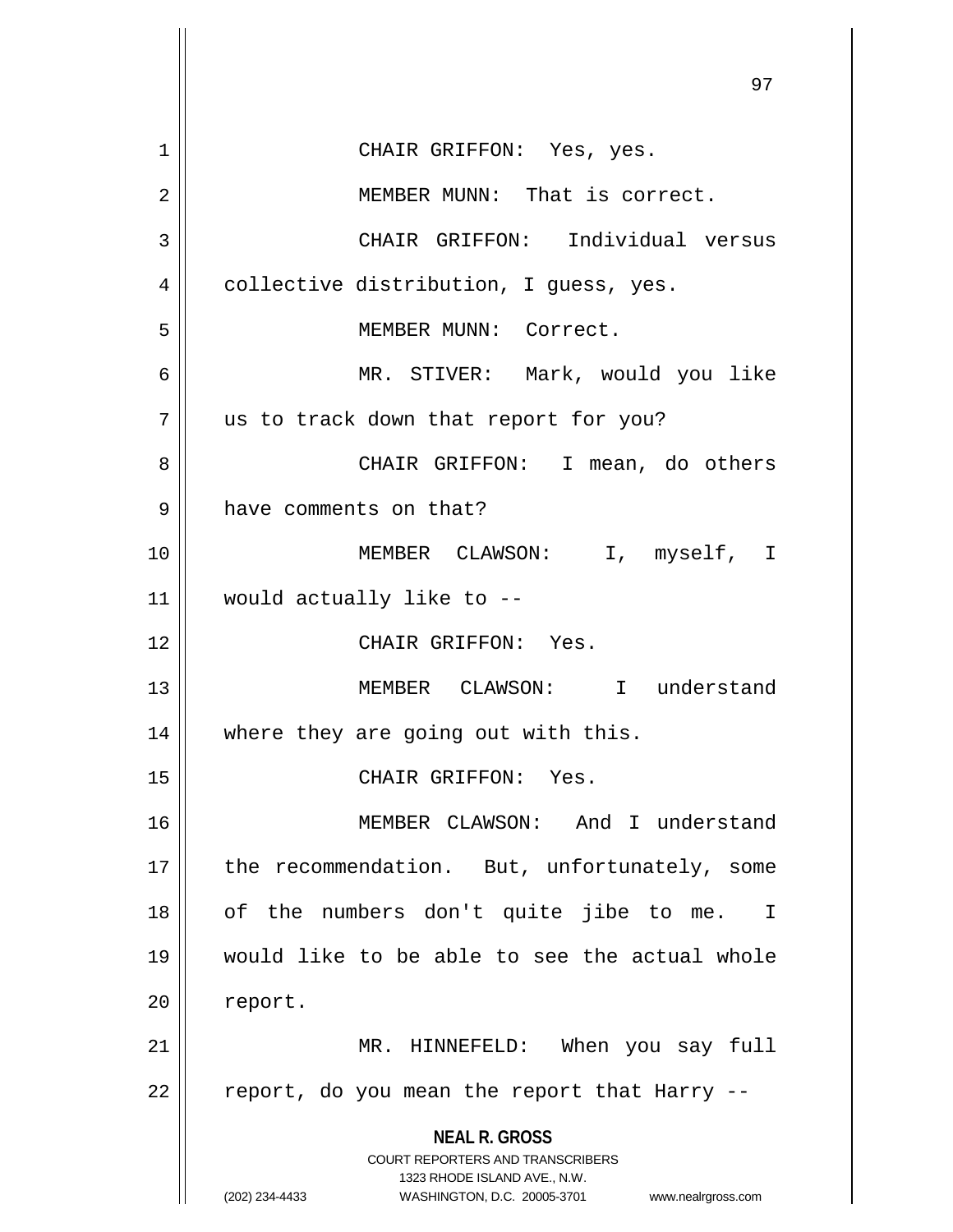|    | 98                                                                                                                                                                     |
|----|------------------------------------------------------------------------------------------------------------------------------------------------------------------------|
| 1  | MEMBER CLAWSON: Yes, Harry --                                                                                                                                          |
| 2  | MR. STIVER: SC&A has reviewed it                                                                                                                                       |
| 3  | after HASL 85, is what you are saying. It is                                                                                                                           |
| 4  | HASL 85. We have got an SRDB citation for it                                                                                                                           |
| 5  | right here.                                                                                                                                                            |
| 6  | CHAIR GRIFFON: Yes. No, more of                                                                                                                                        |
| 7  | the full SC&A write-up I think is what you are                                                                                                                         |
| 8  | after right now, isn't it?                                                                                                                                             |
| 9  | MEMBER CLAWSON: That is all I                                                                                                                                          |
| 10 | want, yes.                                                                                                                                                             |
| 11 | CHAIR GRIFFON: Yes.                                                                                                                                                    |
| 12 | MR. STIVER: John, this is Stiver.                                                                                                                                      |
| 13 | Could you get a hold of Harry --                                                                                                                                       |
| 14 | DR. MAURO: Sure.                                                                                                                                                       |
| 15 | MR. STIVER: -- or maybe Nancy,                                                                                                                                         |
| 16 | and see if we can track that report down --                                                                                                                            |
| 17 | DR. MAURO: Yes.                                                                                                                                                        |
| 18 | MR. STIVER: -- and send it to the                                                                                                                                      |
| 19 | Work Group?                                                                                                                                                            |
| 20 | DR. MAURO: I will take care of                                                                                                                                         |
| 21 | it.                                                                                                                                                                    |
| 22 | Okay.<br>MR.<br>STIVER:<br>Great.                                                                                                                                      |
|    | <b>NEAL R. GROSS</b><br><b>COURT REPORTERS AND TRANSCRIBERS</b><br>1323 RHODE ISLAND AVE., N.W.<br>WASHINGTON, D.C. 20005-3701<br>(202) 234-4433<br>www.nealrgross.com |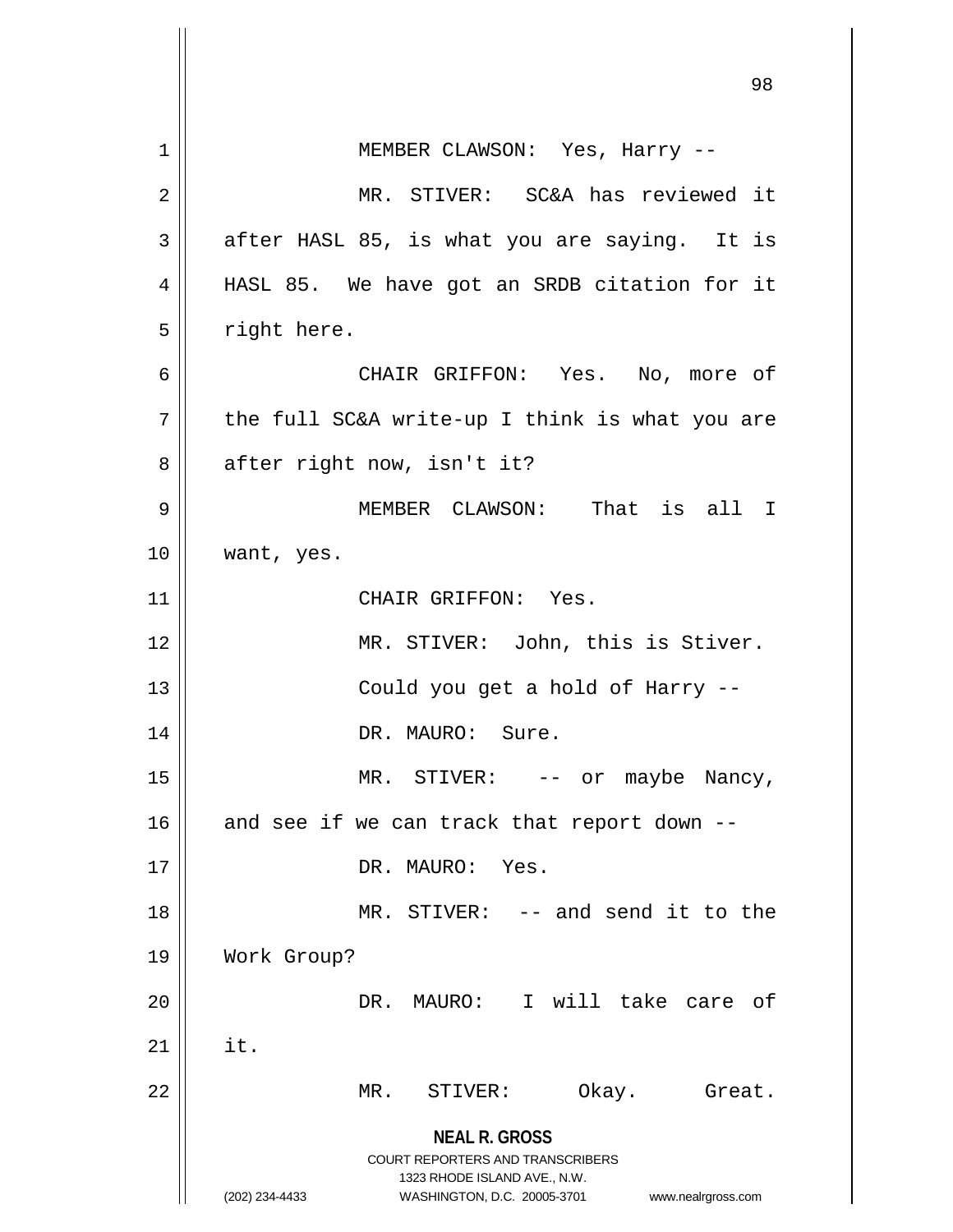Thanks.

| 2  | CHAIR GRIFFON: Assuming we are                                                                                                                                         |
|----|------------------------------------------------------------------------------------------------------------------------------------------------------------------------|
| 3  | okay with that, that takes us through a lot of                                                                                                                         |
| 4  | the findings, right, on --                                                                                                                                             |
| 5  | DR. MAURO: No.                                                                                                                                                         |
| 6  | CHAIR GRIFFON: Or they are                                                                                                                                             |
| 7  | different, separate issues? Okay.                                                                                                                                      |
| 8  | DR. MAURO: No, they are                                                                                                                                                |
| 9  | substantive --                                                                                                                                                         |
| 10 | CHAIR GRIFFON: Okay. Okay.                                                                                                                                             |
| 11 | DR. MAURO: -- substantially                                                                                                                                            |
| 12 | different issues.                                                                                                                                                      |
| 13 | CHAIR GRIFFON: All right.                                                                                                                                              |
| 14 | DR. MAURO: For example, the next                                                                                                                                       |
| 15 | one, Finding 2, is different in nature.                                                                                                                                |
| 16 | CHAIR GRIFFON: Okay. So, let's                                                                                                                                         |
| 17 | go on to that for now, Finding 2, yes.                                                                                                                                 |
| 18 | DR. MAURO: Yes, and I will try to                                                                                                                                      |
| 19 | be brief on this.                                                                                                                                                      |
| 20 | <b>Now</b><br>this case has to do with                                                                                                                                 |
| 21 | external exposure and something that<br>is                                                                                                                             |
| 22 | referred to as correlated versus uncorrelated                                                                                                                          |
|    | <b>NEAL R. GROSS</b><br><b>COURT REPORTERS AND TRANSCRIBERS</b><br>1323 RHODE ISLAND AVE., N.W.<br>(202) 234-4433<br>WASHINGTON, D.C. 20005-3701<br>www.nealrgross.com |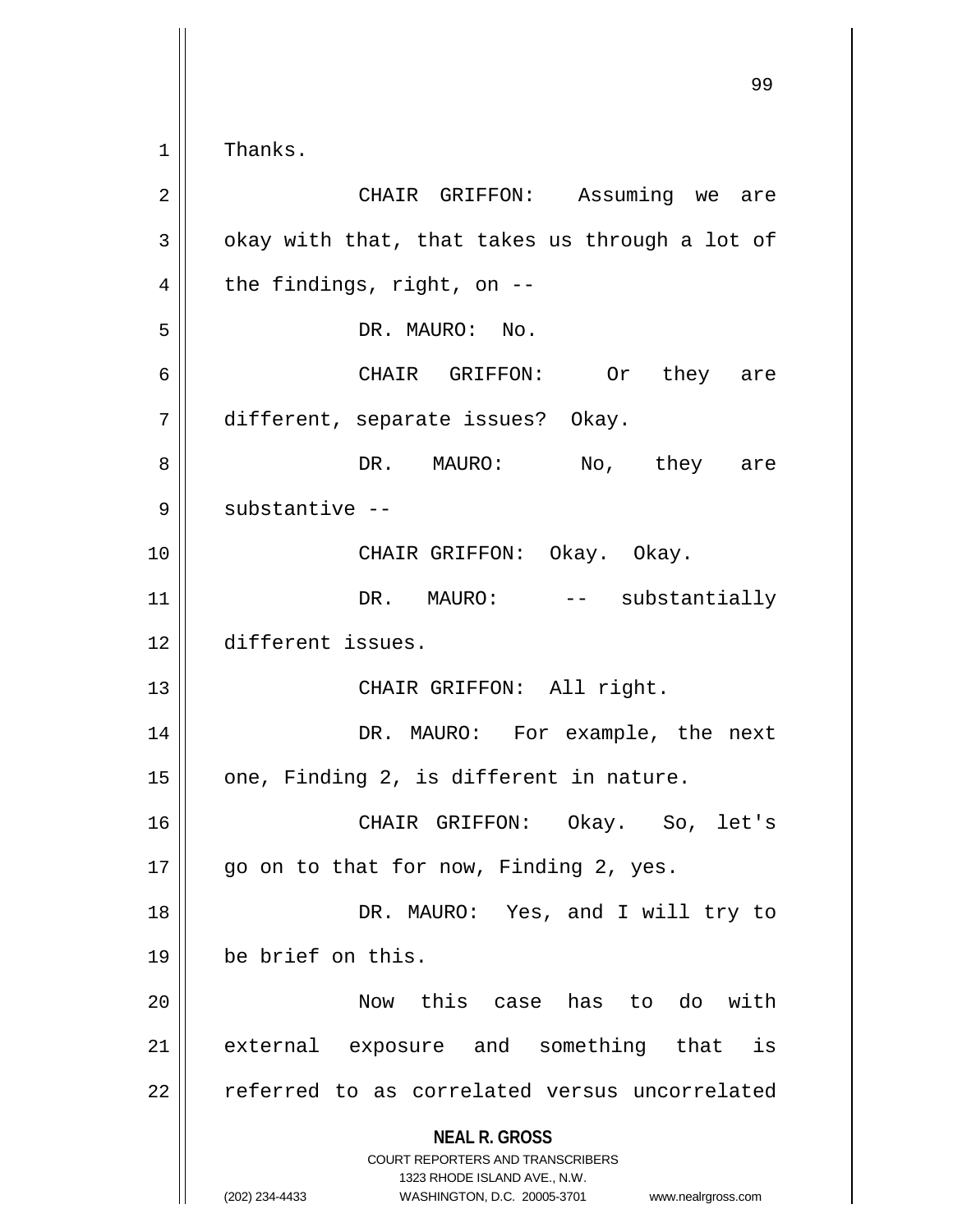**NEAL R. GROSS** COURT REPORTERS AND TRANSCRIBERS  $1 \parallel$  data when you are building a coworker model. 2 CHAIR GRIFFON: Yes. 3 DR. MAURO: Okay. The best way I 4 think about it is let's say you have 100 5 || people, and each person had one measurement  $6 \parallel$  taken a month, okay, a film badge reading.  $7 \parallel$  So, in theory, what you have got here is 100 8 || people times 12. You have 1200 numbers, let's  $9 \parallel$  say, in a given year. 10 What you can do is, let's say you 11 pooled all those numbers together. So, you 12 have these 1200 numbers in a pool with no 13 || personal identifiers. And you said, okay, I 14 am going to use these data to build a coworker 15 model for the workers I don't have data for. 16 But, certainly, for the workers I do have 17 data, I could use the data to reconstruct 18 designeright their external doses. 19 || But if I don't have data for some  $20$  || people and I want to build a coworker model, I  $21$  am going to take these 1200 numbers, and I am  $22 \parallel$  going to go in and, since they are monthly

1323 RHODE ISLAND AVE., N.W.

(202) 234-4433 WASHINGTON, D.C. 20005-3701 www.nealrgross.com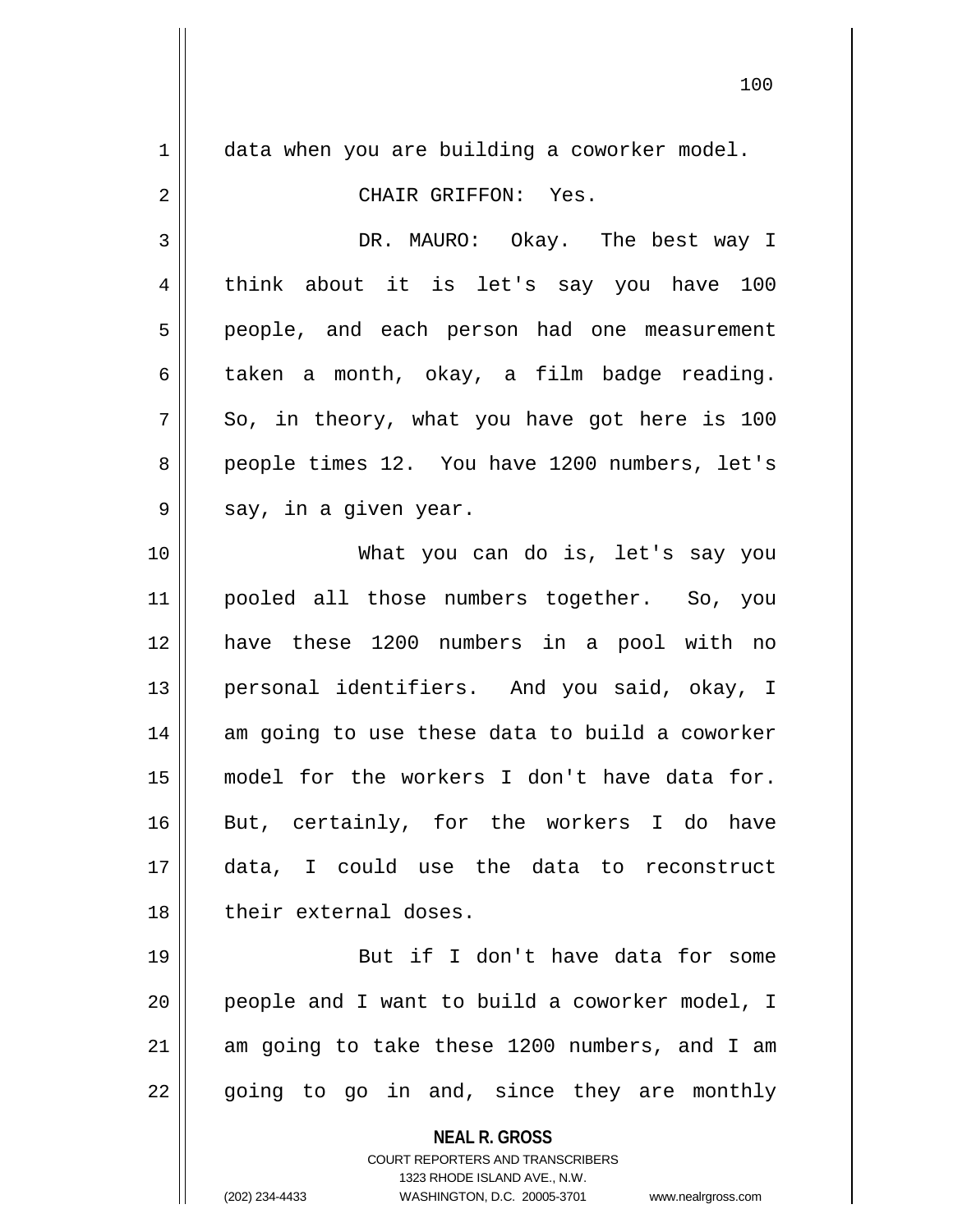$1 \parallel$  readings -- now it turns out I think they were 2 || more than monthly, but let's just, for the  $3 \parallel$  sake of the understanding conceptually it was 4 done.

5 You go in and you say, well, that 6 means for any given worker, there are 12 7 || readings. So, let's go in and randomly pick 8 from the 1200 numbers 12 and add them up, and 9 || that would give you one random estimate of 10 what a person's dose would be for the year.

11 || Then, I go in and do it again, and 12 I do it again, and I do it again. And in the  $13$  end, you have got a collection of annual 14 || doses, if you are following me, that are taken 15 || from this pool. And then, you plot that and 16 || you pick off the upper 95th percentile. Okay?  $17$  | Stay with me.

18 This would be considered 19 uncorrelated data. That is, you have taken 20 || the pool of numbers, you are not assigning  $21$  | them to any people, and just pulling numbers 22 | out. Alright?

**NEAL R. GROSS**

COURT REPORTERS AND TRANSCRIBERS 1323 RHODE ISLAND AVE., N.W. (202) 234-4433 WASHINGTON, D.C. 20005-3701 www.nealrgross.com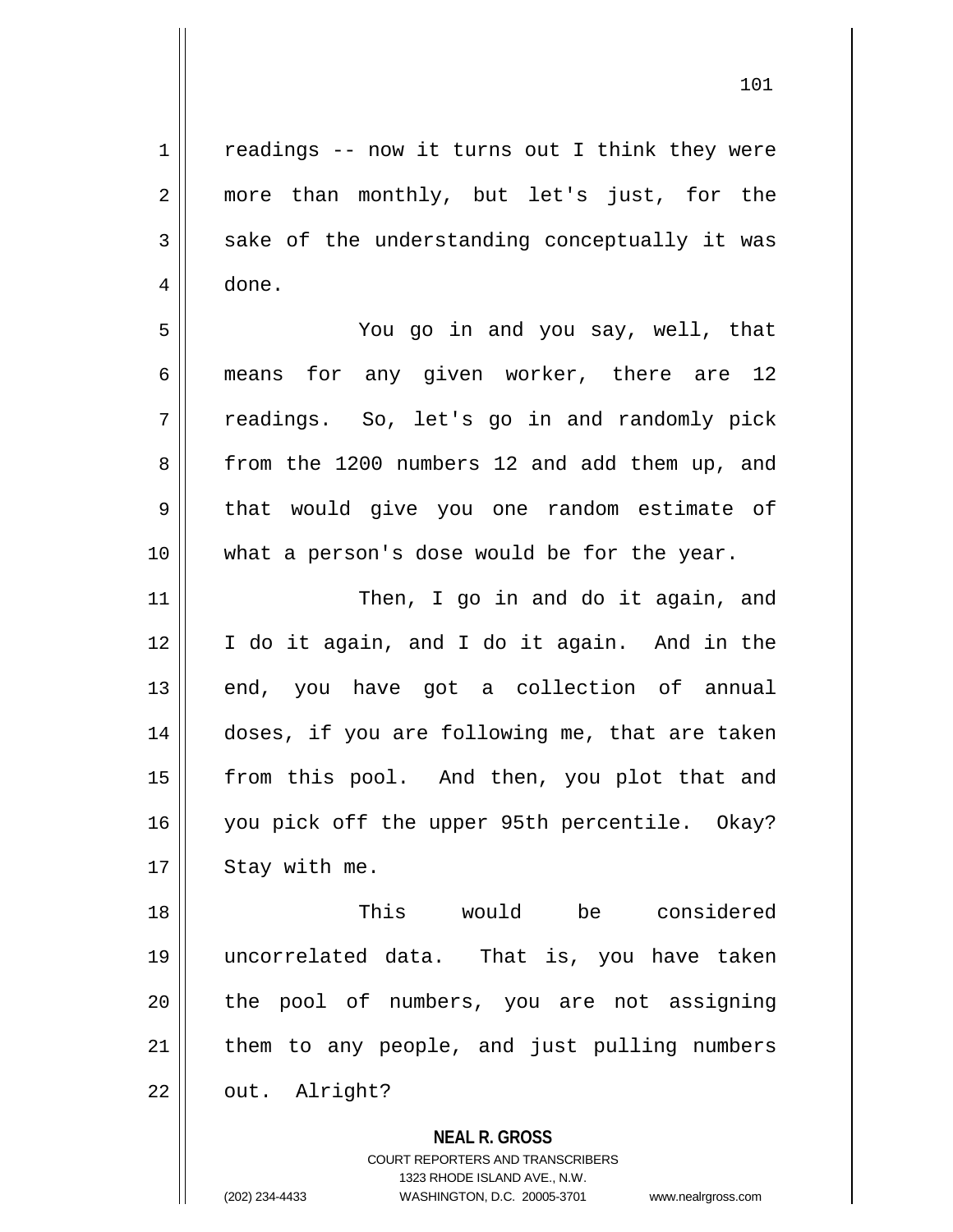| 1  | We reviewed the coworker model                           |
|----|----------------------------------------------------------|
| 2  | that was done. At the time we did the review,            |
| 3  | NIOSH claimed that they did an uncorrelated --           |
| 4  | I'm sorry. Correlated would be I don't                   |
| 5  | randomly go in and I sort them by people. I              |
| 6  | say, no, I am going to take Person No. 1, take           |
| 7  | his monthly readings. That is Person No. 1.              |
| 8  | That is his dose. And then, Person No. 2,                |
| 9  | that is his dose. That would be correlated.              |
| 10 | That is, I am grouping the numbers by people.            |
| 11 | From there, I would have these 100                       |
| 12 | people, each one with their real annual dose.            |
| 13 | And that would be a different way to come at             |
| 14 | the problem. And then, I would take that real            |
| 15 | annual dose or real people and plot that and             |
| 16 | pick off the 95th percentile.                            |
| 17 | So, when we reviewed NIOSH's work,                       |
| 18 | believed that they processed<br>the<br>we                |
| 19 | information as if it was uncorrelated.<br>And            |
| 20 | that is important because, if you actually               |
| 21 | have a group of people that tend to have the             |
| 22 | highest exposures, by doing it uncorrelated,             |
|    | <b>NEAL R. GROSS</b><br>COURT REPORTERS AND TRANSCRIBERS |

1323 RHODE ISLAND AVE., N.W.

 $\mathsf{II}$ 

(202) 234-4433 WASHINGTON, D.C. 20005-3701 www.nealrgross.com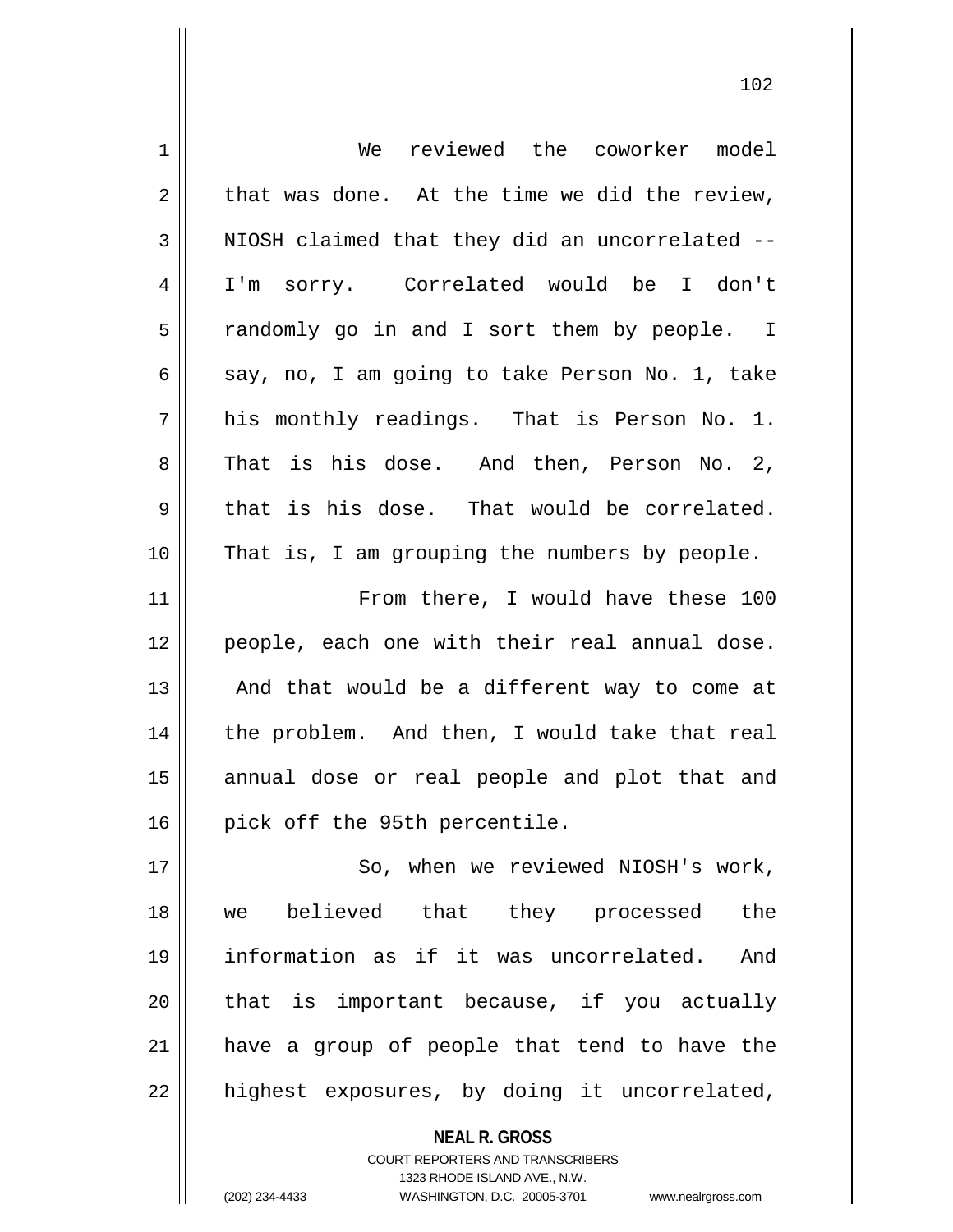1 you are not going to get a good representation  $2 \parallel$  of the spread.

3 So, we expressed concern that we 4 || think their coworker model where they said, we 5 || went through this process and picked off the 6 upper 95th percentile, and are using that as  $7 \parallel$  our coworker model, we went ahead and checked 8 || that both using a correlated approach and an 9 uncorrelated approach. And we ended up coming 10 up with exposures that were twice those of 11 NIOSH. We felt that there was something wrong 12 || with the way they did their work.

13 Well, it turns out we went back 14 and re-performed the analysis, taking each 15 || person where we had data. And say let's take 16 Person No. 1. Let's get his annual dose. 17 Let's get Person No. 2.

18 And the outcome was a graph that 19 you could see in the plot. It turns out, when 20 || you pick off the upper 95th percentile, we 21 || rechecked the numbers, basically. We went  $22$  || back and redid them and said let's do it by

**NEAL R. GROSS**

COURT REPORTERS AND TRANSCRIBERS 1323 RHODE ISLAND AVE., N.W. (202) 234-4433 WASHINGTON, D.C. 20005-3701 www.nealrgross.com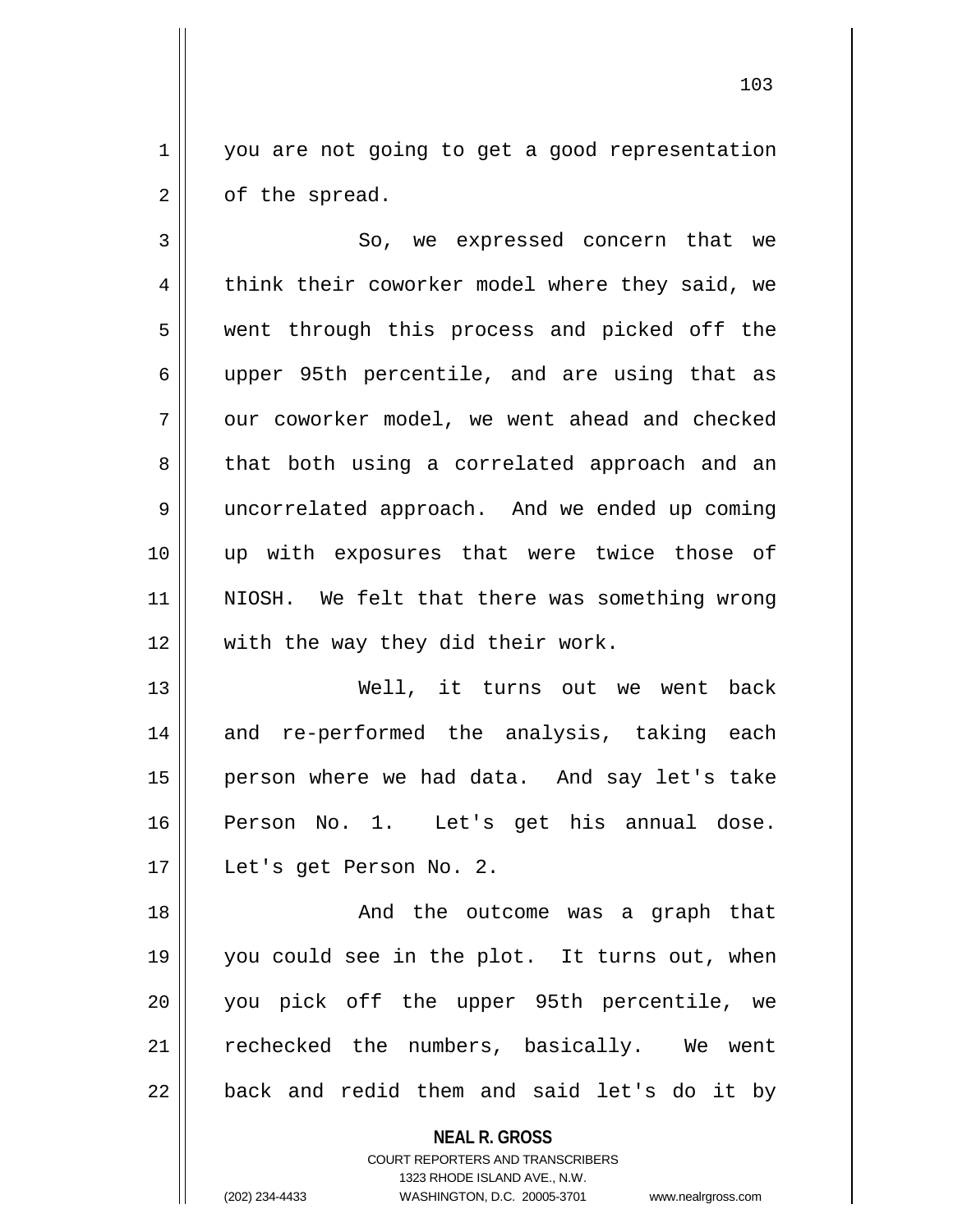**NEAL R. GROSS** COURT REPORTERS AND TRANSCRIBERS 1323 RHODE ISLAND AVE., N.W. (202) 234-4433 WASHINGTON, D.C. 20005-3701 www.nealrgross.com 1 | correlated approach, pick off the upper 95th  $2 \parallel$  percentile, and see how different that is for  $3 \parallel$  the 95th percentile that NIOSH is using. And 4 || it turns out that we ended up matching their 5 number. 6 || So, after revisiting the issue, we 7 concluded that NIOSH was correct all along,  $8 \parallel$  and we are recommending that we close this 9 issue. 10 MEMBER MUNN: Wonderful. That 11 || explains why I was so pleased when I saw that 12 graph. 13 DR. MAURO: Yes. 14 || MEMBER MUNN: Yes. 15 DR. MAURO: And we believe it is  $16$  the right way to do it for building a coworker 17 || model for external exposures. 18 MEMBER MUNN: Wonderful. 19 DR. MAURO: I hope that everybody 20 understood that. That statistics stuff always  $21$  shakes me up a bit. 22 MEMBER KOTELCHUCK: And in the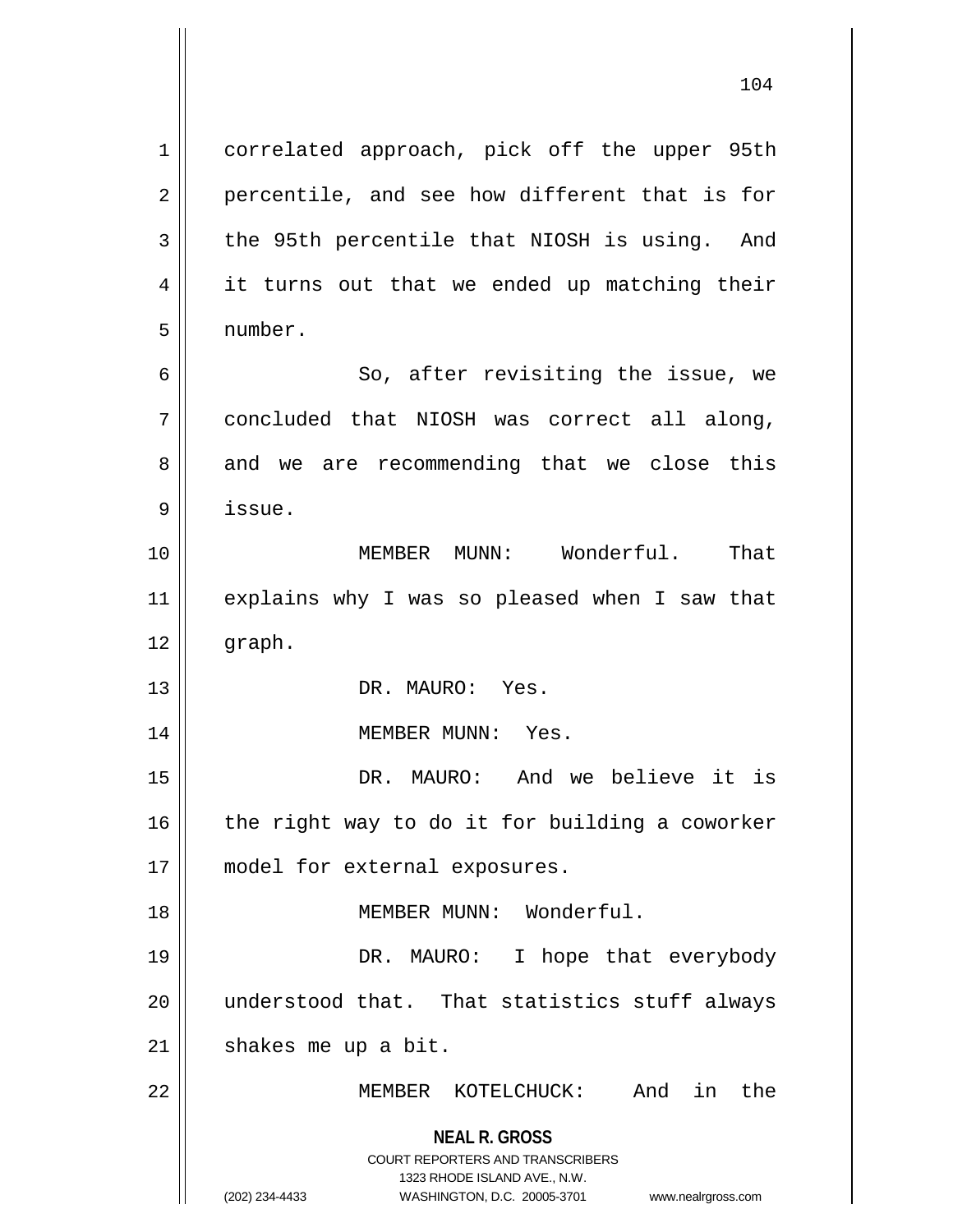1 end, NIOSH chose which model?

| $\overline{2}$ | DR. MAURO: Yes. We thought, I                                                                       |
|----------------|-----------------------------------------------------------------------------------------------------|
| 3              | have to say we thought that they did an                                                             |
| 4              | uncorrelated analysis. In fact, they came up                                                        |
| 5              | with this number. And when we checked it, we                                                        |
| 6              | went through it and did our own statistical                                                         |
| 7              | workup in our own way. If the numbers were                                                          |
| 8              | correlated -- we didn't actually do it by                                                           |
| $\mathsf 9$    | person.                                                                                             |
| 10             | So, when we originally did our                                                                      |
| 11             | check, there are certain statistical                                                                |
| 12             | techniques that many of you may be familiar                                                         |
| 13             | with. And if Harry was on the line, I am sure                                                       |
| 14             | he could explain it better than I could. But                                                        |
| 15             | there are statistical techniques where you                                                          |
| 16             | could take your population of 1200 film badge                                                       |
| 17             | readings and establish some degree of                                                               |
| 18             | correlation between numbers, higher numbers                                                         |
| 19             | lower numbers, as if there is<br>and<br>a                                                           |
| 20             | relationship between them.                                                                          |
| 21             | And he processed them as if they                                                                    |
| 22             | were correlated. He ended up coming up with                                                         |
|                | <b>NEAL R. GROSS</b>                                                                                |
|                | COURT REPORTERS AND TRANSCRIBERS                                                                    |
|                | 1323 RHODE ISLAND AVE., N.W.<br>(202) 234-4433<br>WASHINGTON, D.C. 20005-3701<br>www.nealrgross.com |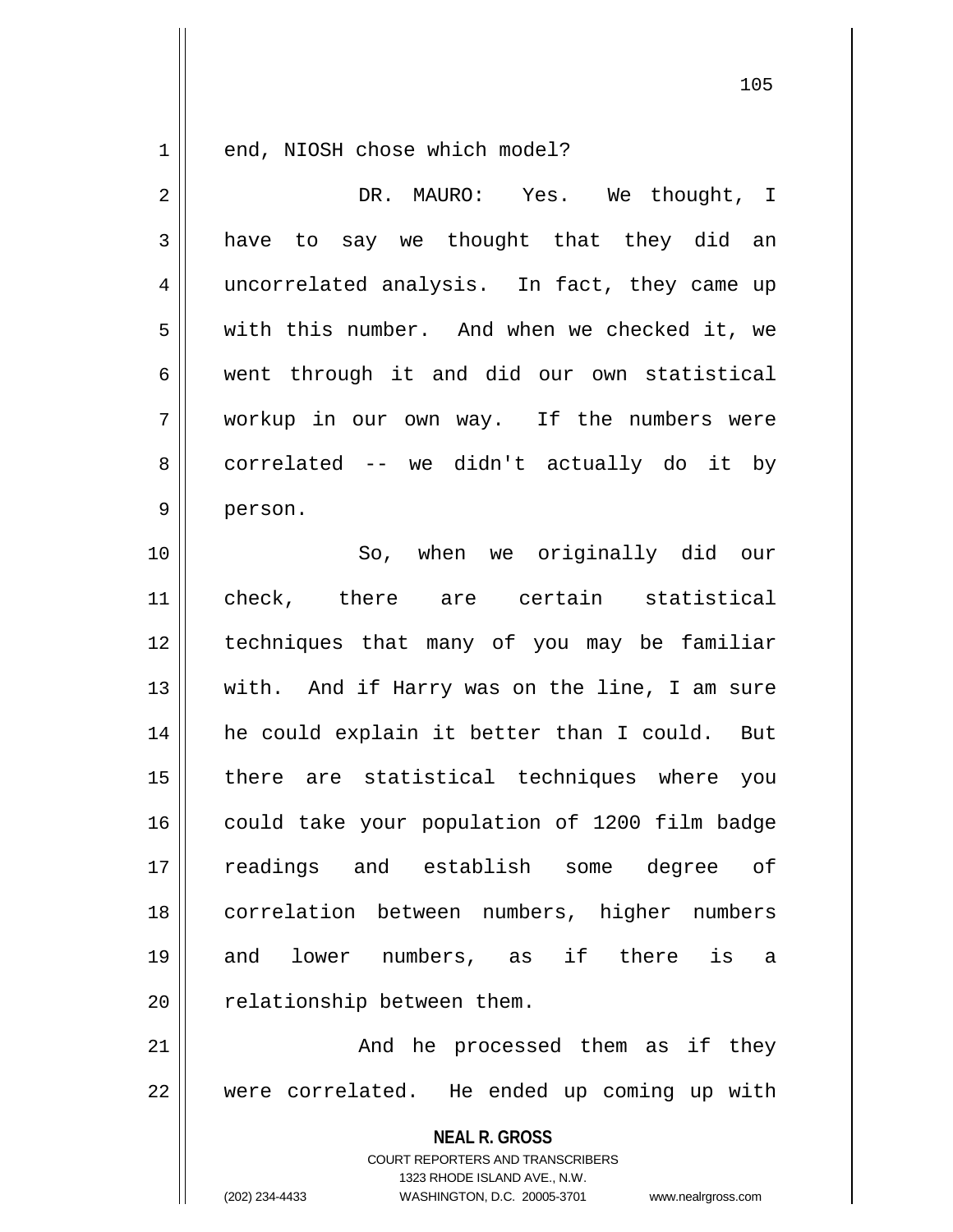1 an upper 95th percentile dose when he treated  $2 \parallel$  the data as if it was correlated, with a value  $3 \parallel$  that was twice that that NIOSH selected for 4 its coworker model. So, we felt that maybe 5 || NIOSH did something wrong, that they didn't 6 cally use a correlated approach to the data 7 | processing. 8 When NIOSH came back and said, no, 9 no, we did, and it's right, we said, hmm, you 10 know, we have another way to check this. And

11 the way we will check it is we will actually 12 go get the people, you know, not use a 13 || statistical method, but let's go grab the 14 || people and rank them and plot them. And when 15 || we did that, we got their numbers. 16 MEMBER KOTELCHUCK: Okay. Good.

17 CHAIR GRIFFON: So, what was the 18 number? NIOSH's number is about 110. Is  $19 \parallel$  that  $-$ 

20 DR. MAURO: It might be here. I'm  $21$  || not sure. The actual result, the annual dose, 22 || you mean? The upper 95th percentile --

> **NEAL R. GROSS** COURT REPORTERS AND TRANSCRIBERS

> > 1323 RHODE ISLAND AVE., N.W.

(202) 234-4433 WASHINGTON, D.C. 20005-3701 www.nealrgross.com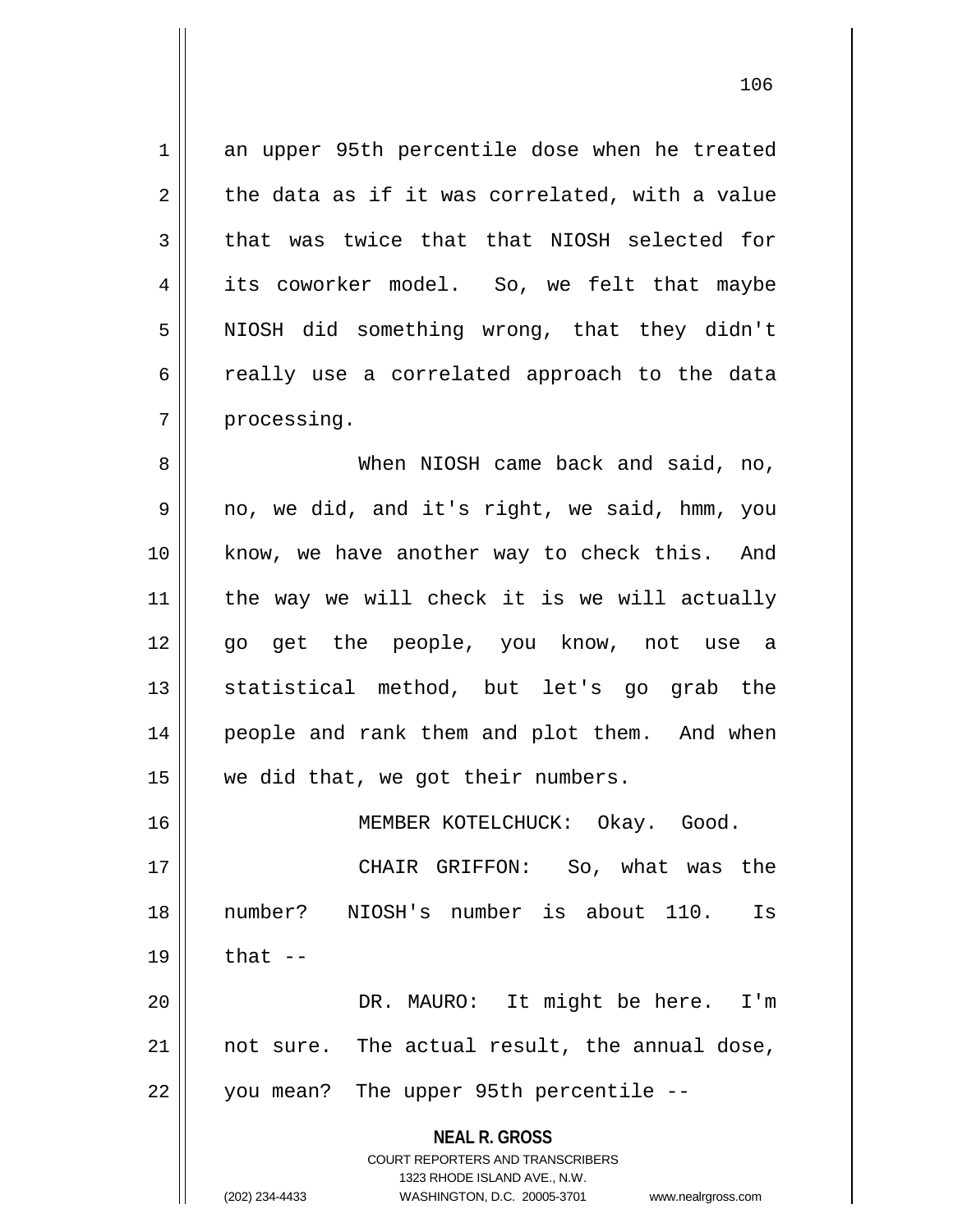**NEAL R. GROSS** COURT REPORTERS AND TRANSCRIBERS 1323 RHODE ISLAND AVE., N.W. (202) 234-4433 WASHINGTON, D.C. 20005-3701 www.nealrgross.com 107 1 CHAIR GRIFFON: Yes. 2 DR. MAURO: Yes, it has got to be 3 | here somewhere. I actually have the report 4 here. I could probably run it down. Let's  $5 \parallel$  see what we have got here. 6 CHAIR GRIFFON: You have 95th 7 doing it two different ways. You get 122 and 8 || 108. So, NIOSH's was consistent with that? 9 DR. MAURO: Mark, as usual, you 10 are ahead of me. I would have to go back and 11 do a little more homework. 12 CHAIR GRIFFON: Oh, no, this is  $13$  | just in the bottom of the  $-$ 14 || DR. MAURO: Oh, the report? 15 || CHAIR GRIFFON: The very bottom of 16 | your attachment, yes. Page 129. 17 || DR. MAURO: Okay. Let me get my 18 || hard copy real quick. 19 CHAIR GRIFFON: Yes, the Table 1,  $20$  | right below the graph. 21 || DR. MAURO: Here we go. Let's  $22 \parallel$  see.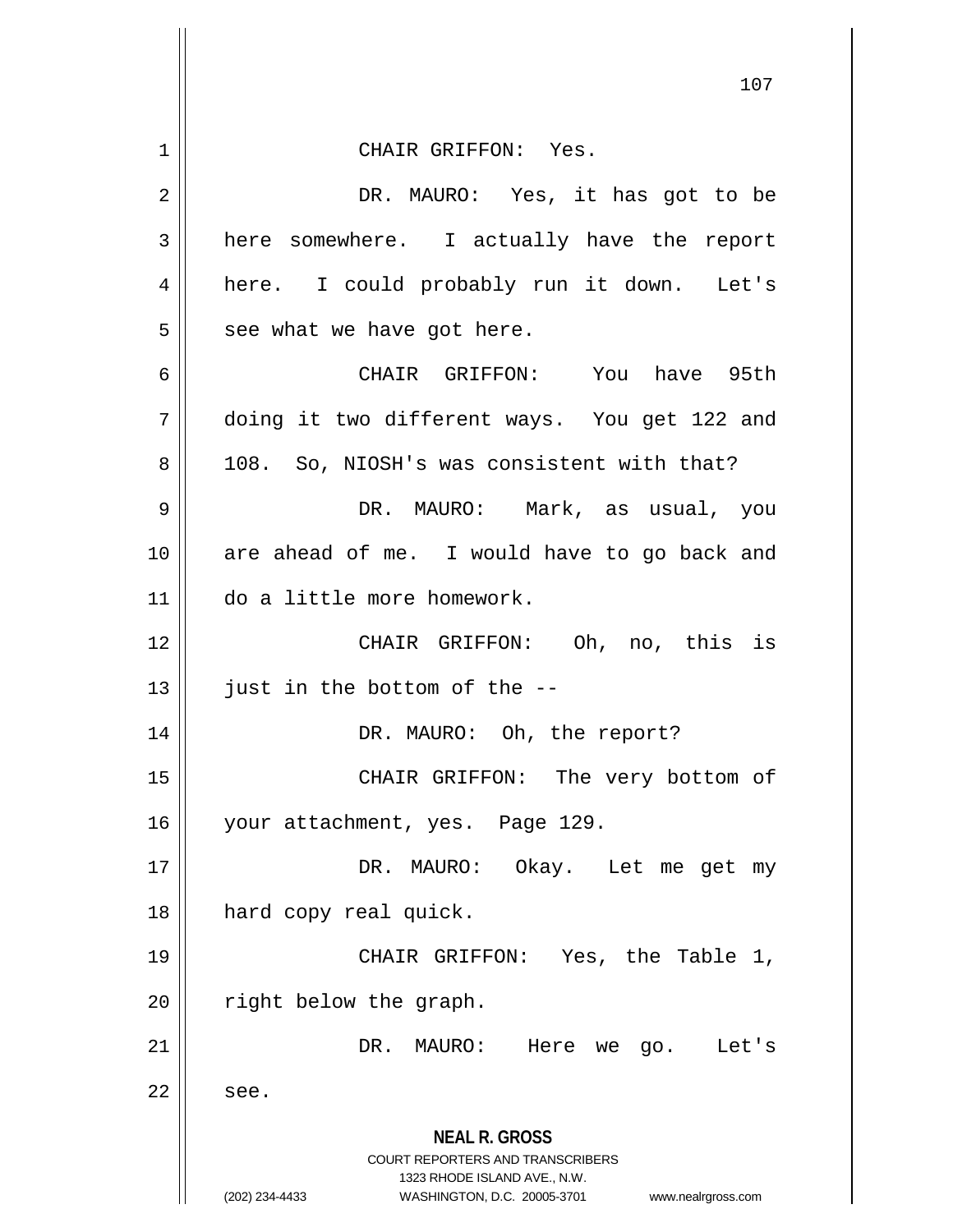**NEAL R. GROSS** COURT REPORTERS AND TRANSCRIBERS 1323 RHODE ISLAND AVE., N.W. (202) 234-4433 WASHINGTON, D.C. 20005-3701 www.nealrgross.com 1 | CHAIR GRIFFON: I assume that is  $2 \parallel$  the data that you are talking about --3 DR. MAURO: Yes, yes. 4 CHAIR GRIFFON: -- that when you  $5 \parallel$  went back and did it -- yes. 6 DR. MAURO: Okay. 7 CHAIR GRIFFON: So, 108 compared 8 well with what NIOSH had reported. Is that 9 what you are saying? 10 DR. MAURO: Yes. 11 CHAIR GRIFFON: Okay. Instead of 12 being like a doubling factor? 13 || DR. MAURO: Exactly. 14 CHAIR GRIFFON: Okay. Alright. 15 DR. MAURO: Okay. Let's see. We  $16$  | could go on to  $-$ 17 CHAIR GRIFFON: Well, this one I  $18$  || am more comfortable -- I mean, I don't know if 19 others have comments on this, but this one I 20 || am more comfortable closing, with what we  $21 \parallel$  have. 22 || MR. STIVER: Yes, it kind of makes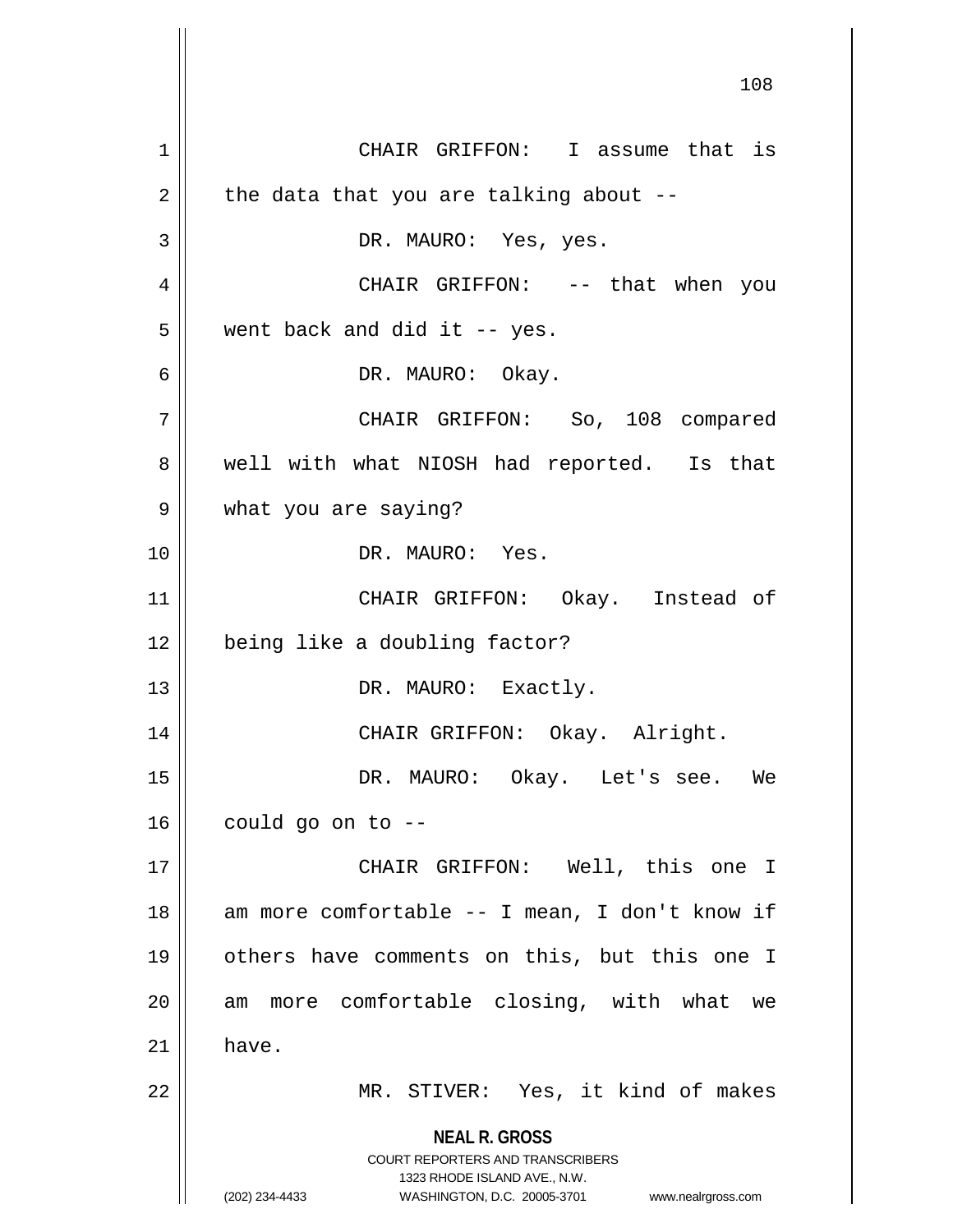**NEAL R. GROSS** COURT REPORTERS AND TRANSCRIBERS 1323 RHODE ISLAND AVE., N.W. (202) 234-4433 WASHINGTON, D.C. 20005-3701 www.nealrgross.com 109 1 more sense because -- 2 || CHAIR GRIFFON: Yes. 3 || MR. STIVER: -- the median is  $4 \parallel$  quite a bit higher --5 CHAIR GRIFFON: Yes, yes. 6 MR. STIVER: -- even with the 95th 7 | percentile, you know, depending on the amount 8 | of error. 9 CHAIR GRIFFON: Right, right. 10 || MR. STIVER: It is a little lower, 11 actually. 12 CHAIR GRIFFON: Yes. 13 MEMBER MUNN: I am certainly 14 || pleased with it. Closing it is logical to do. 15 || MR. KATZ: Okay. Closed. 16 || CHAIR GRIFFON: Yes. 17 || MR. KATZ: Good. 18 CHAIR GRIFFON: So, that is 19 Attachment 1, Finding 2, closed. 20 Okay. John, go ahead on to the 21 || next one, then. 22 DR. MAURO: Okay. This is we are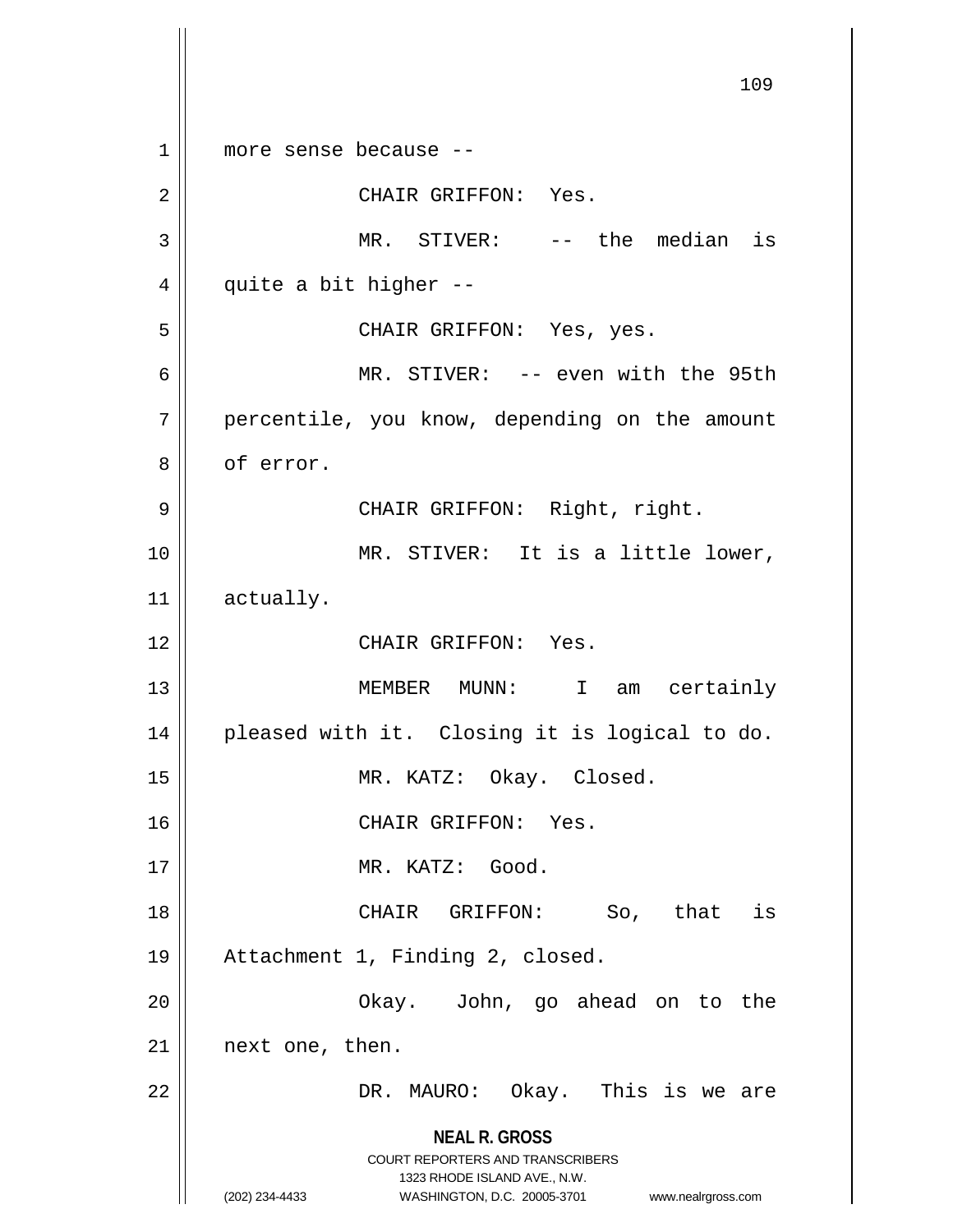**NEAL R. GROSS** COURT REPORTERS AND TRANSCRIBERS 1323 RHODE ISLAND AVE., N.W. (202) 234-4433 WASHINGTON, D.C. 20005-3701 www.nealrgross.com 1 || in Attachment 1. What finding? 2 || CHAIR GRIFFON: No. 3. 3 || MR. FARVER: No. 3, I am not sure 4 we received a response from NIOSH to begin 5 | with on Finding 3, but John might have some 6 more information on anything he knows about  $7 \parallel$  Finding 3. 8 || MR. SIEBERT: This is Scott. 9 || The finding should be --10 || MEMBER MUNN: Localized exposures. 11 MR. SIEBERT: Wait a minute. 12 || Sorry. I was going to a different one. Never  $13$   $\parallel$  mind. 14 || DR. MAURO: This is extremities, 15 hands, forearms exposures. 16 MR. SIEBERT: Correct. 17 DR. MAURO: I don't have any 18 additional information over and above what is 19 here in the matrix regarding the status of  $20$  || this. Namely, I guess we were expecting a 21 | report. 22 MEMBER MUNN: And it reflects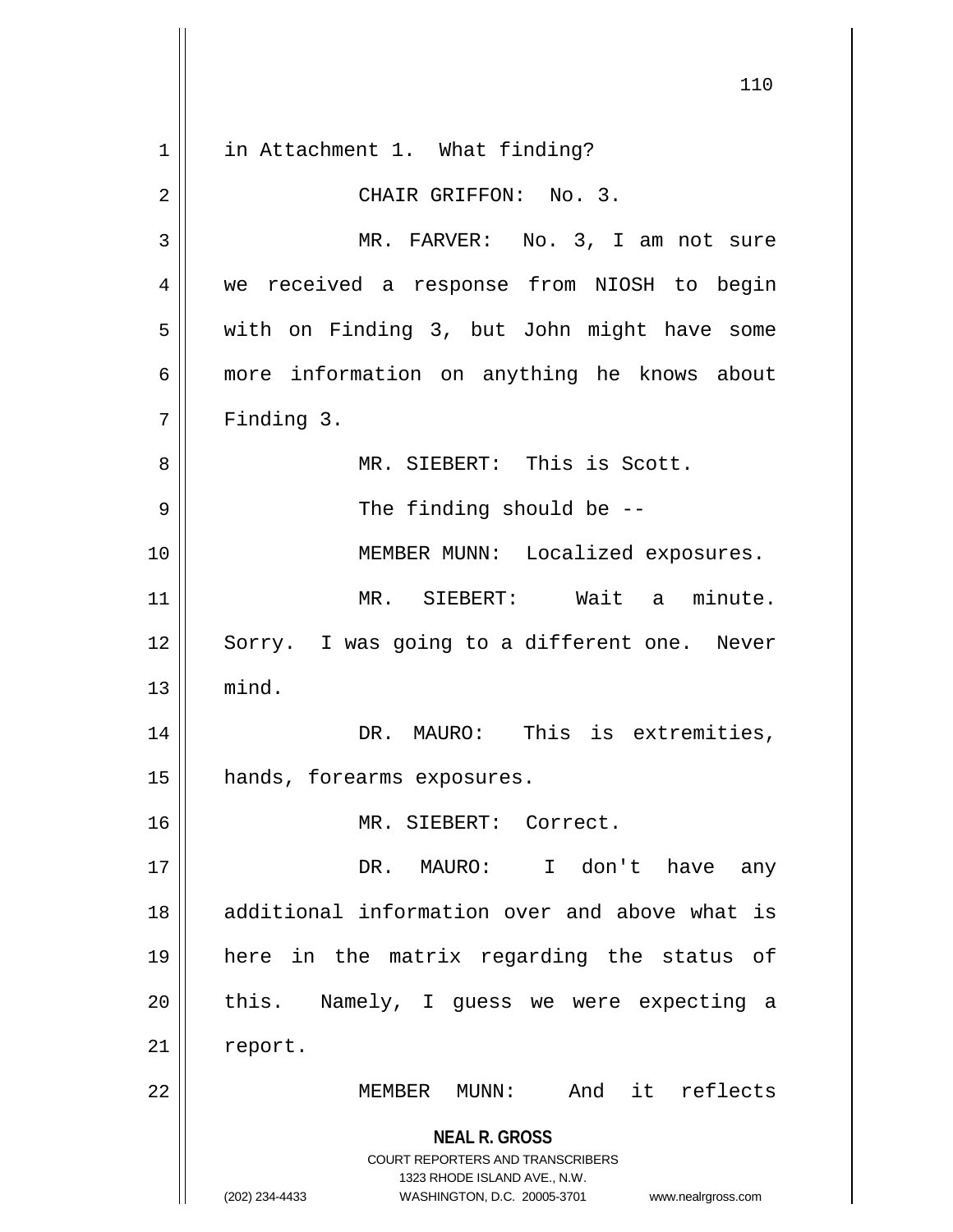**NEAL R. GROSS** COURT REPORTERS AND TRANSCRIBERS 1323 RHODE ISLAND AVE., N.W. (202) 234-4433 WASHINGTON, D.C. 20005-3701 www.nealrgross.com 1 || NIOSH was expecting you to conduct the --2 | NR. MAURO: Well, in the matrix  $3 \parallel$  that I am looking at, and this is what I am  $4 \parallel$  going by, the last entry, this blue item that 5 is dated February 2nd, 2013. SC&A has not 6 ceceived NIOSH's initial response of its 7 finding. So, I believe that is the latest 8 || position, as we understand it. 9 MR. STIVER: I could not find any. 10 MEMBER MUNN: No, I think that is 11 the wrong finding. Or maybe I am looking at 12 | the wrong finding. 13 || CHAIR GRIFFON: No, there is --14 || MEMBER MUNN: Attachment 1, 15 Finding 3, March 2012, says NIOSH/ORAU notes 16 from the December 11th meeting, indicate that 17 SC&A will conduct additional review. 18 CHAIR GRIFFON: Yes, I think you 19 are still looking at the old Version 1. That 20 is in there, but, then, SC&A added another 21 | comment. 22 MEMBER MUNN: Well, I see it over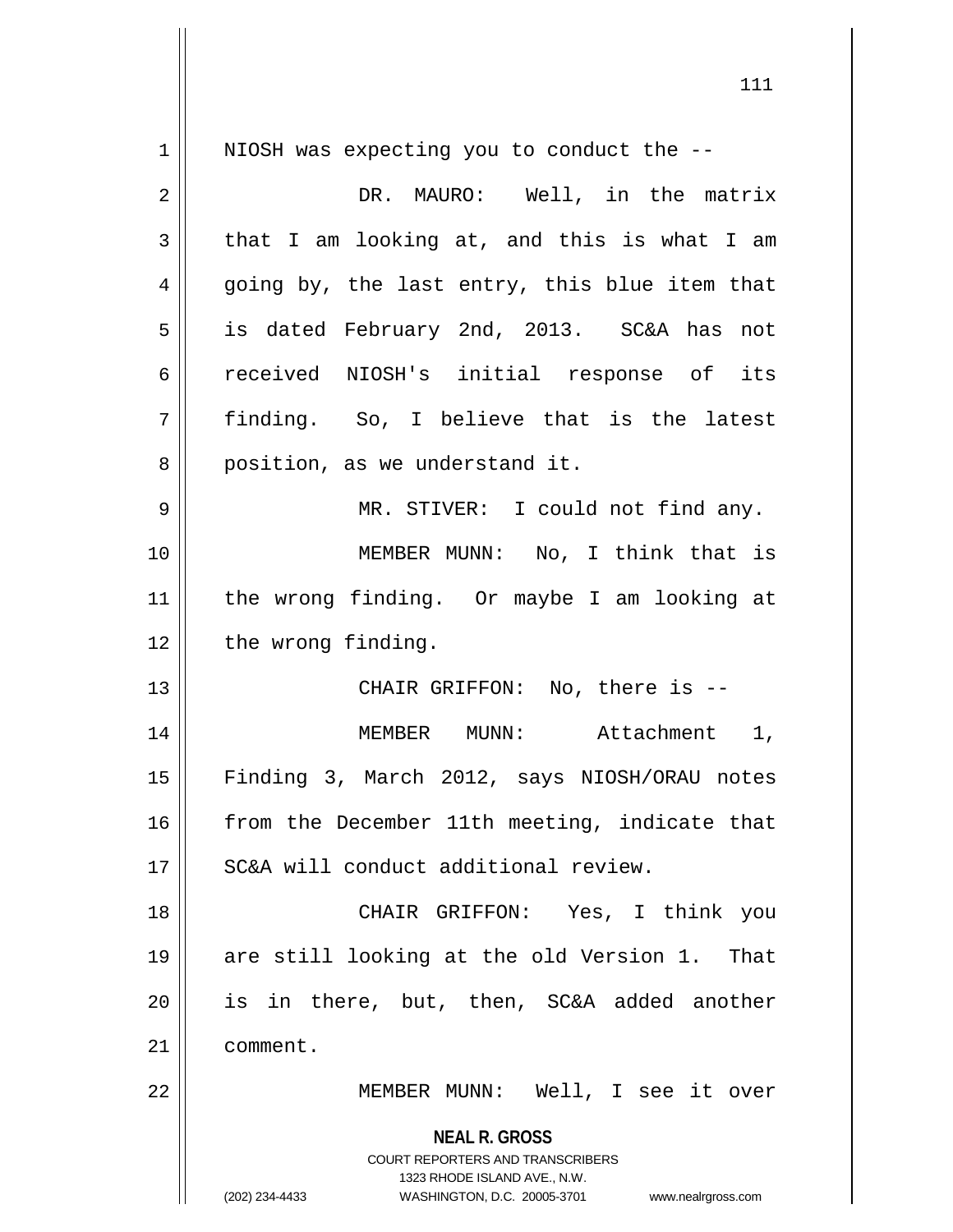in the other column, right.

| $\overline{2}$ | CHAIR GRIFFON: Yes, yes.                                                                                                                                               |
|----------------|------------------------------------------------------------------------------------------------------------------------------------------------------------------------|
| 3              | MR. SIEBERT: This is Scott again.                                                                                                                                      |
| 4              | There is an April 2009 SC&A White Paper named                                                                                                                          |
| 5              | SC&A Follow-up to NIOSH's Responses to                                                                                                                                 |
| 6              | Bridgeport Brass Site Profile Review Findings.                                                                                                                         |
| 7              | And the original responses appear to be in                                                                                                                             |
| 8              | that.                                                                                                                                                                  |
| 9              | CHAIR GRIFFON: Can you forward                                                                                                                                         |
| 10             | that to everyone, Scott? Yes, because I                                                                                                                                |
| 11             | think, even if we have it, we might need to                                                                                                                            |
| 12             | re-get it, right? It may have been sent, but                                                                                                                           |
| 13             | at this point I think we just need to                                                                                                                                  |
| 14             | distribute it, yes. So, Scott, can you                                                                                                                                 |
| 15             | forward that to folks?                                                                                                                                                 |
| 16             | Alright. Going on to Finding 4, I                                                                                                                                      |
| 17             | is going to forward that.<br>Scott<br>Ι<br>assume                                                                                                                      |
| 18             | didn't hear.                                                                                                                                                           |
| 19             | MR. SIEBERT: Yes.                                                                                                                                                      |
| 20             | CHAIR GRIFFON: Okay. Thanks.                                                                                                                                           |
| 21             | MR. SIEBERT: Yes.                                                                                                                                                      |
| 22             | CHAIR GRIFFON: Yes.                                                                                                                                                    |
|                | <b>NEAL R. GROSS</b><br><b>COURT REPORTERS AND TRANSCRIBERS</b><br>1323 RHODE ISLAND AVE., N.W.<br>(202) 234-4433<br>WASHINGTON, D.C. 20005-3701<br>www.nealrgross.com |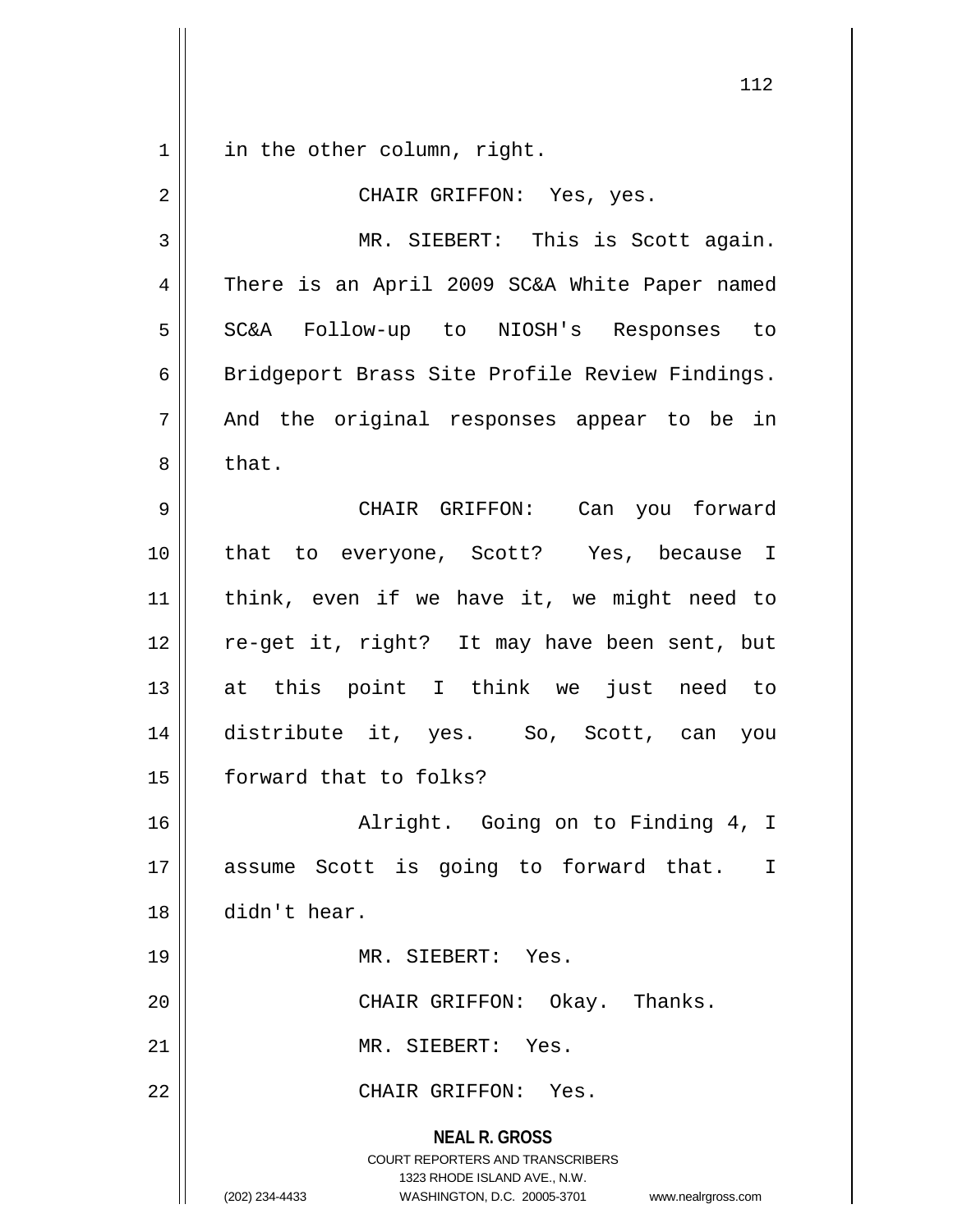| $\mathbf 1$ | DR. MAURO: Yes, with regard to                           |
|-------------|----------------------------------------------------------|
| 2           | Finding 4, this is linked back to this concern           |
| 3           | we had regarding the external-dose business.             |
| 4           | When Harry reviewed the data, he said one of             |
| 5           | the problems you always run into when you try            |
| 6           | to fit data to a log-normal distribution and             |
| 7           | there is a lot of scatter, one of the things             |
| 8           | you like to ask yourself is, if there is a lot           |
| 9           | of scatter, and there may be some<br>numbers             |
| 10          | which you consider to be an outlier that you             |
| 11          | may or may not trust, you leave it out and you           |
| 12          | redo your geometric mean, standard deviation,            |
| 13          | et cetera, to see how it affects the results.            |
| 14          | So, he called this a leave-one-out analysis.             |
| 15          | And he suggested at the time $-$ - if                    |
| 16          | I had had the presence of mind, I would have             |
| 17          | called Harry this morning -- he suggested at             |
| 18          | the time, why don't you do a leave-one-out               |
| 19          | analysis and see how important they are. That            |
| 20          | is, in terms of affecting the results of your            |
| 21          | distribution.                                            |
| 22          | But it turns out that, after we                          |
|             | <b>NEAL R. GROSS</b><br>COURT REPORTERS AND TRANSCRIBERS |

1323 RHODE ISLAND AVE., N.W.

 $\mathop{\text{||}}$ 

(202) 234-4433 WASHINGTON, D.C. 20005-3701 www.nealrgross.com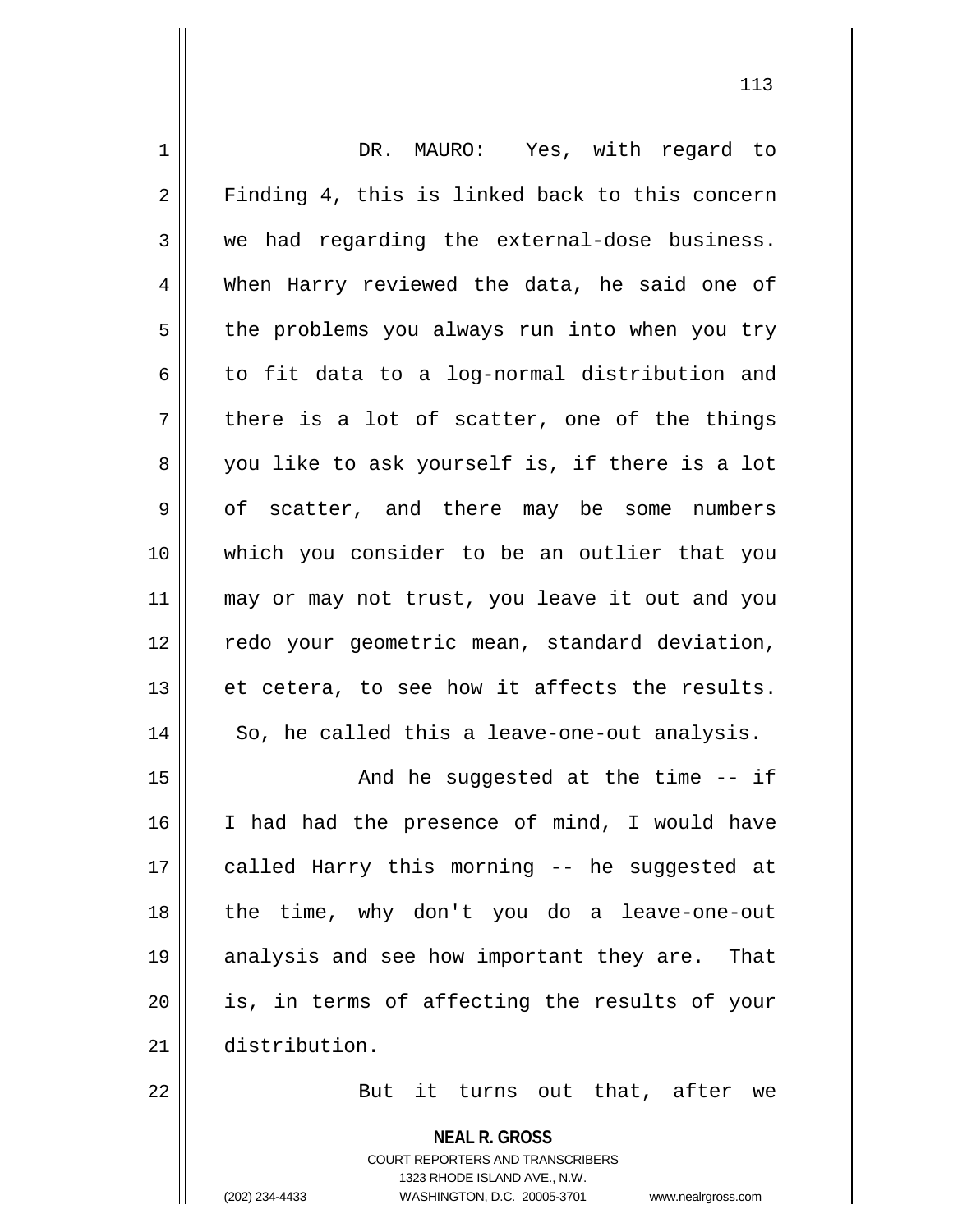**NEAL R. GROSS** COURT REPORTERS AND TRANSCRIBERS 1323 RHODE ISLAND AVE., N.W. (202) 234-4433 WASHINGTON, D.C. 20005-3701 www.nealrgross.com 1 did that re-analysis that we talked about  $2 \parallel$  before with the curve, there weren't any  $3 \parallel$  outliers to speak of. So, the outcome meant  $4 \parallel$  that, well, listen, if we really don't have  $5 \parallel$  any outliers when we do it this way, you know, 6 doing the individual workers and say annual 7 dose for this worker, annual dose for this 8 || worker, et cetera, there were really no 9 | outliers and they fit that log-normal pretty 10 || nicely. 11 || So, as a result, we concluded that 12 the whole issue related to leaving one out 13 || goes away, and our recommendation is to drop  $14$  || it. That's it. 15 CHAIR GRIFFON: Yes, I am 16 | satisfied with that. 17 || DR. MAURO: Yes. 18 CHAIR GRIFFON: Others? 19 || MEMBER KOTELCHUCK: Fine. 20 CHAIR GRIFFON: Yes, that sounds  $21 \parallel$  good. Okay. 22 MR. KATZ: Closed.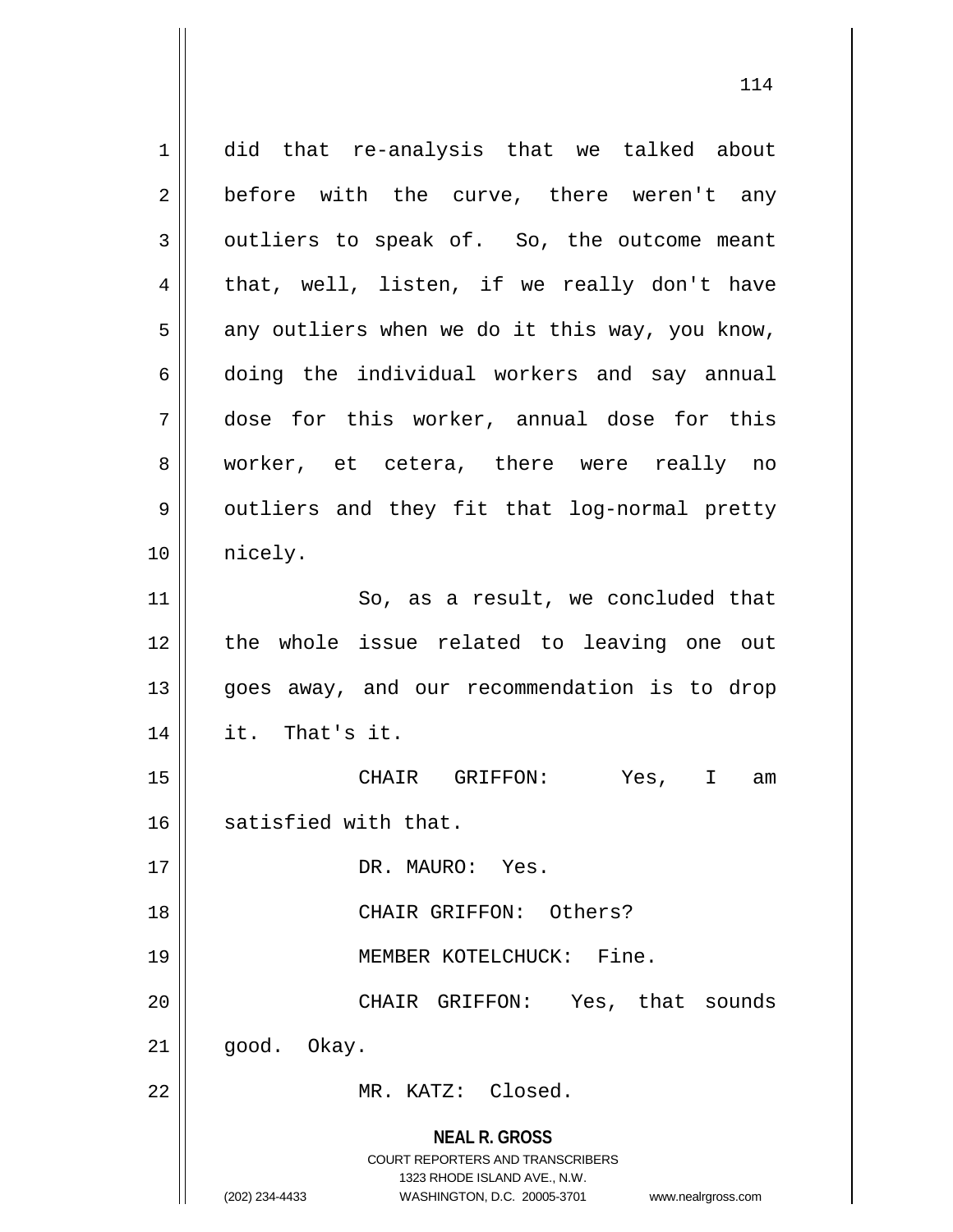|    | 115                                                                                                                                                             |
|----|-----------------------------------------------------------------------------------------------------------------------------------------------------------------|
| 1  | CHAIR GRIFFON: Finding 5.                                                                                                                                       |
| 2  | DR. MAURO: Five, I think.                                                                                                                                       |
| 3  | CHAIR GRIFFON: That was done,                                                                                                                                   |
| 4  | right?                                                                                                                                                          |
| 5  | DR. MAURO: That was done, yes.                                                                                                                                  |
| 6  | CHAIR GRIFFON: Yes. So, Finding                                                                                                                                 |
| 7  | $5(a)$ .                                                                                                                                                        |
| 8  | DR. MAURO: Oh, well, we know what                                                                                                                               |
| 9  | this is. This is the residual period --                                                                                                                         |
| 10 | CHAIR GRIFFON: Oh, yes.                                                                                                                                         |
| 11 | DR. MAURO: -- resuspension factor                                                                                                                               |
| 12 | issue --                                                                                                                                                        |
| 13 | CHAIR GRIFFON: Yes.                                                                                                                                             |
| 14 | DR. MAURO: -- with 10 to the                                                                                                                                    |
| 15 | minus 6, which we have been struggling with                                                                                                                     |
| 16 | for a long time.                                                                                                                                                |
| 17 | CHAIR GRIFFON: We love this one.                                                                                                                                |
| 18 | DR. MAURO: And I don't think it                                                                                                                                 |
| 19 | is still entirely resolved.                                                                                                                                     |
| 20 | For those of you who haven't been                                                                                                                               |
| 21 | involved in this, this is one of these                                                                                                                          |
| 22 | overarching issues that I believe -- and                                                                                                                        |
|    | <b>NEAL R. GROSS</b><br>COURT REPORTERS AND TRANSCRIBERS<br>1323 RHODE ISLAND AVE., N.W.<br>(202) 234-4433<br>WASHINGTON, D.C. 20005-3701<br>www.nealrgross.com |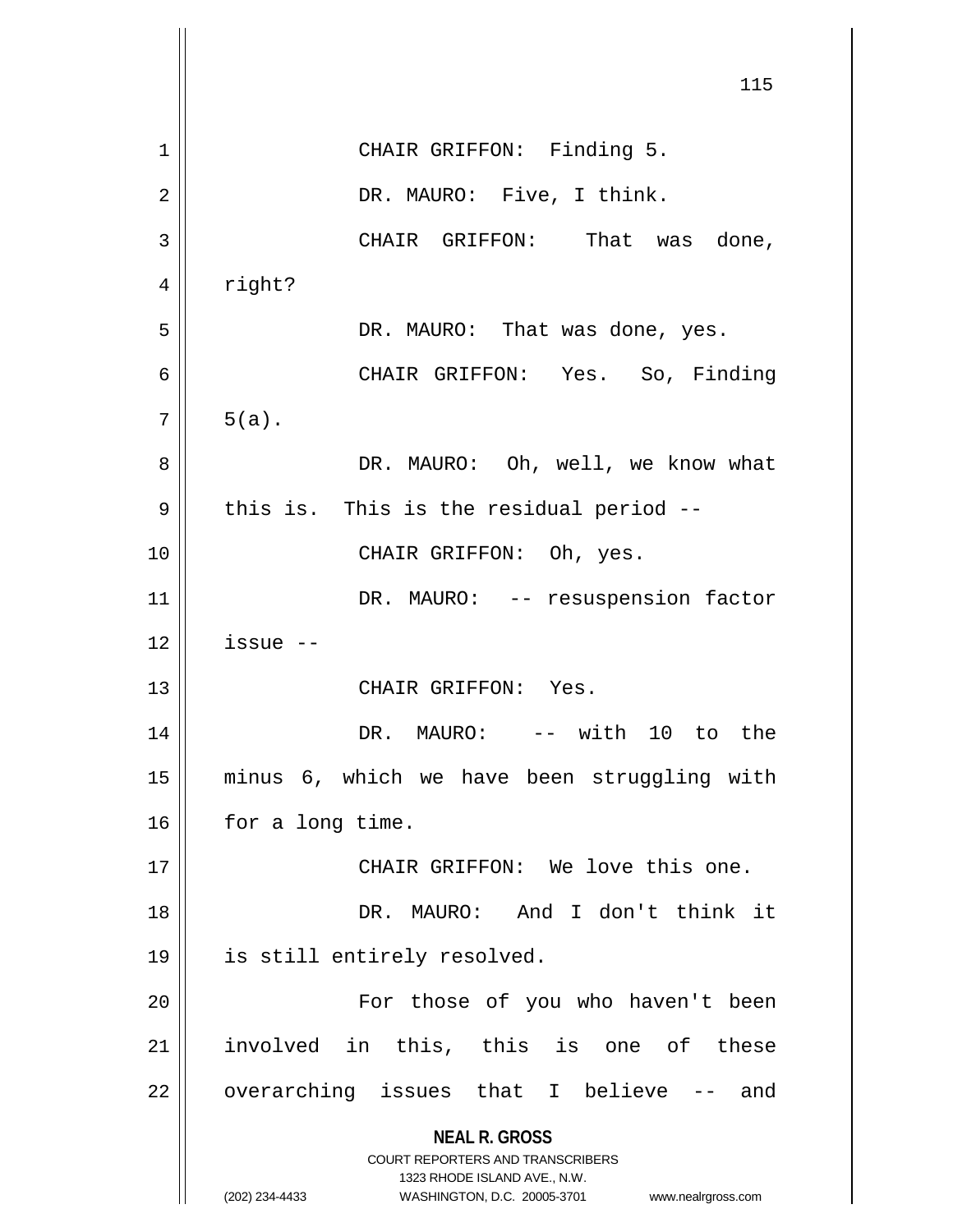1 certainly, if anyone wants to correct me -- I  $2 \parallel$  believe there is agreement that there are 3 times when it makes sense, when you are 4 dealing with residual radioactivity on the 5 surface and you are concerned about it 6 becoming resuspended and inhaled through  $7 \parallel$  people walking around and vehicles and stuff, 8 there are resuspension factors which relate  $9 \parallel$  the activity in the air to the activity that 10 || is on the surface. 11 || For the longest time, SC&A has 12 been concerned that the standard number used

13 by NIOSH to derive airborne dust-loading, 14 given the dust-loading on the surface, a value 15 which is 10 to the minus 6, it is basically 10 16 || to the minus 6 picocuries per cubic meter in 17 || the air per picocurie per meter squared on the 18 || surface. It is an empirical relationship. 19 For the longest time, we felt that 10 to the 20 minus 6 looked low.

21 And after lots and lots of  $22$   $\parallel$  discussion and data acquisition and review, I

> **NEAL R. GROSS** COURT REPORTERS AND TRANSCRIBERS

> > 1323 RHODE ISLAND AVE., N.W.

(202) 234-4433 WASHINGTON, D.C. 20005-3701 www.nealrgross.com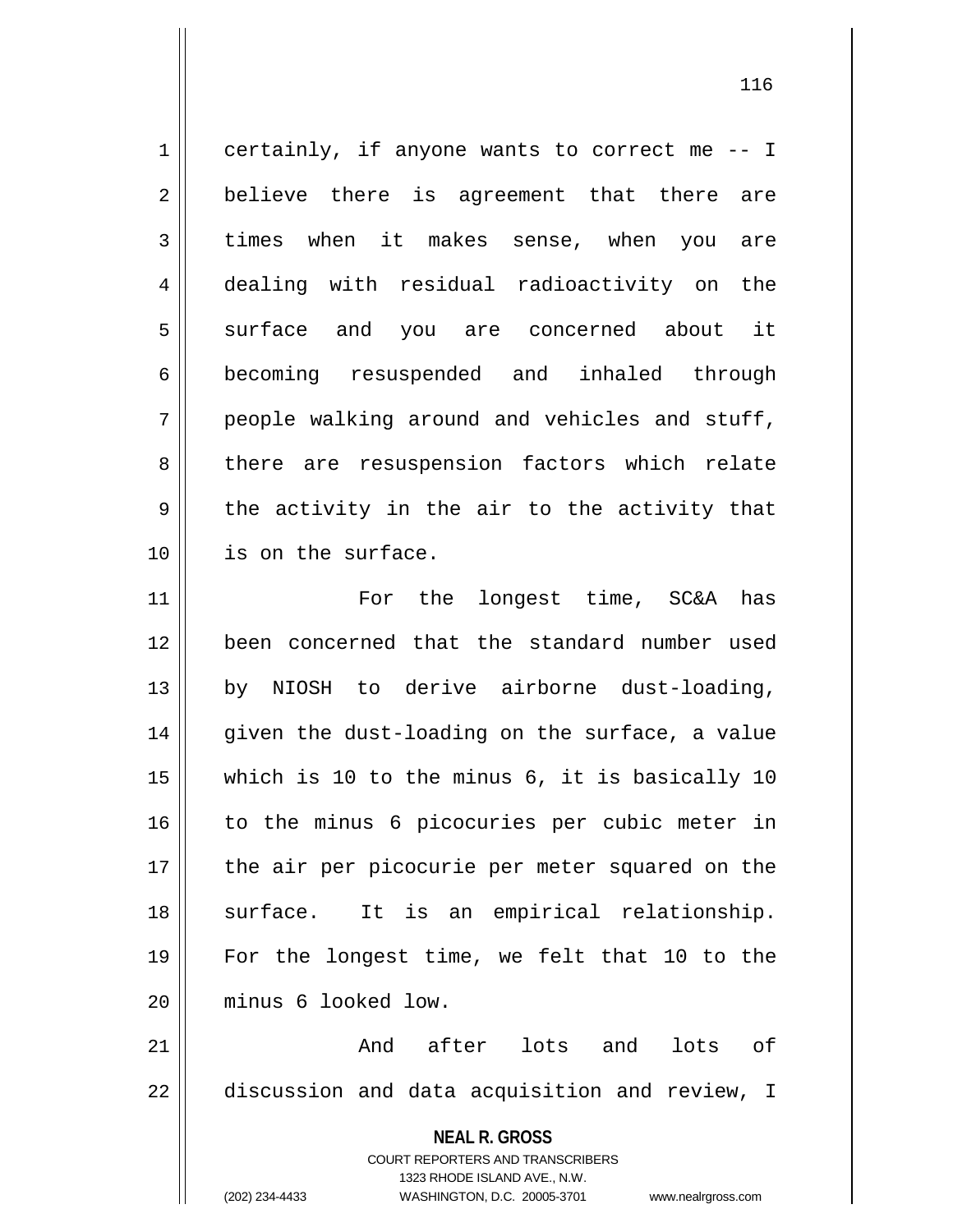1 | think we have come to an agreement. And that  $2 \parallel$  is, when the site is relatively clean and has 3 been cleaned up, there still may be some 4 || residual radioactivity, but most of the 5 | removable material has been removed, the 10- $6 \parallel$  to-the-minus-6 number is a good number.

7 However, if you have got a really 8 dirty place, which does occur, especially in  $9 \parallel$  the early years of AWE facilities, that 10-to-10 the-minus-6 number may not be a very good 11 number, and you might be better off with 12 || something like 10 to the minus 5.

 And I believe NIOSH has actually memorialized this and has taken that position in OTIB-70, the latest revision to it. Correct me if I am wrong. And so, there is a 17 || new paradigm where there is sort of -- I guess we have converged on how to deal with this 19 problem.

20 || And so, the question, then, really 21 becomes with regard to this issue, for 22 || Bridgeport Brass, are we dealing with a

## **NEAL R. GROSS** COURT REPORTERS AND TRANSCRIBERS 1323 RHODE ISLAND AVE., N.W.

(202) 234-4433 WASHINGTON, D.C. 20005-3701 www.nealrgross.com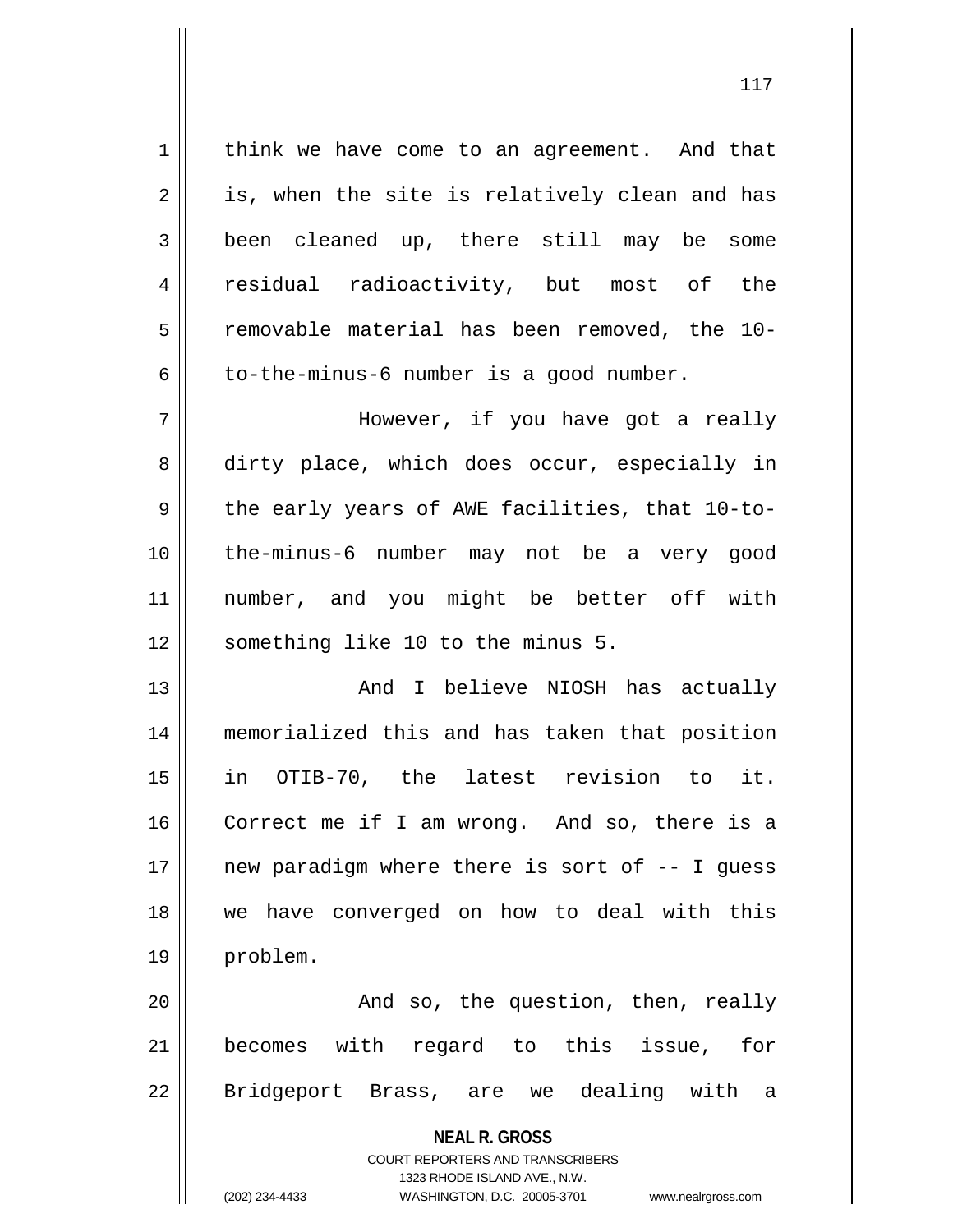1 circumstance where the 10 to the minus 6 might 2 || work out pretty good if it was relatively 3 clean and they cleaned up after their 4 || operations? Or it was a pretty dirty place, 5 || such as, oh, Bethlehem Steel, where you had  $6 \parallel$  lots of residual uranium on surfaces that 7 | could easily be resuspended. 8 || I am not in a position at this 9 point in time to answer that question. I 10 haven't looked closely enough at Bridgeport 11 Brass in some time to say whether the 10 to  $12$  | the minus 6 might be okay or might not. 13 || But I think all I could say right 14 now is that the 10-to-the-minus-6 issue is a 15 generic issue that was overarching. It has 16 been resolved to, I believe, everyone's 17 || satisfaction in OTIB-70 in its latest version.

18 || And unfortunately, right now, the question 19 becomes, well, what does that mean to this 20 || issue as it applies to Bridgeport Brass? And 21 I am really not in a position right now to  $22$  || say, in my opinion, whether I think we are

> **NEAL R. GROSS** COURT REPORTERS AND TRANSCRIBERS 1323 RHODE ISLAND AVE., N.W. (202) 234-4433 WASHINGTON, D.C. 20005-3701 www.nealrgross.com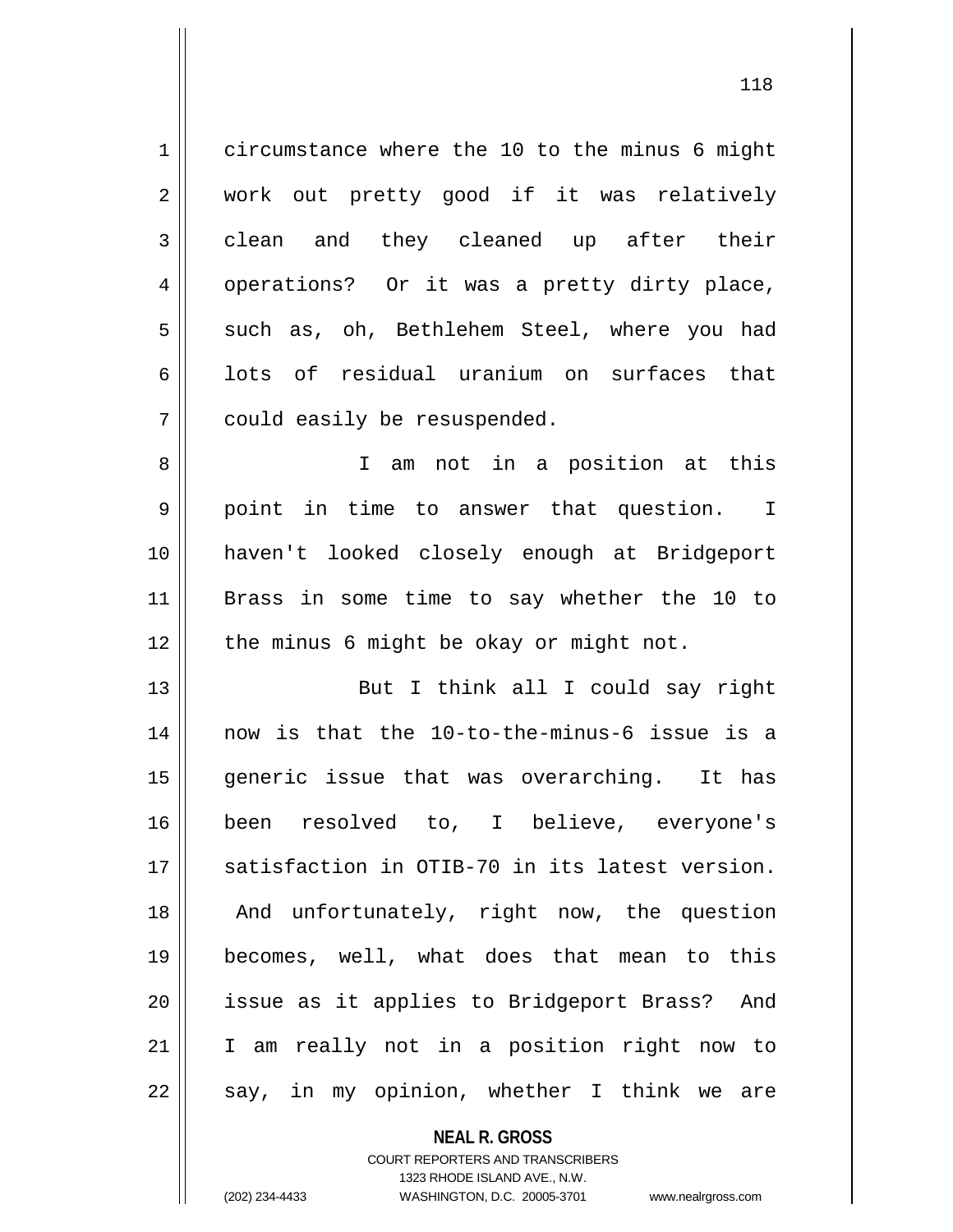1 | dealing with a relatively clean or relatively 2 | dirty place.

3 MEMBER MUNN: Based on the 4 conversations we have had in the Subcommittee, 5 | John's synopsis is pretty accurate.

6 MR. KATZ: Right.

7 MEMBER CLAWSON: So, I guess the 8 || question I have is, how are we going to be 9 || able to apply it to this?

10 DR. MAURO: I have to apologize. 11 If I had had the presence of mind, again, to 12 || qo back to the Bridgeport Brass data and 13 || review it and their practices, you know, I 14 might be in a better position to advise it 15 || looks like this might have been a dirty place 16 or not. But I really don't have that 17 | information for you at this time.

 MR. HINNEFELD: I don't know for sure, but this question may be one of the 20 || things addressed by the Bridgeport Brass TBD revision. Didn't we talk about that earlier  $\parallel$  on? That there is a revision that is -

**NEAL R. GROSS**

COURT REPORTERS AND TRANSCRIBERS 1323 RHODE ISLAND AVE., N.W. (202) 234-4433 WASHINGTON, D.C. 20005-3701 www.nealrgross.com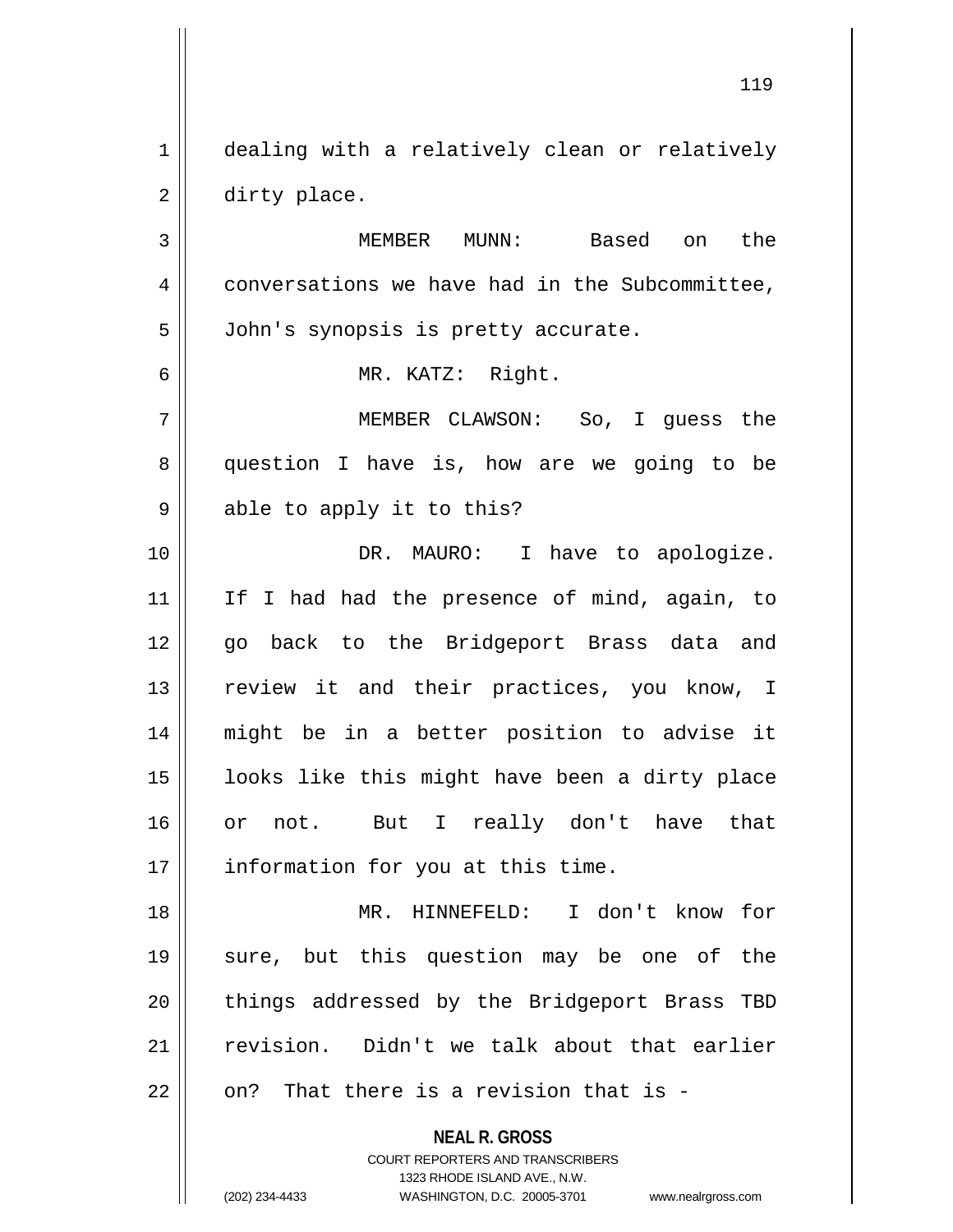| 1           | MR. KATZ: Right.                                                                                    |
|-------------|-----------------------------------------------------------------------------------------------------|
| $\mathbf 2$ | MR. HINNEFELD: -- going through                                                                     |
| 3           | DOE's final approval for public release. The                                                        |
| 4           | reason I say that is that we have modified                                                          |
| 5           | other documents for this specific purpose, to                                                       |
| 6           | incorporate the agreement that was reached on                                                       |
| 7           | TIB-70 into the Site Profile document. So, I                                                        |
| 8           | suspect it was addressed in that.                                                                   |
| 9           | So, I believe, to complicate                                                                        |
| 10          | matters further at Bridgeport Brass, there has                                                      |
| 11          | been a change in the designation of one of the                                                      |
| 12          | two facilities from DOL, I believe from an AWE                                                      |
| 13          | to a DOE facility. So, for that facility, the                                                       |
| 14          | residual contamination portion goes away. So,                                                       |
| 15          | it would only apply, if one of the sites                                                            |
| 16          | remains an AWE, it would pertain to that part.                                                      |
| 17          | MEMBER CLAWSON: So, when we do a                                                                    |
| 18          | TBD from now on, to be able to effectively                                                          |
| 19          | implement this OTIB, it will basically call                                                         |
| 20          | out if it is a clean, relatively clean, or                                                          |
| 21          | dirty facility?                                                                                     |
| 22          | MR. HINNEFELD: It should specify                                                                    |
|             | <b>NEAL R. GROSS</b>                                                                                |
|             | <b>COURT REPORTERS AND TRANSCRIBERS</b>                                                             |
|             | 1323 RHODE ISLAND AVE., N.W.<br>(202) 234-4433<br>WASHINGTON, D.C. 20005-3701<br>www.nealrgross.com |

 $\mathsf{I}$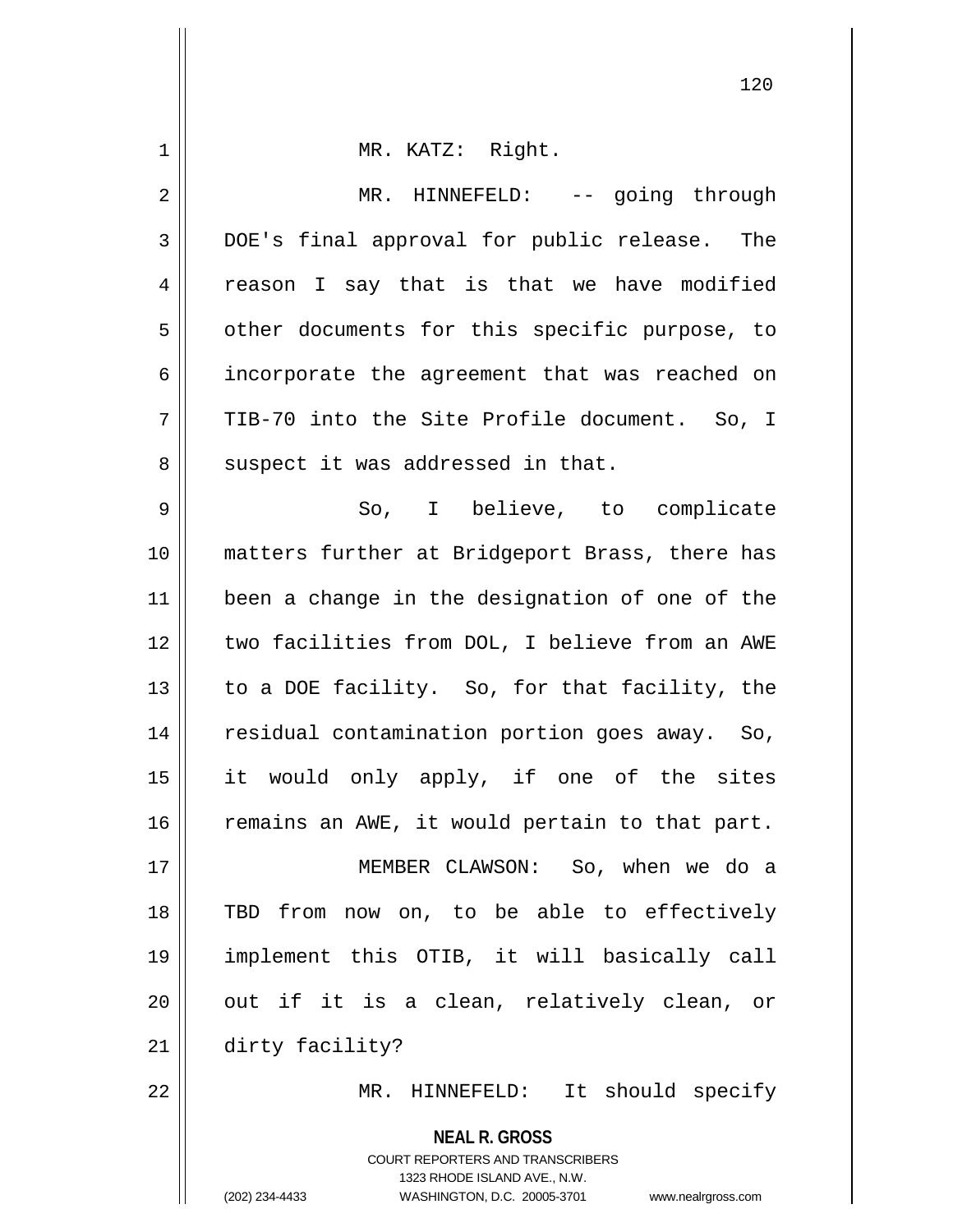**NEAL R. GROSS** COURT REPORTERS AND TRANSCRIBERS 1323 RHODE ISLAND AVE., N.W. (202) 234-4433 WASHINGTON, D.C. 20005-3701 www.nealrgross.com  $1 \parallel$  what, of the TIB-70 avenues -- TIB-70 gives 2 || actually various avenues. And it is, you 3 either write one into the TBD or refer to the 4 || TIB-70 specifically enough that this is what  $5 \parallel$  you would do with it. That is what they 6 should do. 7 MEMBER CLAWSON: Okay. So, when 8 we looked at a TBD, we would be able to see  $9 \parallel$  what avenue it was going to -- how they were 10 going to apply the OTIB? 11 MR. FARVER: And this relates to  $12 \parallel$  AWES. 13 MR. HINNEFELD: Residual 14 | contamination periods only exist for AWEs. 15 MR. FARVER: Yes. But is this 16 || resuspension factor an issue for other DOE 17 facilities? 18 MR. HINNEFELD: Well, not in the 19 same fashion because in a residual 20 contamination period where there is no  $21$  | radiological work going on  $--$ 22 MR. FARVER: Is it handled the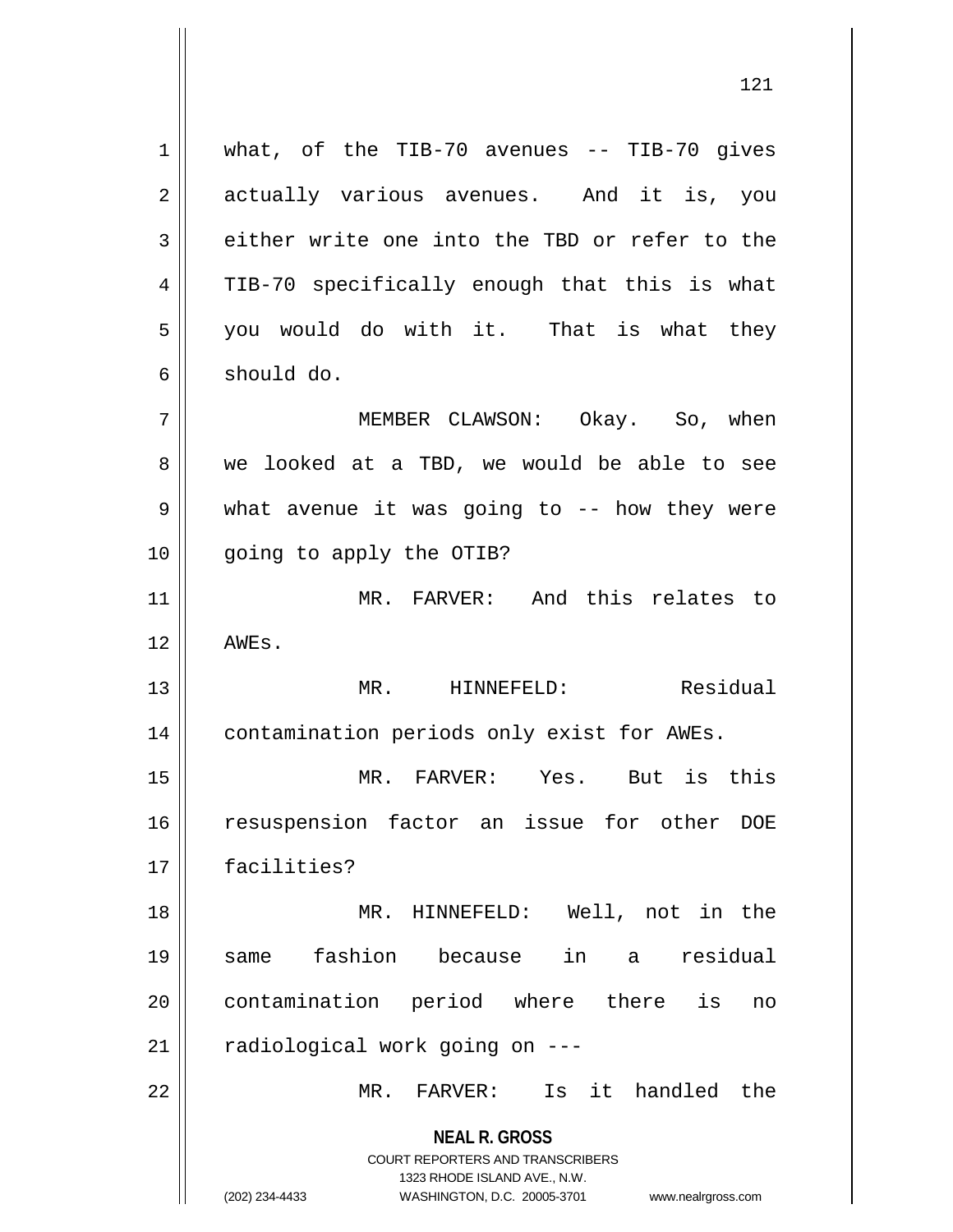**NEAL R. GROSS** COURT REPORTERS AND TRANSCRIBERS 1323 RHODE ISLAND AVE., N.W. (202) 234-4433 WASHINGTON, D.C. 20005-3701 www.nealrgross.com 1 || same way? I mean, can a TBD say, for a DOE 2 | facility like it would be for an AWE facility? 3 || MR. HINNEFELD: Well, it is not 4 likely because you are going to need to 5 | continue to have active operation in a DOE 6 facility. And so, you will not have the  $7 \parallel$  situation where you just have a residual with 8 || resuspension being the primary exposure 9 method. 10 || So, if you are in an operating 11 activity, you would have bioassay data, which 12 would include it all, all the intakes, or air 13 || sampling, which would include it all, or 14 || things like that. So, I don't see it arising  $15$  | in a TBD. 16 MR. FARVER: Okay. Because I 17 || remember mainly it was an AWE issue. 18 MR. HINNEFELD: Yes, I think it  $19$  | is, yes. 20 MR. STIVER: Yes, you would be 21 forced to use a source term resuspension in 22 | order to derive an intake.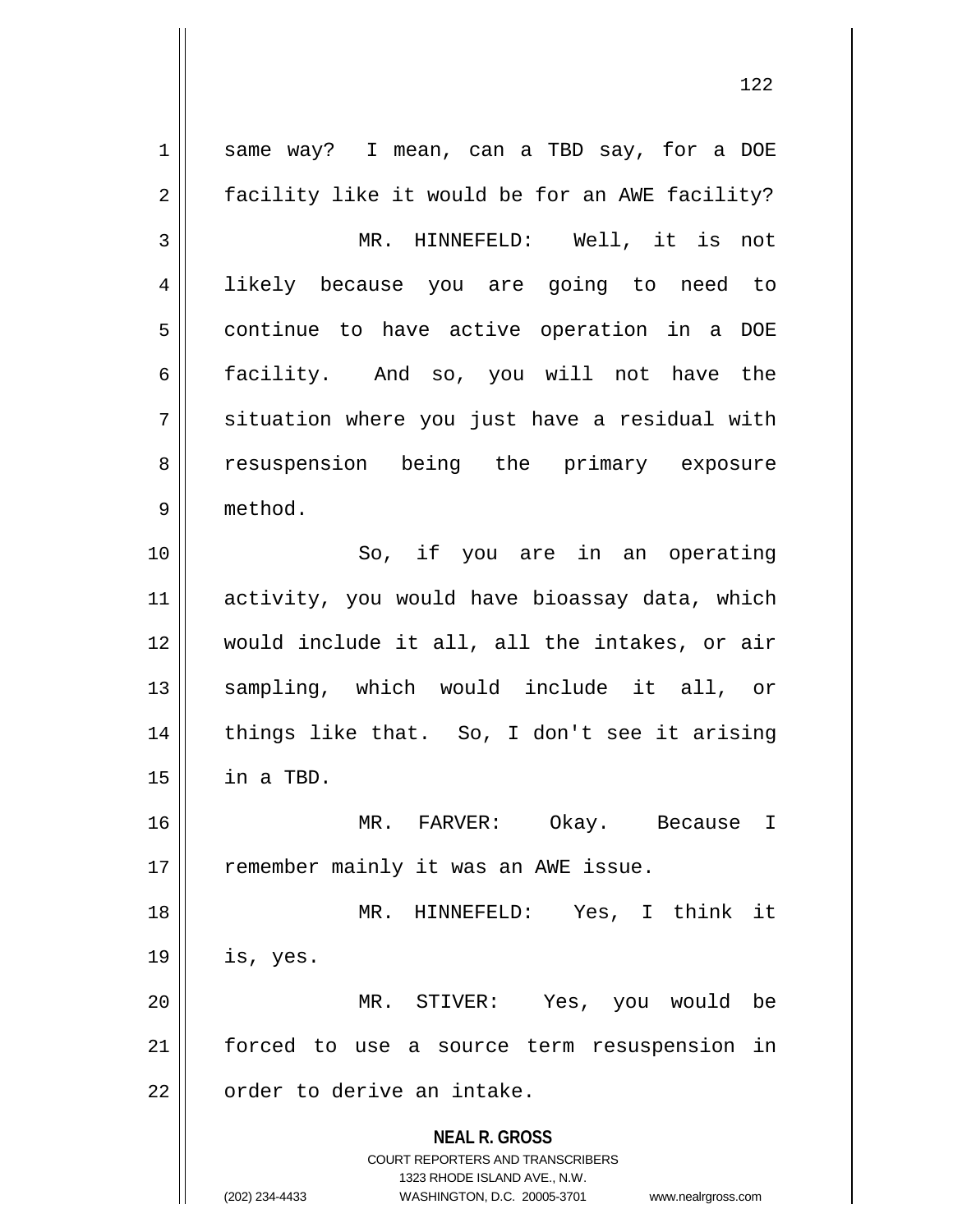**NEAL R. GROSS** COURT REPORTERS AND TRANSCRIBERS 1323 RHODE ISLAND AVE., N.W. 1 MR. HINNEFELD: I don't see how  $2 \parallel$  that would  $-$ 3 MR. FARVER: And I don't remember 4 || it coming up in any of the DOE facility DRs  $5$  | that we looked at. 6 MR. HINNEFELD: Right. 7 MR. STIVER: Well, TIB-70 is 8 || specific to the AWE. 9 || MR. HINNEFELD: Well, it is  $10$  | specific to residual contamination  $-$ 11 MR. STIVER: Yes, residual, which  $12$   $\parallel$  is  $-$ 13 || MR. HINNEFELD: -- which is 14 | specific to AWEs. 15 || MR. STIVER: Okay. 16 MR. KATZ: Just to put a coda on  $17$  | this, Mark was asking on the side where this 18 || stood with Procedures. Procedures, as you 19 know from the last Board meeting, is starting  $20$  | to report out on its closeouts on procedures, 21  $\parallel$  and it has started to report out on TIB-54, I  $22$   $\parallel$  think it was.

<sup>(202) 234-4433</sup> WASHINGTON, D.C. 20005-3701 www.nealrgross.com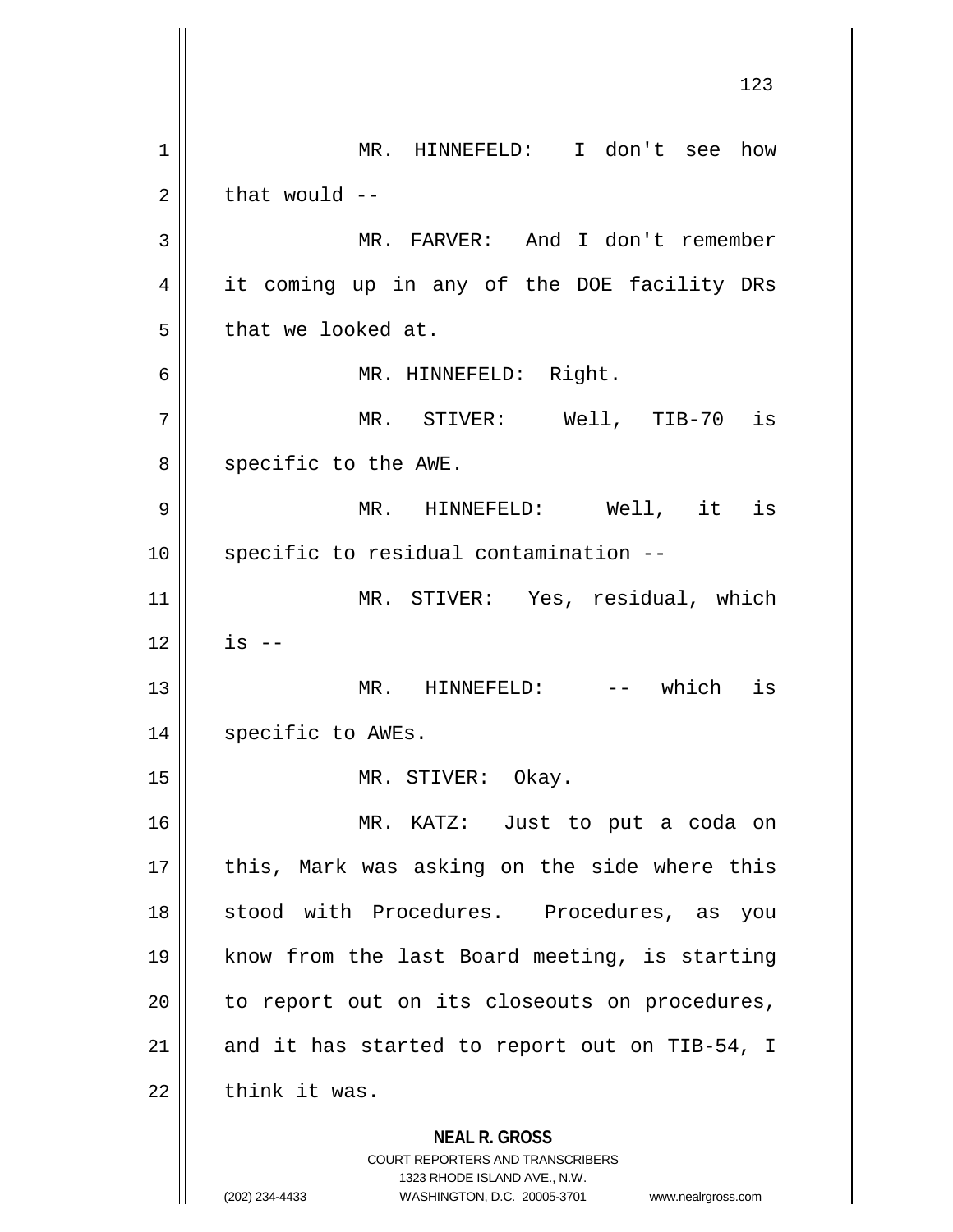| 1  | MEMBER MUNN: Fifty-two.                                                                                                                                                |
|----|------------------------------------------------------------------------------------------------------------------------------------------------------------------------|
| 2  | MR. KATZ: Fifty-two at the last                                                                                                                                        |
| 3  | Board meeting. It is going to report out                                                                                                                               |
| 4  | again on that more fully at the next Board                                                                                                                             |
| 5  | meeting and probably some others. And this                                                                                                                             |
| 6  | one may be one, 70. So, the Board will get to                                                                                                                          |
| 7  | hear and understand the closeout of that                                                                                                                               |
| 8  | procedure by the Subcommittee.                                                                                                                                         |
| 9  | MEMBER CLAWSON: Just specific to                                                                                                                                       |
| 10 | this one, because Bridgeport Brass is kind of                                                                                                                          |
| 11 | the interesting one, especially where you have                                                                                                                         |
| 12 | a facility going to DOE versus AWE, I just                                                                                                                             |
| 13 | wonder about people being able -- between the                                                                                                                          |
| 14 | two or --                                                                                                                                                              |
| 15 | MR. HINNEFELD: Well, they were in                                                                                                                                      |
| 16 | different states.                                                                                                                                                      |
| 17 | MEMBER CLAWSON: Oh, okay.                                                                                                                                              |
| 18 | So, normally,<br>MR. HINNEFELD:<br>we                                                                                                                                  |
| 19 | know which one they were at.                                                                                                                                           |
| 20 | MEMBER CLAWSON:<br>Okay.                                                                                                                                               |
| 21 | This particular<br>MEMBER MUNN:                                                                                                                                        |
| 22 | finding is on Harshaw, is it not?                                                                                                                                      |
|    | <b>NEAL R. GROSS</b><br><b>COURT REPORTERS AND TRANSCRIBERS</b><br>1323 RHODE ISLAND AVE., N.W.<br>WASHINGTON, D.C. 20005-3701<br>(202) 234-4433<br>www.nealrgross.com |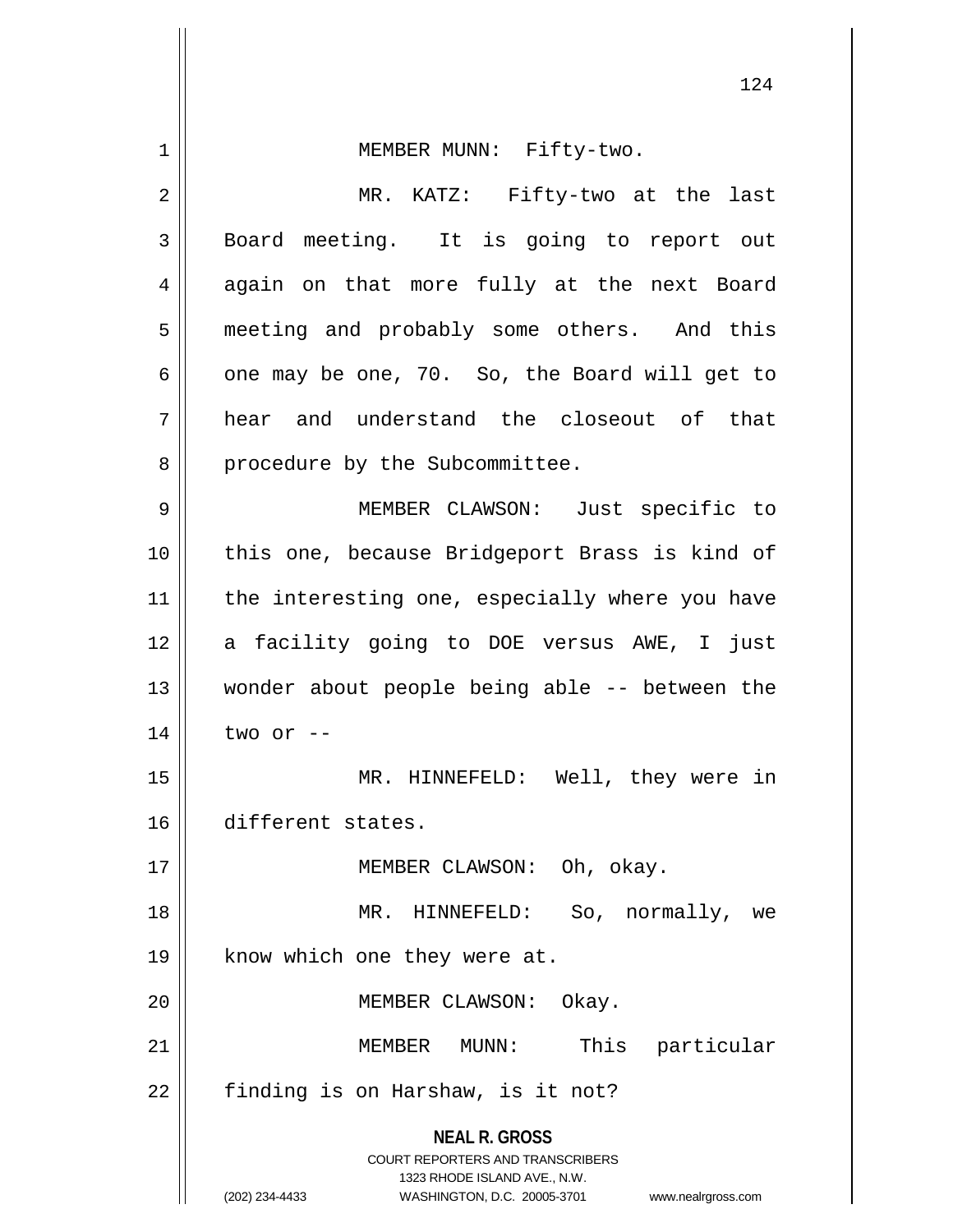**NEAL R. GROSS** 125 1 || MR. HINNEFELD: No, this is 2 || Bridgeport Brass. 3 || MEMBER CLAWSON: Bridgeport Brass. 4 MEMBER MUNN: Oh, Bridgeport  $5 \parallel$  Brass. 6 CHAIR GRIFFON: It might come up 7 | on Harshaw, too. 8 MEMBER MUNN: So, we are deciding  $9 \parallel 5(a)?$ 10 CHAIR GRIFFON: 5(a), yes. 11 || MEMBER MUNN: Okay. 12 DR. MAURO: One of the things I 13 would like to suggest is, in light of the fact 14 || that there is a new version of the Bridgeport 15 || Brass that I only became aware of now, as a 16 || result of participating in this, the fact is 17 || even though the big ones we closed out without  $18$  || that  $-$  in other words, we still have, of 19 course, this issue we are talking about, 10 to  $20$  | the minus 6, but what we really have here is 21 || we managed to convince ourselves that really 22 most of the issues that we originally raised

> COURT REPORTERS AND TRANSCRIBERS 1323 RHODE ISLAND AVE., N.W.

(202) 234-4433 WASHINGTON, D.C. 20005-3701 www.nealrgross.com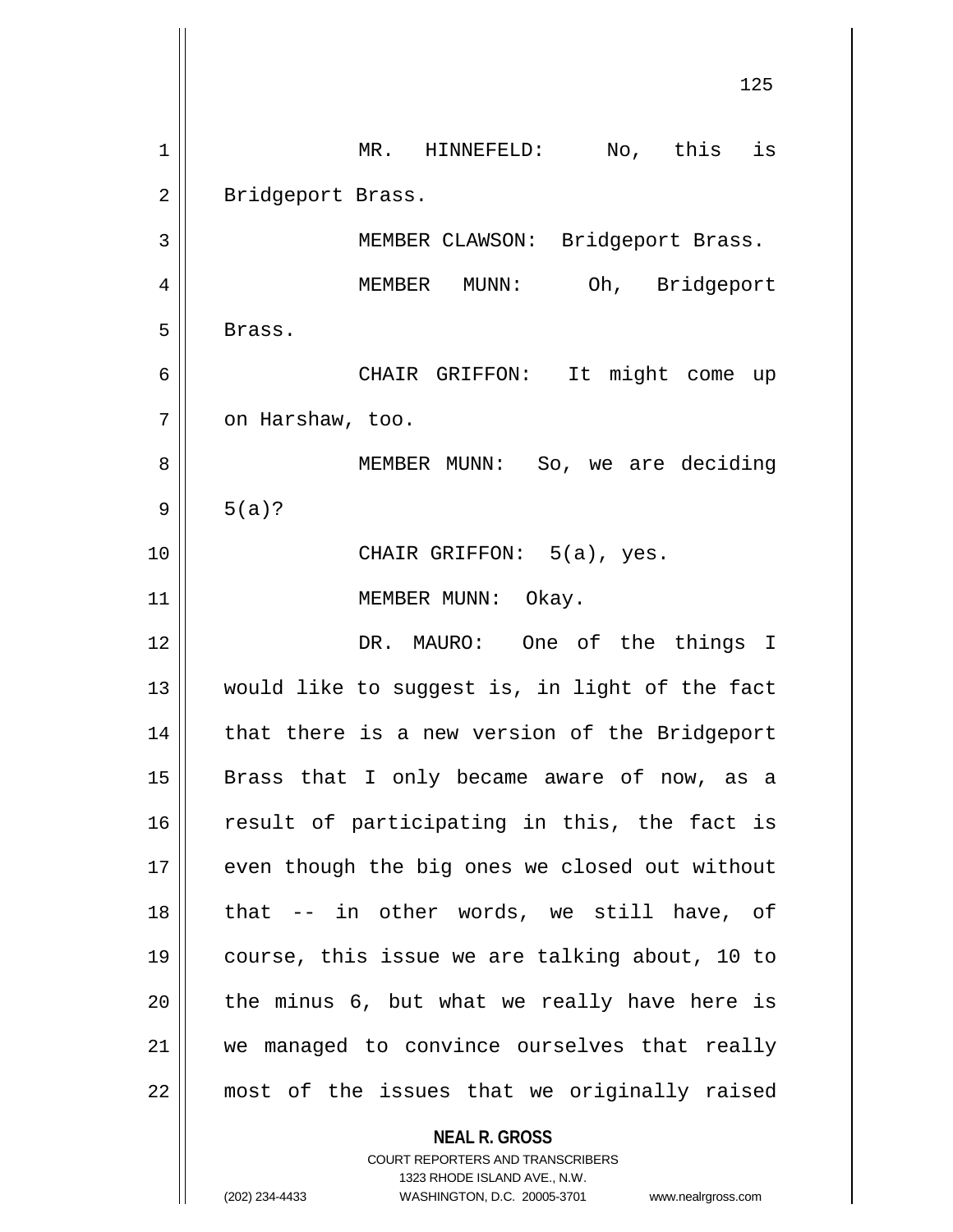1 || we are okay with, you know, without the  $2 \parallel$  benefit of looking at the latest version of  $3$  | the Bridgeport Brass.

4 || So, I hope the degree to which the 5 | Subcommittee feels it might be worth having a 6 | look at it, which I don't think would be a 7 very complicated process, just to read it and 8 see how it dealt with these various issues, I 9 would probably do on my own time anyway, you 10 know. I am interested in seeing what it looks 11 like. But it might be worthwhile just closing 12 || this loop by saying, yes, we took a look at 13 || the new one and there are no surprises; 14 || everything looks like it is in order, or there 15 may be a couple of places where we want to mop 16 | things up.

 CHAIR GRIFFON: Yes. No, I think 18 || that makes sense. I think most of it is going 19 || to be consistent with what you have already, with what we have closed out. So, I don't  $\parallel$  think it will be a big deal. But I think it is worthwhile, yes.

> **NEAL R. GROSS** COURT REPORTERS AND TRANSCRIBERS 1323 RHODE ISLAND AVE., N.W. (202) 234-4433 WASHINGTON, D.C. 20005-3701 www.nealrgross.com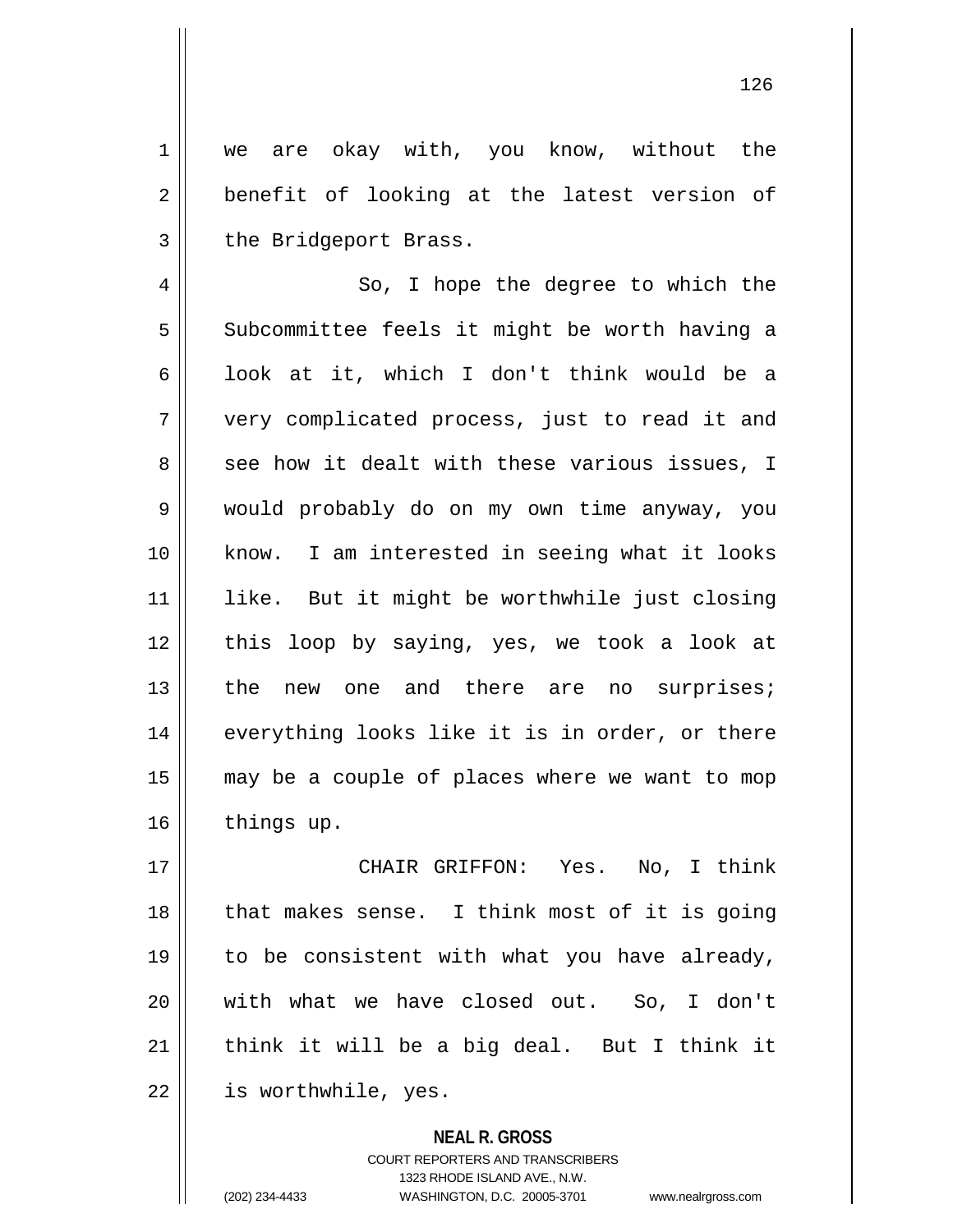**NEAL R. GROSS** COURT REPORTERS AND TRANSCRIBERS 1323 RHODE ISLAND AVE., N.W. (202) 234-4433 WASHINGTON, D.C. 20005-3701 www.nealrgross.com 1 | MEMBER CLAWSON: Well, especially 2 where you have got a new Site Profile that has 3 | been reviewed. 4 || MR. STIVER: Another way we might  $5 \parallel$  possibly do that would be to, you know, in the 6 || next set of dose reconstruction reviews, pick 7 || one from Bridgeport, just a recent case, if  $8 \parallel$  there any available at this time. So, you can  $9 \parallel$  kind of do a follow-up kind of in relation to 10 || the original mini-Profile review. 11 CHAIR GRIFFON: Yes, I don't know  $12$  || if we have  $-$  yes. 13 MR. HINNEFELD: Well, in this 14 || case, we are writing a revision to the Site 15 | Profile to resolve findings. 16 CHAIR GRIFFON: Right, out of this  $17 \parallel \text{case. So, yes.}$ 18 MR. HINNEFELD: The way we do it 19 in the other procedures is, when we revise a 20 || technical document, there is a review of the  $21$  revision to see if the findings were, in fact,  $22$  || addressed by the revision. It seems like that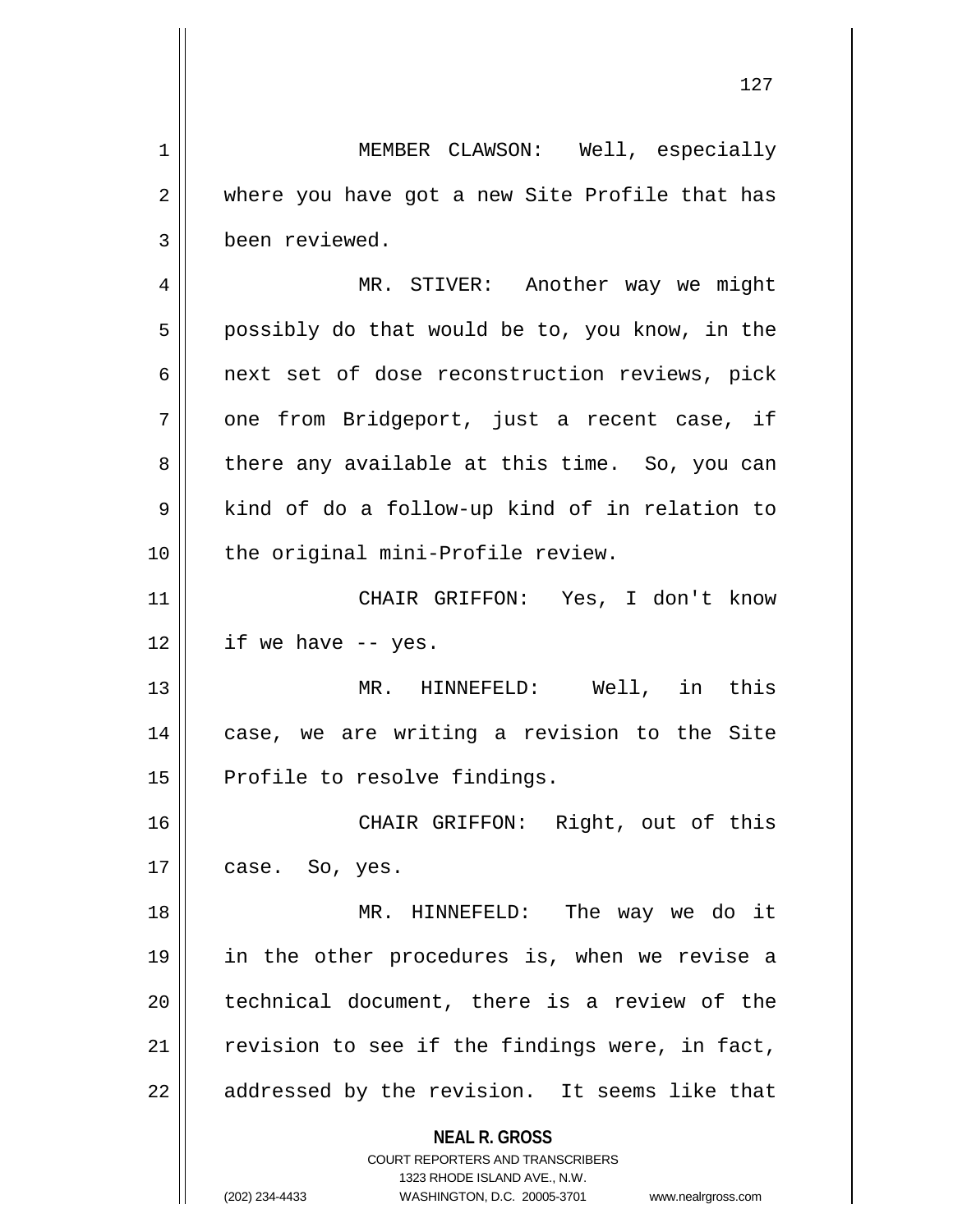**NEAL R. GROSS** COURT REPORTERS AND TRANSCRIBERS 1323 RHODE ISLAND AVE., N.W. (202) 234-4433 WASHINGTON, D.C. 20005-3701 www.nealrgross.com 1 || is what we are doing here. Our revision is  $2 \parallel$  just sort of this is our latest response and,  $3 \parallel$  then, asking, look, did we, in fact, treat the 4 || finding in that revision? 5 I don't see this as any particular 6 big deal at all. I would be surprised if we 7 || have any Bridgeport Brass site cases that were 8 done in accordance with the new TBD because it 9 || is just coming out. 10 MR. STIVER: Yes, we would have to 11 | wait for a year anyway. 12 MEMBER CLAWSON: I don't think you 13 || will get any more -- well, all of Bridgeport 14 Brass I think have already been filed, or 15 whatever. I don't think that we -- 16 MR. STIVER: Okay. 17 MEMBER CLAWSON: But SC&A still 18 H has to review this to make sure that --19 MR. STIVER: Yes, we are just 20 | going to follow up. 21 CHAIR GRIFFON: Yes. Okay. 22 MR. FARVER: It will also take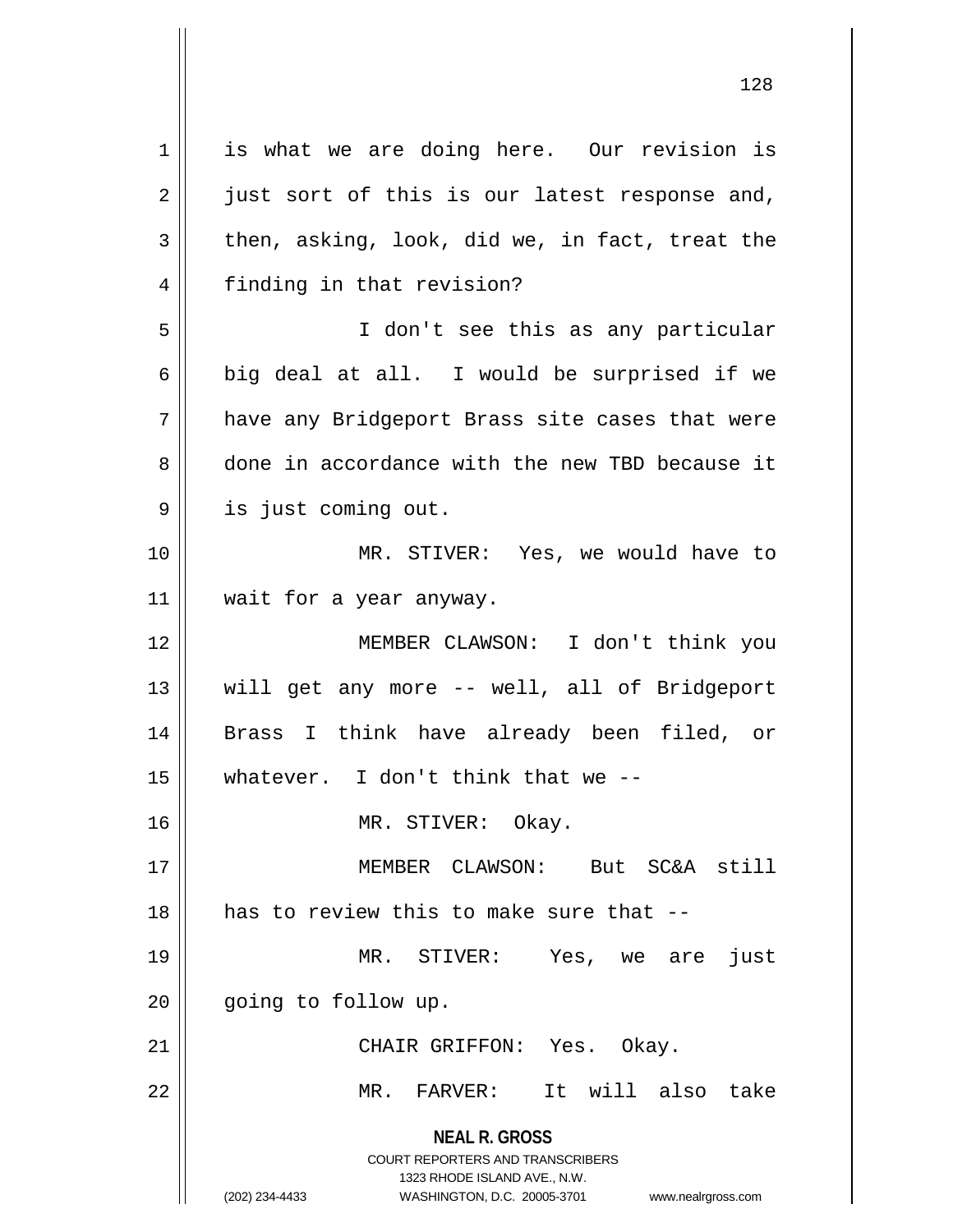**NEAL R. GROSS** COURT REPORTERS AND TRANSCRIBERS 1323 RHODE ISLAND AVE., N.W. (202) 234-4433 WASHINGTON, D.C. 20005-3701 www.nealrgross.com 1 care of 149.1 because we will go back and be  $2 \parallel$  reviewing the TBD, and we should be able to  $3 \parallel$  answer 149.1. 4 MR. HINNEFELD: And I just checked  $5 \parallel$  and I was correct in that designation  $6 \parallel$  business. The one in Michigan has been de-7 listed as an AWE and will be listed as a DOE 8 || facility. So, the whole residual question 9 || goes away for Michigan. 10 || DR. MAURO: Oh, I didn't hear you. 11 || Did you say Bridgeport is being designated as 12 || a DOE facility? So, the residual period goes  $13$  away? 14 MR. HINNEFELD: For one. Only the 15 | Michigan part. 16 DR. MAURO: Only the Michigan? I 17 || forget which one that is. Adrian? 18 MR. CALHOUN: Adrian. 19 DR. MAURO: Adrian? 20 MR. CALHOUN: Adrian's is 21 Connecticut I believe. 22 || MR. HINNEFELD: No, it is Adrian,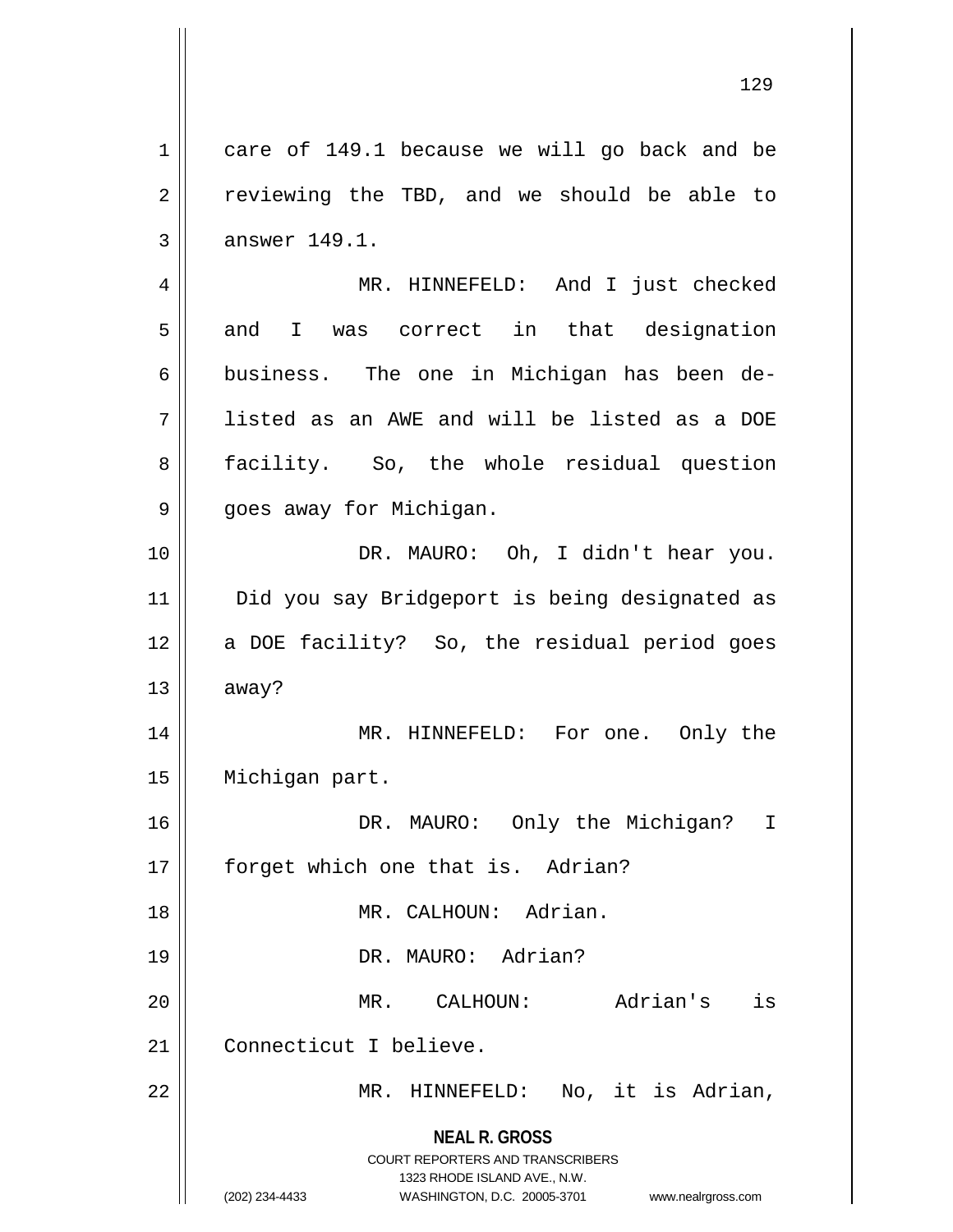**NEAL R. GROSS** COURT REPORTERS AND TRANSCRIBERS 1323 RHODE ISLAND AVE., N.W. (202) 234-4433 WASHINGTON, D.C. 20005-3701 www.nealrgross.com 1 || Michigan, and it is Havens Lab in Connecticut. 2 | MR. CALHOUN: Right. 3 | DR. MAURO: Oh, okay. 4 MR. HINNEFELD: Adrian is the one  $5 \parallel$  in Michigan. That is the one that is becoming  $6 \parallel$  a DOE facility. 7 MEMBER CLAWSON: Yes, and I 8 || misunderstood you. I thought it was a  $9 \parallel$  building in the next one. Okay. Thank you. 10 CHAIR GRIFFON: Which one is this 11 || case from or this, what we are doing now? I 12 | thought it said Adrian. 13 || MR. FARVER: I thought it was an 14 Adrian. 15 DR. MAURO: There is a Havens Lab 16 and the Adrian Lab. I don't know which one is 17 Michigan and which one is Connecticut off the  $18$  | top of my head. 19 MR. HINNEFELD: Well, Adrian is in 20 Michigan. I just don't know where this  $21$   $\parallel$  case  $-$ 22 MR. STIVER: We just don't know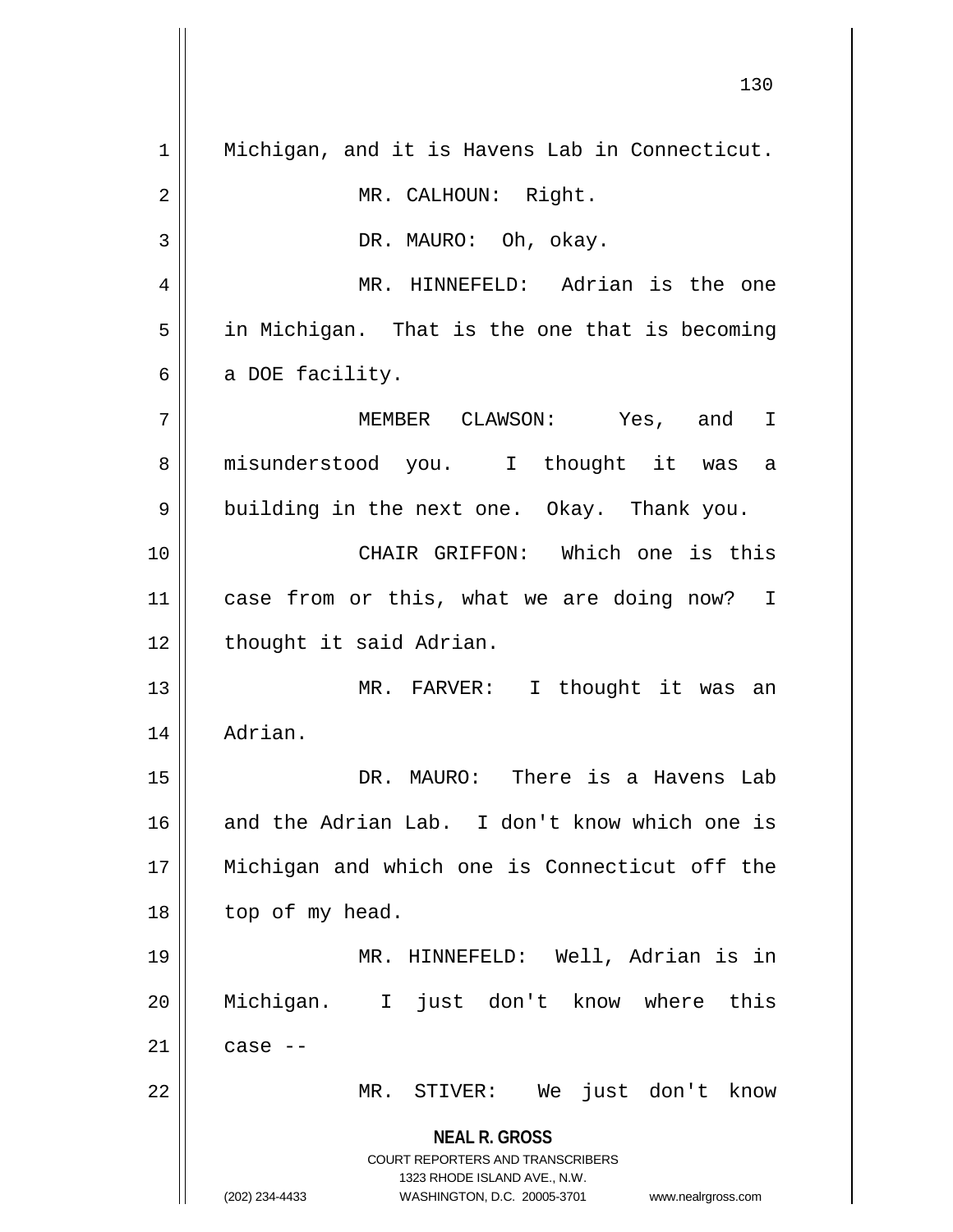|                | 131                                                                                                 |
|----------------|-----------------------------------------------------------------------------------------------------|
| $\mathbf 1$    | whether Case 149 was from Adrian or --                                                              |
| $\overline{2}$ | MR. CALHOUN: Oh, oh, I will                                                                         |
| 3              | figure that one out.                                                                                |
| 4              | MS. BEHLING: This is Kathy.                                                                         |
| 5              | It is from Adrian.                                                                                  |
| 6              | CHAIR GRIFFON: So, explain that,                                                                    |
| 7              | Stu. Since this one is Adrian, and it is a                                                          |
| 8              | facility, you don't think this<br><b>DOE</b>                                                        |
| 9              | resuspension question is in --                                                                      |
| 10             | MR. HINNEFELD: Well, it won't be                                                                    |
| 11             | pertinent to this claim. But the fact of the                                                        |
| 12             | matter is the TBD --                                                                                |
| 13             | CHAIR GRIFFON: Right.                                                                               |
| 14             | MR. HINNEFELD: -- the Bridgeport                                                                    |
| 15             | Brass TBD should describe how we will do                                                            |
| 16             | residual contamination at the<br>Havens                                                             |
| 17             | Laboratory --                                                                                       |
| 18             | CHAIR GRIFFON: Right.                                                                               |
| 19             | MR. HINNEFELD: -- in accordance                                                                     |
| 20             | with TIB-70. It should say which of the                                                             |
| 21             | TIB-70 things are we going to use at Havens                                                         |
| 22             | Laboratory in Connecticut.                                                                          |
|                | <b>NEAL R. GROSS</b><br><b>COURT REPORTERS AND TRANSCRIBERS</b>                                     |
|                | 1323 RHODE ISLAND AVE., N.W.<br>(202) 234-4433<br>WASHINGTON, D.C. 20005-3701<br>www.nealrgross.com |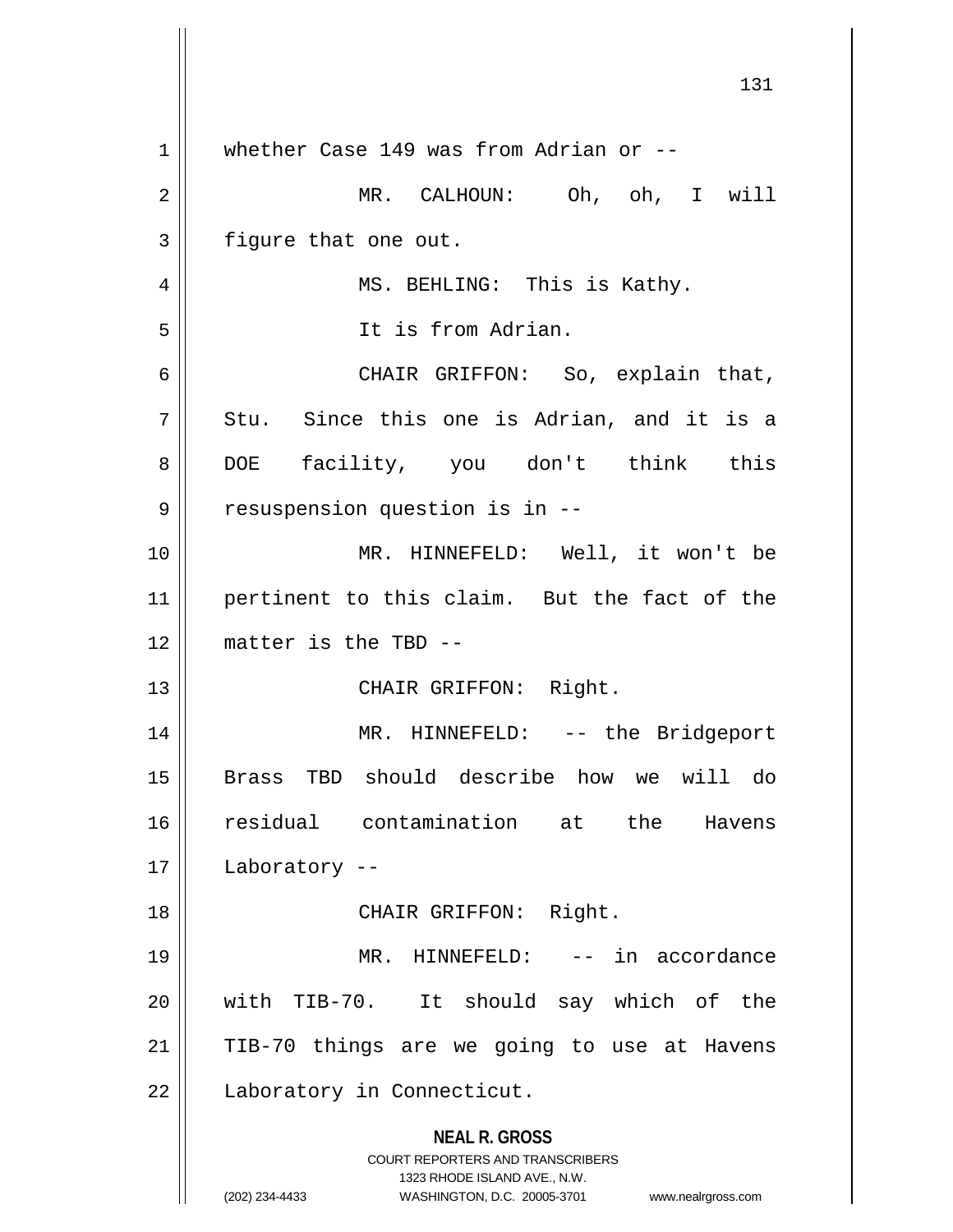**NEAL R. GROSS** COURT REPORTERS AND TRANSCRIBERS 1323 RHODE ISLAND AVE., N.W. (202) 234-4433 WASHINGTON, D.C. 20005-3701 www.nealrgross.com 132 1 CHAIR GRIFFON: Okay. 2 || MR. HINNEFELD: That is what it  $3 \parallel$  should say. Now I am going out on a limb 4 here. I haven't read it. 5 CHAIR GRIFFON: The TBD is  $6 \parallel$  covering both facilities? 7 || MR. HINNEFELD: I am pretty sure 8 it did. 9 CHAIR GRIFFON: Okay. Okay. I 10 || wasn't sure on that. 11 || MR. STIVER: Yes, it is kind of an 12 overarching, generalized mini-review of the 13 Site Profile. 14 || CHAIR GRIFFON: All right. 15 MR. CALHOUN: And if the Adrian 16 facility, if what is currently listed as the 17 AWE period now remains the operational  $18$  | period  $-$ 19 MR. HINNEFELD: The DOE 20 | operational period. 21 MR. CALHOUN: -- the DOE  $22$  || operational period, yes, there is only this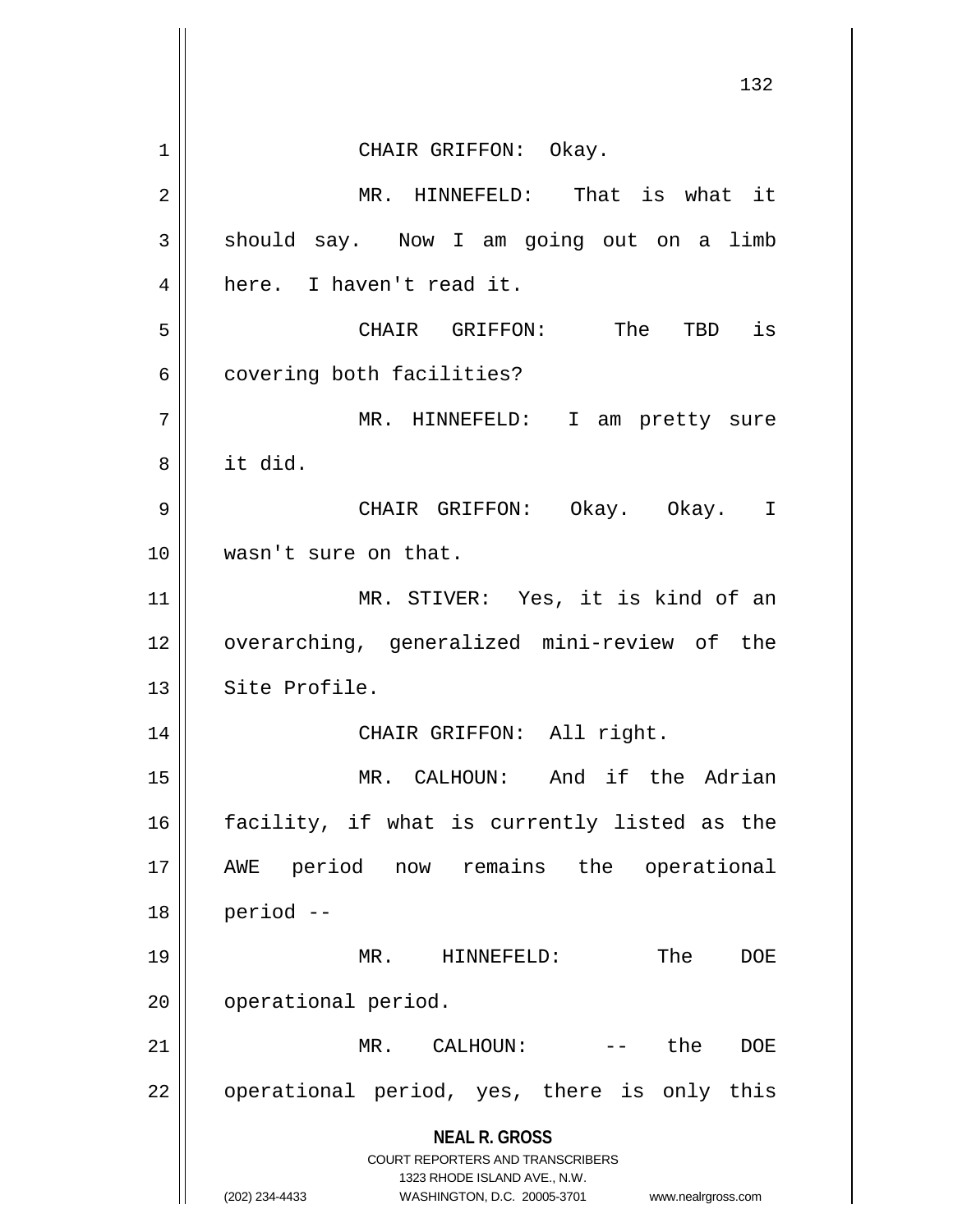**NEAL R. GROSS** COURT REPORTERS AND TRANSCRIBERS 1323 RHODE ISLAND AVE., N.W. 1 | person, instead of getting covered employment 2 through '85-ish, will only have a year and a  $3 \parallel$  half covered. 4 MR. HINNEFELD: Yes. The impact  $5 \parallel$  really on this case, I mean, it is pretty 6 clear we are concerned on this case. But the 7 question remains, for finishing out these 8 attachment findings, it all depends on the 9 || Site Profile. Does it address those findings? 10 MR. CALHOUN: Yes, is it still 11 applicable to Havens? 12 CHAIR GRIFFON: And I will save my 13 || comments on TIB-70 for the Board meeting. I  $14$  || can't wait to hear the presentation. 15 MEMBER CLAWSON: Do we need a task  $16$  | to review that or --17 MR. STIVER: Do we need a formal 18 || tasking or just kind of a follow-on? 19 CHAIR GRIFFON: No, just continue 20 | to work, right? Yes. 21 MR. STIVER: Okay. So, John, feel 22 | free to follow on that as soon as you would

(202) 234-4433 WASHINGTON, D.C. 20005-3701 www.nealrgross.com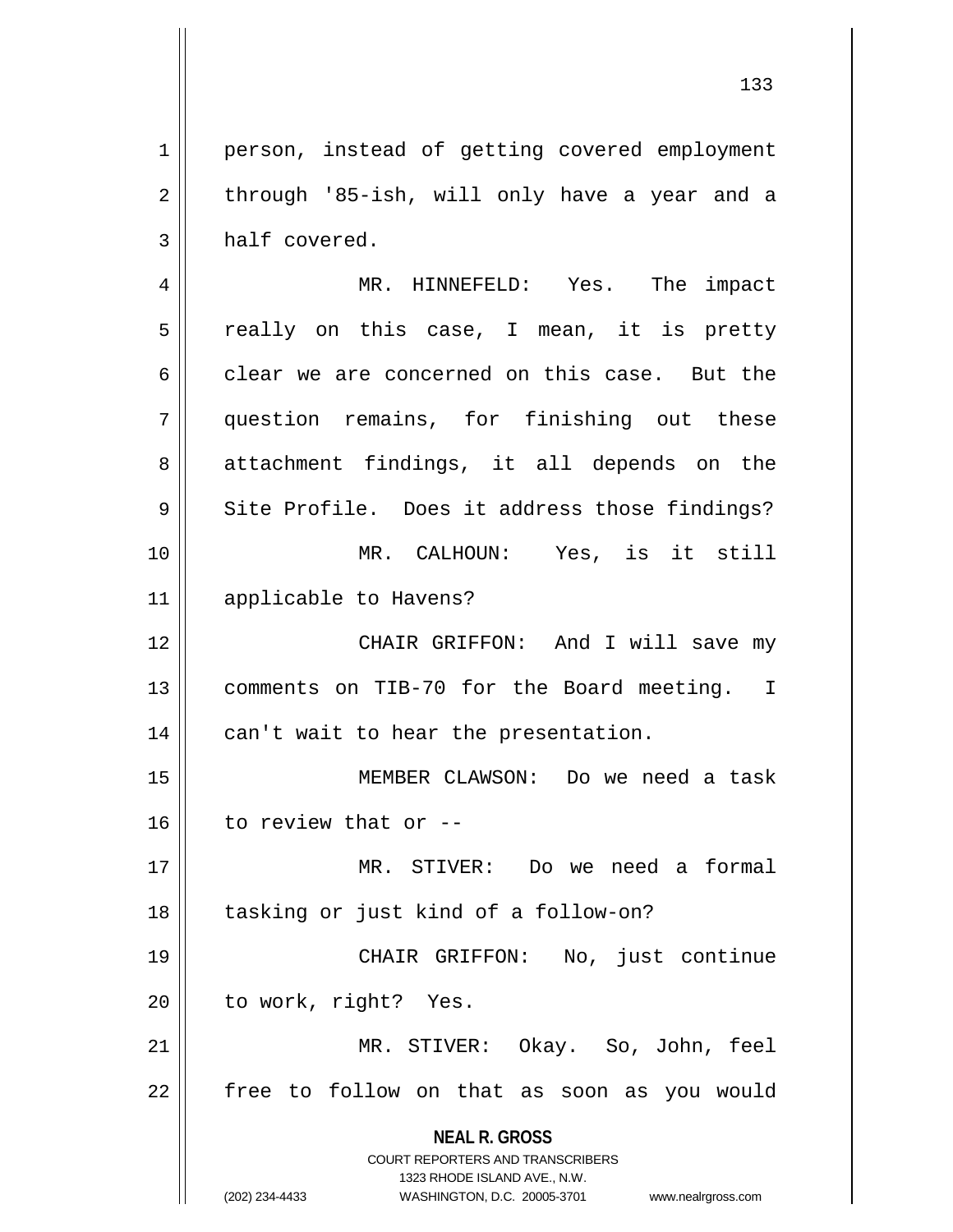**NEAL R. GROSS** COURT REPORTERS AND TRANSCRIBERS 1323 RHODE ISLAND AVE., N.W. (202) 234-4433 WASHINGTON, D.C. 20005-3701 www.nealrgross.com 134  $1 \parallel$  like. 2 MR. KATZ: Right. Read it when it  $3 \parallel$  is out. 4 DR. MAURO: Okay. I will be glad  $5 \parallel$  to. 6 MR. KATZ: Thank you, John. 7 || MR. HINNEFELD: We can provide it 8 || or at least let people know when it is 9 available on the website. 10 || DR. MAURO: Oh, so it is not out 11 | on the web yet? 12 MR. HINNEFELD: No. DOE is 13 || reviewing it for public release. 14 || DR. MAURO: Okay. 15 MR. HINNEFELD: It is all approved 16 and everything. DOE is reviewing it for 17 || public release. When they say okay, then it 18 will be there. 19 CHAIR GRIFFON: All right, Doug or 20 John, Attachment 2. 21 MR. STIVER: Attachment 2 is 22 Harshaw.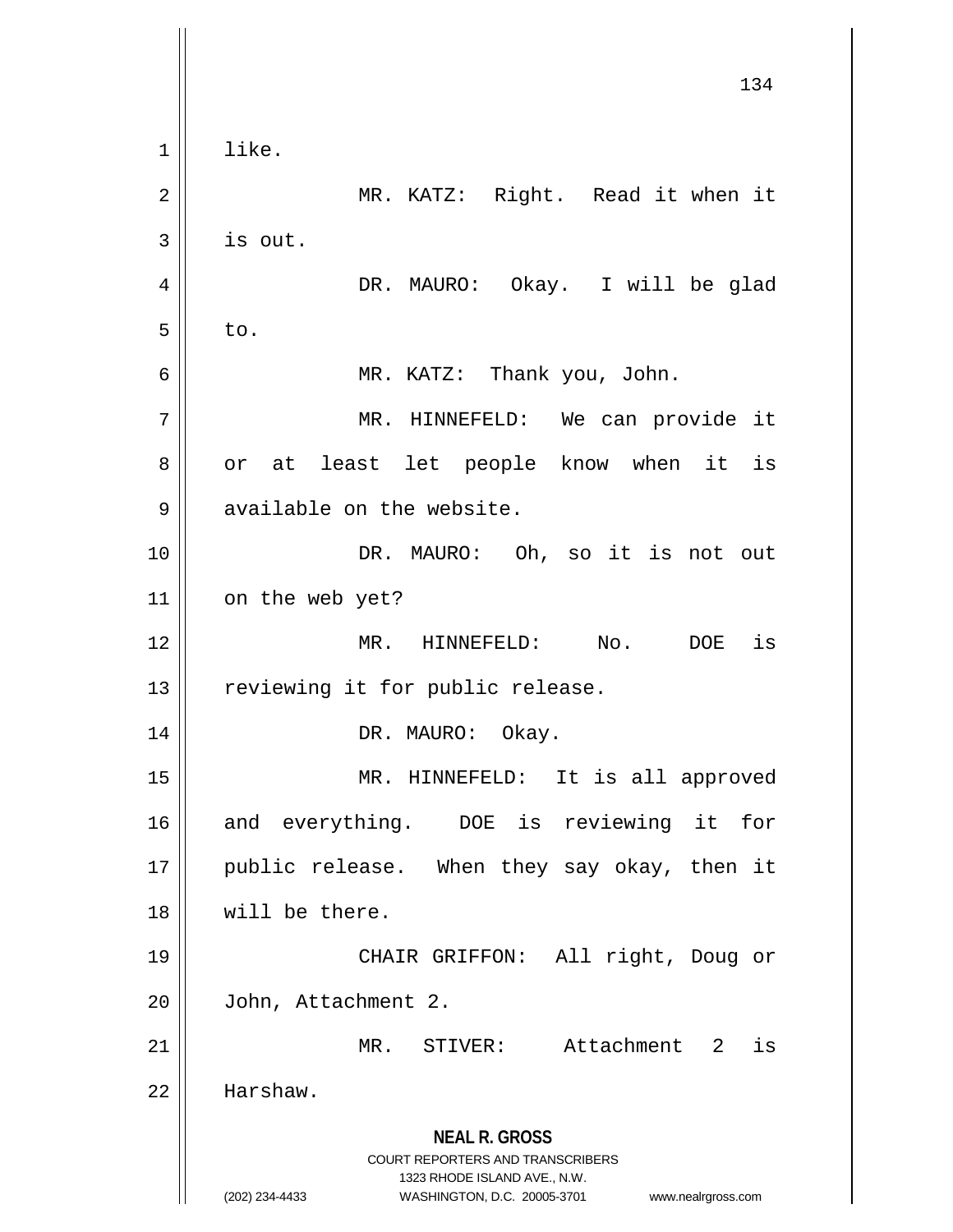**NEAL R. GROSS** COURT REPORTERS AND TRANSCRIBERS 1323 RHODE ISLAND AVE., N.W. (202) 234-4433 WASHINGTON, D.C. 20005-3701 www.nealrgross.com 1 | MR. CALHOUN: And I don't have any 2 || good news on that one. I need to do better  $3 \parallel$  and promise a response by next time. 4 I think that what we need to do is  $5 \parallel$  reevaluate all the data and justify whether we 6 || need a 95th percentile or not. There is a 7 move afoot to change some of the AWE TBDs, or 8 whatever the methodology, to include a 95th 9 percentile, but I can't answer this off the 10 top of my head. I didn't start it early  $11$  enough to give you a good answer. 12 MEMBER MUNN: You are far, far 13 | away from your microphone. 14 MR. CALHOUN: I think I am just 15  $\parallel$  speaking quieter than I usually do. 16 || MEMBER MUNN: Oh, okay. 17 || MR. CALHOUN: Basically, I said 18 | I'm sorry. 19 (Laughter.) 20 || But, yes, I don't have a good, 21 | detailed response for that one yet. I know it 22 || has been dragging on forever, and I can't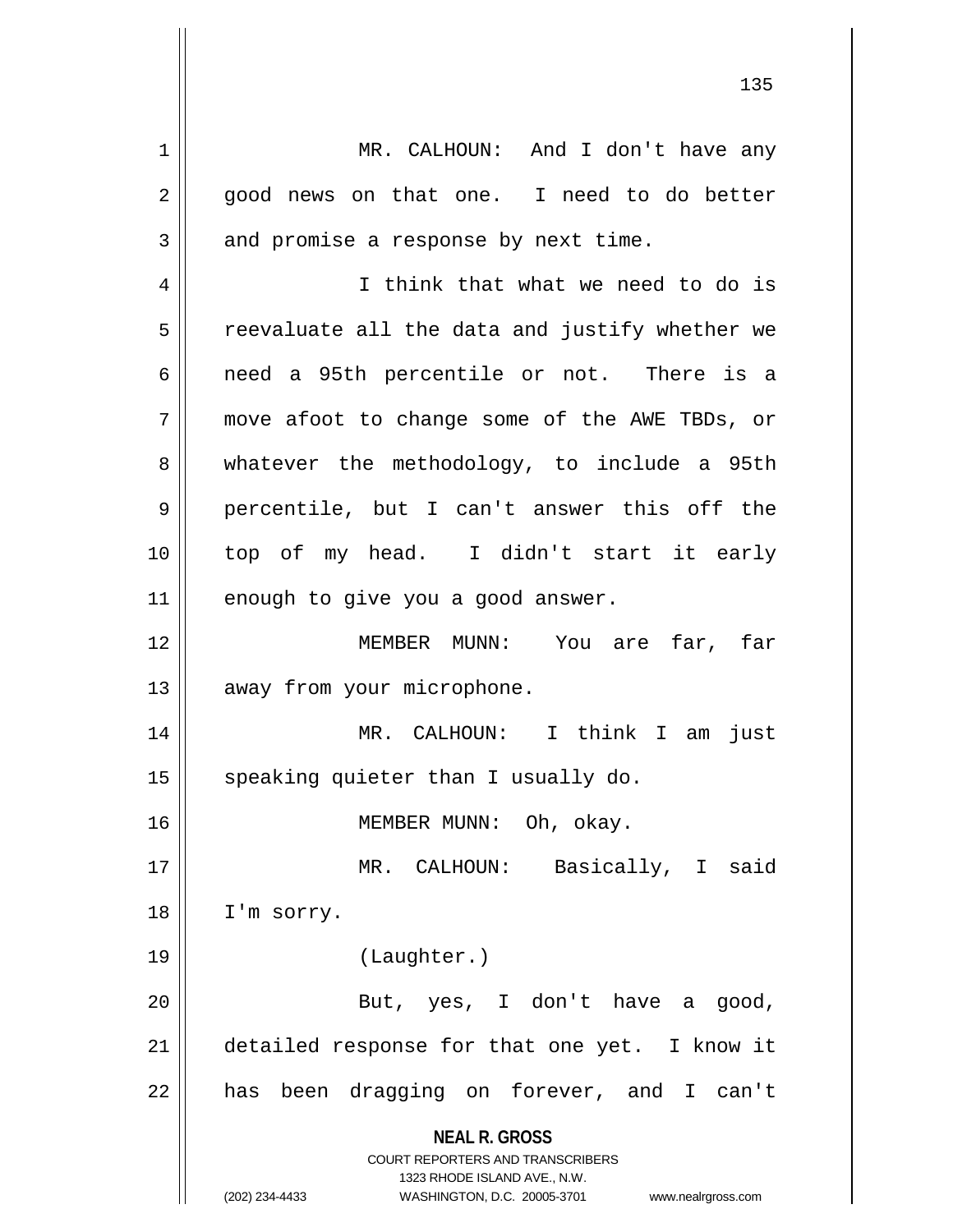**NEAL R. GROSS** COURT REPORTERS AND TRANSCRIBERS 1323 RHODE ISLAND AVE., N.W. (202) 234-4433 WASHINGTON, D.C. 20005-3701 www.nealrgross.com 136 1 | claim ignorance too many more meetings. 2 CHAIR GRIFFON: Wanda, this one is  $3 \parallel$  third apology now. 4 || MR. CALHOUN: That is okay. I 5 | will send her a private one. 6 (Laughter.) 7 || CHAIR GRIFFON: Alright. 8 DR. MAURO: So, at this time, am I 9 correct that at this time there is no action 10 item for SC&A on Harshaw? 11 || MR. KATZ: That is correct. 12 CHAIR GRIFFON: Is this for all 13 | Harshaw, Grady? 14 || MR. CALHOUN: Yes. 15 || CHAIR GRIFFON: Basically, we can 16 | skip over this? 17 || MR. CALHOUN: Yes. 18 MR. FARVER: Yes, there's a few 19  $\parallel$  that have been closed, as we go down through. 20 || CHAIR GRIFFON: But they are not 21 | highlighted anymore, right? 22 || MR. FARVER: Right.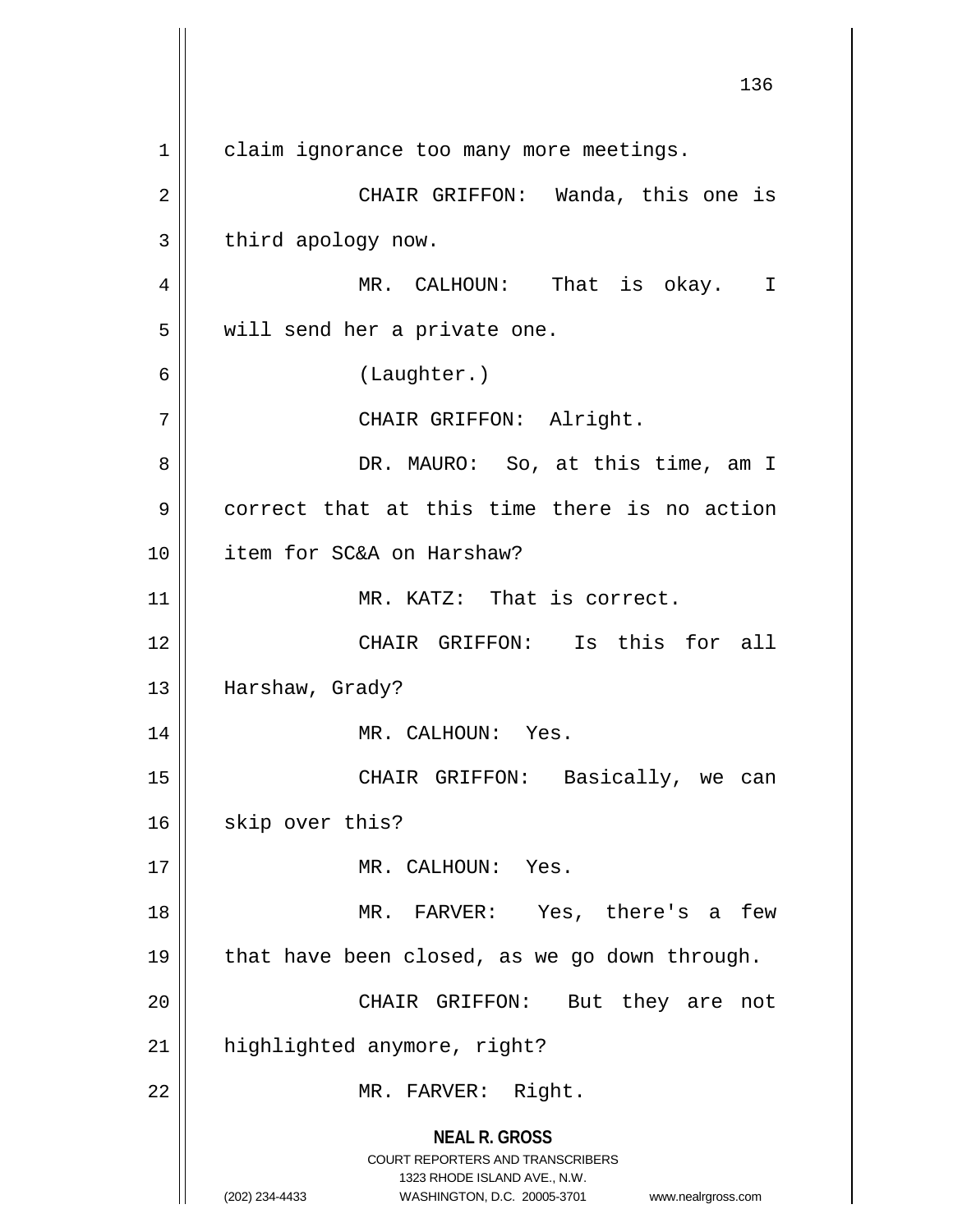**NEAL R. GROSS** COURT REPORTERS AND TRANSCRIBERS 1323 RHODE ISLAND AVE., N.W. (202) 234-4433 WASHINGTON, D.C. 20005-3701 www.nealrgross.com 137 1 || CHAIR GRIFFON: So, that is fine.  $2 \parallel$  Okay. 3 MR. FARVER: If you look at 4 Finding 3 under Attachment 2, there is a 5 || little note that says Mark Griffon needs 6 | additional time to consider approach. 7 || CHAIR GRIFFON: When was that, in 8 2010? 9 || (Laughter.) 10 MR. FARVER: Yes. 11 || MEMBER MUNN: Last week. 12 CHAIR GRIFFON: Yes. Well, would  $13$  | this constitute additional time, two years? 14 || MEMBER MUNN: One would probably 15 think so. 16 CHAIR GRIFFON: Three years? That 17 was on my birthday. I get a little break on  $18$  | that one, I think. 19 (Laughter.) 20 MEMBER MUNN: And the same break 21 in 2011. 22 CHAIR GRIFFON: I know I had a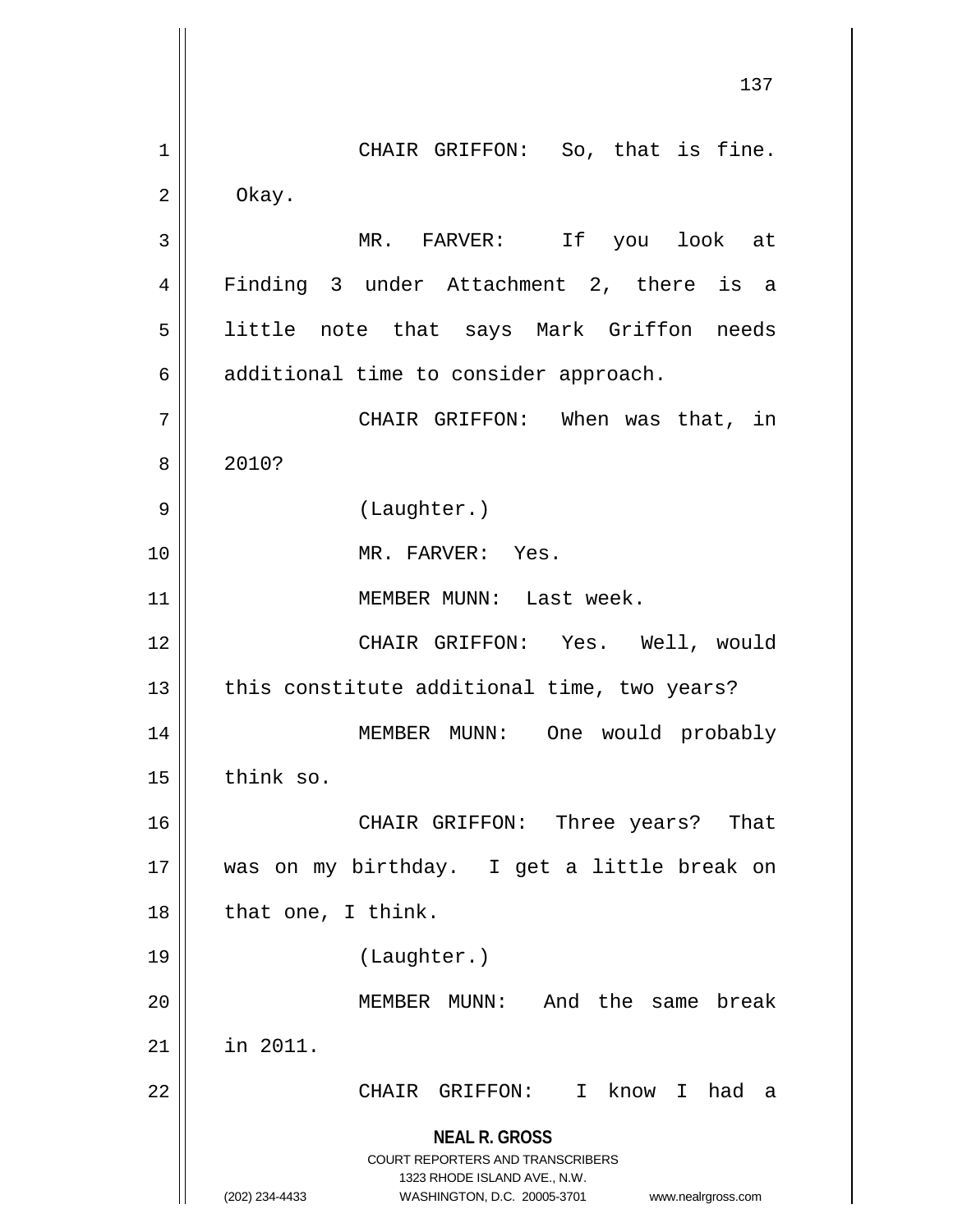**NEAL R. GROSS** COURT REPORTERS AND TRANSCRIBERS 1323 RHODE ISLAND AVE., N.W. (202) 234-4433 WASHINGTON, D.C. 20005-3701 www.nealrgross.com 138 1 || stomach hurt at this meeting or in an incident 2 | with the Chemical Safety Board. 3 (Laughter.) 4 Alright. I will look at that 5 while NIOSH looks at the rest of it. So, I 6 will say I'm sorry I didn't do that, either. 7 MR. CALHOUN: We are a sorry lot. 8 CHAIR GRIFFON: Yes, yes. 9 || (Laughter.) 10 || Going on to Huntington then. 11 MR. FARVER: Yes, Attachment 3 is 12 Huntington Pilot Plant. 13 John, are you -- 14 DR. MAURO: Oh, yes, I am here. I 15 | could help with that. 16 MR. FARVER: Okay. Good. 17 DR. MAURO: Just to help 18 || conceptually, it is a facility that receives 19 -- you know these diffusion barriers that are 20 used at the gaseous diffusion plants? These 21 are nickel barriers that the diffusion occurs  $22$  || through. They would send all these barriers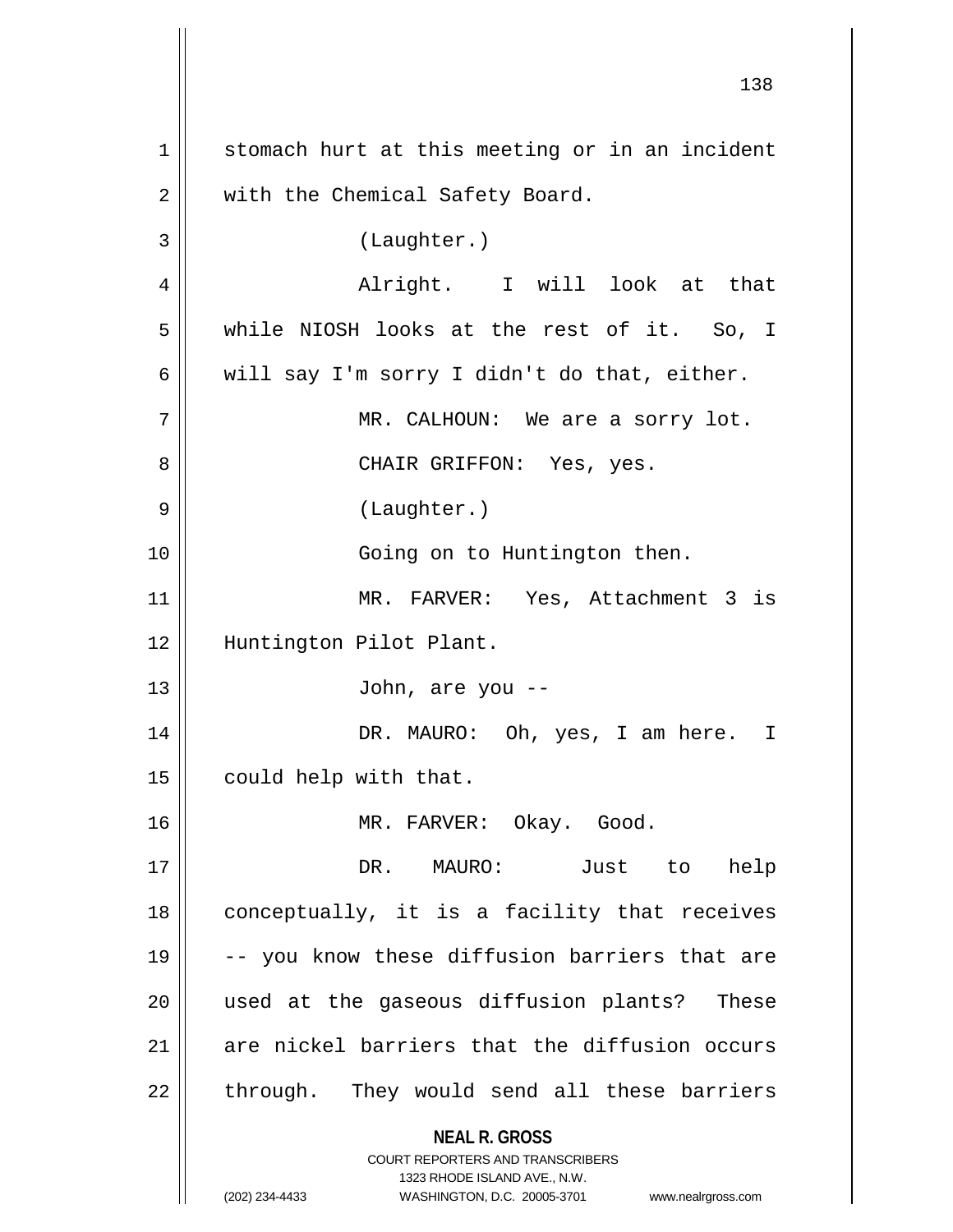1 | over to Huntington Pilot Plant, where they 2 would clean them up; in other words, 3 chemically remove the nickel from these 4 | barriers. And they would always have lots of 5 uranium entrained in there.

 They would do the chemical process where you would separate the uranium, which 8 had various levels of enrichment, and that would go in one place, and the clean nickel would go somewhere else.

11 || Tt turns out in the process, you 12 || qenerate airborne radioactivity that consists 13 of nickel mixed with various levels of 14 || enriched uranium. And you also generate these 15 | birdcages where the uranium that was separated  $16$  from the nickel is sitting in a geometry that 17 || is safe from a criticality perspective, but it 18 || raises the potential for external exposure.  $19 \parallel$  So, that is the picture. I suppose it is good  $20$  | to have a little visual in your head.

21 || Now what happened here is we had a 22 || number of comments. And in preparing for this

> **NEAL R. GROSS** COURT REPORTERS AND TRANSCRIBERS 1323 RHODE ISLAND AVE., N.W. (202) 234-4433 WASHINGTON, D.C. 20005-3701 www.nealrgross.com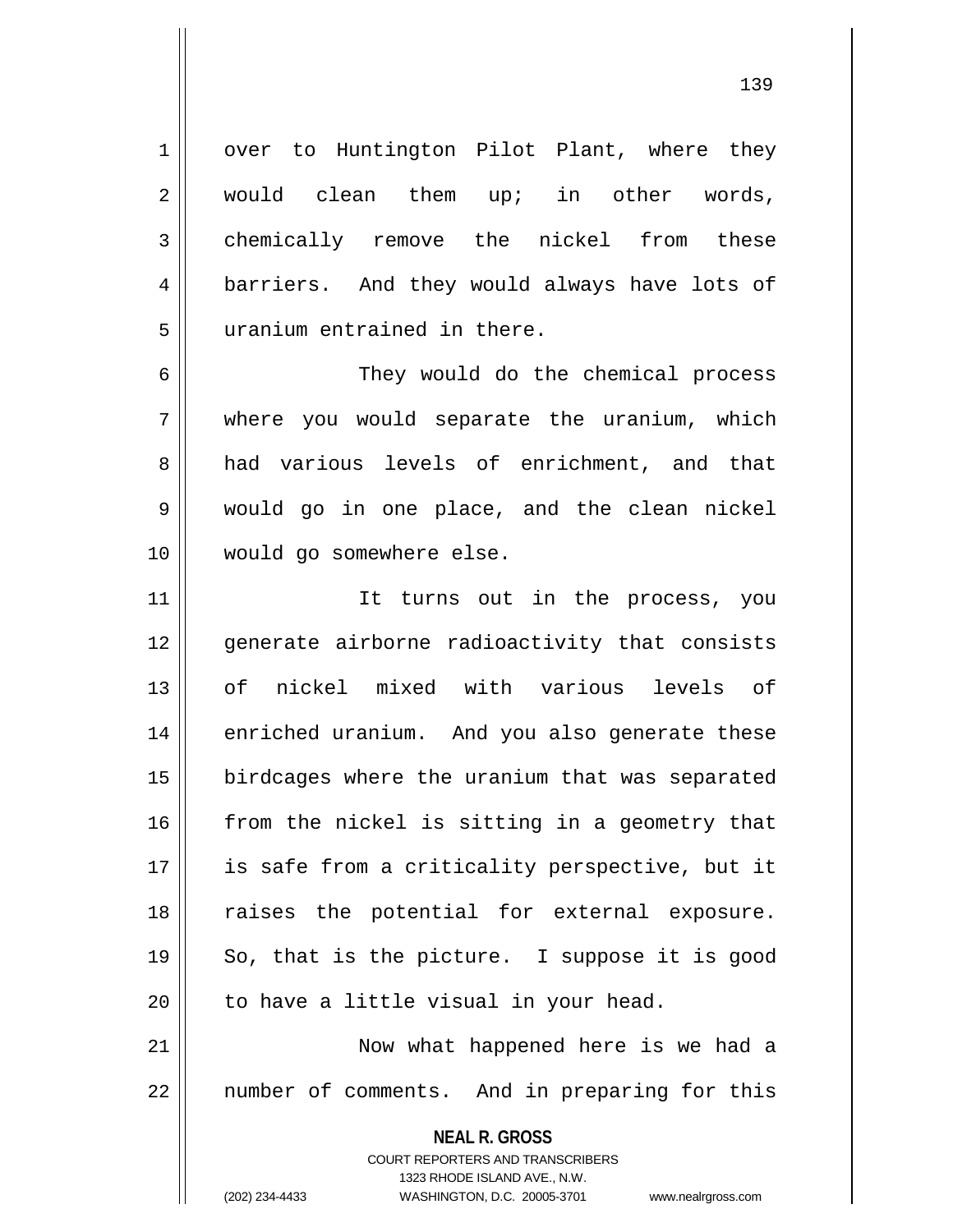**NEAL R. GROSS** COURT REPORTERS AND TRANSCRIBERS 1323 RHODE ISLAND AVE., N.W. (202) 234-4433 WASHINGTON, D.C. 20005-3701 www.nealrgross.com 1 meeting, I looked at that. NIOSH has issued a 2 || revision to the Site Profile for Huntington. 3 I could tell you what the comments are, but 4 | before we get into that and what our concerns 5 were, apparently, there is a revision out 6 there. I went online to read it over the 7 weekend. A note comes up that it is not 8 || available because it has not yet been screened 9 || for 508 compliance. So, I was not able to 10 || physically download it and read it. 11 I think maybe a lot of the 12 concerns I had that are raised here may have 13 been addressed, maybe not, but I don't have 14 || it. And now, is it correct that that document 15 is still not available for me to review or 16 | SC&A to review? 17 MR. HINNEFELD: We can make it 18 available to review. 19 DR. MAURO: Yes, that would be 20 | great, yes. 21 || Think that there are a 22 || couple of issues. I mean, once we review it,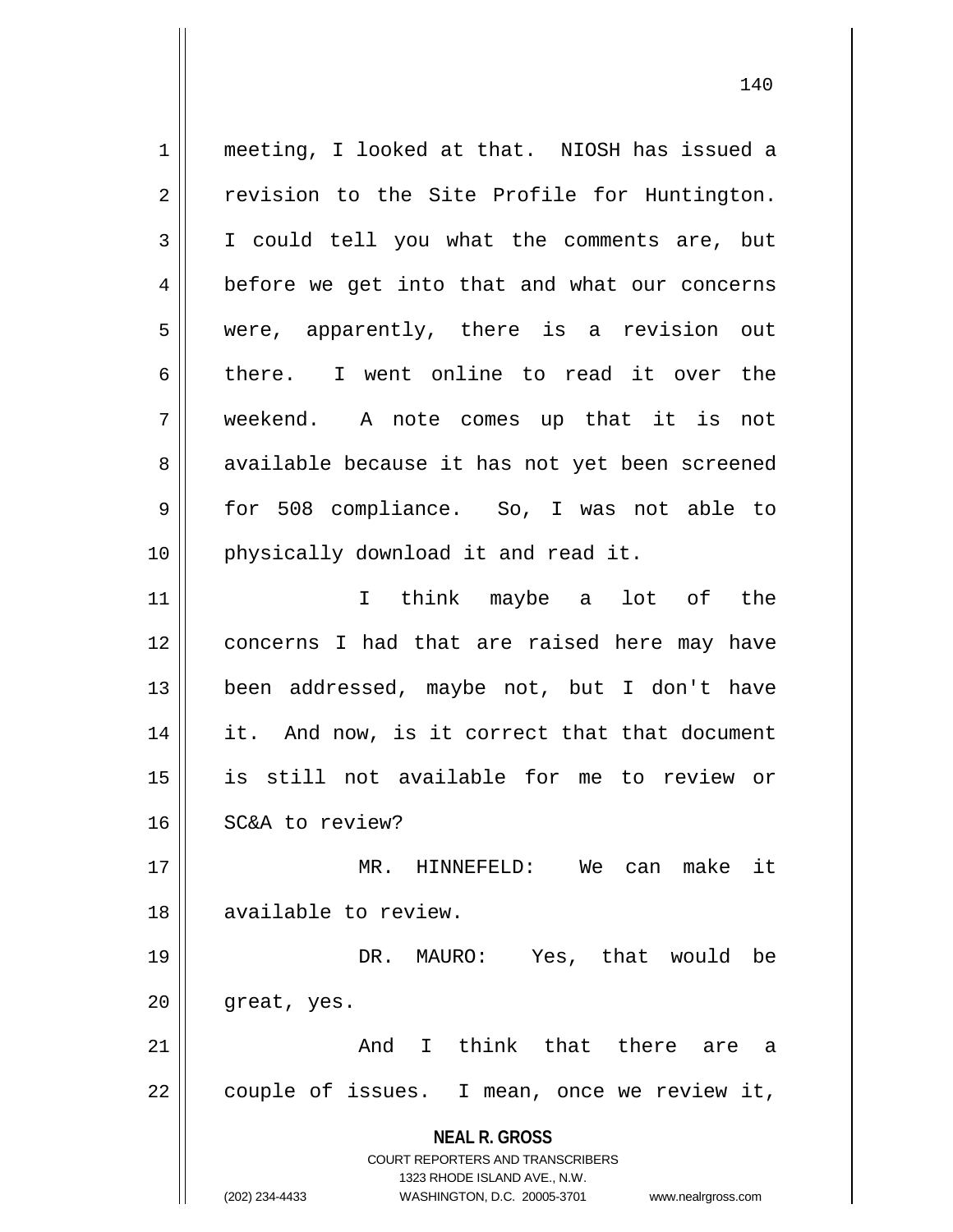**NEAL R. GROSS** COURT REPORTERS AND TRANSCRIBERS 1 || maybe we could revisit this issue again. If  $2 \parallel$  you would like to go over what the issues are,  $3 \parallel$  I could certainly do that, and why we have 4 expressed certain concerns. Some are more 5 | important than others. Or do you just want to  $6 \parallel$  wait until we have a chance to look at this 7 new version? 8 MR. KATZ: It makes sense to wait. 9 CHAIR GRIFFON: Yes, why don't we 10 just wait, yes? 11 MR. KATZ: 508 compliance is just 12 a posting issue, John. So, there is no 13 || problem making it available. 14 DR. MAURO: Yes. No, I understand 15 || that, yes. Yes. Sometimes when I go onsite 16 and I see I can't actually find a document 17 because I am not looking in the right place. I 18 || looked in a few places and I couldn't find it,  $19$  || but you say that that actually is not up there  $20$  | yet, but you could make it available to me? 21 MS. ROLFES: He is right. I  $22$  |  $\blacksquare$  looked and it is not up there.

1323 RHODE ISLAND AVE., N.W.

(202) 234-4433 WASHINGTON, D.C. 20005-3701 www.nealrgross.com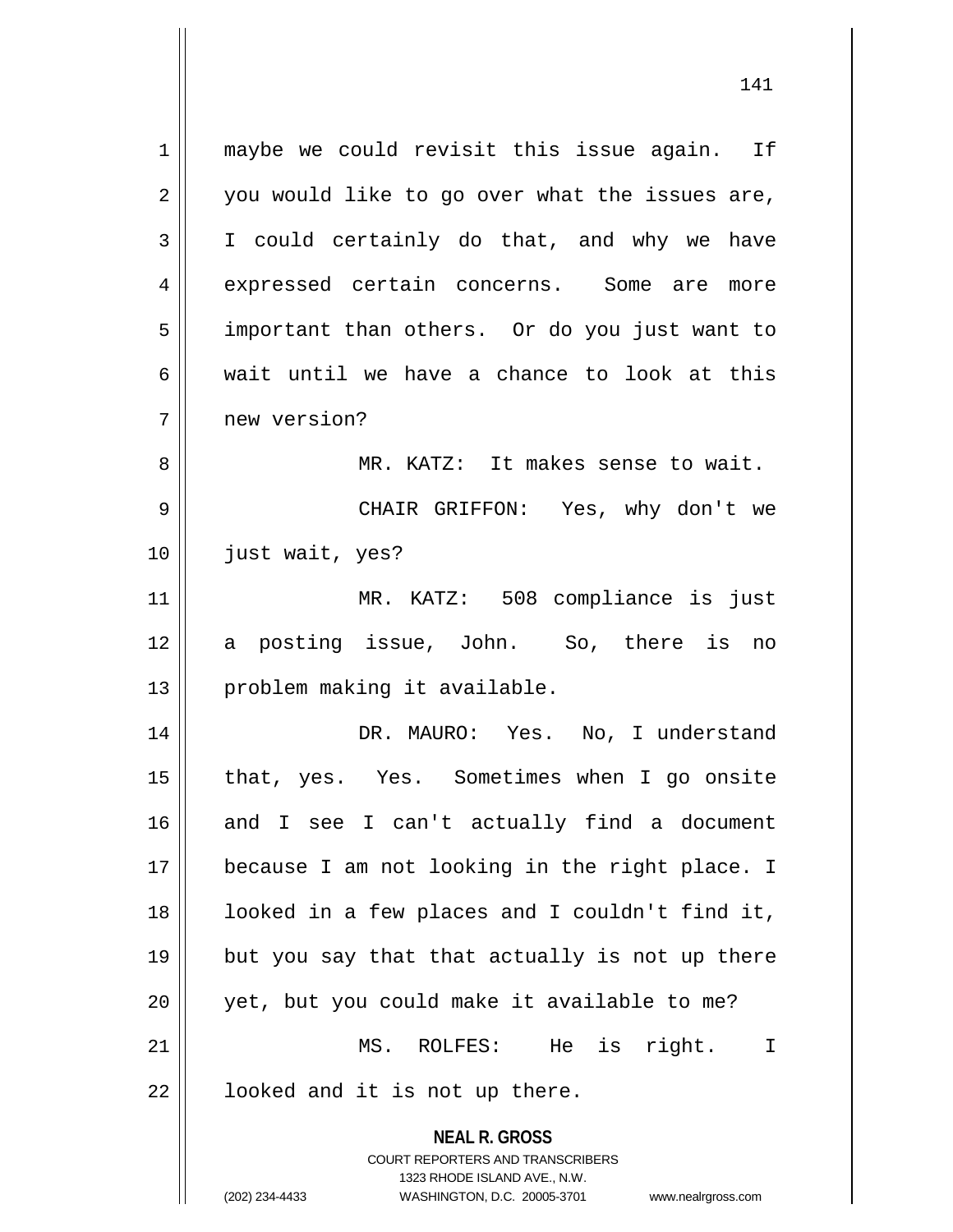**NEAL R. GROSS** COURT REPORTERS AND TRANSCRIBERS 1323 RHODE ISLAND AVE., N.W. (202) 234-4433 WASHINGTON, D.C. 20005-3701 www.nealrgross.com 142 1 || MR. SIEBERT: This is Scott. 2 || It appears to be there that I can  $3 \parallel$  see. 4 DR. MAURO: Oh, okay. 5 MS. ROLFES: I asked about it last 6 week. 7 | The Soleman DR. MAURO: I went online the way 8 | I normally go and then tried a couple of other 9 ways. I kept getting that message, the 508 10 compliant message. 11 CHAIR GRIFFON: Well, we will 12 figure it out. And either way, we will get 13 || access to the document and, then, we will 14 discuss it later, right? We will hold it,  $15$  | yes. 16 MR. KATZ: Right. 17 || DR. MAURO: Then, we can revisit  $18 \parallel$  it. 19 || MR. KATZ: Next meeting. 20 CHAIR GRIFFON: Okay. So, are we  $21$  on to the ninth set? 22 Doug, can I ask, did you do the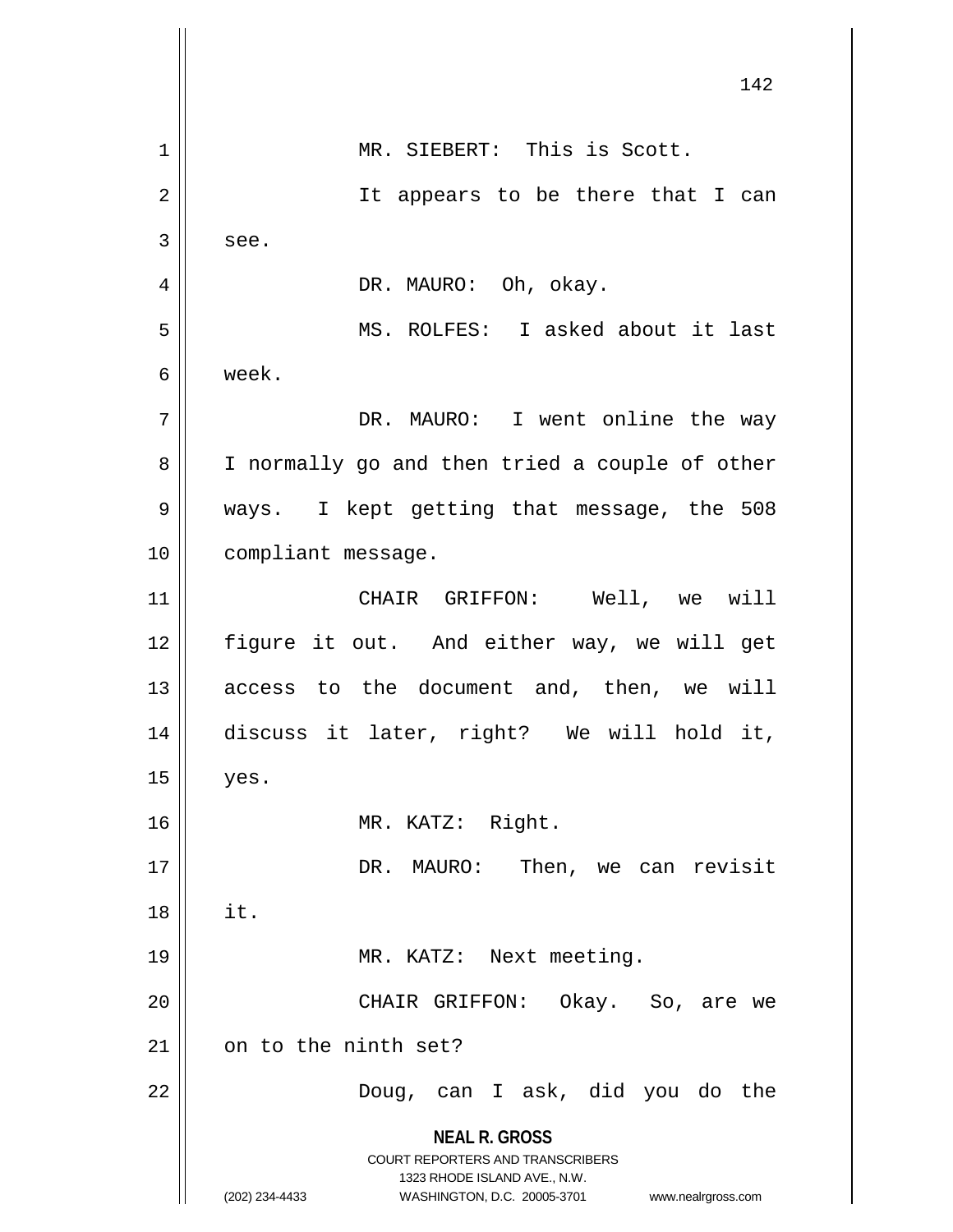| $\mathbf 1$ | same thing with the ninth set that you did    |
|-------------|-----------------------------------------------|
| 2           | with the eighth? Did you add in responses?    |
| 3           | MR. FARVER: I did not.                        |
| 4           | CHAIR GRIFFON: Okay. So, we                   |
| 5           | could work from this.                         |
| 6           | MR. FARVER: Because we had some               |
| 7           | malfunctions with the operating equipment.    |
| 8           | CHAIR GRIFFON: Okay. We can work              |
| 9           | from the copy of that.                        |
| 10          | MR. FARVER: Yes, and my                       |
| 11          | handwritten notes. We are back to paper       |
| 12          | copies.                                       |
| 13          | MR. STIVER: The most reliable                 |
| 14          | form available.                               |
| 15          | MEMBER CLAWSON: Maybe this is the             |
| 16          | wrong time, and tell me if it is. I know that |
| 17          | Stu said we wouldn't have the database, but   |
| 18          | could we kind of figure out -- I just wanted  |
| 19          | kind of an update of it. Because just looking |
| 20          | at this, it is kind of hard to go through. I  |
| 21          | was kind of a little bit excited for the      |
| 22          | database. I was wondering, could we have just |
|             | <b>NEAL R. GROSS</b>                          |

COURT REPORTERS AND TRANSCRIBERS 1323 RHODE ISLAND AVE., N.W.

(202) 234-4433 WASHINGTON, D.C. 20005-3701 www.nealrgross.com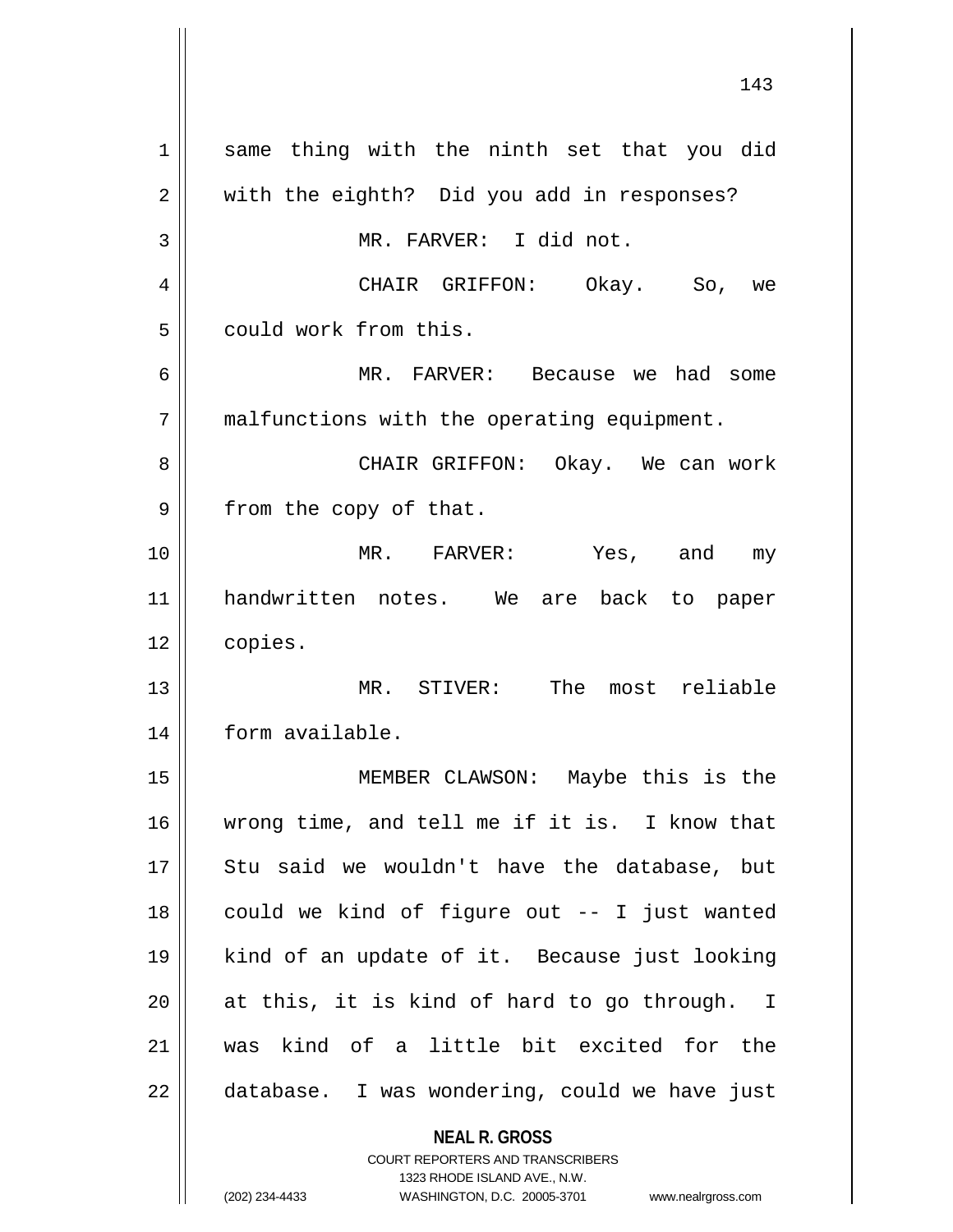**NEAL R. GROSS** COURT REPORTERS AND TRANSCRIBERS 1323 RHODE ISLAND AVE., N.W. (202) 234-4433 WASHINGTON, D.C. 20005-3701 www.nealrgross.com  $1 \parallel$  an update on that? I was just wondering where 2 we were at on it? 3 CHAIR GRIFFON: And we had the 4 | meeting, right? 5 MR. HINNEFELD: Well, we have had  $6 \parallel$  the design meeting. 7 CHAIR GRIFFON: You sent around 8 || some notes on the --9 MR. HINNEFELD: Yes. The notes 10 that we captured about things to be done were 11 I think just recently sent around for 12 | everybody's review. 13 || I don't have really an update. I 14 || mean, we came out of that meeting saying, 15 || look, there are other things that our TST is 16 working on, and there won't be anything for 17 || this meeting. So, we didn't try to make any 18 || progress for this meeting. 19 CHAIR GRIFFON: We can muddle  $20$  || through with our matrices for the meantime,  $21 \parallel$  yes. 22 || MEMBER CLAWSON: Well, yes, I was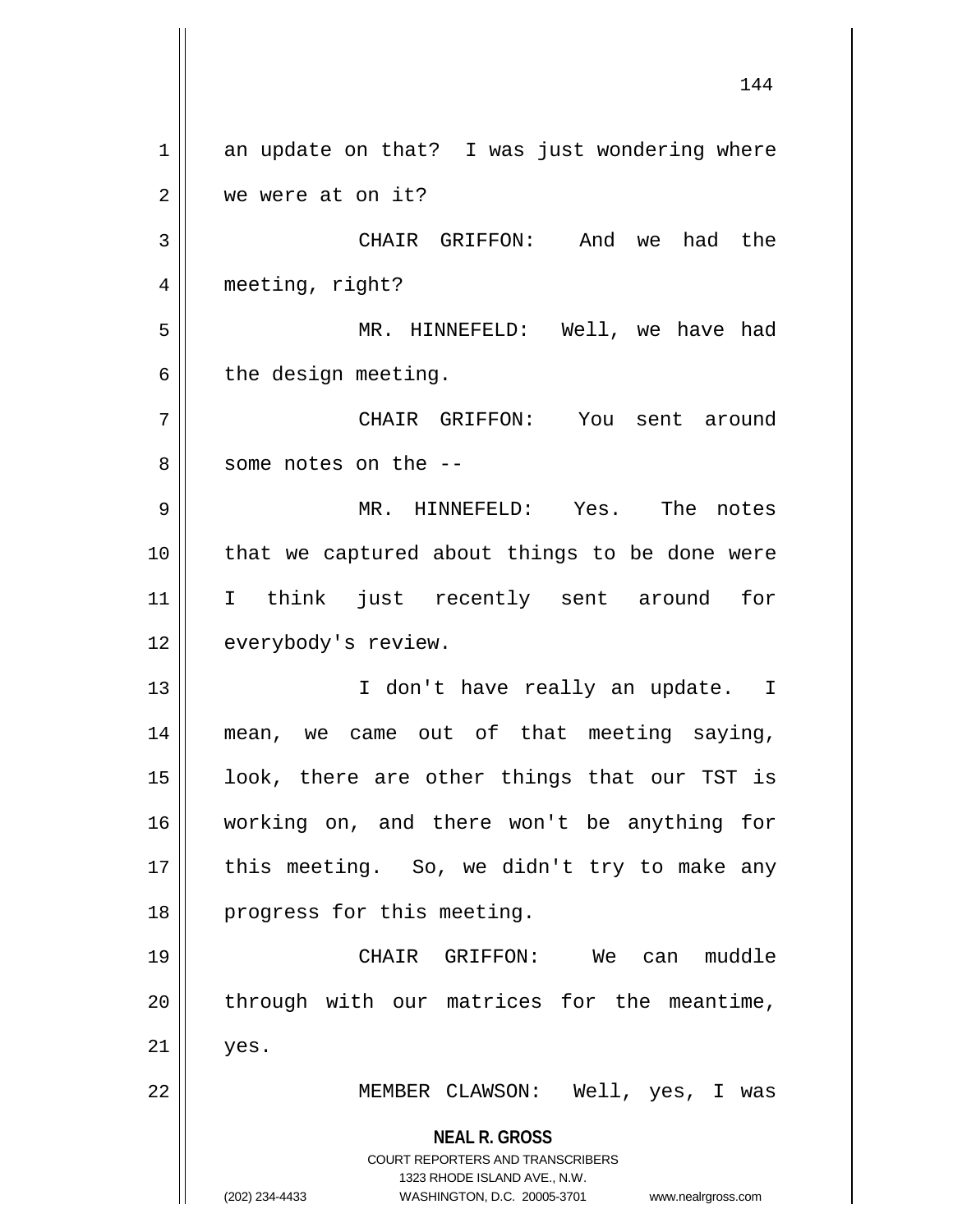**NEAL R. GROSS** COURT REPORTERS AND TRANSCRIBERS 1323 RHODE ISLAND AVE., N.W. (202) 234-4433 WASHINGTON, D.C. 20005-3701 www.nealrgross.com  $1 \parallel$  just kind of wondering where we were at, if  $2 \parallel$  the ball was rolling on it or what. 3 MR. KATZ: Yes, the ball is 4 || rolling. It was a good meeting. We got a lot 5 worked out in terms of what we think is needed  $6 \parallel$  as a starting point. 7 MR. HINNEFELD: I believe we want  $8 \parallel$  to go starting with the sixth set, is that 9 what we decided? 10 CHAIR GRIFFON: Right. Skip the 11 first five, right. Yes. 12 MR. HINNEFELD: Okay. So, there 13 will be a significant data entry, a 14 significant and complicated data entry,  $15$  | because of the way the matrices are formed, to 16 || get things in in sequence. 17 || **MEMBER CLAWSON:** Okay. 18 MR. HINNEFELD: So, it is going to 19 be a fairly significant, complicated data  $20$  | entry process to get these things in. 21 MEMBER MUNN: It is not going to  $22$   $\parallel$  be a trivial effort.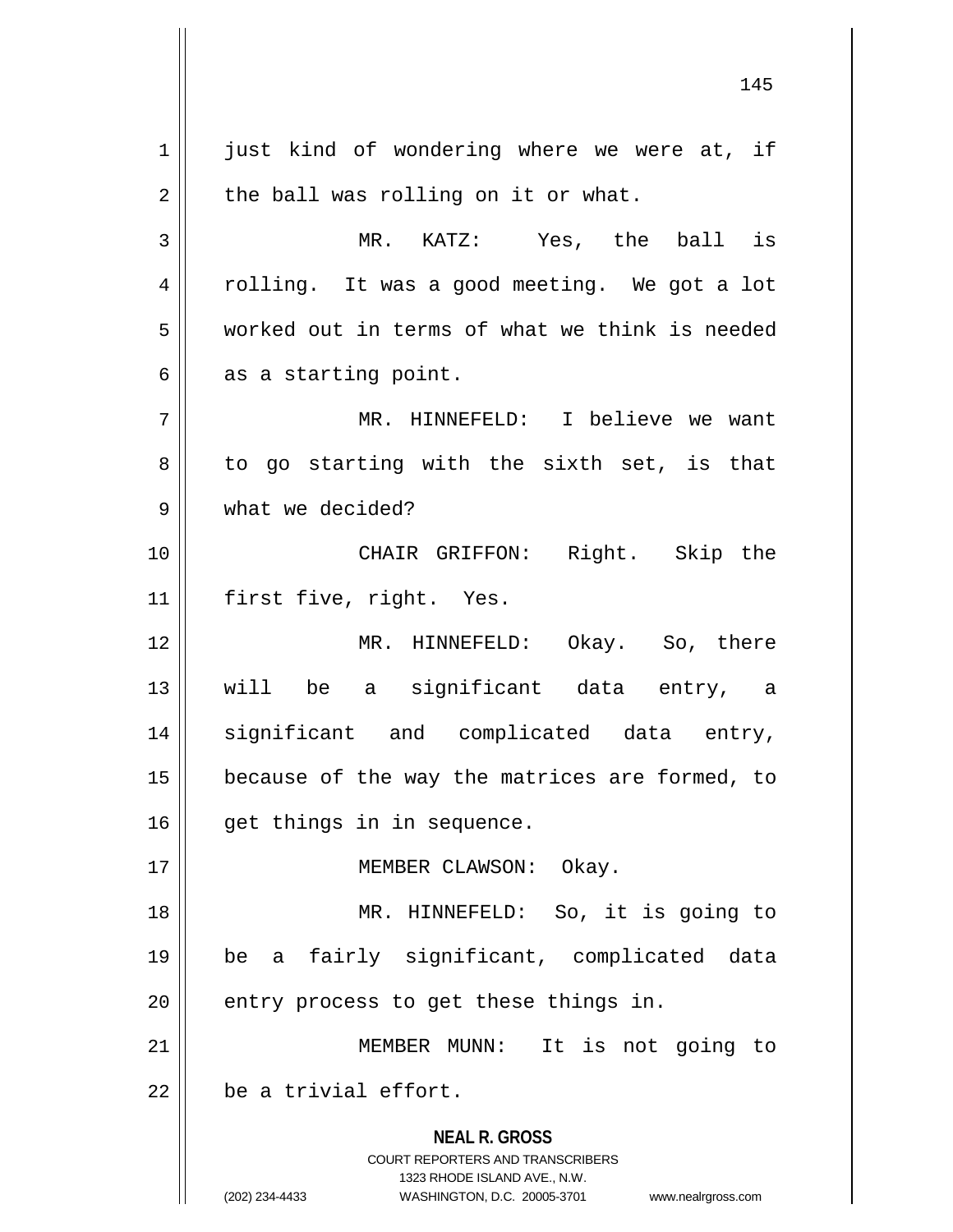|    | 146                                                                                                                                                             |
|----|-----------------------------------------------------------------------------------------------------------------------------------------------------------------|
| 1  | MR. KATZ: Right.                                                                                                                                                |
| 2  | MR. HINNEFELD: So, we will work                                                                                                                                 |
| 3  | on it, but I didn't expect I would give any                                                                                                                     |
| 4  | report today.                                                                                                                                                   |
| 5  | MEMBER CLAWSON: No, and I                                                                                                                                       |
| 6  | apologize, I was just kind of wondering                                                                                                                         |
| 7  | where $--$                                                                                                                                                      |
| 8  | It is a decent<br>MR. HINNEFELD:                                                                                                                                |
| 9  | design. I mean, we have got a pretty good                                                                                                                       |
| 10 | design.                                                                                                                                                         |
| 11 | MR. KATZ: No, that is fine. It                                                                                                                                  |
| 12 | is a good question, yes.                                                                                                                                        |
| 13 | MR. STIVER: I guess the question                                                                                                                                |
| 14 | is one of implementation, about when do you                                                                                                                     |
| 15 | expect to start getting IT people working on                                                                                                                    |
| 16 | developing the modules and doing all that, the                                                                                                                  |
| 17 | data transfer?                                                                                                                                                  |
| 18 | MR. HINNEFELD: Yes, it didn't                                                                                                                                   |
| 19 | come with a report. I tried to set that                                                                                                                         |
| 20 | expectation at the beginning.                                                                                                                                   |
| 21 | MEMBER CLAWSON:<br>And, Wanda, are                                                                                                                              |
| 22 | you listening for this one?                                                                                                                                     |
|    | <b>NEAL R. GROSS</b><br>COURT REPORTERS AND TRANSCRIBERS<br>1323 RHODE ISLAND AVE., N.W.<br>(202) 234-4433<br>WASHINGTON, D.C. 20005-3701<br>www.nealrgross.com |

 $\mathbb{I}$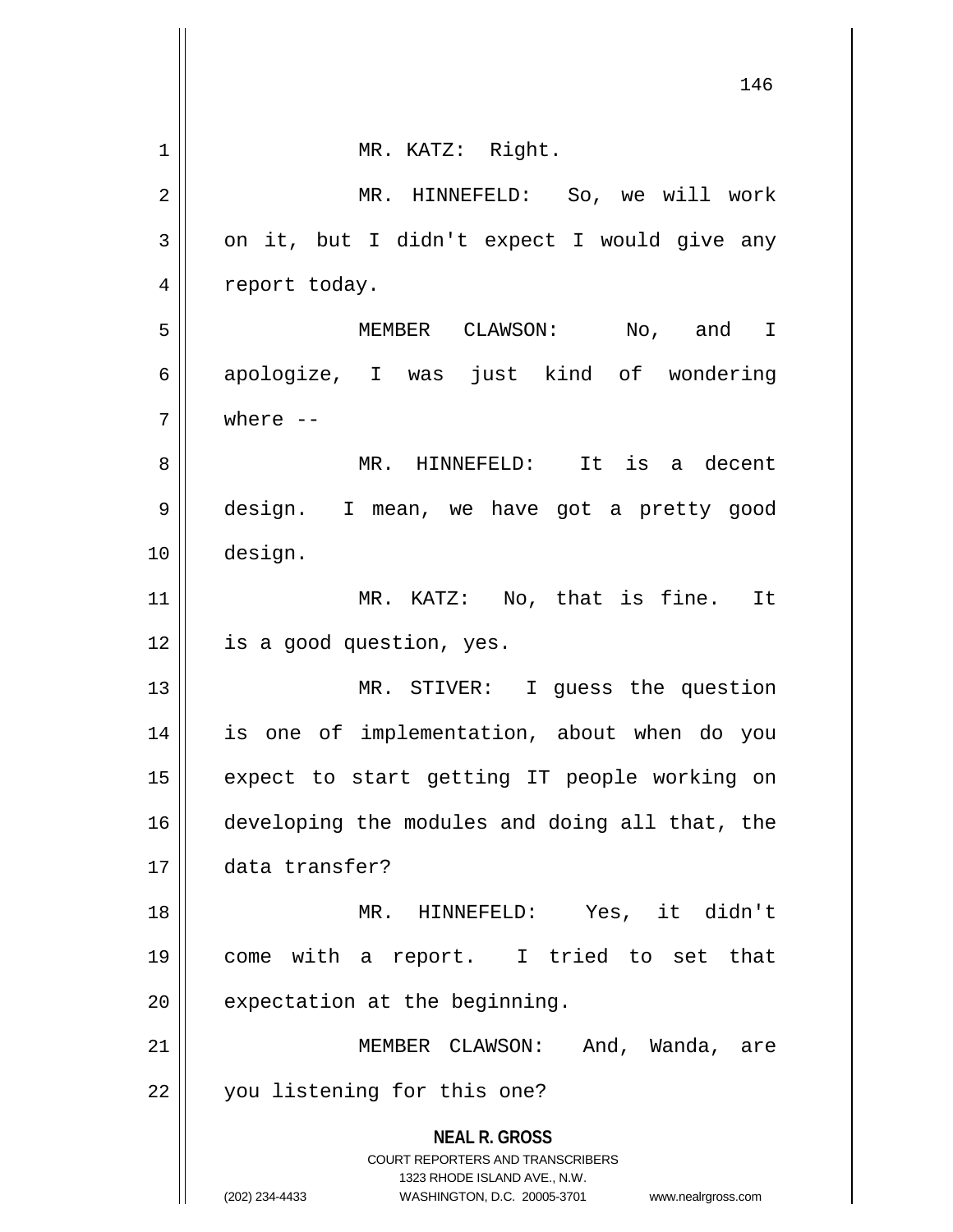| $\mathbf 1$    | MEMBER MUNN: I am.                                                                                  |
|----------------|-----------------------------------------------------------------------------------------------------|
| $\overline{2}$ | MEMBER CLAWSON: I was just going                                                                    |
| 3              | to make a comment about how your process has                                                        |
| 4              | made it easier for me to go through and find                                                        |
| 5              | information. And I guess that is why I was                                                          |
| 6              | just kind of looking at this, because it has                                                        |
| 7              | made it easier for somebody like myself to be                                                       |
| 8              | able to follow through where the process was.                                                       |
| 9              | I didn't mean to put Stu in a bad                                                                   |
| 10             | situation because I know he didn't come with a                                                      |
| 11             | report. I am just curious.                                                                          |
| 12             | MEMBER MUNN: I<br>am going to send                                                                  |
| 13             | you a gold star.                                                                                    |
| 14             | MEMBER CLAWSON: Okay. I will put                                                                    |
| 15             | it on my forehead.                                                                                  |
| 16             | (Laughter.)                                                                                         |
| 17             | MR. HINNEFELD: I will tell<br>you                                                                   |
| 18             | that this last week Dave Sundin and I met with                                                      |
| 19             | our TST team lead to talk about the items that                                                      |
| 20             | we are working on, you know, the list this                                                          |
| 21             | long. So, it has got to fit into the list                                                           |
| 22             | somewhere.                                                                                          |
|                | <b>NEAL R. GROSS</b>                                                                                |
|                | <b>COURT REPORTERS AND TRANSCRIBERS</b>                                                             |
|                | 1323 RHODE ISLAND AVE., N.W.<br>WASHINGTON, D.C. 20005-3701<br>(202) 234-4433<br>www.nealrgross.com |

 $\mathbf{I}$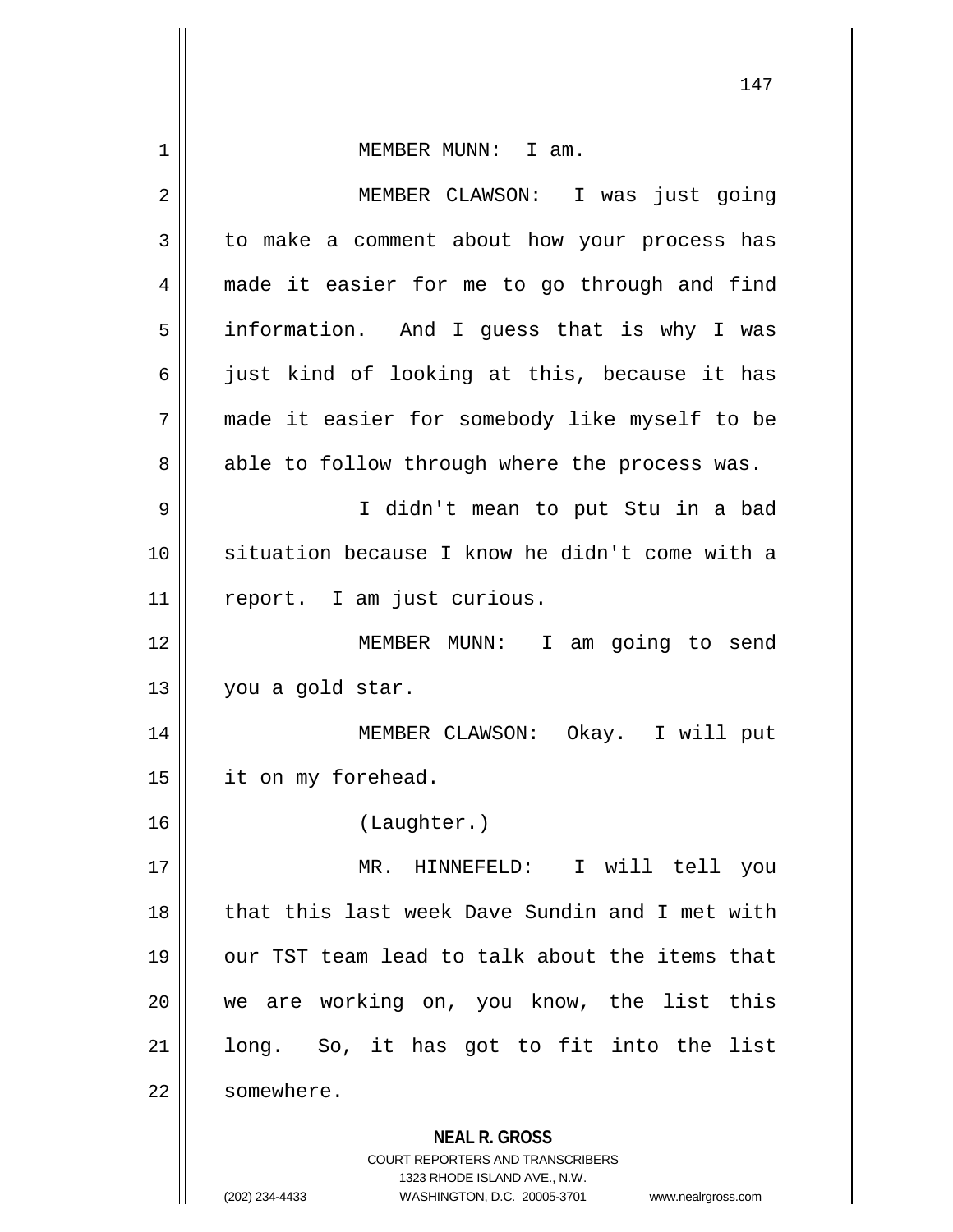**NEAL R. GROSS** COURT REPORTERS AND TRANSCRIBERS 1323 RHODE ISLAND AVE., N.W. (202) 234-4433 WASHINGTON, D.C. 20005-3701 www.nealrgross.com 1 CHAIR GRIFFON: Well, in the 2 || meantime, after this meeting, I will generate  $3 \parallel$  the eighth and ninth, and whatever we get; I 4 || will generate the newest single version, so we  $5 \parallel$  can all work from one. That is part of the  $6 \parallel$  problem, is that we have complicating matters  $7 \parallel$  here, is that we get multiple versions. 8 MR. FARVER: And that is why I 9 just try to update the NIOSH one, just to keep 10 it all in the same -- 11 CHAIR GRIFFON: So, I will try to 12 || have a master copy with this meeting date. 13 || MR. HINNEFELD: Okay. 14 CHAIR GRIFFON: Then, I will see  $15$  how far --16 MR. HINNEFELD: For downstream 17 || when we start loading six and seven, we need a 18 defined matrix for six and seven. 19 || CHAIR GRIFFON: Right, right.  $20$  || Yes. 21 || MR. HINNEFELD: For usability, we  $22$  || might make this a two-tiered. We might start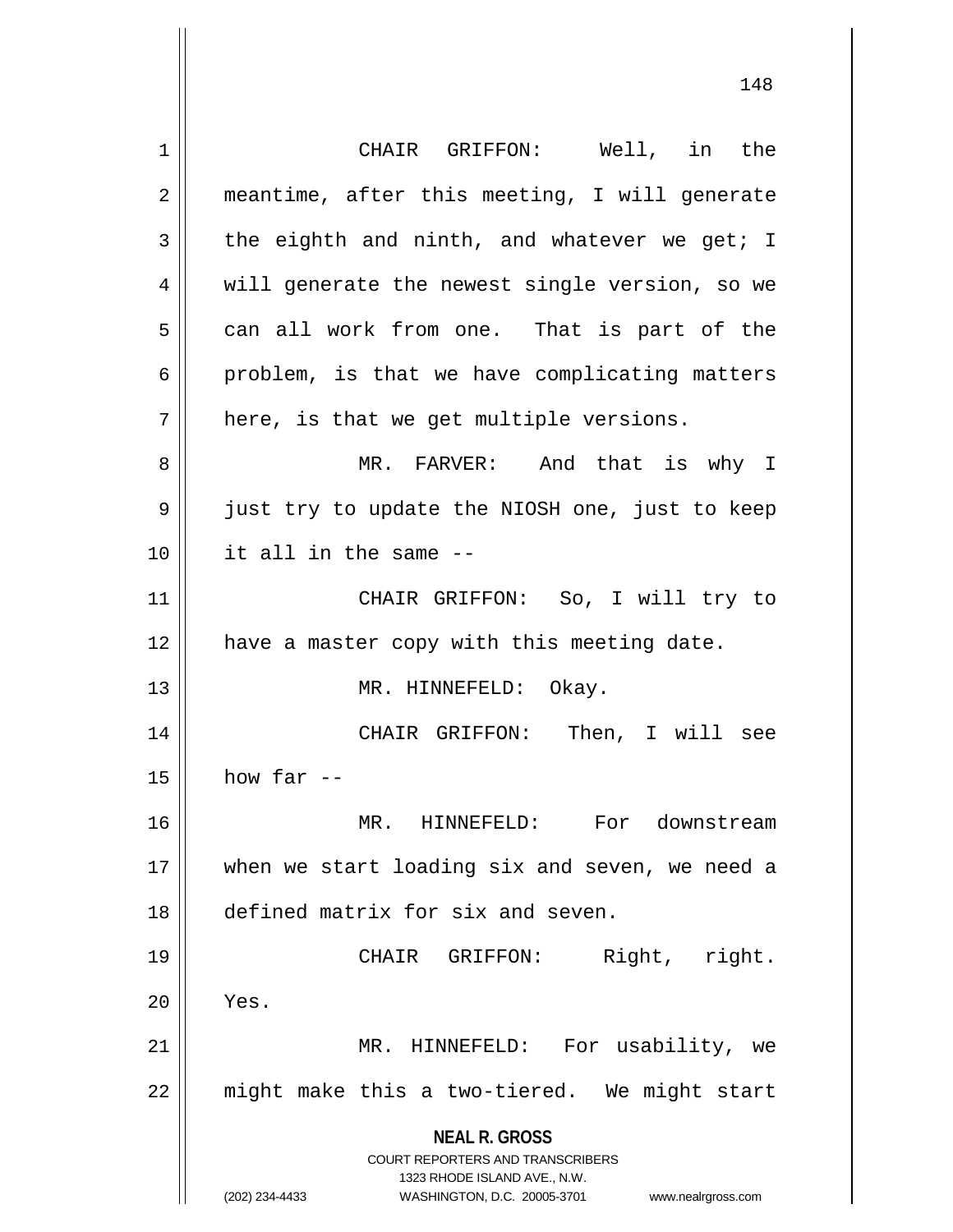**NEAL R. GROSS** COURT REPORTERS AND TRANSCRIBERS 1323 RHODE ISLAND AVE., N.W. (202) 234-4433 WASHINGTON, D.C. 20005-3701 www.nealrgross.com 1 | entering things we are working on now. 2 || CHAIR GRIFFON: Right. 3 MR. HINNEFELD: So, that it is 4 || useful. And make the sixth and seventh set  $5 \parallel$  and eighth set, you know, kind of make that a 6 side issue or a second string. So, that would 7 make it useful if we don't wait until we get 8 || all those. 9 CHAIR GRIFFON: Right. Otherwise, 10 || you will always be catching up. 11 || MR. HINNEFELD: Yes, we will never  $12$  | catch up. It will be hard to catch up. 13 MEMBER CLAWSON: Thank you. I 14 || appreciate that. 15 CHAIR GRIFFON: Alright. So, in 16 the meantime, moving on to my beloved 17 matrices, the ninth set, working from the one 18 || that Beth sent around. 19 Doug, did you come down to the 20 || first one that is open? Is the first one 21 open, 179.1? 22 MR. FARVER: 179.1 is open.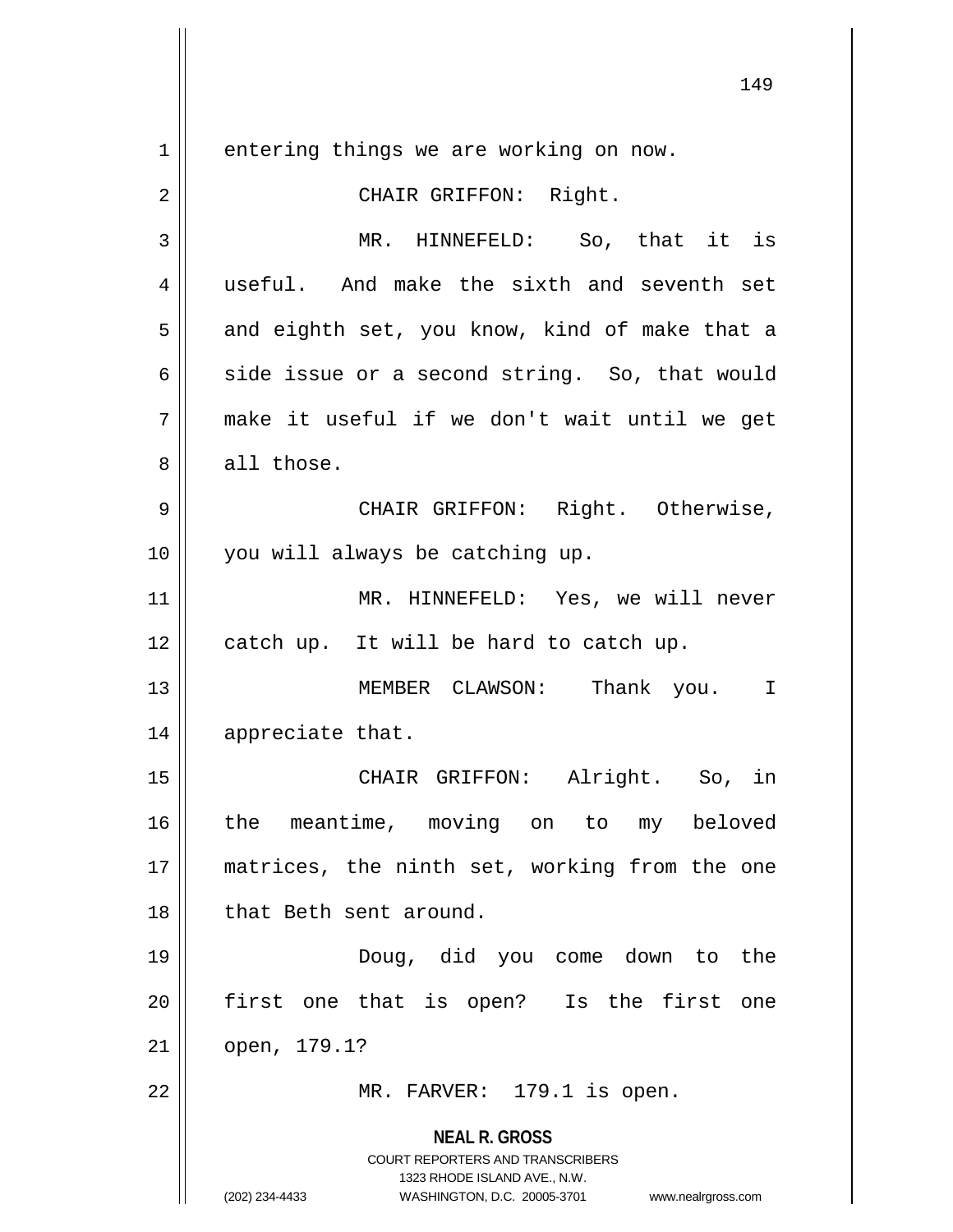| DR. MAURO: Doug, if you want me                |
|------------------------------------------------|
|                                                |
|                                                |
| MR. FARVER: Please, because I                  |
|                                                |
|                                                |
| DR. MAURO: Yes. That was one of                |
| mine. All these AWEs, they are sort of the     |
|                                                |
| The first one, No. 1, in the                   |
| original DR review where they talked about     |
| external exposures, there really was very      |
| little information available for us to make a  |
| judgment whether the numbers that they used    |
|                                                |
| I think the answer they gave us                |
| here in green answers it. As far as I am       |
| concerned, I am okay with it. You know, I      |
|                                                |
| CHAIR GRIFFON: And the answer is               |
| that they didn't start dumping material there? |
| CHAIR GRIFFON: Yes, and see, the               |
| information that was provided -- there is no   |
|                                                |
| www.nealrgross.com                             |
|                                                |

 $\mathsf{I}$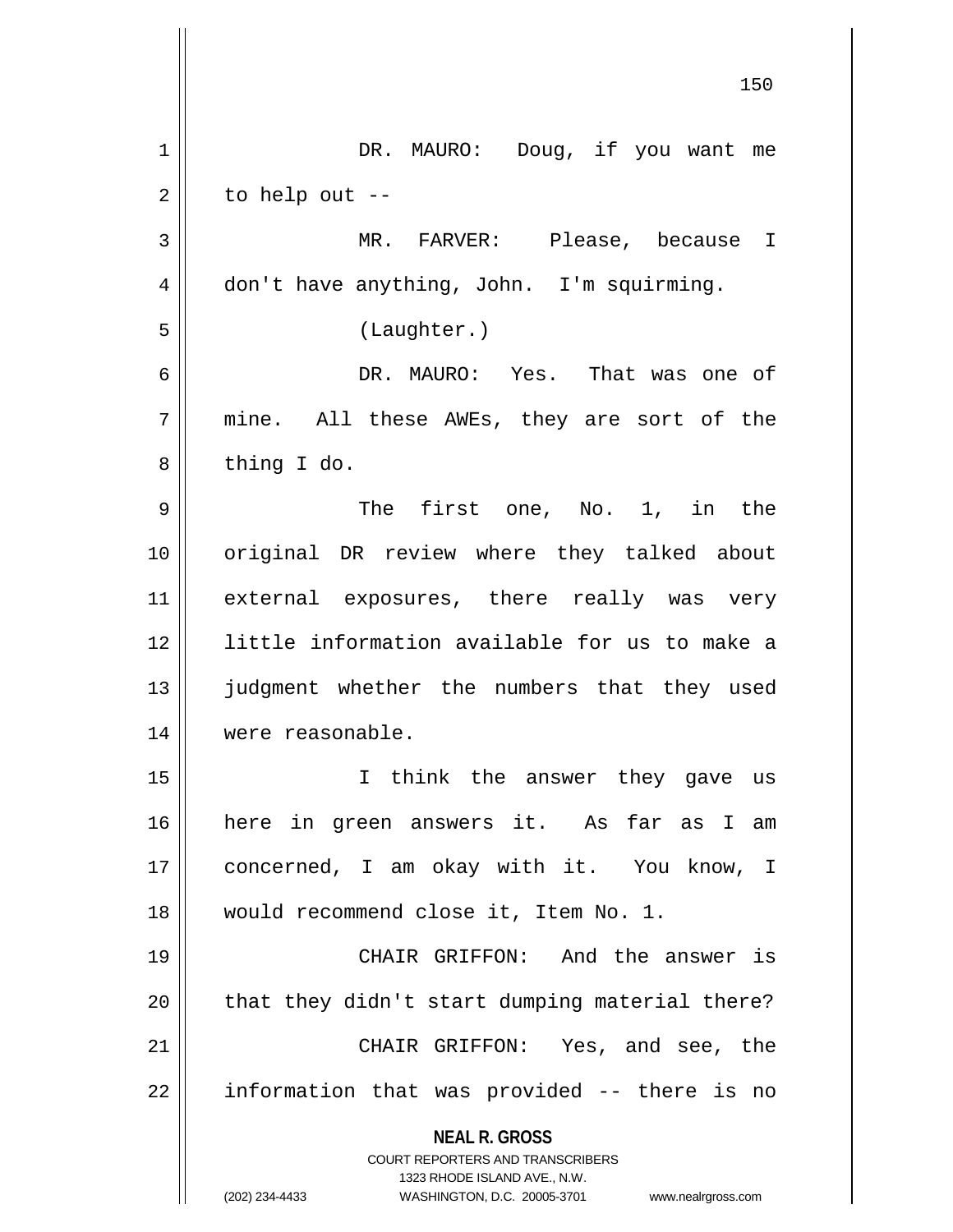$1 \parallel$  Site Profile --

| $\overline{2}$ | CHAIR GRIFFON: Right.                          |
|----------------|------------------------------------------------|
| 3              | DR. MAURO: -- for Ashland Oil.                 |
| 4              | So, all the information I had was based on     |
| 5              | what was in the DR report, whatever other      |
| 6              | sources I could find. And I was having a       |
| 7              | little trouble confirming the external         |
| 8              | exposure rates that were employed, this 57     |
| 9              | micro-r per hour.                              |
| 10             | But they provided information --               |
| 11             | there was this survey done in '58 --           |
| 12             | information regarding when the dumping         |
| 13             | occurred, the conservative assumptions         |
| 14             | regarding the number of hours of exposure, and |
| 15             | taken together, it seems to be a reasonable    |
| 16             | answer. So, I know I am comfortable with       |
| 17             | that.                                          |
| 18             | The actual detailed data, it might             |
| 19             | be useful to have that available. Are there    |
| 20             | any other sources of data that we should have  |
| 21             | access to? Your answer is good for me, but,    |
| 22             | you know, it would be good to have the SRDB    |

**NEAL R. GROSS** COURT REPORTERS AND TRANSCRIBERS

1323 RHODE ISLAND AVE., N.W.

(202) 234-4433 WASHINGTON, D.C. 20005-3701 www.nealrgross.com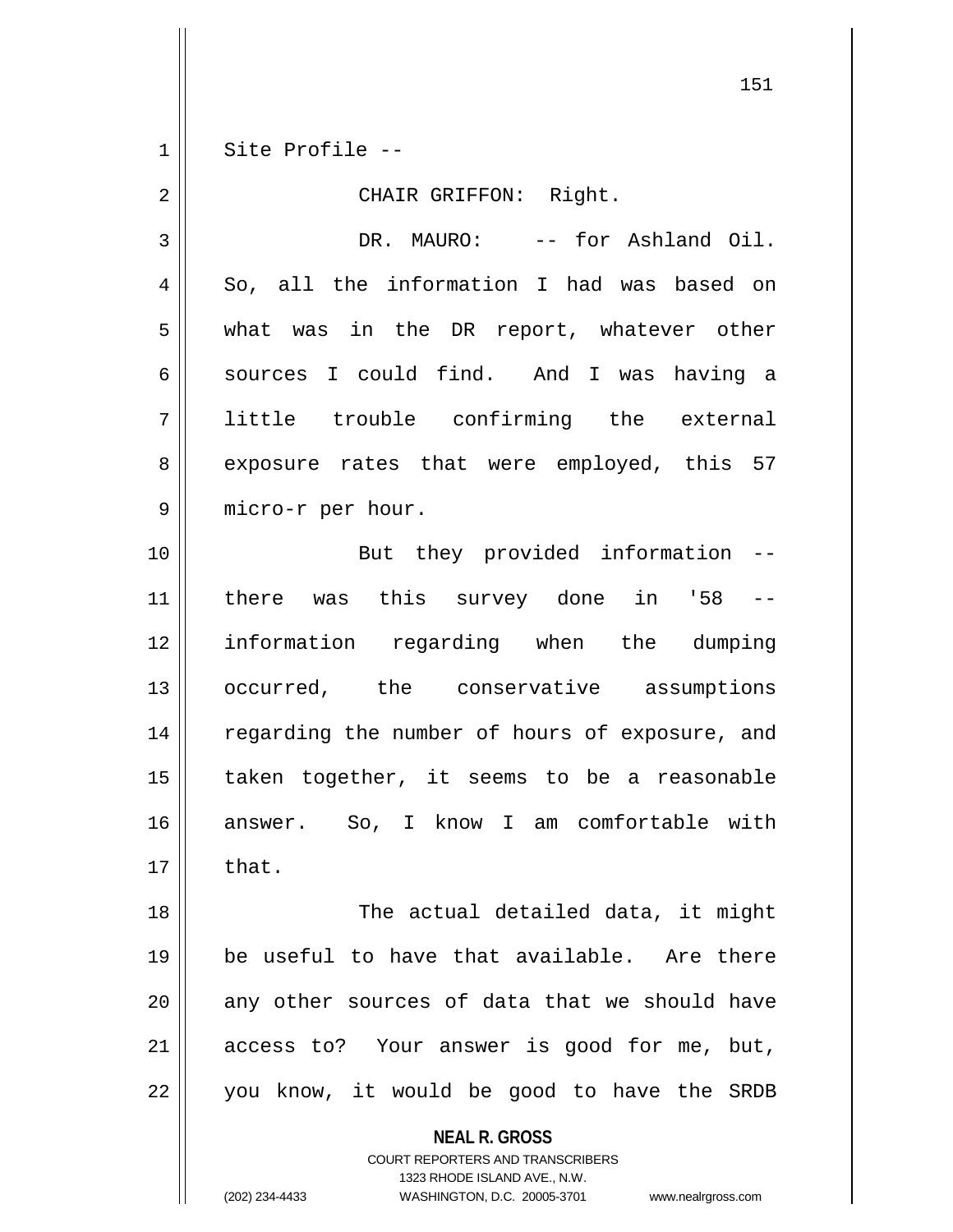**NEAL R. GROSS** COURT REPORTERS AND TRANSCRIBERS 1323 RHODE ISLAND AVE., N.W. (202) 234-4433 WASHINGTON, D.C. 20005-3701 www.nealrgross.com 1 || numbers, and so forth, where all this comes 2 from. 3 CHAIR GRIFFON: John, can you tell 4 me a little story? I mean, what did Ashland 5 | Oil do? I know you like to tell stories. 6 DR. MAURO: Oh, it was a dumping  $7 \parallel$  site  $-$ 8 CHAIR GRIFFON: And it is before 9 lunch. 10 DR. MAURO: -- for residue that 11 came from Linde, I believe. Wait, I might  $12 \parallel$  be  $-$ 13 || CHAIR GRIFFON: A dumping site for 14 | residue that came from Linde? 15 DR. MAURO: Give me a second.  $16$  Some of these start to blur together. 17 || CHAIR GRIFFON: Alright. 18 DR. MAURO: Give me a second. I 19 have the actual Site Profile review in front  $20$  | of me in hard copy, and that will help me get 21 || myself oriented. 22 I read these before the meeting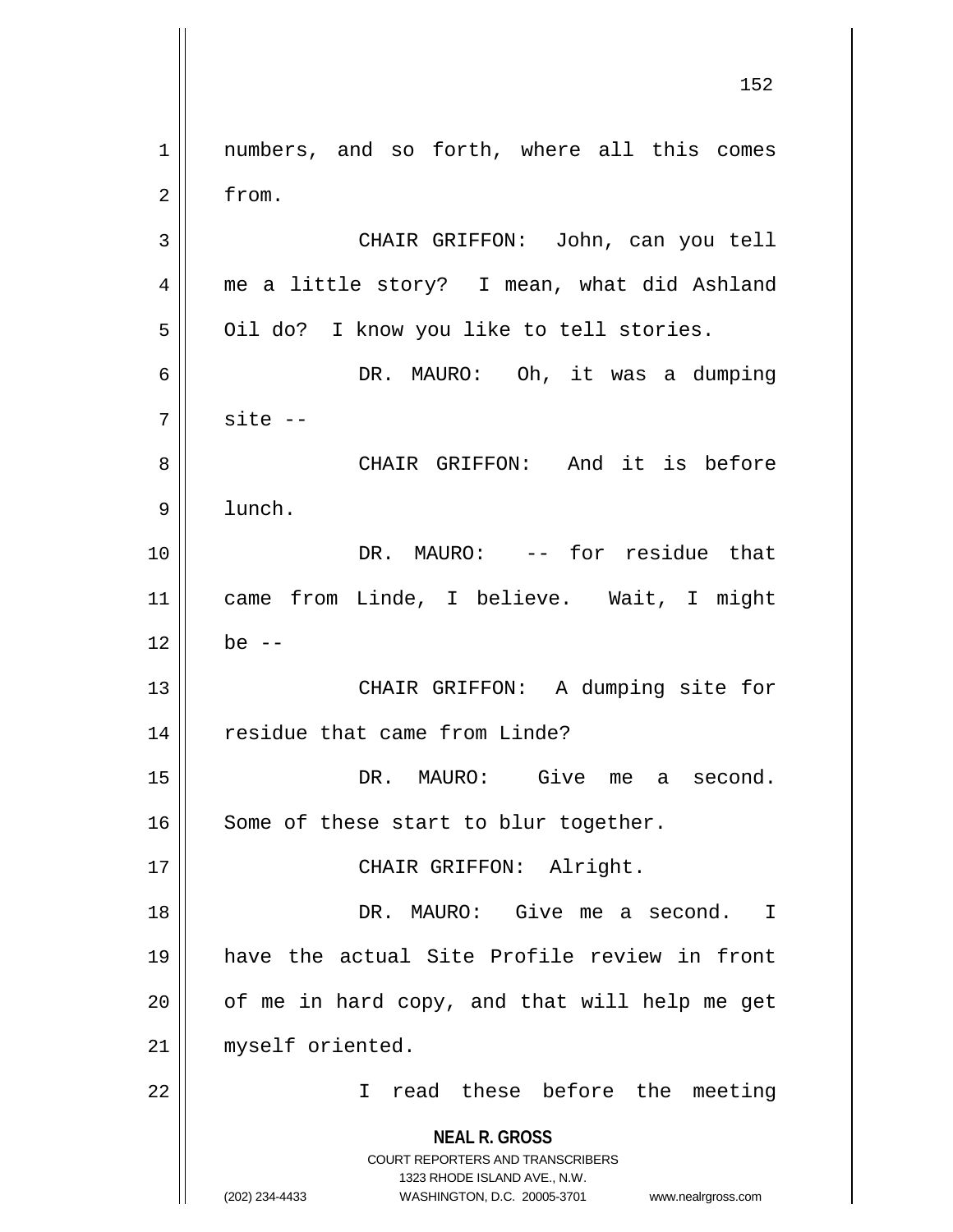1 || began, just to get myself a little oriented.  $2 \parallel$  Let's see. Ah, okay.

**NEAL R. GROSS** COURT REPORTERS AND TRANSCRIBERS 1323 RHODE ISLAND AVE., N.W. (202) 234-4433 WASHINGTON, D.C. 20005-3701 www.nealrgross.com 3 || I'm correct. It turns out that  $4 \parallel$  this was a facility that was simply a storage 5 | location where they dumped large quantities of  $6 \parallel$  residue from the Linde facility at the Ashland  $7$  | 0il site in the time period from 1947 to '75.  $8 \parallel$  So, you had this pile of stuff, of residue. 9 CHAIR GRIFFON: '47 to '75? 10 DR. MAURO: Yes, I am looking, I 11 am actually reading from my summary of the 12 background information. 13 || Ashland Oil was in existence. 14 CHAIR GRIFFON: Yes. 15 || The DR. MAURO: When this dumping 16 occurred, when the actual dump occurred might  $17$   $\parallel$  have been --18 || CHAIR GRIFFON: Fifty-seven,  $19$  | right. 20 DR. MAURO: Yes, it ended early. 21  $\parallel$  Even though the site has been there until '75,  $22$  || the actual Linde production activities ended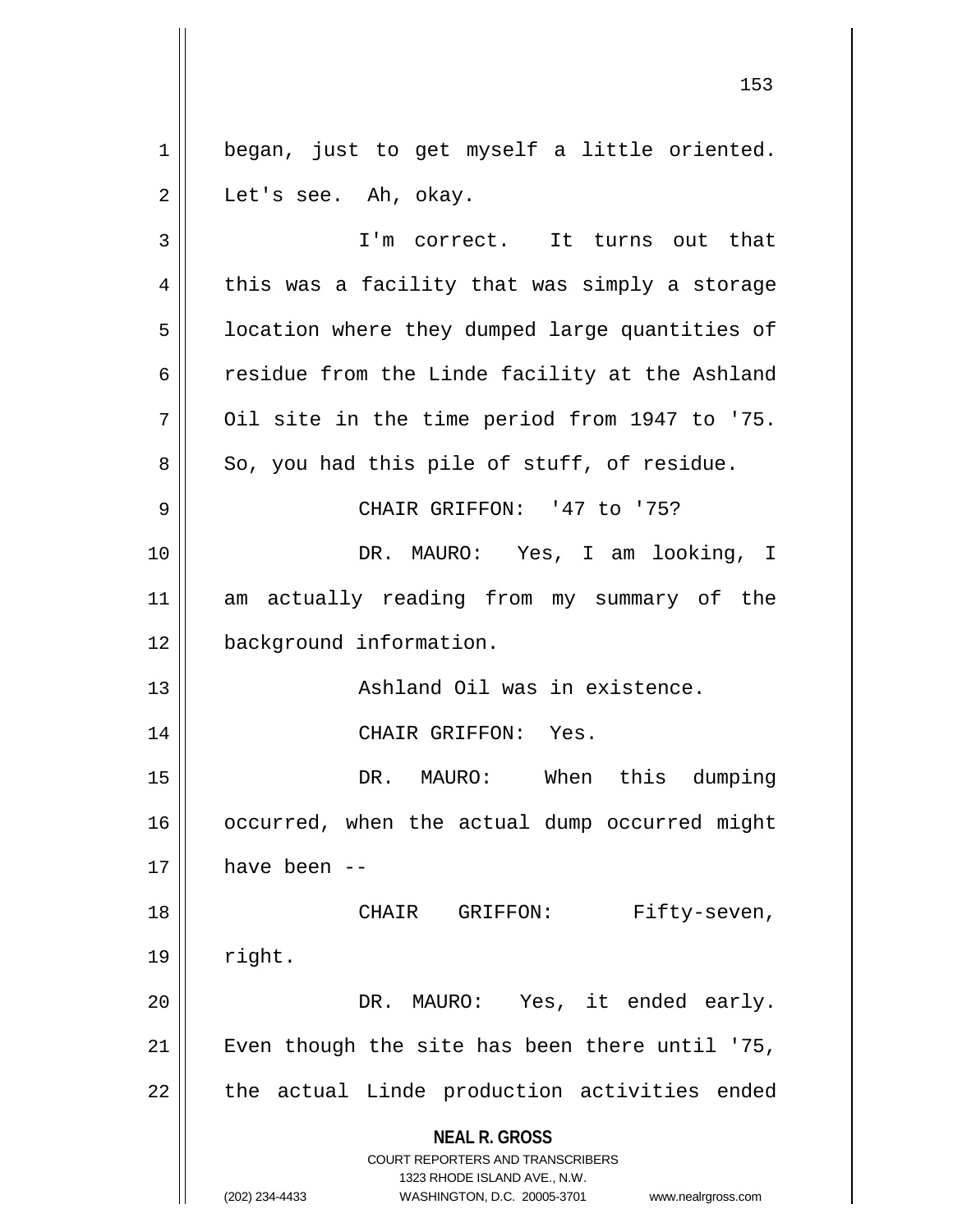1 || in 1949, as we know actually from Linde. 2 | Right.

3 And about 8,000 tons of uranium 4 || tailings and residues are spread over two- $5 \parallel$  thirds of the 10-acre site, the site we are 6 talking about. No residues were added after  $7 \parallel$  1948. Okay. So, it was in the late 1940s  $8 \parallel$  when they piled up all this stuff at the site. 9 And then, okay, it wasn't until a 10 fellow named Weinstein in 1958 gave some 11 || reports, some surveys were done. Radiological 12 surveys were conducted in 1957. And the 13 numbers we are looking at are a result of the 14 measurements that were made at that time. I 15 believe that is correct.

 CHAIR GRIFFON: Okay. So, this  $\parallel$  stuff was buried at this site at Ashland? DR. MAURO: No, it actually 19 wasn't. 20 || CHAIR GRIFFON: Or it was a mound? DR. MAURO: That was one of the

22 questions I had, whether there was a soil

**NEAL R. GROSS** COURT REPORTERS AND TRANSCRIBERS

1323 RHODE ISLAND AVE., N.W.

(202) 234-4433 WASHINGTON, D.C. 20005-3701 www.nealrgross.com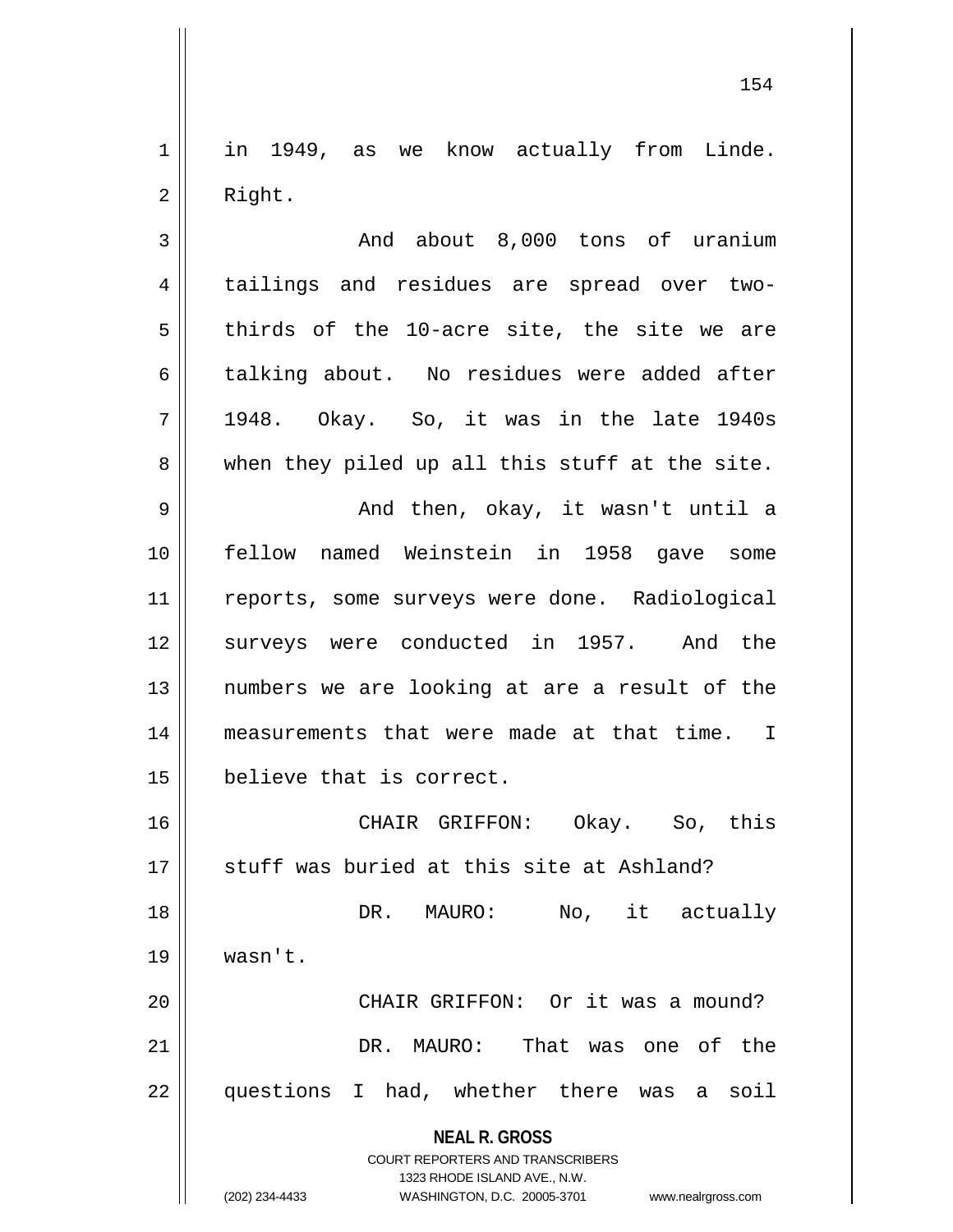**NEAL R. GROSS** COURT REPORTERS AND TRANSCRIBERS 1323 RHODE ISLAND AVE., N.W. (202) 234-4433 WASHINGTON, D.C. 20005-3701 www.nealrgross.com 155 1 cover. 2 || CHAIR GRIFFON: Yes. 3 DR. MAURO: And I don't think 4 | there was. 5 CHAIR GRIFFON: So, it was just 6 | piled up or whatever? 7 || DR. MAURO: Yes, yes. 8 CHAIR GRIFFON: Okay. 9 DR. MAURO: And then they provide  $10$  || this information in the answer, that this is 11 || what the survey revealed. I wish I could say 12 || that I recently looked into the Site Research 13 Database to look at the survey and data, et  $14$  || cetera, et cetera, but I did not. 15 What we have in front of us is the 16 answer that we are looking at. That came in 17 in February 2013. And I am taking it at face 18 value, you know, and have not checked the 19 source documents behind which those numbers  $20$   $\parallel$  came. 21 MEMBER CLAWSON: But this is an  $22$   $\parallel$  AWE?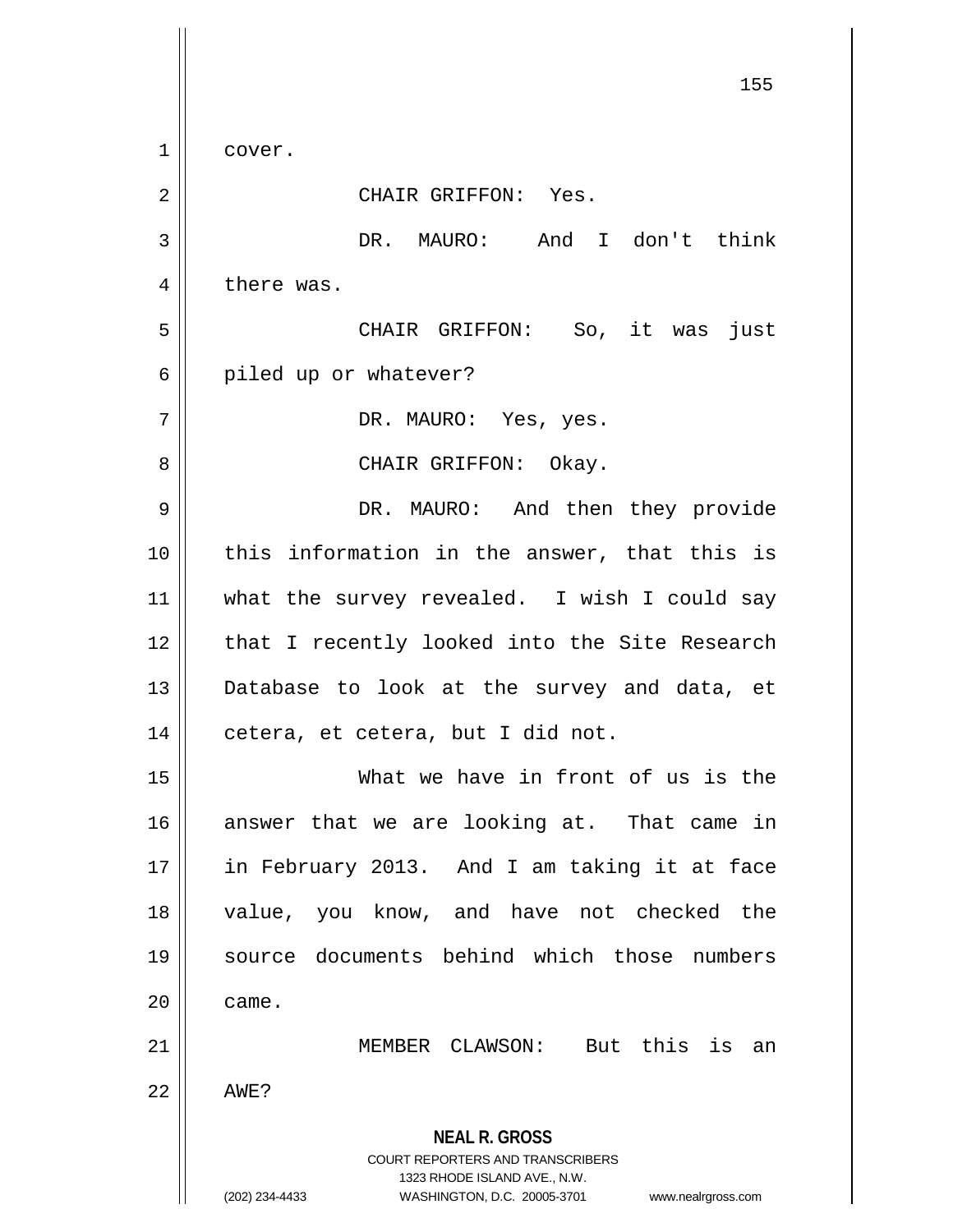**NEAL R. GROSS** COURT REPORTERS AND TRANSCRIBERS 1323 RHODE ISLAND AVE., N.W. (202) 234-4433 WASHINGTON, D.C. 20005-3701 www.nealrgross.com 156 1 || DR. MAURO: This is an AWE 2 | facility. 3 MR. STIVER: Hey, John, this is 4 Stiver. 5 || A minute ago, you said that, based  $6 \parallel$  on that review you are looking at, they 7 || started dumping residues at Ashland in '47? 8 DR. MAURO: Yes. I am actually 9 | reading from the hard copy of the DR review I 10 || prepared back in 2008. I tried to refresh my 11 || memory over the weekend to get up to speed. 12 Yes, it looked like the dumping 13  $\parallel$  occurred up through -- the last dump -- what 14  $\parallel$  did I say? -- is 1948. No residues were added 15 | after '48. 16 And that was about the time when  $17$  | the activities at Linde ended. All this was, 18 was a dumping ground for residue from Linde. 19 MR. STIVER: The reason I am 20 || asking was the response in green indicates 21 here that Ashland didn't start dumping  $22$  || material until 1957. So, the 1958 survey is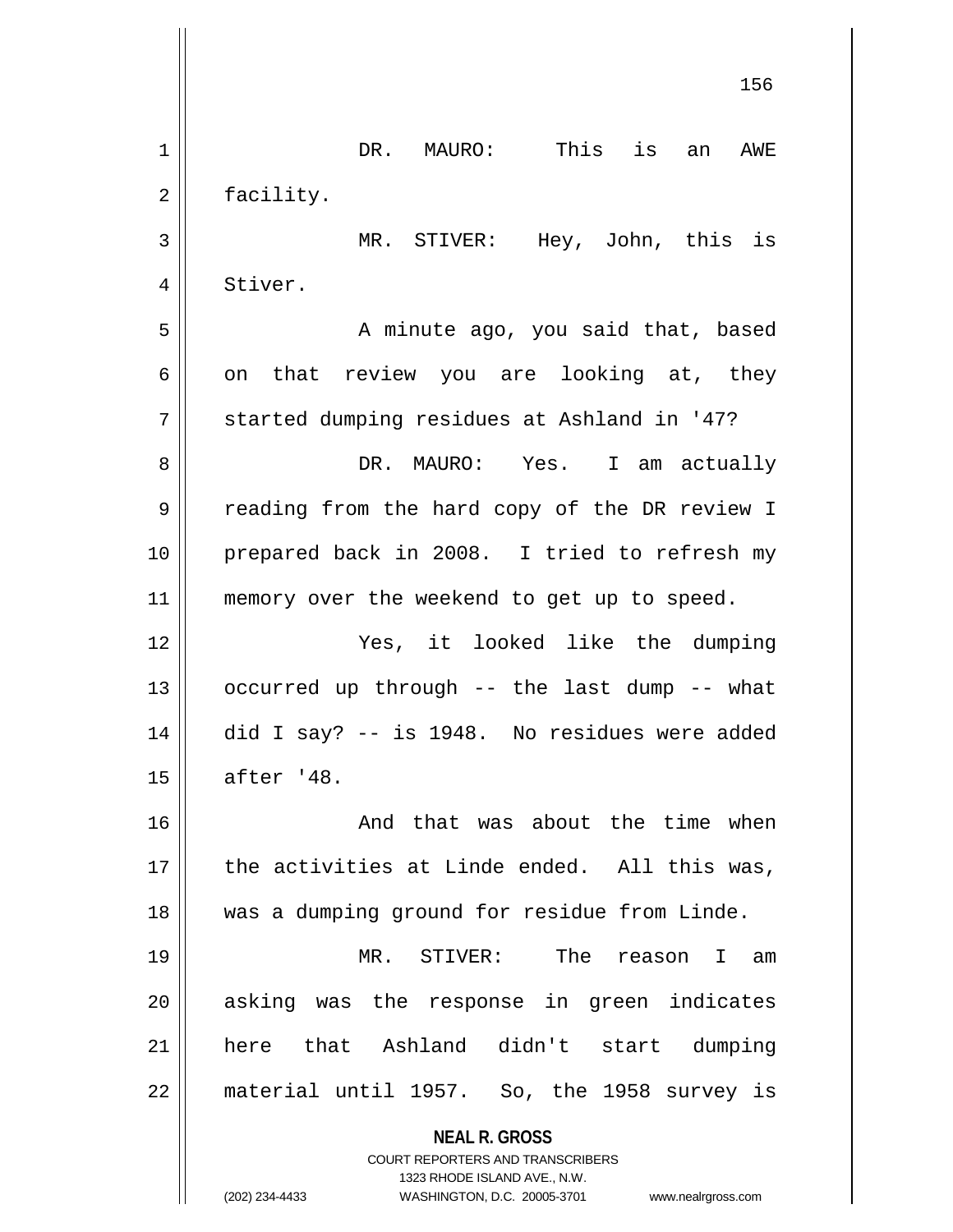1 || reasonably representative of the early  $2 \parallel$  exposures. 3 || But you are telling me, based on  $4 \parallel$  this review, that, no, that is not true; in  $5 \parallel$  fact, they started 10 years earlier. 6 DR. MAURO: Yes, you caught me. 7 You're right. 8 MR. STIVER: So, I guess that is  $9 \parallel$  kind of still up in the air then? 10 DR. MAURO: Yes, I agree. So,  $11$  | there is a little bit of, yes, maybe we are 12 not okay with this. A little homework may be  $13$  || due. I just didn't dig that deeply into it. 14 || MR. STIVER: Yes, and it has been  $15$  | four years since  $-$ 16 DR. MAURO: Yes. I would have 17 done it, but I tell you I didn't really jump

18 || on this thing until late last week. I'm not  $19$  || sure when all this came out.

20 MR. STIVER: It came out late last 21 week.

22 || DR. MAURO: Oh, okay.

**NEAL R. GROSS** COURT REPORTERS AND TRANSCRIBERS 1323 RHODE ISLAND AVE., N.W. (202) 234-4433 WASHINGTON, D.C. 20005-3701 www.nealrgross.com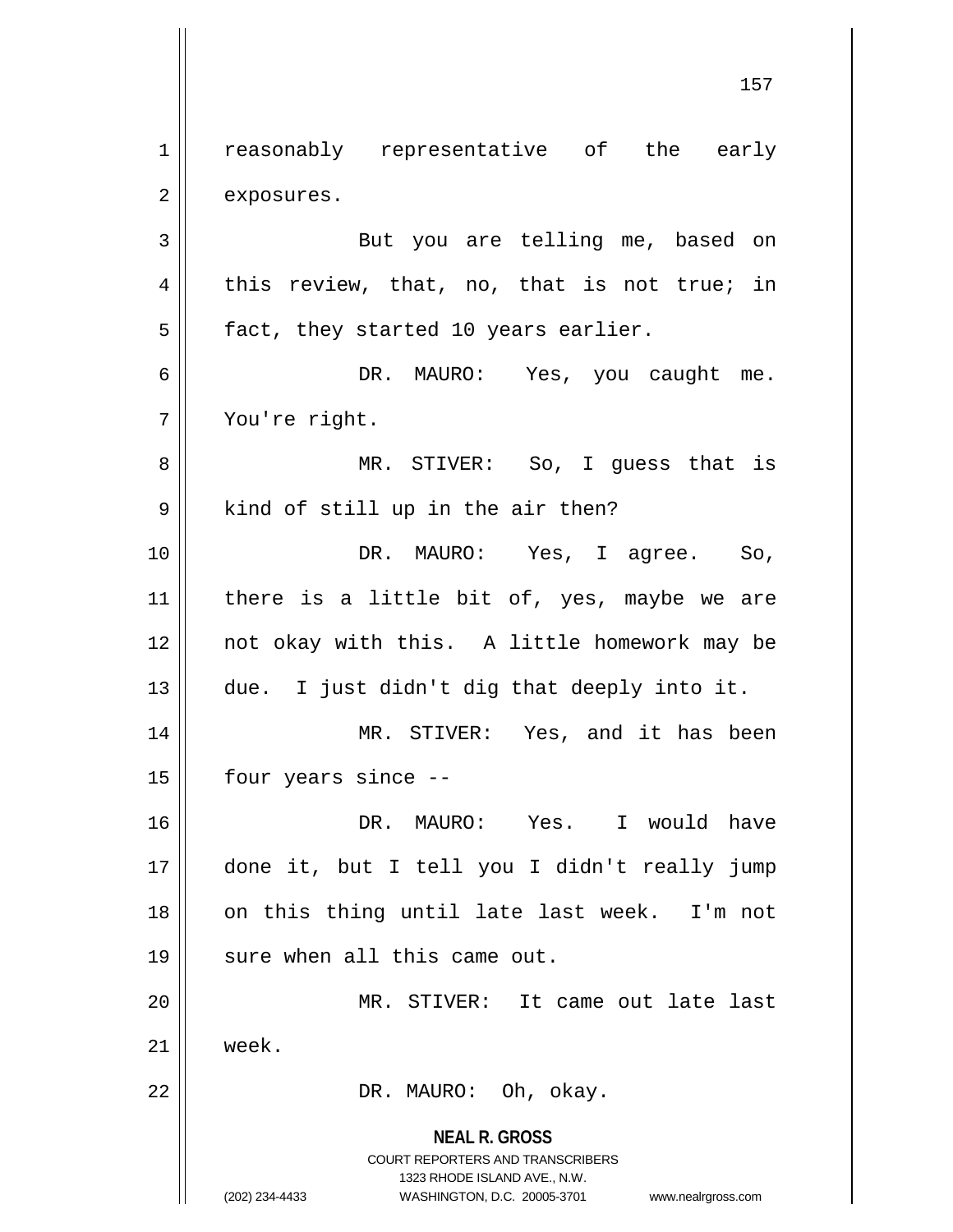**NEAL R. GROSS** COURT REPORTERS AND TRANSCRIBERS 1323 RHODE ISLAND AVE., N.W. (202) 234-4433 WASHINGTON, D.C. 20005-3701 www.nealrgross.com 158 1 || MR. STIVER: You didn't have a lot 2 l of lead time. 3 CHAIR GRIFFON: So, I think a 4 || little more follow-up maybe is needed on that  $5 \parallel$  one. 6 DR. MAURO: Yes, a little homework 7 here. 8 || CHAIR GRIFFON: All right. 9 MEMBER CLAWSON: Well, this will 10 fall under SC&A follow-up, correct? 11 || CHAIR GRIFFON: Yes. 12 || DR. MAURO: Okay. 13 || MR. FARVER: And you may see that  $14$  || a lot with some of these AWE cases here. 15 MR. STIVER: Yes, I think, as we 16 revisit these. 17 MR. FARVER: We just haven't had 18 || time to look at the responses and dig into  $19 \parallel$  them. 20 CHAIR GRIFFON: Okay. Moving  $21 \parallel$  ahead. 22 || MEMBER CLAWSON: Could I just ask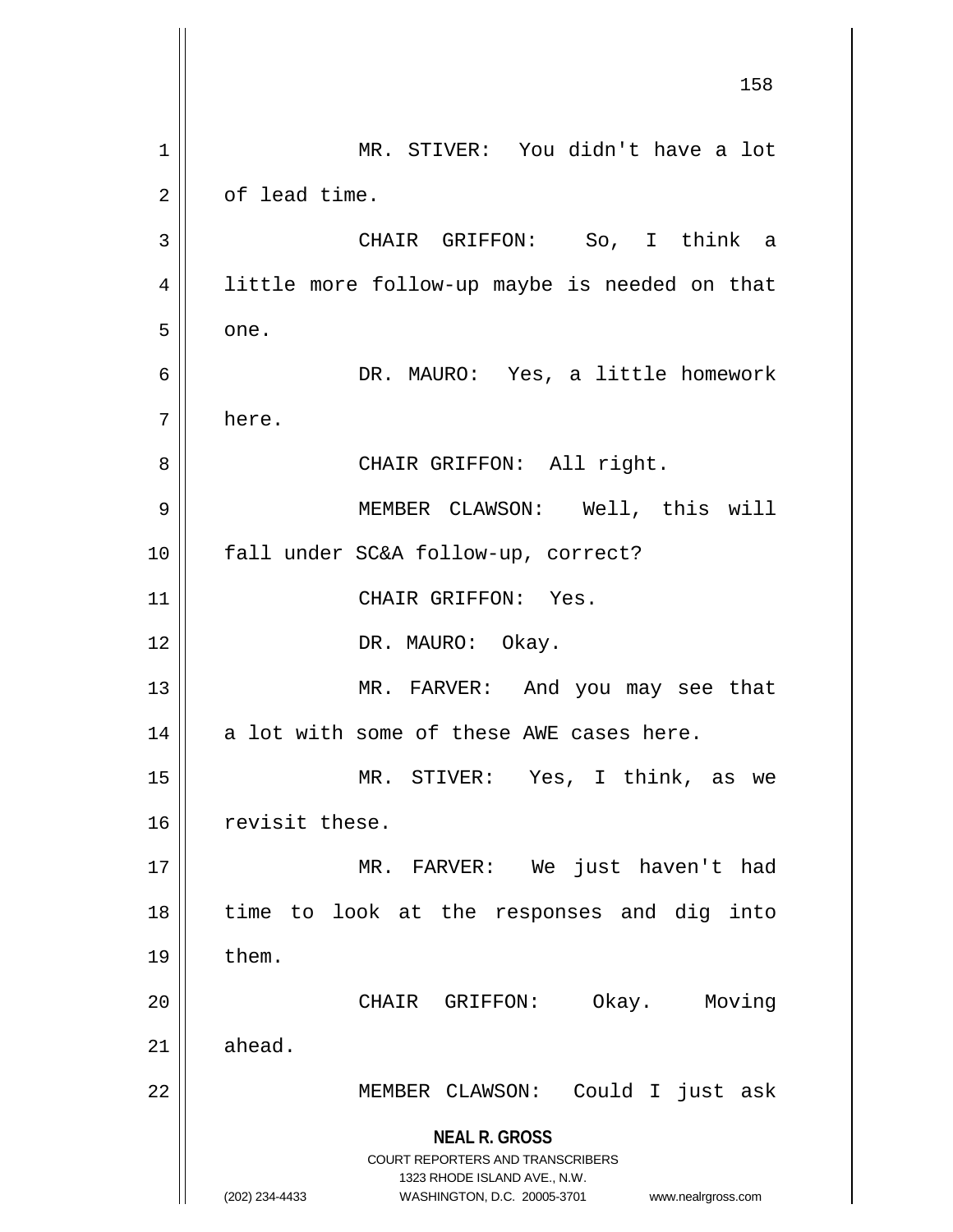**NEAL R. GROSS** COURT REPORTERS AND TRANSCRIBERS 1323 RHODE ISLAND AVE., N.W. (202) 234-4433 WASHINGTON, D.C. 20005-3701 www.nealrgross.com 1 || one question? Where is this Ashland Oil, 2 | where was it dumped at? 3 || MR. STIVER: Geographically where? 4 MEMBER CLAWSON: Yes, 5 || geographically where? Because I see Niles, 6 Ohio and Western Reserve Refinery. Is it in 7 0hio that this was done? 8 MR. STIVER: It's upstate New 9 York, isn't it? 10 || DR. MAURO: It is probably close 11 to Linde. 12 MEMBER CLAWSON: Tonawanda. 13 DR. MAURO: Tonawanda. 14 MEMBER CLAWSON: New York. Okay. 15 DR. MAURO: Yes, it says in New 16 York, in the Tonawanda area near Linde. 17 || MEMBER CLAWSON: Okay. I see that 18 | now. Okay. 19 CHAIR GRIFFON: Okay. 179.3 looks  $20$  || like the same question, I think, to me,  $21$  anyway. 22 || MR. FARVER: Pretty much all the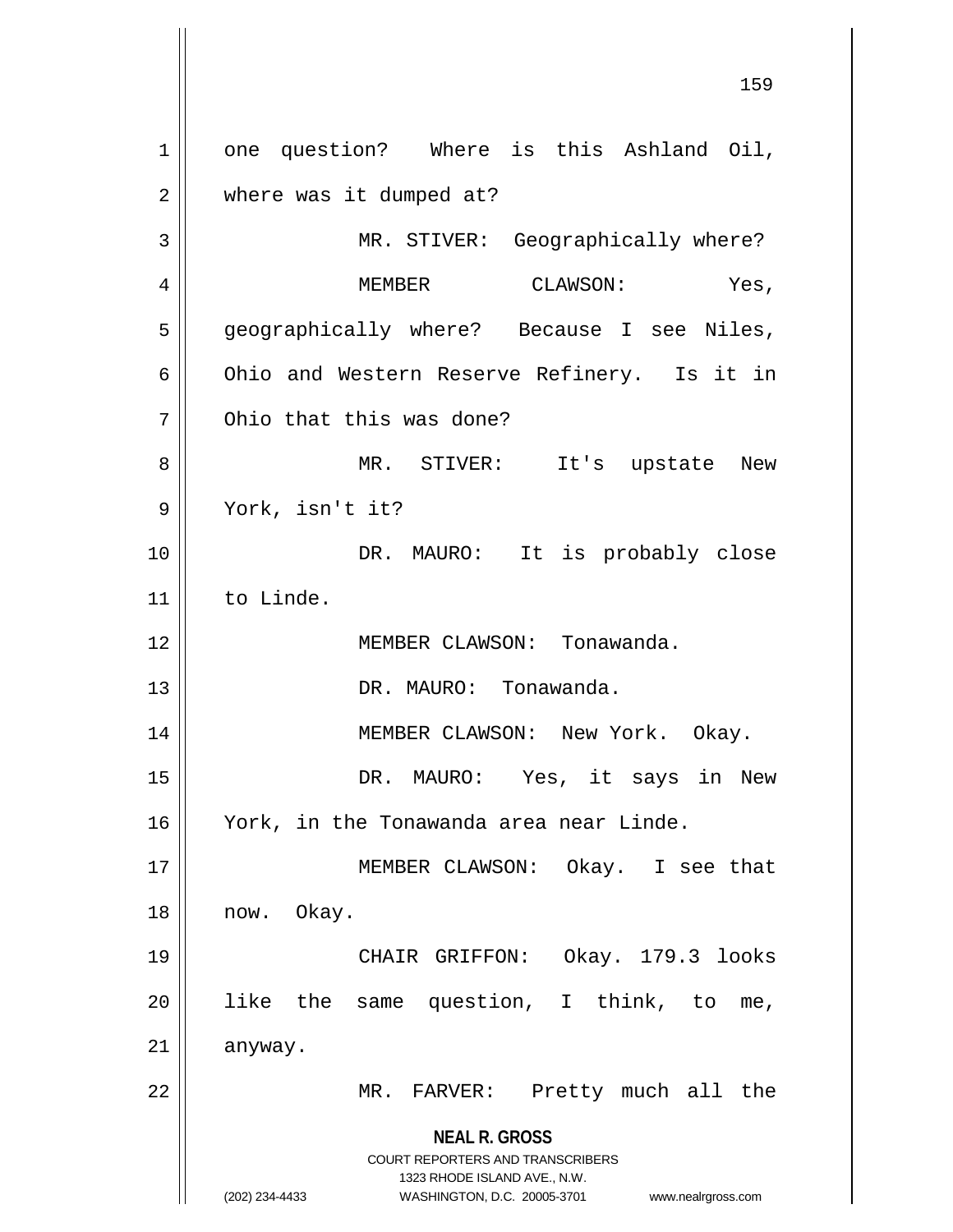| $\mathbf 1$ | 179s are where you have to look at.                      |
|-------------|----------------------------------------------------------|
| 2           | DR. MAURO: On No. 3 --                                   |
| 3           | CHAIR GRIFFON: Yes.                                      |
| 4           | DR. MAURO: -- I do have a concern                        |
| 5           | with that one. It turns out I took a look at             |
| 6           | it. It was after the data and our review.                |
| 7           | had a concern, the original<br>We                        |
| 8           | concern was that the dust-loading, .3                    |
| 9           | picocuries per meter cubed may not be the best           |
| 10          | number. We went back to the original report              |
| 11          | by Weinstein.                                            |
| 12          | What he did is a dust-loading in                         |
| 13          | milligrams per cubic meter that was measured             |
| 14          | at the site and, also, measurements made in              |
| 15          | the material that was on the site. What                  |
| 16          | fraction of it was uranium, and the rest was             |
| 17          | other material.                                          |
| 18          | Using those two numbers, we came                         |
| 19          | up with a concentration of airborne uranium              |
| 20          | that was about four times higher than the                |
| 21          | numbers that were done<br>in this<br>dose                |
| 22          | reconstruction.                                          |
|             | <b>NEAL R. GROSS</b><br>COURT REPORTERS AND TRANSCRIBERS |

1323 RHODE ISLAND AVE., N.W.

(202) 234-4433 WASHINGTON, D.C. 20005-3701 www.nealrgross.com

 $\prod$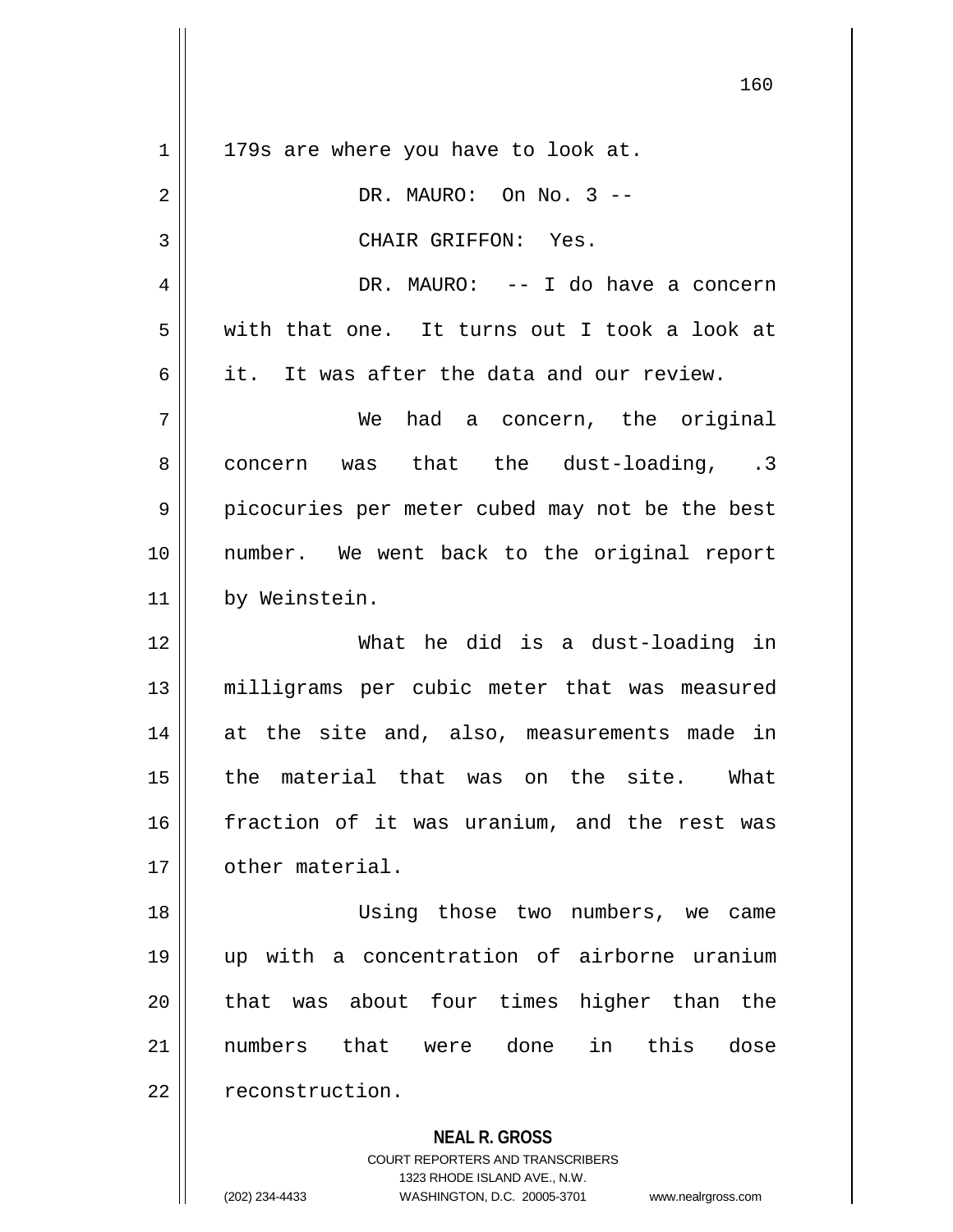| $\mathbf 1$ | So, one of our findings, which                           |
|-------------|----------------------------------------------------------|
| 2           | still stands, is that now we are coming up               |
| 3           | with numbers four times higher, for the                  |
| 4           | reasons I just gave. So, unlike the other one            |
| 5           | in which I was ready to say I think we are               |
| 6           | okay with, which we are not, this one, I am              |
| 7           | still concerned that maybe they underestimated           |
| 8           | the internal doses by, at least the airborne             |
| $\mathsf 9$ | dust-loadings, by about a factor of four.                |
| 10          | There were other aspects, by the                         |
| 11          | way, to this calculation, the assumptions                |
| 12          | regarding occupancy times, that sort of thing,           |
| 13          | which are conservative. So, there are many               |
| 14          | factors. But if you just look at the                     |
| 15          | concentration of the dust in the air, what we            |
| 16          | found reported in the literature: it looks               |
| 17          | like the numbers that were used by NIOSH in              |
| 18          | the DR could be low by a factor of four.                 |
| 19          | And if I may,<br>CHAIR GRIFFON:                          |
| 20          | John, I think the question on the dumping                |
| 21          | versus the survey timing still stands for this           |
| 22          | one, too.                                                |
|             | <b>NEAL R. GROSS</b><br>COURT REPORTERS AND TRANSCRIBERS |

1323 RHODE ISLAND AVE., N.W.

 $\mathsf{II}$ 

(202) 234-4433 WASHINGTON, D.C. 20005-3701 www.nealrgross.com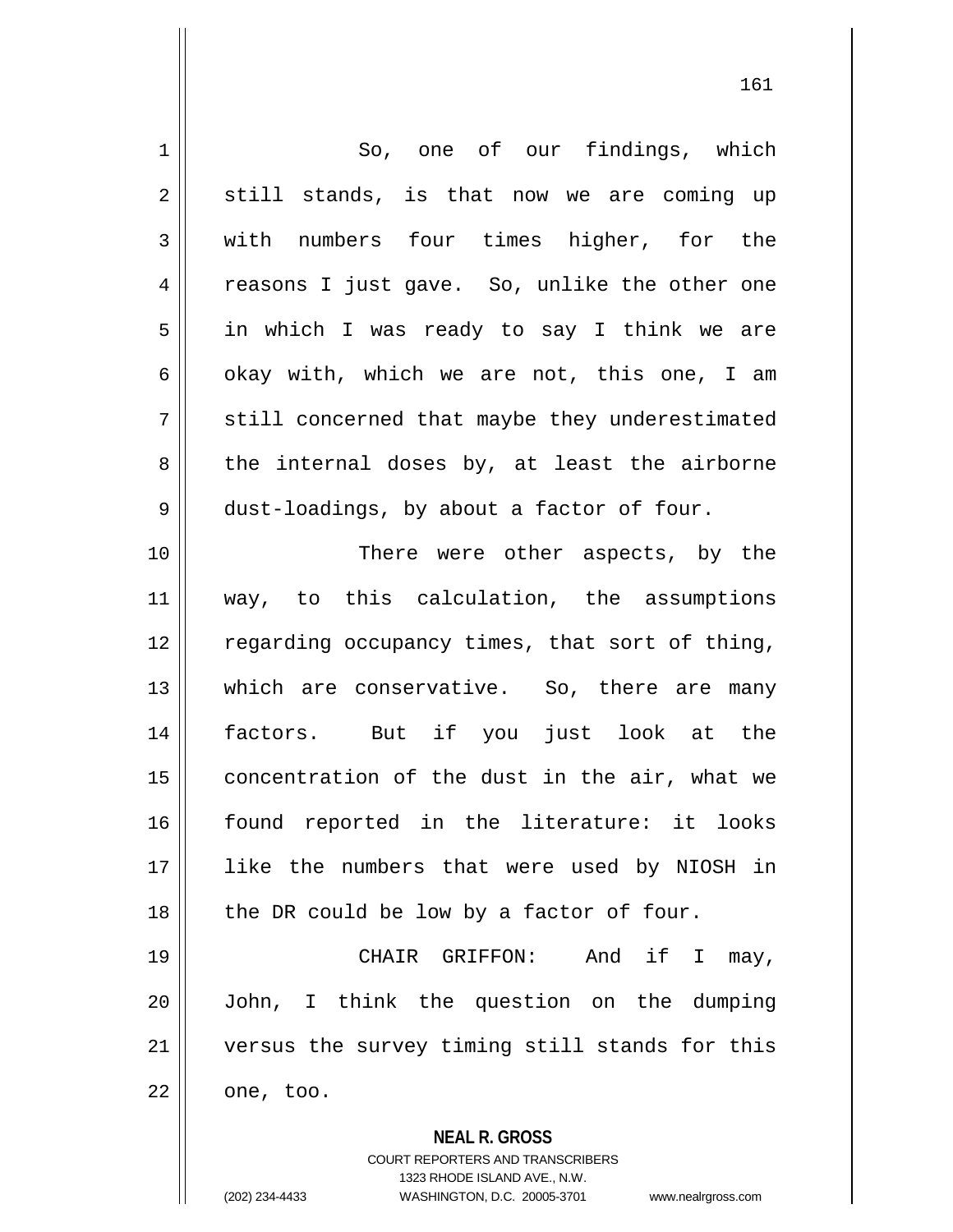|    | 162                                                                                                                                                                    |
|----|------------------------------------------------------------------------------------------------------------------------------------------------------------------------|
| 1  | DR. MAURO: I agree.                                                                                                                                                    |
| 2  | CHAIR GRIFFON: Yes, yes.                                                                                                                                               |
| 3  | DR. MAURO: I agree.                                                                                                                                                    |
| 4  | CHAIR GRIFFON: So, you have both                                                                                                                                       |
| 5  | factors.                                                                                                                                                               |
| 6  | CHAIR GRIFFON: Okay.                                                                                                                                                   |
| 7  | MR. STIVER: So, an additional                                                                                                                                          |
| 8  | error or an additional issue.                                                                                                                                          |
| 9  | CHAIR GRIFFON: All right. So, I                                                                                                                                        |
| 10 | guess there is a question on the number,                                                                                                                               |
| 11 | right --                                                                                                                                                               |
| 12 | DR. MAURO: Yes.                                                                                                                                                        |
| 13 | CHAIR GRIFFON: -- that NIOSH came                                                                                                                                      |
| 14 | up with? So, NIOSH might want to re-look at                                                                                                                            |
| 15 | that, and you can also check on the survey                                                                                                                             |
| 16 | stuff, the timing of the dumping versus the                                                                                                                            |
| 17 | survey, SC&A.                                                                                                                                                          |
| 18 | DR. MAURO: Yes.                                                                                                                                                        |
| 19 | CHAIR GRIFFON: Okay. 179.4, this                                                                                                                                       |
| 20 | looks like some comments in the CATI report.                                                                                                                           |
| 21 | DR. MAURO: Yes. My little note                                                                                                                                         |
| 22 | that I put down here when I read this answer,                                                                                                                          |
|    | <b>NEAL R. GROSS</b><br><b>COURT REPORTERS AND TRANSCRIBERS</b><br>1323 RHODE ISLAND AVE., N.W.<br>(202) 234-4433<br>WASHINGTON, D.C. 20005-3701<br>www.nealrgross.com |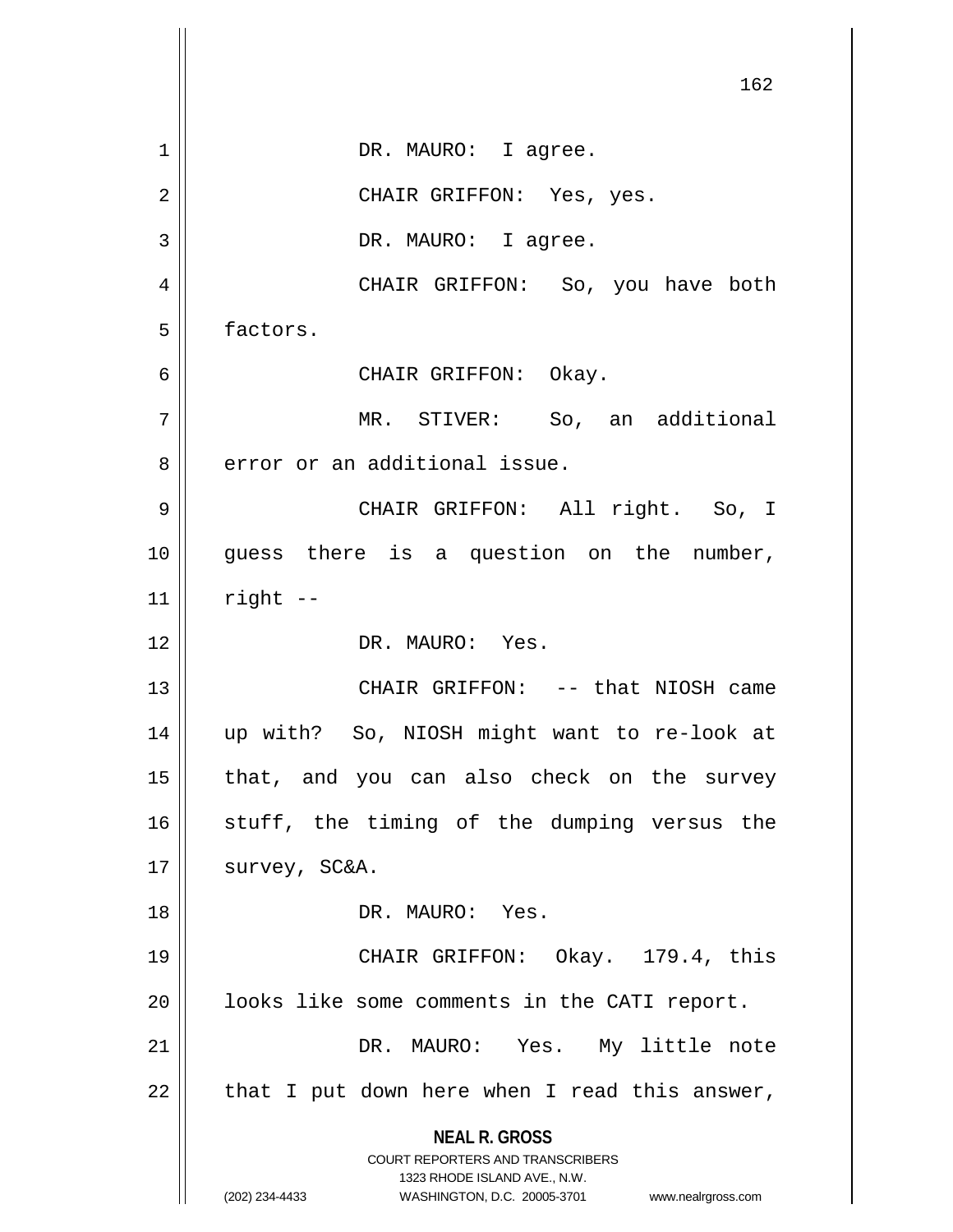| $\mathbf 1$ | I put down okay. In other words, after         |
|-------------|------------------------------------------------|
| 2           | reading this, what I think we have here is     |
| 3           | there was some incompatibility, at least in my |
| 4           | mind, between how the location of this worker  |
| 5           | was represented compared to where he lived and |
| 6           | said he lived in his CATI. And there is an     |
| 7           | explanation provided here, February 2013, that |
| 8           | points out that, no, everything is okay.       |
| 9           | In my mind, I guess the reality is             |
| 10          | I don't even know if it makes a difference.    |
| 11          | So, I think, you know, the fact that we had a  |
| 12          | finding of what appeared at the time we did    |
| 13          | the review an incompatibility between what the |
| 14          | person said his location was in his CATI       |
| 15          | compared to where he was assumed to be in the  |
| 16          | DR, and that is why the comment is here.       |
| 17          | But the response that we<br>are                |
| 18          | looking at says, no, everything is okay. And   |
| 19          | I don't know if this really would affect       |
| 20          | anything anyway. You know, regarding the       |
| 21          | assumptions you would make in the model, it    |
| 22          | wouldn't change, notwithstanding this location |

**NEAL R. GROSS** COURT REPORTERS AND TRANSCRIBERS

1323 RHODE ISLAND AVE., N.W.

(202) 234-4433 WASHINGTON, D.C. 20005-3701 www.nealrgross.com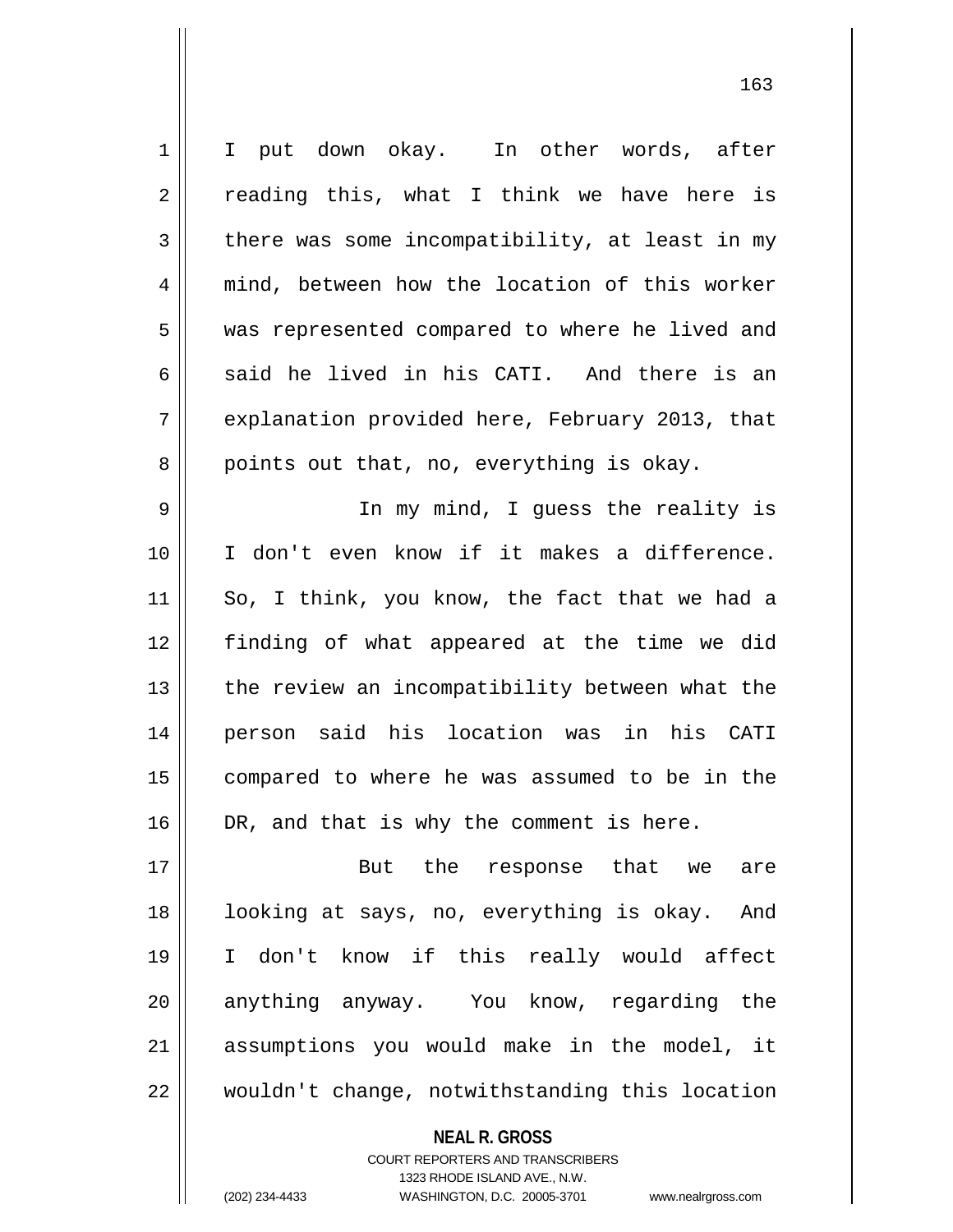1 || question.

**NEAL R. GROSS** COURT REPORTERS AND TRANSCRIBERS 1323 RHODE ISLAND AVE., N.W. (202) 234-4433 WASHINGTON, D.C. 20005-3701 www.nealrgross.com 2 CHAIR GRIFFON: I think that is  $3 \parallel$  correct. That is correct, right? 4 MR. CALHOUN: Yes, if DOL says he  $5 \parallel$  was there, he was there. 6 CHAIR GRIFFON: He was there, yes. 7 MR. CALHOUN: Yes. 8 CHAIR GRIFFON: And he is going to  $9 \parallel$  get the site doses. 10 || DR. MAURO: He is going to get the 11 dose anyway. 12 CHAIR GRIFFON: Yes. Right.  $13 \parallel$  Okay. So, that is closed. 14 DR. MAURO: Good, good. 15 || CHAIR GRIFFON: Alright. And  $16 \parallel$  then, 180.1. Yes, go ahead. 17 || MR. FARVER: The finding is, it 18 has to do with the employment period and job 19 location, basically, which are identified. It 20 || is the Bridgeport Brass case, Havens Lab. And 21 || we haven't discussed this for quite a while.  $22$  | So, this response is even rather old.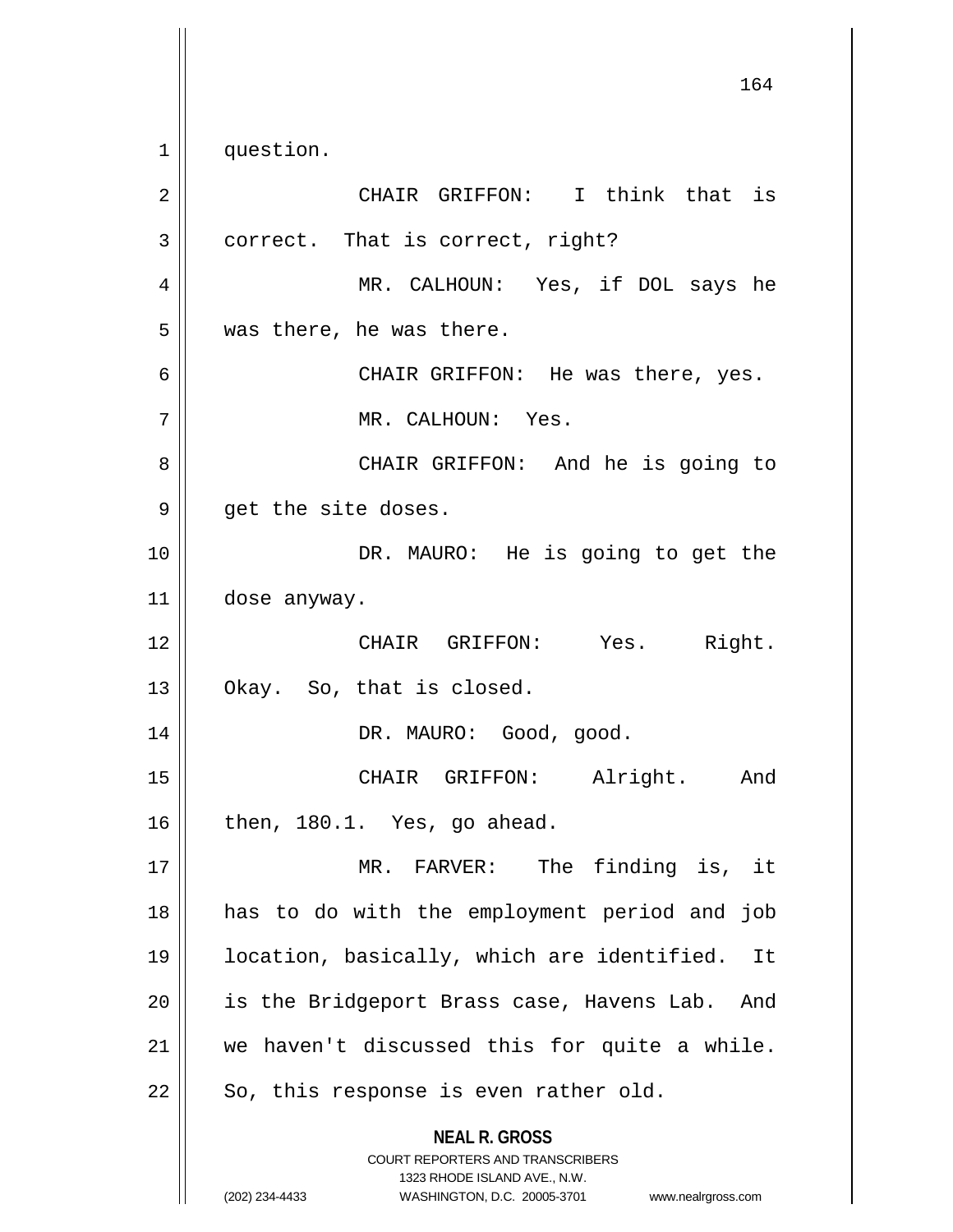**NEAL R. GROSS** COURT REPORTERS AND TRANSCRIBERS 1323 RHODE ISLAND AVE., N.W. (202) 234-4433 WASHINGTON, D.C. 20005-3701 www.nealrgross.com 1 But the worker claimed that he 2 worked at Havens Lab from '42 through '80. 3 || However, the Site Profile states that 4 || operations ended in '62, and operations were 5 | transferred to the Seymour Specialty and Wire  $6 \parallel$  facility. 7 || So, our inquiry is related to 8 whether the worker might have been transferred 9 || to Seymour and experienced exposures at that 10 location that were not accounted for in the 11 DR. 12 MR. CALHOUN: I think that is kind  $13$  |  $\sigma$ f a similar thing --14 CHAIR GRIFFON: Yes. 15 MR. CALHOUN: -- as we just 16 discussed. Unless Labor puts him there, he is 17 || not there. We have to go by the verified 18 | employment. 19 CHAIR GRIFFON: Haven't we 20 || referred some to Labor just to check on it in  $21$  | the past? 22 MR. CALHOUN: Yes.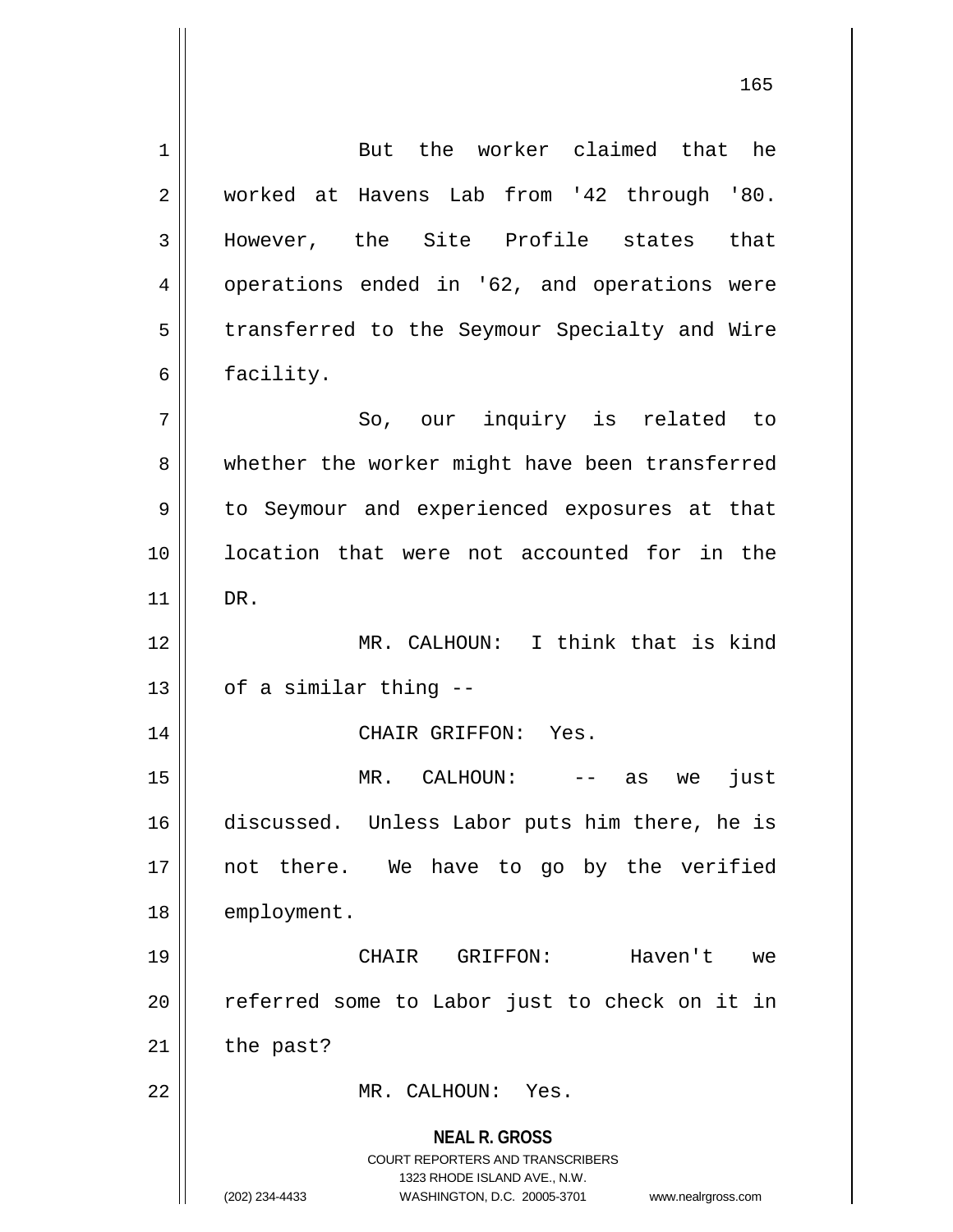**NEAL R. GROSS** COURT REPORTERS AND TRANSCRIBERS 1323 RHODE ISLAND AVE., N.W. (202) 234-4433 WASHINGTON, D.C. 20005-3701 www.nealrgross.com 166 1 CHAIR GRIFFON: I mean, is that  $2 \parallel$  one that we --3 MR. CALHOUN: I don't recall 4 | having done that. 5 CHAIR GRIFFON: We can't really do 6 much about this. 7 | MR. CALHOUN: Correct. 8 CHAIR GRIFFON: Yes. 9 MR. CALHOUN: But, you know, we 10 did have a relatively successful story. I 11 can't remember the details, but I think 12 || somebody ended up getting comped out of the  $13 \parallel$  deal. 14 MEMBER CLAWSON: Yes. 15 || CHAIR GRIFFON: Yes. Right. 16 || MEMBER CLAWSON: Yes. 17 || CHAIR GRIFFON: And that came out 18 of the Subcommittee. 19 || MR. CALHOUN: It did, yes. 20 || CHAIR GRIFFON: Yes. 21 MR. CALHOUN: Because we forwarded 22 | it to Denise.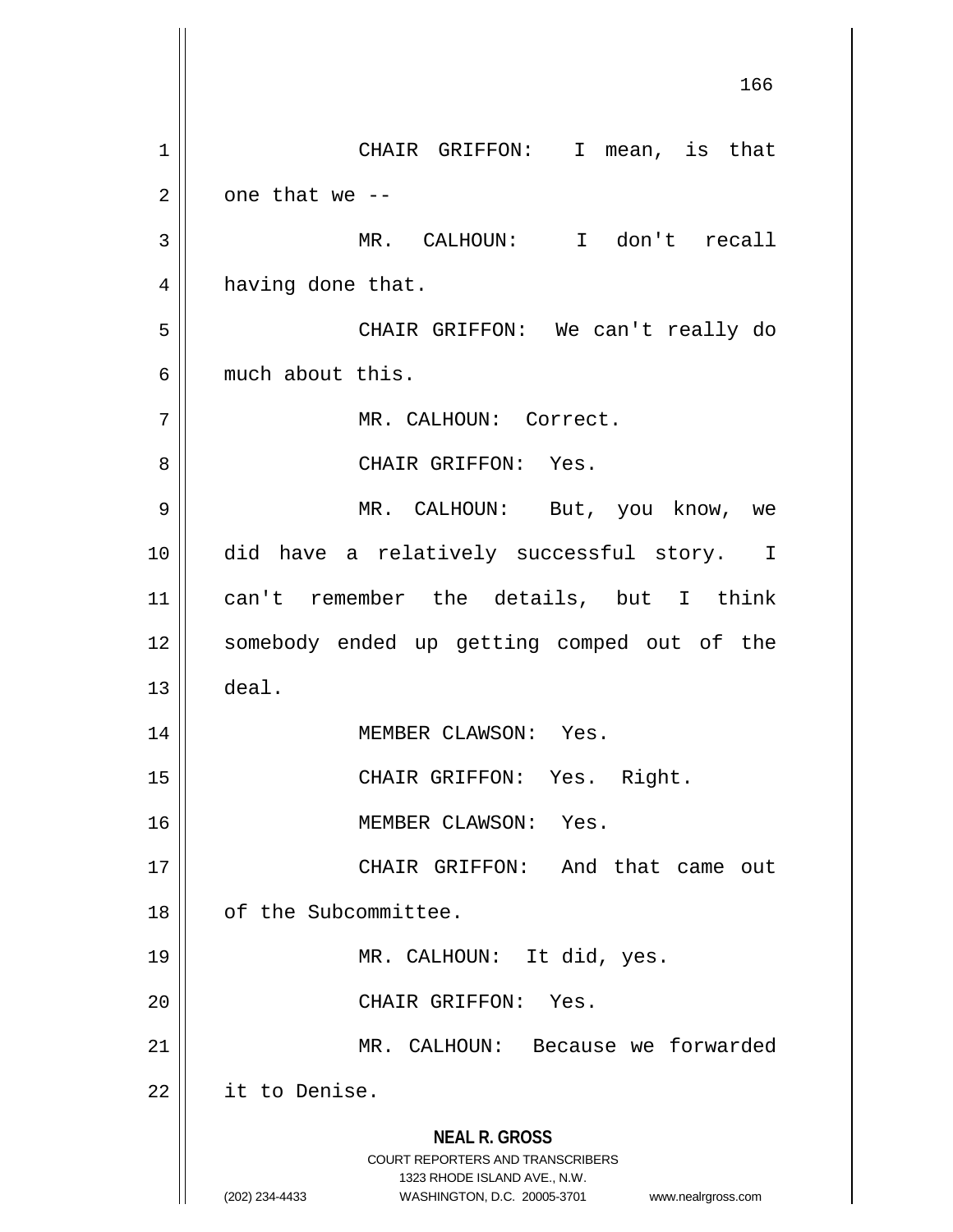|    | 167                                                                                                                                                                    |
|----|------------------------------------------------------------------------------------------------------------------------------------------------------------------------|
| 1  | MR. KATZ: Denise brought the folk                                                                                                                                      |
| 2  | to DOL, and they sorted it out.                                                                                                                                        |
| 3  | MR. CALHOUN: Yes, right.                                                                                                                                               |
| 4  | MR. KATZ: And the person was                                                                                                                                           |
| 5  | comped; that's true.                                                                                                                                                   |
| 6  | MR. CALHOUN: And in that case, we                                                                                                                                      |
| 7  | had actually referred it to DOL at least on                                                                                                                            |
| 8  | two different occasions.                                                                                                                                               |
| 9  | MR. KATZ: Right.                                                                                                                                                       |
| 10 | MR. CALHOUN: We said, are you                                                                                                                                          |
| 11 | sure, and they said yes. That is all we can                                                                                                                            |
| 12 | do. I don't know if we have done that on this                                                                                                                          |
| 13 | one.                                                                                                                                                                   |
| 14 | MR. FARVER:<br>And the reason we                                                                                                                                       |
| 15 | bring it up is because there is information                                                                                                                            |
| 16 | that is inconsistent with what is in the DR.                                                                                                                           |
| 17 | So, we just bring it to your attention.                                                                                                                                |
| 18 | CHAIR GRIFFON: I don't think we                                                                                                                                        |
| 19 | can do much with it from a DR standpoint here,                                                                                                                         |
| 20 | but I think it might be worthwhile forwarding                                                                                                                          |
| 21 | to DOL and requesting that they look into it,                                                                                                                          |
| 22 | just like they did the other one.                                                                                                                                      |
|    | <b>NEAL R. GROSS</b><br><b>COURT REPORTERS AND TRANSCRIBERS</b><br>1323 RHODE ISLAND AVE., N.W.<br>(202) 234-4433<br>WASHINGTON, D.C. 20005-3701<br>www.nealrgross.com |

 $\mathsf{I}$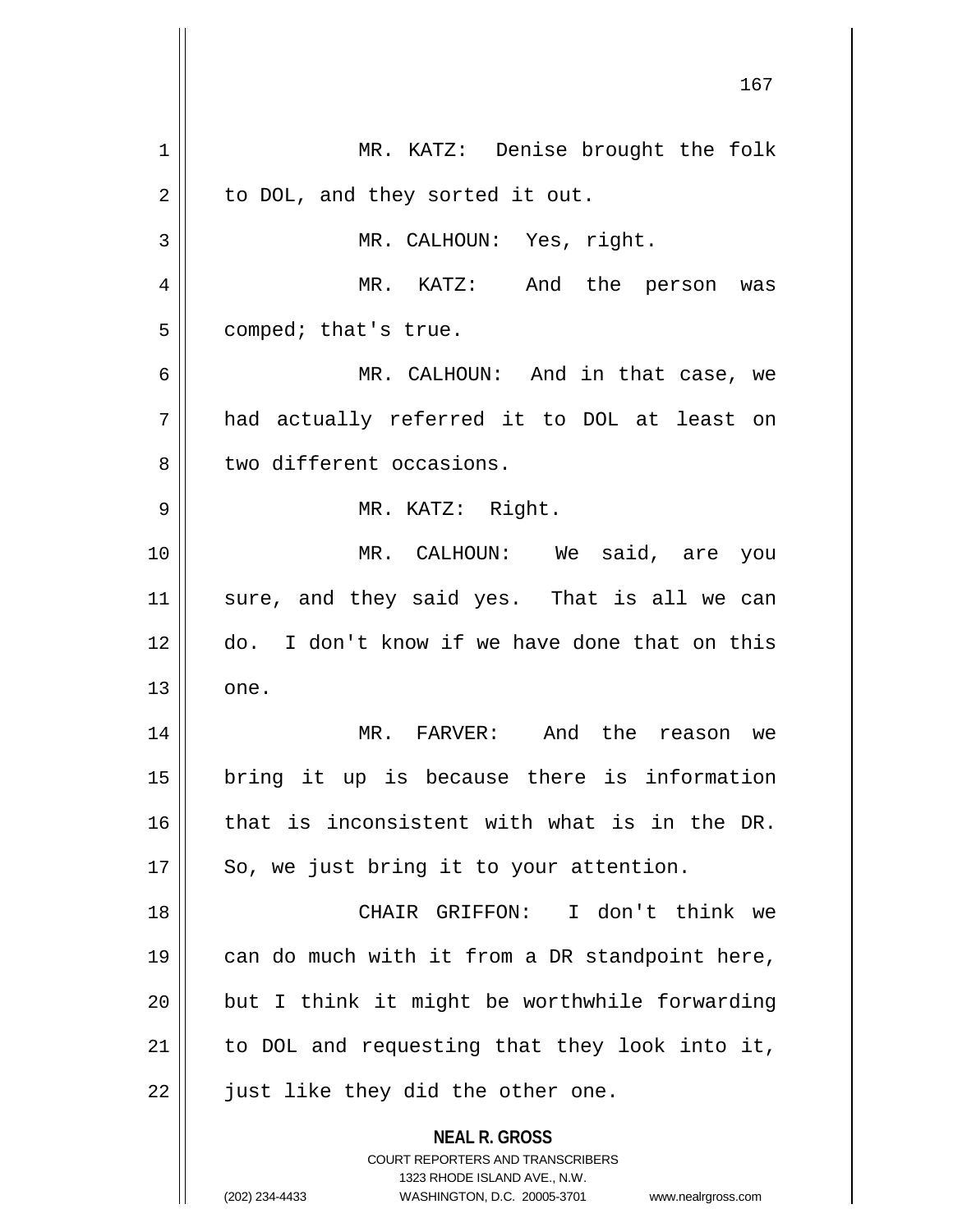**NEAL R. GROSS** COURT REPORTERS AND TRANSCRIBERS 1323 RHODE ISLAND AVE., N.W. (202) 234-4433 WASHINGTON, D.C. 20005-3701 www.nealrgross.com 168 1 | MEMBER CLAWSON: Well, the company  $2 \parallel$  was sold, or? 3 MR. FARVER: Operations were 4 || transferred to another Bridgeport Brass 5 | facility called Seymour Specialty and Wire. 6 MR. CALHOUN: Which is an AWE. 7 CHAIR GRIFFON: Which is an AWE. 8 MR. FARVER: Which is an AWE, 9 | right. 10 CHAIR GRIFFON: So, the person 11 could get more, yes. 12 || MR. STIVER: It would certainly be 13 worth checking up on. 14 CHAIR GRIFFON: Yes. 15 || MR. CALHOUN: I am looking here. 16 | It looks like we might have done that. 17 MEMBER MUNN: She did. 18 CHAIR GRIFFON: Oh, you did? You 19 did? 20 MR. CALHOUN: Hold on a second. 21 Let's look. 22 || MS. ROLFES: DOL sent it to you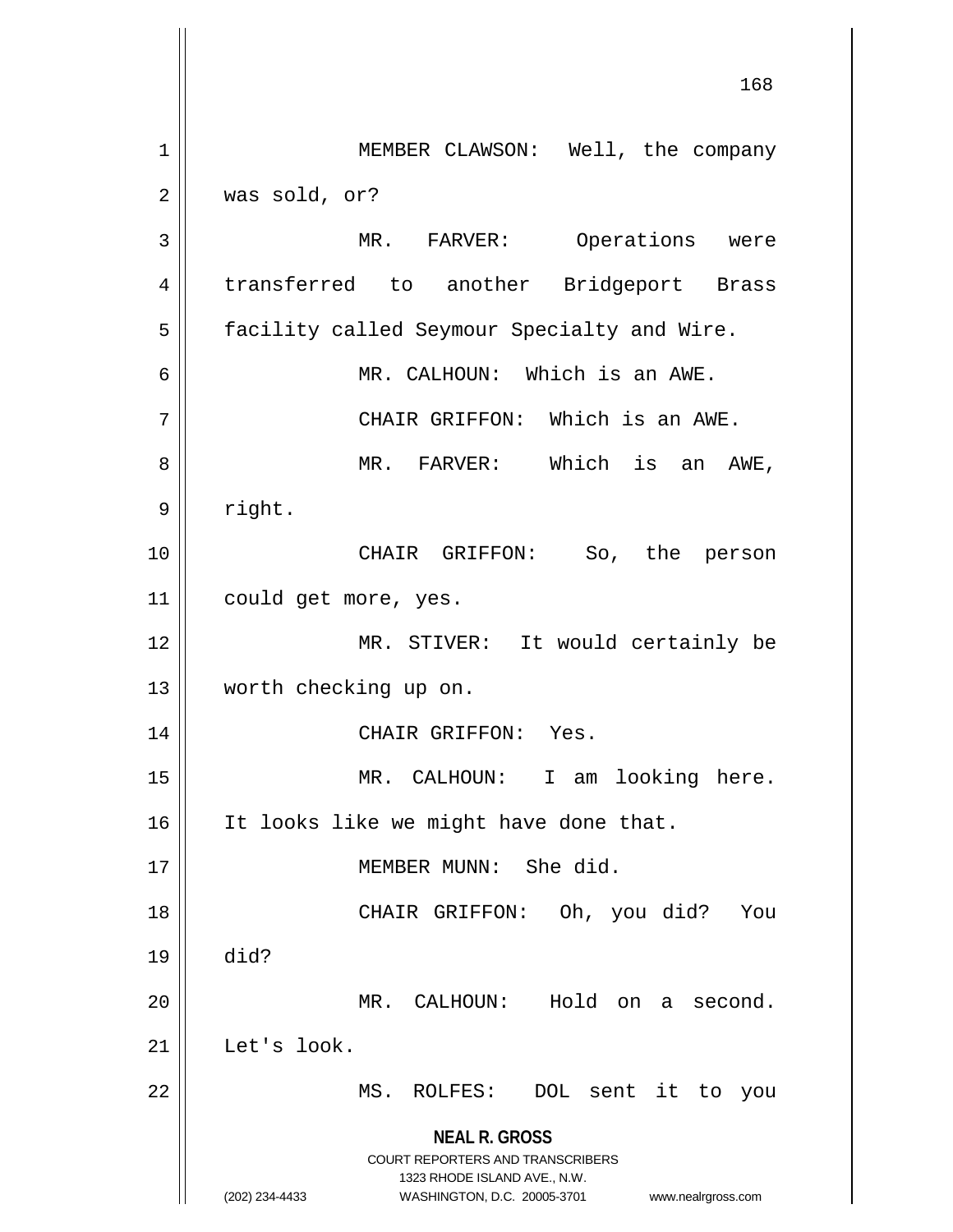1 because Kim questioned it.

| $\overline{2}$ | MR. CALHOUN: Yes, one of our                                                                                                                                           |
|----------------|------------------------------------------------------------------------------------------------------------------------------------------------------------------------|
| 3              | PHAs, we are reviewing the claim to make sure                                                                                                                          |
| 4              | that we have correct location. Not specified                                                                                                                           |
| 5              | locations as Havens or Adrian. We didn't ask                                                                                                                           |
| 6              | about Seymour, it doesn't look like.                                                                                                                                   |
| 7              | And then, let's see. They came                                                                                                                                         |
| 8              | back and verified that, no, it was Havens.                                                                                                                             |
| 9              | Location is Havens.                                                                                                                                                    |
| 10             | CHAIR GRIFFON: This is a little                                                                                                                                        |
| 11             | different question in 2005.                                                                                                                                            |
| 12             | MR. STIVER: Yes, the question                                                                                                                                          |
| 13             | was, was it Havens or Adrian? And it is                                                                                                                                |
| 14             | Havens.                                                                                                                                                                |
| 15             | MR. CALHOUN: What is the specific                                                                                                                                      |
| 16             | information that makes you think it was --                                                                                                                             |
| 17             | MR. FARVER: The worker -- let's                                                                                                                                        |
| 18             | see --                                                                                                                                                                 |
| 19             | MR. CALHOUN: Was that the CATI or                                                                                                                                      |
| 20             | something?                                                                                                                                                             |
| 21             | MR. FARVER: I believe it is the                                                                                                                                        |
| 22             | CATI, and the time period is from '42 to 1980,                                                                                                                         |
|                | <b>NEAL R. GROSS</b><br><b>COURT REPORTERS AND TRANSCRIBERS</b><br>1323 RHODE ISLAND AVE., N.W.<br>WASHINGTON, D.C. 20005-3701<br>(202) 234-4433<br>www.nealrgross.com |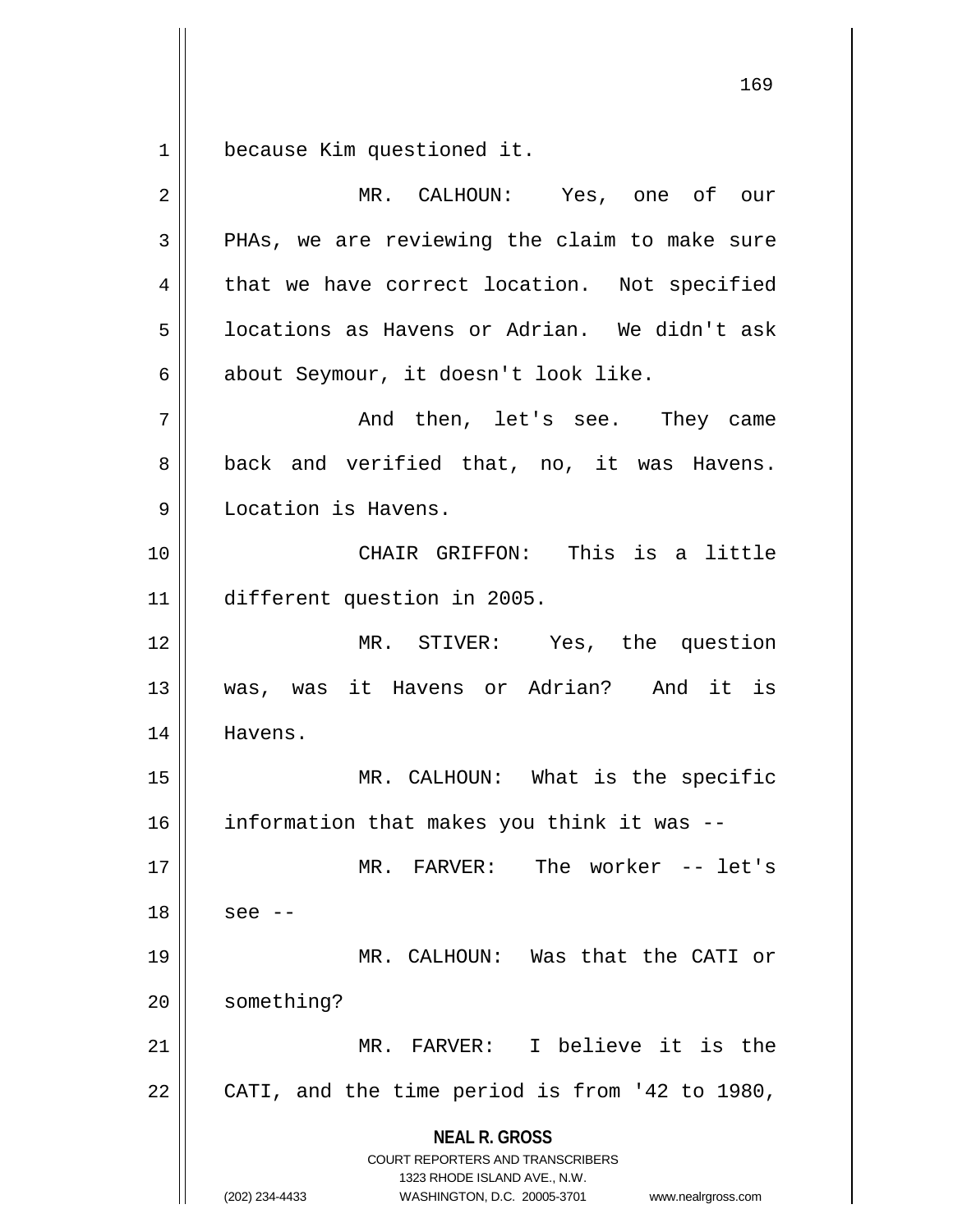**NEAL R. GROSS** COURT REPORTERS AND TRANSCRIBERS 1323 RHODE ISLAND AVE., N.W. (202) 234-4433 WASHINGTON, D.C. 20005-3701 www.nealrgross.com 1 and the location is given as Bridgeport Brass.  $2 \parallel$  I am not sure how specific that is. But,  $3 \parallel$  apparently, the Havens Lab ended in '62. So, 4 | how could he have employment up through '80? 5 MR. CALHOUN: Unless he went to 6 | Seymour. 7 MR. FARVER: But operations were 8 transferred to Seymour. But if he doesn't 9 || list Seymour in his work history, are they 10 || going to check Seymour? 11 MR. CALHOUN: Well, it looks like  $12$  | the CATI was all done by a survivor. 13 MEMBER KOTELCHUCK: Seymour is in 14 Tonawanda or Buffalo? 15 MR. HINNEFELD: Well, this is a 16 different one. 17 MR. FARVER: This is a different 18 || one. This is Bridgeport. 19 || MR. HINNEFELD: Bridgeport Brass,  $20$  || yes. 21 || MR. FARVER: And I don't know 22 where it is. And I am not sure if it is in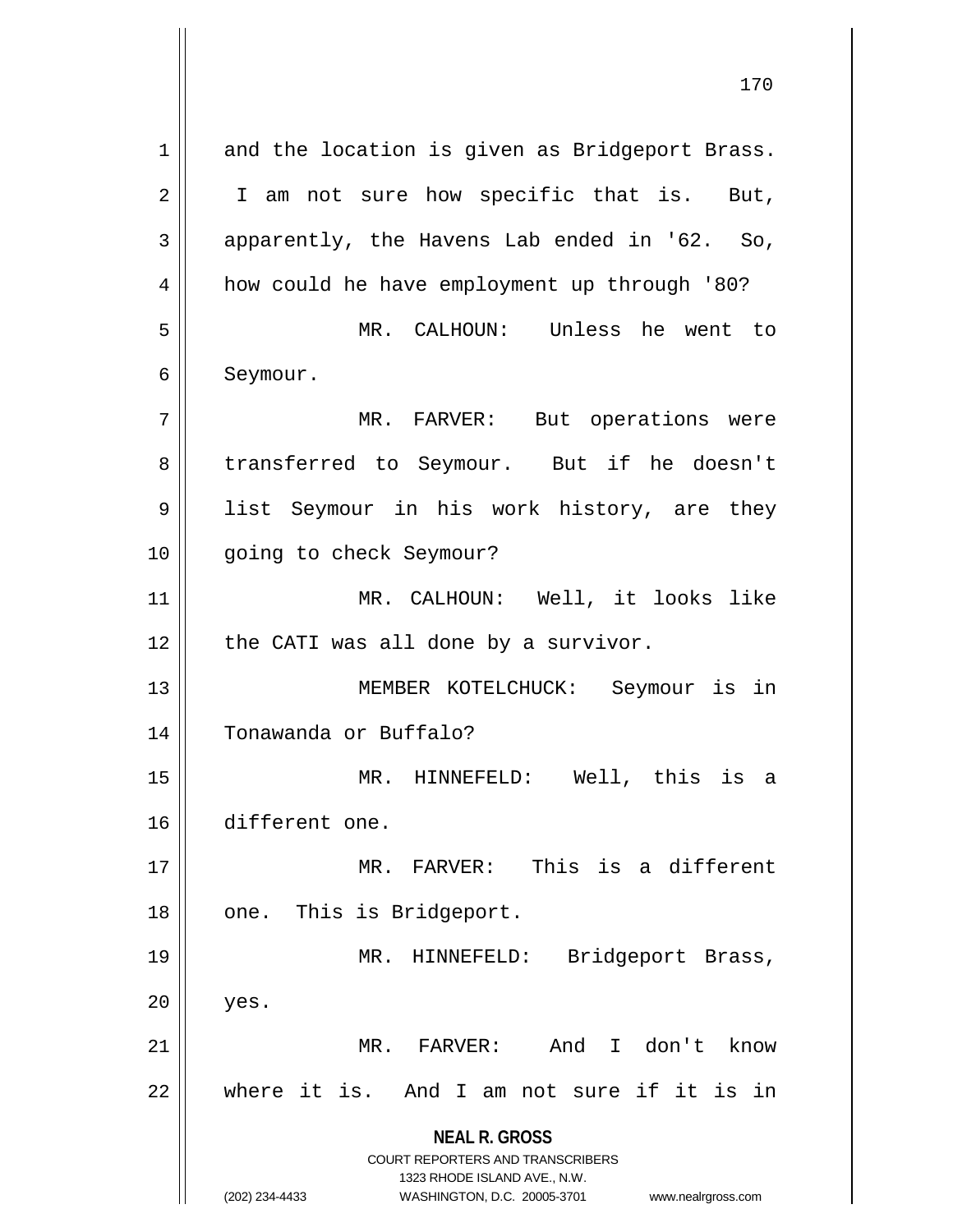**NEAL R. GROSS** COURT REPORTERS AND TRANSCRIBERS 1323 RHODE ISLAND AVE., N.W. (202) 234-4433 WASHINGTON, D.C. 20005-3701 www.nealrgross.com  $1 \parallel$  the CATI report or -- what is it? -- the E3. 2 MR. CALHOUN: Yes, I'm looking  $3 \parallel$  now, but you guys can go ahead. 4 CHAIR GRIFFON: It is not quite as  $5 \parallel$  strong of evidence as we had in the last case,  $6 \parallel$  frankly, but yes. 7 MEMBER CLAWSON: Well, if 8 | operations went on, if it went from Bridgeport 9 || Brass to Seymour, are we classifying Seymour 10 || and Bridgeport Brass as the same? 11 MR. CALHOUN: No. No, it is 12 different facilities. 13 || MR. FARVER: The thing is, if you 14 don't check their records, are you going to 15 find them? 16 MEMBER CLAWSON: Right. I 17 || understand what you are saying now. 18 MR. CALHOUN: Yes, I am looking at 19 the initial DOL application, and they don't 20 | mention Seymour in the application. 21 || MR. FARVER: No. Do they mention 22 | a time period up through 1980?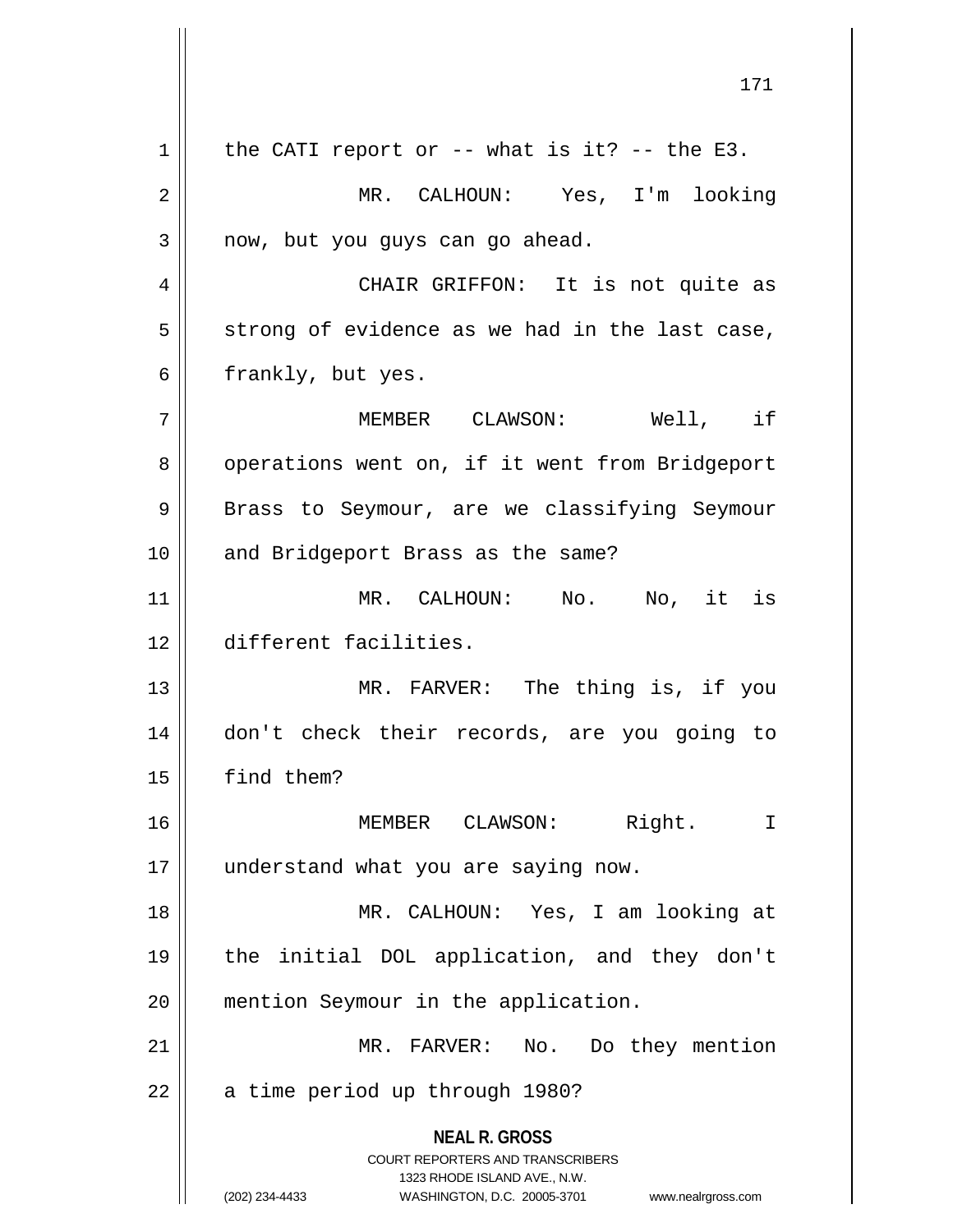|    | 172                                                                                                 |
|----|-----------------------------------------------------------------------------------------------------|
| 1  | CHAIR GRIFFON: Right.                                                                               |
| 2  | DR. MAURO: Would I be correct --                                                                    |
| 3  | this is John -- if he did go to Seymour and                                                         |
| 4  | work there, and that was not picked up as part                                                      |
| 5  | of his dose reconstruction, that would be a                                                         |
| 6  | problem. You would have to revisit that                                                             |
| 7  | because that would be dose you missed.                                                              |
| 8  | MR. CALHOUN: Only if Labor says                                                                     |
| 9  | that he worked there.                                                                               |
| 10 | DR. MAURO: Okay.                                                                                    |
| 11 | CHAIR GRIFFON: That is the key.                                                                     |
| 12 | Yes, Labor is --                                                                                    |
| 13 | MR. KATZ: It is an issue between                                                                    |
| 14 | the claimant and Labor to pursue if there was                                                       |
| 15 | employment elsewhere.                                                                               |
| 16 | MR. CALHOUN: Seymour has covered                                                                    |
| 17 | period of '62 to '64, and then, it is a                                                             |
| 18 | residual from '65 to '91, and then, DOE, '92                                                        |
| 19 | to '93 remediation.                                                                                 |
| 20 | MR. HINNEFELD: Well, does Havens                                                                    |
| 21 | Laboratory have a residual?                                                                         |
| 22 | MR. CALHOUN: Let's look. I think                                                                    |
|    | <b>NEAL R. GROSS</b><br><b>COURT REPORTERS AND TRANSCRIBERS</b>                                     |
|    | 1323 RHODE ISLAND AVE., N.W.<br>(202) 234-4433<br>WASHINGTON, D.C. 20005-3701<br>www.nealrgross.com |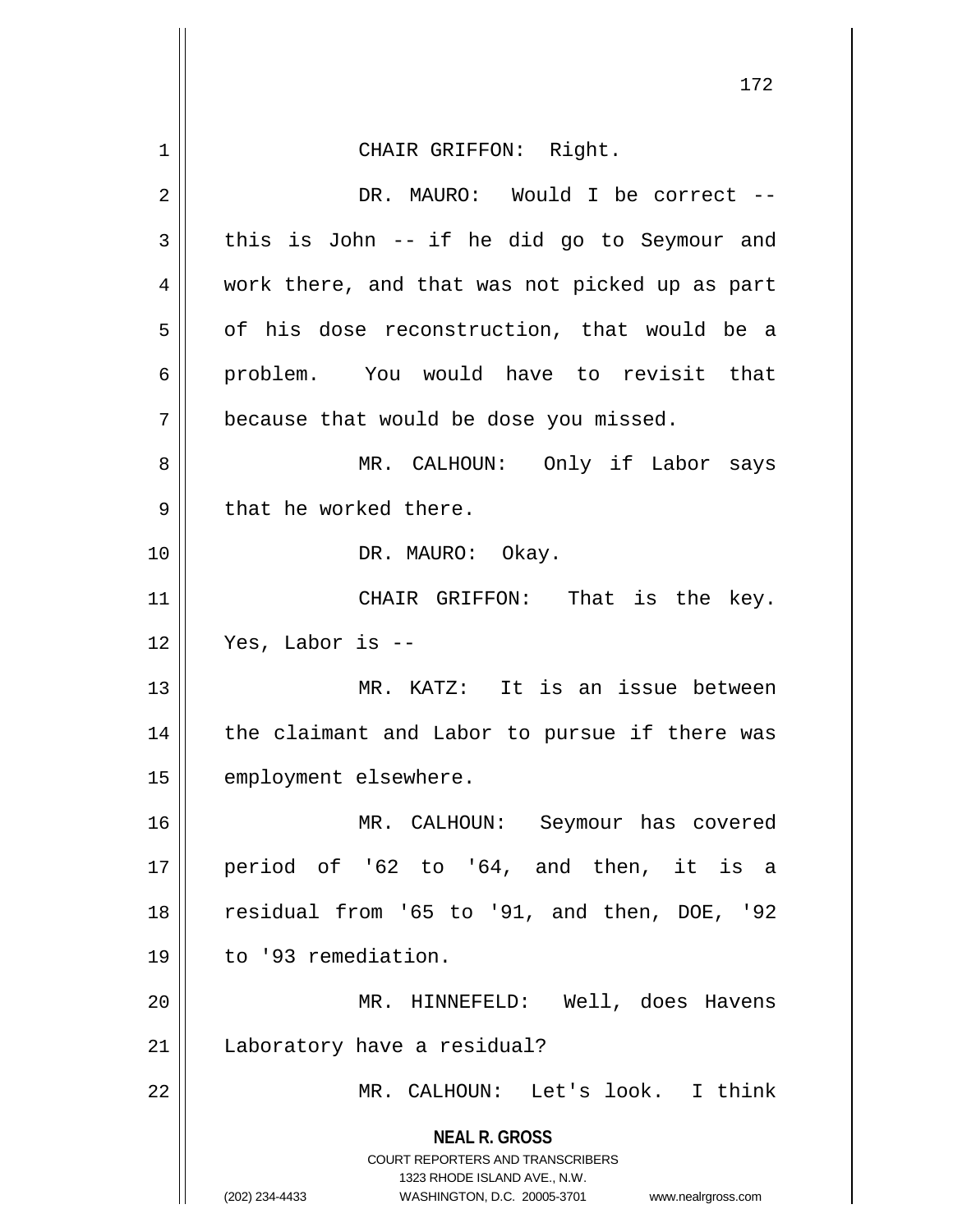| $\mathbf 1$ | yes, off the top of my head, but let's verify.                                                      |
|-------------|-----------------------------------------------------------------------------------------------------|
| 2           | MR. HINNEFELD: It is going to be                                                                    |
| 3           | Bridgeport Brass then.                                                                              |
| 4           | MR. STIVER: Well, they did                                                                          |
| 5           | contract work through '64, but it doesn't say                                                       |
| 6           | how long the facility was open after that.                                                          |
| 7           | So, it still at work there.                                                                         |
| 8           | MR. CALHOUN: It is just that                                                                        |
| 9           | Seymour is an AKA as Bridgeport Brass.                                                              |
| 10          | MR. STIVER: Yes.                                                                                    |
| 11          | MR. CALHOUN: Okay. They are an                                                                      |
| 12          | AWE 51-52, and there is no residual period                                                          |
| 13          | after '62.                                                                                          |
| 14          | MR. HINNEFELD: After '62, there                                                                     |
| 15          | is<br>no residual for Havens Laboratory. So,                                                        |
| 16          | that kind of lends credence to the argument                                                         |
| 17          | that he may have moved to the Seymour                                                               |
| 18          | Specialty and Wire facility. Even though the                                                        |
| 19          | contract ended in '64, there was a residual                                                         |
| 20          | period that might have passed through his                                                           |
| 21          | employment. He may have continued to work                                                           |
| 22          | there, but not on DOE work.                                                                         |
|             | <b>NEAL R. GROSS</b>                                                                                |
|             | <b>COURT REPORTERS AND TRANSCRIBERS</b>                                                             |
|             | 1323 RHODE ISLAND AVE., N.W.<br>(202) 234-4433<br>WASHINGTON, D.C. 20005-3701<br>www.nealrgross.com |
|             |                                                                                                     |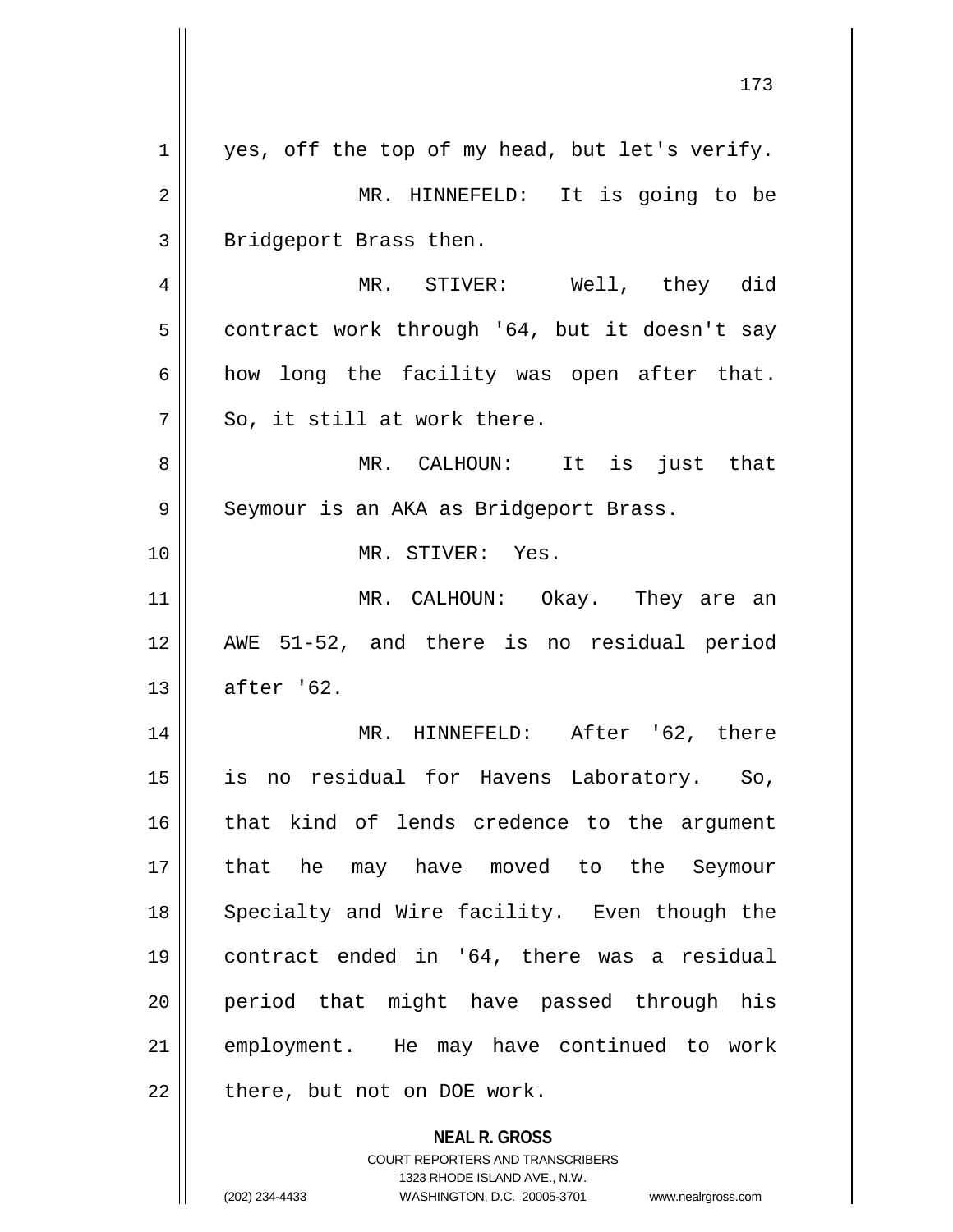**NEAL R. GROSS** COURT REPORTERS AND TRANSCRIBERS 1323 RHODE ISLAND AVE., N.W. (202) 234-4433 WASHINGTON, D.C. 20005-3701 www.nealrgross.com 174 1 CHAIR GRIFFON: It sounds like 2 | something before he was released. 3 MR. FARVER: Yes, it could have 4 | been he may not have even known he was working 5 || on DOE-related activities. 6 CHAIR GRIFFON: Yes, I think it is 7 worth following up on. 8 MR. HINNEFELD: Yes, we ought to  $9 \parallel$  send this to  $-$ 10 MR. CALHOUN: Now you think that, 11 ultimately, it is something from CATI, right? 12 Is that what you are saying? 13 MR. FARVER: I don't know without 14 looking further into it. 15 MR. HINNEFELD: He probably didn't 16 only describe it in his CATI; he gave his 17 || employment years on his application. 18 MR. FARVER: He probably just gave 19 || the employment period. 20 MR. CALHOUN: I looked that up,  $21$  but it only gives -- I have got to find it 22 || again -- it only gives Bridgeport Brass. But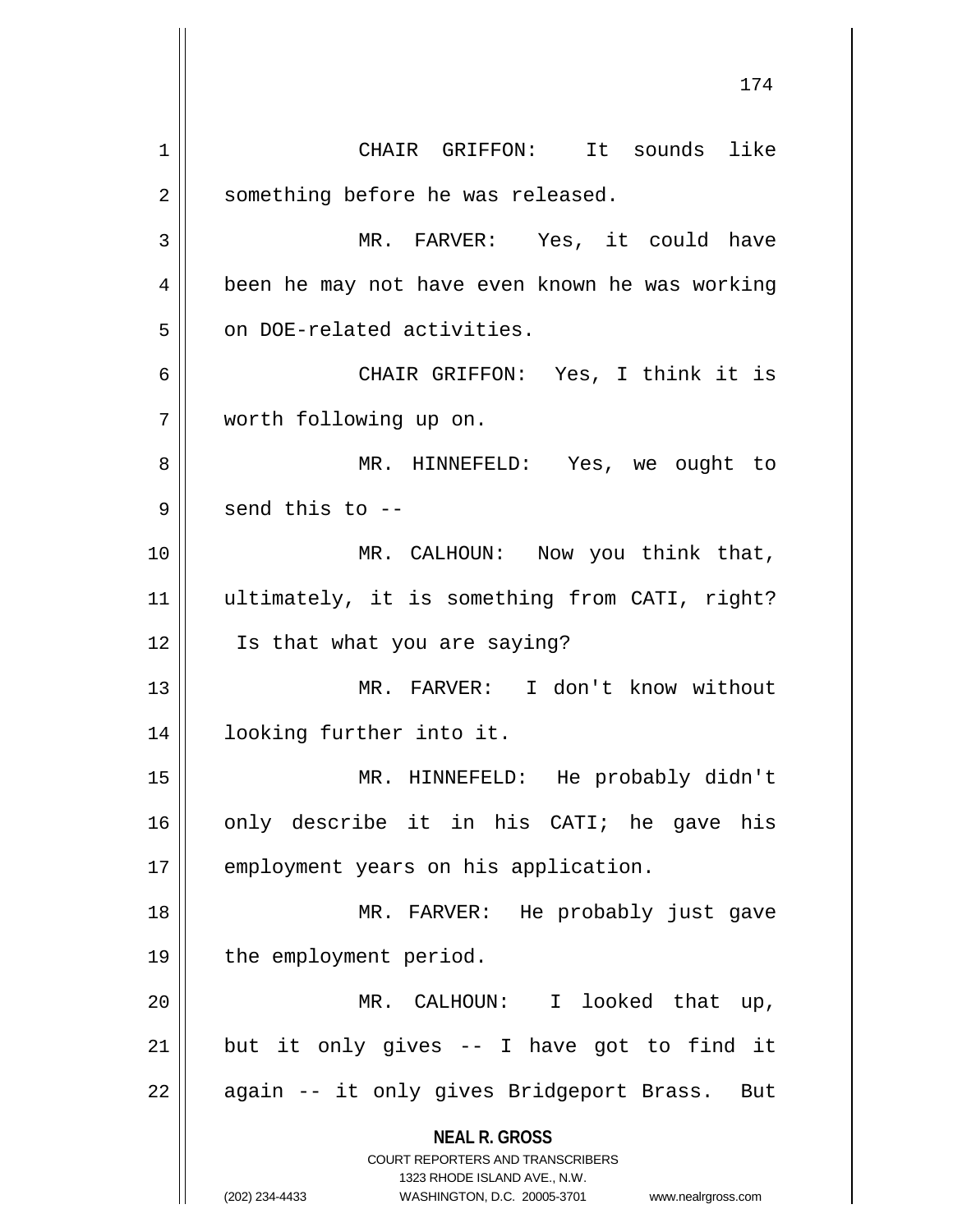**NEAL R. GROSS** COURT REPORTERS AND TRANSCRIBERS 1323 RHODE ISLAND AVE., N.W. (202) 234-4433 WASHINGTON, D.C. 20005-3701 www.nealrgross.com 175 1 | if it was known as Bridgeport Brass --2 || MR. HINNEFELD: But does it give  $3 \parallel$  any year? Does it give the years he worked? 4 MR. CALHOUN: It probably does  $5 \parallel$  now. 6 MR. FARVER: Yes, I think the 7 || years were not consistent with the Bridgeport 8 || Brass time period. 9 MR. CALHOUN: This is the initial 10 || case, and keep in mind that this is done by a 11 || survivor. 12 MR. HINNEFELD: Yes. 13 MR. CALHOUN: Okay. The covered 14 period that is provided here is, oh gosh, '42 15 to '80. 16 MR. HINNEFELD: That is from the 17 DOE summary you are looking at now? 18 MR. CALHOUN: No, that was  $19$  | DOL's --20 | MR. HINNEFELD: DOL's summary? 21 || MR. CALHOUN: -- covered period.  $22$  || The application that they put in was '42 to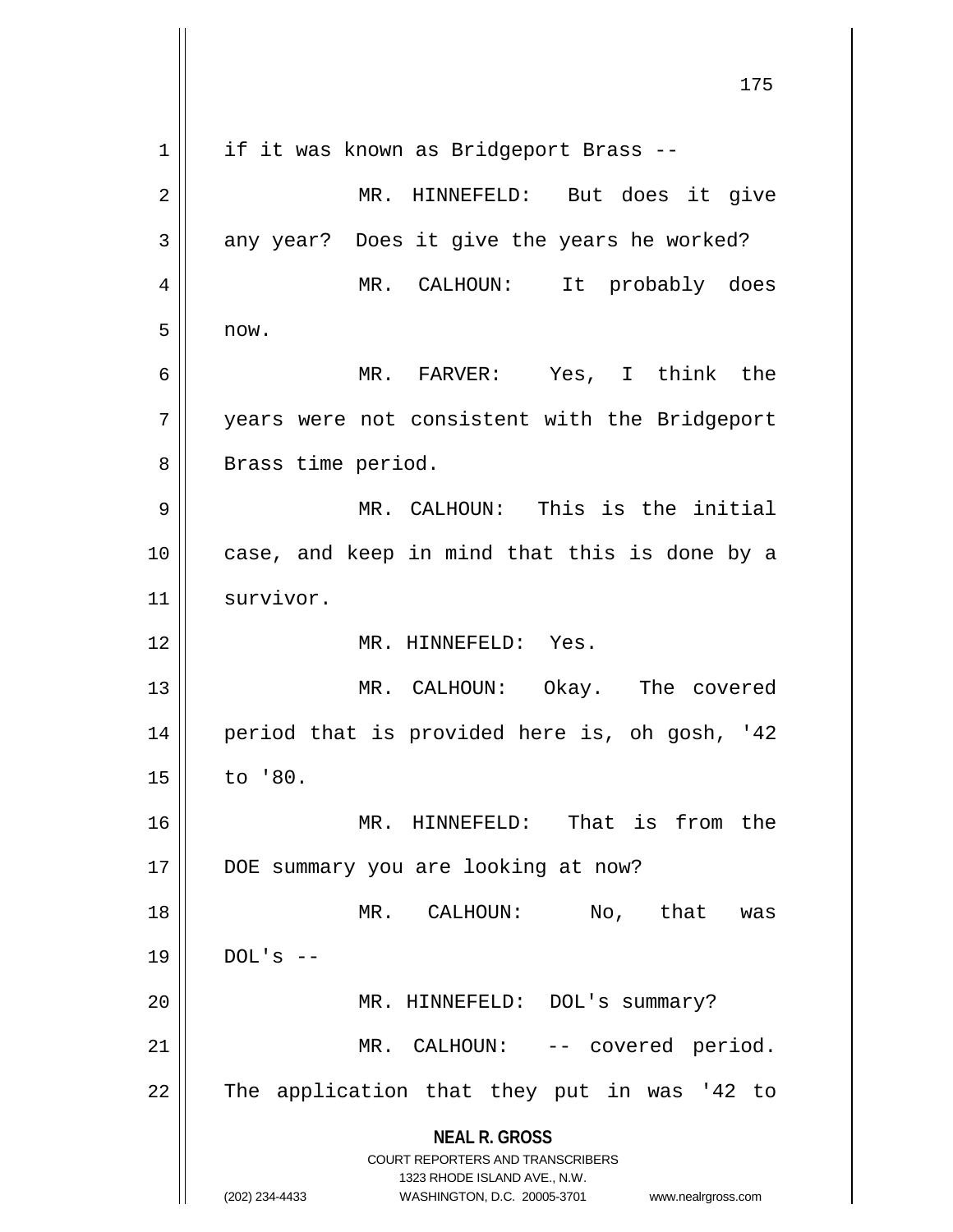1 || '80, Bridgeport Brass Company, Bridgeport, 2 | Connecticut.

3 MR. HINNEFELD: Okay. So, they 4 || sent applications for Bridgeport Brass in 5 | Bridgeport, Connecticut, and Seymour Specialty 6  $\parallel$  and Wire I assume is in Connecticut.

7 MR. STIVER: I assume they would  $8 \parallel$  move it, so it is a really close-by facility, 9 || Seymour, Connecticut, yes.

 MR. HINNEFELD: So, the question to DOL should be the person said they worked at Bridgeport Brass, although they shut down, but there was this other facility that was known as Bridgeport Brass that operated through 1980. Could his employment have 16 | switched to Seymour Specialty?

17 MR. CALHOUN: Yes, I can send that 18 || really quick to our PHAs.

19 CHAIR GRIFFON: Okay. Alright.  $20$  So, a referral, and I think we are kind of 21 done with this.

22 MR. HINNEFELD: We are kind of

**NEAL R. GROSS** COURT REPORTERS AND TRANSCRIBERS

1323 RHODE ISLAND AVE., N.W.

(202) 234-4433 WASHINGTON, D.C. 20005-3701 www.nealrgross.com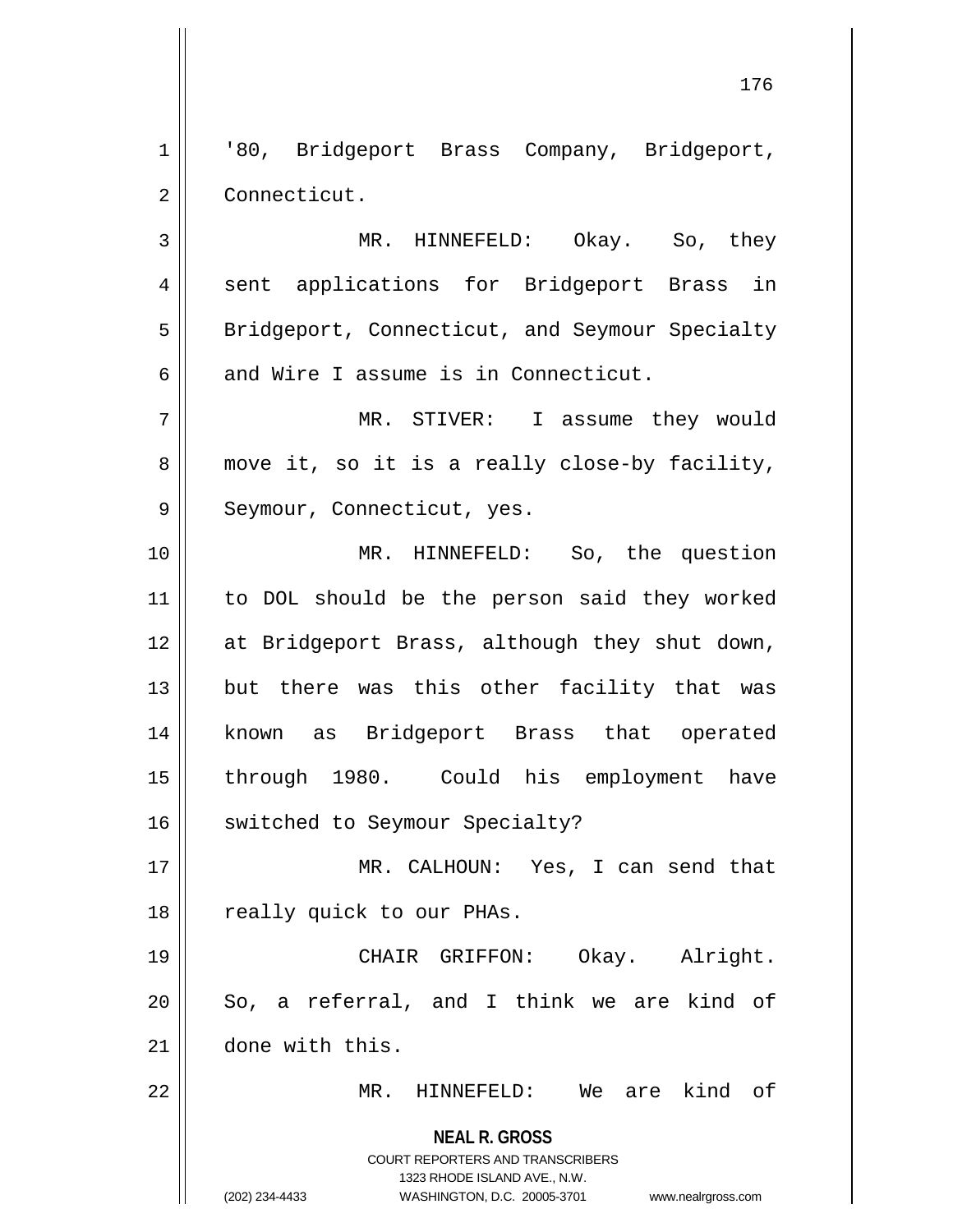**NEAL R. GROSS** COURT REPORTERS AND TRANSCRIBERS 1323 RHODE ISLAND AVE., N.W. (202) 234-4433 WASHINGTON, D.C. 20005-3701 www.nealrgross.com 177 1 | done unless there was a change in employment. 2 CHAIR GRIFFON: Yes, we are done 3 with it. 4 || MR. KATZ: Closed? 5 CHAIR GRIFFON: Yes, closed and 6 referral to DOL. 7 MEMBER CLAWSON: Well, yes, for  $8 \parallel$  this one, but I guess I am looking at a little  $9 \parallel$  bit of the broader picture that we are getting 10 from this. Do we have other claimants that 11 maybe fell into this? Because this operation 12 period, the operations were transferred to  $13$  | Seymour, do we --14 || CHAIR GRIFFON: Oh, the question 15 | in Bridgeport Brass, I mean, yes. Yes. 16 MEMBER CLAWSON: Do we have lots 17 of other claimants that would have fallen 18 under this same process that may not even have 19 called out Seymour -- 20 CHAIR GRIFFON: Right. Good 21 question. 22 || MEMBER CLAWSON: -- because they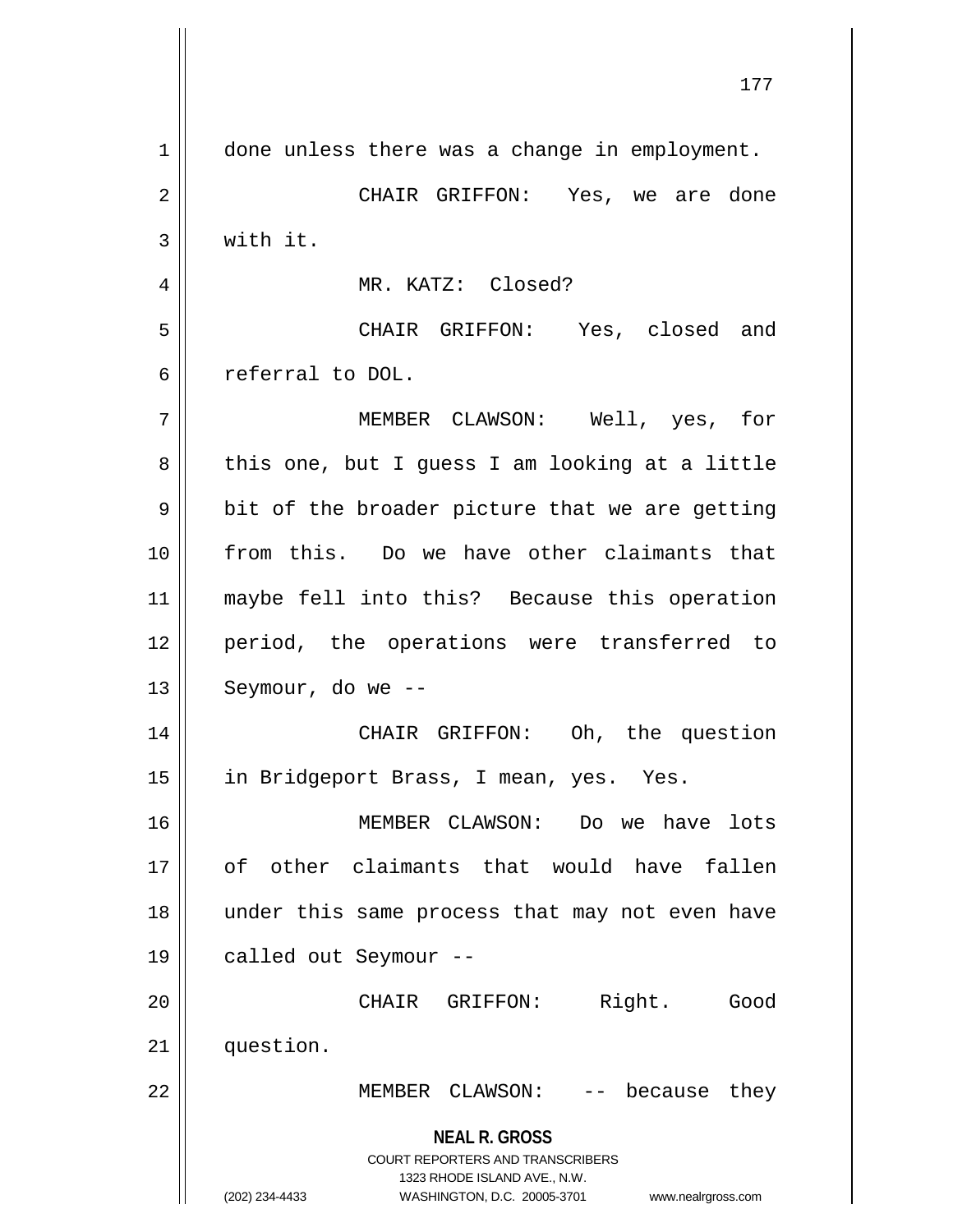|    | 178                                                                     |
|----|-------------------------------------------------------------------------|
|    |                                                                         |
| 1  | worked for Bridgeport Brass?                                            |
| 2  | MR. HINNEFELD: Well, that is                                            |
| 3  | searchable.                                                             |
| 4  | CHAIR GRIFFON: Yes.                                                     |
| 5  | MR. HINNEFELD: Beth, Grady is                                           |
| 6  | busy writing, so you are going to have to take                          |
| 7  | notes on this one. Beth, Grady is busy                                  |
| 8  | writing, so $-$                                                         |
| 9  | MS. ROLFES: I heard.                                                    |
| 10 | MR. HINNEFELD: Okay. So, what we                                        |
| 11 | will need to do is search for Bridgeport Brass                          |
| 12 | cases that are described as being at Havens                             |
| 13 | Lab past 1962, because any of those, then,                              |
| 14 | would be suspect. Since Havens closed in '62                            |
| 15 | with no residual period, it sounds like they                            |
| 16 | were done. They emptied the place. And so,                              |
| 17 | those people may have, in fact, switched to                             |
| 18 | Seymour Specialty --                                                    |
| 19 | MR. CALHOUN: Did they close the                                         |
| 20 | place or is it just no rad?                                             |
| 21 | MR. HINNEFELD: Well, regardless,                                        |
| 22 | there would be a residual period, Grady, if                             |
|    | <b>NEAL R. GROSS</b>                                                    |
|    | <b>COURT REPORTERS AND TRANSCRIBERS</b><br>1323 RHODE ISLAND AVE., N.W. |
|    | (202) 234-4433<br>WASHINGTON, D.C. 20005-3701 www.nealrgross.com        |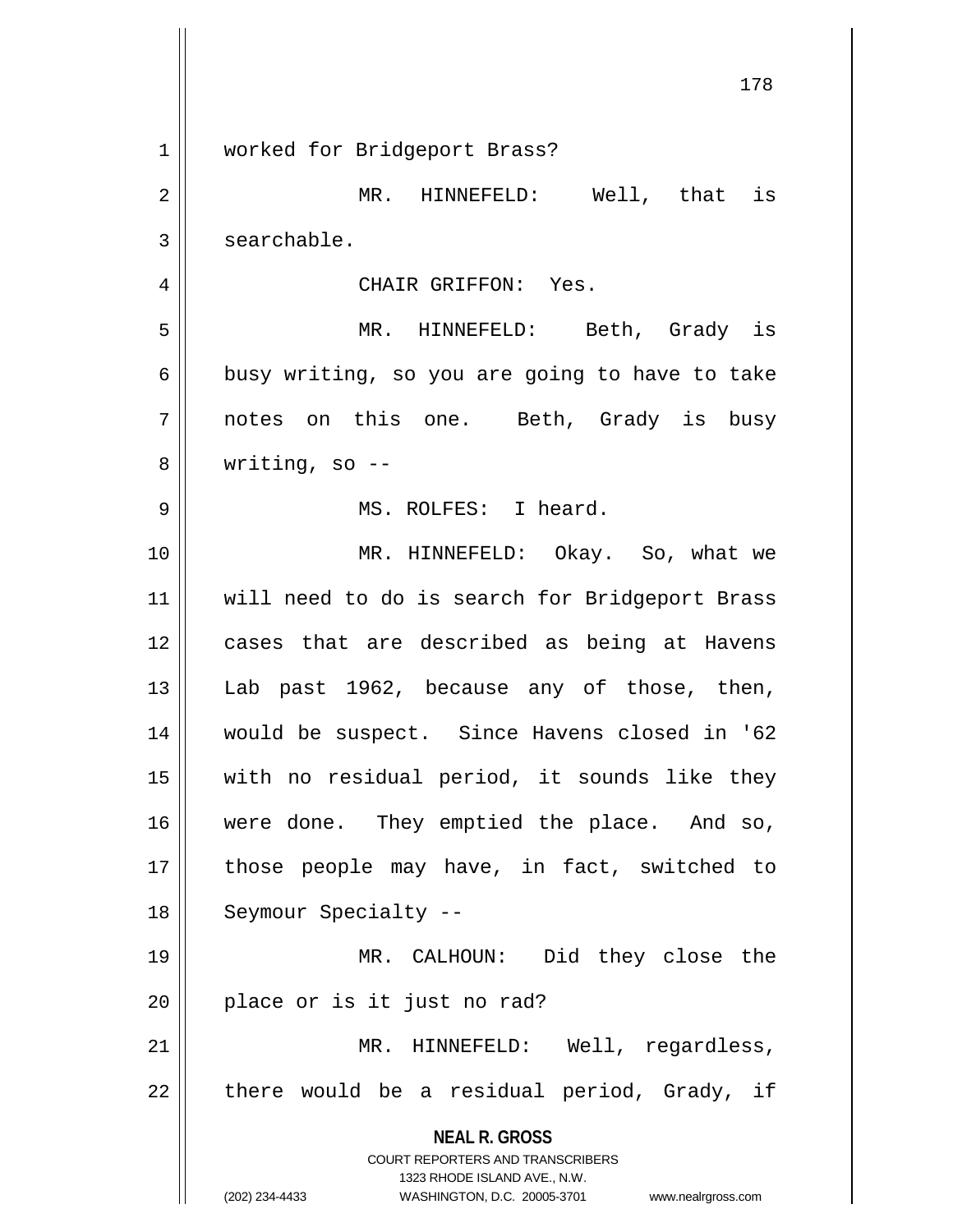**NEAL R. GROSS** COURT REPORTERS AND TRANSCRIBERS 1323 RHODE ISLAND AVE., N.W. (202) 234-4433 WASHINGTON, D.C. 20005-3701 www.nealrgross.com 179  $1 \parallel$  they --2 || MR. CALHOUN: It depends on why  $3 \parallel$  they closed it. 4 || MR. HINNEFELD: Well, we would  $5 \parallel$  have to look at the termination report. 6 MR. CALHOUN: Yes, because they  $7 \parallel$  may have existed until then. But that is just  $8 \parallel$  a question. I will look at that. 9 MR. HINNEFELD: Okay. Check it  $10 \parallel \quad out.$ 11 || CHAIR GRIFFON: Yes, yes. 12 || MR. HINNEFELD: Right. Right, 13 || they could have continued to exist, but our 14 || residual report says there is no potential for 15 contamination -- 16 MR. CALHOUN: Right. 17 MR. HINNEFELD: -- in which case  $18$  || they would not have  $-$ 19 CHAIR GRIFFON: -- cleaned it up  $20$  to zero. 21 MR. HINNEFELD: Well, if they did  $22$  || a good cleanup and had a survey, we are going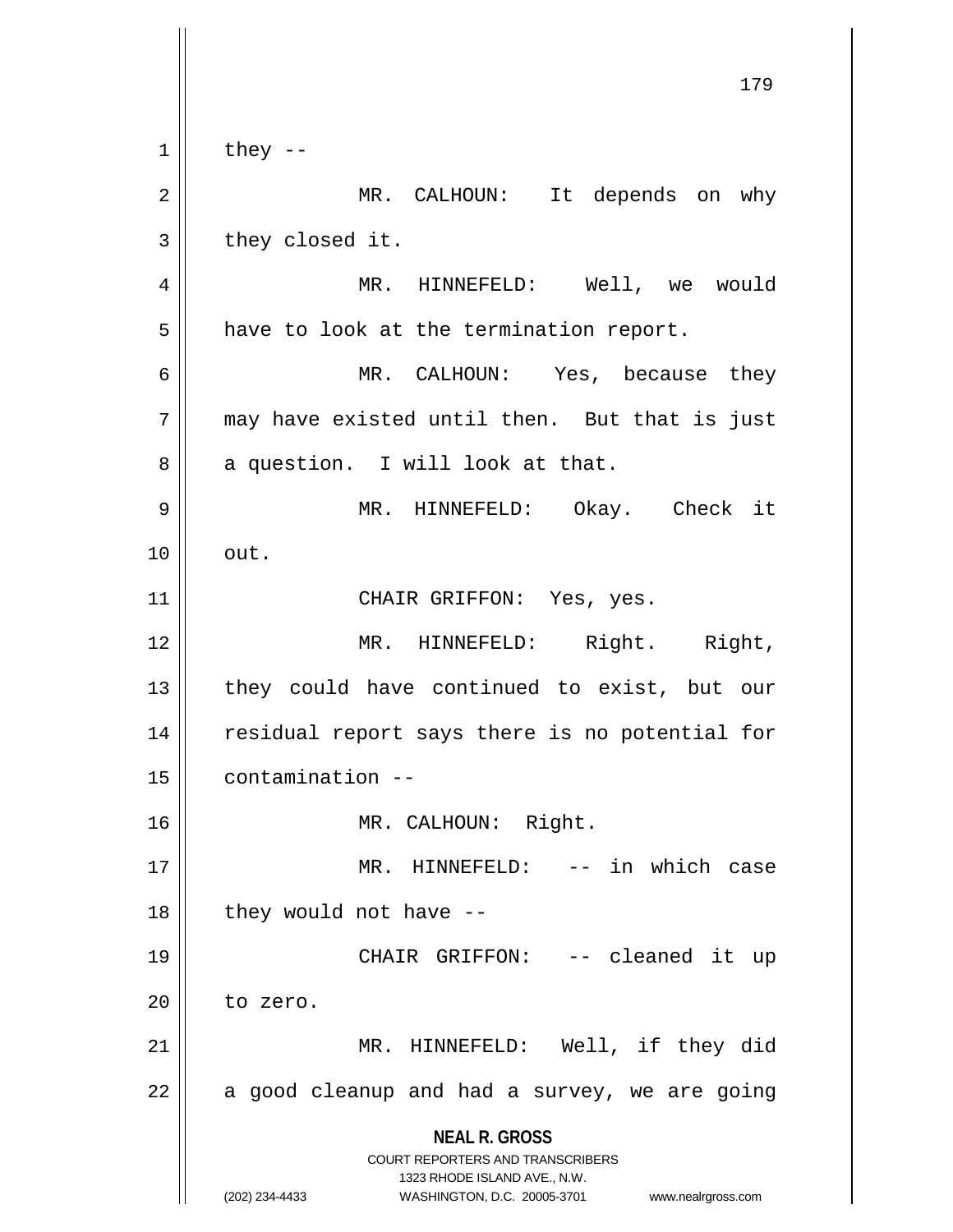**NEAL R. GROSS** COURT REPORTERS AND TRANSCRIBERS 1323 RHODE ISLAND AVE., N.W. (202) 234-4433 WASHINGTON, D.C. 20005-3701 www.nealrgross.com 1 | to say it is not contaminated. If they did  $2 \parallel$  have a cleanup and had a survey, we are going  $3 \parallel$  to say -- actually, if they have a survey --4 MR. CALHOUN: If they had a 5 | survey. 6 MR. HINNEFELD: -- with the 7 results going off or if they did a good  $8 \parallel$  cleanup -- it is either/or; it is not both. 9 MEMBER CLAWSON: Well, Seymour, we 10 have got information on it. It is a covered 11 facility, isn't it? 12 MR. STIVER: Yes. I am looking at 13 it right now. 14 MEMBER CLAWSON: So, I was just 15 wondering how we -- 16 MR. STIVER: It is a TBD-6000 17 appendix. 18 || MEMBER CLAWSON: You know, there 19 may be some people -- 20 DR. MAURO: I don't remember doing 21 || a Site Profile review on Seymour. We might  $22$  | have, but I am looking at my list here of the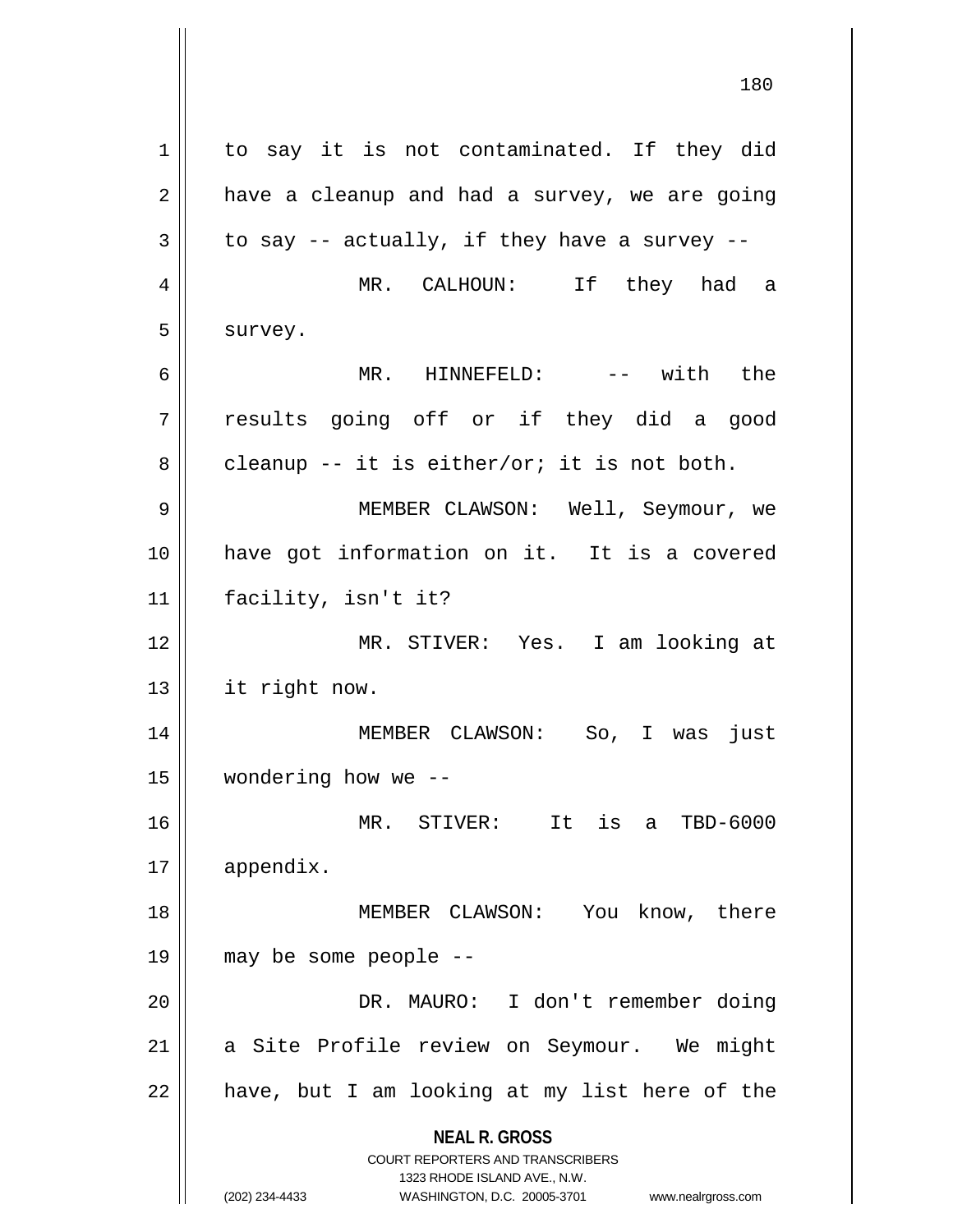**NEAL R. GROSS** COURT REPORTERS AND TRANSCRIBERS 1323 RHODE ISLAND AVE., N.W. (202) 234-4433 WASHINGTON, D.C. 20005-3701 www.nealrgross.com 181 1 different AWEs. 2 || MR. HINNEFELD: I don't think  $3$  | there is  $-$ 4 || DR. MAURO: There isn't one? Oh,  $5 \parallel$  okay. 6 MR. STIVER: John, it is Appendix  $7 \parallel$  C/D to TBD-6000. 8 DR. MAURO: Oh, so it is TBD-6000? 9 || MR. STIVER: Yes. 10 DR. MAURO: But I have got to say 11 || I don't remember looking at it. 12 MR. STIVER: I don't remember 13 doing one. 14 MR. HINNEFELD: It may have been 15 || written after you guys made your review. That 16 appendix could have been. 17 || MEMBER MUNN: But just looking at 18 what is on it, it doesn't look like there is 19 an awful lot of information about Havens, 20 || Seymour. It looks like Seymour had a very 21 limited time covered. There's ample 22 | requisition forms from August of '52 through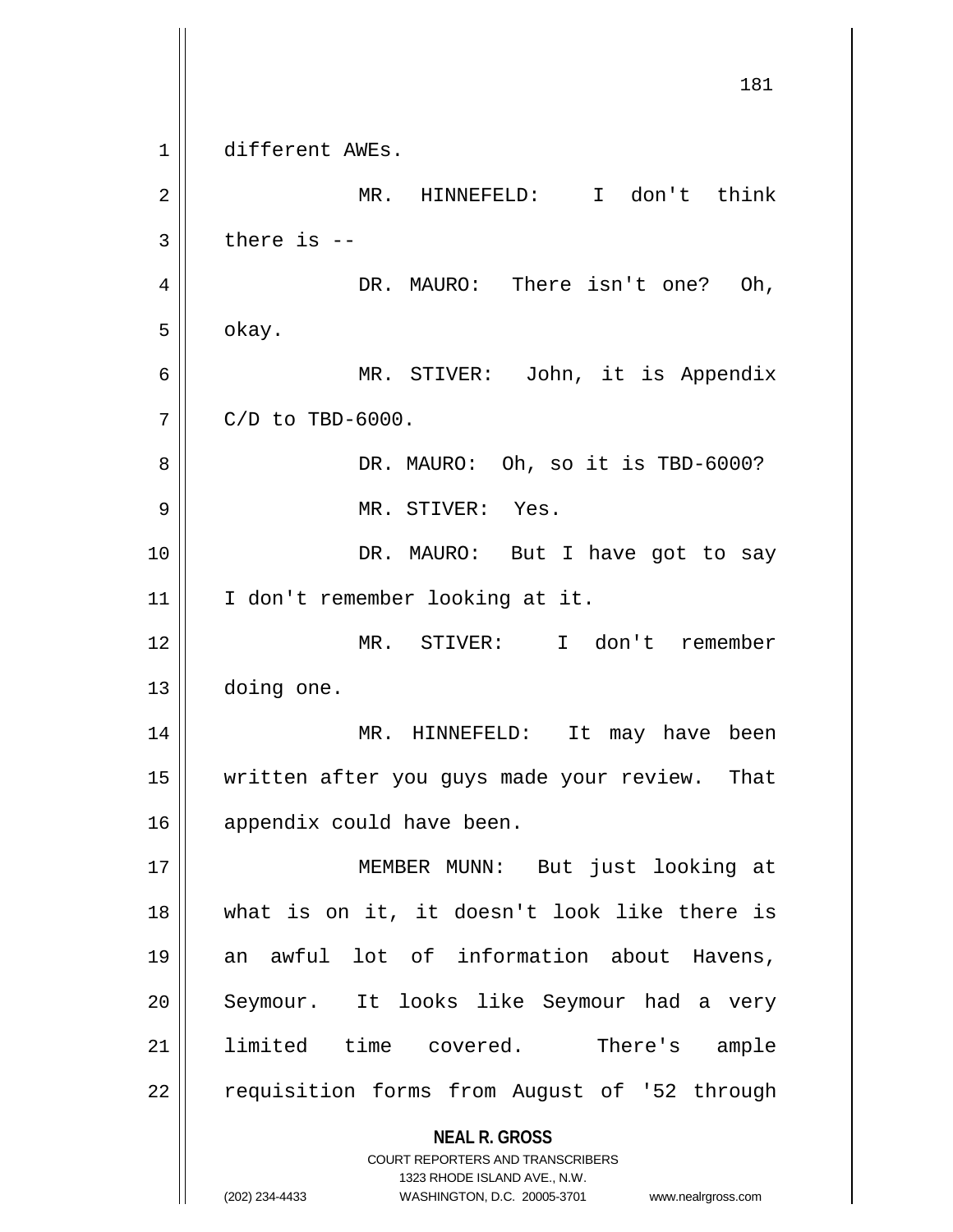**NEAL R. GROSS** COURT REPORTERS AND TRANSCRIBERS 1323 RHODE ISLAND AVE., N.W. 1 || March of '64. That is floor smears, 2 || urinalysis, air samples. But a contamination  $3$  survey at the facility after operations had 4 ceased occurred on October 7, 1964. So, it 5 doesn't look as though Seymour actually was  $6 \parallel$  doing anything other than '64. 7 DR. MAURO: You know what would be 8 || interesting, too? I know, Kathy, you keep a 9 database of this. Have we ever reviewed a 10 | case from Seymour? 11 || I don't know if Kathy is still on  $12$  | the line. 13 MS. BEHLING: Yes, I am on the 14 line here. 15 || Somehow that rings a bell with me. 16 Also, looking down my list, I don't see that  $17$  | that was the sole site, but I am wondering if 18 it was along with some other. Let me just 19 || scan quickly here. 20 || The DR. MAURO: I mean, the name is 21 familiar, but I don't remember -- I don't  $22$  | think we ever reviewed the exposure matrix.

(202) 234-4433 WASHINGTON, D.C. 20005-3701 www.nealrgross.com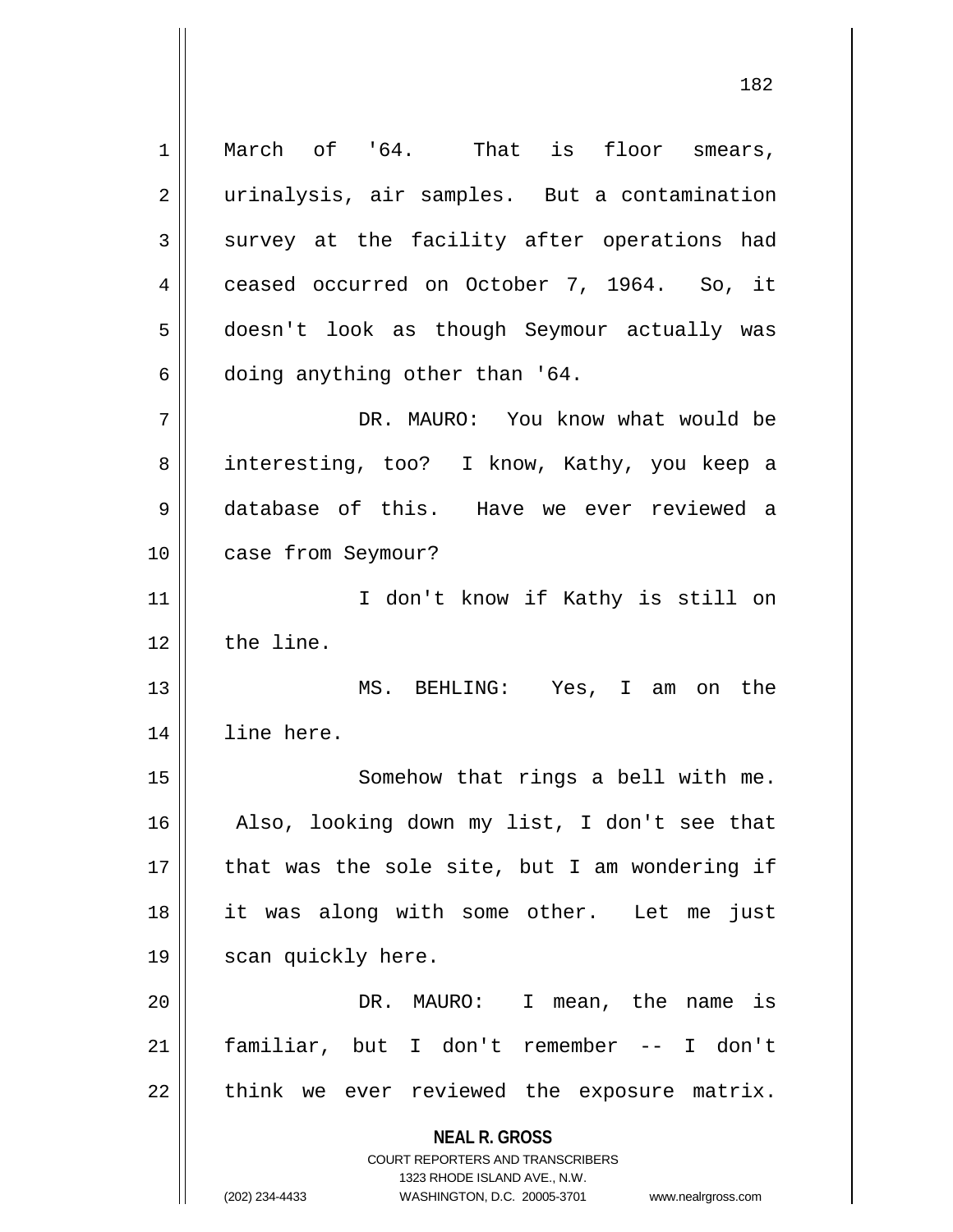$1 \parallel$  And the fact that the name is familiar might  $2 \parallel$  be because I reviewed a case.

3 MR. STIVER: Regarding that thread 4 we were talking about, how long was the 5 Haven's Lab operational? Basically, it says 6 | here in the appendix or the TBD-6000 that,  $7$  || after decontamination in '62, the site was 8 closed down, converted into a school.

9 MEMBER CLAWSON: Boy, they must 10 have got it to zero then. But I guess my 11 thing on here is I think we have got some 12 | loose threads on this because it sounds like 13 || to me that, basically, the workforce, the 14 || whole workforce that was working on this may 15 have been transferred.

16 CHAIR GRIFFON: That is a good 17 question. So, they are going to follow up on  $18 \parallel$  that.

19 || MEMBER CLAWSON: Okay.

20 CHAIR GRIFFON: I think we will  $21$  | leave it at that. Let NIOSH pull this thread  $22$  || and see what they get.

> **NEAL R. GROSS** COURT REPORTERS AND TRANSCRIBERS 1323 RHODE ISLAND AVE., N.W. (202) 234-4433 WASHINGTON, D.C. 20005-3701 www.nealrgross.com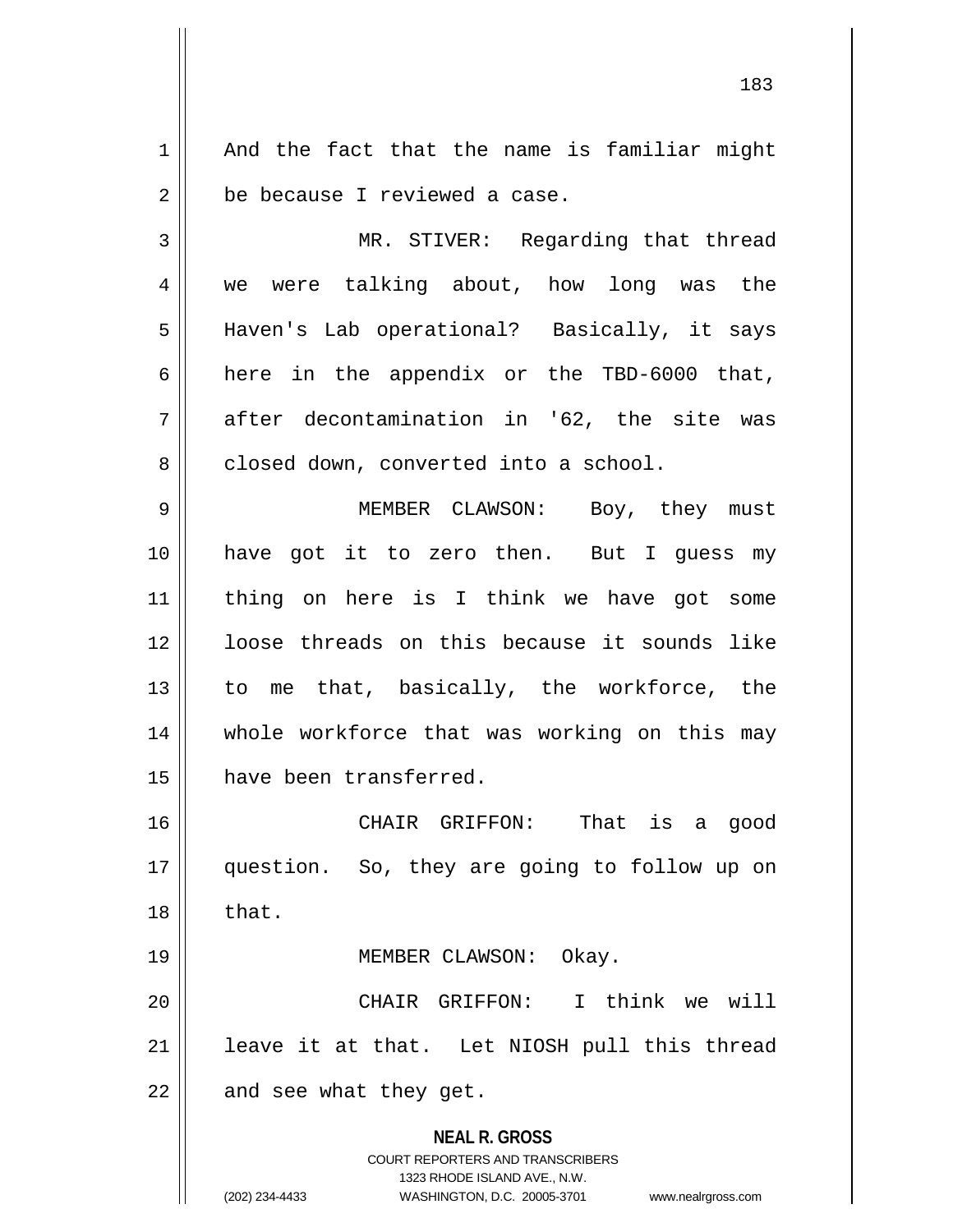**NEAL R. GROSS** COURT REPORTERS AND TRANSCRIBERS 1323 RHODE ISLAND AVE., N.W. (202) 234-4433 WASHINGTON, D.C. 20005-3701 www.nealrgross.com 184 1 John, how about 180.2? This is a  $2 \parallel$  similar issue that we discussed. 3 DR. MAURO: Yes, well, we talked 4 about that. That was that factor of two 5 | because of correlated --6 CHAIR GRIFFON: Right. 7 DR. MAURO: As long as everybody  $8 \parallel$  is happy that we have dealt with that in the  $9 \parallel$  Site Profile, then this issue could be closed. 10 CHAIR GRIFFON: And we are still 11 going to get the full report, right? That is 12 What we asked for before. 13 DR. MAURO: Yes. 14 CHAIR GRIFFON: Yes, yes. 15 || DR. MAURO: I mean, if you want to  $16$  | leave the decision on that  $-$ 17 || CHAIR GRIFFON: Your full report, 18 || right. 19 DR. MAURO: -- we could do that, 20 | or whatever. 21 || CHAIR GRIFFON: We are leaving it  $22$  | open for now until we see your --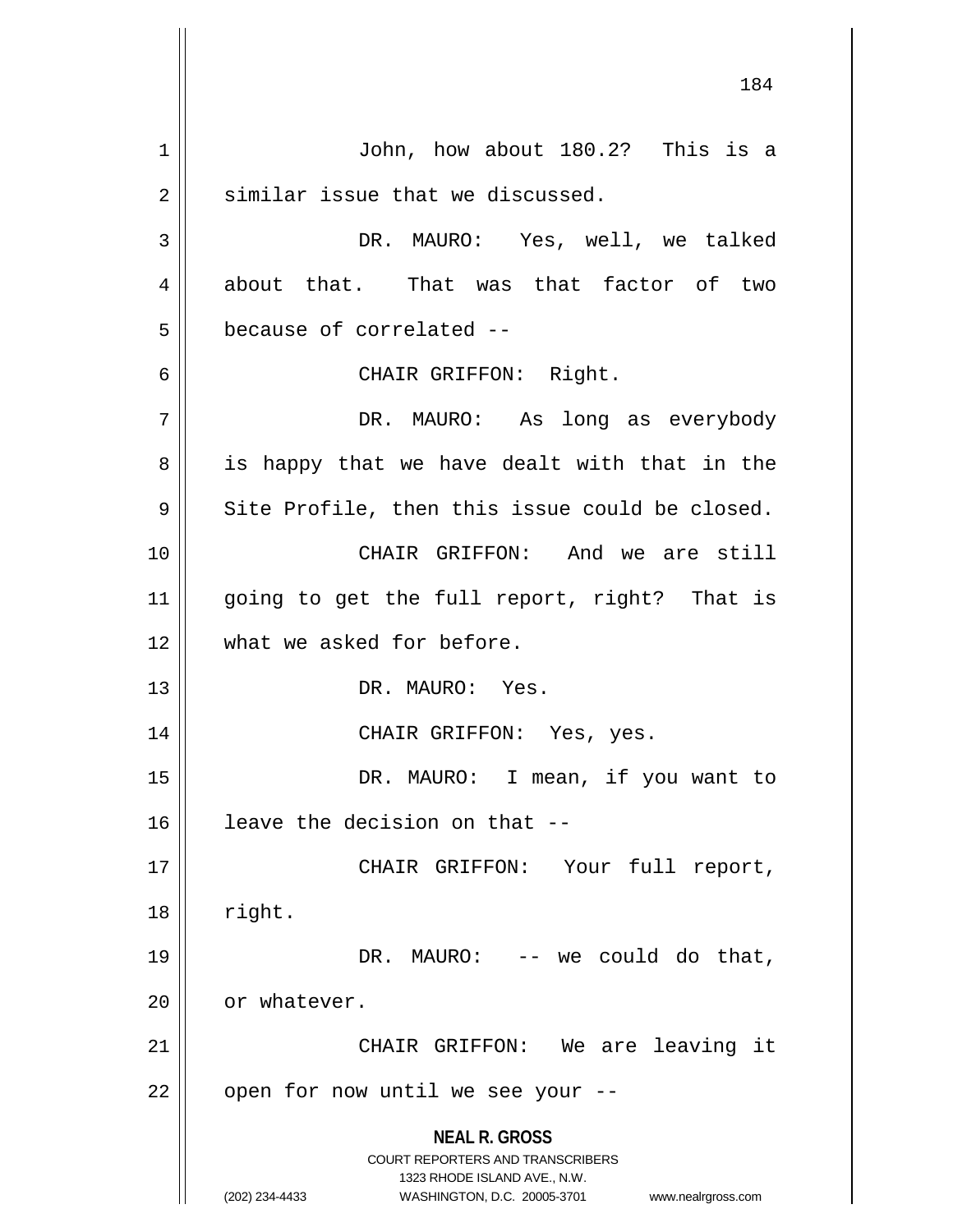|                | 185                                                                                                                                                             |
|----------------|-----------------------------------------------------------------------------------------------------------------------------------------------------------------|
| $\mathbf 1$    | DR. MAURO: Sure.                                                                                                                                                |
| $\overline{2}$ | CHAIR GRIFFON: I mean, you have                                                                                                                                 |
| 3              | provided it before. We just haven't looked at                                                                                                                   |
| 4              | it in a while.                                                                                                                                                  |
| 5              | MEMBER CLAWSON: So, we are going                                                                                                                                |
| 6              | to put that down, awaiting SC&A's report?                                                                                                                       |
| 7              | CHAIR GRIFFON: Yes. Yes.                                                                                                                                        |
| 8              | MEMBER CLAWSON: The full report?                                                                                                                                |
| 9              | CHAIR GRIFFON: Or the                                                                                                                                           |
| 10             | Subcommittee is going to look at the full                                                                                                                       |
| 11             | report, right.                                                                                                                                                  |
| 12             | Okay. Let's see, is there another                                                                                                                               |
| 13             | quick one we can tackle before lunch?                                                                                                                           |
| 14             | do<br>could<br>181<br>MR.<br>HINNEFELD:<br>We                                                                                                                   |
| 15             | and 182.                                                                                                                                                        |
| 16             | (Laughter.)                                                                                                                                                     |
| 17             | CHAIR<br>GRIFFON:<br>Yes, done.<br>A                                                                                                                            |
| 18             | comedian.                                                                                                                                                       |
| 19             | (Laughter.)                                                                                                                                                     |
| 20             | How about 183.5? Dare I try to go                                                                                                                               |
| 21             | into this?                                                                                                                                                      |
| 22             | MR. STIVER: Modeled intake versus                                                                                                                               |
|                | <b>NEAL R. GROSS</b><br>COURT REPORTERS AND TRANSCRIBERS<br>1323 RHODE ISLAND AVE., N.W.<br>(202) 234-4433<br>WASHINGTON, D.C. 20005-3701<br>www.nealrgross.com |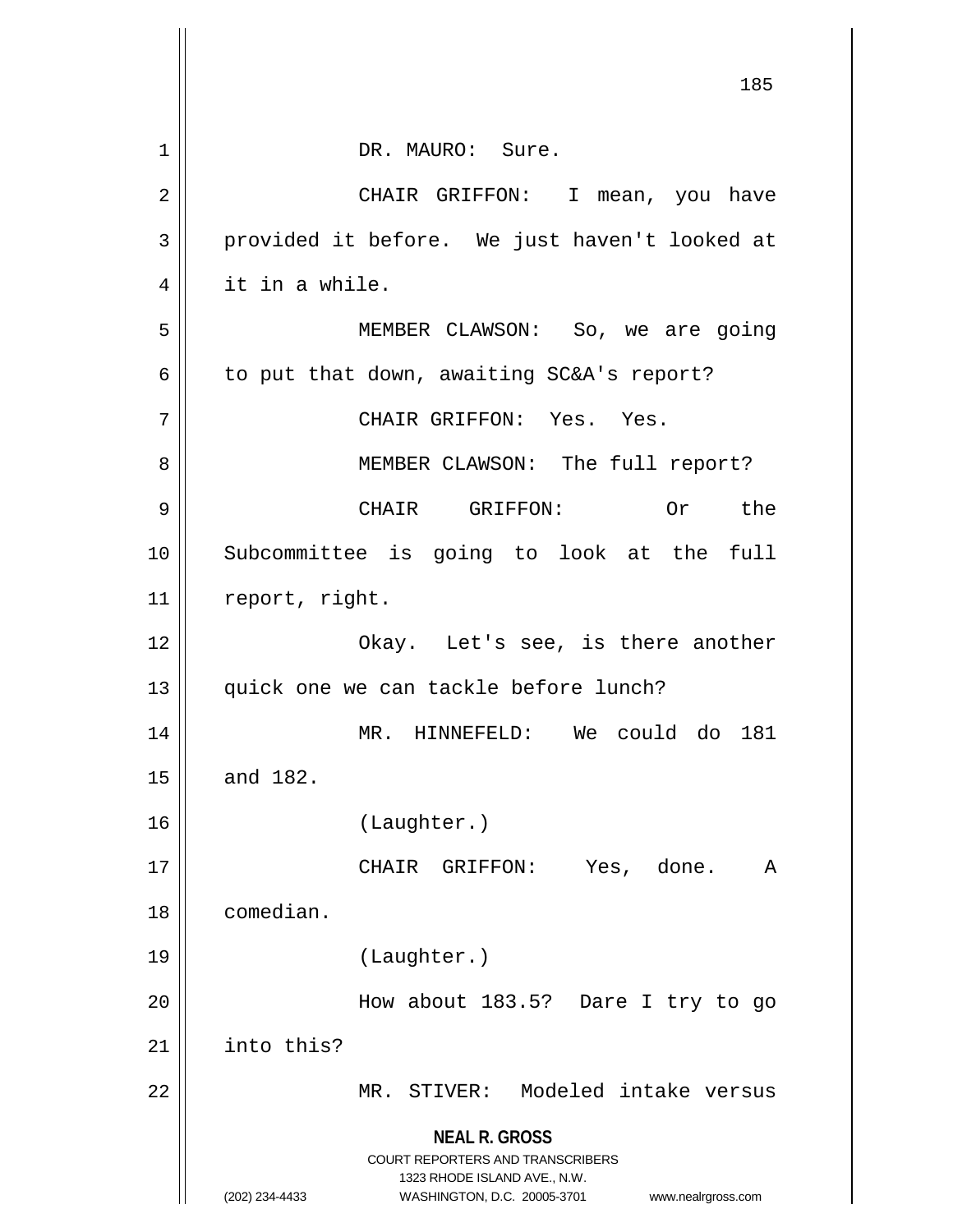1 | ingestion.

2 || MR. FARVER: I don't have anything unless John does.

 DR. MAURO: Oh, this is very 5 || simple. Notice the comment. You are talking about 183.5?

CHAIR GRIFFON: Yes.

 DR. MAURO: Yes. Yes, we are referring to, apparently, the 1 percent per day. Do you remember in the old days one of the ways you would model the rate of decline of residual activity is one percent a day?  $13 \parallel$  That is all gone.

 I believe, Stu, you folks I know you might be doing a PER to revisit that 1 percent per day. But now you are using .00067 per day as being the way to deal with the || residual period, the rate of decline.

 Now I know that that part of the 20 | dose usually isn't very important.

21 || CHAIR GRIFFON: Right, right. DR. MAURO: But that is what the

> **NEAL R. GROSS** COURT REPORTERS AND TRANSCRIBERS

> > 1323 RHODE ISLAND AVE., N.W.

(202) 234-4433 WASHINGTON, D.C. 20005-3701 www.nealrgross.com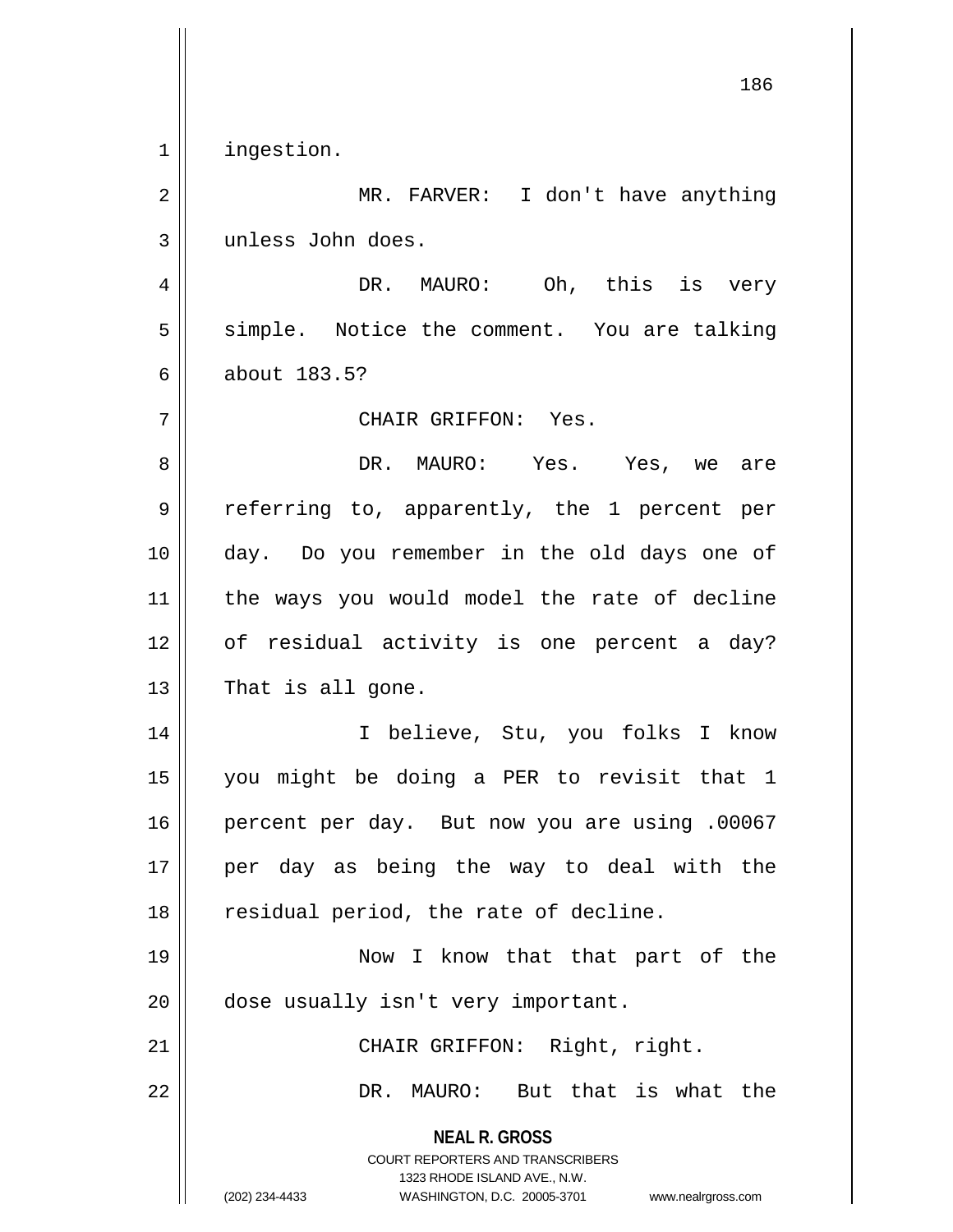**NEAL R. GROSS** COURT REPORTERS AND TRANSCRIBERS 1323 RHODE ISLAND AVE., N.W. (202) 234-4433 WASHINGTON, D.C. 20005-3701 www.nealrgross.com 1 || issue is here. You know, the concern we  $2 \parallel$  raised here had to do with that. 3 MR. HINNEFELD: What site are we 4 | talking about? Do we know? 5 DR. MAURO: Yes. I have it here.  $6 \parallel$  That is Herring Hall. 7 MR. CALHOUN: Herring Hall/Marvin 8 | Safe. 9 DR. MAURO: I have 183 is called 10 Herring Hall. 11 || MR. CALHOUN: It is a comp case. 12 MR. STIVER: This is already a 13 | comp case. 14 || MR. CALHOUN: Yes. 15 || MR. SIEBERT: This is Marvin Safe, 16 | that is correct. 17 || MR. STIVER: Yes. 18 || CHAIR GRIFFON: It was 19 compensated, yes. 20 MR. CALHOUN: Yes, it is a comp  $21 \parallel$  case. 22 || MR. STIVER: And the issue itself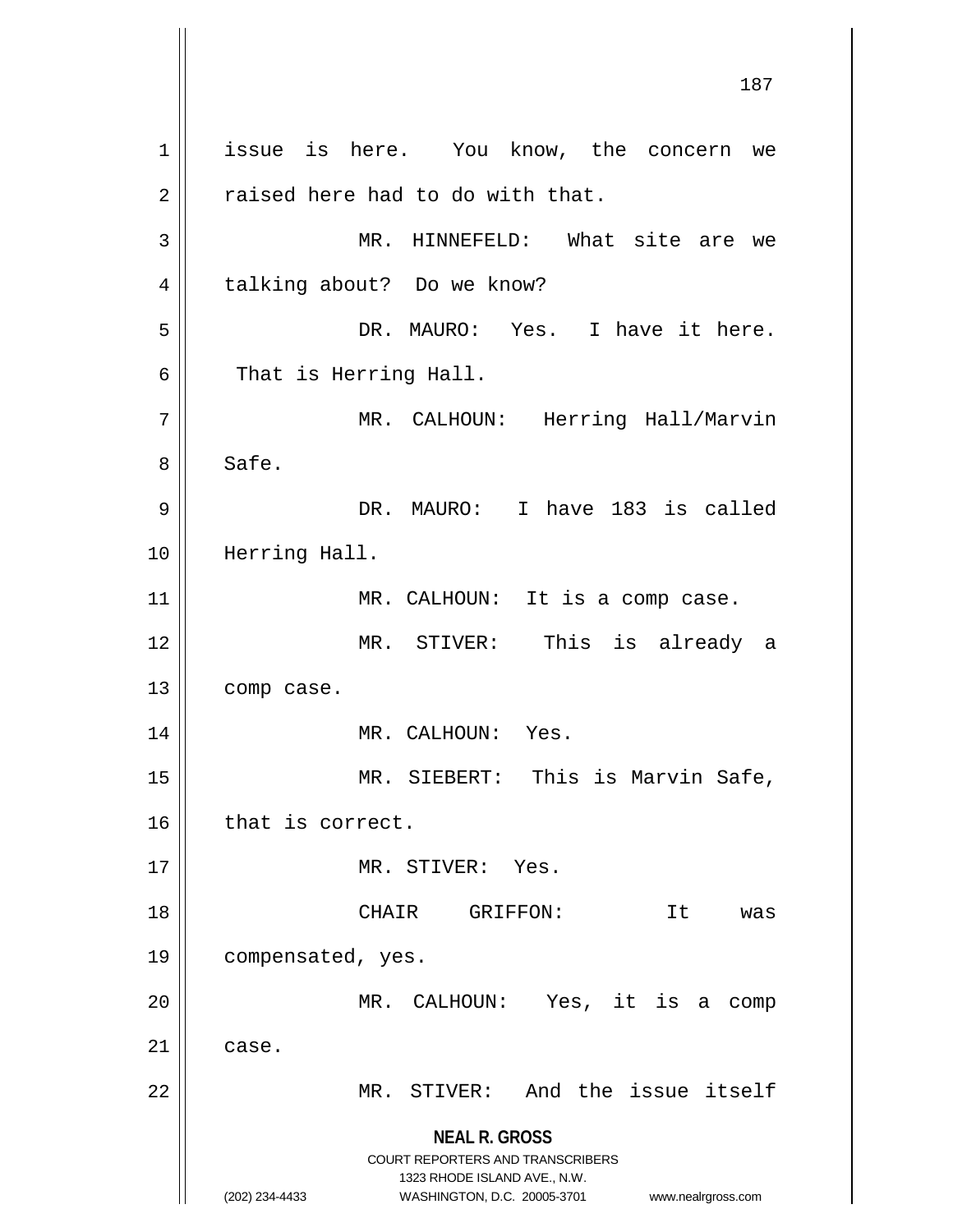**NEAL R. GROSS** COURT REPORTERS AND TRANSCRIBERS 1323 RHODE ISLAND AVE., N.W. (202) 234-4433 WASHINGTON, D.C. 20005-3701 www.nealrgross.com 188 1 || is already, it is counted in the TIB-70 2 | revision. 3 || CHAIR GRIFFON: Okay. 4 || MR. STIVER: So, it is not like it 5 | is common to other cases. 6 CHAIR GRIFFON: Right. So, this  $7 \parallel$  is covered in the TIB-70 revision. So, we can  $8 \parallel$  close it for this case, I think, right? 9 MR. STIVER: Yes. 10 || CHAIR GRIFFON: Yes. 11 || DR. MAURO: Yes, and it had to be 12 | compensated as -- you know, the dose may go up 13 || marginally if you go to that. 14 CHAIR GRIFFON: Yes, and we 15 | couched that issue elsewhere, yes, the TIB-70 16 | revision. Okay. 17 MR. KATZ: Closed? 18 CHAIR GRIFFON: So, closed for  $19 \parallel$  this. 20 || 184.1. 21 DR. MAURO: That is Hooker. 22 CHAIR GRIFFON: Oh, 6001 closed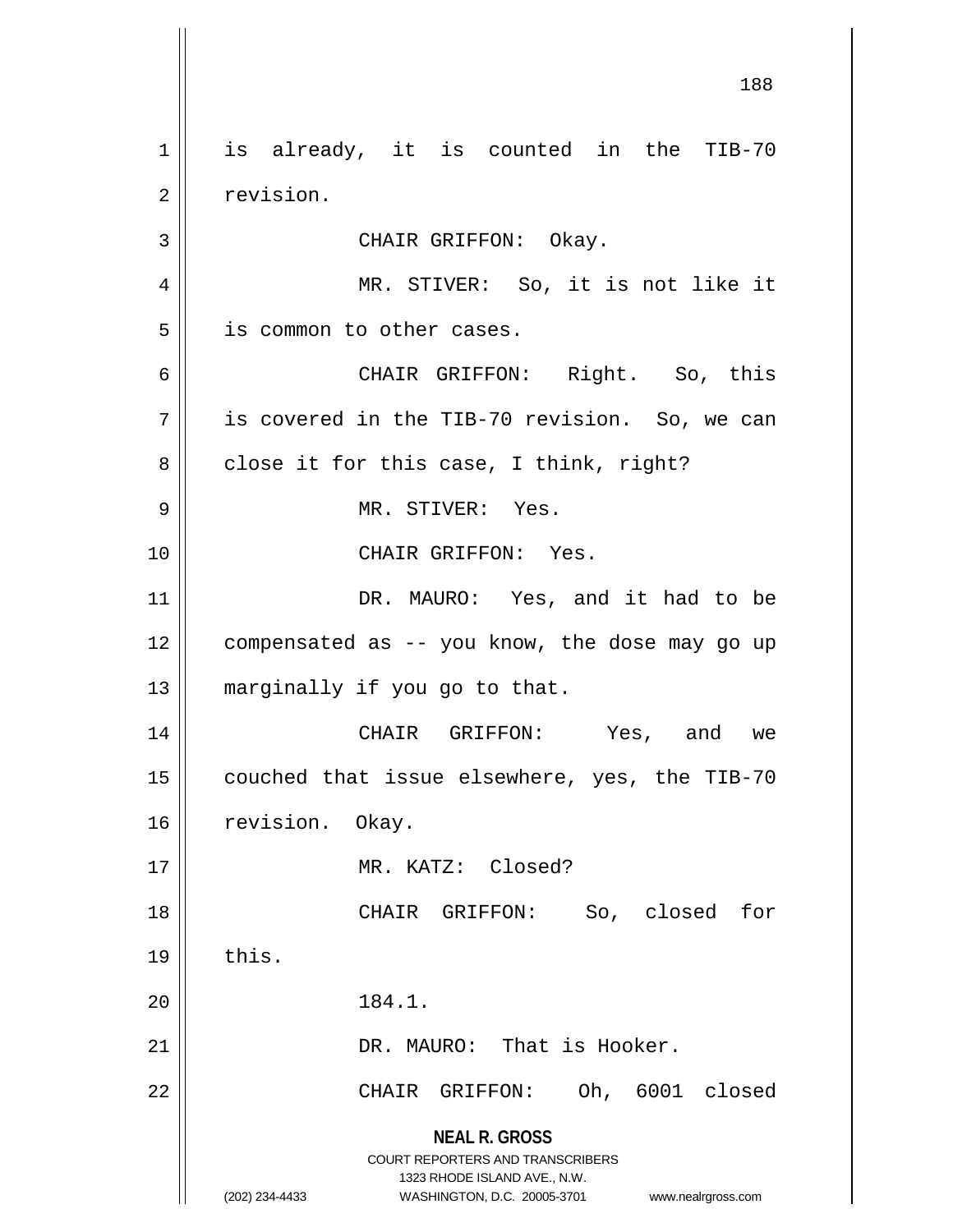**NEAL R. GROSS** COURT REPORTERS AND TRANSCRIBERS 1323 RHODE ISLAND AVE., N.W. (202) 234-4433 WASHINGTON, D.C. 20005-3701 www.nealrgross.com 189 1 || this out for us. 2 || MR. CALHOUN: Thank you, 6001. 3 || CHAIR GRIFFON: Yes. 4 || DR. MAURO: Well, 6001 is gone,  $5 \parallel$  right? 6 MR. HINNEFELD: Well, the uranium  $7$  | refining  $-$ 8 CHAIR GRIFFON: Yes. 9 DR. MAURO: Now there are 10 | independent, standalone --11 || CHAIR GRIFFON: Right. 12 DR. MAURO: -- Site Profiles for  $13$  || each of the ones that used to be under it. 14 || CHAIR GRIFFON: That is right. 15 || DR. MAURO: But 6001 really does 16 || not physically exist anymore. 17 CHAIR GRIFFON: Yes, yes. 18 Nonetheless, was this issue, I mean it seems 19 like it was discussed there. 20 MEMBER CLAWSON: And that Work 21 | Group went away. 22 MEMBER MUNN: That is a PER, yes.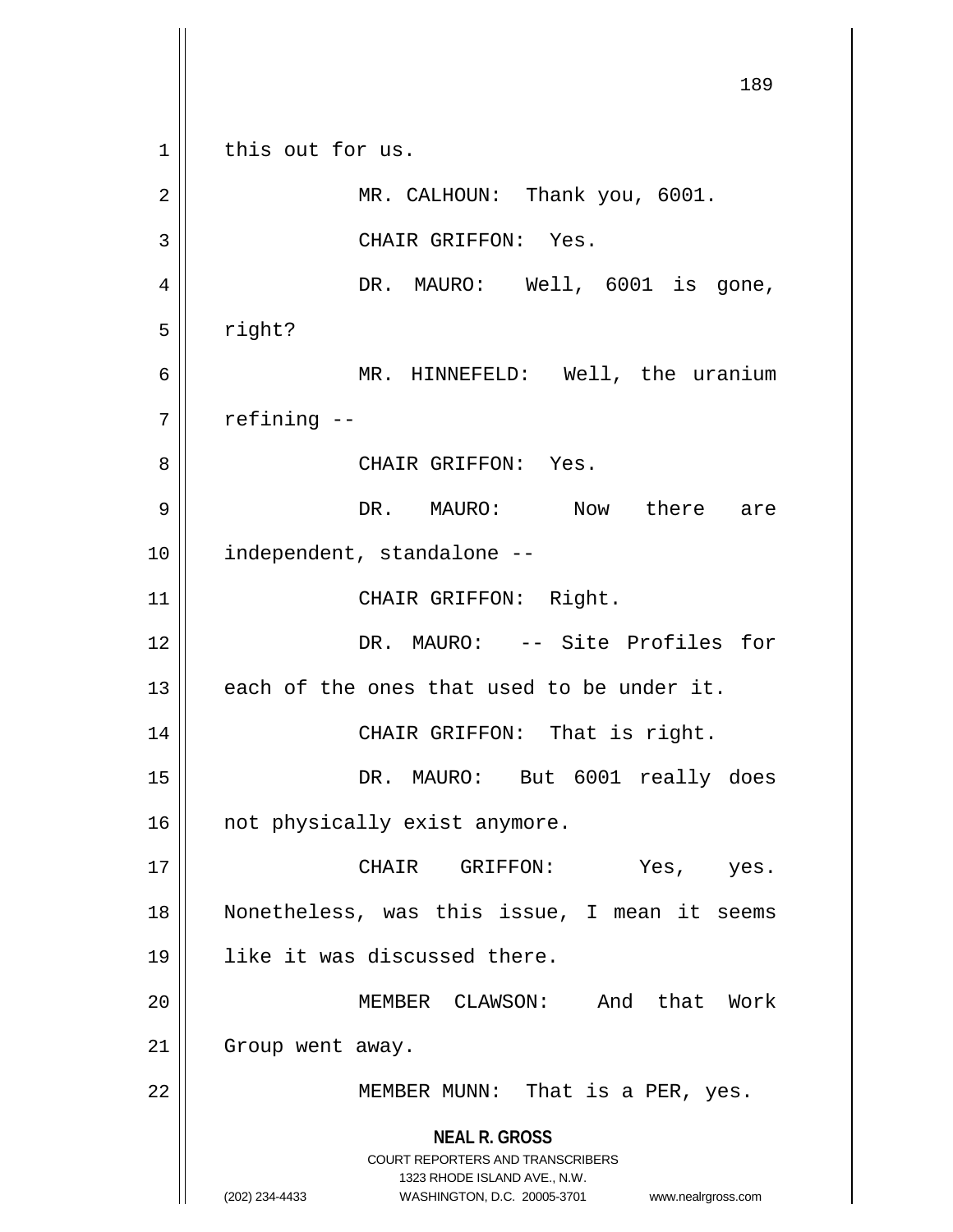**NEAL R. GROSS** COURT REPORTERS AND TRANSCRIBERS 1323 RHODE ISLAND AVE., N.W. (202) 234-4433 WASHINGTON, D.C. 20005-3701 www.nealrgross.com 1 || DR. MAURO: Hooker, I have to say 2 || I didn't get this far. Hooker would be one  $3 \parallel$  that I normally would look at and try to put 4 | to bed for you, folks. And this issue that we  $5 \parallel$  are looking at, I would need a little time to 6 l look at this. 7 CHAIR GRIFFON: How about this? 8 We break for lunch and you --9 DR. MAURO: And I will take a look  $10$  | at it, sure. 11 CHAIR GRIFFON: -- take a look at  $12 \parallel$  it? 13 (Laughter.) 14 DR. MAURO: No, it usually doesn't  $15$  | take long. 16 CHAIR GRIFFON: No. I mean, if 17 || you can, really, if you can look at it and it 18 is quick, you know -- 19 DR. MAURO: Yes. 20 MR. CALHOUN: Otherwise, we will  $21$  | just hold it. I am just teasing a little bit. 22 | DR. MAURO: No, no, that is true.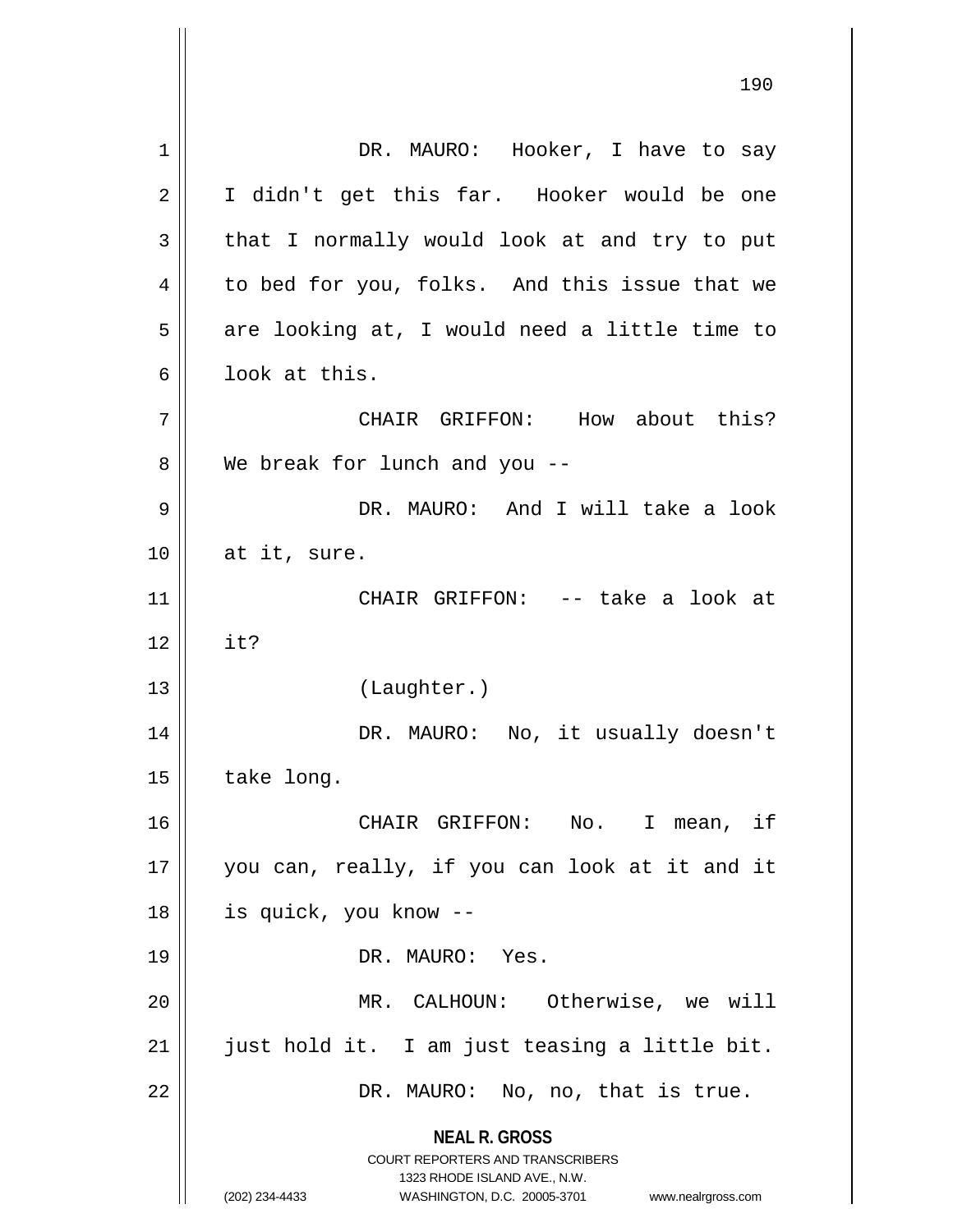**NEAL R. GROSS** COURT REPORTERS AND TRANSCRIBERS 1323 RHODE ISLAND AVE., N.W. (202) 234-4433 WASHINGTON, D.C. 20005-3701 www.nealrgross.com 1 CHAIR GRIFFON: Yes, if it is 2 | something simple, you know, okay. 3 || DR. MAURO: Yes. 4 CHAIR GRIFFON: And I don't know 5 | if anybody was on the 6001 Work Group. Wanda,  $6 \parallel$  are you on that Work Group? 7 MEMBER MUNN: I was not, no. I 8 was on 6000, not 6001. 9 CHAIR GRIFFON: Yes. I am not 10 || sure what was done there. 11 MR. CALHOUN: Hey, John, didn't  $12$  | Bill work --13 || DR. MAURO: I am going to call 14 || Bill during the lunch break. 15 || CHAIR GRIFFON: Okay. Alright. 16 DR. MAURO: I am going to try to 17 || get him into this because he is the expert on  $18$  || this facility. 19 MR. KATZ: Yes, he knows that. 20 | Great. 21 CHAIR GRIFFON: So, John has got  $22$  || his assignment, and I think we should break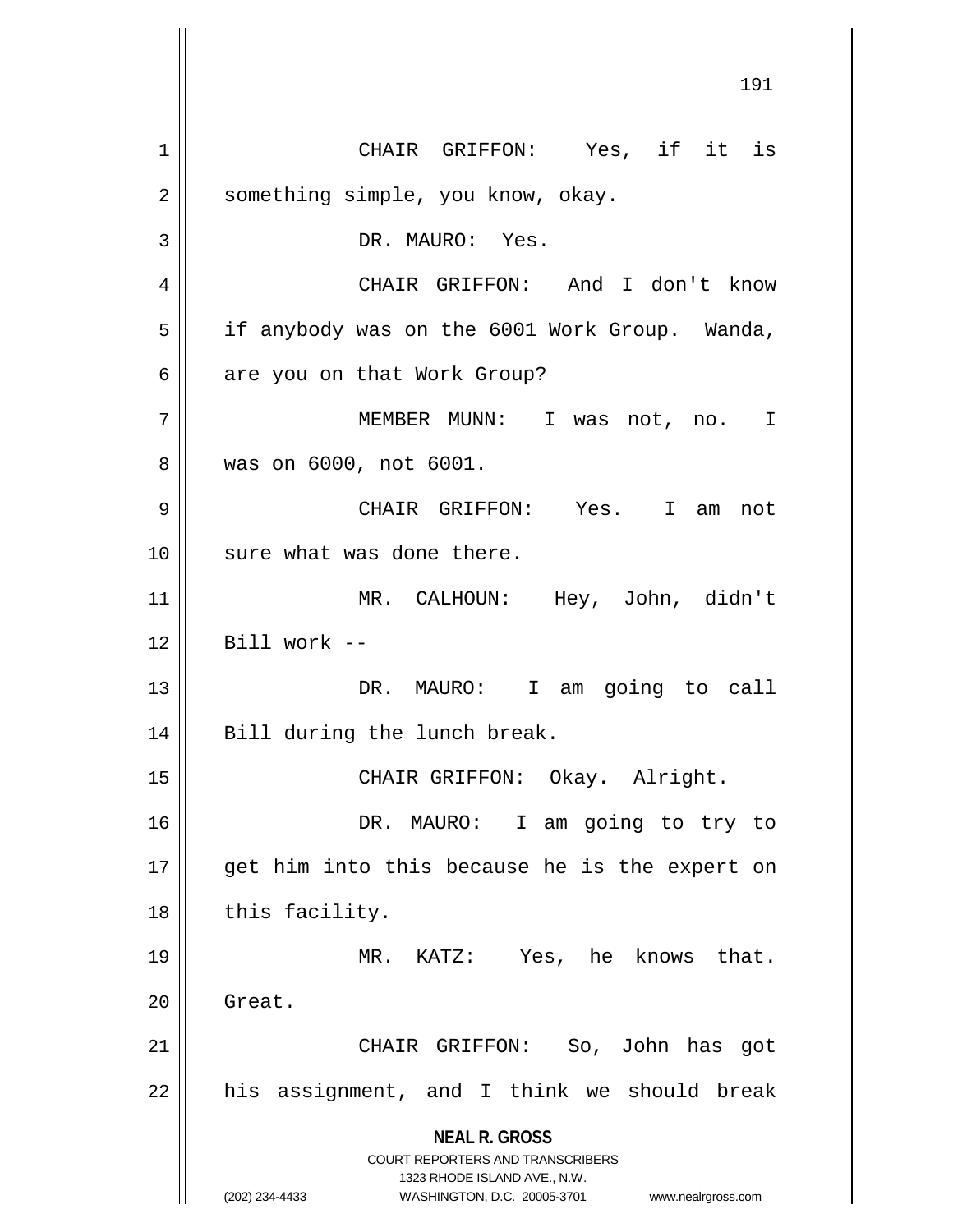|             | 192                                                                                                 |
|-------------|-----------------------------------------------------------------------------------------------------|
| $\mathbf 1$ | for lunch until 1:00. How does that sound?                                                          |
| 2           | MEMBER MUNN: Good.                                                                                  |
| 3           | MR. KATZ: Thanks, everybody.                                                                        |
| 4           | CHAIR GRIFFON: Thanks. We made                                                                      |
| 5           | some progress.                                                                                      |
| 6           | (Whereupon, the above-entitled                                                                      |
| 7           | matter went off the record for lunch at 11:55                                                       |
| 8           | $a.m.$ and resumed at $1:04$ p.m.)                                                                  |
| 9           |                                                                                                     |
| 10          |                                                                                                     |
| 11          |                                                                                                     |
| 12          |                                                                                                     |
| 13          |                                                                                                     |
| 14          |                                                                                                     |
| 15          |                                                                                                     |
| 16          |                                                                                                     |
| 17          |                                                                                                     |
| 18          |                                                                                                     |
| 19          |                                                                                                     |
| 20          |                                                                                                     |
| 21          |                                                                                                     |
| 22          |                                                                                                     |
|             | <b>NEAL R. GROSS</b><br>COURT REPORTERS AND TRANSCRIBERS                                            |
|             | 1323 RHODE ISLAND AVE., N.W.<br>(202) 234-4433<br>WASHINGTON, D.C. 20005-3701<br>www.nealrgross.com |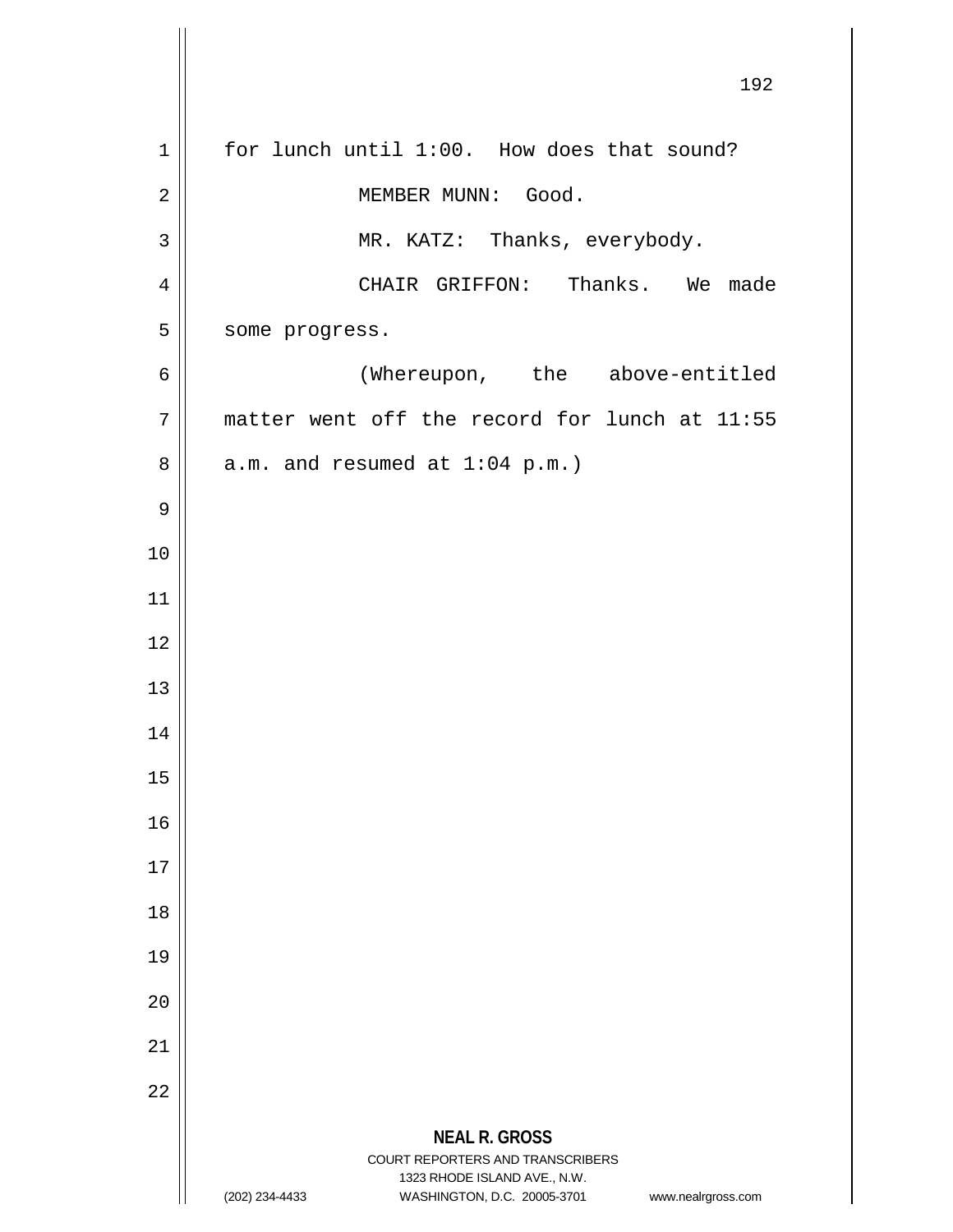|    | 193                                                                                                 |
|----|-----------------------------------------------------------------------------------------------------|
| 1  | A-F-T-E-R-N-O-O-N S-E-S-S-I-O-N                                                                     |
| 2  | MR. KATZ: Good afternoon, Dose                                                                      |
| 3  | Reconstruction Subcommittee. We are getting                                                         |
| 4  | back going after lunch.                                                                             |
| 5  | Let me just check on the line and                                                                   |
| 6  | see, do we have our Board Members, Ms. Munn                                                         |
| 7  | and Dr. Richardson?                                                                                 |
| 8  | MEMBER RICHARDSON: This is David                                                                    |
| 9  | Richardson.                                                                                         |
| 10 | MR. KATZ: Hi, David.                                                                                |
| 11 | Wanda, do we have you, too?                                                                         |
| 12 | (No response.)                                                                                      |
| 13 | Not at the moment.                                                                                  |
| 14 | CHAIR GRIFFON: I think we will                                                                      |
| 15 | sure Wanda will come on in<br>start.<br>I.<br>am<br>а                                               |
| 16 | second.                                                                                             |
| 17 | MR.<br>KATZ:<br>Sure.<br>You<br>have<br>a                                                           |
| 18 | quorum.                                                                                             |
| 19 | CHAIR<br>GRIFFON:<br>Yes,<br>have<br>we<br>a                                                        |
| 20 | quorum.                                                                                             |
| 21 | MEMBER MUNN: And I'm here.                                                                          |
| 22 | And Wanda's here.<br>CHAIR GRIFFON:                                                                 |
|    | <b>NEAL R. GROSS</b>                                                                                |
|    | <b>COURT REPORTERS AND TRANSCRIBERS</b>                                                             |
|    | 1323 RHODE ISLAND AVE., N.W.<br>(202) 234-4433<br>WASHINGTON, D.C. 20005-3701<br>www.nealrgross.com |
|    |                                                                                                     |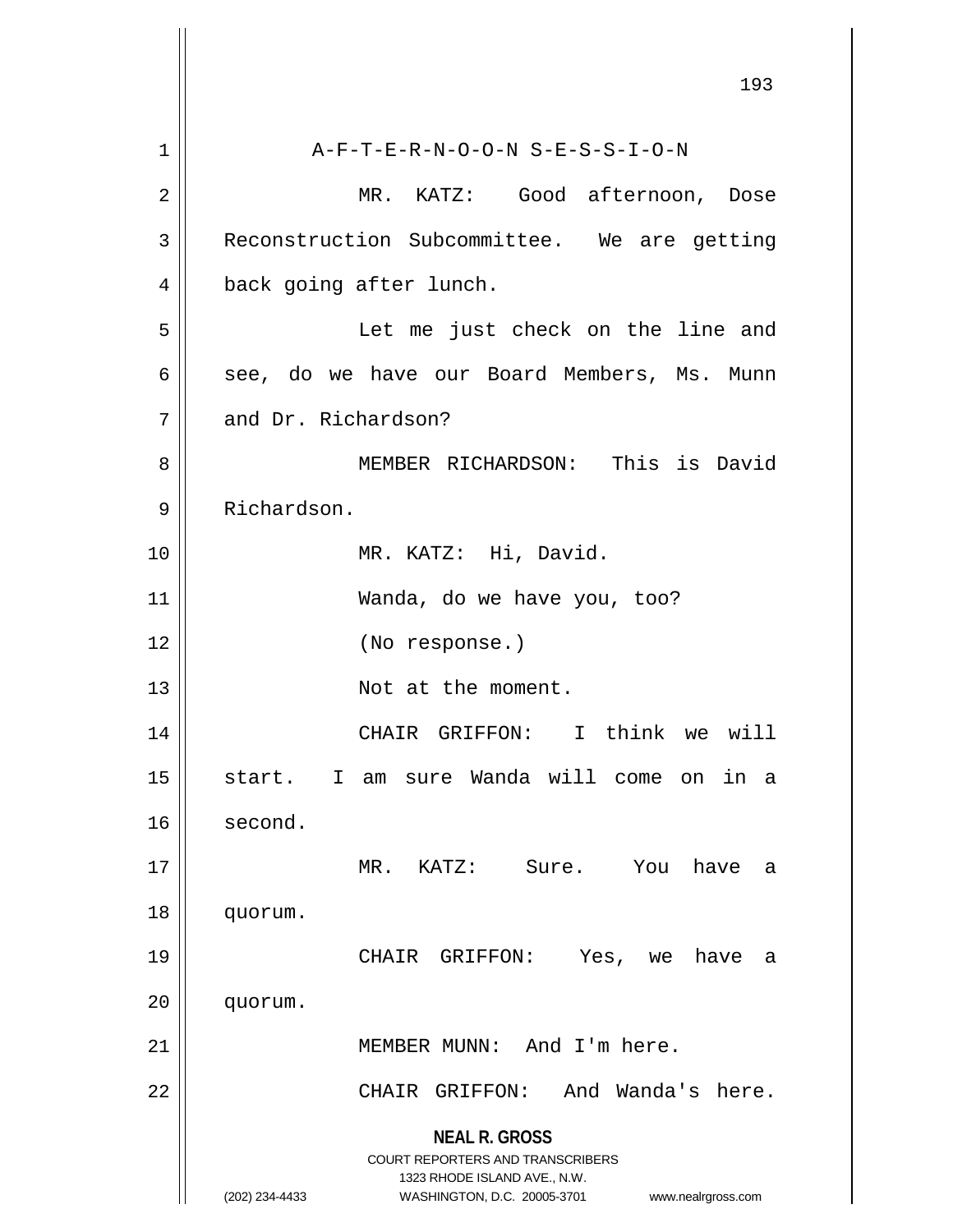|             | 194                                            |
|-------------|------------------------------------------------|
| $\mathbf 1$ | Great.                                         |
| 2           | So, the first item, I think, if                |
| 3           | John has done his homework, maybe we can hear  |
| 4           | from 183.5.                                    |
| 5           | DR. MAURO: Yes, I will make it                 |
| 6           | quick.                                         |
| 7           | CHAIR GRIFFON: Okay.                           |
| 8           | DR. MAURO: I did speak to Bill                 |
| 9           | Thurber. What we have here is, when we         |
| 10          | reviewed the Hooker case, this case, it was at |
| 11          | a time when it was a subset of TBD-6001. And   |
| 12          | the comment that we had here was that the      |
| 13          | duration of exposure, a person's experience,   |
| 14          | we thought was too short, for a variety of     |
| 15          | reasons.                                       |
| 16          | Now it turns out that in the                   |
| 17          | interim between when we made this comment, we  |
| 18          | could see the green provided here which        |
| 19          | indicates that, well, there is now a           |
| 20          | standalone Hooker Chemical Company Site        |
| 21          | Profile that has been issued that SC&A has not |
| 22          | reviewed.                                      |
|             | <b>NEAL R. GROSS</b>                           |

COURT REPORTERS AND TRANSCRIBERS 1323 RHODE ISLAND AVE., N.W.

(202) 234-4433 WASHINGTON, D.C. 20005-3701 www.nealrgross.com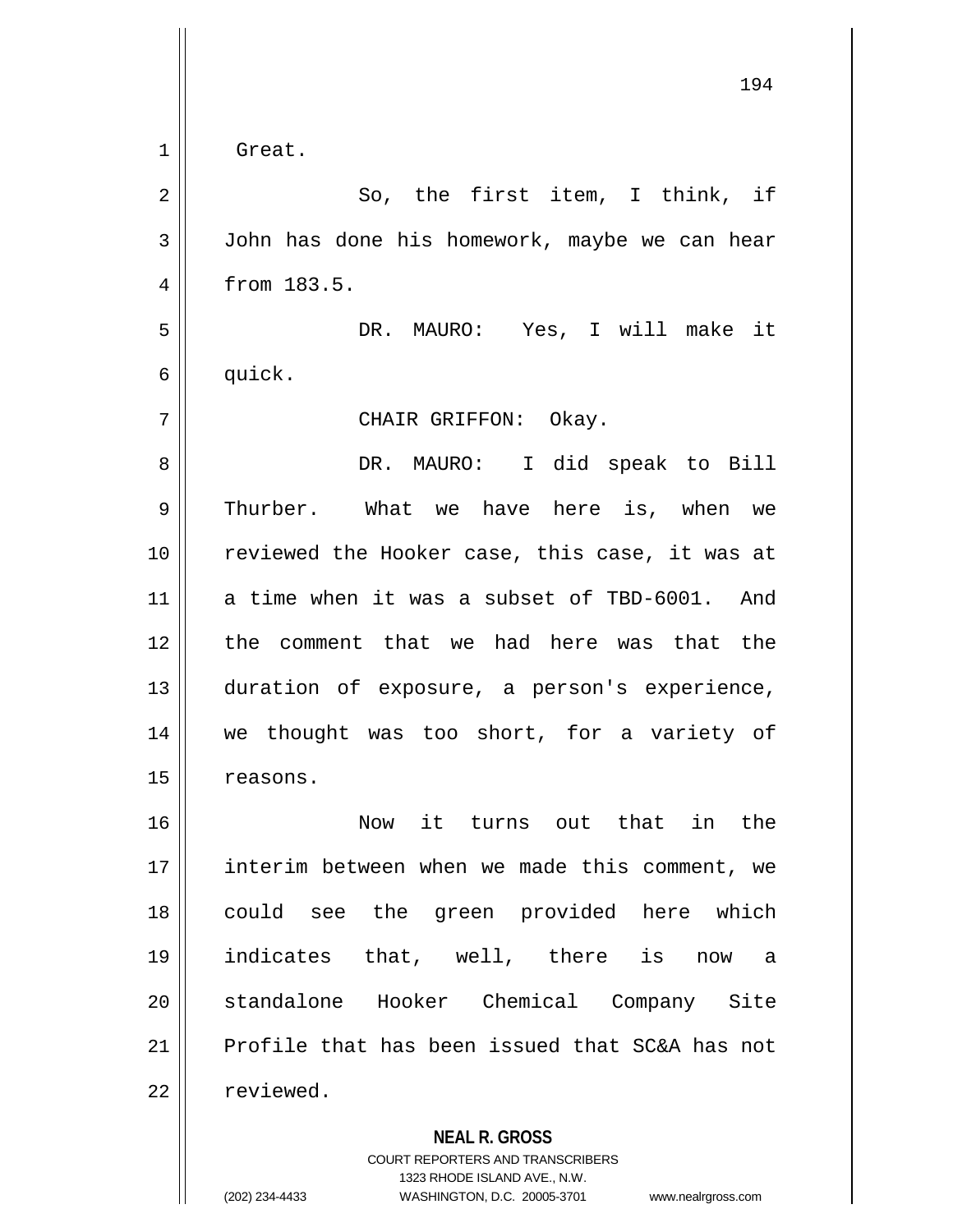**NEAL R. GROSS** COURT REPORTERS AND TRANSCRIBERS 1323 RHODE ISLAND AVE., N.W. (202) 234-4433 WASHINGTON, D.C. 20005-3701 www.nealrgross.com 1 And coincidentally, I think it was 2 Thursday or Friday, because of the PER 3 discussions that, Wanda, will be held tomorrow  $4 \parallel$  -- and you will hear more about this -- you  $5 \parallel$  know, the review of the PER -- stay with me;  $6 \parallel$  this is an interesting bridge between the 7 differing Work Groups and the Procedures 8 Subcommittee, the DR, and the Work Groups, an 9 interesting blending issue and has some 10 importance. 11 || In any event, Bill actually did 12 || read through very recently the new version of 13 Hooker from the perspective of, well, has it  $14$  changed to such a large extent that we really 15 need to -- we can't pull a PER review? And he 16 || read it and he went over it, and he sent the 17 memo in. And John will talk about this 18 tomorrow. 19 || But the bottom line is, with  $20$   $\parallel$  regard to this one issue -- this is a call you  $21$  || guys have to make -- this business of 5  $22 \parallel$  percent of the time, Bill, when he read the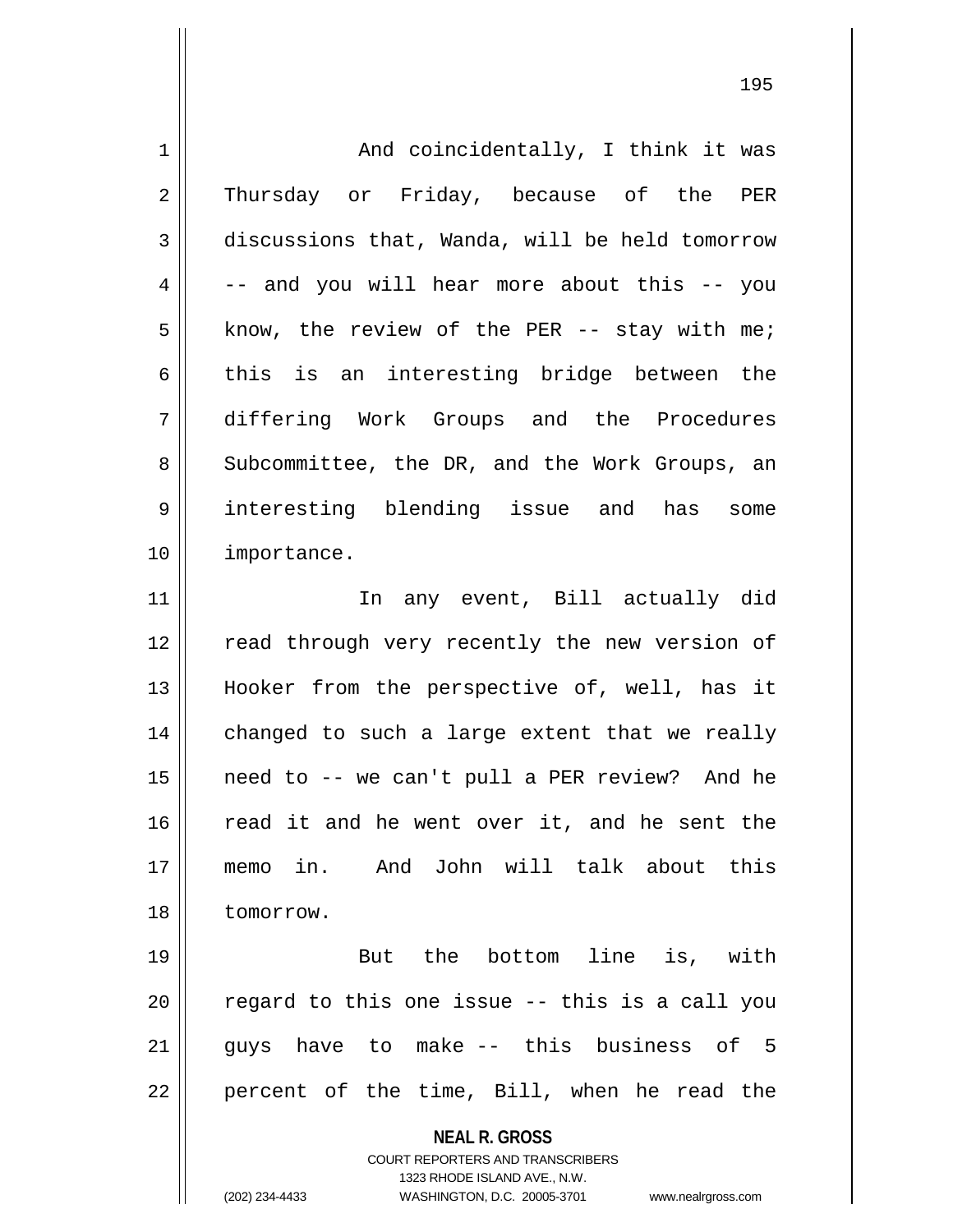**NEAL R. GROSS** 1 | new Site Profile for Hooker felt that NIOSH  $2 \parallel$  provided a good rationale for why the 5 3 percent was a good number. And in his 4 || opinion, we could close this issue. 5 However, the interesting part of 6 this is this is really part of a larger Site  $7 \parallel$  Profile that has never been reviewed, this 8 revision. There are lots and lots of issues  $9 \parallel$  that are in play. In theory, one could ask 10 yourself the question, well, should we be 11 closing out this issue if, in fact, the Site 12 Profile within which this issue has been 13 addressed has never been reviewed? And this 14 || raises questions like the cross-cutting across 15 || the DR, the Procedures, and the AWE Work 16 | Group. 17 Do you see what I am getting at? 18 I hope I didn't confuse things. But it is an 19 interesting dilemma. 20 || We believe we can close this issue  $21$  || out, based on Bill's review of the answer as 22 || provided in the latest version of the Hooker

> COURT REPORTERS AND TRANSCRIBERS 1323 RHODE ISLAND AVE., N.W.

(202) 234-4433 WASHINGTON, D.C. 20005-3701 www.nealrgross.com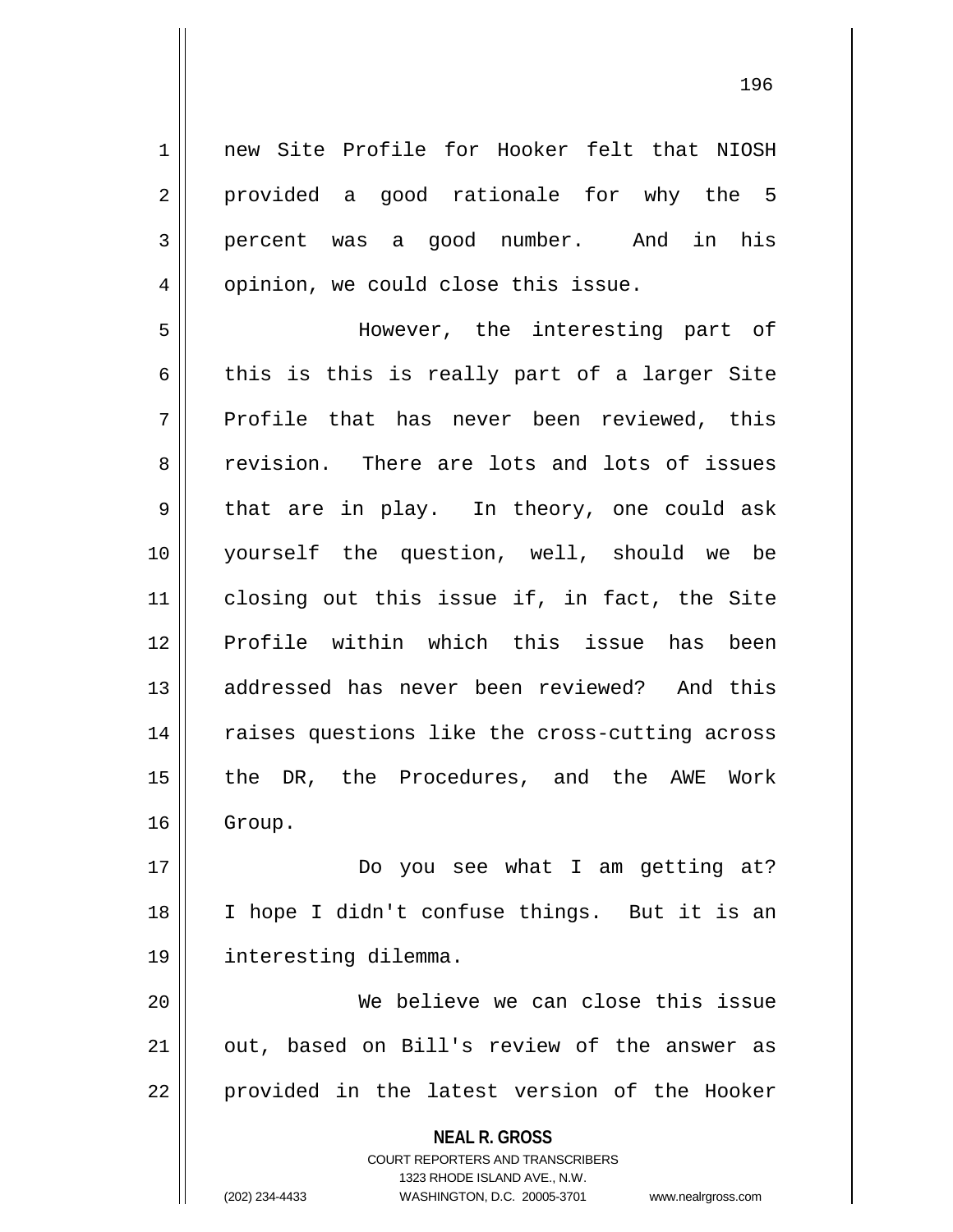**NEAL R. GROSS** COURT REPORTERS AND TRANSCRIBERS 1323 RHODE ISLAND AVE., N.W. (202) 234-4433 WASHINGTON, D.C. 20005-3701 www.nealrgross.com 1 Site Profile. So, from a technical  $2 \parallel$  perspective, that would be our recommendation. 3 But, at the same time, the 4 circumstance you are in is that, well, really, 5 || that particular Site Profile has never been 6 ceviewed. And so, it becomes a question of,  $7 \parallel$  should we move forward with that, even though 8 || it really is something that should be looked 9 at by the AWE Subcommittee, the AWE Work 10 Group? 11 || MR. KATZ: Right, that is the 12 TBD-6000 Work Group. So, it doesn't sound 13 like much of a dilemma for this Subcommittee  $14$  at all. 15 DR. MAURO: Well, you could close 16 it out, but it would be closing it out in 17 || advance of, let's say, Dr. Anderson saying it 18 | is okay. 19 || MR. KATZ: It is not Dr. Anderson,  $20$  | is it? 21 DR. MAURO: Oh, I'm not sure -- 22 || MR. KATZ: No, no, you're right.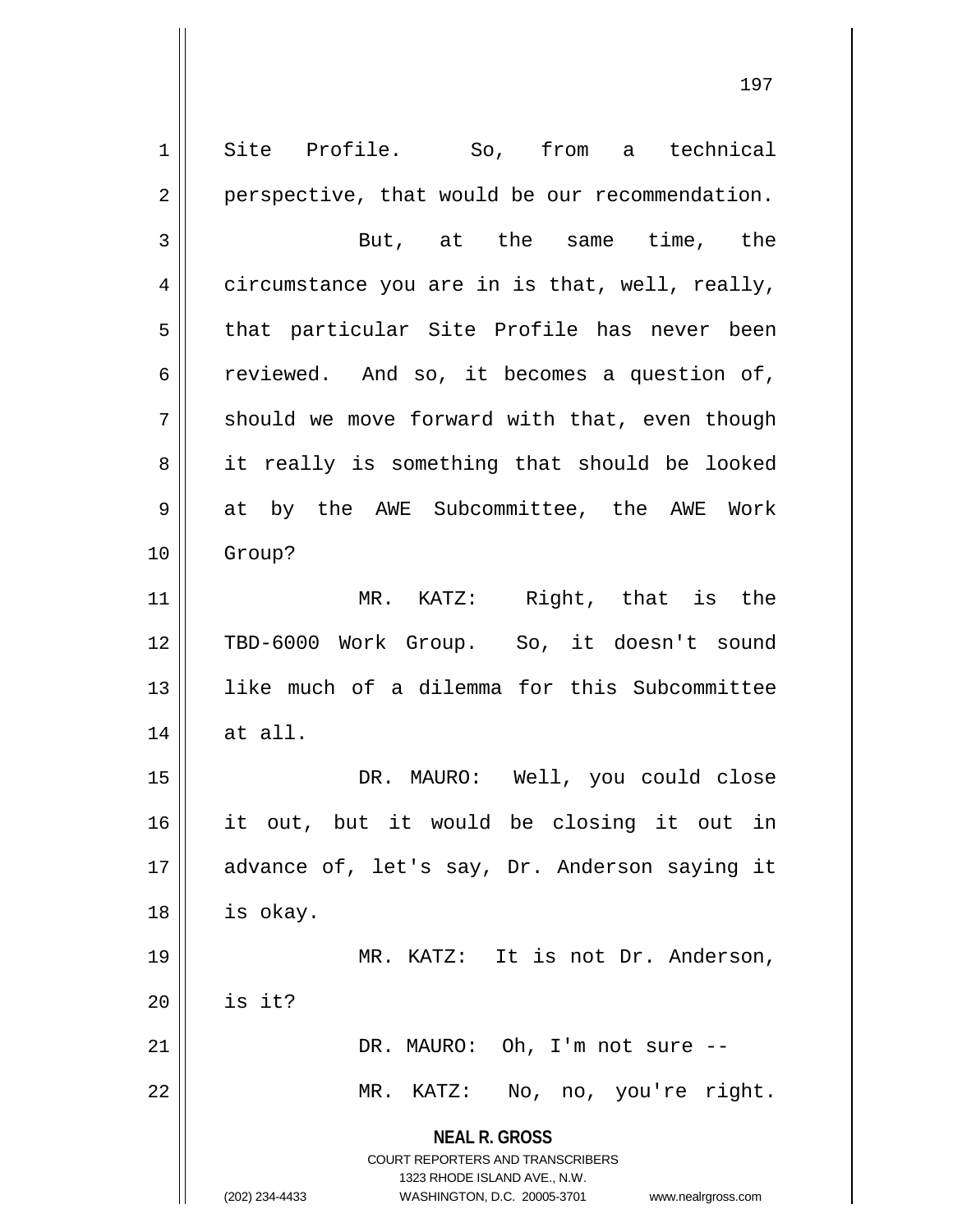**NEAL R. GROSS** COURT REPORTERS AND TRANSCRIBERS 1323 RHODE ISLAND AVE., N.W. (202) 234-4433 WASHINGTON, D.C. 20005-3701 www.nealrgross.com 1 || No, you're right. You're right, it is Dr. 2 | Anderson. 3 DR. MAURO: Am I correct? Okay. 4 MR. KATZ: Yes. But it doesn't  $5 \parallel$  sound like it is a dilemma for the 6 Subcommittee, which is just considering the  $7 \parallel$  case, not --8 CHAIR GRIFFON: Well, I mean, it  $9 \parallel$  is a little odd because weren't we doing these 10 || as mini-Site Profile reviews? 11 || MR. STIVER: Yes. So, this really 12 | is kind of an individual case. 13 || MR. KATZ: Well, Hooker is not. 14 Hooker has a Work Group -- 15 CHAIR GRIFFON: Hooker has, yes. 16 MR. KATZ: -- that is charged with 17 | the TBDs and SECs. 18 CHAIR GRIFFON: Okay. Yes, yes,  $19 \parallel$  yes. 20 DR. MAURO: You see, the issue is  $21$  | the answer that we received from NIOSH here, 22 || basically, could have been just an answer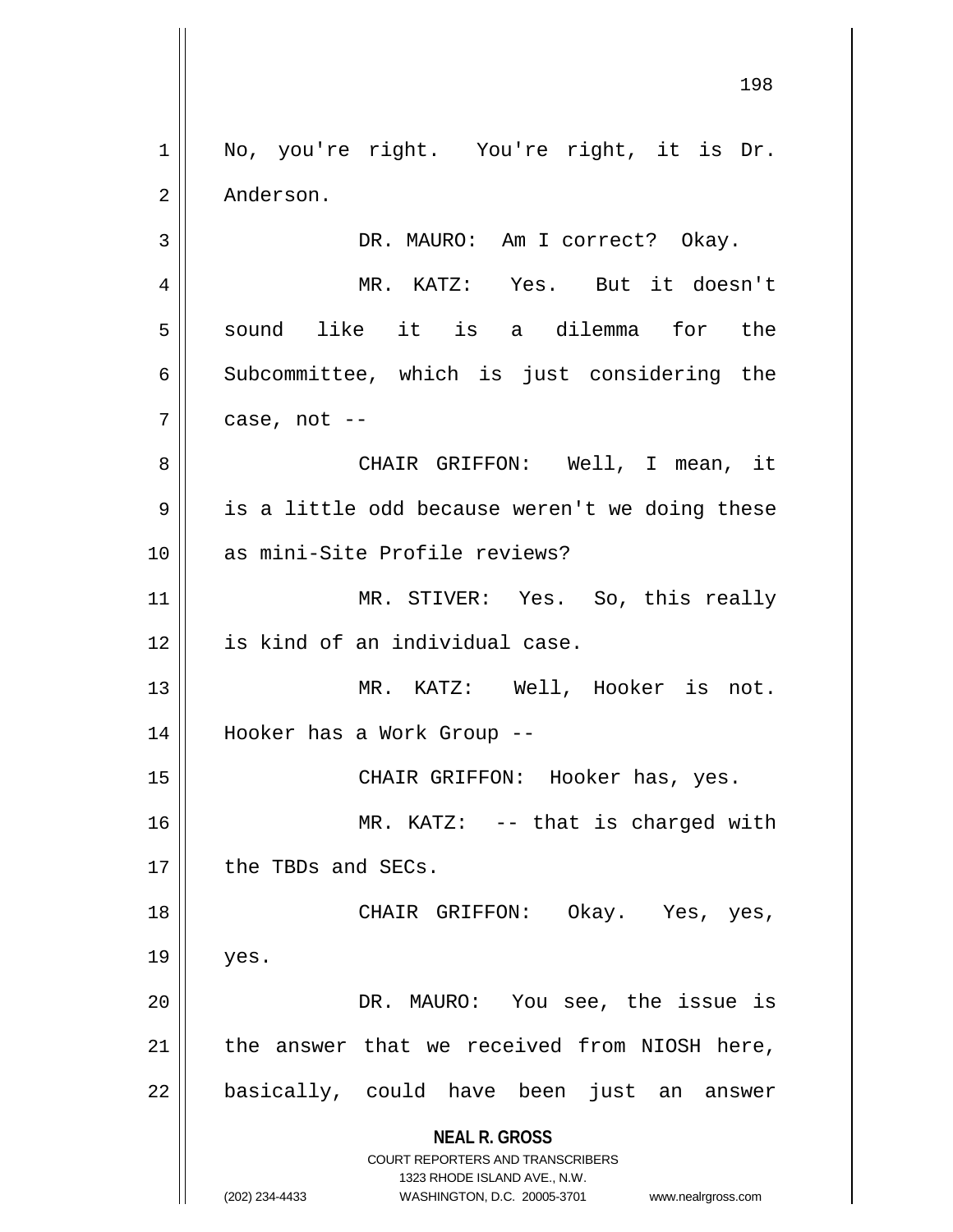1 directly to the question and said, okay, we 2 || believe the 5 percent is good for the 3 | following reasons. And Bill could have looked  $4 \parallel$  at it and said, yes, we agree, and it would  $5 \parallel$  have been very well clean. It would be clean. 6 || But the answer that is provided  $7 \parallel$  here is that, well, we have a whole new TBD. 8 and if you look at it, you will see in it  $9 \parallel$  there is an answer to this question that we 10 believe takes care of the problem. So, you  $11$  || see the issue it raises. 12 CHAIR GRIFFON: Yes, I mean, I  $13$  || think we could  $-$  and that is the importance

15 DR. MAURO: Yes.

14 | of linking these things.

 CHAIR GRIFFON: I mean, we could say at least that we came to this decision, 18 || and for your information, you might want to consider what the Subcommittee did. We don't want to go over the same turf again, right? And SC&A is probably going to be 22 || assisting that Work Group as well. So, I

> **NEAL R. GROSS** COURT REPORTERS AND TRANSCRIBERS

> > 1323 RHODE ISLAND AVE., N.W.

(202) 234-4433 WASHINGTON, D.C. 20005-3701 www.nealrgross.com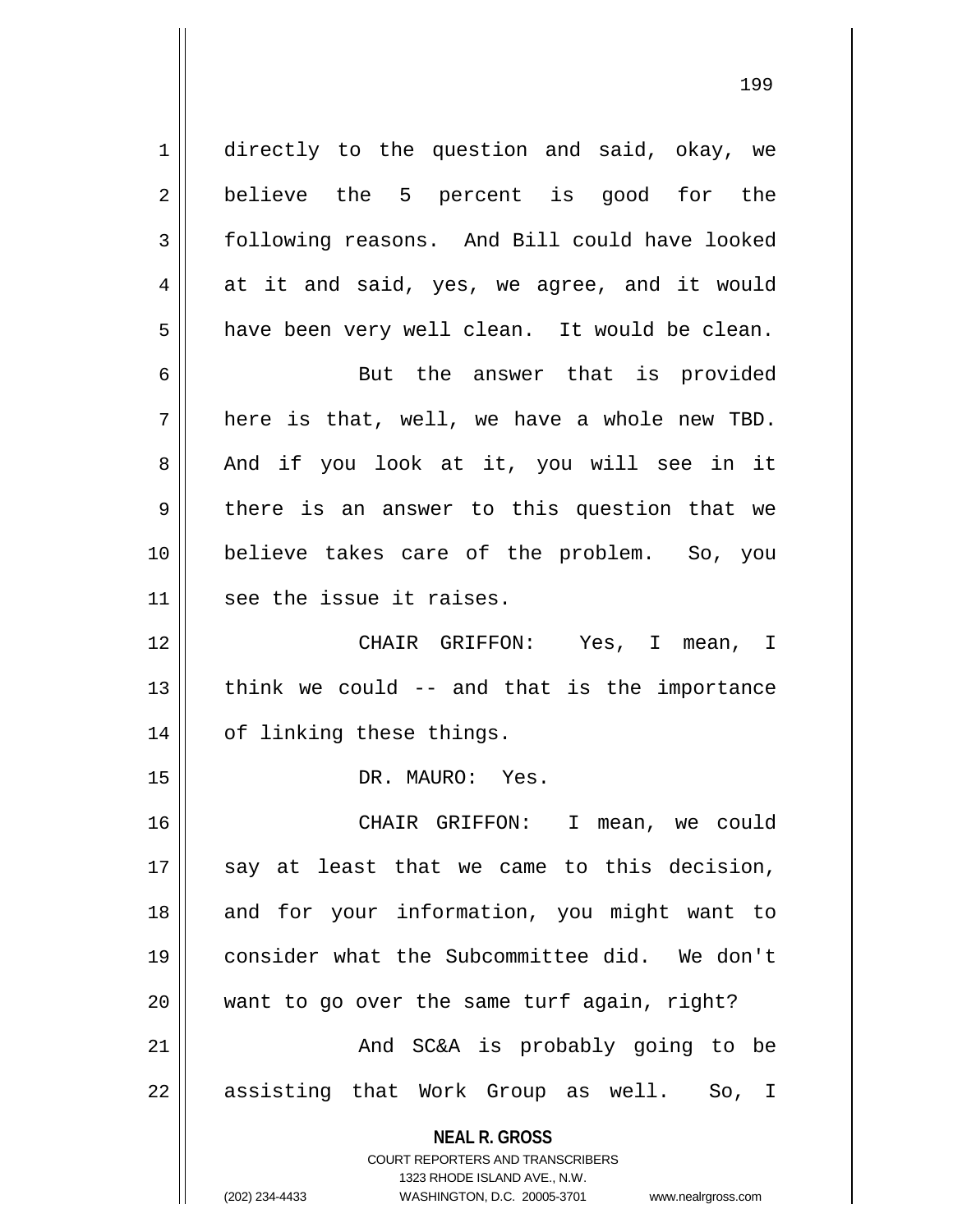**NEAL R. GROSS** COURT REPORTERS AND TRANSCRIBERS 1323 RHODE ISLAND AVE., N.W. (202) 234-4433 WASHINGTON, D.C. 20005-3701 www.nealrgross.com  $1 \parallel$  think you would have the same opinion, right? 2 || MR. KATZ: Right, and that Work 3 || Group dealt with a lot of TBD issues in 4 | dealing with the Hooker SEC. 5 CHAIR GRIFFON: Yes. 6 MR. KATZ: So, I don't know how 7 much the new TBD already reflects discussions 8 that occurred on the SEC issues for Hooker --9 CHAIR GRIFFON: Right. 10 || MR. KATZ: -- but I imagine there 11 is significant overlap because they went into 12 it in considerable detail. 13 DR. MAURO: See, this would be one 14 || of those interesting Site Profile issues that  $15$  || are not an SEC. 16 MR. KATZ: No. 17 DR. MAURO: It has to do with, did  $18$  || they use the right time length? 19 MR. KATZ: No, I understand. I 20 || understand, John. So, I understand there may 21 be issues that the Work Group hasn't  $22$  || addressed, right, that are strictly sort of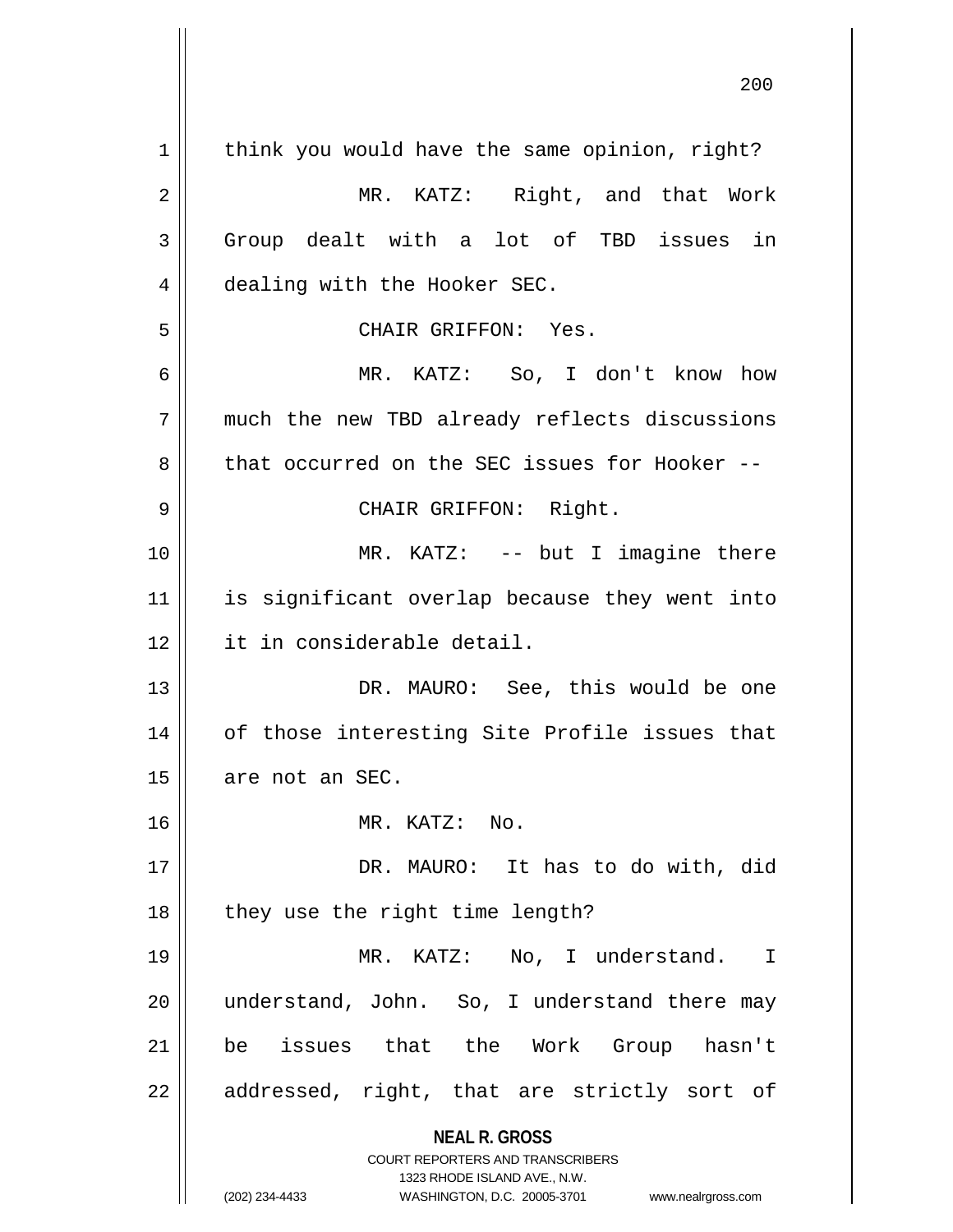**NEAL R. GROSS** COURT REPORTERS AND TRANSCRIBERS 1323 RHODE ISLAND AVE., N.W. (202) 234-4433 WASHINGTON, D.C. 20005-3701 www.nealrgross.com 201 1 | TBD issues. 2 || DR. MAURO: Yes. 3 MR. KATZ: Absolutely. And the 4 || thing I think to do here is to simply raise 5 with that Work Group, are you going to be 6 | looking at the TBD? I think that would take  $7 \parallel$  care of it --8 || CHAIR GRIFFON: Right, right. 9 MR. KATZ: -- because they have  $10 \parallel$  other  $-$ 11 || CHAIR GRIFFON: Yes. 12 || MR. KATZ: -- things they need to  $13 \parallel$  do. 14 CHAIR GRIFFON: Right. 15 MR. KATZ: And then, it doesn't  $16$  sit on your plate, Mark, here. 17 || CHAIR GRIFFON: Yes, yes. 18 MEMBER KOTELCHUCK: Which is to 19 say it is just being transferred to the AWE  $20$  |  $group.$ 21 MR. KATZ: In effect. In effect. 22 || CHAIR GRIFFON: Now tell me where,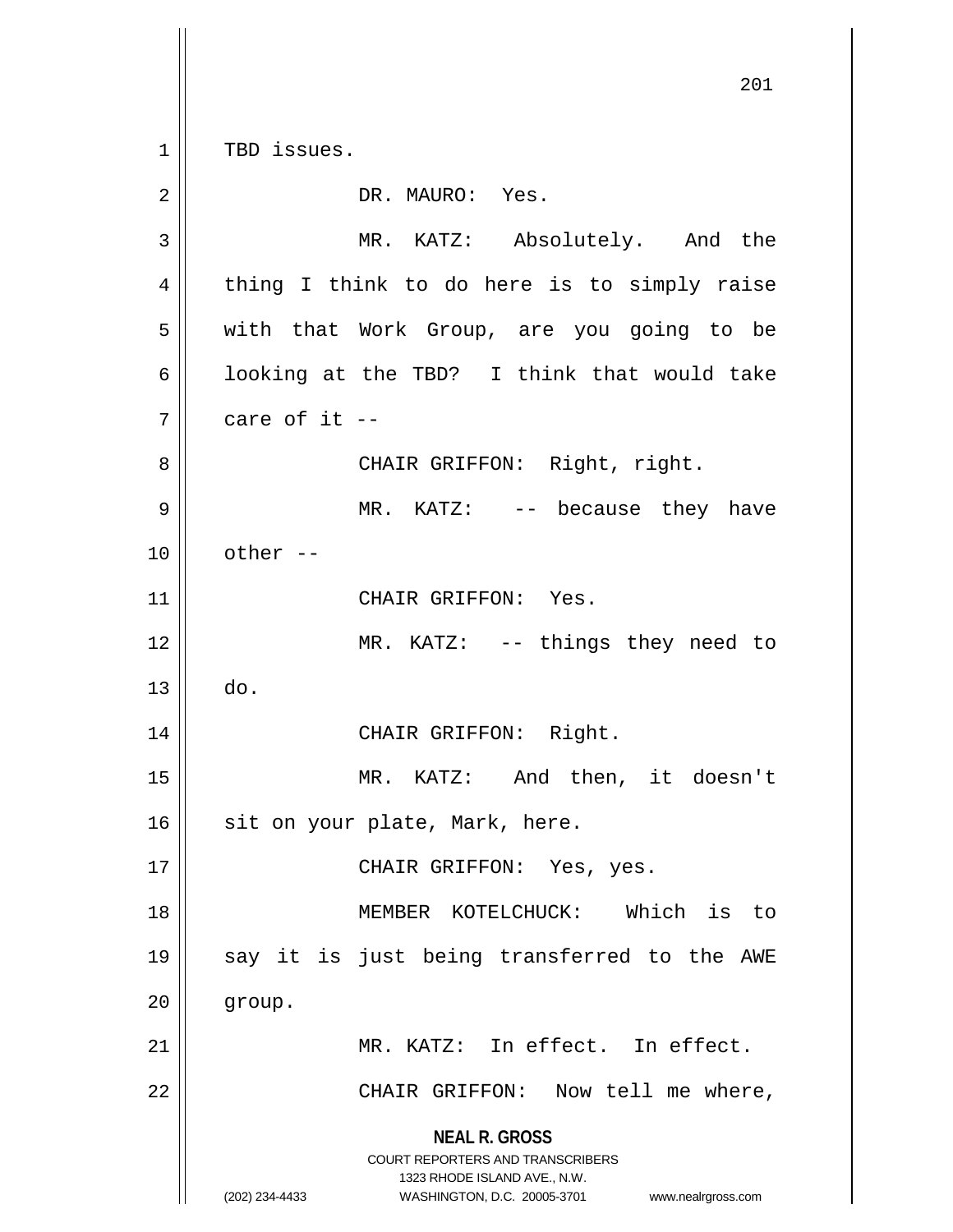**NEAL R. GROSS** COURT REPORTERS AND TRANSCRIBERS 1323 RHODE ISLAND AVE., N.W. (202) 234-4433 WASHINGTON, D.C. 20005-3701 www.nealrgross.com 1 | John, tell me where this 5 percent reference  $2 \parallel$  is. You keep saying the 5 percent. 3 DR. MAURO: Yes, well, in -- 4 | CHAIR GRIFFON: In our matrix,  $5 \parallel$  show me where.  $6 \parallel$  DR. MAURO: Oh, in 184-1. 7 CHAIR GRIFFON: Okay. 8 DR. MAURO: In the comments, right  $9 \parallel$  there, right next to it, you will see the 5 10 || percent is in there. In other words, it 11 | basically assumes one day per month. 12 In modeling -- I will tell you the  $13$  || story. It is simple. 14 || CHAIR GRIFFON: Wait. 184.1? 15 DR. MAURO: 184, page 7, the 16 **bottom** of page 7. 17 CHAIR GRIFFON: Oh, 5 percent, I 18 || got it. Okay. 19 DR. MAURO: You got it. 20 What we are saying is this. 21 CHAIR GRIFFON: In the initial  $22$  | finding, okay.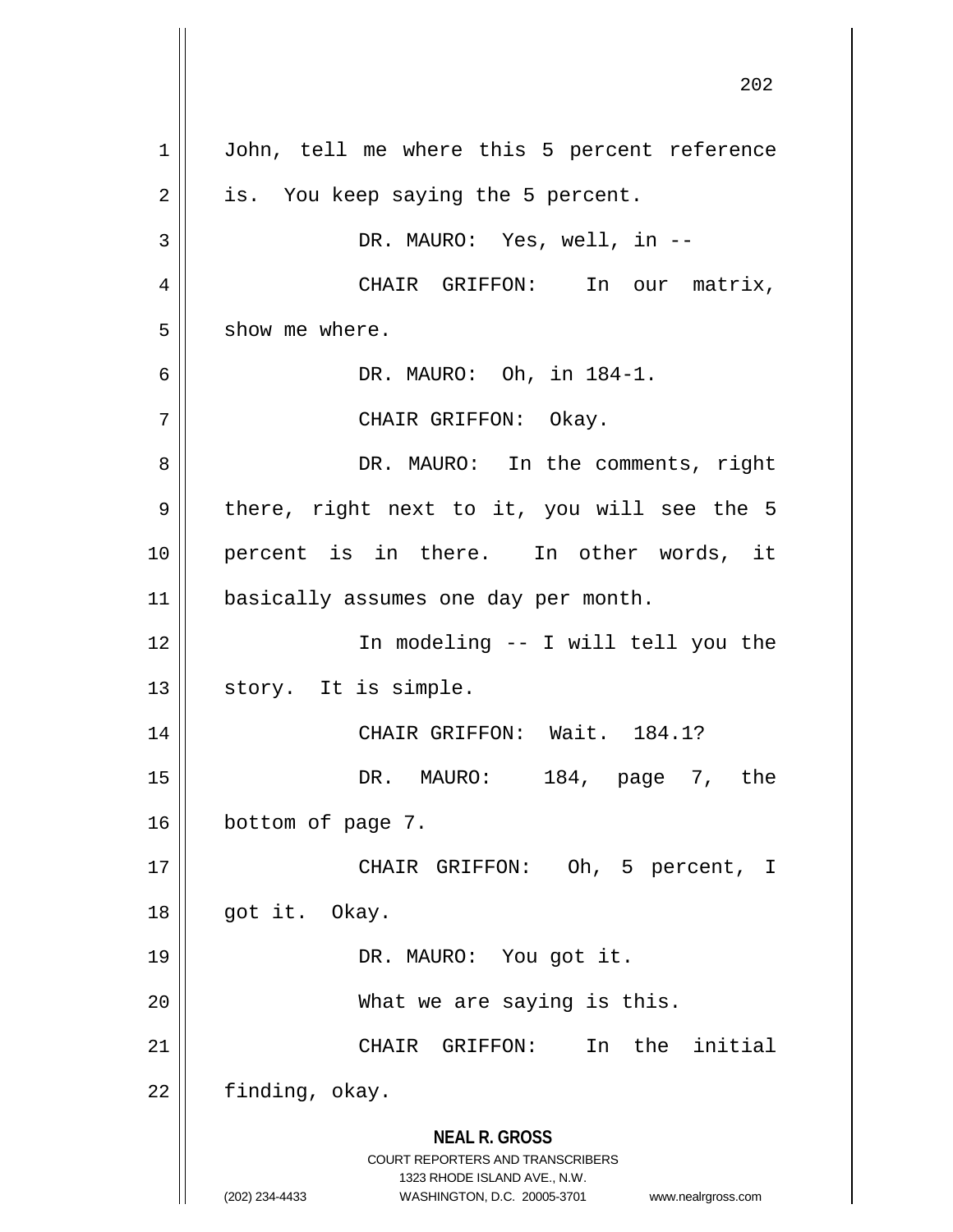**NEAL R. GROSS** COURT REPORTERS AND TRANSCRIBERS 1323 RHODE ISLAND AVE., N.W. (202) 234-4433 WASHINGTON, D.C. 20005-3701 www.nealrgross.com 1 || DR. MAURO: All this magnesium,  $2 \parallel$  this material that you generate, the magnesium 3 fluoride that is produced when you do 4 || reduction, you know, you are making uranium,  $5 \parallel$  you have got some slag, what happens is they  $6 \parallel$  sent tons of this stuff over to Hooker and  $7 \parallel$  they used this hydrochloric acid to digest it 8 and separate out whatever residual uranium was  $9 \parallel$  present there. 10 || The Contract And embedded in that process is 11 assumptions regarding, well, how long was the 12 worker actually directly involved in handling  $13$  || this material, inhaling the material? And in  $14$  | the TBD, they use, I believe, one day a month  $15$  or 5 percent of the time on that. I think  $16$  | that was the number. 17 And we were critical of that. We 18 || explained at some length why we thought that 19 was a little bit short, for a variety of 20 | reasons. 21 However, it turns out, recently,  $22$   $\parallel$  we had a chance to look at that new version of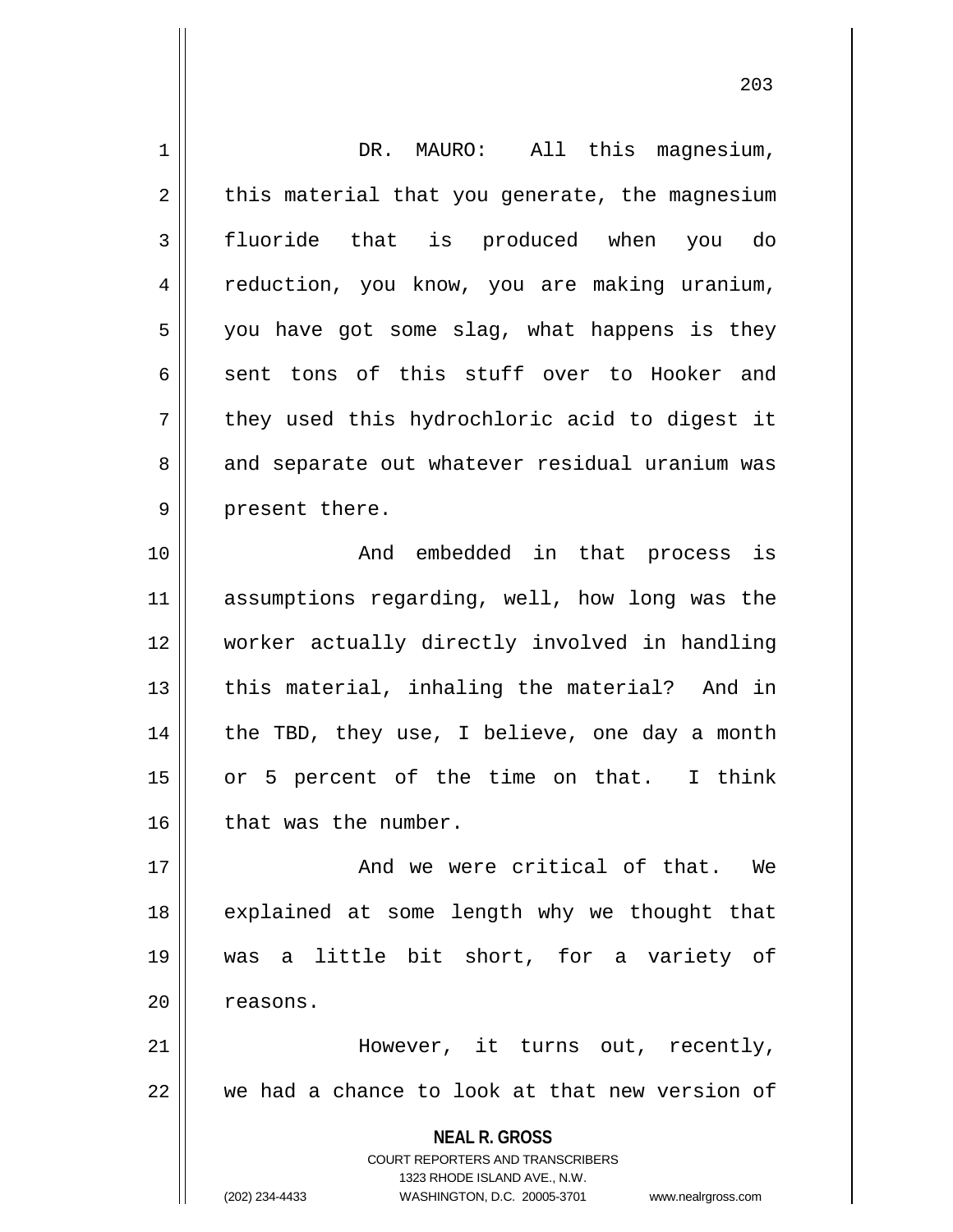**NEAL R. GROSS** COURT REPORTERS AND TRANSCRIBERS 1323 RHODE ISLAND AVE., N.W. 1 | the TBD, and in it is the rationale and 2 || justification for that, which Bill just told 3 me it seems to be a pretty good argument. And  $4 \parallel$  so, in his opinion, this issue, SC&A would 5 | recommend closing the issue on that basis. 6 || But I wanted to bring up this 7 || other matter because it goes toward the 8 || overall new version of this TBD. 9 CHAIR GRIFFON: Okay. And so, 10 then, in the green we have this issue was 11 brought up, discussed, and resolved in the  $12 \parallel$  6001 Work Group. Is that  $-$ 13 DR. MAURO: No. This is -- 14 CHAIR GRIFFON: That is what you 15  $\parallel$  are saying; there is a new TBD since then? 16 DR. MAURO: Yes. 17 || CHAIR GRIFFON: Okay. 18 DR. MAURO: There is a new TBD 19 that has come out that we haven't reviewed 20 formally as part of the TBD-6000 -- I'm sorry  $21$  || -- as part of the TBD-6001, the new AWE Work  $22$  | Group. We have not been asked to review it.

(202) 234-4433 WASHINGTON, D.C. 20005-3701 www.nealrgross.com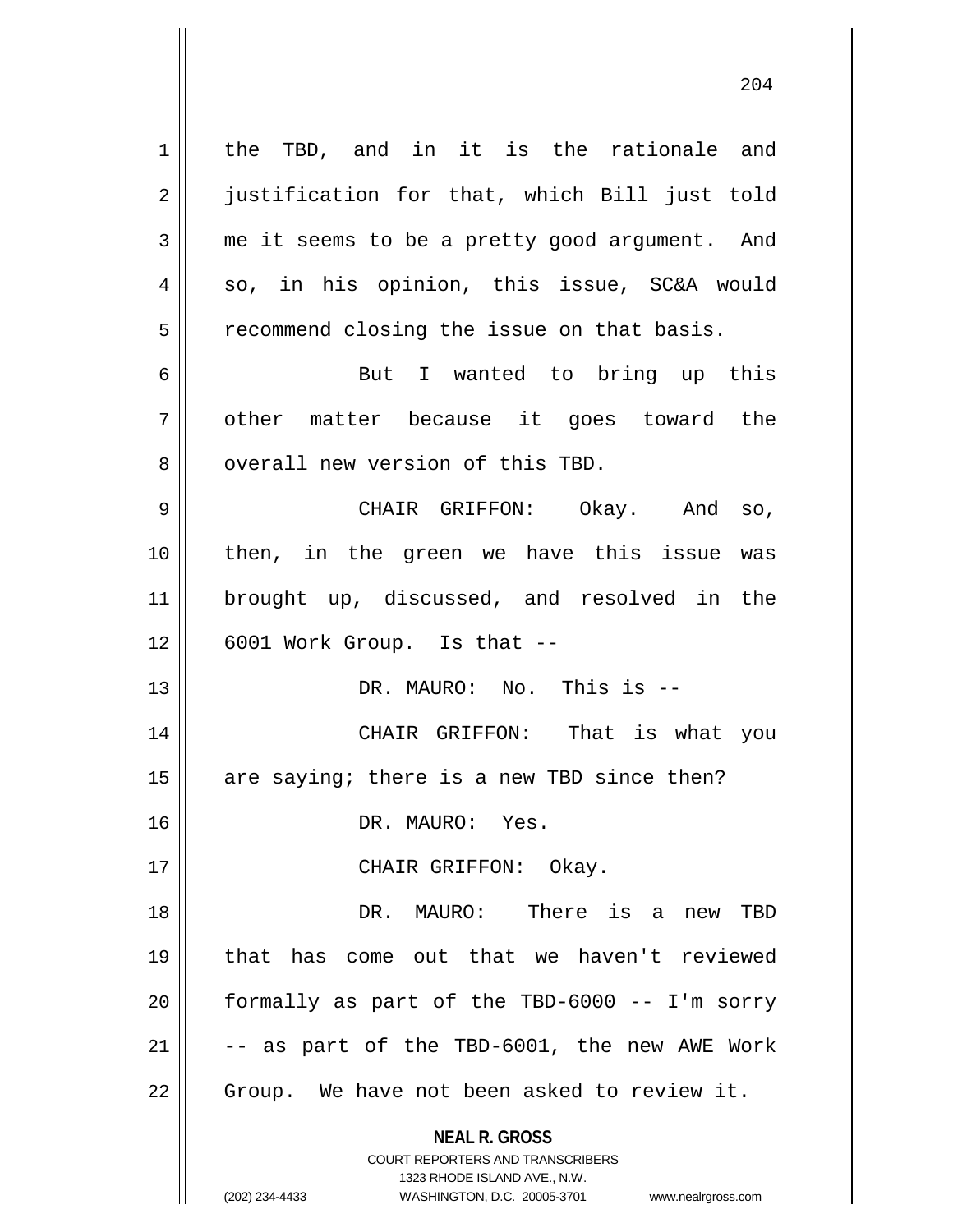**NEAL R. GROSS** COURT REPORTERS AND TRANSCRIBERS 1323 RHODE ISLAND AVE., N.W. (202) 234-4433 WASHINGTON, D.C. 20005-3701 www.nealrgross.com 1 But we did review it sort of. It  $2 \parallel$  turns out that one of the questions that came  $3 \parallel$  up is, under Wanda's Subcommittee, there is a 4 || PER that has been identified for review, which  $5 \parallel$  is basically a PER dealing with the fact that 6 Hooker Chemical has a PER that the 7 Subcommittee, the Procedures Subcommittee, 8 Would like us to review. 9 || But we come back and say, well, 10 || hold the presses. You know, this is a whole 11 || new TBD. Shouldn't that be reviewed first by 12 | the AWE Work Group? 13 || I don't know if you are following  $14$   $\parallel$  this. 15 || MR. KATZ: No, we understand this,  $16 \parallel$  John. 17 CHAIR GRIFFON: Yes, yes, yes. 18 MR. KATZ: But the comment -- 19 DR. MAURO: There are these 20 linkages -- 21 || MR. KATZ: Right. 22 DR. MAURO: -- that I think are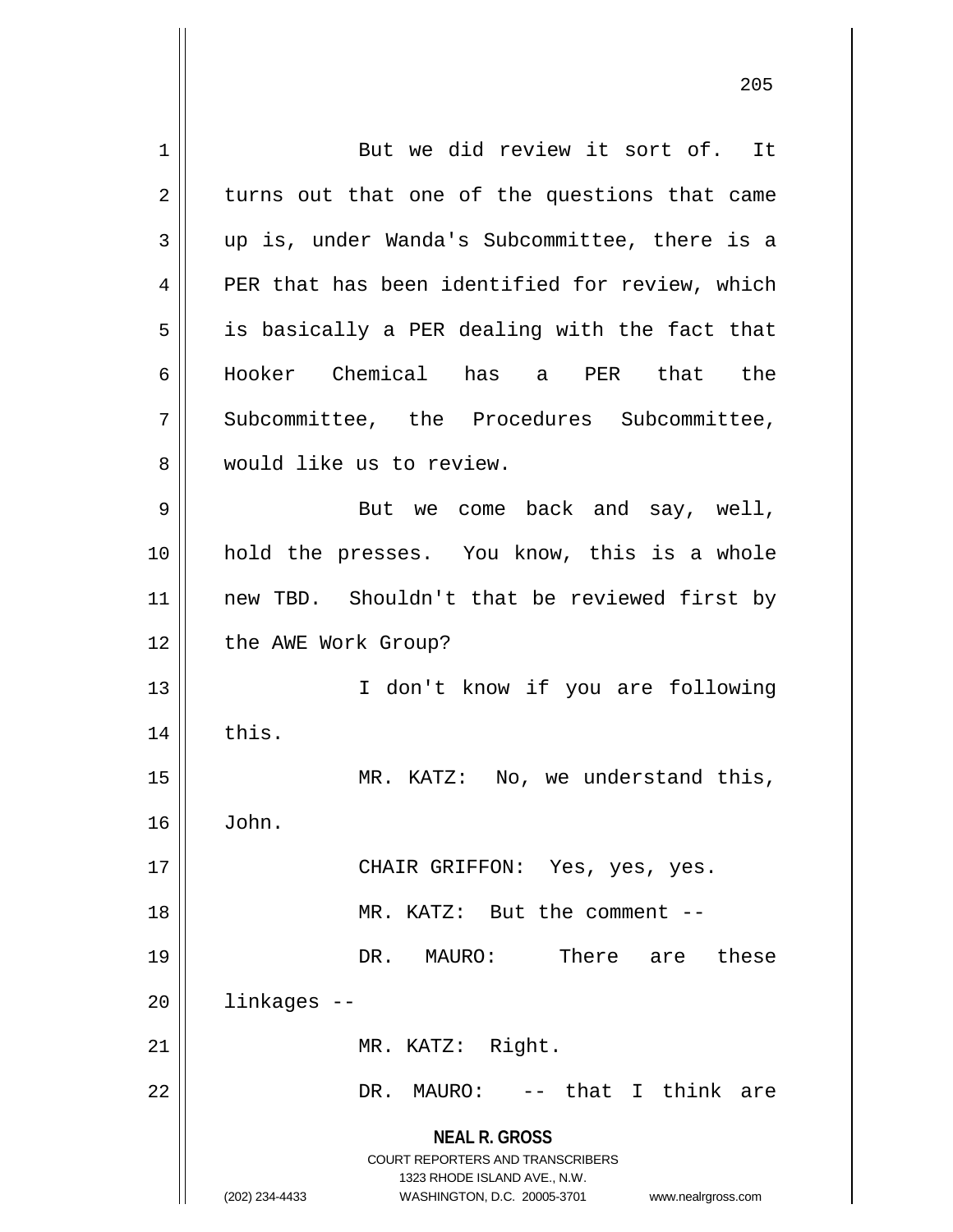**NEAL R. GROSS** COURT REPORTERS AND TRANSCRIBERS 1323 RHODE ISLAND AVE., N.W. 1 | important. And all I am doing is alerting to 2 || you that we have three separate operations  $3 \parallel$  going that are linked: the work you are doing  $4 \parallel$  right now with the particular case --5 MR. KATZ: Yes. 6 DR. MAURO: -- Wanda's 7 Subcommittee on Procedures, and Dr. Anderson's 8 Work Group dealing with Hooker. 9 MR. KATZ: Right, we understand, 10 John. 11 || DR. MAURO: Okay. 12 MR. KATZ: The only reason Mark is  $13$  a little bit questioning this is because it 14 || says specifically this issue was brought up 15 and discussed and resolved in the TBD-6001 16 Work Group. And that sort of relates to what 17 || I was saying. The TBD-6001 Work Group, when 18 || they dealt with the SEC, they dealt with a 19 number of issues that may, you know, they deal 20 || with more than what ends up being strictly SEC 21 issues. 22 CHAIR GRIFFON: Right.

(202) 234-4433 WASHINGTON, D.C. 20005-3701 www.nealrgross.com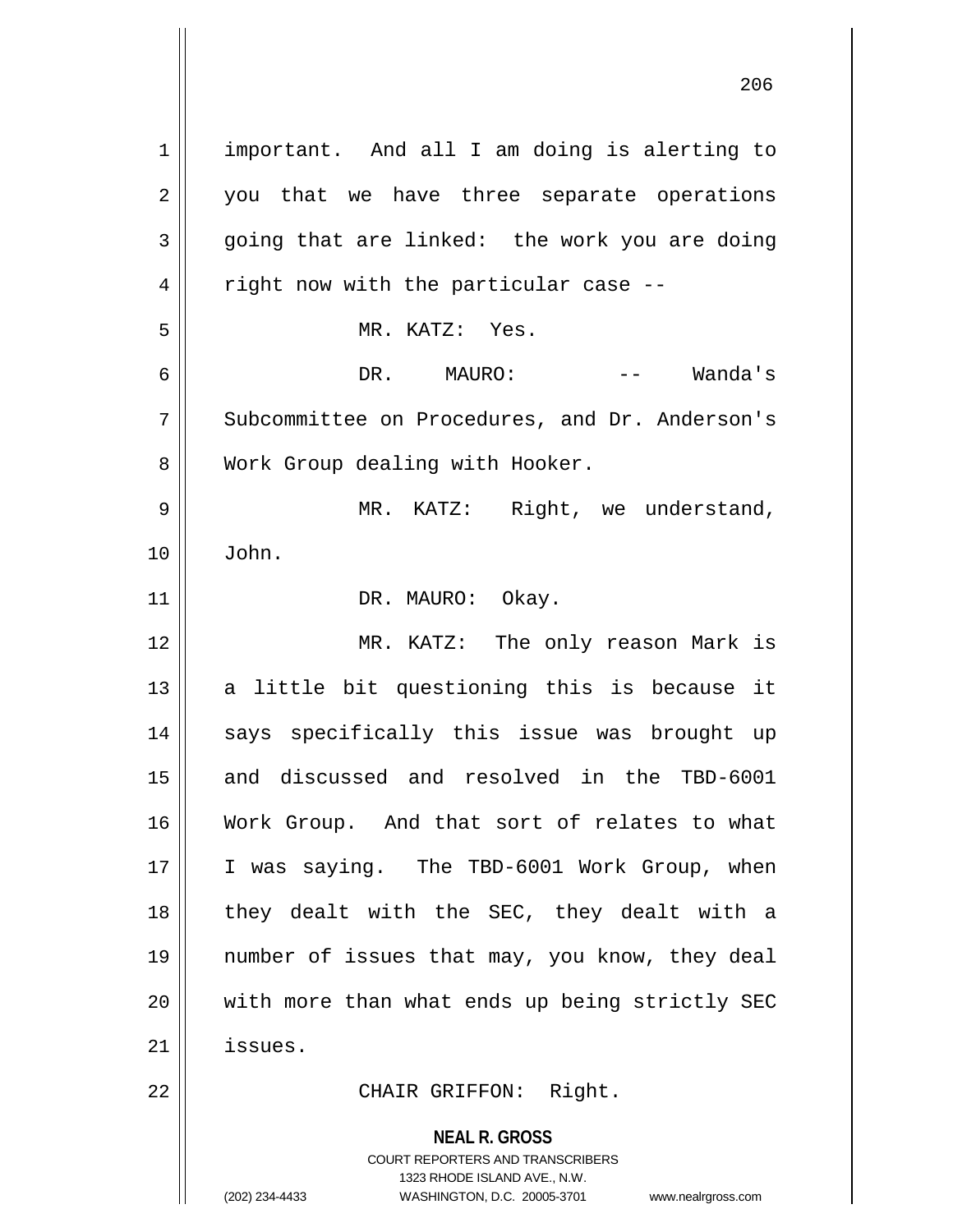| 1  | MR. KATZ: Some end up being TBD                                                                                                                                 |
|----|-----------------------------------------------------------------------------------------------------------------------------------------------------------------|
| 2  | So, maybe they did; maybe they<br>issues.                                                                                                                       |
| 3  | didn't. But I think the way to just sort of                                                                                                                     |
| 4  | put a period on this is I will send an email                                                                                                                    |
| 5  | to Dr. Anderson for that Work Group -- I will                                                                                                                   |
| 6  | copy you, Mark -- just saying, raising the                                                                                                                      |
| 7  | issue of considering looking at the new TBD                                                                                                                     |
| 8  | and seeing what issues have not been addressed                                                                                                                  |
| 9  | that need to be put to bed, that weren't                                                                                                                        |
| 10 | covered by the SEC discussions. And that will                                                                                                                   |
| 11 | take care of it, John.                                                                                                                                          |
| 12 | DR. MAURO: Good.                                                                                                                                                |
| 13 | MR. KATZ: And then, if they need                                                                                                                                |
| 14 | to task you, they will task you.                                                                                                                                |
| 15 | DR. MAURO: No, I just wanted to                                                                                                                                 |
| 16 | put it in --                                                                                                                                                    |
| 17 | MR. KATZ: Right.                                                                                                                                                |
| 18 | -- because I<br>think<br>DR. MAURO:                                                                                                                             |
| 19 | $it$ $-$                                                                                                                                                        |
| 20 | CHAIR GRIFFON: No, that is okay.                                                                                                                                |
| 21 | It is confusing. Alright.                                                                                                                                       |
| 22 | was appropriate<br>MEMBER<br>MUNN:<br>It                                                                                                                        |
|    | <b>NEAL R. GROSS</b><br>COURT REPORTERS AND TRANSCRIBERS<br>1323 RHODE ISLAND AVE., N.W.<br>(202) 234-4433<br>WASHINGTON, D.C. 20005-3701<br>www.nealrgross.com |

 $\mathsf{I}$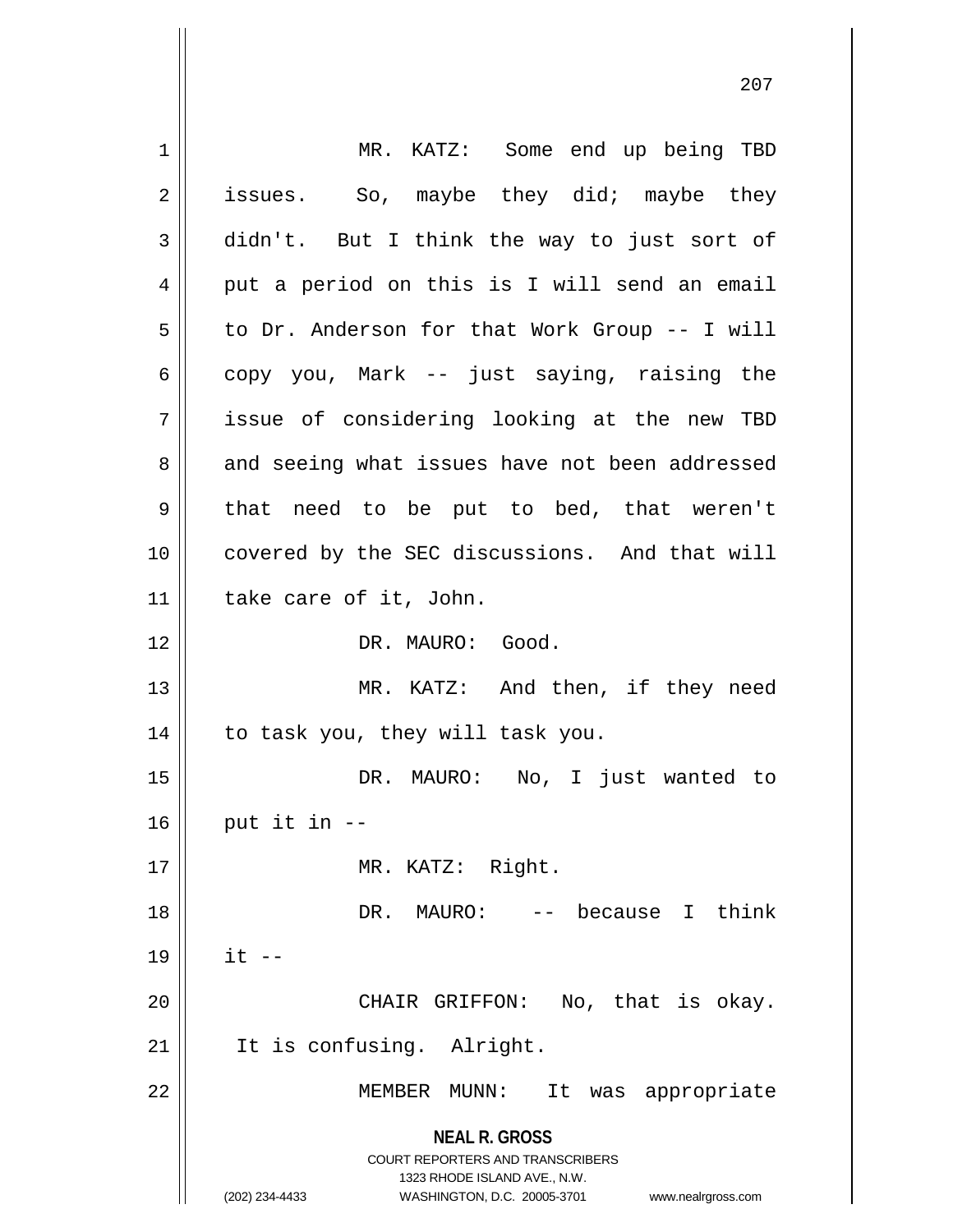**NEAL R. GROSS** COURT REPORTERS AND TRANSCRIBERS 1323 RHODE ISLAND AVE., N.W. (202) 234-4433 WASHINGTON, D.C. 20005-3701 www.nealrgross.com 1 for you to put in. It is good for everybody  $2 \parallel$  to be aware that those went up here, and that  $3 \parallel$  that is very real. 4 CHAIR GRIFFON: So, it is closed 5 | from our standpoint. We will refer to, or Ted  $6 \parallel$  will send an email referring it. 7 || MR. KATZ: Right, right. 8 CHAIR GRIFFON: Okay. So, are we  $9 \parallel$  on to 185.1? 10 || **DR. MAURO:** Well, 185 is 11 Huntington -- 12 CHAIR GRIFFON: Yes. 13 DR. MAURO: -- Pilot Plant, the 14 whole string of them. Should we wait until we 15 have reviewed the new Huntington? Or do you 16 want to talk about them now, our issues 17 || related to the Huntington new -- we have a 18 whole list of issues -- 19 CHAIR GRIFFON: Yes. 20 DR. MAURO: -- related to this,  $21$  | and the birdcages, and all  $-$ 22 CHAIR GRIFFON: Yes, we said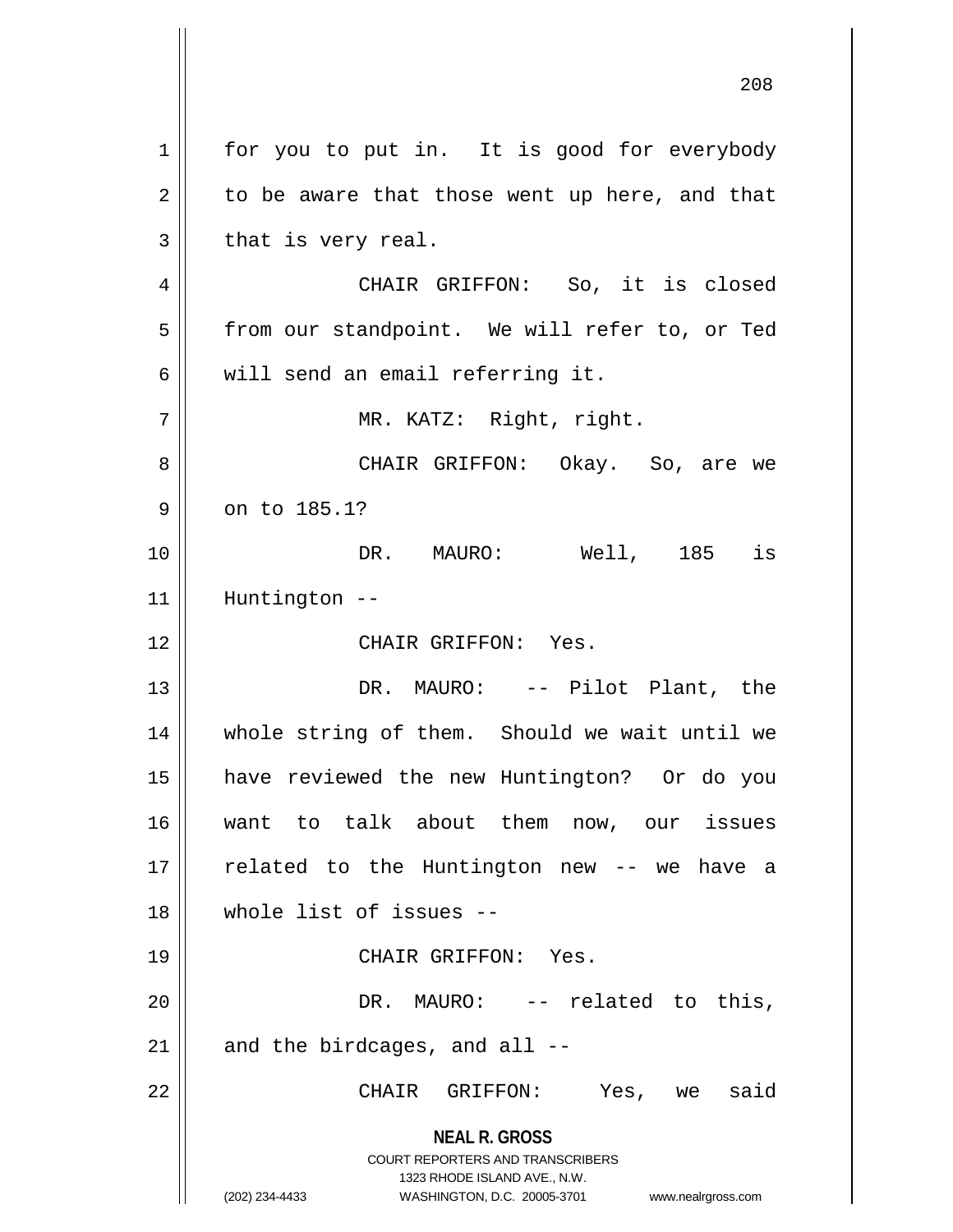**NEAL R. GROSS** COURT REPORTERS AND TRANSCRIBERS 1323 RHODE ISLAND AVE., N.W. (202) 234-4433 WASHINGTON, D.C. 20005-3701 www.nealrgross.com 209  $1 \parallel$  refer, we said --2 MR. STIVER: Yes, I think this  $3 \parallel$  should be grouped with the  $-$ 4 | CHAIR GRIFFON: Attachment 3, 5 || right, was it? Yes. Okay. I forgot. Yes,  $6 \parallel$  that came up before. 7 DR. MAURO: Yes. 8 CHAIR GRIFFON: So, we will wait  $9 \parallel$  and defer that until you review the new one. 10 DR. MAURO: Yes. 11 || CHAIR GRIFFON: Okay. 12 || MR. KATZ: So, the next meeting? 13 CHAIR GRIFFON: Yes. 14 Most of all these cases are yours,  $15$  | huh, John? 16 || DR. MAURO: I am a busy guy. 17 (Laughter.) 18 || CHAIR GRIFFON: I thought you were 19 | retired. 20 || DR. MAURO: Yes, no way. 21 || CHAIR GRIFFON: No way. 22 || Alright. Let's see, I guess there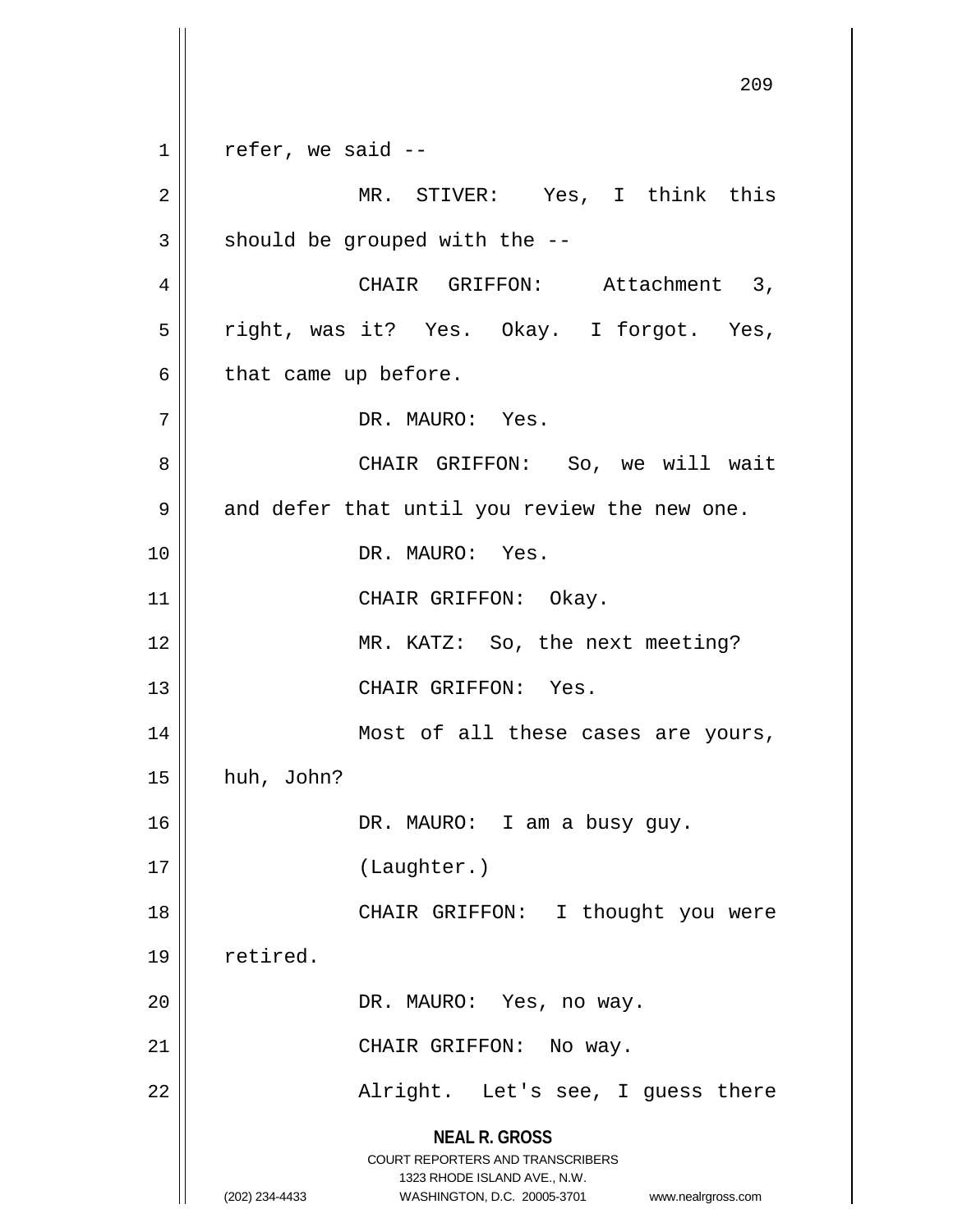**NEAL R. GROSS** COURT REPORTERS AND TRANSCRIBERS 1323 RHODE ISLAND AVE., N.W. (202) 234-4433 WASHINGTON, D.C. 20005-3701 www.nealrgross.com 1 || is nothing on these. What is 187.1? Why do 2 we have Vitro Manufacturing in there? I am  $3 \parallel$  not sure why that is in there. 4 MR. FARVER: Probably just so you  $5$  know what site it is. 6 CHAIR GRIFFON: So, we know the  $7 \parallel$  site, yes. 8 MEMBER MUNN: I don't know that we 9 || have anything new. The last thing we had was 10 in 2012, I think. 11 CHAIR GRIFFON: But in 187.1, we 12 || had no initial response, did we? Or did we? 13 MS. ROLFES: I just got that in 14 | from Dave. 15 CHAIR GRIFFON: Oh, okay. 16 MS. ROLFES: He said an 83.14 was 17 || an initiated and a Class was designated. 18 CHAIR GRIFFON: Oh, yes. 19 || MS. ROLFES: A PER was done today. 20 It wouldn't be done with the radium intakes 21 because of that. 22 CHAIR GRIFFON: Okay. So,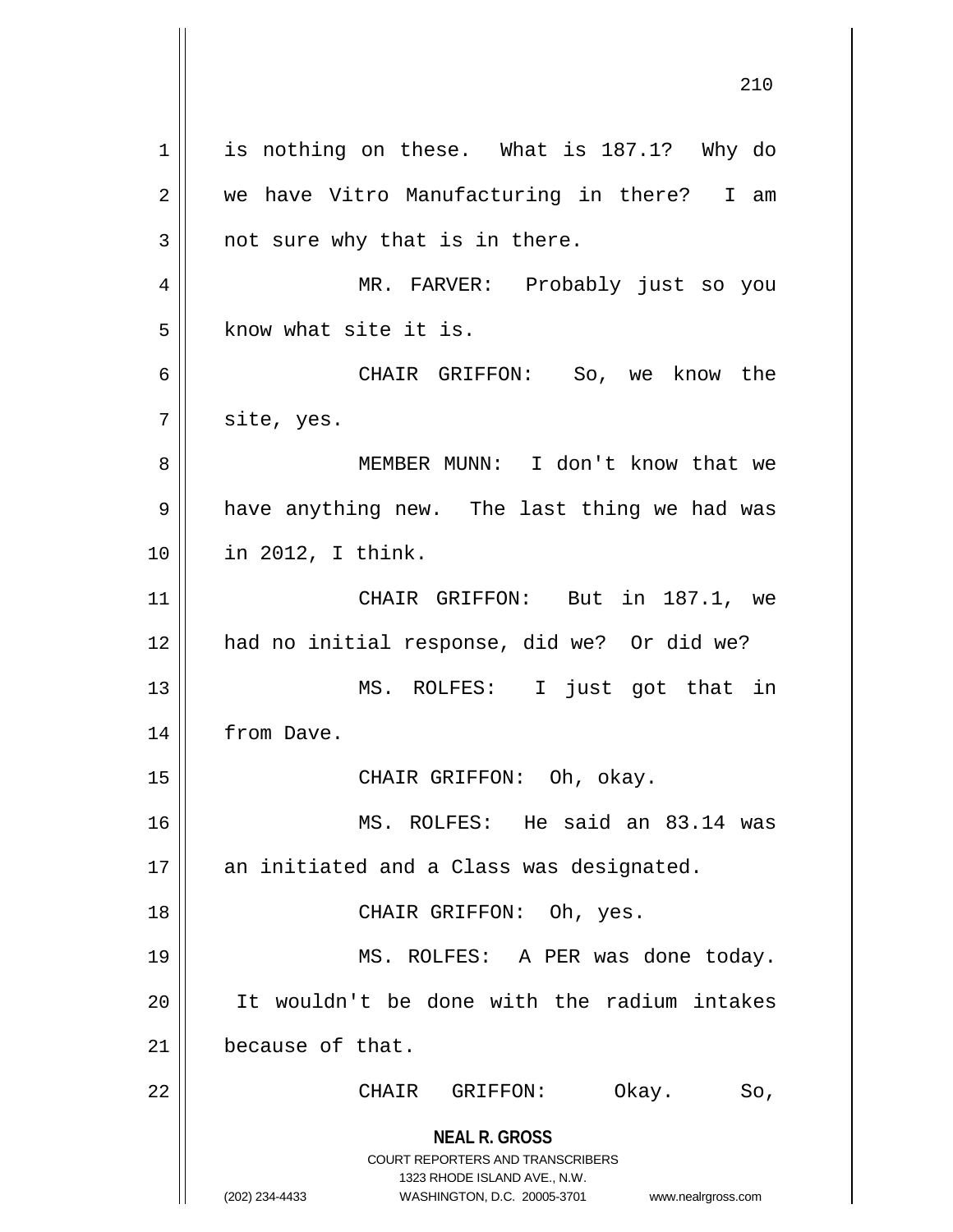$1 \parallel$  Vitro --

| $\overline{2}$ | The entire<br>MR. CALHOUN:                                                                                                                                             |
|----------------|------------------------------------------------------------------------------------------------------------------------------------------------------------------------|
| 3              | employment of this case is within the                                                                                                                                  |
| 4              | established SEC.                                                                                                                                                       |
| 5              | CHAIR GRIFFON: So, it was an SEC?                                                                                                                                      |
| 6              | MR. CALHOUN: Yes.                                                                                                                                                      |
| 7              | CHAIR GRIFFON: Do these findings                                                                                                                                       |
| 8              | have any effect on non-SEC dose                                                                                                                                        |
| 9              | reconstruction? I mean, are we treating this                                                                                                                           |
| 10             | sort of as a mini-review as well?                                                                                                                                      |
| 11             | MEMBER MUNN: This is all                                                                                                                                               |
| 12             | employment verification stuff.                                                                                                                                         |
| 13             | MR. FARVER: I don't have the case                                                                                                                                      |
| 14             | in front of me.                                                                                                                                                        |
| 15             | MR. CALHOUN: Well, the first two                                                                                                                                       |
| 16             | talk about unmonitored dose and internal dose.                                                                                                                         |
| 17             | CHAIR GRIFFON: Yes, yes.                                                                                                                                               |
| 18             | MR. CALHOUN: So, those are going                                                                                                                                       |
| 19             | to be N/A because of the SEC.                                                                                                                                          |
| 20             | We added an<br>MR.<br>HINNEFELD:<br>SEC                                                                                                                                |
| 21             | Class because we couldn't reconstruct it from                                                                                                                          |
| 22             | the doses.                                                                                                                                                             |
|                | <b>NEAL R. GROSS</b><br><b>COURT REPORTERS AND TRANSCRIBERS</b><br>1323 RHODE ISLAND AVE., N.W.<br>(202) 234-4433<br>WASHINGTON, D.C. 20005-3701<br>www.nealrgross.com |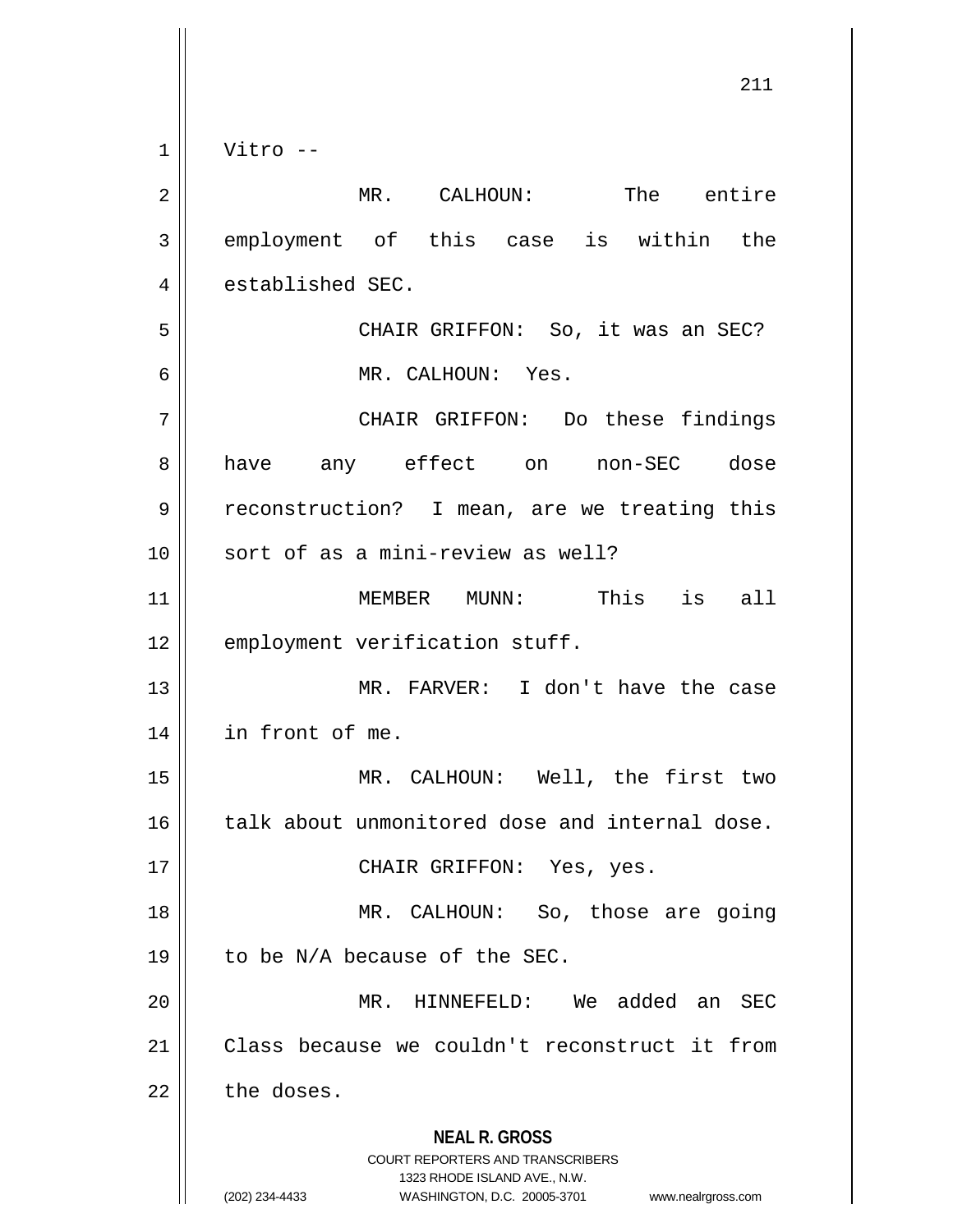|    | 212                                                                                                 |
|----|-----------------------------------------------------------------------------------------------------|
|    |                                                                                                     |
| 1  | MR. CALHOUN: Right.                                                                                 |
| 2  | MR. HINNEFELD: And so, those                                                                        |
| 3  | components would not be reconstructed in it.                                                        |
| 4  | CHAIR GRIFFON: But unmonitored --                                                                   |
| 5  | MR. HINNEFELD: If they were                                                                         |
| 6  | employed during the period of the SEC, they                                                         |
| 7  | can't reconstruct the internal dose.                                                                |
| 8  | CHAIR GRIFFON: You did it based                                                                     |
| 9  | on internal, but the first one is unmonitored.                                                      |
| 10 | Wouldn't that be external? I don't know.                                                            |
| 11 | MR. HINNEFELD: What's that?                                                                         |
| 12 | CHAIR GRIFFON: The first one says                                                                   |
| 13 | potential unmonitored dose. I assume that is                                                        |
| 14 | external.                                                                                           |
| 15 | MR. STIVER: That is an external                                                                     |
| 16 | dose.                                                                                               |
| 17 | MR. CALHOUN: Well, again, if it                                                                     |
| 18 | is unmonitored dose, if it is an SEC, a lot of                                                      |
| 19 | times you are not going to have a coworker                                                          |
| 20 | approach, internal or external.                                                                     |
| 21 | CHAIR GRIFFON: So, they will just                                                                   |
| 22 | assign the people that have records, right?                                                         |
|    | <b>NEAL R. GROSS</b>                                                                                |
|    | <b>COURT REPORTERS AND TRANSCRIBERS</b>                                                             |
|    | 1323 RHODE ISLAND AVE., N.W.<br>(202) 234-4433<br>WASHINGTON, D.C. 20005-3701<br>www.nealrgross.com |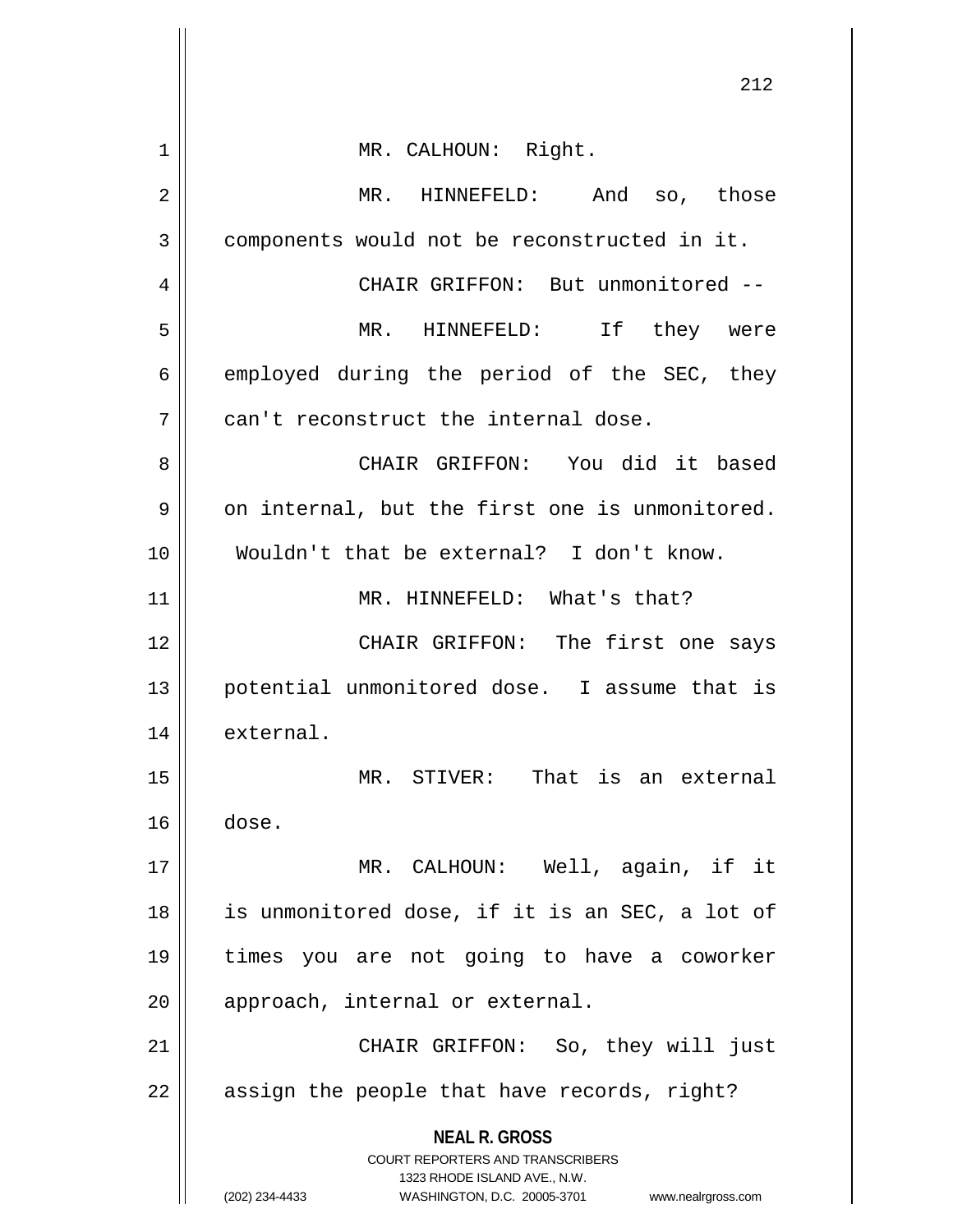|                | 213                                                              |
|----------------|------------------------------------------------------------------|
|                |                                                                  |
| 1              | MR. CALHOUN: Right.                                              |
| $\overline{2}$ | CHAIR GRIFFON: Well, I thought in                                |
| 3              | some cases you did try to do external?                           |
| 4              | MR. STIVER: We try to do partial                                 |
| 5              | reconstruction.                                                  |
| 6              | MEMBER CLAWSON: So, refresh my                                   |
| 7              | memory. The 83.14 was for internal dose only?                    |
| 8              | CHAIR GRIFFON: Okay. So, let's                                   |
| 9              | assume the first two are not applicable. So,                     |
| 10             | they will go away, right? We are not going to                    |
| 11             | worry about them. What about other ones,                         |
| 12             | 187.3?                                                           |
| 13             | Talked about<br>MR. CALHOUN:                                     |
| 14             | employment prior to '49.                                         |
| 15             | CHAIR GRIFFON: Prior? Okay.                                      |
| 16             | MR. CALHOUN: Verified employment                                 |
| 17             | is only '50. He is comped.                                       |
| 18             | MEMBER MUNN: Was I mistaken when                                 |
|                |                                                                  |
| 19             | I said this was all record-of-employment                         |
| 20             | issues?                                                          |
| 21             | MR. CALHOUN: The first two were                                  |
| 22             | not, Wanda.                                                      |
|                | <b>NEAL R. GROSS</b><br><b>COURT REPORTERS AND TRANSCRIBERS</b>  |
|                | 1323 RHODE ISLAND AVE., N.W.                                     |
|                | WASHINGTON, D.C. 20005-3701 www.nealrgross.com<br>(202) 234-4433 |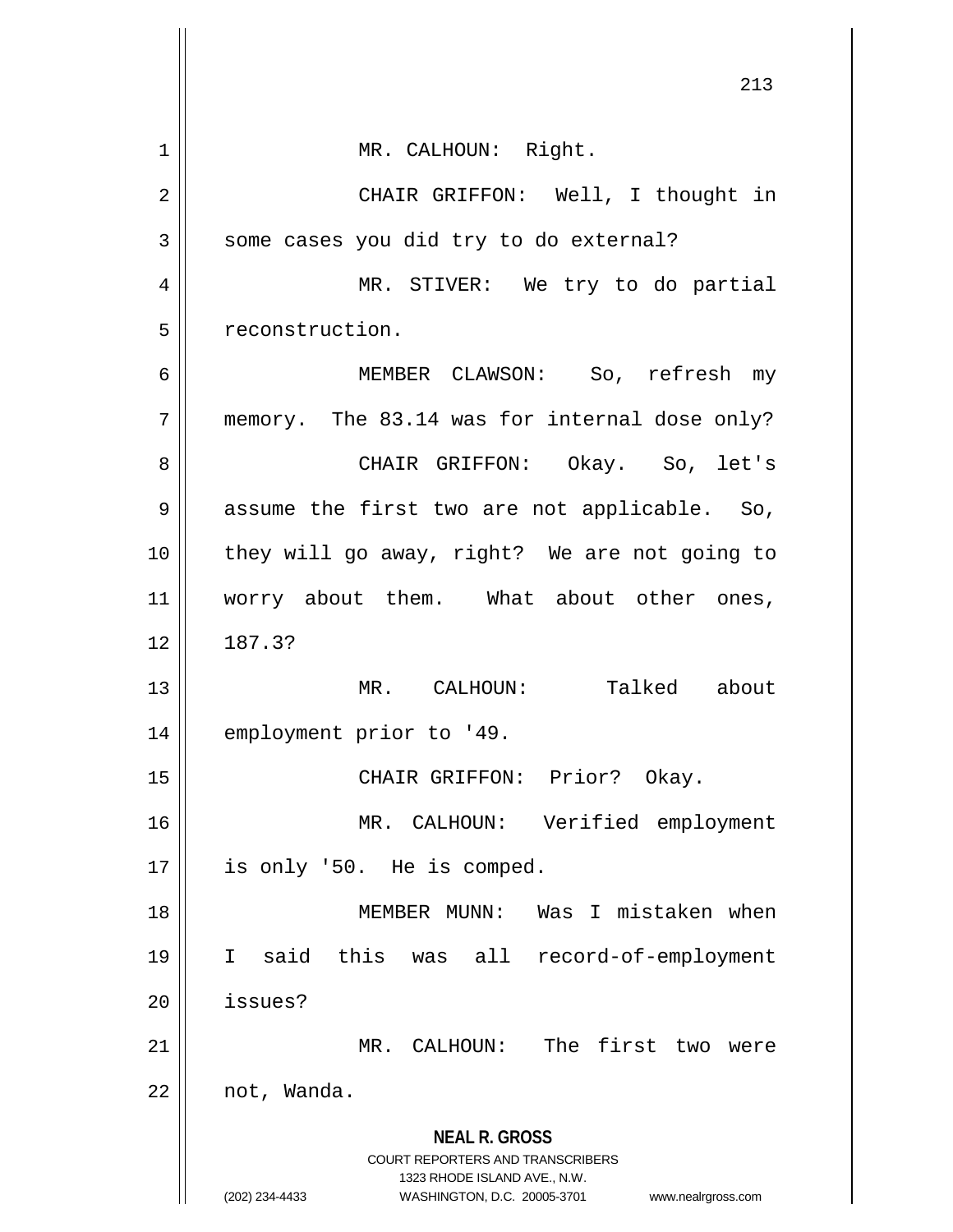**NEAL R. GROSS** COURT REPORTERS AND TRANSCRIBERS 1323 RHODE ISLAND AVE., N.W. (202) 234-4433 WASHINGTON, D.C. 20005-3701 www.nealrgross.com 1 || MEMBER MUNN: They were not? 2 CHAIR GRIFFON: Yes, we are just  $3 \parallel$  walking down, Wanda, yes. 4 DR. MAURO: One is external. Two 5 is internal. And then, the third one I 6 believe has to do with  $-$ 7 CHAIR GRIFFON: His employment, 8 yes. 9 DR. MAURO: -- employment. 10 MR. FARVER: And as I recall, 11 there was something in, I believe it was the 12 CATI report that said that he was employed 13 beginning earlier, like 1940. 14 || But I know we have been through  $15$  | this before because I have got this one --16 MEMBER MUNN: Yes, they don't have 17 || anything prior to 1949. 18 || MR. FARVER: Right. And I think 19 what it comes down to is the action was DOL, 20 ll to determine whether this issue was 21 communicated to DOL. In other words, did  $22$  | anyone mention it and they did their response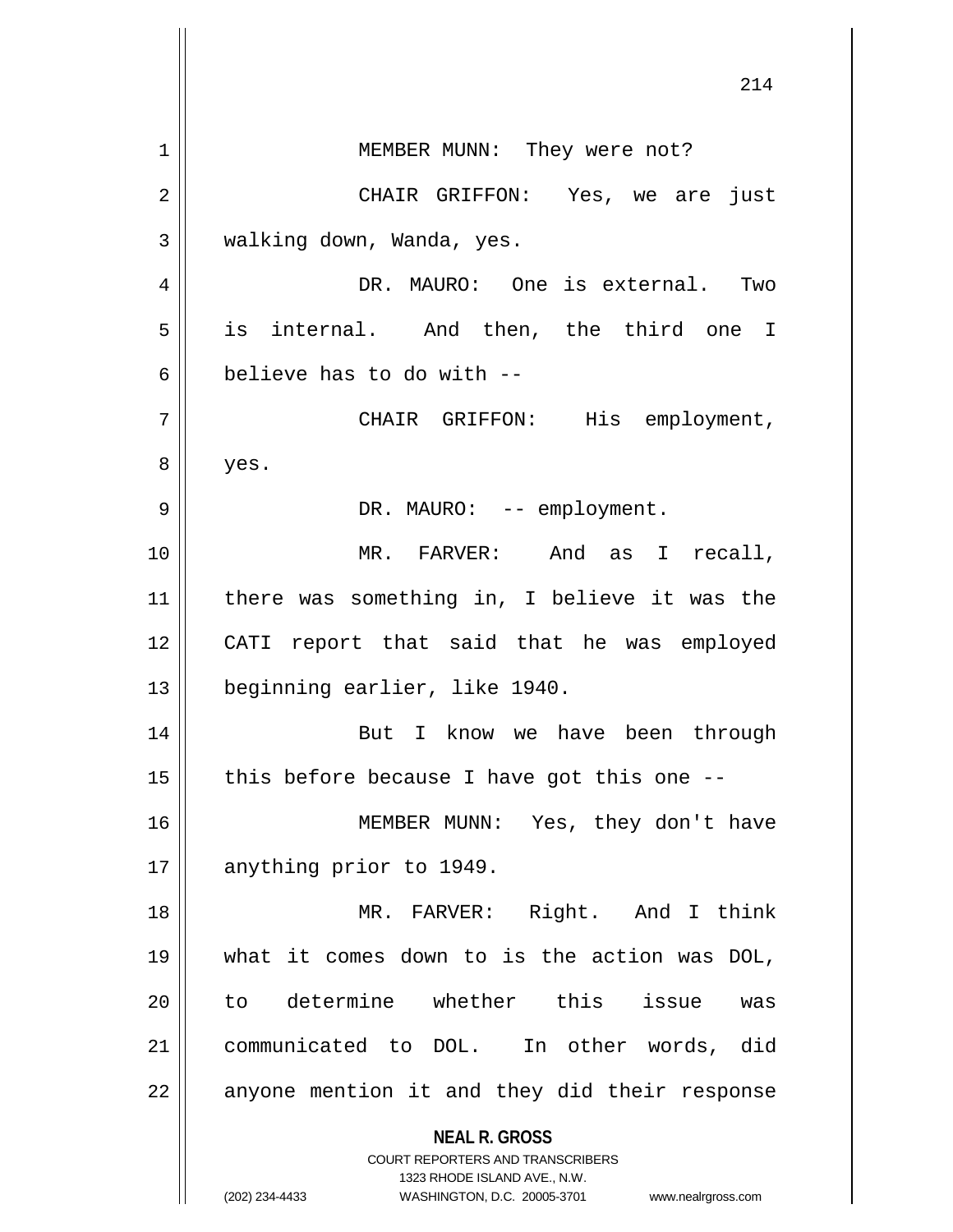**NEAL R. GROSS** COURT REPORTERS AND TRANSCRIBERS 1323 RHODE ISLAND AVE., N.W. (202) 234-4433 WASHINGTON, D.C. 20005-3701 www.nealrgross.com 215  $1 \parallel$  here. So, I don't know that there is any more 2 we can do on this. 3 || CHAIR GRIFFON: Right. Plus the 4  $\parallel$  fact that the case is an 83.14, anyway, right?  $5 \parallel$  So, yes. 6 MR. FARVER: So, I would close  $7 \parallel$  that one. 8 CHAIR GRIFFON: Yes, I think it is 9 | closed, right. 10 MR. HINNEFELD: That means there 11 was an SEC added that included this case. 12 || CHAIR GRIFFON: Sorry, yes. 13 || MR. HINNEFELD: Yes. Okay. 14 MEMBER MUNN: And the last 15 || statement there pretty much says we can't go 16  $\parallel$  any further than that, right? 17 CHAIR GRIFFON: Yes. Yes, we are 18 up to 191.1, I guess. 19 || MEMBER MUNN: Right. 20 DR. MAURO: Mark, this is John. 21 || T am going to break. I think we 22 || have cleared all the AWE sites. The rest are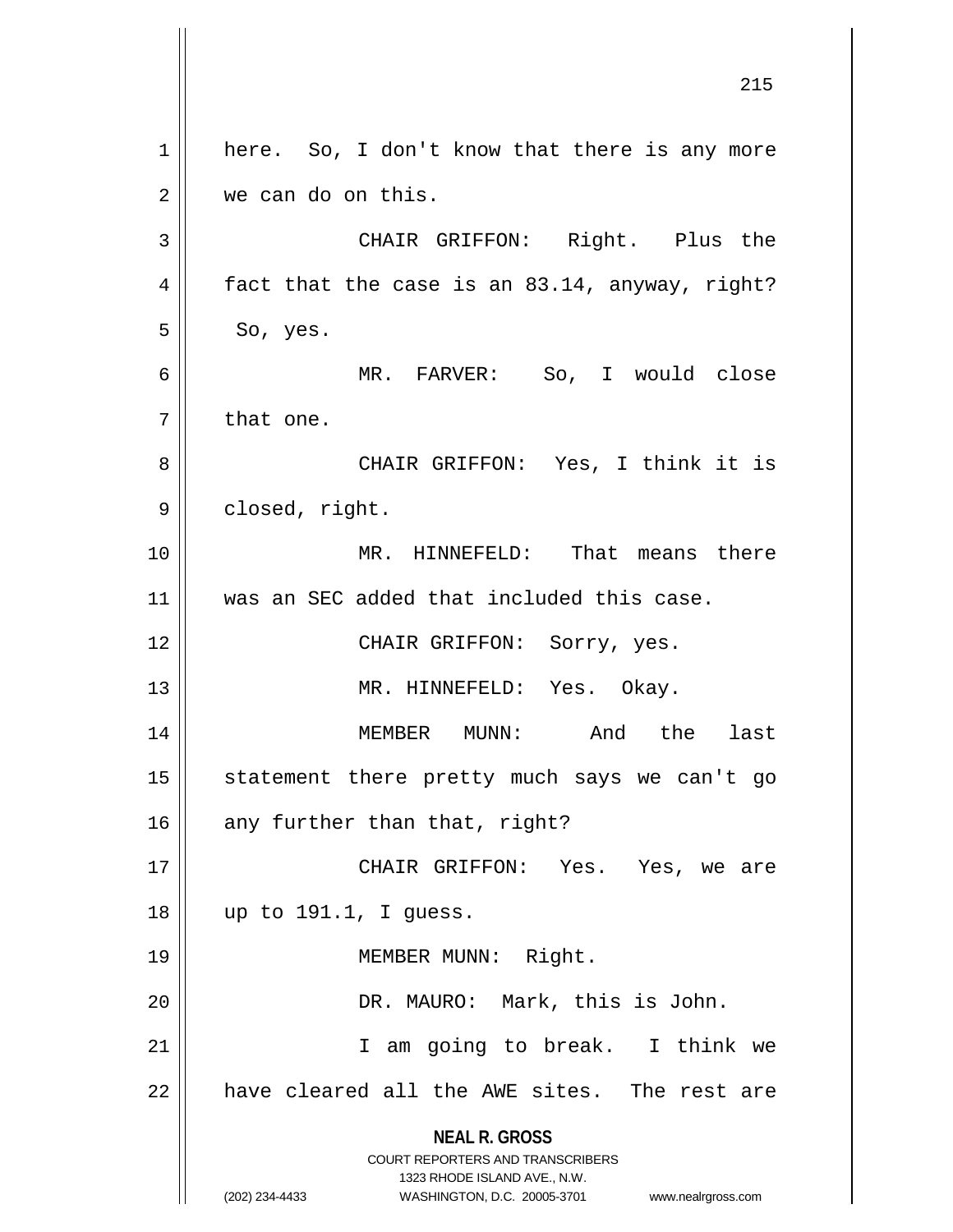**NEAL R. GROSS** COURT REPORTERS AND TRANSCRIBERS 1323 RHODE ISLAND AVE., N.W. (202) 234-4433 WASHINGTON, D.C. 20005-3701 www.nealrgross.com 1 || DOE. And I am going to, unless you would like  $2 \parallel$  me to stay on, I am going to break. 3 CHAIR GRIFFON: Okay. Thanks, 4 John. 5 DR. MAURO: Okay. Bye-bye, 6 | everybody. 7 || CHAIR GRIFFON: Alright. 8 MR. FARVER: I would like to keep  $9 \parallel$  this one open until I can go check this. This 10 || is where my computer went on me, and I 11 couldn't go in and look at the files. 12 CHAIR GRIFFON: Is that true for  $13$  | the rest of the matrix or no? 14 MR. FARVER: Some of these we can  $15$  | close just by reading the responses. 16 CHAIR GRIFFON: Okay. So, 191,  $17 \parallel$  you think or --18 MR. FARVER: 191.1. 19 CHAIR GRIFFON: Oh, just that 20 particular one? Okay. Alright. So, next  $21$  | time. Okay.  $22 \parallel$  191.2.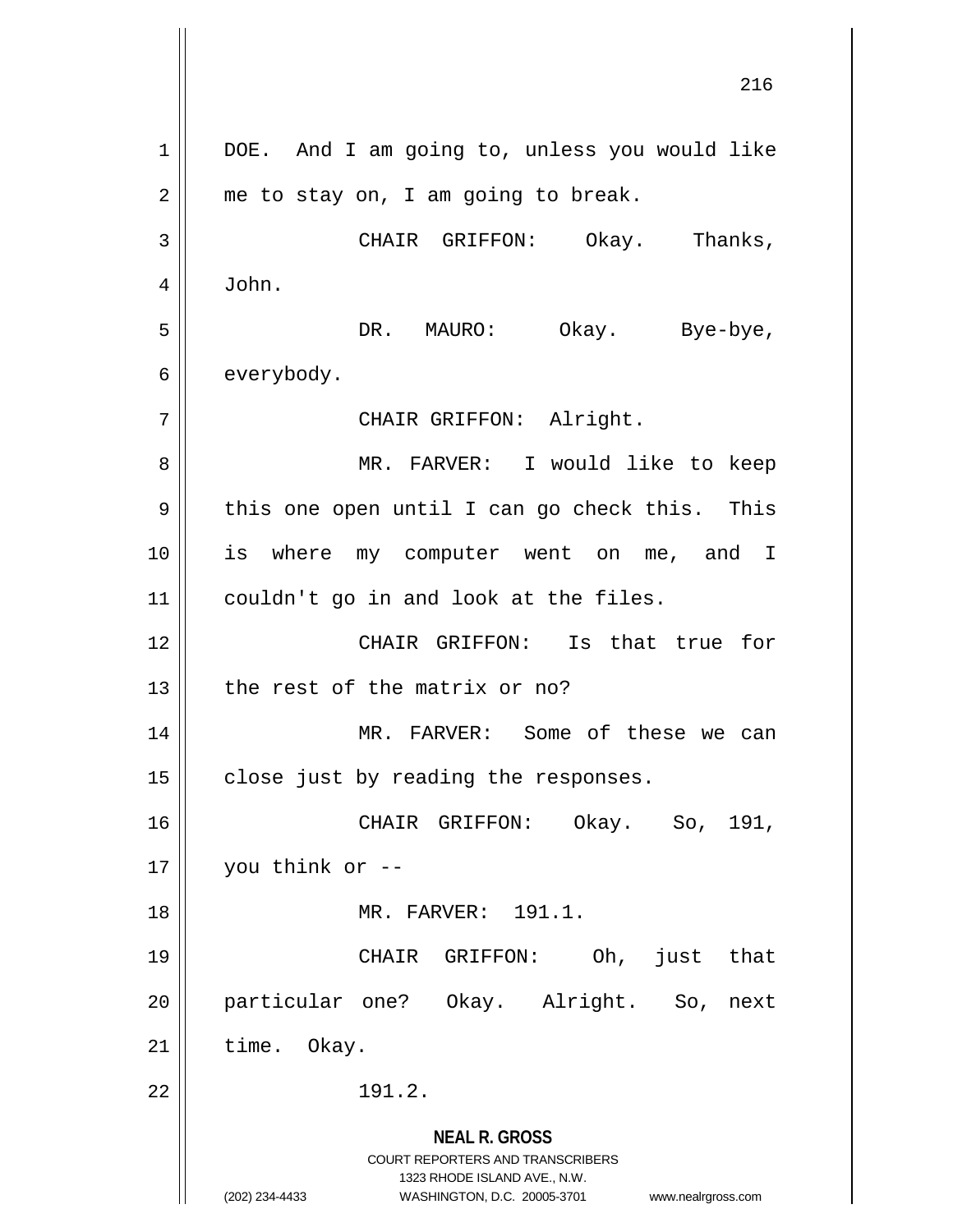**NEAL R. GROSS** COURT REPORTERS AND TRANSCRIBERS 1323 RHODE ISLAND AVE., N.W. (202) 234-4433 WASHINGTON, D.C. 20005-3701 www.nealrgross.com 1 MR. FARVER: Electron dose 2 || assigned to incorrect cancer location. So,  $3 \parallel$  this one is agreed upon. They corrected it. 4 | Did not result in a change in compensability. 5 || MR. CALHOUN: That is a comp case, 6 it looks like. 7 | CHAIR GRIFFON: It was 8 || compensated? 9 || MR. CALHOUN: Yes. 10 || CHAIR GRIFFON: So, it is a QA  $11$  | error, but --12 || MR. FARVER: It is a OA error. 13 CHAIR GRIFFON: But it is closed? 14 || MR. FARVER: Closed. 15 || CHAIR GRIFFON: Yes. 16 MR. CALHOUN: And Clarksville, 17 || Medina are now SECs, anyway, I believe. 18 MR. FARVER: Yes. 19 CHAIR GRIFFON: Oh, is that what  $20$  | this one is? Okay. 21 MR. FARVER: The next one has to 22 || do with converting neutron doses to organ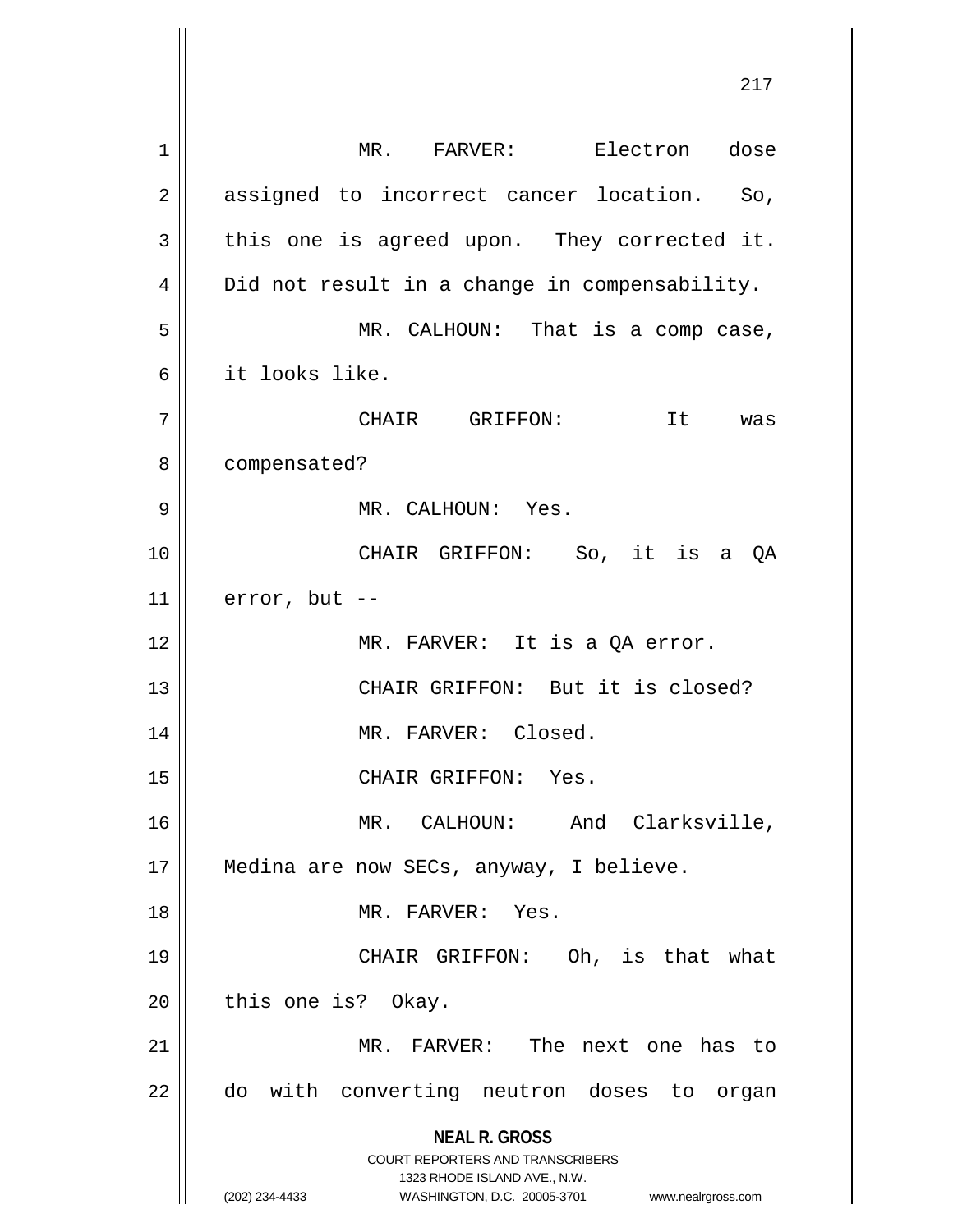**NEAL R. GROSS** COURT REPORTERS AND TRANSCRIBERS 1323 RHODE ISLAND AVE., N.W. (202) 234-4433 WASHINGTON, D.C. 20005-3701 www.nealrgross.com 218 1 || doses. And you can see in their response --2 | CHAIR GRIFFON: The same thing,  $3 \parallel$  right? 4 || MR. FARVER: -- the same thing, 5 closed. 6 CHAIR GRIFFON: Okay. So, it is  $7 \parallel$  QA? Okay. 8 Alright. What is our next one,  $9 \parallel$  192, Observation 1? Oh, this is a skin dose, 10 measuring skin dose question? 11 || MR. FARVER: Skin dose at Fernald, 12 I believe. 13 CHAIR GRIFFON: Okay. Was this 14 || referred? NIOSH is suggesting referring. 15 || MR. FARVER: They are suggesting 16 refer it. 17 CHAIR GRIFFON: It seems like it  $18$  || should be -- I don't know. 19 MEMBER MUNN: Looks not specific  $20$  || to me. 21 CHAIR GRIFFON: Yes, yes. You 22 | don't want it, Wanda?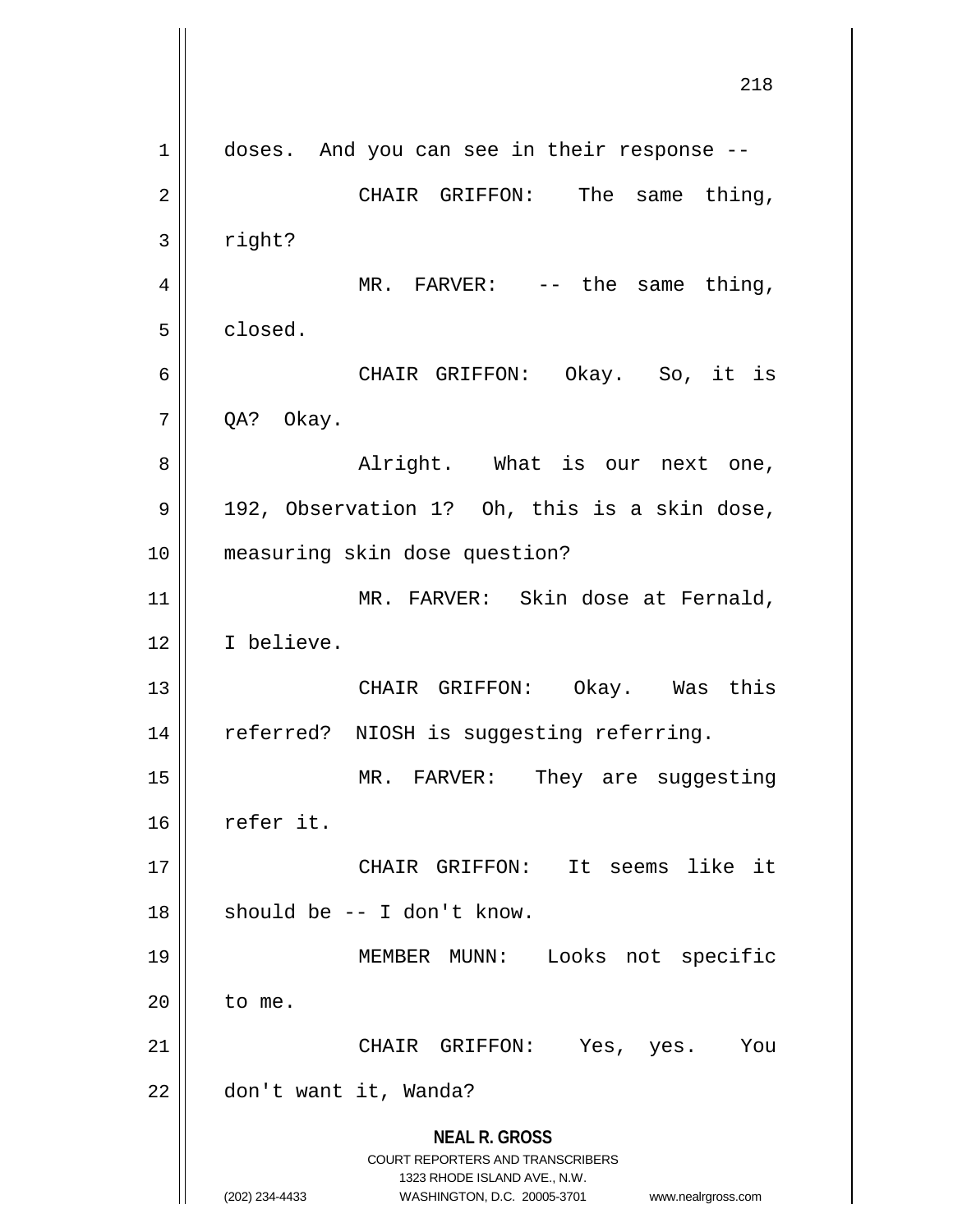**NEAL R. GROSS** COURT REPORTERS AND TRANSCRIBERS 1323 RHODE ISLAND AVE., N.W. (202) 234-4433 WASHINGTON, D.C. 20005-3701 www.nealrgross.com 219 1 | MEMBER MUNN: You're right. 2 | (Laughter.) 3 || CHAIR GRIFFON: Alright, Bradley,  $4 \parallel$  that is yours. 5 MEMBER MUNN: It really does look  $6 \parallel$  clearly to me. 7 CHAIR GRIFFON: Yes, I think it 8 || makes sense that it should be brought to the 9 Fernald Work Group. The thing is I don't  $10$  | think it is going to be -- it is not going to 11 be a top-burner for Fernald. 12 MR. CALHOUN: This was also a comp  $13$   $\vert$  case. 14 CHAIR GRIFFON: This was comp,  $15 \parallel$  too. 16 MEMBER CLAWSON: Which one is it? 17 || MR. FARVER: 192, at the bottom of 18 page 15. 19 CHAIR GRIFFON: Is this the  $20$  | question that has  $-$ 21 MR. FARVER: It was the  $22$  | question  $-$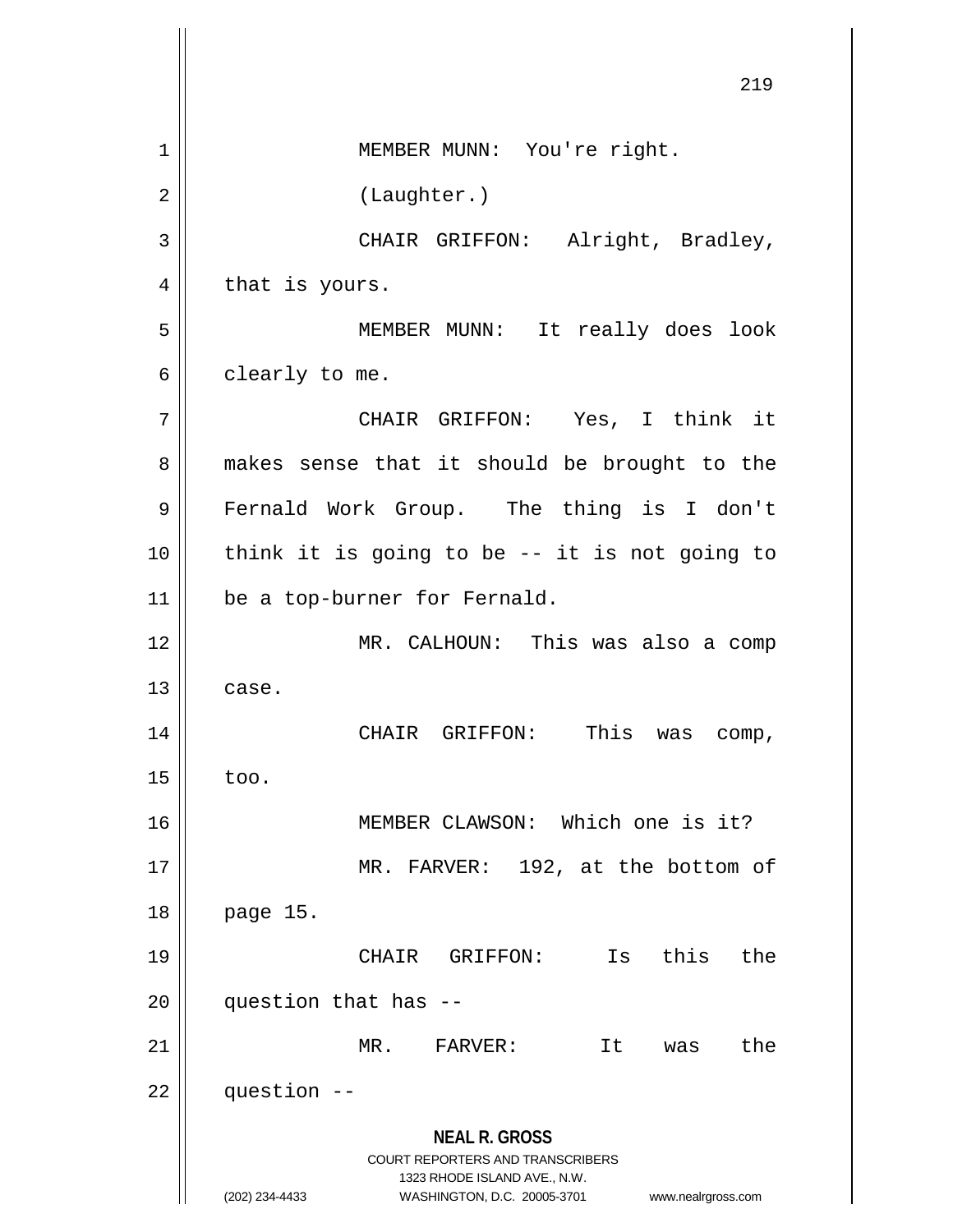**NEAL R. GROSS** COURT REPORTERS AND TRANSCRIBERS 1323 RHODE ISLAND AVE., N.W. (202) 234-4433 WASHINGTON, D.C. 20005-3701 www.nealrgross.com 220 1 CHAIR GRIFFON: -- that has arisen  $2 \parallel$  before, that it is skin doses where --3 MR. HINNEFELD: Skin doses where 4 || you may have had contamination on the skin. 5 CHAIR GRIFFON: Hot spot, yes,  $6 \mid$  yes. 7 MR. STIVER: Localized exposure, a 8 || hot particle. 9 MR. HINNEFELD: Well, you don't 10 || really have hot particles in a uranium plant, 11 | but you can get contamination. 12 MR. STIVER: Yes, when you have 13 || localized, yes. 14 MR. FARVER: I believe it is about 15 using the film dosimeter data to assess the 16 skin dose. And I don't know the exact 17 location, but -- 18 MR. HINNEFELD: Okay. I think the 19 critical question has always been, in a 20 || situation like a plant at Fernald where there 21 is a chance for skin contamination to occur  $22$  || without a particular warning bell sounding,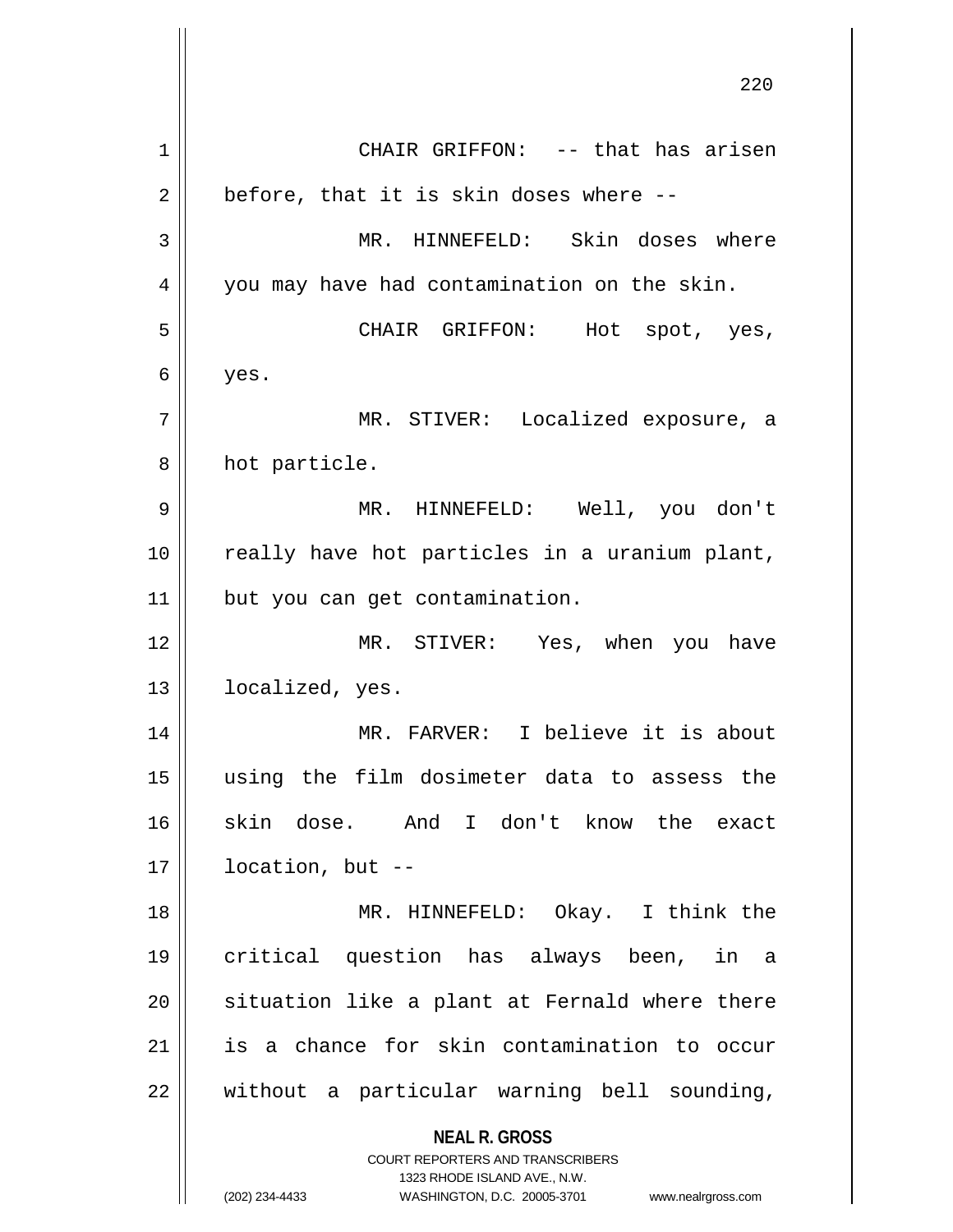**NEAL R. GROSS** COURT REPORTERS AND TRANSCRIBERS 1323 RHODE ISLAND AVE., N.W. (202) 234-4433 WASHINGTON, D.C. 20005-3701 www.nealrgross.com  $1$  for instance, are you, in fact, capturing what  $2 \parallel$  the dose might be to exposed surfaces? It  $3 \parallel$  comes up at the Oak Ridge plants as well, 4 gaseous diffusion plants. So, that has come 5 || up in that context. We have had some 6 discussions about this before, but I don't  $7$  || think we have got a resolution. 8 || MEMBER CLAWSON: Okay. This ought 9 || to be referred to my group, though, because I 10 think we are looking at this a little bit 11 | right now. 12 MR. STIVER: I don't think we have 13 looked at the issue of film dosimeters and 14 skin dose contamination at Fernald as a 15 particular sub-issue. It might be something 16 we want to look at. 17 || MEMBER CLAWSON: Maybe we need to 18 look at that. 19 MR. STIVER: Yes. You can 20 | certainly bring it over. 21 || MR. KATZ: Well, it is not an SEC 22 issue.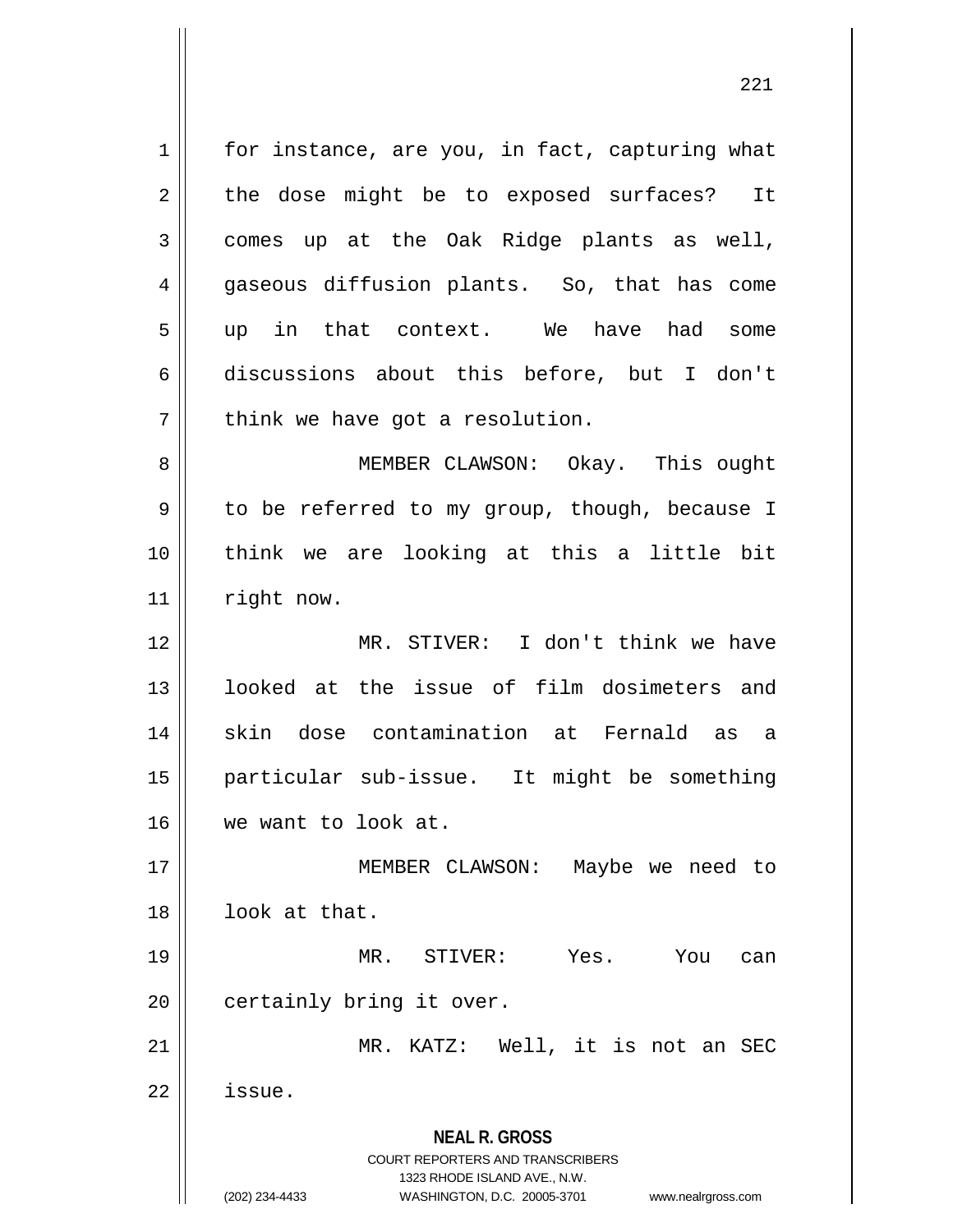|    | 222                                                                                                 |
|----|-----------------------------------------------------------------------------------------------------|
| 1  | CHAIR GRIFFON: Yes, I don't think                                                                   |
| 2  | it is an SEC issue.                                                                                 |
| 3  | MR. STIVER: But you can still put                                                                   |
| 4  | it in a TBD.                                                                                        |
| 5  | MR. FARVER: I want to go back and                                                                   |
| 6  | look and find out exactly what the --                                                               |
| 7  | MR. STIVER: Right, let's check.                                                                     |
| 8  | MR. HINNEFELD: We need to make                                                                      |
| 9  | sure that Mark, and I guess me -- I am our                                                          |
| 10 | other Fernald person -- because I will forget                                                       |
| 11 | it, make sure he is aware of this item, may in                                                      |
| 12 | fact come up at the Fernald Work Group.                                                             |
| 13 | MR. CALHOUN: What is the exact                                                                      |
| 14 | issue? I'm sorry, I am trying to<br>look                                                            |
| 15 | through --                                                                                          |
| 16 | MR. KATZ: He has a problem with                                                                     |
| 17 | Fernald, but on the issue of dealing with skin                                                      |
| 18 | doses, he is the one who --                                                                         |
| 19 | MR. HINNEFELD: He has dealt with                                                                    |
| 20 | this, I believe, at Bethlehem Steel<br>and                                                          |
| 21 | perhaps at --                                                                                       |
| 22 | MR. KATZ: A number of places he                                                                     |
|    | <b>NEAL R. GROSS</b>                                                                                |
|    | <b>COURT REPORTERS AND TRANSCRIBERS</b>                                                             |
|    | 1323 RHODE ISLAND AVE., N.W.<br>(202) 234-4433<br>WASHINGTON, D.C. 20005-3701<br>www.nealrgross.com |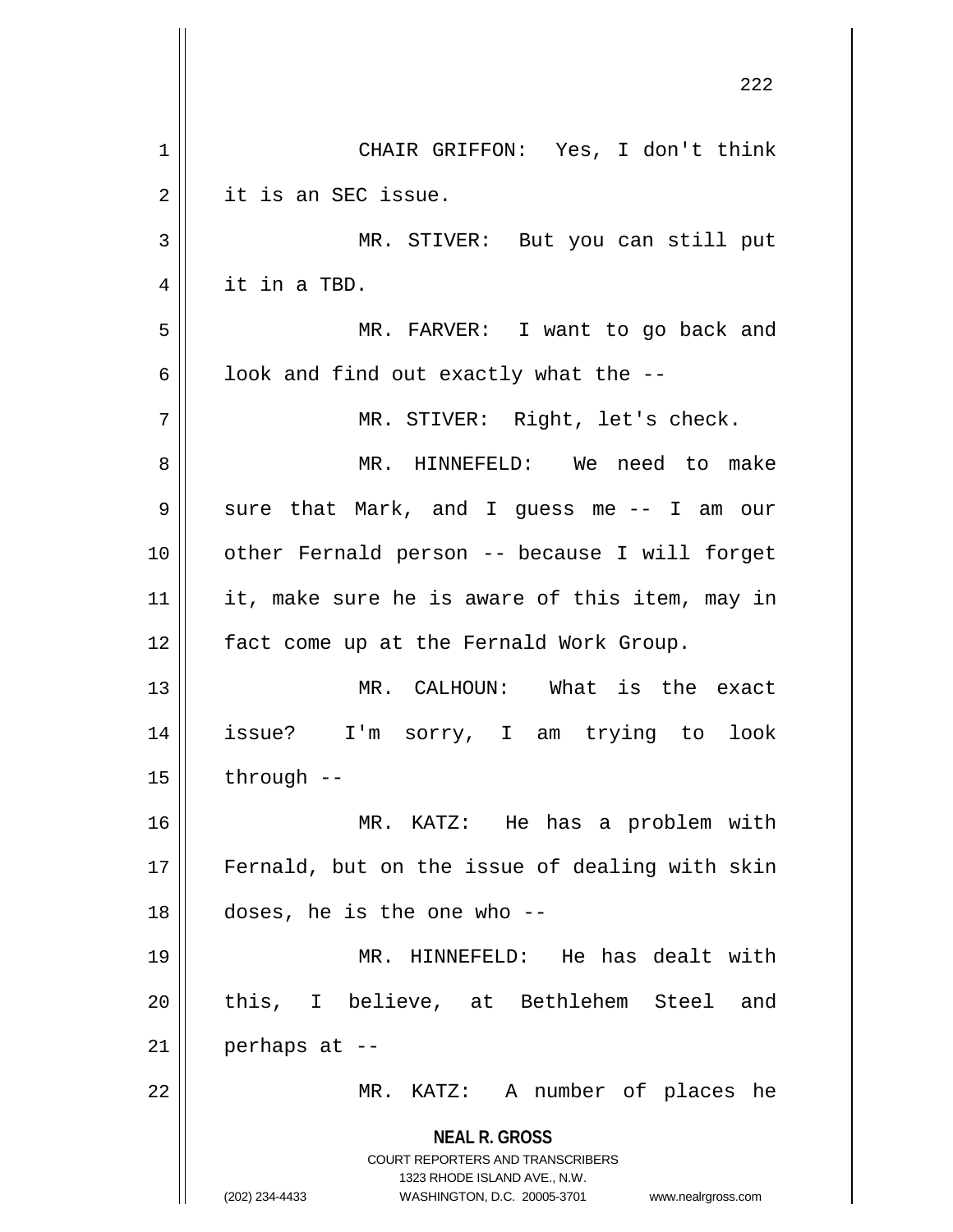1 has dealt with this. It's always his standard  $2 \parallel$  assertion that this is really -- dealing with  $3 \parallel$  this on a case-by-case basis. MR. HINNEFELD: Yes, there is not  $5 \parallel$  a standard approach to it. MEMBER CLAWSON: But wouldn't Fernald be a little bit different case? I 8 guess I am looking at it a little bit different because in like Bethlehem Steel, or something like that, where they have particulates, we really wouldn't have that at Fernald. They are trying to use film badge data for skin contamination. MR. HINNEFELD: Well, no, they are using film badge data as the dose to the skin. 16 The contention from SC&A is that, at a plant like Fernald and Bethlehem Steel, where you 18 || are using uranium, essentially bare uranium without containment, you are going to have uranium contamination around. It could be on people's skin, their exposed skin, in the || workplace. It could be their hands. It may

> **NEAL R. GROSS** COURT REPORTERS AND TRANSCRIBERS 1323 RHODE ISLAND AVE., N.W. (202) 234-4433 WASHINGTON, D.C. 20005-3701 www.nealrgross.com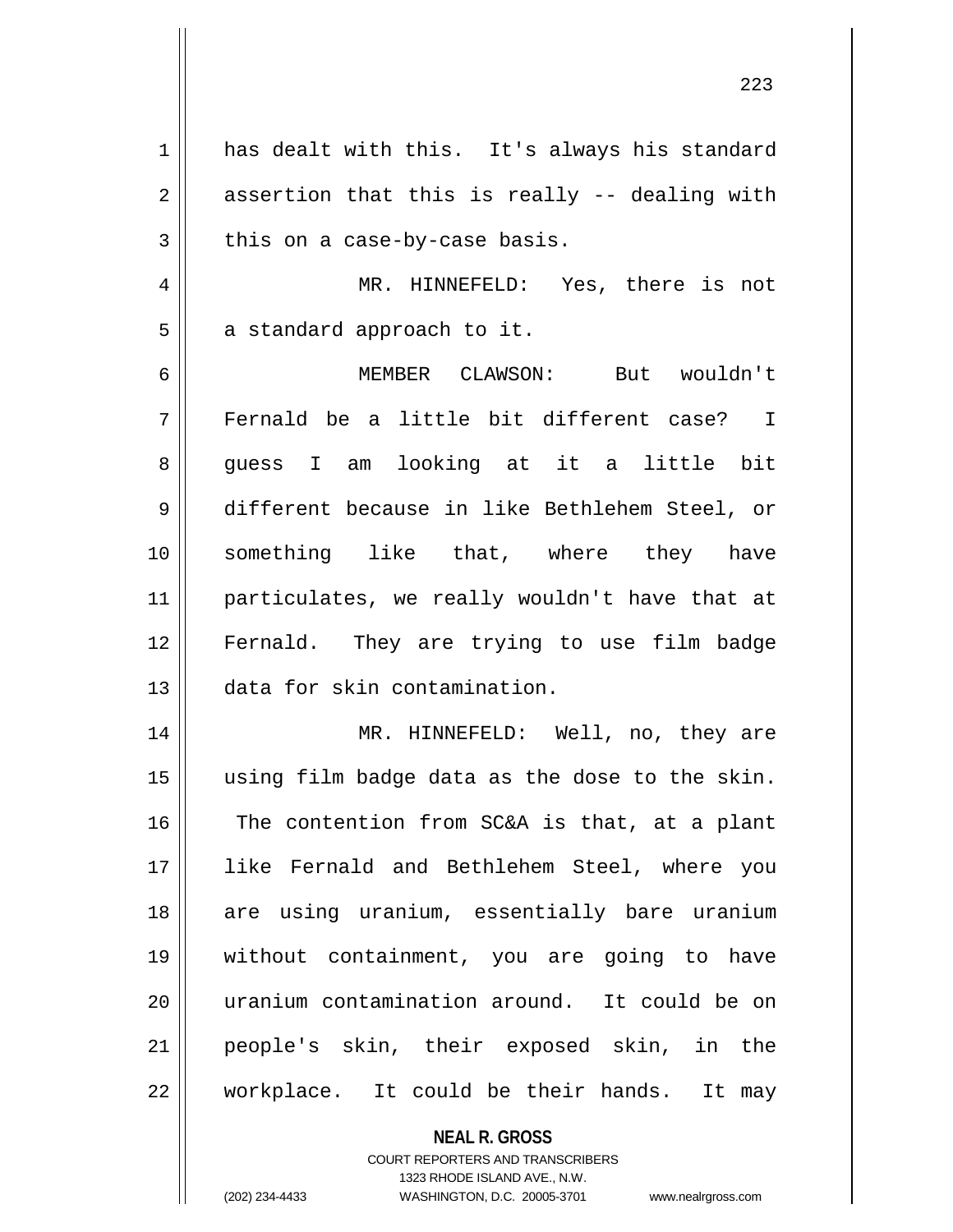1 be their forearms. And based on that, that is 2 | usually what's exposed.

 $3 \parallel$  and so, in a situation like that 4 where contamination of the skin would not 5 || necessarily be unexpected and would not rise  $6 \parallel$  to the level of notice that you would have a  $7 \parallel$  recording of it each time it occurred, are you 8 accounting for doses that may have occurred 9 | from that type of contamination appropriately 10 if you only use film badge reading, which 11 theoretically would read the skin from being 12 || close to the uranium, but may not read the 13 dose that was because of some contaminated 14 uranium rust or something, uranium particles 15 that get on your neck or your forearm or 16 | something.

17 || So, that is it, and it is the same 18 here. It is the same in some of the gaseous 19 diffusion plants. It is the same at Bethlehem 20 Steel and maybe some other places as well.  $21$  So, that is the question.

22 MR. SIEBERT: This is Scott.

**NEAL R. GROSS** COURT REPORTERS AND TRANSCRIBERS 1323 RHODE ISLAND AVE., N.W. (202) 234-4433 WASHINGTON, D.C. 20005-3701 www.nealrgross.com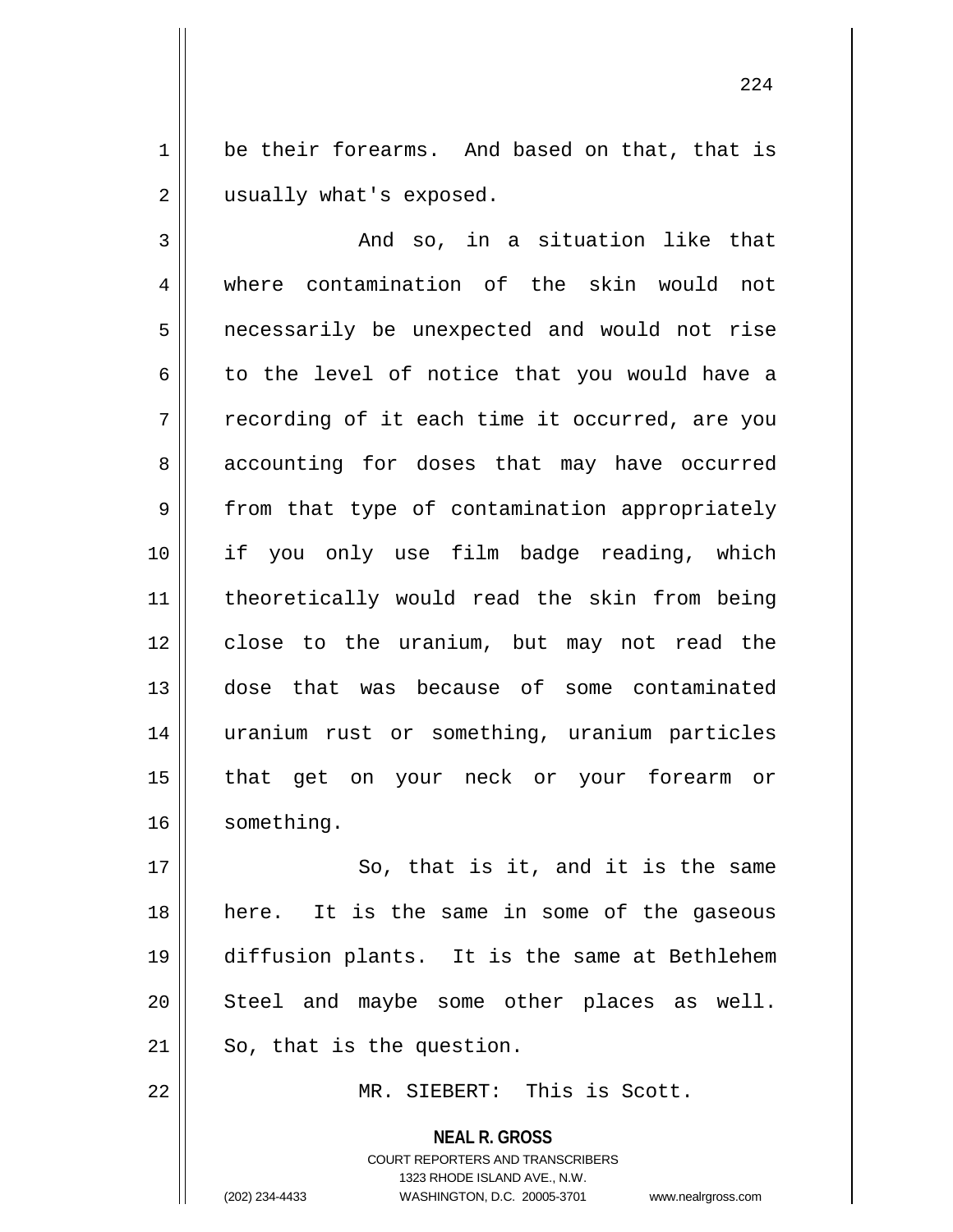**NEAL R. GROSS** COURT REPORTERS AND TRANSCRIBERS 1323 RHODE ISLAND AVE., N.W. (202) 234-4433 WASHINGTON, D.C. 20005-3701 www.nealrgross.com 1 || I just want to point out that the 2 Work Group should already know about this  $3$  since the rest of the observation cases are 4 | concerned and taken directly from SC&A's 5 || review of the Fernald Site Profile. So, it  $6 \parallel$  should already be covered in the Site Profile. 7 CHAIR GRIFFON: Yes. 8 MR. STIVER: Yes. So, maybe it is 9 || not something that is unique to Fernald. It 10 || is really a global issue. 11 || CHAIR GRIFFON: Alright, 194.4. 12 MR. FARVER: It looks like another 13 || one we suggest going over to the Fernald Work 14 Group. 15 CHAIR GRIFFON: Yes, yes. 16 MR. FARVER: About thorium doses. 17 "Failed to calculate internal doses 18 associated with potential exposure to 19 | thorium." 20 CHAIR GRIFFON: Yes, I think that  $21$  | is something  $-$ 22 || MR. STIVER: Thorium is something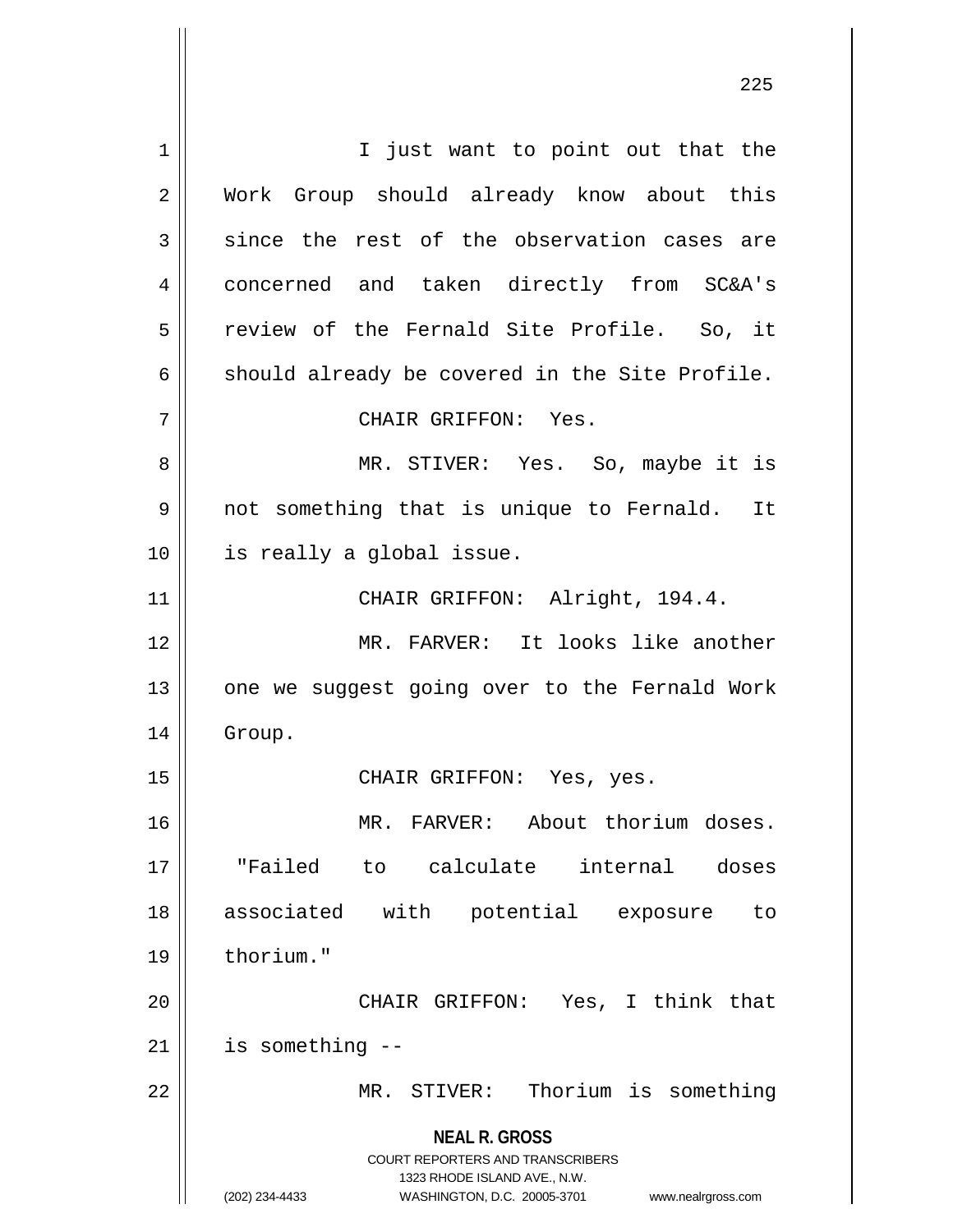|    | 226                                                                 |
|----|---------------------------------------------------------------------|
| 1  | that has been discussed --                                          |
| 2  | CHAIR GRIFFON: Yes. Yes. So,                                        |
| 3  | that makes sense.                                                   |
| 4  | MR. STIVER: -- in a lot of                                          |
| 5  | detail.                                                             |
| 6  | CHAIR GRIFFON: I mean, I know                                       |
| 7  | that is on the list of actions, anyway, right?                      |
| 8  | MR. STIVER: Yes.                                                    |
| 9  | CHAIR GRIFFON: Yes.                                                 |
| 10 | MR. STIVER: It is ongoing.                                          |
| 11 | MR. KATZ: Are you closing these                                     |
| 12 | with a reference to Fernald? Is that what you                       |
| 13 | are doing?                                                          |
| 14 | CHAIR GRIFFON: Well, is that --                                     |
| 15 | MR. CALHOUN: Well, in this case,                                    |
| 16 | it looks like we didn't include it because it                       |
| 17 | is comped.                                                          |
| 18 | CHAIR GRIFFON: Oh, okay. So, the                                    |
| 19 | broad issue. So, in that case, definitely we                        |
| 20 | should close it, then, and refer it, yes. If                        |
| 21 | it is comped, I don't think we have to worry                        |
| 22 | about it.                                                           |
|    | <b>NEAL R. GROSS</b><br><b>COURT REPORTERS AND TRANSCRIBERS</b>     |
|    | 1323 RHODE ISLAND AVE., N.W.                                        |
|    | (202) 234-4433<br>WASHINGTON, D.C. 20005-3701<br>www.nealrgross.com |

 $\mathsf{I}$ 

 $\mathsf{I}$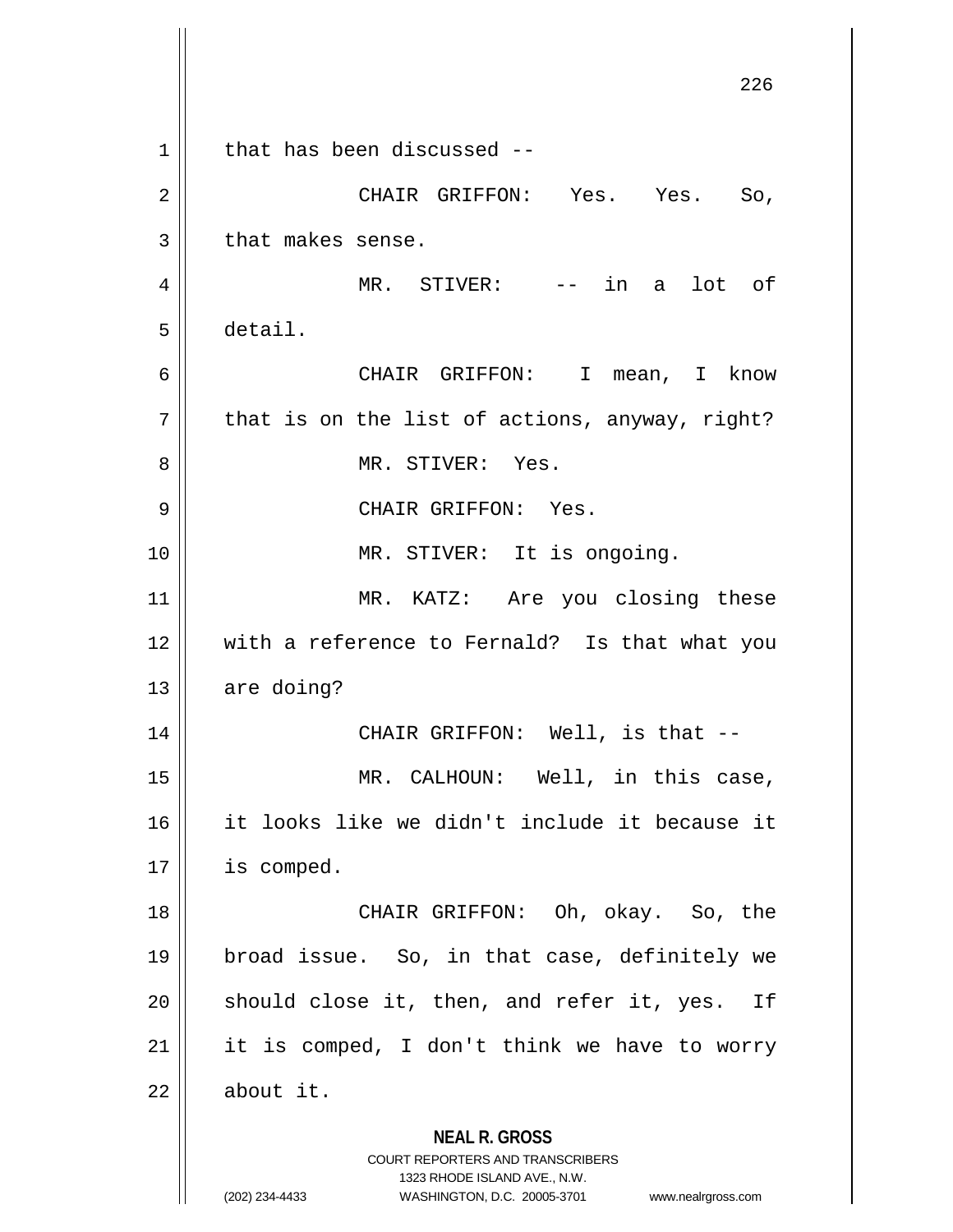**NEAL R. GROSS** COURT REPORTERS AND TRANSCRIBERS 1323 RHODE ISLAND AVE., N.W. (202) 234-4433 WASHINGTON, D.C. 20005-3701 www.nealrgross.com 1 MR. CALHOUN: Yes. It was 2 || assigned uranium, neptunium, plutonium, and  $3 \parallel$  technetium internal dose; comp the case. 4 CHAIR GRIFFON: Okay. 5 MEMBER CLAWSON: But the Fernald  $6 \parallel$  Work Group is still looking at that, though. 7 MR. HINNEFELD: They're looking at 8 | thorium exposure. 9 MEMBER CLAWSON: Yes. 10 CHAIR GRIFFON: Yes. I mean, the 11 || broad issue is still being referred. 12 || MEMBER CLAWSON: Right. 13 || CHAIR GRIFFON: Right. 14 || MEMBER CLAWSON: Yes. 15 CHAIR GRIFFON: But this is  $16$  | compensated, so there is no further  $-$ 17 || MEMBER CLAWSON: Right, with this 18 case. 19 || CHAIR GRIFFON: Right. 20 MEMBER CLAWSON: Yes. 21 || CHAIR GRIFFON: 195.1. 22 MR. FARVER: Okay. This has to do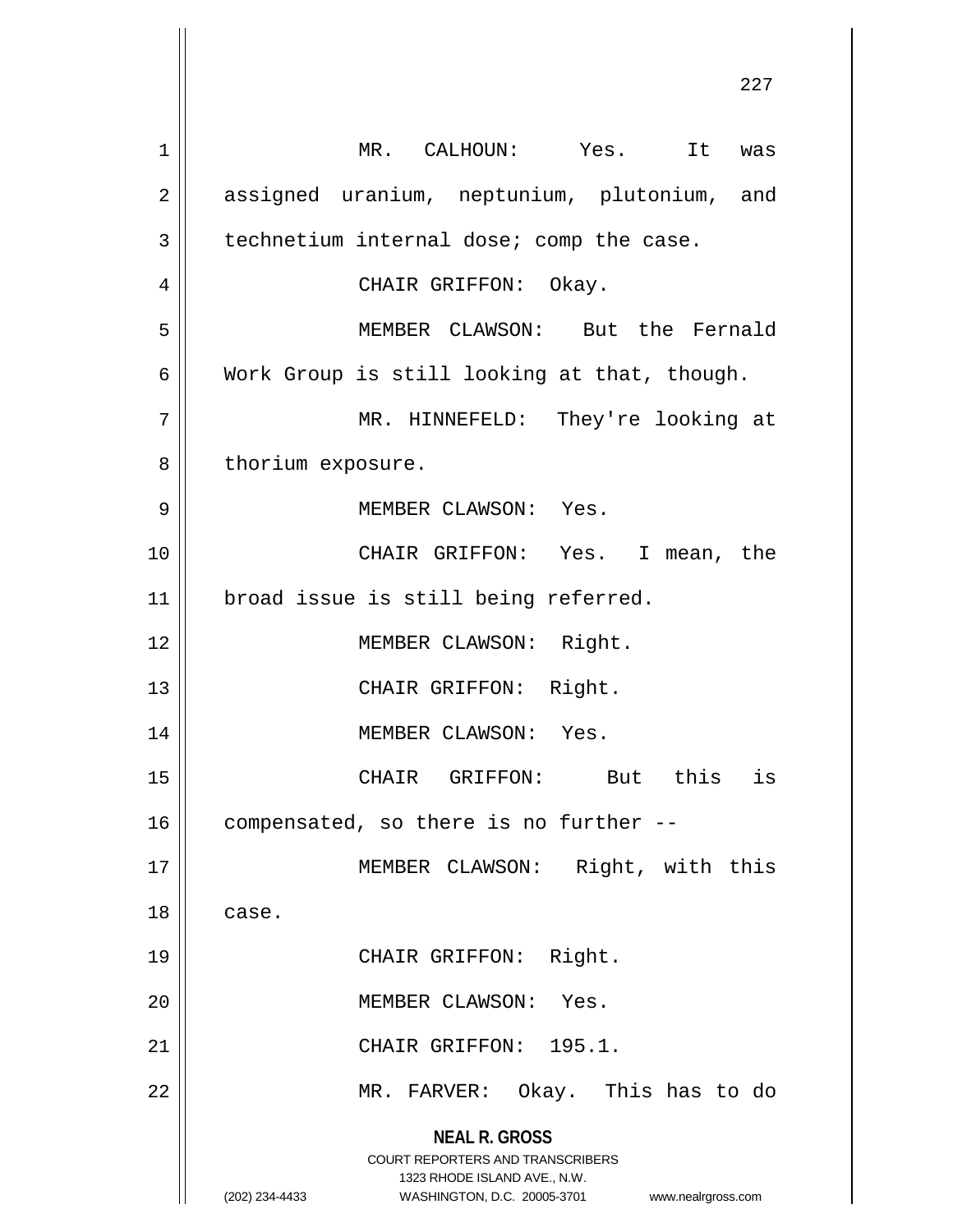**NEAL R. GROSS** COURT REPORTERS AND TRANSCRIBERS 1323 RHODE ISLAND AVE., N.W. (202) 234-4433 WASHINGTON, D.C. 20005-3701 www.nealrgross.com 1 || with using the rotational geometry for certain 2 cancers on the external doses. And this has 3 been brought up before. And this is a 4 | compensated case. 5 MEMBER CLAWSON: But is this a 6 bigger picture? 7 MR. FARVER: It is a recurring 8 || problem, yes. 9 CHAIR GRIFFON: Right. 10 MR. FARVER: And the way the -- 11 gosh, where is this worded? This is in  $12 \parallel$  IG-001. 13 || MR. STIVER: Yes, this is related  $14$  | to the PA or anything other than  $-$ 15 MR. FARVER: Yes. It is worded  $16$  | that, I believe you are supposed to justify 17 either using or not using -- would we use 18 rotational geometry or would we use isotropic 19 geometry in the external doses? When you 20 || consider the dose correction factor, what 21 | geometry do you use? 22 There is a blurb in there that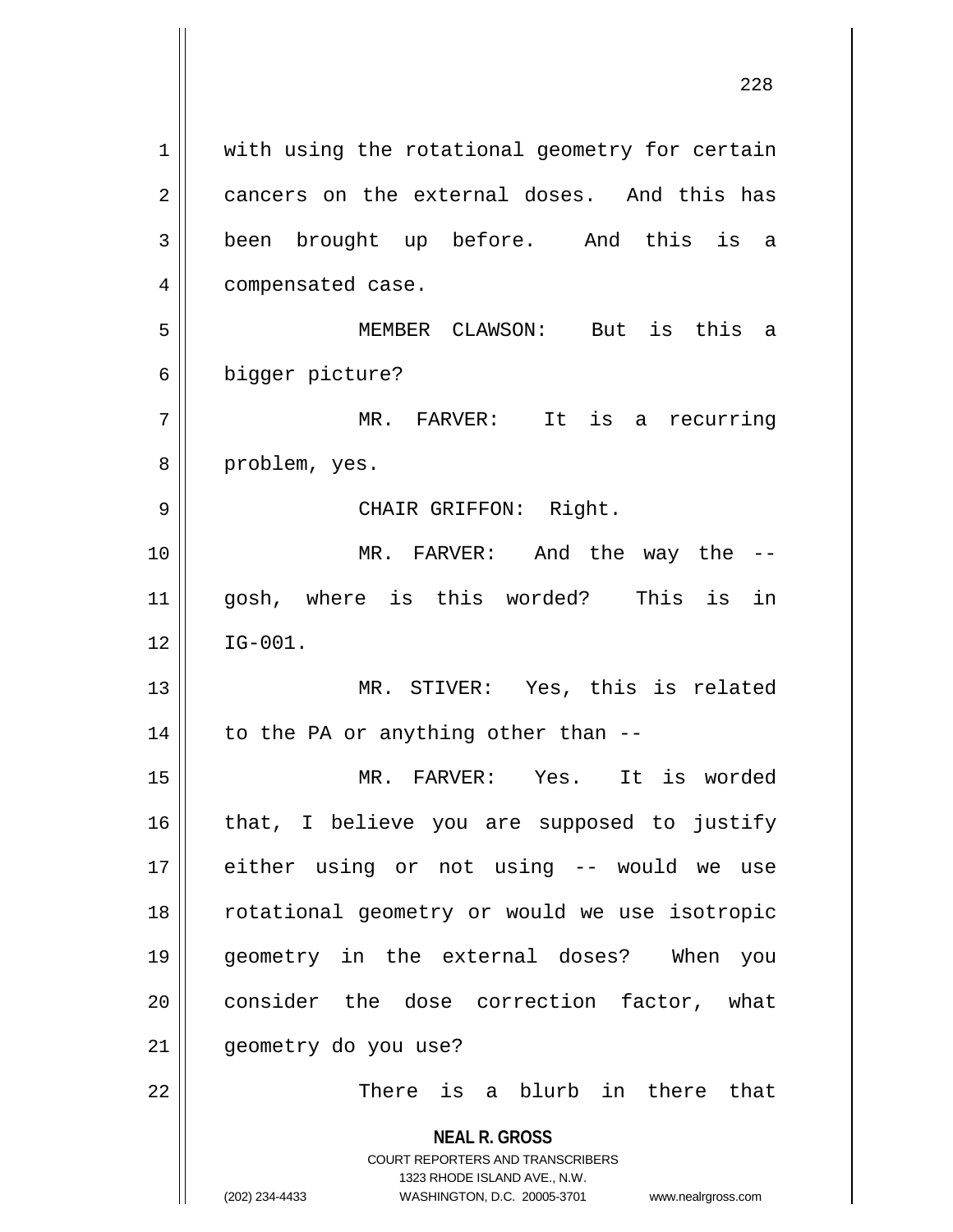**NEAL R. GROSS** COURT REPORTERS AND TRANSCRIBERS 1323 RHODE ISLAND AVE., N.W. (202) 234-4433 WASHINGTON, D.C. 20005-3701 www.nealrgross.com 1 || says one may be more representative and more 2 | claimant-favorable. 3 MEMBER CLAWSON: So, this is a 4 || bigger picture than from what is on this for  $5 \parallel$  this  $-$ 6 MR. FARVER: For this case, yes. 7 || MEMBER CLAWSON: -- for this case? 8 MR. FARVER: This comes up time  $9 \parallel$  and time again. 10 MEMBER CLAWSON: So would this be 11 considered a QA problem or? 12 MR. FARVER: Well, I don't know if 13 it is a QA problem. I think part of it is I 14 haven't seen it done where they have used the 15 || rotation. And we do see it quite a bit where  $16$  they do not use the rotational; they use the 17 || AP geometry or the isotropic. 18 MR. SIEBERT: They assume 100 19 percent AP? 20 MR. FARVER: I do not have this in 21 || front of me right now. So, I do not know, but 22 I believe so.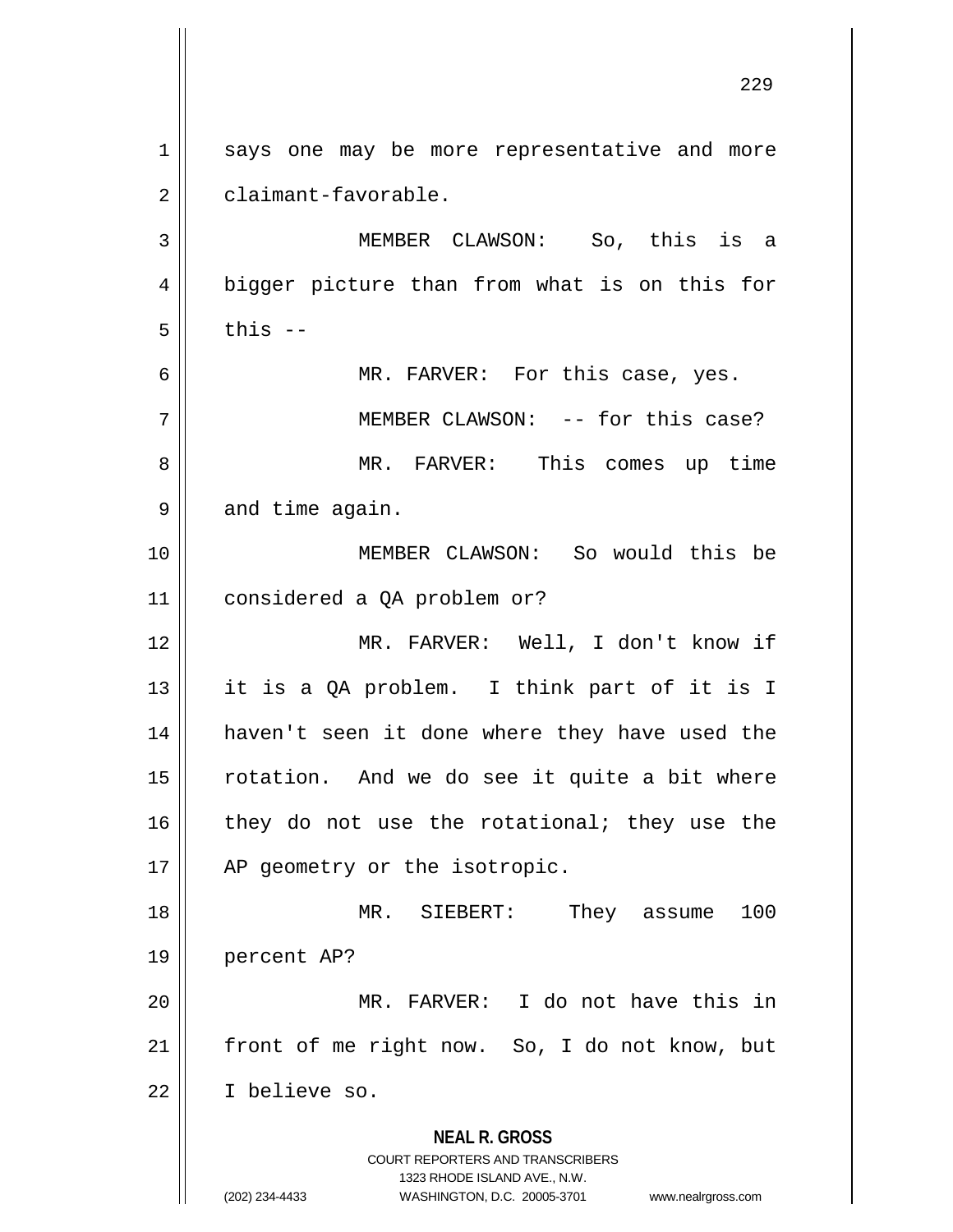**NEAL R. GROSS** COURT REPORTERS AND TRANSCRIBERS 1323 RHODE ISLAND AVE., N.W. (202) 234-4433 WASHINGTON, D.C. 20005-3701 www.nealrgross.com 1 MR. HINNEFELD: Doesn't this go  $2 \parallel$  back to the original issue with the geometry? 3 || MR. STIVER: Yes, that is what I  $4 \parallel$  was thinking; it gets back to the IG --5 MR. HINNEFELD: IG-1 has a set of 6 different geometry dose conversion factors.  $7 \parallel$  And there has been criticism, particularly of  $8 \parallel$  the PA --9 MR. STIVER: Yes, PA. 10 MR. HINNEFELD: -- as being 11 || incorrectly valid. But there is PA and there 12 || is AP rotational isotropic. 13 MR. STIVER: Yes. 14 MR. HINNEFELD: And in going  $15$  || through this, in almost all cases, AP yields a 16 | higher dose conversion factor for most organs. 17 || MR. FARVER: For most. 18 MR. HINNEFELD: But not for 19 leukemia. Isn't that what we are talking 20 || about? Maybe something else. 21 MR. FARVER: There's a few. 22 MR. HINNEFELD: There are two or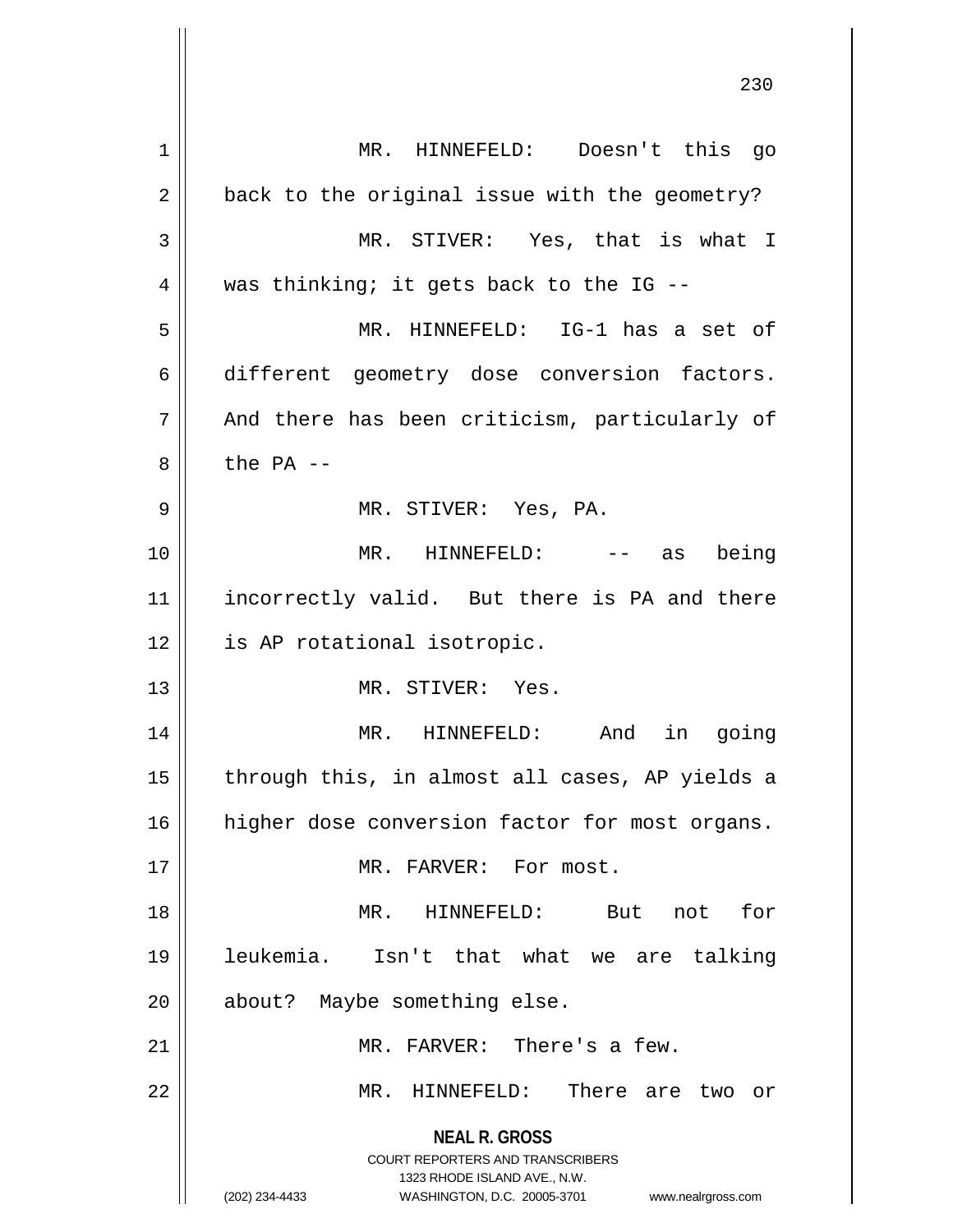$1 \parallel$  three.

| $\overline{2}$ | MR. FARVER: I think lungs is one.                                                                                                                                      |
|----------------|------------------------------------------------------------------------------------------------------------------------------------------------------------------------|
| 3              | MR. HINNEFELD: Yes, yes. So, the                                                                                                                                       |
| 4              | remedy to get out from under this rather                                                                                                                               |
| 5              | cumbersome DCF regimen, and the fact that you                                                                                                                          |
| 6              | really cannot make very many good judgments                                                                                                                            |
| 7              | about what someone's geometry was in the                                                                                                                               |
| 8              | workplace -- you just don't know enough about                                                                                                                          |
| 9              | their orientation -- why don't we just use AP                                                                                                                          |
| 10             | because that is the highest one, except for                                                                                                                            |
| 11             | those cases when it is not the highest one?                                                                                                                            |
| 12             | MR. FARVER: Right.                                                                                                                                                     |
| 13             | MR. HINNEFELD: And now, it sounds                                                                                                                                      |
| 14             | to me like the directions or the instructions                                                                                                                          |
| 15             | are not terribly clear.                                                                                                                                                |
| 16             | MR. FARVER: If someone can pull                                                                                                                                        |
| 17             | it up, the IG-01 and look at that little                                                                                                                               |
| 18             | statement, I believe it says for those certain                                                                                                                         |
| 19             | cancers you are supposed to use the higher                                                                                                                             |
| 20             | one, like rotational, unless you justify using                                                                                                                         |
| 21             | and saying it is not appropriate.                                                                                                                                      |
| 22             | MR. HINNEFELD: Yes. And in this                                                                                                                                        |
|                | <b>NEAL R. GROSS</b><br><b>COURT REPORTERS AND TRANSCRIBERS</b><br>1323 RHODE ISLAND AVE., N.W.<br>(202) 234-4433<br>WASHINGTON, D.C. 20005-3701<br>www.nealrgross.com |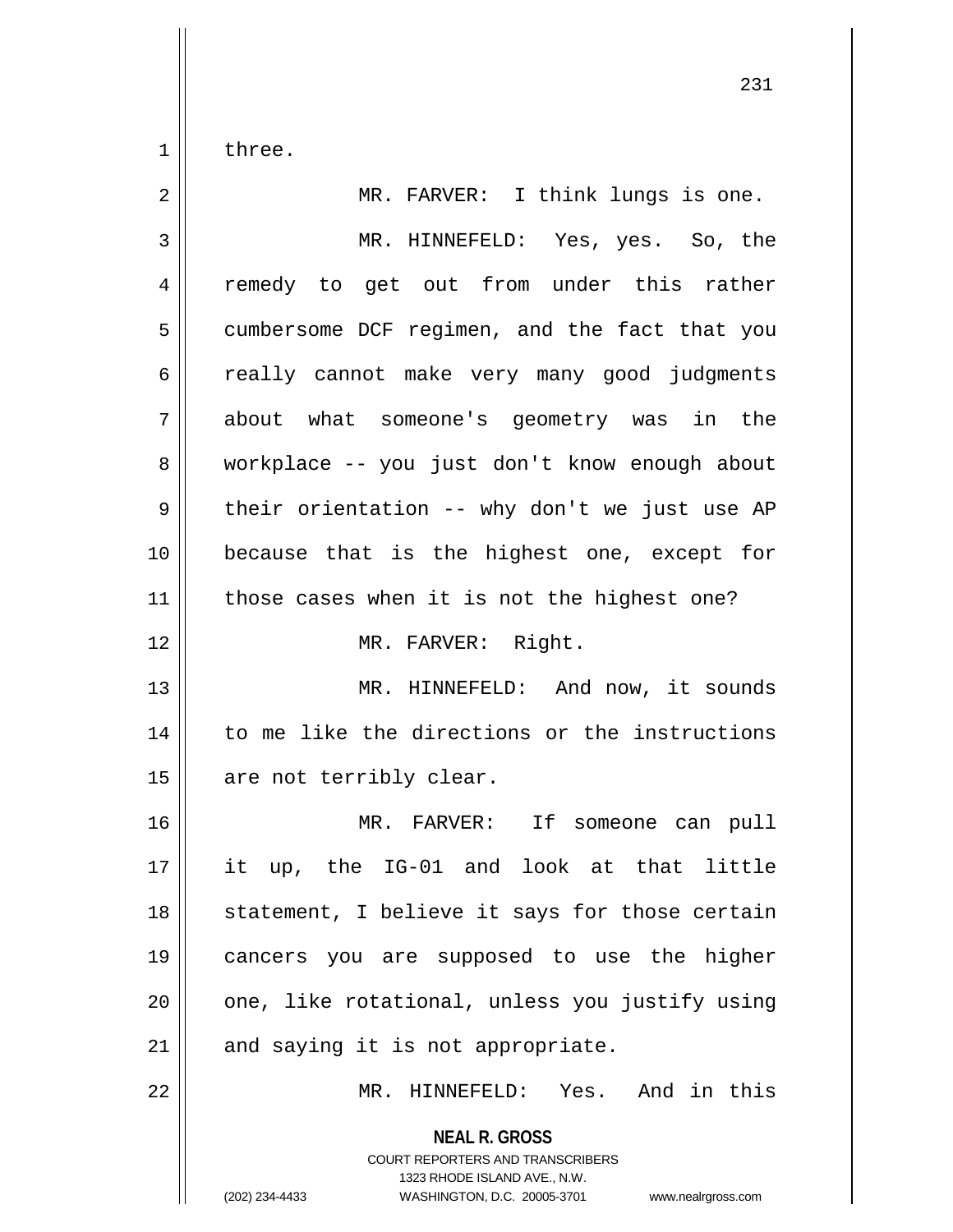**NEAL R. GROSS** COURT REPORTERS AND TRANSCRIBERS 1323 RHODE ISLAND AVE., N.W. (202) 234-4433 WASHINGTON, D.C. 20005-3701 www.nealrgross.com 1 || particular case, it would seem like there is 2 some confusion adopted by the dose 3 reconstructor by saying, "Well, if I choose  $4 \parallel$  the highest one, it is like they were judging  $5 \parallel$  that to be an overestimate," which it is  $6 \parallel$  really not, which is really the instructions,  $7 \parallel$  "This is what you are to do," is use the 8 | highest one. 9 And so, they said that "This is a 10 compensable case. I don't want to use an 11 | overestimate for a compensable case. And so, 12 I'll use this lower one, and it is still 13 compensable. And so, I use that." 14 It sounds to me like that is what 15 went on here. And that, I think, is not the 16 correct decision to make. The correct 17 decision to make was the IG-1 says use 18 whichever one gives you the highest dose, 19 || regardless of outcome. That is what it says, 20 I believe.  $21$   $\parallel$  So, I think there was a mistake in  $22$  || interpretation of that. So, it may have to do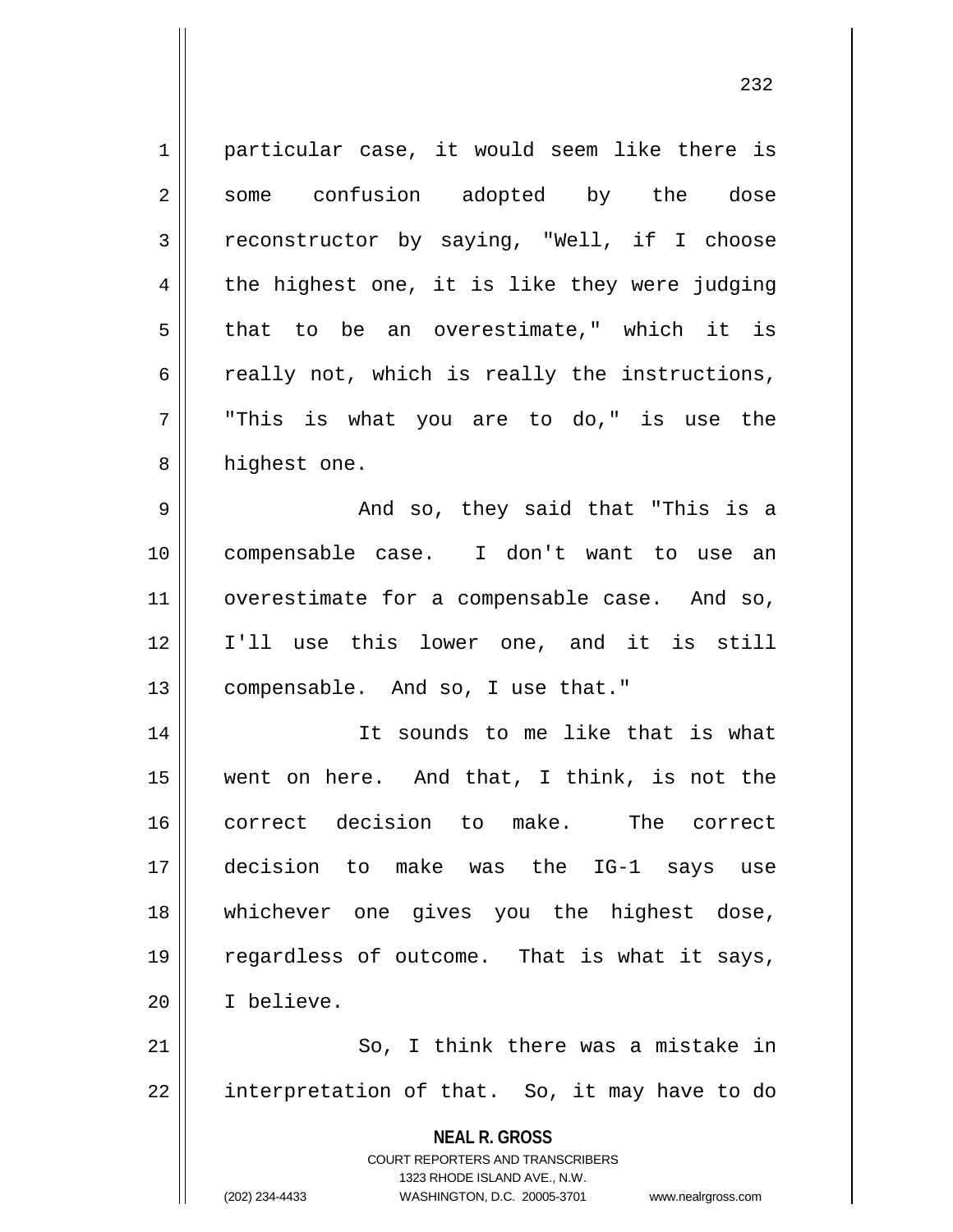**NEAL R. GROSS** COURT REPORTERS AND TRANSCRIBERS 1323 RHODE ISLAND AVE., N.W. (202) 234-4433 WASHINGTON, D.C. 20005-3701 www.nealrgross.com 1 with how clear the instructions are. 2 MR. FARVER: Right. And then,  $3 \parallel$  really, what I said here was we will accept it 4 for this case because it is compensated, 5 | because I can understand that. But I believe  $6 \parallel$  there is a statement saying that, if you do 7 || not use the higher ones, you are supposed to 8 | justify why you didn't. 9 || MR. HINNEFELD: Right. 10 MR. FARVER: And we do not say  $11$  | that, see that sentence anywhere. 12 MR. HINNEFELD: Yes. 13 MR. FARVER: We do see this come 14 up quite a bit where they don't use the 15 rotational, but we don't see any statement 16 saying why. 17 MEMBER CLAWSON: Right. The 18 || statement is what was missing. 19 CHAIR GRIFFON: Okay, but it is 20 || closed. I think it is closed. 21 MS. BEHLING: Excuse me. This is 22 | Kathy Behling.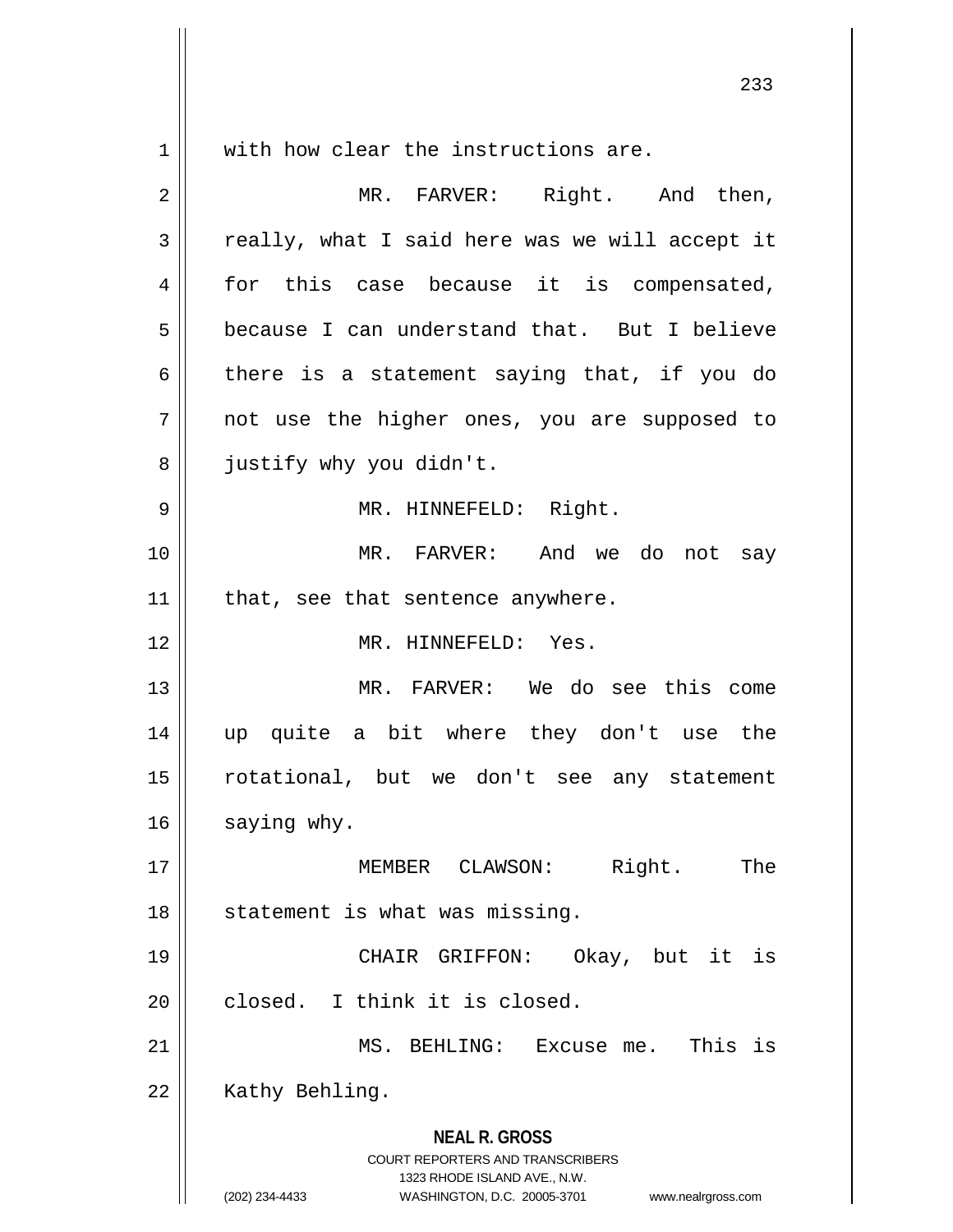| 1  | CHAIR GRIFFON: Yes?                                                                                                                                                    |
|----|------------------------------------------------------------------------------------------------------------------------------------------------------------------------|
| 2  | MS. BEHLING: There was a table                                                                                                                                         |
| 3  | added. I am not sure if it is already in Rev.                                                                                                                          |
| 4  | 2, but I know it is certainly in Rev. 3 of the                                                                                                                         |
| 5  | IG-001, the internal -- guide. And it is                                                                                                                               |
| 6  | Table 4.1(a), and that is exactly what you are                                                                                                                         |
| 7  | talking about right now, the correction                                                                                                                                |
| 8  | factors for rotational isotropic for bone and                                                                                                                          |
| 9  | lung.                                                                                                                                                                  |
| 10 | And since this was added, as Doug                                                                                                                                      |
| 11 | is saying, we see this occasionally or we have                                                                                                                         |
| 12 | seen it routinely. I don't believe that there                                                                                                                          |
| 13 | has ever been a PER associated with this                                                                                                                               |
| 14 | change. And I am wondering if that shouldn't                                                                                                                           |
| 15 | be the case, to go back and look at these                                                                                                                              |
| 16 | certain types of cancer and see if these                                                                                                                               |
| 17 | correction factors were applied.                                                                                                                                       |
| 18 | CHAIR GRIFFON: That is a good                                                                                                                                          |
| 19 | point. And it is probably only a few cancers,                                                                                                                          |
| 20 | right, like you said, that would use the                                                                                                                               |
| 21 | rotation or should use the rotation.                                                                                                                                   |
| 22 | We are thinking about it, Kathy.                                                                                                                                       |
|    | <b>NEAL R. GROSS</b><br><b>COURT REPORTERS AND TRANSCRIBERS</b><br>1323 RHODE ISLAND AVE., N.W.<br>WASHINGTON, D.C. 20005-3701<br>(202) 234-4433<br>www.nealrgross.com |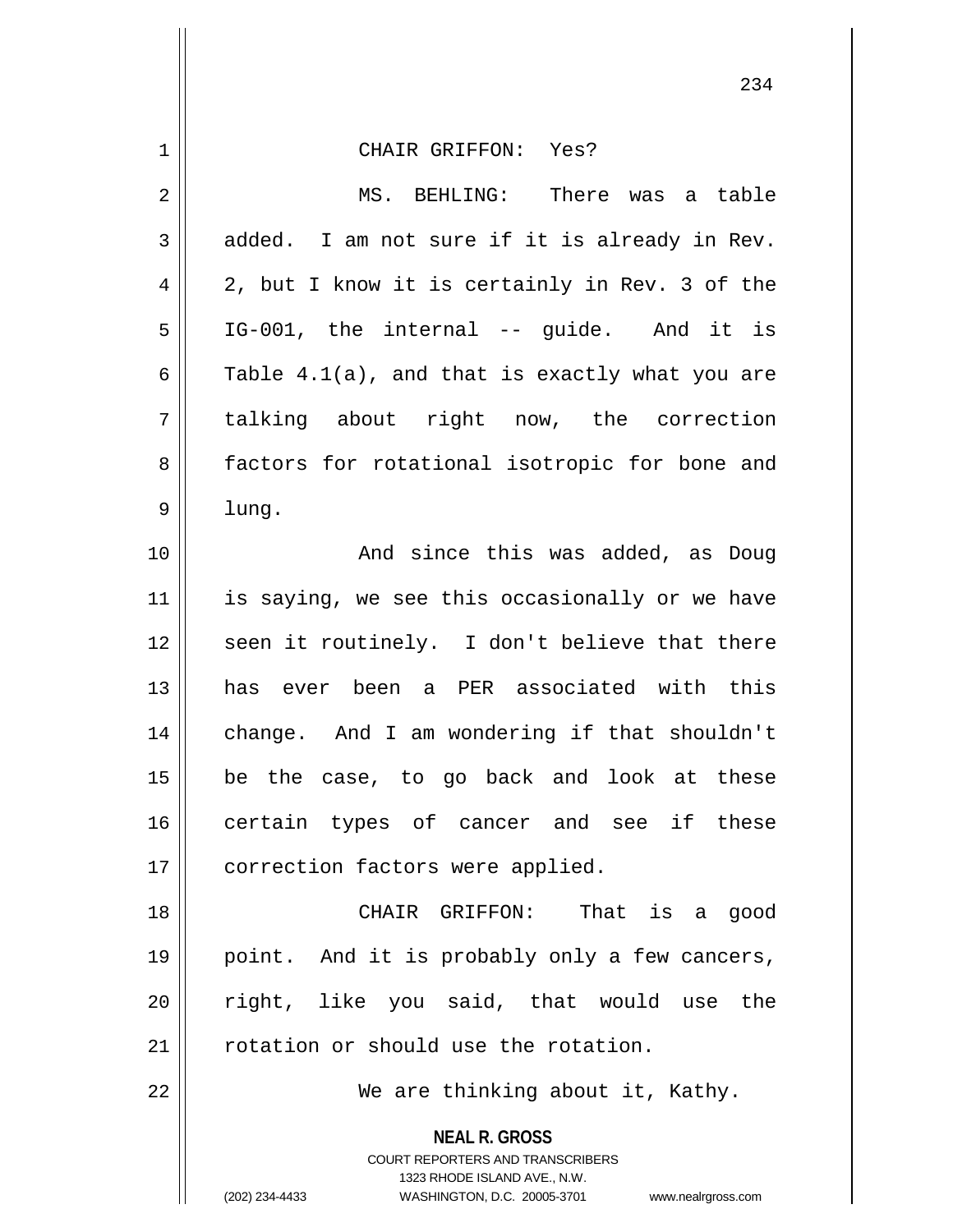| $\mathbf 1$ | MS. BEHLING: Okay.                                                                                                                                                     |
|-------------|------------------------------------------------------------------------------------------------------------------------------------------------------------------------|
| 2           | MR. HINNEFELD: I am making a                                                                                                                                           |
| 3           | note. I am making a note. I am not sure I am                                                                                                                           |
| 4           | smart enough to answer that today, but we are                                                                                                                          |
| 5           | making a note to go back and figure out where                                                                                                                          |
| 6           | $we$ --                                                                                                                                                                |
| 7           | MEMBER KOTELCHUCK: Where is that                                                                                                                                       |
| 8           | discussed? What is the reference for that                                                                                                                              |
| 9           | rotational versus AP?                                                                                                                                                  |
| 10          | MS. BEHLING: I am looking at --                                                                                                                                        |
| 11          | MR. KATZ: IG-001.                                                                                                                                                      |
| 12          | MS. BEHLING: I am looking at page                                                                                                                                      |
| 13          | 39 of Revision 3 of IG-001, and it was dated                                                                                                                           |
| 14          | November 21st, 2007. And I am not sure if it                                                                                                                           |
| 15          | was introduced in Rev. 2 or not. I will try                                                                                                                            |
| 16          | to go back and find that.                                                                                                                                              |
| 17          | MR. KATZ: You don't need to                                                                                                                                            |
| 18          | because DCAS is going to go back and look at                                                                                                                           |
| 19          | this anyway, Kathy.                                                                                                                                                    |
| 20          | MR. CALHOUN: Right. Yes, that                                                                                                                                          |
| 21          | should be picked up in the PER.                                                                                                                                        |
| 22          | MS. BEHLING: Okay. Thank you.                                                                                                                                          |
|             | <b>NEAL R. GROSS</b><br><b>COURT REPORTERS AND TRANSCRIBERS</b><br>1323 RHODE ISLAND AVE., N.W.<br>(202) 234-4433<br>WASHINGTON, D.C. 20005-3701<br>www.nealrgross.com |

 $\mathsf{I}$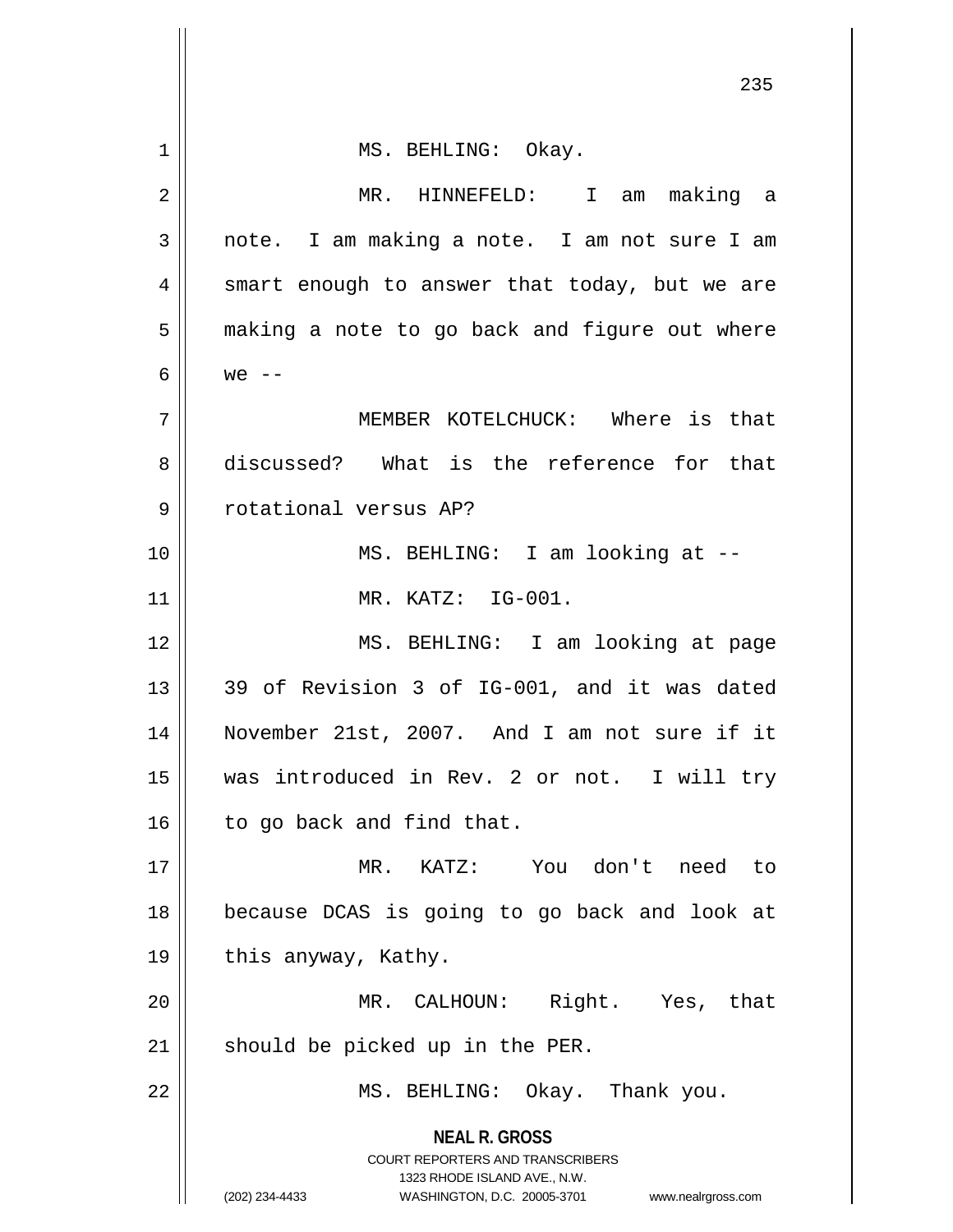**NEAL R. GROSS** COURT REPORTERS AND TRANSCRIBERS 1323 RHODE ISLAND AVE., N.W. (202) 234-4433 WASHINGTON, D.C. 20005-3701 www.nealrgross.com 1 || MR. KATZ: So, maybe we could just  $2 \parallel$  hear what came up looking at this at the next 3 meeting. 4 So, do you want to leave this 5 | open? Do you want it closed? 6 CHAIR GRIFFON: I think it is 7 closed for that case. 8 MR. KATZ: Yes. Okay. 9 CHAIR GRIFFON: So, then, NIOSH is 10 || looking at the general issue. 11 || MR. KATZ: Yes. 12 || CHAIR GRIFFON: Yes, yes. 13 || MR. KATZ: Okay. 14 || CHAIR GRIFFON: 195.2. 15 || MR. FARVER: The DR report said 16 || they are using the 95th percentile of the 17 || neutron-to-photon ratio, and what they 18 actually used for the geometric mean. And 19 NIOSH gives a good explanation of it. 20 Basically, all we can say is it  $21$  should have been caught in the peer reviews.  $22$  This is a QA issue. There is really nothing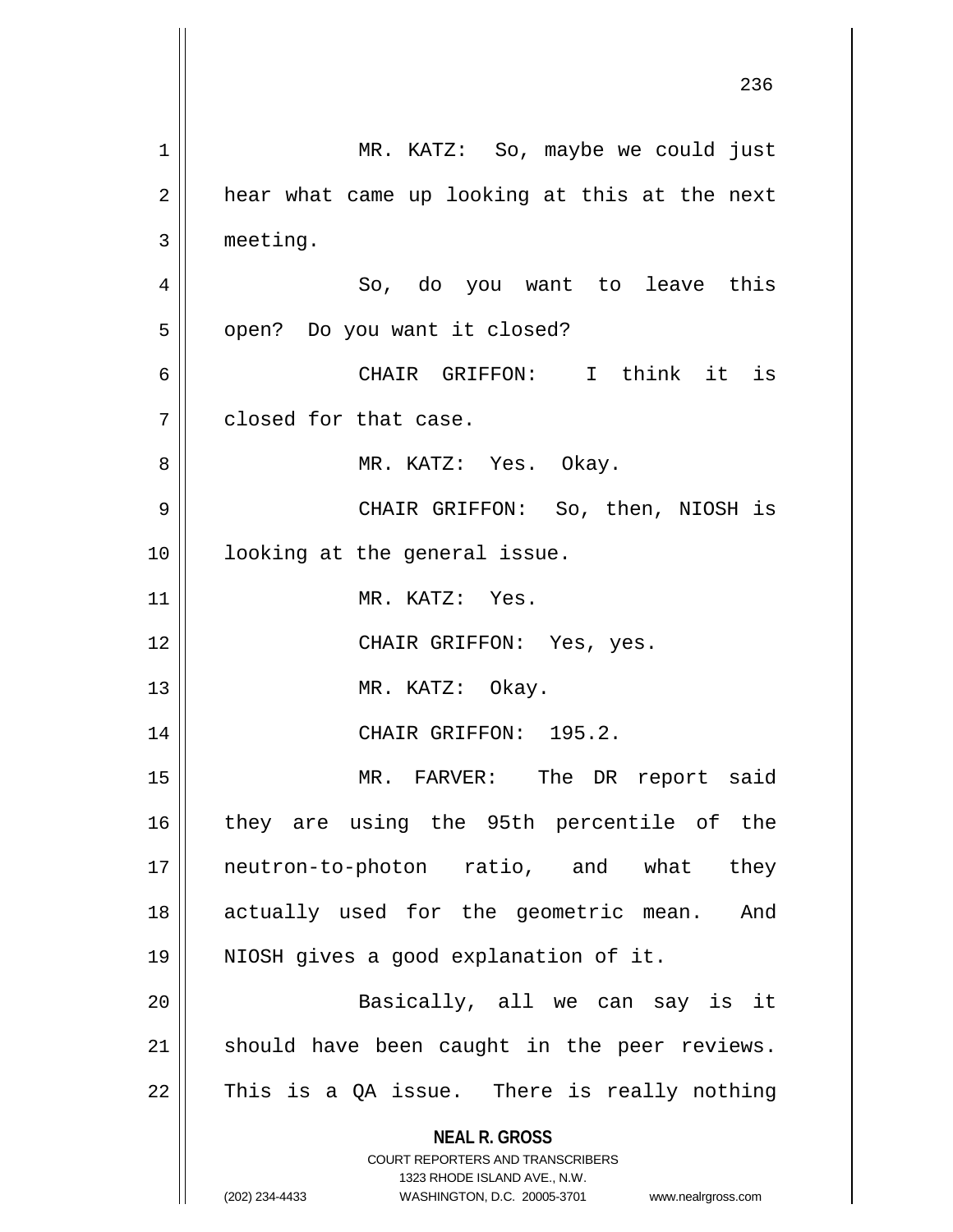|                | 237                                                                                                                                                                 |
|----------------|---------------------------------------------------------------------------------------------------------------------------------------------------------------------|
| $\mathbf 1$    | further we can do.                                                                                                                                                  |
| $\overline{2}$ | CHAIR GRIFFON: Okay. So, it is                                                                                                                                      |
| 3              | closed but a QA, yes.                                                                                                                                               |
| 4              | 195.4.                                                                                                                                                              |
| 5              | MR. FARVER: 195.3.                                                                                                                                                  |
| 6              | CHAIR GRIFFON: Oh, I'm sorry.                                                                                                                                       |
| 7              | MR. FARVER: Which I am going to                                                                                                                                     |
| 8              | defer until the next meeting because I want to                                                                                                                      |
| $\mathsf 9$    | look at those files that they mention.                                                                                                                              |
| 10             | CHAIR GRIFFON: I<br>knew that.                                                                                                                                      |
| 11             | That's why I said $-$                                                                                                                                               |
| 12             | (Laughter.)                                                                                                                                                         |
| 13             | Okay. 195.4.                                                                                                                                                        |
| 14             | MR. FARVER:<br>Internal dose from                                                                                                                                   |
| 15             | cesium was not included. Basically, it looks                                                                                                                        |
| 16             | like there was some whole-body counts that                                                                                                                          |
| 17             | were slightly greater than the fallout levels                                                                                                                       |
| 18             | listed in the TBD. And we thought they should                                                                                                                       |
| 19             | have been calculated as an occupational dose.                                                                                                                       |
| 20             | However, the case was compensated, and the                                                                                                                          |
| 21             | dose from that was not needed.                                                                                                                                      |
| 22             | MEMBER KOTELCHUCK: We are on                                                                                                                                        |
|                | <b>NEAL R. GROSS</b><br><b>COURT REPORTERS AND TRANSCRIBERS</b><br>1323 RHODE ISLAND AVE., N.W.<br>(202) 234-4433<br>WASHINGTON, D.C. 20005-3701 www.nealrgross.com |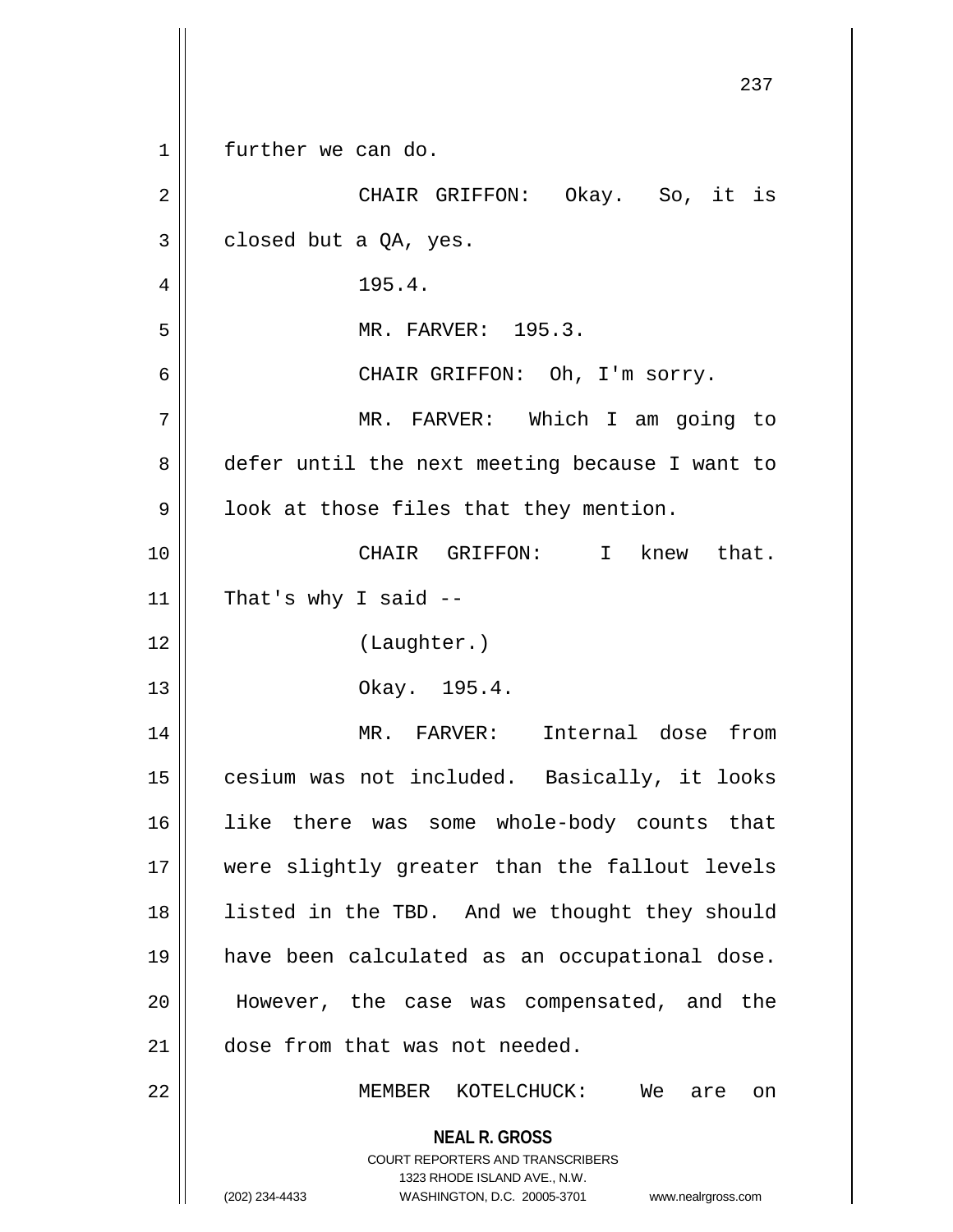**NEAL R. GROSS** COURT REPORTERS AND TRANSCRIBERS 1323 RHODE ISLAND AVE., N.W. 1 what, 195? 2 | MR. FARVER: 195.4. 3 || MEMBER KOTELCHUCK: Okay. 4 || MR. FARVER: We also think the DR  $5 \parallel$  report should have said that the cesium was  $6 \parallel$  not necessary, like they put in sometimes  $7 \parallel$  saying it is already beyond the 50 percent and 8 || they don't really need it. But this does come 9 | up occasionally, the cesium levels again. 10 MEMBER CLAWSON: This is still 11 Fernald, right? 12 MR. FARVER: It is probably 13 Hanford. 14 MR. CALHOUN: It is multiple  $15$  sites. 16 MR. FARVER: Okay. 17 CHAIR GRIFFON: When you say 18 "comes up frequently" -- 19 MR. FARVER: Well, occasionally. 20 || CHAIR GRIFFON: Oh, occasionally? 21 || MR. FARVER: This question about  $22$   $\parallel$  the cesium levels.

<sup>(202) 234-4433</sup> WASHINGTON, D.C. 20005-3701 www.nealrgross.com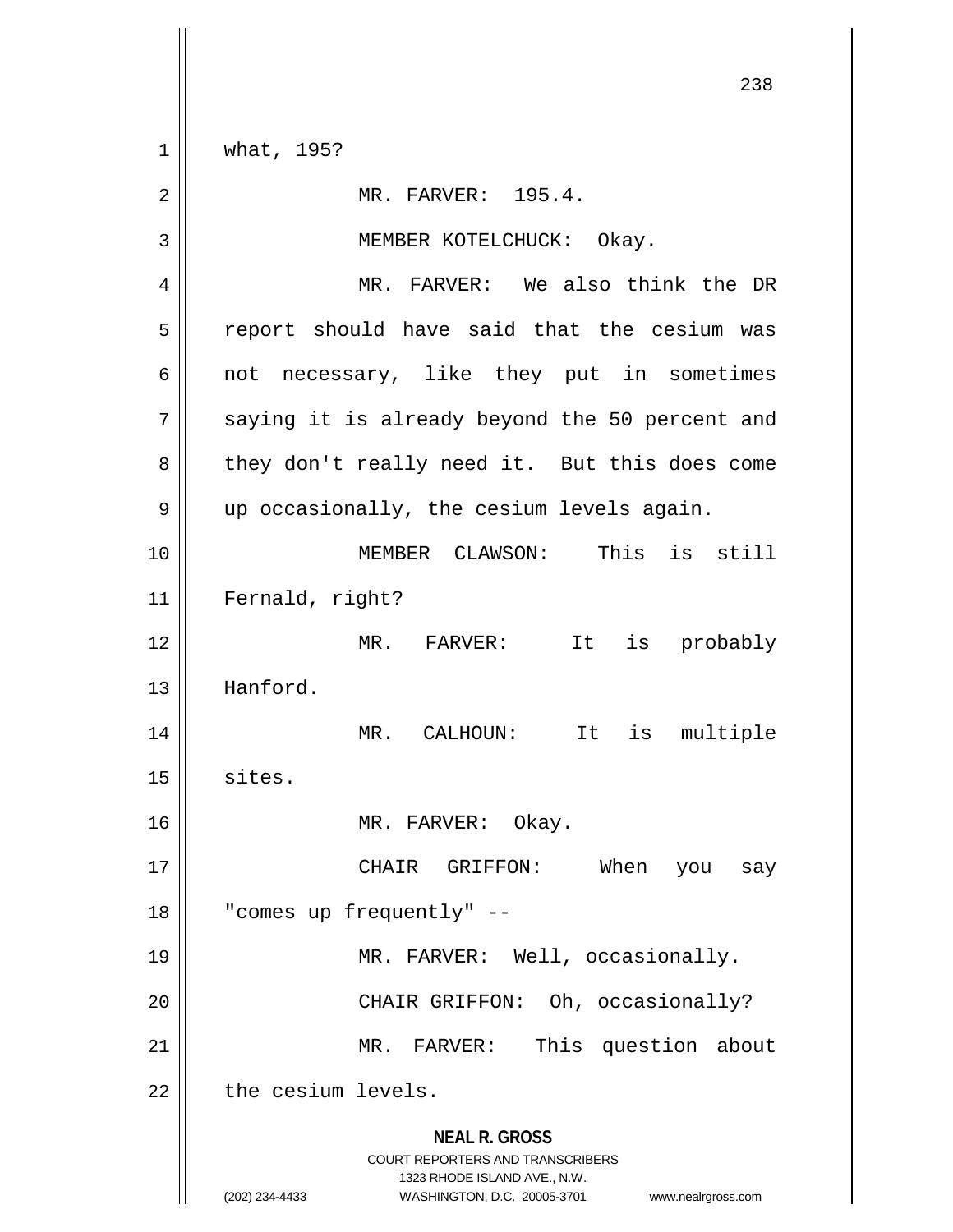**NEAL R. GROSS** COURT REPORTERS AND TRANSCRIBERS 1323 RHODE ISLAND AVE., N.W. (202) 234-4433 WASHINGTON, D.C. 20005-3701 www.nealrgross.com 1 CHAIR GRIFFON: Okay. 2 MR. FARVER: And they describe  $3 \parallel$  some, let's see, "This is described in the TBD  $4 \parallel$  as a condition for classifying a cesium-137  $5 \parallel$  intake as occupational, since the results only  $6 \parallel$  technically meet one of the two conditions for 7 classifications, but don't meet any of the 8 conditions for classification as 9 | occupational." 10 The correct classification is not 11 || plainly evident. And I think that is the key  $12$  | thing that we run into occasionally where the 13 answer is not clear. 14 CHAIR GRIFFON: Right, right. I 15 mean, this kind of thing does look like a Site 16 Profile issue if it was one site. I think 17 || Grady said it was multiple sites. 18 MR. CALHOUN: It is. 19 MR. FARVER: It is, but I think  $20$  | the cesium levels are in the Hanford TBD. 21 CHAIR GRIFFON: In the Hanford  $22 \parallel$  part of it, yes.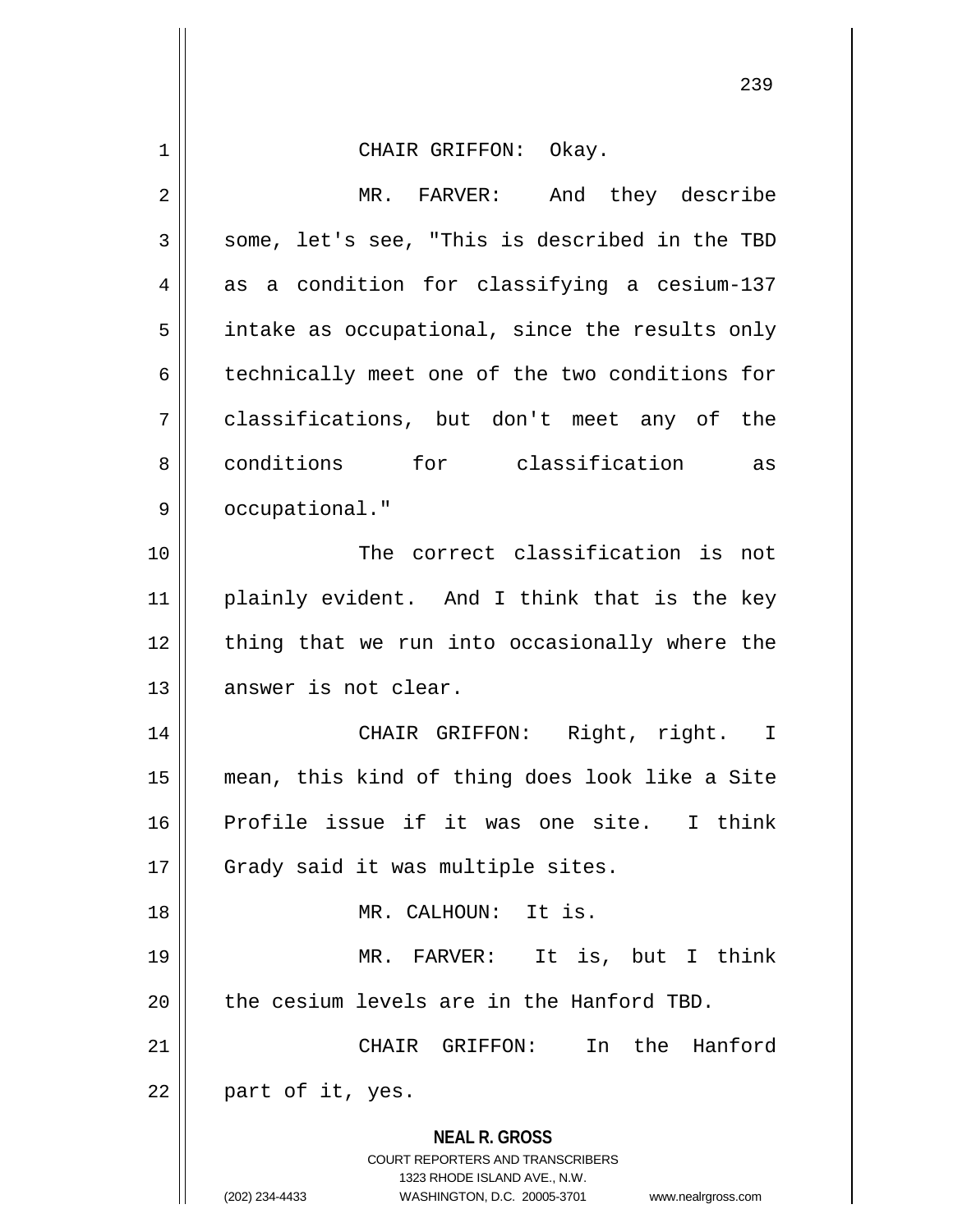**NEAL R. GROSS** COURT REPORTERS AND TRANSCRIBERS 1323 RHODE ISLAND AVE., N.W. (202) 234-4433 WASHINGTON, D.C. 20005-3701 www.nealrgross.com 240 1 || MR. HINNEFELD: This sounds like 2 | Hanford. 3 || CHAIR GRIFFON: Yes, it sounds 4 || like Hanford, yes. And I am sure this issue  $5 \parallel$  is on the Hanford Site Profile radar, right? 6 MR. HINNEFELD: Well, depending on  $7$  | the year that we are talking about. The SEC  $8 \parallel$  is up through, what, '82? 9 MR. FARVER: Yes, '82, isn't it? 10 I think it is '82. 11 MR. HINNEFELD: Yes, depending on  $12$  | the year, if there is an SEC, it might be in 13 | recent years. 14 CHAIR GRIFFON: Yes. Well, I  $15$  | think it is closed for here. 16 || MR. FARVER: I think so. 17 || CHAIR GRIFFON: Yes. 18 MR. FARVER: I don't think we can 19 go any further on this. 20 MEMBER CLAWSON: But would this be 21  $\parallel$  referred to the Hanford Work Group or --22 MR. STIVER: Well isn't this a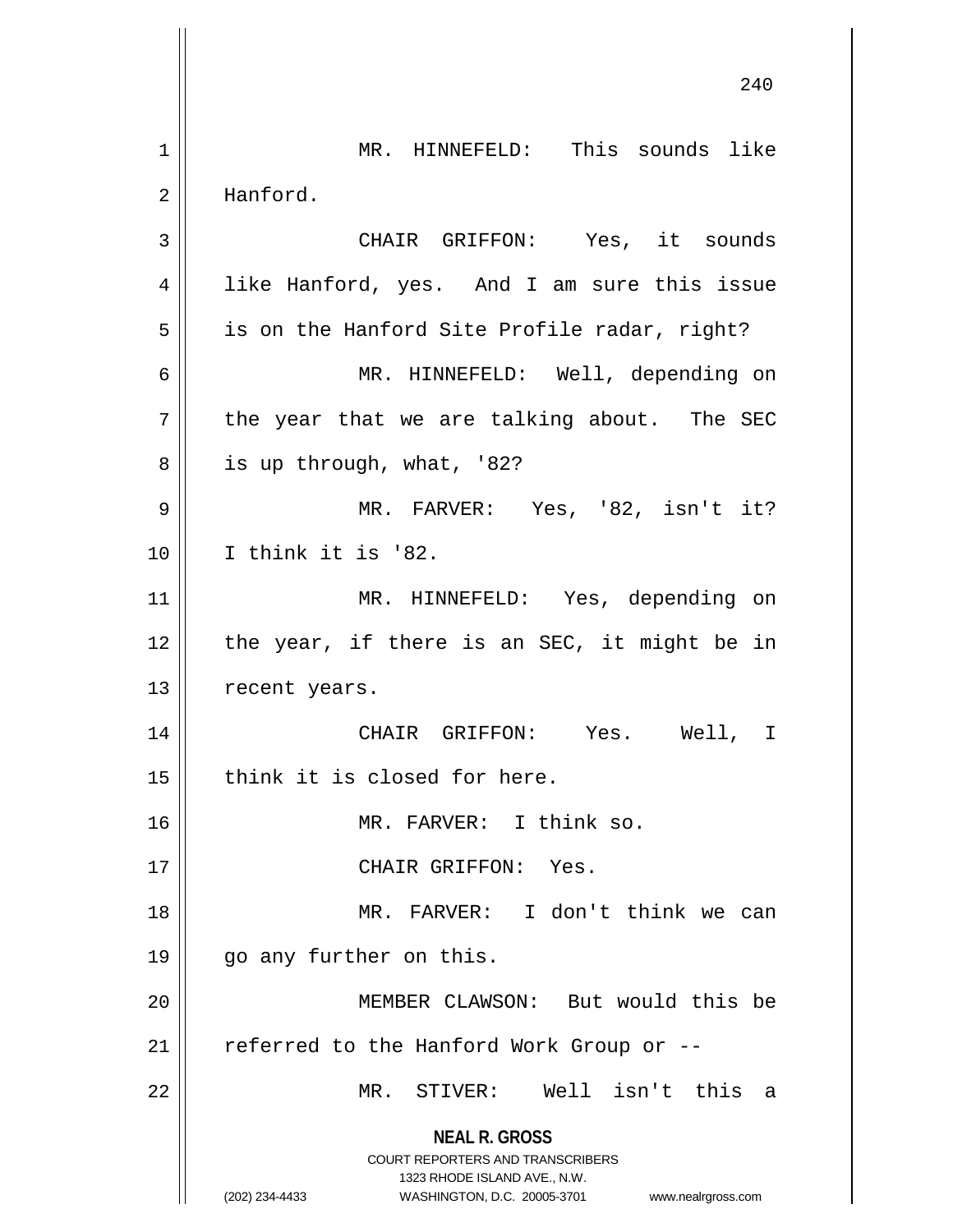1 | situation where whenever you have a fission 2 || product dose determination, this type of a  $3 \parallel$  thing would apply, whether it is background 4 from fallout or an elevated level of one of  $5 \parallel$  the components. 6 CHAIR GRIFFON: Yes. 7 MEMBER CLAWSON: But what Stu says  $8 \parallel$  is true; we have got an SEC in that area, but 9 || if they don't fall under the SEC, wouldn't  $10 \parallel$  this  $-$ 11 CHAIR GRIFFON: Yes, or how they  $12$  | are handling it beyond the SEC period. 13 MR. STIVER: Yes, yes. Past the 14 || SEC or for non-compensable cancers. 15 MEMBER CLAWSON: So, this really 16 | ought to be made to the Hanford Group. 17 CHAIR GRIFFON: Or the broad issue 18 || could be referred, yes. I just think they 19 have it already, but, yes, we can do that. 20 MR. FARVER: And I don't know if

 $21$  | the Hanford TBD, is that going under some 22 modifications?

> **NEAL R. GROSS** COURT REPORTERS AND TRANSCRIBERS

> > 1323 RHODE ISLAND AVE., N.W.

(202) 234-4433 WASHINGTON, D.C. 20005-3701 www.nealrgross.com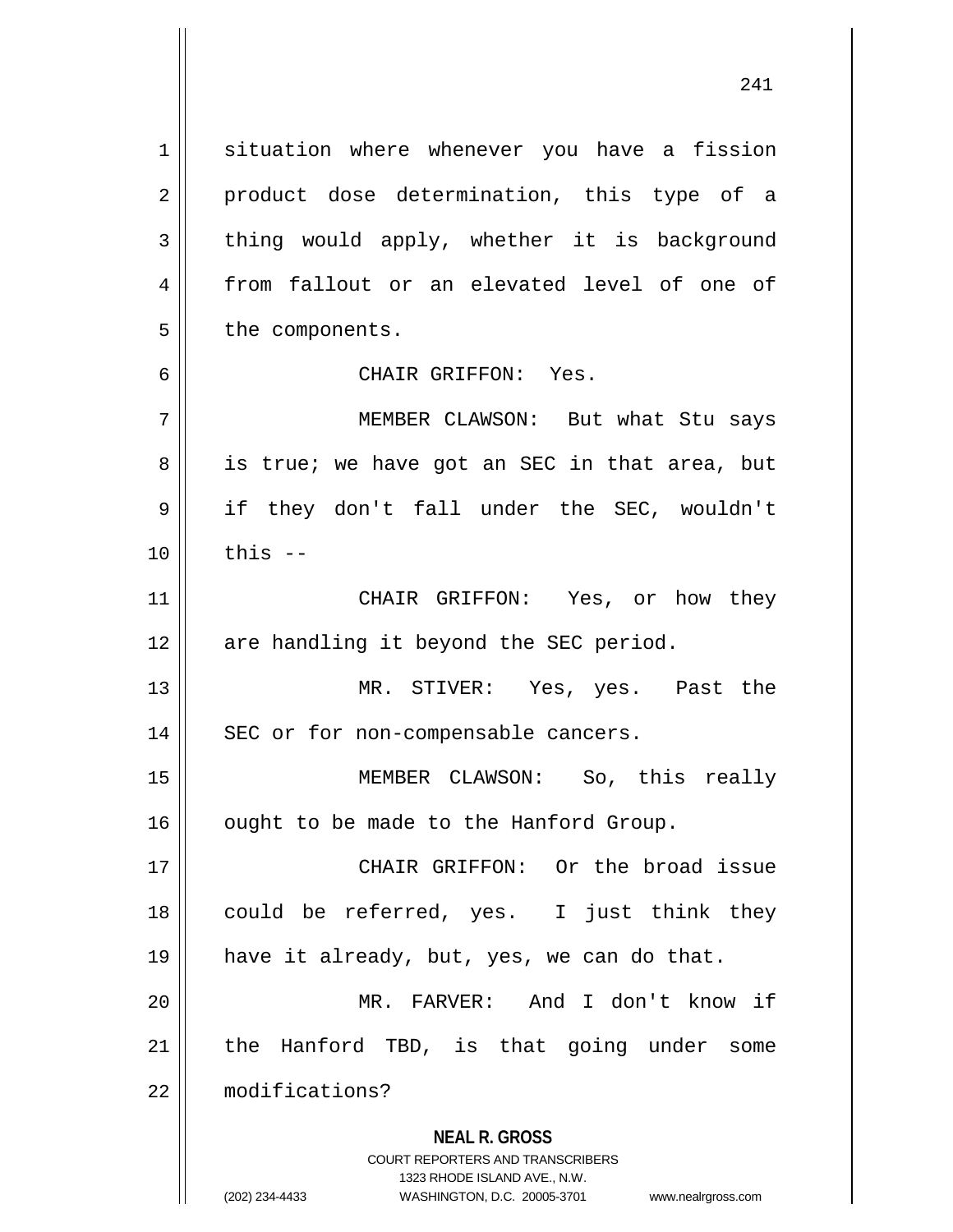**NEAL R. GROSS** COURT REPORTERS AND TRANSCRIBERS 1323 RHODE ISLAND AVE., N.W. (202) 234-4433 WASHINGTON, D.C. 20005-3701 www.nealrgross.com 242 1 || MR. HINNEFELD: Yes, it kind of 2 | goes stepwise as Classes are added. 3 MR. STIVER: So, the latest was  $4 \parallel 2010.$ 5 MR. HINNEFELD: I think we just 6 did one. 7 || MR. STIVER: Yes. 8 || MR. HINNEFELD: We just did one. 9 MR. SIEBERT: Yes, Stu, the new 10 || one we just did only incorporated the SEC 11 wording. 12 MR. HINNEFELD: Yes. So, it 13 didn't address this. 14 MR. SIEBERT: There were no new 15 | changes. 16 CHAIR GRIFFON: Alright. So, 17 || going on? 196.1. There is a question of 18 revising and distributing workbook tools 19 without verifying them. If the calculations  $20$  || are correct, then, it is certainly of interest  $21$  to us. 22 Maybe we can step back. Can you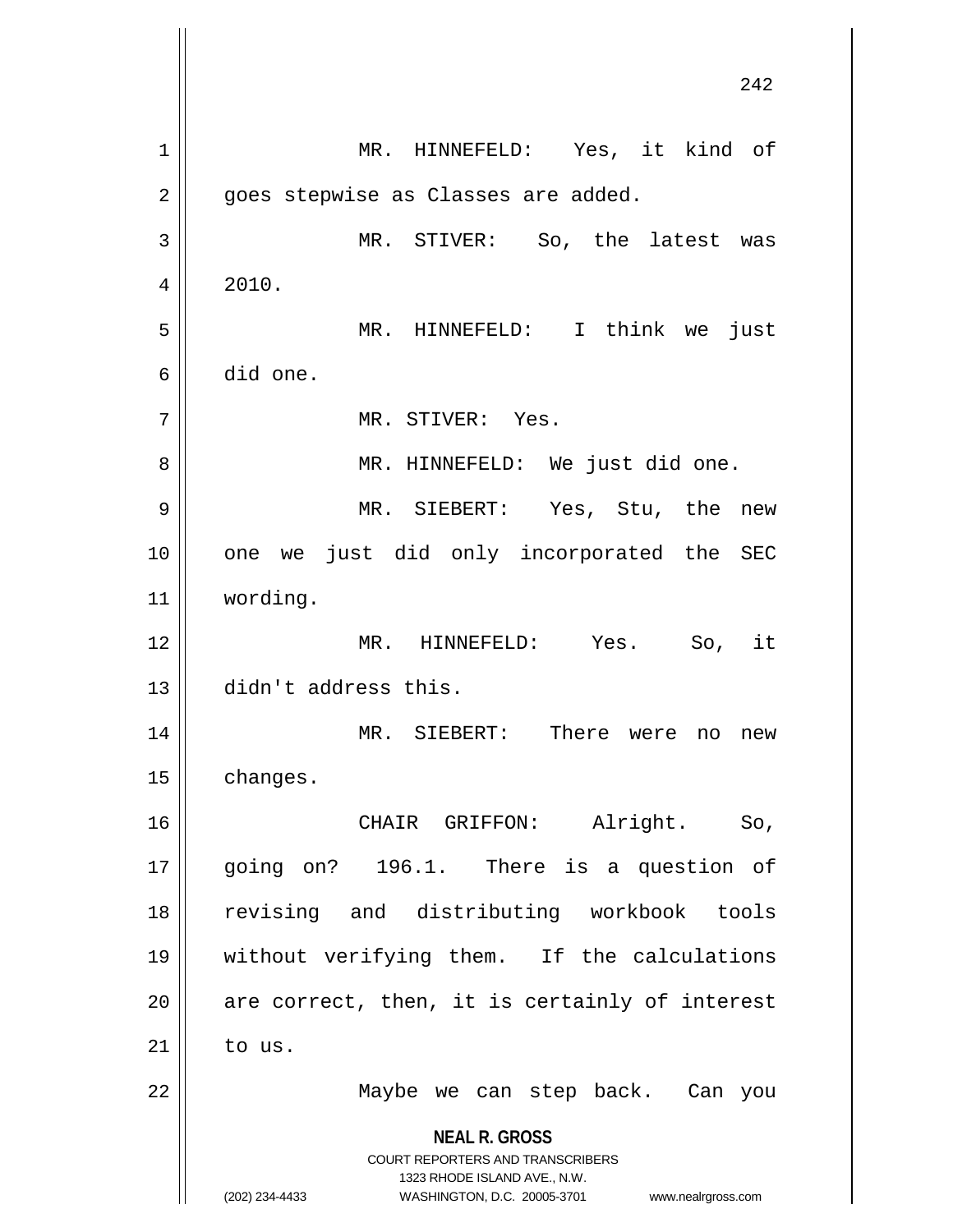**NEAL R. GROSS** COURT REPORTERS AND TRANSCRIBERS 1323 RHODE ISLAND AVE., N.W. (202) 234-4433 WASHINGTON, D.C. 20005-3701 www.nealrgross.com 1 || describe this? What is this? What site is  $2 \parallel$  it? 3 || MR. CALHOUN: That is Hanford. 4 || MEMBER CLAWSON: It is Hanford? 5 CHAIR GRIFFON: Yes. 6 MR. CALHOUN: Do you have any more 7 details on that one, Scott? 8 MR. SIEBERT: No. When we made 9 || that comment a year ago, it was we were 10 looking at that issue. And that is part of 11 what we discussed over the various 12 presentations we have given over the last  $13 \parallel$  year. 14 CHAIR GRIFFON: Yes. 15 MR. SIEBERT: So, that is really 16 || what we were focusing on pointing out, that we 17  $\parallel$  are looking at the situation, doing QA/QC 18 issues, and, you know, we have presented to 19 || you what we do with tools. 20 MR. FARVER: And I think our big 21 concern here is that we see workbook errors. 22 We see, whether it is a calculation that is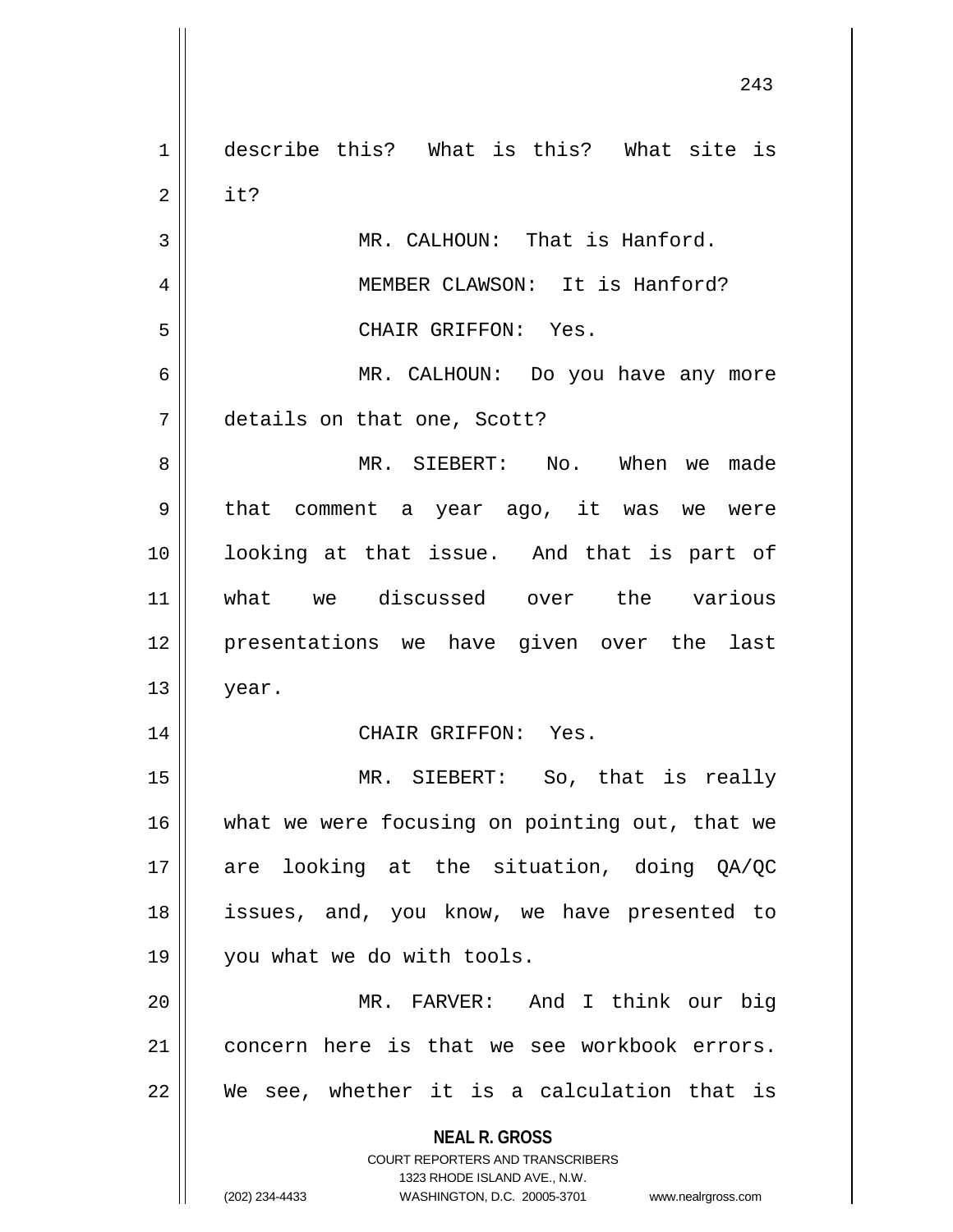**NEAL R. GROSS** COURT REPORTERS AND TRANSCRIBERS 1323 RHODE ISLAND AVE., N.W. 1 || wrong, whether it is a divide by bias, or  $2 \parallel$  something that shouldn't be there, we are  $3 \parallel$  seeing that. Now, to us, that indicates there 4 is a problem somewhere, if we are seeing 5 | errors in the workbook. 6 CHAIR GRIFFON: Right. And that's  $7$  || why we are raising these things in aggregate, 8 || too, where NIOSH has prepared a new QA program 9 | into effect. 10 MR. STIVER: Yes, we discussed  $11$  | this particular issue in relation to that. 12 || CHAIR GRIFFON: Right. 13 MR. STIVER: Validation and 14 verification of tools -- 15 || CHAIR GRIFFON: Right, right. 16 MR. STIVER: -- as they were 17 | generated. 18 MR. FARVER: That is what this one 19 would fall under. 20 || MR. STIVER: Yes. 21 || CHAIR GRIFFON: So, for this  $22 \parallel$  particular one, I think it is closed. Is that

(202) 234-4433 WASHINGTON, D.C. 20005-3701 www.nealrgross.com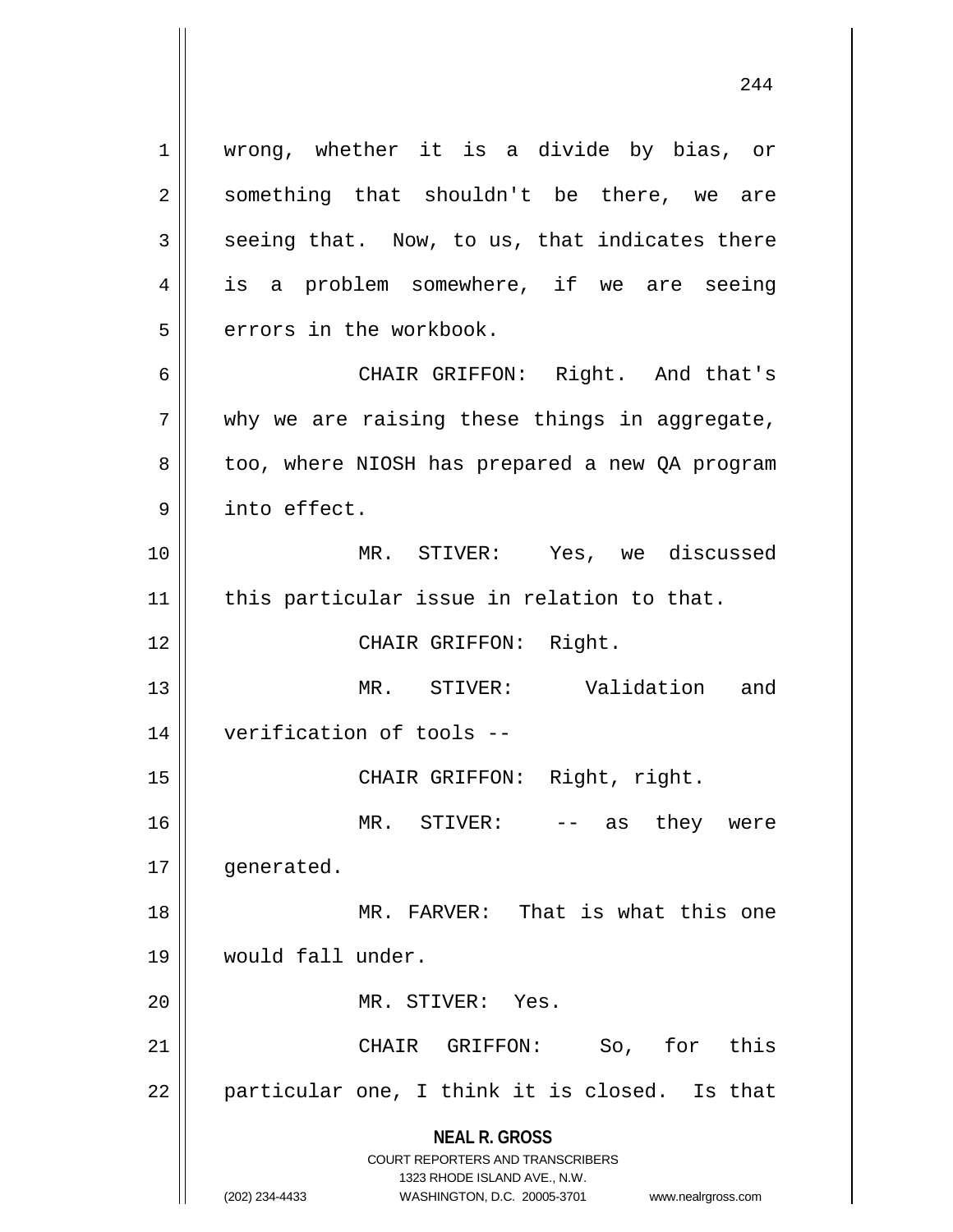**NEAL R. GROSS** COURT REPORTERS AND TRANSCRIBERS 1323 RHODE ISLAND AVE., N.W. (202) 234-4433 WASHINGTON, D.C. 20005-3701 www.nealrgross.com 1 | right? 2 || MR. FARVER: Yes, because I am not  $3 \parallel$  sure we can do any more on it other than what 4 | we are doing. 5 || CHAIR GRIFFON: Right. 6 Okay. 197. 7 MR. FARVER: 197.1. "NIOSH did 8 || not appear to use appropriate procedure for 9 | recorded neutron dose." 10 I think it was a good explanation 11 | of the modification factor that was used. And 12 basically, after reading that and re-looking 13  $\parallel$  at the file, we agree with them and suggest we 14 | close this case. 15 MR. KATZ: You are withdrawing the 16 || comment, in other words? 17 MR. FARVER: Yes. Because what it 18 was, was we didn't understand how they came up 19 || with that number. 20 || MR. KATZ: Okay. 21 | CHAIR GRIFFON: Right. So, yes. 22 || Chay. Moving on.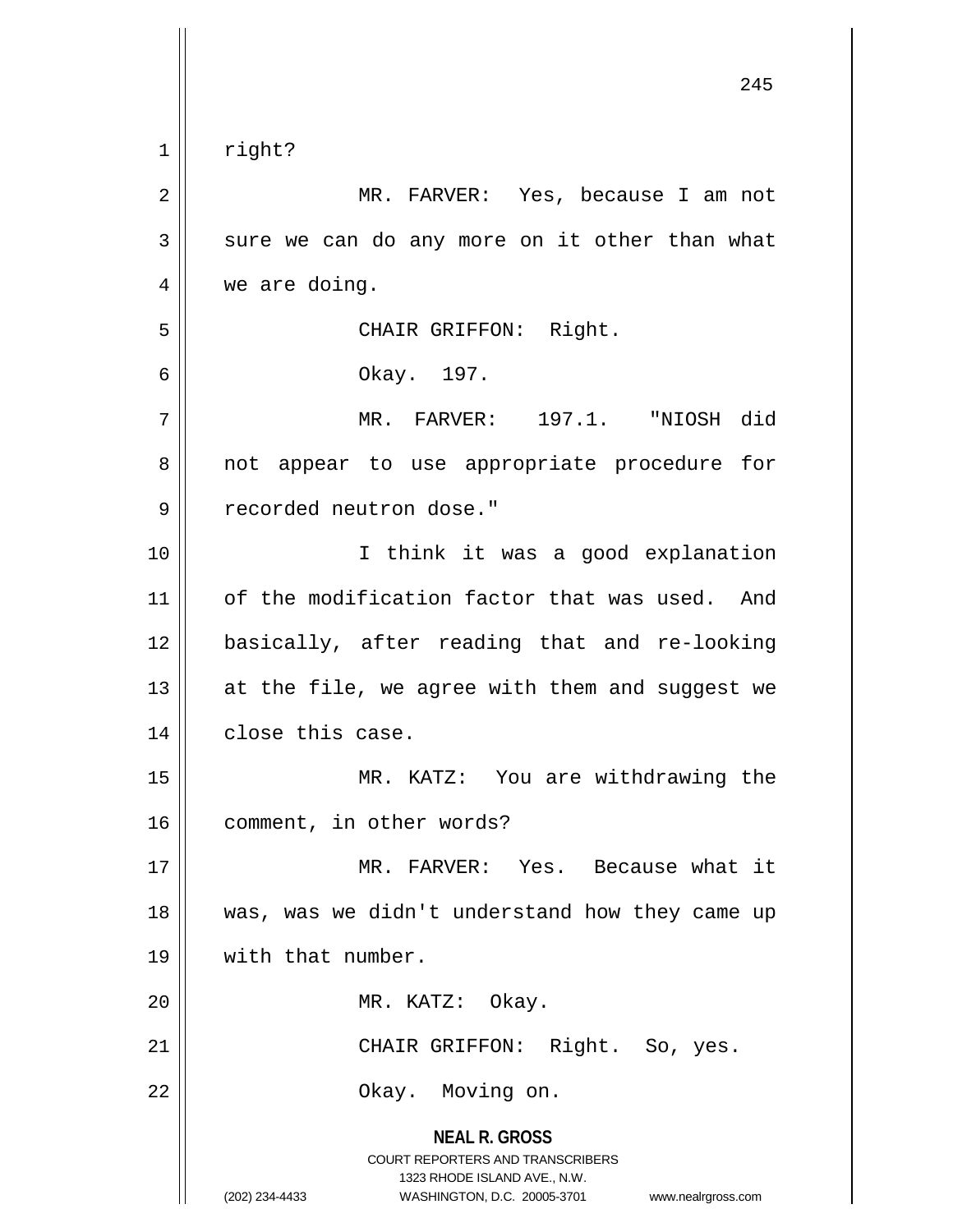| 1  | MR. FARVER: The next one is                                                                                                                                            |
|----|------------------------------------------------------------------------------------------------------------------------------------------------------------------------|
| 2  | 197.2. "NIOSH did not account for all missed                                                                                                                           |
| 3  | shallow dose. Shallow dose was not calculated                                                                                                                          |
| 4  | for '73, '78, '77, and '79." And that was                                                                                                                              |
| 5  | done in error.                                                                                                                                                         |
| 6  | Their response is that OTIB-17 has                                                                                                                                     |
| 7  | been implemented and should take care of it.                                                                                                                           |
| 8  | I mean, I understand it was a QA error. They                                                                                                                           |
| 9  | didn't calculate the doses when they should                                                                                                                            |
| 10 | have. And the only question is, how is this                                                                                                                            |
| 11 | prevented from happening again?                                                                                                                                        |
| 12 | I don't know if that will take                                                                                                                                         |
| 13 | care of it, implementing OTIB-17.                                                                                                                                      |
| 14 | MR. SIEBERT: The answer is the                                                                                                                                         |
| 15 | new 2012 answer $--$                                                                                                                                                   |
| 16 | MR. FARVER: Right.                                                                                                                                                     |
| 17 | in which the<br>MR. SIEBERT:<br>$\frac{1}{2}$ and $\frac{1}{2}$ and $\frac{1}{2}$                                                                                      |
| 18 | application of OTIB-17 has been<br>integrated                                                                                                                          |
| 19 | into all the external tools. So, it is                                                                                                                                 |
| 20 | already in there, so this won't happen again.                                                                                                                          |
| 21 | This claim was done prior to that                                                                                                                                      |
| 22 | being implemented in the tools but after                                                                                                                               |
|    | <b>NEAL R. GROSS</b><br><b>COURT REPORTERS AND TRANSCRIBERS</b><br>1323 RHODE ISLAND AVE., N.W.<br>(202) 234-4433<br>WASHINGTON, D.C. 20005-3701<br>www.nealrgross.com |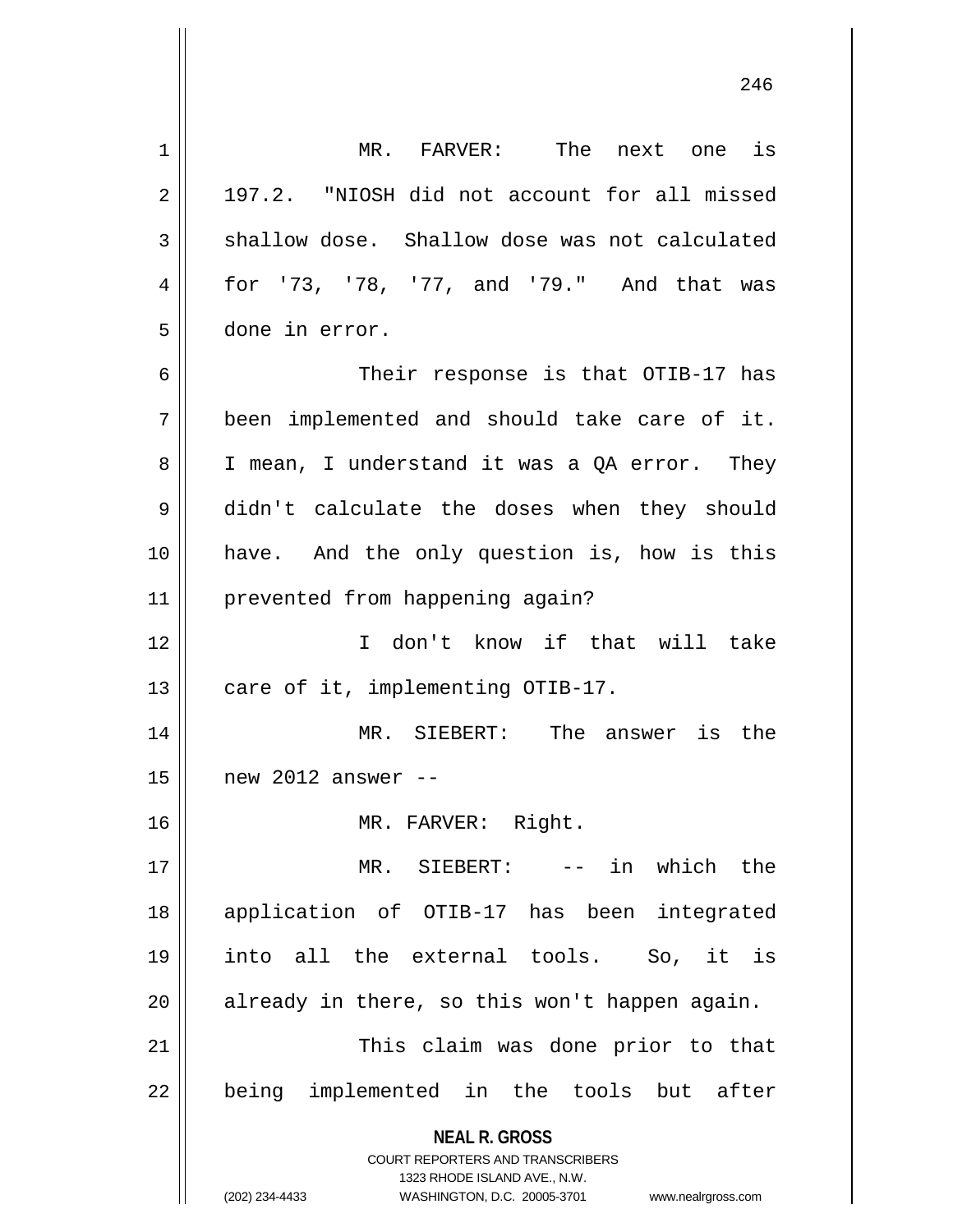**NEAL R. GROSS** COURT REPORTERS AND TRANSCRIBERS 1323 RHODE ISLAND AVE., N.W. (202) 234-4433 WASHINGTON, D.C. 20005-3701 www.nealrgross.com 247 1 || OTIB-17 went live. 2 | MR. FARVER: Okay. 3 MR. SIEBERT: So, we had to do it  $4 \parallel$  off to the side back then, but it has been  $5 \parallel$  implemented in all the tools since. 6 MR. FARVER: Okay. We will go  $7 \parallel$  ahead and close that one, in spite of that 8 | explanation. 9 CHAIR GRIFFON: Yes, I think it is 10 | closed. 11 MR. FARVER: Yes. 12 197.3. "NIOSH did not use the 13 correct procedure for unmonitored photon 14 dose." And it has to do with -- well, I am  $15$  going to have to go back and look at  $-$ - they 16 | refer to OTIB-52. 17 MR. SIEBERT: This one is the  $18$  | factor of 1.4 being applied  $-$ 19 || MR. FARVER: Right. 20 || MR. SIEBERT: -- with the doses. 21 || And the question really became, when you 22 | looked at a year-by-year basis, you couldn't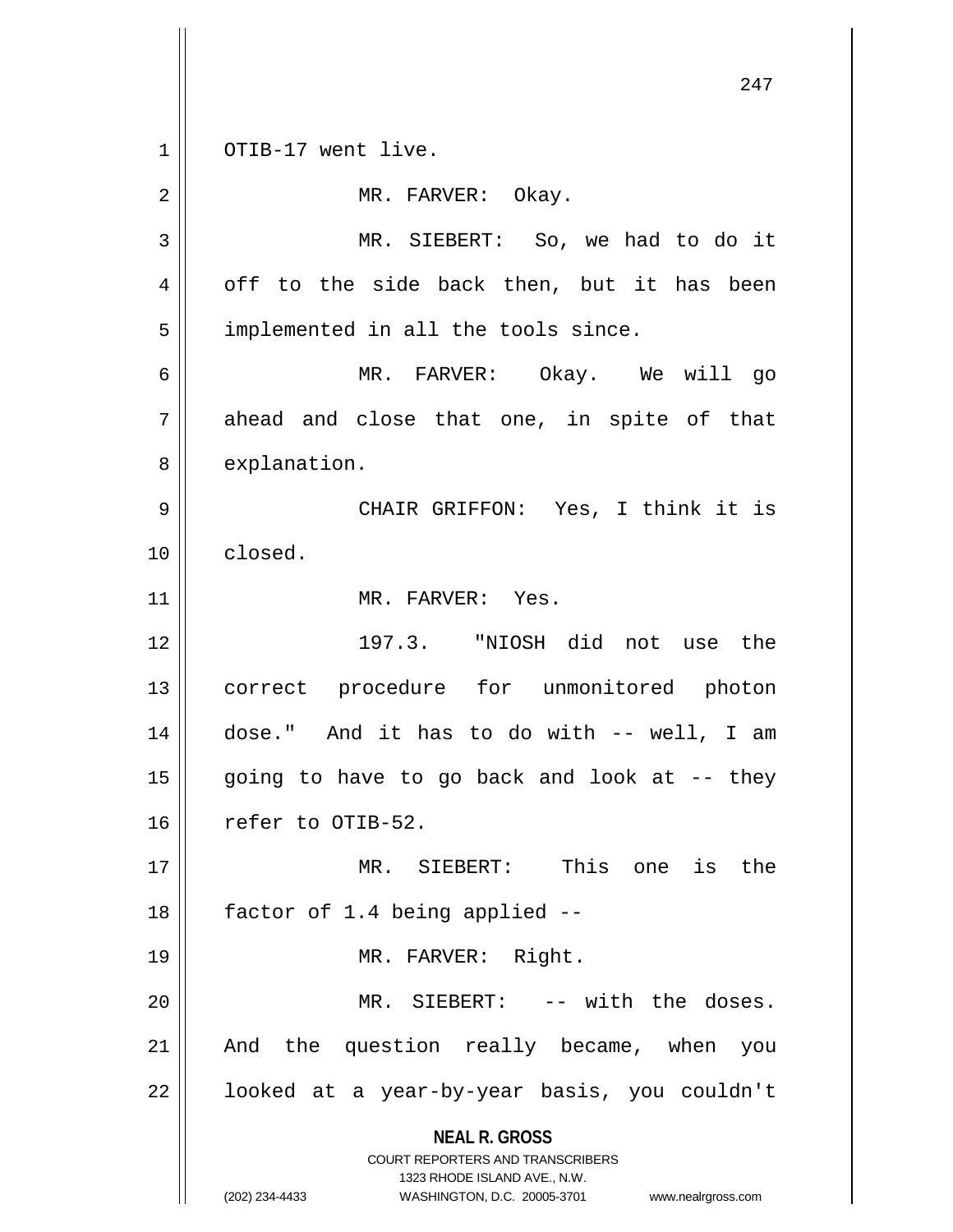1 || back out the 1.4 factor when you looked at the 2 coworker.

**NEAL R. GROSS** COURT REPORTERS AND TRANSCRIBERS 1323 RHODE ISLAND AVE., N.W. 3 and our response to that is, 4 || basically, the fact that it is not a 1.4 5 against all the coworker, because coworker 6 includes measured and missed dose. And the  $7 \parallel 1.4$  factor only applies to the measured 8 portion of it. 9 So, the overall factor, when you 10 have measured and missed mixed together like 11 you do in coworker studies, will fluctuate  $12$  | between 1.0 and 1.4, which is exactly what you  $13 \parallel$  see. 14 || MR. FARVER: Okay. 15 || MR. STIVER: Alright. That makes  $16$  sense. 17 MR. FARVER: And is this contained 18 in a workbook? 19 || MR. SIEBERT: No, that 20 information, how it is done is in OTIB-52. 21 || And then, it applies within the coworker  $22$  || studies that are done, either within the TBD

(202) 234-4433 WASHINGTON, D.C. 20005-3701 www.nealrgross.com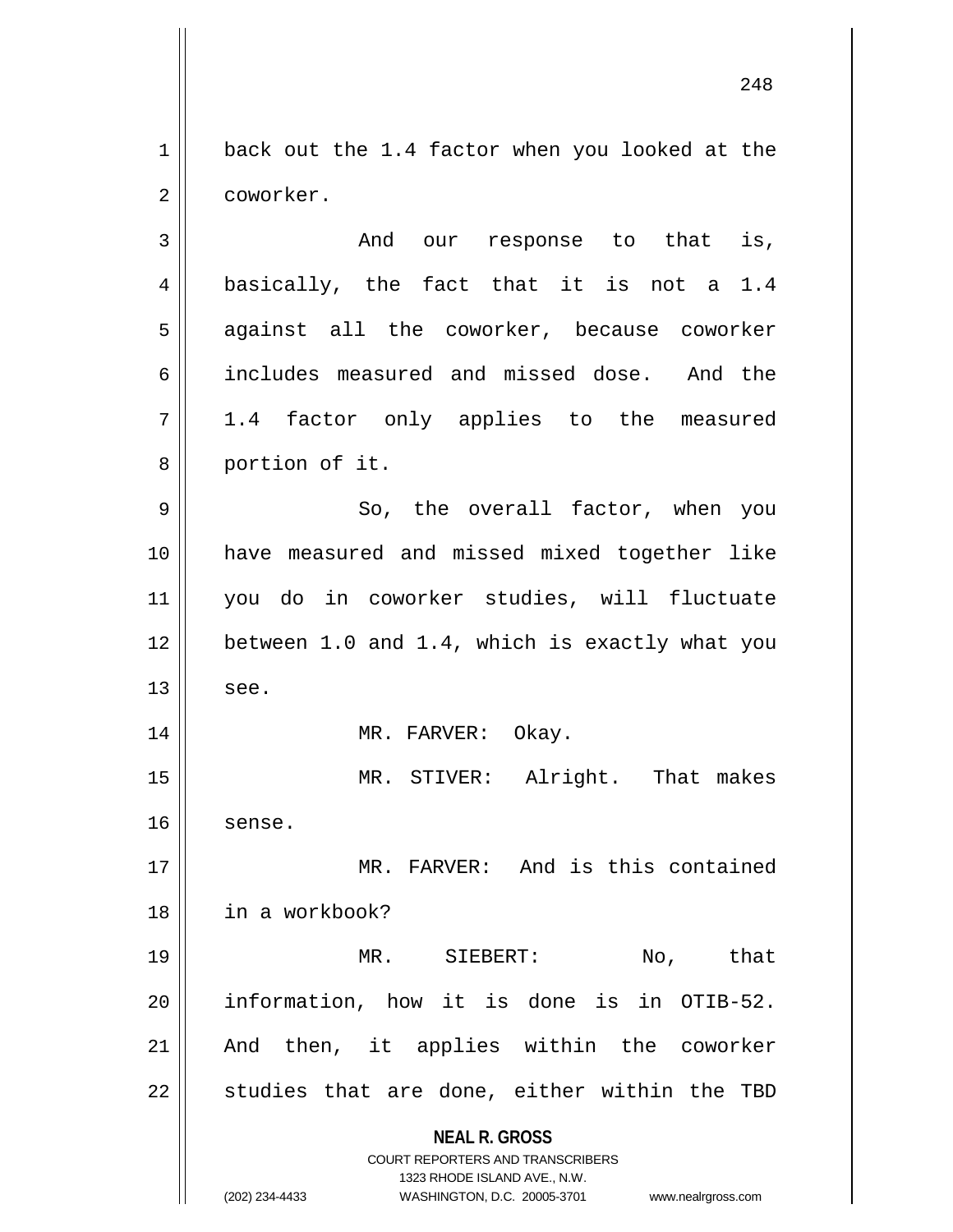**NEAL R. GROSS** COURT REPORTERS AND TRANSCRIBERS 1323 RHODE ISLAND AVE., N.W. (202) 234-4433 WASHINGTON, D.C. 20005-3701 www.nealrgross.com 1 or the separate OTIB for those that have a 2 | separate OTIB. 3 MR. FARVER: Okay. I would still  $4 \parallel$  like to go back and look at this one. 5 MR. STIVER: Scott, this is John 6 Stiver. 7 Just kind of a little sidebar 8 || here. This is applicable to something we will  $9 \parallel$  be talking about tomorrow, which is our case 10 || reviews or PER-14, which gets back to TIB-52. 11 || And the question being, are these workbooks 12 || that actually show how these measured and 13 miscalculations that were applied for the 14 different sites available? And if so, can we  $15$  | get them? 16 MR. SIEBERT: Are you asking the 17 || calculational workbooks that created the work  $18$   $\parallel$  that  $-$ 19 MR. STIVER: Either that or the 20 || tables and the input, so that our reviewer 21 || could actually see that, indeed, they were  $22$  || done correctly. Because just looking at the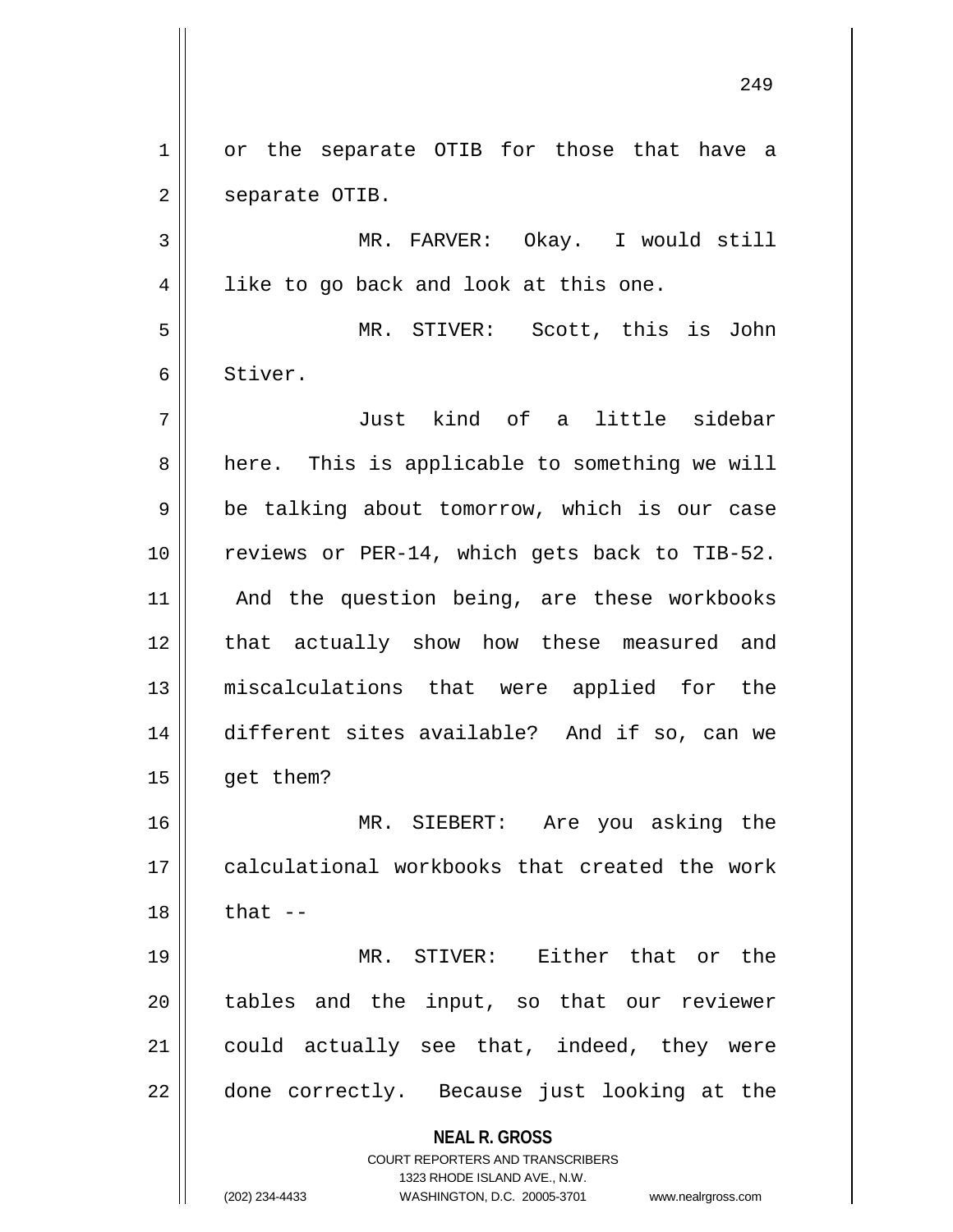**NEAL R. GROSS** COURT REPORTERS AND TRANSCRIBERS 1323 RHODE ISLAND AVE., N.W. (202) 234-4433 WASHINGTON, D.C. 20005-3701 www.nealrgross.com tables in the individual Technical Basis 2 || Documents, it is not clear how those numbers 3 | were derived. MR. CALHOUN: Is that what you  $5 \parallel$  guys mean about -- MR. STIVER: Yes, we had an email discussion. MR. CALHOUN: Because, John, I got  $9 \parallel$  a G2K in on that  $-$  MR. SIEBERT: Okay. That is what  $||$  I -- MR. CALHOUN: -- just to find out || what the extent of that would be, because it was more than just the workbooks. There was something about almost raw data that was  $-$  MR. STIVER: Yes, I will have to 17 || go back and look at the email string. MR. CALHOUN: I just want to make sure, you know, see how much it is going to 20 | impact here. MR. STIVER: Alright. I don't want to take any more time here. We can talk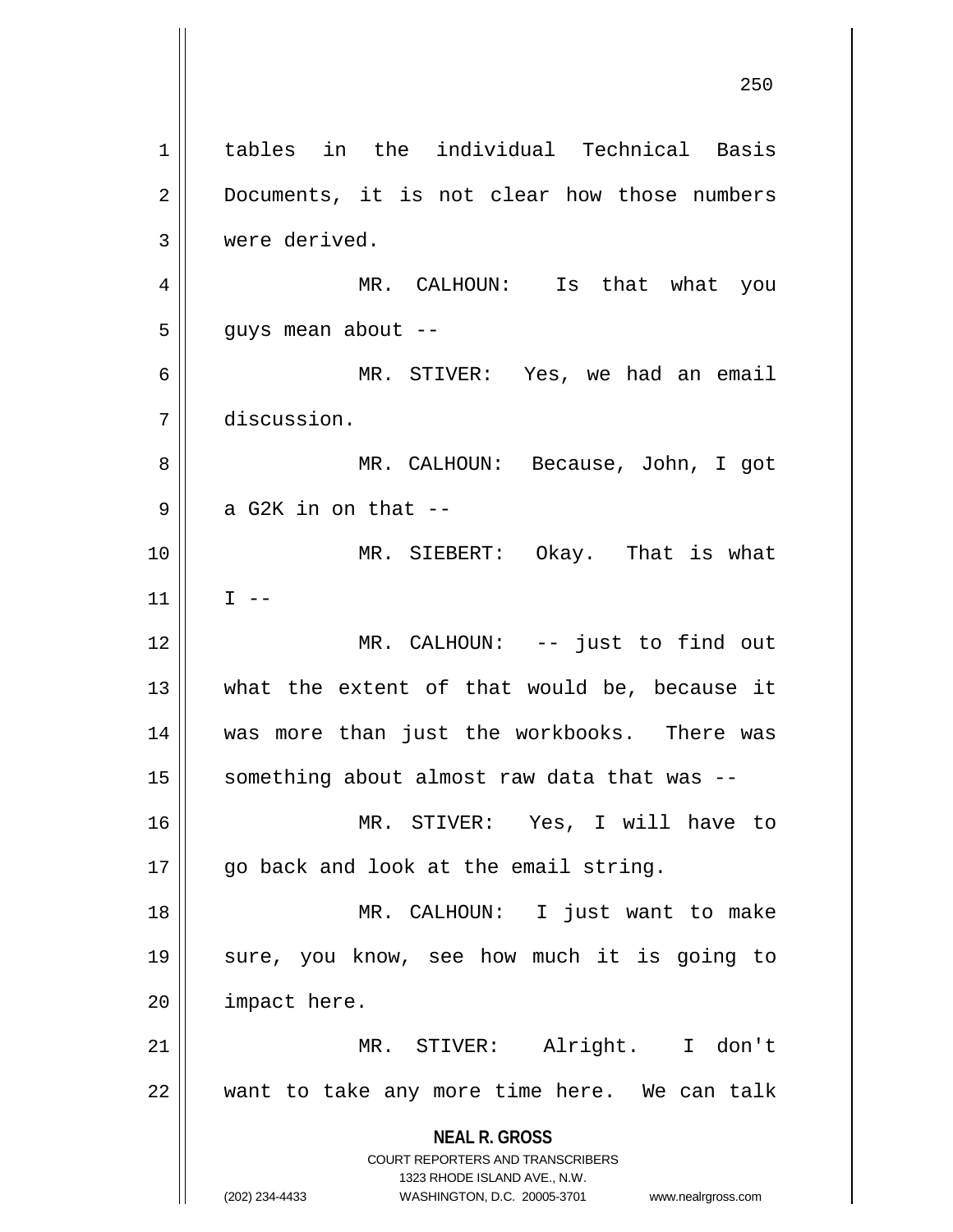**NEAL R. GROSS** COURT REPORTERS AND TRANSCRIBERS 1323 RHODE ISLAND AVE., N.W. (202) 234-4433 WASHINGTON, D.C. 20005-3701 www.nealrgross.com 1 about it tomorrow. 2 || MR. CALHOUN: Right, right. Okay. 3 || MR. STIVER: But since we were on  $4 \parallel$  that point, I thought I would bring it up. 5 MR. CALHOUN: Yes. 6 CHAIR GRIFFON: Okay. So, we will 7 || leave that open, pending you guys further 8 || looking at it. 9 MR. STIVER: Okay. 10 CHAIR GRIFFON: 200.1. 11 MR. FARVER: 200.1. "The DR 12 report did not evaluate the employee's urine 13 | bioassay result." 14 Oh, they did not evaluate the 15 urine bioassay. Instead, they just used a 16 hypothetical urine bio based on hypothetical 17 urine bioassay measurements. And it was not 18 || explained or discussed in the DR report. 19 || So, we basically said, "Why didn't 20 you use the results that you had?" And I 21 || think what this basically comes down to is a  $22 \parallel QA$  issue, why it wasn't caught.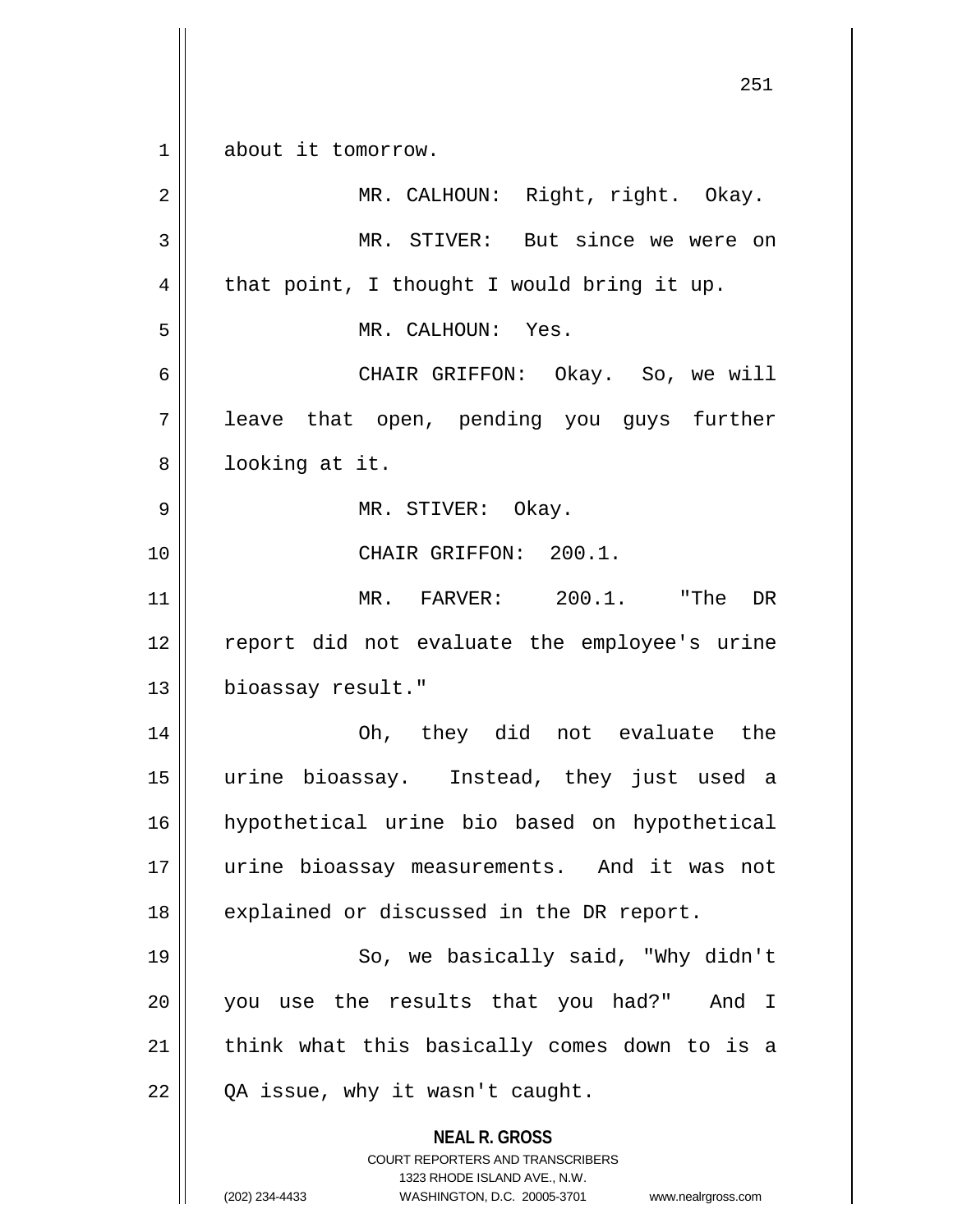|    | 252                                                              |
|----|------------------------------------------------------------------|
|    |                                                                  |
| 1  | MR. CALHOUN: Is this Case No.                                    |
| 2  | 200?                                                             |
| 3  | MR. FARVER: 200.                                                 |
| 4  | MR. CALHOUN: Well, also, it is                                   |
| 5  | something that we wanted to look for back in                     |
| 6  | 2006. You know, it was an overestimate. We                       |
| 7  | knew it would be an overestimate. Now we tend                    |
| 8  | not to overestimate as much. We are trying to                    |
| 9  | get away from overestimating as much as we                       |
| 10 | did.                                                             |
| 11 | MR. FARVER: But you wouldn't                                     |
| 12 | normally overestimate if you had the bioassay                    |
| 13 | results, would you?                                              |
| 14 | MR. CALHOUN: We have, yes. Sure.                                 |
| 15 | It is like assuming that somebody has 52                         |
| 16 | weeks of missed doses on their external badge                    |
| 17 | without looking at their badges, and they may                    |
| 18 | only have had quarterly badge exchanges.                         |
| 19 | MR. FARVER: Okay.                                                |
| 20 | MR. CALHOUN: Yes, we have done it                                |
| 21 | in the past. We are getting away from it,                        |
| 22 | internally and the external.                                     |
|    | <b>NEAL R. GROSS</b>                                             |
|    | COURT REPORTERS AND TRANSCRIBERS<br>1323 RHODE ISLAND AVE., N.W. |
|    | (202) 234-4433<br>WASHINGTON, D.C. 20005-3701 www.nealrgross.com |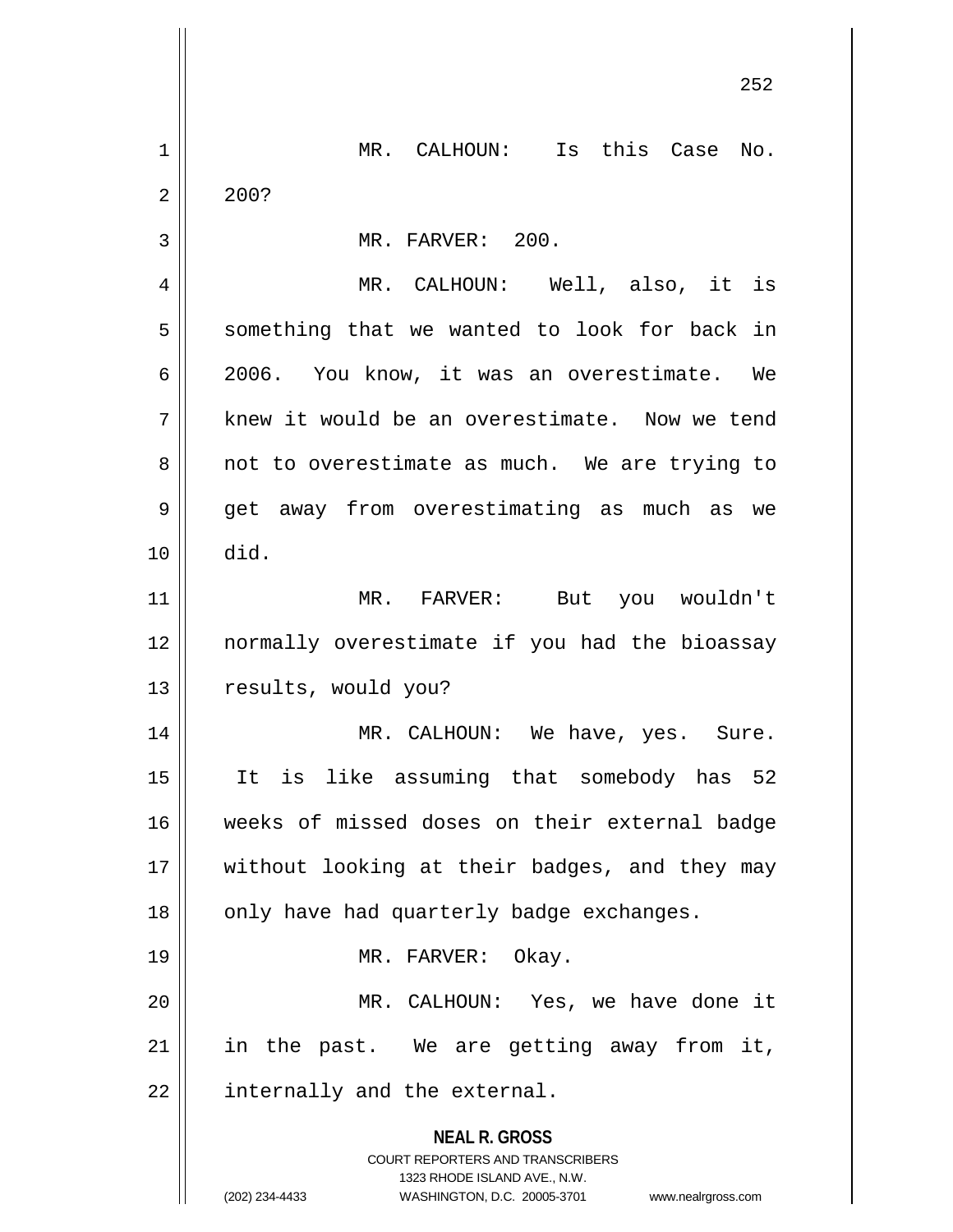**NEAL R. GROSS** COURT REPORTERS AND TRANSCRIBERS 1323 RHODE ISLAND AVE., N.W. (202) 234-4433 WASHINGTON, D.C. 20005-3701 www.nealrgross.com 253 1 | Scott, I don't know if you have  $2 \parallel$  got any more on that. 3 MR. SIEBERT: No, I agree 4 | wholeheartedly. 5 | MR. CALHOUN: Okay. 6 CHAIR GRIFFON: Is there any 7 mores? 8 MR. FARVER: I don't know we can 9 || go any more on that. 10 || CHAIR GRIFFON: Right. 11 MR. CALHOUN: And another point 12 about that one is it was above 45. Just  $13$  because it is above 45 now, that would push 14 you into a best estimate territory, and that 15 would go away. They wouldn't have any more. 16 MR. SIEBERT: What about these 17 questions about were the data considered? The 18 || second concern that was raised about the peer 19 | review? 20 MR. FARVER: Those are questions  $21$  | that are on the peer review checklist form.  $22$  || So, I would think that, if someone looks at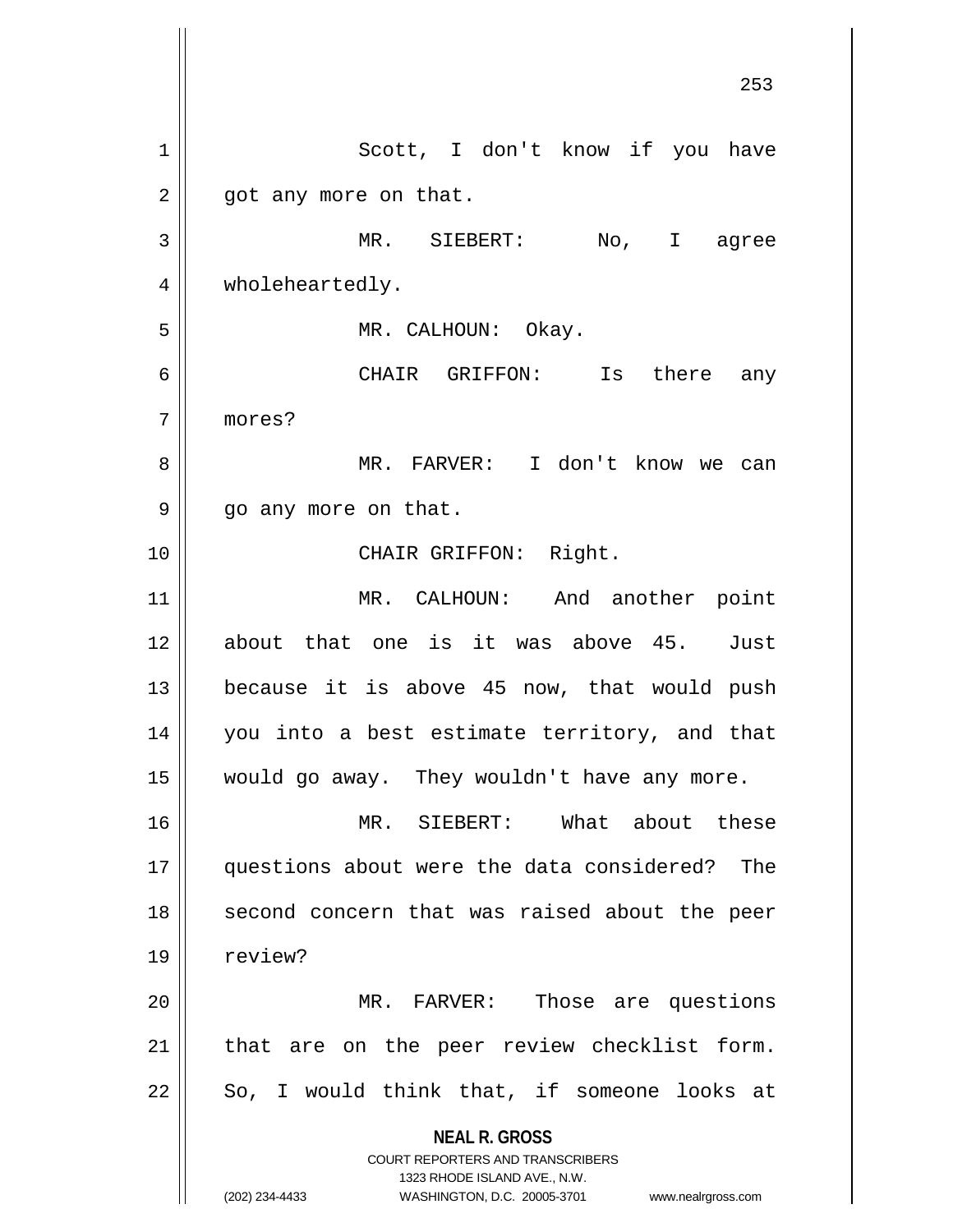| $\mathbf 1$    | those, they should clue them in. One of the                         |
|----------------|---------------------------------------------------------------------|
| $\overline{2}$ | questions, are all positive bioassays                               |
| 3              | considered? Were all internal radionuclides                         |
| 4              | considered?                                                         |
| 5              | MR. CALHOUN: Yes, I can't answer                                    |
| 6              | that now. I think Scott has got more on that.                       |
| 7              | But it was six years ago. I think we have                           |
| 8              | grown a lot since then.                                             |
| 9              | MR. SIEBERT: Yes, I can tell you,                                   |
| 10             | the peer reviewer, if the urine samples, all                        |
| 11             | the bioassay was below detection, just like                         |
| 12             | Grady said, at that time, using a hypothetical                      |
| 13             | overestimate to get an answer to the claimant                       |
| 14             | in a more expeditious manner, that was not                          |
| 15             | unusual. So, the peer reviewer wouldn't                             |
| 16             | question that approach because that was a                           |
| 17             | valid approach at the time.                                         |
| 18             | This is when we<br>MEMBER CLAWSON:                                  |
| 19             | trying to push through a backlog of<br>were                         |
| 20             | cases. So, we would overestimate? Okay.                             |
| 21             | CHAIR GRIFFON:<br>$\mathbf{I}$<br>mean, it is a                     |
| 22             | good QA question.                                                   |
|                | <b>NEAL R. GROSS</b><br><b>COURT REPORTERS AND TRANSCRIBERS</b>     |
|                | 1323 RHODE ISLAND AVE., N.W.                                        |
|                | (202) 234-4433<br>WASHINGTON, D.C. 20005-3701<br>www.nealrgross.com |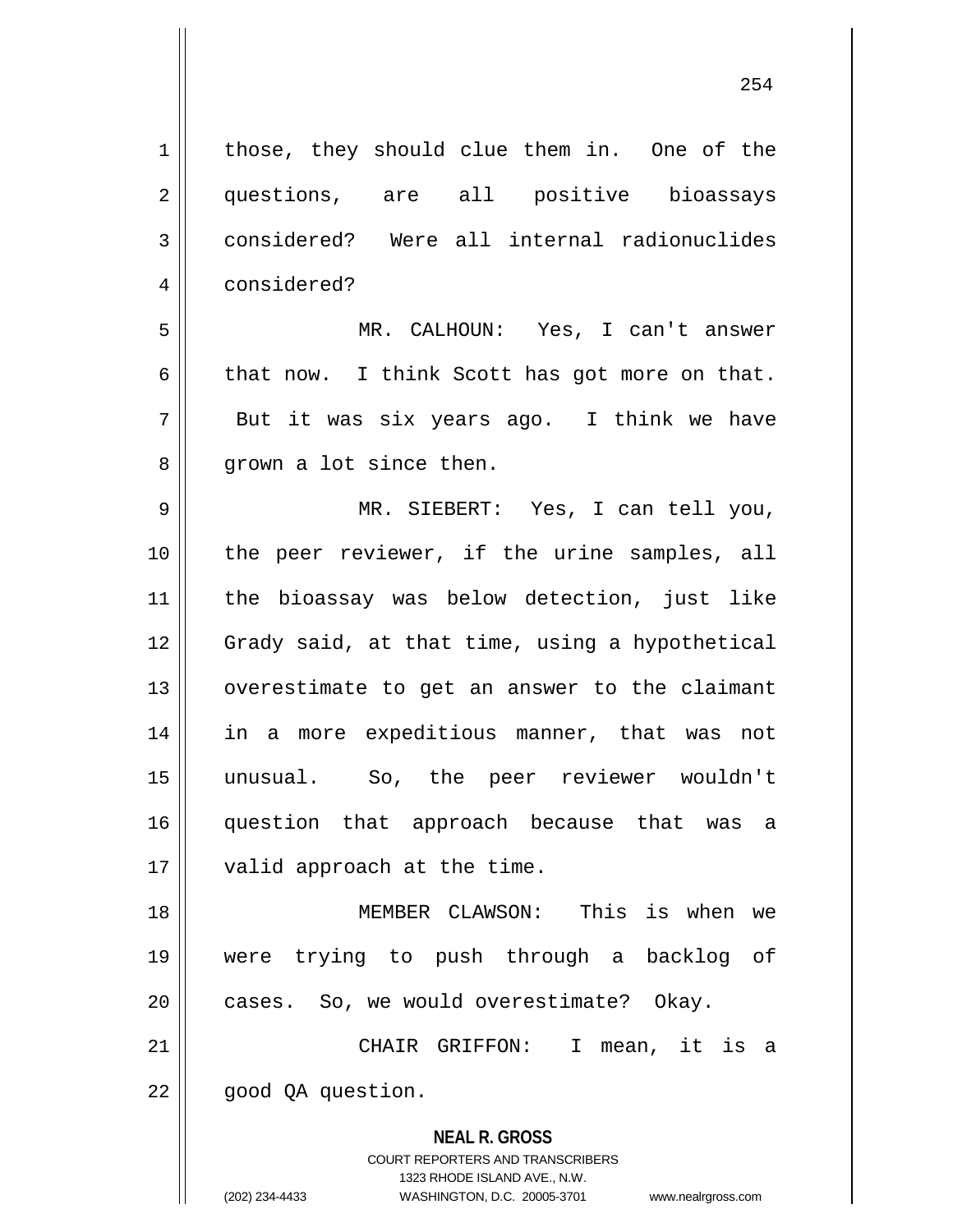| $\mathbf 1$ | MR. FARVER: Yes.                                                                                    |
|-------------|-----------------------------------------------------------------------------------------------------|
| 2           | CHAIR GRIFFON: I mean, I don't                                                                      |
| 3           | disagree with what Scott said, but if I am a                                                        |
| 4           | peer reviewer and I have that question come                                                         |
| 5           | up, all positive bioassay samples considered,                                                       |
| 6           | I don't just check "yes," if they weren't, you                                                      |
| 7           | know. I don't know. I mean, if that is on                                                           |
| 8           | your list to do as a peer reviewer, I wouldn't                                                      |
| 9           | just like dismiss it and say, "Yes, sure they                                                       |
| 10          | were."                                                                                              |
| 11          | MR. STIVER: Has Form 41 also been                                                                   |
| 12          | updated to kind of coincide with the new                                                            |
| 13          | approaches?                                                                                         |
| 14          | MR. CALHOUN: I don't know that.                                                                     |
| 15          | Scott would have to answer that one.                                                                |
| 16          | CHAIR GRIFFON: Yes. So, I don't                                                                     |
| 17          | know that we can do much more with this,                                                            |
| 18          | $but --$                                                                                            |
| 19          | MR. FARVER: Oh, I don't think so.                                                                   |
| 20          | CHAIR GRIFFON: But it is a QA,                                                                      |
| 21          | yes.                                                                                                |
| 22          | It is kind of a pet<br>MR. FARVER:                                                                  |
|             | <b>NEAL R. GROSS</b>                                                                                |
|             | COURT REPORTERS AND TRANSCRIBERS                                                                    |
|             | 1323 RHODE ISLAND AVE., N.W.<br>(202) 234-4433<br>WASHINGTON, D.C. 20005-3701<br>www.nealrgross.com |

 $\mathsf{I}$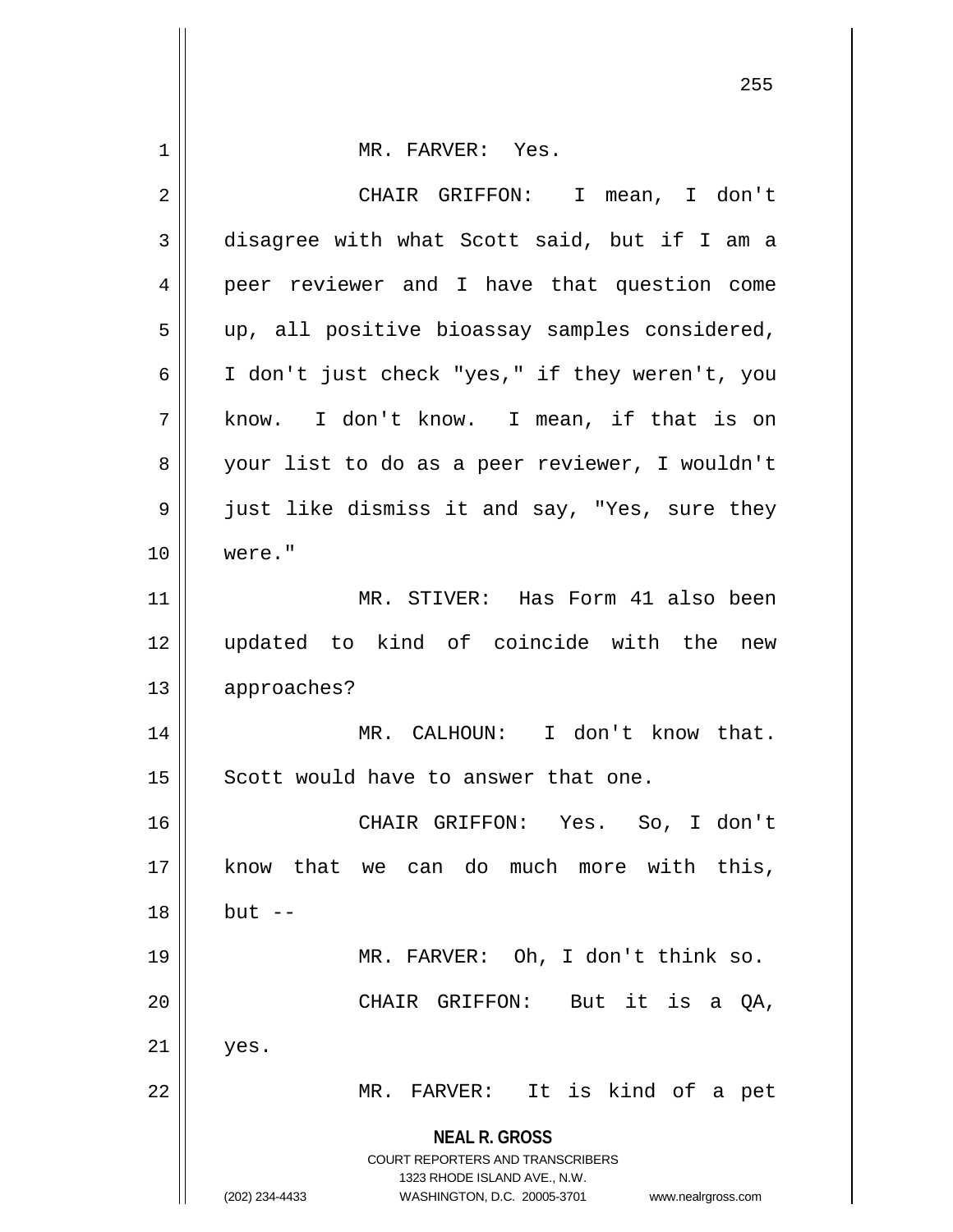| $\mathbf{1}$ | peeve I have with that checklist form. You                                                      |
|--------------|-------------------------------------------------------------------------------------------------|
| $\sqrt{2}$   | know, I think it is very good and very useful,                                                  |
| 3            | if it is used.                                                                                  |
| 4            | MEMBER MUNN: Well, the question                                                                 |
| 5            | arises, of course, when you see something like                                                  |
| 6            | this, how thorough a check do you anticipate                                                    |
| 7            | that a peer reviewer is going to do?                                                            |
| 8            | MR. SIEBERT: Well, I do want to                                                                 |
| 9            | point out that the dose reconstruction report                                                   |
| 10           | does clearly state that no samples were found                                                   |
| 11           | that were above detection. So, when it comes                                                    |
| 12           | to a peer reviewer looking at: were all                                                         |
| 13           | positive bioassays entered?                                                                     |
| 14           | CHAIR GRIFFON: Okay. Alright.                                                                   |
| 15           | MR. SIEBERT: We would agree that                                                                |
| 16           | they already looked at it and said there                                                        |
| 17           | weren't any.                                                                                    |
| 18           | CHAIR GRIFFON: Okay. Good point.                                                                |
| 19           | MEMBER MUNN: Yes.                                                                               |
| 20           | CHAIR GRIFFON: Yes.                                                                             |
| 21           | And I wouldn't<br>MEMBER MUNN:                                                                  |
| 22           | anticipate that a peer reviewer would go back                                                   |
|              | <b>NEAL R. GROSS</b><br><b>COURT REPORTERS AND TRANSCRIBERS</b><br>1323 RHODE ISLAND AVE., N.W. |
|              | (202) 234-4433<br>WASHINGTON, D.C. 20005-3701<br>www.nealrgross.com                             |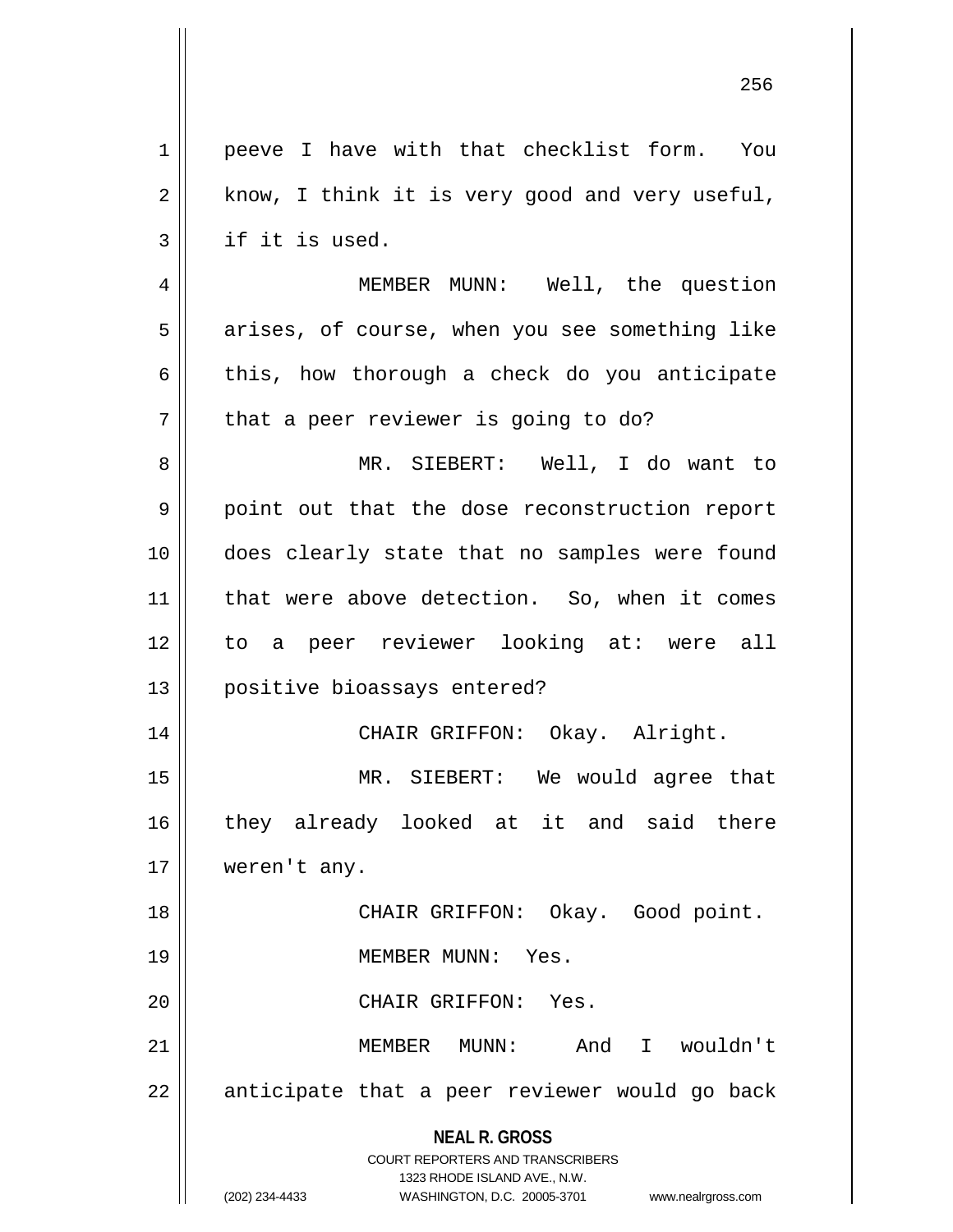**NEAL R. GROSS** COURT REPORTERS AND TRANSCRIBERS  $1 \parallel$  to all of the raw data to try to -- I don't  $2 \parallel$  know, but that doesn't seem reasonable. 3 CHAIR GRIFFON: I think I like 4 || Scott's answer on that anyway. 5 Okay. Let's move on to the next  $6 \parallel$  one. 7 MR. FARVER: 200.2. "The DR 8 || report does not properly address incidents 9 | identified in the CATI report." 10 || The Solid Charlow SC&A response, 11 we just give a little excerpt from the DR 12 || report. "Records of the telephone interviews, 13 || as well as the monitoring records provided 14 were evaluated carefully by the dose 15 || reconstructor. No records of involvement in 16 || radiological incidents were contained within 17 these records. 18 "But during the telephone 19 interview with the employee's children, they 20 identified an incident believed to have 21 occurred in '52." And that comes up with a  $22$  | couple of different incidents with a couple of

1323 RHODE ISLAND AVE., N.W.

(202) 234-4433 WASHINGTON, D.C. 20005-3701 www.nealrgross.com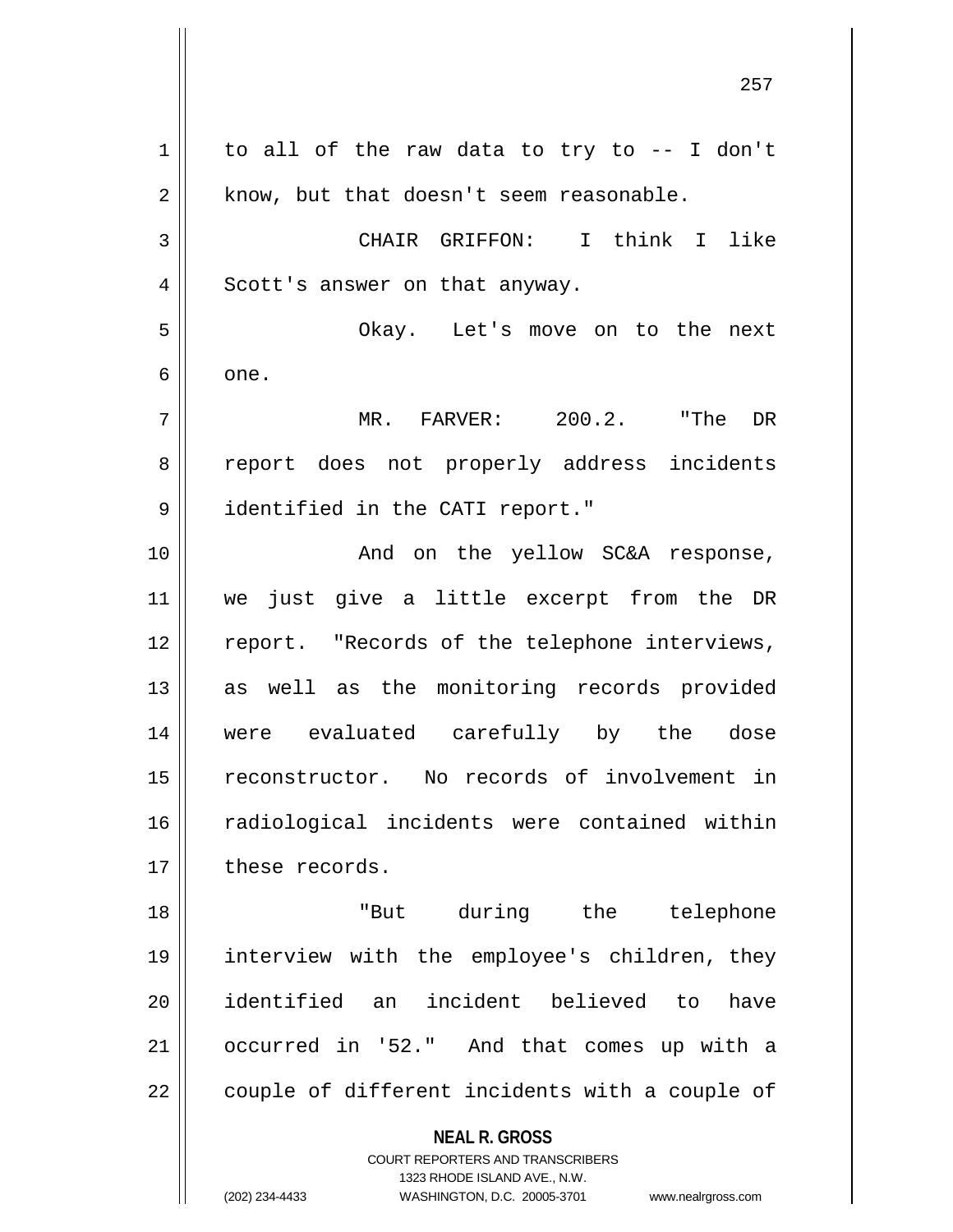|    | 258                                                                 |
|----|---------------------------------------------------------------------|
| 1  | different siblings.                                                 |
| 2  | MEMBER CLAWSON: Ted, what site is                                   |
| 3  | this on?                                                            |
| 4  | MR. FARVER: This looks like it is                                   |
| 5  | INEL.                                                               |
| 6  | MR. HINNEFELD: It is INEL.                                          |
| 7  | MR. FARVER: This is the 1960.                                       |
| 8  | MEMBER MUNN: This was SL-1.                                         |
| 9  | MR. SIEBERT: This is Scott.                                         |
| 10 | I mean, it was done in 2006. I                                      |
| 11 | mean, I hate going back to that answer, but I                       |
| 12 | believe that was prior to the time where we                         |
| 13 | specifically start calling out everything in                        |
| 14 | the CATIs to clarify to the claimants that we                       |
| 15 | were addressing their concerns. The dose                            |
| 16 | reconstructor was really looking into actual                        |
| 17 | incident information. So, once again, I agree                       |
| 18 | wholeheartedly it would be wise to have more                        |
| 19 | in the dose reconstruction report to address                        |
| 20 | that.                                                               |
| 21 | MR. FARVER: Well, that is okay,                                     |
| 22 | except the first sentence says, "The records                        |
|    | <b>NEAL R. GROSS</b><br><b>COURT REPORTERS AND TRANSCRIBERS</b>     |
|    | 1323 RHODE ISLAND AVE., N.W.                                        |
|    | (202) 234-4433<br>WASHINGTON, D.C. 20005-3701<br>www.nealrgross.com |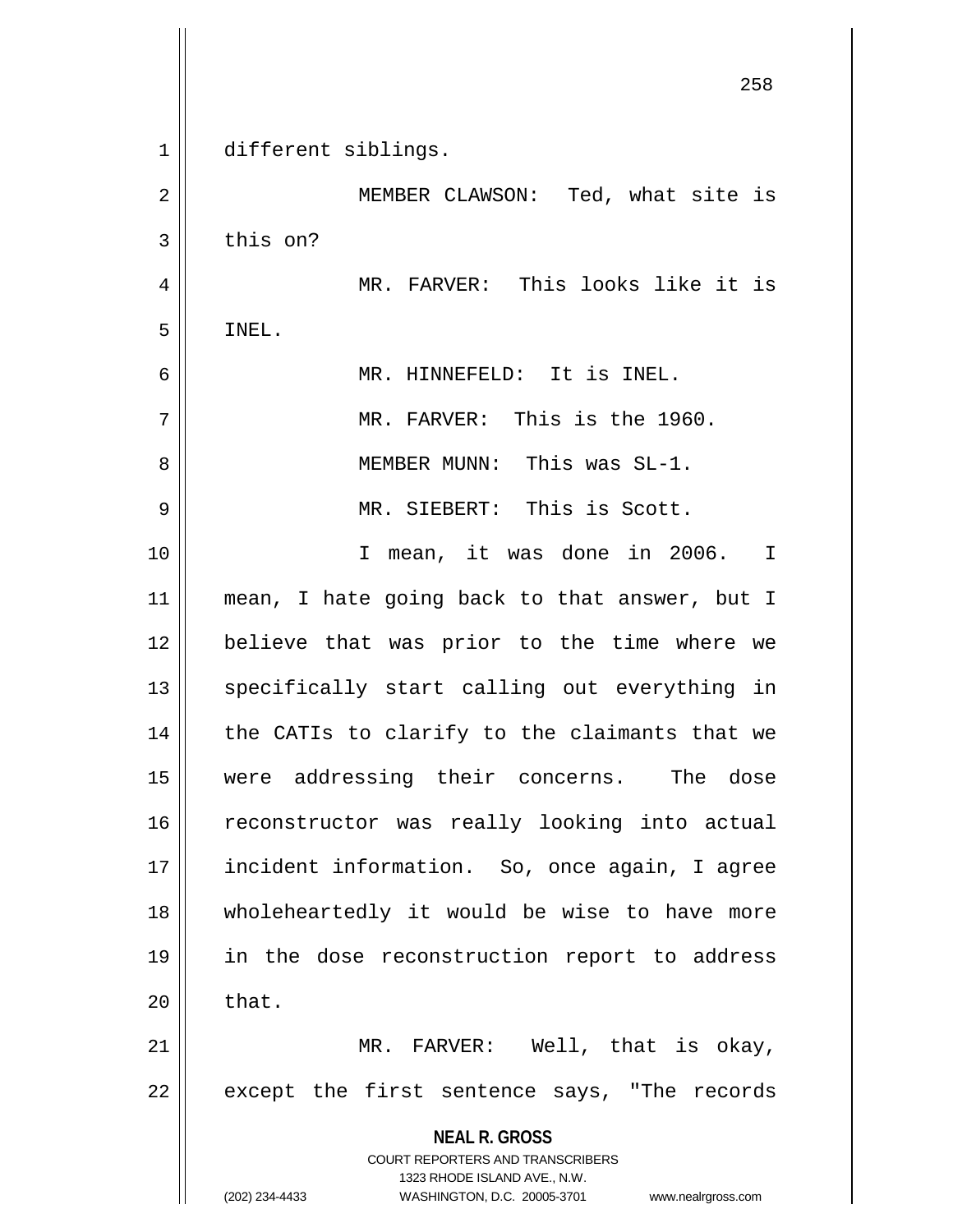**NEAL R. GROSS** COURT REPORTERS AND TRANSCRIBERS 1323 RHODE ISLAND AVE., N.W. (202) 234-4433 WASHINGTON, D.C. 20005-3701 www.nealrgross.com 1 || of the telephone interview." Now, to me, that  $2 \parallel$  is the CATI, isn't it? 3 MEMBER MUNN: It is supposed to  $4 \parallel$  be. 5 MR. HINNEFELD: The issue here is 6 that this was a deficiency in what we 7 considered deficiencies that we have 8 dentified and fixed since this was done. 9 MR. FARVER: Probably. It is an 10 | early case. 11 CHAIR GRIFFON: When did you do  $12$  | the fix? It is hard to remember. 13 MR. HINNEFELD: Well, it was a 14 number of years ago. 15 || CHAIR GRIFFON: Yes. 16 MR. HINNEFELD: But it was because 17 | of these kinds of discussions. 18 || CHAIR GRIFFON: Right. But I am 19 just wondering because now we are into 2006. 20 || I think it was still after this? 21 MR. HINNEFELD: I think it was  $22$  | probably after this.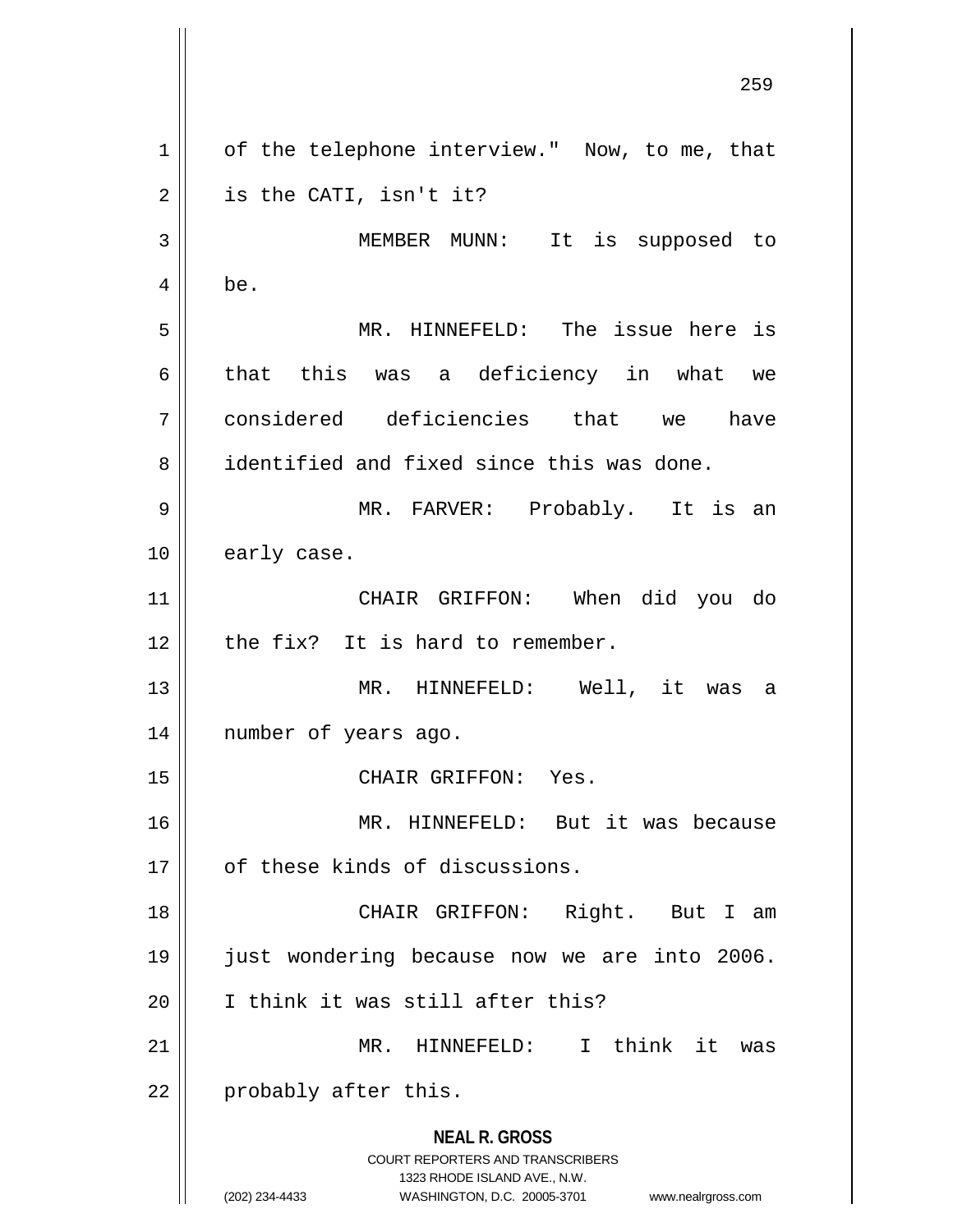**NEAL R. GROSS** COURT REPORTERS AND TRANSCRIBERS 1323 RHODE ISLAND AVE., N.W. (202) 234-4433 WASHINGTON, D.C. 20005-3701 www.nealrgross.com 1 | CHAIR GRIFFON: I can't remember. MR. HINNEFELD: That is pretty  $3 \parallel$  early; 2006 is pretty early. CHAIR GRIFFON: Yes. MR. FARVER: There is nothing more we can do on this one. CHAIR GRIFFON: No. Right. Yes. MR. HINNEFELD: I believe we have 9 | fixed this. CHAIR GRIFFON: I think it is 11 | fixed, yes. Okay. MEMBER CLAWSON: Would it be too much to ask, how did we fix it, though? Was || it  $-$  MR. HINNEFELD: It was because of findings from this Subcommittee that we, 17 || NIOSH, sent instructions to ORAU that said, "You have to address each of the items in the CATI." And it might be, I mean, people will mention in the CATI, "Well, I was exposed to 21 | verillium," and things like that. It doesn't matter. You have to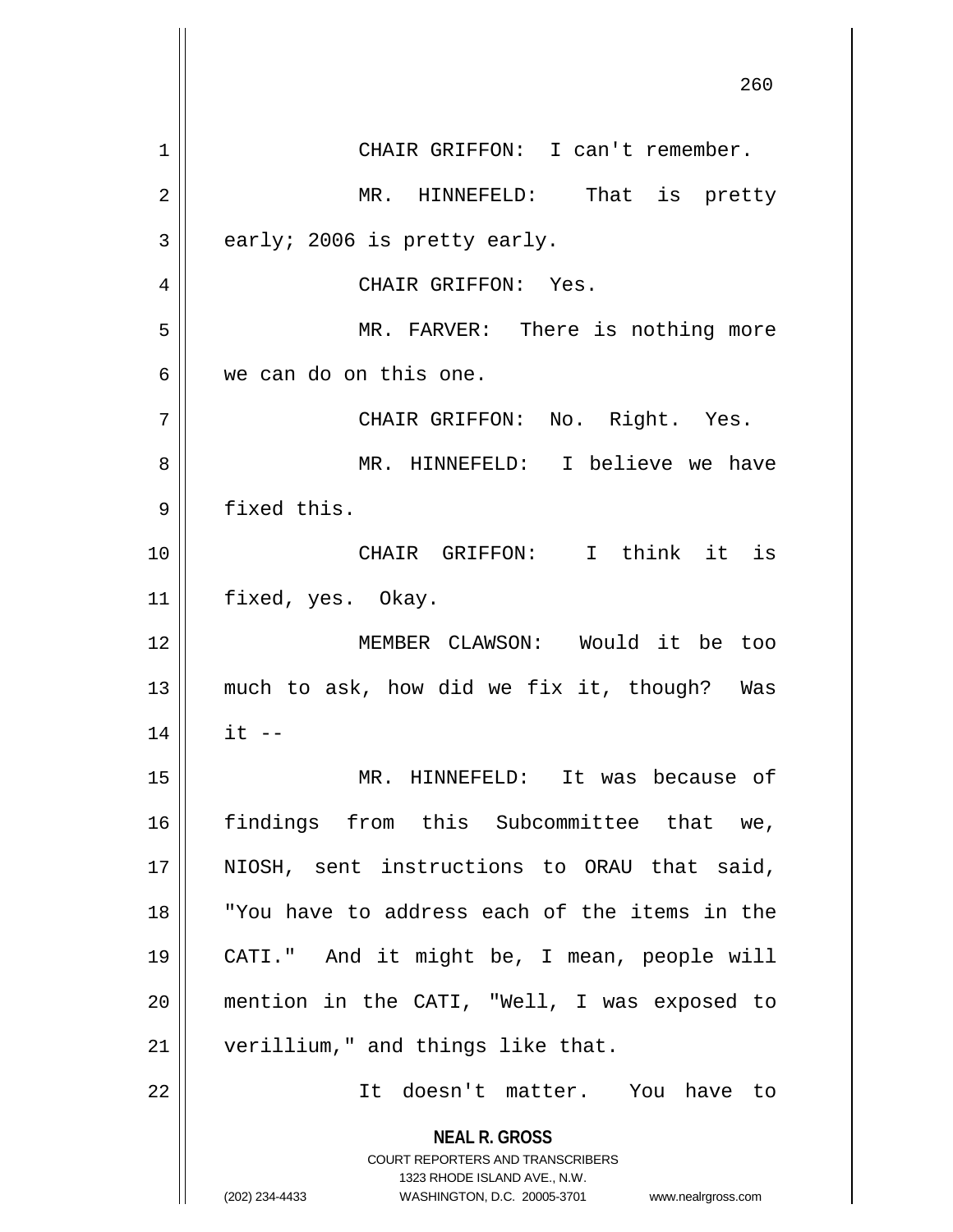**NEAL R. GROSS** COURT REPORTERS AND TRANSCRIBERS 1323 RHODE ISLAND AVE., N.W. (202) 234-4433 WASHINGTON, D.C. 20005-3701 www.nealrgross.com 1 say that they said they were exposed to 2 || beryllium, which would not affect the dose 3 | reconstruction. 4 MR. FARVER: And I will say, the  $5$   $\parallel$  recent cases we looked at are much better. 6 MR. HINNEFELD: So, I think this  $7 \parallel$  is an issue that we agreed was an issue, and 8 we have since fixed. 9 MR. STIVER: Yes, it was a 10 || snapshot in time six years ago. 11 || MR. HINNEFELD: Yes. 12 MR. STIVER: Things have improved 13 | considerably since then. 14 || CHAIR GRIFFON: Now there is still 15  $\parallel$  a question. I mean, on a case-by-case basis,  $16$  there might still be a question where SC&A or 17 we don't think they adequately addressed -- 18 MR. HINNEFELD: Yes, I don't read 19 || every dose reconstruction. I don't know that  $20$  | they all --21 || CHAIR GRIFFON: Right. 22 MR. HINNEFELD: -- are what I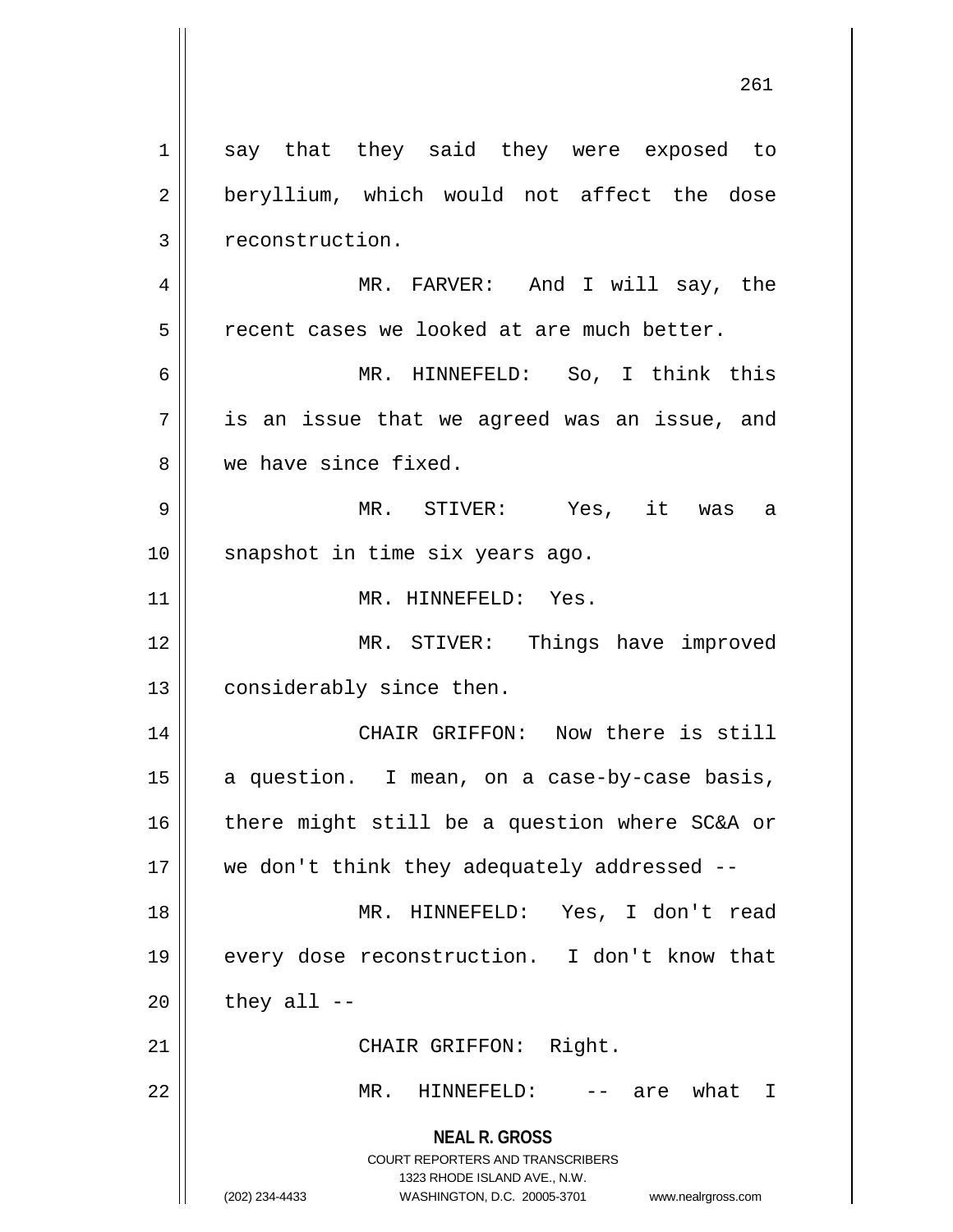1 || wonder consider adequate.

**NEAL R. GROSS** COURT REPORTERS AND TRANSCRIBERS 1323 RHODE ISLAND AVE., N.W. (202) 234-4433 WASHINGTON, D.C. 20005-3701 www.nealrgross.com 2 || CHAIR GRIFFON: Right. 3 MR. HINNEFELD: But, yes, the 4 || instructions were, if it is mentioned in the 5 || CATI, you have to describe in the dose 6 | reconstruction how it was considered. 7 CHAIR GRIFFON: At least respond  $8 \parallel$  to it in their -- right. 9 MR. HINNEFELD: How it was 10 || considered or why it didn't happen. 11 CHAIR GRIFFON: Whether it is  $12$  | adequate, that might be up for debate. Right. 13 | Okay. Alright. 14 || 201.1. 15 MR. FARVER: Okay. "Reviewer 16 || questions whether all records were provided." 17 || This is in vivo records. 18 MEMBER CLAWSON: This is a new 19 | case, correct? 20 MR. FARVER: Pardon? 21 MEMBER CLAWSON: This is not the 22 INL anymore?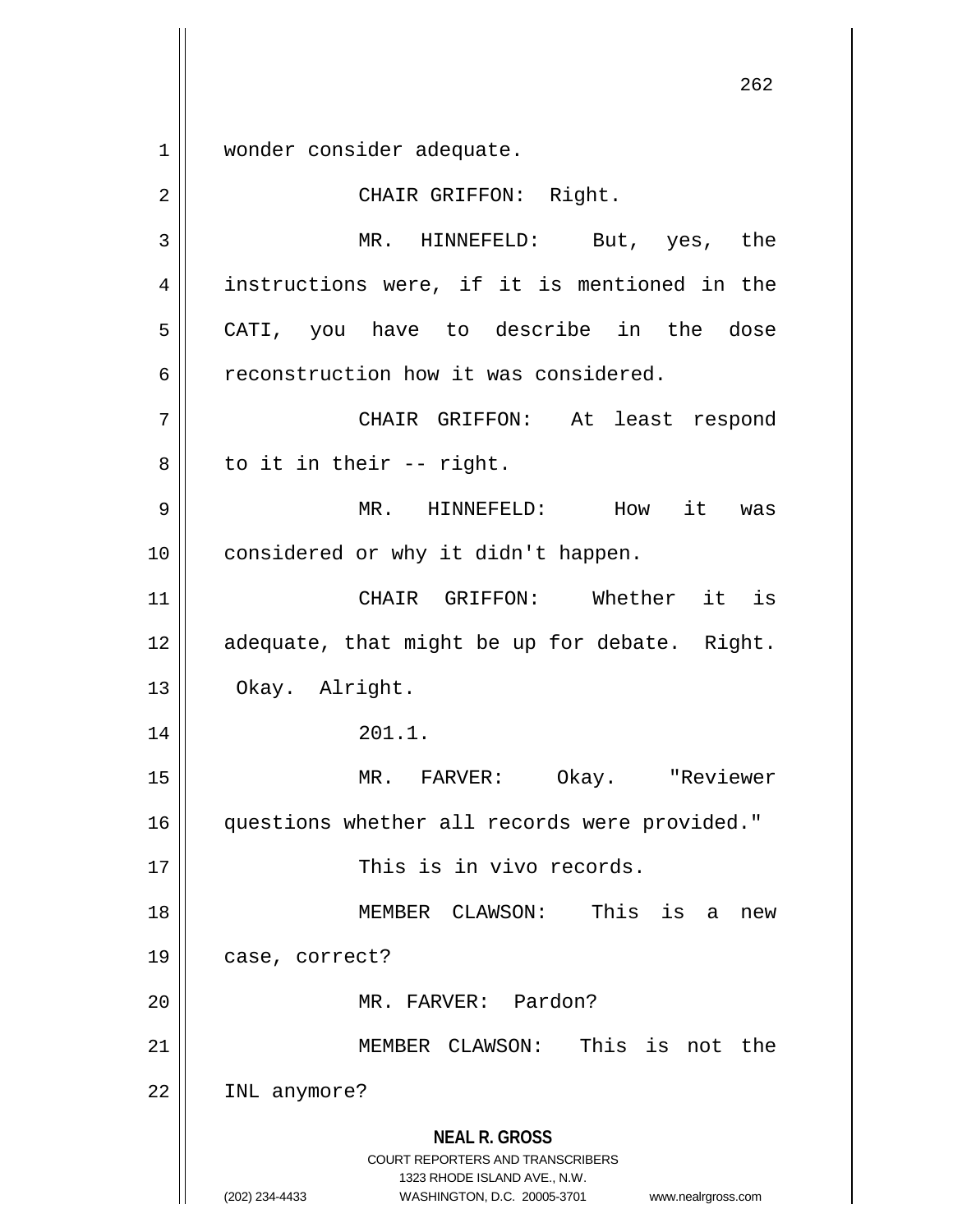**NEAL R. GROSS** COURT REPORTERS AND TRANSCRIBERS 1323 RHODE ISLAND AVE., N.W. (202) 234-4433 WASHINGTON, D.C. 20005-3701 www.nealrgross.com 263 1 MR. FARVER: This is a different  $2 \parallel$  case, but I do not know what site it is. 3 MR. CALHOUN: It is INEL as well. 4 MR. FARVER: Another INL case. 5 MEMBER CLAWSON: Well, that's  $6 \parallel$  fine. 7 MR. FARVER: Okay. Apparently, 8 the DOE records say there should be a 1974 9 || whole-body count, but there are none. I don't 10 || know exactly. I do not have the case in front  $11$  of me. 12 (Pause.) 13 Keep going. Wait a minute. Hang  $14 \parallel \quad$  on. 15 MEMBER MUNN: You either have the 16 | records or you don't, right? 17 || MR. FARVER: Well, you could have  $18$  | the records and not provide them. 19 It should have been before. Just 20 || keep going. Look for a file. 21 || MEMBER MUNN: Certainly, it is not  $22$  | crystal-clear.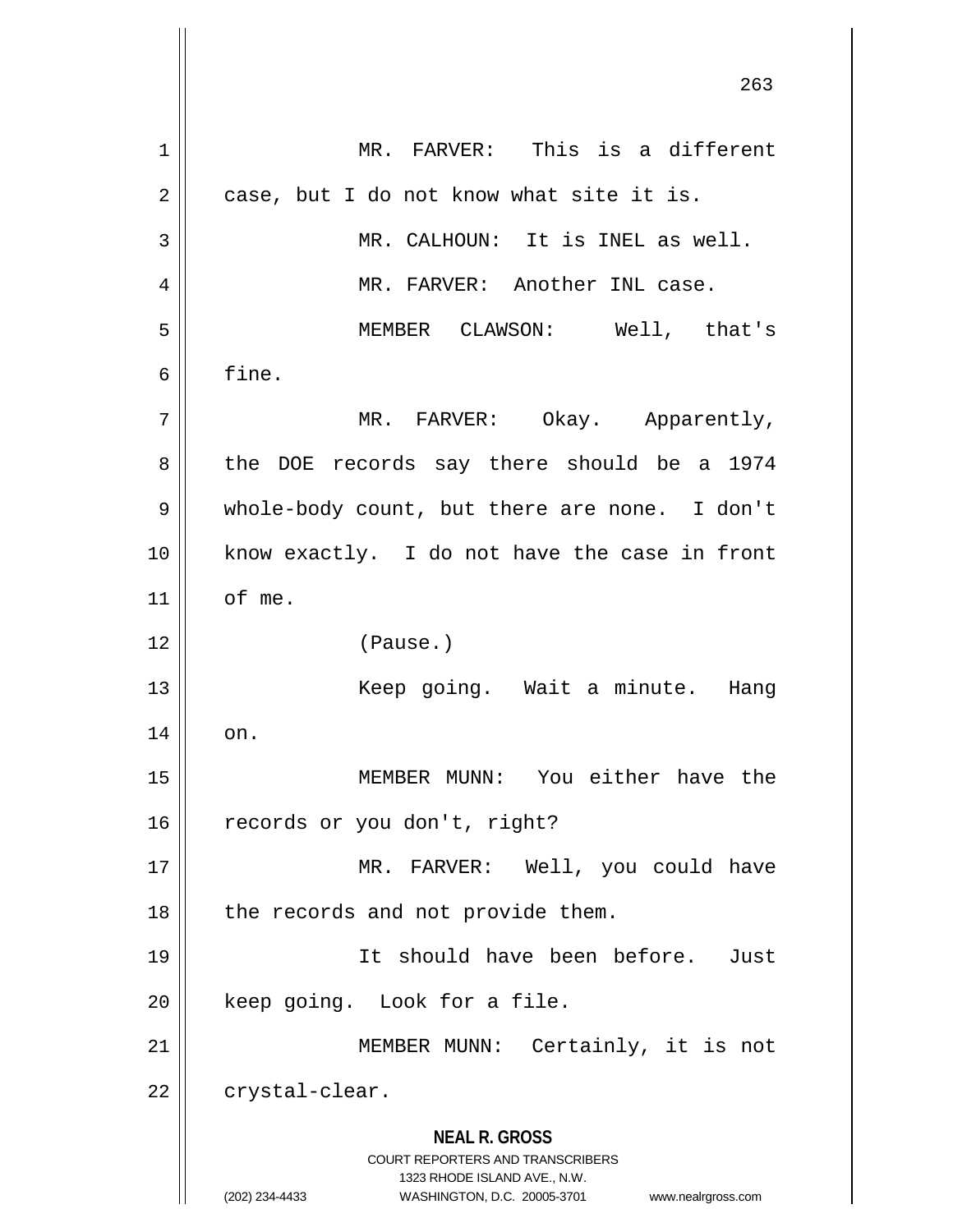| 1  | MR. FARVER: That is 201.                                                                            |
|----|-----------------------------------------------------------------------------------------------------|
| 2  | MEMBER MUNN: There might be                                                                         |
| 3  | another record somewhere, but how can one                                                           |
| 4  | check to see if there is another record                                                             |
| 5  | somewhere, other than what has already been                                                         |
| 6  | done? How can you do anything about that?                                                           |
| 7  | MR. FARVER: Well, I don't know.                                                                     |
| 8  | You could ask them if they sent all the                                                             |
| 9  | records.                                                                                            |
| 10 | MEMBER MUNN: Yes. On the other                                                                      |
| 11 | hand, if one of the record reports has a                                                            |
| 12 | mistaken date on it, as has been implied here                                                       |
| 13 | but not substantiated, then --                                                                      |
| 14 | MR. FARVER: Well, we will try to                                                                    |
| 15 | substantiate it.                                                                                    |
| 16 | MEMBER MUNN: How do you do that?                                                                    |
| 17 | MR. CALHOUN:<br>The case<br>was                                                                     |
| 18 | revised, it looks like, since you guys                                                              |
| 19 | reviewed it. I am trying to figure out if                                                           |
| 20 | anything changed.                                                                                   |
| 21 | MR. FARVER: Okay. This also                                                                         |
| 22 | comes back to the CATI report, apparently,                                                          |
|    | <b>NEAL R. GROSS</b>                                                                                |
|    | COURT REPORTERS AND TRANSCRIBERS                                                                    |
|    | 1323 RHODE ISLAND AVE., N.W.<br>(202) 234-4433<br>WASHINGTON, D.C. 20005-3701<br>www.nealrgross.com |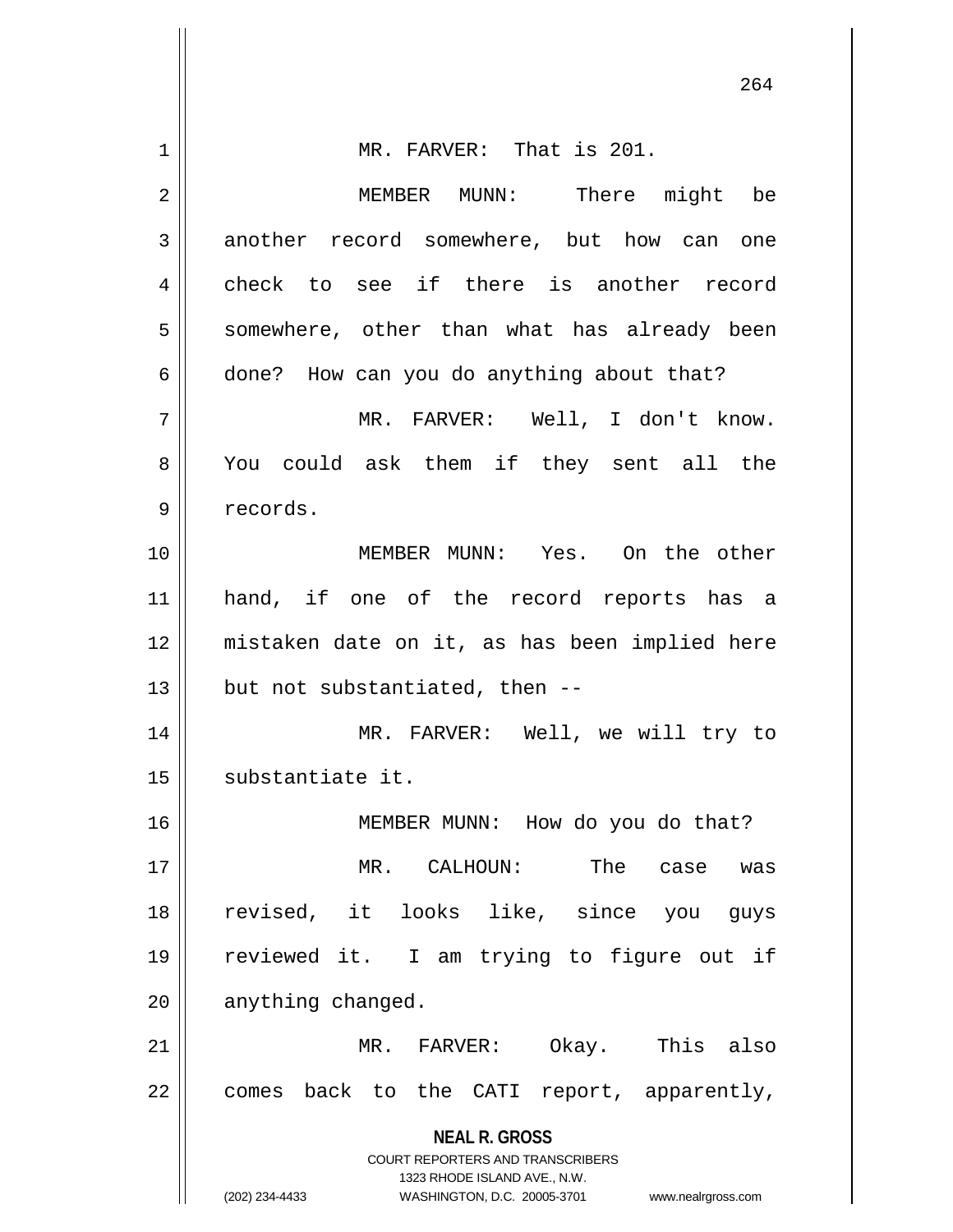**NEAL R. GROSS** COURT REPORTERS AND TRANSCRIBERS 1 || where the employee states that, after an 2 || incident, an in vivo measurement was taken. 3 || Apparently, it was a documented incident in 4 March of '73. 5 Once again, this comes back to 6 what the employee says, and there was no  $7 \parallel$  record. So, I don't know what you do. 8 CHAIR GRIFFON: And they are 9 Saying there was a record in '73, but you are 10 || saying it looks like it is '93? 11 || MR. FARVER: I think it is '93 --12 CHAIR GRIFFON: Yes. 13 || MR. FARVER: -- just from the type 14 | of form it is. 15 || CHAIR GRIFFON: Right. 16 MEMBER MUNN: You think it was '93 17 instead of '73? 18 MR. FARVER: Yes. 19 MEMBER MUNN: And there is no  $20$  || indication. There wasn't a high badge reading  $21$  in '73. 22 MR. FARVER: Yes, there was --

1323 RHODE ISLAND AVE., N.W.

(202) 234-4433 WASHINGTON, D.C. 20005-3701 www.nealrgross.com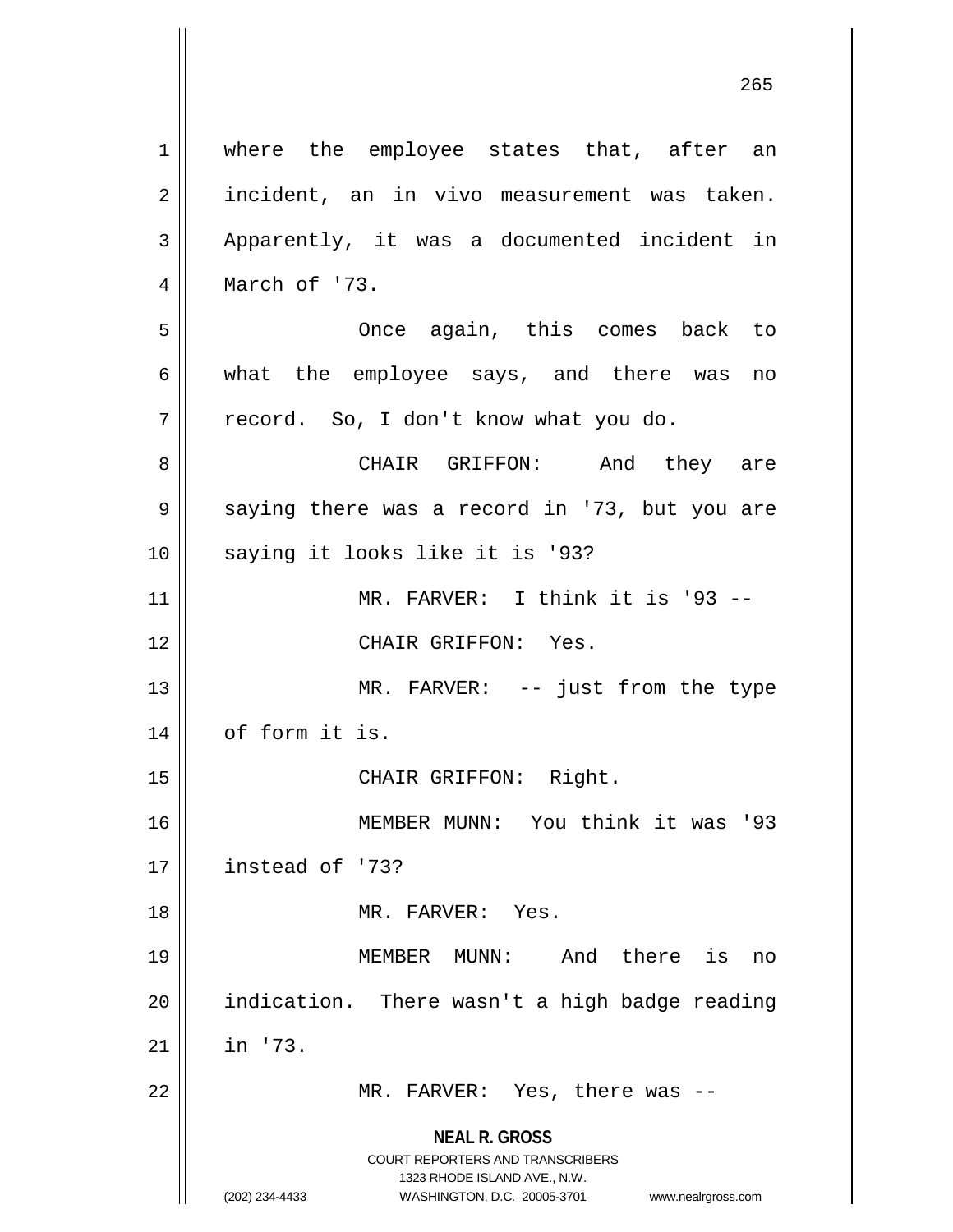**NEAL R. GROSS** COURT REPORTERS AND TRANSCRIBERS 1323 RHODE ISLAND AVE., N.W. (202) 234-4433 WASHINGTON, D.C. 20005-3701 www.nealrgross.com 266 1 || MEMBER MUNN: But no indication of  $2 \parallel$  an in vivo count. 3 MR. FARVER: Other than the 4 employee saying that he received an in vivo 5 count. 6 CHAIR GRIFFON: Has NIOSH looked 7 | at this, this '73 versus '93 question? 8 MR. CALHOUN: Well, I can tell you  $9 \parallel$  that the revised DR that you guys -- that was 10 done afterwards -- talks about '73 where it 11 | talks about external. 12 || Stated in the interview Mr. So-13 || and-So received approximately 1800 to 1900 14 millirem. This is captured in DOE records for 15 March 1973, 1900 millirem. 16 CHAIR GRIFFON: External. 17 MR. CALHOUN: It talks about 18 | external, yes. 19 And I will see if we recorded a  $20$  | request of any other additional information. 21 MR. FARVER: But I think if you  $22$   $\parallel$  100k in the CATI --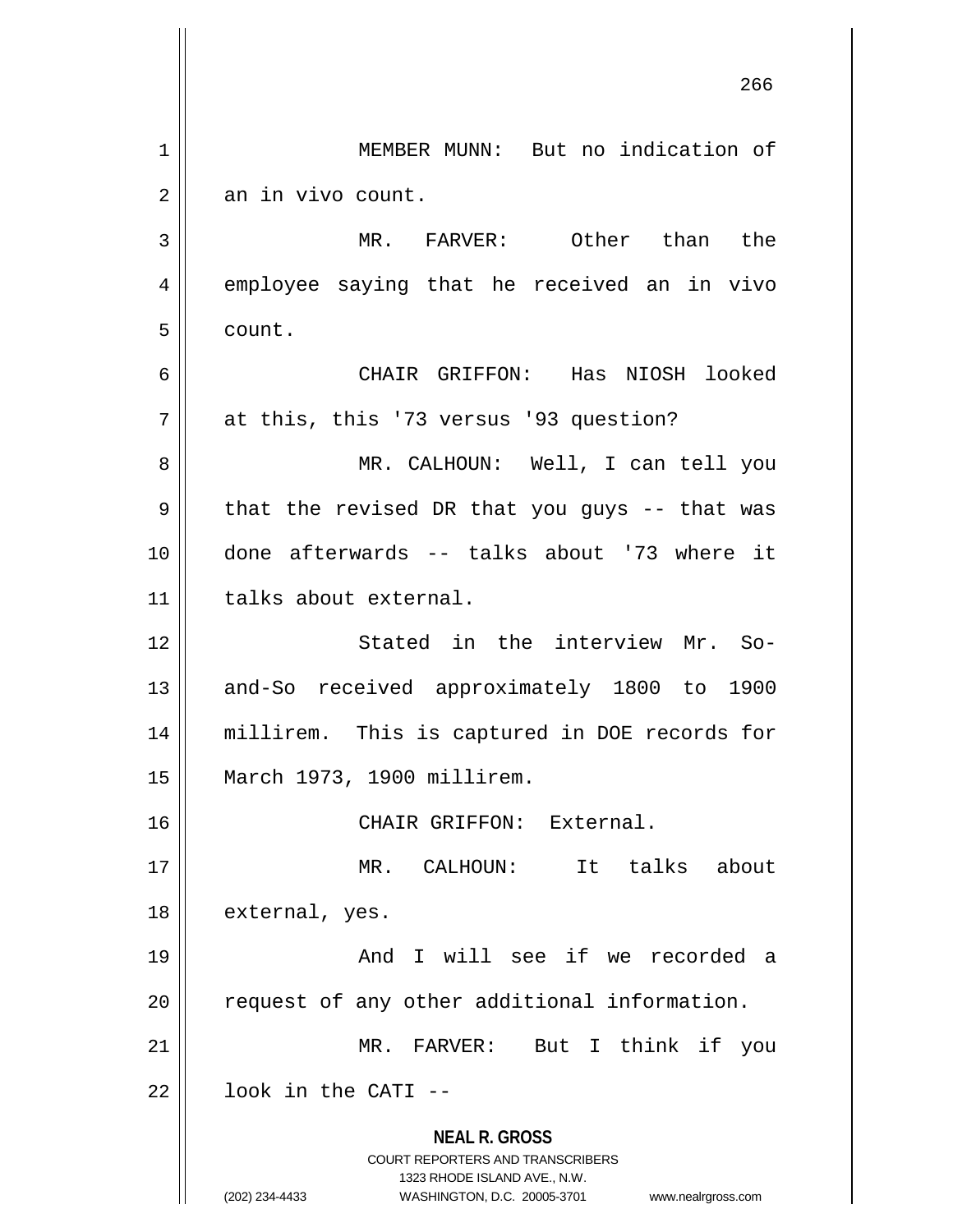**NEAL R. GROSS** COURT REPORTERS AND TRANSCRIBERS 1323 RHODE ISLAND AVE., N.W. (202) 234-4433 WASHINGTON, D.C. 20005-3701 www.nealrgross.com 267 1 MR. CALHOUN: These are all skin  $2 \parallel$  cancers, too, by the way. 3 || MR. FARVER: I think if you look 4 || in the CATI report, it will mention that he  $5$  || had an in vivo measurement. 6 MR. SIEBERT: Yes, in the CATI  $7 \parallel$  report he does mention an incident, actually,  $8 \parallel$  he says, in 1972, and he does say that the in 9 || vivo count was done. However, there is 10 || nothing in the record stating so. 11 MR. FARVER: Okay. And that is 12 why we came up with our finding that we 13 || request and question whether all the records 14 | were provided. 15 || MR. STIVER: It is going to matter 16 how far you are going to go in trying to 17 || verify what is in the CATI. 18 || MR. CALHOUN: Right. 19 MR. STIVER: I mean, if you don't  $20$  | find it in the records --21 || MR. CALHOUN: Right. 22 || MR. STIVER: -- you do due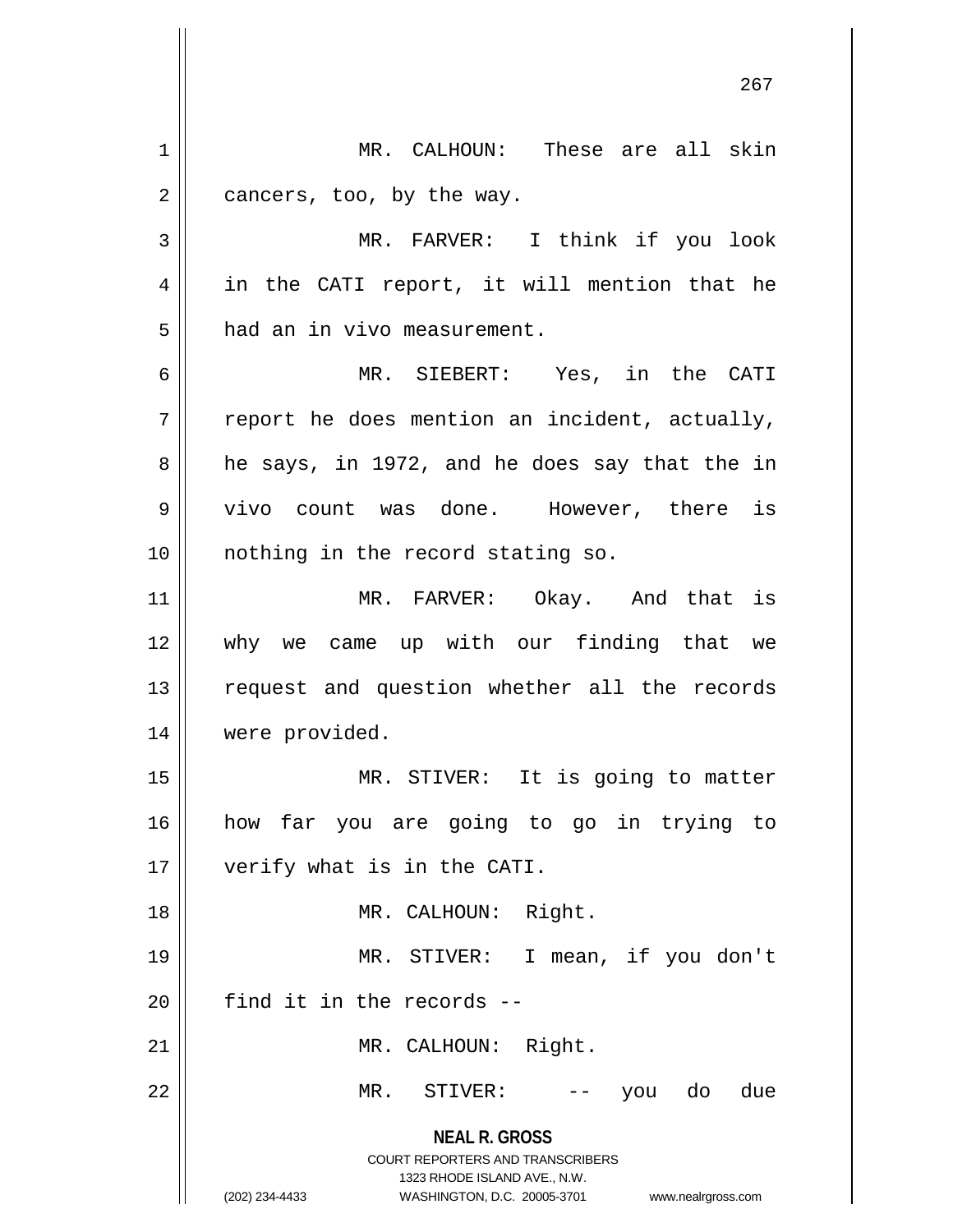**NEAL R. GROSS** COURT REPORTERS AND TRANSCRIBERS 1323 RHODE ISLAND AVE., N.W. (202) 234-4433 WASHINGTON, D.C. 20005-3701 www.nealrgross.com 1 diligence to get that, what else can you go 2 | with? 3 || MR. CALHOUN: Right. 4 || CHAIR GRIFFON: Right. 5 MR. STIVER: You would have to  $6 \parallel$  make a comment, I guess, as Stu had mentioned  $7 \parallel$  earlier in the CATI. 8 MR. FARVER: Right. That is what 9 you would expect, just to see the comment 10 || saying it was not found in the records. 11 MR. CALHOUN: Well, we captured 12 || the incident. You know, that is in there.  $13$  || But, as far as somebody saying that they were 14 monitored in a certain year and they weren't, 15 according to the records, maybe before or  $16$  after that, I doubt that we would ever capture  $17$  || that. You know, that almost gets to the point 18 | of reproducing the CATI and the DR. 19 MEMBER MUNN: But surely the badge 20 || reading was incorporated into the DR. 21 MEMBER CLAWSON: Is this Idaho  $22 \parallel$  still?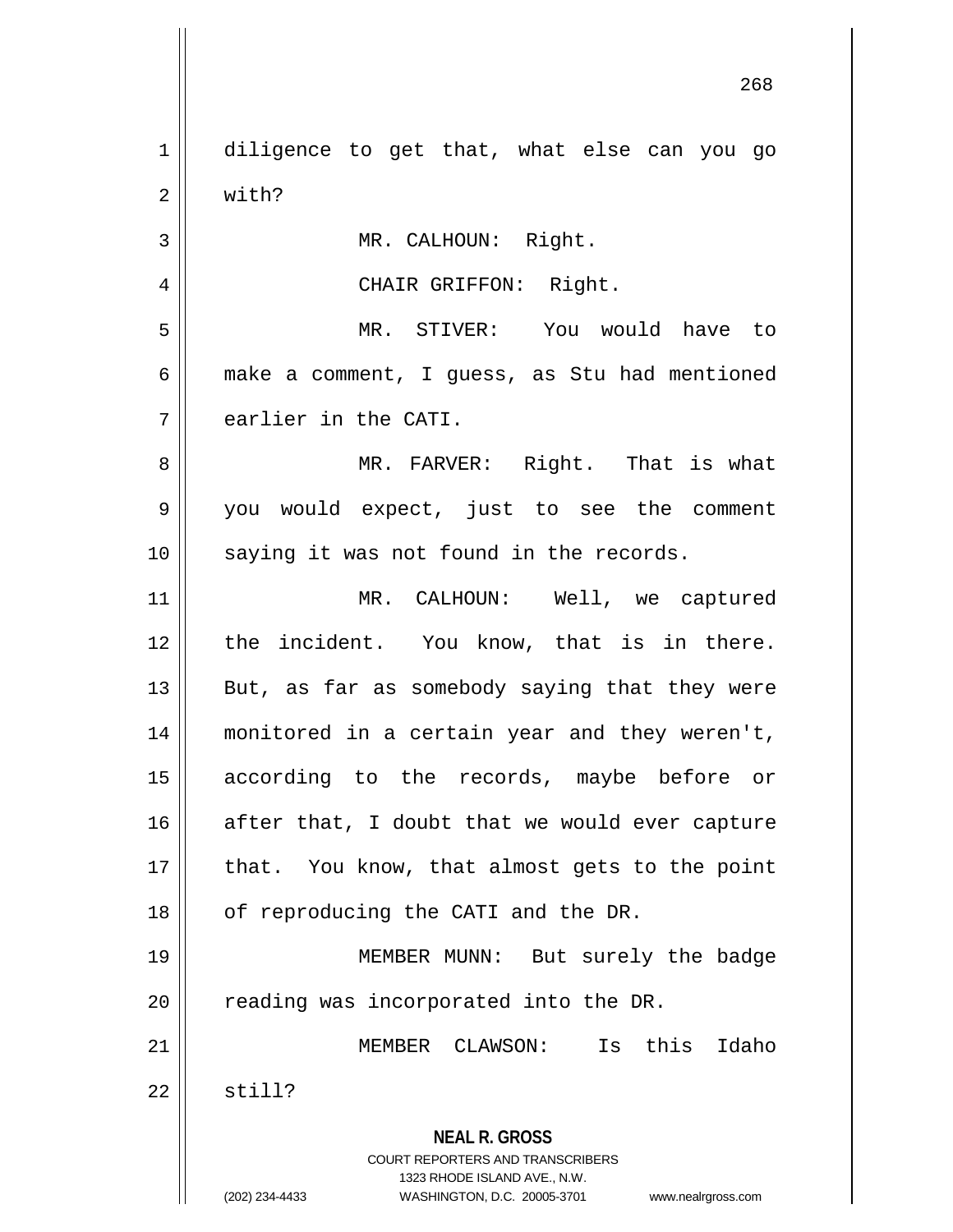|    | 269                                                              |
|----|------------------------------------------------------------------|
| 1  | MR. STIVER: Yes.                                                 |
| 2  | CHAIR GRIFFON: To me, I think                                    |
| 3  | that is as far as you can take it.                               |
| 4  | MR. FARVER: I don't think you can                                |
| 5  | go anywhere on this.                                             |
| 6  | CHAIR GRIFFON: Yes, yes, yes, I                                  |
| 7  | think it is closed. I think it is closed.                        |
| 8  | MR. STIVER: You have chased it                                   |
| 9  | down as far as you can.                                          |
| 10 | CHAIR GRIFFON: Yes, yes.                                         |
| 11 | MR. FARVER:<br>I mean, you                                       |
| 12 | understand why we wrote it up the way we did.                    |
| 13 | It was because there is a little discrepancy                     |
| 14 | in the CATI with what was in the report.                         |
| 15 | CHAIR GRIFFON: Yes. Okay.                                        |
| 16 | 201.2.                                                           |
| 17 | MR. FARVER: 201.2. Really, this                                  |
| 18 | is a repeat of one that we identified during a                   |
| 19 | review of the Site Profile for INEL about the                    |
| 20 | accuracy of the shallow-dose measurements.                       |
| 21 | So, it really is like the -- it is captured in                   |
| 22 | our Site Profile review findings. It is not a                    |
|    | <b>NEAL R. GROSS</b><br><b>COURT REPORTERS AND TRANSCRIBERS</b>  |
|    | 1323 RHODE ISLAND AVE., N.W.                                     |
|    | (202) 234-4433<br>WASHINGTON, D.C. 20005-3701 www.nealrgross.com |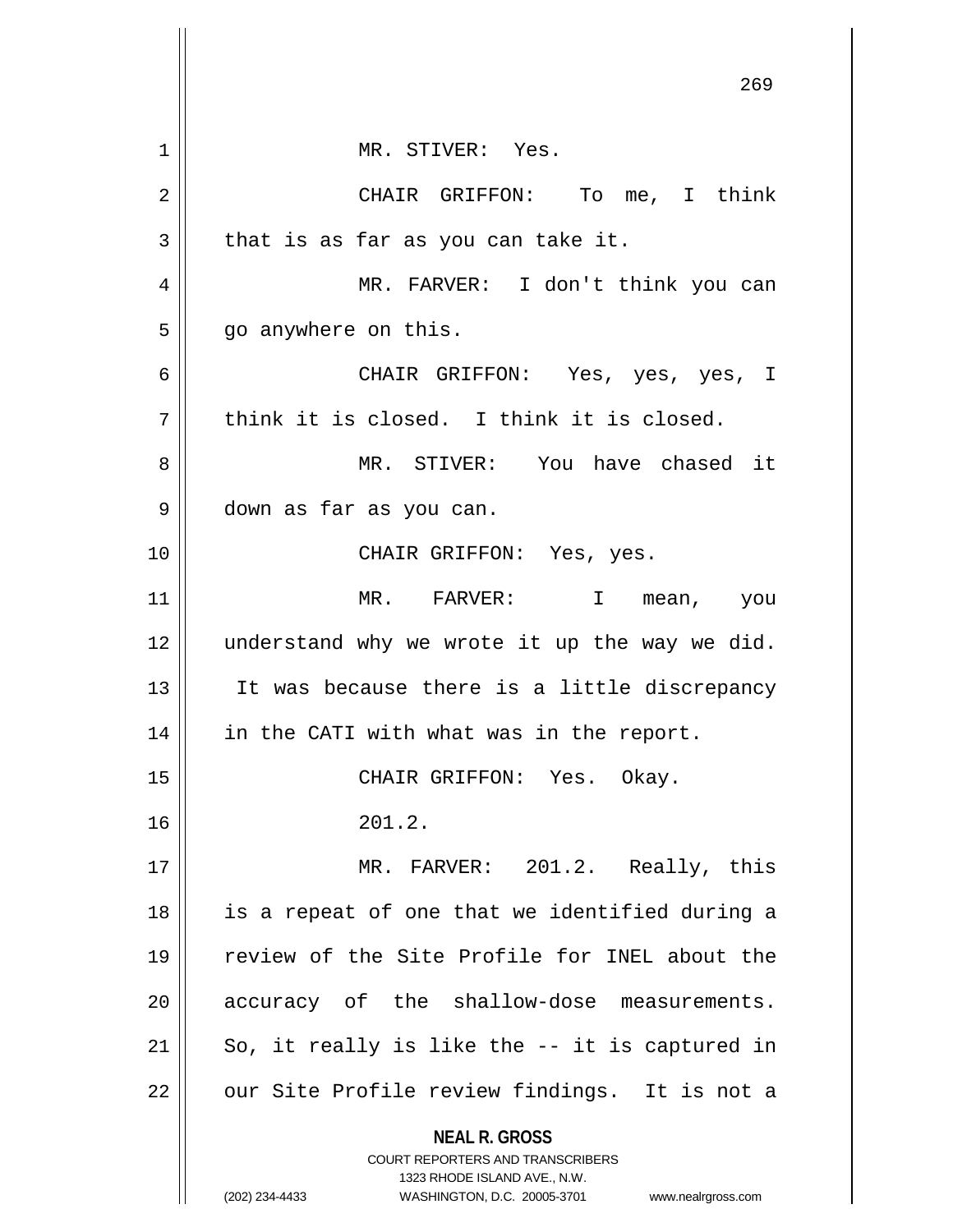**NEAL R. GROSS** COURT REPORTERS AND TRANSCRIBERS 1323 RHODE ISLAND AVE., N.W. (202) 234-4433 WASHINGTON, D.C. 20005-3701 www.nealrgross.com 1 | new issue. 2 | CHAIR GRIFFON: Yes. 3 MEMBER MUNN: And it can't be 4 | taken any further, right? 5 || MR. FARVER: Not by us. 6 MEMBER MUNN: Yes. It has been 7 done. You've got it. 8 CHAIR GRIFFON: So, it has been 9 | referred to where? To the Site Profile Group? 10 MR. FARVER: Well, I don't know if 11 it has been referred to them. It is contained 12 in our Site Profile review. 13 || CHAIR GRIFFON: It is in the Site 14 | Profile, right. 15 MEMBER CLAWSON: The Work Group 16 will take care of it, right? 17 || MR. FARVER: They should. 18 CHAIR GRIFFON: Does this have any 19 bearing on this case? I mean, it was a skin 20 dose case, right? 21 | MR. CALHOUN: Yes. 22 || CHAIR GRIFFON: A skin dose case.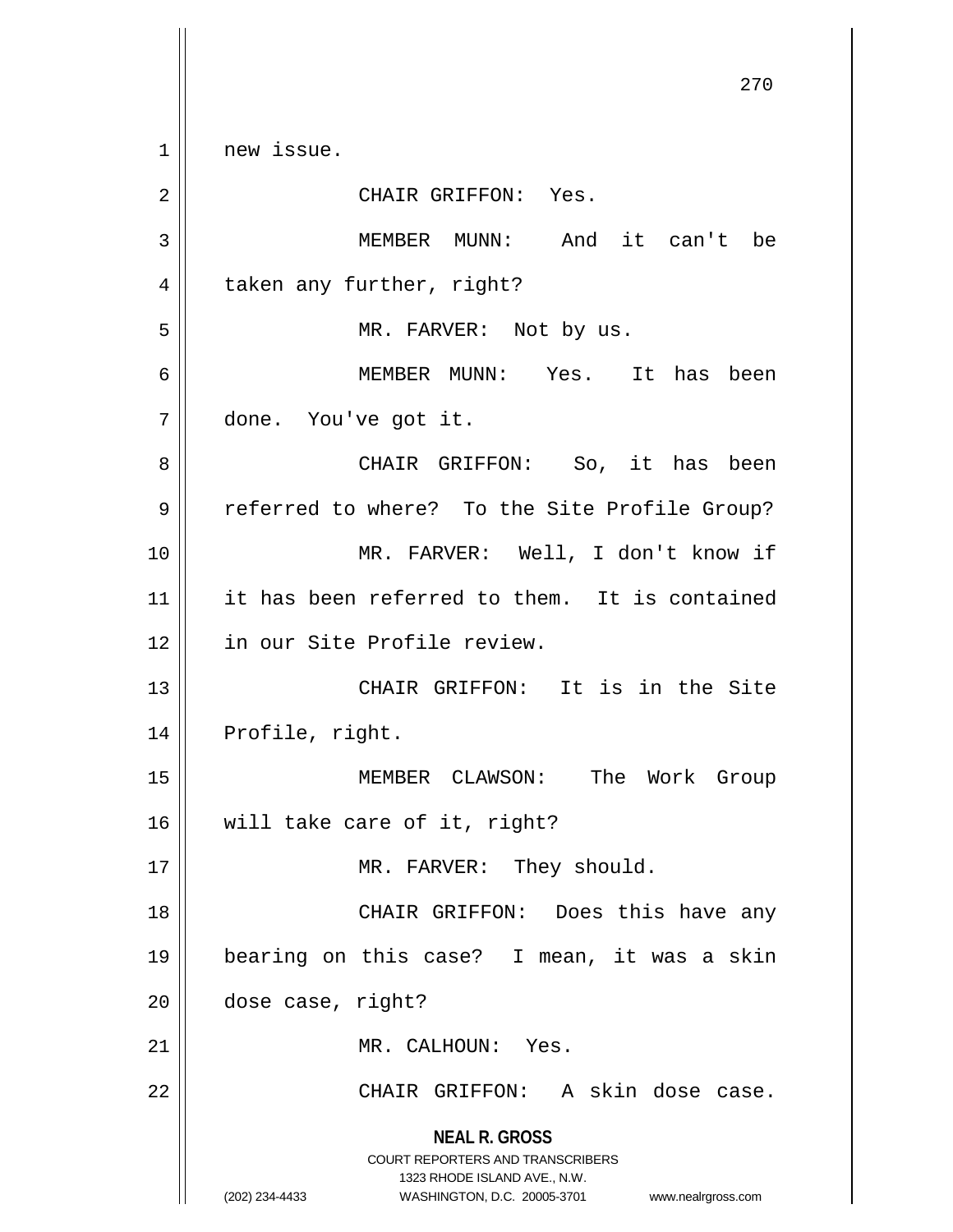**NEAL R. GROSS** COURT REPORTERS AND TRANSCRIBERS 1323 RHODE ISLAND AVE., N.W. (202) 234-4433 WASHINGTON, D.C. 20005-3701 www.nealrgross.com 271 1 Non-comp? 2 MR. CALHOUN: I think it is non- $3 \parallel$  comp. 4 | CHAIR GRIFFON: Yes. 5 MR. CALHOUN: 201, yes. 6 MR. FARVER: I mean, that site  $7$  | finding could have a bearing on many cases. 8 CHAIR GRIFFON: Yes, yes. Well,  $9 \parallel$  especially where this one is close. 10 || MR. FARVER: Yes, but, I mean,  $11$  | that Site Profile issue can have  $-$ 12 || CHAIR GRIFFON: Right. 13 || MR. FARVER: -- an effect on a lot  $14$  | of cases. 15 || CHAIR GRIFFON: So, I mean, my  $16$  only question here is, how do we handle it if 17 || it is close and we are saying we are referring 18 || this issue to the Site Profile? You know, it 19 is close. What is the percentage? What is  $20$  | it? 21 || MR. CALHOUN: Forty-nine. 22 || CHAIR GRIFFON: Forty-nine.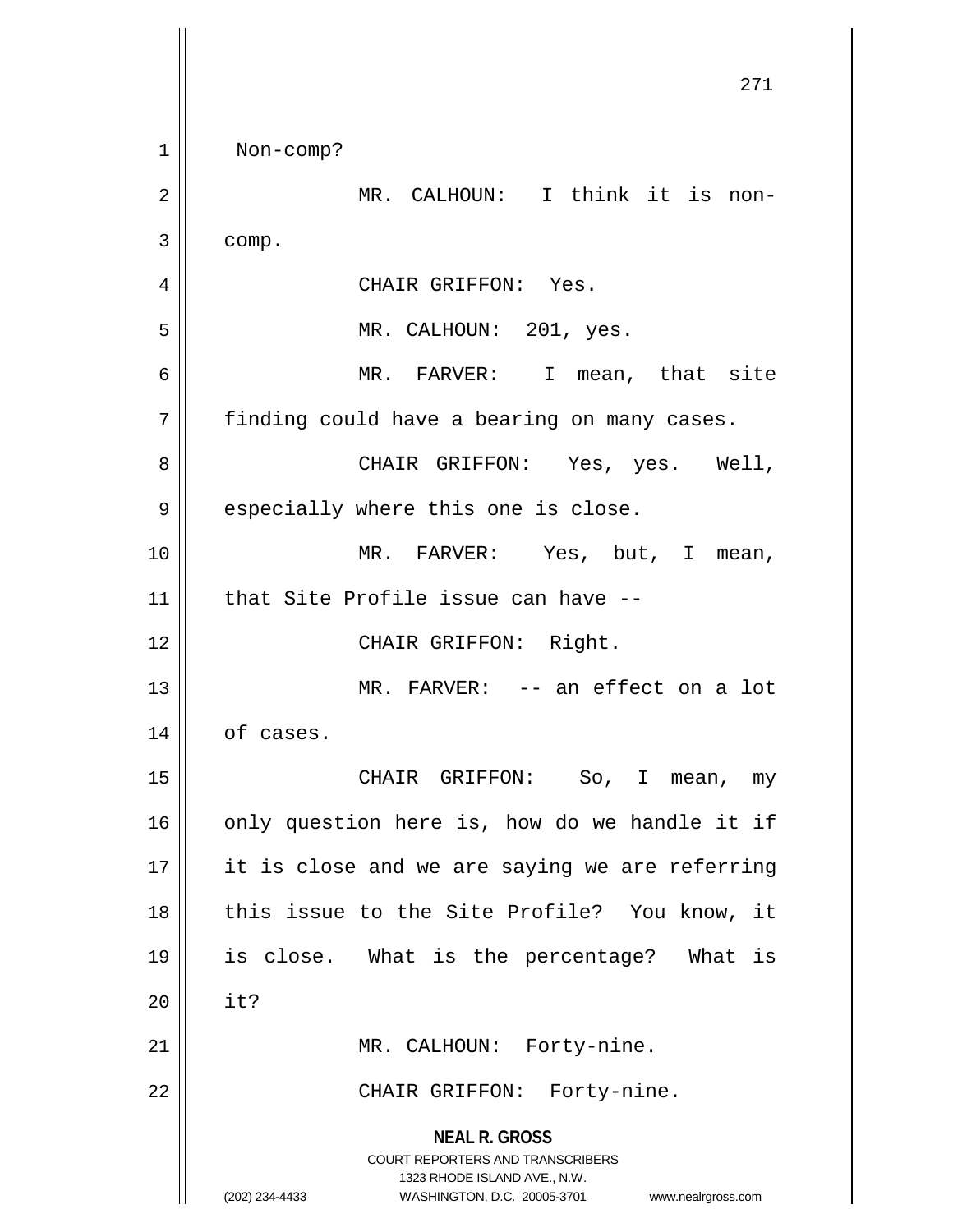|             | 272                                                                 |
|-------------|---------------------------------------------------------------------|
| $\mathbf 1$ | MR. STIVER: Forty-nine percent.                                     |
| 2           | MR. CALHOUN: Well, wait a second.                                   |
| 3           | It was 49, the one you reviewed. I have to                          |
| 4           | look. I don't know what it is now.                                  |
| 5           | CHAIR GRIFFON: Oh. So, it may                                       |
| 6           | have gotten reassessed?                                             |
| 7           | MR. CALHOUN: It may have gotten                                     |
| 8           | higher or lower.                                                    |
| 9           | CHAIR GRIFFON: Or lower, right.                                     |
| 10          | MR. CALHOUN: It is comped, '52.                                     |
| 11          | CHAIR GRIFFON: Okay. No further                                     |
| 12          | action, closed. Thank you. That makes it                            |
| 13          | easy.                                                               |
| 14          | This 201, Observation 1, geometry.                                  |
| 15          | Okay. So, yes, it is pretty self-                                   |
| 16          | explanatory. But did NIOSH look at this at                          |
| 17          | all any further?                                                    |
| 18          | MR. CALHOUN: Is this Observation                                    |
| 19          | 1?                                                                  |
| 20          | CHAIR GRIFFON:<br>Yes.                                              |
| 21          | $MR$ .<br>HINNEFELD:<br>It<br>be<br>seems to                        |
| 22          | tied to<br>OTIB-13, and there are active                            |
|             | <b>NEAL R. GROSS</b><br>COURT REPORTERS AND TRANSCRIBERS            |
|             | 1323 RHODE ISLAND AVE., N.W.                                        |
|             | (202) 234-4433<br>WASHINGTON, D.C. 20005-3701<br>www.nealrgross.com |

 $\mathbb{I}$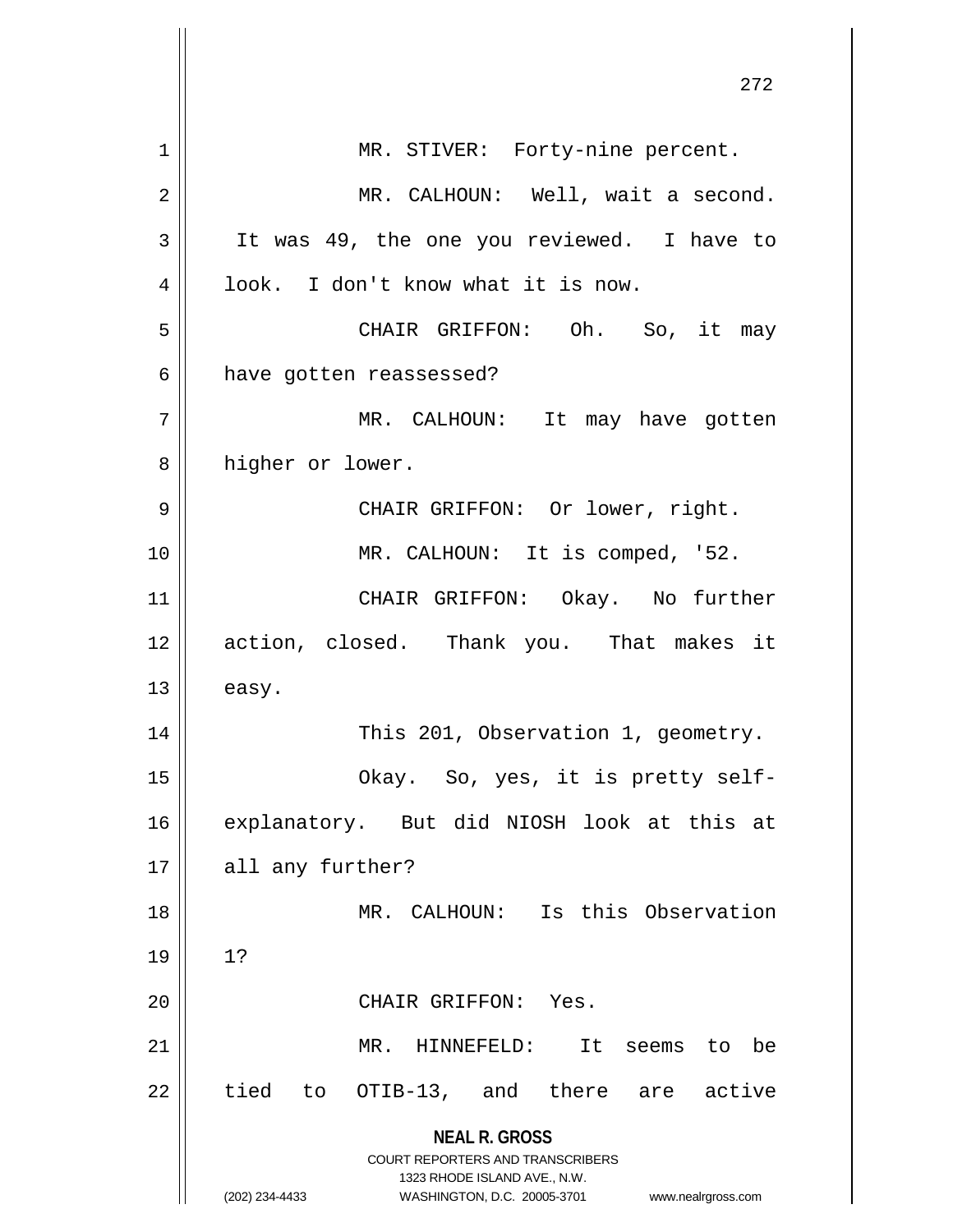**NEAL R. GROSS** COURT REPORTERS AND TRANSCRIBERS 1323 RHODE ISLAND AVE., N.W. (202) 234-4433 WASHINGTON, D.C. 20005-3701 www.nealrgross.com 1 discussions about OTIB-13 going on now with 2 | Procedures Subcommittee meetings. 3 CHAIR GRIFFON: And its relevance 4 to this site, though, I guess, right, to 5 Idaho? 6 MEMBER MUNN: Yes. That is the 7 question, I guess, is whether or not it is 8 | applicable to INEL. 9 CHAIR GRIFFON: Yes. I mean, 10 maybe amongst other general questions that are  $11$  out there. 12 MEMBER MUNN: This is another 13 | dosimetry, another geometry. 14 MR. HINNEFELD: Apparently, this 15 || is a dosimetry geometry observation. 16 CHAIR GRIFFON: Yes. 17 MR. HINNEFELD: I don't know what 18 || this person's special geometry was for this 19 work, but -- 20 MR. FARVER: Well, in general,  $21$  | OTIB-13 is just a way to correct from a chest-22 | worn dosimeter to people's hands.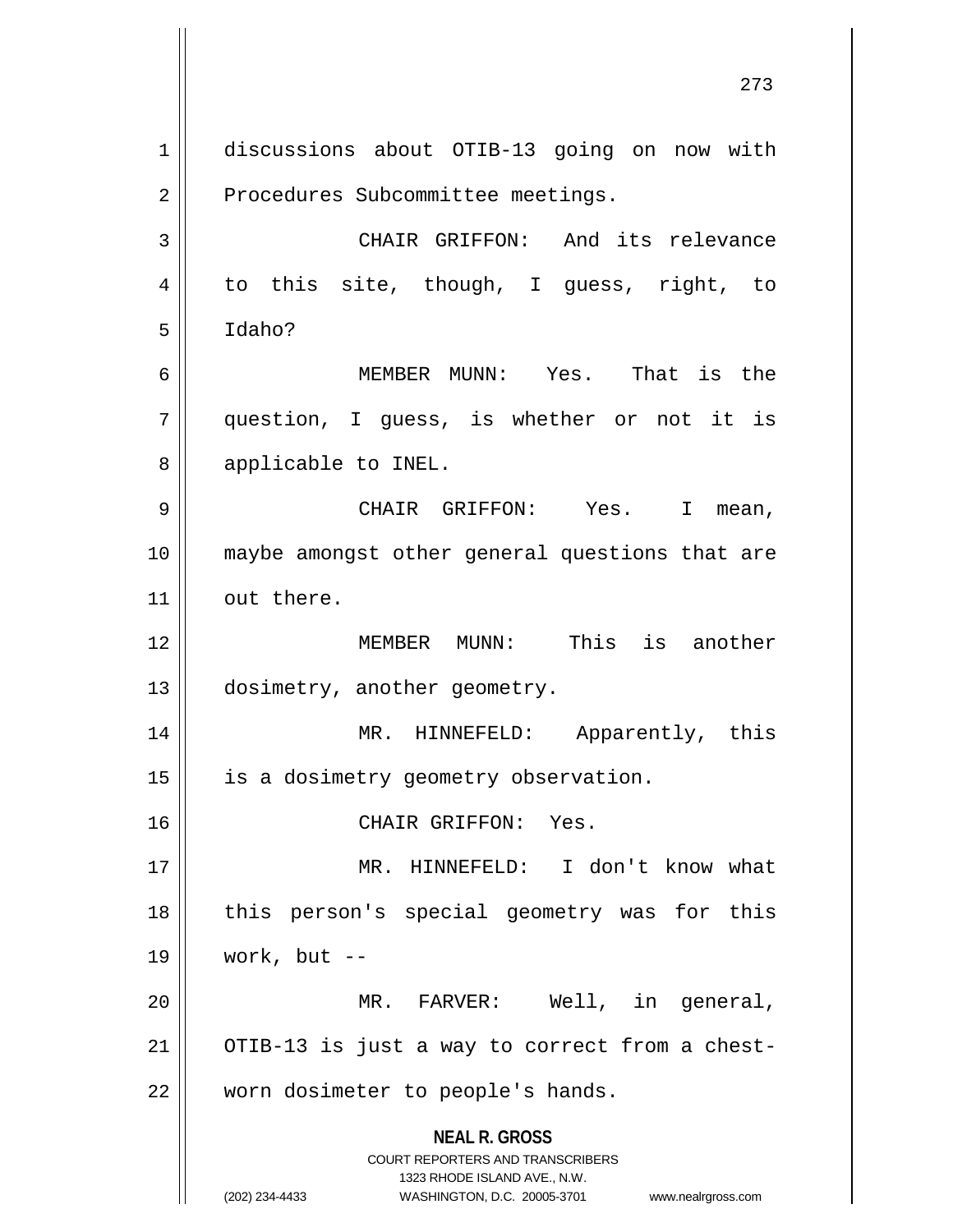| 1  | MEMBER MUNN: The hand.                                                                                                                                                 |
|----|------------------------------------------------------------------------------------------------------------------------------------------------------------------------|
| 2  | MR. FARVER: So, you are                                                                                                                                                |
| 3  | multiplying by in this case 2.2 and saying,                                                                                                                            |
| 4  | well, that is what the hand dose would be.                                                                                                                             |
| 5  | And so, they have this OTIB-13 out there for                                                                                                                           |
| 6  | this one site, Mallinckrodt.                                                                                                                                           |
| 7  | Now is it applicable to INEL? Is                                                                                                                                       |
| 8  | it applicable to other sites?                                                                                                                                          |
| 9  | CHAIR GRIFFON: To other sites,                                                                                                                                         |
| 10 | yes, that is $-$ -                                                                                                                                                     |
| 11 | MR. FARVER: Is there a general                                                                                                                                         |
| 12 | policy on how to apply these geometric                                                                                                                                 |
| 13 | correction factors?                                                                                                                                                    |
| 14 | MR. HINNEFELD: Yes.                                                                                                                                                    |
| 15 | MR. CALHOUN: Yes, there is an                                                                                                                                          |
| 16 | overall TIB that addresses that, isn't there,                                                                                                                          |
| 17 | Scott? I am pretty sure. It might even be in                                                                                                                           |
| 18 | the glovebox.                                                                                                                                                          |
| 19 | MR. HINNEFELD: I think it is the                                                                                                                                       |
| 20 | revision of this one.                                                                                                                                                  |
| 21 | MR. CALHOUN: Yes.                                                                                                                                                      |
| 22 | MR. STIVER: Yes, TIB-13 is going                                                                                                                                       |
|    | <b>NEAL R. GROSS</b><br><b>COURT REPORTERS AND TRANSCRIBERS</b><br>1323 RHODE ISLAND AVE., N.W.<br>(202) 234-4433<br>WASHINGTON, D.C. 20005-3701<br>www.nealrgross.com |

 $\mathsf{I}$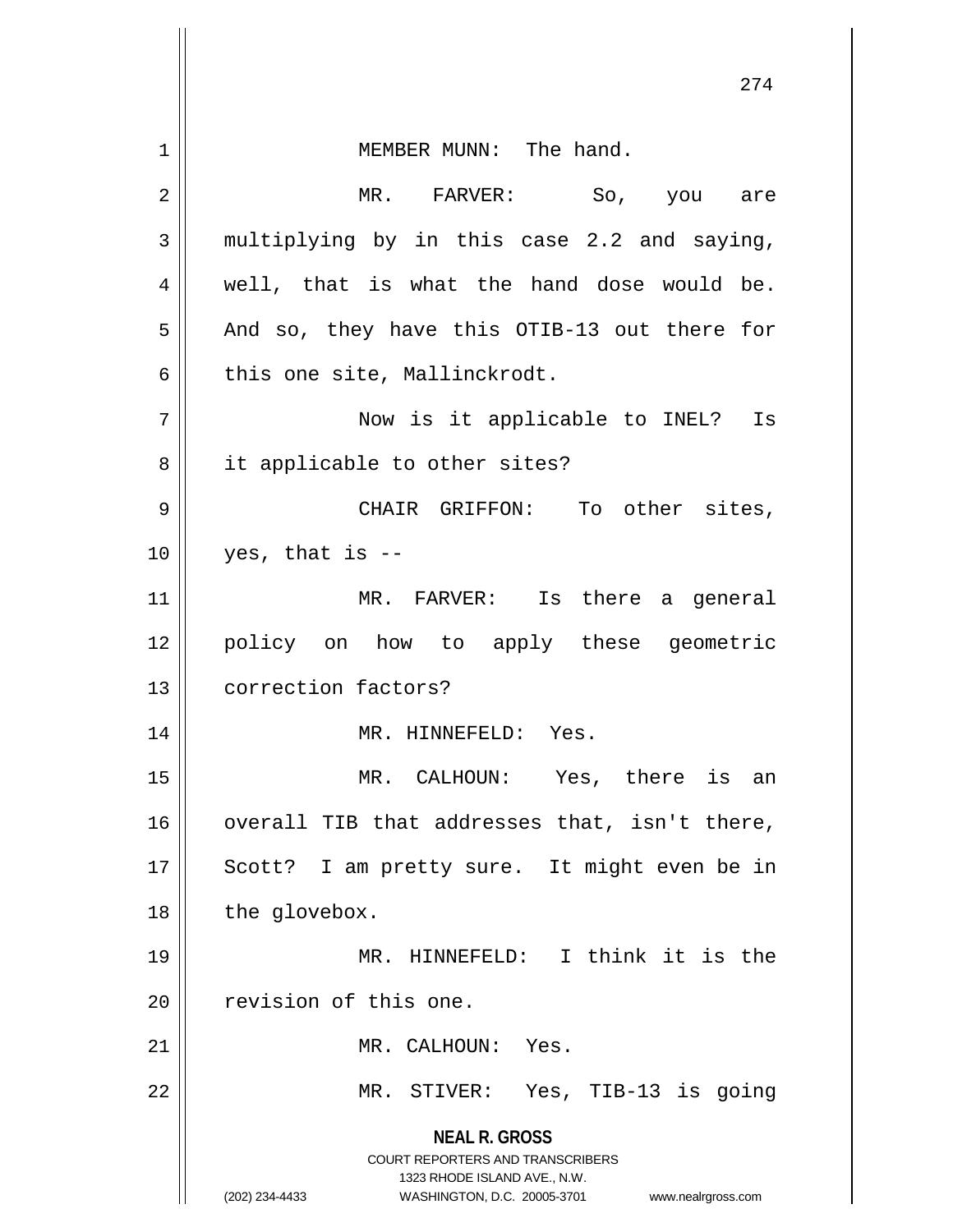1 | to be the topic of discussion tomorrow. It is 2 related to the glovebox scenario and the  $3 \parallel$  modeling that took place to drive this factor.  $4 \parallel$  And so, there is a little bit of discussion  $5 \parallel$  about what the appropriate factor should be.

6 I believe, without jumping too far  $7 \parallel$  ahead, that based on the latest analysis, that  $8 \parallel$  we are pretty close in agreement with NIOSH, 9 || based on whether what we were looking at was 10 just a film badge correction or the adjustment 11 || for the incident radiation on the organ and, 12 also, the film badge. And so, that was quite 13 || a contention there. 14 CHAIR GRIFFON: And it would be a 15 | program-wide document?

16 MR. STIVER: Well, it is related  $17 \parallel$  to TIB-13.

18 CHAIR GRIFFON: Yes. Yes.

 MR. STIVER: To me, it is kind of more generic, but it depends. You know, the devil is always in the details of how you 22 | model that particular glovebox --

> **NEAL R. GROSS** COURT REPORTERS AND TRANSCRIBERS 1323 RHODE ISLAND AVE., N.W. (202) 234-4433 WASHINGTON, D.C. 20005-3701 www.nealrgross.com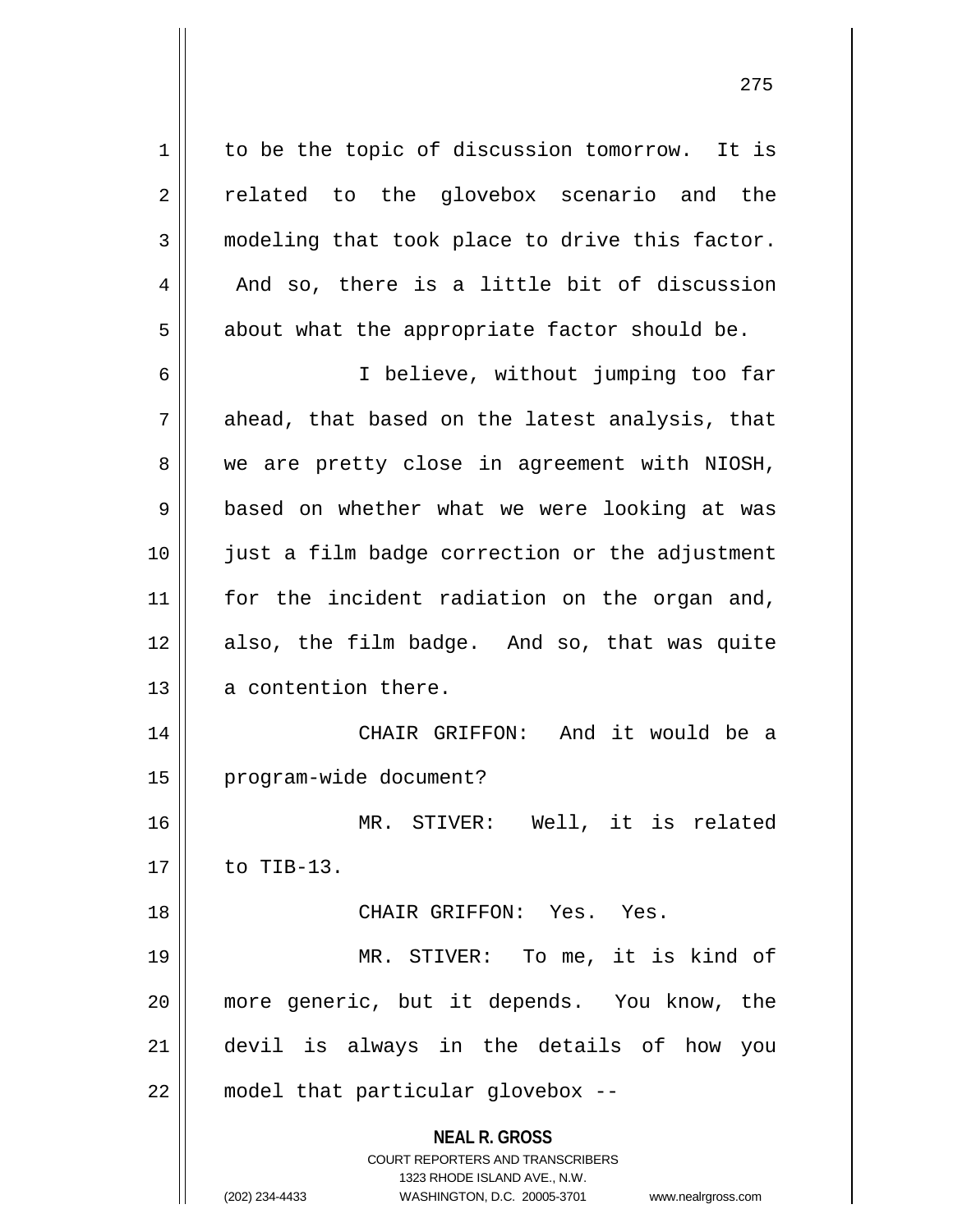**NEAL R. GROSS** COURT REPORTERS AND TRANSCRIBERS 1323 RHODE ISLAND AVE., N.W. (202) 234-4433 WASHINGTON, D.C. 20005-3701 www.nealrgross.com 276 1 CHAIR GRIFFON: Yes. 2 MR. STIVER: -- what materials and  $3 \parallel$  things are listed. 4 MR. HINNEFELD: There is a  $5 \parallel$  glovebox TIB and, then, there is the special 6 geometry TIBs. So, the lathing and the source  $7 \parallel$  on the floor and the source overhead. So, I  $8 \parallel$  think 13 is the special geometry. I think it 9 was originally written for Mallinckrodt, but 10 the revision changed it into just a general 11 || special program-wide. So, the fact that 12 Mallinckrodt is in the title of this TIB kind  $13$  | of went away because it is generally  $-$ 14 CHAIR GRIFFON: So, I think we 15 will refer it to Wanda's, to the Procedures,  $16$  | the question being the applicability broadly, 17 you know. 18 || MR. HINNEFELD: Yes, yes. 19 || CHAIR GRIFFON: Okay. 20 || **MEMBER MUNN:** Yes, there is so  $21$  | much commentary going on about  $-$ 22 CHAIR GRIFFON: You have already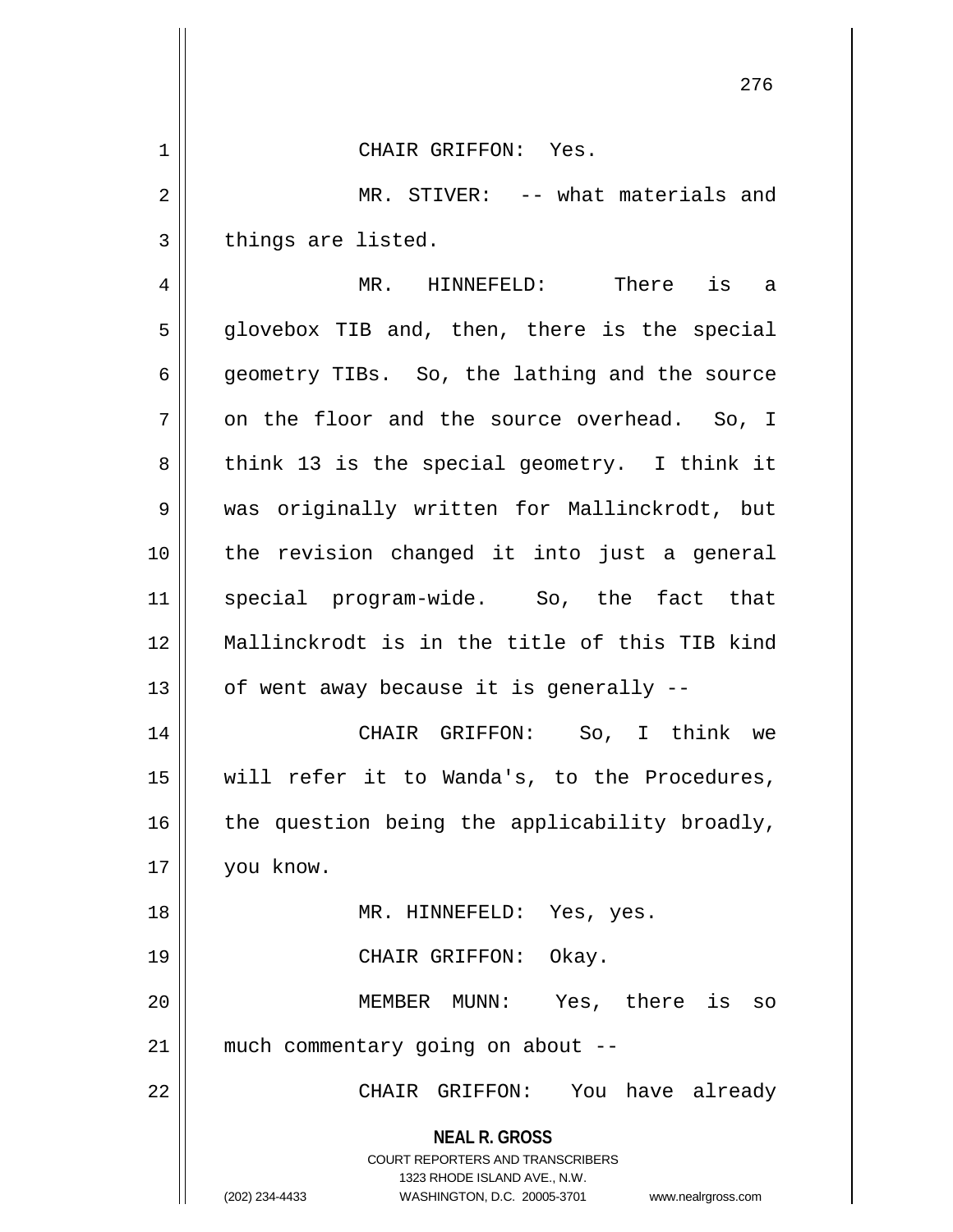**NEAL R. GROSS** COURT REPORTERS AND TRANSCRIBERS 1323 RHODE ISLAND AVE., N.W. (202) 234-4433 WASHINGTON, D.C. 20005-3701 www.nealrgross.com 1 || got that one, right, Wanda? 2 MEMBER MUNN: Yes, we have got  $3 \parallel$  lots of geometry discussions going on. 4 CHAIR GRIFFON: You can tell me  $5 \parallel$  the closeout on Thursday or Wednesday. 6 MEMBER MUNN: Sure. 7 (Laughter.) 8 CHAIR GRIFFON: Okay. 9 MEMBER MUNN: Don't hold your 10 breath on it. 11 (Laughter.) 12 CHAIR GRIFFON: Let's see, 202 -- 13 MR. FARVER: 202.1. Improper 14 || accounting of recorded photon dose. 15 || Apparently, for two years, 1961 16 and 1963, the doses were entered incorrectly. 17 || It is a QA problem, and I am not sure whether 18 they were entered incorrectly into the 19 workbook, I believe, but it is a QA problem. 20 | Otherwise, we can't do much about it. 21 CHAIR GRIFFON: Okay. Yes, just  $22$  | note it as a QA and close.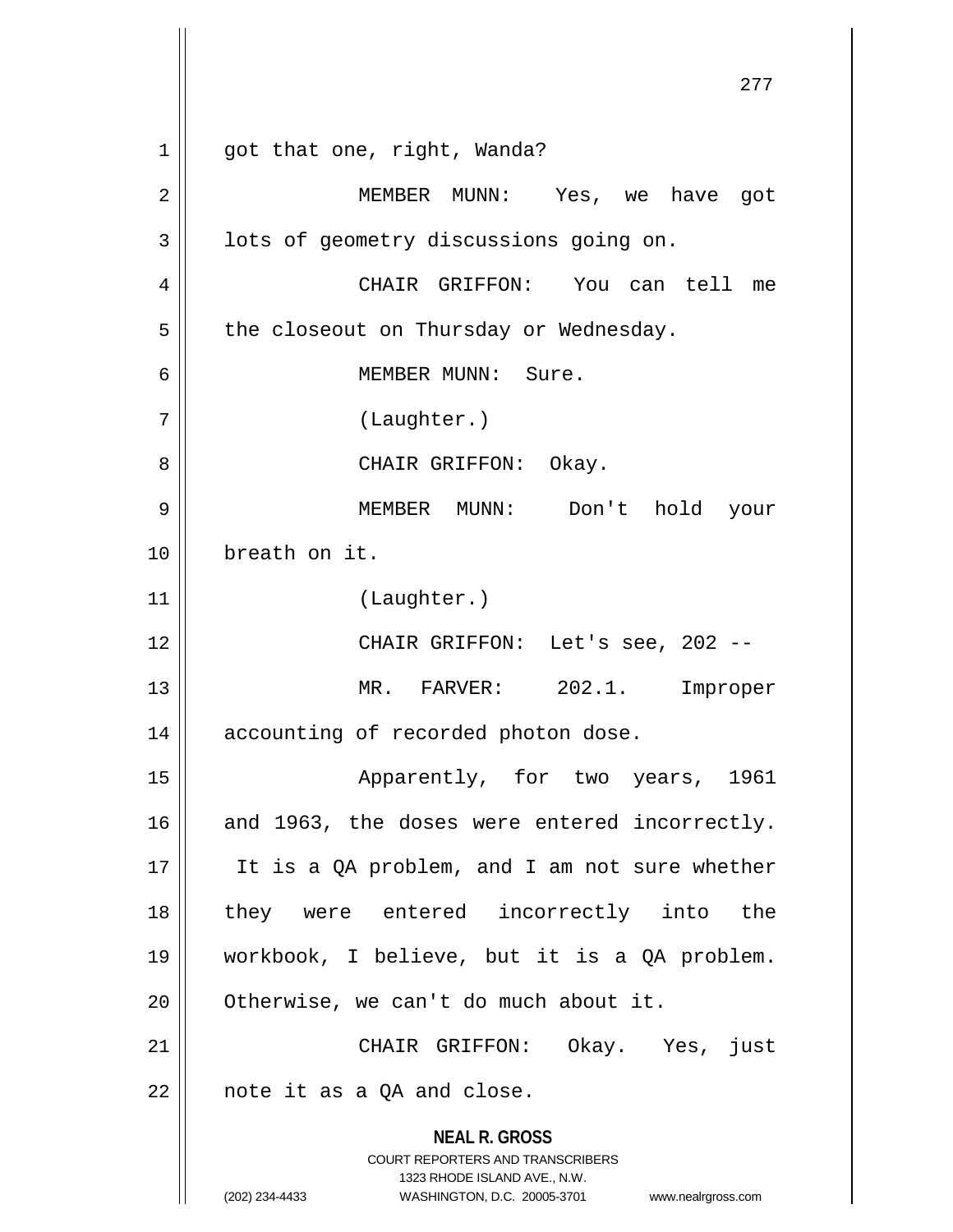**NEAL R. GROSS** COURT REPORTERS AND TRANSCRIBERS 1323 RHODE ISLAND AVE., N.W. (202) 234-4433 WASHINGTON, D.C. 20005-3701 www.nealrgross.com 278 1 || MR. STIVER: The same applies to  $2 \parallel$  . 2. 3 MR. FARVER: .2 is a little 4 different. They have got the internal intake 5 || in picocuries per year instead of picocuries 6 || per day. Now that is a little bit of a 7 "oopsie". 8 | (Laughter.) 9 CHAIR GRIFFON: Yes, a little bit. 10 MR. FARVER: You know, I think 11 || something like that should get caught. 12 CHAIR GRIFFON: Yes. 13 MR. FARVER: You are off by a 14 | factor of what, 365. 15 MEMBER RICHARDSON: So far, with 16 the blind reviews that NIOSH has done, none of  $17$  || these types of issues have come up, is that 18 correct? The quality issues that we continue 19 || to encounter with these older records? 20 MR. CALHOUN: No, we certainly  $21$  find things that are not perfect. We are  $22$  || looking at more of the newer claims, though.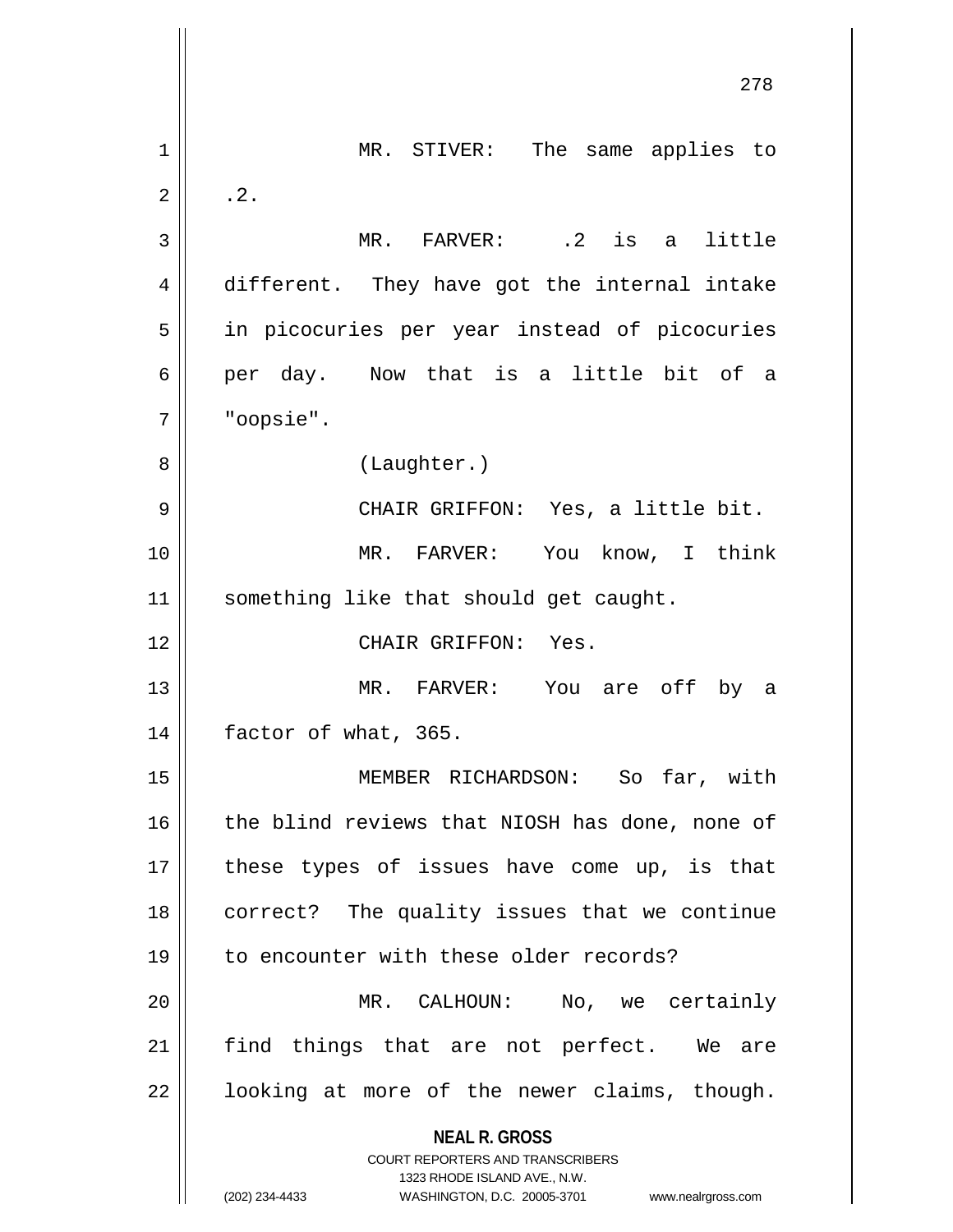$1 \parallel$  So, we don't see as many of them.

| 2  | CHAIR GRIFFON: We will have to --                                                                                                                                      |
|----|------------------------------------------------------------------------------------------------------------------------------------------------------------------------|
| 3  | and, David, I think you were on earlier when                                                                                                                           |
| 4  | they said online we have access to that                                                                                                                                |
| 5  | database. So, it might be worth looking at                                                                                                                             |
| 6  | that at some point in your leisure time.                                                                                                                               |
| 7  | And, I mean, I think at some point                                                                                                                                     |
| 8  | on this Committee we are going to get some                                                                                                                             |
| 9  | sort of aggregate report out eventually, yes.                                                                                                                          |
| 10 | But that is something to watch.                                                                                                                                        |
| 11 | 202.2, did we do? Yes, it is QA                                                                                                                                        |
| 12 | and close.                                                                                                                                                             |
| 13 | MR. FARVER: 205.                                                                                                                                                       |
| 14 | CHAIR GRIFFON: What are we up to,                                                                                                                                      |
| 15 | 205?                                                                                                                                                                   |
| 16 | MR. FARVER: 205.1.                                                                                                                                                     |
| 17 | CHAIR GRIFFON: Yes.                                                                                                                                                    |
| 18 | MR. FARVER: "Missed dose was not                                                                                                                                       |
| 19 | assigned for the Medina facility."                                                                                                                                     |
| 20 | Agreed, now that the<br>is<br>TBD                                                                                                                                      |
| 21 | available, missed dose would be assigned in                                                                                                                            |
| 22 | lieu of environmental dose that was assigned                                                                                                                           |
|    | <b>NEAL R. GROSS</b><br><b>COURT REPORTERS AND TRANSCRIBERS</b><br>1323 RHODE ISLAND AVE., N.W.<br>(202) 234-4433<br>WASHINGTON, D.C. 20005-3701<br>www.nealrgross.com |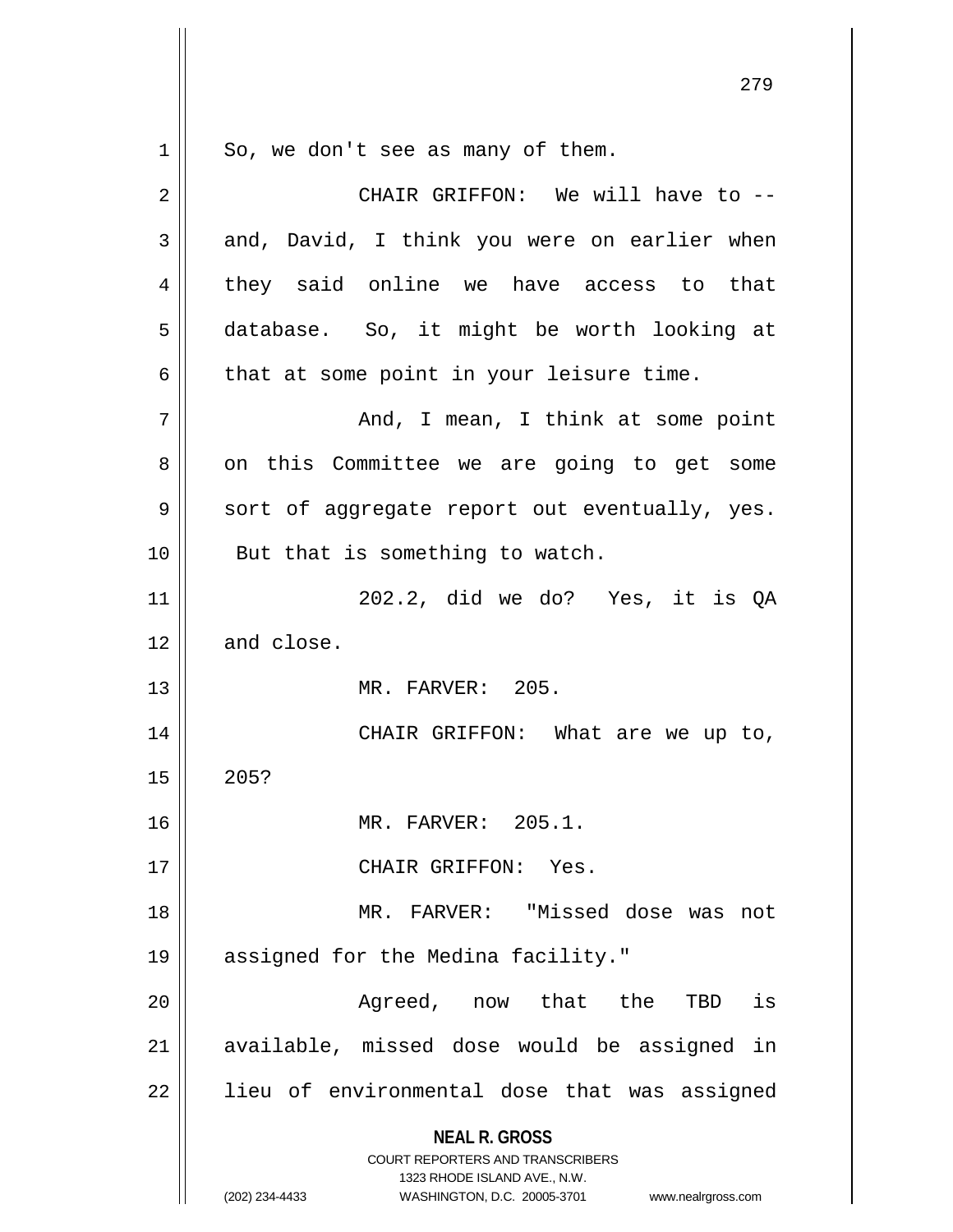**NEAL R. GROSS** COURT REPORTERS AND TRANSCRIBERS 1323 RHODE ISLAND AVE., N.W. (202) 234-4433 WASHINGTON, D.C. 20005-3701 www.nealrgross.com 280  $1 \parallel$  in Rev. 1 of the case. 2 Once again, it was just -- 3 CHAIR GRIFFON: Would this have 4 || made any difference for this case? 5 MR. CALHOUN: It was comped 6 already. 7 | CHAIR GRIFFON: It was 8 | compensated, yes, yes. Alright. 9 MEMBER MUNN: It is essentially 10 closed for it. 11 || MR. FARVER: Yes, I would suggest  $12$  | closing it because I don't know how to fix it. 13 MEMBER MUNN: Yes. 14 MEMBER CLAWSON: I think when we 15 did this, we didn't have Medina's TBD done. 16 || MR. FARVER: Probably not. 17 MEMBER CLAWSON: Since then, we  $18 \parallel$  have, what, been in 83.14? 19 MEMBER MUNN: Yes. 20 MEMBER CLAWSON: Plus, we did a  $21$  | Site Profile CBD review of that, too. 22 || MR. FARVER: Yes. I mean, it has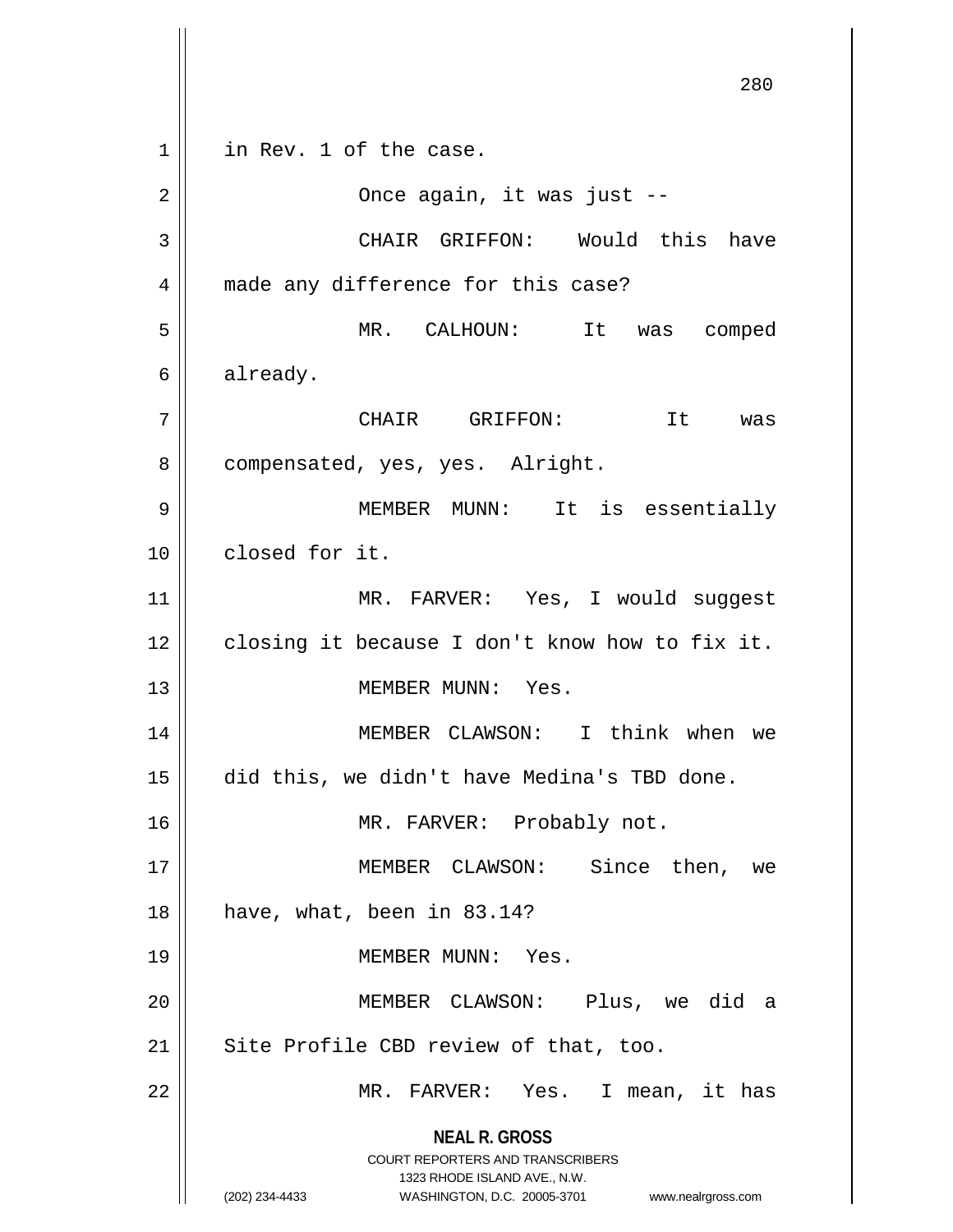**NEAL R. GROSS** COURT REPORTERS AND TRANSCRIBERS 1323 RHODE ISLAND AVE., N.W. (202) 234-4433 WASHINGTON, D.C. 20005-3701 www.nealrgross.com 281 1 changed since then. 2 | MEMBER CLAWSON: Right. 3 MR. FARVER: I don't know how we 4 would fix it because it is already taken care  $5 \parallel$  of in the new documents. 6 || MEMBER CLAWSON: Right. 7 MR. STIVER: It is a deficiency 8 || that has been corrected through changes to the  $9 \parallel$  TBDs and the application of an SEC. 10 CHAIR GRIFFON: Okay. So, it is 11 | closed here, right? 12 MR. SIEBERT: This is Scott. 13 || T just want to point out that, 14 || when that TBD was released, there was a PER on  $15$  || the 65 claims that had been done previously  $16$  | that were non-comp, and that was covered under  $17$  || PER-27. So, that has been addressed. 18 CHAIR GRIFFON: Okay. Any more on 19 || that? Doug, any more on that? 20 MR. FARVER: On 205.1? 21 CHAIR GRIFFON: Yes. 22 MR. FARVER: No.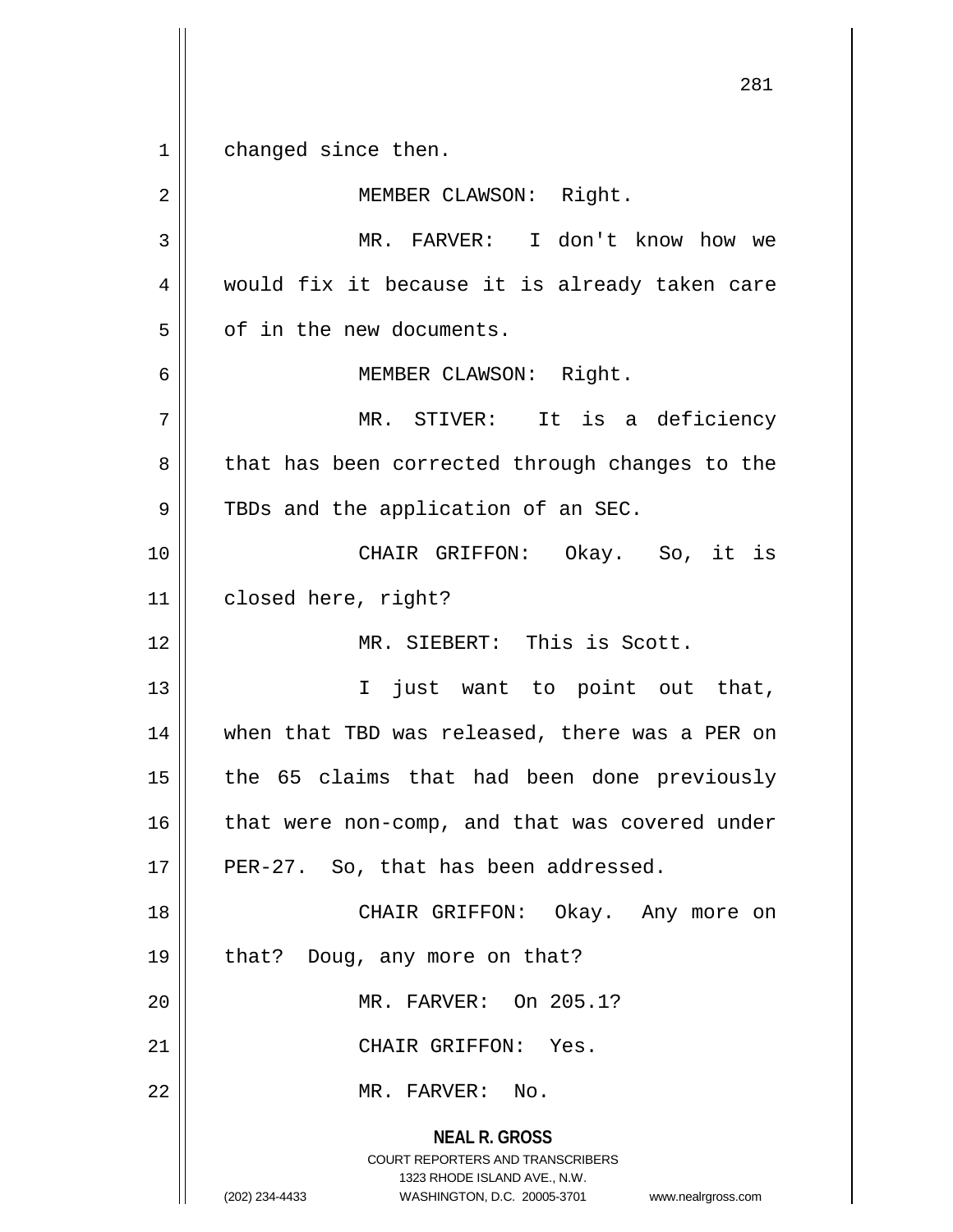|    | 282                                                                                              |
|----|--------------------------------------------------------------------------------------------------|
| 1  | CHAIR GRIFFON: Okay. Moving on,                                                                  |
| 2  | 205.2.                                                                                           |
| 3  | MR. FARVER: Okay. I am trying to                                                                 |
| 4  | find the case.                                                                                   |
| 5  | MEMBER MUNN: And wasn't the                                                                      |
| 6  | response from last June adequate for us to                                                       |
| 7  | close this?                                                                                      |
| 8  | MR. FARVER: Bear with me. I am                                                                   |
| 9  | trying to pull up the case report, so I can                                                      |
| 10 | give you a little bit more information.                                                          |
| 11 | MEMBER MUNN: Well, after the DR,                                                                 |
| 12 | you had a decision. "This dose could have                                                        |
| 13 | been fine based on the badge cycle," but the                                                     |
| 14 | claim determination was compensable.<br>In                                                       |
| 15 | addition, it was on the PoC. So, things have                                                     |
| 16 | changed, and it would be done differently now.                                                   |
| 17 | But, in any case, it wouldn't change the                                                         |
| 18 | outcome of the DR. Was that done?                                                                |
| 19 | The filing has achieved<br>its                                                                   |
| 20 | purpose.                                                                                         |
| 21 | CHAIR GRIFFON: Give them a second                                                                |
| 22 | to look, Wanda. They are looking at their                                                        |
|    | <b>NEAL R. GROSS</b><br><b>COURT REPORTERS AND TRANSCRIBERS</b>                                  |
|    | 1323 RHODE ISLAND AVE., N.W.<br>(202) 234-4433<br>WASHINGTON, D.C. 20005-3701 www.nealrgross.com |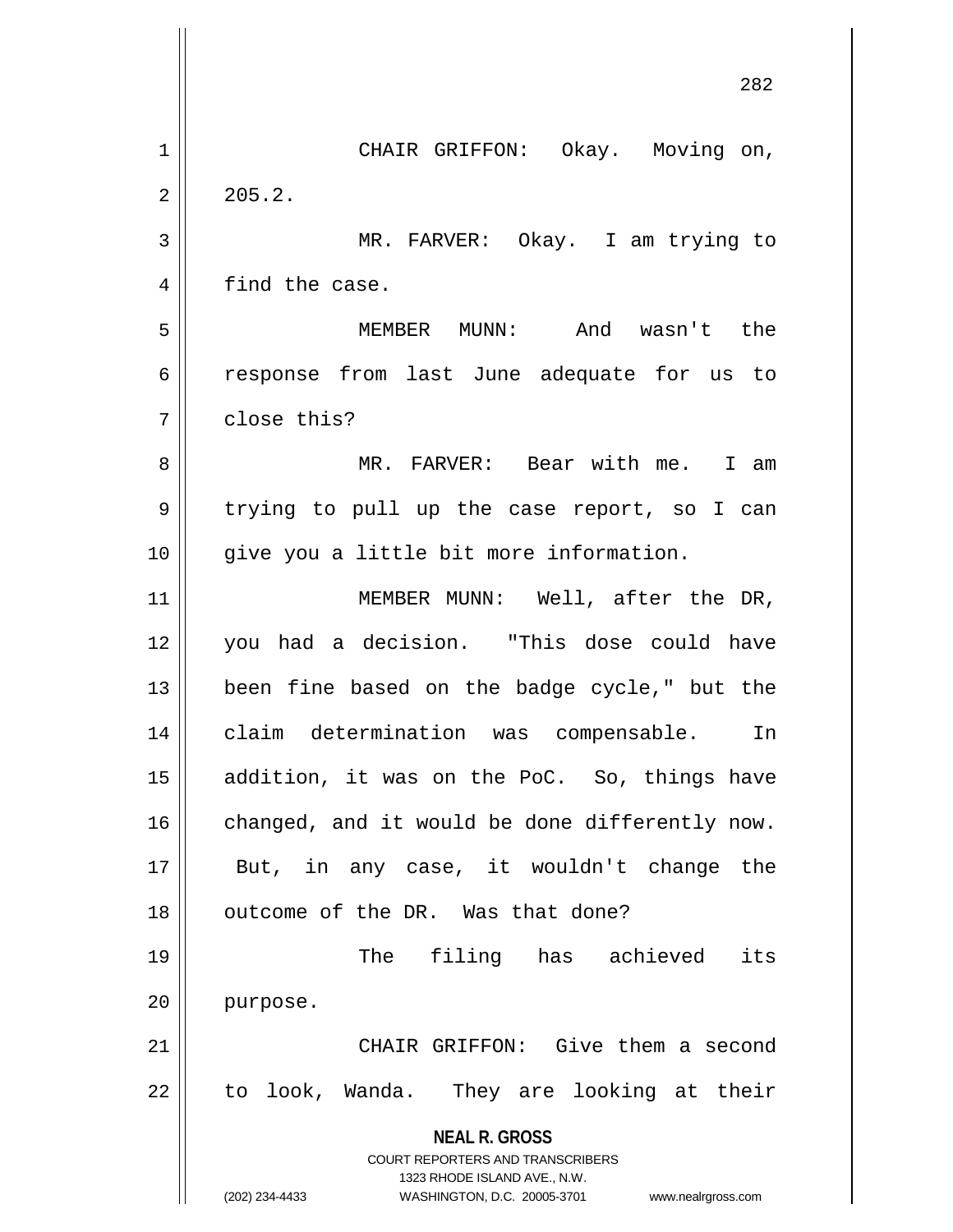**NEAL R. GROSS** COURT REPORTERS AND TRANSCRIBERS 1323 RHODE ISLAND AVE., N.W. (202) 234-4433 WASHINGTON, D.C. 20005-3701 www.nealrgross.com 283 1 | original report. 2 | Pause.) 3 Why don't we take a 10-minute 4 || break now. So, Doug can --5 MR. FARVER: Oh, I have got it  $6 \parallel$  now. 7 CHAIR GRIFFON: Oh, you got it? 8 || Hold on. Alright. Alright. We got it. Here 9 it is. Wait for it, Wanda. 10 || **MEMBER MUNN:** I'm waiting. 11 MR. FARVER: Okay. You will like 12 || the outcome, Wanda, but we are going to get 13 there first. 14 How this came about was the  $15$  employees stated in the CATI report that they 16 wore a badge every day, wore film badges all  $17$  || the time. This was at the Medina facility. 18 Okay? 19 And in our finding, we note that,  $20$  || that that was in the CATI report. And also,  $21$  | the DOE records listed x-ray and gamma film  $22$  || badge results for the Medina facility,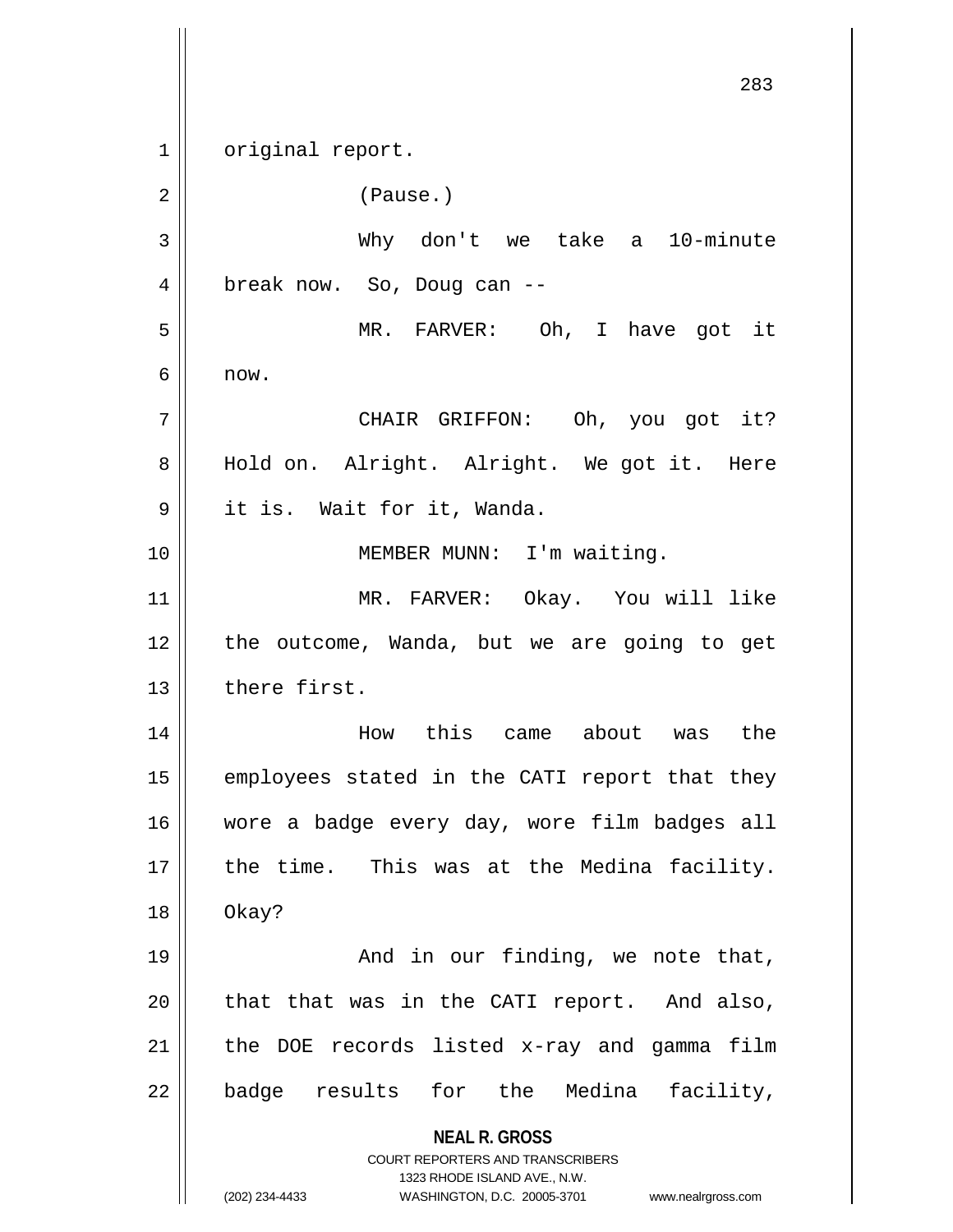1 | although those results were zero. But they  $2 \parallel$  still had a list.

 $3 \parallel$  So, we thought that they should 4 | have had some assignment for the -- I believe  $5 \parallel$  it was for the Medina facility; yes -- more 6  $\parallel$  frequent than I quess what they did. Okay? 7 And what really got me was their 8 || initial response that said, "Well, workers 9 || often confuse a security badge with a 10 dosimeter." And that is not true. I mean, 11 || the guy had worked there, I think, for 30 12 || years, and they know the difference between 13 || security badges and dosimeters. So, I took  $14$  | offense to that statement to begin with.

15 || But, as it turns out, you know, there is not much they could have done. They could have done it a little differently. It would not have affected the dose much. But the point is, he did put it in there in his CATI information, and I got the feeling it 21 || just wasn't taken seriously.

22 MEMBER CLAWSON: This person

**NEAL R. GROSS** COURT REPORTERS AND TRANSCRIBERS

1323 RHODE ISLAND AVE., N.W.

(202) 234-4433 WASHINGTON, D.C. 20005-3701 www.nealrgross.com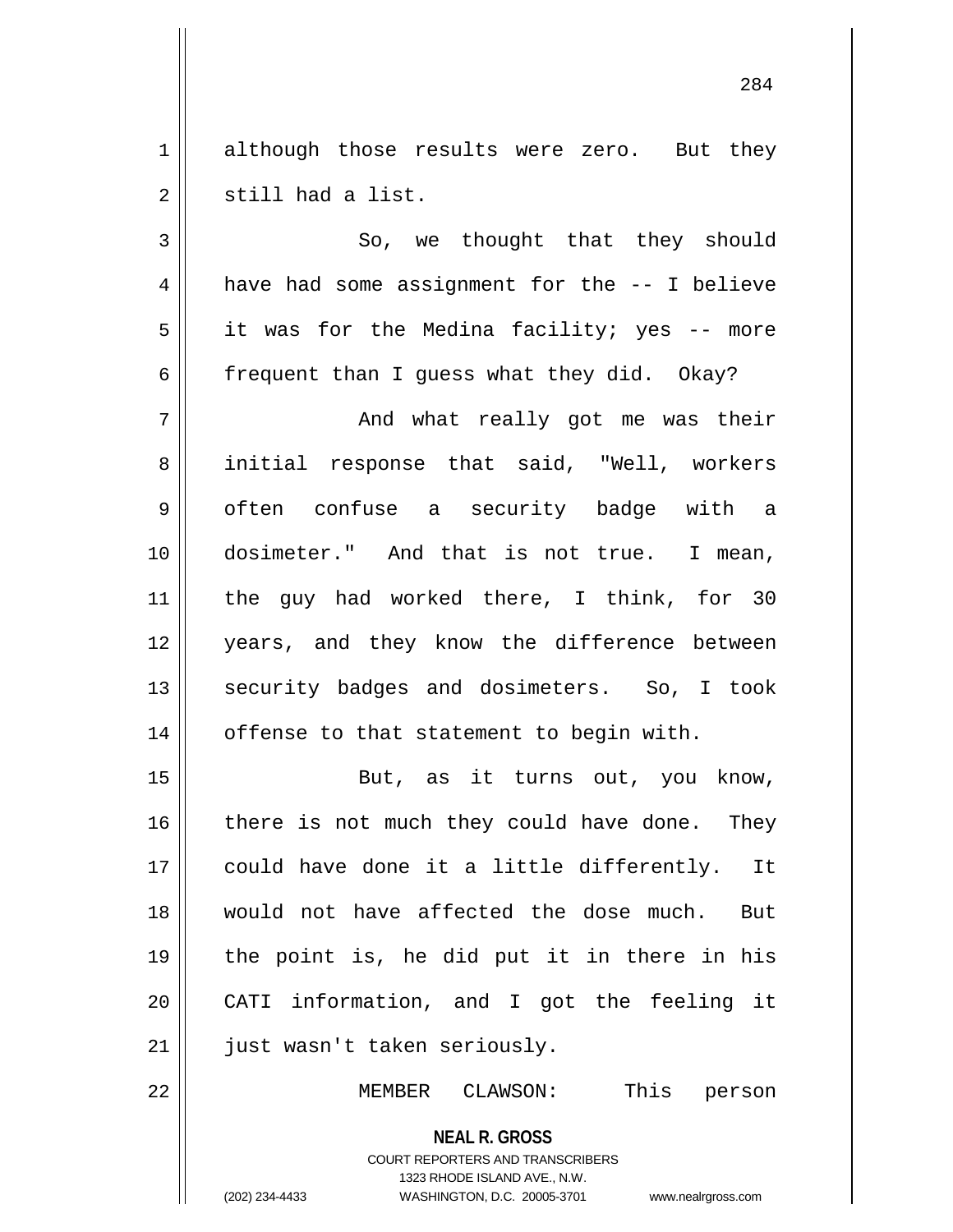**NEAL R. GROSS** COURT REPORTERS AND TRANSCRIBERS 1 worked at Medina and then transferred to 2 | Pantex, I believe. 3 || MR. FARVER: I think it was other 4 places. 5 MEMBER CLAWSON: Other places 6 beyond, because Medina was not around for that  $7 \parallel$  long. 8 CHAIR GRIFFON: I mean, I found it 9 || interesting; I think the first NIOSH response 10 || sort of conceded that they should have done 11 || it. You know, the current procedures, they 12 would have assigned more missed dose. But it 13  $\parallel$  is compensated anyway. I think we could have 14 || kind of closed it there, I mean except for  $15$  | that statement that you --16 MR. FARVER: Yes. 17 CHAIR GRIFFON: Yes, yes. I agree  $18$  || with that point, but I think the idea, I think 19 || they are saying, also, in that first part, not  $20$  || the green response but the other part, that  $21$  | the TBD, that was issued after this case was  $22$  | completed, the 1-0 would have been assumed to

1323 RHODE ISLAND AVE., N.W.

(202) 234-4433 WASHINGTON, D.C. 20005-3701 www.nealrgross.com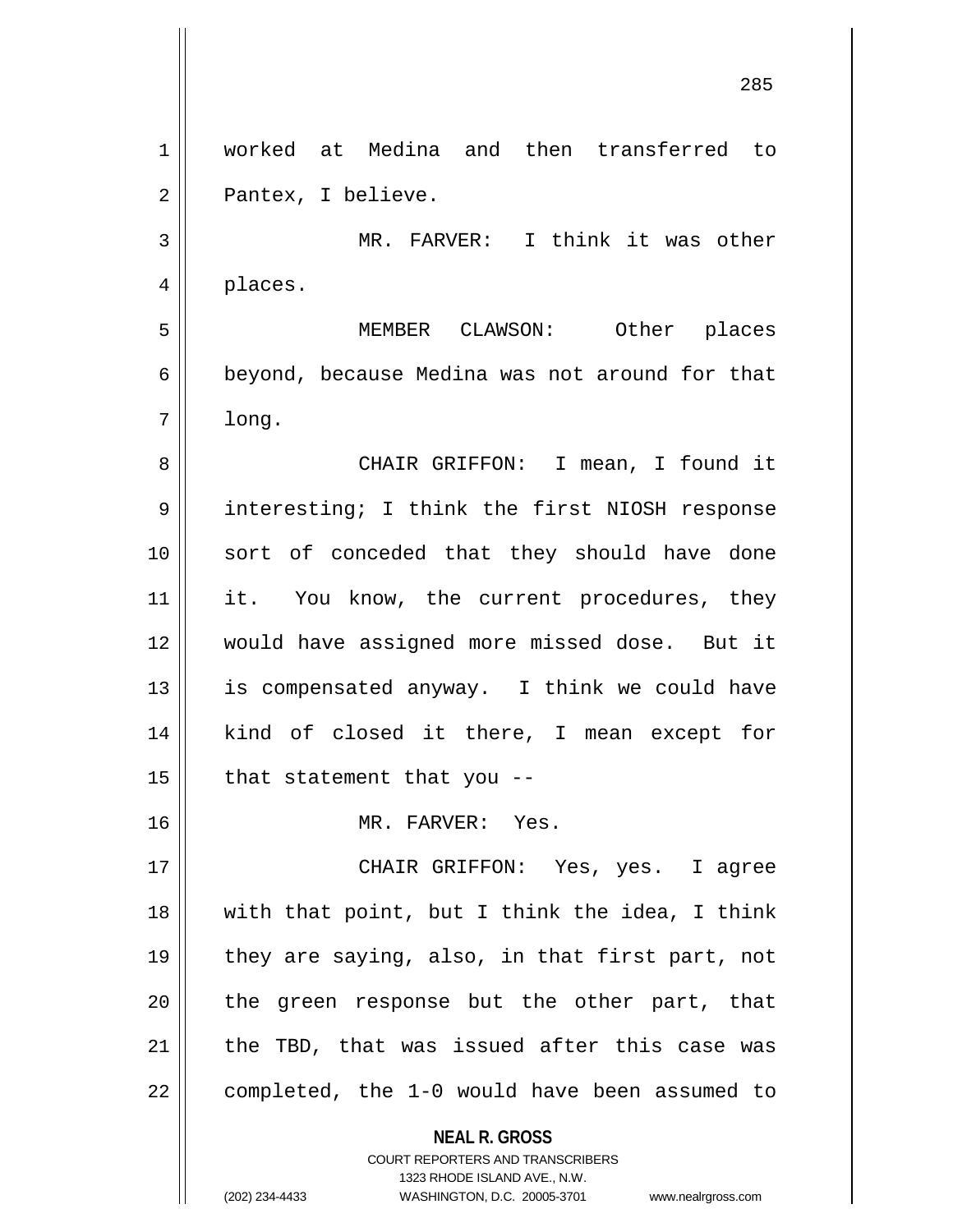**NEAL R. GROSS** COURT REPORTERS AND TRANSCRIBERS 1323 RHODE ISLAND AVE., N.W. (202) 234-4433 WASHINGTON, D.C. 20005-3701 www.nealrgross.com 1 | be a summary dose and more missed dose would  $2 \parallel$  have been assigned, is what they are saying,  $3 \parallel$  right? 4 MR. SIEBERT: Correct. And this 5 would have fallen under that PER that we 6 mentioned earlier -- 7 CHAIR GRIFFON: Right. 8 MR. SIEBERT: -- if it was less  $9 \parallel$  than 50. 10 || CHAIR GRIFFON: Right, right. So, 11 notwithstanding that security badge versus 12 dosimeter, I think there is not much more we  $13 \parallel$  can do. 14 MR. FARVER: Oh, no, no, no. I 15 | agree with closing it. 16 CHAIR GRIFFON: Yes. No, I think 17 || it is a good point. A good point, yes. 18 || MEMBER MUNN: Well, and besides, 19 it may have been worded improperly, but it may 20 || not be completely erroneous, either. I am  $21$  sure that confusion has arisen and it probably  $22 \parallel$  should have said, "Some have...," instead of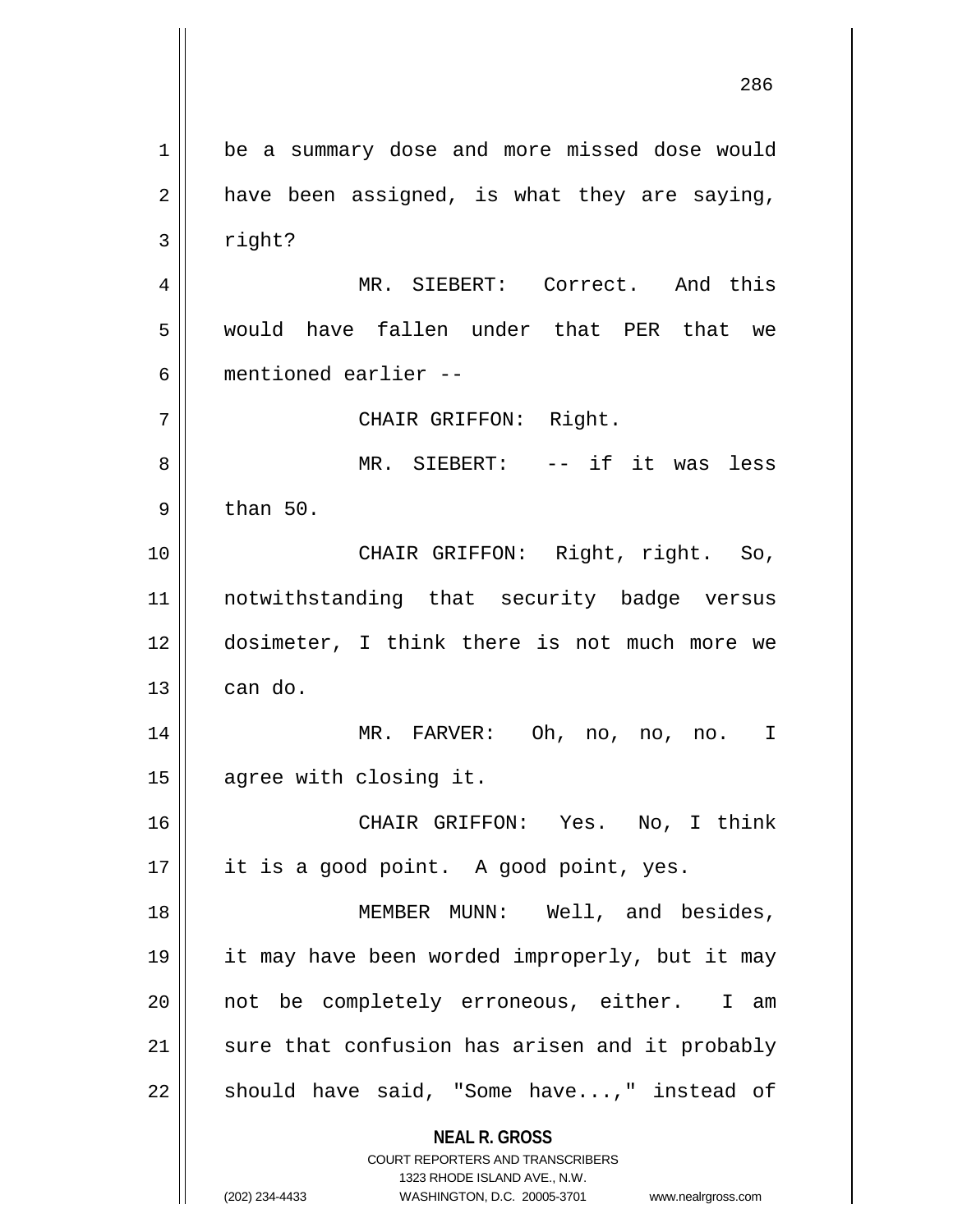$\parallel$  "may".

| $\overline{2}$ | CHAIR GRIFFON: Yes, yes, yes.                                                                                                                                          |
|----------------|------------------------------------------------------------------------------------------------------------------------------------------------------------------------|
| 3              | MEMBER MUNN: But that doesn't                                                                                                                                          |
| 4              | change the fact that that has very little                                                                                                                              |
| 5              | bearing on what we actually are looking at                                                                                                                             |
| 6              | here, which is, did potentially a missed dose                                                                                                                          |
| 7              | get overlooked which would have changed the                                                                                                                            |
| 8              | outcome?                                                                                                                                                               |
| 9              | The problem has been cared for in                                                                                                                                      |
| 10             | the revision that was issued. It is done.                                                                                                                              |
| 11             | MEMBER CLAWSON: It is done.                                                                                                                                            |
| 12             | CHAIR GRIFFON: Yes, I think we                                                                                                                                         |
| 13             | are okay with that one.                                                                                                                                                |
| 14             | MR. FARVER: I think we can close                                                                                                                                       |
| 15             | this one.                                                                                                                                                              |
| 16             | CHAIR GRIFFON: Alright.                                                                                                                                                |
| 17             | MR. FARVER: Now we can break.                                                                                                                                          |
| 18             | Well, wait<br>CHAIR GRIFFON:<br>a                                                                                                                                      |
| 19             | second. There is one more for that case. Why                                                                                                                           |
| 20             | don't we do that?                                                                                                                                                      |
| 21             | MR. FARVER: Yes.                                                                                                                                                       |
| 22             | is<br>CHAIR<br>GRIFFON:<br>It<br>an                                                                                                                                    |
|                | <b>NEAL R. GROSS</b><br><b>COURT REPORTERS AND TRANSCRIBERS</b><br>1323 RHODE ISLAND AVE., N.W.<br>(202) 234-4433<br>WASHINGTON, D.C. 20005-3701<br>www.nealrgross.com |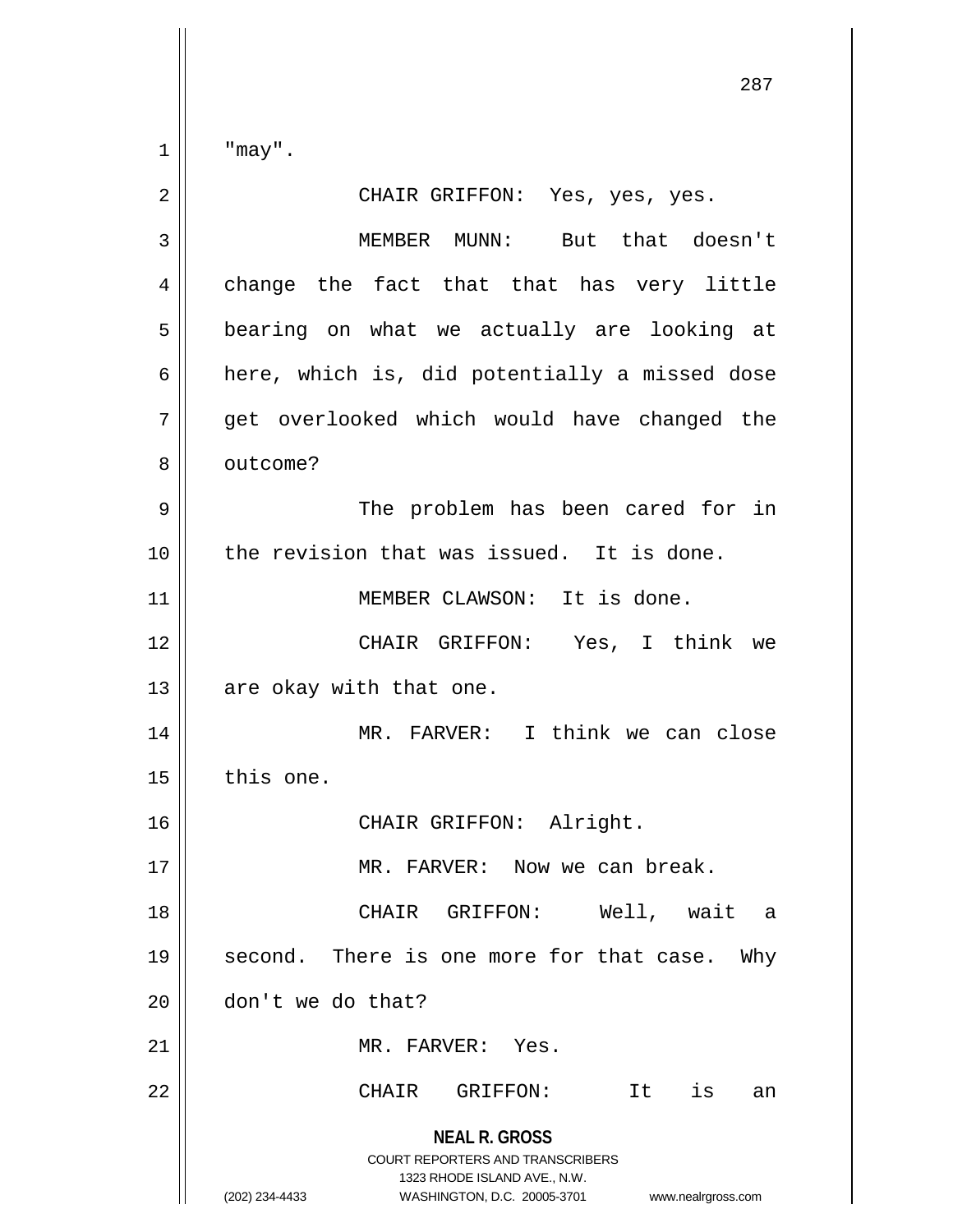**NEAL R. GROSS** COURT REPORTERS AND TRANSCRIBERS 1323 RHODE ISLAND AVE., N.W. (202) 234-4433 WASHINGTON, D.C. 20005-3701 www.nealrgross.com 1 | observation. And then, we can take a break.  $2 \parallel$  Maybe there are two more. Alright. Anyway,  $3 \parallel$  while we are thinking Medina, 205, Observation  $4 \parallel 4$ . 5 MEMBER MUNN: A month and a half 6 || of electrons. 7 || MR. FARVER: I want time to check 8 l those numbers. 9 CHAIR GRIFFON: Okay. Okay. 10 || MR. FARVER: I mean, it is really 11 an observation; we don't really have to bother 12 with it, but I just want to check those 13 numbers. 14 CHAIR GRIFFON: Alright. For No.  $15 \parallel 4?$ 16 || MR. FARVER: Yes. 17 CHAIR GRIFFON: And how about No. 18 | 5? 19 We will hold No. 4. 20 MR. FARVER: I don't know that 21  $\parallel$  there is much we can do with No. 5. Is that  $22$  | what we are going to talk about?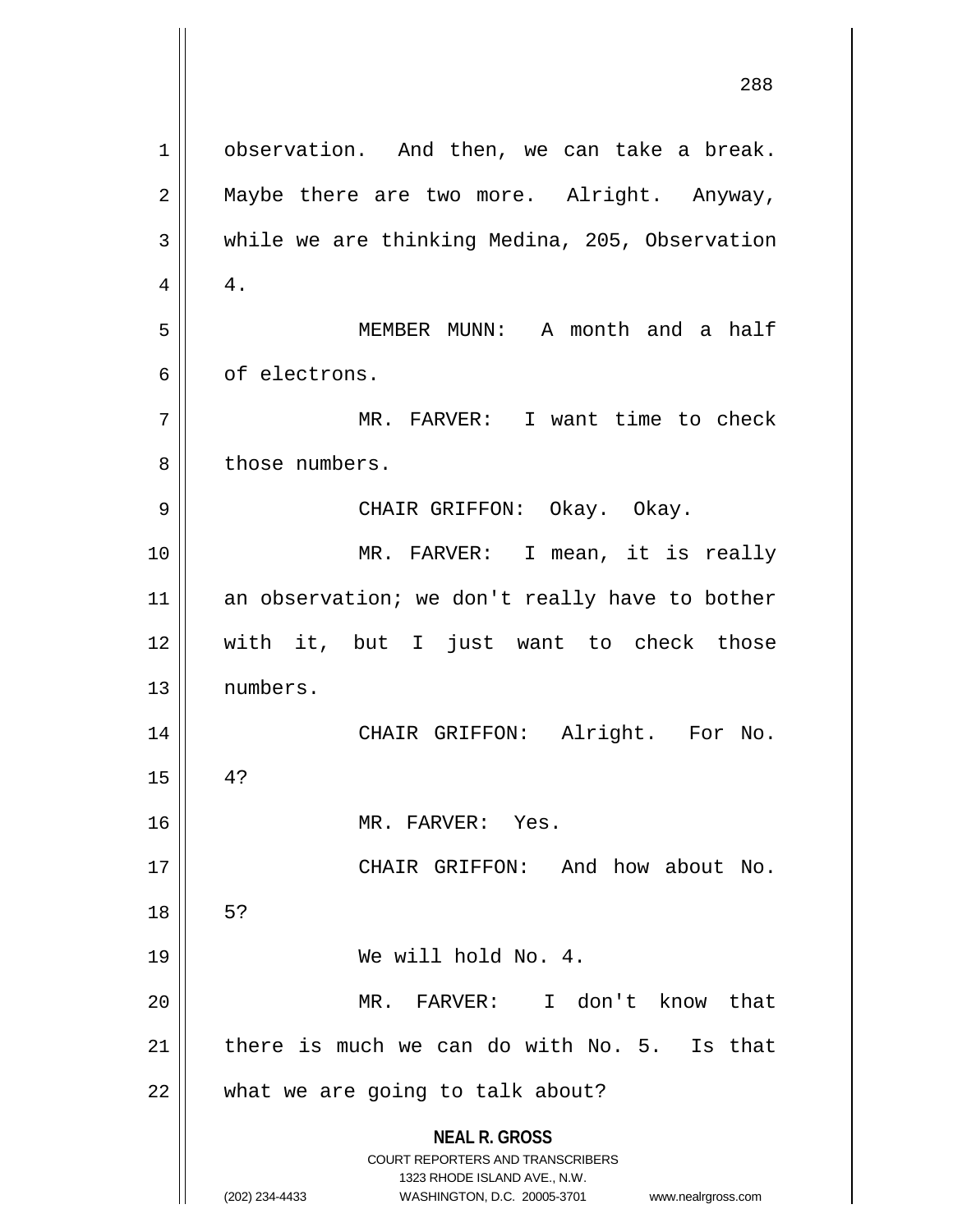|                | 289                                                                                                                                                                    |
|----------------|------------------------------------------------------------------------------------------------------------------------------------------------------------------------|
| 1              | CHAIR GRIFFON: Yes. Yes.                                                                                                                                               |
| $\overline{2}$ | MR. FARVER: It is really just                                                                                                                                          |
| 3              | pointing out that, you know, usually, they                                                                                                                             |
| 4              | don't report millirem, less than a millirem.                                                                                                                           |
| 5              | CHAIR GRIFFON: Okay.                                                                                                                                                   |
| 6              | MR. FARVER: But it looks like in                                                                                                                                       |
| 7              | some instances they did. And mainly, it was                                                                                                                            |
| 8              | just to bring it to their attention.                                                                                                                                   |
| 9              | CHAIR GRIFFON: Yes, yes, yes.                                                                                                                                          |
| 10             | MR. FARVER: Yes. So, it is kind                                                                                                                                        |
| 11             | of a "no, never mind," uh-hum.                                                                                                                                         |
| 12             | CHAIR GRIFFON: Okay. So, there                                                                                                                                         |
| 13             | is no action on that, right?                                                                                                                                           |
| 14             | MR. FARVER: No.                                                                                                                                                        |
| 15             | MEMBER CLAWSON: Was that case                                                                                                                                          |
| 16             | compensated?                                                                                                                                                           |
| 17             | CHAIR GRIFFON: Yes, yes.                                                                                                                                               |
| 18             | This is that same<br>MR. HINNEFELD:                                                                                                                                    |
| 19             | case we have been talking about.                                                                                                                                       |
| 20             | CHAIR GRIFFON: Compensated, yes.                                                                                                                                       |
| 21             | Alright.                                                                                                                                                               |
| 22             | MR.<br>KATZ:<br>The previous was<br>an                                                                                                                                 |
|                | <b>NEAL R. GROSS</b><br><b>COURT REPORTERS AND TRANSCRIBERS</b><br>1323 RHODE ISLAND AVE., N.W.<br>WASHINGTON, D.C. 20005-3701<br>(202) 234-4433<br>www.nealrgross.com |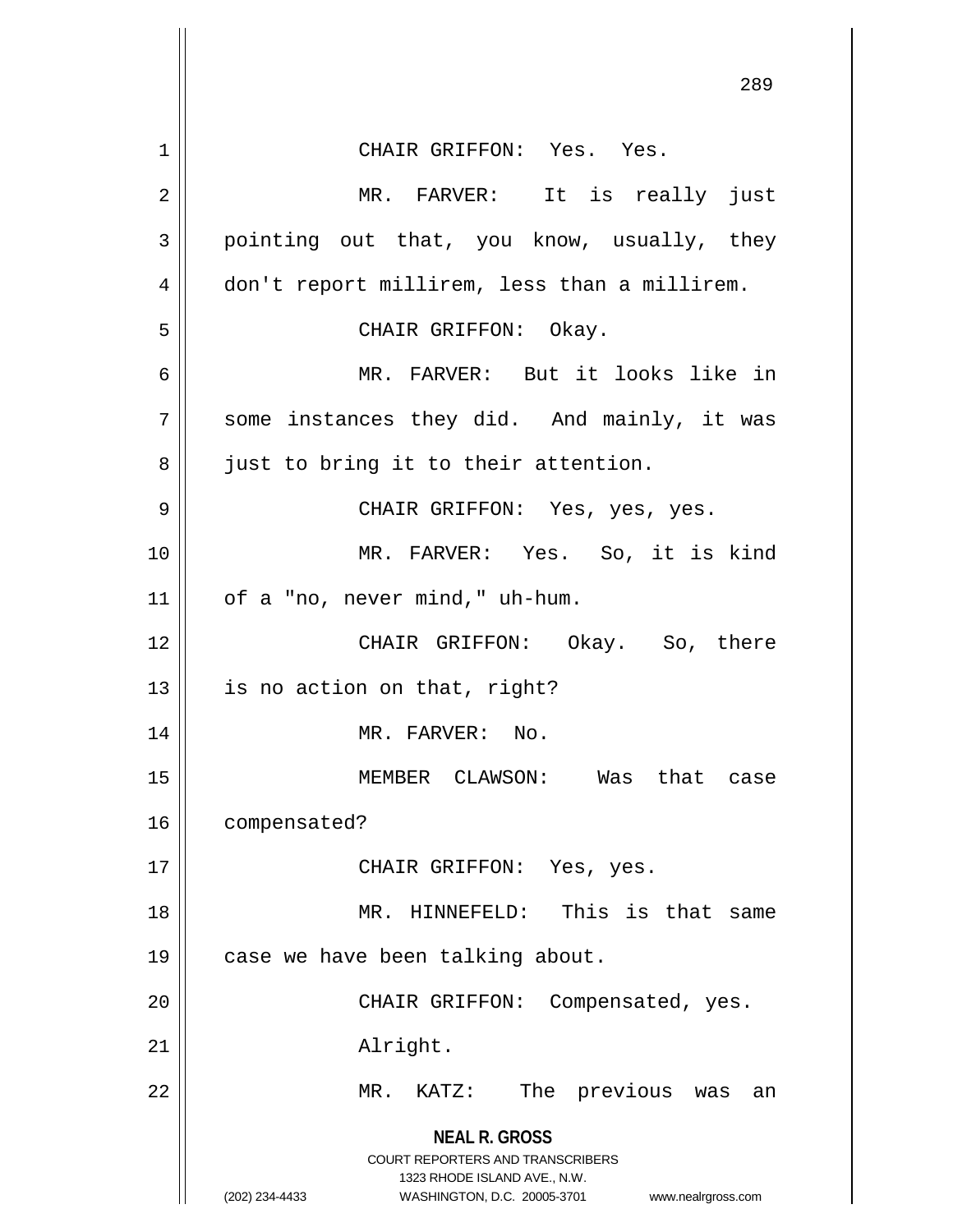1 | observation, too.

**NEAL R. GROSS** COURT REPORTERS AND TRANSCRIBERS 1323 RHODE ISLAND AVE., N.W. (202) 234-4433 WASHINGTON, D.C. 20005-3701 www.nealrgross.com 2 CHAIR GRIFFON: Yes, yes. 3 MR. KATZ: I mean, do you really 4 || need any follow-up? I mean, those are notes  $5 \parallel$  to DCAS, in effect. 6 CHAIR GRIFFON: Yes. Well, 7 || sometimes, quite frankly, your observations  $8 \parallel$  have been as interesting, if not more, than  $9 \parallel$  the findings. So, I don't know. 10 || MR. KATZ: Okay. 11 || CHAIR GRIFFON: You know, it is  $12 \parallel$  all how they are being characterized, I think. 13 || Let's look at the substance rather than the 14 category, I think. That is the way I have 15 been handling it. 16 MR. KATZ: Okay. 17 CHAIR GRIFFON: Alright. Let's 18 || break. And I would say at least a healthy 10 19 minutes because I would love to go outside 20 || maybe and get some fresh air. 21 || MEMBER MUNN: That is probably a  $22 \parallel$  good idea.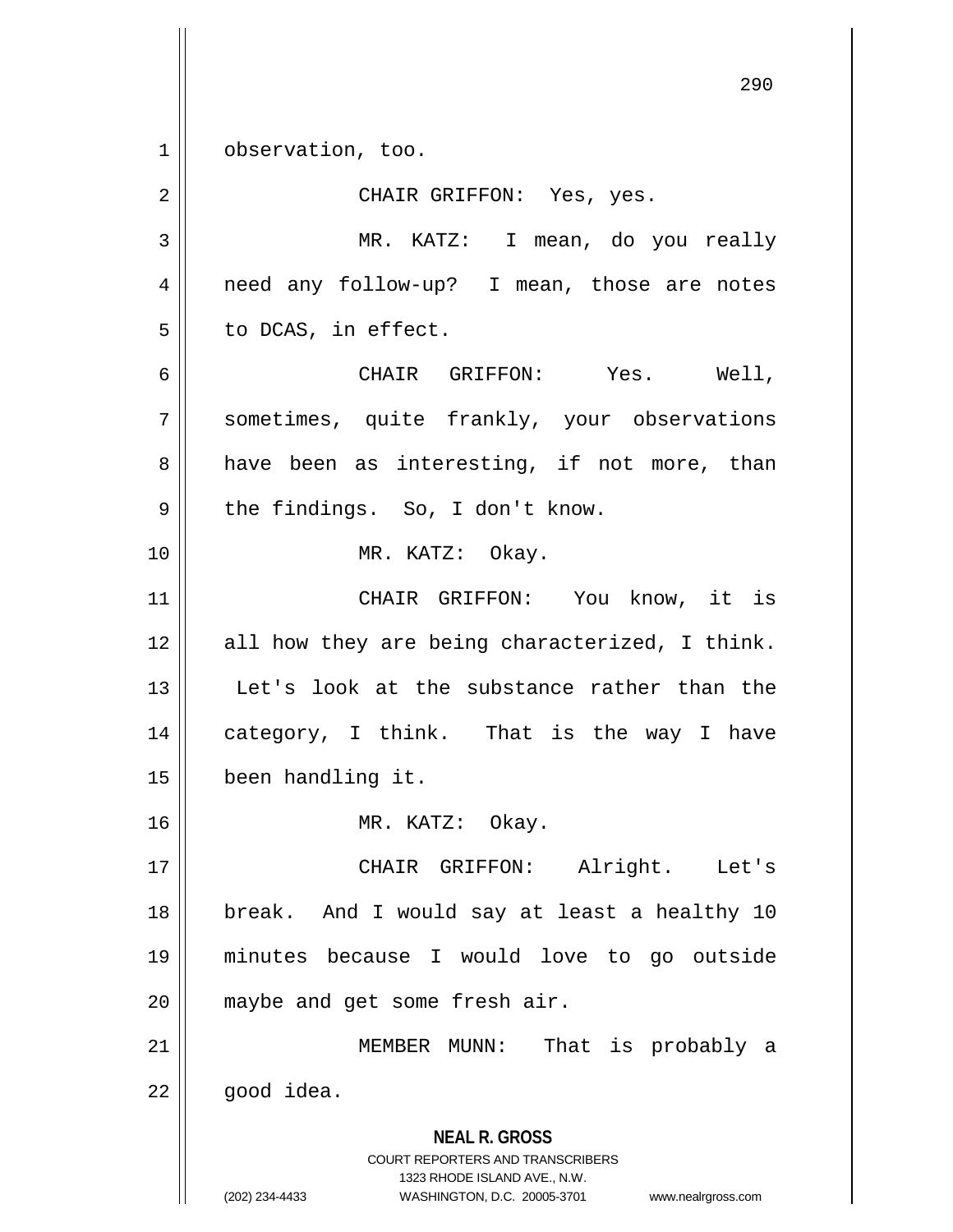|    | 291                                                                                              |
|----|--------------------------------------------------------------------------------------------------|
| 1  | CHAIR GRIFFON: Yes. Wake up.                                                                     |
| 2  | MEMBER MUNN: Oxygen may help.                                                                    |
| 3  | CHAIR GRIFFON: So, at least until                                                                |
| 4  | 10 of 3:00.                                                                                      |
| 5  | MEMBER MUNN: Okay. Bye.                                                                          |
| 6  | CHAIR GRIFFON: Bye.                                                                              |
| 7  | (Whereupon, the foregoing matter                                                                 |
| 8  | went off the record at 2:38 p.m. and went back                                                   |
| 9  | on the record at $2:54$ p.m.)                                                                    |
| 10 | MR. KATZ: Okay. We are going to                                                                  |
| 11 | get started again, the Dose Reconstruction                                                       |
| 12 | Subcommittee.                                                                                    |
| 13 | CHAIR GRIFFON: Yes. Okay.<br>We                                                                  |
| 14 | are continuing with our work through the                                                         |
| 15 | matrix, on Case No. 206 now, 206.1.                                                              |
| 16 | We are hoping we may be able to                                                                  |
| 17 | punch through a lot of this 9 set.                                                               |
| 18 | Go ahead, Doug; 206, I think is                                                                  |
| 19 | where we left off, right?                                                                        |
| 20 | MR. FARVER: 206?                                                                                 |
| 21 | CHAIR GRIFFON: Yes.                                                                              |
| 22 | MR. FARVER: Let me find the case                                                                 |
|    | <b>NEAL R. GROSS</b><br>COURT REPORTERS AND TRANSCRIBERS                                         |
|    | 1323 RHODE ISLAND AVE., N.W.<br>(202) 234-4433<br>WASHINGTON, D.C. 20005-3701 www.nealrgross.com |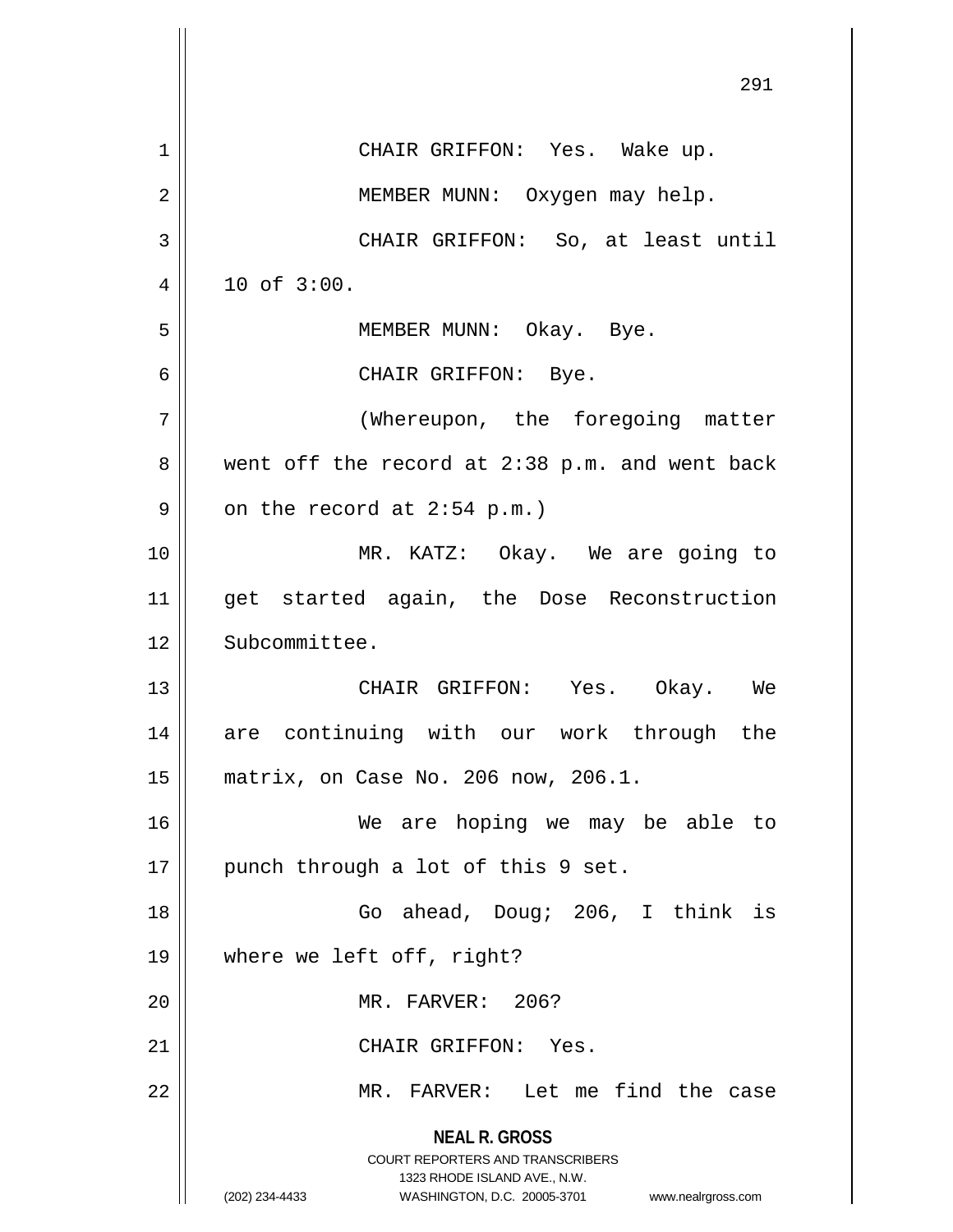1 here.

**NEAL R. GROSS** COURT REPORTERS AND TRANSCRIBERS 2 || MR. CALHOUN: And that is an NTS  $3 \parallel$  non-comp, by the way, just looking, to staff  $4 \parallel$  off. 5 MR. FARVER: And as I recall, this 6  $\parallel$  is where there were, I think, like thousands 7 || of other records that mentioned this person 8 that were not requested at the time, just 9 || because there were so many. 10 || The Contract And it was things like, I believe 11 || he participated in many of the test shots. 12 So, it was information from different 13 logbooks, but there was a lot of extra 14 information. It was not requested because I  $15$  | guess they did not think it was necessary. 16 MEMBER KOTELCHUCK: Even though it 17 was not compensated? It is one thing if they 18 | were compensated. 19 MR. FARVER: Yes, and under the 20 || initial NIOSH response, the decision was made 21 || not to request the other monitoring data 22 || unless the data was needed for resolution of

1323 RHODE ISLAND AVE., N.W.

(202) 234-4433 WASHINGTON, D.C. 20005-3701 www.nealrgross.com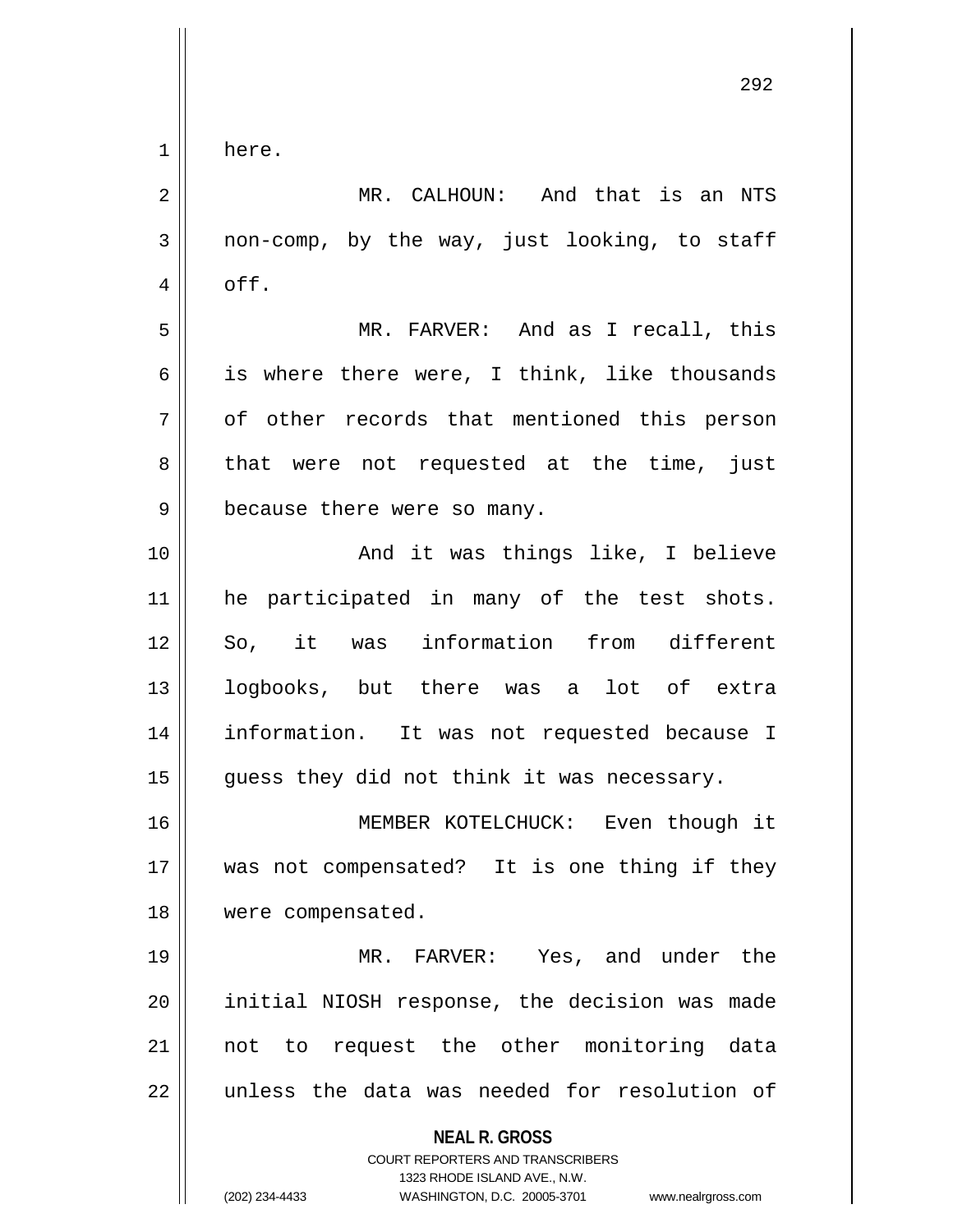**NEAL R. GROSS** COURT REPORTERS AND TRANSCRIBERS 1323 RHODE ISLAND AVE., N.W. 1 an ambiguous compensability decision. 2 MEMBER KOTELCHUCK: Forty-three 3 | percent might be viewed as ambiguous. 4 MR. FARVER: That is one way of 5 | looking at it. But I don't know how much it  $6 \parallel$  would have affected the doses. Of course, you 7 | don't know because you don't have the data. 8 MR. HINNEFELD: The information we 9 did receive for some persons, external 10 || exposure records and their bioassay records. 11 || I believe they did bioassays. And then, we 12 || had assumption of medical x-rays. 13 || So, the kinds of things that NTS 14 has for all these shots are access log sign- $15$   $\parallel$  in's. 16 MR. FARVER: I think it is like, 17 || yes, logbooks. 18 MR. HINNEFELD: Yes. 19 MR. FARVER: And some of them will 20 | have dose rates. 21 MR. HINNEFELD: There may, in 22 | fact, be some dose rate measurements.

(202) 234-4433 WASHINGTON, D.C. 20005-3701 www.nealrgross.com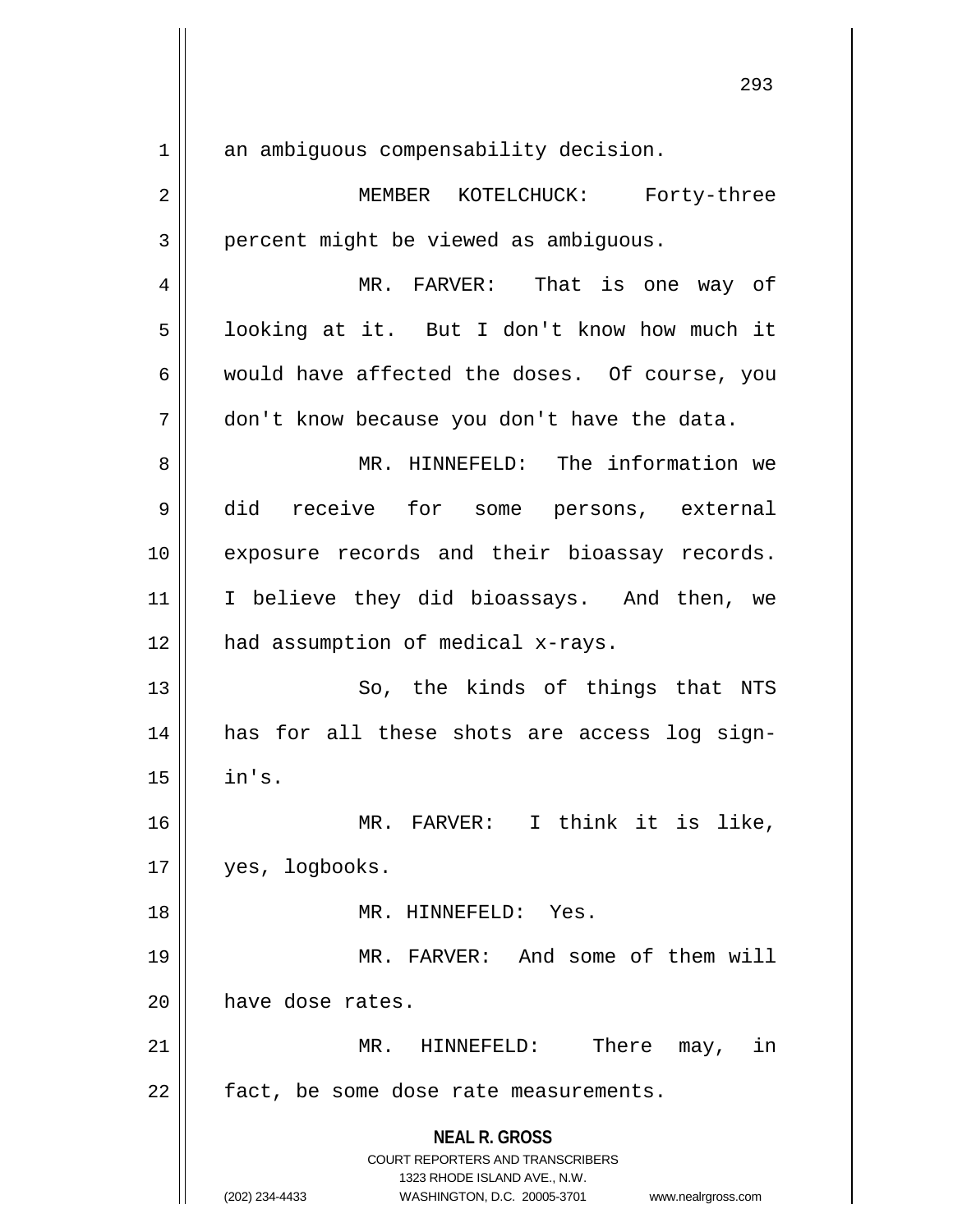| 1  | MR. FARVER: Yes.                                                                                    |
|----|-----------------------------------------------------------------------------------------------------|
| 2  | MR. HINNEFELD: And there may be                                                                     |
| 3  | some air-sampling results from a particular                                                         |
| 4  | entry, because records are kept sort of like                                                        |
| 5  | entry-levels, you know, per shot and, then,                                                         |
| 6  | the entries for the shot.                                                                           |
| 7  | And so, these are retrievable, but                                                                  |
| 8  | they are not readily retrievable. And so, DOE                                                       |
| 9  | doesn't, as a matter of routine, provide these                                                      |
| 10 | to us with our requests. They provide the                                                           |
| 11 | individual's external exposure measurements,                                                        |
| 12 | bioassay measurements, and medical, which we                                                        |
| 13 | believe is sufficient to do the dose                                                                |
| 14 | reconstruction.                                                                                     |
| 15 | The fact that, if you have got the                                                                  |
| 16 | person's film badge record, whether they                                                            |
| 17 | signed into a shot re-entry 10 times that year                                                      |
| 18 | or 15 or 20 times that year, it doesn't really                                                      |
| 19 | matter if you have their exposure --                                                                |
| 20 | That is<br>MEMBER KOTELCHUCK:                                                                       |
| 21 | certainly true. On the other hand, you have                                                         |
| 22 | to be confident that those other data that you                                                      |
|    | <b>NEAL R. GROSS</b>                                                                                |
|    | <b>COURT REPORTERS AND TRANSCRIBERS</b>                                                             |
|    | 1323 RHODE ISLAND AVE., N.W.<br>(202) 234-4433<br>WASHINGTON, D.C. 20005-3701<br>www.nealrgross.com |
|    |                                                                                                     |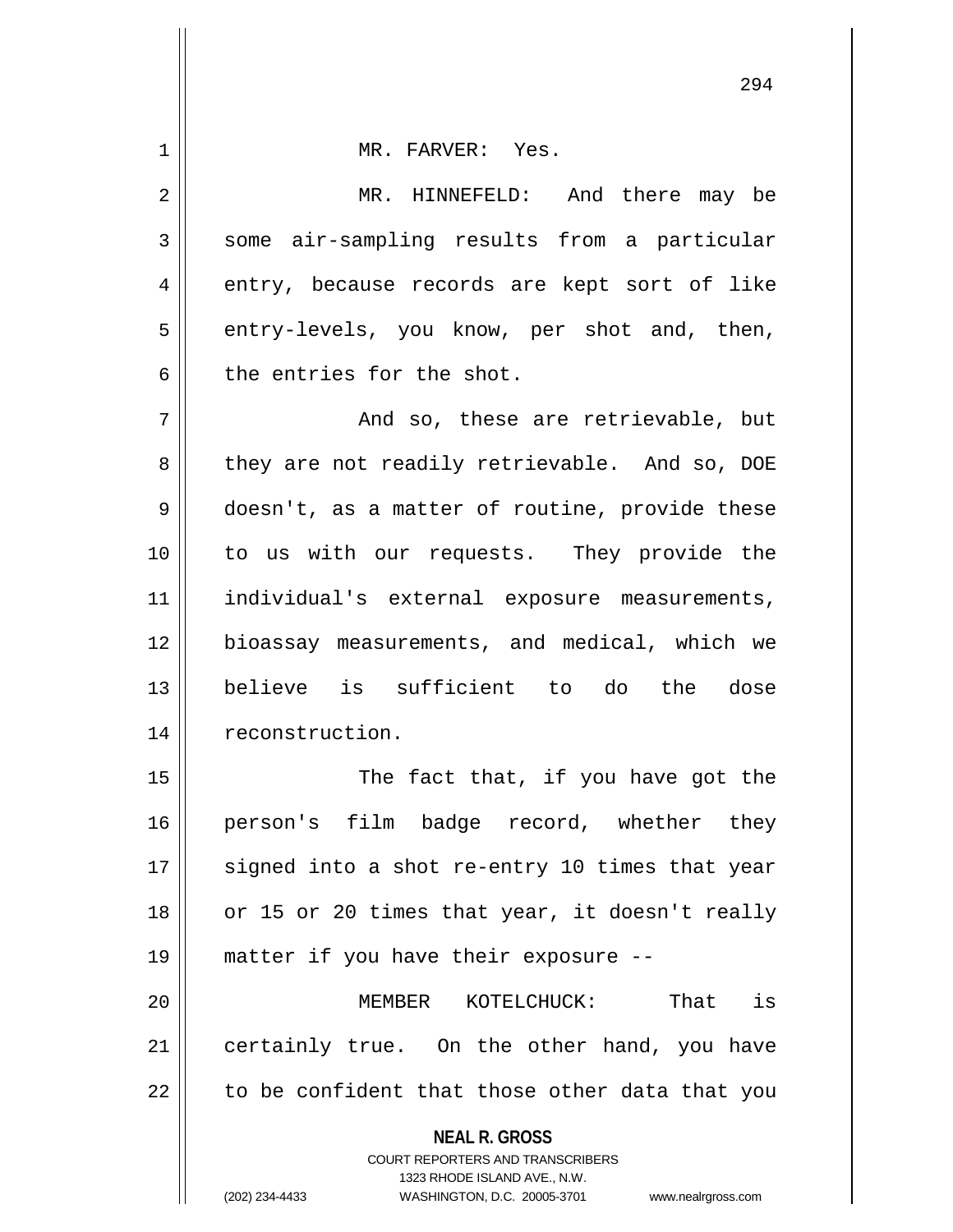**NEAL R. GROSS** COURT REPORTERS AND TRANSCRIBERS 1323 RHODE ISLAND AVE., N.W. (202) 234-4433 WASHINGTON, D.C. 20005-3701 www.nealrgross.com 1 didn't seek has nothing about dose, right? 2 MR. CALHOUN: Those records  $3$  | routinely have no dose readings. 4 MR. HINNEFELD: Individual dose 5 readings. You don't have to have 6 information -- 7 MR. FARVER: No. It would be like  $8 \parallel$  a dose rate measurement or, like you said, an 9 air-sampling result, or something like that, 10 that would be contained in that type of 11 information. 12 MEMBER CLAWSON: Some of these are  $13$  a best estimate and best estimate approach and 14 | an IMBA calculation. 15 || CHAIR GRIFFON: Can you tell me, 16 just to step back in the decision-making 17 || process, what would you define as an ambiguous 18 compensability decision? Would that be  $19 \parallel$  over  $-$ 20 MR. HINNEFELD: Well, it is - 21 || CHAIR GRIFFON: Did you find that, 22 | in other words?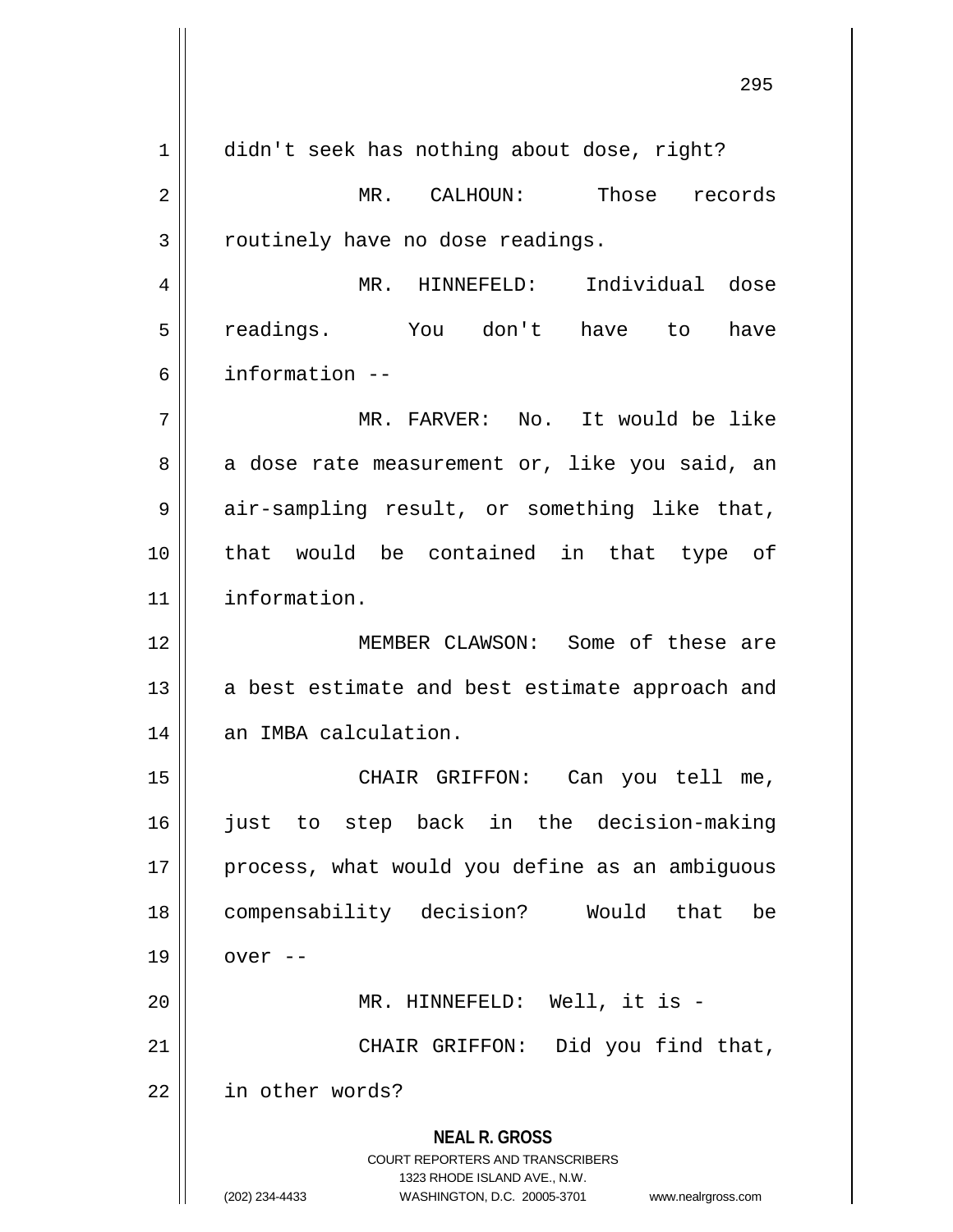| 1  | MR. HINNEFELD: -- not defined.                           |
|----|----------------------------------------------------------|
| 2  | It is not defined on a percent basis.                    |
| 3  | CHAIR GRIFFON: Yes. It would be                          |
| 4  | more on a case-by-case --                                |
| 5  | MR. HINNEFELD: It would have to                          |
| 6  | be a situation where, for some reason, the               |
| 7  | presence at a shot may cause you to make a               |
| 8  | different interpretation of what their badge             |
| 9  | reading was.                                             |
| 10 | Perhaps a situation like this: a                         |
| 11 | person has skin cancers and was in an area               |
| 12 | that was affected by what they called a                  |
| 13 | blowout, where the buried explosion wasn't               |
| 14 | sufficiently contained and they have this                |
| 15 | huge, you know, debris and stuff that settled            |
| 16 | out on some people through the shots.                    |
| 17 | So, if a person was a member of                          |
| 18 | that, you know, was present at that shot,                |
| 19 | then, theoretically, the presence there might            |
| 20 | give you -- I mean, there might be records               |
| 21 | associated with that -- in particular, with              |
| 22 | surveying decontamination of the affected                |
|    | <b>NEAL R. GROSS</b><br>COURT REPORTERS AND TRANSCRIBERS |

1323 RHODE ISLAND AVE., N.W.

 $\overline{\phantom{a}}$  $\prod_{i=1}^{n}$ 

(202) 234-4433 WASHINGTON, D.C. 20005-3701 www.nealrgross.com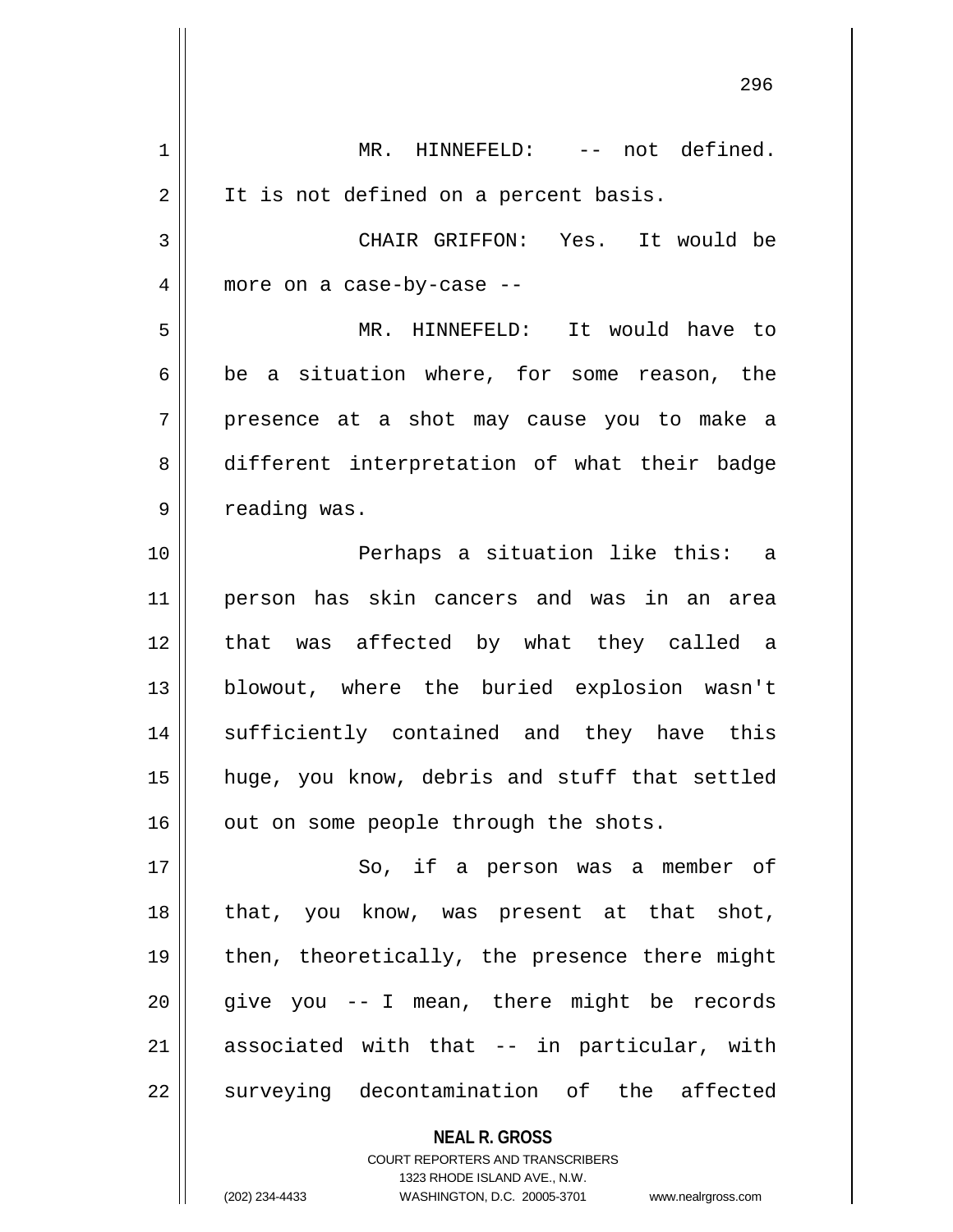**NEAL R. GROSS** COURT REPORTERS AND TRANSCRIBERS 1323 RHODE ISLAND AVE., N.W. 297  $1 \parallel$  people -- that would be helpful to that. 2 MEMBER CLAWSON: Would this case  $3 \parallel$  be a total best estimate? 4 MR. HINNEFELD: Well, at 43 5 || percent, there could be some overestimating  $6 \parallel$  approaches in there. I don't know whether 7 || there is or not. 8 MEMBER CLAWSON: Yes, I was just 9 | looking up above. Some of them were a best 10 estimate and some was best estimate approach. 11 MR. CALHOUN: I am trying to look 12 here. I clogged up my computer trying to 13 | download some dosimetry. 14 CHAIR GRIFFON: I mean, this is 15 | kind of in SC&A's court. 16 MR. FARVER: If it were me, I 17 || probably would have started requesting some of  $18$  || the records and looking at them, and at least 19 determine whether they would be useful or not. 20 || You know, it looks like the employee's 21 bioassay results started in '63, yet he was  $22 \parallel$  involved in, gosh, what's that, 20-or-so test

(202) 234-4433 WASHINGTON, D.C. 20005-3701 www.nealrgross.com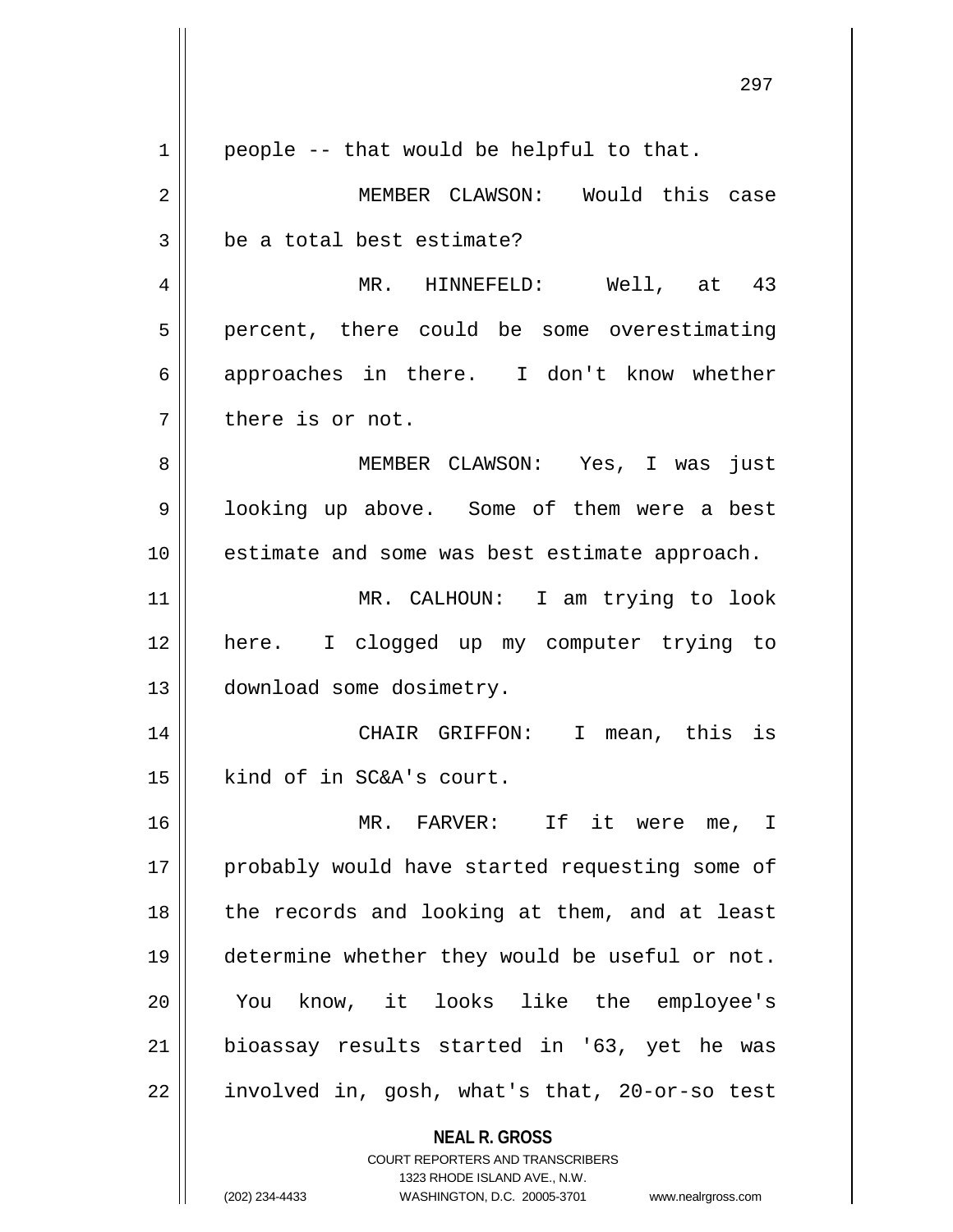**NEAL R. GROSS** COURT REPORTERS AND TRANSCRIBERS 1323 RHODE ISLAND AVE., N.W. (202) 234-4433 WASHINGTON, D.C. 20005-3701 www.nealrgross.com 1 | shots from '61 through '65. So, I mean, there 2 is a long timeframe that there was no 3 | bioassay. 4 MEMBER CLAWSON: So, he would have  $5 \parallel$  been a part of Plowshare, all low shots. 6 MR. CALHOUN: Well, I imagine he 7 is comped to the SEC. 8 MR. HINNEFELD: If he has the 9 | right cancer. 10 MR. CALHOUN: Leukemia. 11 || MR. HINNEFELD: Oh, he is comped  $12 \parallel$  then. 13 || MR. FARVER: Yes, he is comped. 14 || CHAIR GRIFFON: So, he is comped 15 anyway. 16 MR. HINNEFELD: Since this dose 17 || reconstruction was done, we added classes 18 based on the internal exposures. So, that 19 internal essentially goes away because we have  $20$  || determined that -- well, I think what we 21 determined, if we have got bioassay data for a 22 || non-SEC case, we will agree with the person's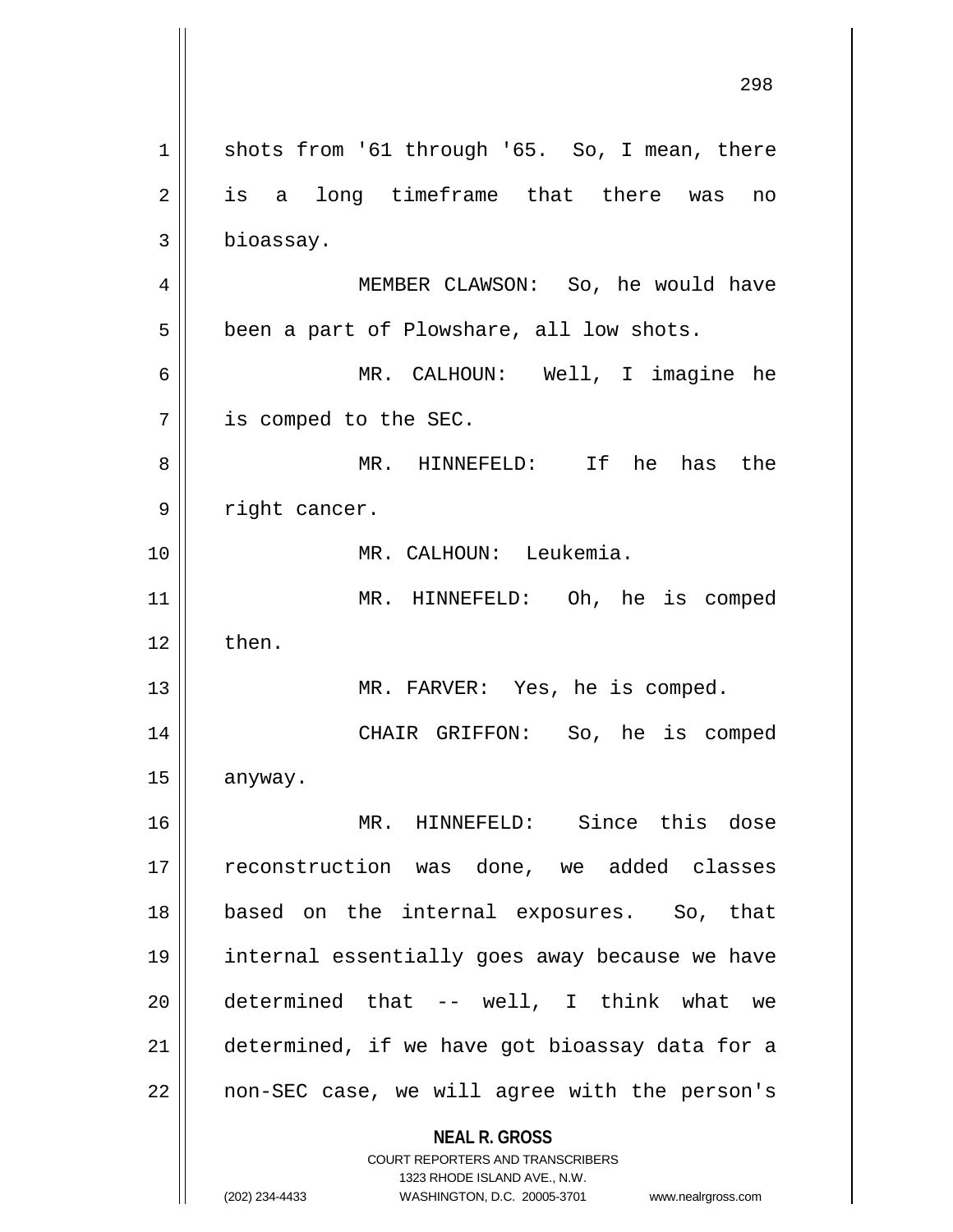| 1  | bioassay data. I think that is what the        |
|----|------------------------------------------------|
| 2  | decision was, that we will do what we can, but |
| 3  | we can't give them that person's bioassay      |
| 4  | data.                                          |
| 5  | So, I mean, realistically, I just              |
| 6  | don't -- you know, if you have the dosimetry   |
| 7  | information and they badged everybody from     |
| 8  | some date forward -- I forget what the start   |
| 9  | date was.                                      |
| 10 | MR. CALHOUN: They have external                |
| 11 | early, well, back in the sixties. I don't      |
| 12 | know when he started.                          |
| 13 | MR. HINNEFELD: At some date, they              |
| 14 | started the practice of badging everybody who  |
| 15 | got the mergers. So, you'll have his           |
| 16 | dosimetry, his dosimetry information, and the  |
| 17 | actual access. You know, how many times did    |
| 18 | he enter after the shot doesn't seem to us to  |
| 19 | be informative, particularly when you look at  |
| 20 | the degree of what you are asking DOE to do to |
| 21 | provide these. I mean, it is expensive to get  |
| 22 | these things.                                  |

## **NEAL R. GROSS**

COURT REPORTERS AND TRANSCRIBERS 1323 RHODE ISLAND AVE., N.W. (202) 234-4433 WASHINGTON, D.C. 20005-3701 www.nealrgross.com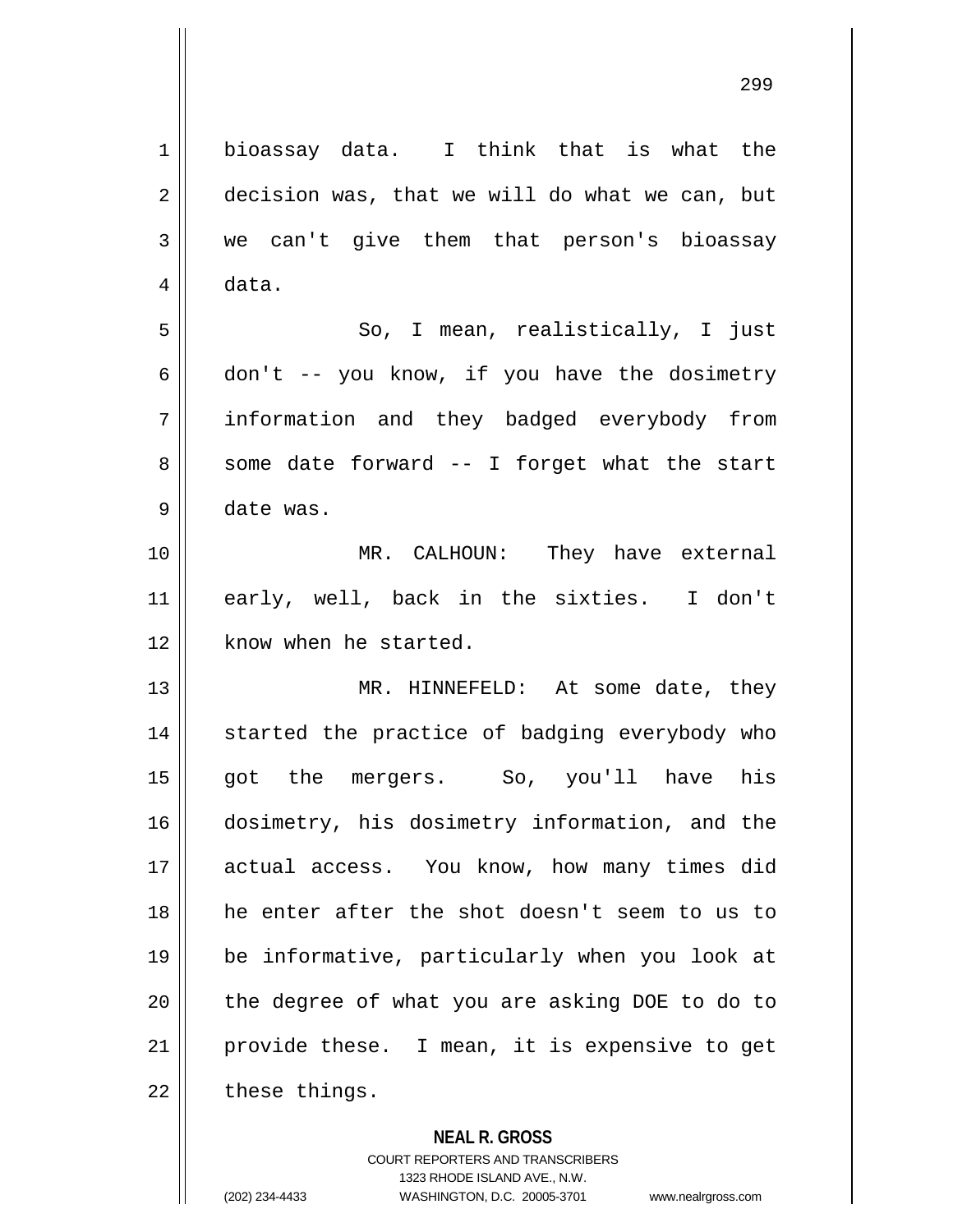**NEAL R. GROSS** COURT REPORTERS AND TRANSCRIBERS 1323 RHODE ISLAND AVE., N.W. (202) 234-4433 WASHINGTON, D.C. 20005-3701 www.nealrgross.com 1 || MR. FARVER: Right. And that is 2 | why I said I would probably use a graded-group 3 || approach and start looking at some of the  $4 \parallel$  earlier data and see if it is useful. 5 MR. HINNEFELD: Yes. 6 MR. CALHOUN: I think we actually  $7$  | have an idea of what they give us, because it 8 || is usually the same. When we ask for that 9 || additional data, it is going to be logbooks  $10$  || that go with  $-$ 11 CHAIR GRIFFON: For each shot,  $12$  | right, yes. 13 MR. FARVER: Yes, for shots, but 14 || some of that still has useful information, you 15 || know, if you have got dose rates and air-16 || sample results. 17 MR. CALHOUN: I don't think dose 18 rates in that area would trump dosimeter 19 results for that individual -- 20 MR. STIVER: Yes, if you didn't  $21$  have  $-$ 22 MR. CALHOUN: -- because he is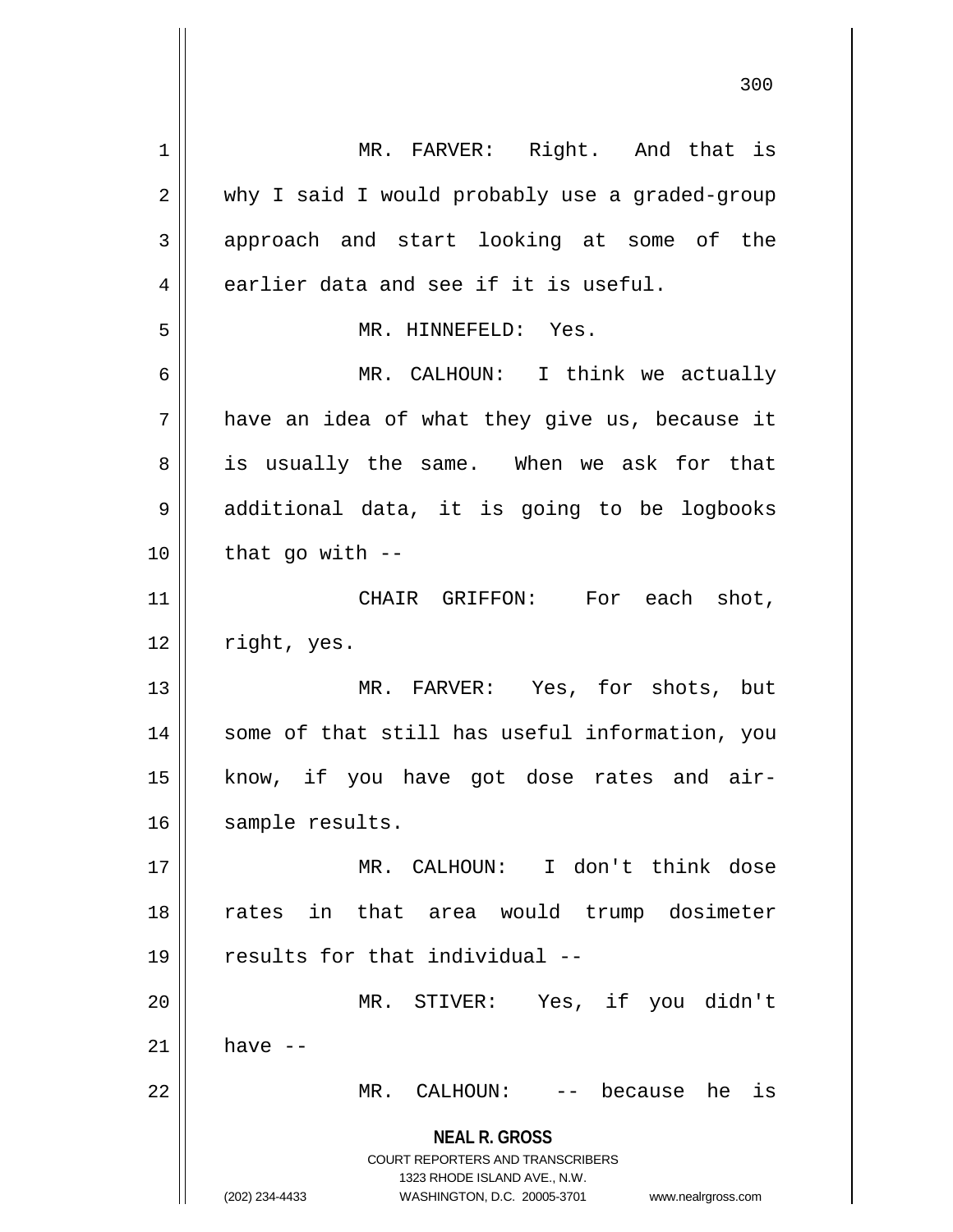1 || monitored throughout his employment, I 2 believe. MR. STIVER: If you didn't have dose rate, if you didn't have dosimetry  $5 \parallel$  results, then you could back and  $-$  MR. CALHOUN: Right. MR. STIVER: -- and get the | contours and the overlapping fallout fields, 9 || and get an idea of what the exposure could have been, given a certain exposure scenario. MR. FARVER: I think if my dose 12 || rates were not consistent with my dosimeter 13 || results, I would raise some questions. MR. STIVER: Well, I can tell you 15 || from experience that when you look at those contour maps that they drew after these shots, 17 || and they look very nice and smooth curves, and you think they did a really good job, but when you start overlaying ones taken in different || time periods and back-extrapolating, and you have got all kinds of variations, huge || uncertainties and a factor of 10 of 100, even

**NEAL R. GROSS**

COURT REPORTERS AND TRANSCRIBERS 1323 RHODE ISLAND AVE., N.W. (202) 234-4433 WASHINGTON, D.C. 20005-3701 www.nealrgross.com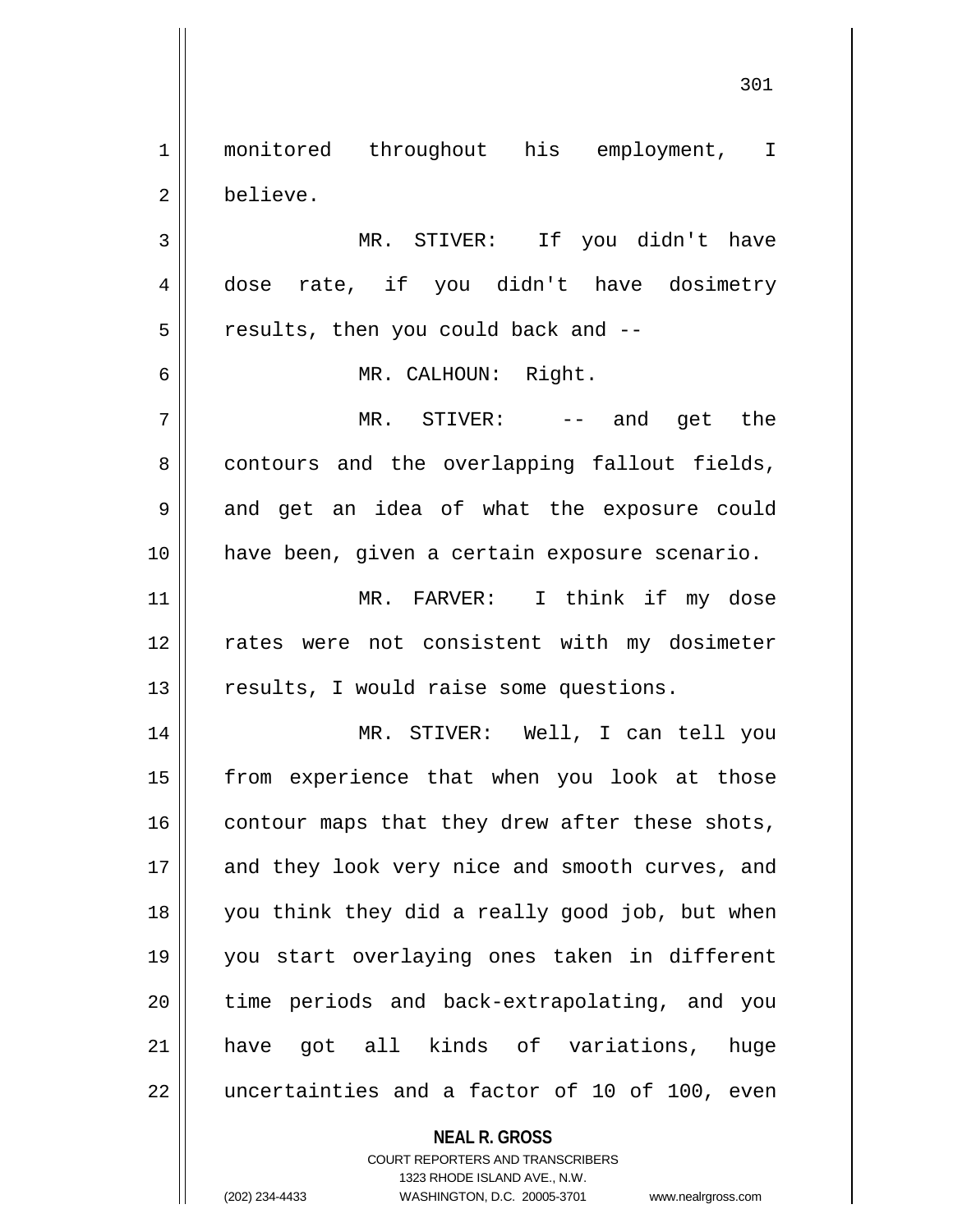**NEAL R. GROSS** COURT REPORTERS AND TRANSCRIBERS 1323 RHODE ISLAND AVE., N.W. (202) 234-4433 WASHINGTON, D.C. 20005-3701 www.nealrgross.com 1 | within a couple hundred yards from the shot on  $2 \parallel$  these contour lines. So those dose rates might  $3 \parallel$  be useful in kind of bounding the situation, 4 but in trying to really determine an exposure  $5 \parallel$  rate or trying to correlate an exposure rate  $6 \parallel$  for a given period of time out in a fallout  $7 \parallel$  field to an integrating dosimeter reading that 8 || might span a couple of weeks, it would be a 9 || very difficult task. 10 That would be one of the reasons  $11$   $\parallel$  you guys ended up going to an SEC --12 MR. HINNEFELD: That is our 13 position. 14 MR. STIVER: -- is that you 15 couldn't do it. You just couldn't tease out 16 all those different components. 17 CHAIR GRIFFON: Okay. So, it is 18 now an SEC. 19 MR. STIVER: Yes, it is an SEC. 20 CHAIR GRIFFON: There is no more  $21$  | to say on this one, yes. Yes. 22 MEMBER CLAWSON: But, also, too,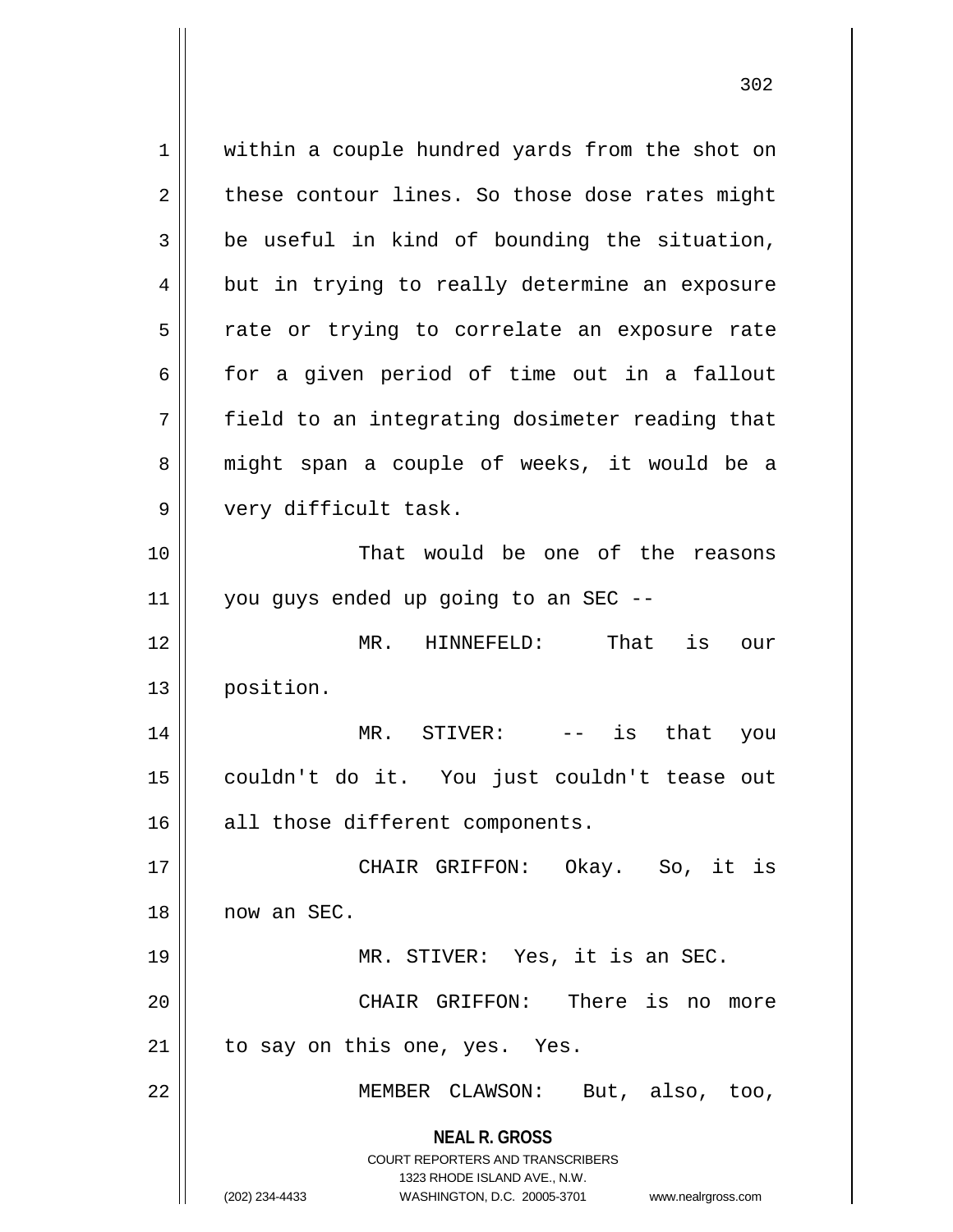**NEAL R. GROSS** COURT REPORTERS AND TRANSCRIBERS 1323 RHODE ISLAND AVE., N.W. 1 | there were some shortcomings in the Site  $2 \parallel$  Profile which we are in the process of now -- $3$  NIOSH has made several corrections to it, and 4 we are rechecking that as far as abilities,  $5 \parallel$  and so forth. 6 || So, I think, myself, I think this  $7 \parallel$  is kind of taken care of in all of that. 8 CHAIR GRIFFON: Okay. 9 MR. KATZ: Closed. 10 CHAIR GRIFFON: What about the 11 observation? It looks like this is something  $12$  | that is also being taken up in the TBD review. 13 MR. FARVER: It looks like the 14 || same stuff that has been in our TBD reviews. 15 CHAIR GRIFFON: Yes. So, I think 16 || that is no further action for us anyway,  $17 \parallel$  right? 18 MR. FARVER: That's correct. 19 MEMBER CLAWSON: That would 20 | probably go to the Nevada Test Site Group. 21 || CHAIR GRIFFON: Yes. Alright. 22 MR. FARVER: 207.1.

(202) 234-4433 WASHINGTON, D.C. 20005-3701 www.nealrgross.com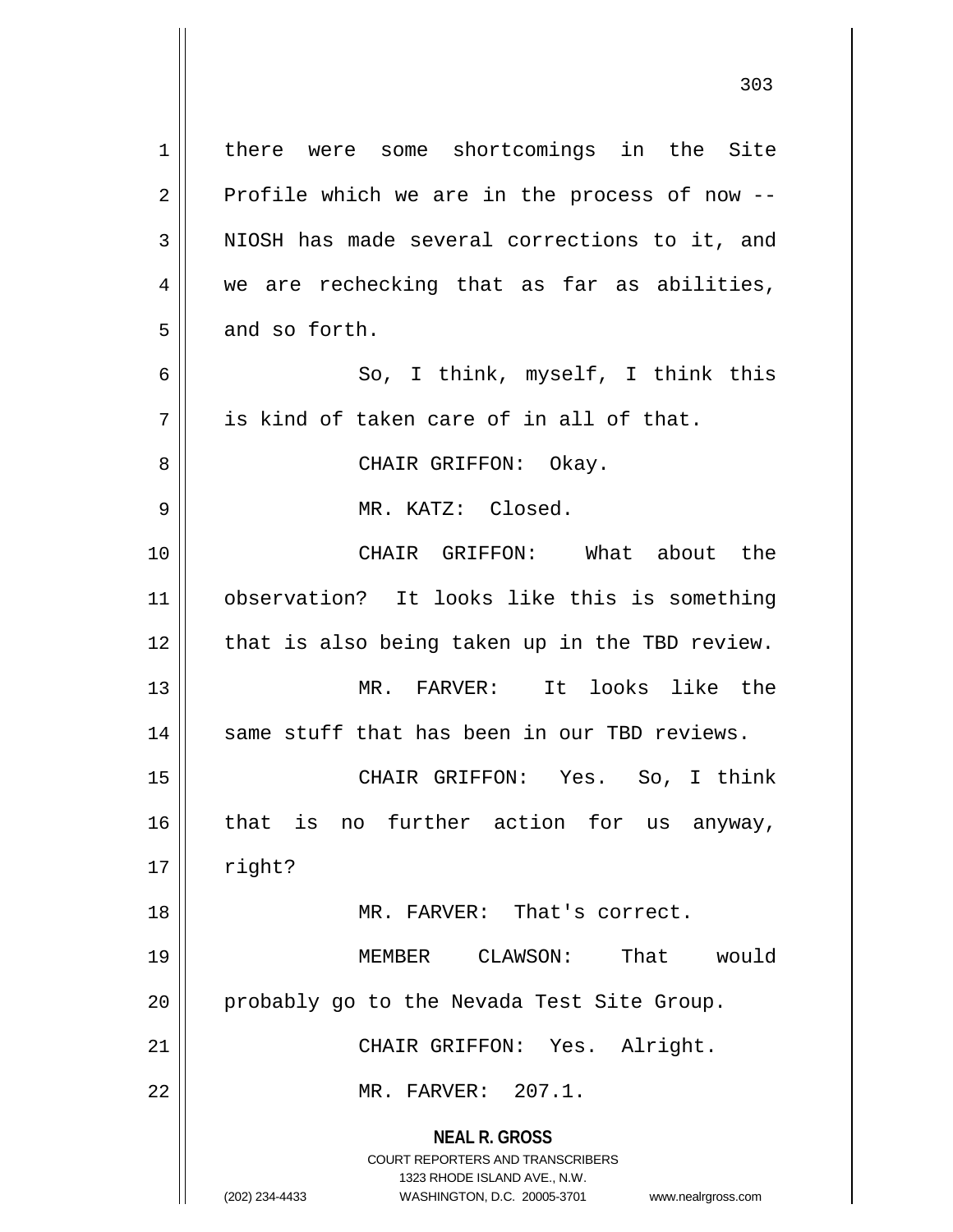**NEAL R. GROSS** COURT REPORTERS AND TRANSCRIBERS 1323 RHODE ISLAND AVE., N.W. (202) 234-4433 WASHINGTON, D.C. 20005-3701 www.nealrgross.com 1 CHAIR GRIFFON: Yes, I am looking  $2 \parallel$  at these. Sorry. I was looking at these  $3 \parallel$  other observations. I think they are all in 4 || the TBD, right? Observations 2, 3, 4, 5? 5 MR. FARVER: Yes. 6 CHAIR GRIFFON: So, I think they 7 would all fall under the TBD. So, I think  $8 \parallel$  they are all closed for our purposes, right? 9 MR. FARVER: Correct. Yes, these 10 are all things that are being changed in the  $11$  TBD. 12 || CHAIR GRIFFON: Okay. 13 MEMBER MUNN: Environmental 14 resuspension -- 15 || MR. FARVER: Yes, resuspension --16 || CHAIR GRIFFON: Yes. 17 || MR. FARVER: -- is no longer going 18 to be an issue. 19 CHAIR GRIFFON: Okay. Go ahead,  $20$  |  $\circ$  on to 207.1. 21 MR. FARVER: Oh, improper  $22$  || accounting of recorded proton dose. What this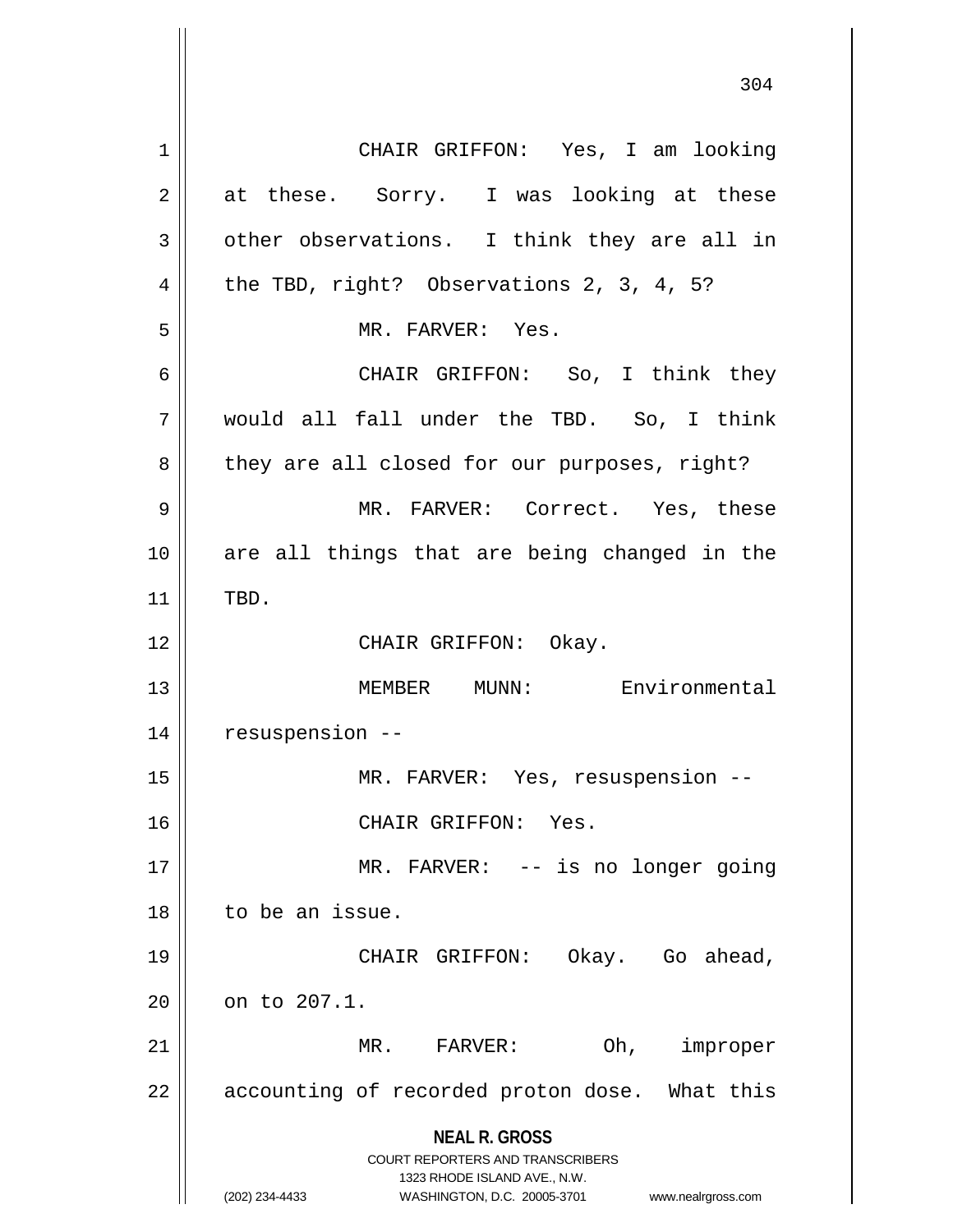**NEAL R. GROSS** COURT REPORTERS AND TRANSCRIBERS 1323 RHODE ISLAND AVE., N.W. 1 || comes down to is the employment period that 2 was entered into the workbook was off by a 3 year. So, there was a year that was not 4 accounted for in, I believe it is external  $5 \parallel$  dose -- yes, photon dose. Okay? 6 And it is a compensated case. So,  $7 \parallel$  it wasn't needed, but that is not the reason 8 it wasn't done. It was a mistake. They 9 entered the wrong year. It falls under a QA 10 mistake. When you read through all of that,  $11$  | that is just  $-$ 12 CHAIR GRIFFON: That it is 13 | compensated, yes. 14 || MR. FARVER: And it is 15 | compensated. 16 CHAIR GRIFFON: So, it is a QA. 17 MR. FARVER: It is a QA. Close  $18 \parallel$  it. 19 CHAIR GRIFFON: Close it and move  $20$  | on, right. Okay. Point-2? 21 MR. FARVER: Point-2 says, 22 || "Recorded dose model has a missed dose."

(202) 234-4433 WASHINGTON, D.C. 20005-3701 www.nealrgross.com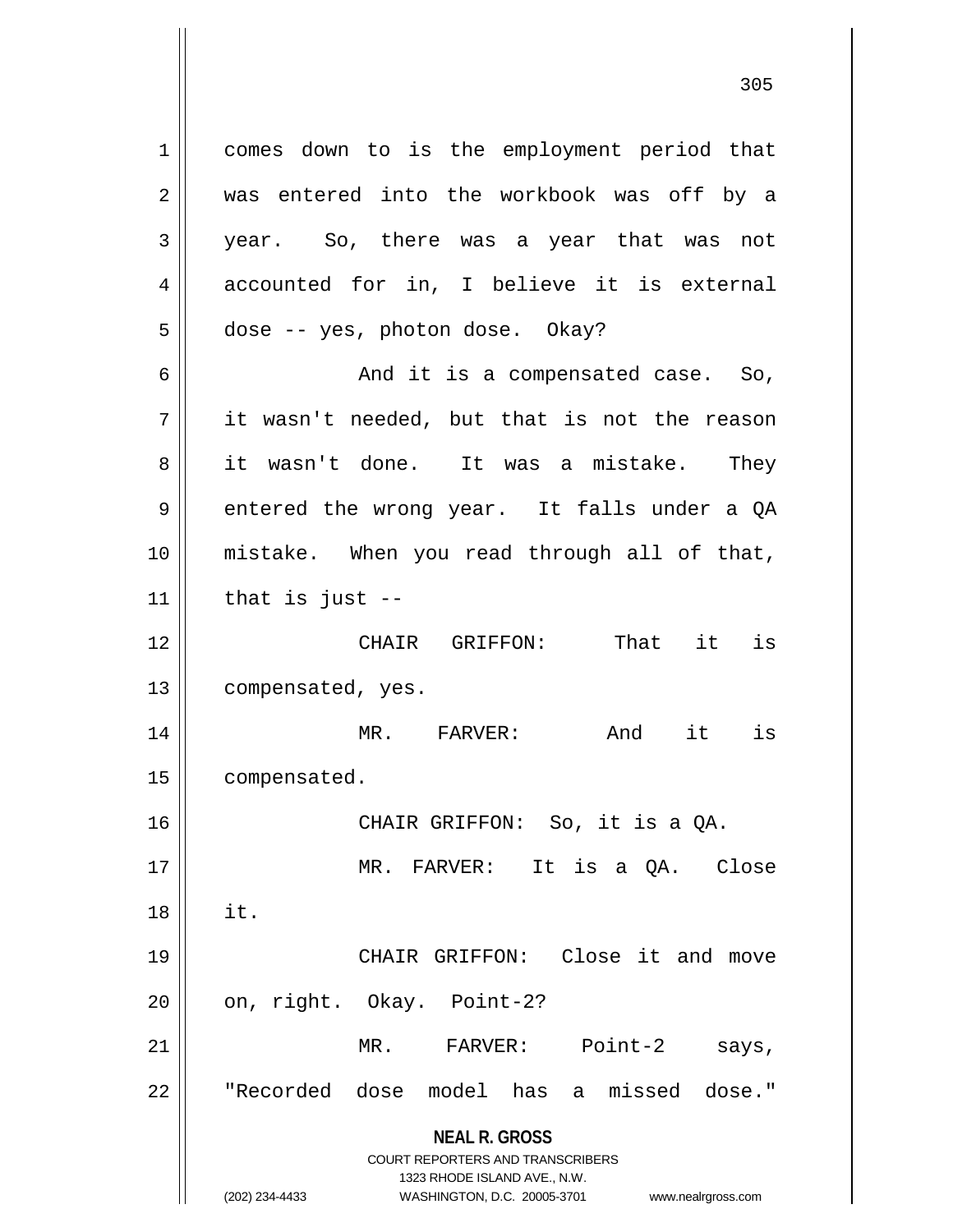$1 \parallel$  Okay.

| $\overline{2}$ | This has to do with the text that                                                                                                                                      |
|----------------|------------------------------------------------------------------------------------------------------------------------------------------------------------------------|
| 3              | is in the DR. It is incorrect. It stated                                                                                                                               |
| 4              | that the K-25 results were below detection.                                                                                                                            |
| 5              | The text incorrectly states that the EE was                                                                                                                            |
| $\epsilon$     | monitored from '57 through '61 for uranium.                                                                                                                            |
| 7              | Actually monitored from '52 through '61 and                                                                                                                            |
| 8              | had positive results from '57 through '61.                                                                                                                             |
| $\mathsf 9$    | It's an oopsie, it's an error in                                                                                                                                       |
| 10             | the text that should have been corrected                                                                                                                               |
| 11             | during a peer review, a QA.                                                                                                                                            |
| 12             | CHAIR GRIFFON: Yes. And close.                                                                                                                                         |
| 13             | MR. FARVER: Closed.                                                                                                                                                    |
| 14             | CHAIR GRIFFON: Okay.                                                                                                                                                   |
| 15             | MR. CALHOUN: Solubility type.                                                                                                                                          |
| 16             | MR. FARVER: 207.3.                                                                                                                                                     |
| 17             | CHAIR GRIFFON: Yes.                                                                                                                                                    |
| 18             | The most claimant-<br>MR. FARVER:                                                                                                                                      |
| 19             | favorable solubility type was not selected by                                                                                                                          |
| 20             | NIOSH. Uranium Type F was selected for the                                                                                                                             |
| 21             | assessment. The statement in the<br>DR<br>dose                                                                                                                         |
| 22             | incorrect in stating that<br>it<br>report<br>was                                                                                                                       |
|                | <b>NEAL R. GROSS</b><br><b>COURT REPORTERS AND TRANSCRIBERS</b><br>1323 RHODE ISLAND AVE., N.W.<br>WASHINGTON, D.C. 20005-3701<br>(202) 234-4433<br>www.nealrgross.com |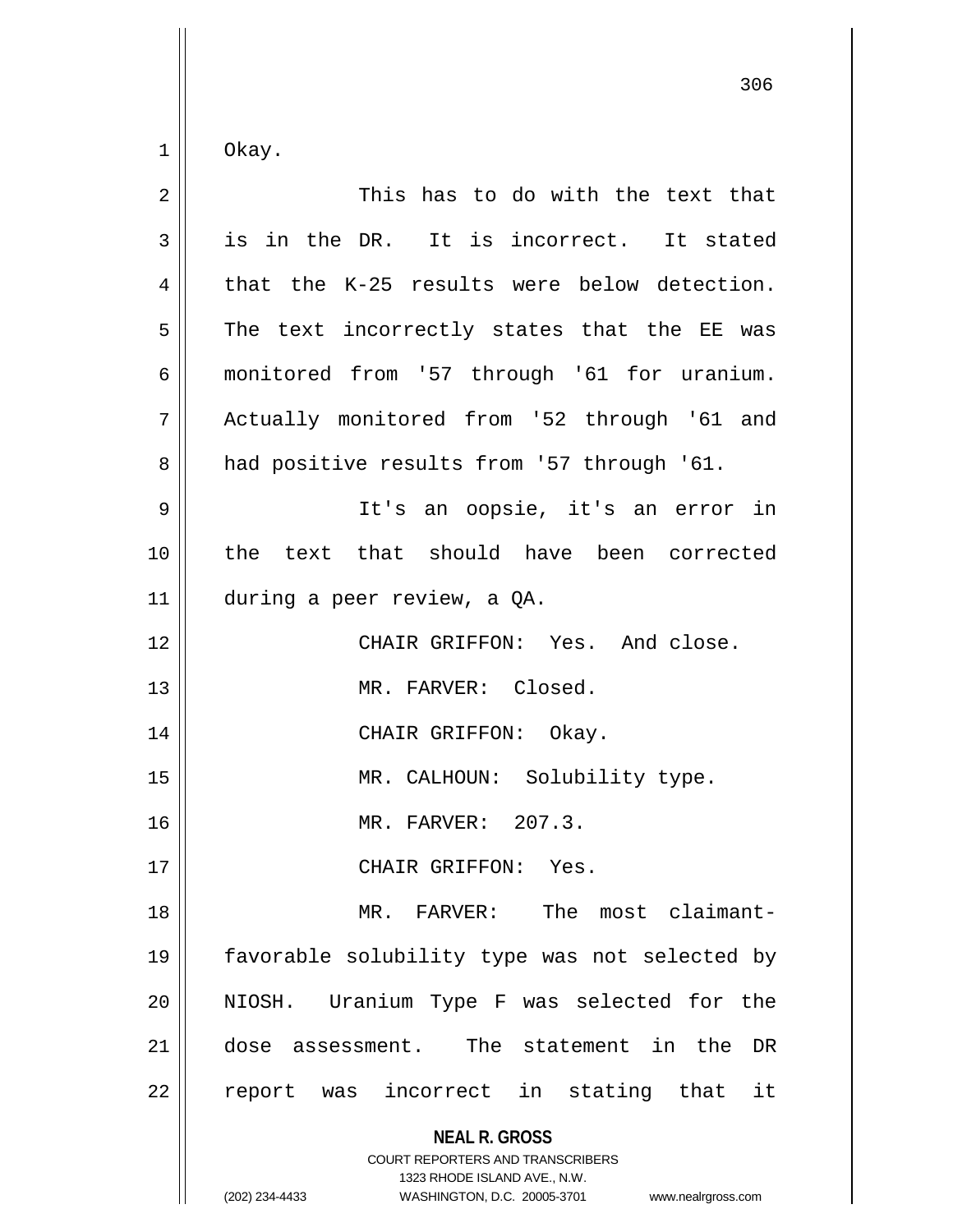**NEAL R. GROSS** COURT REPORTERS AND TRANSCRIBERS 1323 RHODE ISLAND AVE., N.W. (202) 234-4433 WASHINGTON, D.C. 20005-3701 www.nealrgross.com 1 || yielded the highest dose to the stomach  $2 \parallel$  because that should have been Type S. 3 Once again, that is something that  $4 \parallel$  should have been caught when it was reviewed. 5 CHAIR GRIFFON: Alright. And 6 closed. 7 MR. FARVER: Closed. 8 CHAIR GRIFFON: And QA. Okay. 9 MR. FARVER: 207.4. Now I am 10 guessing this is an INEL case. 11 || MR. CALHOUN: Hanford. 12 CHAIR GRIFFON: It sounds like 13 Hanford. 14 MR. FARVER: Hanford? Because it 15 looked very similar to 195.3, which I am going  $16$  to look at. And they reference the same files  $17$  | that I said I wanted to look at. 18 || MR. CALHOUN: And they indicate  $19 \parallel 25.$ 20 || MR. FARVER: Yes. 21 || MR. CALHOUN: So, it is a mixed. 22 MR. FARVER: It is a mixed one?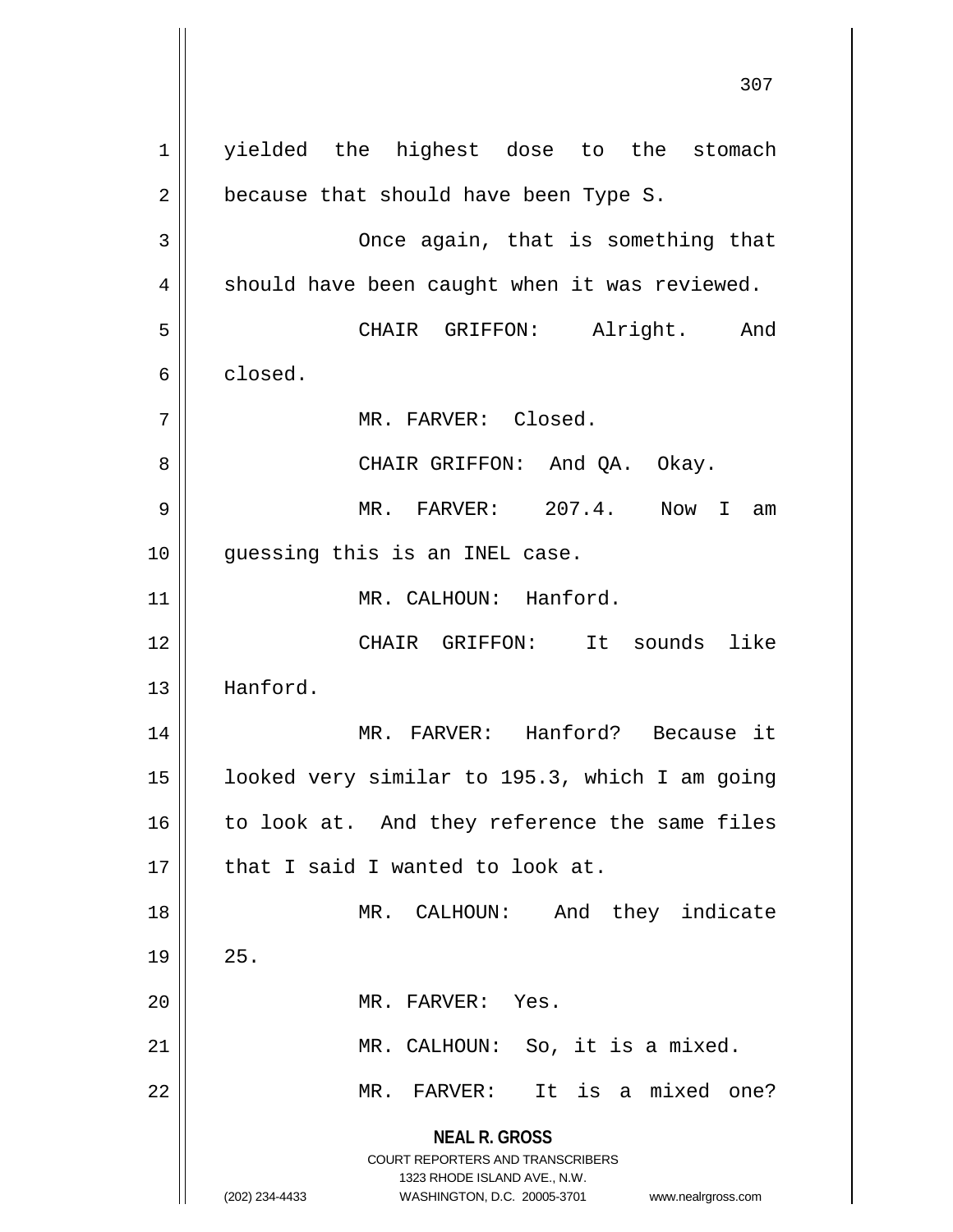**NEAL R. GROSS** COURT REPORTERS AND TRANSCRIBERS 1323 RHODE ISLAND AVE., N.W. (202) 234-4433 WASHINGTON, D.C. 20005-3701 www.nealrgross.com 1 | Okay. So, I am going to go ahead and look at  $2 \parallel$  these files. 3 | CHAIR GRIFFON: Okay. 4 || MR. FARVER: It falls in the same  $5 \parallel$  category as 195.3. 6 CHAIR GRIFFON: SC&A follow-up?  $7 \parallel$  Alright. This is good, Doug. You're moving. 8 MR. FARVER: Not bad for winging  $9 \parallel$  it, huh? 10 || CHAIR GRIFFON: To 208.1. 11 || That is not good for the record. 12 (Laughter.)  $13 \parallel 208.1.$ 14 MR. FARVER: Oh, I'm not really 15 winging it. Come on. 16 CHAIR GRIFFON: No. 17 || MR. FARVER: Improper accounting 18 || of recorded photon dose. The dose was 19 incorrectly entered from the dose records for 20 it looks like two years, 1945 and 1956. Once 21 || again, a QA error. And I believe this was a 22 || data entry error into the file that gets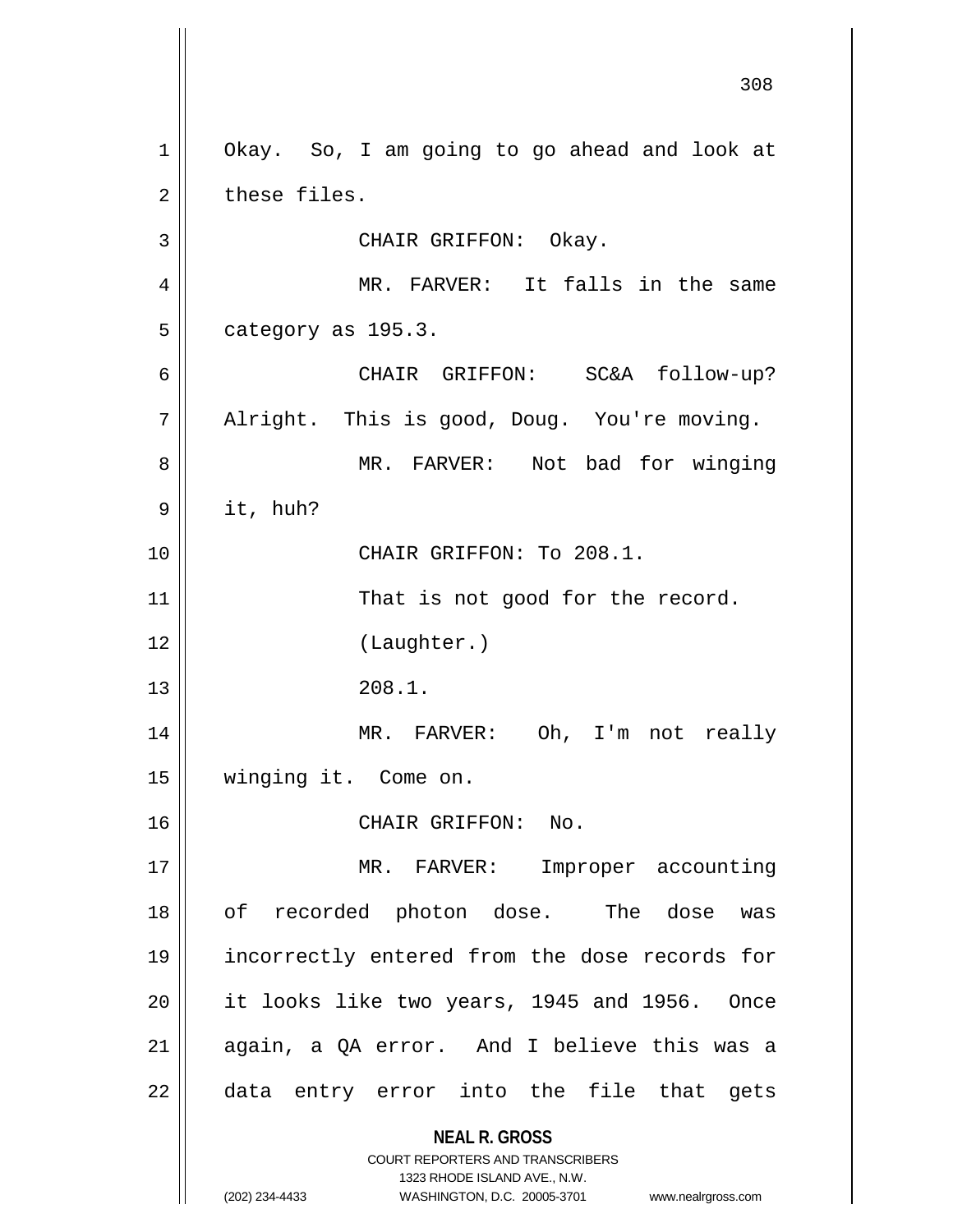**NEAL R. GROSS** COURT REPORTERS AND TRANSCRIBERS 1323 RHODE ISLAND AVE., N.W. (202) 234-4433 WASHINGTON, D.C. 20005-3701 www.nealrgross.com 1 || uploaded into the workbook, or the tools. 2 CHAIR GRIFFON: Okay. And was 208  $3 \parallel$  a compensated case or wasn't it? 4 || MR. CALHOUN: Yes, X-10 comp. 5 CHAIR GRIFFON: It was also an  $6 \parallel$  X-10 comp? Okay. So, QA and closed, right? 7 MR. FARVER: 208.2. Improper 8 || assignment of the intakes. 9 CHAIR GRIFFON: There is 10 || agreement. NIOSH has agreement, right? 11 || MR. FARVER: It was an error. 12 || CHAIR GRIFFON: Right. 13 MR. FARVER: And I will give you 14 an example. The strontium-90 intake was 15 listed as, let's say, 16,000 DPM per day 16 instead of 165,000 DPM per day. So, you are  $17$  | off by this much. So, there were some mix-ups 18 ll there. 19 CHAIR GRIFFON: Yes. Alright. QA  $20$  | and closed. 21 || MR. FARVER: Closed. 22 CHAIR GRIFFON: Point-3.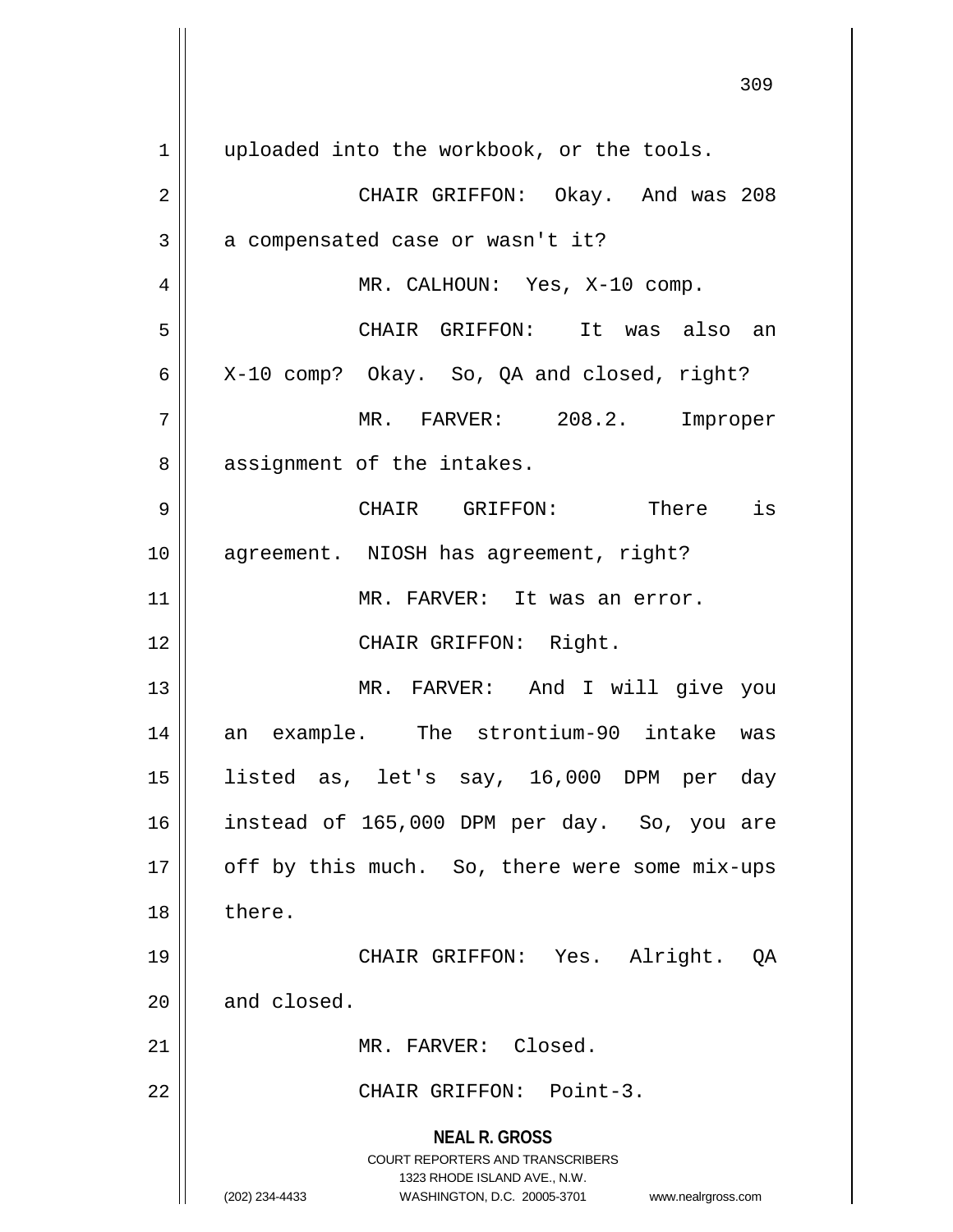**NEAL R. GROSS** COURT REPORTERS AND TRANSCRIBERS 1323 RHODE ISLAND AVE., N.W. (202) 234-4433 WASHINGTON, D.C. 20005-3701 www.nealrgross.com 1 | MR. FARVER: Okay. The improper 2 assignment of the geometric standard 3 deviation. It was assigned as 3 for all years 4 when 7.9 should have been used for the time 5 | period of '53 through '55. It doesn't change  $6 \parallel$  the PoC. 7 CHAIR GRIFFON: Which? 8 MR. FARVER: 208.3, the bottom of 9 page 49. 10 CHAIR GRIFFON: Thanks. It 11 doesn't change the PoC or doesn't change the 12 decision? 13 || MR. FARVER: It doesn't change -- $14$  | the PoC is not -- well, that is not impacted. 15 || CHAIR GRIFFON: It said it changed  $16$  | the PoC. Alright. Anyway --17 || MR. FARVER: It's not impacted. 18 || CHAIR GRIFFON: -- it is closed. 19 It doesn't impact it, right? 20 MR. FARVER: It's closed. 21 || CHAIR GRIFFON: Okay. 22 MR. FARVER: It's a QA concern.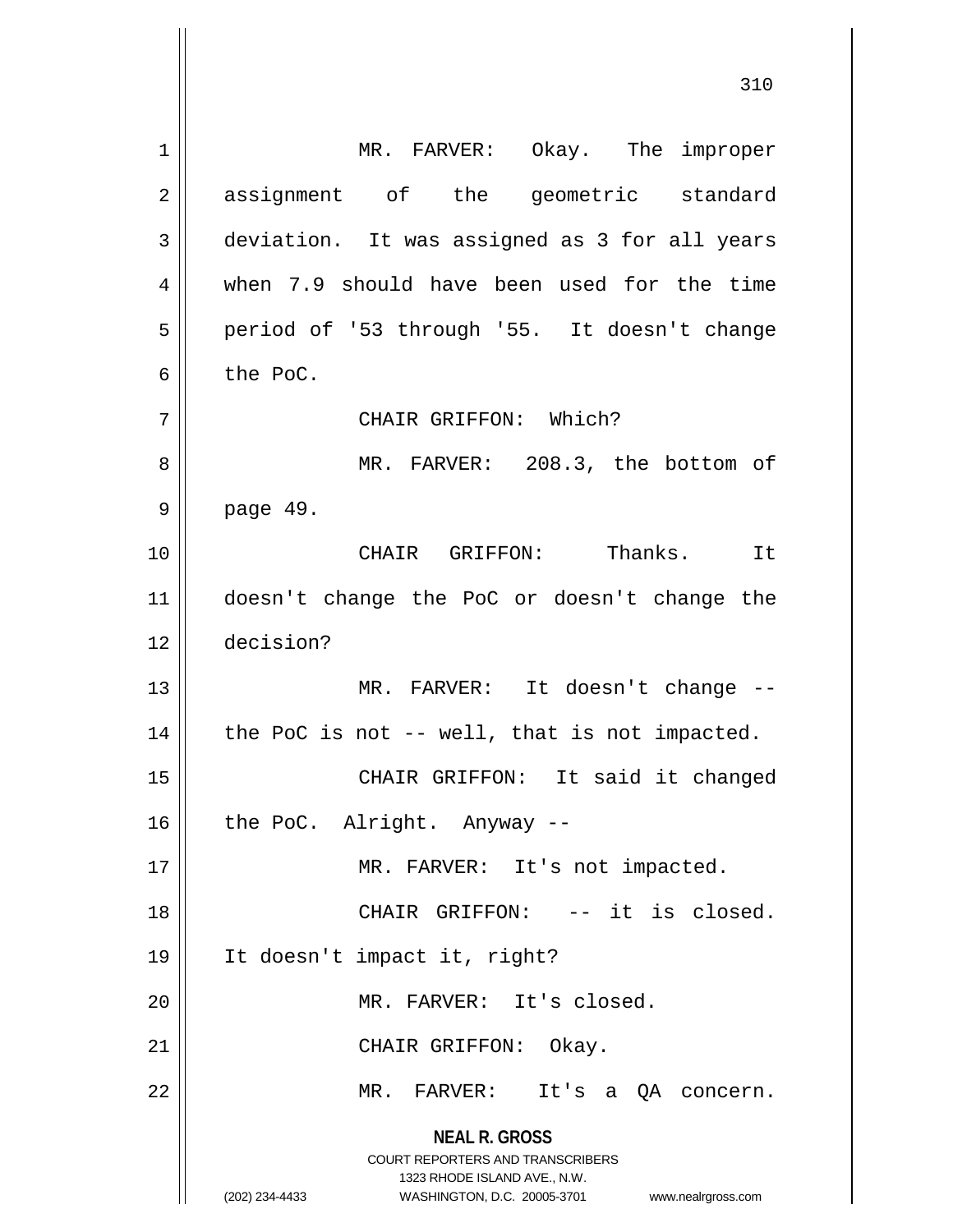**NEAL R. GROSS** COURT REPORTERS AND TRANSCRIBERS 1323 RHODE ISLAND AVE., N.W. 1 | Okay. Now we've got some observations. 2 CHAIR GRIFFON: Just for 3 completeness, we should address these, if we 4 can. 5 MR. FARVER: Okay. The first 6 observation has to do with the number of 7 zeroes for calculating missed dose. I think a  $8 \parallel$  lot of it has to do with just actually being  $9 \parallel$  able to read some of the site records. I 10 mean, it is not hard to come up with different 11 || numbers. So, that was the first one. 12 || And it's just pointing out that we 13 || just didn't agree with their numbers, but we 14 also understand that the records are not the 15 | easiest to read. 16 CHAIR GRIFFON: But even though it 17 doesn't affect this case, this sort of is a 18 || bigger deal for the broad set of cases, right? 19 MR. FARVER: We do run into this 20 || occasionally with the records that are hard to  $21 \parallel$  read. 22 CHAIR GRIFFON: Is that someone on

(202) 234-4433 WASHINGTON, D.C. 20005-3701 www.nealrgross.com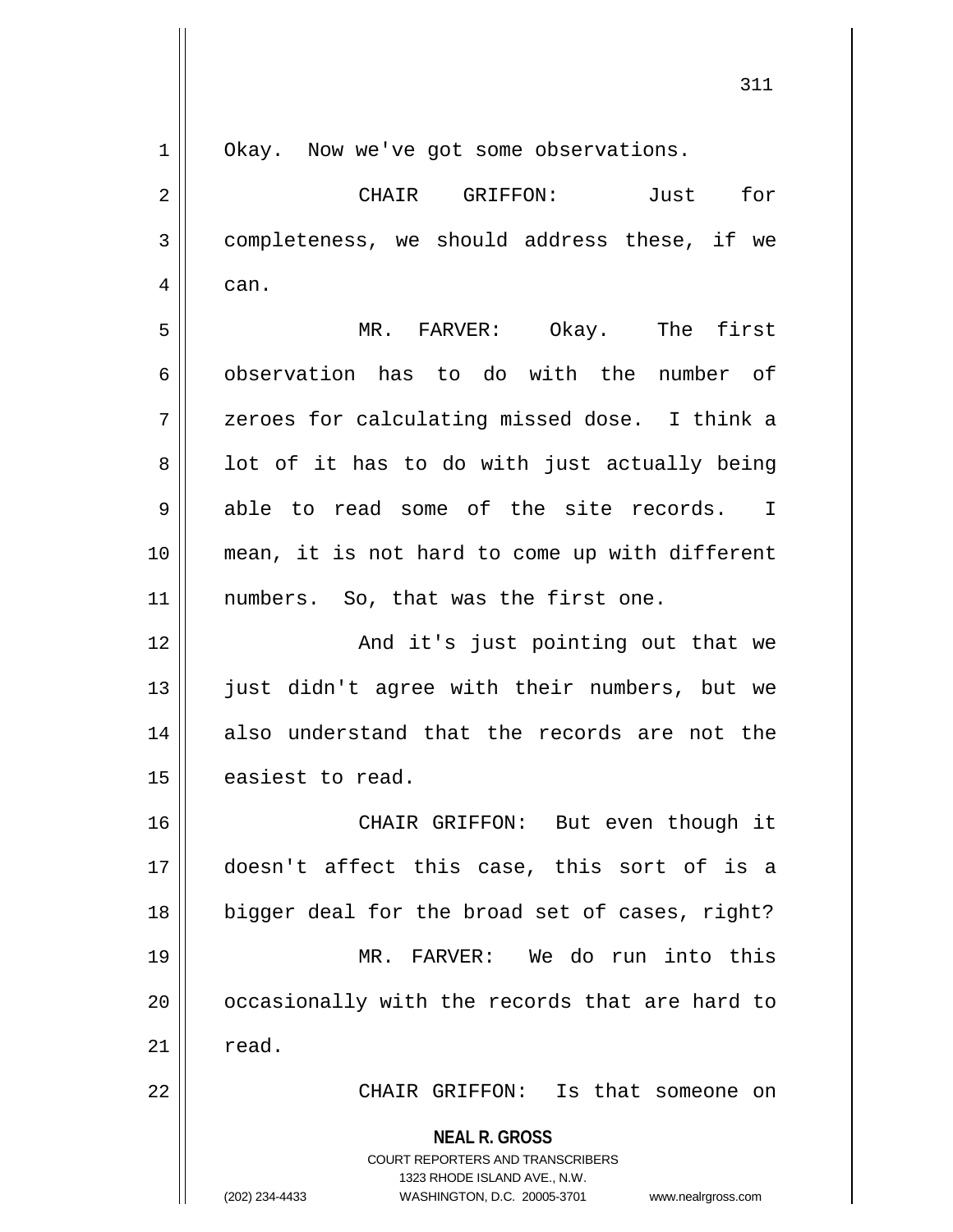**NEAL R. GROSS** COURT REPORTERS AND TRANSCRIBERS 1323 RHODE ISLAND AVE., N.W. (202) 234-4433 WASHINGTON, D.C. 20005-3701 www.nealrgross.com 312  $1 \parallel$  the phone or? 2 || MEMBER CLAWSON: No, it is me. 3 | Sorry. 4 CHAIR GRIFFON: Oh. Go ahead, 5 || Doug. I'm sorry. 6 MR. FARVER: I say we do run into 7 || this occasionally on records that are 8 difficult to read and they are not very 9 | legible. 10 || CHAIR GRIFFON: Right. 11 MR. STIVER: So, it is a 12 | transcription error possibly? 13 MR. FARVER: Because we will go 14 || back and look at the records and try to count 15 the zeroes, and I think a lot of what NIOSH 16 does is their data is data entered. So, that 17 || person is interpreting the records, and then,  $18$  || those files are uploaded into the workbooks. 19 I don't know that there is that 20 much you can do about that. I mean, you can  $21$  see the difference was plus or minus 1 to plus 22 | or minus 4 zeroes.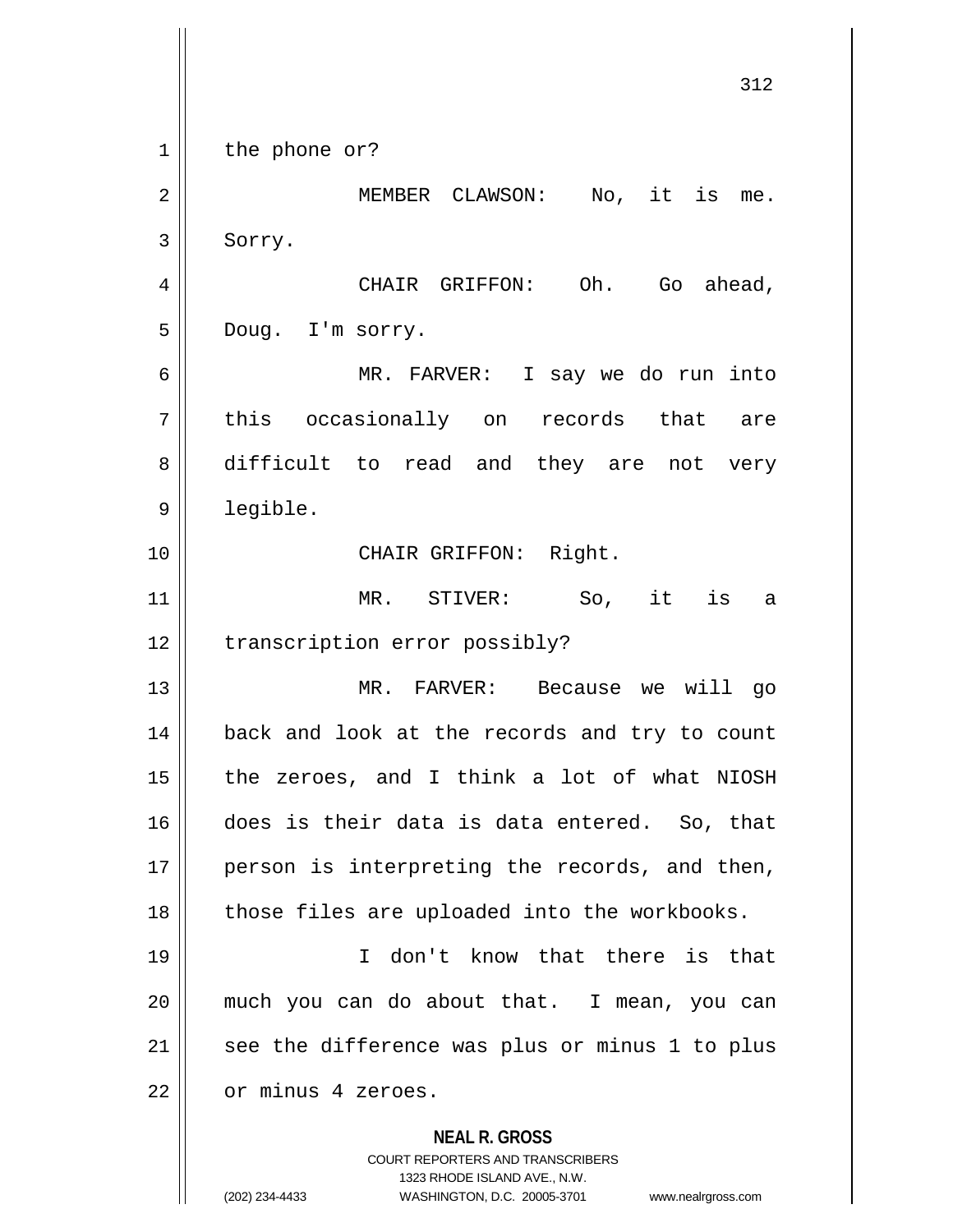**NEAL R. GROSS** COURT REPORTERS AND TRANSCRIBERS 1323 RHODE ISLAND AVE., N.W. (202) 234-4433 WASHINGTON, D.C. 20005-3701 www.nealrgross.com 1 || CHAIR GRIFFON: I mean, do we know  $2 \parallel$  anything about, just thinking overall here, do 3 || we know anything about whether this  $4 \parallel$  happened -- is it certain sites that are more 5 difficult to read or -- 6 MR. FARVER: I think it is just  $7 \parallel$  age of records. 8 CHAIR GRIFFON: Yes. Yes, I was 9 | just wondering if -- no, it is not? 10 MR. FARVER: No, it is just the 11 age of records. 12 CHAIR GRIFFON: The older, yes,  $13$  | the earlier years  $-$ 14 MR. FARVER: Records from the  $15$  || fifties are usually in pretty bad shape. 16 CHAIR GRIFFON: Yes, across the 17 board, it is not necessarily one site? 18 MR. FARVER: Yes. 19 MR. HINNEFELD: There would be 20 || some of them where they were probably doing 21 weekly exchanges, right? 22 CHAIR GRIFFON: Yes.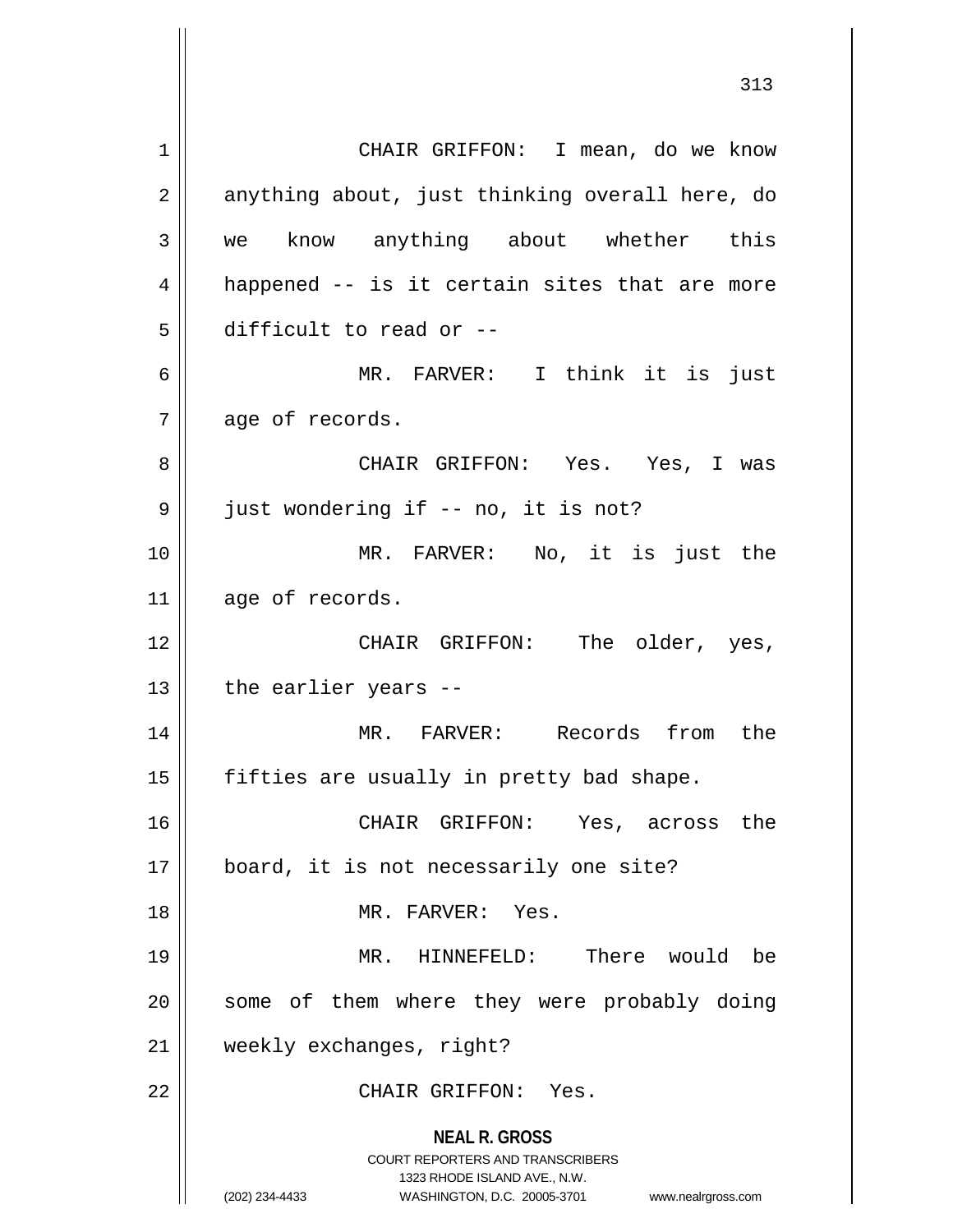| $\mathbf 1$ | MR. FARVER: And the reason we                                                                   |
|-------------|-------------------------------------------------------------------------------------------------|
| 2           | didn't make this a finding was you can see,                                                     |
| 3           | No. 1, it is hard to read and, No. 2, the                                                       |
| 4           | differences are very low, you know, 1 to 4                                                      |
| 5           | zeroes.                                                                                         |
| 6           | CHAIR GRIFFON: Right, right.                                                                    |
| 7           | Yes, yes. Okay. Alright. So we'll just put                                                      |
| 8           | no action.                                                                                      |
| 9           | Now we have Observation 2.                                                                      |
| 10          | MR. FARVER: It is right here, if                                                                |
| 11          | you want to read it.                                                                            |
| 12          | MR. STIVER: Actually, I have it                                                                 |
| 13          | pulled up in the case file here. This was an                                                    |
| 14          | issue of using different versions of the                                                        |
| 15          | workbook, Annual Dosimetry Workbook, Version                                                    |
| 16          | 4, versus Version 5, which is what we used for                                                  |
| 17          | our audits.                                                                                     |
| 18          | There was basically a difference                                                                |
| 19          | of a factor of about 2.5 times higher for the                                                   |
| 20          | total alpha dose for '44 to 2000. And so, it                                                    |
| 21          | was one of these issues of, you know, this                                                      |
| 22          | changed pretty significantly, but --                                                            |
|             | <b>NEAL R. GROSS</b><br><b>COURT REPORTERS AND TRANSCRIBERS</b><br>1323 RHODE ISLAND AVE., N.W. |
|             | (202) 234-4433<br>WASHINGTON, D.C. 20005-3701<br>www.nealrgross.com                             |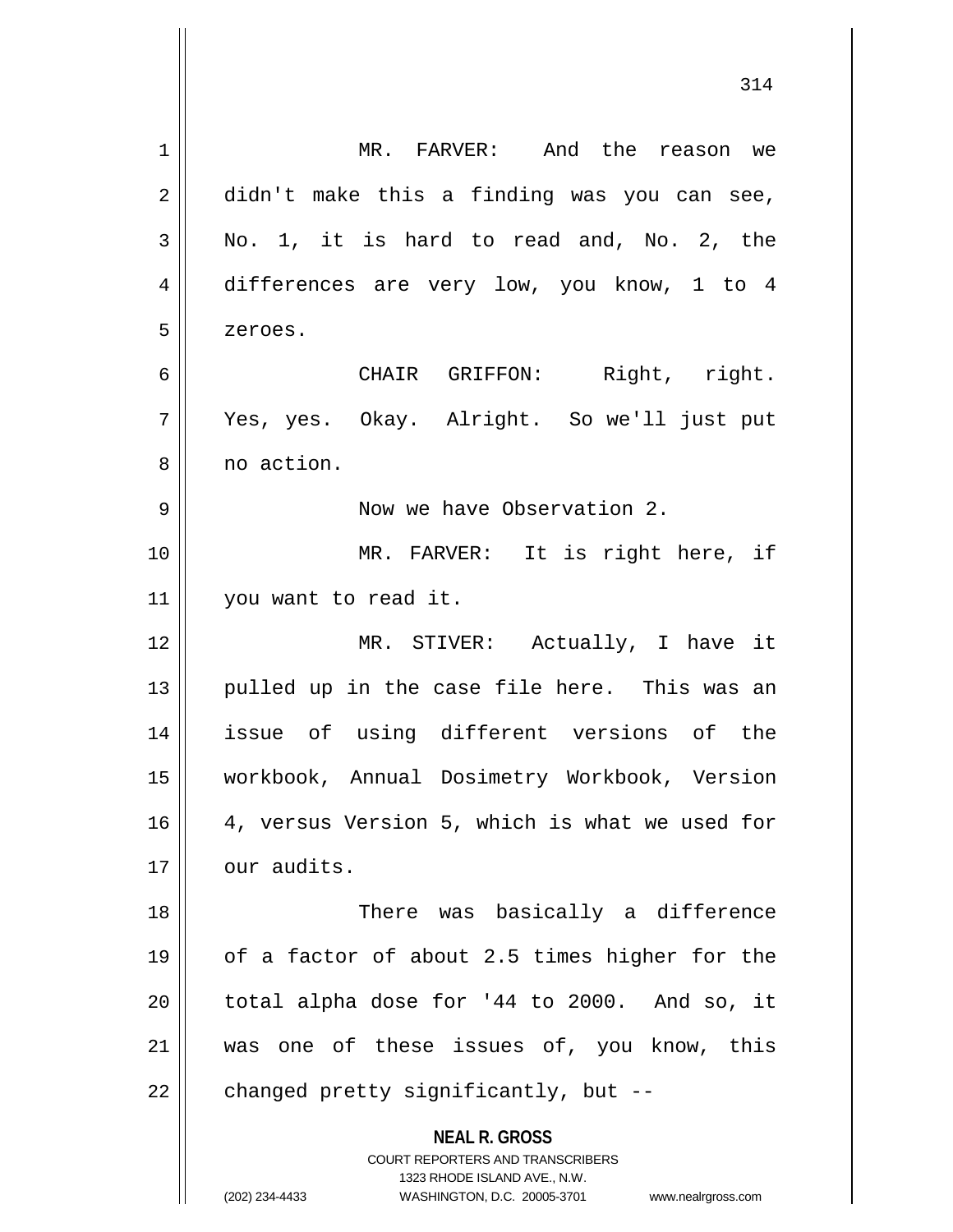| $1\,$ | CHAIR GRIFFON: Yes.                                      |
|-------|----------------------------------------------------------|
| 2     | MR. STIVER: -- we weren't able to                        |
| 3     | figure out why, what the basis was for the               |
| 4     | version change here.                                     |
| 5     | MEMBER CLAWSON: Also how many of                         |
| 6     | the other cases were underestimated using the            |
| 7     | same workbook.                                           |
| 8     | MR. FARVER: See, we have seen                            |
| 9     | this before where the version of the CADW                |
| 10    | program changes and you get different doses              |
| 11    | whether you are using different versions.                |
| 12    | MR. SIEBERT: I would like to                             |
| 13    | point out that is not the case here. The case            |
| 14    | here is that X-10, when you use the OTIB-18              |
| 15    | tool for X-10 for the 1944-to-'47 timeframe,             |
| 16    | the TBD does clearly specify that only                   |
| 17    | plutonium and uranium are to be included in              |
| 18    | that, everything else is to be excluded. And             |
| 19    | when that was run by SC&A, they did not                  |
| 20    | exclude those things. That is why there is a             |
| 21    | difference.                                              |
| 22    | MR. FARVER: Okay.                                        |
|       | <b>NEAL R. GROSS</b><br>COURT REPORTERS AND TRANSCRIBERS |

1323 RHODE ISLAND AVE., N.W.

 $\mathop{\text{||}}$ 

(202) 234-4433 WASHINGTON, D.C. 20005-3701 www.nealrgross.com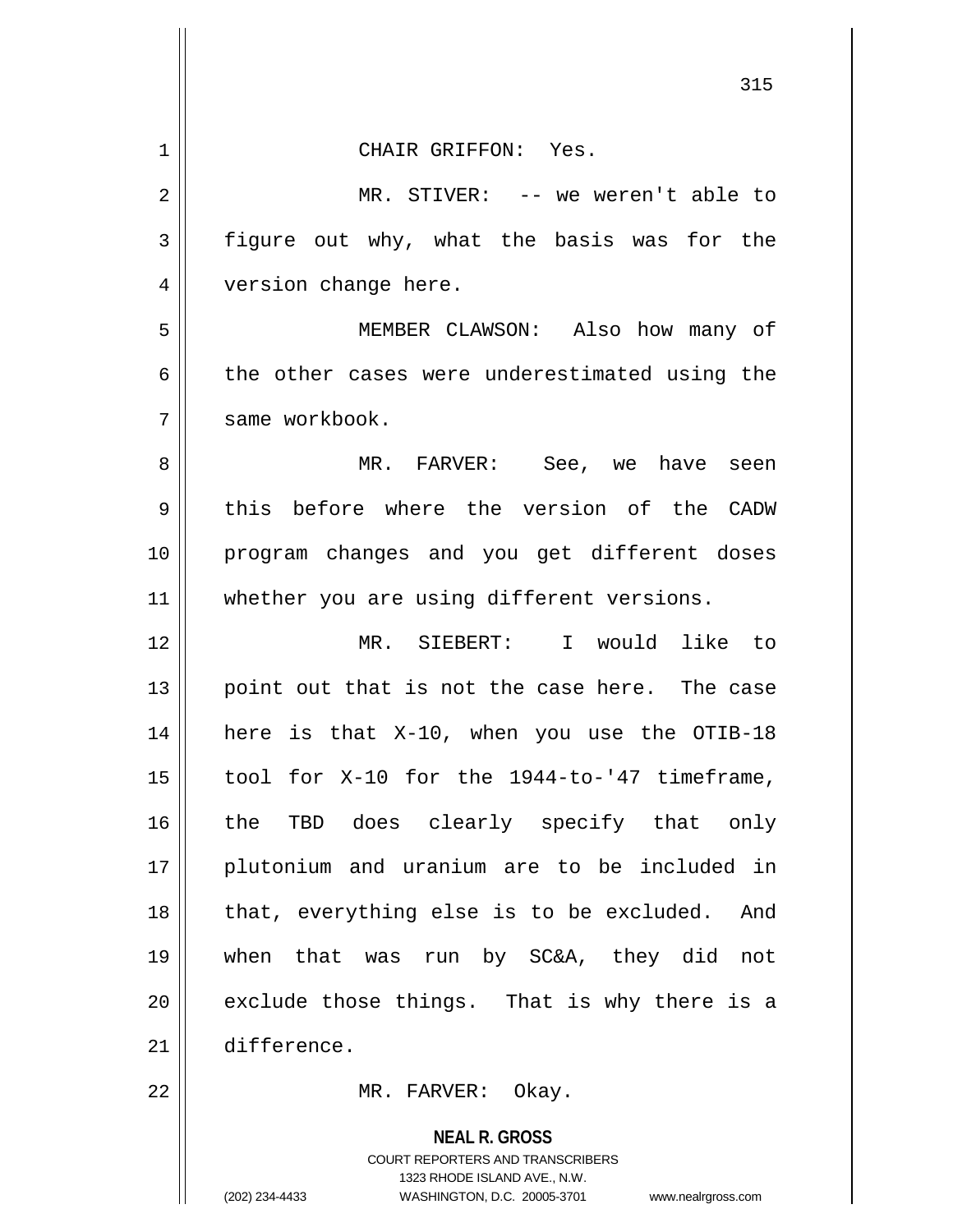**NEAL R. GROSS** COURT REPORTERS AND TRANSCRIBERS 1323 RHODE ISLAND AVE., N.W. (202) 234-4433 WASHINGTON, D.C. 20005-3701 www.nealrgross.com 1 || MR. STIVER: Right. Yes, Version 2 | 5 includes thorium isotopes and polonium-210. 3 MR. SIEBERT: Right. But it is  $4 \parallel$  not the fact that the version changed as much  $5 \parallel$  as the TBD informed you only to use two  $6 \parallel$  specific elements, and those are the only ones  $7 \parallel$  that were assigned and so would be assigned. 8 MR. STIVER: Oh, okay. The 9 || version change is a different finding then. 10 || CHAIR GRIFFON: Yes, yes. 11 MR. STIVER: Yes. So, it is 12 || really just how it was implemented, whether 13 || proper nuclides were considered. 14 CHAIR GRIFFON: But, I mean, I  $15$  || think Scott's point is important really. 16 || MR. STIVER: Oh, yes, absolutely. 17 || CHAIR GRIFFON: I mean, that would 18 withdraw your observation. 19 MR. STIVER: Yes, that is no  $20$  | longer a concern --21 CHAIR GRIFFON: Yes. 22 MR. STIVER: -- after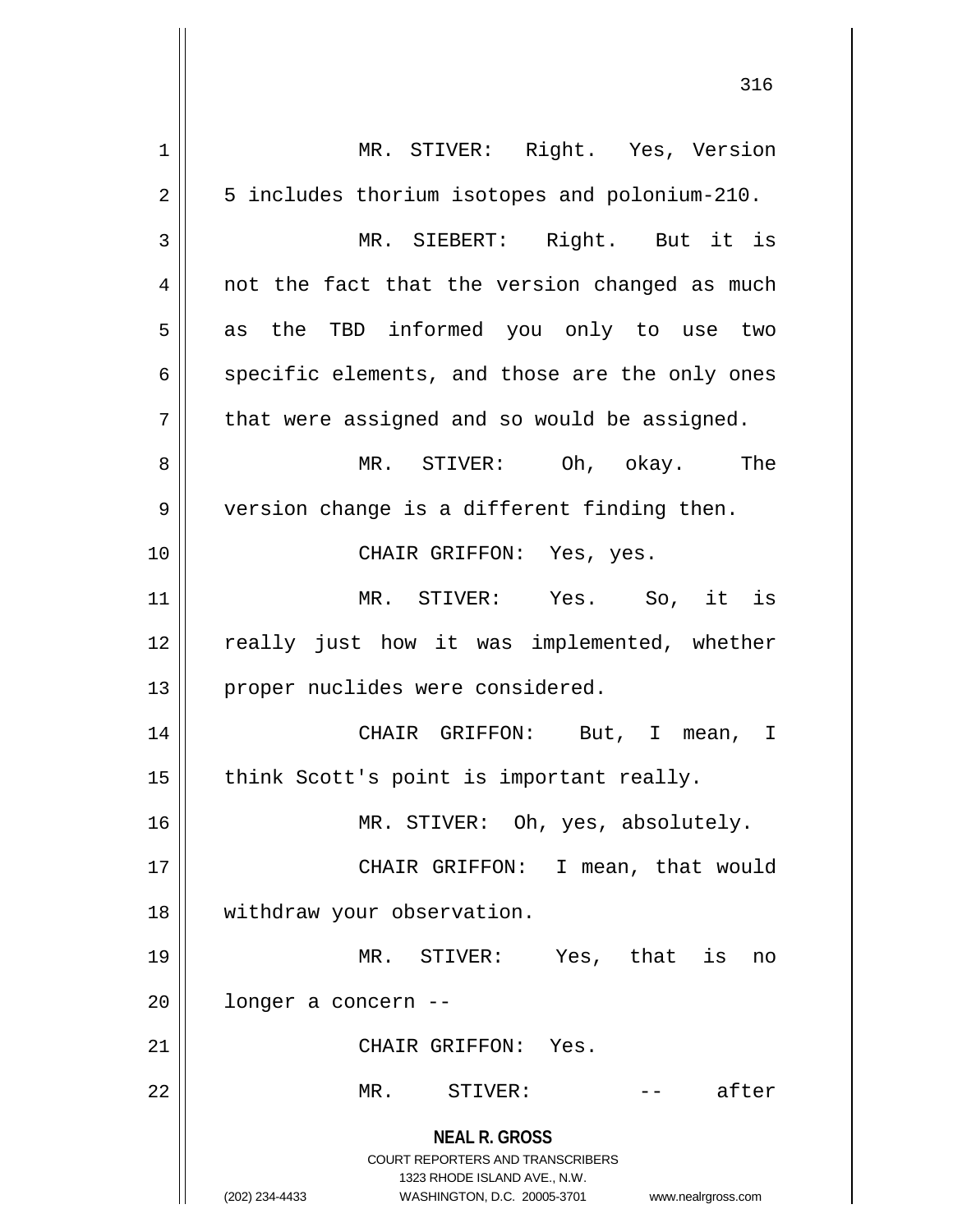**NEAL R. GROSS** COURT REPORTERS AND TRANSCRIBERS 1323 RHODE ISLAND AVE., N.W. (202) 234-4433 WASHINGTON, D.C. 20005-3701 www.nealrgross.com 1 || understanding what was done and why. 2 || CHAIR GRIFFON: Right. 3 || MR. FARVER: And sometimes we will 4 || put like an observation in there because we  $5 \parallel$  don't really understand why it was done or --6 CHAIR GRIFFON: Sure. 7 MR. FARVER: -- why it is so 8 different. 9 CHAIR GRIFFON: Yes, because, I 10 mean, this could have been a more serious  $11$  | thing. 12 MR. FARVER: Yes. 13 CHAIR GRIFFON: I think his 14 | explanation makes sense. 15 MR. FARVER: But it was one of 16 || these deals where we went through and came up 17 with one number but it didn't match their 18 number. And so we're just going to point that 19 || out, that it doesn't match, and you can tell  $20$  us why. 21 CHAIR GRIFFON: And you are  $22$  || satisfied with that answer, right?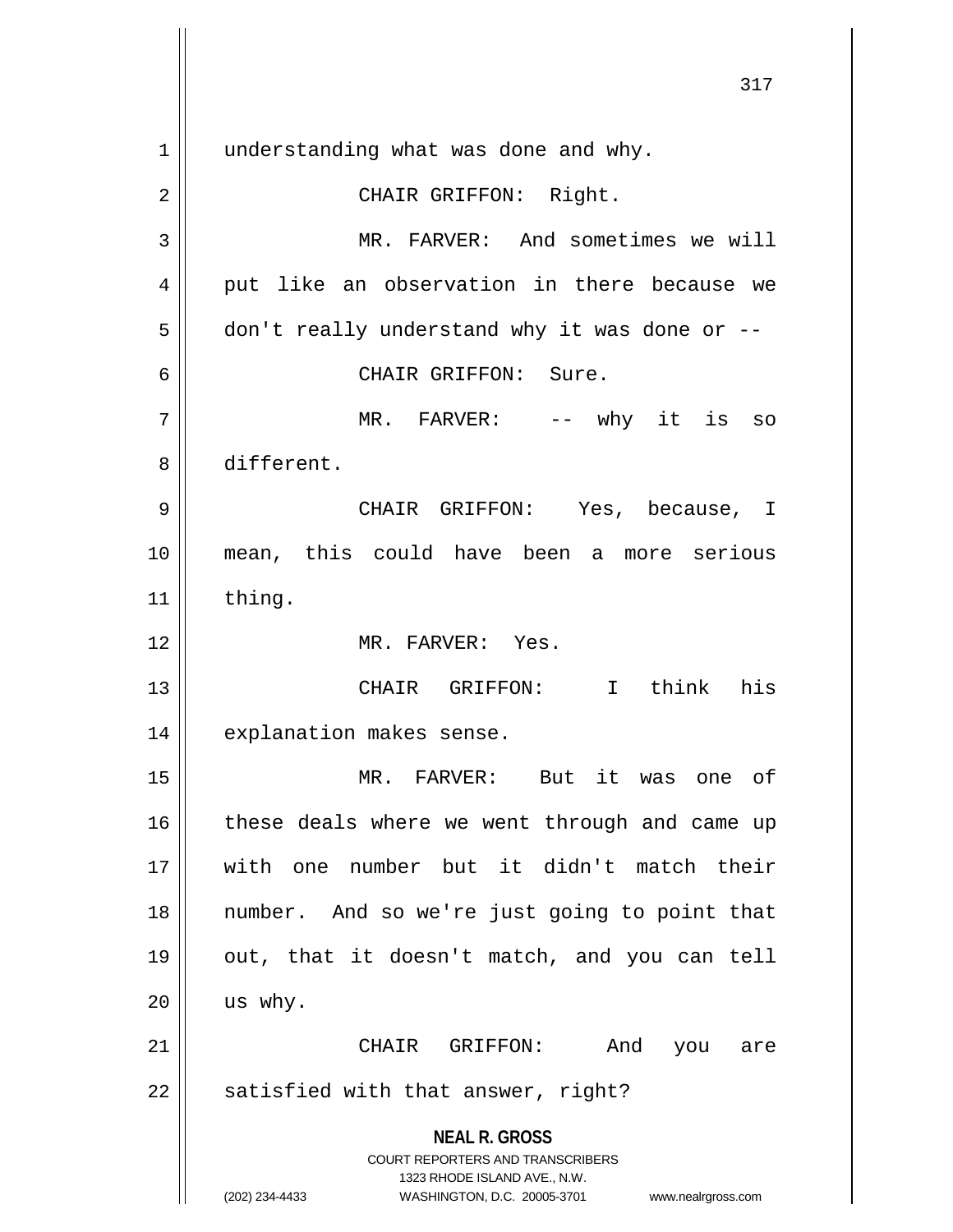|                | 318                                                                                                                                                             |
|----------------|-----------------------------------------------------------------------------------------------------------------------------------------------------------------|
| $\mathbf 1$    | MR. FARVER: Well, yes.                                                                                                                                          |
| $\overline{2}$ | CHAIR GRIFFON: Alright. So, no                                                                                                                                  |
| 3              | action.                                                                                                                                                         |
| 4              | MR. FARVER: No.                                                                                                                                                 |
| 5              | CHAIR GRIFFON: Okay. 211.1.                                                                                                                                     |
| 6              | MR. FARVER: Yes, I can't find                                                                                                                                   |
| 7              | 211. It may be in the next set.                                                                                                                                 |
| 8              | "The method to calculate the                                                                                                                                    |
| 9              | prostate dose underestimates the 30-to-250-keV                                                                                                                  |
| 10             | dose. NIOSH agrees that the doses appear to                                                                                                                     |
| 11             | be low, beyond the differences from the Monte                                                                                                                   |
| 12             | Carlo calculations."                                                                                                                                            |
| 13             | They are not really sure why.                                                                                                                                   |
| 14             | They suspect it is a cut-and-paste error. We                                                                                                                    |
| 15             | don't believe it is a cut-and-paste error                                                                                                                       |
| 16             | because it is the same IREP table that comes                                                                                                                    |
| 17             | out of the EDCW 1.2 workbook. So, it is not                                                                                                                     |
| 18             | like they had to paste anything.                                                                                                                                |
| 19             | And we consider it significant if                                                                                                                               |
| 20             | it underestimates and it affects the PoC up to                                                                                                                  |
| 21             | 3 percent.                                                                                                                                                      |
| 22             | MR. CALHOUN: You got any more on                                                                                                                                |
|                | <b>NEAL R. GROSS</b><br>COURT REPORTERS AND TRANSCRIBERS<br>1323 RHODE ISLAND AVE., N.W.<br>(202) 234-4433<br>WASHINGTON, D.C. 20005-3701<br>www.nealrgross.com |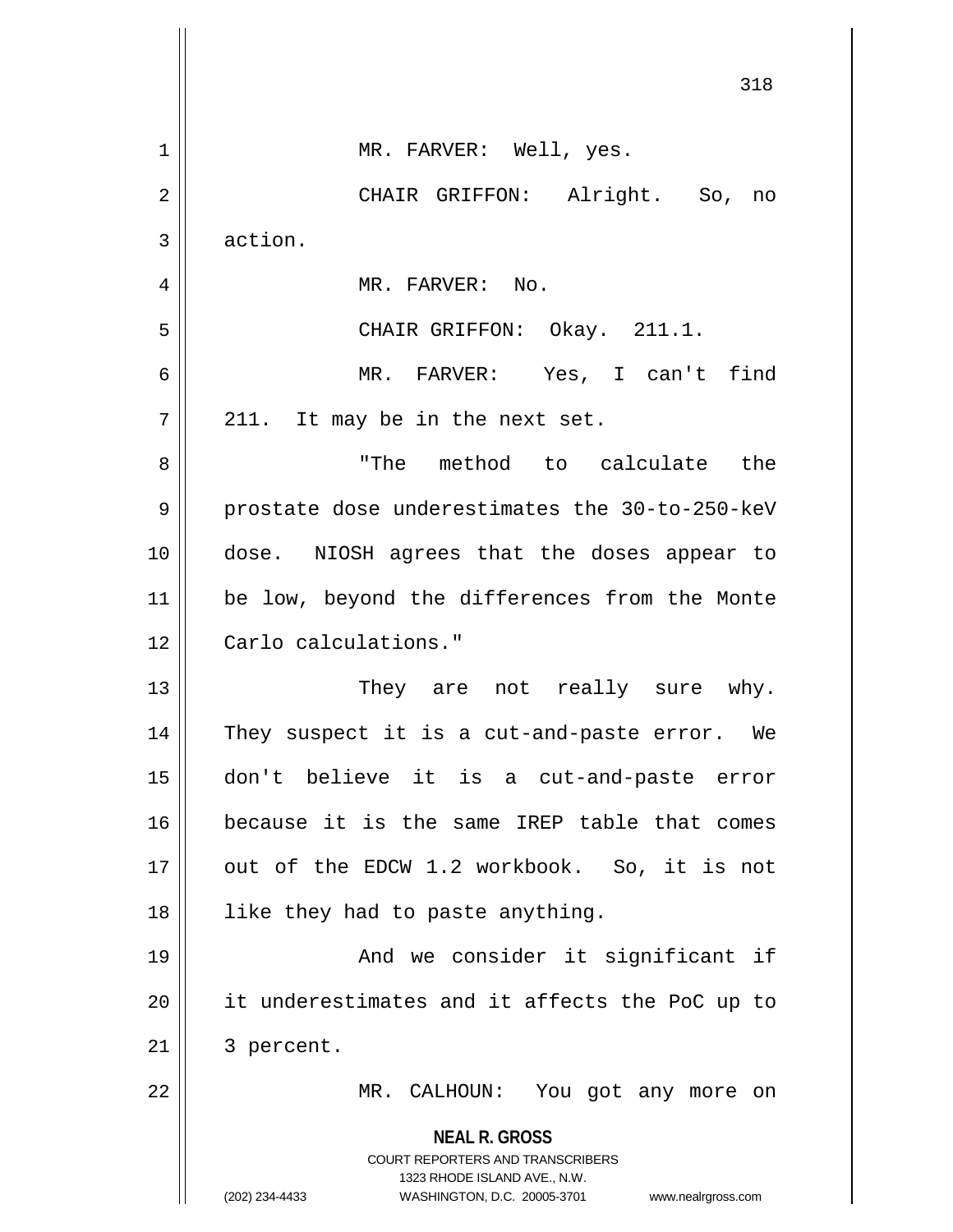$1 \parallel$  that, Scott, since June?

| $\overline{2}$ | MR. SIEBERT: Well, this is kind                                                                                                                                        |
|----------------|------------------------------------------------------------------------------------------------------------------------------------------------------------------------|
| 3              | of like what we said before. We are looking                                                                                                                            |
| 4              | at the full process. Specifically, the EDCW                                                                                                                            |
| 5              | cited a specific historical tool that we no                                                                                                                            |
| 6              | longer use. We are looking specifically at                                                                                                                             |
| 7              | that issue and don't have -- you know, we                                                                                                                              |
| 8              | haven't gotten a resolution as to whether it                                                                                                                           |
| 9              | was a specific issue on that or not, but we                                                                                                                            |
| 10             | are looking into it. We will likely be tying                                                                                                                           |
| 11             | that into the PER for Savannah River when the                                                                                                                          |
| 12             | TBD gets updated. But we are looking into it.                                                                                                                          |
| 13             | MEMBER KOTELCHUCK: The issues,                                                                                                                                         |
| 14             | the questions you are raising, aren't they                                                                                                                             |
| 15             | addressed in the blind cases that are done?                                                                                                                            |
| 16             | Not every single case, but there will be a                                                                                                                             |
| 17             | number which are --                                                                                                                                                    |
| 18             | MR. STIVER: Our blind reviews                                                                                                                                          |
| 19             | $or$ --                                                                                                                                                                |
| 20             | MEMBER KOTELCHUCK:<br>Yes.                                                                                                                                             |
| 21             | MR. STIVER: Yes, in theory, that                                                                                                                                       |
| 22             | kind of thing would come up.                                                                                                                                           |
|                | <b>NEAL R. GROSS</b><br><b>COURT REPORTERS AND TRANSCRIBERS</b><br>1323 RHODE ISLAND AVE., N.W.<br>(202) 234-4433<br>WASHINGTON, D.C. 20005-3701<br>www.nealrgross.com |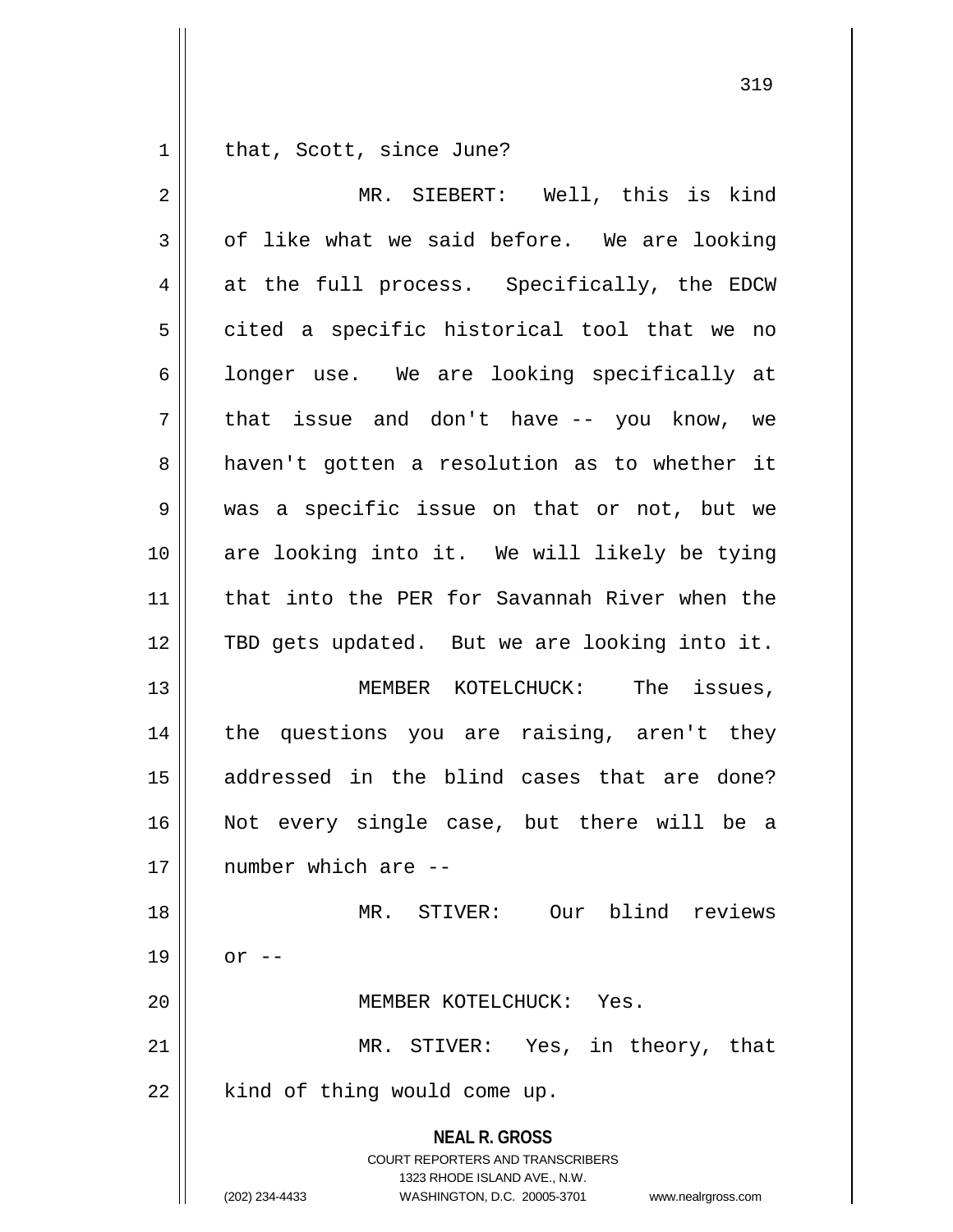**NEAL R. GROSS** COURT REPORTERS AND TRANSCRIBERS 1323 RHODE ISLAND AVE., N.W. (202) 234-4433 WASHINGTON, D.C. 20005-3701 www.nealrgross.com 320 1 MEMBER KOTELCHUCK: But we don't 2 understand -- 3 || MR. STIVER: We have only done two  $4 \parallel$  at this point. 5 MEMBER KOTELCHUCK: No, I  $6 \parallel$  understand, but that is on our agenda? 7 MR. STIVER: Yes. 8 MEMBER KOTELCHUCK: I mean, the 9 | answer to your last question is how many cases 10 were underestimated. 11 MR. FARVER: Well, we don't know. 12 || You know, if it is a workbook error, it could 13 be many. If it is just an isolated, single 14 || error somehow, then it is probably just this  $15$   $\vert$  case. 16 MR. CALHOUN: If it is a quality  $17 \parallel$  error, it is one thing --18 CHAIR GRIFFON: And I think the 19 importance is also looking back, how many --  $20$  || does it warrant a PER, right, I guess, is what 21 you are saying, looking backwards? I mean, 22 || your current blind is going forward.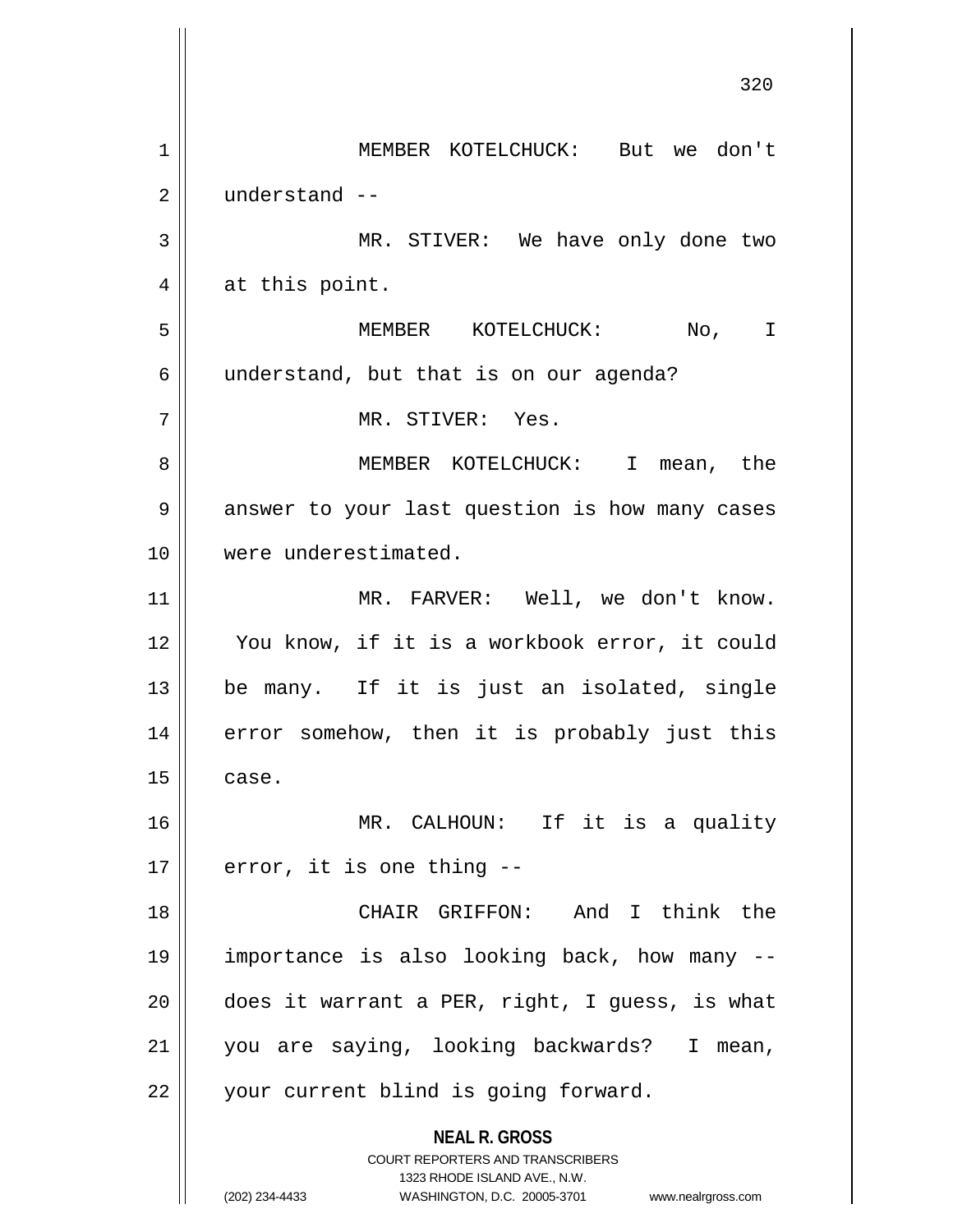**NEAL R. GROSS** COURT REPORTERS AND TRANSCRIBERS 1323 RHODE ISLAND AVE., N.W. (202) 234-4433 WASHINGTON, D.C. 20005-3701 www.nealrgross.com 321 1 | MR. CALHOUN: We probably won't  $2 \parallel$  catch that because --3 || CHAIR GRIFFON: Right, right. 4 MR. CALHOUN: -- after that it was 5 discontinued. 6 CHAIR GRIFFON: Right, right. So, 7 | looking back, do we need to address a broader 8 problem? 9 || MR. CALHOUN: Well, that is what 10 Scott said. 11 | CHAIR GRIFFON: Yes. 12 MR. CALHOUN: Unless the TBD is  $13$  | revised  $-$ 14 || CHAIR GRIFFON: Right, right. 15 || MR. CALHOUN: -- then, we will 16 | institute a PER, if one is necessary --17 CHAIR GRIFFON: If one is 18 | necessary. 19 MR. CALHOUN: -- if the doses go 20 up anywhere. 21 || CHAIR GRIFFON: Right. 22 || MR. FARVER: Because, for this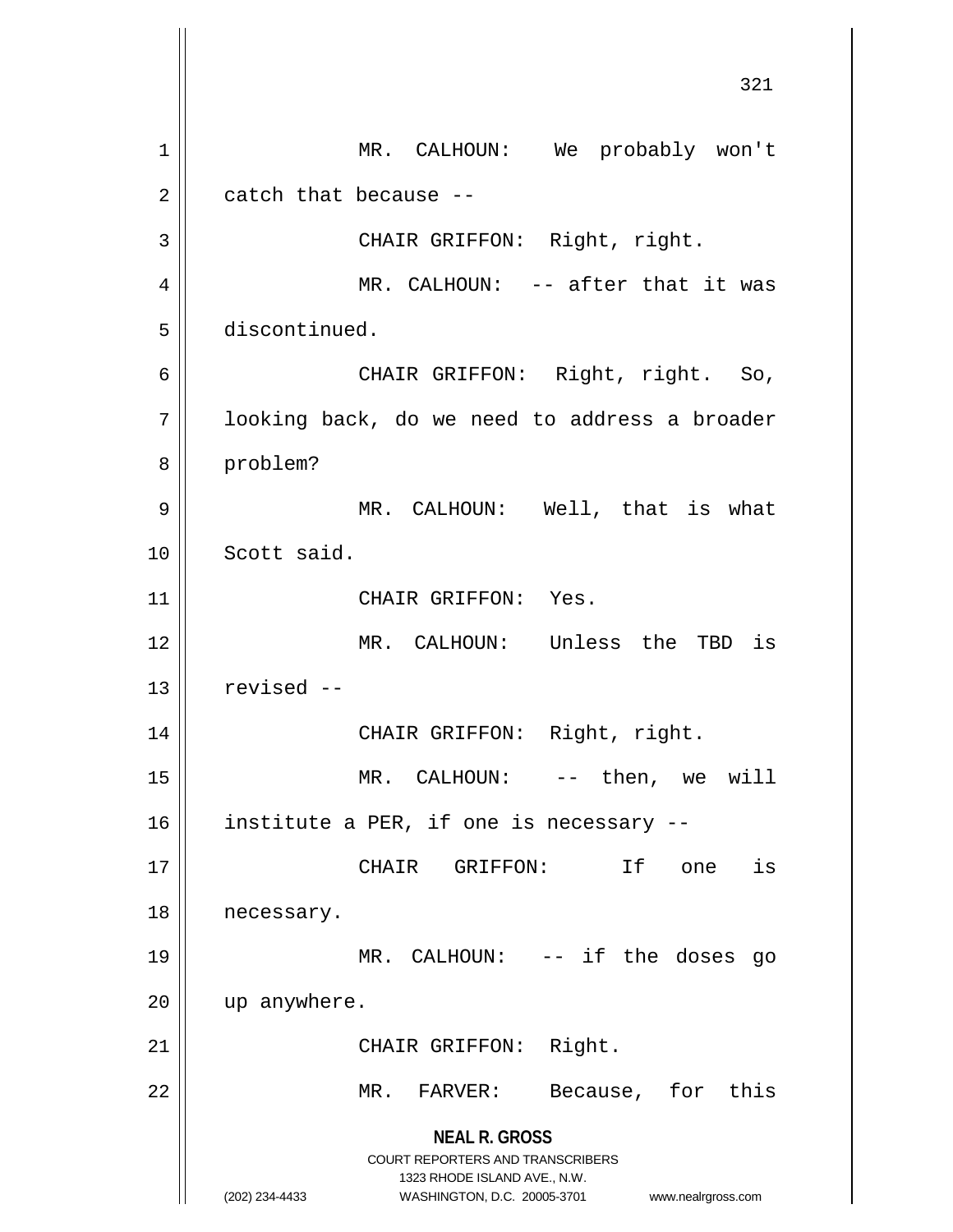**NEAL R. GROSS** COURT REPORTERS AND TRANSCRIBERS 1323 RHODE ISLAND AVE., N.W. (202) 234-4433 WASHINGTON, D.C. 20005-3701 www.nealrgross.com 1 || case, when it was done correctly, the PoC 2 | jumped up 3 percent. 3 || CHAIR GRIFFON: Yes. 4 MR. FARVER: Now that could be  $5 \parallel$  significant on some other cases. 6 CHAIR GRIFFON: On some cases,  $7 \parallel$  right. 8 MR. CALHOUN: '48 or so, it could 9 be an issue. 10 || CHAIR GRIFFON: So, I put that in 11 NIOSH's follow-up. NIOSH is going to follow 12 | up on that. 13 || Then, you've got two observations 14 here. 15 MR. FARVER: I think this looks 16 like our standard -- 17 CHAIR GRIFFON: This looks 18 | familiar, yes. 19 MR. FARVER: -- one from our Site 20 Profile review. And so does the second 21 observation, where we believe the two-element 22 || and multi-element TLD dosimeters may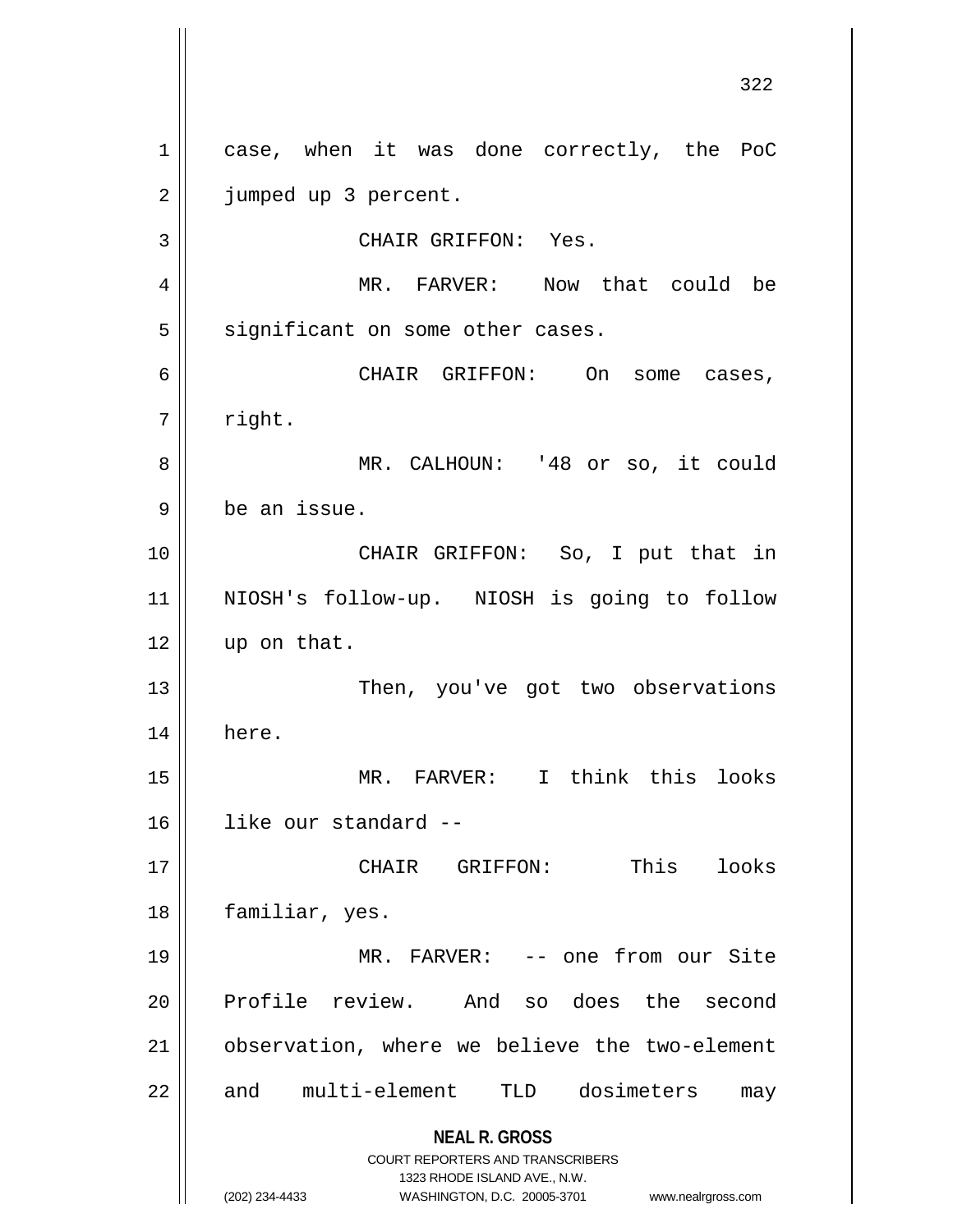1<sup>1</sup> underestimate doses.

**NEAL R. GROSS** COURT REPORTERS AND TRANSCRIBERS 1323 RHODE ISLAND AVE., N.W. (202) 234-4433 WASHINGTON, D.C. 20005-3701 www.nealrgross.com 2 | And the second one has to do with  $3 \parallel$  the neutron/photon ratios used may 4 | underestimate neutron doses. 5 CHAIR GRIFFON: And these are both 6 | under the SRS Site Profile review, right? 7 || MR. FARVER: Yes. 8 CHAIR GRIFFON: Yes. So, we will 9 give them to that Workgroup, whoever they 10 might be. Okay.  $11 \parallel 212.1.$ 12 MR. STIVER: This is a non-comp 13 bladder case. 14 || CHAIR GRIFFON: What site is this,  $15 \parallel 212?$ 16 MR. STIVER: This is Savannah 17 River. 18 CHAIR GRIFFON: Savannah River 19 again? Okay. So, last we heard, you were 20 | looking at this more, SC&A? 21 MR. FARVER: Yes, I am going to  $22$  have to look at this. I don't think it is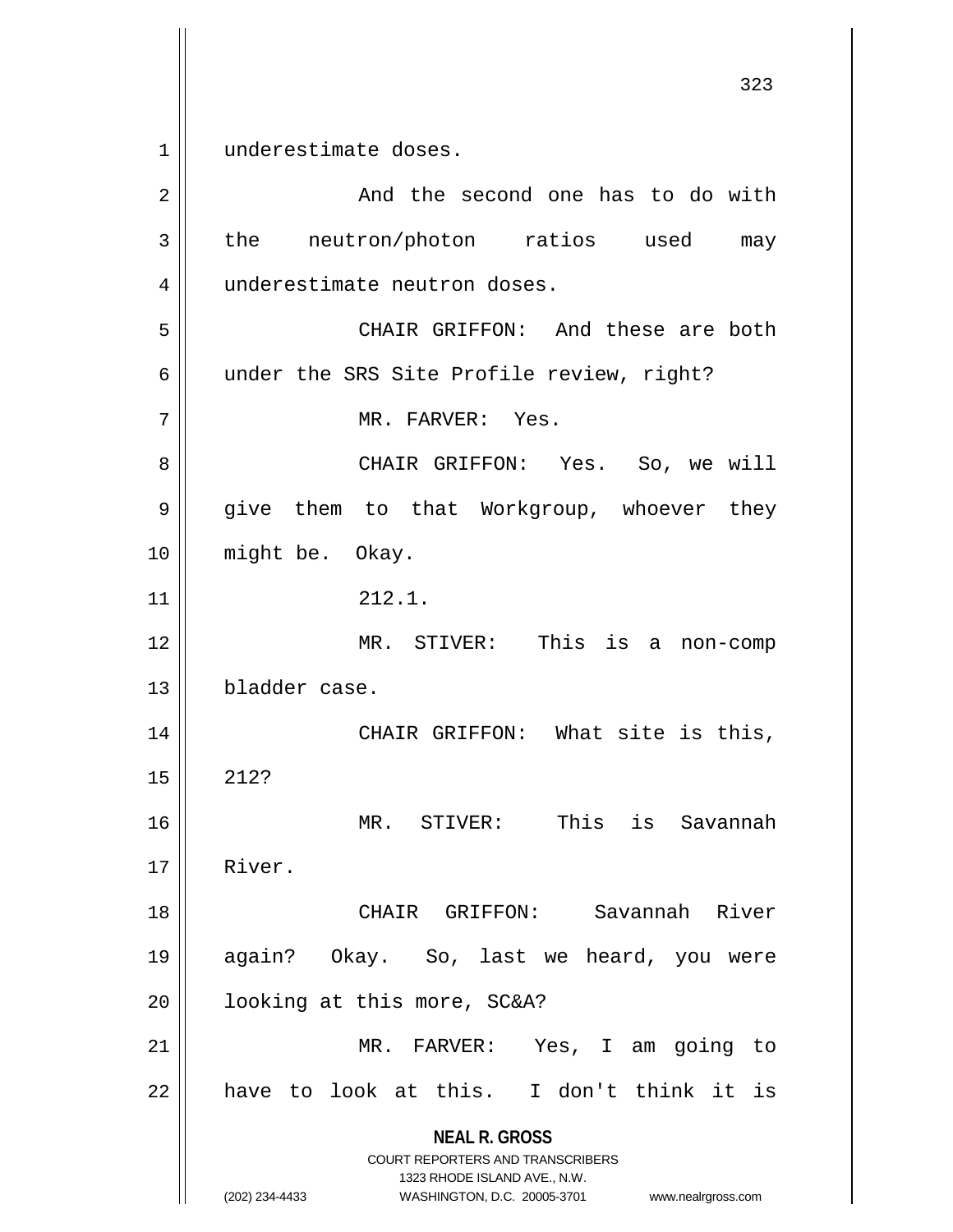**NEAL R. GROSS** COURT REPORTERS AND TRANSCRIBERS 1323 RHODE ISLAND AVE., N.W. (202) 234-4433 WASHINGTON, D.C. 20005-3701 www.nealrgross.com 1 || going to get us anywhere because it looks like  $2 \parallel$  it is a case of checking off boxes on the CATI 3 report. 4 CHAIR GRIFFON: Okay. 5 MR. FARVER: And they had more 6 specific information on where the person 7 worked. But I will take a look at it. 8 CHAIR GRIFFON: There is only one 9 | finding you have on this one, right? 10 MR. FARVER: Yes. 11 CHAIR GRIFFON: A couple of 12 | observations. 13 MR. CALHOUN: Didn't consider that 14 they may have been exposed to uranium, 15 || plutonium, and iodide. 16 || MR. FARVER: One finding and then 17 || the two observations from the same ones as the 18 | previous case. 19 || CHAIR GRIFFON: What is the PoC on 20 || this one? Do you know? 21 MR. FARVER: I do not know. 22 || MR. SIEBERT: Forty-three percent.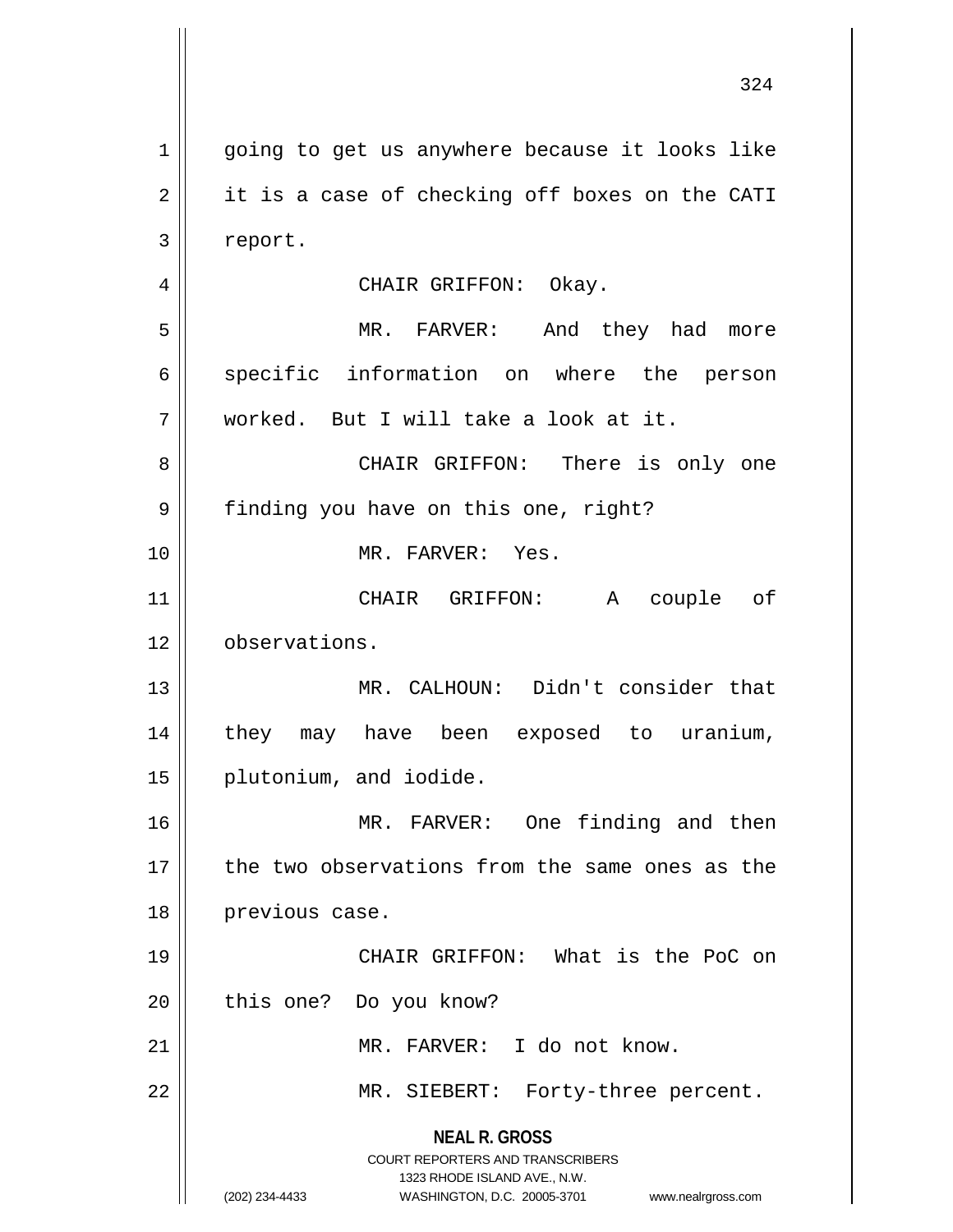**NEAL R. GROSS** COURT REPORTERS AND TRANSCRIBERS 1323 RHODE ISLAND AVE., N.W. (202) 234-4433 WASHINGTON, D.C. 20005-3701 www.nealrgross.com 1 | CHAIR GRIFFON: Forty-three 2 || percent. Alright. We will let you look at it.  $3 \parallel$  Next time, we will get a report on that,  $4 \parallel$  right? 5 MR. FARVER: Yes. 6 CHAIR GRIFFON: Okay. And then,  $7$  | the two observations are the same. 8 MR. FARVER: The two observations  $9$  | are the same. 10 CHAIR GRIFFON: So, they will go 11 | to the work group. Okay.  $12 \parallel 212.$ 13 || MEMBER CLAWSON: By the way, that 14 || is you, Mark, just so that you know. 15 CHAIR GRIFFON: I know. I am 16 aware of that. 17 (Laughter.) 18 || CHAIR GRIFFON: Okay. 214.1. 19 What site is this? 20 || MS. ROLFES: Y-12. 21 | CHAIR GRIFFON: Y-12? 22 | MR. CALHOUN: Non-comp.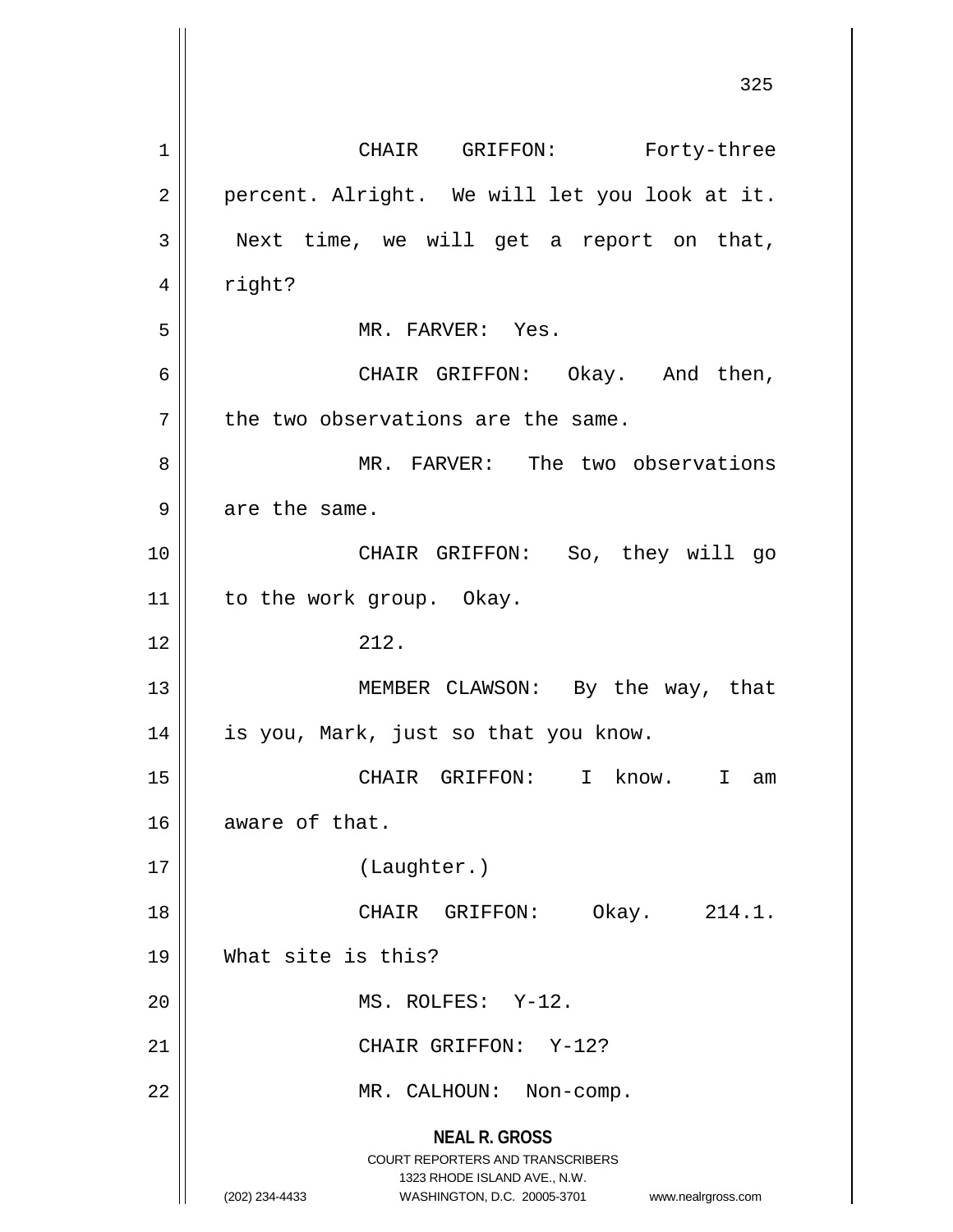**NEAL R. GROSS** COURT REPORTERS AND TRANSCRIBERS 1323 RHODE ISLAND AVE., N.W. (202) 234-4433 WASHINGTON, D.C. 20005-3701 www.nealrgross.com 1 | MR. FARVER: Incorrect uncertainty 2 distribution entered. This would be for the  $3 \parallel$  X-ray doses. 4 CHAIR GRIFFON: So, the first one  $5 \parallel$  is just a QA finding. 6 MR. FARVER: It is just a QA 7 | finding. 8 CHAIR GRIFFON: There is no 9 | further action. 10 MR. FARVER: No further action. 11 || CHAIR GRIFFON: Okay. That is  $12 \parallel$  closed. 13 MR. SIEBERT: And, Mark, just so 14 || you know, the rest of them in the 9th set are 15  $\parallel$  all Y-12, to save you a little trouble. 16 || CHAIR GRIFFON: Oh, thank you. 17 MR. FARVER: And I know this will 18  $\parallel$  come as a surprise for 215.1. It is Y-12, and 19 there is a question about neutron doses being 20 || assigned. You know, does the employee work 21 where there are neutron doses? 22 || CHAIR GRIFFON: Right.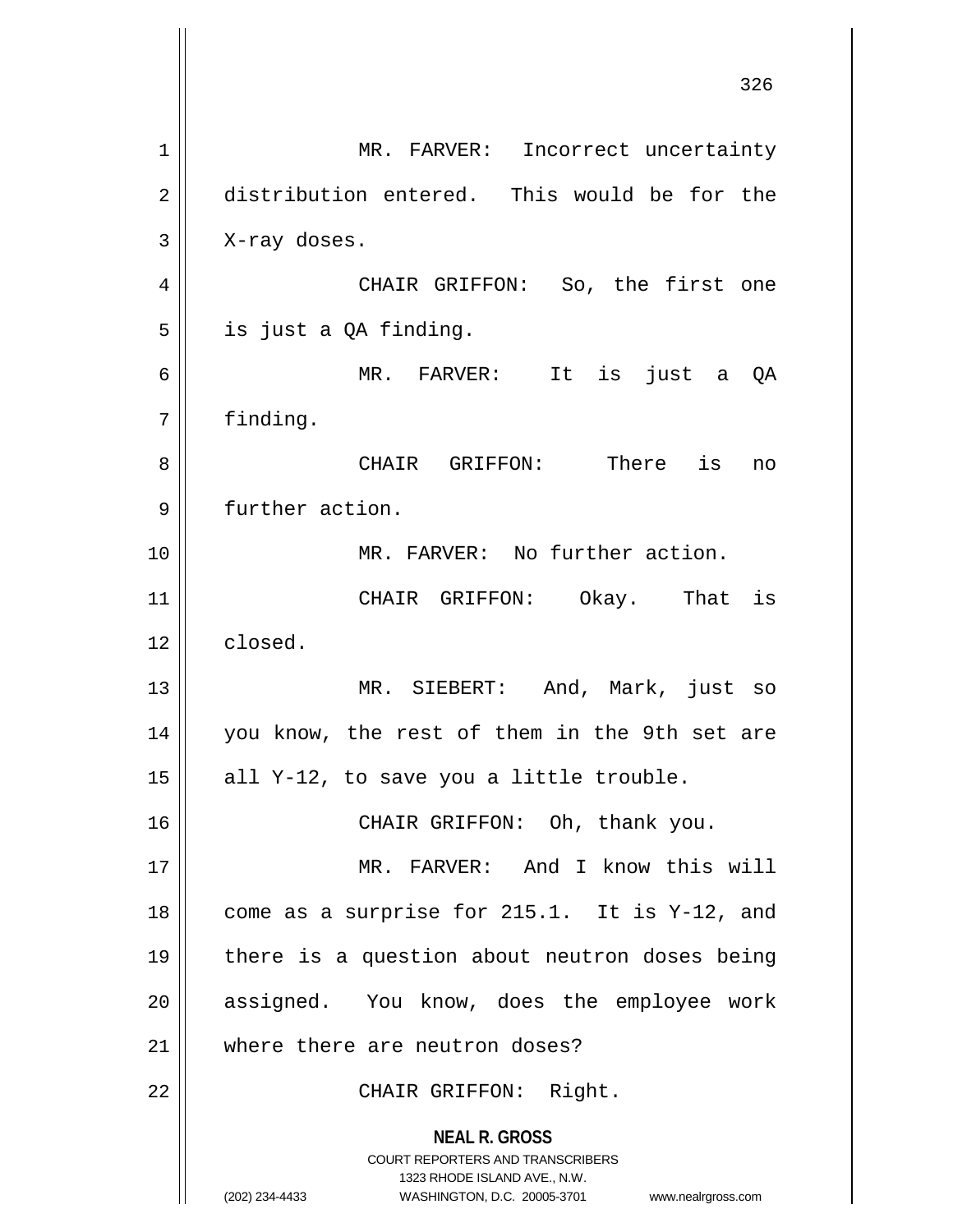**NEAL R. GROSS** COURT REPORTERS AND TRANSCRIBERS 1323 RHODE ISLAND AVE., N.W. (202) 234-4433 WASHINGTON, D.C. 20005-3701 www.nealrgross.com 327 1 | MR. FARVER: This is our standard  $2 \parallel$  one. 3 || CHAIR GRIFFON: Location really, 4 | right? 5 || MR. FARVER: Yes. 6 CHAIR GRIFFON: Yes. I mean, 7 where does this one stand? 8 MR. FARVER: Well, I have not had  $9 \parallel$  a chance to  $-$ 10 CHAIR GRIFFON: We do have a June  $11 \parallel 2012 -$ 12 MR. FARVER: -- evaluate the 13 latest. 14 CHAIR GRIFFON: Okay. 15 MR. FARVER: So, I am going to 16 || pass that off to my buddy Ron. So, we are 17 || going to look at this one. 18 CHAIR GRIFFON: Okay. So, it's in 19 | your court. 20 || MR. FARVER: Our court. 21  $\parallel$  CHAIR GRIFFON: That is 215.1.  $22$  | SC&A will follow up.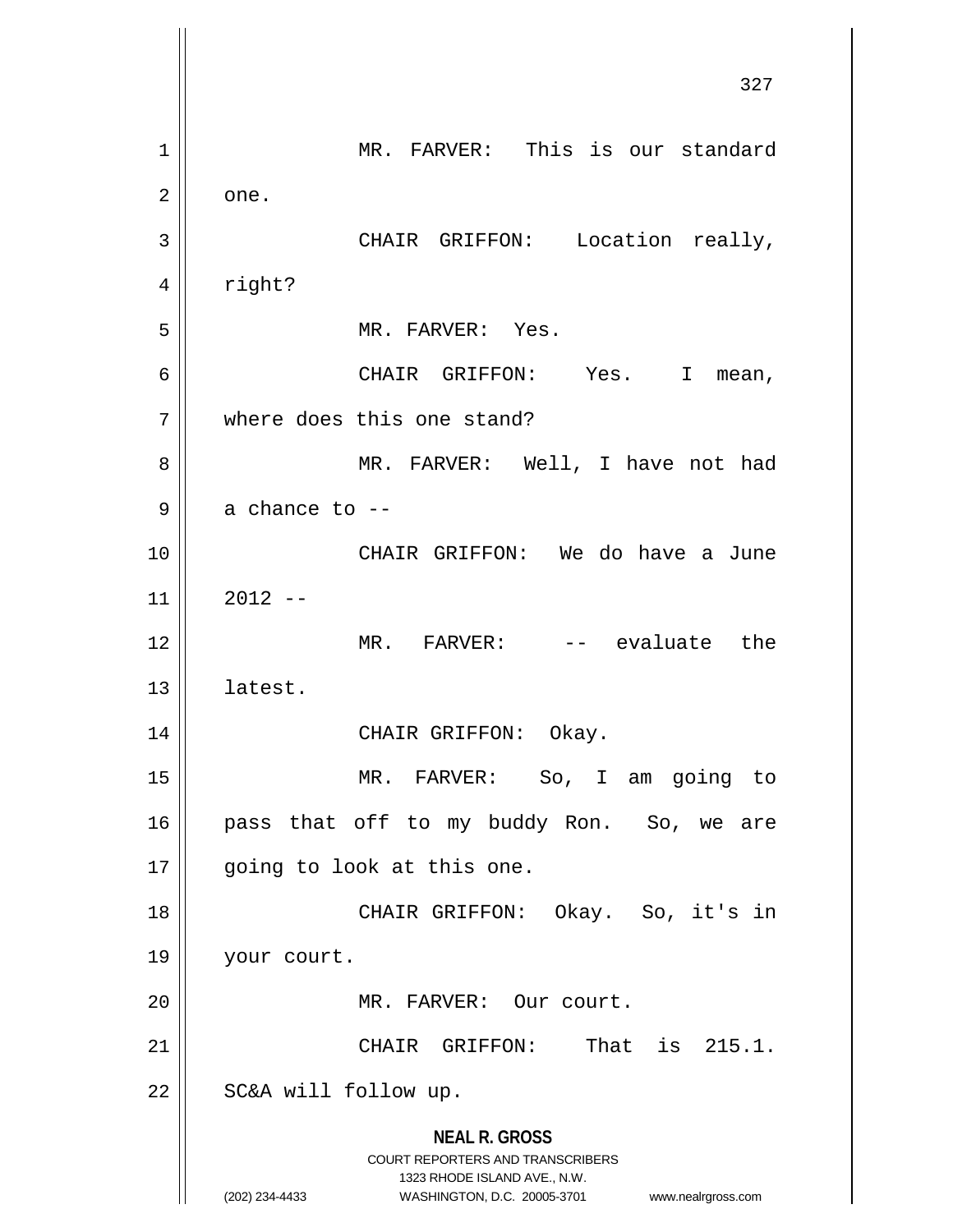**NEAL R. GROSS** COURT REPORTERS AND TRANSCRIBERS 1323 RHODE ISLAND AVE., N.W. (202) 234-4433 WASHINGTON, D.C. 20005-3701 www.nealrgross.com 1 and then there are some 2 | observations. 3 || MR. FARVER: The first one just 4 || repeats some of what was identified in the 5 Site Profile review: the lack of external 6 monitoring data, inapplicable coworker data,  $7 \parallel$  and so forth. 8 CHAIR GRIFFON: Okay. I mean, I  $9 \parallel$  quess we can look at that. I wonder if we 10 || looked at that in the Y-12 SEC review. 11 || MR. FARVER: In the where? 12 CHAIR GRIFFON: In the Y-12 SEC 13 || review. I wonder if we considered that 14 question. It is a pretty broad question, lack  $15$  of data. 16 || MR. FARVER: Well, it is probably 17 more specified in the -- 18 CHAIR GRIFFON: Okay. Yes, yes. 19 MR. FARVER: -- Site Profile 20 || review that SC&A did. 21 || CHAIR GRIFFON: I mean, there is  $22 \parallel$  no Y-12 Workgroup, is there?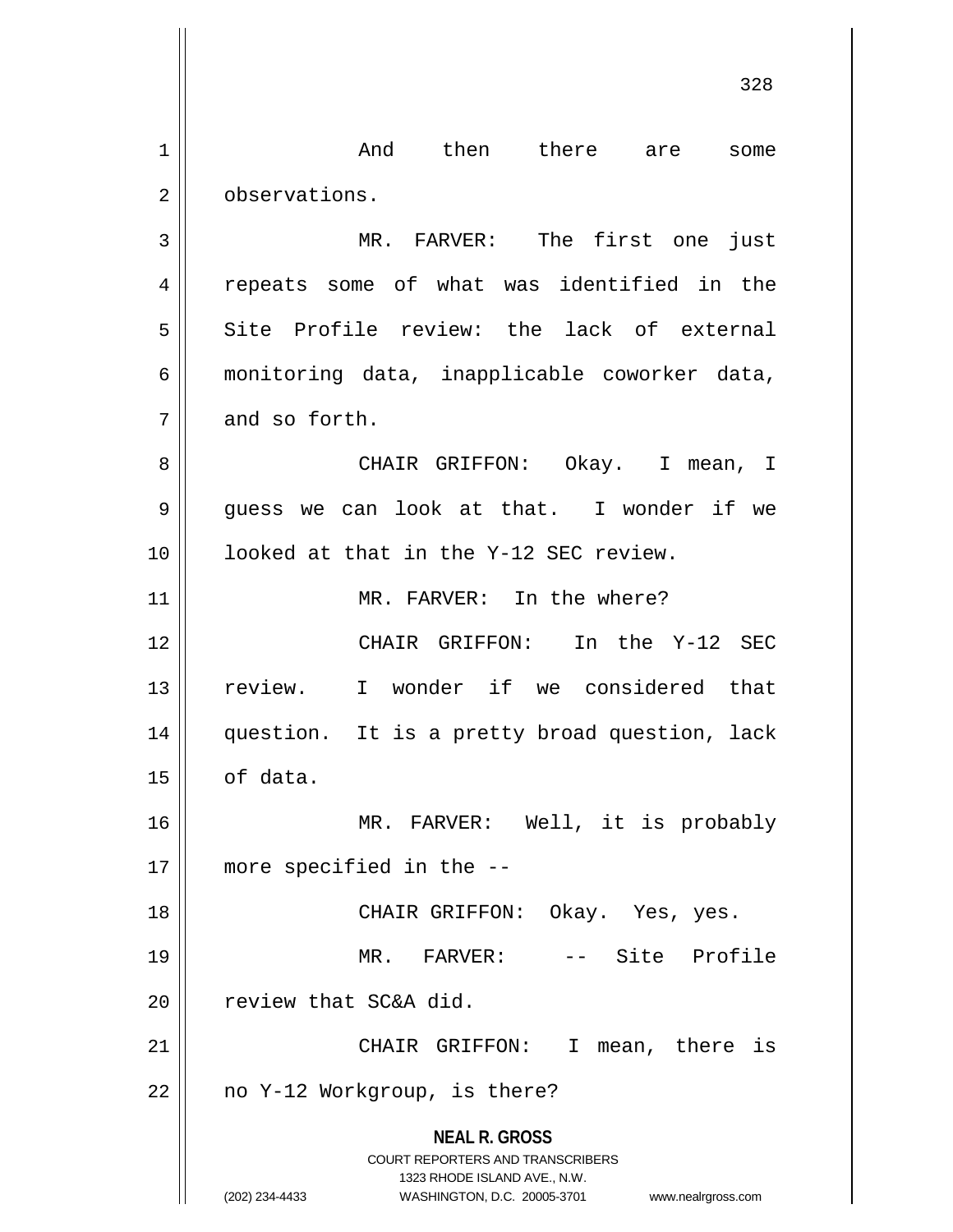|                | 329                                                                                                 |
|----------------|-----------------------------------------------------------------------------------------------------|
| 1              | MR. KATZ: No, there is not.                                                                         |
| $\overline{2}$ | CHAIR GRIFFON: Initially, there                                                                     |
| 3              | was just one Workgroup that looked at                                                               |
| 4              | Mallinckrodt, $Y-12$ , and $-$                                                                      |
| 5              | MR. KATZ: It wasn't a Workgroup.                                                                    |
| 6              | It was the Board.                                                                                   |
| 7              | CHAIR GRIFFON: Oh, it was the                                                                       |
| 8              | Board? Okay.                                                                                        |
| 9              | MR. KATZ: On Mallinckrodt?                                                                          |
| 10             | CHAIR GRIFFON: Yes.                                                                                 |
| 11             | MR. KATZ: Mallinckrodt, the whole                                                                   |
| 12             | Board took on Mallinckrodt.                                                                         |
| 13             | CHAIR GRIFFON: I remember we had                                                                    |
| 14             | a couple of meetings in NIOSH's offices,                                                            |
| 15             | actually.                                                                                           |
| 16             | MR. KATZ: Okay, but that was --                                                                     |
| 17             | CHAIR GRIFFON: Yes, I think it                                                                      |
| 18             | was this Subcommittee that kind of --                                                               |
| 19             | MR. KATZ: It might have been                                                                        |
| 20             | something like that, but --                                                                         |
| 21             | CHAIR GRIFFON: Anyway.                                                                              |
| 22             | MR. KATZ: That was before my --                                                                     |
|                | <b>NEAL R. GROSS</b>                                                                                |
|                | <b>COURT REPORTERS AND TRANSCRIBERS</b>                                                             |
|                | 1323 RHODE ISLAND AVE., N.W.<br>(202) 234-4433<br>WASHINGTON, D.C. 20005-3701<br>www.nealrgross.com |
|                |                                                                                                     |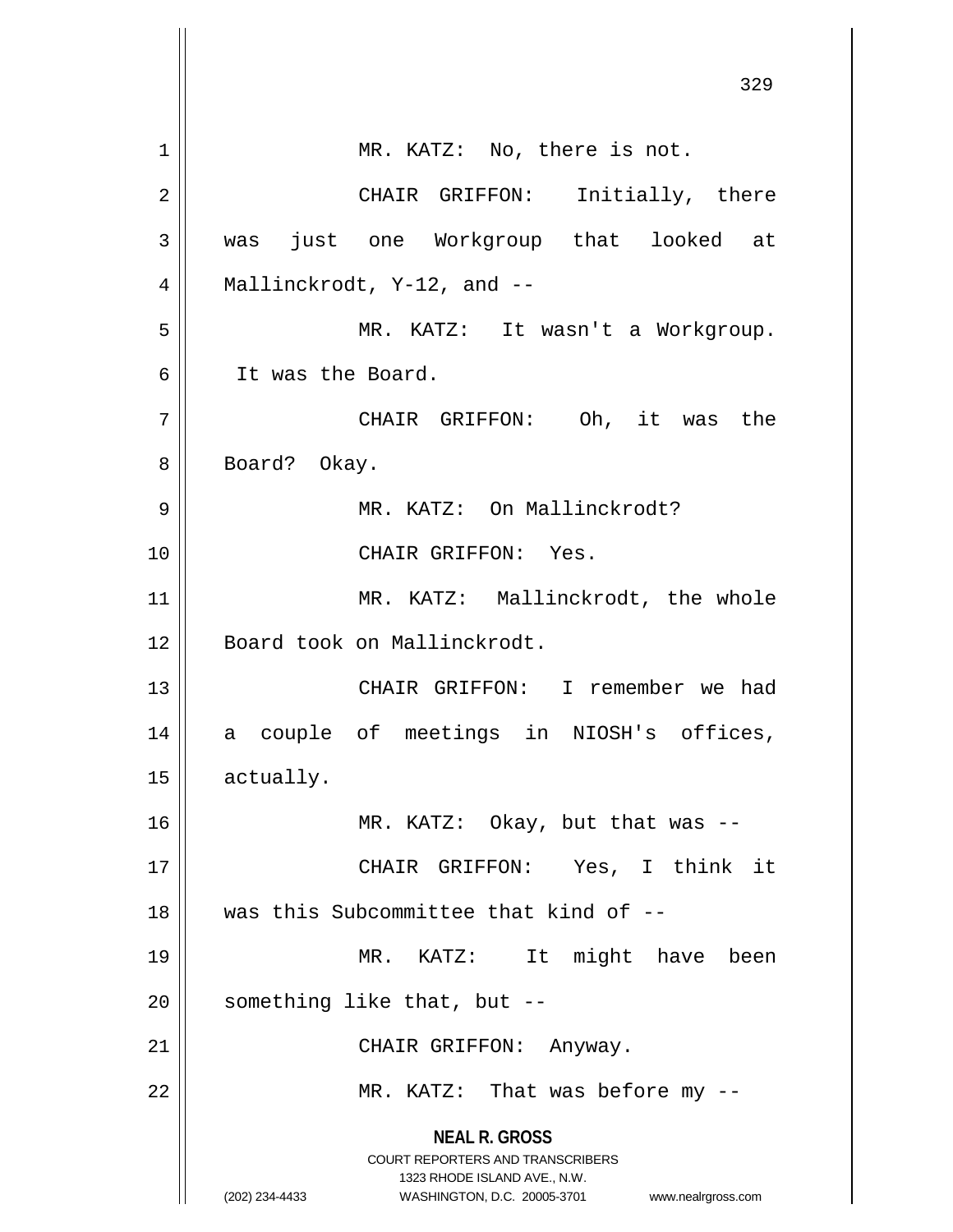**NEAL R. GROSS** COURT REPORTERS AND TRANSCRIBERS 1323 RHODE ISLAND AVE., N.W. (202) 234-4433 WASHINGTON, D.C. 20005-3701 www.nealrgross.com 1 CHAIR GRIFFON: Before your  $2 \parallel$  tenure, yes. They were actually having 3 Workgroup meetings in NIOSH's offices at that 4 || point. Stu, were you --5 MEMBER CLAWSON: That was the 6 | Larry Elliott time. 7 CHAIR GRIFFON: Yes, Larry Elliott 8 || was there. 9 MR. HINNEFELD: Larry would have 10 been the Director. 11 || CHAIR GRIFFON: Yes. 12 MR. HINNEFELD: Chances are I was  $13$  around by the time Workgroups started meeting. 14 CHAIR GRIFFON: At any rate, 15 something probably has to be done with the 16 Y-12 findings that were non-SEC. You know, we 17 || had a whole matrix. 18 MR. KATZ: Who has that? 19 CHAIR GRIFFON: Probably -- SC&A  $20$  | certainly has it. Joe Fitzgerald I think was  $21$  | the point person. 22 MR. KATZ: Y-12, follow up with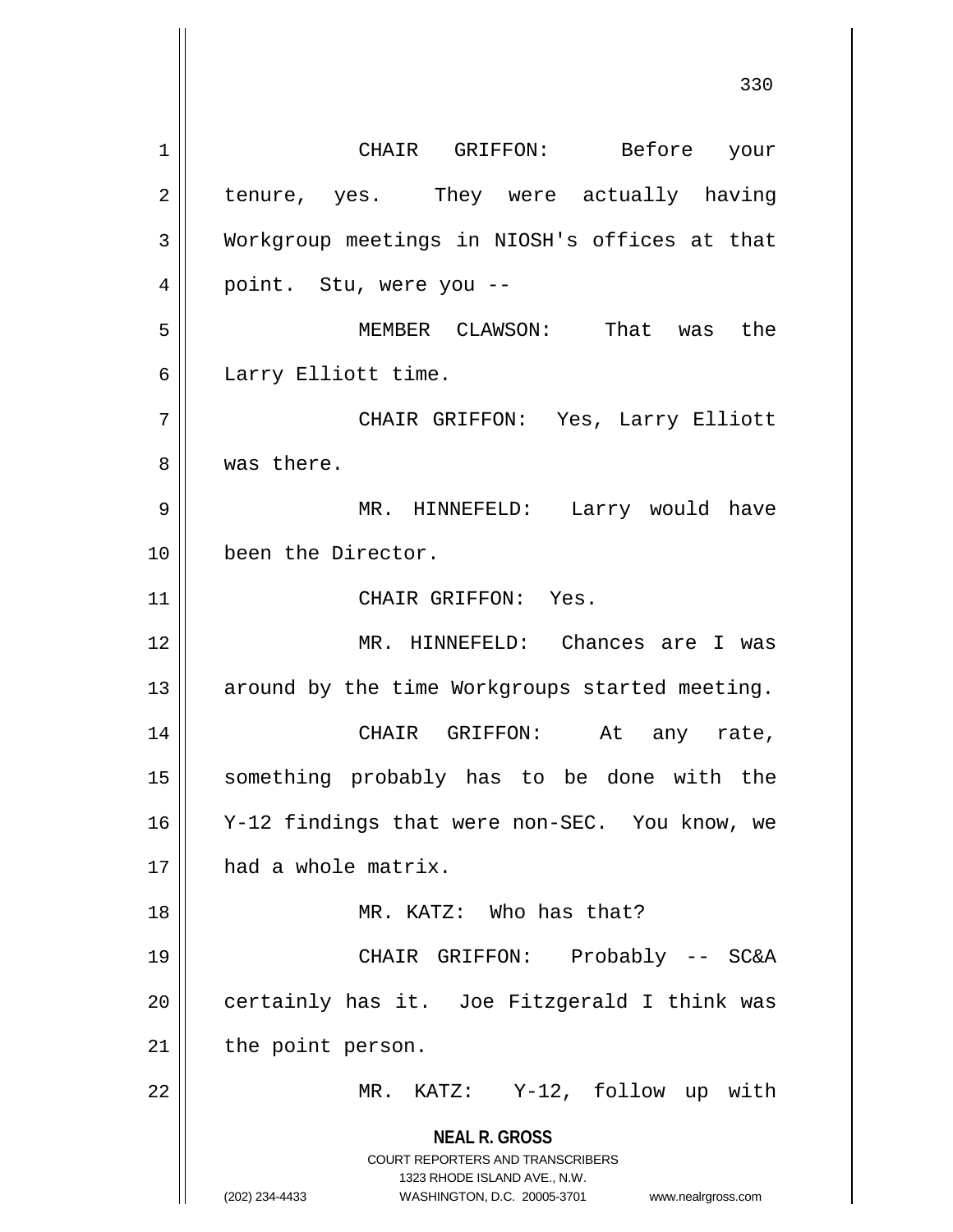**NEAL R. GROSS** COURT REPORTERS AND TRANSCRIBERS 1323 RHODE ISLAND AVE., N.W. (202) 234-4433 WASHINGTON, D.C. 20005-3701 www.nealrgross.com 331  $1 \parallel$  Joe. 2 || CHAIR GRIFFON: Yes. 3 MR. KATZ: That came out, Y-12 4 and Mallinckrodt were being dealt with 5 | together? 6 CHAIR GRIFFON: Yes, or one after  $7$  | the other, yes. Yes. 8 MR. HINNEFELD: I think they came  $9 \parallel$  up at the time of the addition of the Y-12 10 Class. When the Class was added, I believe 11 there were still some Site Profile questions  $12 \parallel$  open. 13 || CHAIR GRIFFON: Yes, yes. 14 || MR. HINNEFELD: If that's what you 15 | are talking about. 16 CHAIR GRIFFON: Right. Like we 17 || put some aside. 18 || MR. HINNEFELD: Yes. 19 MR. KATZ: Okay. So, let me 20 || follow up with Joe and get the matrix from  $21$  him. 22 || CHAIR GRIFFON: Yes, and the same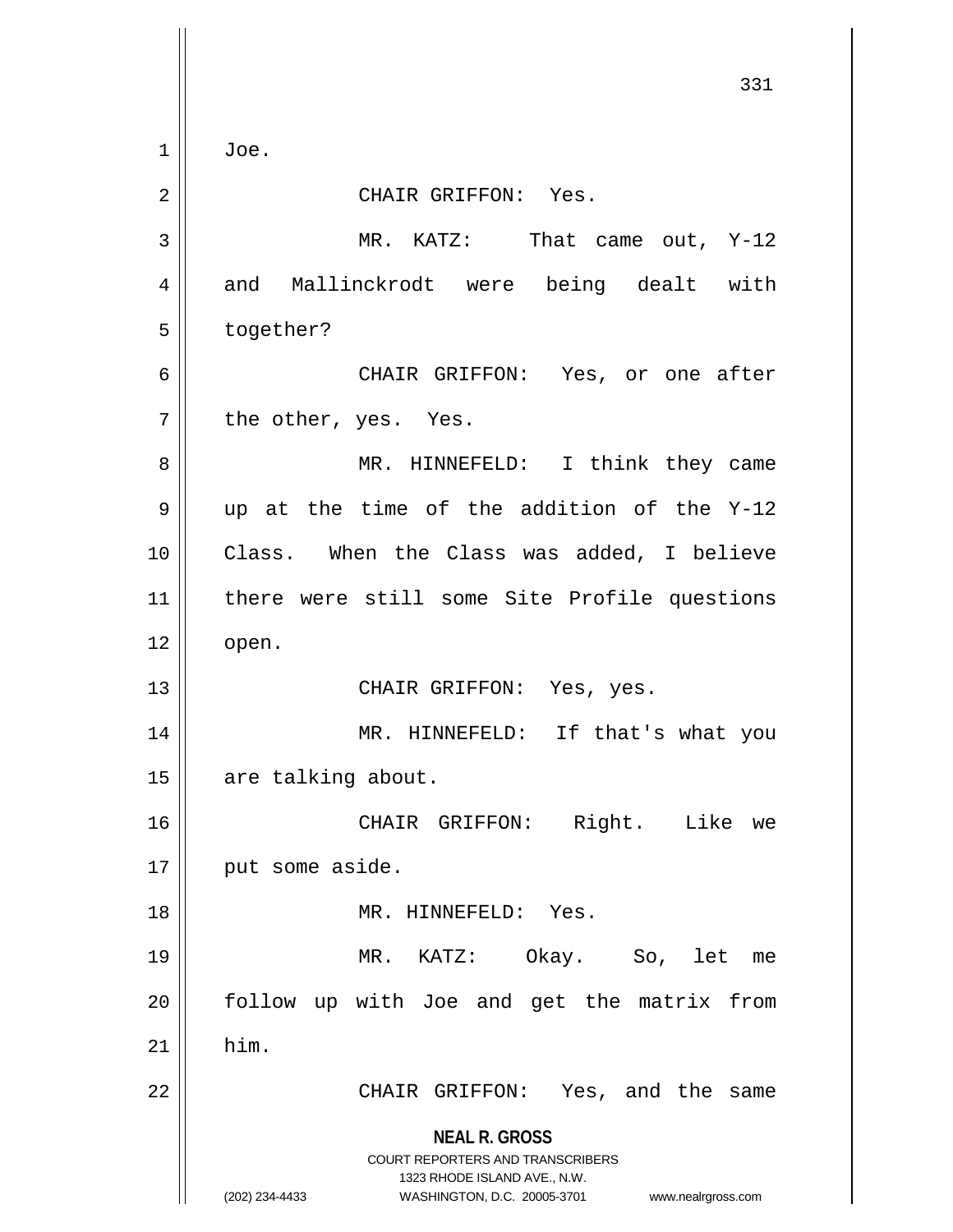| $\mathbf{1}$ | goes for Mallinckrodt, but it is not here.                                                          |
|--------------|-----------------------------------------------------------------------------------------------------|
| 2            | But the same goes for Mallinckrodt, I think,                                                        |
| 3            | right?                                                                                              |
| 4            | MR. HINNEFELD: I don't recall and                                                                   |
| 5            | Mallinckrodt --                                                                                     |
| 6            | (Simultaneous speaking.)                                                                            |
| 7            | CHAIR GRIFFON: There was no                                                                         |
| 8            | matrix with other issues, though?                                                                   |
| 9            | MR. HINNEFELD: I don't recall                                                                       |
| 10           | any. I mean, we had a pretty -- there were                                                          |
| 11           | certain years we decided that Mallinckrodt's                                                        |
| 12           | data was not reliable. And so we didn't                                                             |
| 13           | utilize that data. For other periods, a                                                             |
| 14           | deficiency was the separated uranium progeny,                                                       |
| 15           | you know, that you couldn't really -- you                                                           |
| 16           | didn't have a good method for doing those, but                                                      |
| 17           | there was a pretty robust set.                                                                      |
| 18           | But didn't we<br>CHAIR GRIFFON:                                                                     |
| 19           | always carve out that we could do external?                                                         |
| 20           | MR. HINNEFELD: Well, we have got                                                                    |
| 21           | a really complete set of external dosimetry                                                         |
| 22           | from Mallinckrodt.                                                                                  |
|              | <b>NEAL R. GROSS</b>                                                                                |
|              | <b>COURT REPORTERS AND TRANSCRIBERS</b>                                                             |
|              | 1323 RHODE ISLAND AVE., N.W.<br>(202) 234-4433<br>WASHINGTON, D.C. 20005-3701<br>www.nealrgross.com |

 $\mathsf{I}$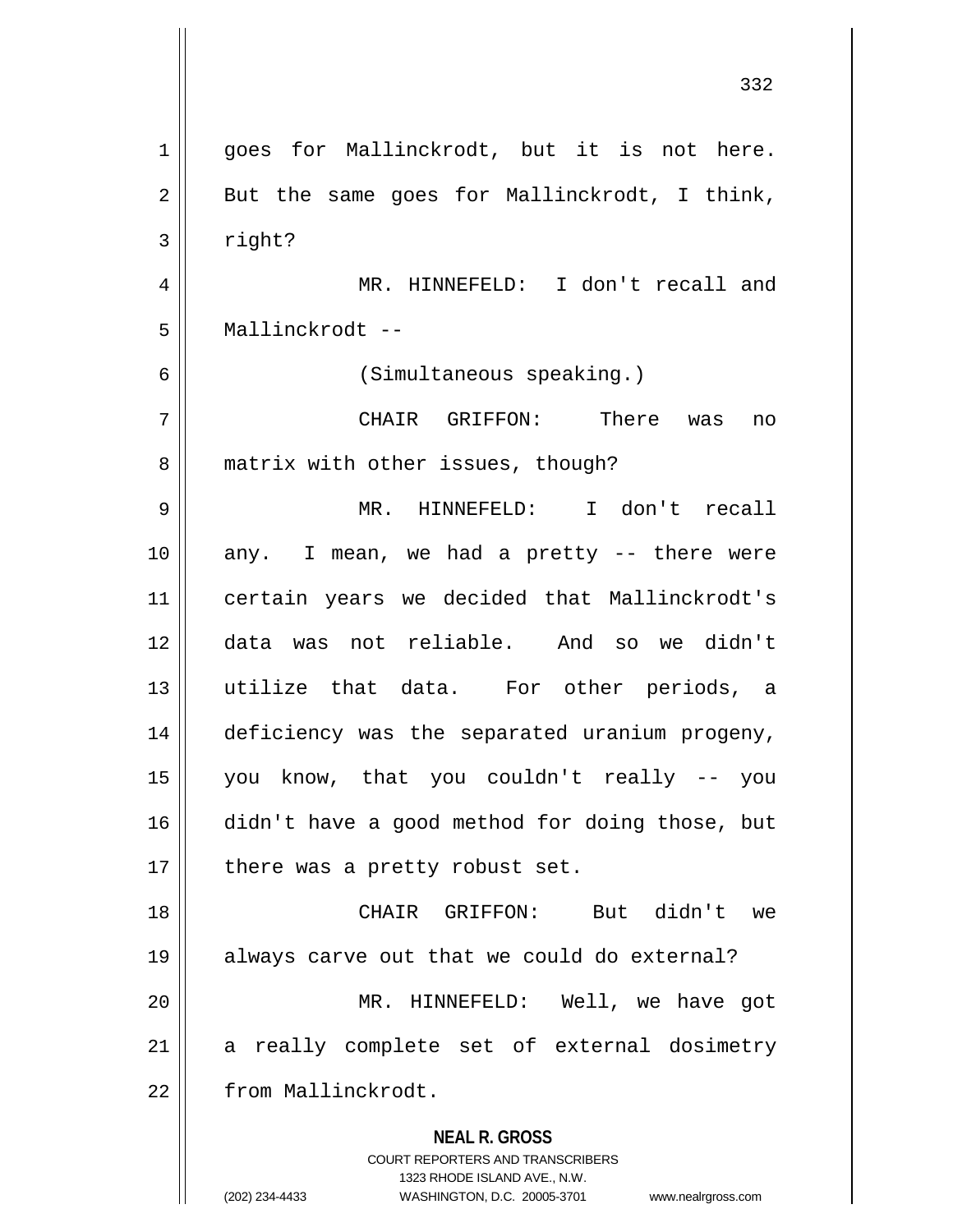**NEAL R. GROSS** COURT REPORTERS AND TRANSCRIBERS 1323 RHODE ISLAND AVE., N.W. (202) 234-4433 WASHINGTON, D.C. 20005-3701 www.nealrgross.com 1 | CHAIR GRIFFON: I may be wrong on  $2 \parallel$  that, yes. MR. KATZ: John? MR. STIVER: Yes? MR. KATZ: For Y-12, would you  $6 \parallel$  please check with Joe and see about getting me 7 || a matrix on -- MR. STIVER: Yes. Okay. CHAIR GRIFFON: I am not sure on Mallinckrodt. MR. HINNEFELD: I'm not sure. I don't recall exactly. I do recall that on Y-12 there were Site Profile issues that were | kind of put aside. CHAIR GRIFFON: Alright. That's 16 || fine. So, what about Observation 2? MR. FARVER: Observation 2. "NIOSH included acute doses with the chronic dose 19 || entry in the IREP tables." Now, typically, all your internal doses in the IREP tables are chronic, I | believe. But, in this case, some of them were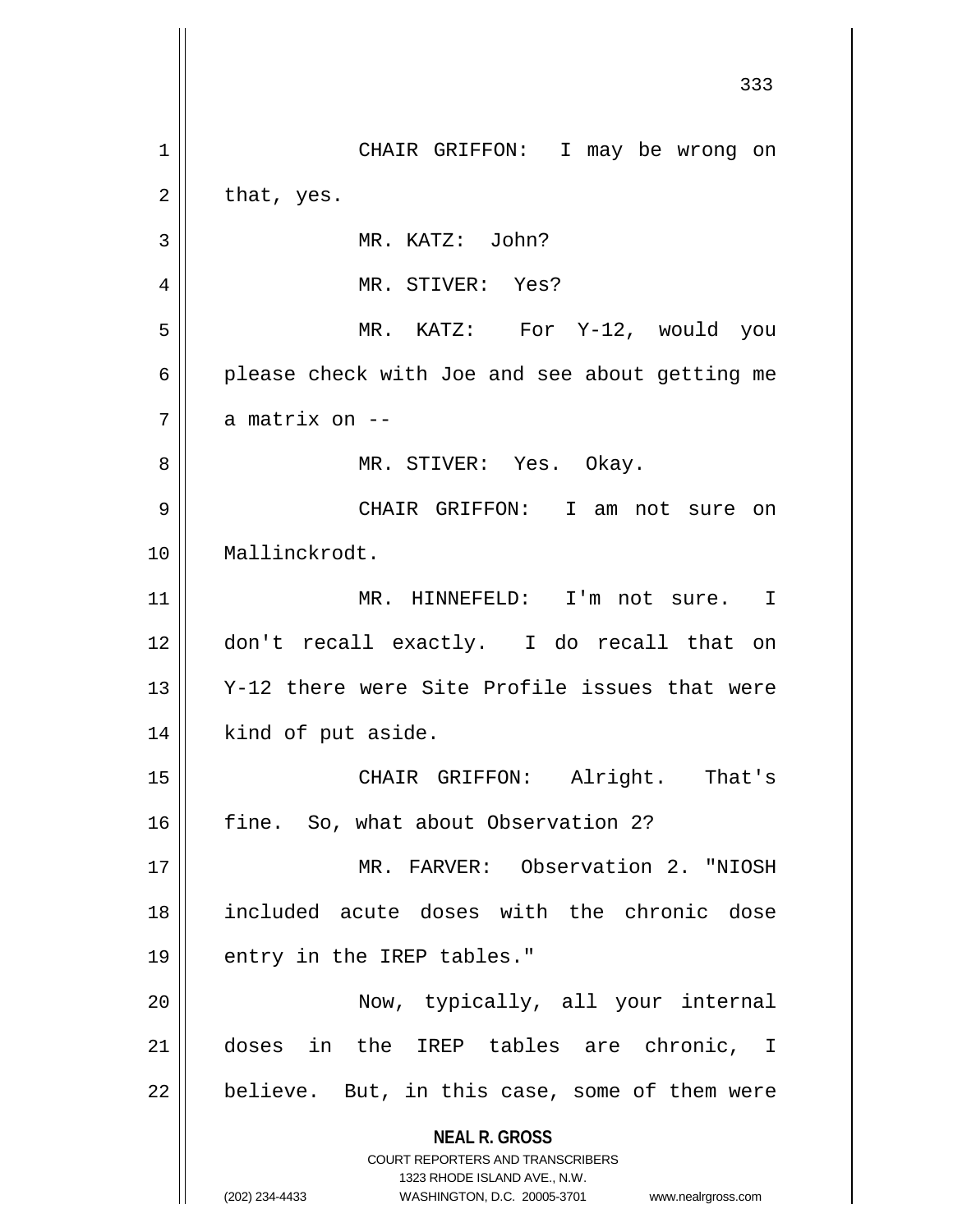**NEAL R. GROSS** COURT REPORTERS AND TRANSCRIBERS 1323 RHODE ISLAND AVE., N.W. (202) 234-4433 WASHINGTON, D.C. 20005-3701 www.nealrgross.com 1 || marked "acute". I don't think it makes any 2 | difference calculation-wise, IREP-wise, but --3 || MR. STIVER: The distribution 4 || might be different. 5 MR. SIEBERT: Wait a second. Let 6  $\parallel$  me take a look at that. I don't think that 7 was necessarily the finding. 8 MR. STIVER: Entries 95 to 147 for  $9 \parallel$  prostates and 95 to 150. 10 MR. SIEBERT: Yes, the actual 11 || observation here seems to be saying, why are 12 you combining acute intake doses with chronic 13 intake doses? 14 || MR. STIVER: Right. 15 MR. SIEBERT: And as Doug said at  $16$  the beginning, all internal doses are applied 17 as chronic doses because the dose is applied 18 || over time, whether it is an acute intake or a 19 chronic intake. So, combining those two is no 20 problem. 21 MR. STIVER: Yes. Okay. That 22 makes sense. Intake is acute, the dose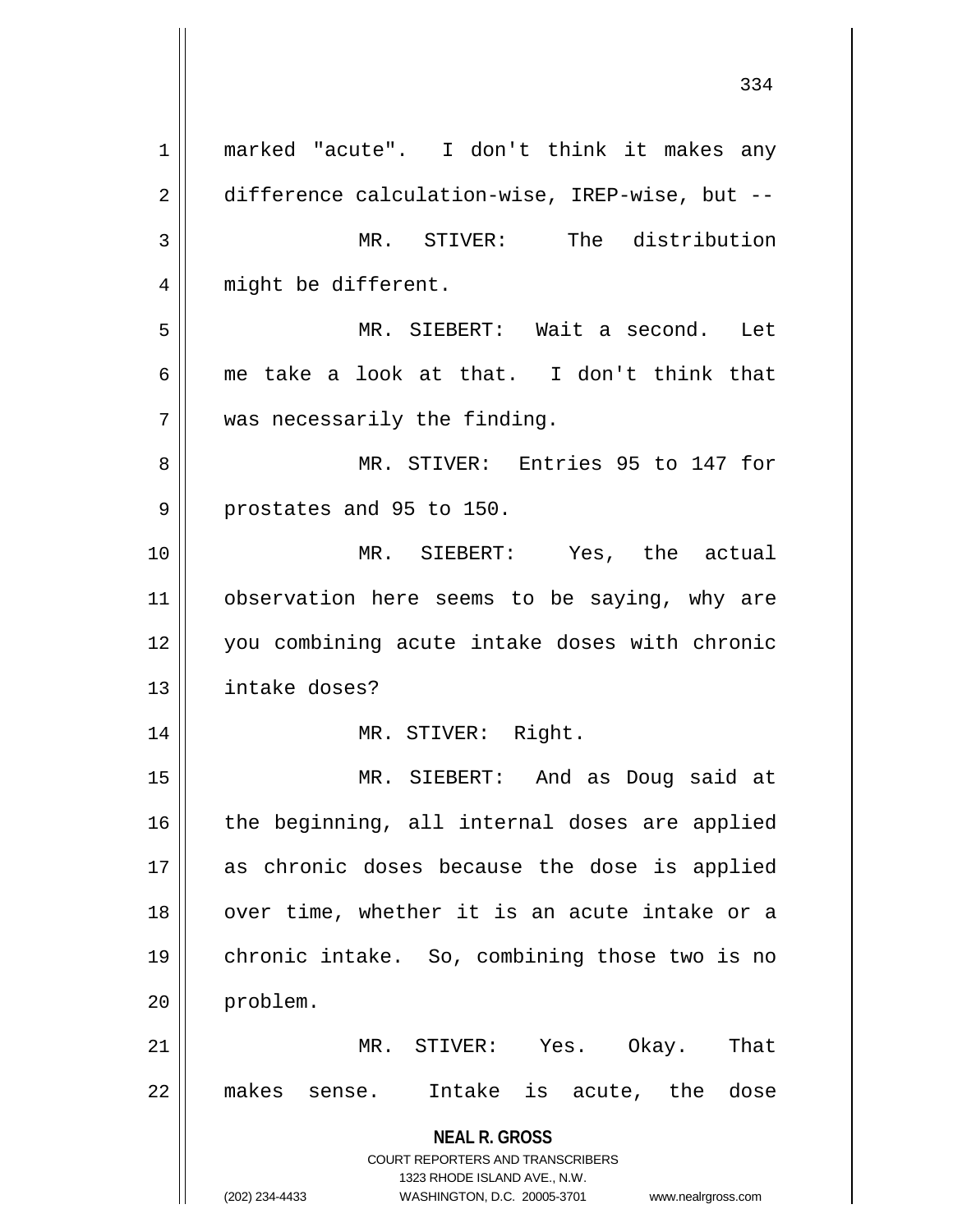**NEAL R. GROSS** COURT REPORTERS AND TRANSCRIBERS 1323 RHODE ISLAND AVE., N.W. 335 1 accrual is chronic. 2 || MR. SIEBERT: Right. 3 || CHAIR GRIFFON: Right. 4 MR. SIEBERT: It's the difference 5 **between intake and the actual dose.** 6 CHAIR GRIFFON: Dose, right. 7 MR. STIVER: Okay. That makes 8 || perfect sense. 9 CHAIR GRIFFON: Okay. So, I think 10 || that is withdrawn or no action. Okay. 11 || To Observation 3. 12 || MR. FARVER: Observation 3, really 13 || that explains it pretty good. Uranium lung 14 burdens were less than the actual measured 15 values in the calculations that were provided 16 || with the files. And then NIOSH provides their 17 | explanation. 18 || So, we are asking, well, why 19 didn't you consider the in vivo measurements 20 || to use for the lung burdens? You know, use 21 the actual measurements instead of the 22 | projected lung burdens.

(202) 234-4433 WASHINGTON, D.C. 20005-3701 www.nealrgross.com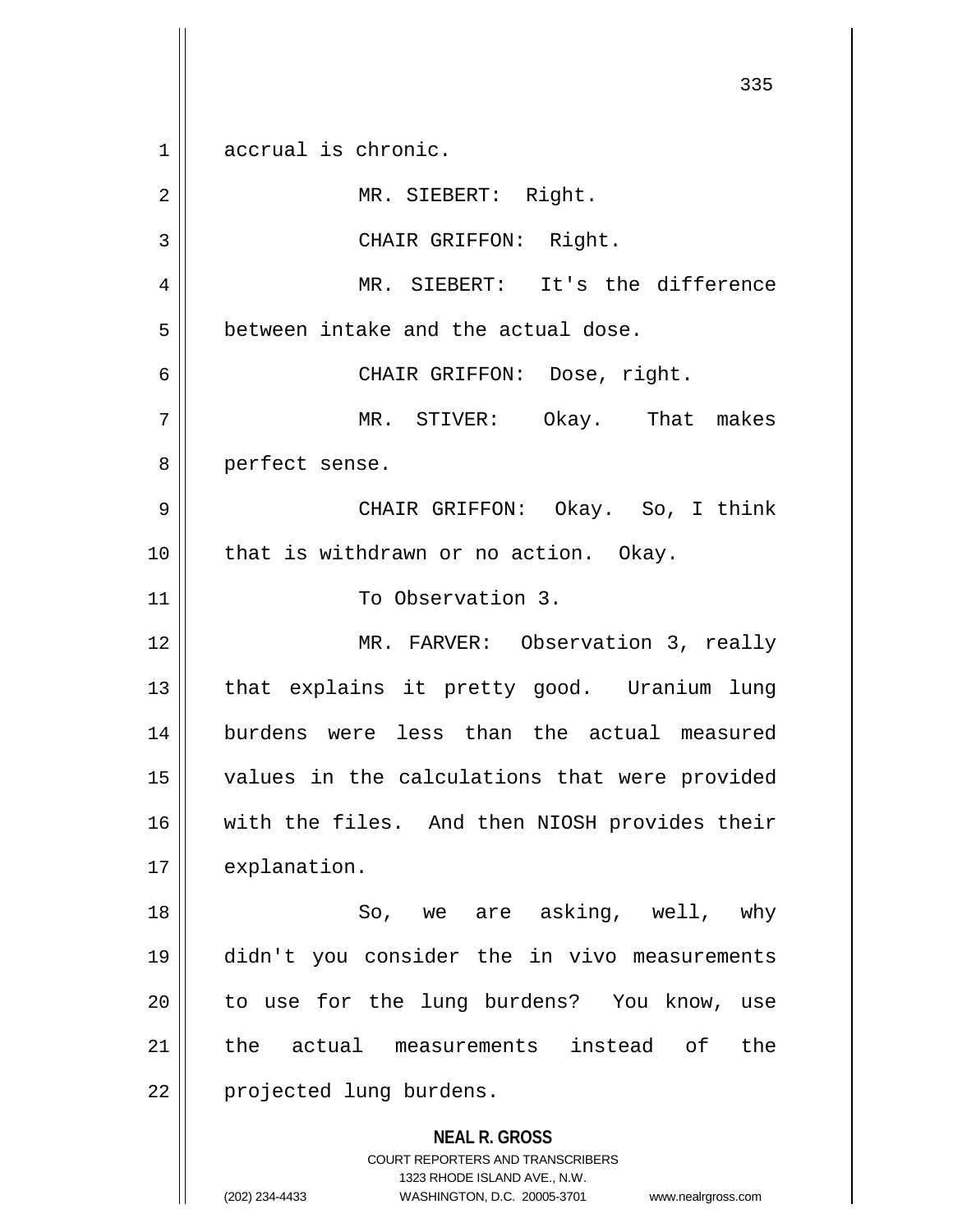**NEAL R. GROSS** COURT REPORTERS AND TRANSCRIBERS 1323 RHODE ISLAND AVE., N.W. (202) 234-4433 WASHINGTON, D.C. 20005-3701 www.nealrgross.com 1 || MR. STIVER: And their response,  $2 \parallel$  they are using the most limiting data, would  $3 \parallel$  be consistent with your approach. 4 MR. FARVER: Yes. Basically, they 5 || used the urinalysis. This provided a more 6  $\parallel$  realistic evaluation of the data, which it 7 | usually does. 8 CHAIR GRIFFON: Alright. So, that 9 | is no further action. 10 || MR. FARVER: Now, Observation 4, 11 215.4, that is the difference in the CADW 12 versions. 13 CHAIR GRIFFON: Okay. Yes. 14 MR. FARVER: And we see this with 15 || the different versions, things slightly  $16$  change. So, this is just one of those, "Well, 17  $\parallel$  gee, we saw a change. Why is that?" And they 18 || give a good explanation. 19 MR. STIVER: Yes, the explanation  $20$  || is very detailed and direct to the point. 21 CHAIR GRIFFON: Yes. Well, the 22 || question, the doses are increased. Certain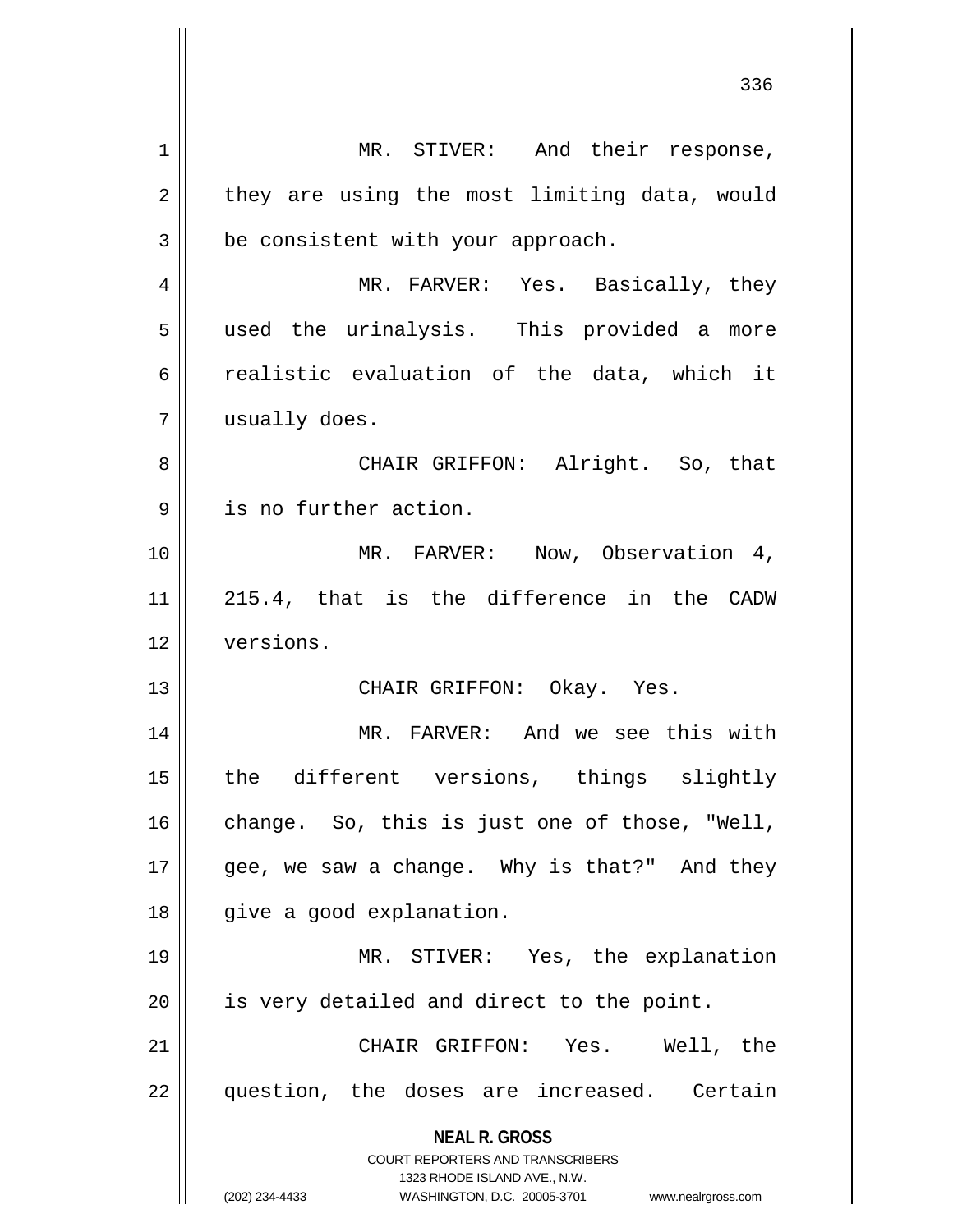**NEAL R. GROSS** COURT REPORTERS AND TRANSCRIBERS 1323 RHODE ISLAND AVE., N.W. (202) 234-4433 WASHINGTON, D.C. 20005-3701 www.nealrgross.com 1 | organ doses increased. Does that warrant any 2 || look-back? Or it is not that significant, or  $3 \parallel$  what? You know, I see at the bottom --4 | MR. STIVER: Right. 5 CHAIR GRIFFON: -- of that 6  $\parallel$  response -- I mean, I don't know how big these 7 doses are, either, but one says the dose is 8 || unchanged. Dose to kidneys and spleen 9 | increased. 10 MR. STIVER: Oh, there is 11 decreased -- 12 || CHAIR GRIFFON: If they increased, 13  $\parallel$  what was the  $-$ 14 || MR. STIVER: So, bone marrow and  $15$  | spleen --16 CHAIR GRIFFON: Yes. 17 || MR. STIVER: -- were the only two  $18$  || that would result in an increase. I guess, is 19  $\parallel$  that increase enough to justify a PER? 20 || CHAIR GRIFFON: That is the 21 | question, yes, I'm asking. 22 || MR. CALHOUN: Yes, any input on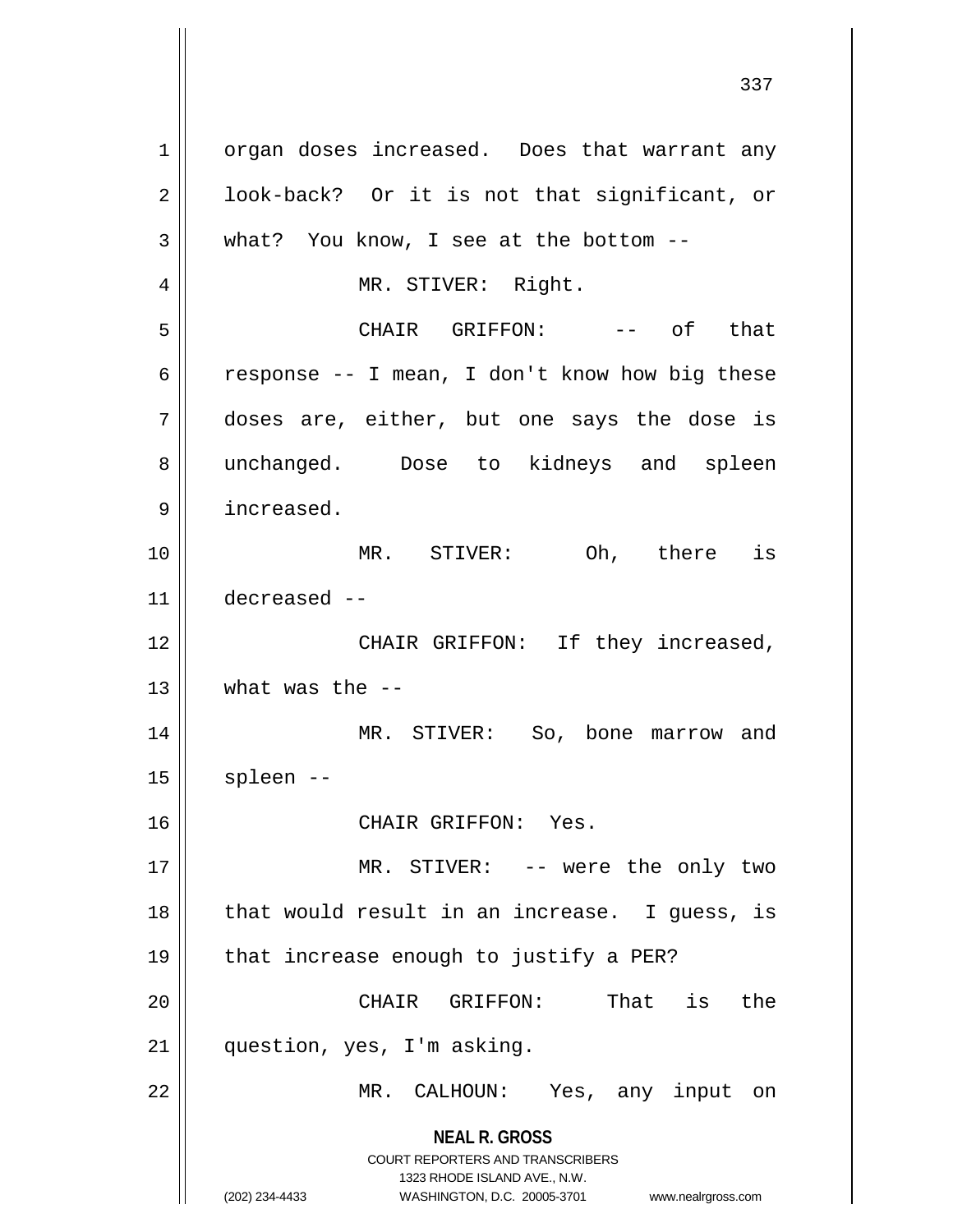**NEAL R. GROSS** COURT REPORTERS AND TRANSCRIBERS 1323 RHODE ISLAND AVE., N.W. (202) 234-4433 WASHINGTON, D.C. 20005-3701 www.nealrgross.com  $1 \parallel$  that, Scott? 2 || MR. SIEBERT: I don't off the top  $3 \parallel$  of my head. 4 CHAIR GRIFFON: I think we should  $5$  | close that question out. 6 MR. FARVER: I mean, when they  $7 \parallel$  change CADW versions, do they do a test on it  $8 \parallel$  to see what is changed, how much it's changed? 9 || MR. CALHOUN: Potential impact? 10 MR. FARVER: This all goes back to 11 || V&V and checking out your workbooks. 12 CHAIR GRIFFON: Yes. 13 || MR. SIEBERT: Okay. I have got it 14 || written down for us to check on that. 15 CHAIR GRIFFON: Okay. Yes. 16 MR. FARVER: Ready for 216.1? 17 || CHAIR GRIFFON: Sure. 18 MR. FARVER: Okay. This is a 19 finding you will see in many Y-12 cases. One  $20$  || of the things we look at on our checklist  $-$ 21  $\parallel$  and it is Item A(2) -- is, is the data 22 adequate for NIOSH to make a PoC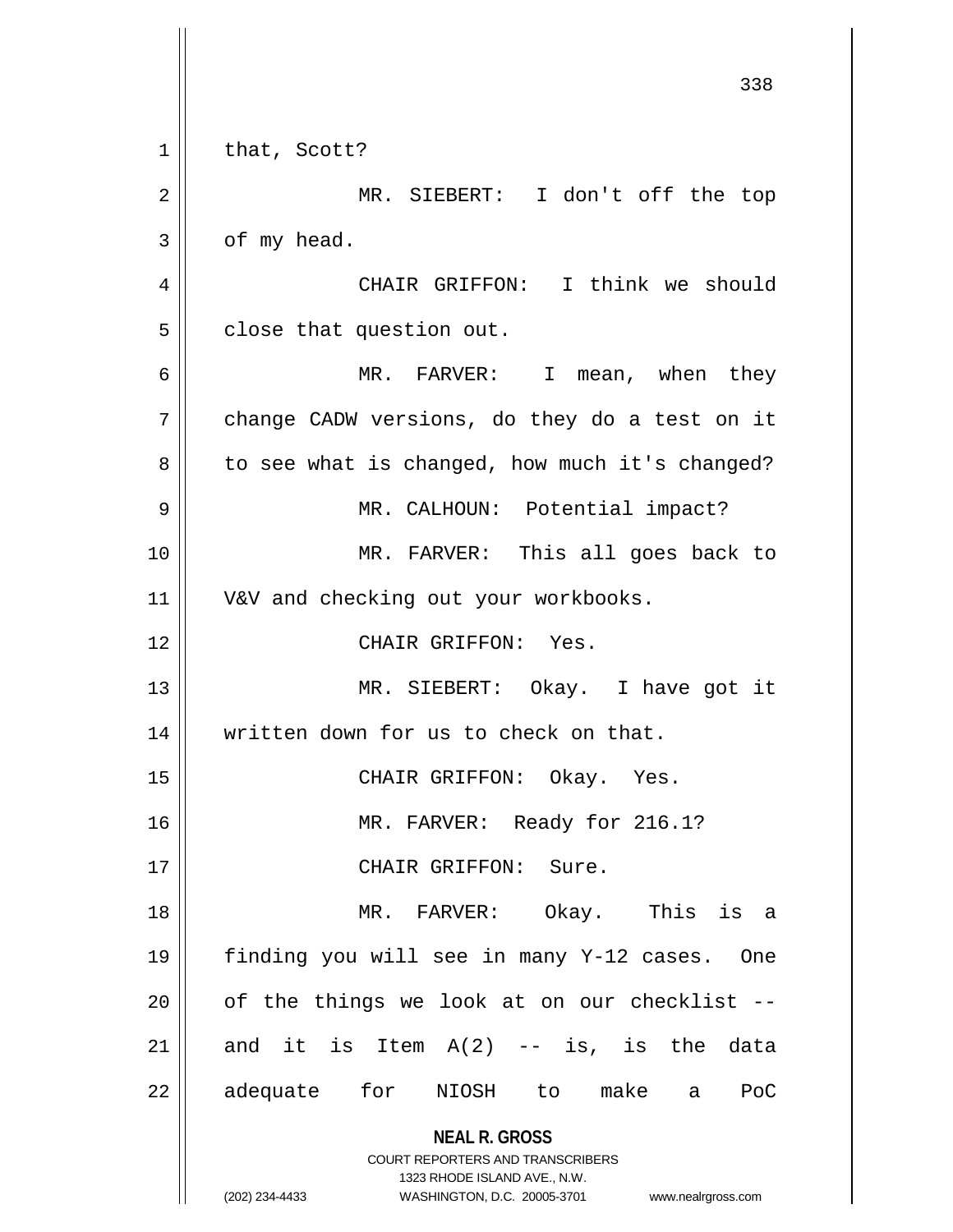**NEAL R. GROSS** COURT REPORTERS AND TRANSCRIBERS 1323 RHODE ISLAND AVE., N.W. (202) 234-4433 WASHINGTON, D.C. 20005-3701 www.nealrgross.com 1 determination? You know, basically, we are  $2 \parallel$  looking at it to see is this scientifically- $3 \parallel$  sound information that they can use. 4 And in this case, we say no. And  $5 \parallel$  for a lot of Y-12's we say no because they are  $6 \parallel$  pretty much limited for a certain time period  $7 \parallel$  that all they can do is medical doses. That 8 | is all they can assign.  $9 \parallel$  and it is not their fault. I 10 mean, that is just the way it is written, but 11 we have got to say that is not adequate to 12 make a PoC determination, if you are just 13 || looking at people's X-ray doses. 14 || You know, there is a stipulation  $15$  | they can't use the internal data. 16 MR. STIVER: So, it is a 17 limitation on how you can do a partial 18 | reconstruction. 19 MR. CALHOUN: It is the result of  $20$  | an SEC. 21 || MR. STIVER: Yes, it is the result  $22 \parallel$  of an SEC. So, it is a conditional PoC.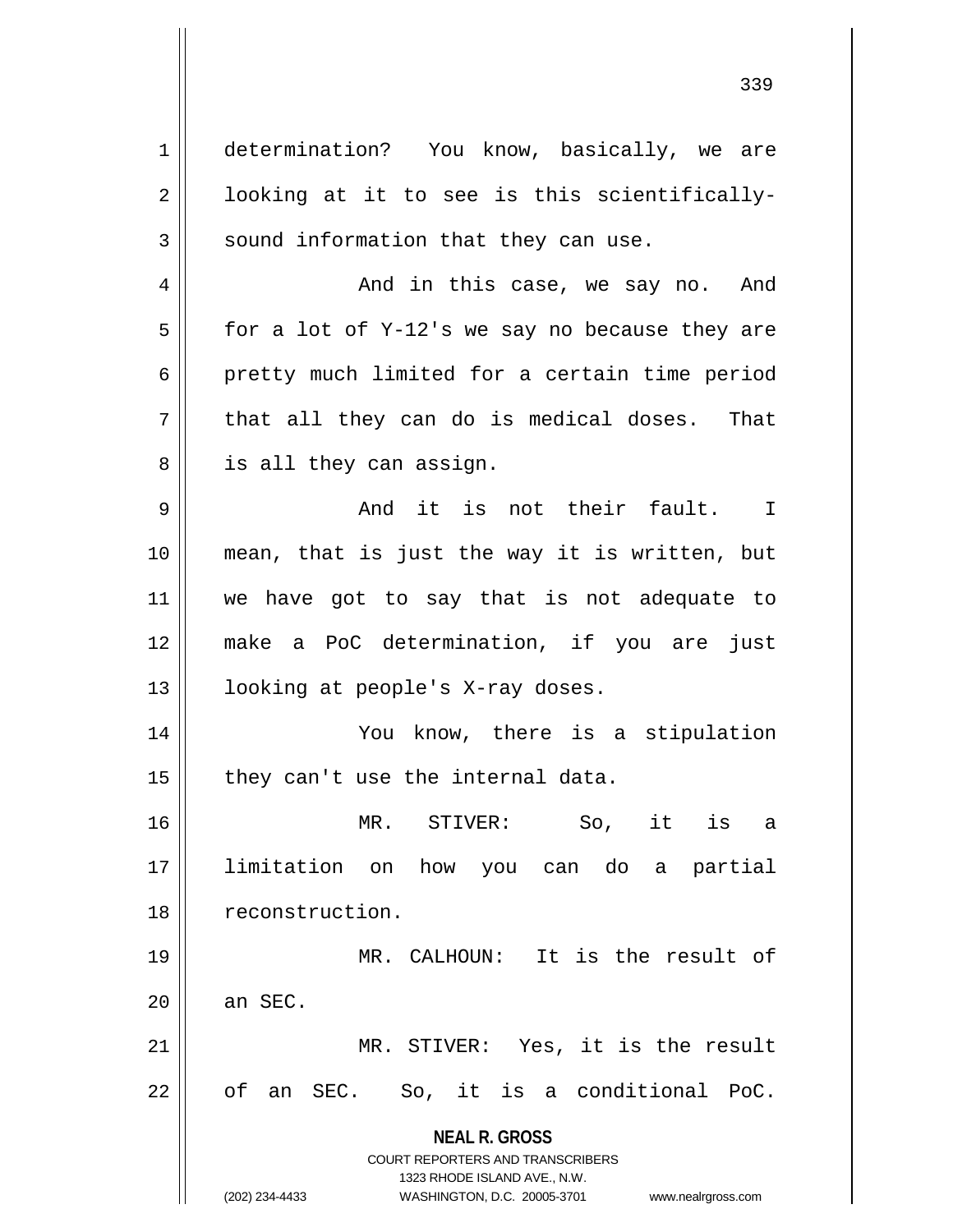**NEAL R. GROSS** COURT REPORTERS AND TRANSCRIBERS 1323 RHODE ISLAND AVE., N.W. (202) 234-4433 WASHINGTON, D.C. 20005-3701 www.nealrgross.com 340 1 Given this limited data, this is what we would  $2 \parallel$  have gotten. 3 MR. CALHOUN: Yes, the best we can  $4 \parallel$  do. 5 CHAIR GRIFFON: Okay. Yes. So  $6 \parallel$  there is nothing more than can be done, right? 7 MR. FARVER: Well, I don't know. 8 || I mean, is it appropriate that you just assign 9 a PoC based on people's medical X-rays? Is 10 that a scientifically-sound dose 11 | reconstruction? 12 MR. CALHOUN: Sure, if we don't 13 have anything else. That is why we 14 | established the SEC. 15 || CHAIR GRIFFON: This is a partial, 16 yes. 17 || MR. FARVER: The SEC says that you 18 just can't do anything or the data is not 19 adequate. 20 MR. HINNEFELD: I don't know what  $21$  || it says exactly, but --22 MR. FARVER: But it is something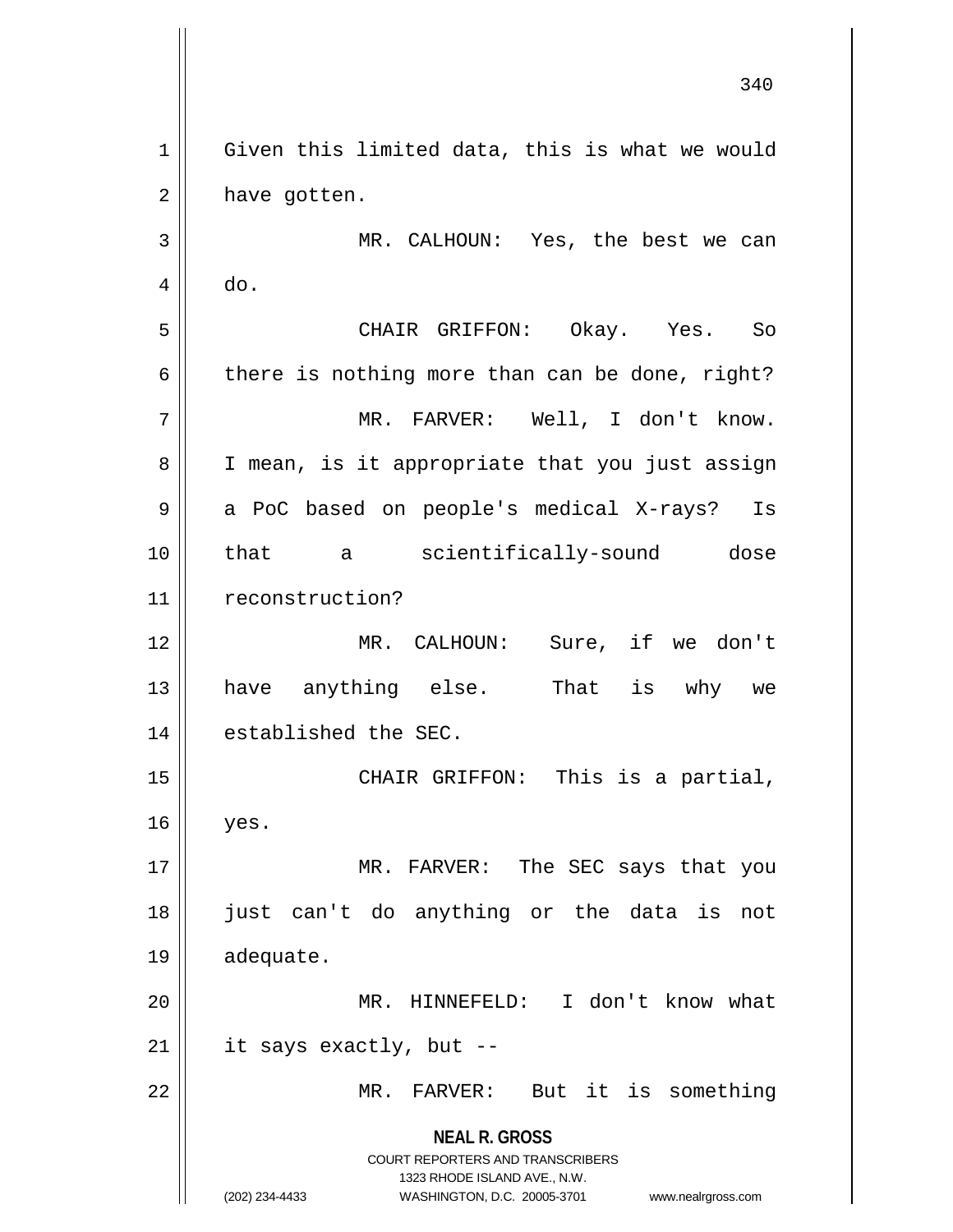1 | to that effect, that you are not allowed to  $2 \parallel$  even  $-$ 

**NEAL R. GROSS** COURT REPORTERS AND TRANSCRIBERS 1323 RHODE ISLAND AVE., N.W. 3 MR. HINNEFELD: Certain things are 4 || not feasible to reconstruct, and I don't know 5 what they are in this case. So, certain  $6 \parallel$  things are not. If those are not, then what 7 is the remainder is what we consider a  $8 \parallel$  scientifically credible dose reconstruction, 9 || or whatever term you use. 10 MR. FARVER: Partial dose 11 | reconstruction. 12 MR. HINNEFELD: What we can do 13 || within the confines of the program. 14 || MR. STIVER: So, there is always  $15$  | going to be that issue of  $-$ 16 || MR. FARVER: Always. 17 MR. STIVER: -- if there's a claim  $18$  || and it doesn't qualify for the SEC --19 CHAIR GRIFFON: Policy for a 20 while, yes. Yes. 21 MR. STIVER: Or they may get a  $22$  | lower dose as a result of that, if they don't

<sup>(202) 234-4433</sup> WASHINGTON, D.C. 20005-3701 www.nealrgross.com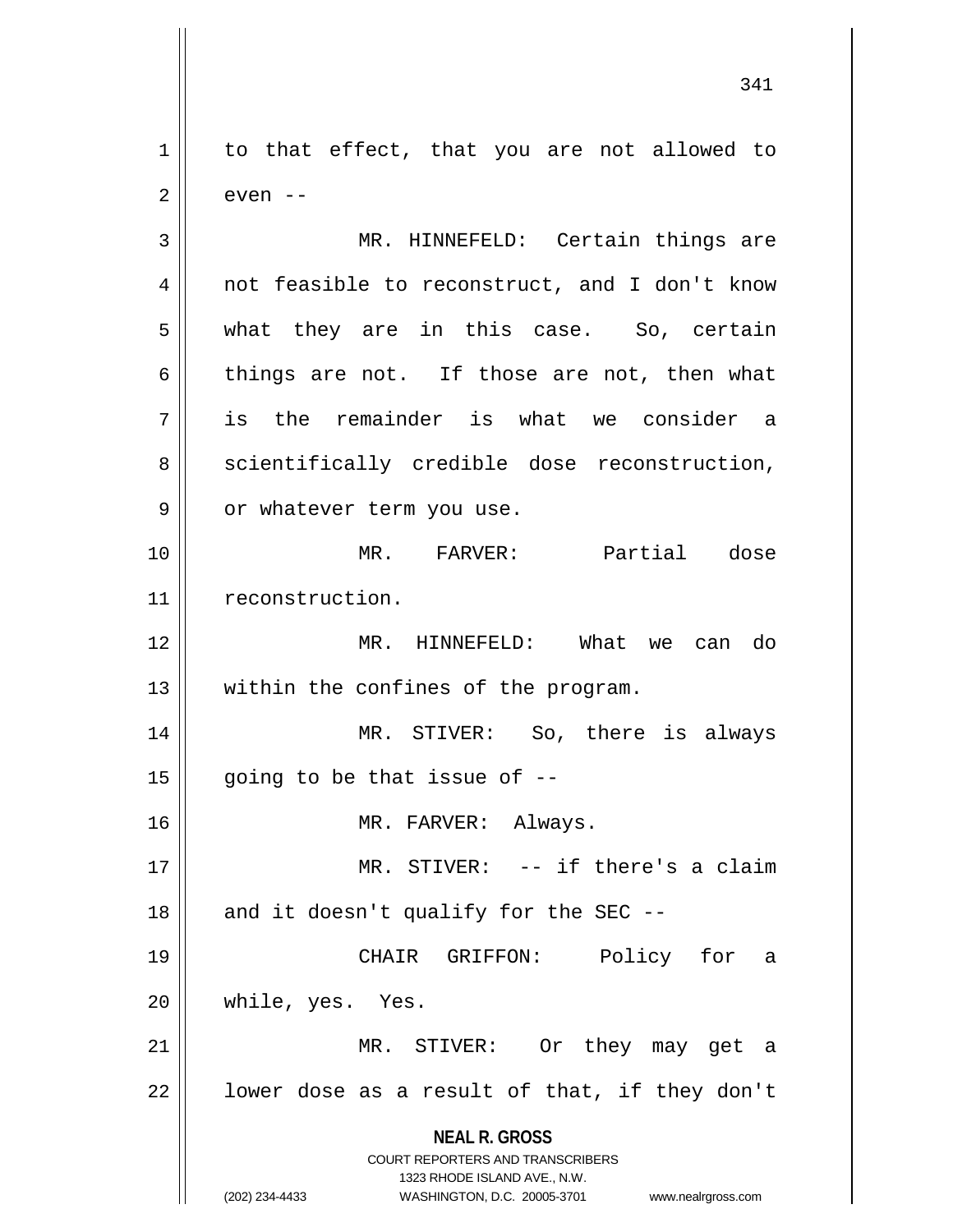**NEAL R. GROSS** COURT REPORTERS AND TRANSCRIBERS 1323 RHODE ISLAND AVE., N.W. (202) 234-4433 WASHINGTON, D.C. 20005-3701 www.nealrgross.com 342 1 || have a qualifying cancer. You know, it 2 | happens sometimes. 3 || MR. FARVER: You can't bound in  $4 \parallel$  any way --5 MR. CALHOUN: If we could bound  $6 \parallel$  it, it wouldn't be an SEC. 7 MR. FARVER: This is well-8 established --9 || MR. STIVER: Well, I understand  $10 \parallel$  that. 11 || CHAIR GRIFFON: Yes. 12 MR. STIVER: And we also have this  $13$  criteria that we are supposed to look at when 14 | we review these. 15 MR. KATZ: But you only apply it 16 to the parts of the dose that can be 17 || reconstructed. You can't apply it to the 18 || parts of the dose that have been determined to 19 be not reconstructable. 20 || So, your question is, is the  $21$  science valid for the doses that you can  $22$  reconstruct, not is the science valid for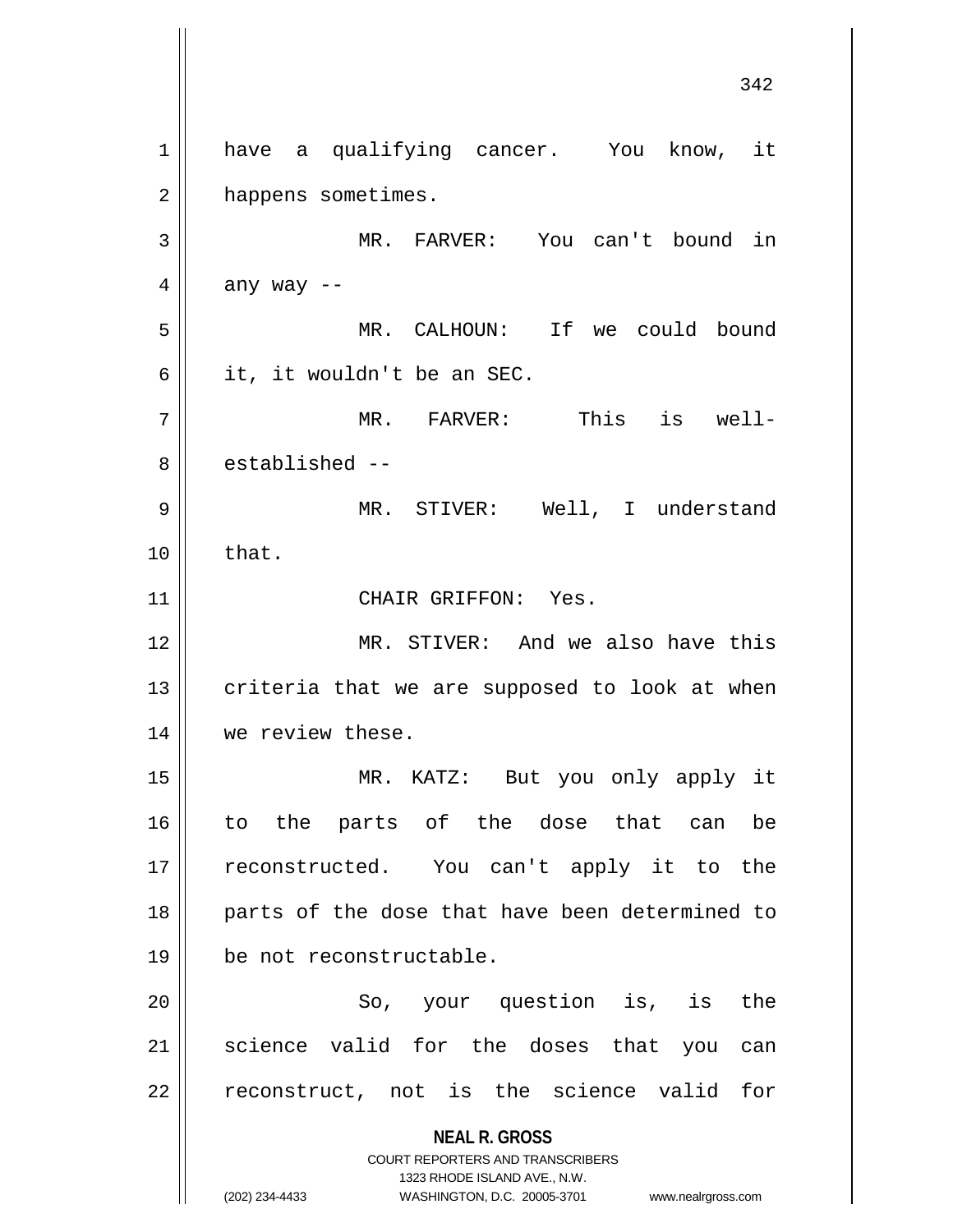1 doses you can't.

| $\overline{2}$ | MR. FARVER: No, it is, is the                                                                                                                                          |
|----------------|------------------------------------------------------------------------------------------------------------------------------------------------------------------------|
| 3              | data adequate for NIOSH to make a<br>PoC                                                                                                                               |
| 4              | determination, an adequate PoC determination?                                                                                                                          |
| 5              | KATZ: Yes, but the PoC<br>$MR$ .                                                                                                                                       |
| 6              | determination is only made for the doses that                                                                                                                          |
| 7              | could be reconstructed. So, that's the                                                                                                                                 |
| 8              | limitation.                                                                                                                                                            |
| 9              | MR. HINNEFELD: I would propose                                                                                                                                         |
| 10             | that question has meaning only in the<br>that                                                                                                                          |
| 11             | case where an SEC has not been added. Once an                                                                                                                          |
| 12             | SEC has been added, there is a foregone                                                                                                                                |
| 13             | conclusion that the data is not adequate to                                                                                                                            |
| 14             | make a PoC determination.                                                                                                                                              |
| 15             | MR. KATZ: It applies in a limited                                                                                                                                      |
| 16             | fashion still for the doses that can be                                                                                                                                |
| 17             | reconstructed because, I mean, that still                                                                                                                              |
| 18             | matters for that claimant. But it only                                                                                                                                 |
| 19             | matters --                                                                                                                                                             |
| 20             | MR. STIVER: You have to look at                                                                                                                                        |
| 21             | it within the framework of the SEC and the                                                                                                                             |
| 22             | policy that is in place. If there is an SEC                                                                                                                            |
|                | <b>NEAL R. GROSS</b><br><b>COURT REPORTERS AND TRANSCRIBERS</b><br>1323 RHODE ISLAND AVE., N.W.<br>(202) 234-4433<br>WASHINGTON, D.C. 20005-3701<br>www.nealrgross.com |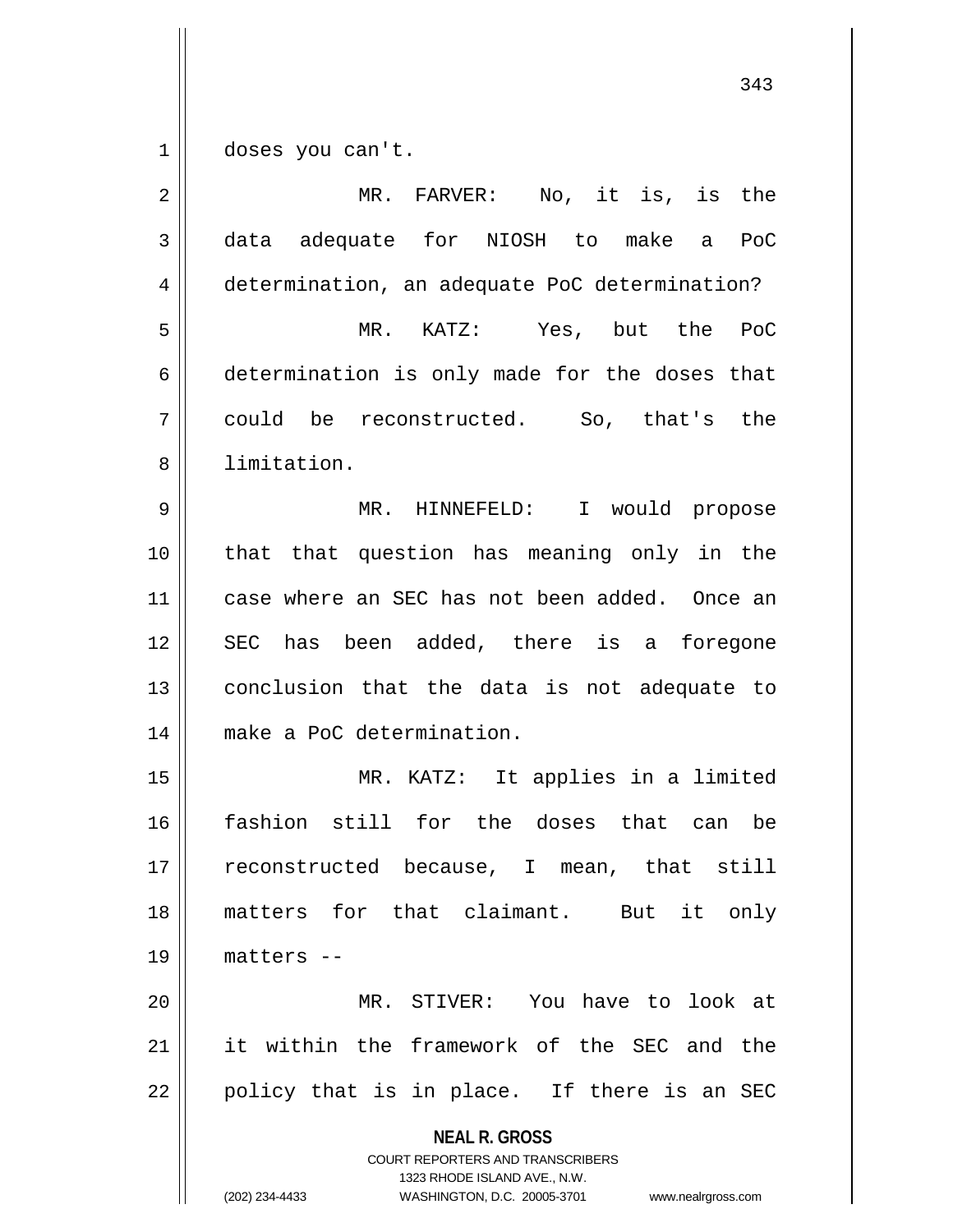**NEAL R. GROSS** COURT REPORTERS AND TRANSCRIBERS 1323 RHODE ISLAND AVE., N.W. (202) 234-4433 WASHINGTON, D.C. 20005-3701 www.nealrgross.com  $1 \parallel$  and you have a guy with a prostate cancer, he 2 || is in that period, he doesn't qualify or  $3 \parallel$  doesn't qualify for the 250-day, you just have 4 to look at a subset of what exposures are 5 || applicable, and then make a determination on  $6 \parallel$  that basis. 7 You can't look at, well, if you 8 did include all these other things, this would 9 have been a higher PoC. You can't even look 10 at that. It is off the table at that point. 11 CHAIR GRIFFON: Right, it's a 12 | policy call. 13 MR. FARVER: I understand it is a 14 policy call. I understand that part. It is a  $15 \parallel$  policy call, it's what it is. 16 CHAIR GRIFFON: Right. 17 MR. FARVER: But I can look at 18 these and I can say that I don't think that 19  $\parallel$  the data was adequate or sufficient to make a  $20$  | PoC. 21 MR. KATZ: Again, it is for the 22 || doses that you are covering. So, from here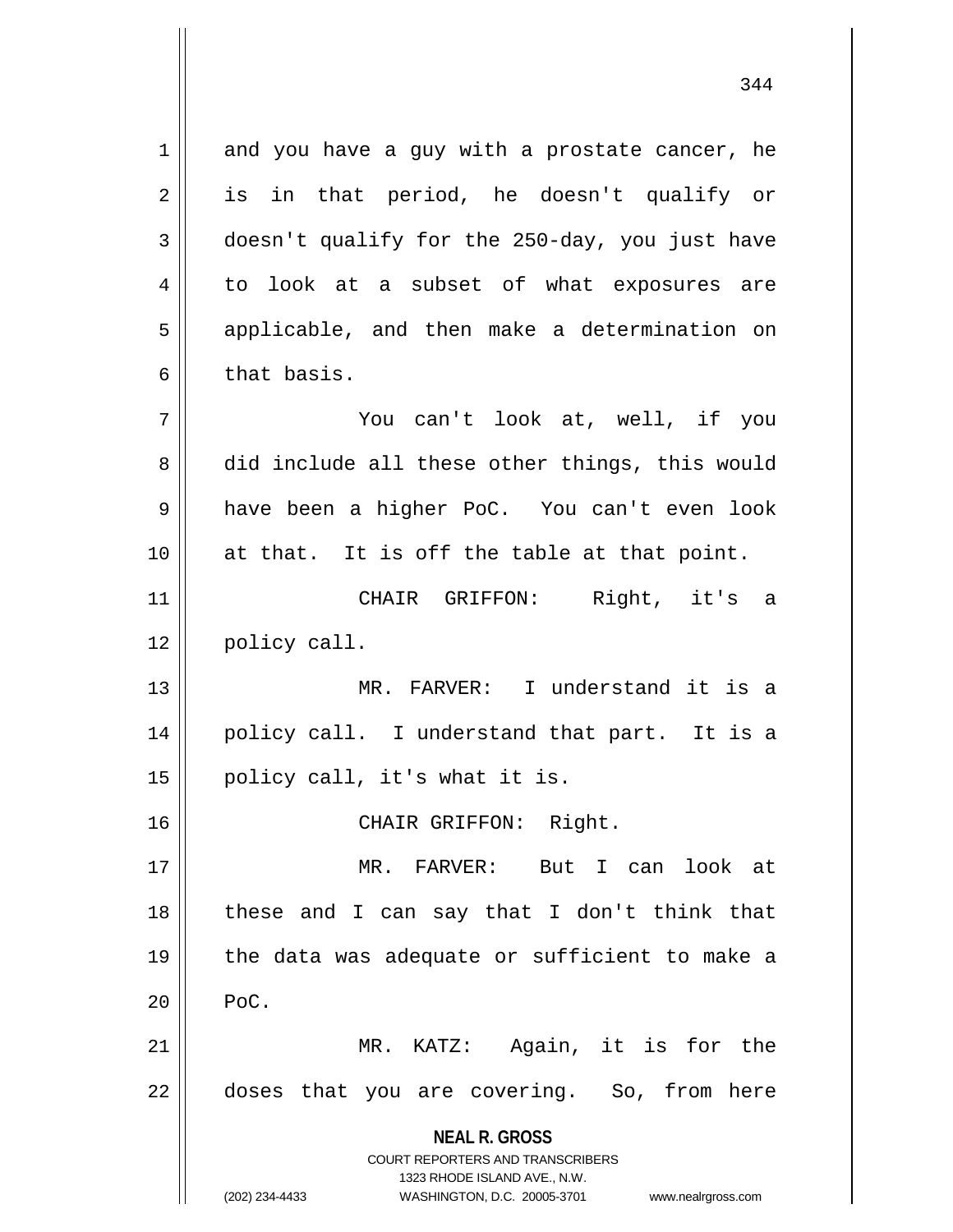**NEAL R. GROSS** COURT REPORTERS AND TRANSCRIBERS 1323 RHODE ISLAND AVE., N.W. (202) 234-4433 WASHINGTON, D.C. 20005-3701 www.nealrgross.com 1 | forward, that is how you handle it. It is  $2 \parallel$  appropriate for the doses you are covering. 3 That's the question. You don't apply the 4 question to the doses that aren't being 5 covered. 6 That is just the way it is. I 7 don't want to continue the discussion, but  $8 \parallel$  that is the way it is. 9 CHAIR GRIFFON: Right, right. 10 Yes. 11 || MR. KATZ: You apply to the doses 12 || that are eligible to be reconstructed, and  $13$   $\parallel$  that's it. 14 || MR. STIVER: And if those doses  $15$  are only medical doses, so be it, that is what 16 we look at. 17 || MR. KATZ: Right. 18 MR. FARVER: We may look at 19 | changing our criteria A(2) then. 20 || MR. KATZ: Let's move on. 21 || CHAIR GRIFFON: Yes, yes. 22 || MR. FARVER: Okay. The same thing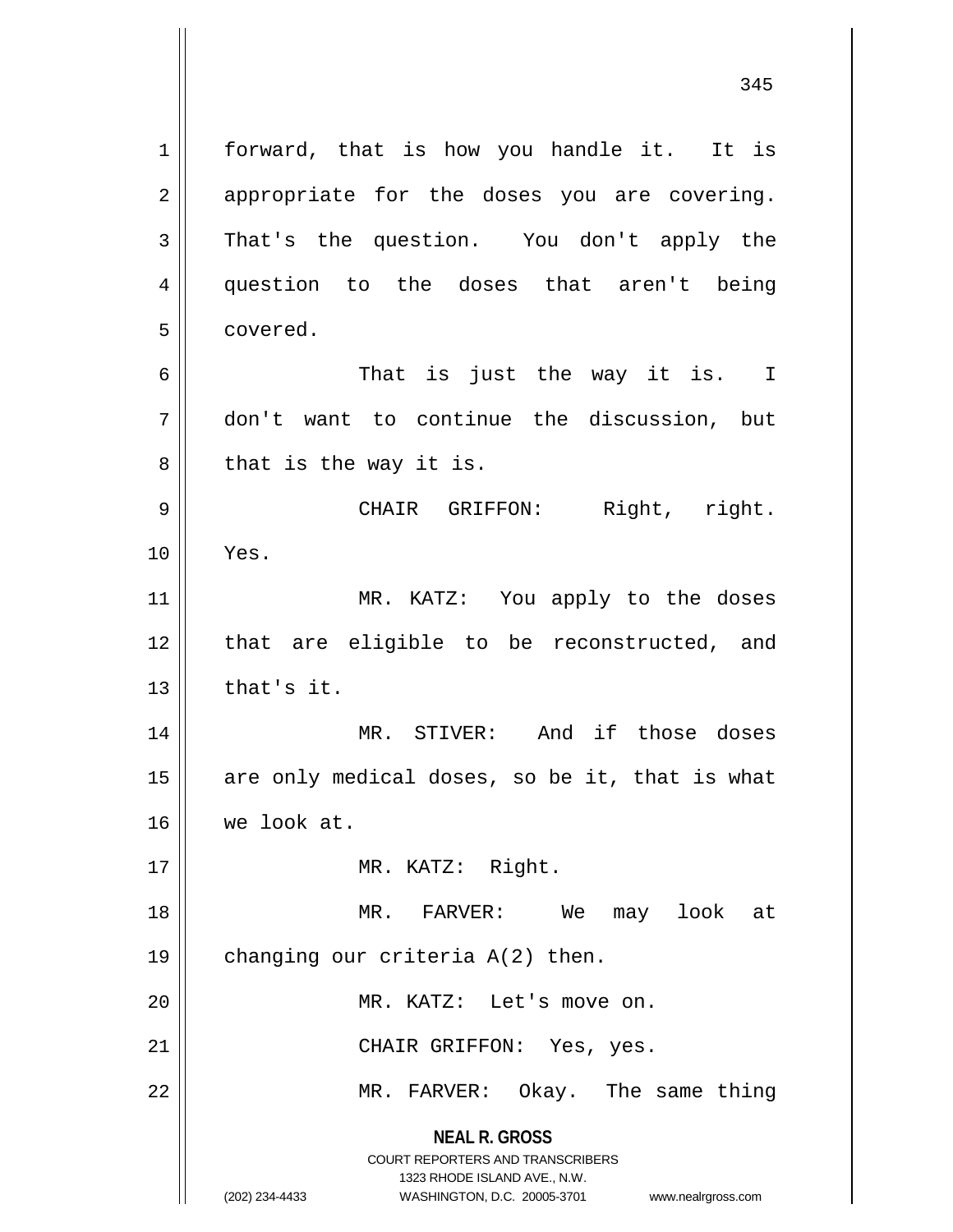for 17.1.

**NEAL R. GROSS** COURT REPORTERS AND TRANSCRIBERS 1323 RHODE ISLAND AVE., N.W. (202) 234-4433 WASHINGTON, D.C. 20005-3701 www.nealrgross.com MR. STIVER: Maybe we don't need  $3 \parallel$  to change the criteria, just acknowledge that in this situation, a limited, partial 5 || reconstruction, we look at only these 6 || particular sources of exposure. MEMBER CLAWSON: When we did | these, did we have the SEC for Y-12? CHAIR GRIFFON: Yes, I think they  $10 \parallel$  did, yes. MR. FARVER: Otherwise, it wouldn't have a partial. CHAIR GRIFFON: Like Ted said, let's move on, off of this. MR. STIVER: Okay. Where are we now? MR. FARVER: 218.1. This is another one where we believe the employee 19 || should have been assigned neutron doses. CHAIR GRIFFON: Wait. Did we do  $21 \parallel 217.1?$ || MR. FARVER:  $217.1$  is the same as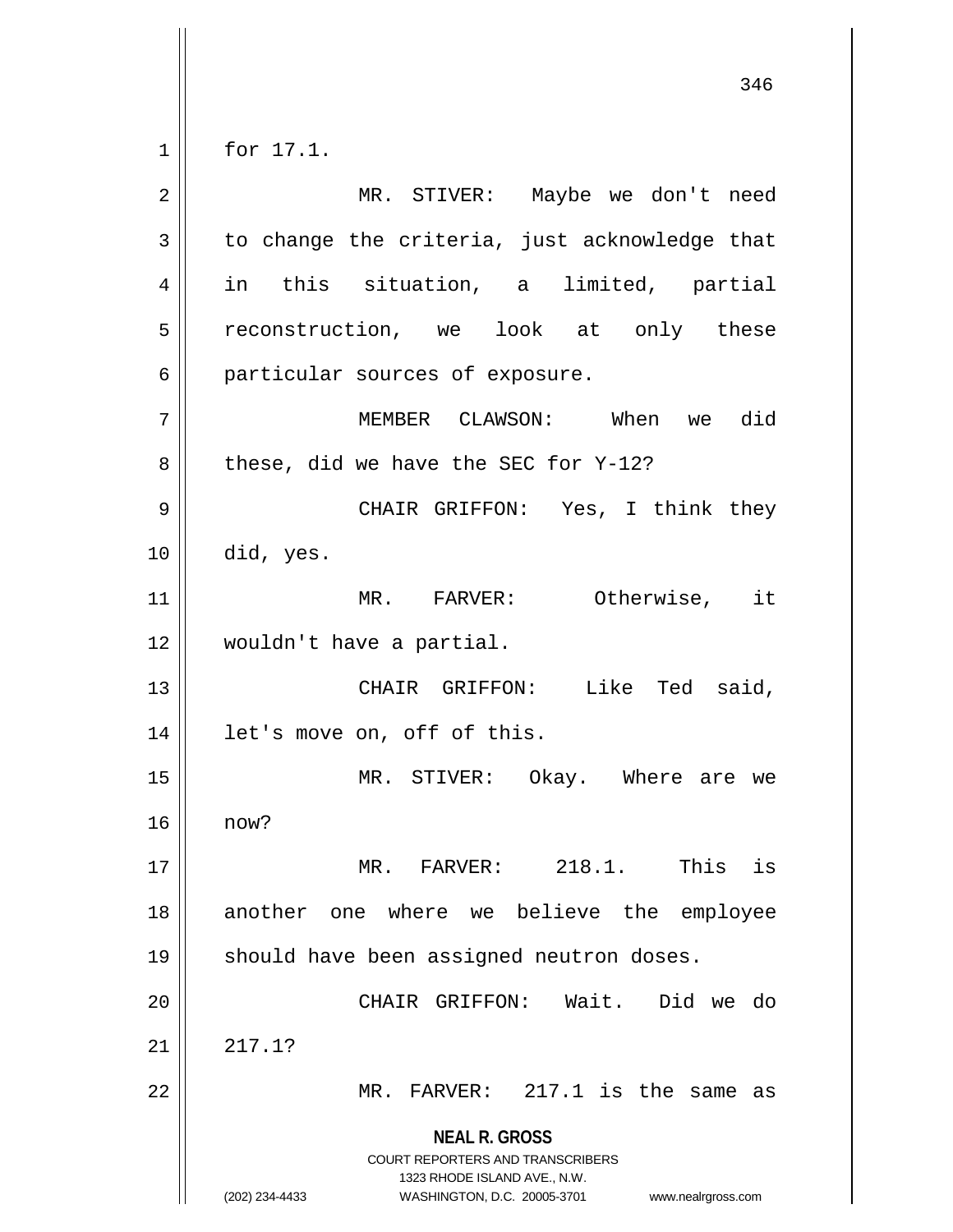|                | 347                                                                 |
|----------------|---------------------------------------------------------------------|
| $\mathbf 1$    | 216.1.                                                              |
| $\mathbf 2$    | CHAIR GRIFFON: Oh, they are the                                     |
| 3              | same?                                                               |
| $\overline{4}$ | MR. FARVER: Yes.                                                    |
| 5              | CHAIR GRIFFON: Okay.                                                |
| 6              | MR. STIVER: We are going to get                                     |
| 7              | to 218 here in just a second. Okay. We are                          |
| 8              | on 218, Y-12 and K-25, prostate and skin. And                       |
| 9              | let's see, anything further here?                                   |
| 10             | MR. FARVER: You could read                                          |
| 11             | through the yellow section on our response. We                      |
| 12             | have a general disagreement on how they                             |
| 13             | interpret the Report 33. But in this case,                          |
| 14             | based<br>the<br>employee's<br>department<br>on                      |
| 15             | information, we concur with their response,                         |
| 16             | but not because we would agree with how they                        |
| 17             | interpret the Y-12 neutron report. This is                          |
| 18             | another ongoing finding.                                            |
| 19             | CHAIR GRIFFON: Yes.                                                 |
| 20             | MEMBER KOTELCHUCK:<br>If we ever                                    |
| 21             | wanted, in some statistical testing in the                          |
| 22             | future, if we ever wanted to go back and look                       |
|                | <b>NEAL R. GROSS</b><br>COURT REPORTERS AND TRANSCRIBERS            |
|                | 1323 RHODE ISLAND AVE., N.W.                                        |
|                | (202) 234-4433<br>WASHINGTON, D.C. 20005-3701<br>www.nealrgross.com |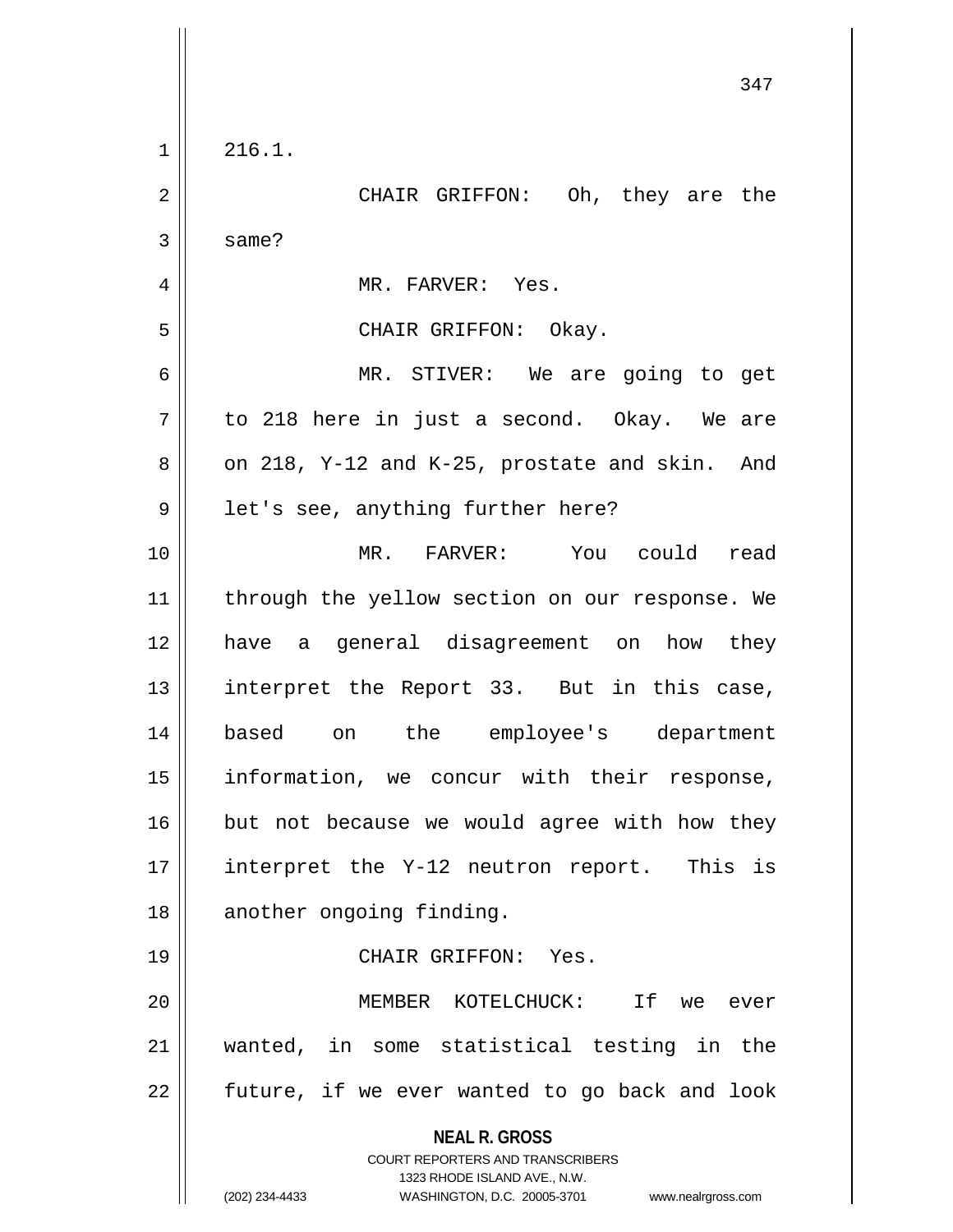**NEAL R. GROSS** COURT REPORTERS AND TRANSCRIBERS 1323 RHODE ISLAND AVE., N.W. (202) 234-4433 WASHINGTON, D.C. 20005-3701 www.nealrgross.com  $1 \parallel$  at PoCs that have been done, would we have any 2 || idea that this was a partial reconstruction?  $3 \parallel$  Well, you have the date, I guess. But the 4 PoCs are not designated, like, partial 5 | reconstruction PoC? They are just what they  $6 \parallel$  are? So, they wouldn't be useful probably if  $7$  || there was any statistical --8 MR. KATZ: You would want to leave  $9 \parallel$  those ones out, right, the partials out? 10 || MEMBER KOTELCHUCK: That is what 11 you would want to do. 12 MR. KATZ: Yes. 13 || MEMBER KOTELCHUCK: Yes. Okay. 14 CHAIR GRIFFON: So, this, the 15 broader issue, where is that captured? That 16 || is my only question here. I think it's closed  $17 \parallel$  for this case, 218.1, but is the broader  $-$ 18 || you say that is an ongoing issue. 19 MR. STIVER: That is an ongoing  $20$  | one that we will report again. 21 || CHAIR GRIFFON: But, for Y-12, I  $22$  || mean, I think --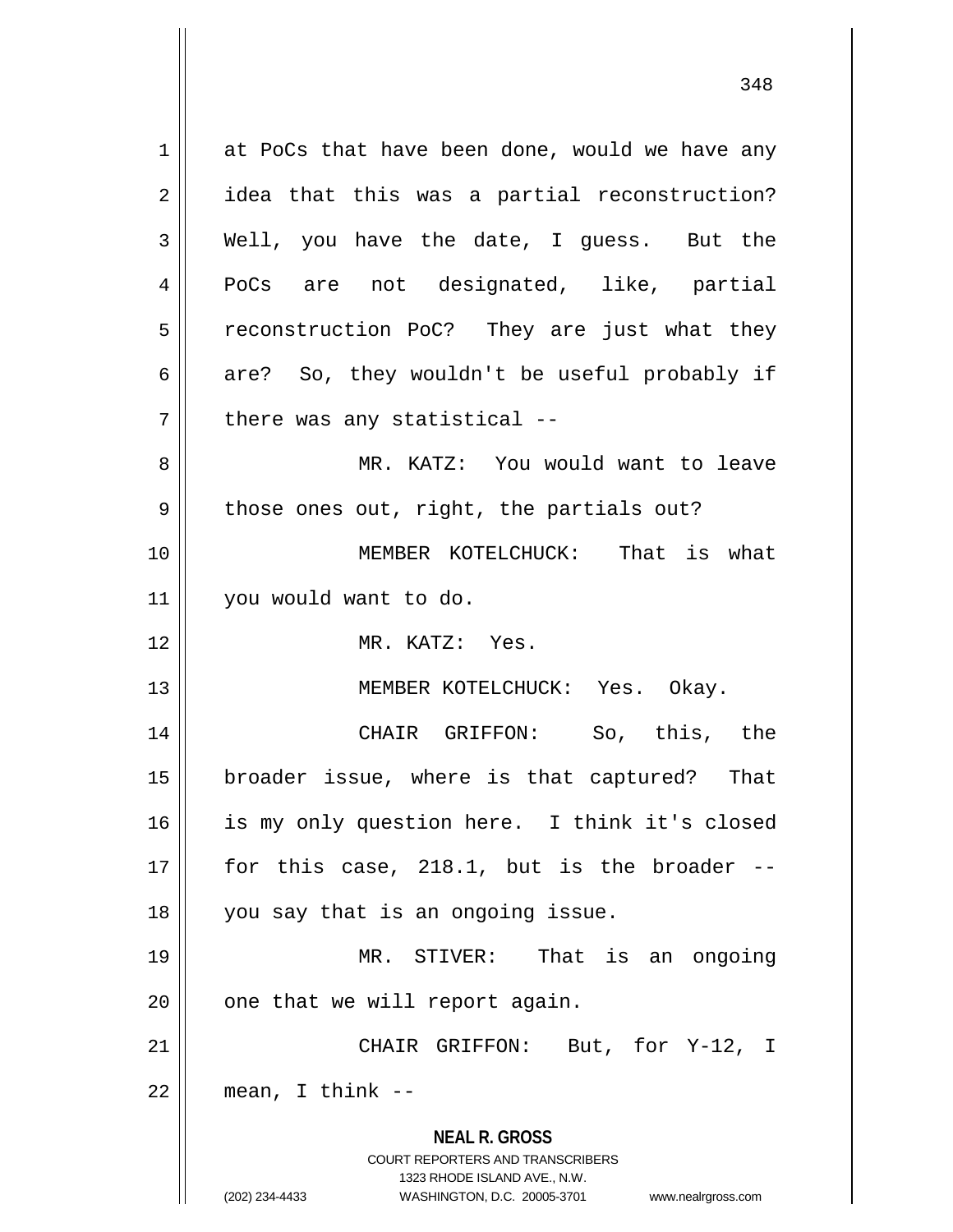**NEAL R. GROSS** COURT REPORTERS AND TRANSCRIBERS 1323 RHODE ISLAND AVE., N.W. (202) 234-4433 WASHINGTON, D.C. 20005-3701 www.nealrgross.com 349 1 || MR. STIVER: For Y-12 --2 CHAIR GRIFFON: But we don't know  $3 \parallel$  if we even have a matrix for Y-12. 4 || MR. KATZ: Well, we are going to  $5 \parallel$  dig that up. 6 CHAIR GRIFFON: Okay. 7 MR. KATZ: Yes. 8 CHAIR GRIFFON: So, maybe just add  $9 \parallel$  that onto the question for Joe. If we find 10 || this Y-12 TBD matrix, this issue should be on  $11$  | it, right? 12 || MR. KATZ: It should be on it or,  $13$  anyway, it should be referred to the Workgroup  $14$  | that we established. 15 CHAIR GRIFFON: That we 16 | established, yes. 17 (Laughter.) 18 Yes, the future one. Okay. So, 19 | closed, but Workgroup issue. 20 MR. KATZ: Yes, refer issue to 21 Workgroup. 22 CHAIR GRIFFON: For future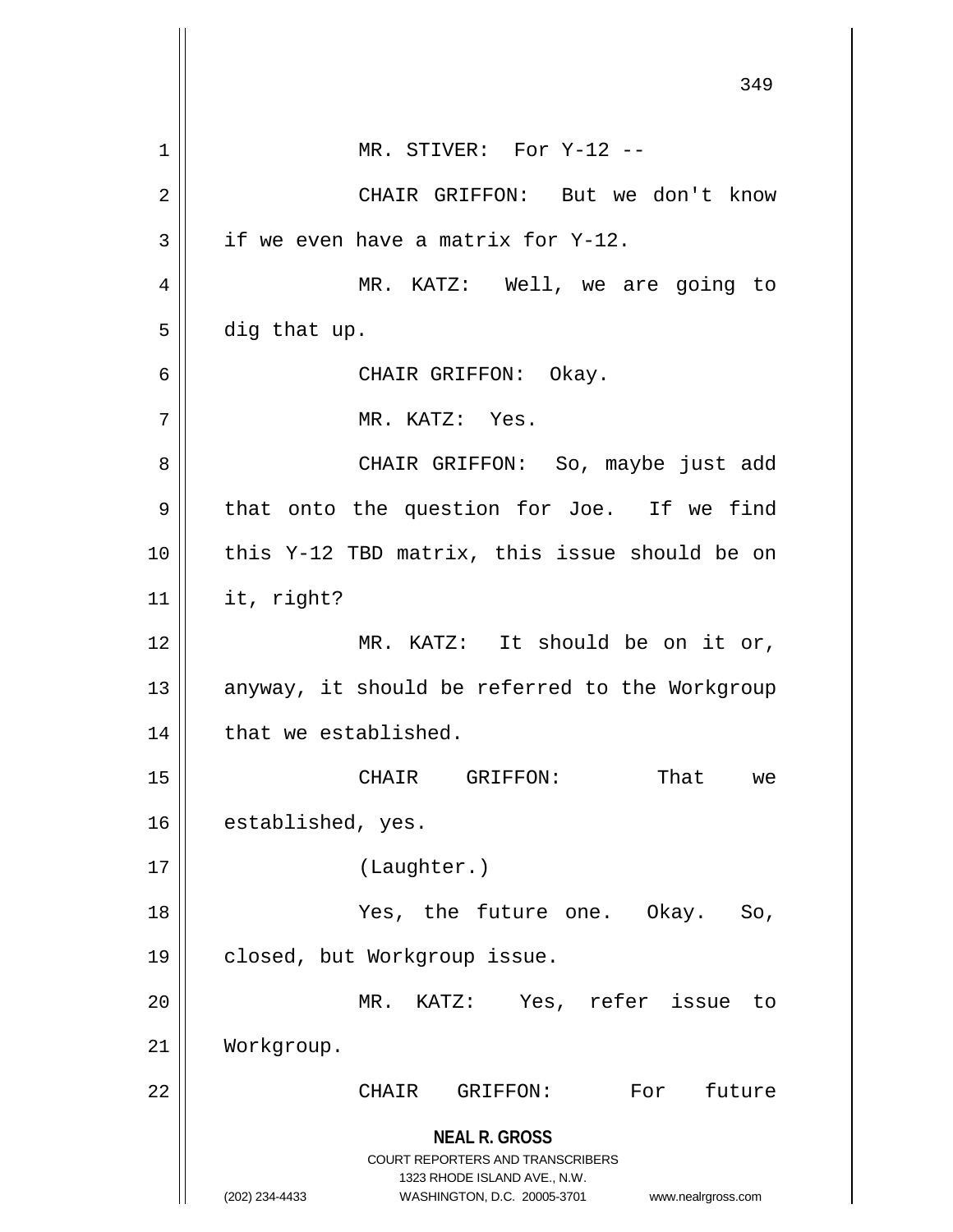1 Workgroup.

| 2  | MR. KATZ: Yes.                                                                                                                                                  |
|----|-----------------------------------------------------------------------------------------------------------------------------------------------------------------|
| 3  | CHAIR GRIFFON: All right. 218.2.                                                                                                                                |
| 4  | MR. FARVER: Incorrect organ dose                                                                                                                                |
| 5  | values used for 1976 and 1984. Agreed the                                                                                                                       |
| 6  | organ doses that is used for the skin of the                                                                                                                    |
| 7  | hand were entered wrong in the IREP sheet.                                                                                                                      |
| 8  | CHAIR GRIFFON: I understand your                                                                                                                                |
| 9  | "however" part, but what do you mean steps                                                                                                                      |
| 10 | should be taken?                                                                                                                                                |
| 11 | MR. FARVER: Well --                                                                                                                                             |
| 12 | CHAIR GRIFFON: I think we have                                                                                                                                  |
| 13 | taken those steps, right? Yes, they are                                                                                                                         |
| 14 | taking some of them, I suppose.                                                                                                                                 |
| 15 | MR. FARVER: It is my standard                                                                                                                                   |
| 16 | thing about $-$                                                                                                                                                 |
| 17 | CHAIR GRIFFON: Yes.                                                                                                                                             |
| 18 | MR. FARVER: -- how you are going                                                                                                                                |
| 19 | to prevent it in the future.                                                                                                                                    |
| 20 | CHAIR GRIFFON: Right. Okay. So,                                                                                                                                 |
| 21 | it is QA and it's closed, I think, right?                                                                                                                       |
| 22 | MR. FARVER: Sure.                                                                                                                                               |
|    | <b>NEAL R. GROSS</b><br>COURT REPORTERS AND TRANSCRIBERS<br>1323 RHODE ISLAND AVE., N.W.<br>(202) 234-4433<br>WASHINGTON, D.C. 20005-3701<br>www.nealrgross.com |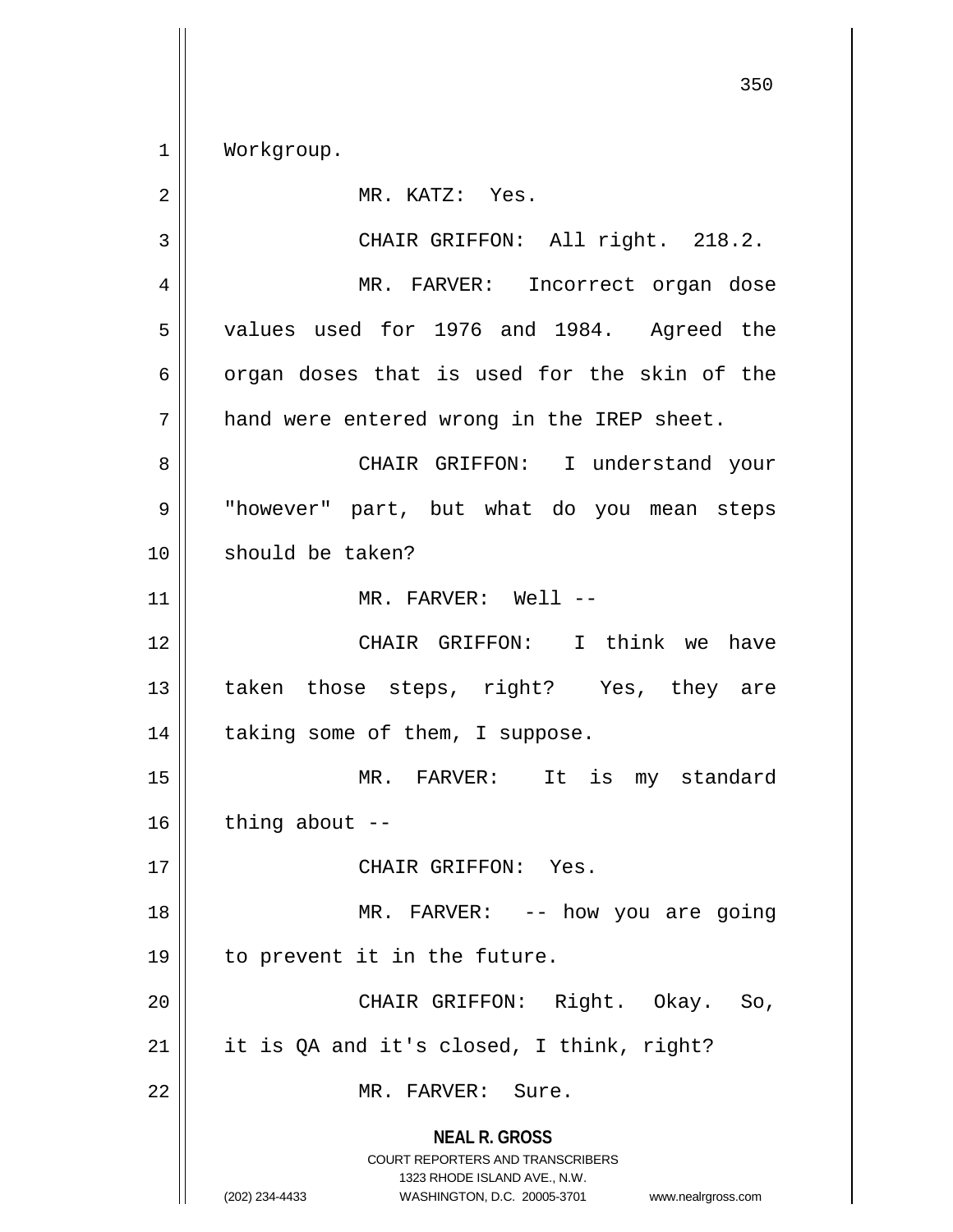**NEAL R. GROSS** COURT REPORTERS AND TRANSCRIBERS 1323 RHODE ISLAND AVE., N.W. (202) 234-4433 WASHINGTON, D.C. 20005-3701 www.nealrgross.com 1 || MEMBER CLAWSON: I think we have  $2 \parallel$  tried, and NIOSH, too -- these are kind of  $3 \parallel$  some old ones, aren't they? 4 MR. FARVER: Yes, these are still 5 | old ones. 6 MEMBER CLAWSON: Yes. 7 MR. STIVER: Go back to that 8 previous one about Report 33. I mean, I was 9 Wondering how many revisions of Report 33 have 10 taken place since this finding came out. You  $11$  said that is still an ongoing issue. 12 MEMBER CLAWSON: It is. It has to 13 || do with how you interpret zeroes and blanks. 14 || MR. STIVER: Right. But I wonder 15 if that might have been addressed in a more 16 recent version -- 17 CHAIR GRIFFON: In a more recent 18 version. 19 || MR. STIVER: -- of Report 33. 20 | Let's take a look here. 21 CHAIR GRIFFON: You can follow up  $22 \parallel$  on that, yes.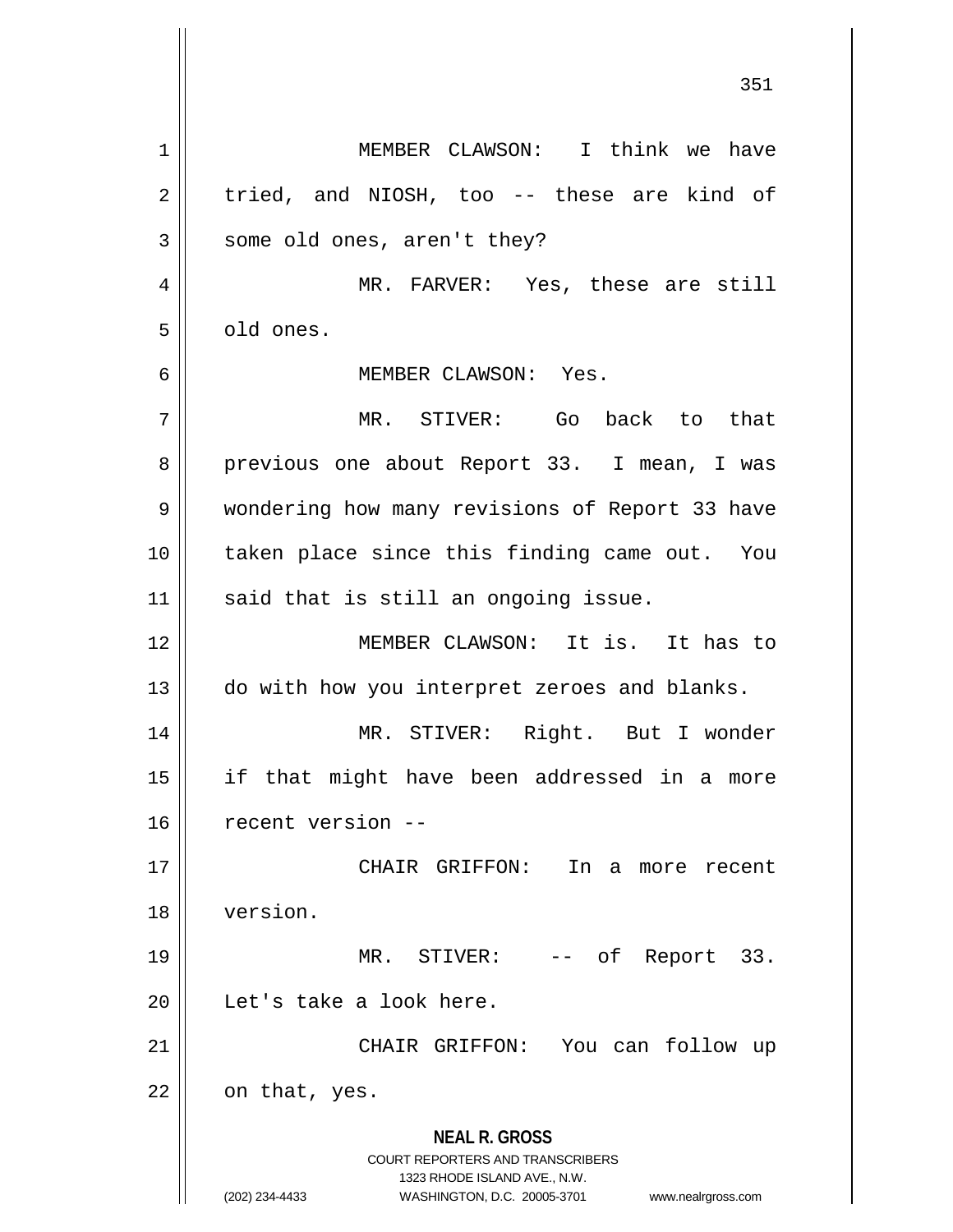**NEAL R. GROSS** COURT REPORTERS AND TRANSCRIBERS 1323 RHODE ISLAND AVE., N.W. (202) 234-4433 WASHINGTON, D.C. 20005-3701 www.nealrgross.com 1 MR. STIVER: Yes, I can follow up  $2 \parallel$  on it. 3 CHAIR GRIFFON: Okay. Where are 4 || we at? 218, Observation? Observation 1. 5 MR. FARVER: Observation 1 looks 6 || like a regurgitation of something that was in  $7$   $\parallel$  our review of the Site Profile about the lack 8 | of external monitoring data for the applicable  $9 \parallel$  site  $-$ 10 || CHAIR GRIFFON: Right. 11 || MR. FARVER: -- for coworker data. 12 CHAIR GRIFFON: Which we already 13 | brought up the Workgroup question, right? 14 || MR. FARVER: Yes. 15 || CHAIR GRIFFON: 218, Observation  $16 \parallel 2$ . 17 MR. FARVER: Two, another Site 18 Profile issue about the beta dose to hands. 19 CHAIR GRIFFON: So, we are going 20  $\parallel$  to check these, whether they are  $-$ 21 || MR. STIVER: Yes, these are being 22 | checked out.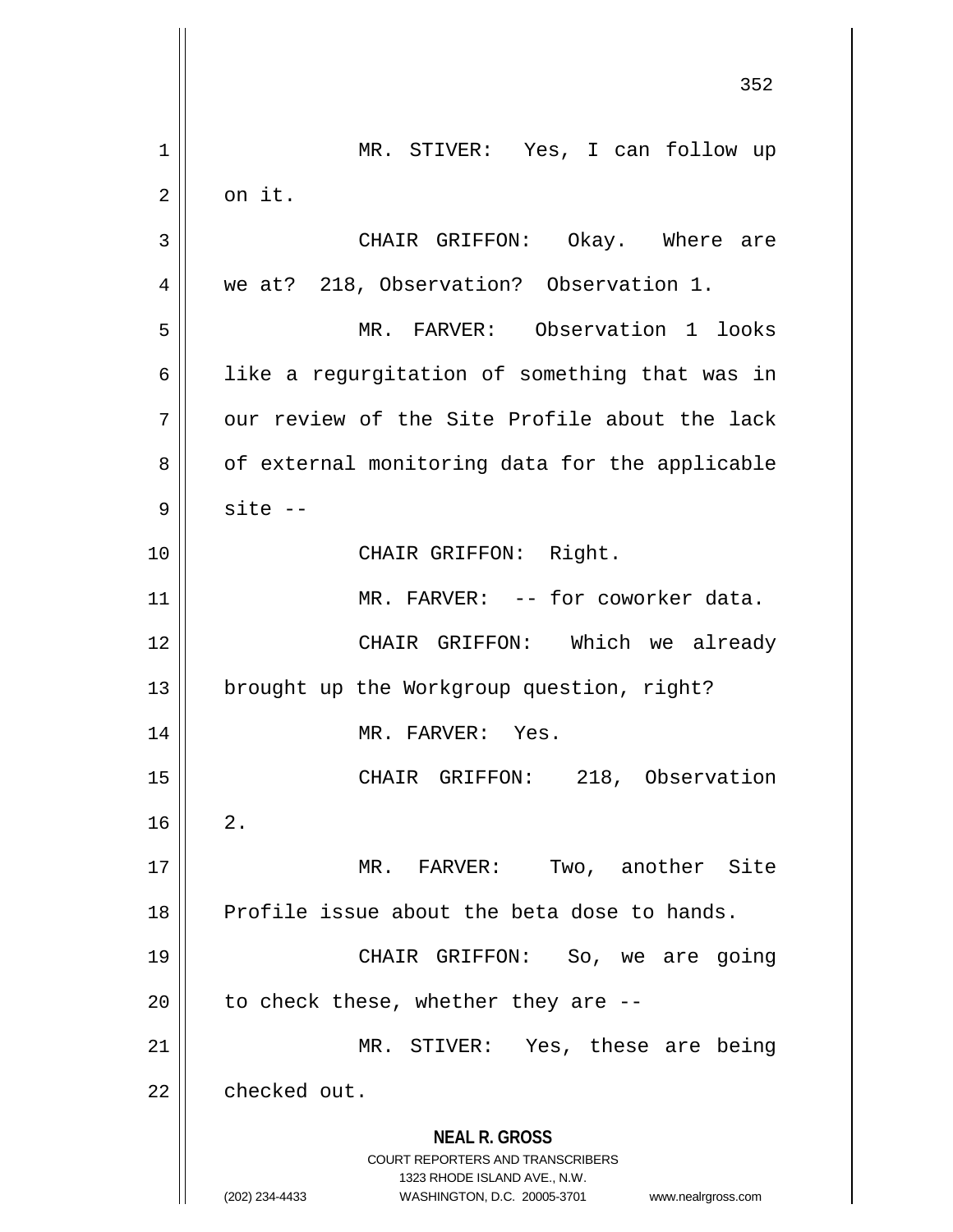|                | 353                                                                 |
|----------------|---------------------------------------------------------------------|
| 1              | CHAIR GRIFFON: Okay.                                                |
| $\overline{2}$ | MR. FARVER: 218, 3. Similar on                                      |
| 3              | issues with the K-25 Site Profile about                             |
| $\overline{4}$ | tech-99 beta dose, and the calibration of                           |
| 5              | $K-25$ .                                                            |
| 6              | CHAIR GRIFFON: Well, we do have a                                   |
| 7              | K-25 Workgroup, right?                                              |
| 8              | MR. STIVER: Yes, we do. It is                                       |
| 9              | another Fitzgerald.                                                 |
| 10             | CHAIR GRIFFON: Yes.                                                 |
| 11             | MR. STIVER: And I believe there                                     |
| 12             | were three matrix items that were discussed at                      |
| 13             | the last meeting. I can follow up on that.                          |
| 14             | CHAIR GRIFFON: Okay.<br>218,                                        |
| 15             | Observation 3, give to the K-25 Workgroup.                          |
| 16             | And Observation 4, let's look at                                    |
| 17             | it. So, this is a question of the tech-99                           |
| 18             | coworker data, right?                                               |
| 19             | MR. STIVER: Yes.                                                    |
| 20             | CHAIR GRIFFON: Coworker model,                                      |
| 21             | coworker data, I would imagine.                                     |
| 22             | Is TIB-19 a K-25-specific coworker                                  |
|                | <b>NEAL R. GROSS</b><br>COURT REPORTERS AND TRANSCRIBERS            |
|                | 1323 RHODE ISLAND AVE., N.W.                                        |
|                | (202) 234-4433<br>WASHINGTON, D.C. 20005-3701<br>www.nealrgross.com |

 $\mathbb{I}$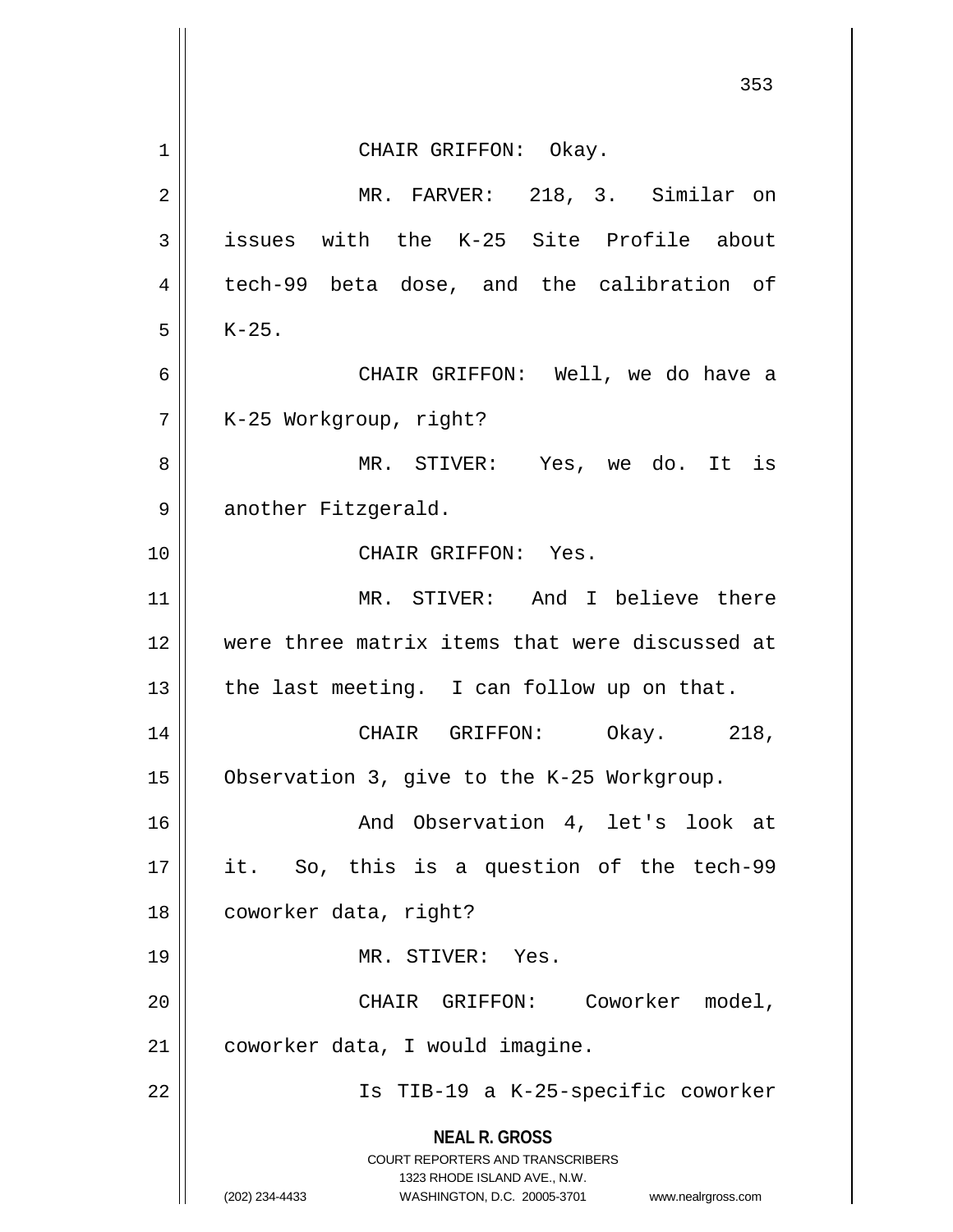**NEAL R. GROSS** COURT REPORTERS AND TRANSCRIBERS 1323 RHODE ISLAND AVE., N.W. (202) 234-4433 WASHINGTON, D.C. 20005-3701 www.nealrgross.com  $1 \parallel$  model or is it -- MR. FARVER: No, that is a general  $3 \parallel$  just how to handle coworker bioassay data. CHAIR GRIFFON: Oh, yes, okay. MR. FARVER: I don't really know. CHAIR GRIFFON: Yes. I mean, if || there is a question on this coworker model, I  $8 \parallel$  don't know if this is being examined by the  $-$  MR. FARVER: Do you want us to 10 || look some more at this one and find out what it is? CHAIR GRIFFON: Yes, yes, yes. MR. STIVER: Okay. I will go | ahead and take that as an action. CHAIR GRIFFON: And it is the last | one, right? MR. STIVER: Yes. CHAIR GRIFFON: I think we are 19 || going to be able to work later because David's | plane is not going to  $-$ - MR. KATZ: Because no plane is  $22 \parallel$  leaving.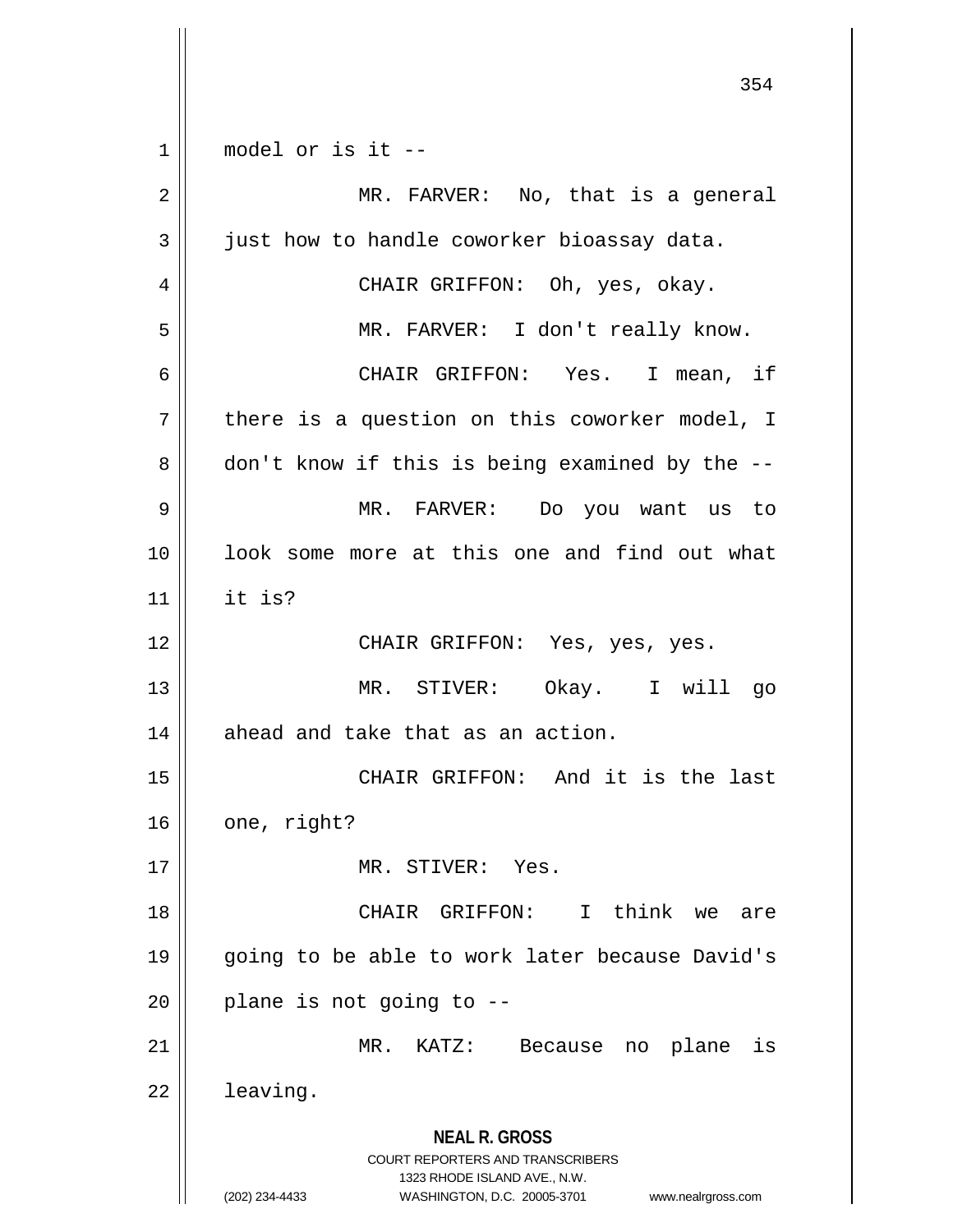**NEAL R. GROSS** COURT REPORTERS AND TRANSCRIBERS 1323 RHODE ISLAND AVE., N.W. (202) 234-4433 WASHINGTON, D.C. 20005-3701 www.nealrgross.com 355 1 | (Laughter.) 2 || David is spending the night. 3 || MEMBER KOTELCHUCK: If it's just  $4 \parallel$  snowing, if it stays a little cooler and just 5 || keeps snowing, it is not a problem. It is  $6 \parallel$  only when it turns to rain. 7 CHAIR GRIFFON: Yes. 8 MR. FARVER: Well, that is what it 9 was supposed to do. 10 MEMBER KOTELCHUCK: Yes, that is 11 what it was supposed to do, but this looks 12 like it's doing the opposite, and it is two  $13$  hours  $-$ 14 CHAIR GRIFFON: Okay. I propose 15 we take a five-minute break, and then, we will  $16$  figure out if we can go on to the other ones, 17 the other sets. 18 I just want to get a sidebar and 19 see what we think is ready. But let's take  $20$  | five, just a stretch break. 21 MR. KATZ: Okay. Take five, on  $22$  | the phone.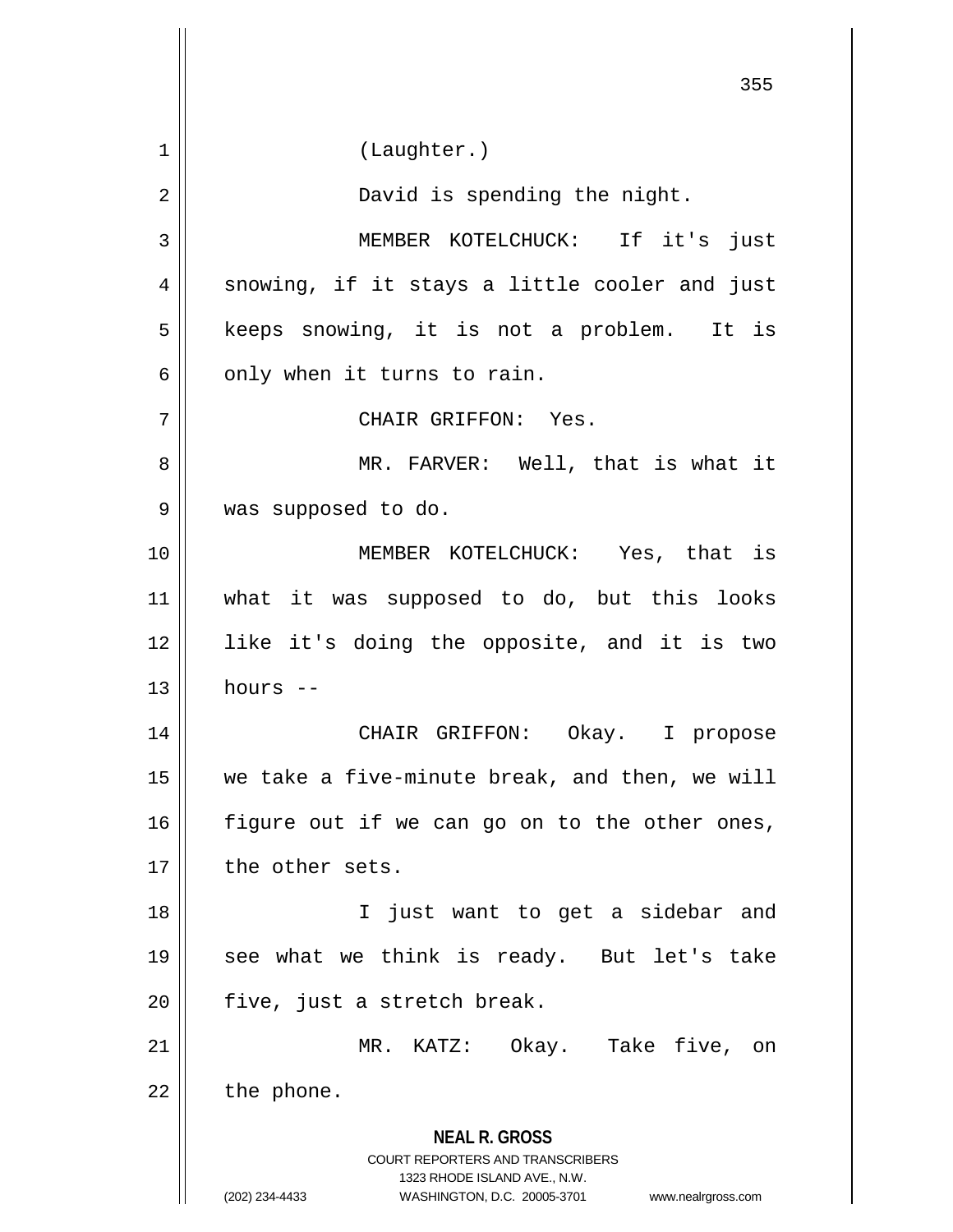1 | (Whereupon, the foregoing matter  $2 \parallel$  went off the record at 3:54 p.m. and went back  $3 \parallel$  on the record at 4:06 p.m.) 4 MR. KATZ: So, we're back, Dose 5 | Reconstruction Subcommittee. 6 David and Wanda, we were checking 7 calendars during the break for the next 8 || meeting, because we have a lot of homework 9 that has already been done on Sets 10 through 10 13, the Savannah River, Rocky Flats, Los 11 Alamos. We are going to try to get to a 12 || little bit of that this afternoon, but there 13 || will be plenty left. And then we will try to 14 add to that as well, but just to continue 15 making progress here.

16 || So, we are looking at fairly soon 17 another meeting, and the dates we have as 18 possibilities are March 25th, which is a 19 Monday, or the 28th. So, can you let us know? 20 || Or can you check your calendars now and see 21 || if either of those work for you?

22 MEMBER MUNN: I will have to go

**NEAL R. GROSS** COURT REPORTERS AND TRANSCRIBERS 1323 RHODE ISLAND AVE., N.W. (202) 234-4433 WASHINGTON, D.C. 20005-3701 www.nealrgross.com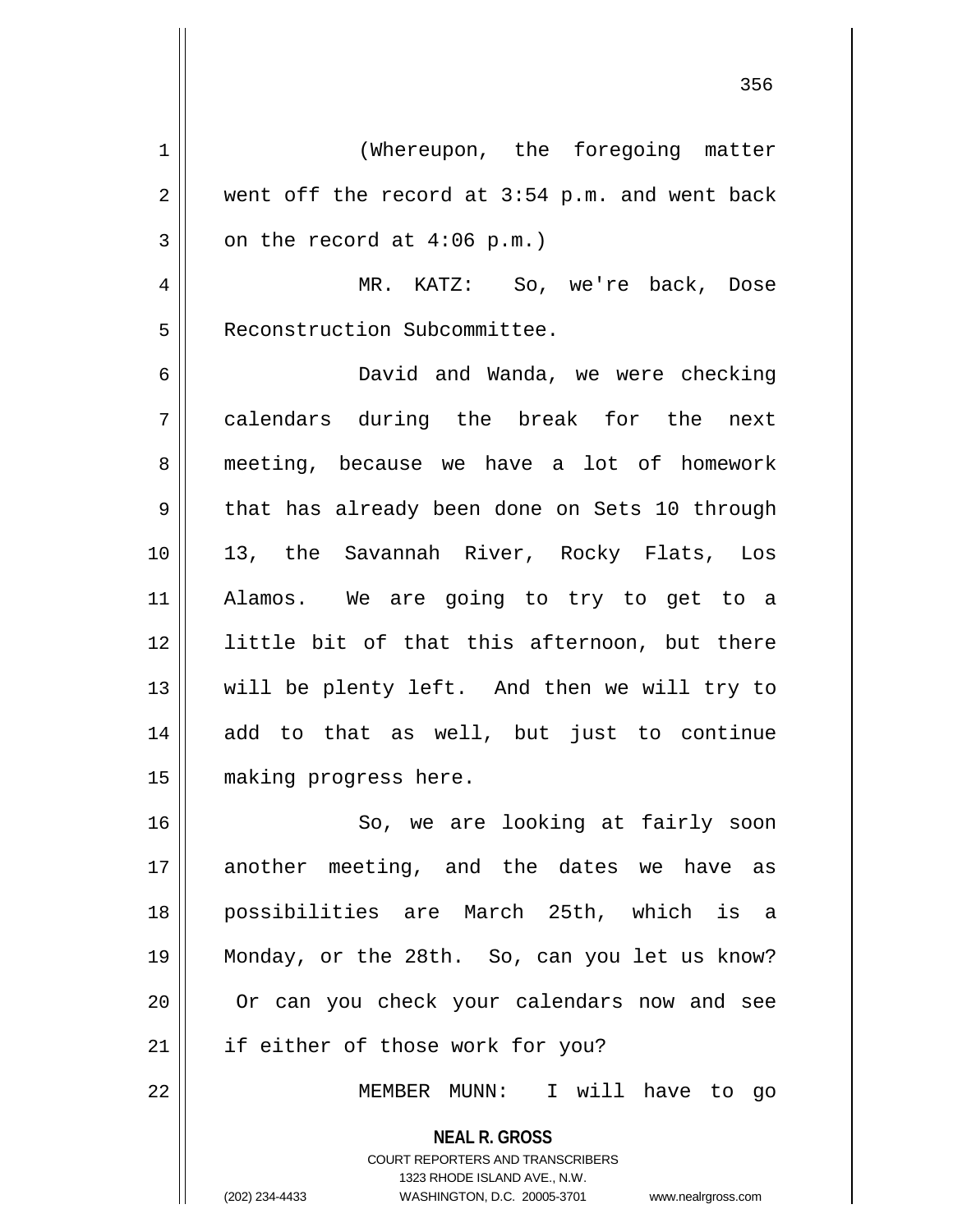**NEAL R. GROSS** COURT REPORTERS AND TRANSCRIBERS 1323 RHODE ISLAND AVE., N.W. (202) 234-4433 WASHINGTON, D.C. 20005-3701 www.nealrgross.com 1 || get my Board calendar. I don't have it on my 2 desk. 3 || MR. KATZ: Okay. 4 MEMBER MUNN: I will let you know  $5 \parallel$  as soon as I can. 6 MEMBER RICHARDSON: Either of  $7 \parallel$  those are okay for me. 8 MR. KATZ: Okay. Good. 9 MEMBER MUNN: I think they will be 10 || for me, too, but I need to check. 11 || MEMBER RICHARDSON: Could you  $12$  | repeat the dates once more, March 25 --13 MR. KATZ: Yes, March 25th, which 14 | is a Monday, or the 28th. 15 || **MEMBER RICHARDSON:** All right. 16 MR. KATZ: And then we will have 17 | to check with Poston. 18 Okay. Well, we can carry on now. 19 || And then, Wanda, just let us know during this 20 meeting if you have a problem with one of  $21$  those days. 22 || MEMBER MUNN: Yes. Okay.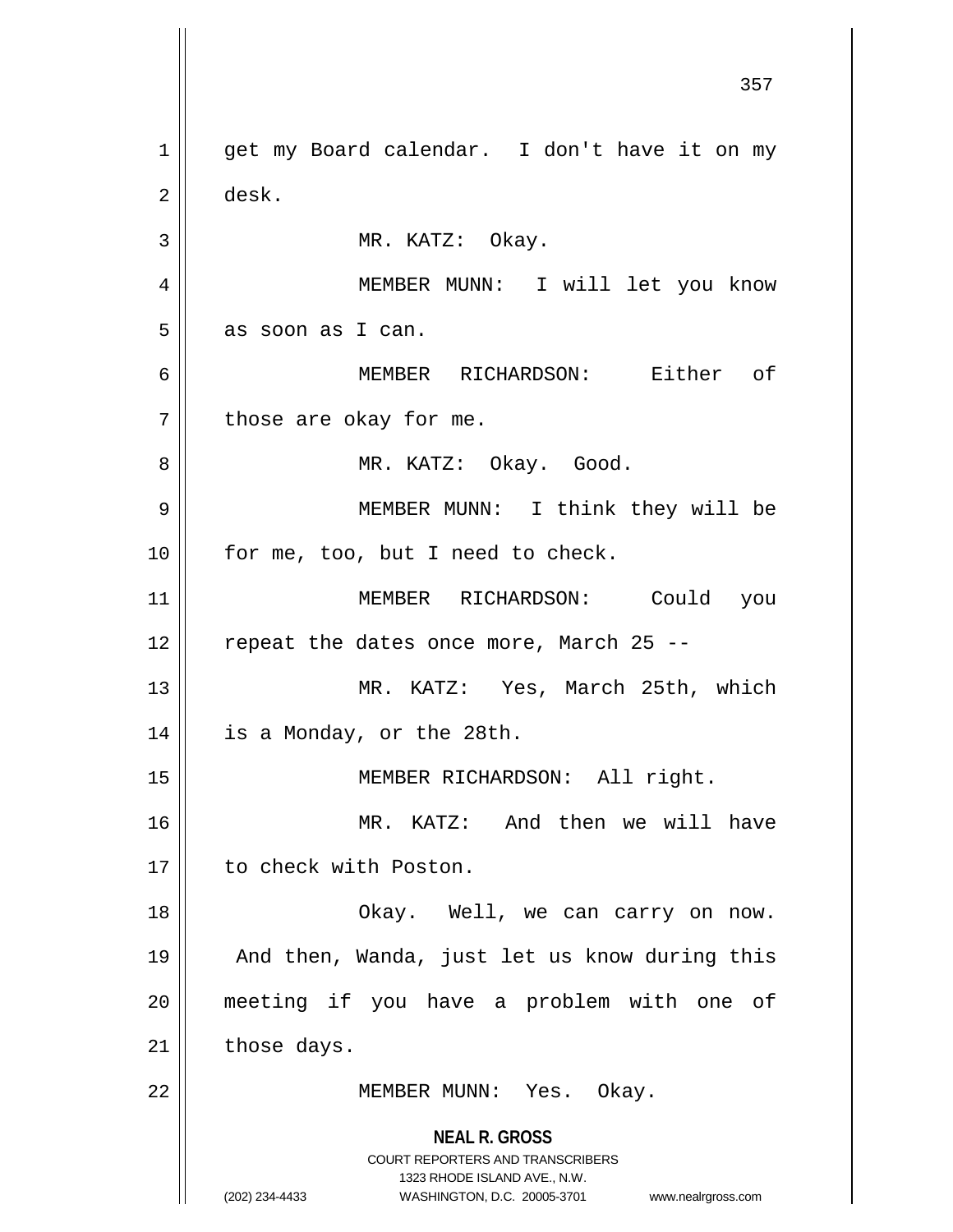**NEAL R. GROSS** COURT REPORTERS AND TRANSCRIBERS 1323 RHODE ISLAND AVE., N.W. (202) 234-4433 WASHINGTON, D.C. 20005-3701 www.nealrgross.com 1 CHAIR GRIFFON: Okay. So, in the  $2 \parallel$  meantime, we are pulling up -- I have a matrix  $3 \parallel$  or a document called "SC&A Responses 10 4 | through 13, SRS Findings, August 6th, 2012".  $5 \parallel$  That is when I updated it last, and I am sure 6 I circulated it. 7 (Simultaneous speaking) 8 MR. CALHOUN: I've just got 9 June's. My says June 2012. 10 CHAIR GRIFFON: Do you have it  $11$  | easily that you can --12 MR. KATZ: I can't get into the 13 | system with this computer. 14 || CHAIR GRIFFON: Oh. 15 MEMBER MUNN: I can do the 25th or 16 the 28th. 17 MR. KATZ: Okay. I think you 18 wanted to say either works? Okay. Then, I 19 || think we are going to go with the 25th, right? 20 Isn't that better for you, Mark, the 25th? 21 CHAIR GRIFFON: Yes. Yes, the 22 Monday.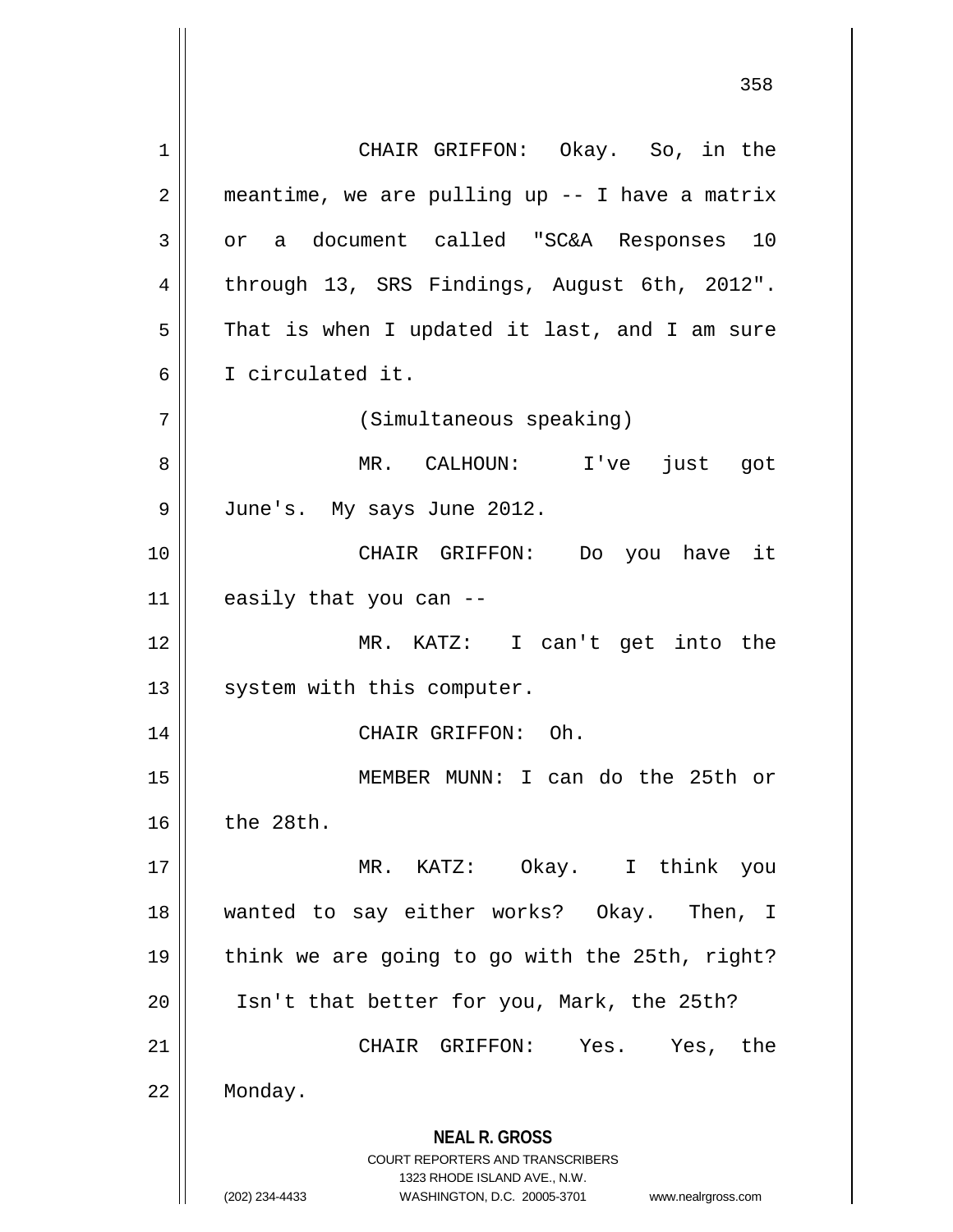**NEAL R. GROSS** COURT REPORTERS AND TRANSCRIBERS 1323 RHODE ISLAND AVE., N.W. (202) 234-4433 WASHINGTON, D.C. 20005-3701 www.nealrgross.com 359 1 || MR. KATZ: Okay. So plan on March  $2 \parallel 25th$ , then. 3 || CHAIR GRIFFON: Alright. And if I 4  $\parallel$  send this to, let's see -- is there a way -- I 5 don't have everybody on my list, Ted. Is 6 | there a way I can  $-$ 7 || MR. KATZ: Just send it to Stu.  $8 \parallel$  Stu can forward it to Grady. 9 CHAIR GRIFFON: Okay. 10 MR. HINNEFELD: Yes, if you send 11 | it to me, I will forward it. 12 CHAIR GRIFFON: Stu can send it.  $13 \parallel$  Okay. 14 MR. KATZ: But everyone else 15 || should have gotten it because I would have 16 || sent it to everybody, unless you just updated 17 || your own and didn't send it to me. 18 CHAIR GRIFFON: I mean, I usually  $19 \parallel$  do this pretty --20 || MR. KATZ: Yes. 21 | CHAIR GRIFFON: Yes. 22 MR. FARVER: I don't know that we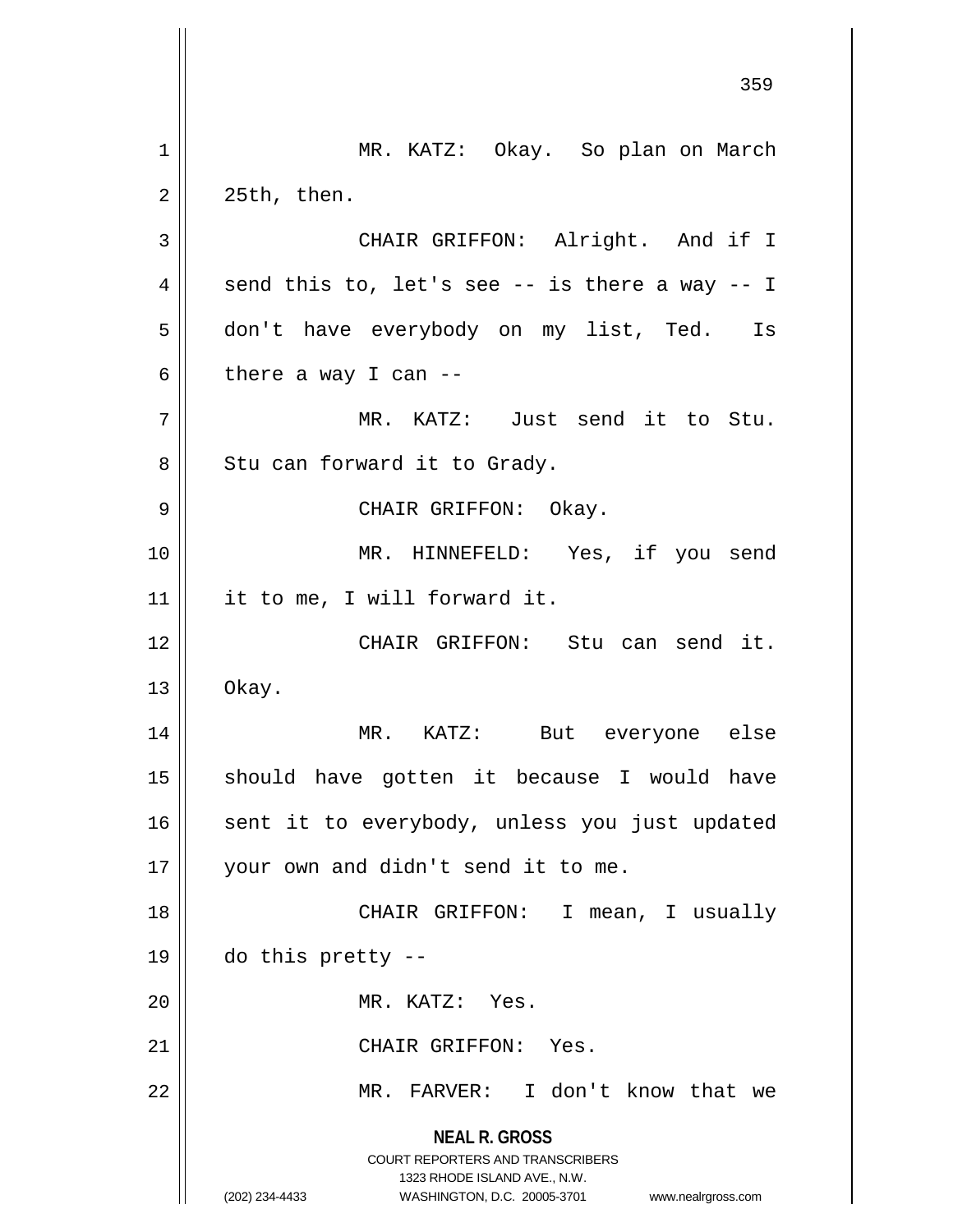**NEAL R. GROSS** COURT REPORTERS AND TRANSCRIBERS 1323 RHODE ISLAND AVE., N.W. (202) 234-4433 WASHINGTON, D.C. 20005-3701 www.nealrgross.com 1 || have received one, unless you sent one out  $2 \parallel$  recently. 3 MR. KATZ: I didn't send it 4 || recently. I send it right after I get it from 5 || Mark. So, it's not recently. 6 MR. FARVER: Okay. Did you send 7 | one for the Savannah River ones? 8 MR. KATZ: I sent out Mark's 9 || matrix after he sent it to me. 10 || MR. FARVER: Right. 11 MR. KATZ: Whenever he sent it to  $12 \parallel$  me  $-$ 13 MR. FARVER: Did he send you one 14 for Savannah River findings? 15 MEMBER KOTELCHUCK: Yes, he did, 16 and he did it on August 7th. 17 CHAIR GRIFFON: It would have been 18 || right after the meeting. 19 MEMBER KOTELCHUCK: I have it on  $20$  | August 7th. 21 || MR. KATZ: August 7th. Oh, if you  $22$  | have it, everyone else got it then.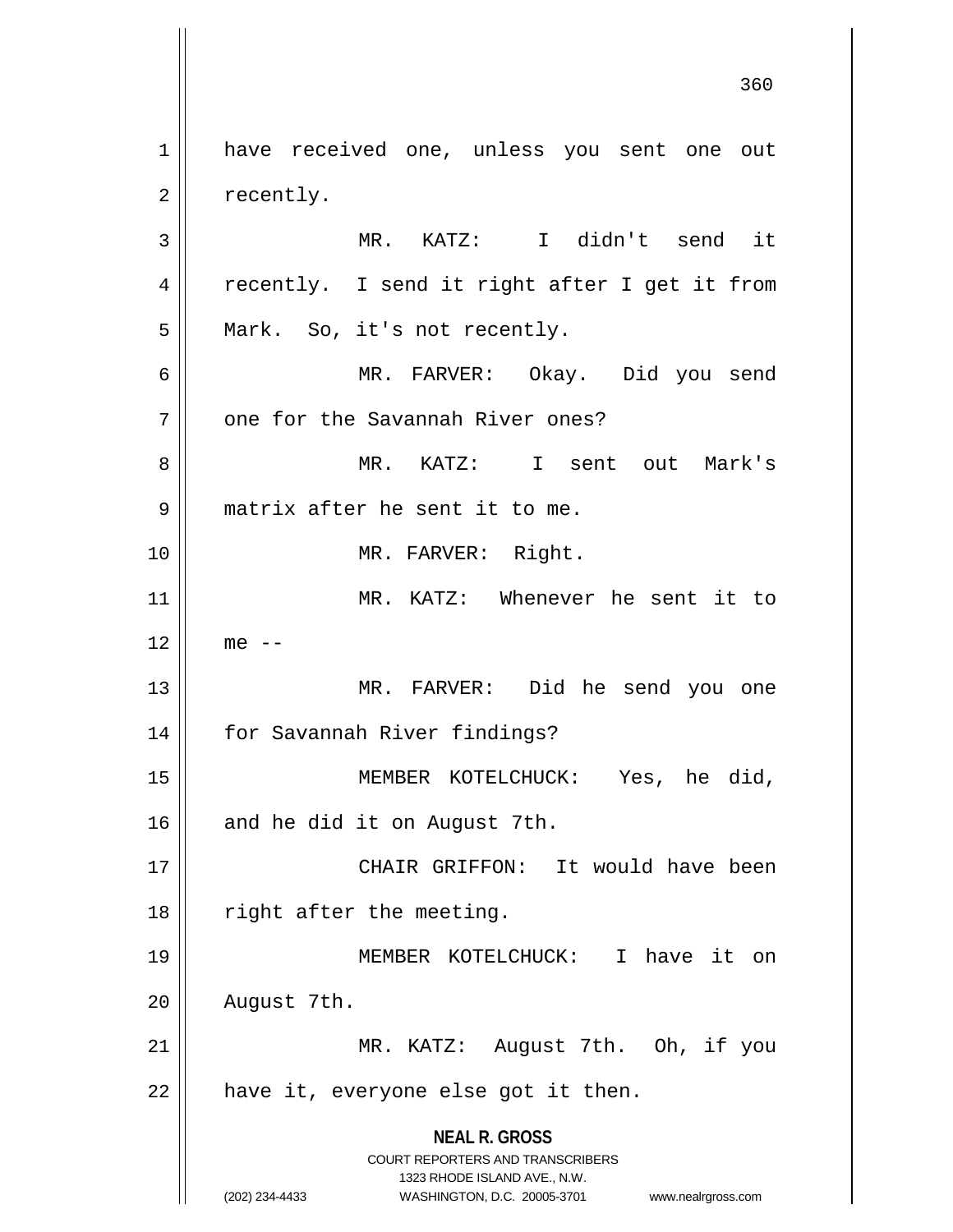| 361                                                      |
|----------------------------------------------------------|
| MEMBER KOTELCHUCK: Yes.                                  |
| MR. CALHOUN: The 7th.                                    |
| MR. FARVER: I couldn't find it,                          |
| but that doesn't mean I didn't get it.                   |
| MR. CALHOUN: January 7th?                                |
| MR. KATZ: August 7th.                                    |
| CHAIR GRIFFON: The meeting was                           |
| August 6th. So, it was sent out right after.             |
| MR. STIVER: Okay. We've got the                          |
| August 6th version. So, could you send me the            |
| August 7th version, please?                              |
| MEMBER KOTELCHUCK: You know what?                        |
| I didn't have my government computer, and you            |
| just sent them to me at Hunter. That is what             |
| it is. So, he just sent me special a date                |
| late.                                                    |
| MR. KATZ: Yes, the same version,                         |
| right.                                                   |
| just<br>CHAIR GRIFFON:<br>Stu, I<br>sent                 |
| it to you.                                               |
| MR. HINNEFELD:<br>Okay.                                  |
| If<br>anybody else<br>CHAIR GRIFFON:                     |
| <b>NEAL R. GROSS</b><br>COURT REPORTERS AND TRANSCRIBERS |
|                                                          |
|                                                          |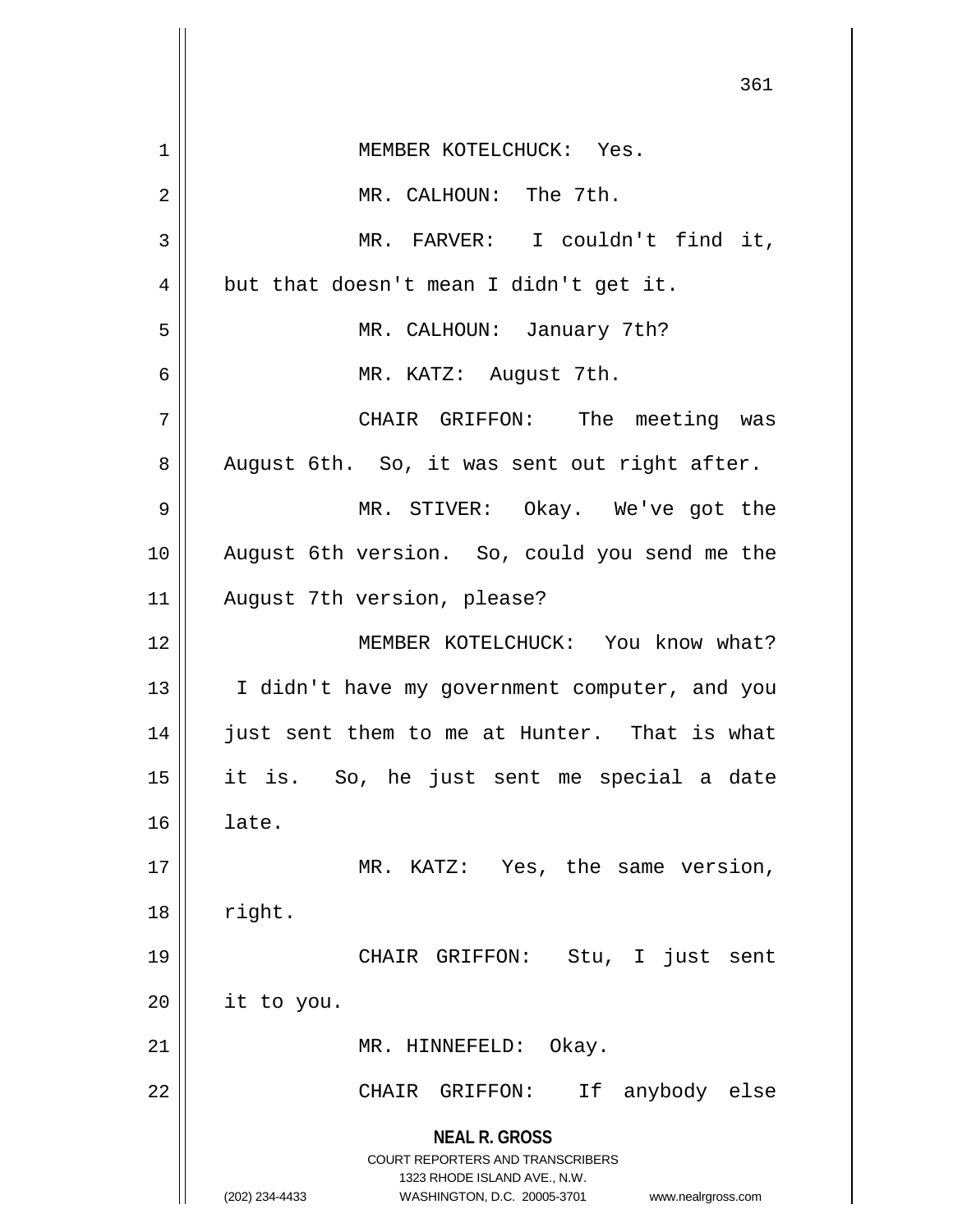**NEAL R. GROSS** COURT REPORTERS AND TRANSCRIBERS 1323 RHODE ISLAND AVE., N.W. (202) 234-4433 WASHINGTON, D.C. 20005-3701 www.nealrgross.com 1 || needs it, could you forward it to them? I 2 | don't know who. 3 (Simultaneous speaking.) 4 CHAIR GRIFFON: And once you have  $5 \parallel$  it, we are on page 13. I think we did some  $6 \parallel$  work up to that point. So, we are on Case No. 7 278.1, or Finding No. 278.1. 8 MR. KATZ: Mark, do you want to  $9 \parallel$  start at 8:30 next time or is nine o'clock 10 better for you? 11 CHAIR GRIFFON: Better start at 12 9:00. I might catch a Monday morning flight  $13 \parallel$  again. 14 MEMBER MUNN: An epiphany. 15 Welcome to my world. 16 (Laughter.) 17 MR. KATZ: One for Wanda. 18 MEMBER MUNN: Yes. 19 CHAIR GRIFFON: Wanda likes the 20 | 7:00 Eastern Time starts. 21 || MR. FARVER: 278.1, here we are. 22 CHAIR GRIFFON: Yes.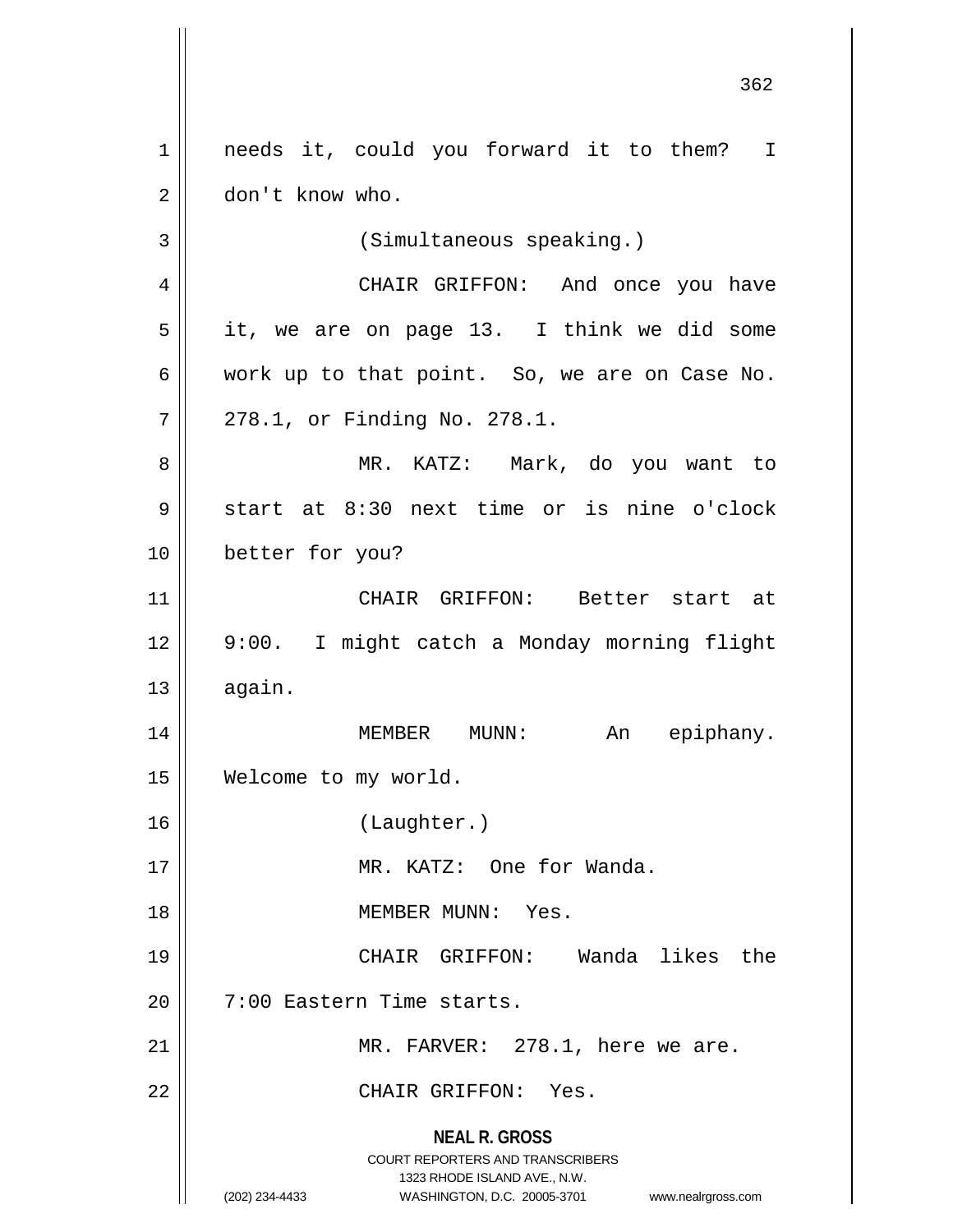**NEAL R. GROSS** COURT REPORTERS AND TRANSCRIBERS 1323 RHODE ISLAND AVE., N.W. (202) 234-4433 WASHINGTON, D.C. 20005-3701 www.nealrgross.com 1 MR. FARVER: Okay. Oh, Okay. 2 || "Improperly converted recorded photon dose to  $3 \parallel$  organ dose." 4 This is the max/min DCFs used in 5 || the EDCW workbook, which has already been 6 || addressed by the Subcommittee earlier and 7 corrected. 8 CHAIR GRIFFON: So, it is a QA 9 || problem, but it has been corrected? 10 MR. FARVER: It is not even a QA 11 problem. It was just a workbook thing where  $12$  | they were using  $-$  gosh, what was that? 13 MR. SIEBERT: We are using the 14 maximum of all geometry and the minimum of all 15 || geometry, if I remember correctly. And then, 16 || once we realized we should be using the 17 | maximum/minimum of AP, we changed it. 18 || MR. FARVER: Right. 19 CHAIR GRIFFON: Oh, yes. 20 || MR. FARVER: That's it. 21 CHAIR GRIFFON: Okay. So, I think  $22$   $\parallel$  that's closed.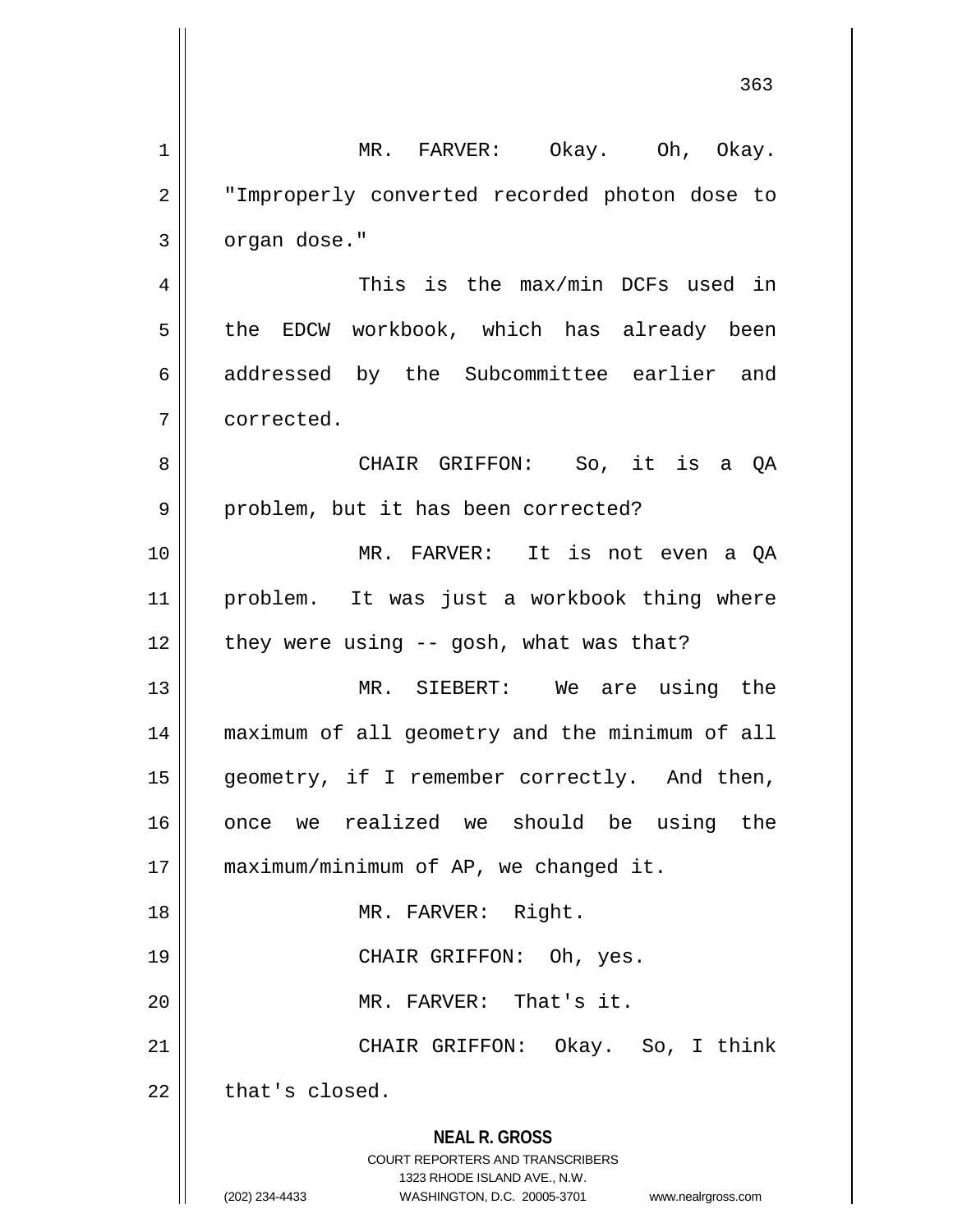**NEAL R. GROSS** COURT REPORTERS AND TRANSCRIBERS 1323 RHODE ISLAND AVE., N.W. (202) 234-4433 WASHINGTON, D.C. 20005-3701 www.nealrgross.com 364 1 || MR. FARVER: Yes. 2 CHAIR GRIFFON: I mean, we can  $3 \parallel$  close it. 4 MR. FARVER: Yes. I mean, it was 5 || a workbook thing that got corrected in the 6 workbook, I believe. Yes.  $7 \parallel$  278.2 is the same issue for missed 8 photon dose to organ dose. The same workbook, 9 the same issue, the same correction. So we 10 || can close that one. 11 || CHAIR GRIFFON: And for both of 12 || these, just refresh my memory, but it wouldn't 13 impact older cases, right? Is there any 14 evaluation to see the impact on previous  $15$   $\parallel$  cases? 16 MR. FARVER: That I don't know if 17 || it led to a PER or anything. 18 MR. SIEBERT: Yes, there was a PER 19 involved. 20 MR. FARVER: Well, okay. So,  $21$  | that's a yes. 22 CHAIR GRIFFON: You don't happen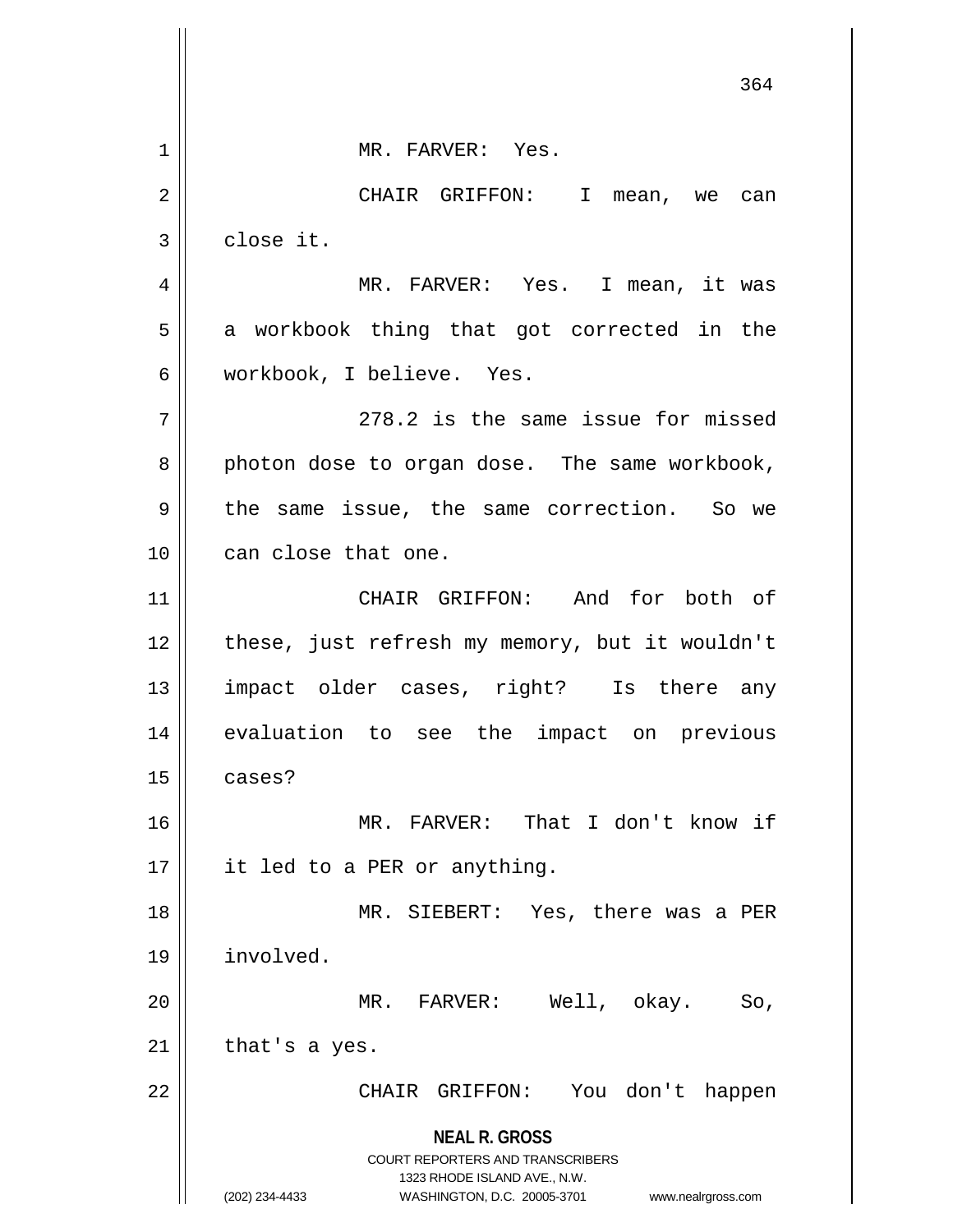|    | 365                                                                                                                                                             |
|----|-----------------------------------------------------------------------------------------------------------------------------------------------------------------|
| 1  | to know the PERs for those two?                                                                                                                                 |
| 2  | MR. CALHOUN: I could probably --                                                                                                                                |
| 3  | 278, is that the case number?                                                                                                                                   |
| 4  | CHAIR GRIFFON: Yes.                                                                                                                                             |
| 5  | MR. FARVER: Yes.                                                                                                                                                |
| 6  | MR. CALHOUN: Okay. Let me look.                                                                                                                                 |
| 7  | I might be able to see.                                                                                                                                         |
| 8  | CHAIR GRIFFON: Okay. For 278.1                                                                                                                                  |
| 9  | and .2, for those. All right. Go ahead on                                                                                                                       |
| 10 | while he's looking for that.                                                                                                                                    |
| 11 | MR. FARVER: Okay. Oh, 278.3.                                                                                                                                    |
| 12 | "Failed to properly account for all missed                                                                                                                      |
| 13 | photon doses."                                                                                                                                                  |
| 14 | This was our standard Savannah                                                                                                                                  |
| 15 | River Site LOD-over-2 issue. It was a                                                                                                                           |
| 16 | workbook that got corrected and has already                                                                                                                     |
| 17 | been taken care of. So, we can close that                                                                                                                       |
| 18 | one.                                                                                                                                                            |
| 19 | CHAIR GRIFFON: Okay. And I would                                                                                                                                |
| 20 | have the same question, you know, that you are                                                                                                                  |
| 21 | looking for PERs associated with this, if any.                                                                                                                  |
| 22 | MR. CALHOUN: It's not listed.                                                                                                                                   |
|    | <b>NEAL R. GROSS</b><br>COURT REPORTERS AND TRANSCRIBERS<br>1323 RHODE ISLAND AVE., N.W.<br>(202) 234-4433<br>WASHINGTON, D.C. 20005-3701<br>www.nealrgross.com |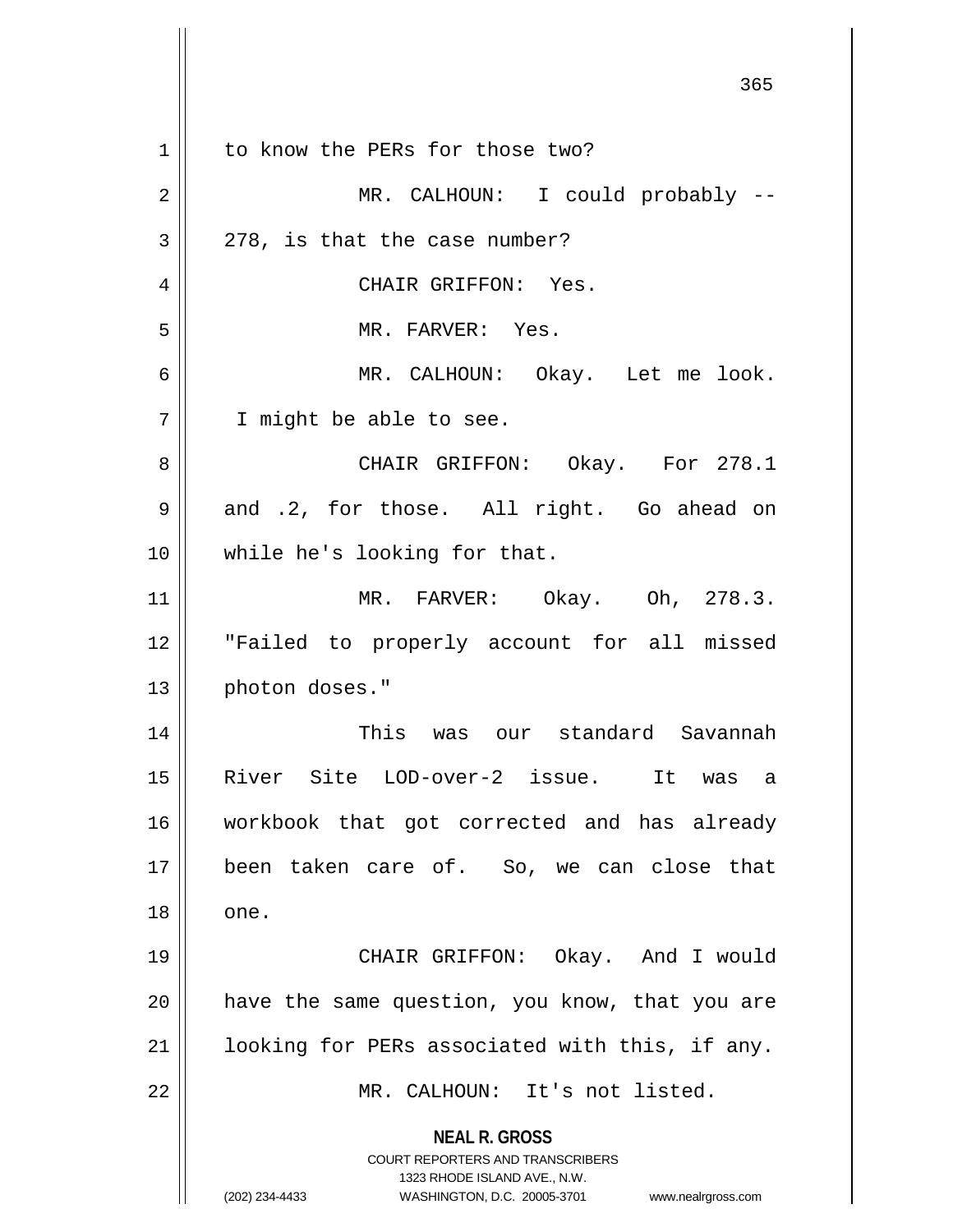|    | 366                                                                                              |
|----|--------------------------------------------------------------------------------------------------|
| 1  | CHAIR GRIFFON: Yes.                                                                              |
| 2  | MR. CALHOUN: What is the topic of                                                                |
| 3  | the PER?                                                                                         |
| 4  | CHAIR GRIFFON: Well, the first                                                                   |
| 5  | two are --                                                                                       |
| 6  | MR. FARVER: Oh, gosh.                                                                            |
| 7  | CHAIR GRIFFON: -- photon to organ                                                                |
| 8  | dose.                                                                                            |
| 9  | MR. CALHOUN: I am going to have                                                                  |
|    |                                                                                                  |
| 10 | to look because I can't -- I don't think I can                                                   |
| 11 | find that quickly. I will keep trying.                                                           |
| 12 | CHAIR GRIFFON: Alright. Fine.                                                                    |
| 13 | MR. FARVER: And the second                                                                       |
| 14 | concern was the issue -- remember, if it's                                                       |
| 15 | less than LOD over 2 you would treat it as a                                                     |
| 16 | missed dose? Is that how it was, instead of                                                      |
| 17 | putting the actual number in?                                                                    |
| 18 | CHAIR GRIFFON: Yes.                                                                              |
| 19 | MR. FARVER: Right? There was                                                                     |
| 20 | that concern.                                                                                    |
| 21 | CHAIR GRIFFON: Yes. Okay.                                                                        |
| 22 | MR. FARVER: 278.4. "Failed to                                                                    |
|    | <b>NEAL R. GROSS</b>                                                                             |
|    | COURT REPORTERS AND TRANSCRIBERS                                                                 |
|    | 1323 RHODE ISLAND AVE., N.W.<br>(202) 234-4433<br>WASHINGTON, D.C. 20005-3701 www.nealrgross.com |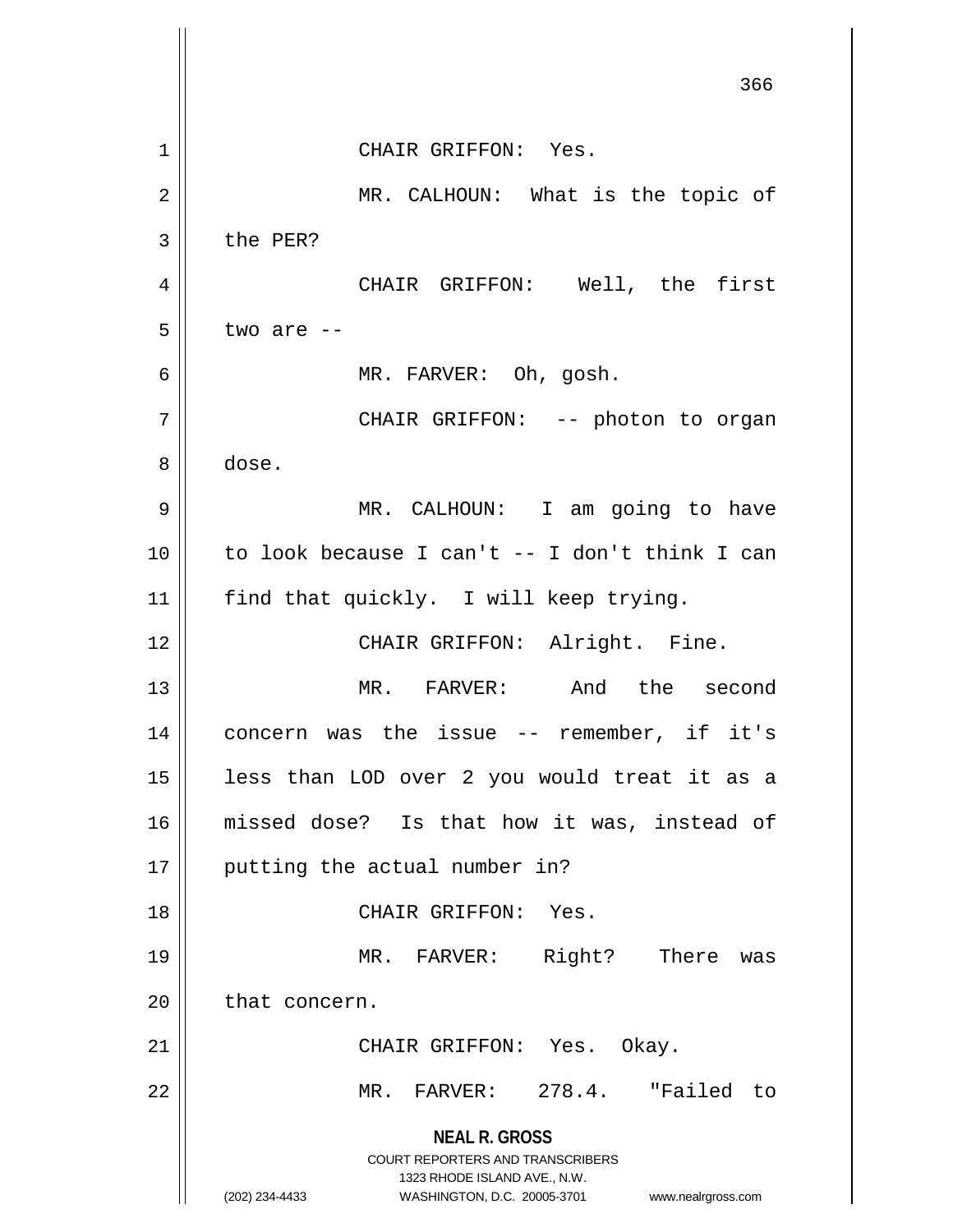1 address an incident reported in the CATI 2 | report."

3 "There was an inaccurate statement 4 in the DR that no incidents were listed in the 5 Fecord. Should have stated that no incidents 6 were considered, since the claim was already 7 above 50 percent."

8 Fine. This is our same CATI one  $9 \parallel$  that we've talked about before, previously 10 discussed. We suggest closing this finding.

11 || CHAIR GRIFFON: Right. And, yes, 12 || this has been corrected, but it was a QA 13 question earlier.

14 || MR. FARVER: Yes.

15 CHAIR GRIFFON: Not even a QA  $16$  really, I guess. But it has been corrected?

17 MR. FARVER: Right. This was back 18 in a 2004 case or so.

20 || MR. FARVER: Ancient.

21 || CHAIR GRIFFON: Okay.

19 || CHAIR GRIFFON: Yes.

22 MR. FARVER: Observation 1 with

**NEAL R. GROSS** COURT REPORTERS AND TRANSCRIBERS 1323 RHODE ISLAND AVE., N.W.

(202) 234-4433 WASHINGTON, D.C. 20005-3701 www.nealrgross.com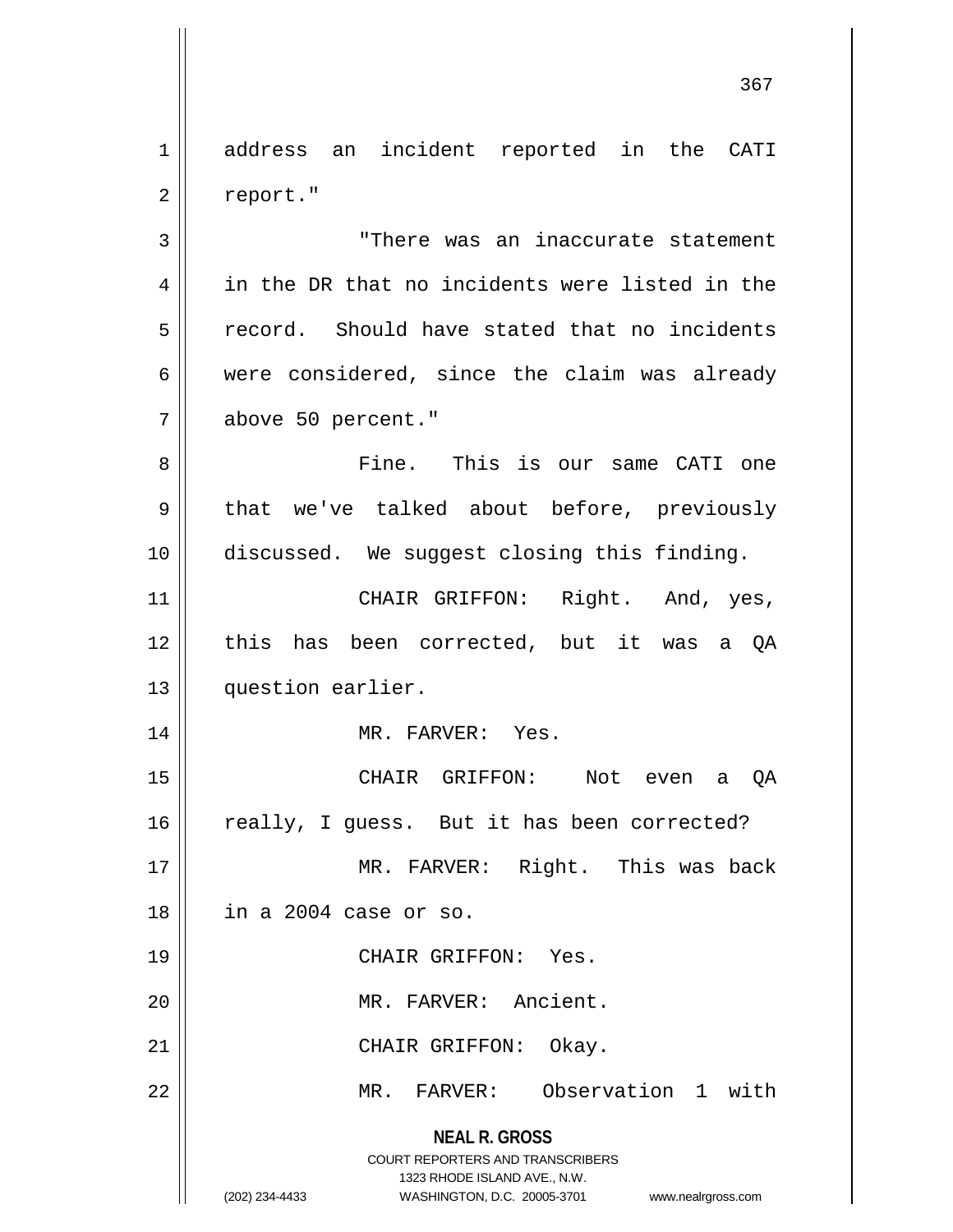| 1  | 278 is the same one from our Site Profile                           |
|----|---------------------------------------------------------------------|
| 2  | review about the two-element and multi-element                      |
| 3  | film dosimeters may underestimate dose by 25                        |
| 4  | to 40 percent.                                                      |
| 5  | CHAIR GRIFFON: Did this go to the                                   |
| 6  | SRS Site Profile? I mean, I think, right?                           |
| 7  | MR. CALHOUN: This is an SRS TBD                                     |
| 8  | PER. It is PER-30. That is the driver here.                         |
| 9  | CHAIR GRIFFON: Yes, for those                                       |
| 10 | first ones we were talking about?                                   |
| 11 | MR. CALHOUN: Yes.                                                   |
| 12 | CHAIR GRIFFON: Okay.                                                |
| 13 | MR. CALHOUN: 2007.                                                  |
| 14 | CHAIR GRIFFON: All right.                                           |
| 15 | MR. CALHOUN: December.                                              |
| 16 | CHAIR GRIFFON:<br>So, back to                                       |
| 17 | Observation 1, then, did we say this is a Site                      |
| 18 | Profile --                                                          |
| 19 | Site<br>MR. CALHOUN:<br>It<br>was a                                 |
| 20 | Profile one. It was identified in the Site                          |
| 21 | Profile review.                                                     |
| 22 | And sent to the<br>CHAIR GRIFFON:                                   |
|    |                                                                     |
|    | <b>NEAL R. GROSS</b><br><b>COURT REPORTERS AND TRANSCRIBERS</b>     |
|    | 1323 RHODE ISLAND AVE., N.W.                                        |
|    | (202) 234-4433<br>WASHINGTON, D.C. 20005-3701<br>www.nealrgross.com |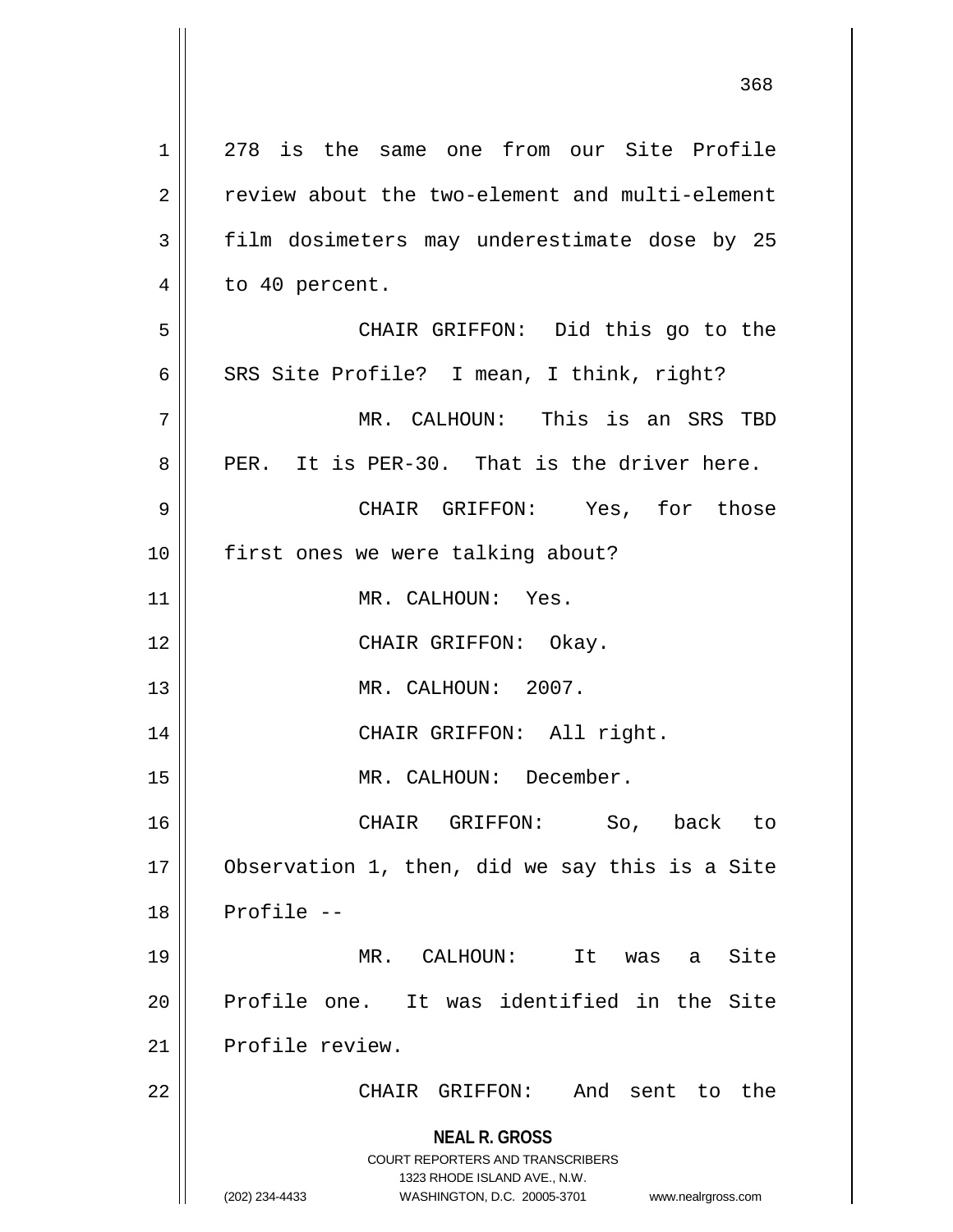1 | Workgroup, right?

**NEAL R. GROSS** COURT REPORTERS AND TRANSCRIBERS 1323 RHODE ISLAND AVE., N.W. (202) 234-4433 WASHINGTON, D.C. 20005-3701 www.nealrgross.com 2 || MR. CALHOUN: Yes. 3 CHAIR GRIFFON: Okay. 4 | MR. FARVER: 278, Observation 2  $5 \parallel$  just points out that the same findings we had,  $6$  three findings we had for the photon doses  $7 \parallel$  above also apply to the neutron doses, but we 8 didn't write them up as findings because they 9 | have already been corrected. 10 || No. They have not been corrected 11 at the time of the report, but we just didn't 12 write them up again. These were standard ones  $13$  | that we were writing up every single time we 14 did the Savannah River Site case. 15 || CHAIR GRIFFON: Right. 16 MR. FARVER: We would write them 17 up for photons. We would write them up for 18 neutrons. 19 CHAIR GRIFFON: Right, right. 20 || MR. FARVER: It got to the point 21 where we were just writing up findings and we 22 || were already talking about these in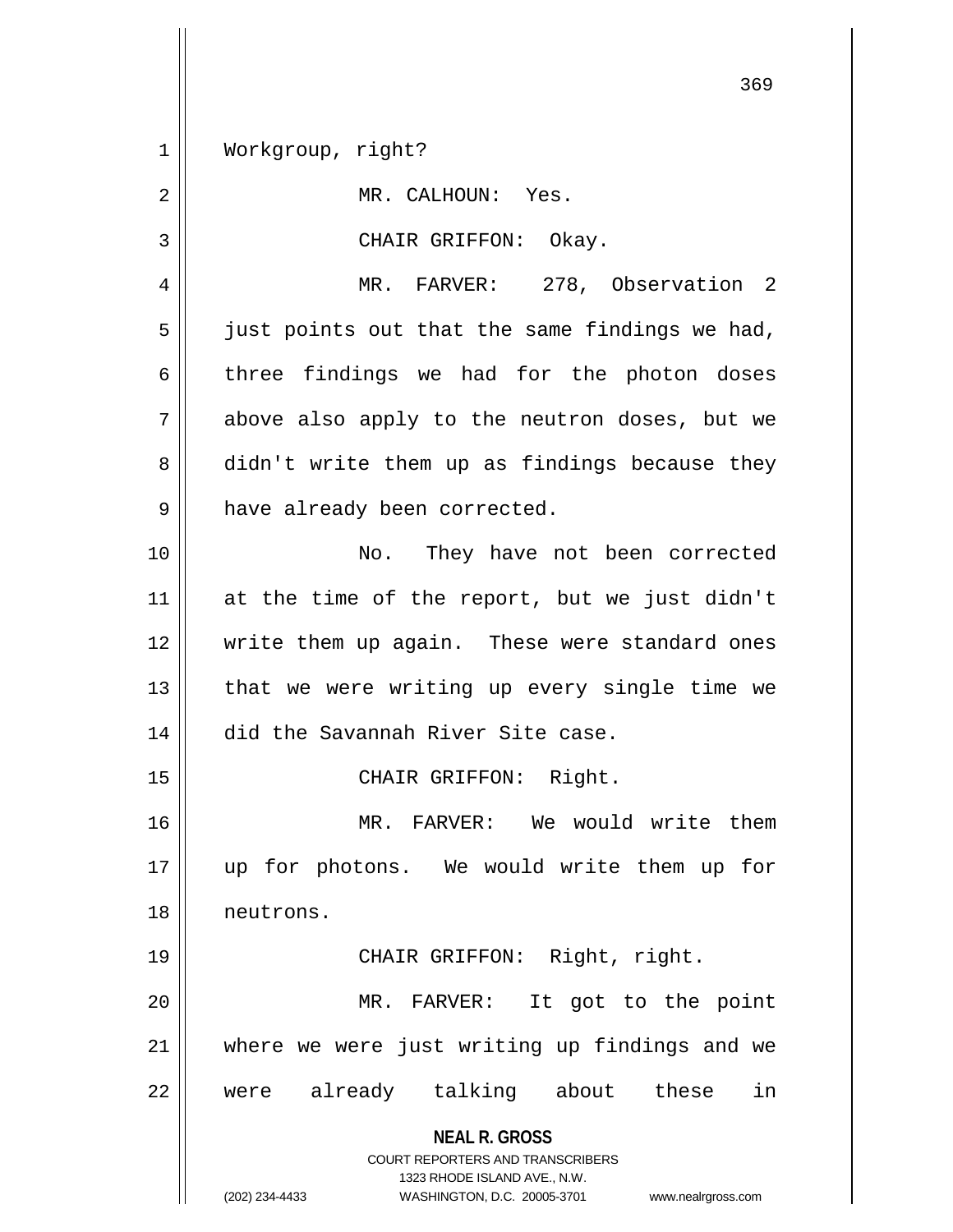1 | Subcommittee. So, by the time this case came 2 around, we said, "Well, let's just not write 3 up all these extra doses for neutrons. We'll 4 || just point out that the same ones would apply  $5 \parallel$  and they are going to get corrected the same  $6 \parallel$  way," which they did. 7 MEMBER CLAWSON: That's also why 8 decritations, isn't it? 9 MR. FARVER: Yes, we didn't make 10 them findings just because we didn't want to 11 | keep going over this. 12 CHAIR GRIFFON: Okay. 13 MR. FARVER: Observation 3 has to 14 do with another SRS TBD concern that was 15 identified over the limited data that was used  $16$   $\parallel$  for the interpretation, and the interpretation 17 || of such data for defining location-specific 18 || neutron-to-photon ratios. Remember the 19 neutron-to-photon ratios we talked about 20 earlier for Savannah River? The same thing, 21 but that's contained in the Site Profile  $22$  | review. So, that is a Workgroup issue.

> COURT REPORTERS AND TRANSCRIBERS 1323 RHODE ISLAND AVE., N.W.

**NEAL R. GROSS**

(202) 234-4433 WASHINGTON, D.C. 20005-3701 www.nealrgross.com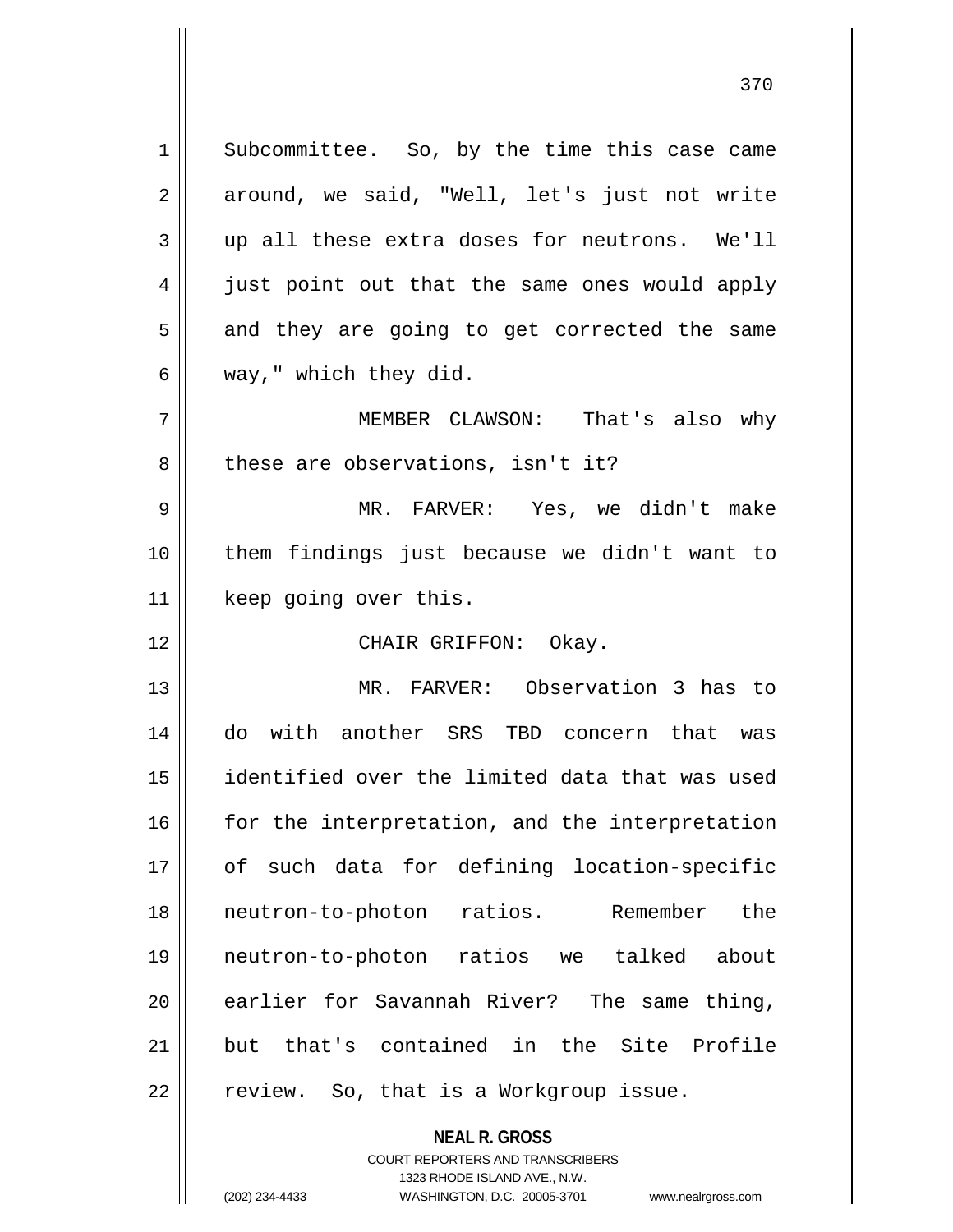| 1  | CHAIR GRIFFON: Okay. So, to the                                         |
|----|-------------------------------------------------------------------------|
| 2  | Savannah River Workgroup. Okay.                                         |
| 3  | And 279.1.                                                              |
| 4  | MR. FARVER: 279.1. "NIOSH did                                           |
| 5  | not account for all the missed tritium dose."                           |
| 6  | Okay. They assessed it based on                                         |
| 7  | all the results, assuming that everything was                           |
| 8  | less than 1 microcurie per liter, but it was                            |
| 9  | not the case. They should have actually used                            |
| 10 | the data because some years the detection                               |
| 11 | limit was above 1 microcurie per liter.                                 |
| 12 | MEMBER CLAWSON: Is this an SRS?                                         |
| 13 | MR. FARVER: SRS, yes. Anyway, I                                         |
| 14 | didn't close this one.                                                  |
| 15 | CHAIR GRIFFON: Which<br>one<br>was                                      |
| 16 | that? I'm sorry.                                                        |
| 17 | MR. FARVER: 279.1. Because, had                                         |
| 18 | we used the actual results, it would come up                            |
| 19 | with a little lower dose.                                               |
| 20 | CHAIR GRIFFON: Okay.                                                    |
| 21 | MR. FARVER: But that's not why                                          |
| 22 | they did it. They did it because it was a                               |
|    | <b>NEAL R. GROSS</b>                                                    |
|    | <b>COURT REPORTERS AND TRANSCRIBERS</b><br>1323 RHODE ISLAND AVE., N.W. |
|    | (202) 234-4433<br>WASHINGTON, D.C. 20005-3701 www.nealrgross.com        |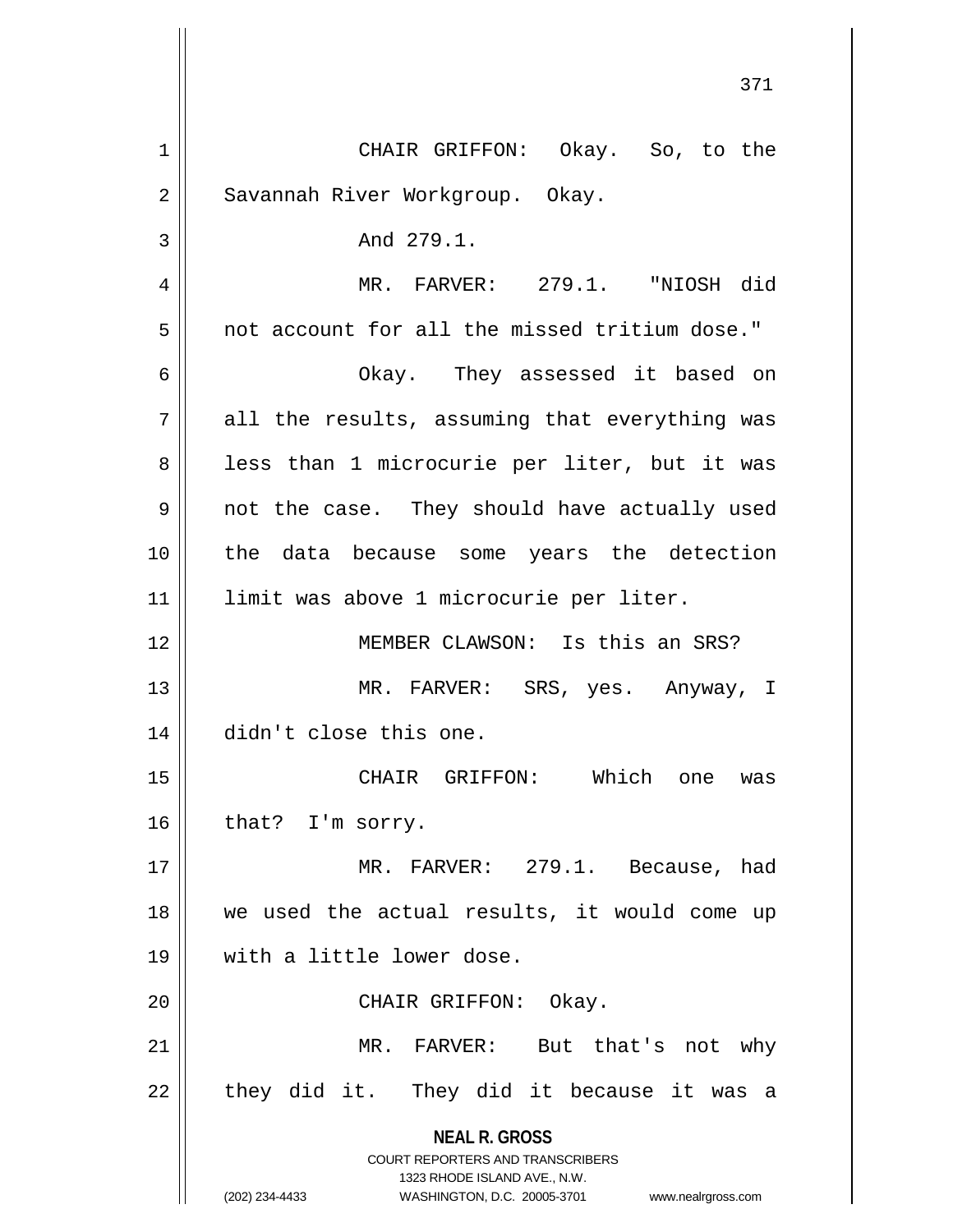**NEAL R. GROSS** COURT REPORTERS AND TRANSCRIBERS 1323 RHODE ISLAND AVE., N.W. (202) 234-4433 WASHINGTON, D.C. 20005-3701 www.nealrgross.com 372 1 mistake. 2 CHAIR GRIFFON: Right. So, it is  $3 \parallel$  a QA --4 || MR. FARVER: It is a QA issue. 5 CHAIR GRIFFON: -- finding, right,  $6 \parallel$  but closed, anyway? 7 MR. FARVER: Yes. 8 || CHAIR GRIFFON: Alright. 9 MR. FARVER: 280.1. "NIOSH did 10 not use the appropriate procedure for 11 determining photon dose." 12 || They give an explanation about -- $13$  || it has to do with the energy range used. The 14 DR applied a 30-to-250, 100 percent, and this 15 differs from what is in the TBD, Table  $16 \parallel 5.3.4.1 - 1$ . That gives a different energy 17 distribution. 18 CHAIR GRIFFON: Okay. So, this is 19  $\parallel$  a QA type of finding, but closed? 20 MR. SIEBERT: No, this is actually 21 an overestimation finding. The dose 22 || reconstructors used 30-to-250 keV as an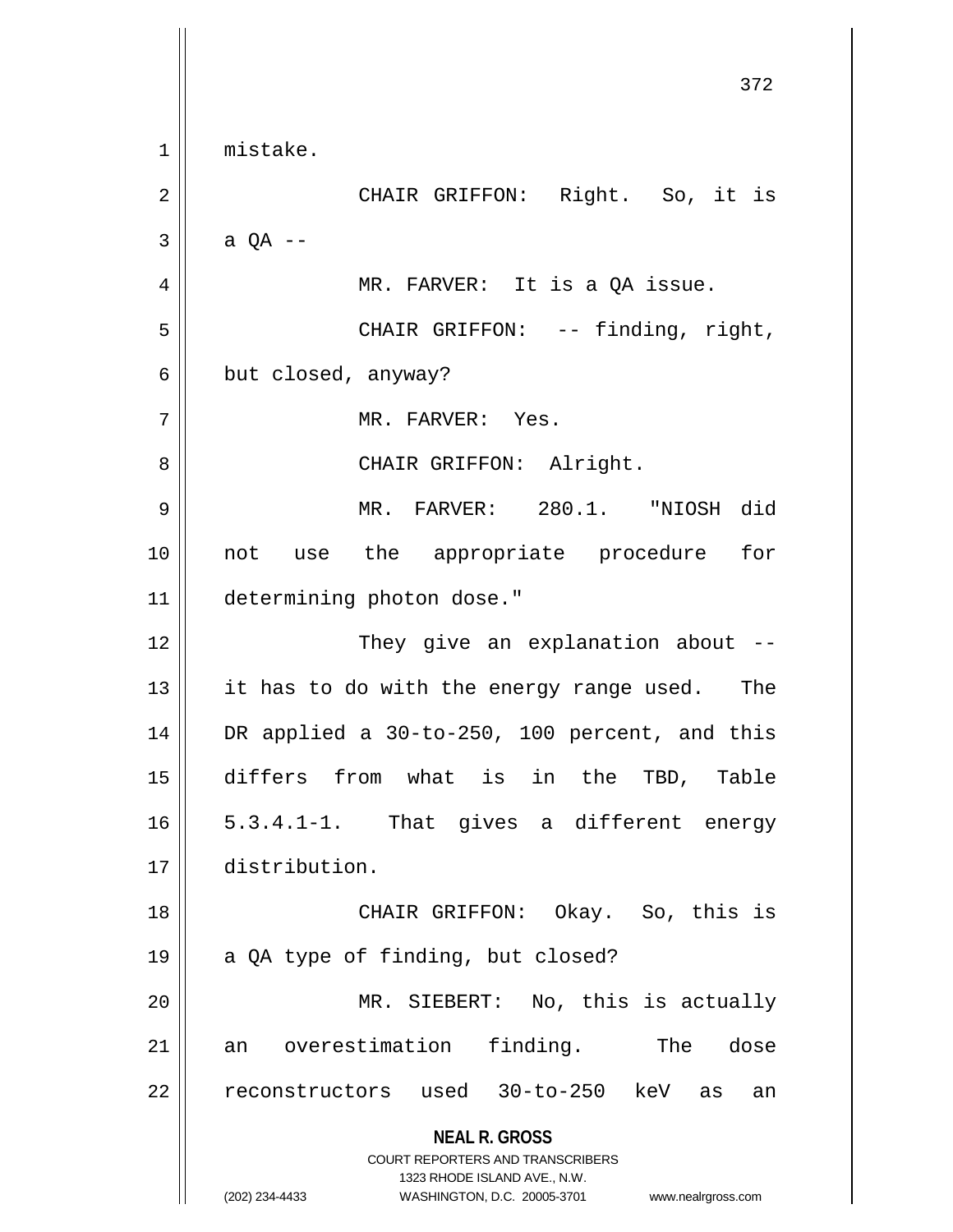**NEAL R. GROSS** COURT REPORTERS AND TRANSCRIBERS 1323 RHODE ISLAND AVE., N.W. (202) 234-4433 WASHINGTON, D.C. 20005-3701 www.nealrgross.com 1 | overestimating assumption rather than using a  $2 \parallel$  split, which would lower the PFC. Now, I will  $3 \parallel$  agree, probably they should have stated in the 4 | Dose Reconstruction Report --5 CHAIR GRIFFON: Oh, okay. Yes. 6 || MR. SIEBERT: -- that they did. 7 MR. FARVER: If it is an  $8 \parallel$  overestimate, they should probably state that.  $9 \parallel$  Then, it differs from the one in the TBD. 10 MR. CALHOUN: And that is 2004,  $11$   $\parallel$  too. 12 CHAIR GRIFFON: Yes. 13 MR. FARVER: Yes, it has been a 14 while. 15 CHAIR GRIFFON: Okay. I was just  $16$  reading that you, in your response, said that 17 it should have been caught during one of the 18 peer reviews. 19 MR. FARVER: Well, it should have  $20$  | been caught, then if they are going to use an  $21$  | overestimate, they should say that. 22 CHAIR GRIFFON: Yes.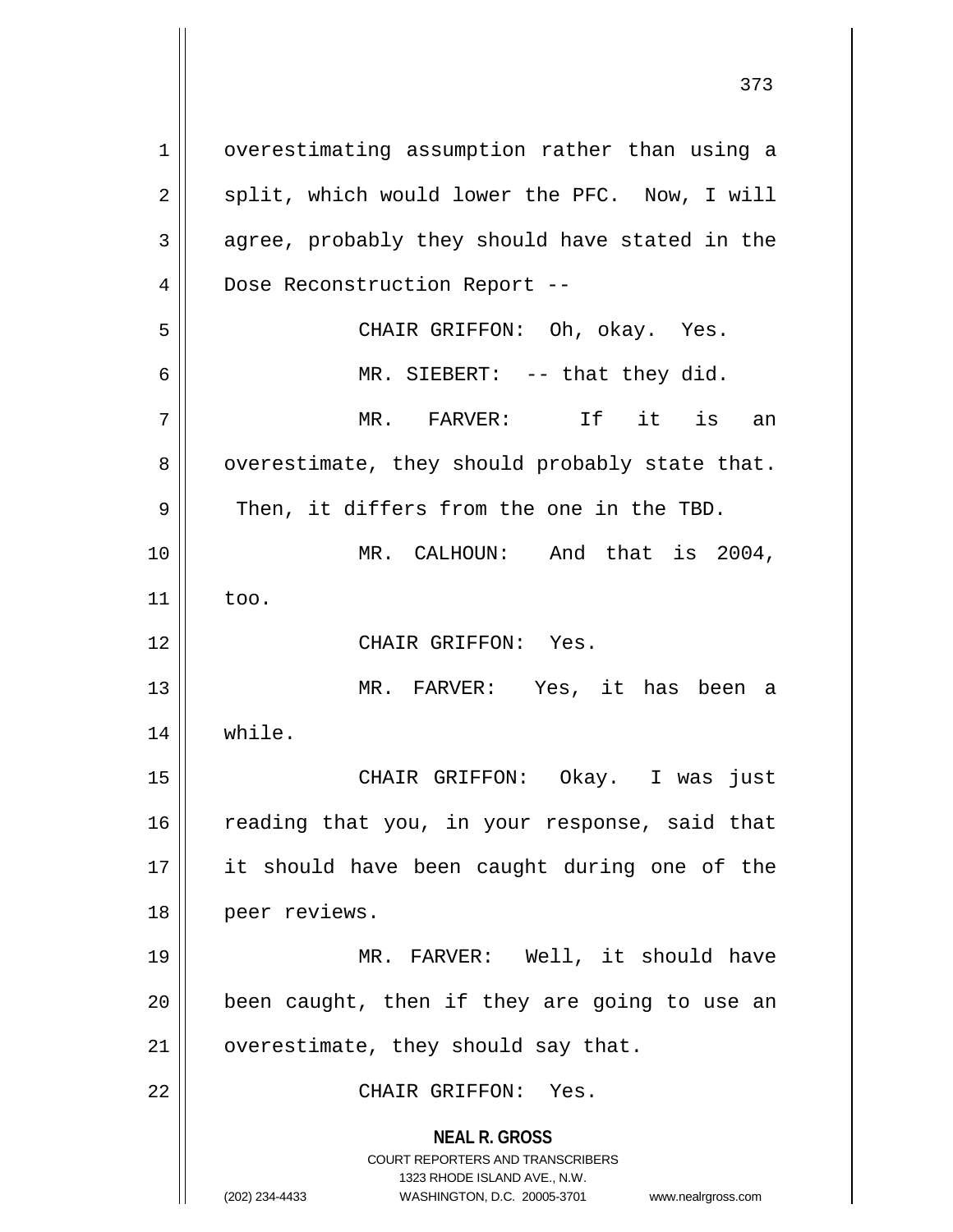**NEAL R. GROSS** COURT REPORTERS AND TRANSCRIBERS 1323 RHODE ISLAND AVE., N.W. (202) 234-4433 WASHINGTON, D.C. 20005-3701 www.nealrgross.com 1 MR. FARVER: It was not the same  $2 \parallel$  one as in the TBD. 3 || CHAIR GRIFFON: Right. 4 MEMBER RICHARDSON: So, how do you  $5 \parallel$  know in this case whether it is an error or 6 | whether this person  $-$  I mean, that it happens  $7 \parallel$  to be an error versus it was just done wrong. 8 || MR. FARVER: Let me ask Scott. 9 MR. SIEBERT: Well, that I can 10 tell you because I know that we used that as 11 an overestimated assumption quite frequently.  $12$  | So, the fact that it was run that way, there 13 is no doubt in my mind that it was an 14 overestimating assumption and just was not 15 written up. 16 MEMBER RICHARDSON: As opposed to 17 being just kind of force of habit and the 18 person has gotten used to putting a value in 19 || and did it erroneously when they weren't even  $20$  | thinking that? 21 MR. SIEBERT: No, it is not an  $22$   $\parallel$  error. It is an overestimate. The error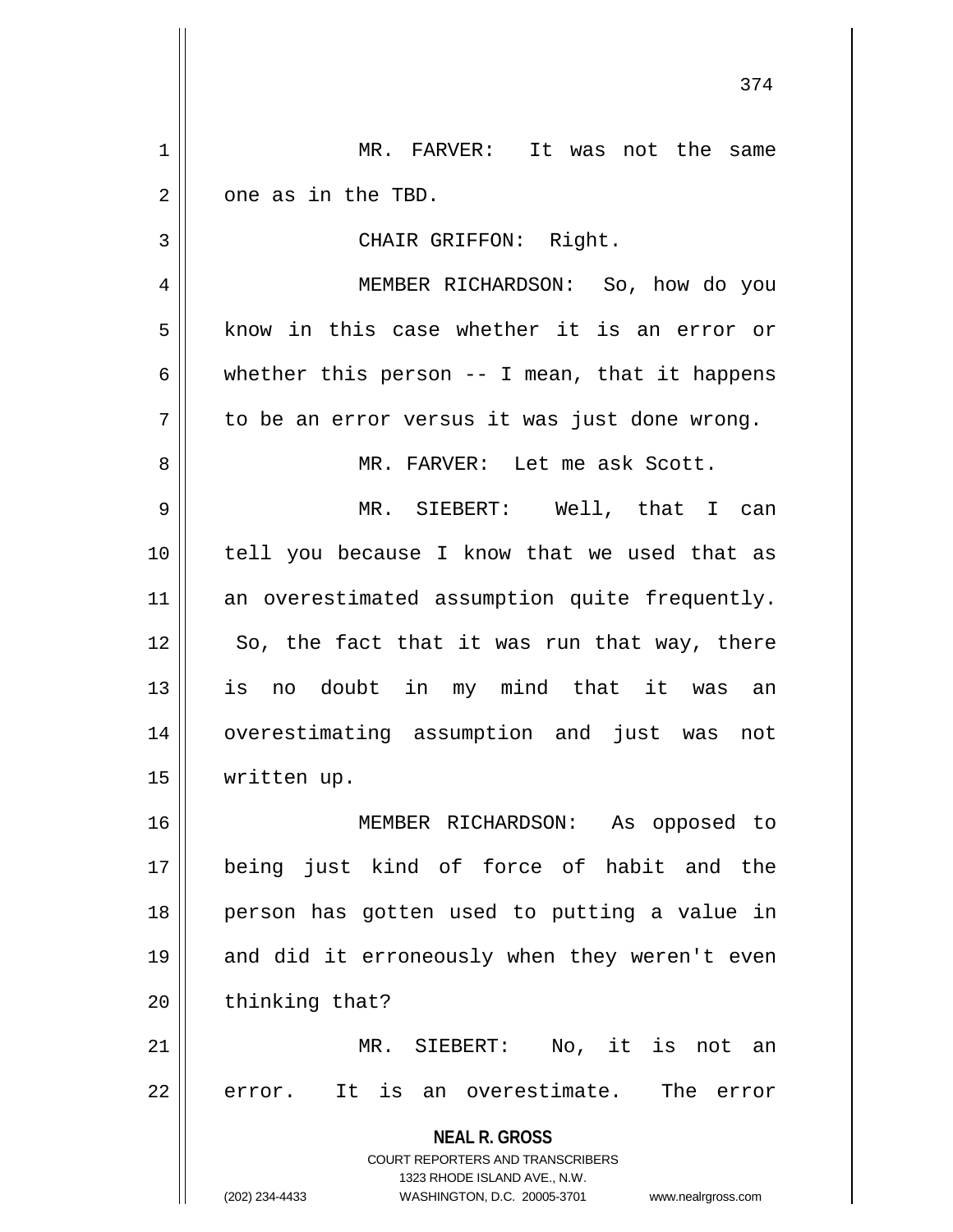1 || comes from it was not explained in the Dose 2 | Reconstruction Report.

3 MR. FARVER: I think in this case 4 || it probably was an overestimate that they got 5 used to using. I think sometimes it is  $6 \parallel$  difficult to tell if it is an estimating tool  $7 \parallel$  or if it is an error. But in this case I 8 || think it probably is just an overestimate tool  $9 \parallel$  that they just didn't explain. 10 MEMBER RICHARDSON: Is it 11 documented in the table, the value that you 12 had expected to be there was documented in a

 $13 \parallel$  table? 14 MR. FARVER: No. No. The table 15 expects a 50 percent split between 30 to 250 16 || keV and greater than 250 keV photons. So, you

17 are expecting two different distributions.

18 What they did is they assigned it 19 all as 30 to 250 keV. They assigned 100 20 || percent instead of splitting it. So, it was 21 || not what we expected to see when we go to the 22 TBD and look at the table of energy

> **NEAL R. GROSS** COURT REPORTERS AND TRANSCRIBERS 1323 RHODE ISLAND AVE., N.W.

(202) 234-4433 WASHINGTON, D.C. 20005-3701 www.nealrgross.com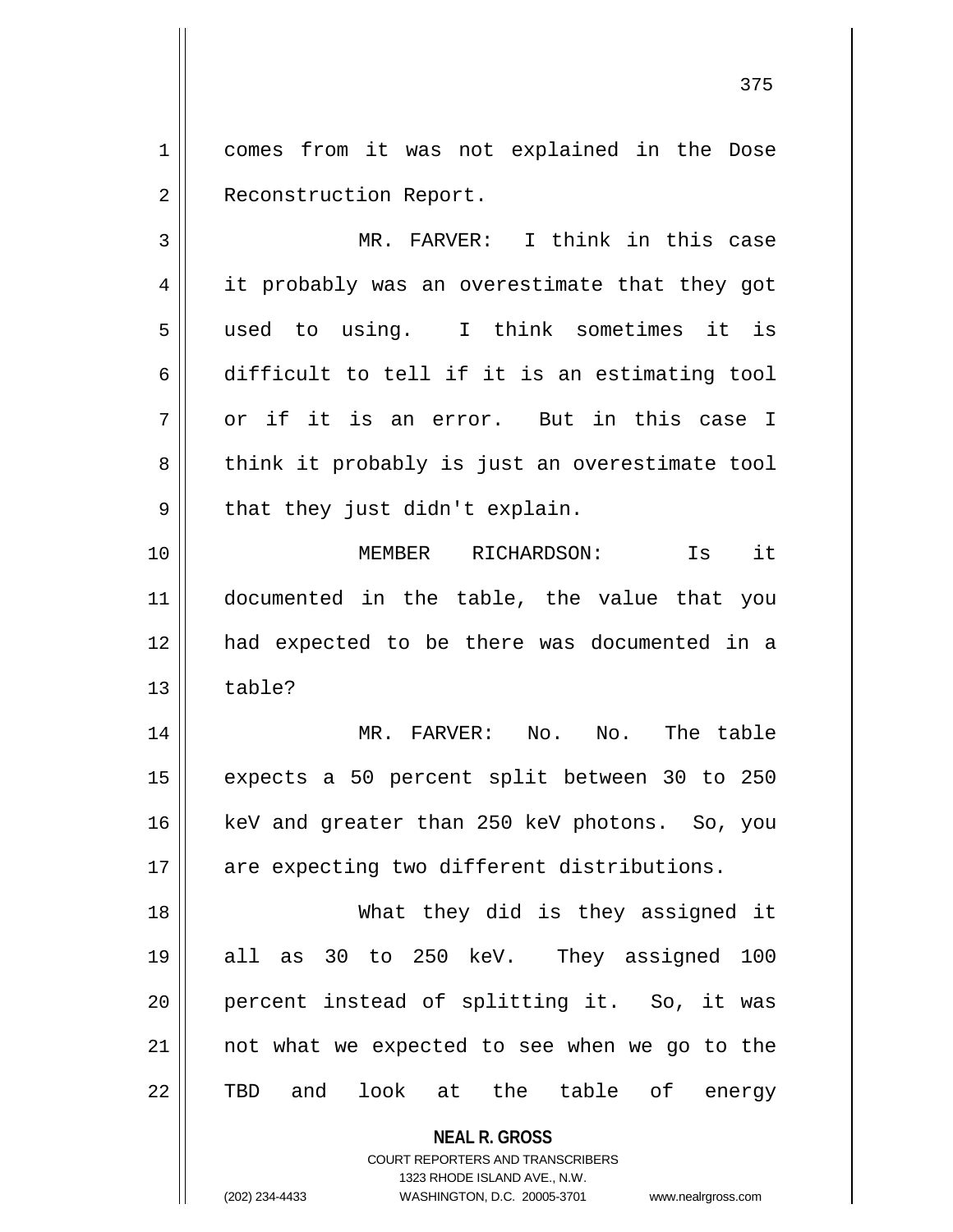**NEAL R. GROSS** COURT REPORTERS AND TRANSCRIBERS 1323 RHODE ISLAND AVE., N.W. (202) 234-4433 WASHINGTON, D.C. 20005-3701 www.nealrgross.com 1 distributions. And that is why we wrote it up  $2 \parallel$  as a finding. 3 || MR. SIEBERT: Right. And we agree 4 that the dose reconstructors should have put  $5$  that information in the dose reconstruction 6 write-up. 7 CHAIR GRIFFON: Okay. I don't 8 know how much more we can do with this one. 9 MEMBER CLAWSON: It was about 10 || eight-and-a-half years ago. 11 || CHAIR GRIFFON: Yes. 12 MR. STIVER: I guess the issue is 13 || if you are going to deviate a given procedure 14 | just to say so somewhere in the report. 15 CHAIR GRIFFON: Well, it sounds 16 like that was the norm for overestimating,  $17 \parallel$  right? 18 MR. HINNEFELD: Yes, it is. It is 19 || very common to use that. 20 MEMBER CLAWSON: This is one of  $21$  | the things where you came back to show your  $22$  | work of why you did what you did. Is that  $-$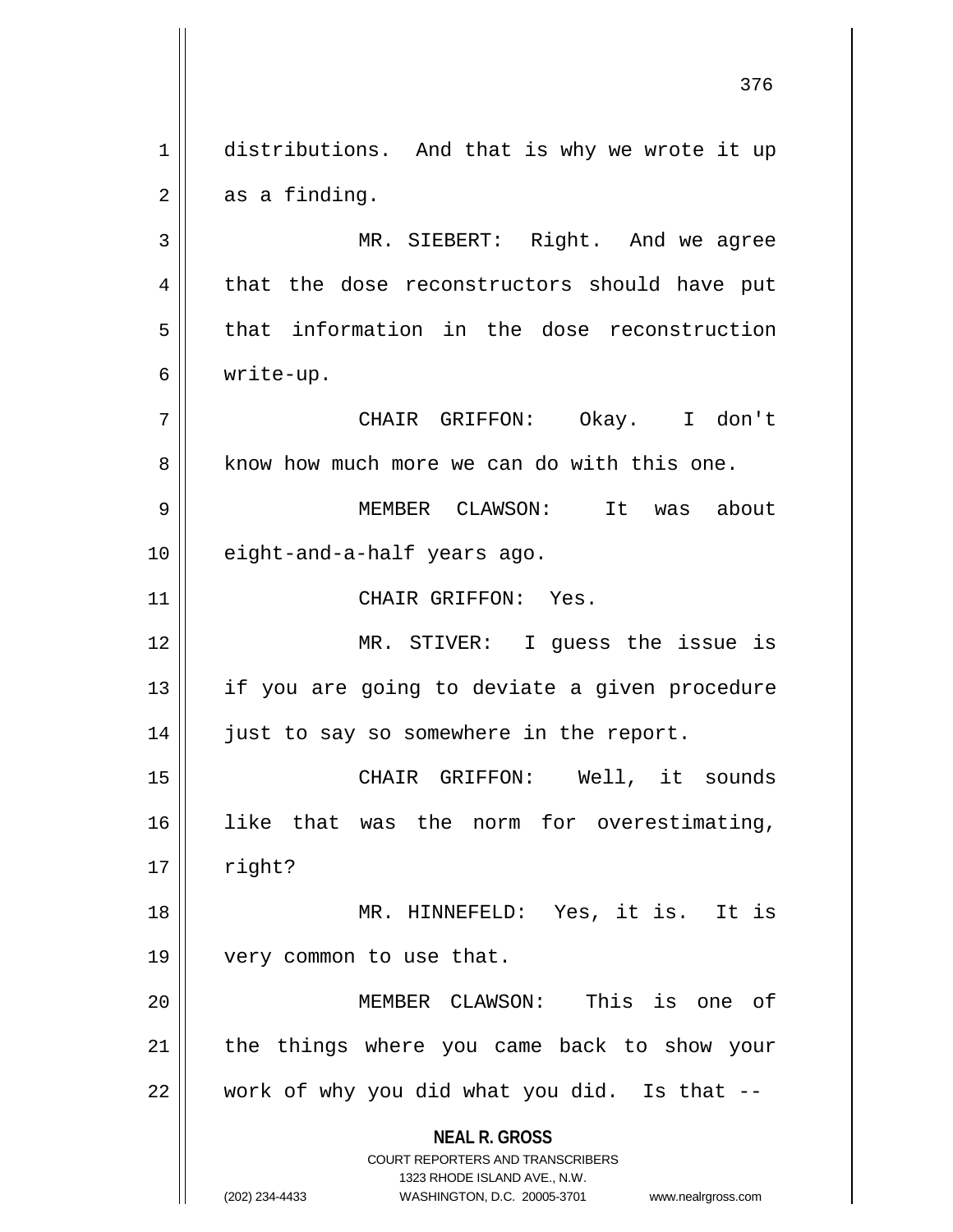| $\mathbf 1$ | MR. FARVER: Yes. I mean, I don't                                                                                                                                       |
|-------------|------------------------------------------------------------------------------------------------------------------------------------------------------------------------|
| 2           | mind him doing it as an overestimate. The                                                                                                                              |
| 3           | thing is, it was different than what was in                                                                                                                            |
| 4           | the TBD and there was no explanation.                                                                                                                                  |
| 5           | CHAIR GRIFFON: Right, right.                                                                                                                                           |
| 6           | MR. FARVER: And we will see that                                                                                                                                       |
| 7           | again in the next finding. 280.2 did not use                                                                                                                           |
| 8           | the appropriate procedure for the assignment                                                                                                                           |
| 9           | of shallow dose. Instead of assigning it to                                                                                                                            |
| 10          | less-than-30 keV photons, they assigned it to                                                                                                                          |
| 11          | 20 keV photons.                                                                                                                                                        |
| 12          | MEMBER KOTELCHUCK:<br>No, I think                                                                                                                                      |
| 13          | you mean they listed it as less than 30 when                                                                                                                           |
| 14          | it was, in fact, 17 from plutonium. And you                                                                                                                            |
| 15          | were saying that they ought to accept it, get                                                                                                                          |
| 16          | ahead of the game. You wanted them to say 20                                                                                                                           |
| 17          | keV instead of less than 30 because it's                                                                                                                               |
| 18          | identified as a plutonium exposure, which is                                                                                                                           |
| 19          | fine.                                                                                                                                                                  |
| 20          | MR. SIEBERT: However, IREP only                                                                                                                                        |
| 21          | takes the binning of less-than-30 keV, 30 to                                                                                                                           |
| 22          | 250 keV, and over 250 keV.                                                                                                                                             |
|             | <b>NEAL R. GROSS</b><br><b>COURT REPORTERS AND TRANSCRIBERS</b><br>1323 RHODE ISLAND AVE., N.W.<br>(202) 234-4433<br>WASHINGTON, D.C. 20005-3701<br>www.nealrgross.com |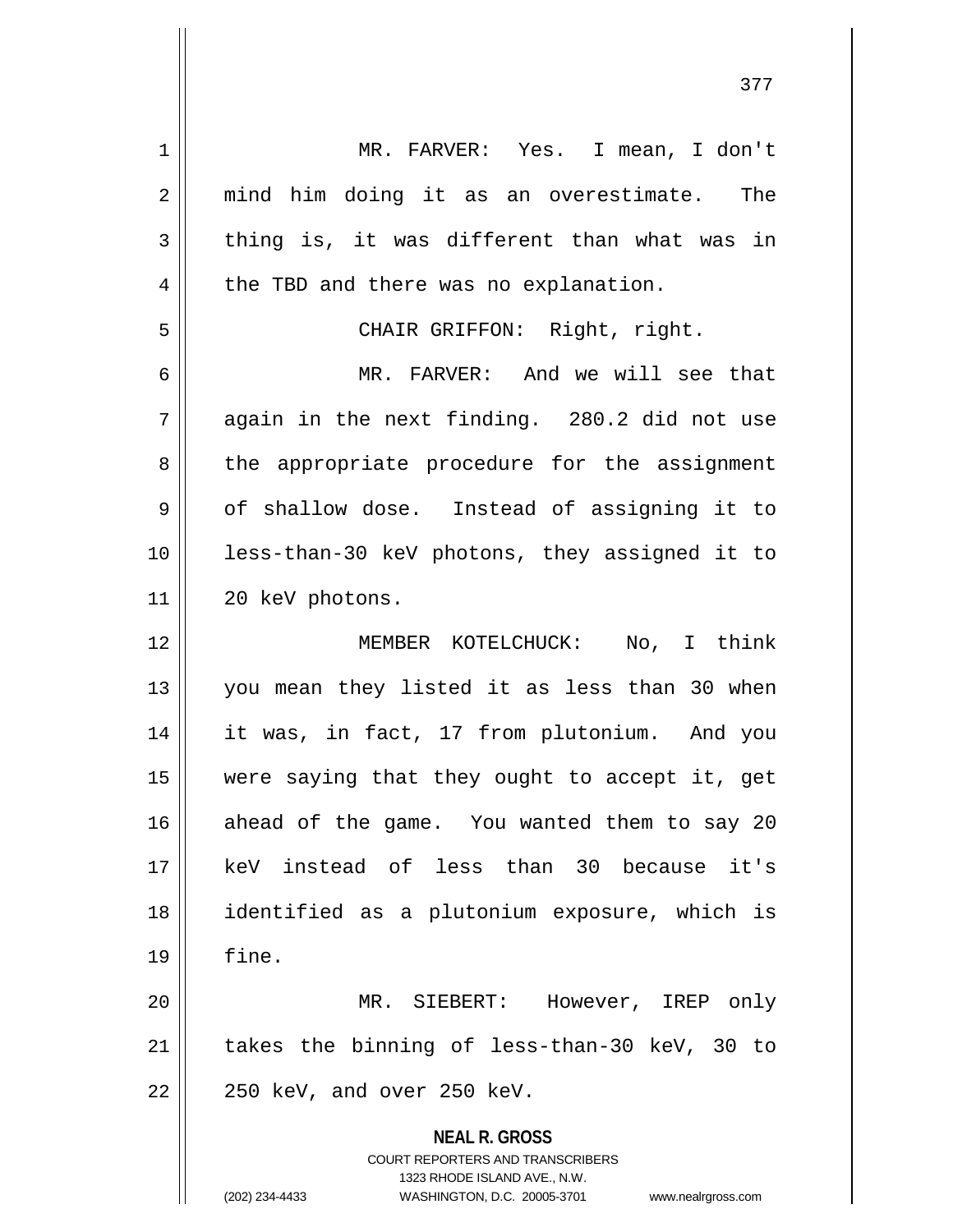|    | 378                                                                     |
|----|-------------------------------------------------------------------------|
| 1  | MEMBER KOTELCHUCK: Right.                                               |
| 2  | MR. SIEBERT: So, that is why we                                         |
| 3  | used that binning process and --                                        |
| 4  | MEMBER KOTELCHUCK: Sure.                                                |
| 5  | CHAIR GRIFFON: But you didn't                                           |
| 6  | recommend closing here?                                                 |
| 7  | MR. FARVER: No.                                                         |
| 8  | CHAIR GRIFFON: I mean, you didn't                                       |
| 9  | come to agreement here?                                                 |
| 10 | MR. FARVER: No, because there is                                        |
| 11 | a table --                                                              |
| 12 | CHAIR GRIFFON: Right.                                                   |
| 13 | MR. STIVER: There is a table in                                         |
| 14 | the Dose Reconstruction Report. They should                             |
| 15 | have labeled it 20 as opposed to less than 30.                          |
| 16 | MR. FARVER: Okay. I believe what                                        |
| 17 | happened is they used the dose conversion                               |
| 18 | factor for 20 keV, and it was labeled less-                             |
| 19 | than-30 keV. So, I am looking for a less-                               |
| 20 | than-30-keV dose conversion factor. But the                             |
| 21 | one they have there is different.                                       |
| 22 | MR. STIVER: The one they have is                                        |
|    | <b>NEAL R. GROSS</b>                                                    |
|    | <b>COURT REPORTERS AND TRANSCRIBERS</b><br>1323 RHODE ISLAND AVE., N.W. |
|    | (202) 234-4433<br>WASHINGTON, D.C. 20005-3701<br>www.nealrgross.com     |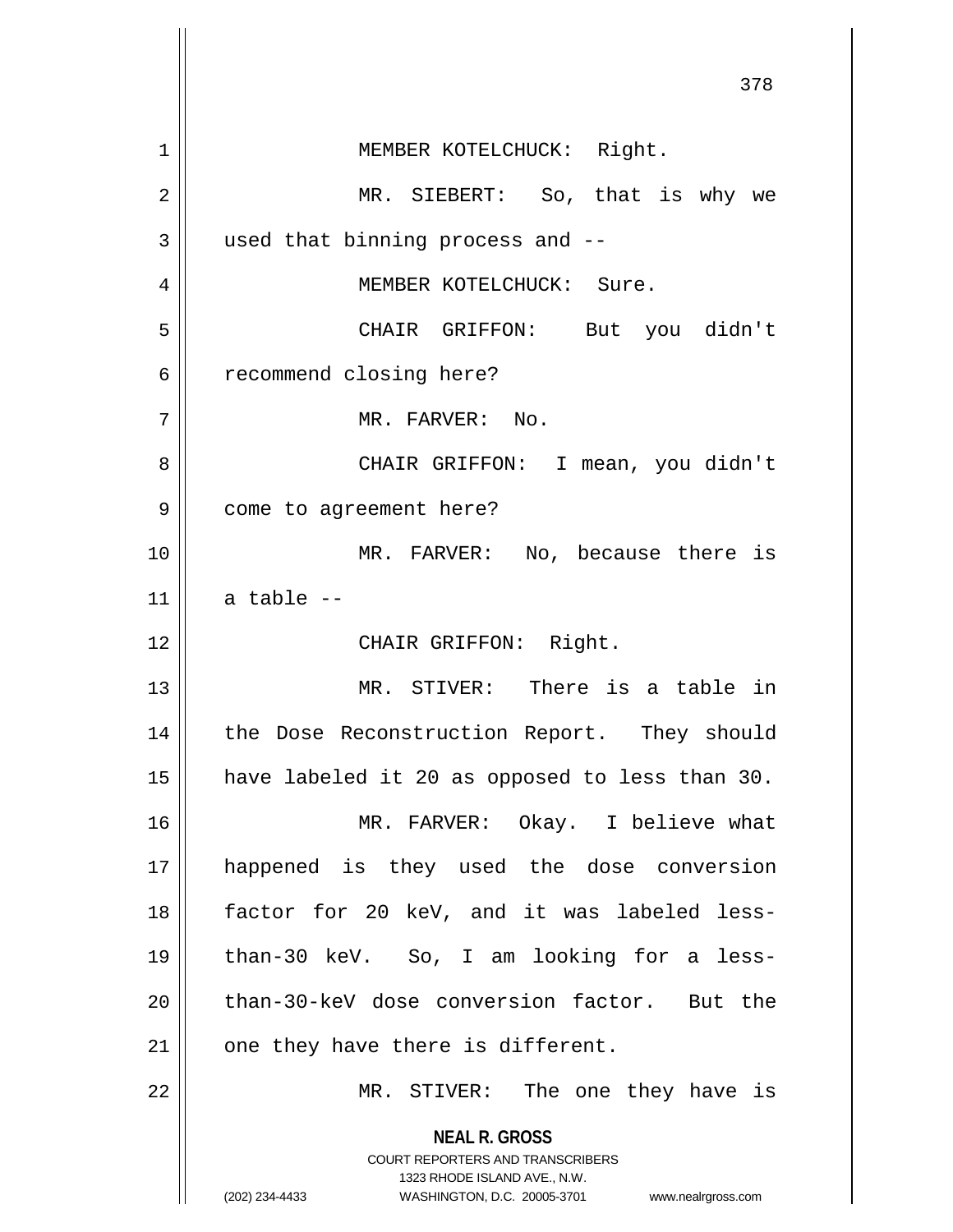|              | 379                                                                 |
|--------------|---------------------------------------------------------------------|
| $\mathbf 1$  | for 20.                                                             |
| 2            | MR. FARVER: But it is labeled                                       |
| $\mathbf{3}$ | less-than-30.                                                       |
| 4            | MR. STIVER: Right. So, it was a                                     |
| 5            | matter of just using the proper heading.                            |
| 6            | MR. FARVER: Because if you go                                       |
| 7            | back and look at what is suggested there on                         |
| 8            | the far right, they suggest you go to the TBD                       |
| 9            | and that guidance concerning the use of the                         |
| 10           | 20-keV dose conversion factor for plutonium                         |
| 11           | facilities, because that is not talked about                        |
| 12           | in the TBD.                                                         |
| 13           | MEMBER KOTELCHUCK: Is this kind                                     |
| 14           | of an isolated incident or is this kind of a                        |
| 15           | mistake?                                                            |
| 16           | MR. FARVER: It is something they                                    |
| 17           | pull out of Table 4.1(a) out of OCAS-IG-001.                        |
| 18           | MR. SIEBERT: There is no mistake.                                   |
| 19           | When we are using low-energy exposure and we                        |
| 20           | determine it's from plutonium, we use the DCFs                      |
| 21           | from OCAS-IG-001 which<br>that are<br>are                           |
| 22           | specifically for low-energy photons<br>from                         |
|              | <b>NEAL R. GROSS</b><br>COURT REPORTERS AND TRANSCRIBERS            |
|              | 1323 RHODE ISLAND AVE., N.W.                                        |
|              | (202) 234-4433<br>WASHINGTON, D.C. 20005-3701<br>www.nealrgross.com |

 $\mathbb{I}$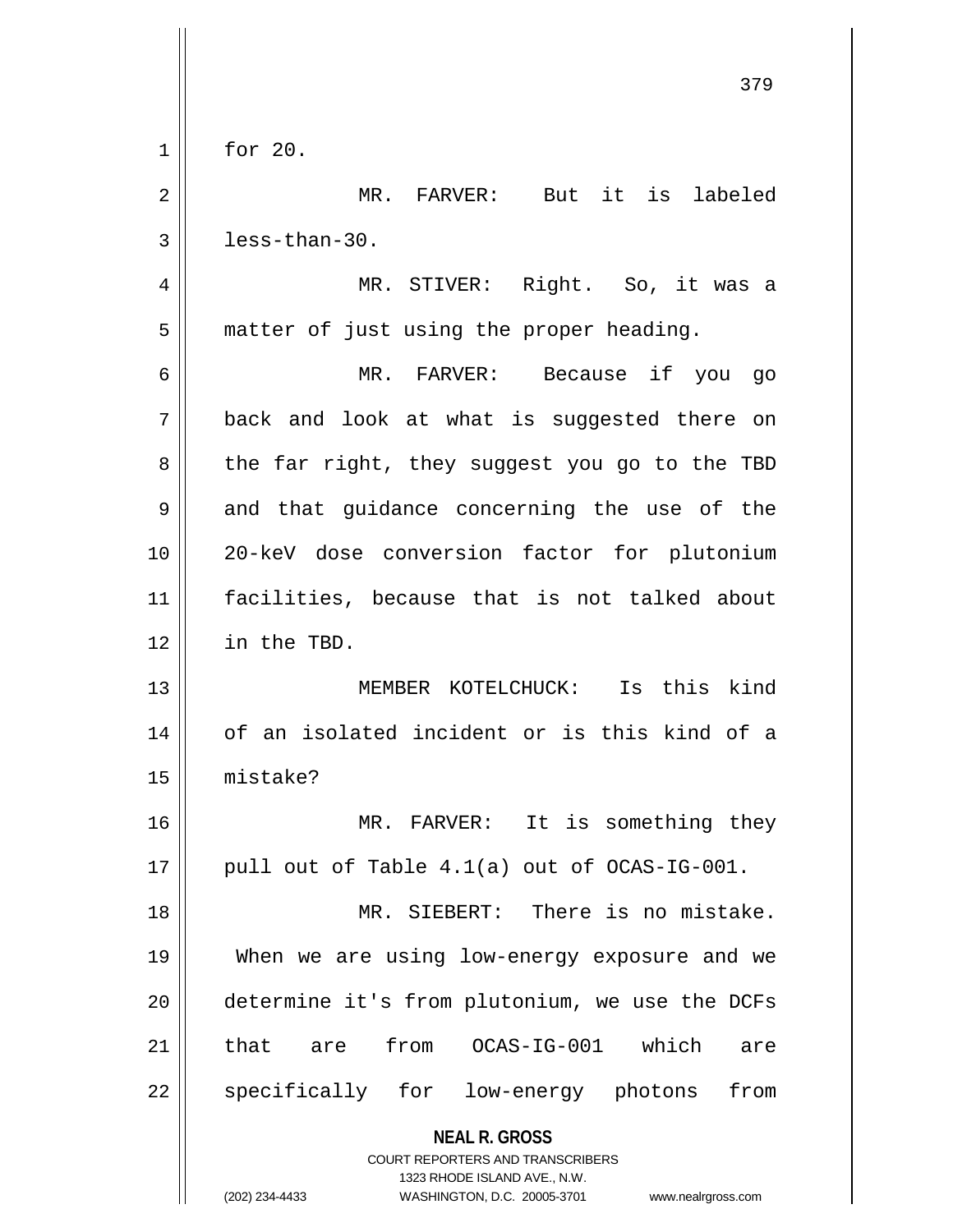**NEAL R. GROSS** COURT REPORTERS AND TRANSCRIBERS 1323 RHODE ISLAND AVE., N.W. (202) 234-4433 WASHINGTON, D.C. 20005-3701 www.nealrgross.com 1 | plutonium versus the generic less-than-30-keV 2 | photon DCF. 3 || MR. FARVER: I understand, but I'm  $4 \parallel$  not  $-$ 5 MR. SIEBERT: I just pointing out 6  $\vert$  -- the question was asked, is this is error?  $7 \parallel$  -- and I am just pointing out that it is not 8 an error. 9 || MR. FARVER: No, it is not. 10 MR. SIEBERT: But what Doug is 11 || saying, and it should be clarified that it is 12 not the normal less-than-30 keV -- 13 || MR. FARVER: Right. 14 || MR. SIEBERT: -- although you need 15 to mark it as less-than-30-keV in IREP because 16 || that is the only bin that is acceptable, and 17 it seems obvious to me that 20 keV is less  $18$  | than 30 keV. 19 MR. FARVER: No, no, I think the 20 || confusion was, when we looked at the dose 21 || reconstruction and the table of parameters,  $22$  || there's your dose DCF for less-than-30 keV,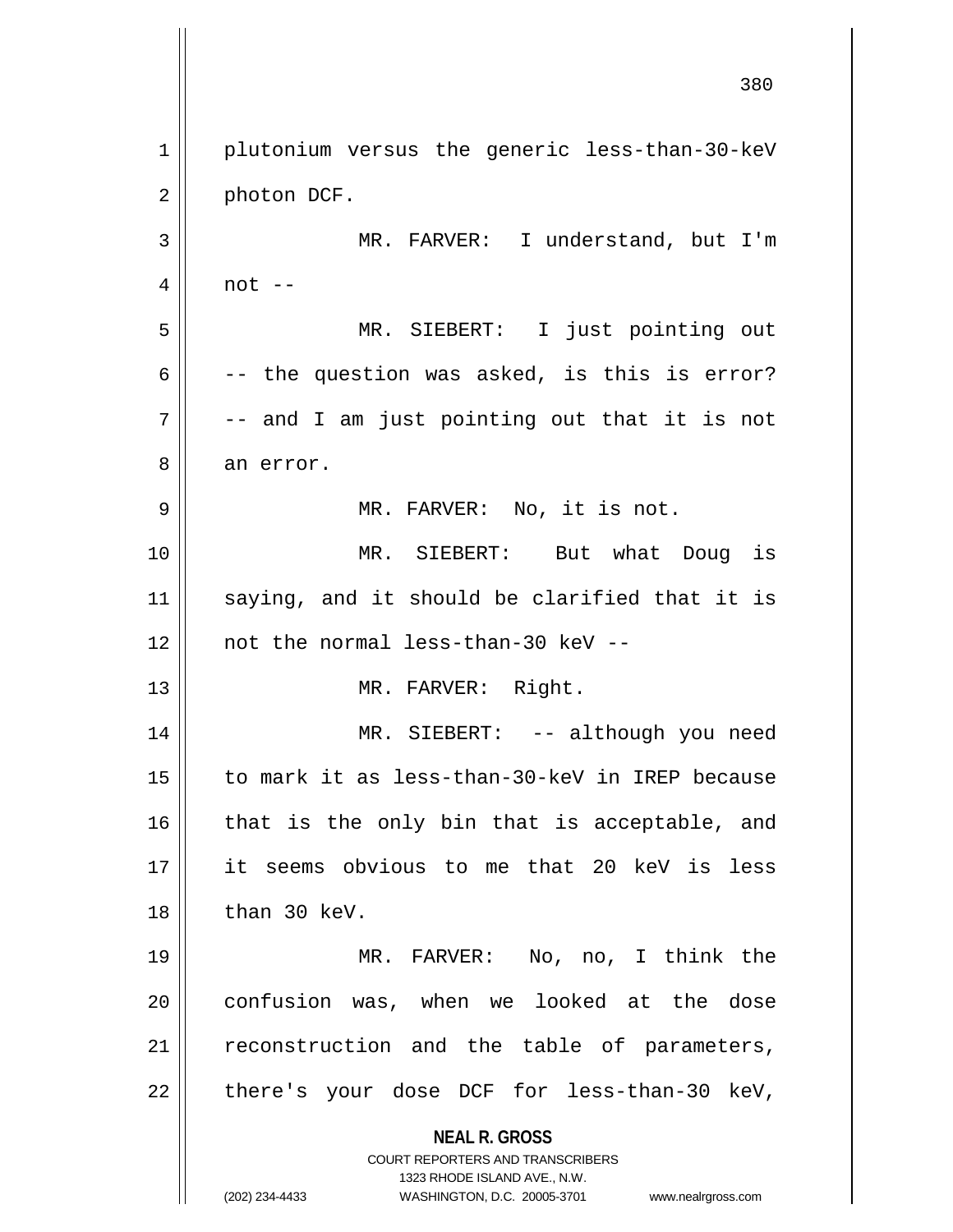**NEAL R. GROSS** COURT REPORTERS AND TRANSCRIBERS 1323 RHODE ISLAND AVE., N.W. (202) 234-4433 WASHINGTON, D.C. 20005-3701 www.nealrgross.com  $1 \parallel$  but it is not really the less-than-30 keV, it  $2 \parallel$  is the 20-keV dose conversion factor. Okay? 3 MR. STIVER: It is true, but Scott 4 || has a good point that in the IREP input there  $5 \parallel$  isn't  $-$ 6 MR. FARVER: Oh, I understand  $7 ||$  that, but I am just saying, when we are going  $8 \parallel$  to these DRs and looking up their parameters, 9 we are looking for a less-than-30 keV dose 10 || conversion factor. Okay? 11 MR. STIVER: That is something  $12$  | that should be, well, it should be spelled in 13 | the Dose Reconstruction Report. 14 MR. FARVER: And really, I wasn't 15  $\parallel$  even aware of the IG-001 Table 4.1(a) until 16 || Scott pointed it out earlier, and we went and 17 looked it up. And that's okay because that 18 || talks about lower-energy photons for plutonium 19 facilities. 20 || But that information, or neither a 21 || reference to that, is contained in the 22 || Savannah River document. So, you might put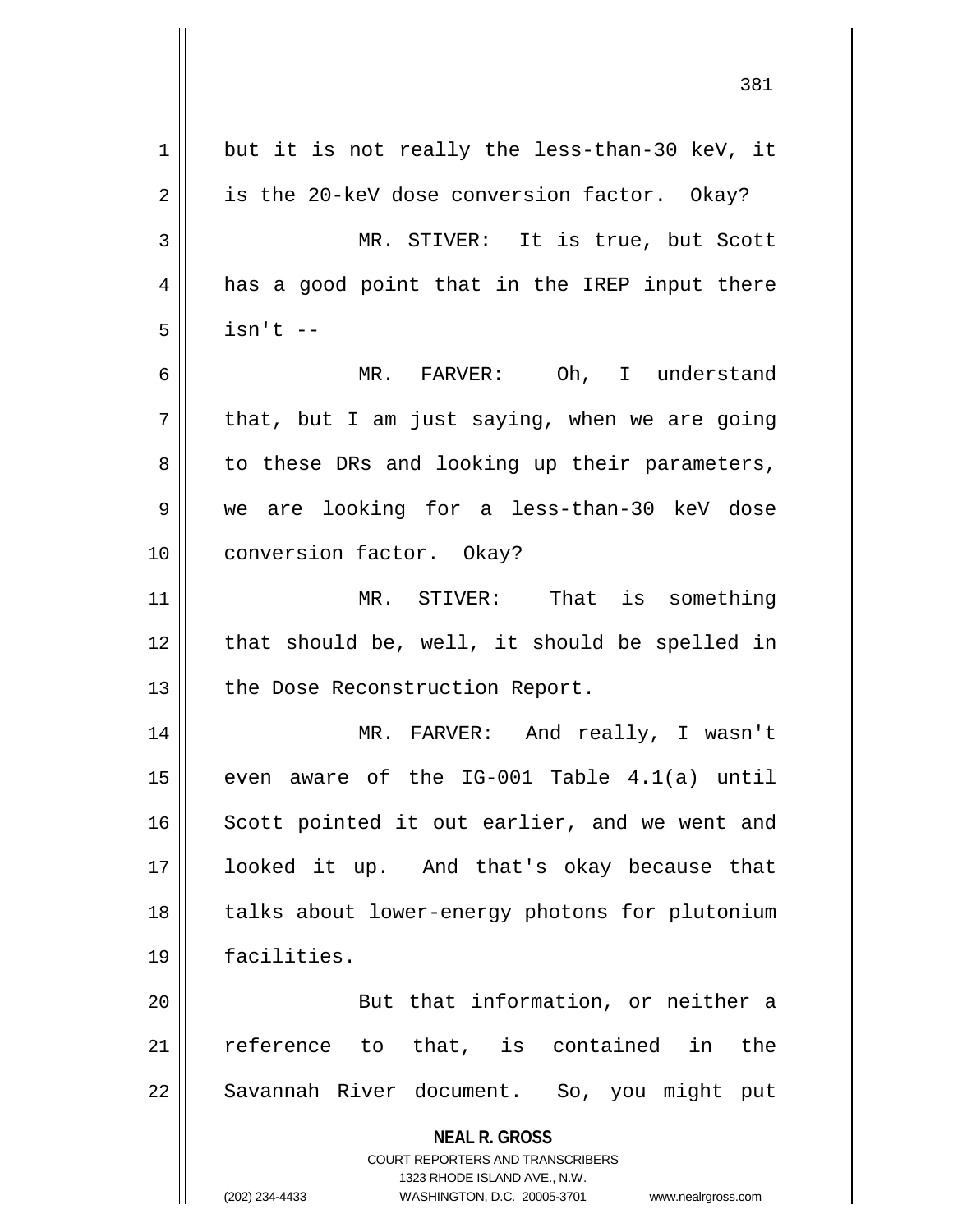1 || some connection between the two, saying for 2 || plutonium facilities you may want to use the 3 lower-energy DCFs of IG-001. 4 MR. SIEBERT: Yes, and I agree. I

5 | believe when we are updating the Savannah 6 River TBD, we are going to be putting 7 || something of this sort in there. It was 8 || written before OCAS-IG-001 was updated. It's  $9 \parallel$  an old TBD.

10 MR. FARVER: Well, yes, it is. 11 || But, I mean, that was the suggestion. It was 12 || just to make a connection in the TBD between  $13$  | the two, so that it doesn't come up again. 14 It's not that what you did was wrong.

15 CHAIR GRIFFON: Yes. So, we will  $16$  close it out, and they will consider updating 17 || the TBD.

18 || MR. FARVER: Sure. Right. 19 || CHAIR GRIFFON: That's fine. 20 MEMBER CLAWSON: Will that go to

21 | the Workgroup? Savannah River?

22 CHAIR GRIFFON: Well, I think it

**NEAL R. GROSS**

COURT REPORTERS AND TRANSCRIBERS 1323 RHODE ISLAND AVE., N.W. (202) 234-4433 WASHINGTON, D.C. 20005-3701 www.nealrgross.com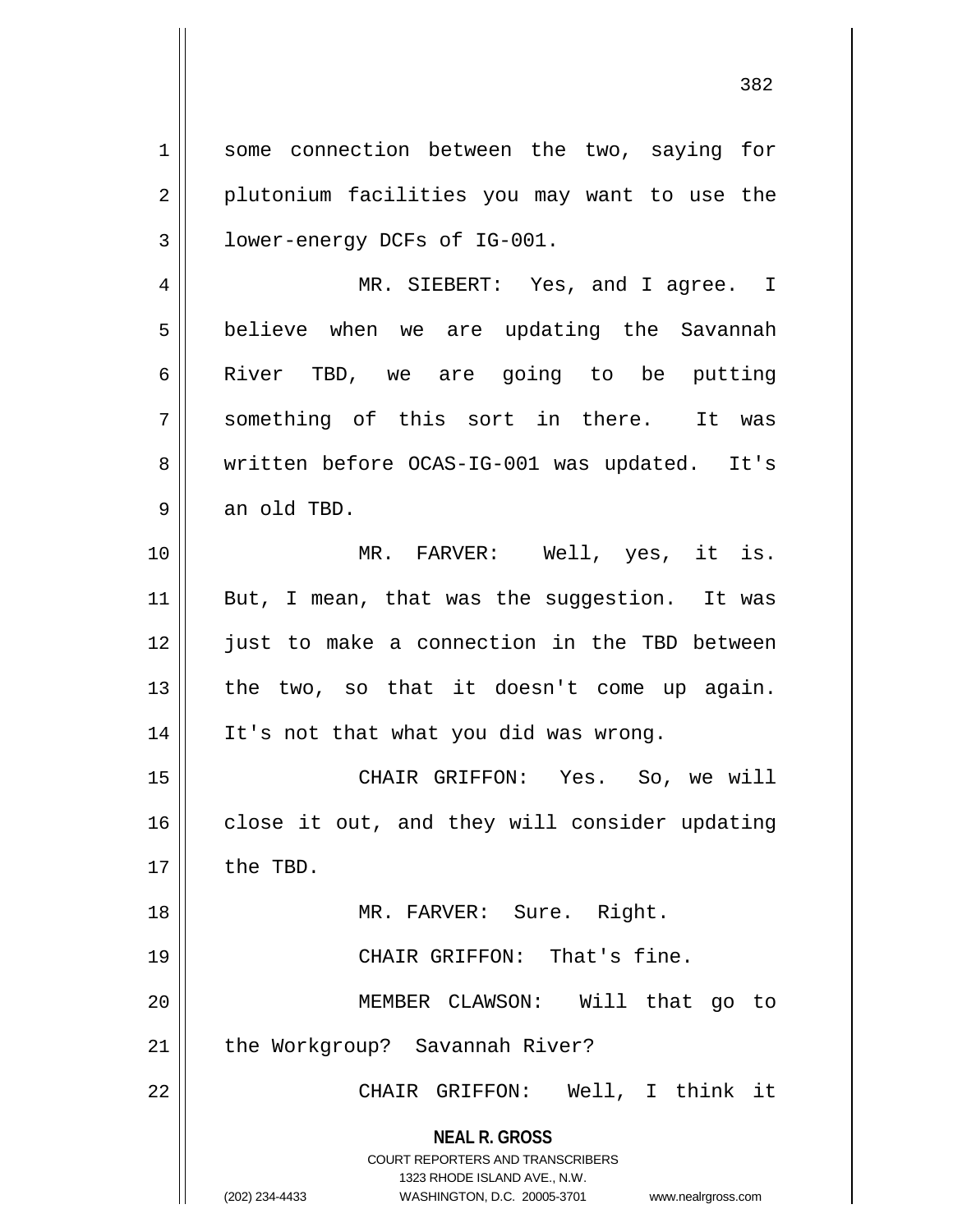|             | 383                                                                     |
|-------------|-------------------------------------------------------------------------|
| $\mathbf 1$ | is just NIOSH will consider updating the TBD.                           |
| 2           | is<br>This<br>MR. FARVER:<br>an                                         |
| 3           | implementation guide.                                                   |
| 4           | CHAIR GRIFFON: Yes.                                                     |
| 5           | 280.3.                                                                  |
| 6           | 280.3 did<br>MR. FARVER:<br>not                                         |
| 7           | appropriately account for all the missed                                |
| 8           | tritium dose.                                                           |
| 9           | CHAIR GRIFFON: I don't think this                                       |
| 10          | is legal here. You referred us to a finding                             |
| 11          | ahead.                                                                  |
| 12          | MR. FARVER: Yes, I referred you                                         |
| 13          | on down the road, which probably just loops                             |
| 14          | back.                                                                   |
| 15          | (Laughter.)                                                             |
| 16          | CHAIR GRIFFON: And I am sure you                                        |
| 17          | said refer us to 280.3 on that one.                                     |
| 18          | MR. FARVER: It's an endless<br>loop                                     |
| 19          | that will keep us here for hours.                                       |
| 20          | CHAIR GRIFFON: Yes.                                                     |
| 21          | MR. SIEBERT: This goes back to                                          |
| 22          | the Savannah River TBD, the values that were                            |
|             | <b>NEAL R. GROSS</b>                                                    |
|             | <b>COURT REPORTERS AND TRANSCRIBERS</b><br>1323 RHODE ISLAND AVE., N.W. |
|             | (202) 234-4433<br>WASHINGTON, D.C. 20005-3701<br>www.nealrgross.com     |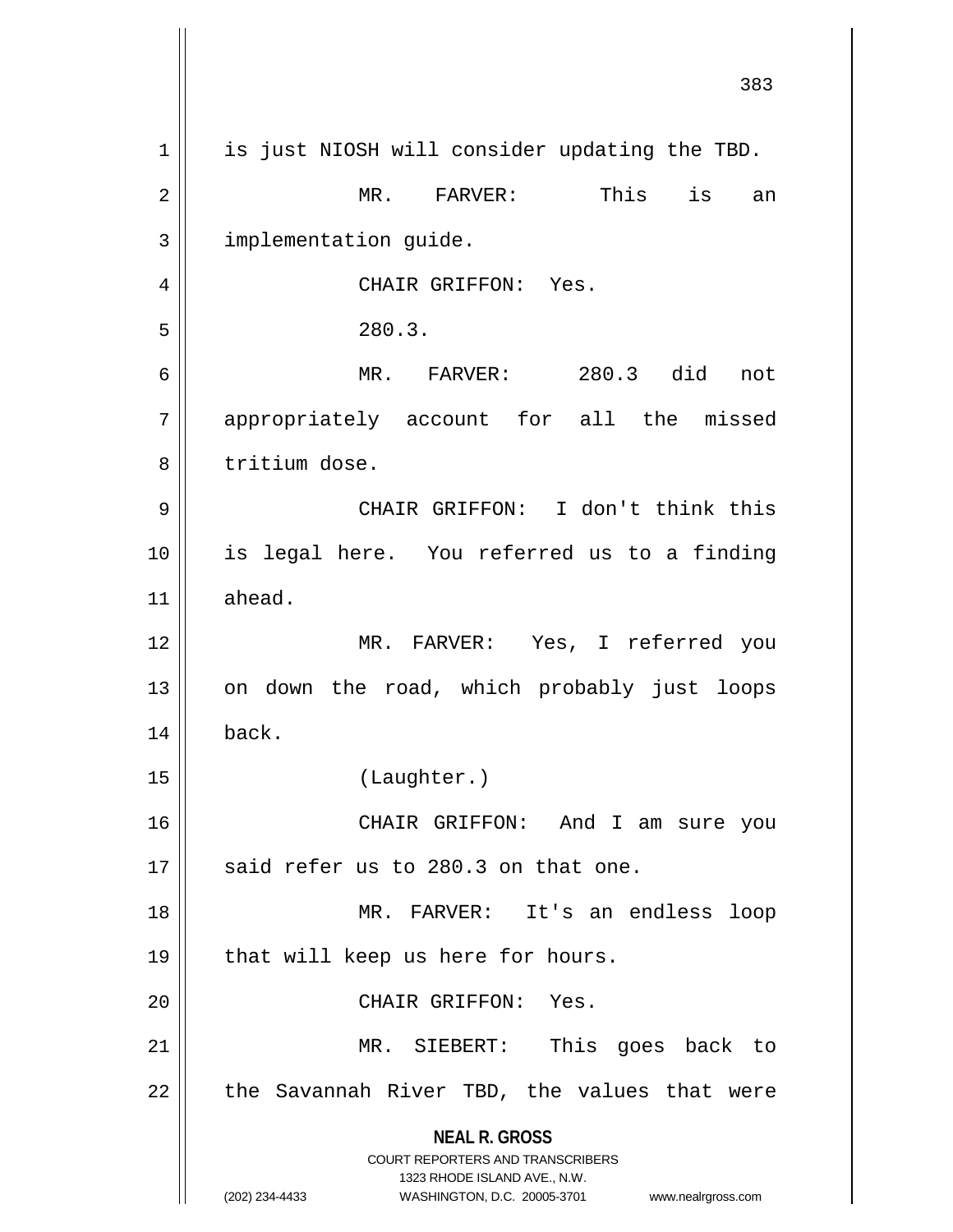1 || put in place for tritium at the time were 2 || based on the reporting values for tritium, not  $3 \parallel$  necessarily the detection values for tritium.

4 | Christen Conce we use the actual detection 5 values that are in the case itself or the 6 tritium values that you see, they're at 1 7 microcurie per liter versus the reporting 8 || level that may have been at 5 or 10 9 microcuries per liter, depending on the 10 || timeframe. And we agree that the Savannah 11 River TBD is going to be updated to reflect 12 that. And we do have this information in the 13 || DR guidance document for Savannah River, and  $14$  | have had it in there for quite a while.

15 MR. FARVER: Okay. So, all it  $16$  || comes down is --

17 || CHAIR GRIFFON: Updating the TBD. MR. FARVER: -- when you update the TBD, add the correction information, | that's all.

21 MR. SIEBERT: Correct.

22 CHAIR GRIFFON: So that's closed,

**NEAL R. GROSS** COURT REPORTERS AND TRANSCRIBERS

1323 RHODE ISLAND AVE., N.W.

(202) 234-4433 WASHINGTON, D.C. 20005-3701 www.nealrgross.com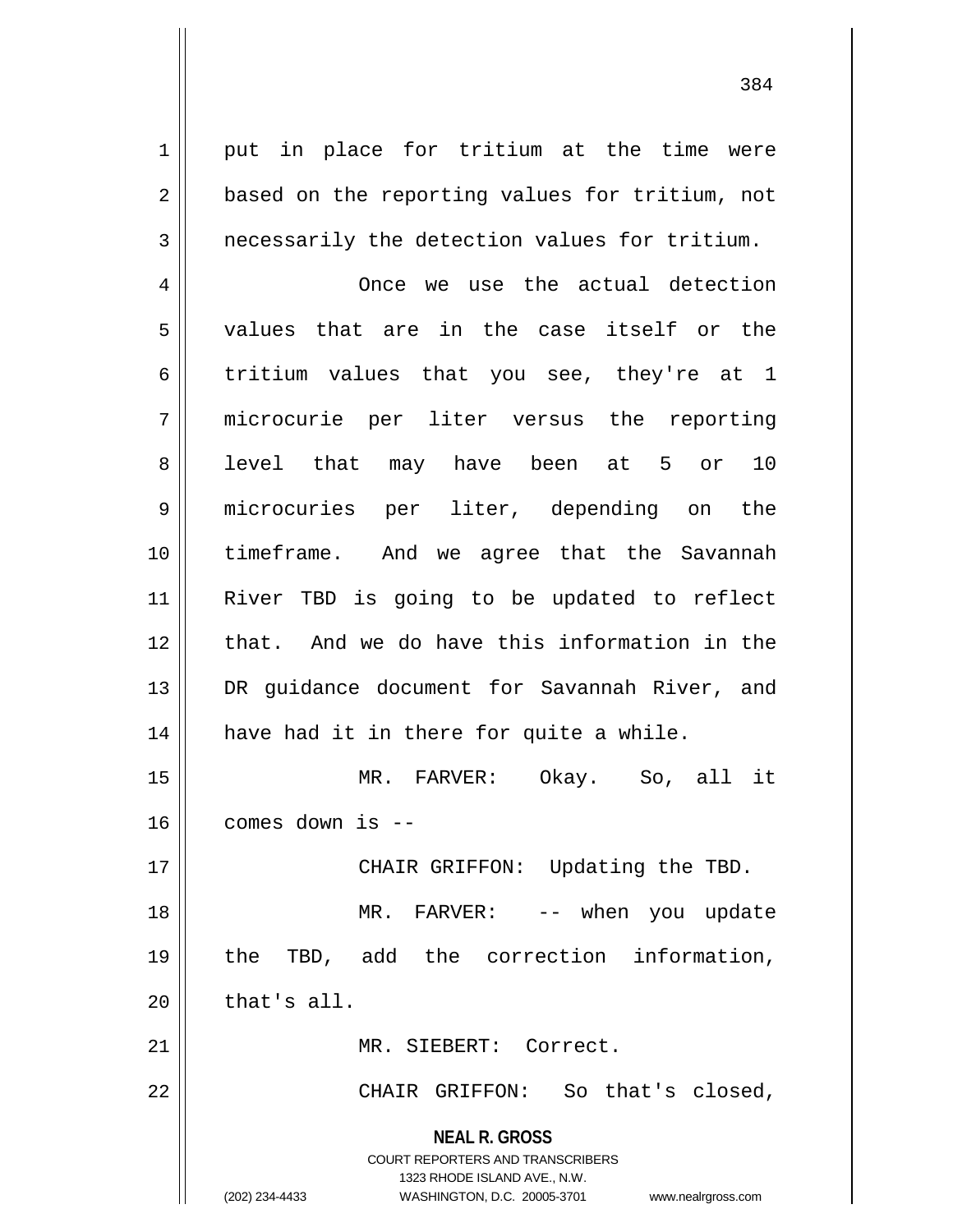$1 \parallel$  and NIOSH will update the TBD.

| $\overline{2}$ | MR. FARVER: And now we go back.                                                                                                                                 |
|----------------|-----------------------------------------------------------------------------------------------------------------------------------------------------------------|
| 3              | CHAIR GRIFFON: Alright.                                                                                                                                         |
| $\overline{4}$ | MR. FARVER: 280, Observation 1.                                                                                                                                 |
| 5              | DOE record for this case included                                                                                                                               |
| 6              | program of PER, individual case Evaluation                                                                                                                      |
| 7              | Report, and the guidelines in OCAS-PER-12.                                                                                                                      |
| 8              | So, this DR may not be affected by the                                                                                                                          |
| 9              | presence of Super S plutonium, although not                                                                                                                     |
| 10             | for the reasons given by NIOSH in their PER                                                                                                                     |
| 11             | report. They are looking into it.                                                                                                                               |
| 12             | CHAIR GRIFFON: Okay.                                                                                                                                            |
| 13             | MR. FARVER: And I think it has to                                                                                                                               |
| 14             | do with just a justification that was in the                                                                                                                    |
| 15             | letter, the PER letters or the ICE letters.                                                                                                                     |
| 16             | It didn't match up with what was really done.                                                                                                                   |
| 17             | CHAIR GRIFFON: Oh, okay. Okay.                                                                                                                                  |
| 18             | Not that it would<br>MR. FARVER:                                                                                                                                |
| 19             | have changed anything. It just was not the                                                                                                                      |
| 20             | same.                                                                                                                                                           |
| 21             | CHAIR GRIFFON: And this one isn't                                                                                                                               |
| 22             | any more serious because the response is in                                                                                                                     |
|                | <b>NEAL R. GROSS</b><br>COURT REPORTERS AND TRANSCRIBERS<br>1323 RHODE ISLAND AVE., N.W.<br>WASHINGTON, D.C. 20005-3701<br>(202) 234-4433<br>www.nealrgross.com |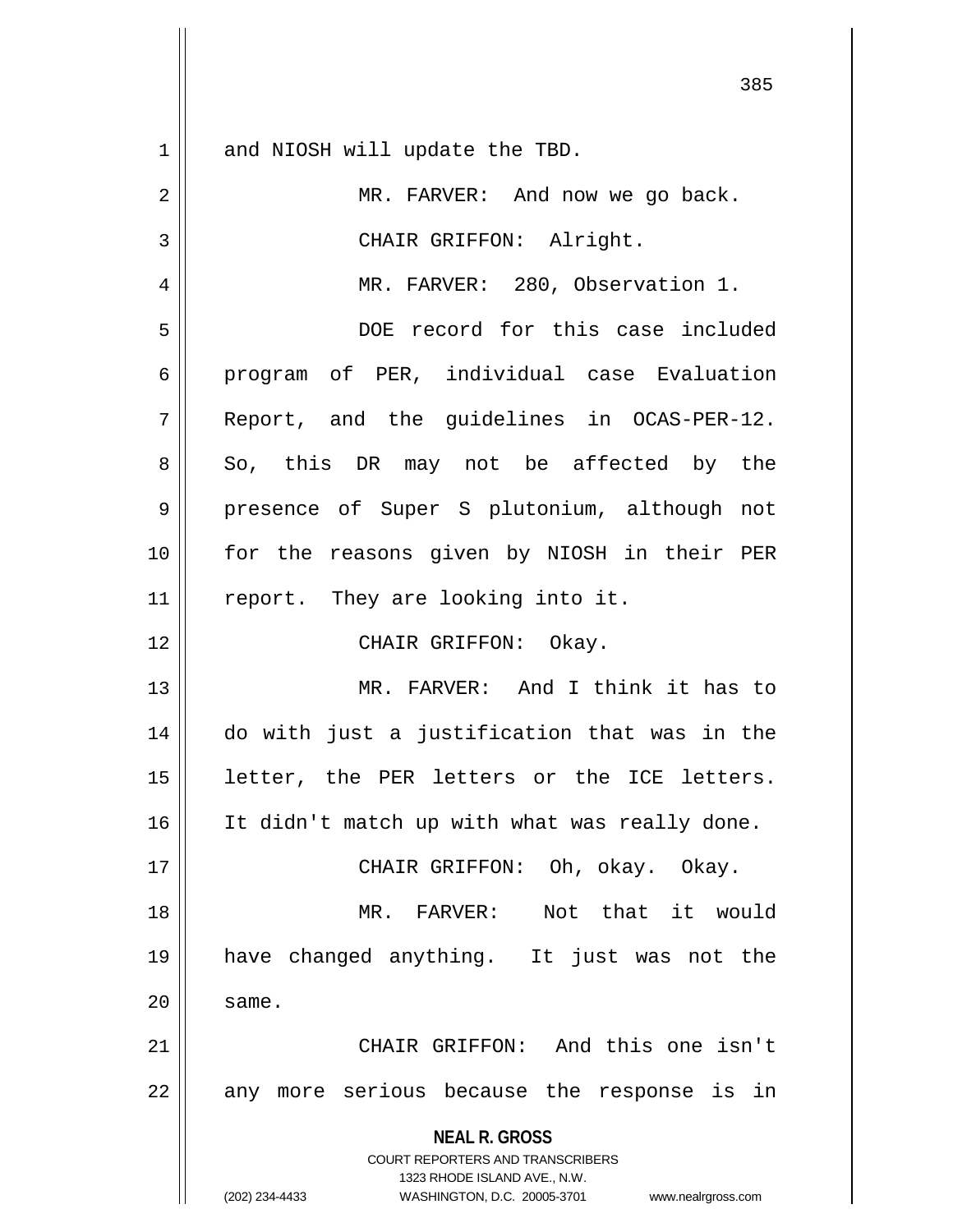**NEAL R. GROSS** COURT REPORTERS AND TRANSCRIBERS 1323 RHODE ISLAND AVE., N.W. (202) 234-4433 WASHINGTON, D.C. 20005-3701 www.nealrgross.com  $1$  | qreen. But I shouldn't take that as --2 | (Laughter.) 3 | T am just kidding. 4 NIOSH's response is in like a 5 | green font on my computer. 6 MR. SIEBERT: No, I believe that 7 is just text. 8 CHAIR GRIFFON: Okay. Alright.  $9 \parallel$  So, that is still NIOSH is going to follow up 10 | on that one. 11 || The Contract And let's see. I'm going to  $12$  | propose that we knock it off there. 13 || MR. FARVER: Okay. 14 CHAIR GRIFFON: Has everybody had 15 | enough? Grady has had enough. 16 MR. CALHOUN: Absolutely. 17 (Laughter.) 18 CHAIR GRIFFON: For those on the 19 phone, I will send updates of the matrices 20 || soon because. Because if I don't do it soon, 21 I won't do it. 22 || MR. KATZ: Good. Send them to me,